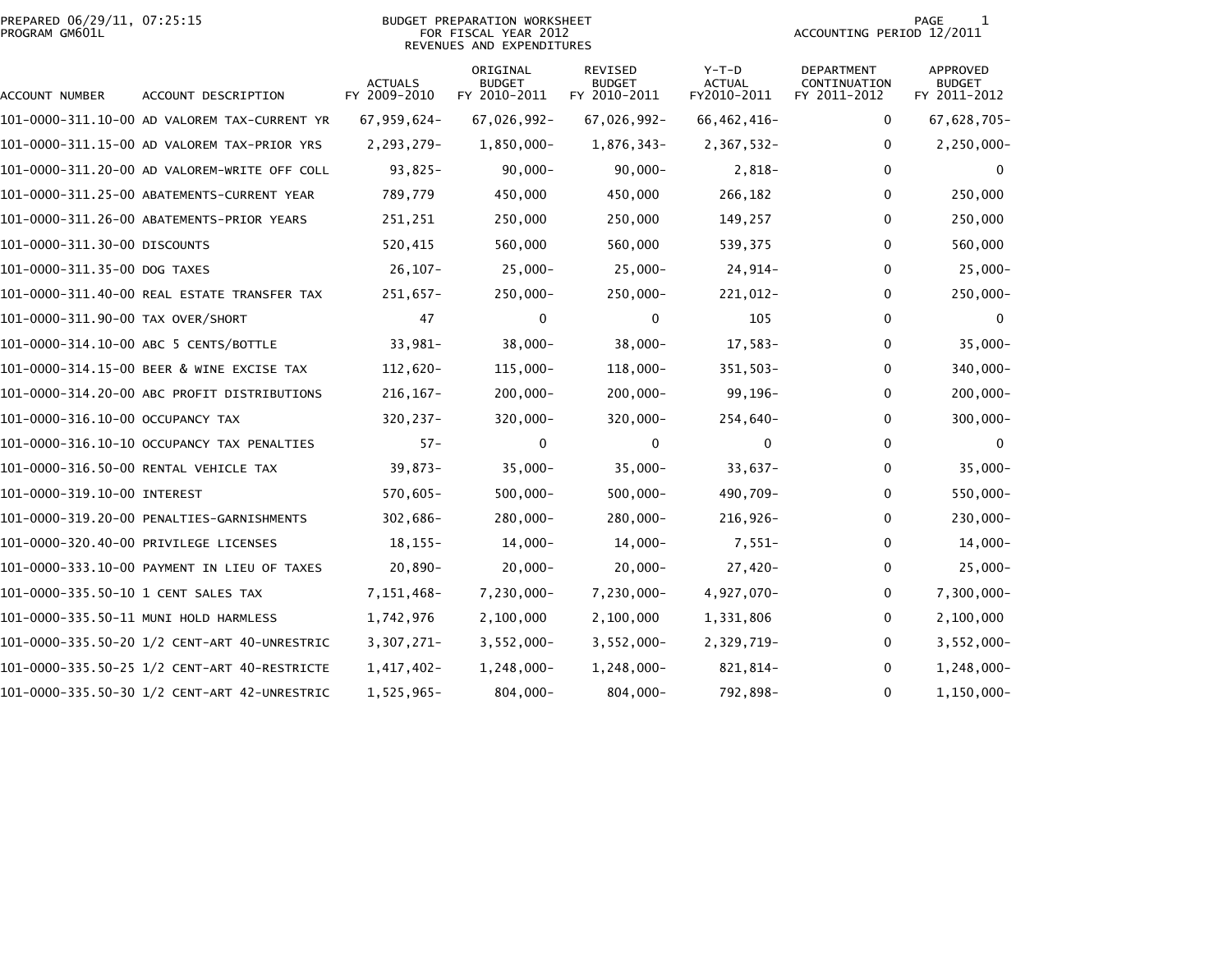| PREPARED 06/29/11, 07:25:15<br>PROGRAM GM601L |                                               |                                | <b>BUDGET PREPARATION WORKSHEET</b><br>FOR FISCAL YEAR 2012<br>REVENUES AND EXPENDITURES |                                                 |                                         | ACCOUNTING PERIOD 12/2011                         | PAGE                                      |
|-----------------------------------------------|-----------------------------------------------|--------------------------------|------------------------------------------------------------------------------------------|-------------------------------------------------|-----------------------------------------|---------------------------------------------------|-------------------------------------------|
| ACCOUNT NUMBER                                | ACCOUNT DESCRIPTION                           | <b>ACTUALS</b><br>FY 2009-2010 | ORIGINAL<br><b>BUDGET</b><br>FY 2010-2011                                                | <b>REVISED</b><br><b>BUDGET</b><br>FY 2010-2011 | $Y-T-D$<br><b>ACTUAL</b><br>FY2010-2011 | <b>DEPARTMENT</b><br>CONTINUATION<br>FY 2011-2012 | <b>APPROVED</b><br>BUDGET<br>FY 2011-2012 |
|                                               |                                               | 2,288,947-                     | $2,496,000 -$                                                                            | $2,496,000 -$                                   | $1,643,627-$                            | 0                                                 | $2,450,000 -$                             |
|                                               |                                               | 552,650-                       | 250,000-                                                                                 | $250,000 -$                                     | $354,393-$                              | 0                                                 | $200,000 -$                               |
|                                               | 101-0000-335.50-45 1/4 CENT-ART 46-UNRESTRIC  | 0                              | $2,000,000-$                                                                             | $2,000,000 -$                                   | 1,550,960-                              | 0                                                 | $2, 200, 000 -$                           |
|                                               | 101-0000-338.25-00 CONTRIBUTION-KANNAPOLIS    | 271,633-                       | $260, 542 -$                                                                             | $260, 542 -$                                    | $260, 542 -$                            | 0                                                 | 249,467-                                  |
|                                               | 101-0000-338.40-00 CONTRIBUTION-CHINA GROVE   | $100, 177 -$                   | 96,086-                                                                                  | 96,086-                                         | 96,086-                                 | 0                                                 | $92,002 -$                                |
|                                               | 101-0000-338.45-00 CONTRIBUTION-LANDIS        | 142, 165-                      | 136,360-                                                                                 | 136,360-                                        | 68,947-                                 | 0                                                 | 130,563-                                  |
|                                               | 101-0000-338.70-00 CONTRIBUTION-SALISBURY     | 44, 104-                       | 44, 104-                                                                                 | $44, 104 -$                                     | 44, 104-                                | $\mathbf{0}$                                      | $44, 104 -$                               |
|                                               | 101-0000-353.26-00 CABLEVISION FRANCHISE FEE  | 521,186-                       | $500,000 -$                                                                              | $500,000 -$                                     | 228,813-                                | 0                                                 | 450,000-                                  |
|                                               |                                               | 485,988-                       | $400,000 -$                                                                              | 400,000-                                        | 333,039-                                | 0                                                 | 250,000-                                  |
|                                               |                                               | 21,598-                        | 21,348-                                                                                  | 21,348-                                         | $19,569-$                               | 0                                                 | 21,348-                                   |
| 101-0000-363.30-00 RENT-CELL TOWERS           |                                               | $10,350-$                      | $10, 350 -$                                                                              | $10,350-$                                       | $8,654-$                                | 0                                                 | $10, 350 -$                               |
| 101-0000-363.90-00 RENT-OTHER                 |                                               | 182,494-                       | $180,000 -$                                                                              | $180,000 -$                                     | 120,938-                                | 0                                                 | $31,200 -$                                |
|                                               | 101-0000-389.90-00 MISC DEPOSITS-UNASSIGNED   | 0                              | 0                                                                                        | 0                                               | 0                                       | 0                                                 | $\mathbf{0}$                              |
|                                               | 101-0000-389.95-00 OTHER MISC RECEIPTS        | $98,803-$                      | $15,000-$                                                                                | $15,000 -$                                      | 142,230-                                | $\mathbf{0}$                                      | $100,000 -$                               |
|                                               | 101-0000-390.10-00 OFS: INSTALLMENT PURCHASES | 1,075,000-                     | $515, 300 -$                                                                             | $515,300 -$                                     | $515,300-$                              | 0                                                 | 425,000-                                  |
|                                               | 101-0000-391.25-00 TRANSFER FROM FUND 602     | $153,000 -$                    | 0                                                                                        | 0                                               | 0                                       | $\Omega$                                          | $\mathbf 0$                               |
|                                               | 101-0000-391.65-00 TRANSFER FROM FUND 311     | 0                              | 0                                                                                        | 0                                               | 0                                       | 0                                                 | 0                                         |
|                                               | 101-0000-391.75-00 TRANSFER FROM FUND 310     | 0                              | 0                                                                                        | 0                                               | 0                                       | 0                                                 | $\Omega$                                  |
|                                               | 101-0000-391.85-00 TRANSFER FROM FUND 312     | $\Omega$                       | 0                                                                                        | $\mathbf{0}$                                    | $\mathbf{0}$                            | 0                                                 | 0                                         |
| 101-0000-392.30-00 SALE OF PROPERTY           |                                               | 22,868-                        | 0                                                                                        | 0                                               | 125,091-                                | 0                                                 | 0                                         |
|                                               | 101-0000-395.00-00 FUND BALANCE APPR-RESTR    | 0                              | 0                                                                                        | 0                                               | 0                                       | 0                                                 | $\Omega$                                  |
|                                               |                                               | $\mathbf{0}$                   | 10,285,774-                                                                              | 10,750,483-                                     | 0                                       | $\mathbf{0}$                                      | $6,527,163-$                              |
| <b>REVENUE</b>                                |                                               | 88, 328, 364-                  | 97,448,856-                                                                              | 97,942,908-                                     | 82,674,926-                             | 0                                                 | 95, 153, 902-                             |

------------ ------------- ------------- ------------- -------------- -------------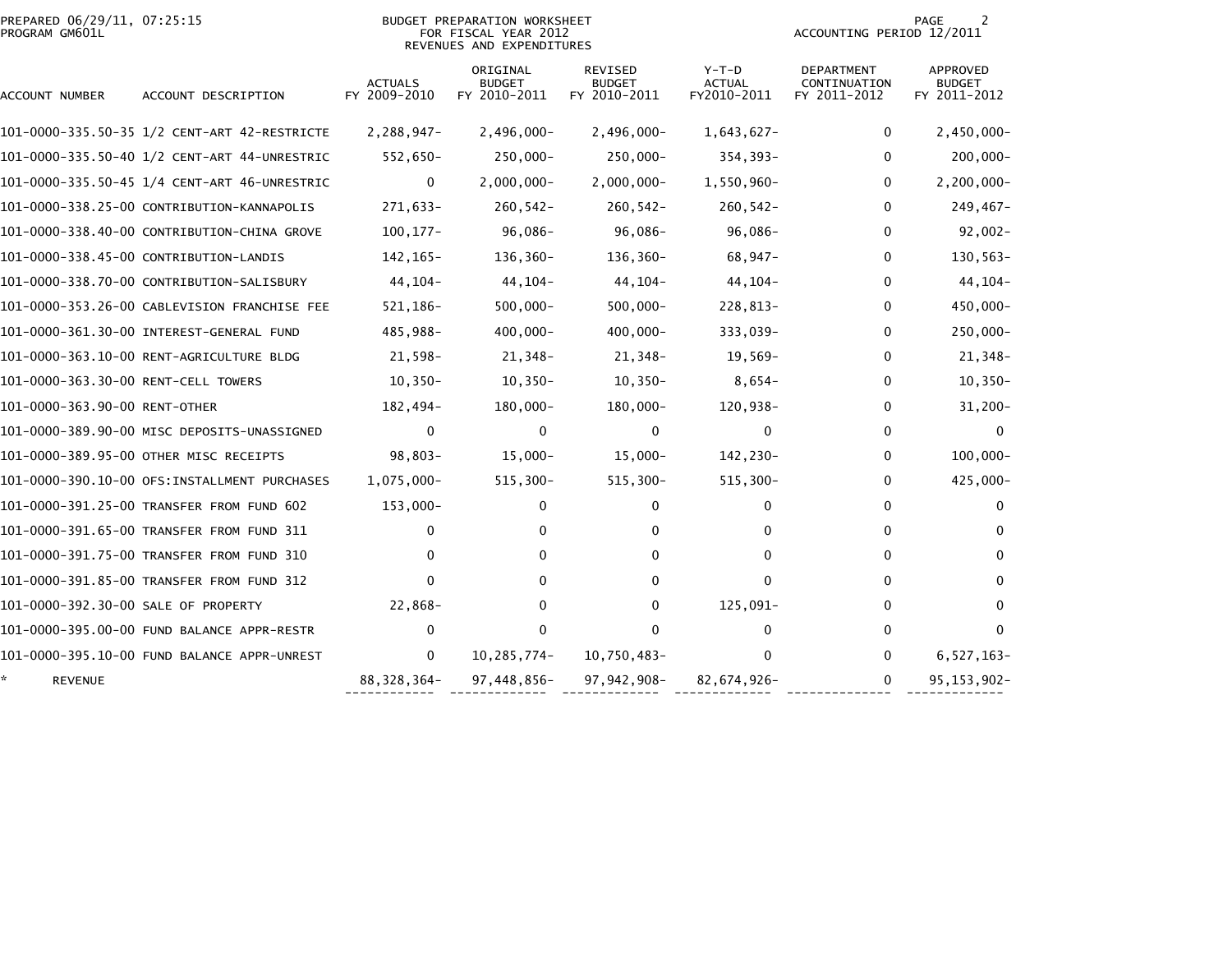| PREPARED 06/29/11, 07:25:15<br>PROGRAM GM601L |                     |                     | BUDGET PREPARATION WORKSHEET<br>FOR FISCAL YEAR 2012<br>REVENUES AND EXPENDITURES |                                           |                                          |                                  | PAGE<br>ACCOUNTING PERIOD 12/2011                 |                                           |  |
|-----------------------------------------------|---------------------|---------------------|-----------------------------------------------------------------------------------|-------------------------------------------|------------------------------------------|----------------------------------|---------------------------------------------------|-------------------------------------------|--|
|                                               | ACCOUNT NUMBER      | ACCOUNT DESCRIPTION | ACTUALS<br>FY 2009-2010                                                           | ORIGINAL<br><b>BUDGET</b><br>FY 2010-2011 | REVISED<br><b>BUDGET</b><br>FY 2010-2011 | $Y-T-D$<br>ACTUAL<br>FY2010-2011 | <b>DEPARTMENT</b><br>CONTINUATION<br>FY 2011-2012 | APPROVED<br><b>BUDGET</b><br>FY 2011-2012 |  |
| **                                            | GENERAL FUND        |                     | 88.328.364-                                                                       | 97.448.856-                               | 97.942.908-                              | 82.674.926-                      |                                                   | 95,153,902-                               |  |
| ***                                           | <b>GENERAL FUND</b> |                     | 88,328,364-                                                                       | 97.448.856-                               | 97,942,908–                              | 82,674,926-                      |                                                   | 95,153,902-                               |  |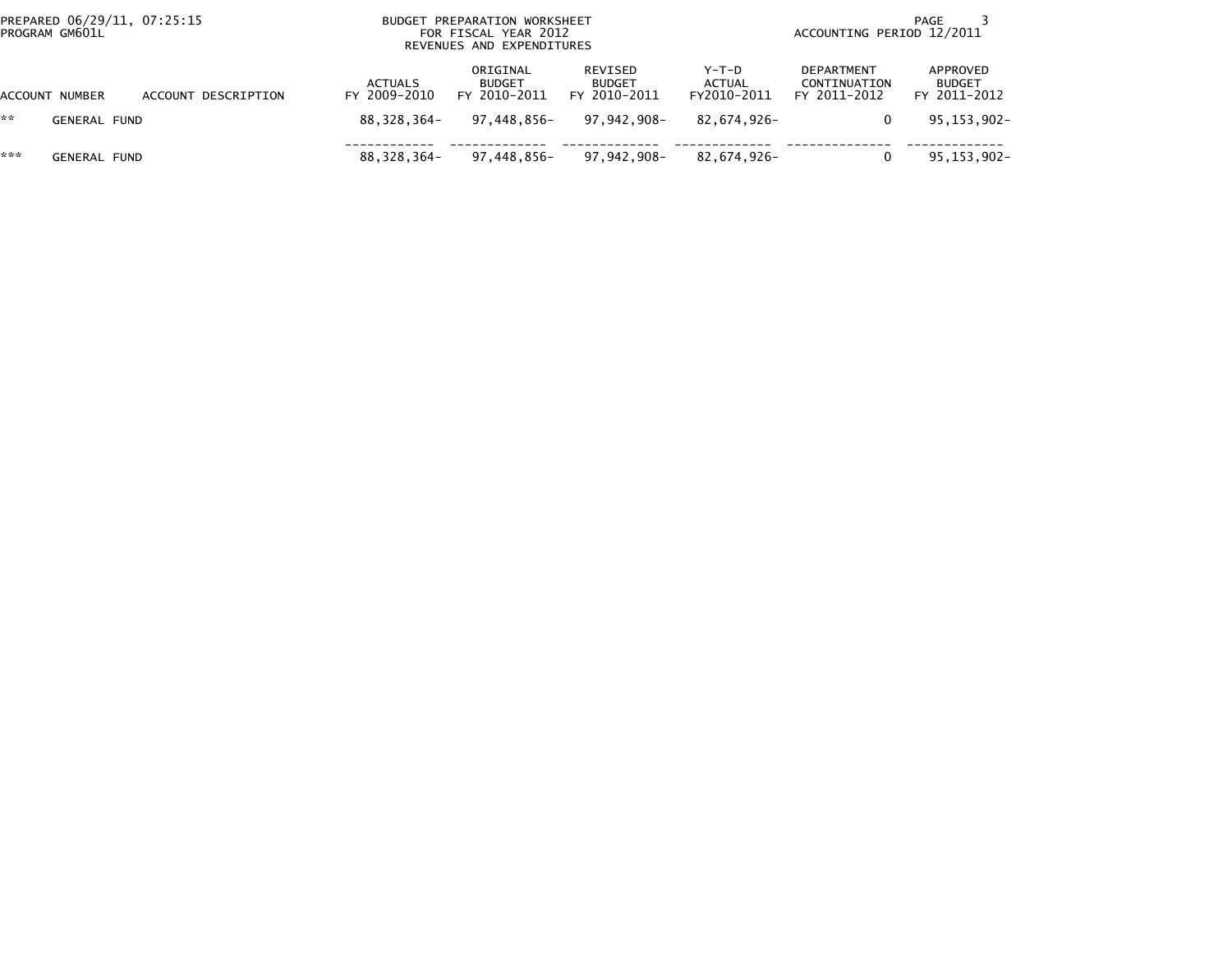| PREPARED 06/29/11, 07:25:15<br>PROGRAM GM601L |                                         |                                | BUDGET PREPARATION WORKSHEET<br>FOR FISCAL YEAR 2012<br>REVENUES AND EXPENDITURES |                                          |                                       |                                                   | PAGE<br>4<br>ACCOUNTING PERIOD 12/2011    |  |  |
|-----------------------------------------------|-----------------------------------------|--------------------------------|-----------------------------------------------------------------------------------|------------------------------------------|---------------------------------------|---------------------------------------------------|-------------------------------------------|--|--|
| ACCOUNT NUMBER                                | ACCOUNT DESCRIPTION                     | <b>ACTUALS</b><br>FY 2009-2010 | ORIGINAL<br><b>BUDGET</b><br>FY 2010-2011                                         | REVISED<br><b>BUDGET</b><br>FY 2010-2011 | Y-T-D<br><b>ACTUAL</b><br>FY2010-2011 | <b>DEPARTMENT</b><br>CONTINUATION<br>FY 2011-2012 | APPROVED<br><b>BUDGET</b><br>FY 2011-2012 |  |  |
| 101-4110-411.10-20 SALARIES:PER DIEM          |                                         | 63,728                         | 65,643                                                                            | 65,573                                   | 55,473                                | 65,643                                            | 65,643                                    |  |  |
| 101-4110-411.20-05 HEALTH INSURANCE           |                                         | 17,081                         | 30,941                                                                            | 33,676                                   | 27,139                                | 32,160                                            | 32,160                                    |  |  |
| 101-4110-411.20-10 MEDICARE TAX               |                                         | 1,132                          | 1,138                                                                             | 1,138                                    | 967                                   | 1,138                                             | 1,138                                     |  |  |
|                                               | 101–4110–411.20–20 SOCIAL SECURITY TAX  | 4,839                          | 4,865                                                                             | 4,865                                    | 4,133                                 | 4,865                                             | 4,865                                     |  |  |
|                                               | 101-4110-411.20-25 WORKERS COMPENSATION | 202                            | 263                                                                               | 333                                      | 285                                   | 265                                               | 265                                       |  |  |
| 101-4110-411.58-00 TRAVEL                     |                                         | 17,424                         | 20,000                                                                            | 20,000                                   | 17,692                                | 20,000                                            | 20,000                                    |  |  |
| 101-4110-411.59-00 TRAINING                   |                                         | 783                            | 2,000                                                                             | 2,000                                    | 510                                   | 2,000                                             | 2,000                                     |  |  |
|                                               |                                         | 0                              | 1,000                                                                             | 1,000                                    | $\mathbf 0$                           | 500                                               | 500                                       |  |  |
| ÷.<br>EXPENDITURE                             |                                         | 105,189                        | 125,850                                                                           | 128,585                                  | 106,199                               | 126,571                                           | 126,571                                   |  |  |
| **<br>GOVERNING BODY                          |                                         | 105,189                        | 125,850                                                                           | 128,585                                  | 106,199                               | 126,571                                           | 126,571                                   |  |  |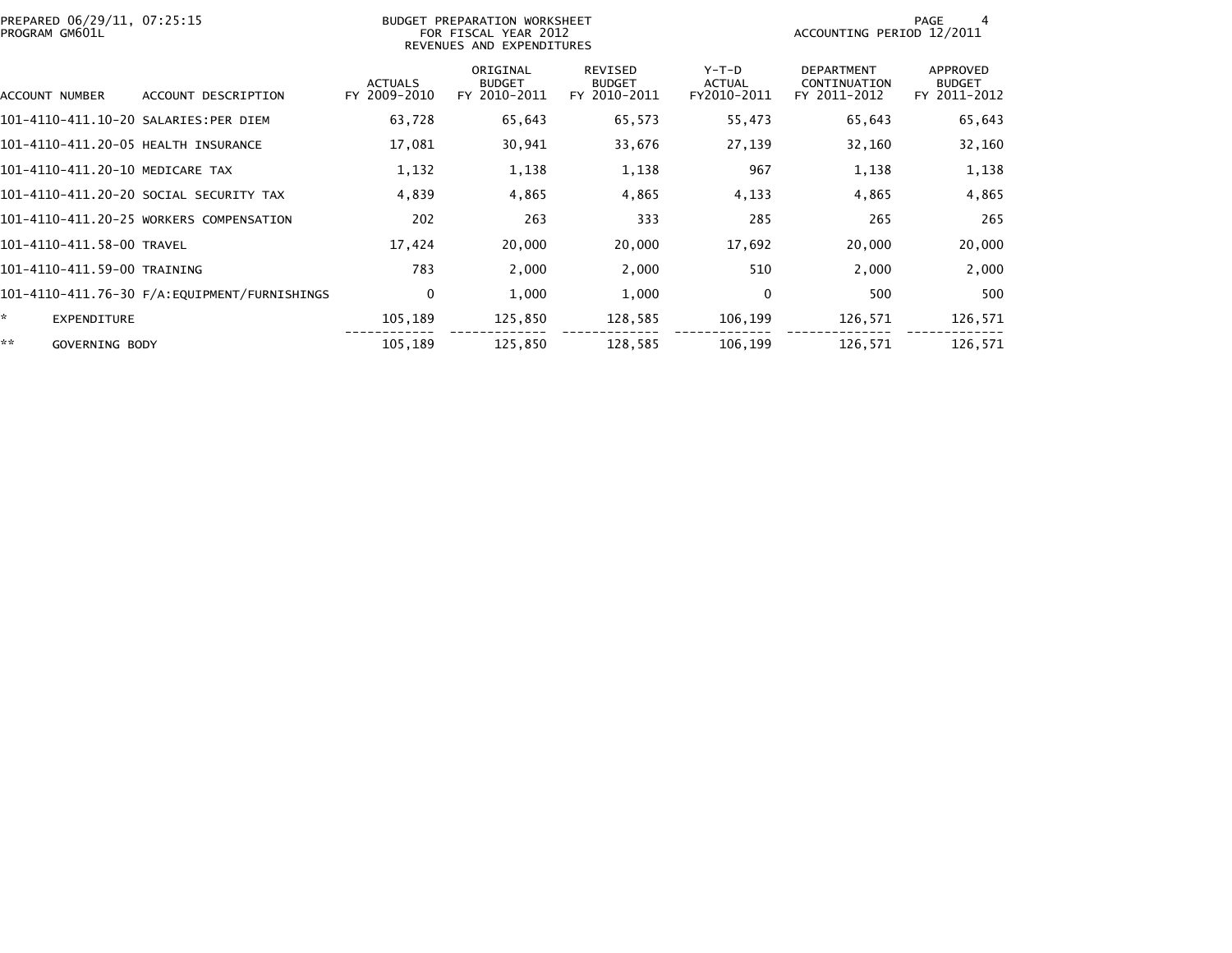|                | PREPARED 06/29/11, 07:25:15 |  |
|----------------|-----------------------------|--|
| PROGRAM GM601L |                             |  |

# PREPARED 06/29/11, 07:25:15 BUDGET PREPARATION WORKSHEET PAGE 5PROGRAM GM601L FOR FISCAL YEAR 2012 ACCOUNTING PERIOD 12/2011 REVENUES AND EXPENDITURES

#### PAGE 5<br>ACCOUNTING PERIOD 12/2011

| ACCOUNT NUMBER                       | ACCOUNT DESCRIPTION                          | <b>ACTUALS</b><br>FY 2009-2010 | ORIGINAL<br><b>BUDGET</b><br>FY 2010-2011 | <b>REVISED</b><br><b>BUDGET</b><br>FY 2010-2011 | $Y-T-D$<br><b>ACTUAL</b><br>FY2010-2011 | <b>DEPARTMENT</b><br>CONTINUATION<br>FY 2011-2012 | <b>APPROVED</b><br><b>BUDGET</b><br>FY 2011-2012 |
|--------------------------------------|----------------------------------------------|--------------------------------|-------------------------------------------|-------------------------------------------------|-----------------------------------------|---------------------------------------------------|--------------------------------------------------|
|                                      | 101-4112-334.84-00 NC RURAL CENTER GRANT     | $\Omega$                       | 0                                         | $\Omega$                                        | $\mathbf{0}$                            | $\mathbf{0}$                                      | 0                                                |
|                                      | 101-4112-334.85-00 STATE INCENTIVE GRANT     | $\Omega$                       | 0                                         | $50,000 -$                                      | 0                                       | 0                                                 | 0                                                |
|                                      | 101-4112-341.98-00 FED/STATE REV MERIT       | 0                              | 0                                         | 0                                               | $^{\circ}$                              | 0                                                 | 0                                                |
|                                      | 101-4112-341.99-00 FED/ST REV:NEW POSITIONS  |                                | O                                         | O                                               |                                         | 0                                                 | 0                                                |
|                                      | 101-4112-395.00-00 FUND BALANCE APPR-RESTR   | O                              | 0                                         | 0                                               | 0                                       | 0                                                 | 0                                                |
|                                      | 101-4112-395.10-00 FUND BALANCE APPR-UNREST  |                                | 0                                         | 0                                               | 0                                       | 0                                                 | 0                                                |
| <b>REVENUE</b>                       | 101-4112-410.10-90 COST OF LIVING ADJUSTMENT | O                              | 0                                         | $50,000 -$                                      |                                         | 0<br>0                                            | 0                                                |
| 101-4112-410.10-93 NEW POSITIONS     |                                              |                                |                                           |                                                 | 0                                       | 0                                                 | O                                                |
| 101-4112-410.10-94 MERIT INCREASES   |                                              |                                |                                           |                                                 |                                         | 0                                                 | 0                                                |
|                                      | 101–4112–410.10–95 POSITION RECLASSIFICATION |                                |                                           |                                                 | o                                       | 0                                                 | 0                                                |
|                                      | 101-4112-410.10-98 UNEMPLOYMENT COMPENSATION | 30,258                         | 60,000                                    | 69,072                                          | 69,072                                  | 0                                                 | 110,000                                          |
| 101-4112-410.20-05 HEALTH INSURANCE  |                                              | $\mathbf{0}$                   | $318,500 -$                               | 0                                               | 0                                       | 0                                                 | $\mathbf 0$                                      |
| 101-4112-410.32-10 ATTORNEY          |                                              | 136,262                        | 125,000                                   | 125,000                                         | 111,683                                 | 0                                                 | 130,000                                          |
| 101-4112-410.32-15 AUDITING          |                                              | 51,235                         | 46,000                                    | 46,000                                          | 42,474                                  | 0                                                 | 46,000                                           |
|                                      | 101-4112-410.32-17 CONSULTING SERVICES       | $\Omega$                       | 0                                         | 46,240                                          | $\Omega$                                | 0                                                 | $\Omega$                                         |
|                                      | 101-4112-410.44-20 RENT:LAND & BUILDINGS     | 9,240                          | 9,933                                     | 9,933                                           | 9,048                                   | 0                                                 | 10,626                                           |
| 101-4112-410.53-05 TELEPHONE         |                                              | 7,144                          | 7,000                                     | 7,000                                           | 6,087                                   | 0                                                 | 8,000                                            |
| 101-4112-410.54-00 ADVERTISING       |                                              | 8,270                          | 10,000                                    | 10,000                                          | 6,224                                   | 0                                                 | 8,000                                            |
| 101-4112-410.61-05 SUPPLIES:OFFICE   |                                              | 9,132                          | 10,000                                    | 9,650                                           | 6,435                                   | 0                                                 | 10,000                                           |
| 101-4112-410.61-58 SUPPLIES:SECURITY |                                              | 1,365                          | 3,600                                     | 3,600                                           | 2,861                                   | 0                                                 | 4,000                                            |
| 101-4112-410.61-90 SUPPLIES:OTHER    |                                              | $\Omega$                       | 0                                         | 13,000                                          | $\mathbf 0$                             | 0                                                 |                                                  |
|                                      | 101-4112-410.61-95 SUPPLIES:OTHER SMALL EQMT | $\Omega$                       |                                           | 350                                             | 345                                     | 0                                                 |                                                  |
|                                      | 101-4112-410.64-50 DUES & SUBSCRIPTIONS      | 70,988                         | 63,000                                    | 63,000                                          | 53,867                                  | 0                                                 | 63,000                                           |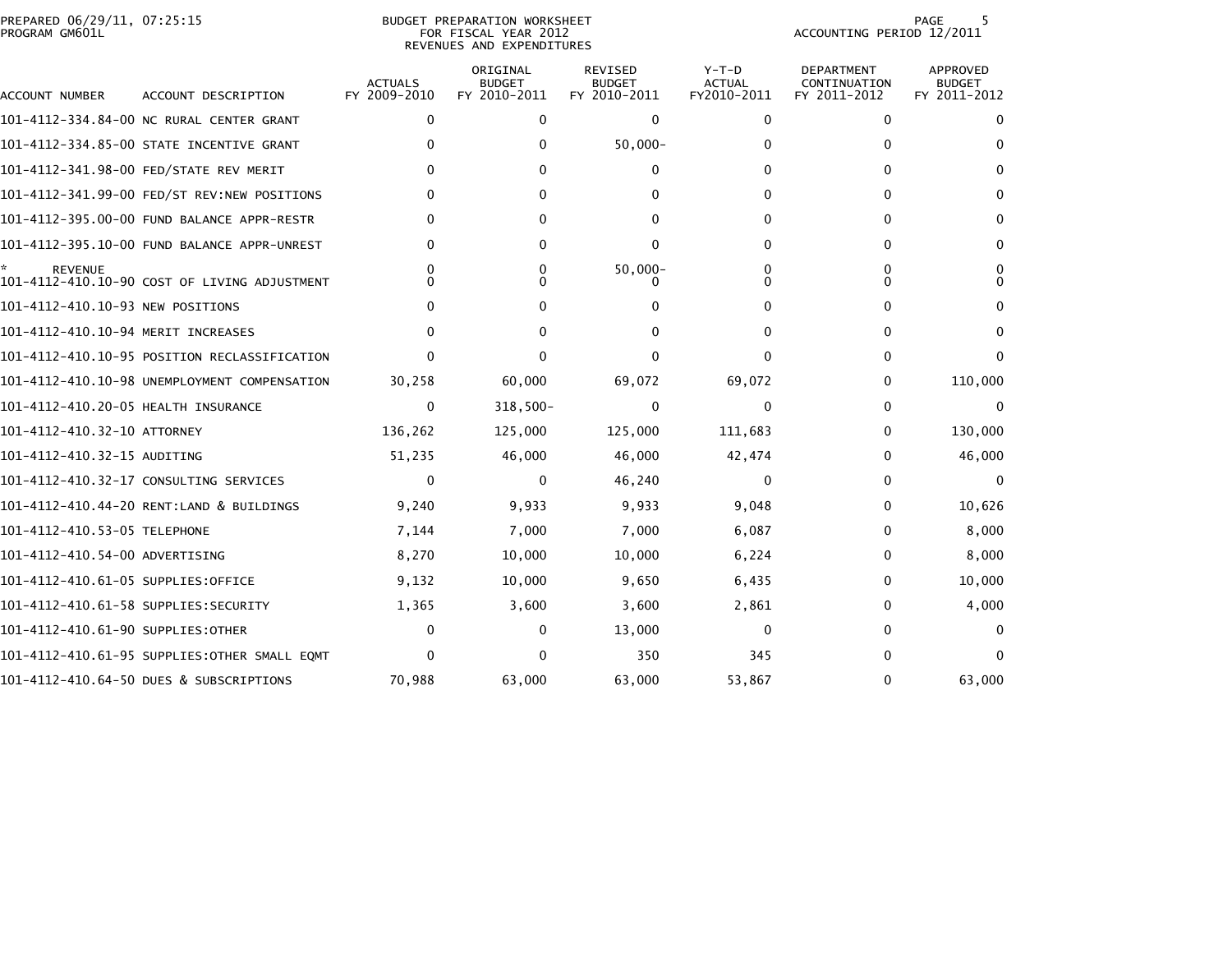|                | PREPARED 06/29/11, 07:25:15 |  |
|----------------|-----------------------------|--|
| PROGRAM GM601L |                             |  |

## PREPARED 06/29/11, 07:25:15 BUDGET PREPARATION WORKSHEET PAGE 6PROGRAM GM601L FOR FISCAL YEAR 2012 ACCOUNTING PERIOD 12/2011 REVENUES AND EXPENDITURES

| ACCOUNT NUMBER                      | ACCOUNT DESCRIPTION                          | <b>ACTUALS</b><br>FY 2009-2010 | ORIGINAL<br><b>BUDGET</b><br>FY 2010-2011 | <b>REVISED</b><br><b>BUDGET</b><br>FY 2010-2011 | $Y-T-D$<br><b>ACTUAL</b><br>FY2010-2011 | <b>DEPARTMENT</b><br>CONTINUATION<br>FY 2011-2012 | APPROVED<br><b>BUDGET</b><br>FY 2011-2012 |
|-------------------------------------|----------------------------------------------|--------------------------------|-------------------------------------------|-------------------------------------------------|-----------------------------------------|---------------------------------------------------|-------------------------------------------|
|                                     | 101-4112-410.71-05 PURCHASE OF PROPERTY      | $\Omega$                       | 0                                         | $\Omega$                                        | $\Omega$                                | $\Omega$                                          |                                           |
| 101-4112-410.72-00 C/A:BUILDINGS    |                                              |                                |                                           |                                                 |                                         | ∩                                                 |                                           |
| 101-4112-410.73-45 C/A:PAVING       |                                              |                                |                                           |                                                 |                                         |                                                   |                                           |
|                                     |                                              |                                |                                           |                                                 |                                         | 0                                                 |                                           |
|                                     | 101-4112-410.82-14 EMPLOYEE RECOGNITION PGM  | 9,292                          | 10,000                                    | 10,360                                          | 10,288                                  | 0                                                 | 11,000                                    |
| 101-4112-410.84-38 LOCAL INCENTIVES |                                              | 314,371                        | 381,700                                   | 483,722                                         | 65,124                                  | 0                                                 | 492,000                                   |
|                                     | 101-4112-410.89-00 ABC DISTRIBUTIONS-MUNIS   | 129,700                        | 120,000                                   | 120,000                                         | 59,517                                  | 0                                                 | 120,000                                   |
| 101-4112-410.90-00 OTHER SERVICES   |                                              | 10,674                         | 15,000                                    | 14,640                                          | 3,752                                   | 0                                                 | 10,000                                    |
|                                     | 101-4112-410.90-20 CODIFICATION OF ORDINANCE | 2,883                          | 5,000                                     | 5,000                                           | 3,443                                   | 0                                                 | 5,000                                     |
|                                     | 101-4112-410.90-33 LANDFILL-INDIRECT COSTS   | 134,218-                       | 217,099-                                  | 217,099-                                        | 217,099-                                | 0                                                 | 202,539-                                  |
| 101-4112-410.90-34 INDIRECT COSTS   |                                              | $14,300-$                      | $8,505-$                                  | $8,505-$                                        | $8,505-$                                | 0                                                 | $9,189-$                                  |
|                                     | 101-4112-410.95-40 TRANSFER TO FUND 315      | 0                              | 0                                         | 430,000                                         | 0                                       | 0                                                 |                                           |
|                                     | 101-4112-410.95-50 TRANSFER TO FUND 501      | 625,000                        | 625,000                                   | 625,000                                         | 625,000                                 | 0                                                 | 625,000                                   |
|                                     | 101-4112-410.95-70 TRANSFER TO FUND 603      | 230,150                        | 0                                         | <sup>0</sup>                                    | 0                                       | 0                                                 |                                           |
|                                     | 101-4112-410.98-02 RESERVE:1/4 CENT SALESTAX | 0                              | 1,070,000                                 |                                                 |                                         |                                                   |                                           |
|                                     | 101-4112-410.98-95 RESERVE:UNAPPROPRIATED    | 0                              | 0                                         | 17,785                                          |                                         | 0                                                 |                                           |
| 101-4112-410.99-00 CONTINGENCY      |                                              | $\Omega$                       | 70,000                                    | 70,000                                          |                                         | 0                                                 | 70,000                                    |
|                                     | 101-4112-421.72-50 C/A:DETENTION CENTER POD  |                                | 0                                         | O                                               |                                         | ∩                                                 |                                           |
|                                     | 101-4112-465.85-65 GRANT: STATE INCENTIVE    | 0                              | 0                                         | 50,000                                          |                                         | 0                                                 |                                           |
| 101-4112-465.85-98 GRANT MATCH      |                                              |                                | 0                                         | 42,500                                          | 42,500                                  |                                                   |                                           |
| EXPENDITURE                         |                                              | 1,497,446                      | 2,087,129                                 | 2,046,248                                       | 892,116                                 | 0                                                 | 1,510,898                                 |
| **<br>GENERAL GOVERNMENT            |                                              | 1,497,446                      | 2,087,129                                 | 1,996,248                                       | 892.116                                 | 0                                                 | 1,510,898                                 |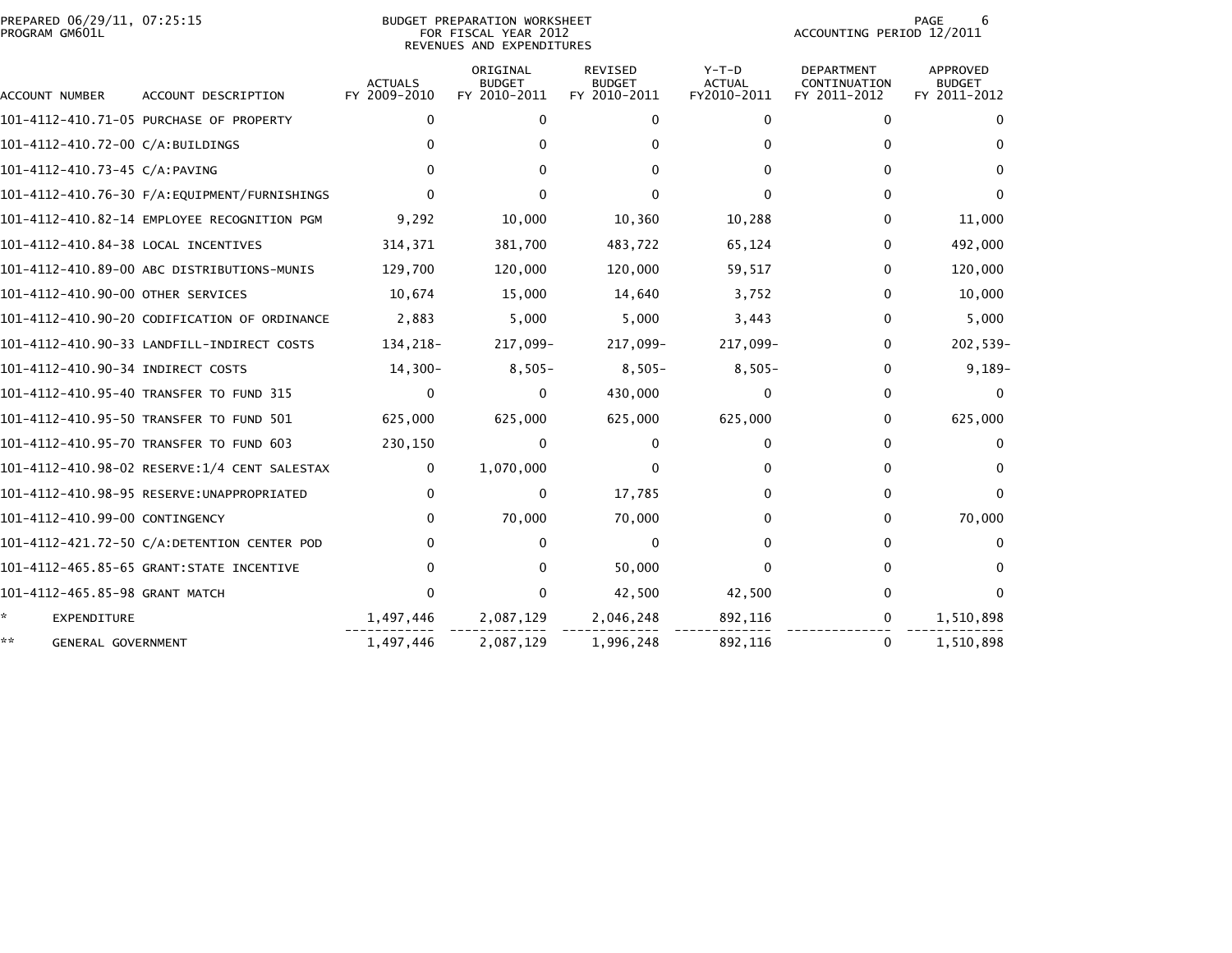| PREPARED 06/29/11, 07:25:15<br>PROGRAM GM601L |                                              | <b>BUDGET PREPARATION WORKSHEET</b><br>FOR FISCAL YEAR 2012<br>REVENUES AND EXPENDITURES |                                           |                                                 | <b>PAGE</b><br>ACCOUNTING PERIOD 12/2011 |                                            |                                           |
|-----------------------------------------------|----------------------------------------------|------------------------------------------------------------------------------------------|-------------------------------------------|-------------------------------------------------|------------------------------------------|--------------------------------------------|-------------------------------------------|
| ACCOUNT NUMBER                                | ACCOUNT DESCRIPTION                          | <b>ACTUALS</b><br>FY 2009-2010                                                           | ORIGINAL<br><b>BUDGET</b><br>FY 2010-2011 | <b>REVISED</b><br><b>BUDGET</b><br>FY 2010-2011 | $Y-T-D$<br><b>ACTUAL</b><br>FY2010-2011  | DEPARTMENT<br>CONTINUATION<br>FY 2011-2012 | APPROVED<br><b>BUDGET</b><br>FY 2011-2012 |
| 101–4120–413.10–05 SALARIES:REGULAR           |                                              | 208,315                                                                                  | 207,022                                   | 207,022                                         | 182,001                                  | 211,259                                    | 211,259                                   |
| 101-4120-413.10-10 SALARIES: OVERTIME         |                                              | 384                                                                                      | 0                                         | 0                                               | $\bf{0}$                                 | $\Omega$                                   | $\bf{0}$                                  |
|                                               |                                              | 186                                                                                      | $\Omega$                                  | $\Omega$                                        | $\Omega$                                 | $\Omega$                                   | $\Omega$                                  |
| 101-4120-413.20-05 HEALTH INSURANCE           |                                              | 24,413                                                                                   | 25,380                                    | 29,052                                          | 24,148                                   | 24,120                                     | 24,120                                    |
|                                               | 101-4120-413.20-08 HEALTH INSURANCE:RETIREES | 8,460                                                                                    | 8,460                                     | 9,030                                           | 8,030                                    | 8,040                                      | 8,040                                     |
| 101-4120-413.20-10 MEDICARE TAX               |                                              | 3,040                                                                                    | 3,037                                     | 3,037                                           | 2,656                                    | 3,124                                      | 3,124                                     |
| 101-4120-413.20-15 RETIREMENT                 |                                              | 10,387                                                                                   | 13,353                                    | 13,353                                          | 11,739                                   | 13,626                                     | 14,724                                    |
|                                               | 101–4120–413.20–20 SOCIAL SECURITY TAX       | 10,891                                                                                   | 11,090                                    | 11,090                                          | 9,483                                    | 11,466                                     | 11,466                                    |
|                                               | 101-4120-413.20-25 WORKERS COMPENSATION      | 530                                                                                      | 845                                       | 845                                             | 743                                      | 862                                        | 862                                       |
|                                               | 101-4120-413.20-30 401(K) CONTRIBUTIONS      | 6,261                                                                                    | 6,211                                     | 6,211                                           | 5,460                                    | 6,337                                      | 6,337                                     |
|                                               | 101-4120-413.34-30 SERVICE & MAINTENANCE     | $\mathbf{0}$                                                                             | 0                                         | 0                                               | $\mathbf{0}$                             | $\Omega$                                   | 0                                         |
| 101-4120-413.43-15 R&M:EQUIPMENT              |                                              | $\Omega$                                                                                 | 0                                         | $\mathbf{0}$                                    | $\Omega$                                 | 0                                          | $\Omega$                                  |
|                                               | 101-4120-413.50-07 COST PER COPY PROGRAM     | 1,076                                                                                    | 1,500                                     | 1,500                                           | 581                                      | 1,500                                      | 1,500                                     |
| 101-4120-413.50-50 REG OF DEEDS               |                                              | $\Omega$                                                                                 | 50                                        | 50                                              | $\mathbf{0}$                             | 50                                         | 50                                        |
| 101-4120-413.53-05 TELEPHONE                  |                                              | $\Omega$                                                                                 | 600                                       | 600                                             | $\mathbf{0}$                             | $\Omega$                                   | $\Omega$                                  |
| 101–4120–413.57–00 POSTAGE                    |                                              | 318                                                                                      | 500                                       | 500                                             | 200                                      | 400                                        | 400                                       |
| 101-4120-413.58-00 TRAVEL                     |                                              | 1,005                                                                                    | 1,500                                     | 1,500                                           | 919                                      | 1,000                                      | 1,000                                     |
|                                               |                                              | 4,055                                                                                    | 4,200                                     | 4,200                                           | 3,667                                    | 4,200                                      | 4,200                                     |
| 101-4120-413.59-00 TRAINING                   |                                              | 535                                                                                      | 2,000                                     | 2,000                                           | 1,135                                    | 2,000                                      | 2,000                                     |
| 101–4120–413.61–05 SUPPLIES:OFFICE            |                                              | $\mathbf{0}$                                                                             | 0                                         | 0                                               | $\bf{0}$                                 | $\Omega$                                   | $\Omega$                                  |
|                                               | 101-4120-413.61-95 SUPPLIES:OTHER SMALL EOMT | 284                                                                                      | 1,000                                     | 1,000                                           | $\bf{0}$                                 | 3,000                                      | 3,000                                     |
|                                               | 101-4120-413.64-50 DUES & SUBSCRIPTIONS      | $\mathbf{0}$                                                                             | 400                                       | 400                                             | 234                                      | 400                                        | 400                                       |
|                                               |                                              | 0                                                                                        | 2,000                                     | 2,000                                           | $\Omega$                                 | 500                                        | 1,500                                     |
| EXPENDITURE                                   |                                              | 280,140                                                                                  | 289,148                                   | 293,390                                         | 250,996                                  | 291,884                                    | 293,982                                   |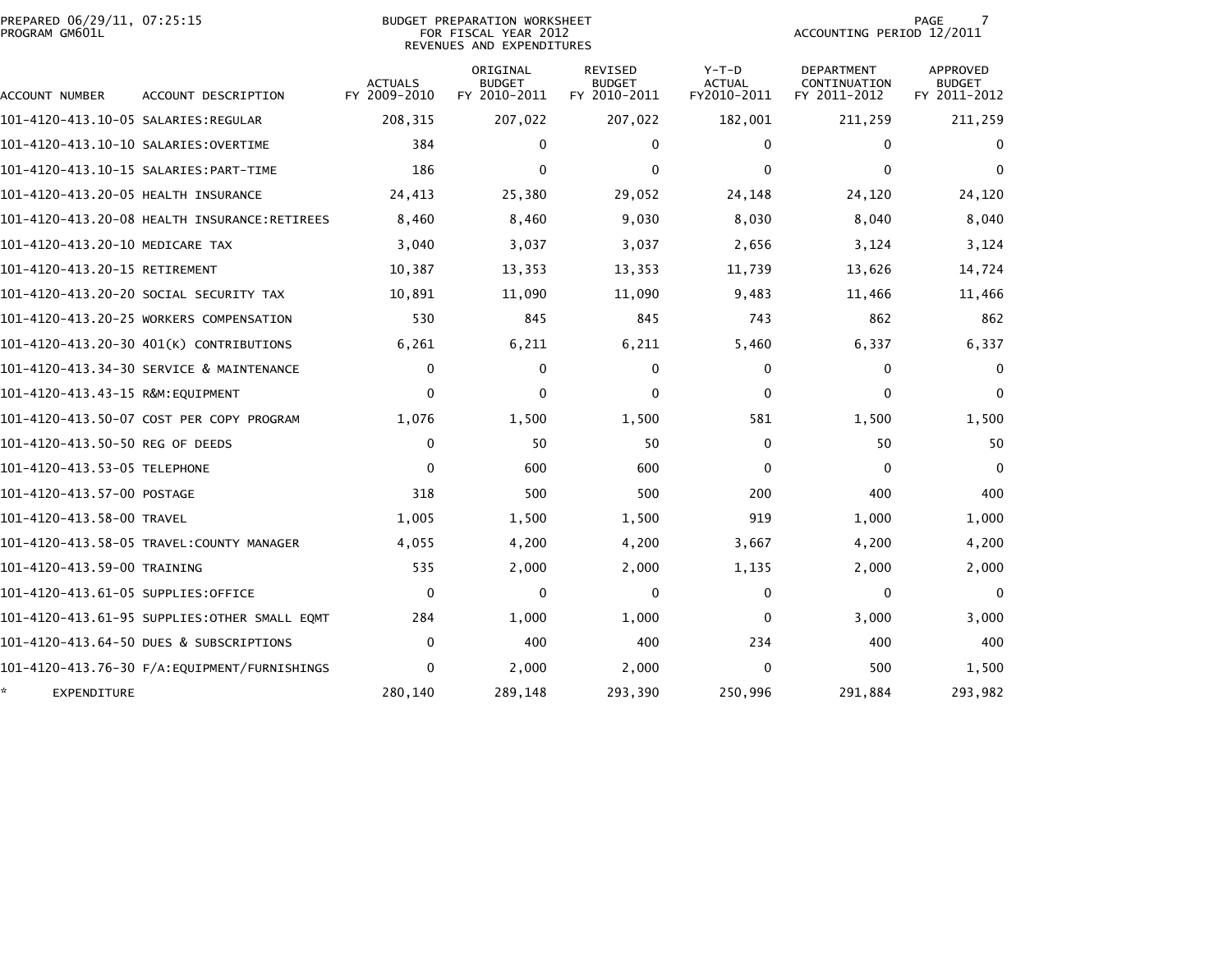|    | PREPARED 06/29/11, 07:25:15<br>PROGRAM GM601L |                     | BUDGET PREPARATION WORKSHEET<br>FOR FISCAL YEAR 2012<br>REVENUES AND EXPENDITURES | PAGE<br>ACCOUNTING PERIOD 12/2011         |                                          |                                  |                                            |                                           |
|----|-----------------------------------------------|---------------------|-----------------------------------------------------------------------------------|-------------------------------------------|------------------------------------------|----------------------------------|--------------------------------------------|-------------------------------------------|
|    | <b>ACCOUNT NUMBER</b>                         | ACCOUNT DESCRIPTION | <b>ACTUALS</b><br>FY 2009-2010                                                    | ORIGINAL<br><b>BUDGET</b><br>FY 2010-2011 | REVISED<br><b>BUDGET</b><br>FY 2010-2011 | $Y-T-D$<br>ACTUAL<br>FY2010-2011 | DEPARTMENT<br>CONTINUATION<br>FY 2011-2012 | APPROVED<br><b>BUDGET</b><br>FY 2011-2012 |
| ** | COUNTY MANAGER                                |                     | 280.140                                                                           | 289.148                                   | 293.390                                  | 250.996                          | 291.884                                    | 293.982                                   |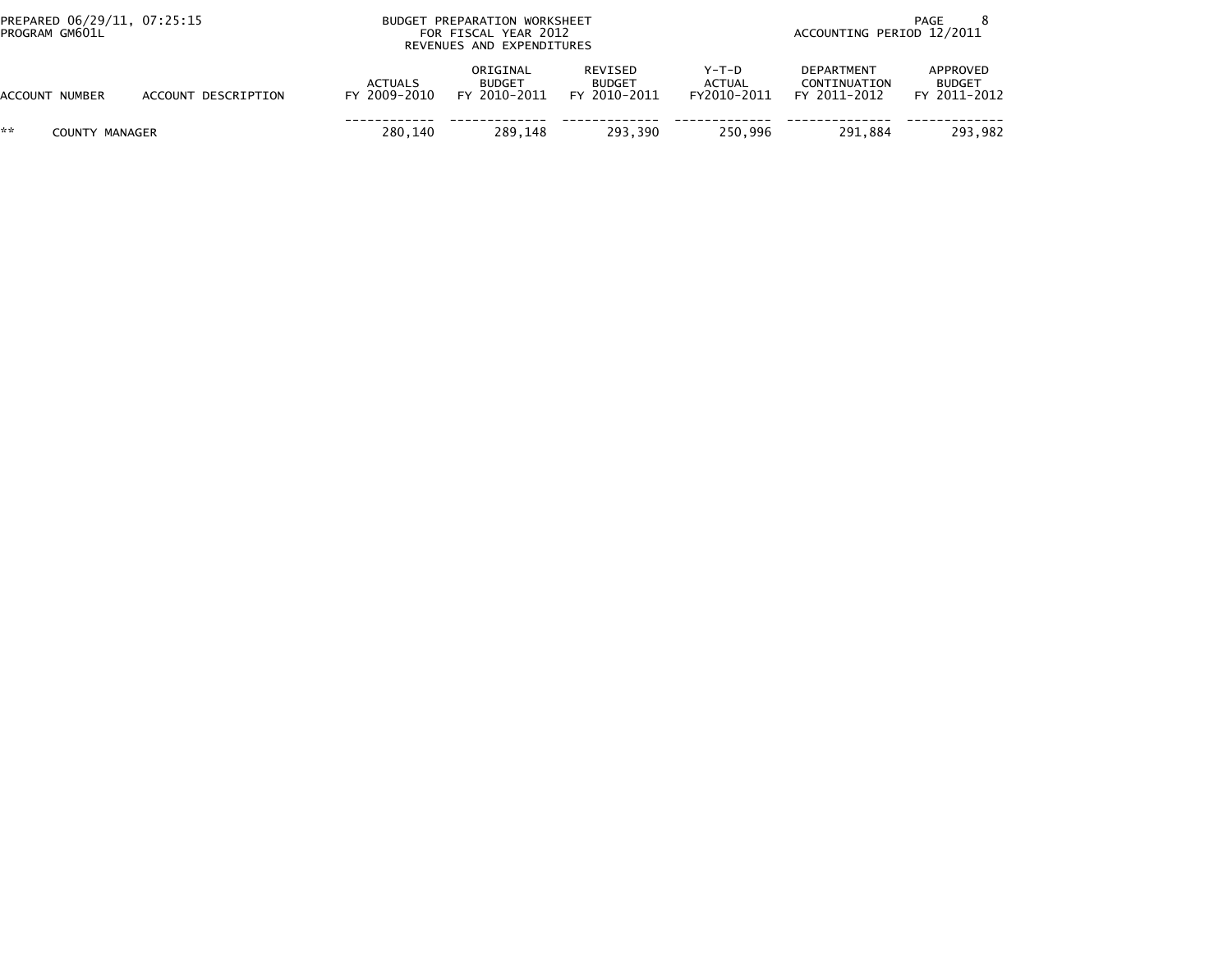| PREPARED 06/29/11, 07:25:15<br>PROGRAM GM601L |                                             |                                | BUDGET PREPARATION WORKSHEET<br>FOR FISCAL YEAR 2012<br>REVENUES AND EXPENDITURES |                                          |                                  | ACCOUNTING PERIOD 12/2011                         | -9<br>PAGE                                |
|-----------------------------------------------|---------------------------------------------|--------------------------------|-----------------------------------------------------------------------------------|------------------------------------------|----------------------------------|---------------------------------------------------|-------------------------------------------|
| ACCOUNT NUMBER                                | ACCOUNT DESCRIPTION                         | <b>ACTUALS</b><br>FY 2009-2010 | ORIGINAL<br><b>BUDGET</b><br>FY 2010-2011                                         | REVISED<br><b>BUDGET</b><br>FY 2010-2011 | $Y-T-D$<br>ACTUAL<br>FY2010-2011 | <b>DEPARTMENT</b><br>CONTINUATION<br>FY 2011-2012 | APPROVED<br><b>BUDGET</b><br>FY 2011-2012 |
| 101-4121-363.35-00 RENT-NCQMA                 |                                             | 14,667-                        | $16,000-$                                                                         | $16,000 -$                               | $13,333-$                        | $16,000-$                                         | $16,000-$                                 |
|                                               | 101-4121-392.40-00 SALE OF INDUSTRIAL PARKS | 0                              | 0                                                                                 | 0                                        | 0                                | 0                                                 | $\bf{0}$                                  |
|                                               | 101-4121-395.00-00 FUND BALANCE APPR-RESTR  | $\Omega$                       | 0                                                                                 | 0                                        | $\Omega$                         | 0                                                 | $\Omega$                                  |
|                                               | 101-4121-395.10-00 FUND BALANCE APPR-UNREST | $\Omega$                       | 0                                                                                 | $\Omega$                                 | 0                                | $\mathbf{0}$                                      | $\Omega$                                  |
| ÷.<br><b>REVENUE</b>                          | 101-4121-419.33-17 CONTRACTED SERVICES      | $14,667-$<br>$^{\circ}$        | $16,000-$<br>8,000                                                                | $16,000-$<br>6,000                       | $13,333-$                        | $16,000-$<br>5,000                                | $16,000-$<br>5,000                        |
| 101-4121-419.41-40 WATER                      |                                             | 1,096                          | 2,000                                                                             | 4,000                                    | 2,541                            | 3,500                                             | 3,700                                     |
|                                               | 101-4121-419.61-80 SUPPLIES:SIGNS           | $\mathbf 0$                    | 1,000                                                                             | 1,000                                    | 0                                | 1,000                                             | 1,000                                     |
| 101-4121-419.62-05 ELECTRICITY                |                                             | 14,148                         | 15,000                                                                            | 15,000                                   | 10,200                           | 15,000                                            | 15,000                                    |
| *<br>EXPENDITURE                              |                                             | 15,244                         | 26,000                                                                            | 26,000                                   | 12,741                           | 24,500                                            | 24,700                                    |
| **<br>INDUSTRIAL PARK                         |                                             | 577                            | 10,000                                                                            | 10,000                                   | $592 -$                          | 8,500                                             | 8,700                                     |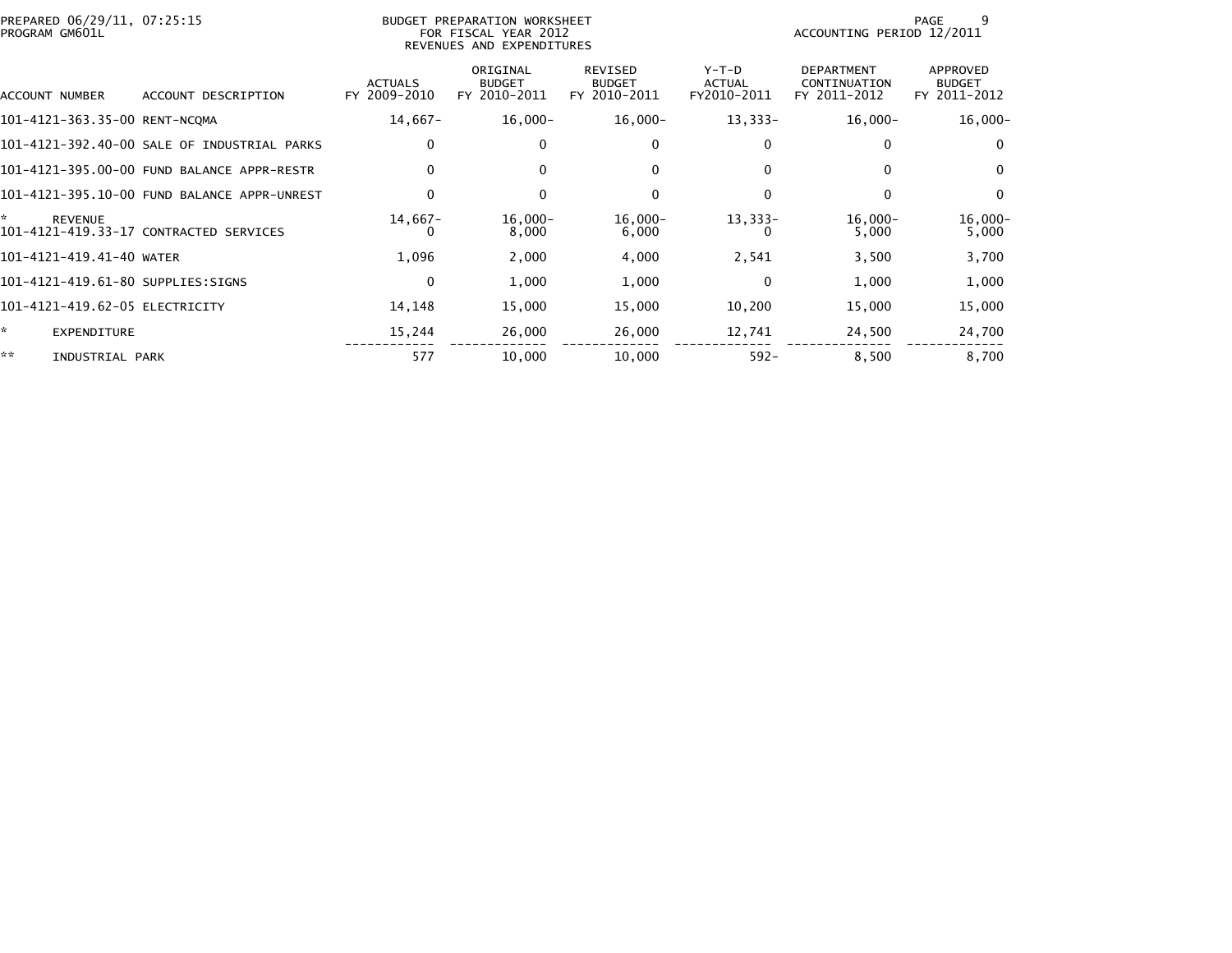| PREPARED 06/29/11, 07:25:15<br>PROGRAM GM601L |                                              |                                | BUDGET PREPARATION WORKSHEET<br>FOR FISCAL YEAR 2012<br>REVENUES AND EXPENDITURES |                                          | 10<br>PAGE<br>ACCOUNTING PERIOD 12/2011 |                                                   |                                           |  |
|-----------------------------------------------|----------------------------------------------|--------------------------------|-----------------------------------------------------------------------------------|------------------------------------------|-----------------------------------------|---------------------------------------------------|-------------------------------------------|--|
| ACCOUNT NUMBER                                | DESCRIPTION<br>ACCOUNT                       | <b>ACTUALS</b><br>FY 2009-2010 | ORIGINAL<br><b>BUDGET</b><br>FY 2010-2011                                         | REVISED<br><b>BUDGET</b><br>FY 2010-2011 | Y-T-D<br>ACTUAL<br>FY2010-2011          | <b>DEPARTMENT</b><br>CONTINUATION<br>FY 2011-2012 | APPROVED<br><b>BUDGET</b><br>FY 2011-2012 |  |
| 101-4122-334.05-00 CJPP GRANT                 |                                              | 125.993-                       | 125.993-                                                                          | 125.993-                                 | 113.316-                                | $\Omega$                                          | 124,906-                                  |  |
| REVENUE                                       | 101-4122-412.32-44 SUBSTANCE ABUSE COUNSELNG | 125,993-<br>125,993            | 125,993-<br>125,993                                                               | 125.993-<br>125.993                      | 113,316-<br>113,316                     | 0<br>$\Omega$                                     | 124,906-<br>124,906                       |  |
| $\mathbb{R}$<br>EXPENDITURE                   |                                              | 125,993                        | 125,993                                                                           | 125.993                                  | 113,316                                 | $\mathbf{0}$                                      | 124,906                                   |  |
| **                                            | CRIMINAL JUSTICE P. PROG                     |                                | 0                                                                                 | 0                                        |                                         | 0                                                 |                                           |  |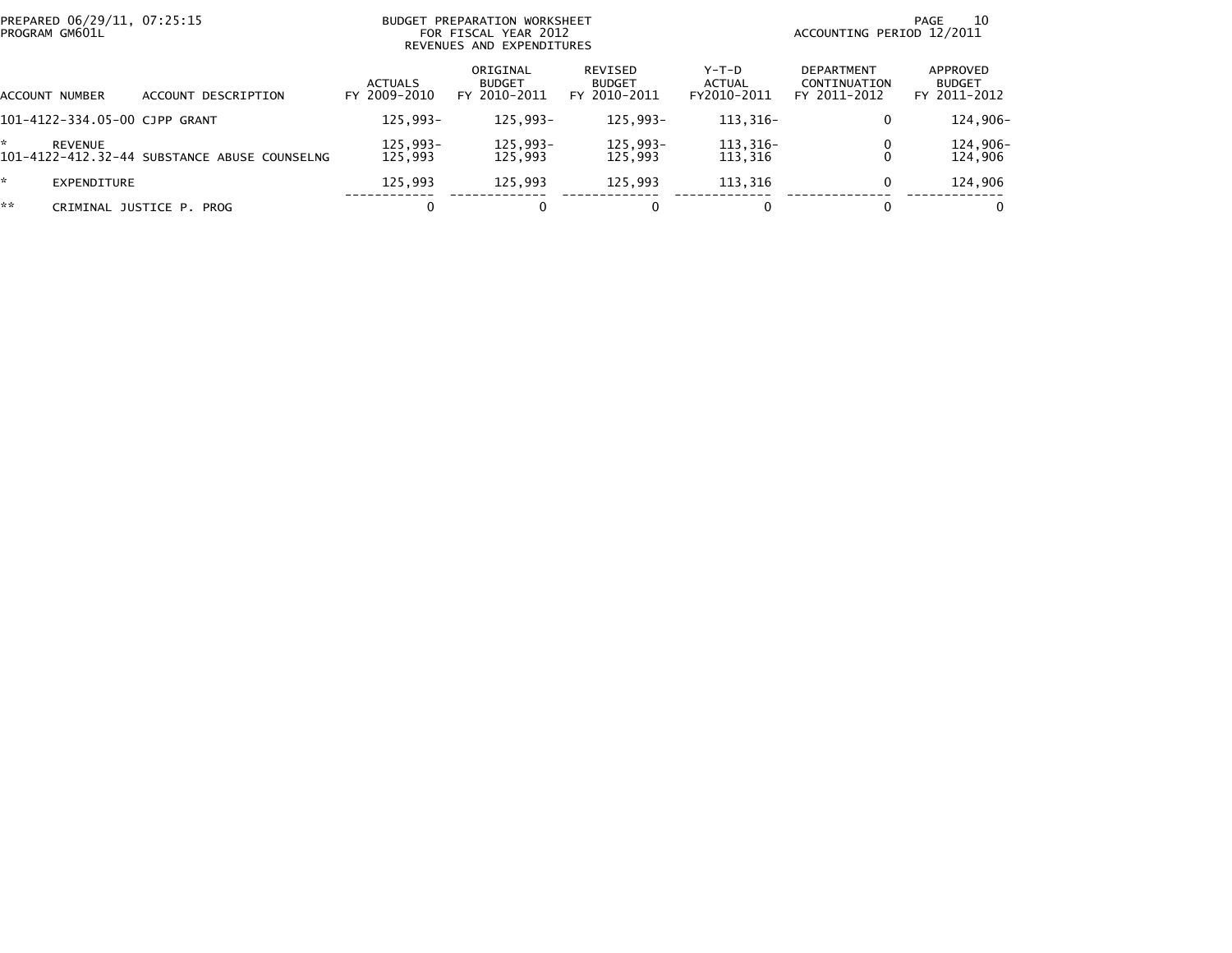| PROGRAM GM601L      | PREPARED 06/29/11, 07:25:15                                                                                                                                                                                                                                          |                                | <b>BUDGET PREPARATION WORKSHEET</b><br>FOR FISCAL YEAR 2012<br>REVENUES AND EXPENDITURES | 11<br>PAGE<br>ACCOUNTING PERIOD 12/2011  |                                       |                                            |                                           |
|---------------------|----------------------------------------------------------------------------------------------------------------------------------------------------------------------------------------------------------------------------------------------------------------------|--------------------------------|------------------------------------------------------------------------------------------|------------------------------------------|---------------------------------------|--------------------------------------------|-------------------------------------------|
| ACCOUNT NUMBER      | ACCOUNT DESCRIPTION                                                                                                                                                                                                                                                  | <b>ACTUALS</b><br>FY 2009-2010 | ORIGINAL<br><b>BUDGET</b><br>FY 2010-2011                                                | REVISED<br><b>BUDGET</b><br>FY 2010-2011 | Y-T-D<br><b>ACTUAL</b><br>FY2010-2011 | DEPARTMENT<br>CONTINUATION<br>FY 2011-2012 | APPROVED<br><b>BUDGET</b><br>FY 2011-2012 |
|                     |                                                                                                                                                                                                                                                                      | 0                              | 0                                                                                        | 0                                        | 0                                     | 0                                          | $\bf{0}$                                  |
| *<br><b>REVENUE</b> |                                                                                                                                                                                                                                                                      | 0<br>481,824                   | $\bf{0}$<br>474,611                                                                      | $\Omega$<br>474,611                      | 0<br>420,037                          | $\bf{0}$<br>425,988                        | 0<br>425,988                              |
| LEVEL<br>400        | <b>TEXT</b><br>ONE POSITION HAS BEEN RIFFED.<br>TO ACHIEVE A 5% REDUCTION, THE INTERNAL AUDITOR<br>WILL BE TERMINATED EFFECTIVE JUNE 30, 2011.<br>THIS POSITION IS ESSENTIAL TO COUNTY GOVERNMENT<br>AND SHOULD BE REINSTATED AS SOON AS THE ECONOMY<br>STRENGTHENS. |                                | TEXT AMT                                                                                 |                                          |                                       |                                            |                                           |
|                     |                                                                                                                                                                                                                                                                      | 0                              | $\mathbf{0}$                                                                             | $\mathbf 0$                              | $\mathbf 0$                           | $\mathbf 0$                                | $\Omega$                                  |
|                     | 101-4125-415.20-05 HEALTH INSURANCE                                                                                                                                                                                                                                  | 73,248                         | 76,986                                                                                   | 88,780                                   | 73,907                                | 65,124                                     | 65,124                                    |
|                     |                                                                                                                                                                                                                                                                      | 8,460                          | 8,460                                                                                    | 9,030                                    | 8,030                                 | 8,040                                      | 8,040                                     |
|                     | 101-4125-415.20-10 MEDICARE TAX                                                                                                                                                                                                                                      | 6,717                          | 6,806                                                                                    | 6,806                                    | 5,821                                 | 6,177                                      | 6,177                                     |
|                     | 101-4125-415.20-15 RETIREMENT                                                                                                                                                                                                                                        | 23,980                         | 30,612                                                                                   | 30,612                                   | 27,092                                | 27,476                                     | 29,729                                    |
|                     | 101–4125–415.20–20 SOCIAL SECURITY TAX                                                                                                                                                                                                                               | 28,679                         | 29,103                                                                                   | 29,103                                   | 24,889                                | 26,412                                     | 26,412                                    |
|                     | 101-4125-415.20-25 WORKERS COMPENSATION                                                                                                                                                                                                                              | 1,198                          | 1,898                                                                                    | 1,898                                    | 1,679                                 | 1.704                                      | 1,704                                     |
|                     | 101-4125-415.20-30 401(K) CONTRIBUTIONS                                                                                                                                                                                                                              | 14,173                         | 14,238                                                                                   | 14,238                                   | 12,601                                | 12,780                                     | 12,780                                    |
|                     | 101-4125-415.33-00 OTHER PROFESSIONAL SRVCS                                                                                                                                                                                                                          | 16,762                         | 20,000                                                                                   | 38,000                                   | 8,952                                 | 20,000                                     | 20,000                                    |
|                     | 101-4125-415.34-30 SERVICE & MAINTENANCE                                                                                                                                                                                                                             | 2,738                          | 3,000                                                                                    | 3,000                                    | 2,841                                 | 3,000                                      | 3,000                                     |
|                     | 101-4125-415.44-45 RENT:POSTAGE METER                                                                                                                                                                                                                                | 720                            | 750                                                                                      | 750                                      | 540                                   | 750                                        | 750                                       |
|                     | 101-4125-415.50-07 COST PER COPY PROGRAM                                                                                                                                                                                                                             | 4,884                          | 5,500                                                                                    | 5,500                                    | 2,828                                 | 5,000                                      | 5,000                                     |
|                     | 101-4125-415.55-00 PRINTING                                                                                                                                                                                                                                          | 2,595                          | 4,000                                                                                    | 4,000                                    | 2,062                                 | 4,000                                      | 4,000                                     |
|                     | 101-4125-415.57-00 POSTAGE                                                                                                                                                                                                                                           | 11,141                         | 13,000                                                                                   | 13,000                                   | 9,005                                 | 13,000                                     | 13,000                                    |
|                     | 101-4125-415.58-00 TRAVEL                                                                                                                                                                                                                                            | 3,869                          | 4,000                                                                                    | 4,000                                    | 2,309                                 | 4,000                                      | 4,000                                     |
|                     | 101-4125-415.59-00 TRAINING                                                                                                                                                                                                                                          | 2,694                          | 4,000                                                                                    | 4,000                                    | 3,176                                 | 4,000                                      | 4,000                                     |
|                     | 101-4125-415.61-05 SUPPLIES:OFFICE                                                                                                                                                                                                                                   | 7,071                          | 7,500                                                                                    | 7,500                                    | 6,076                                 | 7,500                                      | 7,500                                     |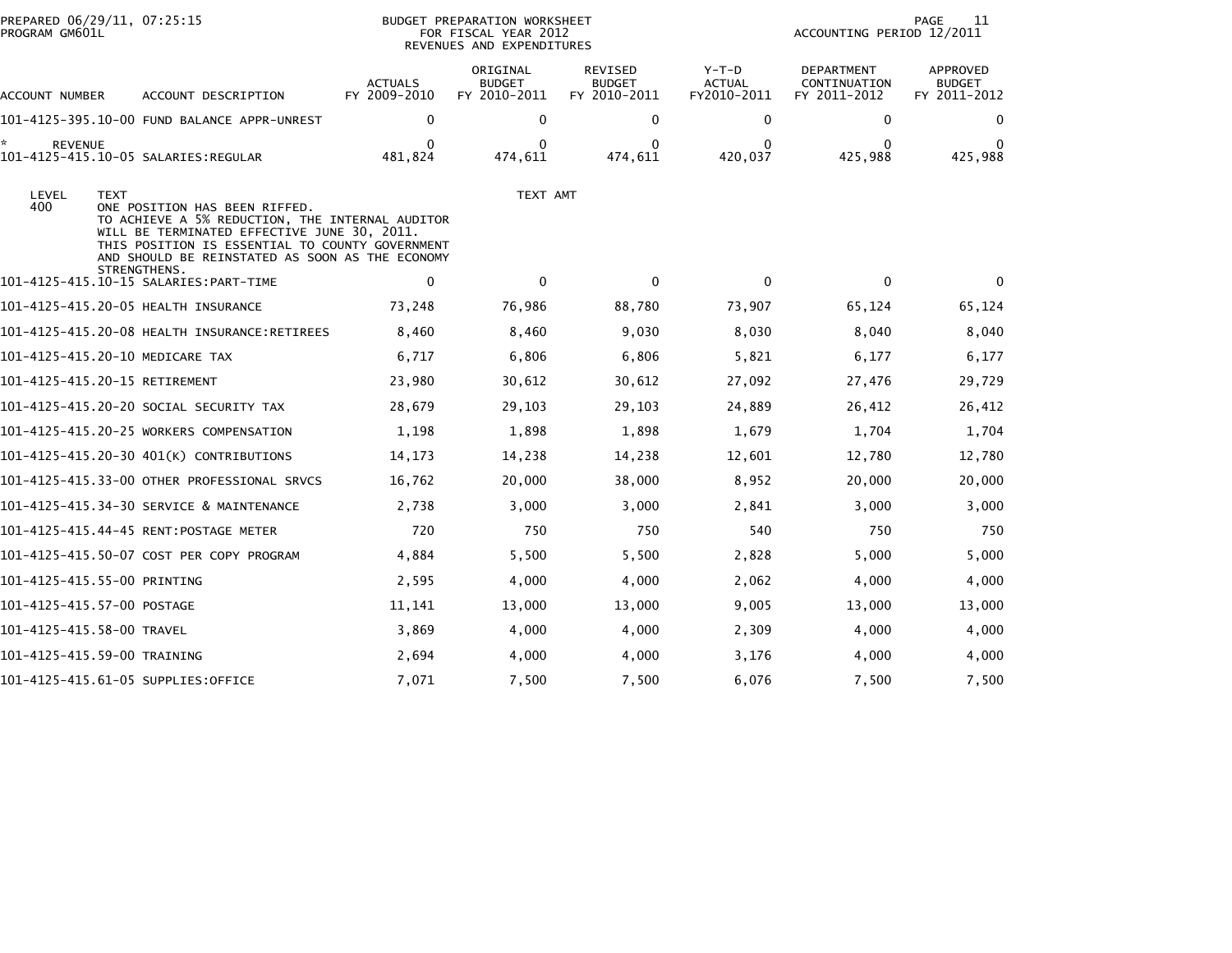| PREPARED 06/29/11, 07:25:15<br>PROGRAM GM601L |                                              |                                | BUDGET PREPARATION WORKSHEET<br>FOR FISCAL YEAR 2012<br>REVENUES AND EXPENDITURES |                                          |                                       | ACCOUNTING PERIOD 12/2011                         | -12<br>PAGE                               |
|-----------------------------------------------|----------------------------------------------|--------------------------------|-----------------------------------------------------------------------------------|------------------------------------------|---------------------------------------|---------------------------------------------------|-------------------------------------------|
| ACCOUNT NUMBER                                | DESCRIPTION<br><b>ACCOUNT</b>                | <b>ACTUALS</b><br>FY 2009-2010 | ORIGINAL<br><b>BUDGET</b><br>FY 2010-2011                                         | REVISED<br><b>BUDGET</b><br>FY 2010-2011 | Y-T-D<br><b>ACTUAL</b><br>FY2010-2011 | <b>DEPARTMENT</b><br>CONTINUATION<br>FY 2011-2012 | APPROVED<br><b>BUDGET</b><br>FY 2011-2012 |
|                                               | 101-4125-415.61-95 SUPPLIES:OTHER SMALL EQMT | 945                            | 1,200                                                                             | 1,200                                    | 987                                   | 1,200                                             | 1,200                                     |
| 101-4125-415.64-10 BOOKS                      |                                              | 510                            | 800                                                                               | 800                                      | 390                                   | 700                                               | 700                                       |
|                                               | 101-4125-415.64-50 DUES & SUBSCRIPTIONS      | 2,407                          | 2,900                                                                             | 2,900                                    | 1,725                                 | 2,800                                             | 2,800                                     |
| 101-4125-415.90-10 BANK FEES                  |                                              | 34,152                         | 37.000                                                                            | 37,000                                   | 27,845                                | 37,000                                            | 37,000                                    |
| 101-4125-415.98-00 RESERVE                    |                                              | $\Omega$                       | 0                                                                                 | 0                                        | 0                                     | 0                                                 | $\Omega$                                  |
| *.<br>EXPENDITURE                             |                                              | 728,767                        | 746,364                                                                           | 776,728                                  | 642,792                               | 676,651                                           | 678,904                                   |
| **<br><b>FINANCE</b>                          |                                              | 728,767                        | 746.364                                                                           | 776,728                                  | 642,792                               | 676.651                                           | 678,904                                   |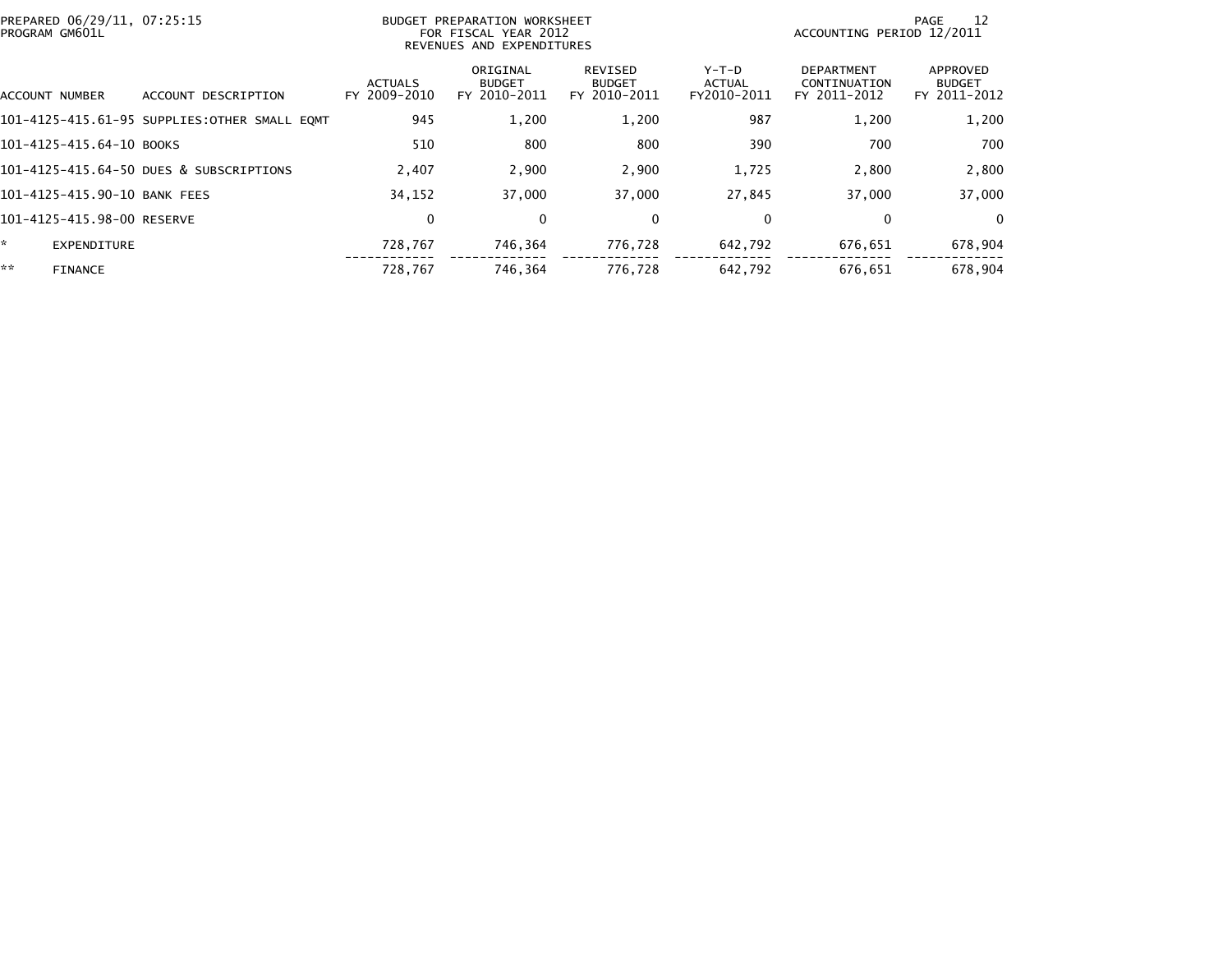| PREPARED 06/29/11, 07:25:15<br>PROGRAM GM601L |                                              |                                | BUDGET PREPARATION WORKSHEET<br>FOR FISCAL YEAR 2012<br>REVENUES AND EXPENDITURES |                                          | PAGE<br>13<br>ACCOUNTING PERIOD 12/2011 |                                                   |                                           |
|-----------------------------------------------|----------------------------------------------|--------------------------------|-----------------------------------------------------------------------------------|------------------------------------------|-----------------------------------------|---------------------------------------------------|-------------------------------------------|
| ACCOUNT NUMBER                                | ACCOUNT DESCRIPTION                          | <b>ACTUALS</b><br>FY 2009-2010 | ORIGINAL<br><b>BUDGET</b><br>FY 2010-2011                                         | REVISED<br><b>BUDGET</b><br>FY 2010-2011 | $Y-T-D$<br><b>ACTUAL</b><br>FY2010-2011 | <b>DEPARTMENT</b><br>CONTINUATION<br>FY 2011-2012 | APPROVED<br><b>BUDGET</b><br>FY 2011-2012 |
|                                               |                                              | 43,495                         | 28,864                                                                            | 33,064                                   | 28,988                                  | 30,996                                            | 30,996                                    |
|                                               |                                              | 0                              | 0                                                                                 | 0                                        | 0                                       | 0                                                 | $\mathbf 0$                               |
| 101-4126-415.20-05 HEALTH INSURANCE           |                                              | 14,085                         | 7,614                                                                             | 8,896                                    | 7,423                                   | 7,236                                             | 7,236                                     |
| 101-4126-415.20-10 MEDICARE TAX               |                                              | 529                            | 400                                                                               | 420                                      | 365                                     | 450                                               | 450                                       |
| 101-4126-415.20-15 RETIREMENT                 |                                              | 2,150                          | 1,862                                                                             | 2,132                                    | 1,870                                   | 2,000                                             | 2,122                                     |
|                                               | 101-4126-415.20-20 SOCIAL SECURITY TAX       | 2,263                          | 1,712                                                                             | 1,782                                    | 1,561                                   | 1,922                                             | 1,922                                     |
|                                               | 101-4126-415.20-25 WORKERS COMPENSATION      | 97                             | 115                                                                               | 135                                      | 116                                     | 124                                               | 124                                       |
|                                               | 101-4126-415.20-30 401(K) CONTRIBUTIONS      | 1,305                          | 866                                                                               | 996                                      | 870                                     | 930                                               | 930                                       |
|                                               | 101-4126-415.33-00 OTHER PROFESSIONAL SRVCS  | 9,961                          | 10,000                                                                            | 5,290                                    | 1,699                                   | 8,000                                             | 8,000                                     |
|                                               | 101-4126-415.33-17 CONTRACTED SERVICES       | 188,608                        | 199,200                                                                           | 244,547                                  | 187,513                                 | 216,000                                           | 216,000                                   |
|                                               | 101-4126-415.34-30 SERVICE & MAINTENANCE     | 5,899                          | 7,000                                                                             | 7,000                                    | 5,389                                   | 6,500                                             | 6,500                                     |
|                                               | 101-4126-415.50-07 COST PER COPY PROGRAM     | 864                            | 1,400                                                                             | 1,400                                    | 206                                     | 1,400                                             | 1,400                                     |
| 101-4126-415.55-00 PRINTING                   |                                              | 641                            | 1,400                                                                             | 1,400                                    | 0                                       | 1,000                                             | 1,000                                     |
| 101-4126-415.57-00 POSTAGE                    |                                              | 7,388                          | 10,000                                                                            | 10,000                                   | 1,467                                   | 8,000                                             | 8,000                                     |
| 101-4126-415.58-00 TRAVEL                     |                                              | 222                            | 1,900                                                                             | 1,900                                    | 0                                       | 2,000                                             | 2,000                                     |
| 101-4126-415.59-00 TRAINING                   |                                              | $\mathbf{0}$                   | 600                                                                               | 600                                      | $\mathbf{0}$                            | 750                                               | 750                                       |
| 101-4126-415.61-05 SUPPLIES:OFFICE            |                                              | 472                            | 1,300                                                                             | 1,300                                    | 1,021                                   | 1,300                                             | 1,300                                     |
|                                               | 101-4126-415.61-95 SUPPLIES:OTHER SMALL EOMT | 468                            | 600                                                                               | 600                                      | $\mathbf{0}$                            | 600                                               | 600                                       |
|                                               |                                              | 0                              | 500                                                                               | 500                                      | $\mathbf 0$                             | 0                                                 | $\Omega$                                  |
| ÷.<br><b>EXPENDITURE</b>                      |                                              | 278,447                        | 275,333                                                                           | 321,962                                  | 238,488                                 | 289,208                                           | 289,330                                   |
| **                                            | AMBULANCE BILLING/COLLECT                    | 278,447                        | 275,333                                                                           | 321,962                                  | 238,488                                 | 289,208                                           | 289,330                                   |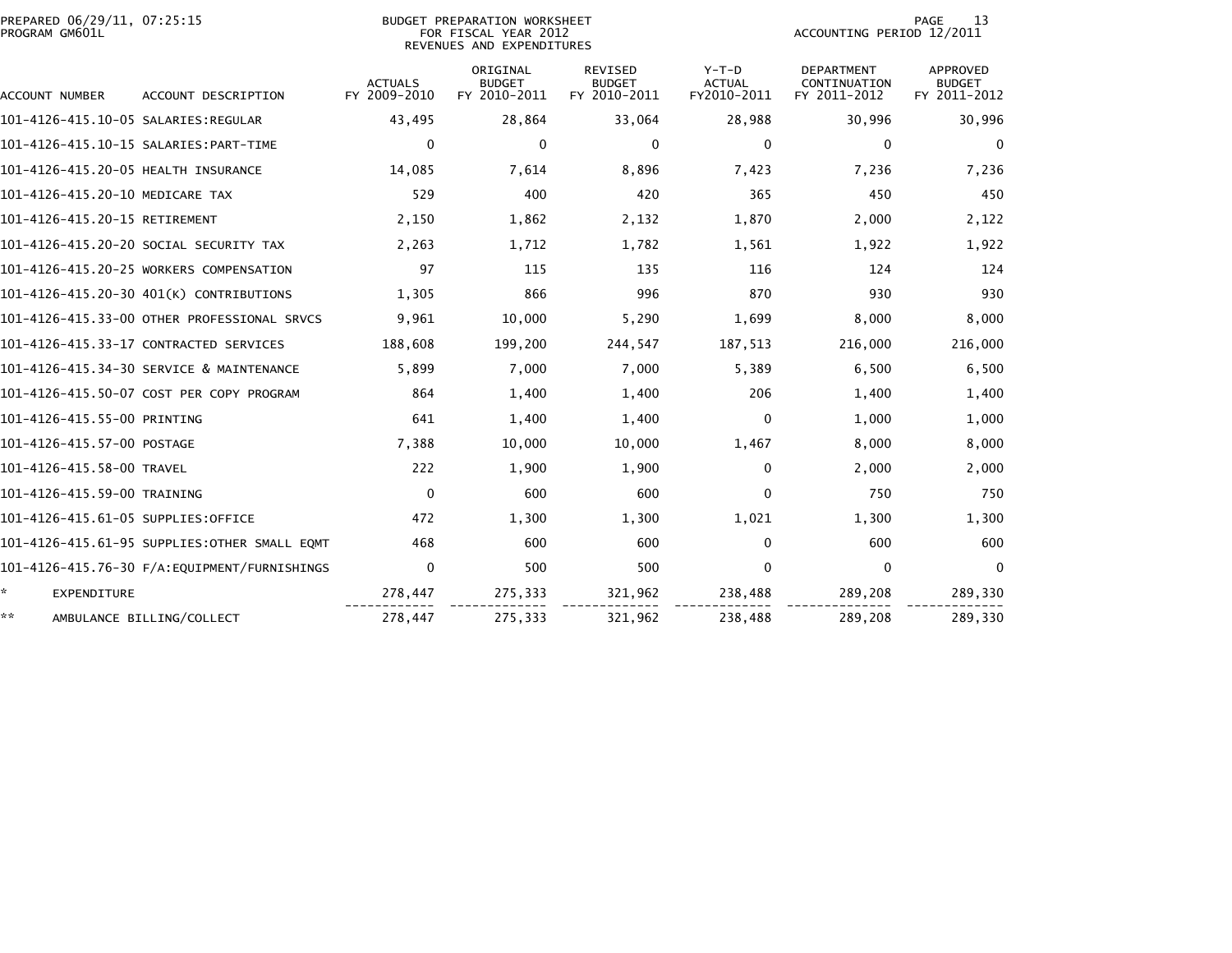| PREPARED 06/29/11, 07:25:15<br>PROGRAM GM601L |                                             |                                | <b>BUDGET PREPARATION WORKSHEET</b><br>FOR FISCAL YEAR 2012<br>REVENUES AND EXPENDITURES | 14<br>PAGE<br>ACCOUNTING PERIOD 12/2011         |                                         |                                                   |                                           |
|-----------------------------------------------|---------------------------------------------|--------------------------------|------------------------------------------------------------------------------------------|-------------------------------------------------|-----------------------------------------|---------------------------------------------------|-------------------------------------------|
| ACCOUNT NUMBER                                | ACCOUNT DESCRIPTION                         | <b>ACTUALS</b><br>FY 2009-2010 | ORIGINAL<br><b>BUDGET</b><br>FY 2010-2011                                                | <b>REVISED</b><br><b>BUDGET</b><br>FY 2010-2011 | $Y-T-D$<br><b>ACTUAL</b><br>FY2010-2011 | <b>DEPARTMENT</b><br>CONTINUATION<br>FY 2011-2012 | APPROVED<br><b>BUDGET</b><br>FY 2011-2012 |
|                                               |                                             | 229,906                        | 232,395                                                                                  | 232,395                                         | 202,944                                 | 232,395                                           | 232,395                                   |
|                                               |                                             | 1,028                          | 20,000                                                                                   | 20,000                                          | 0                                       | 2,896                                             | 2,896                                     |
|                                               |                                             | 32,550                         | 42,300                                                                                   | 38,934                                          | 32,398                                  | 32,294                                            | 40,200                                    |
|                                               |                                             | 4,935                          | 8,460                                                                                    | 9,030                                           | 8,030                                   | 8,040                                             | 8,040                                     |
| 101-4131-415.20-10 MEDICARE TAX               |                                             | 3,180                          | 3,552                                                                                    | 3,552                                           | 2,744                                   | 3,552                                             | 3,412                                     |
| 101-4131-415.20-15 RETIREMENT                 |                                             | 11,445                         | 14,990                                                                                   | 14,990                                          | 13,090                                  | 14,990                                            | 16,198                                    |
|                                               | 101-4131-415.20-20 SOCIAL SECURITY TAX      | 13,596                         | 15,188                                                                                   | 15,188                                          | 11,734                                  | 15,188                                            | 14,589                                    |
|                                               | 101-4131-415.20-25 WORKERS COMPENSATION     | 576                            | 1,009                                                                                    | 1,009                                           | 812                                     | 1,009                                             | 941                                       |
|                                               | 101-4131-415.20-30 401(K) CONTRIBUTIONS     | 6,897                          | 6,972                                                                                    | 6,972                                           | 6,088                                   | 6,972                                             | 6,972                                     |
|                                               | 101-4131-415.32-18 EMPLOYEE ASSISTANCE PROG | 13,549                         | 14,000                                                                                   | 14,000                                          | 13,549                                  | 14,000                                            | 14,000                                    |
|                                               | 101-4131-415.32-40 PHYSICIAN FEES           | 8,912                          | 12,000                                                                                   | 12,000                                          | 7,345                                   | 11,000                                            | 11,000                                    |
|                                               | 101-4131-415.33-17 CONTRACTED SERVICES      | 360                            | 6,350                                                                                    | 6,350                                           | 5,030                                   | 6,350                                             | 6,350                                     |
|                                               | 101-4131-415.34-30 SERVICE & MAINTENANCE    | 1,103                          | 3,300                                                                                    | 3,300                                           | 1,855                                   | 3,300                                             | 3,300                                     |
|                                               | 101-4131-415.50-07 COST PER COPY PROGRAM    | 1,116                          | 2,000                                                                                    | 2,000                                           | 769                                     | 2,000                                             | 2,000                                     |
| 101-4131-415.53-05 TELEPHONE                  |                                             | 564                            | 710                                                                                      | 710                                             | 694                                     | 1,110                                             | 1,110                                     |
| LEVEL<br><b>TEXT</b><br>400                   | MOVED \$400 FROM SUPPLIES: COPIER           |                                | TEXT AMT                                                                                 | 1,110<br>1,110                                  |                                         |                                                   |                                           |
| 101-4131-415.54-00 ADVERTISING                |                                             | $\mathbf{0}$                   | 1,000                                                                                    | 1,000                                           | 51                                      | 0                                                 | $\mathbf{0}$                              |
| 101-4131-415.55-00 PRINTING                   |                                             | 267                            | 300                                                                                      | 300                                             | 250                                     | 300                                               | 300                                       |
| 101-4131-415.57-00 POSTAGE                    |                                             | 301                            | 900                                                                                      | 900                                             | 477                                     | 700                                               | 700                                       |
| 101-4131-415.58-00 TRAVEL                     |                                             | 615                            | 1,500                                                                                    | 1,500                                           | 728                                     | 1,500                                             | 1,500                                     |
| 101-4131-415.59-00 TRAINING                   |                                             | 2,714                          | 3,000                                                                                    | 3,000                                           | 2,705                                   | 3,000                                             | 3,000                                     |
|                                               | 101-4131-415.61-05 SUPPLIES:OFFICE          | 3,895                          | 4,071                                                                                    | 4,071                                           | 2,193                                   | 4,071                                             | 4,071                                     |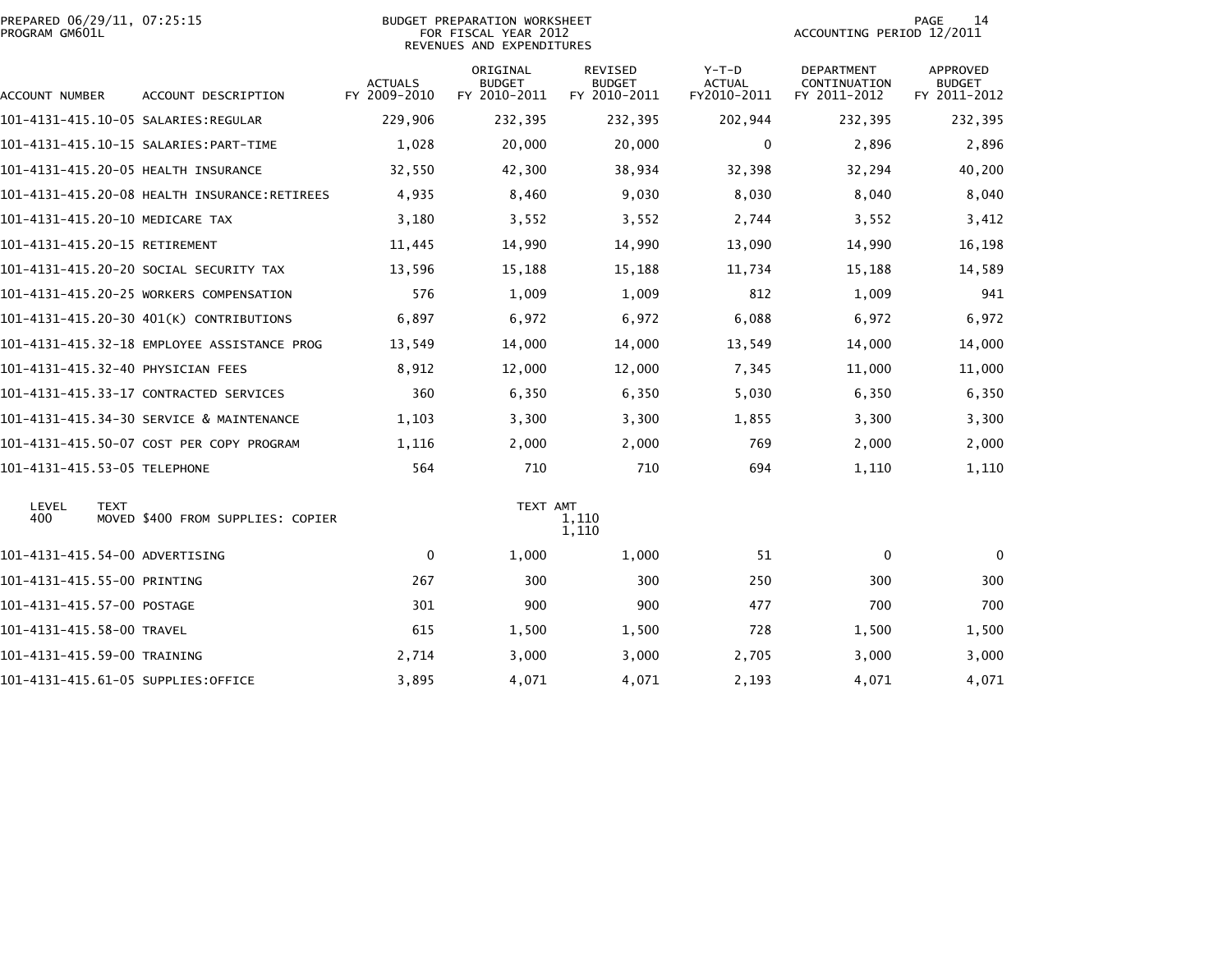| PREPARED 06/29/11, 07:25:15<br>PROGRAM GM601L |                                              |                                | BUDGET PREPARATION WORKSHEET<br>FOR FISCAL YEAR 2012<br>REVENUES AND EXPENDITURES |                                                 |                                         | -15<br>PAGE<br>ACCOUNTING PERIOD 12/2011          |                                           |
|-----------------------------------------------|----------------------------------------------|--------------------------------|-----------------------------------------------------------------------------------|-------------------------------------------------|-----------------------------------------|---------------------------------------------------|-------------------------------------------|
| ACCOUNT NUMBER                                | ACCOUNT DESCRIPTION                          | <b>ACTUALS</b><br>FY 2009-2010 | ORIGINAL<br><b>BUDGET</b><br>FY 2010-2011                                         | <b>REVISED</b><br><b>BUDGET</b><br>FY 2010-2011 | $Y-T-D$<br><b>ACTUAL</b><br>FY2010-2011 | <b>DEPARTMENT</b><br>CONTINUATION<br>FY 2011-2012 | APPROVED<br><b>BUDGET</b><br>FY 2011-2012 |
| 101-4131-415.61-22 SUPPLIES:COPIER            |                                              | $\Omega$                       | 1,500                                                                             | 1,500                                           | 830                                     | 1,100                                             | 1,100                                     |
| <b>TEXT</b><br>LEVEL<br>400                   | MOVED \$400 TO TELEPHONE                     |                                | TEXT AMT                                                                          | 1,100<br>1,100                                  |                                         |                                                   |                                           |
| 101-4131-415.61-90 SUPPLIES:OTHER             |                                              | $\mathbf{0}$                   | 0                                                                                 | 0                                               | $\mathbf{0}$                            | 0                                                 | $\mathbf{0}$                              |
|                                               | 101-4131-415.61-95 SUPPLIES:OTHER SMALL EQMT | $\mathbf{0}$                   | 0                                                                                 | 0                                               | $\mathbf{0}$                            | $\mathbf{0}$                                      | 0                                         |
|                                               | 101-4131-415.64-50 DUES & SUBSCRIPTIONS      | 749                            | 1,000                                                                             | 1,000                                           | 792                                     | 1,000                                             | 1,000                                     |
| 101-4131-415.76-20 F/A:DP EQUIPMENT           |                                              | $\mathbf{0}$                   | 0                                                                                 | $\mathbf{0}$                                    | $\mathbf{0}$                            | $\Omega$                                          | $\Omega$                                  |
| ÷.<br><b>EXPENDITURE</b>                      |                                              | 338,258                        | 396,497                                                                           | 393,701                                         | 315,108                                 | 366,767                                           | 375,074                                   |
| **<br>HUMAN RESOURCES                         |                                              | 338,258                        | 396,497                                                                           | 393,701                                         | 315,108                                 | 366,767                                           | 375,074                                   |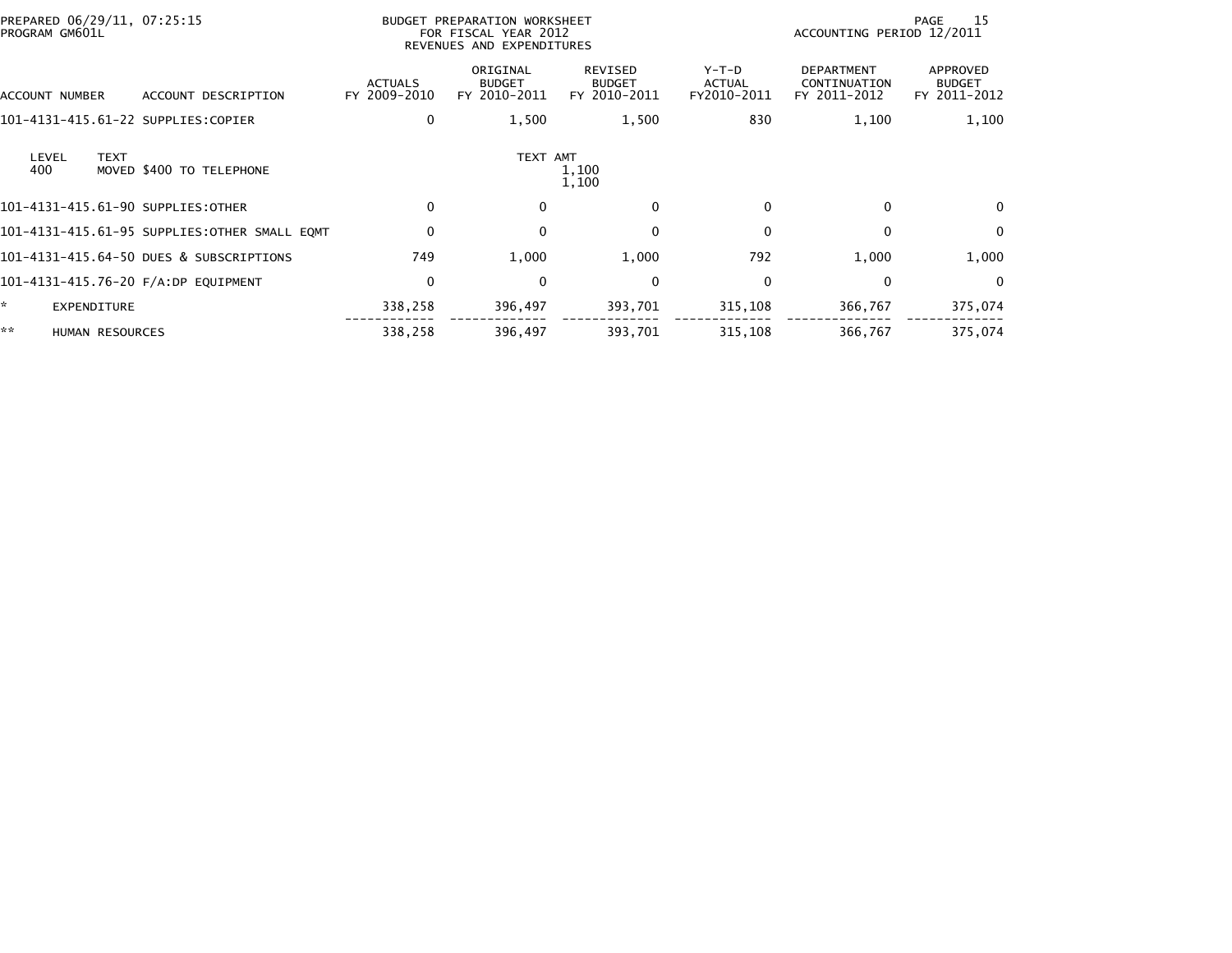| PREPARED 06/29/11, 07:25:15<br>PROGRAM GM601L               |                                              |                                | <b>BUDGET PREPARATION WORKSHEET</b><br>FOR FISCAL YEAR 2012<br>REVENUES AND EXPENDITURES | 16<br><b>PAGE</b><br>ACCOUNTING PERIOD 12/2011  |                                         |                                                   |                                           |
|-------------------------------------------------------------|----------------------------------------------|--------------------------------|------------------------------------------------------------------------------------------|-------------------------------------------------|-----------------------------------------|---------------------------------------------------|-------------------------------------------|
| ACCOUNT NUMBER                                              | ACCOUNT DESCRIPTION                          | <b>ACTUALS</b><br>FY 2009-2010 | ORIGINAL<br><b>BUDGET</b><br>FY 2010-2011                                                | <b>REVISED</b><br><b>BUDGET</b><br>FY 2010-2011 | $Y-T-D$<br><b>ACTUAL</b><br>FY2010-2011 | <b>DEPARTMENT</b><br>CONTINUATION<br>FY 2011-2012 | APPROVED<br><b>BUDGET</b><br>FY 2011-2012 |
|                                                             | 101-4132-334.72-00 VETERANS SERVICE GRANT    | $2.000 -$                      | $2.000 -$                                                                                | $2,000-$                                        | $2.000 -$                               | $2.000 -$                                         | $2,000-$                                  |
| ×.<br><b>REVENUE</b><br>101-4132-444.10-05 SALARIES:REGULAR |                                              | $2.000 -$<br>32,134            | $2,000-$<br>32,011                                                                       | $2,000-$<br>32,011                              | $2.000 -$<br>27,948                     | $2.000 -$<br>32,011                               | $2,000-$<br>32,011                        |
| 101-4132-444.20-05 HEALTH INSURANCE                         |                                              | 8,138                          | 8,460                                                                                    | 9,714                                           | 8,100                                   | 8,040                                             | 8,040                                     |
| 101-4132-444.20-10 MEDICARE TAX                             |                                              | 466                            | 464                                                                                      | 464                                             | 405                                     | 464                                               | 464                                       |
| 101-4132-444.20-15 RETIREMENT                               |                                              | 1,599                          | 2,065                                                                                    | 2,065                                           | 1,803                                   | 2,065                                             | 2,231                                     |
|                                                             | 101-4132-444.20-20 SOCIAL SECURITY TAX       | 1.992                          | 1,985                                                                                    | 1,985                                           | 1.733                                   | 1.985                                             | 1,985                                     |
|                                                             | 101-4132-444.20-25 WORKERS COMPENSATION      | 80                             | 128                                                                                      | 128                                             | 112                                     | 128                                               | 128                                       |
|                                                             | 101-4132-444.20-30 401(K) CONTRIBUTIONS      | 964                            | 960                                                                                      | 960                                             | 839                                     | 960                                               | 960                                       |
| 101-4132-444.57-00 POSTAGE                                  |                                              | $\mathbf 0$                    | 500                                                                                      | 500                                             | $\mathbf 0$                             | 500                                               | 500                                       |
| 101-4132-444.58-00 TRAVEL                                   |                                              | 482                            | 1,000                                                                                    | 1,000                                           | 767                                     | 1,000                                             | 1,000                                     |
| 101-4132-444.59-00 TRAINING                                 |                                              | 498                            | 500                                                                                      | 524                                             | 524                                     | 500                                               | 500                                       |
| 101-4132-444.61-05 SUPPLIES:OFFICE                          |                                              | 445                            | 500                                                                                      | 500                                             | 419                                     | 500                                               | 500                                       |
|                                                             | 101-4132-444.61-95 SUPPLIES:OTHER SMALL EOMT | $\mathbf{0}$                   | 1,000                                                                                    | 1,000                                           | 209                                     | 500                                               | 500                                       |
|                                                             | 101-4132-444.64-50 DUES & SUBSCRIPTIONS      | 203                            | 250                                                                                      | 226                                             | 208                                     | 250                                               | 250                                       |
| ÷.<br><b>EXPENDITURE</b>                                    |                                              | 47,001                         | 49,823                                                                                   | 51,077                                          | 43,067                                  | 48,903                                            | 49,069                                    |
| **<br><b>VETERAN SERVICES</b>                               |                                              | 45,001                         | 47,823                                                                                   | 49.077                                          | 41,067                                  | 46,903                                            | 47,069                                    |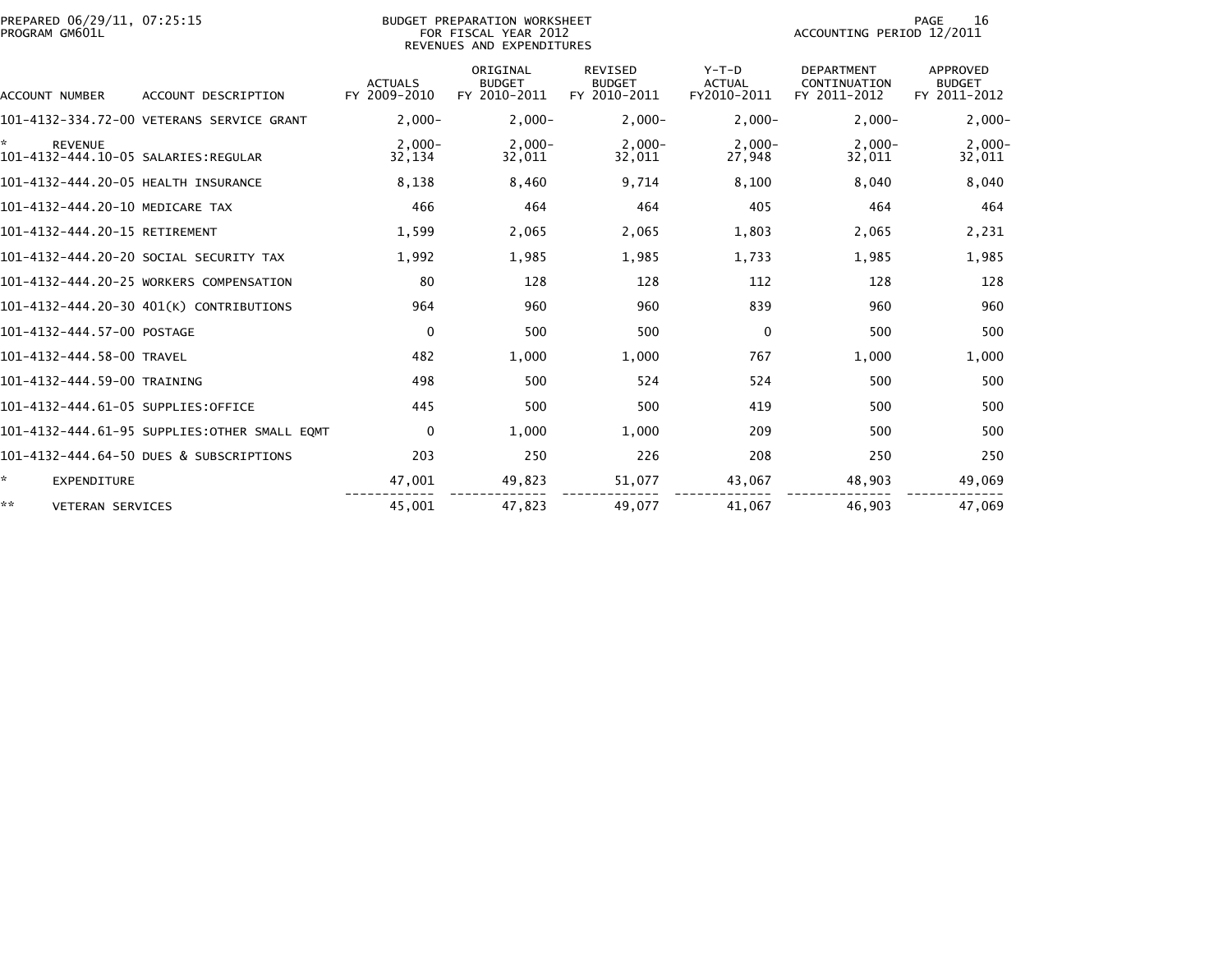| PROGRAM GM601L           | PREPARED 06/29/11, 07:25:15                                                                     |                                | BUDGET PREPARATION WORKSHEET<br>FOR FISCAL YEAR 2012<br>REVENUES AND EXPENDITURES | PAGE<br>17<br>ACCOUNTING PERIOD 12/2011         |                                       |                                            |                                           |
|--------------------------|-------------------------------------------------------------------------------------------------|--------------------------------|-----------------------------------------------------------------------------------|-------------------------------------------------|---------------------------------------|--------------------------------------------|-------------------------------------------|
| ACCOUNT NUMBER           | ACCOUNT DESCRIPTION                                                                             | <b>ACTUALS</b><br>FY 2009-2010 | ORIGINAL<br><b>BUDGET</b><br>FY 2010-2011                                         | <b>REVISED</b><br><b>BUDGET</b><br>FY 2010-2011 | Y-T-D<br><b>ACTUAL</b><br>FY2010-2011 | DEPARTMENT<br>CONTINUATION<br>FY 2011-2012 | APPROVED<br><b>BUDGET</b><br>FY 2011-2012 |
|                          | 101-4134-395.10-00 FUND BALANCE APPR-UNREST                                                     | 0                              | 0                                                                                 | 0                                               | $\mathbf 0$                           | 0                                          | 0                                         |
| <b>REVENUE</b>           | 101-4134-412.73-00 C/A:OTHER IMPROVEMENTS                                                       | 0<br>0                         | 0<br>103,000                                                                      | 0<br>0                                          | 0<br>$\Omega$                         | 0<br>0                                     | 0<br>$\Omega$                             |
|                          | 101-4134-419.10-05 SALARIES:REGULAR                                                             | 594,873                        | 550,485                                                                           | 550,485                                         | 472,855                               | 548,039                                    | 548,039                                   |
|                          |                                                                                                 | $\Omega$                       | $\Omega$                                                                          | 0                                               | $\mathbf{0}$                          | $\Omega$                                   | $\Omega$                                  |
|                          | 101-4134-419.10-15 SALARIES: PART-TIME                                                          | 0                              | 0                                                                                 | 0                                               | $\mathbf 0$                           | $\mathbf 0$                                | $\mathbf{0}$                              |
|                          | 101-4134-419.20-05 HEALTH INSURANCE                                                             | 134,783                        | 135,360                                                                           | 153,726                                         | 127,582                               | 128,640                                    | 128,640                                   |
|                          | 101-4134-419.20-10 MEDICARE TAX                                                                 | 8,323                          | 7,933                                                                             | 7,933                                           | 6,568                                 | 7,948                                      | 7,948                                     |
|                          | 101-4134-419.20-15 RETIREMENT                                                                   | 29,608                         | 35,507                                                                            | 35,507                                          | 30,499                                | 35,349                                     | 38,198                                    |
|                          | 101-4134-419.20-20 SOCIAL SECURITY TAX                                                          | 35,589                         | 33,919                                                                            | 33,919                                          | 28,087                                | 33,979                                     | 33,979                                    |
|                          | 101-4134-419.20-25 WORKERS COMPENSATION                                                         | 18,795                         | 33,918                                                                            | 33,918                                          | 18,925                                | 21,958                                     | 21,958                                    |
|                          | 101-4134-419.20-30 401(K) CONTRIBUTIONS                                                         | 17,846                         | 16,514                                                                            | 16,514                                          | 13,949                                | 16,441                                     | 16,441                                    |
|                          | 101-4134-419.33-13 CONTRACT CLEANING                                                            | 188,644                        | 177,400                                                                           | 177,400                                         | 130,344                               | 185,500                                    | 185,500                                   |
| LEVEL<br>400             | <b>TEXT</b><br>INCREASE DUE TO ADDITIONAL BUIDLING<br>NC DEPT OF CORRECTIONS (EAST KERR STREET) |                                | TEXT AMT                                                                          | 8,100                                           |                                       |                                            |                                           |
|                          |                                                                                                 |                                |                                                                                   | 8,100                                           |                                       |                                            |                                           |
|                          | 101-4134-419.33-63 SNOW REMOVAL SERVICES                                                        | 0                              | 7,000                                                                             | 7,000                                           | 450                                   | 7,000                                      | 7,000                                     |
|                          | 101-4134-419.34-30 SERVICE & MAINTENANCE                                                        | 140,613                        | 165,000                                                                           | 165,000                                         | 124,853                               | 165,000                                    | 165,000                                   |
| 101-4134-419.41-40 WATER |                                                                                                 | 25,370                         | 33,000                                                                            | 33,000                                          | 14,395                                | 33,000                                     | 32,000                                    |
|                          | 101-4134-419.43-05 R&M:BUILDINGS                                                                | 406,920                        | 420,000                                                                           | 420,000                                         | 334,408                               | 380,000                                    | 490,000                                   |
| LEVEL<br>400             | <b>TEXT</b><br>CONTINUATION<br>EXPANSION - COMPLETE ROOFING AT CRAWFORD BUILDING                |                                | TEXT AMT                                                                          | 380,000<br>110,000<br>490,000                   |                                       |                                            |                                           |
|                          | 101-4134-419.43-15 R&M:EQUIPMENT                                                                | 10,973                         | 8,500                                                                             | 8,500                                           | 4,891                                 | 8,500                                      | 8,500                                     |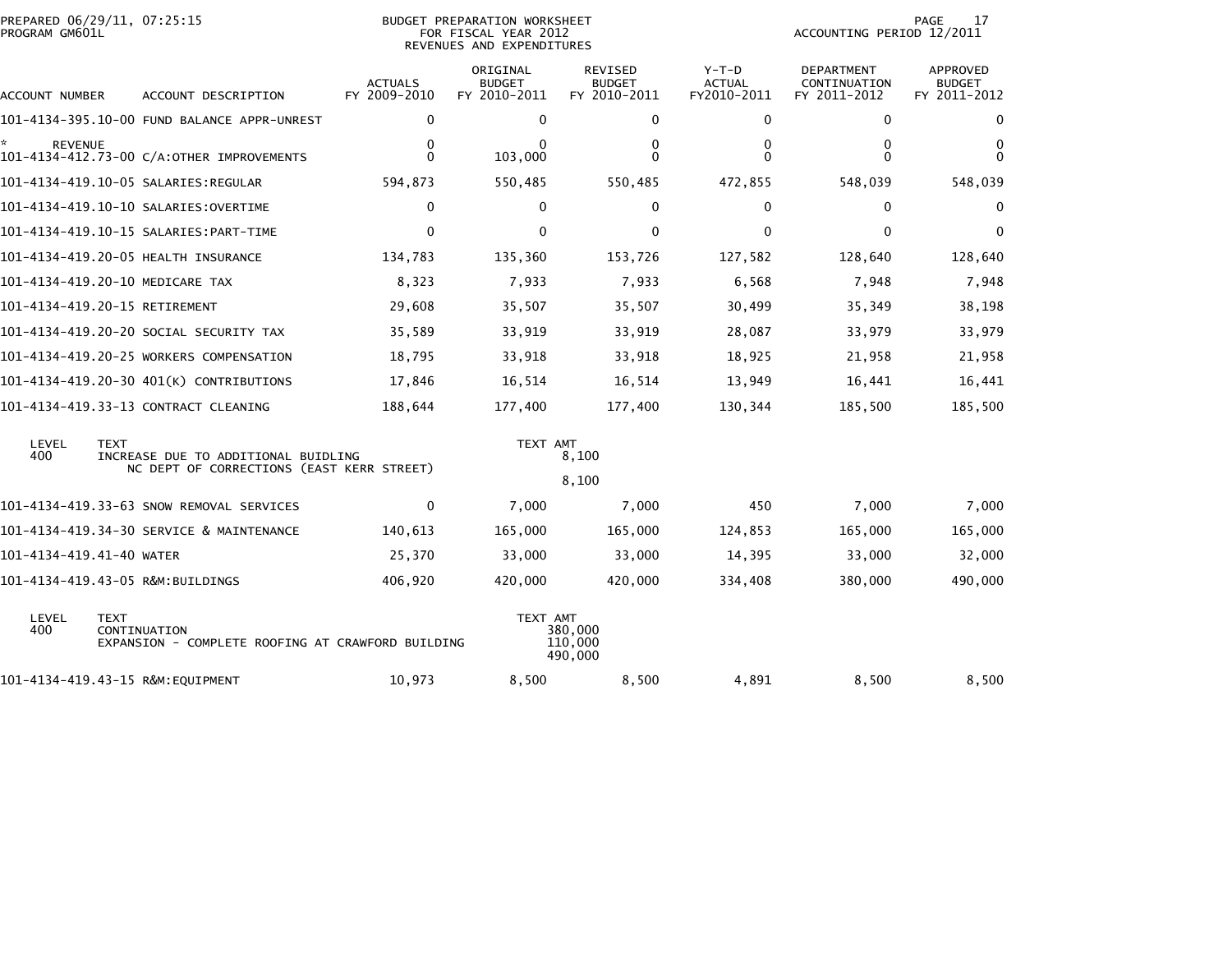| PREPARED 06/29/11, 07:25:15<br>PROGRAM GM601L |                                              | <b>BUDGET PREPARATION WORKSHEET</b><br>FOR FISCAL YEAR 2012<br>REVENUES AND EXPENDITURES |                                           | 18<br>PAGE<br>ACCOUNTING PERIOD 12/2011         |                                         |                                                   |                                                  |
|-----------------------------------------------|----------------------------------------------|------------------------------------------------------------------------------------------|-------------------------------------------|-------------------------------------------------|-----------------------------------------|---------------------------------------------------|--------------------------------------------------|
| ACCOUNT NUMBER                                | ACCOUNT DESCRIPTION                          | <b>ACTUALS</b><br>FY 2009-2010                                                           | ORIGINAL<br><b>BUDGET</b><br>FY 2010-2011 | <b>REVISED</b><br><b>BUDGET</b><br>FY 2010-2011 | $Y-T-D$<br><b>ACTUAL</b><br>FY2010-2011 | <b>DEPARTMENT</b><br>CONTINUATION<br>FY 2011-2012 | <b>APPROVED</b><br><b>BUDGET</b><br>FY 2011-2012 |
| 101-4134-419.43-20 R&M:VEHICLES               |                                              | 2,597                                                                                    | 4,000                                     | 4,000                                           | 3,820                                   | 4,000                                             | 4,000                                            |
|                                               | 101-4134-419.44-20 RENT:LAND & BUILDINGS     | 0                                                                                        | 0                                         | 0                                               | $\mathbf 0$                             | $\mathbf 0$                                       | $\mathbf 0$                                      |
|                                               | 101-4134-419.50-07 COST PER COPY PROGRAM     | 472                                                                                      | 450                                       | 450                                             | 280                                     | 450                                               | 450                                              |
| 101-4134-419.53-05 TELEPHONE                  |                                              | 8,094                                                                                    | 8,500                                     | 8,500                                           | 7,891                                   | 8,500                                             | 8,500                                            |
| 101-4134-419.56-00 UNIFORMS                   |                                              | 4,274                                                                                    | 6,500                                     | 6,500                                           | 3,999                                   | 6,500                                             | 6,500                                            |
| 101-4134-419.57-00 POSTAGE                    |                                              | 38                                                                                       | 360                                       | 360                                             | 4                                       | 360                                               | 360                                              |
| 101-4134-419.58-00 TRAVEL                     |                                              | 564                                                                                      | 1,200                                     | 1,200                                           | $\Omega$                                | 1,200                                             | 1,200                                            |
| 101-4134-419.59-00 TRAINING                   |                                              | 451                                                                                      | 750                                       | 750                                             | 477                                     | 750                                               | 750                                              |
| 101-4134-419.61-05 SUPPLIES:OFFICE            |                                              | 580                                                                                      | 700                                       | 700                                             | 613                                     | 700                                               | 700                                              |
|                                               | 101–4134–419.61–30 SUPPLIES:JANITORIAL       | 182,316                                                                                  | 186,500                                   | 186,500                                         | 159,248                                 | 186,500                                           | 186,500                                          |
|                                               | 101-4134-419.61-40 SUPPLIES:MAINTENANCE      | 25,096                                                                                   | 30,000                                    | 30,000                                          | 14,580                                  | 30,000                                            | 30,000                                           |
| 101-4134-419.61-80 SUPPLIES:SIGNS             |                                              | 13,347                                                                                   | 30,000                                    | 30,000                                          | 17,585                                  | 30,000                                            | 30,000                                           |
| 101–4134–419.61–85 SUPPLIES:VEHICLE           |                                              | 263                                                                                      | 1,000                                     | 1,000                                           | 240                                     | 1,000                                             | 1,000                                            |
|                                               | 101-4134-419.61-95 SUPPLIES:OTHER SMALL EQMT | 5,442                                                                                    | 10,000                                    | 10,000                                          | 4,864                                   | 10,000                                            | 10,000                                           |
| 101-4134-419.62-05 ELECTRICITY                |                                              | 180.103                                                                                  | 180,000                                   | 180,000                                         | 149,548                                 | 180,000                                           | 205,000                                          |
|                                               | 101-4134-419.62-20 MOTOR FUEL & LUBRICANTS   | 22,643                                                                                   | 24,000                                    | 24,000                                          | 21,000                                  | 24,000                                            | 28,000                                           |
| 101-4134-419.62-25 NATURAL GAS                |                                              | 42,955                                                                                   | 49,000                                    | 49,000                                          | 33,564                                  | 49,000                                            | 48,000                                           |
|                                               | 101-4134-419.64-50 DUES & SUBSCRIPTIONS      | $\Omega$                                                                                 | 100                                       | 100                                             | $\Omega$                                | 100                                               | 100                                              |
|                                               | 101-4134-419.73-00 C/A:OTHER IMPROVEMENTS    | 64,225                                                                                   | 185,000                                   | 273,300                                         | 191,994                                 | $\mathbf{0}$                                      | $\mathbf{0}$                                     |
| 101-4134-419.74-35 C/A:VEHICLES               |                                              | $\Omega$                                                                                 | 0                                         | 0                                               | 0                                       | $\mathbf{0}$                                      | $\mathbf{0}$                                     |
|                                               | 101-4134-419.74-90 C/A:OTHER EQUIPMENT       | 14,400                                                                                   | 0                                         | 0                                               | 0                                       | $\mathbf{0}$                                      | $\mathbf{0}$                                     |
| 101-4134-419.76-20 F/A:DP EQUIPMENT           |                                              | $\Omega$                                                                                 | 0                                         | $\Omega$                                        | $\Omega$                                | $\Omega$                                          | $\Omega$                                         |
|                                               | 101-4134-419.76-30 F/A:EQUIPMENT/FURNISHINGS | 23,842                                                                                   | 8,200                                     | 8,200                                           | 5,665                                   | 6,300                                             | 6,300                                            |
|                                               |                                              |                                                                                          |                                           |                                                 |                                         |                                                   |                                                  |

LEVEL TEXT TEXT AMT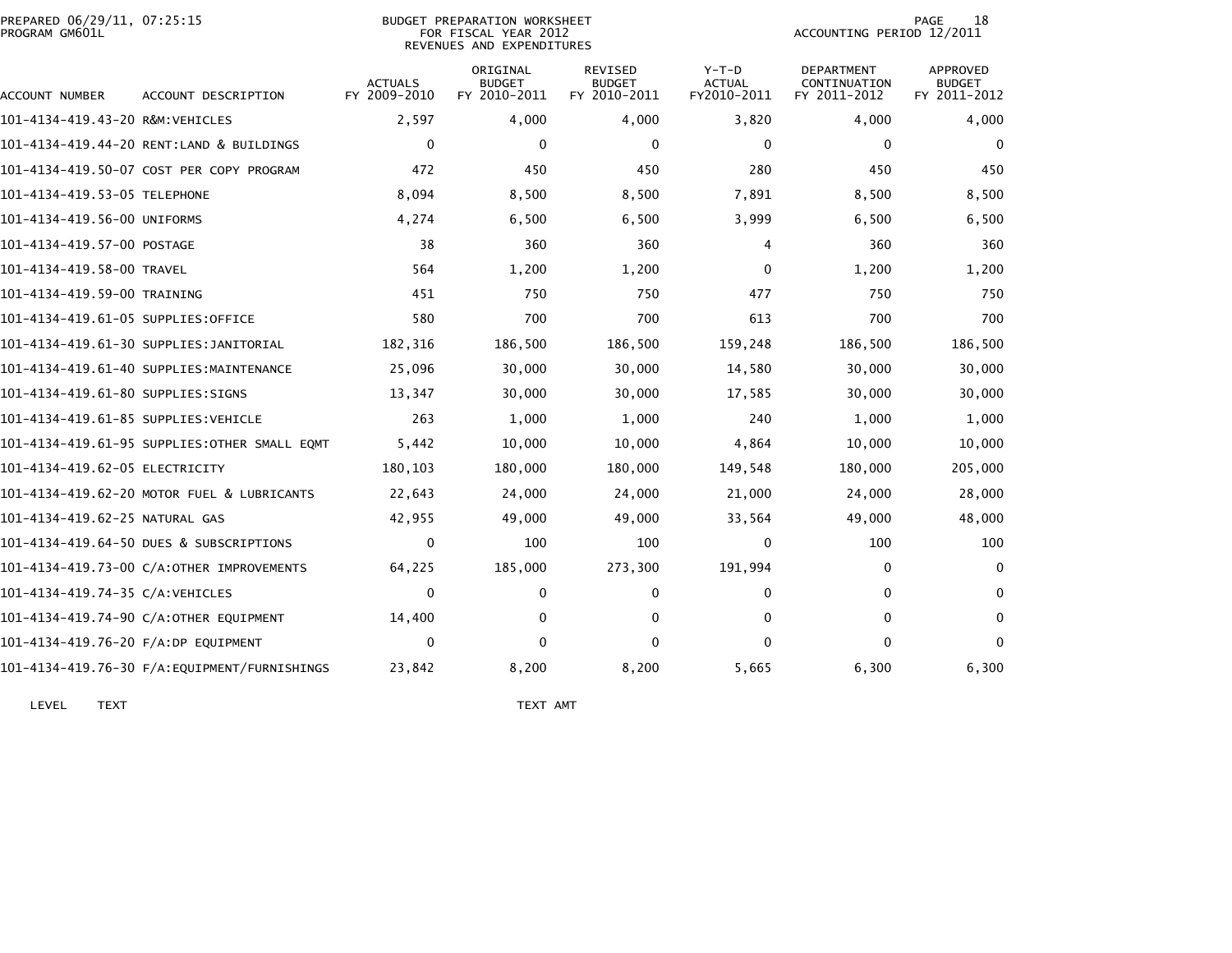|                                                                                                                                | PREPARED 06/29/11, 07:25:15<br>PROGRAM GM601L |                                | BUDGET PREPARATION WORKSHEET<br>FOR FISCAL YEAR 2012<br>REVENUES AND EXPENDITURES |                                           |                                                 |                                  | ACCOUNTING PERIOD 12/2011                         | 19<br>PAGE                                |
|--------------------------------------------------------------------------------------------------------------------------------|-----------------------------------------------|--------------------------------|-----------------------------------------------------------------------------------|-------------------------------------------|-------------------------------------------------|----------------------------------|---------------------------------------------------|-------------------------------------------|
|                                                                                                                                | ACCOUNT DESCRIPTION<br>ACCOUNT NUMBER         | <b>ACTUALS</b><br>FY 2009-2010 |                                                                                   | ORIGINAL<br><b>BUDGET</b><br>FY 2010-2011 | <b>REVISED</b><br><b>BUDGET</b><br>FY 2010-2011 | $Y-T-D$<br>ACTUAL<br>FY2010-2011 | <b>DEPARTMENT</b><br>CONTINUATION<br>FY 2011-2012 | APPROVED<br><b>BUDGET</b><br>FY 2011-2012 |
| 400<br>WINDOW TINT FOR COUNTY OFFICE BUILDING-402 N MAIN<br>REPLACE CURTAINS WITH BLINDS AT COUNTY ASSESSOR'S<br><b>OFFICE</b> |                                               |                                |                                                                                   |                                           | 2,300<br>4,000                                  |                                  |                                                   |                                           |
|                                                                                                                                |                                               |                                |                                                                                   |                                           | 6,300                                           |                                  |                                                   |                                           |
|                                                                                                                                | 101-4134-419.76-90 F/A:OTHER                  |                                | $\Omega$                                                                          | 0                                         | 14,700                                          | 11,509                           |                                                   | 0                                         |
| *                                                                                                                              | EXPENDITURE                                   |                                | 2,204,039                                                                         | 2,453,796                                 | 2,472,162                                       | 1,934,687                        | 2,110,714                                         | 2,250,563                                 |
| **                                                                                                                             | FACILITIES MANAGEMENT                         |                                | 2.204.039                                                                         | 2,453,796                                 | 2,472,162                                       | 1,934,687                        | 2,110,714                                         | 2,250,563                                 |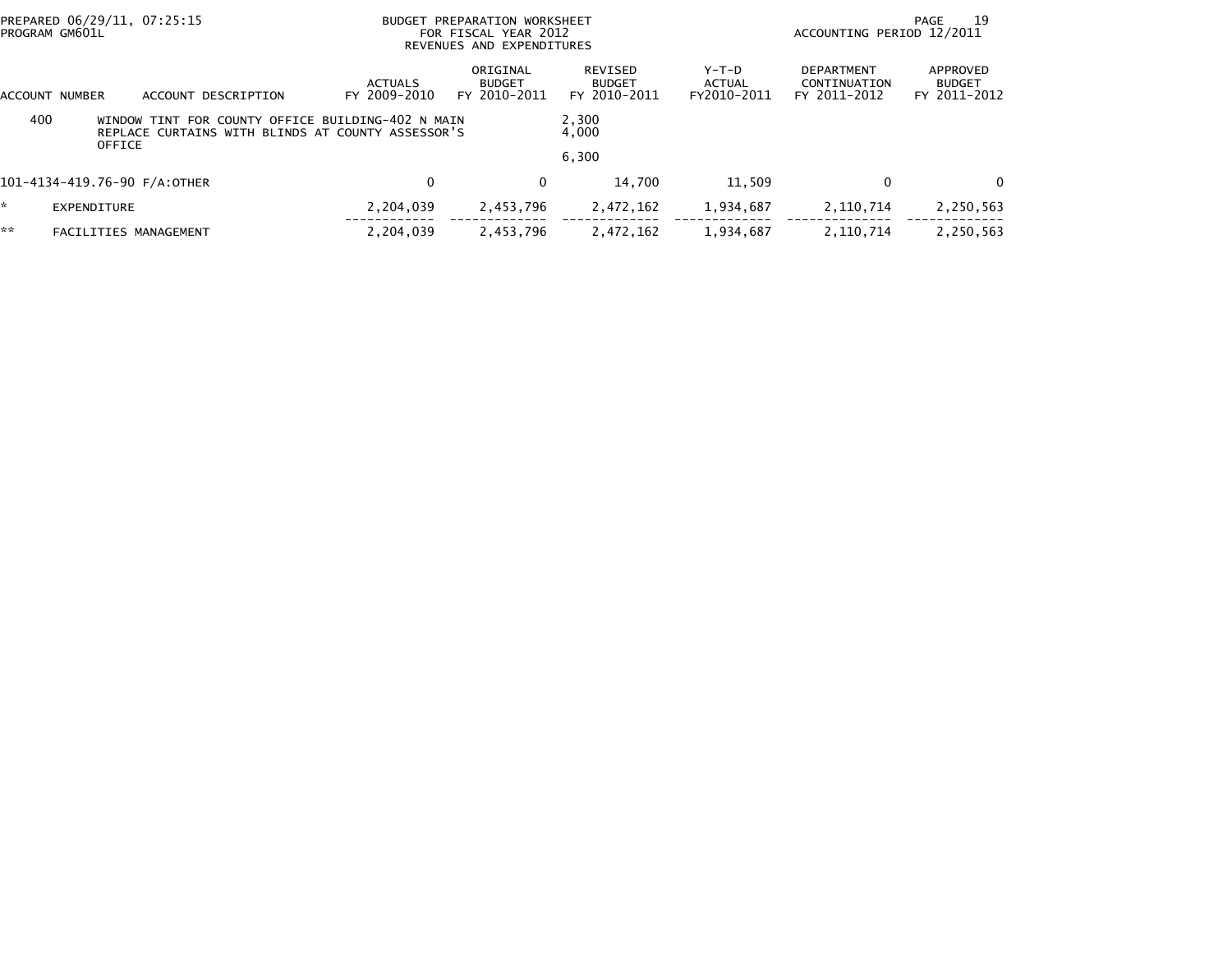| PREPARED 06/29/11, 07:25:15<br>PROGRAM GM601L         | <b>BUDGET PREPARATION WORKSHEET</b><br>FOR FISCAL YEAR 2012<br>REVENUES AND EXPENDITURES |                                |                                           |                                          |                                         |                                            | 20<br><b>PAGE</b><br>ACCOUNTING PERIOD 12/2011   |  |
|-------------------------------------------------------|------------------------------------------------------------------------------------------|--------------------------------|-------------------------------------------|------------------------------------------|-----------------------------------------|--------------------------------------------|--------------------------------------------------|--|
| ACCOUNT NUMBER                                        | ACCOUNT DESCRIPTION                                                                      | <b>ACTUALS</b><br>FY 2009-2010 | ORIGINAL<br><b>BUDGET</b><br>FY 2010-2011 | REVISED<br><b>BUDGET</b><br>FY 2010-2011 | $Y-T-D$<br><b>ACTUAL</b><br>FY2010-2011 | DEPARTMENT<br>CONTINUATION<br>FY 2011-2012 | <b>APPROVED</b><br><b>BUDGET</b><br>FY 2011-2012 |  |
|                                                       | 101-4135-353.32-00 CLERK OF COURT JAIL FEES                                              | $112,887-$                     | $110,000 -$                               | $110,000 -$                              | $96,884-$                               | 0                                          | $110,000 -$                                      |  |
|                                                       | 101-4135-353.38-00 COURT FACILITY FEES                                                   | 273, 273-                      | 270,000-                                  | 270,000-                                 | $226,500 -$                             | $\bf{0}$                                   | 270,000-                                         |  |
|                                                       | 101-4135-353.40-00 COURT OFFICER FEES                                                    | 66,029-                        | $60,000 -$                                | $60,000 -$                               | $55,624-$                               | $\mathbf{0}$                               | $60,000 -$                                       |  |
|                                                       |                                                                                          | $\mathbf{0}$                   | 0                                         | 0                                        | $\Omega$                                | $\mathbf{0}$                               | 0                                                |  |
| <b>REVENUE</b><br>101-4135-412.10-05 SALARIES:REGULAR |                                                                                          | 452,189-<br>48,572             | 440,000-<br>48,386                        | 440,000-<br>48,386                       | 379,008-<br>42,245                      | $\mathbf{0}$<br>48,386                     | 440,000-<br>48,386                               |  |
| 101-4135-412.10-20 SALARIES:PER DIEM                  |                                                                                          | 294                            | 0                                         | 708                                      | 708                                     | 708                                        | 708                                              |  |
| 101-4135-412.20-05 HEALTH INSURANCE                   |                                                                                          | 16,275                         | 16,920                                    | 19,467                                   | 16,199                                  | 16,147                                     | 16,080                                           |  |
| 101-4135-412.20-10 MEDICARE TAX                       |                                                                                          | 626                            | 701                                       | 701                                      | 534                                     | 701                                        | 701                                              |  |
| 101-4135-412.20-15 RETIREMENT                         |                                                                                          | 2,418                          | 3,121                                     | 3,121                                    | 2,725                                   | 3,121                                      | 3,372                                            |  |
|                                                       | 101-4135-412.20-20 SOCIAL SECURITY TAX                                                   | 2,678                          | 3,000                                     | 3,000                                    | 2,285                                   | 3,000                                      | 3,000                                            |  |
|                                                       | 101-4135-412.20-25 WORKERS COMPENSATION                                                  | 1,575                          | 2,032                                     | 2,032                                    | 1,774                                   | 2,032                                      | 2,032                                            |  |
|                                                       | 101-4135-412.20-30 401(K) CONTRIBUTIONS                                                  | 1,457                          | 1,452                                     | 1,452                                    | 1,267                                   | 1,452                                      | 1,452                                            |  |
| 101-4135-412.33-13 CONTRACT CLEANING                  |                                                                                          | 73,350                         | 84,300                                    | 84,300                                   | 78,900                                  | 84,300                                     | 84,300                                           |  |
| 101-4135-412.41-40 WATER                              |                                                                                          | 28,779                         | 30,300                                    | 30,300                                   | 21,350                                  | 30,300                                     | 33,000                                           |  |
|                                                       | 101-4135-412.42-20 GROUNDS MAINTENANCE                                                   | 548                            | 800                                       | 800                                      | $\mathbf 0$                             | 800                                        | 800                                              |  |
| 101–4135–412.43–05 R&M:BUILDINGS                      |                                                                                          | 82,948                         | 100,000                                   | 376,682                                  | 371,834                                 | 100,000                                    | 100,000                                          |  |
| 101-4135-412.43-15 R&M:EQUIPMENT                      |                                                                                          | 351                            | 3,500                                     | 0                                        | $\mathbf 0$                             | 3,500                                      | 2,800                                            |  |
|                                                       | 101-4135-412.44-20 RENT:LAND & BUILDINGS                                                 | 48,486                         | 0                                         | 72,978                                   | 72,179                                  | 72,978                                     | 72,978                                           |  |
| 101-4135-412.53-05 TELEPHONE                          |                                                                                          | 1,488                          | 1,900                                     | 1,900                                    | 1,231                                   | 1,900                                      | 1,900                                            |  |
| 101-4135-412.56-00 UNIFORMS                           |                                                                                          | 584                            | 900                                       | 900                                      | 0                                       | 900                                        | 900                                              |  |
| 101-4135-412.61-05 SUPPLIES:OFFICE                    |                                                                                          | 68                             | 500                                       | 500                                      | 264                                     | 500                                        | 500                                              |  |
|                                                       | 101-4135-412.61-30 SUPPLIES:JANITORIAL                                                   | 9,219                          | 11,000                                    | 11,000                                   | 276                                     | 11,000                                     | 11,000                                           |  |
|                                                       | 101-4135-412.61-95 SUPPLIES:OTHER SMALL EQMT                                             | 2,353                          | 3,700                                     | 3,700                                    | 3,402                                   | 3,700                                      | 3,700                                            |  |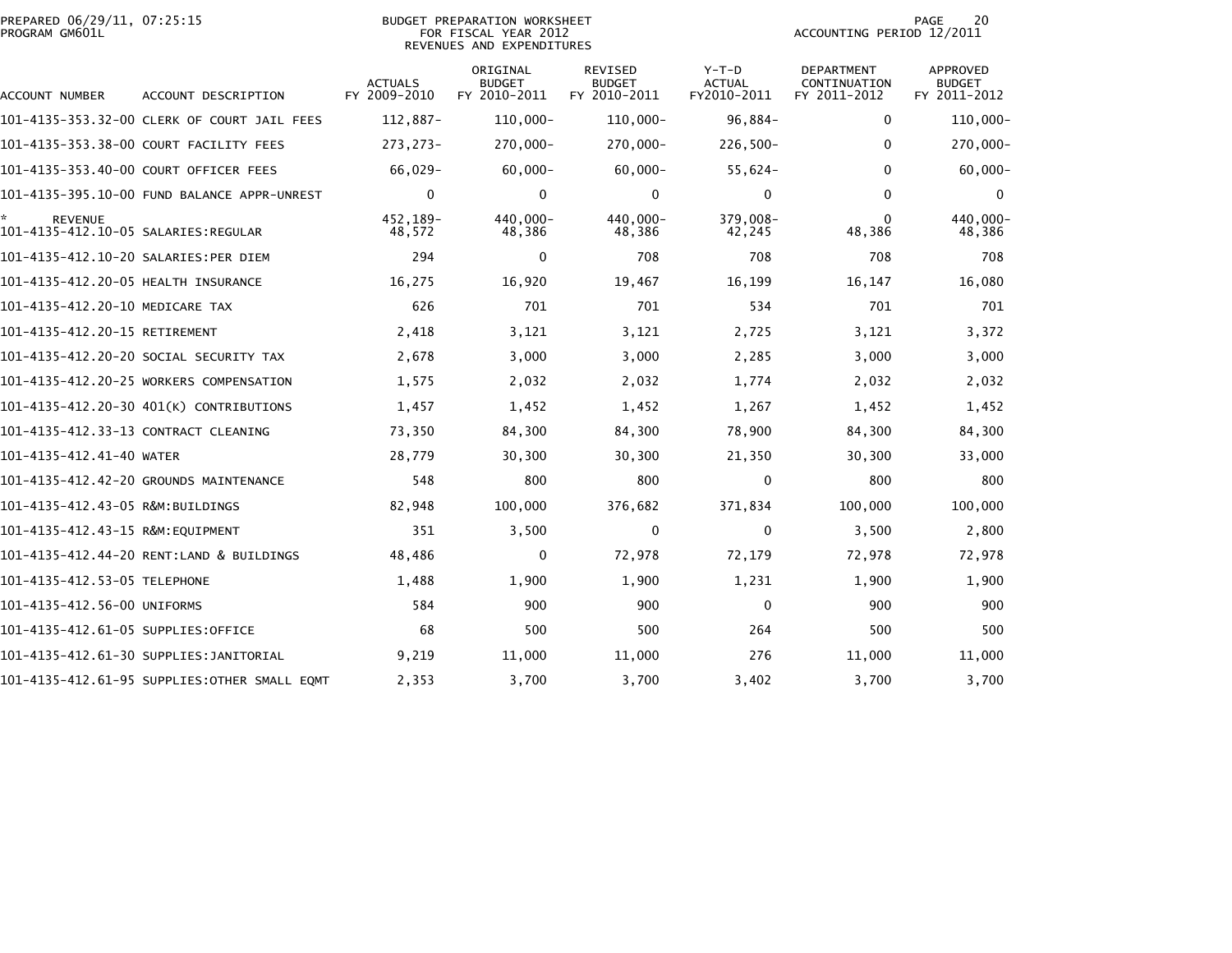| PREPARED 06/29/11, 07:25:15<br>PROGRAM GM601L | BUDGET PREPARATION WORKSHEET<br>FOR FISCAL YEAR 2012<br>REVENUES AND EXPENDITURES |                                |                                           |                                          |                                       |                                                   | 21<br>PAGE<br>ACCOUNTING PERIOD 12/2011   |  |  |
|-----------------------------------------------|-----------------------------------------------------------------------------------|--------------------------------|-------------------------------------------|------------------------------------------|---------------------------------------|---------------------------------------------------|-------------------------------------------|--|--|
| ACCOUNT NUMBER                                | ACCOUNT DESCRIPTION                                                               | <b>ACTUALS</b><br>FY 2009-2010 | ORIGINAL<br><b>BUDGET</b><br>FY 2010-2011 | REVISED<br><b>BUDGET</b><br>FY 2010-2011 | Y-T-D<br><b>ACTUAL</b><br>FY2010-2011 | <b>DEPARTMENT</b><br>CONTINUATION<br>FY 2011-2012 | APPROVED<br><b>BUDGET</b><br>FY 2011-2012 |  |  |
| 101-4135-412.62-05 ELECTRICITY                |                                                                                   | 62,091                         | 63,750                                    | 63,750                                   | 47,051                                | 63,750                                            | 68,000                                    |  |  |
| 101-4135-412.62-25 NATURAL GAS                |                                                                                   | 14,774                         | 21,250                                    | 21,250                                   | 10,658                                | 21,250                                            | 18,000                                    |  |  |
| 101-4135-412.72-00 C/A:BUILDINGS              |                                                                                   | $\mathbf{0}$                   | 80,000                                    | 87,000                                   | $\Omega$                              | $\Omega$                                          | $\mathbf{0}$                              |  |  |
|                                               | 101-4135-412.73-00 C/A:OTHER IMPROVEMENTS                                         | 32,937                         | 0                                         | 0                                        |                                       | $\Omega$                                          | $\mathbf 0$                               |  |  |
|                                               | 101-4135-412.74-25 C/A:OFFICE-FURN & FIXTURE                                      | 0                              | 0                                         | 0                                        | $\Omega$                              | $\bf{0}$                                          | $\mathbf{0}$                              |  |  |
|                                               | 101-4135-412.74-90 C/O:OTHER EQUIPMENT                                            | 7,500                          | 0                                         | 0                                        | $\bf{0}$                              | $\bf{0}$                                          | $\mathbf{0}$                              |  |  |
|                                               |                                                                                   | 6,435                          | 7,500                                     | 3,538                                    | 3,538                                 | 5,000                                             | 5,000                                     |  |  |
| ŵ.<br>EXPENDITURE                             |                                                                                   | 445,806                        | 485,012                                   | 837,465                                  | 678,420                               | 475,425                                           | 478,609                                   |  |  |
| **<br>COURT FACILITIES                        |                                                                                   | $6,383-$                       | 45,012                                    | 397,465                                  | 299,412                               | 475,425                                           | 38,609                                    |  |  |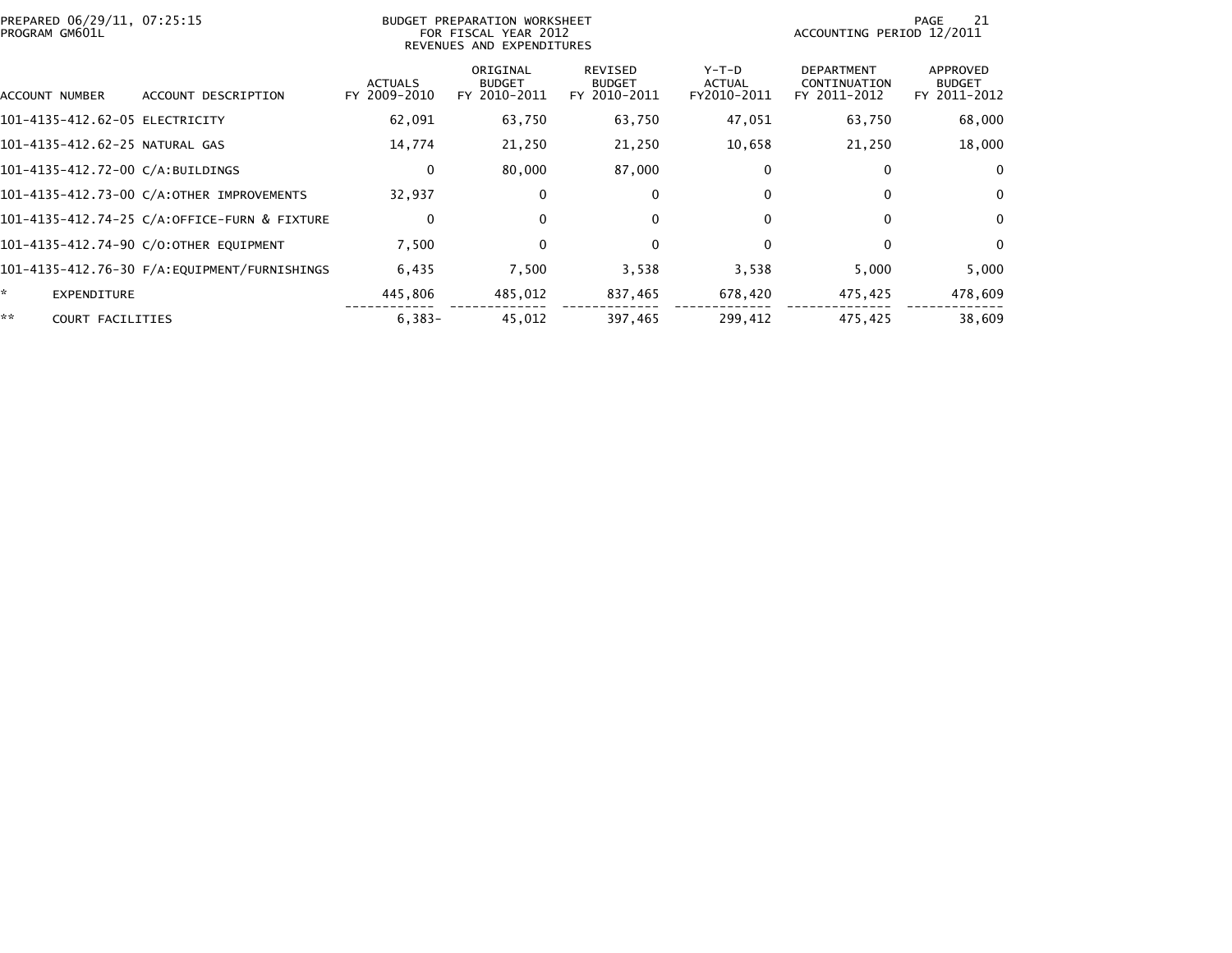| PREPARED 06/29/11, 07:25:15<br>PROGRAM GM601L |                                          |                                | BUDGET PREPARATION WORKSHEET<br>FOR FISCAL YEAR 2012<br>REVENUES AND EXPENDITURES |                                                 | 22<br>PAGE<br>ACCOUNTING PERIOD 12/2011 |                                                   |                                           |
|-----------------------------------------------|------------------------------------------|--------------------------------|-----------------------------------------------------------------------------------|-------------------------------------------------|-----------------------------------------|---------------------------------------------------|-------------------------------------------|
| <b>ACCOUNT NUMBER</b>                         | ACCOUNT DESCRIPTION                      | <b>ACTUALS</b><br>FY 2009-2010 | ORIGINAL<br><b>BUDGET</b><br>FY 2010-2011                                         | <b>REVISED</b><br><b>BUDGET</b><br>FY 2010-2011 | $Y-T-D$<br><b>ACTUAL</b><br>FY2010-2011 | <b>DEPARTMENT</b><br>CONTINUATION<br>FY 2011-2012 | APPROVED<br><b>BUDGET</b><br>FY 2011-2012 |
|                                               |                                          | 37,382                         | 37,097                                                                            | 37,097                                          | 32,603                                  | 37,097                                            | 37,097                                    |
| 101-4136-419.20-05 HEALTH INSURANCE           |                                          | 8,138                          | 8,495                                                                             | 9,734                                           | 8,100                                   | 8,040                                             | 8,040                                     |
| 101-4136-419.20-10 MEDICARE TAX               |                                          | 542                            | 538                                                                               | 538                                             | 472                                     | 538                                               | 538                                       |
| 101-4136-419.20-15 RETIREMENT                 |                                          | 1,860                          | 2,392                                                                             | 2,392                                           | 2,103                                   | 2,392                                             | 2,586                                     |
|                                               | 101-4136-419.20-20 SOCIAL SECURITY TAX   | 2,317                          | 2,300                                                                             | 2,300                                           | 2,016                                   | 2,300                                             | 2,300                                     |
|                                               | 101-4136-419.20-25 WORKERS COMPENSATION  | 1,211                          | 2,285                                                                             | 2,285                                           | 1,366                                   | 2,285                                             | 1,558                                     |
|                                               | 101-4136-419.20-30 401(K) CONTRIBUTIONS  | 1,121                          | 1,113                                                                             | 1,113                                           | 978                                     | 1,113                                             | 1,113                                     |
|                                               | 101-4136-419.44-20 RENT:LAND & BUILDINGS | 9,000                          | 9,000                                                                             | 9,000                                           | 9,000                                   | 9,000                                             | 9,000                                     |
| 101-4136-419.61-25 SUPPLIES:GARAGE            |                                          | 3,999                          | 5,080                                                                             | 5,080                                           | 4,155                                   | 4,500                                             | 5,000                                     |
| *.<br>EXPENDITURE                             |                                          | 65,570                         | 68,300                                                                            | 69,539                                          | 60,793                                  | 67,265                                            | 67,232                                    |
| **<br>GARAGE                                  |                                          | 65,570                         | 68,300                                                                            | 69,539                                          | 60,793                                  | 67,265                                            | 67,232                                    |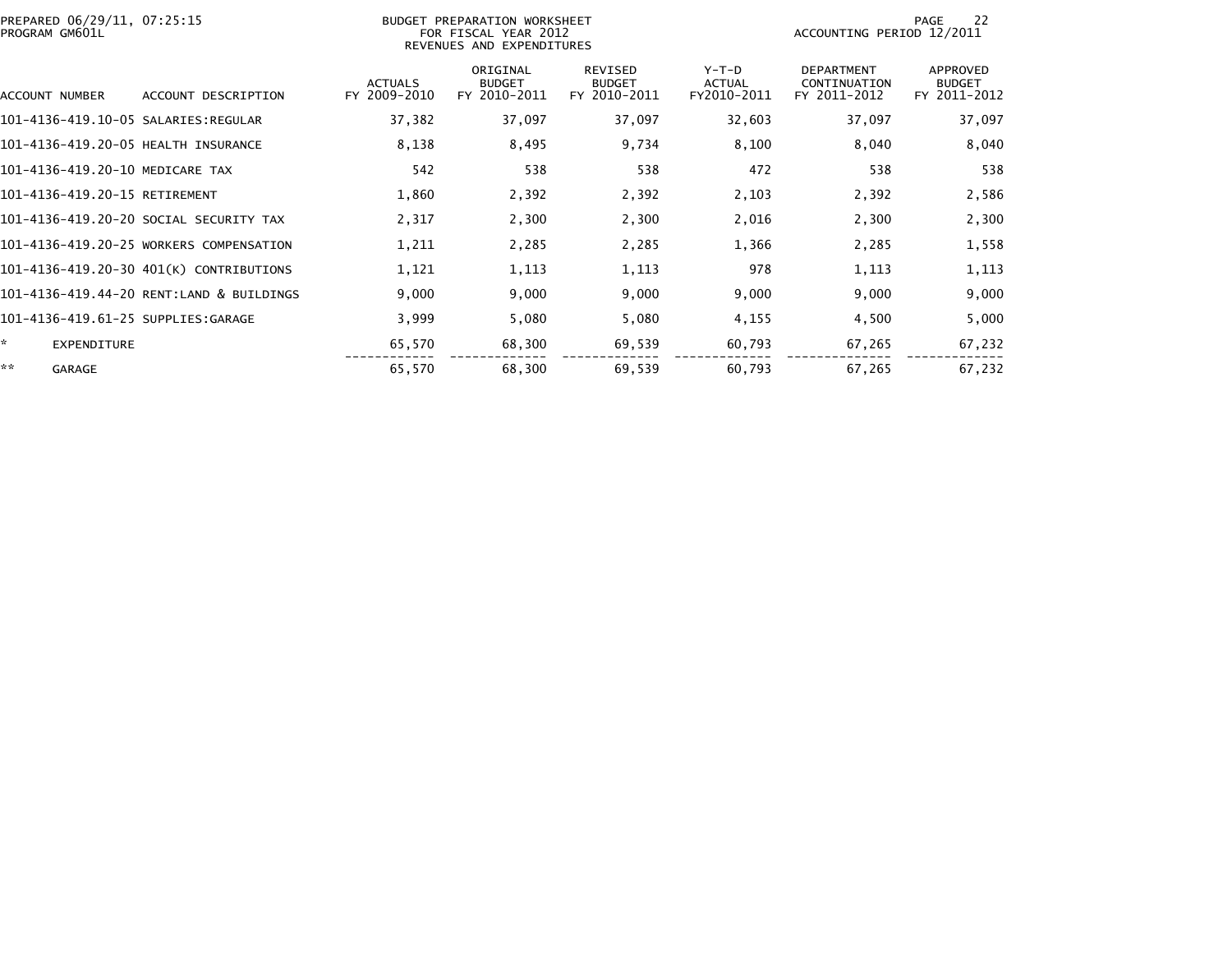| PROGRAM GM601L       | PREPARED 06/29/11, 07:25:15                                                                                     |                                | BUDGET PREPARATION WORKSHEET<br>FOR FISCAL YEAR 2012<br>REVENUES AND EXPENDITURES | PAGE<br>23<br>ACCOUNTING PERIOD 12/2011      |                                         |                                            |                                           |
|----------------------|-----------------------------------------------------------------------------------------------------------------|--------------------------------|-----------------------------------------------------------------------------------|----------------------------------------------|-----------------------------------------|--------------------------------------------|-------------------------------------------|
| ACCOUNT NUMBER       | ACCOUNT DESCRIPTION                                                                                             | <b>ACTUALS</b><br>FY 2009-2010 | ORIGINAL<br><b>BUDGET</b><br>FY 2010-2011                                         | REVISED<br><b>BUDGET</b><br>FY 2010-2011     | $Y-T-D$<br><b>ACTUAL</b><br>FY2010-2011 | DEPARTMENT<br>CONTINUATION<br>FY 2011-2012 | APPROVED<br><b>BUDGET</b><br>FY 2011-2012 |
|                      | 101-4140-325.64-00 TAX MAP SALES                                                                                | $64-$                          | $100 -$                                                                           | $100 -$                                      | $408 -$                                 | $\mathbf 0$                                | $100 -$                                   |
| *.<br><b>REVENUE</b> | 101-4140-415.10-05 SALARIES:REGULAR                                                                             | $64-$<br>700,240               | $100 -$<br>703,018                                                                | $100 -$<br>699,018                           | $408 -$<br>607,845                      | 0<br>653,753                               | $100 -$<br>628,031                        |
| LEVEL<br>400         | TEXT<br>PAYROLL PROJECTION WORKSHEET<br>RIF APPRAISER I<br>RIF OFFICE ASSISTANT III                             |                                | TEXT AMT<br>691,734<br>$34,969-$<br>$28,734-$<br>628,031                          |                                              |                                         |                                            |                                           |
|                      |                                                                                                                 | 42,489                         | 35,000                                                                            | 31,000                                       | 23,203                                  | 15,000                                     | 15,000                                    |
|                      | 101-4140-415.20-05 HEALTH INSURANCE                                                                             | 142,280                        | 152,280                                                                           | 171,732                                      | 143,951                                 | 134,000                                    | 128,640                                   |
| LEVEL<br>400         | <b>TEXT</b><br>PAYROLL PROJECTION WORKSHEET<br>RIF APPRAISER I<br>RIF OFFICE ASSISTANT III                      |                                | TEXT AMT                                                                          | 144,720<br>$8,040-$<br>$8,040-$<br>128,640   |                                         |                                            |                                           |
|                      |                                                                                                                 | 8,460                          | 8,460                                                                             | 9,030                                        | 8,030                                   | 8,040                                      | 8,040                                     |
| LEVEL<br>400         | <b>TEXT</b><br><b>B GALLIMORE</b>                                                                               |                                | TEXT AMT                                                                          | 8,040<br>8,040                               |                                         |                                            |                                           |
|                      | 101-4140-415.20-10 MEDICARE TAX                                                                                 | 10,390                         | 10,655                                                                            | 10,355                                       | 8,791                                   | 10,062                                     | 9,325                                     |
| LEVEL<br>400         | <b>TEXT</b><br>PAYROLL PROJECTION<br>RIF APPRIASER I<br>RIF OFFICE ASSISTANT III<br>PART TIME SALARIES BENEFITS |                                | TEXT AMT                                                                          | 10,031<br>$507 -$<br>$417 -$<br>218<br>9,325 |                                         |                                            |                                           |
|                      | 101-4140-415.20-15 RETIREMENT                                                                                   | 34,853                         | 45,345                                                                            | 45,095                                       | 39,135                                  | 42,167                                     | 43,774                                    |
| LEVEL<br>400         | <b>TEXT</b><br>PAYROLL PROJECTION<br>RIF APPRIASER I<br>RIF OFFICE ASSISTANT III                                |                                | TEXT AMT                                                                          | 47,883<br>$2,256-$<br>$1,853-$               |                                         |                                            |                                           |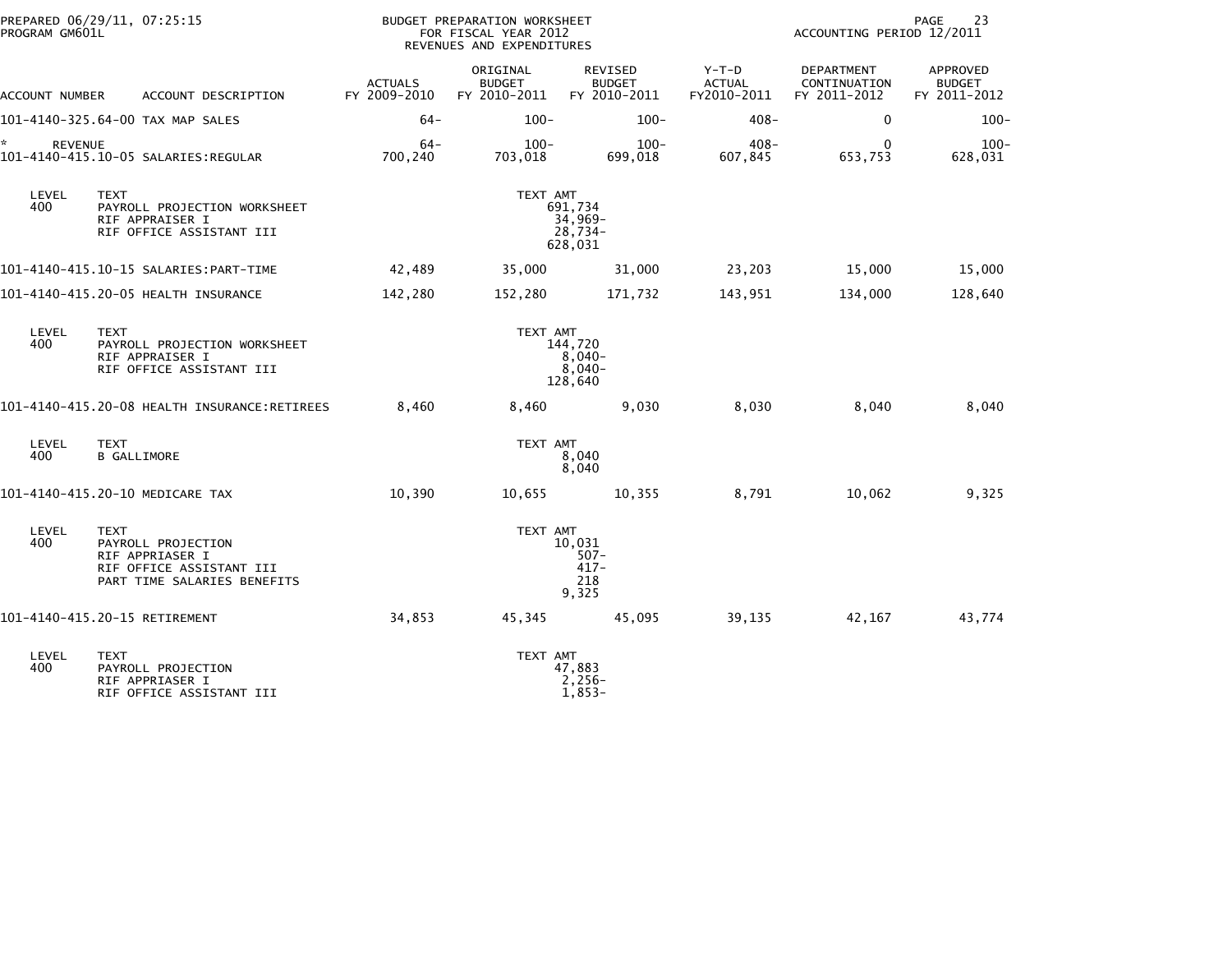| PROGRAM GM601L | PREPARED 06/29/11, 07:25:15                                                                                    |                                | BUDGET PREPARATION WORKSHEET<br>FOR FISCAL YEAR 2012<br>REVENUES AND EXPENDITURES |                                               | 24<br>PAGE<br>ACCOUNTING PERIOD 12/2011 |                                                   |                                           |
|----------------|----------------------------------------------------------------------------------------------------------------|--------------------------------|-----------------------------------------------------------------------------------|-----------------------------------------------|-----------------------------------------|---------------------------------------------------|-------------------------------------------|
| ACCOUNT NUMBER | ACCOUNT DESCRIPTION                                                                                            | <b>ACTUALS</b><br>FY 2009-2010 | ORIGINAL<br><b>BUDGET</b><br>FY 2010-2011                                         | REVISED<br><b>BUDGET</b><br>FY 2010-2011      | $Y-T-D$<br><b>ACTUAL</b><br>FY2010-2011 | <b>DEPARTMENT</b><br>CONTINUATION<br>FY 2011-2012 | APPROVED<br><b>BUDGET</b><br>FY 2011-2012 |
|                |                                                                                                                |                                |                                                                                   | 43,774                                        |                                         |                                                   |                                           |
|                | 101–4140–415.20–20 SOCIAL SECURITY TAX                                                                         | 44,425                         | 45,555                                                                            | 44,405                                        | 37,589                                  | 43,020                                            | 39,868                                    |
| LEVEL<br>400   | <b>TEXT</b><br>PAYROLL PROJECTION<br>RIF APPRAISER I<br>RIF OFFICE ASSISTANT III<br>PART TIME SALARIES BENEFIT |                                | TEXT AMT                                                                          | 42,888<br>$2,168-$<br>1,782-<br>930<br>39,868 |                                         |                                                   |                                           |
|                | 101-4140-415.20-25 WORKERS COMPENSATION                                                                        | 13,836                         | 13,769                                                                            | 13,919                                        | 11,949                                  | 13,284                                            | 12,550                                    |
| LEVEL<br>400   | <b>TEXT</b><br>PAYROLL PROJECTION<br>RIF APPRIASER I<br>RIF OFFICE ASSISTANT III<br>PART TIME SALARIES BENEFIT |                                | TEXT AMT                                                                          | 13.584<br>$979-$<br>$115 -$<br>60<br>12,550   |                                         |                                                   |                                           |
|                | 101-4140-415.20-30 401(K) CONTRIBUTIONS                                                                        | 21,008                         | 21,091                                                                            | 20,991                                        | 17,886                                  | 20,366                                            | 18,841                                    |
| LEVEL<br>400   | <b>TEXT</b><br>PAYROLL PROJECTION<br>RIF APPRAISER I<br>RIF OFFICE ASSISTANT III                               |                                | TEXT AMT                                                                          | 20,752<br>1,049-<br>$862 -$<br>18,841         |                                         |                                                   |                                           |
|                | 101–4140–415.32–14 AUDITING–DISCOVERIES EXP                                                                    | 88,950                         | 50,000                                                                            | 76,343                                        | 60,979                                  | 31,100                                            | 31,100                                    |
|                | 101-4140-415.33-00 OTHER PROFESSIONAL SRVCS                                                                    | 58,027                         | 85,000                                                                            | 116,200                                       | 105,779                                 | 85,000                                            | 90,000                                    |
| LEVEL<br>400   | <b>TEXT</b><br>CONTINUATION<br>INCREASE PER CMO                                                                |                                | TEXT AMT                                                                          | 85,000<br>5,000<br>90,000                     |                                         |                                                   |                                           |
|                | 101-4140-415.34-06 AUTO PRICING LIST-DMV                                                                       | 10,830                         | 11,500                                                                            | 11,500                                        | 10,401                                  | 12,000                                            | 12,000                                    |
|                | 101-4140-415.34-30 SERVICE & MAINTENANCE                                                                       | 9,396                          | 9,500                                                                             | 9,500                                         | 7,428                                   | 9,500                                             | 9,500                                     |
|                | 101-4140-415.43-15 R&M:EQUIPMENT                                                                               | 398                            | 400                                                                               | $\mathbf 0$                                   | $\mathbf 0$                             | 400                                               | 400                                       |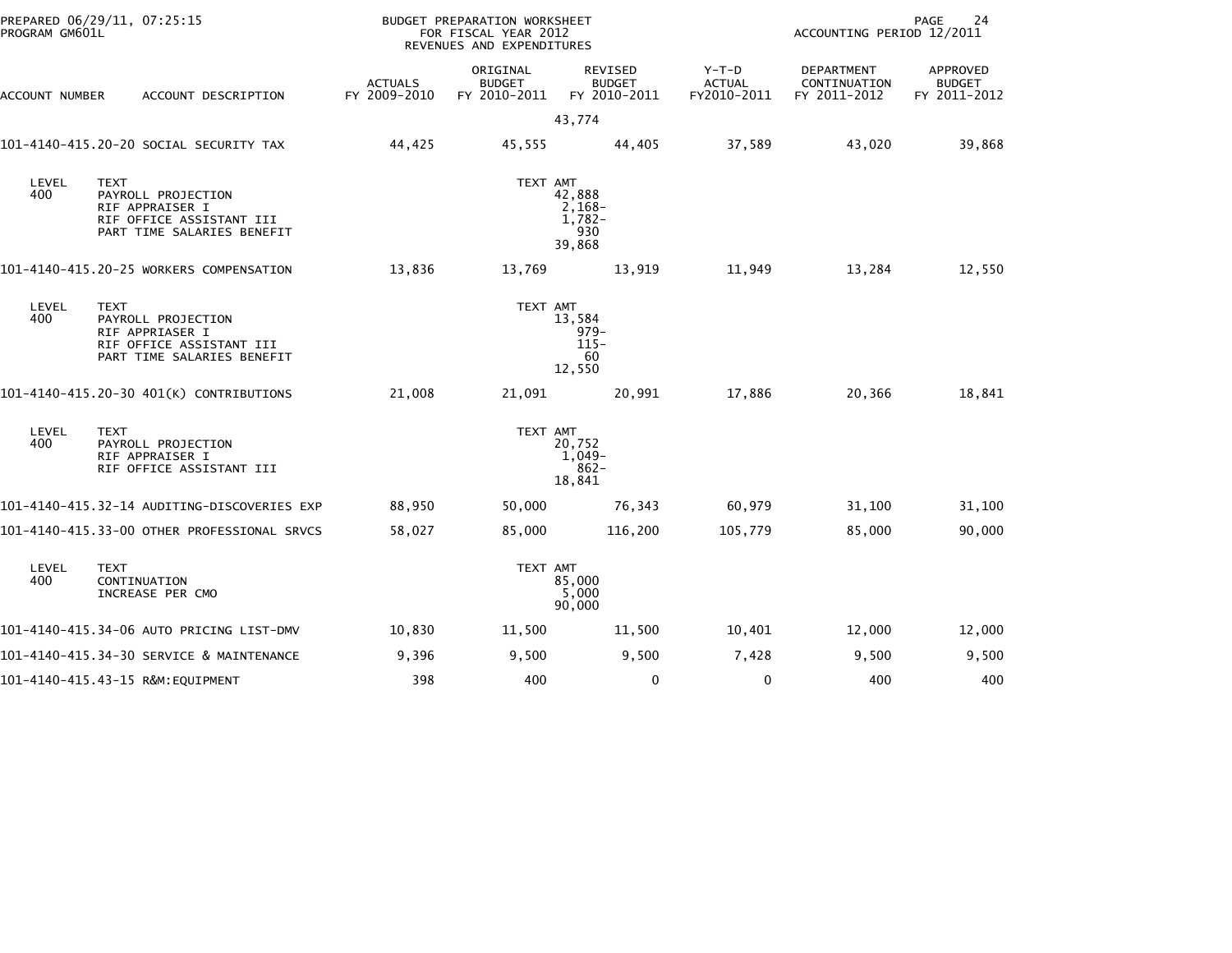| PREPARED 06/29/11, 07:25:15<br>PROGRAM GM601L |                                              |                                | BUDGET PREPARATION WORKSHEET<br>FOR FISCAL YEAR 2012<br>REVENUES AND EXPENDITURES |                                                 |                                         | 25<br>PAGE<br>ACCOUNTING PERIOD 12/2011           |                                                  |  |  |
|-----------------------------------------------|----------------------------------------------|--------------------------------|-----------------------------------------------------------------------------------|-------------------------------------------------|-----------------------------------------|---------------------------------------------------|--------------------------------------------------|--|--|
| ACCOUNT NUMBER                                | ACCOUNT DESCRIPTION                          | <b>ACTUALS</b><br>FY 2009-2010 | ORIGINAL<br><b>BUDGET</b><br>FY 2010-2011                                         | <b>REVISED</b><br><b>BUDGET</b><br>FY 2010-2011 | $Y-T-D$<br><b>ACTUAL</b><br>FY2010-2011 | <b>DEPARTMENT</b><br>CONTINUATION<br>FY 2011-2012 | <b>APPROVED</b><br><b>BUDGET</b><br>FY 2011-2012 |  |  |
| 101-4140-415.43-55 R&M:TELEPHONES             |                                              | 0                              | 200                                                                               | 0                                               | $\Omega$                                | 200                                               | 200                                              |  |  |
|                                               | 101-4140-415.50-07 COST PER COPY PROGRAM     | 2,417                          | 2,500                                                                             | 2,500                                           | 1,770                                   | 2,500                                             | 2,500                                            |  |  |
| 101-4140-415.53-05 TELEPHONE                  |                                              | 4,647                          | 3,500                                                                             | 4,800                                           | 4,088                                   | 3,500                                             | 5,000                                            |  |  |
| 101-4140-415.54-00 ADVERTISING                |                                              | 1,859                          | 2,000                                                                             | 2,224                                           | 2,217                                   | 2,000                                             | 2,000                                            |  |  |
| 101-4140-415.55-00 PRINTING                   |                                              | 910                            | 4,800                                                                             | 2,086                                           | 1,903                                   | 17,000                                            | 17,000                                           |  |  |
| 101-4140-415.57-00 POSTAGE                    |                                              | 54,995                         | 55,000                                                                            | 54,957                                          | 51,064                                  | 55,000                                            | 55,000                                           |  |  |
| 101-4140-415.58-00 TRAVEL                     |                                              | 6,219                          | 8,000                                                                             | 8,000                                           | 7,980                                   | 8,000                                             | 8,000                                            |  |  |
| 101-4140-415.59-00 TRAINING                   |                                              | 1,995                          | 3,000                                                                             | 1,787                                           | 1,228                                   | 4,000                                             | 4,000                                            |  |  |
| 101-4140-415.61-05 SUPPLIES:OFFICE            |                                              | 6,490                          | 6,000                                                                             | 3,878                                           | 3,878                                   | 6,000                                             | 6,000                                            |  |  |
| 101-4140-415.61-89 SOFTWARE LICENSES          |                                              | 3,515                          | 3,550                                                                             | 0                                               | 0                                       | 1,000                                             | 1,000                                            |  |  |
|                                               | 101-4140-415.61-95 SUPPLIES:OTHER SMALL EQMT | 2,569                          | 1,500                                                                             | 0                                               | $\Omega$                                | 0                                                 | 0                                                |  |  |
| 101-4140-415.64-10 BOOKS                      |                                              | 811                            | 1,500                                                                             | 643                                             | 612                                     | 1,500                                             | 1,400                                            |  |  |
|                                               | 101-4140-415.64-50 DUES & SUBSCRIPTIONS      | 2,423                          | 2,500                                                                             | 2,421                                           | 2,421                                   | 1,060                                             | 1,060                                            |  |  |
|                                               | 101-4140-415.73-00 C/A:OTHER IMPROVEMENTS    | $\mathbf{0}$                   | 1,500                                                                             | 0                                               | 0                                       | 0                                                 | $\mathbf{0}$                                     |  |  |
|                                               | 101-4140-415.74-20 C/A:OFFICE EQUIPMENT      | $\Omega$                       | 0                                                                                 | $\mathbf{0}$                                    | $\mathbf{0}$                            | $\Omega$                                          | $\Omega$                                         |  |  |
| 101-4140-415.76-20 F/A:DP EQUIPMENT           |                                              | $\Omega$                       | 0                                                                                 | $\mathbf{0}$                                    | 0                                       | $\mathbf{0}$                                      | 0                                                |  |  |
|                                               | 101-4140-415.76-30 F/A:EQUIPMENT/FURNISHINGS | 2,140                          | 1,500                                                                             | 3,020                                           | 3,020                                   | 1,500                                             | 1,500                                            |  |  |
| 101-4140-415.90-39 SALES & USE TAX            |                                              | 4                              | 100                                                                               | 100                                             | 30                                      | $\mathbf 0$                                       | 100                                              |  |  |
| ☆.<br><b>EXPENDITURE</b>                      |                                              | 1,276,576                      | 1,288,723                                                                         | 1,345,504                                       | 1, 163, 177                             | 1,180,952                                         | 1,151,829                                        |  |  |
| **<br>COUNTY ASSESSOR                         |                                              | 1,276,512                      | 1,288,623                                                                         | 1,345,404                                       | 1,162,769                               | 1,180,952                                         | 1, 151, 729                                      |  |  |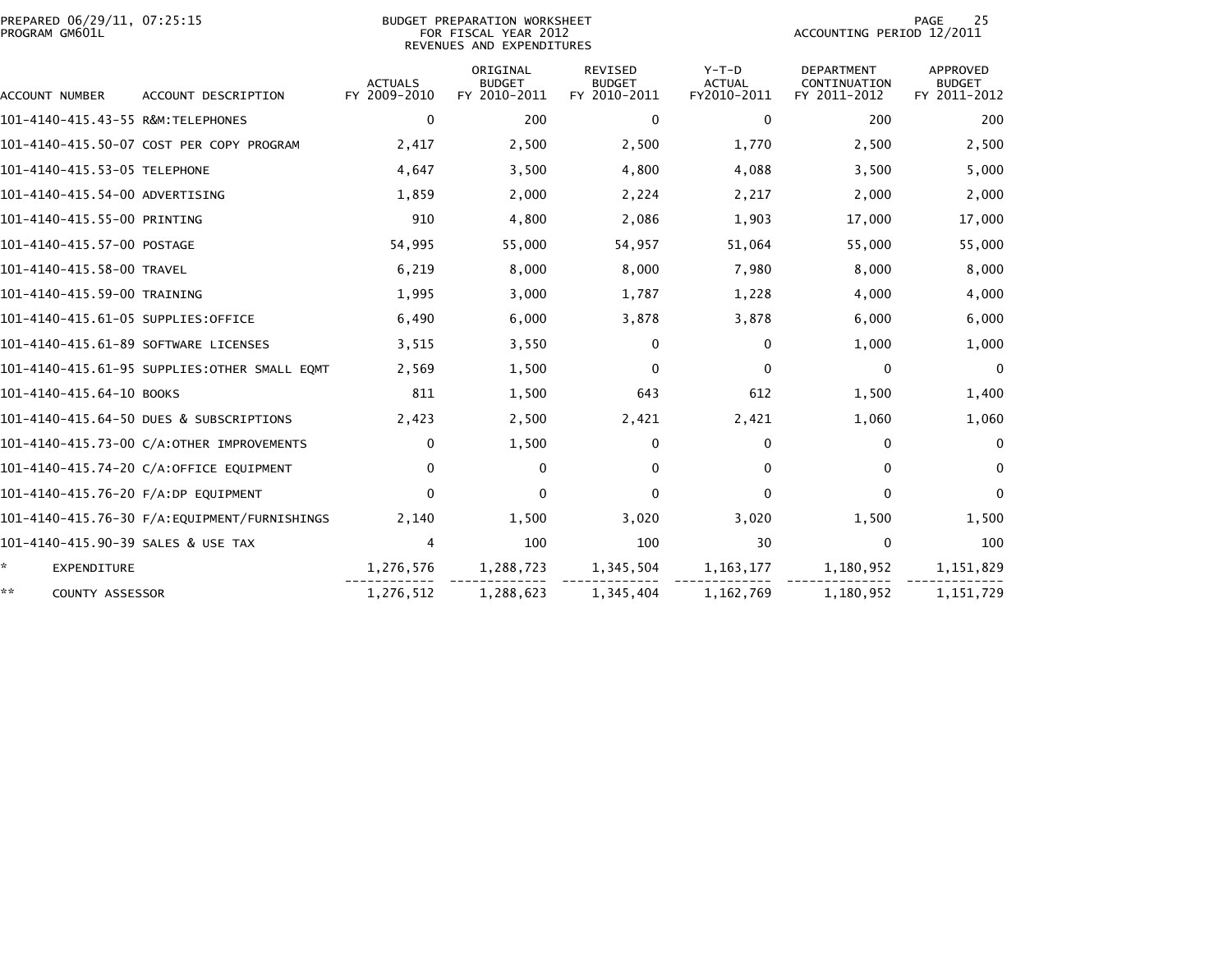| PREPARED 06/29/11, 07:25:15<br>PROGRAM GM601L |                                          |                                | BUDGET PREPARATION WORKSHEET<br>FOR FISCAL YEAR 2012<br>REVENUES AND EXPENDITURES | 26<br>PAGE<br>ACCOUNTING PERIOD 12/2011         |                                         |                                                   |                                           |
|-----------------------------------------------|------------------------------------------|--------------------------------|-----------------------------------------------------------------------------------|-------------------------------------------------|-----------------------------------------|---------------------------------------------------|-------------------------------------------|
| ACCOUNT NUMBER                                | ACCOUNT DESCRIPTION                      | <b>ACTUALS</b><br>FY 2009-2010 | ORIGINAL<br><b>BUDGET</b><br>FY 2010-2011                                         | <b>REVISED</b><br><b>BUDGET</b><br>FY 2010-2011 | $Y-T-D$<br><b>ACTUAL</b><br>FY2010-2011 | <b>DEPARTMENT</b><br>CONTINUATION<br>FY 2011-2012 | APPROVED<br><b>BUDGET</b><br>FY 2011-2012 |
|                                               |                                          | 173,729                        | 173,064                                                                           | 173,814                                         | 151,164                                 | 173,064                                           | 173,064                                   |
| 101-4141-415.20-05 HEALTH INSURANCE           |                                          | 32,550                         | 33,840                                                                            | 38,934                                          | 32,398                                  | 32,160                                            | 32,160                                    |
| 101-4141-415.20-10 MEDICARE TAX               |                                          | 2,458                          | 2,494                                                                             | 2,494                                           | 2,130                                   | 2,509                                             | 2,509                                     |
| 101-4141-415.20-15 RETIREMENT                 |                                          | 8,647                          | 11,163                                                                            | 11,213                                          | 9,750                                   | 11,163                                            | 12,066                                    |
|                                               | 101-4141-415.20-20 SOCIAL SECURITY TAX   | 10,508                         | 10,666                                                                            | 10,566                                          | 9,108                                   | 10,730                                            | 10,730                                    |
|                                               | 101-4141-415.20-25 WORKERS COMPENSATION  | 4,147                          | 4,183                                                                             | 4,213                                           | 3,653                                   | 4,182                                             | 4,182                                     |
|                                               | 101-4141-415.20-30 401(K) CONTRIBUTIONS  | 5,212                          | 5,192                                                                             | 5,222                                           | 4,535                                   | 5,192                                             | 5,192                                     |
|                                               | 101-4141-415.50-07 COST PER COPY PROGRAM | 3,638                          | 4,000                                                                             | 5,500                                           | 3,408                                   | 4,000                                             | 4,000                                     |
| 101-4141-415.54-00 ADVERTISING                |                                          | $\mathbf{0}$                   | 200                                                                               | 200                                             | $\mathbf{0}$                            | 200                                               | 200                                       |
| 101-4141-415.55-00 PRINTING                   |                                          | $\mathbf{0}$                   | 12,500                                                                            | 5,600                                           | 5,508                                   | 2,500                                             | 2,500                                     |
| 101-4141-415.57-00 POSTAGE                    |                                          | $\mathbf{0}$                   | 25,000                                                                            | 25,000                                          | 25,000                                  | 3,000                                             | 3,000                                     |
| 101-4141-415.58-00 TRAVEL                     |                                          | 33,494                         | 30,000                                                                            | 23,925                                          | 13.416                                  | 24,000                                            | 24,000                                    |
| 101-4141-415.59-00 TRAINING                   |                                          | 1,333                          | 1,500                                                                             | 400                                             | 400                                     | 5,000                                             | 4,000                                     |
| 101-4141-415.61-05 SUPPLIES:OFFICE            |                                          | 5.281                          | 4,000                                                                             | 4,400                                           | 4,211                                   | 4,000                                             | 4,000                                     |
|                                               | 101-4141-415.64-50 DUES & SUBSCRIPTIONS  | 946                            | 1.500                                                                             | 2,499                                           | 1.958                                   | 4.200                                             | 4,200                                     |
| ŵ.<br><b>EXPENDITURE</b>                      |                                          | 281,943                        | 319,302                                                                           | 313,980                                         | 266,639                                 | 285,900                                           | 285,803                                   |
| **<br><b>REVALUATION</b>                      |                                          | 281,943                        | 319,302                                                                           | 313.980                                         | 266,639                                 | 285.900                                           | 285,803                                   |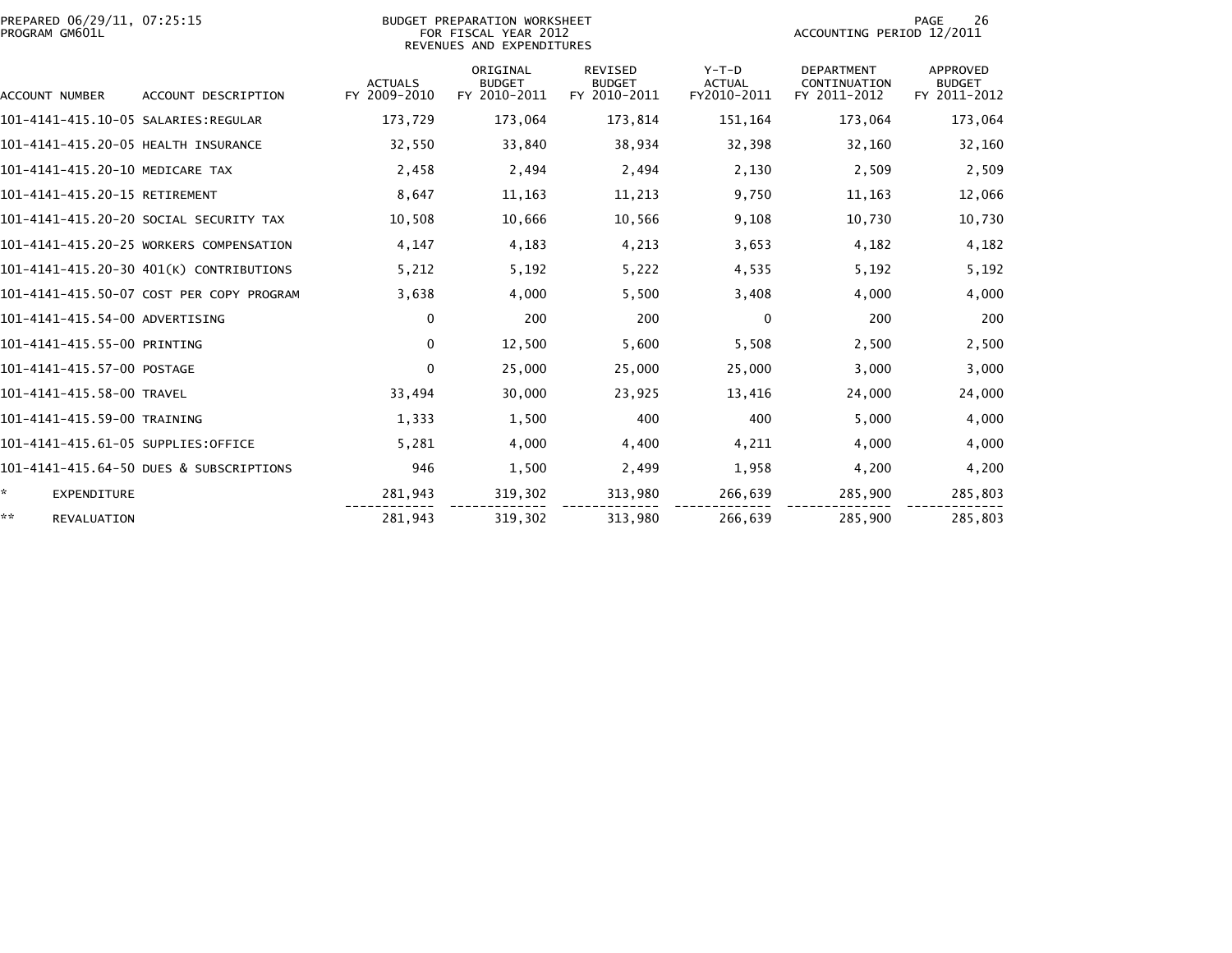|                | PREPARED 06/29/11, 07:25:15 |  |
|----------------|-----------------------------|--|
| PROGRAM GM601L |                             |  |

## PREPARED 06/29/11, 07:25:15 BUDGET PREPARATION WORKSHEET PAGE 27PROGRAM GM601L FOR FISCAL YEAR 2012 ACCOUNTING PERIOD 12/2011 REVENUES AND EXPENDITURES

| ACCOUNT NUMBER                                        | ACCOUNT DESCRIPTION                          | <b>ACTUALS</b><br>FY 2009-2010 | ORIGINAL<br><b>BUDGET</b><br>FY 2010-2011 | REVISED<br><b>BUDGET</b><br>FY 2010-2011 | $Y-T-D$<br><b>ACTUAL</b><br>FY2010-2011 | DEPARTMENT<br>CONTINUATION<br>FY 2011-2012 | <b>APPROVED</b><br><b>BUDGET</b><br>FY 2011-2012 |
|-------------------------------------------------------|----------------------------------------------|--------------------------------|-------------------------------------------|------------------------------------------|-----------------------------------------|--------------------------------------------|--------------------------------------------------|
|                                                       | 101-4150-353.88-05 TAX COLL:CHINA GROVE      | 21,648-                        | $20,000 -$                                | $20,000 -$                               | $22,942-$                               | $\mathbf{0}$                               | $20,000 -$                                       |
|                                                       | 101-4150-353.88-15 TAX COLL:GRANITE QUARRY   | $16,031-$                      | $15,000-$                                 | $15,000-$                                | $17,061-$                               | $\bf{0}$                                   | $15,000 -$                                       |
|                                                       | 101-4150-353.88-25 TAX COLL:CLEVELAND        | $4,902-$                       | $4,700-$                                  | $4,700-$                                 | $5,172-$                                | $\mathbf{0}$                               | $4,700-$                                         |
|                                                       | 101-4150-353.88-30 TAX COLL:EAST SPENCER     | $7,385-$                       | $7,000-$                                  | $7,000 -$                                | $7,661-$                                | 0                                          | $7,000 -$                                        |
| 101-4150-353.88-35 TAX COLL:FAITH                     |                                              | $5,231-$                       | $5,000 -$                                 | $5,000 -$                                | $5,590-$                                | 0                                          | $5,000 -$                                        |
|                                                       | 101-4150-353.88-40 TAX COLL:KANNAPOLIS       | 45,884-                        | 43,000-                                   | $43,000 -$                               | $46,903-$                               | 0                                          | $4,100-$                                         |
|                                                       | 101-4150-353.88-42 TAX COLL:LANDIS PROPERTY  | $13,802-$                      | $12,000-$                                 | $12,000-$                                | $14,050-$                               | $\bf{0}$                                   | $12,000 -$                                       |
| 101-4150-353.88-45 TAX COLL:ROCKWELL                  |                                              | 11,084-                        | $10,500-$                                 | $10,500-$                                | $11,850-$                               | $\mathbf{0}$                               | $10,500 -$                                       |
|                                                       | 101-4150-353.88-50 TAX COLL:SALISBURY        | 150,078-                       | 145,000-                                  | 145,000-                                 | $155,047-$                              | $\Omega$                                   | 148,000-                                         |
| 101-4150-353.88-55 TAX COLL:SPENCER                   |                                              | $16,474-$                      | $16,000 -$                                | $16,000 -$                               | $17,433-$                               | $\Omega$                                   | $16,000 -$                                       |
| <b>REVENUE</b><br>101-4150-415.10-05 SALARIES:REGULAR |                                              | 292,519-<br>243,358            | 278,200-<br>256,320                       | 278,200-<br>256,310                      | 303,709-<br>217,945                     | 262,627                                    | 242,300-<br>262,627                              |
| 101–4150–415.10–10 SALARIES:OVERTIME                  |                                              | 14                             | $\mathbf{0}$                              | 10                                       | $\overline{7}$                          | $\bf{0}$                                   | 0                                                |
|                                                       |                                              | 17,555                         | 5,000                                     | 10,920                                   | 10,851                                  | 25,000                                     | 25,000                                           |
| 101-4150-415.20-05 HEALTH INSURANCE                   |                                              | 65,100                         | 76,140                                    | 77,883                                   | 66,311                                  | 72,360                                     | 72,360                                           |
|                                                       | 101-4150-415.20-08 HEALTH INSURANCE:RETIREES | 8,460                          | 8,460                                     | 9,030                                    | 8,030                                   | 3,350                                      | 3,350                                            |
| LEVEL<br><b>TEXT</b>                                  |                                              |                                | TEXT AMT                                  |                                          |                                         |                                            |                                                  |
| 400<br>101-4150-415.20-10 MEDICARE TAX                | H DEAL FOR 5 MONTHS                          | 3,646                          | 4,326                                     | 4,366                                    | 3,205                                   | 4,171                                      | 4,171                                            |
| 101-4150-415.20-15 RETIREMENT                         |                                              | 12,122                         | 16,533                                    | 16,533                                   | 14,058                                  | 16,940                                     | 18,305                                           |
|                                                       | 101–4150–415.20–20 SOCIAL SECURITY TAX       | 15,588                         | 18,496                                    | 18,666                                   | 13,705                                  | 17,833                                     | 17,833                                           |
|                                                       | 101-4150-415.20-25 WORKERS COMPENSATION      | 1,711                          | 2,185                                     | 2,275                                    | 1,781                                   | 2,142                                      | 2,142                                            |
|                                                       | 101-4150-415.20-30 401(K) CONTRIBUTIONS      | 7,072                          | 7,690                                     | 7,690                                    | 6,347                                   | 7,879                                      | 7,879                                            |
| 101-4150-415.32-10 ATTORNEY                           |                                              | 145                            | 500                                       | 500                                      | 80                                      | 500                                        | 500                                              |
| 101-4150-415.32-21 LOCKBOX SERVICES                   |                                              | 34,760                         | 41,000                                    | 38,000                                   | 31,573                                  | 38,000                                     | 38,000                                           |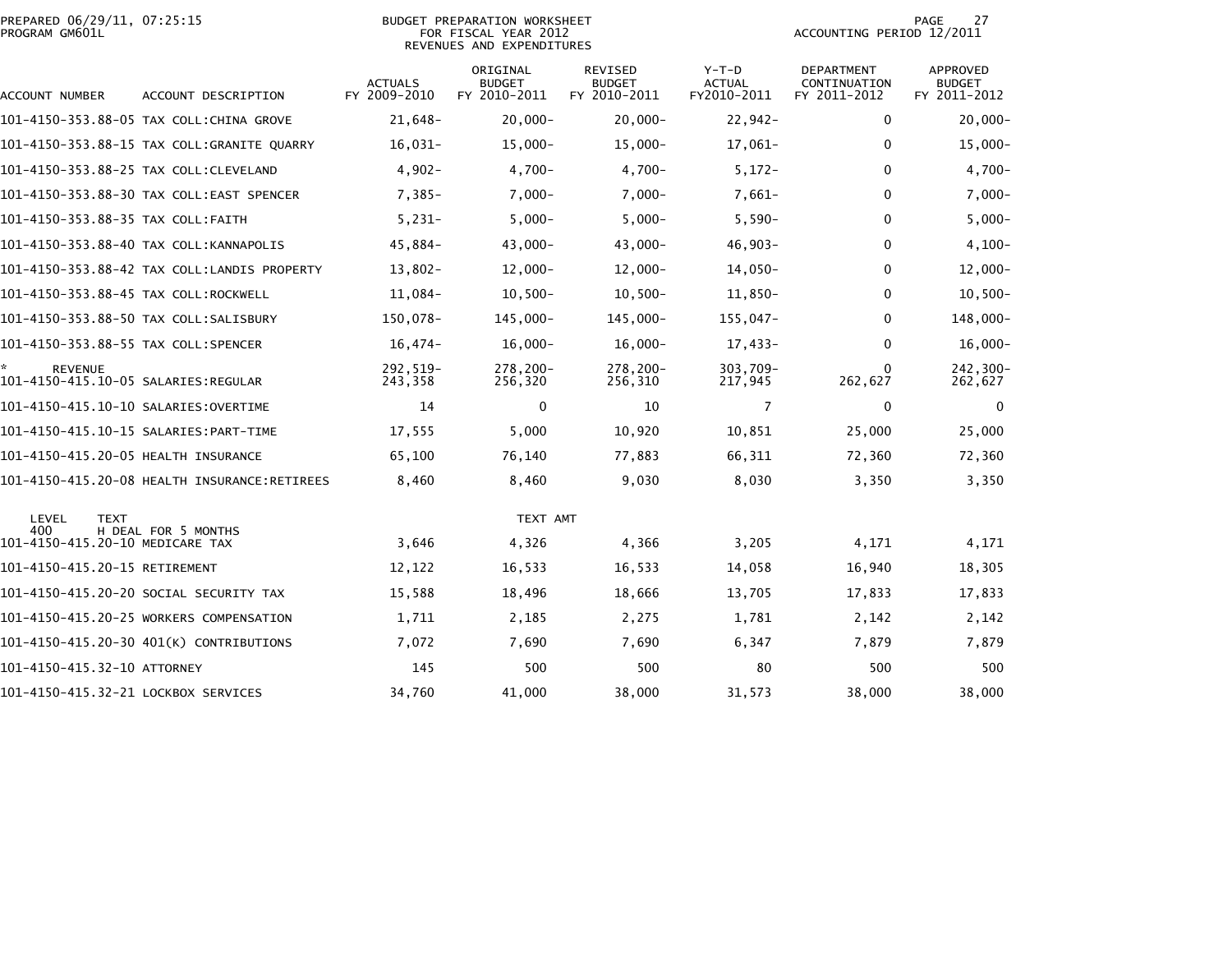| PREPARED 06/29/11, 07:25:15<br>PROGRAM GM601L |                                               |                                | <b>BUDGET PREPARATION WORKSHEET</b><br>FOR FISCAL YEAR 2012<br>REVENUES AND EXPENDITURES |                                                 |                                         | ACCOUNTING PERIOD 12/2011                         | 28<br><b>PAGE</b>                         |
|-----------------------------------------------|-----------------------------------------------|--------------------------------|------------------------------------------------------------------------------------------|-------------------------------------------------|-----------------------------------------|---------------------------------------------------|-------------------------------------------|
| <b>ACCOUNT NUMBER</b>                         | ACCOUNT DESCRIPTION                           | <b>ACTUALS</b><br>FY 2009-2010 | ORIGINAL<br><b>BUDGET</b><br>FY 2010-2011                                                | <b>REVISED</b><br><b>BUDGET</b><br>FY 2010-2011 | $Y-T-D$<br><b>ACTUAL</b><br>FY2010-2011 | <b>DEPARTMENT</b><br>CONTINUATION<br>FY 2011-2012 | APPROVED<br><b>BUDGET</b><br>FY 2011-2012 |
|                                               | 101-4150-415.34-00 TECHNICAL SERVICES         | 7,179                          | 6,000                                                                                    | 6,000                                           | 3,451                                   | 6,000                                             | 6,000                                     |
|                                               | 101-4150-415.34-30 SERVICE & MAINTENANCE      | 1,674                          | 7,000                                                                                    | 7,000                                           | 5,022                                   | 7,000                                             | 7,000                                     |
|                                               | 101-4150-415.50-07 COST PER COPY PROGRAM      | 2,653                          | 3,200                                                                                    | 3,200                                           | 1,969                                   | 3,200                                             | 3,200                                     |
| 101-4150-415.53-05 TELEPHONE                  |                                               | 1,381                          | 1,600                                                                                    | 1,600                                           | 1,017                                   | 1,600                                             | 1,600                                     |
| 101-4150-415.54-00 ADVERTISING                |                                               | 7,037                          | 10,000                                                                                   | 10,000                                          | $\mathbf{0}$                            | 10,000                                            | 10,000                                    |
| 101-4150-415.55-00 PRINTING                   |                                               | 33,744                         | 40,000                                                                                   | 40,000                                          | 30,868                                  | 38,000                                            | 38,000                                    |
| 101-4150-415.57-00 POSTAGE                    |                                               | 84,106                         | 80,000                                                                                   | 80,000                                          | 71,762                                  | 80,000                                            | 80,000                                    |
| 101-4150-415.58-00 TRAVEL                     |                                               | 3,489                          | 2,000                                                                                    | 2,000                                           | 1,564                                   | 2,000                                             | 2,000                                     |
| 101-4150-415.59-00 TRAINING                   |                                               | 1,765                          | 2,500                                                                                    | 2,500                                           | 1,190                                   | 2,500                                             | 2,500                                     |
| 101-4150-415.61-05 SUPPLIES:OFFICE            |                                               | 7,853                          | 9,000                                                                                    | 9,000                                           | 6,936                                   | 9,000                                             | 9,000                                     |
|                                               | 101-4150-415.61-95 SUPPLIES: OTHER SMALL EQMT | 4,352                          | 4,000                                                                                    | 0                                               | $\mathbf{0}$                            | 0                                                 | $\Omega$                                  |
| 101-4150-415.64-10 BOOKS                      |                                               | 18                             | 150                                                                                      | 150                                             | $\mathbf{0}$                            | 150                                               | 150                                       |
|                                               | 101-4150-415.64-50 DUES & SUBSCRIPTIONS       | 239                            | 300                                                                                      | 300                                             | 156                                     | 300                                               | 300                                       |
|                                               | 101-4150-415.74-90 C/A:OTHER EQUIPMENT        | 26,639                         | $\mathbf{0}$                                                                             | $\mathbf 0$                                     | $\mathbf{0}$                            | $\Omega$                                          | $\Omega$                                  |
| 101-4150-415.76-20 F/A:DP EQUIPMENT           |                                               | 0                              | 0                                                                                        | $\mathbf 0$                                     | 0                                       | $\mathbf{0}$                                      | $\mathbf{0}$                              |
|                                               | 101-4150-415.76-30 F/A: EQUIPMENT/FURNISHINGS | 4,806                          | 2,000                                                                                    | 2,780                                           | 2,780                                   | 2,780                                             | 2,780                                     |
| * .<br>EXPENDITURE                            |                                               | 596,466                        | 604,400                                                                                  | 606,713                                         | 500,608                                 | 613,332                                           | 614,697                                   |
| **<br>TAX COLLECTOR                           |                                               | 303,947                        | 326,200                                                                                  | 328,513                                         | 196,899                                 | 613,332                                           | 372,397                                   |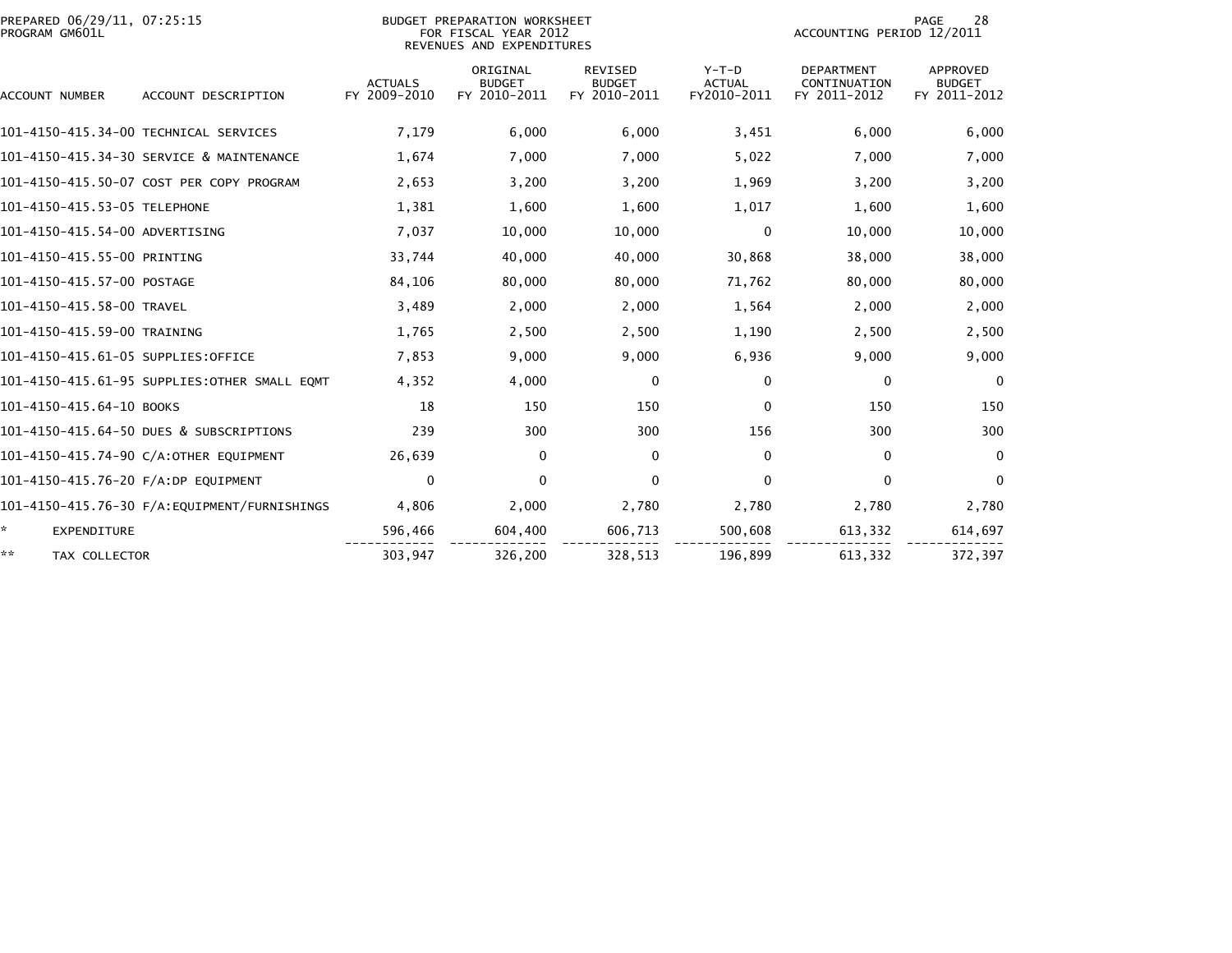| PROGRAM GM601L       | PREPARED 06/29/11, 07:25:15                                                                                                                         |                                | BUDGET PREPARATION WORKSHEET<br>FOR FISCAL YEAR 2012<br>REVENUES AND EXPENDITURES | 29<br>PAGE<br>ACCOUNTING PERIOD 12/2011     |                                       |                                            |                                           |
|----------------------|-----------------------------------------------------------------------------------------------------------------------------------------------------|--------------------------------|-----------------------------------------------------------------------------------|---------------------------------------------|---------------------------------------|--------------------------------------------|-------------------------------------------|
| ACCOUNT NUMBER       | ACCOUNT DESCRIPTION                                                                                                                                 | <b>ACTUALS</b><br>FY 2009-2010 | ORIGINAL<br><b>BUDGET</b><br>FY 2010-2011                                         | REVISED<br><b>BUDGET</b><br>FY 2010-2011    | Y-T-D<br><b>ACTUAL</b><br>FY2010-2011 | DEPARTMENT<br>CONTINUATION<br>FY 2011-2012 | APPROVED<br><b>BUDGET</b><br>FY 2011-2012 |
|                      | 101-4170-325.10-00 ABSTRACT & MAP COPY SALES                                                                                                        | $425 -$                        | $100 -$                                                                           | $100 -$                                     | $103 -$                               | $110-$                                     | $110-$                                    |
|                      | 101-4170-325.37-00 MUNICIPAL ELECTIONS                                                                                                              | $32,321-$                      | 0                                                                                 | 0                                           | 0                                     | $31,464-$                                  | $31,464-$                                 |
|                      | 101-4170-331.33-00 HAVA VOTING EQUIP GRANT                                                                                                          | $\mathbf{0}$                   | $\Omega$                                                                          | $\mathbf 0$                                 | $\mathbf{0}$                          | $\mathbf{0}$                               | 0                                         |
|                      | 101-4170-334.00-00 STATE GOVERNMENT GRANTS                                                                                                          | $\mathbf{0}$                   | 0                                                                                 | $11,012-$                                   | 11,013-                               | $\Omega$                                   | $\mathbf 0$                               |
|                      | 101-4170-353.52-00 FILING FEES                                                                                                                      | $12,980-$                      | $200 -$                                                                           | $200 -$                                     | $55 -$                                | $2,000-$                                   | $2,000-$                                  |
|                      | 101-4170-395.00-00 FUND BALANCE APPR-RESTR                                                                                                          | $\mathbf{0}$                   | $\mathbf 0$                                                                       | $\mathbf 0$                                 | $\mathbf{0}$                          | $\mathbf{0}$                               | $\mathbf 0$                               |
| *.<br><b>REVENUE</b> | 101-4170-414.10-05 SALARIES:REGULAR                                                                                                                 | 45,726-<br>120,174             | $300 -$<br>118,768                                                                | $11.312 -$<br>118,343                       | $11,171-$<br>93,876                   | $33,574-$<br>118,206                       | $33,574-$<br>118,206                      |
|                      |                                                                                                                                                     | 3,752                          | 3,000                                                                             | 3,425                                       | 3,424                                 | 1,500                                      | 1,500                                     |
|                      |                                                                                                                                                     | 31,174                         | 30,000                                                                            | 40,192                                      | 29,943                                | 39,437                                     | 37,000                                    |
| LEVEL<br>400         | <b>TEXT</b><br>MUNICIPAL ELECTION-ONE STOP SITE (1)<br>PRESIDENTIAL PRIMARY-ONE STOP SITE (1)<br>SECOND PRIMARY-ONE STOP SITE (1)<br>IN OFFICE HELP |                                | TEXT AMT                                                                          | 6,000<br>6,000<br>5,000<br>20,000<br>37,000 |                                       |                                            |                                           |
|                      | 101-4170-414.10-20 SALARIES:PER DIEM                                                                                                                | 5,637                          | 4,672                                                                             | 4,672                                       | 4,063                                 | 5,636                                      | 5,636                                     |
| LEVEL<br>400         | <b>TEXT</b><br>BOARD RECEIVES MONIES FROM MUNICIPALITIES FOR<br>THEIR SERVICES. EXTRA FUNDS WILL BE REIMBURSED                                      |                                | TEXT AMT                                                                          |                                             |                                       |                                            |                                           |
|                      | AND PUT IN ACCOUNT 325.37-00                                                                                                                        |                                |                                                                                   | 5,636<br>5,636                              |                                       |                                            |                                           |
|                      | 101-4170-414.20-05 HEALTH INSURANCE                                                                                                                 | 24,413                         | 33,840                                                                            | 27,615                                      | 22,709                                | 32,160                                     | 32,160                                    |
|                      | 101-4170-414.20-10 MEDICARE TAX                                                                                                                     | 2,211                          | 2,268                                                                             | 2,416                                       | 1,855                                 | 1,714                                      | 2,272                                     |
|                      | 101-4170-414.20-15 RETIREMENT                                                                                                                       | 5,977                          | 7,854                                                                             | 7,854                                       | 6,055                                 | 7,624                                      | 8,344                                     |
|                      | 101–4170–414.20–20 SOCIAL SECURITY TAX                                                                                                              | 9,453                          | 9.699                                                                             | 10,331                                      | 7,934                                 | 7,329                                      | 9,716                                     |
|                      | 101-4170-414.20-25 WORKERS COMPENSATION                                                                                                             | 422                            | 626                                                                               | 666                                         | 521                                   | 473                                        | 627                                       |
|                      | 101-4170-414.20-30 401(K) CONTRIBUTIONS                                                                                                             | 3,605                          | 3,653                                                                             | 3,653                                       | 2,816                                 | 3,546                                      | 3,591                                     |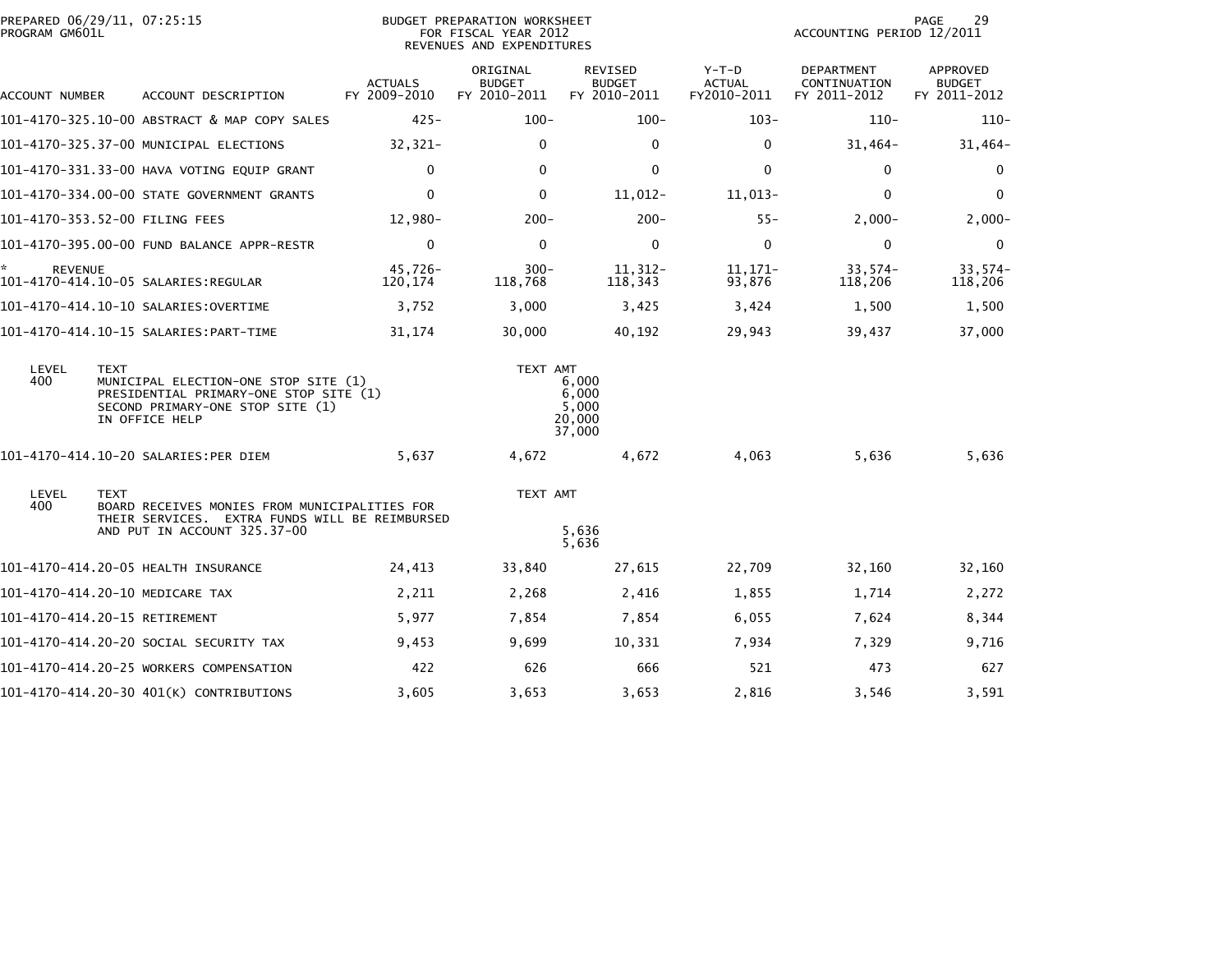| PREPARED 06/29/11, 07:25:15<br>PROGRAM GM601L |                                              |                                                                                                                            |                                | BUDGET PREPARATION WORKSHEET<br>FOR FISCAL YEAR 2012<br>REVENUES AND EXPENDITURES |                                      |                                          |                                         | ACCOUNTING PERIOD 12/2011                         | 30<br>PAGE                                |
|-----------------------------------------------|----------------------------------------------|----------------------------------------------------------------------------------------------------------------------------|--------------------------------|-----------------------------------------------------------------------------------|--------------------------------------|------------------------------------------|-----------------------------------------|---------------------------------------------------|-------------------------------------------|
| ACCOUNT NUMBER                                |                                              | ACCOUNT DESCRIPTION                                                                                                        | <b>ACTUALS</b><br>FY 2009-2010 | ORIGINAL<br><b>BUDGET</b><br>FY 2010-2011                                         |                                      | REVISED<br><b>BUDGET</b><br>FY 2010-2011 | $Y-T-D$<br><b>ACTUAL</b><br>FY2010-2011 | <b>DEPARTMENT</b><br>CONTINUATION<br>FY 2011-2012 | APPROVED<br><b>BUDGET</b><br>FY 2011-2012 |
|                                               |                                              | 101-4170-414.33-17 CONTRACTED SERVICES                                                                                     | 9,924                          | 13,000                                                                            |                                      | 13,000                                   | 0                                       | 10,000                                            | 10,000                                    |
| LEVEL<br>400                                  | <b>TEXT</b>                                  | MUNICIPAL ELECTION WILL BE REIMBURSED IN REVENUE<br>ACCOUNT - 325.37-00<br>PRESIDENTIAL PRIMARY<br>SECOND PRIMARY          |                                | TEXT AMT                                                                          | 3,000<br>6,000<br>1,000<br>10,000    |                                          |                                         |                                                   |                                           |
|                                               |                                              | 101-4170-414.34-30 SERVICE & MAINTENANCE                                                                                   | 2,877                          | 40,994                                                                            |                                      | 40,994                                   | 2,877                                   | 2,900                                             | 2,900                                     |
| LEVEL<br>400                                  | <b>TEXT</b><br><b>KARDEX</b><br><b>EVIDS</b> | MEMO RECIEVED FROM SBOE STATES HAVA FUNDS WILL<br>PAY THIS FISCAL YEAR FOR VOTING EQUIPMENT MAINT.                         |                                | TEXT AMT                                                                          | 900<br>2,000<br>2,900                |                                          |                                         |                                                   |                                           |
|                                               |                                              | 101-4170-414.34-45 PRECINCT WORKERS                                                                                        | 69,331                         | 44,000                                                                            |                                      | 44,000                                   | 26,009                                  | 72,099                                            | 71,299                                    |
| LEVEL<br>400                                  | <b>TEXT</b>                                  | MUNICIPAL ELECTION WILL BE REIMBURSED IN REVENUE<br>ACCOUNT - 325.37-00<br>PRESIDENTAL PRIMARY<br>SECOND PRIMARY IF NEEDED |                                | TEXT AMT                                                                          | 18,375<br>32,164<br>20,760<br>71,299 |                                          |                                         |                                                   |                                           |
|                                               |                                              | 101-4170-414.43-15 R&M:EQUIPMENT                                                                                           | 336                            | 3,200                                                                             |                                      | 1,630                                    | 975                                     | 600                                               | 600                                       |
|                                               |                                              | 101-4170-414.44-20 RENT:LAND & BUILDINGS                                                                                   | 1,380                          | 500                                                                               |                                      | 500                                      | 460                                     | 1,020                                             | 1,020                                     |
| LEVEL<br>400                                  | <b>TEXT</b><br>325.37-00                     | MUNICIPAL ELECTION AMOUNT REIMBURSED INTO ACCOUNT<br>PRESIDENTIAL PRIMARY<br>SECOND PRIMARY IF NEEDED                      |                                | TEXT AMT                                                                          | 100<br>460<br>460<br>1,020           |                                          |                                         |                                                   |                                           |
|                                               |                                              | 101-4170-414.50-07 COST PER COPY PROGRAM                                                                                   | 2,187                          | 3,500                                                                             |                                      | 3,500                                    | 2,232                                   | 3,000                                             | 3,000                                     |
| 101-4170-414.53-05 TELEPHONE                  |                                              |                                                                                                                            | 1,349                          | 1,550                                                                             |                                      | 1,550                                    | 1,320                                   | 1,550                                             | 1,550                                     |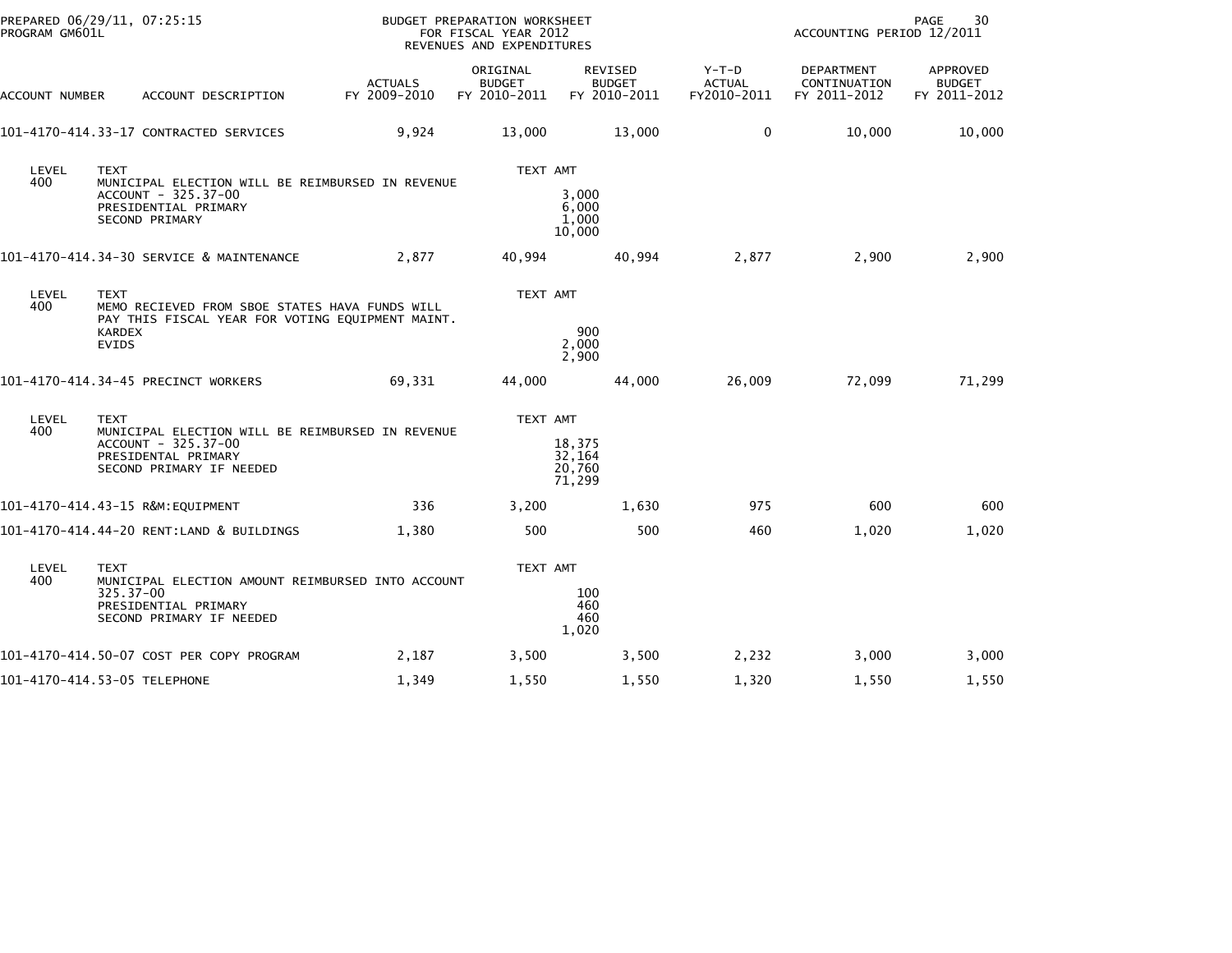| PREPARED 06/29/11, 07:25:15<br>PROGRAM GM601L |                                                                                                                                                                                                                                                                                                                                                                                                                                        |                                | BUDGET PREPARATION WORKSHEET<br>FOR FISCAL YEAR 2012<br>REVENUES AND EXPENDITURES |                                                                                           | 31<br>PAGE<br>ACCOUNTING PERIOD 12/2011 |                                            |                                           |
|-----------------------------------------------|----------------------------------------------------------------------------------------------------------------------------------------------------------------------------------------------------------------------------------------------------------------------------------------------------------------------------------------------------------------------------------------------------------------------------------------|--------------------------------|-----------------------------------------------------------------------------------|-------------------------------------------------------------------------------------------|-----------------------------------------|--------------------------------------------|-------------------------------------------|
| ACCOUNT NUMBER                                | ACCOUNT DESCRIPTION                                                                                                                                                                                                                                                                                                                                                                                                                    | <b>ACTUALS</b><br>FY 2009-2010 | ORIGINAL<br><b>BUDGET</b><br>FY 2010-2011                                         | REVISED<br><b>BUDGET</b><br>FY 2010-2011                                                  | $Y-T-D$<br><b>ACTUAL</b><br>FY2010-2011 | DEPARTMENT<br>CONTINUATION<br>FY 2011-2012 | APPROVED<br><b>BUDGET</b><br>FY 2011-2012 |
|                                               | 101-4170-414.54-00 ADVERTISING                                                                                                                                                                                                                                                                                                                                                                                                         | 4,489                          | 1,000                                                                             | 1,000                                                                                     | 696                                     | 4,300                                      | 4,300                                     |
| LEVEL<br>400                                  | <b>TEXT</b><br>10 MUNICIPALITIES WILL HOLD THEIR ELECTIONS,<br>MONIES WILL BE REIMBURSED AND PUT IN ACCOUNT<br>325.37-00<br>PRIMARY ELECTION                                                                                                                                                                                                                                                                                           |                                | TEXT AMT                                                                          | 3,500<br>800<br>4,300                                                                     |                                         |                                            |                                           |
|                                               | 101-4170-414.55-00 PRINTING                                                                                                                                                                                                                                                                                                                                                                                                            | 58,192                         | 62,000                                                                            | 62,000                                                                                    | 29,174                                  | 71,000                                     | 71,000                                    |
| LEVEL<br>400                                  | <b>TEXT</b><br>MUNICIPAL ELECTION BALLOTS WILL BE REIMBURSED IN<br>REVENUE ACCOUNT - 325.37-00<br>MUNICIPAL ELECTION PAPER SUPPLIES WILL BE<br>REIMBURSED IN REVENUE ACCOUNT - 325.37-00<br>PRESIDENTIAL PRIMARY ELECTION BALLOTS<br>PRESIDENTIAL PRIMARY PAPER SUPPLIES<br>SECOND PRIMARY ELECTION BALLOTS<br>SECOND PRIMARY PAPER SUPPLIES<br>VOTER REGISTRATION CARDS<br>ABSENTEE SUPPLIES, ENVELOPES, LETTERHEAD<br>SAMPLE BALLOTS |                                | TEXT AMT                                                                          | 7,500<br>2,000<br>27,000<br>5,500<br>13,000<br>5.500<br>6,000<br>2,500<br>2,000<br>71,000 |                                         |                                            |                                           |
|                                               | 101-4170-414.57-00 POSTAGE                                                                                                                                                                                                                                                                                                                                                                                                             | 3,108                          | 12,000                                                                            | 12,000                                                                                    | 10,871                                  | 6,500                                      | 6,500                                     |
|                                               | 101-4170-414.58-00 TRAVEL                                                                                                                                                                                                                                                                                                                                                                                                              | 4,298                          | 7,500                                                                             | 6,970                                                                                     | 4,442                                   | 7,500                                      | 7,500                                     |
| LEVEL<br>400                                  | <b>TEXT</b><br>2 STATE BOARD SEMINARS/BOARD, DIRECTOR & 2 STAFF<br>1 IOG TRAINING/BOARD, DIRECTOR & 2 STAFF<br>1 OUT OF STATE CONFERENCE FOR DIRECTOR TO KEEP<br>NATIONAL CERTIFICATION<br>DISTRICT MEETINGS/DIRECTOR & 2 STAFF<br>MILEAGE FOR ONE-STOP ROVER, BOARD TO TRAVEL TO<br>POLLING PLACES ON ELECTION DAY, ADA CHECKS PRIOR<br>TO PRESIDENTAL PRIMARY TO CHECK POLLING SITES.                                                |                                | TEXT AMT                                                                          | 7,500<br>7,500                                                                            |                                         |                                            |                                           |
|                                               | 101-4170-414.59-00 TRAINING                                                                                                                                                                                                                                                                                                                                                                                                            | 1,491                          | 2,000                                                                             | 2,530                                                                                     | 2,519                                   | 2,000                                      | 2,000                                     |
|                                               | 101-4170-414.61-05 SUPPLIES:OFFICE                                                                                                                                                                                                                                                                                                                                                                                                     | 3,125                          | 10,000                                                                            | 10,000                                                                                    | 3,026                                   | 4,000                                      | 4,000                                     |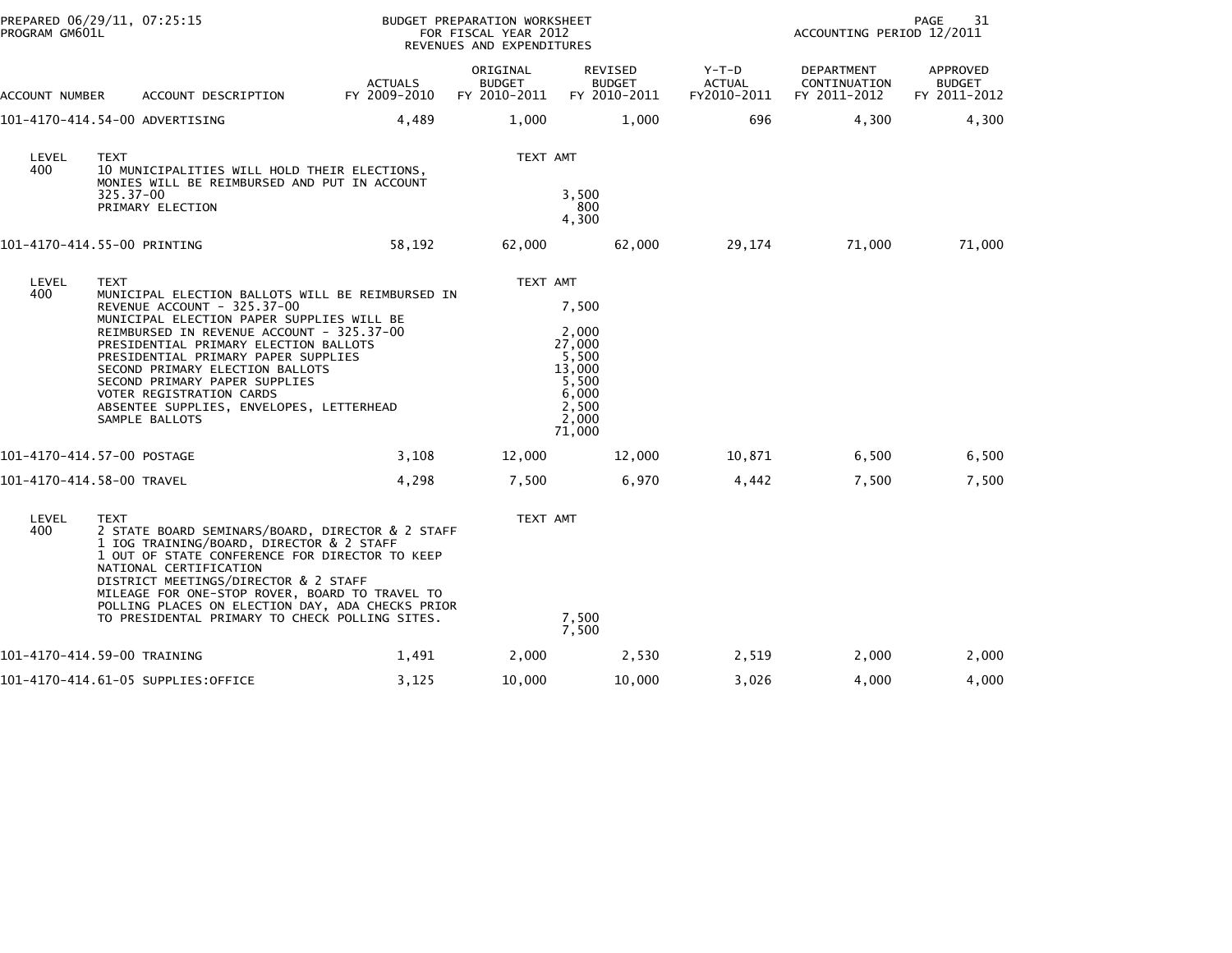| PREPARED 06/29/11, 07:25:15<br>PROGRAM GM601L |                                              | BUDGET PREPARATION WORKSHEET<br>ACCOUNTING PERIOD 12/2011<br>FOR FISCAL YEAR 2012<br>REVENUES AND EXPENDITURES |                                           |                                                 |                                         |                                                   |                                           |  |
|-----------------------------------------------|----------------------------------------------|----------------------------------------------------------------------------------------------------------------|-------------------------------------------|-------------------------------------------------|-----------------------------------------|---------------------------------------------------|-------------------------------------------|--|
| ACCOUNT NUMBER                                | ACCOUNT DESCRIPTION                          | <b>ACTUALS</b><br>FY 2009-2010                                                                                 | ORIGINAL<br><b>BUDGET</b><br>FY 2010-2011 | <b>REVISED</b><br><b>BUDGET</b><br>FY 2010-2011 | $Y-T-D$<br><b>ACTUAL</b><br>FY2010-2011 | <b>DEPARTMENT</b><br>CONTINUATION<br>FY 2011-2012 | APPROVED<br><b>BUDGET</b><br>FY 2011-2012 |  |
|                                               | 101-4170-414.61-95 SUPPLIES:OTHER SMALL EQMT | 866                                                                                                            | 500                                       | 500                                             | 72                                      | 400                                               | 400                                       |  |
|                                               | 101-4170-414.64-50 DUES & SUBSCRIPTIONS      | 502                                                                                                            | 600                                       | 600                                             | 462                                     | 550                                               | 550                                       |  |
| 101-4170-414.74-00 C/A:EQUIPMENT              |                                              | $\Omega$                                                                                                       | 0                                         | 0                                               | $\Omega$                                | $\Omega$                                          | $\bf{0}$                                  |  |
| 101-4170-414.74-30 C/A:SOFTWARE               |                                              | $\Omega$                                                                                                       | 0                                         | 0                                               | $\bf{0}$                                |                                                   | $\bf{0}$                                  |  |
|                                               | 101-4170-414.76-20 F/A:DP EQMT/SOFTWARE      | $\Omega$                                                                                                       |                                           | 0                                               | $\Omega$                                |                                                   | 0                                         |  |
|                                               | 101-4170-414.76-30 F/A:EQUIPMENT/FURNISHINGS |                                                                                                                |                                           |                                                 | $\Omega$                                |                                                   | 0                                         |  |
| 101-4170-414.76-60 F/A:STATE GRANTS           |                                              |                                                                                                                |                                           |                                                 | $\Omega$                                |                                                   |                                           |  |
| 101-4170-414.76-90 F/A:OTHER                  |                                              | $\Omega$                                                                                                       | 0                                         | 1,570                                           | 1,424                                   |                                                   |                                           |  |
|                                               | 101-4170-414.85-00 GRANT EXPENDITURES        |                                                                                                                |                                           |                                                 | $\Omega$                                |                                                   |                                           |  |
| *<br><b>EXPENDITURE</b>                       |                                              | 370,273                                                                                                        | 416,724                                   | 421,511                                         | 259,755                                 | 405,044                                           | 405,671                                   |  |
| **<br>BOARD OF ELECTIONS                      |                                              | 324,547                                                                                                        | 416,424                                   | 410,199                                         | 248,584                                 | 371,470                                           | 372,097                                   |  |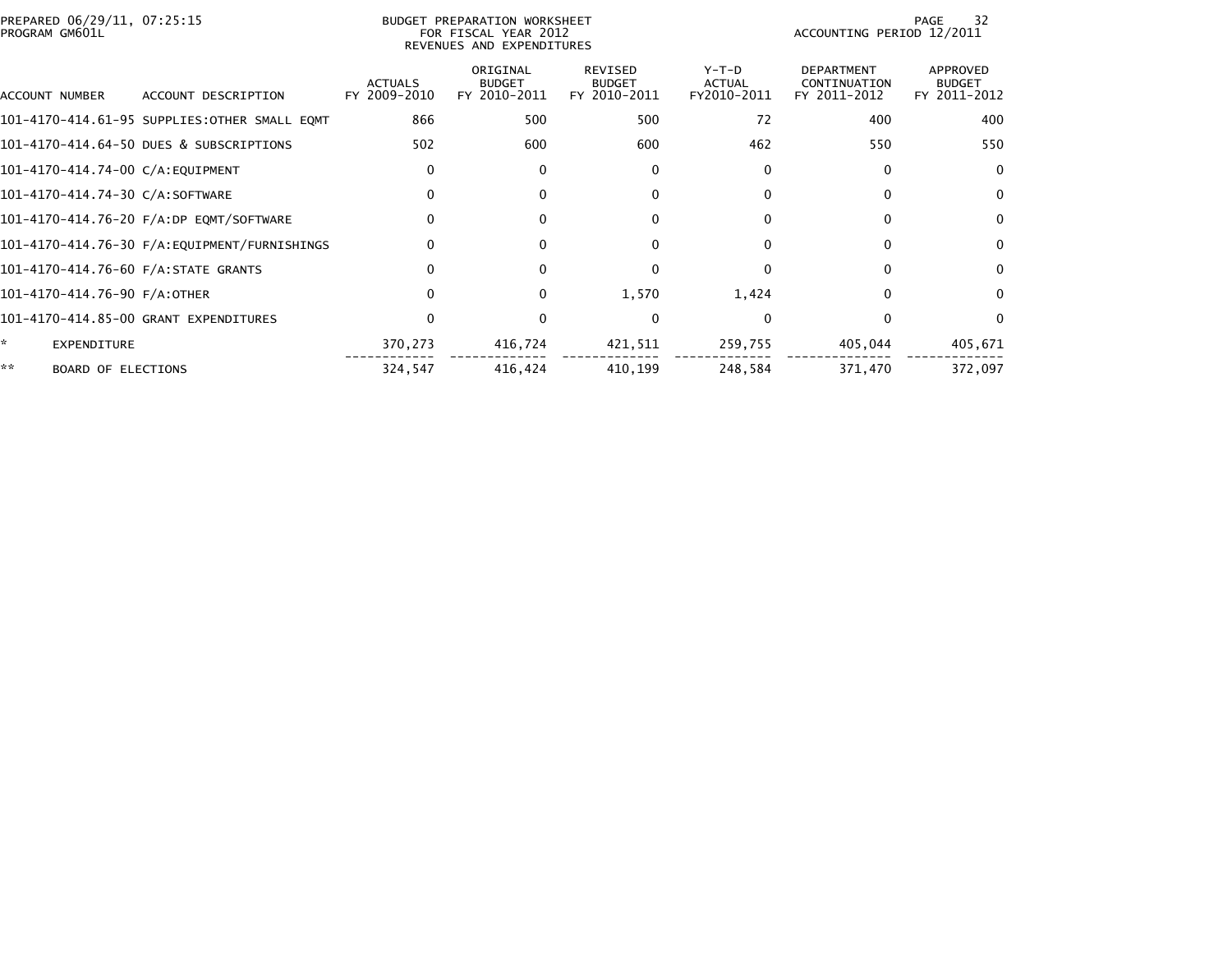|                | PREPARED 06/29/11, 07:25:15 |  |
|----------------|-----------------------------|--|
| PROGRAM GM601L |                             |  |

#### BUDGET PREPARATION WORKSHEET PROGRAM GM601L FOR FISCAL YEAR 2012 ACCOUNTING PERIOD 12/2011 REVENUES AND EXPENDITURES

| ACCOUNT NUMBER                                         | ACCOUNT DESCRIPTION                           | <b>ACTUALS</b><br>FY 2009-2010 | ORIGINAL<br><b>BUDGET</b><br>FY 2010-2011 | <b>REVISED</b><br><b>BUDGET</b><br>FY 2010-2011 | $Y-T-D$<br><b>ACTUAL</b><br>FY2010-2011 | <b>DEPARTMENT</b><br>CONTINUATION<br>FY 2011-2012 | <b>APPROVED</b><br><b>BUDGET</b><br>FY 2011-2012 |
|--------------------------------------------------------|-----------------------------------------------|--------------------------------|-------------------------------------------|-------------------------------------------------|-----------------------------------------|---------------------------------------------------|--------------------------------------------------|
| 101-4180-325.49-00 REGISTER OF DEEDS                   |                                               | $509, 507 -$                   | 495,825-                                  | 495.825-                                        | 453,751-                                | $521,613-$                                        | 500,000-                                         |
| <b>REVENUE</b><br>101-4180-419.10-05 SALARIES: REGULAR |                                               | $509, 507 -$<br>293,960        | 495,825-<br>292,222                       | 495,825-<br>292,222                             | 453,751-<br>251,347                     | $521,613-$<br>292,824                             | $500,000 -$<br>292,824                           |
|                                                        |                                               | 21,933                         | 29,900                                    | 29,900                                          | 23,389                                  | 29,900                                            | 29,900                                           |
| 101-4180-419.20-05 HEALTH INSURANCE                    |                                               | 72,784                         | 76,140                                    | 85,692                                          | 70,986                                  | 72,360                                            | 72,360                                           |
|                                                        |                                               | 8,460                          | 8,460                                     | 9,030                                           | 8,030                                   | 8,040                                             | 8,040                                            |
| 101-4180-419.20-10 MEDICARE TAX                        |                                               | 4,403                          | 4,671                                     | 4,671                                           | 3,873                                   | 4,680                                             | 4,680                                            |
| 101-4180-419.20-15 RETIREMENT                          |                                               | 14,603                         | 18,848                                    | 18,848                                          | 16,077                                  | 18,887                                            | 20,409                                           |
|                                                        | 101-4180-419.20-16 RETIREMENT-REG OF DEEDS    | 9,754                          | 8,250                                     | 8,250                                           | 8,061                                   | 8,250                                             | 9,800                                            |
|                                                        | 101–4180–419.20–20 SOCIAL SECURITY TAX        | 18,828                         | 19,972                                    | 19,972                                          | 16,561                                  | 20,009                                            | 20,009                                           |
|                                                        | 101-4180-419.20-25 WORKERS COMPENSATION       | 2,216                          | 2,634                                     | 2,634                                           | 2,270                                   | 3,713                                             | 3,713                                            |
|                                                        | 101-4180-419.20-30 401(K) CONTRIBUTIONS       | 6,652                          | 7,084                                     | 7,084                                           | 5,296                                   | 7,103                                             | 7,103                                            |
|                                                        | 101-4180-419.34-30 SERVICE & MAINTENANCE      | 19,637                         | 25,600                                    | 25,600                                          | 18,999                                  | 23,028                                            | 23,028                                           |
| 101-4180-419.43-10 R&M:BINDERS                         |                                               | 698                            | 1,000                                     | 1,000                                           | 695                                     | 1,000                                             | 1,000                                            |
| 101-4180-419.43-15 R&M: EQUIPMENT                      |                                               | 3,560                          | 6,000                                     | 6,000                                           | 1,542                                   | 3,500                                             | 3,500                                            |
| 101-4180-419.43-55 R&M: TELEPHONES                     |                                               | $\mathbf{0}$                   | 200                                       | 200                                             | $\Omega$                                | 200                                               | 200                                              |
|                                                        | 101-4180-419.50-07 COST PER COPY PROGRAM      | 1,796                          | 4,000                                     | 4,000                                           | 766                                     | 2,100                                             | 2,100                                            |
| 101-4180-419.53-05 TELEPHONE                           |                                               | 1,299                          | 1,400                                     | 1,400                                           | 1,091                                   | 1,400                                             | 1,400                                            |
| 101-4180-419.55-00 PRINTING                            |                                               | 3,850                          | 4,000                                     | 4,000                                           | 781                                     | 1,900                                             | 1,900                                            |
| 101–4180–419.57–00 POSTAGE                             |                                               | 1,776                          | 4,000                                     | 4,000                                           | 1,002                                   | 2,500                                             | 2,500                                            |
| 101-4180-419.58-00 TRAVEL                              |                                               | 2,832                          | 3,500                                     | 3,500                                           | 3,229                                   | 4,400                                             | 4,400                                            |
| 101-4180-419.59-00 TRAINING                            |                                               | 320                            | 2,000                                     | 2,000                                           | 976                                     | 3,000                                             | 2,000                                            |
| 101-4180-419.61-05 SUPPLIES:OFFICE                     |                                               | 8,198                          | 8,500                                     | 9,300                                           | 8,227                                   | 7,500                                             | 8,500                                            |
|                                                        | 101-4180-419.61-95 SUPPLIES: OTHER SMALL EQMT | 1,903                          | 2,000                                     | 1,467                                           | 222                                     | 1.000                                             | 1,000                                            |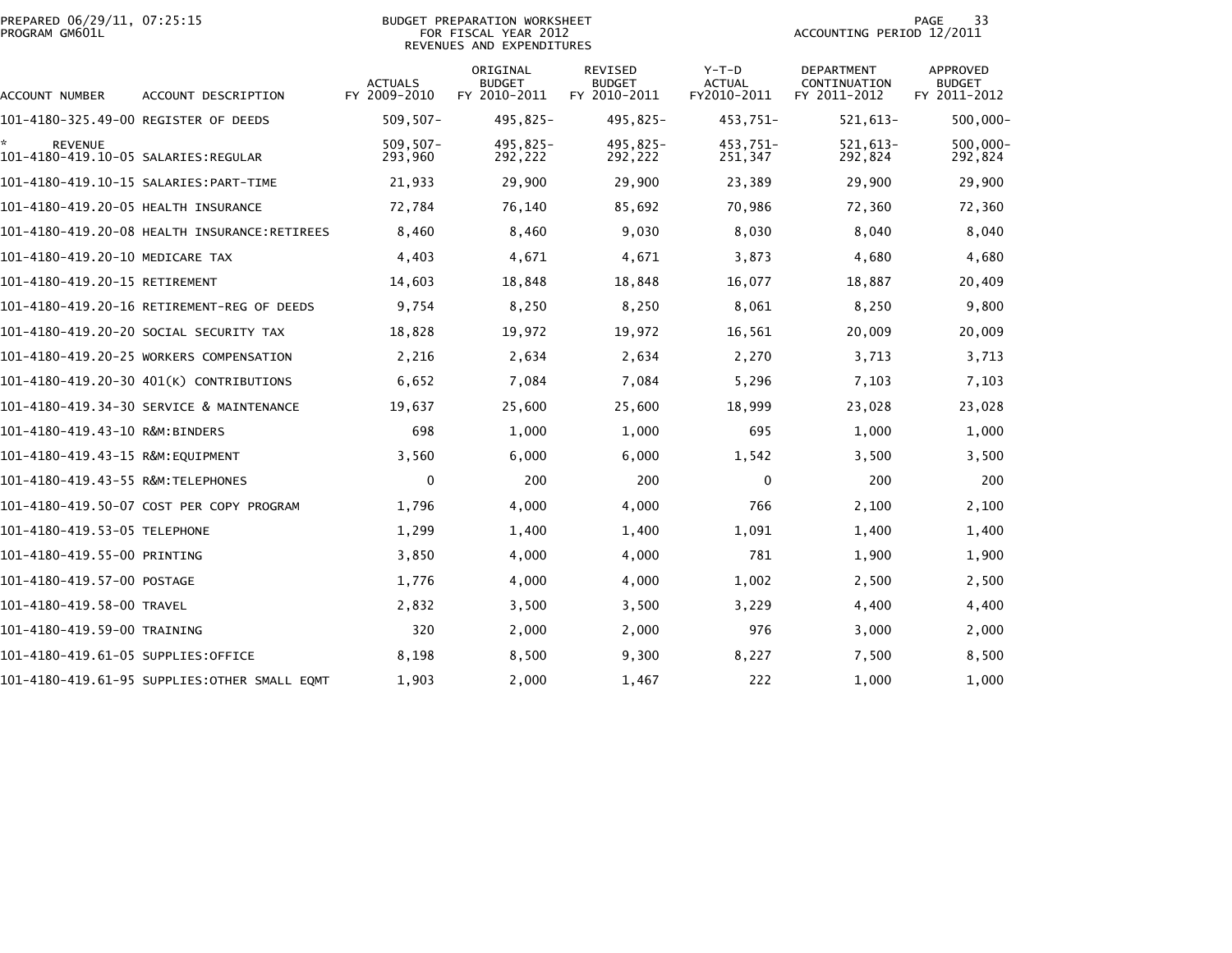| PREPARED 06/29/11, 07:25:15<br>PROGRAM GM601L |                                         | BUDGET PREPARATION WORKSHEET<br>FOR FISCAL YEAR 2012<br>REVENUES AND EXPENDITURES |                                           |                                                 |                                  | ACCOUNTING PERIOD 12/2011                         | 34<br>PAGE                                |
|-----------------------------------------------|-----------------------------------------|-----------------------------------------------------------------------------------|-------------------------------------------|-------------------------------------------------|----------------------------------|---------------------------------------------------|-------------------------------------------|
| ACCOUNT NUMBER                                | DESCRIPTION<br>ACCOUNT                  | <b>ACTUALS</b><br>FY 2009-2010                                                    | ORIGINAL<br><b>BUDGET</b><br>FY 2010-2011 | <b>REVISED</b><br><b>BUDGET</b><br>FY 2010-2011 | $Y-T-D$<br>ACTUAL<br>FY2010-2011 | <b>DEPARTMENT</b><br>CONTINUATION<br>FY 2011-2012 | APPROVED<br><b>BUDGET</b><br>FY 2011-2012 |
|                                               | 101-4180-419.64-50 DUES & SUBSCRIPTIONS | 1,147                                                                             | 1,200                                     | 1,200                                           | 859                              | 800                                               | 800                                       |
| 101-4180-419.64-60 MICROFILM                  |                                         | 1.007                                                                             | 6.500                                     | 2.700                                           | 1,659                            | 3.000                                             | 3,000                                     |
|                                               |                                         | $\mathbf{0}$                                                                      | 0                                         | 3.533                                           | 532                              | 500                                               | 500                                       |
| EXPENDITURE                                   |                                         | 501.616                                                                           | 538.081                                   | 548.203                                         | 446.470                          | 521,594                                           | 524,666                                   |
| **                                            | <b>REGISTER OF DEEDS</b>                | $7.891 -$                                                                         | 42,256                                    | 52.378                                          | $7,281-$                         | $19-$                                             | 24,666                                    |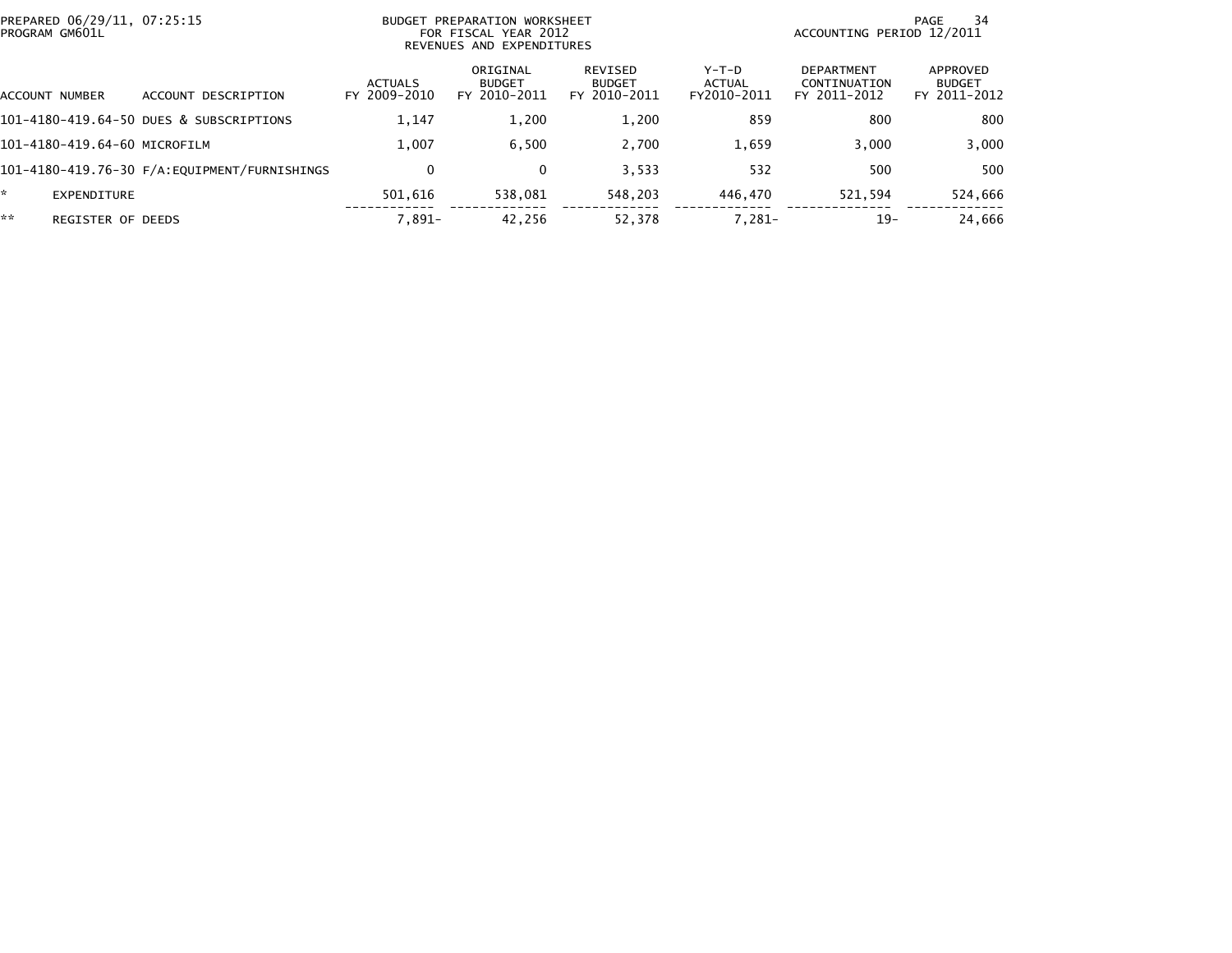| PREPARED 06/29/11, 07:25:15<br>PROGRAM GM601L |                                             | BUDGET PREPARATION WORKSHEET<br>FOR FISCAL YEAR 2012<br>REVENUES AND EXPENDITURES |                                           |                                                 |                                       | 35<br>PAGE<br>ACCOUNTING PERIOD 12/2011           |                                           |
|-----------------------------------------------|---------------------------------------------|-----------------------------------------------------------------------------------|-------------------------------------------|-------------------------------------------------|---------------------------------------|---------------------------------------------------|-------------------------------------------|
| ACCOUNT NUMBER                                | ACCOUNT DESCRIPTION                         | <b>ACTUALS</b><br>FY 2009-2010                                                    | ORIGINAL<br><b>BUDGET</b><br>FY 2010-2011 | <b>REVISED</b><br><b>BUDGET</b><br>FY 2010-2011 | Y-T-D<br><b>ACTUAL</b><br>FY2010-2011 | <b>DEPARTMENT</b><br>CONTINUATION<br>FY 2011-2012 | APPROVED<br><b>BUDGET</b><br>FY 2011-2012 |
|                                               | 101-4181-325.49-10 AUTOMATION ENH/PRES FUND | $55,515-$                                                                         | $54, 175 -$                               | 54,175-                                         | 44,591-                               | 0                                                 | 49,020-                                   |
|                                               | 101-4181-395.00-00 FUND BALANCE APPR-RESTR  | $\Omega$                                                                          | 0                                         | 0                                               | $\Omega$                              | 0                                                 | $\Omega$                                  |
| *<br><b>REVENUE</b>                           | 101-4181-419.33-17 CONTRACTED SERVICES      | $55,515-$<br>3,860                                                                | 54, 175-<br>20,000                        | 54,175-<br>21,550                               | 44,591-<br>21,223                     |                                                   | 49,020-<br>20,000                         |
| 101-4181-419.44-10 RENT:EQUIPMENT             |                                             | 0                                                                                 |                                           | 0                                               | 0                                     | 0                                                 | $\Omega$                                  |
|                                               | 101-4181-419.74-10 C/A:DATA PROCESSING      | 157,122                                                                           | 0                                         | $\Omega$                                        | $\Omega$                              | $\mathbf{0}$                                      | $\Omega$                                  |
| 101-4181-419.98-00 RESERVE                    |                                             | 0                                                                                 | 14,175                                    | 12,625                                          | 0                                     | 0                                                 | $\Omega$                                  |
| *.<br>EXPENDITURE                             |                                             | 160,982                                                                           | 34,175                                    | 34,175                                          | 21,223                                | 0                                                 | 20,000                                    |
| **                                            | REG OF DEED AUTO ENH/PRES                   | 105,467                                                                           | $20.000 -$                                | $20.000 -$                                      | $23.368 -$                            | $\mathbf{0}$                                      | $29,020-$                                 |
| ***<br>GENERAL GOVERNMENT                     |                                             | 7,821,576                                                                         | 8,918,057                                 | 9,339,331                                       | 6,625,308                             | 6,911,523                                         | 7,864,604                                 |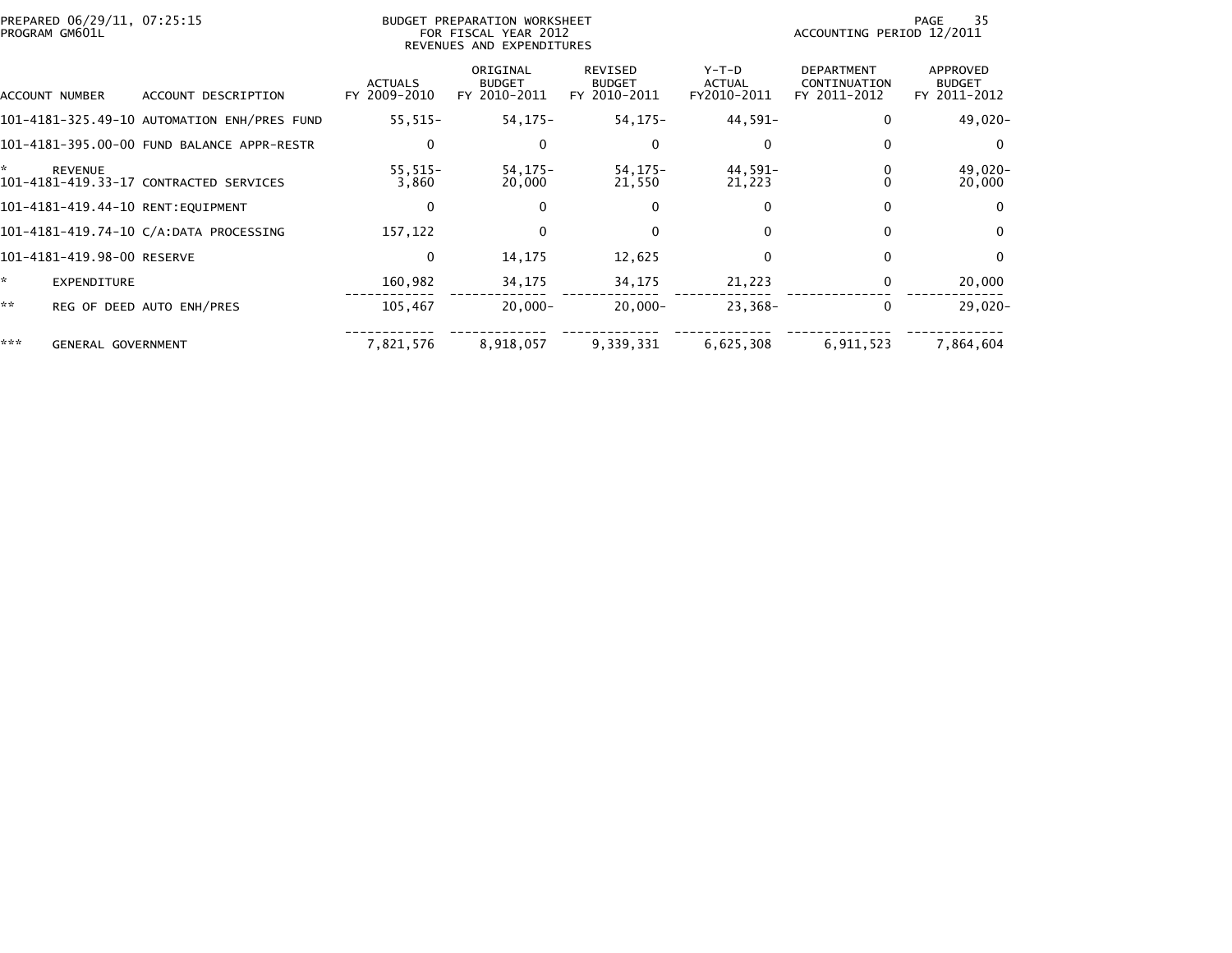| PREPARED 06/29/11, 07:25:15<br>PROGRAM GM601L                 |                                              | BUDGET PREPARATION WORKSHEET<br>FOR FISCAL YEAR 2012<br>REVENUES AND EXPENDITURES |                                           |                                                 |                                       |                                                   | 36<br>PAGE<br>ACCOUNTING PERIOD 12/2011   |
|---------------------------------------------------------------|----------------------------------------------|-----------------------------------------------------------------------------------|-------------------------------------------|-------------------------------------------------|---------------------------------------|---------------------------------------------------|-------------------------------------------|
| <b>ACCOUNT NUMBER</b>                                         | ACCOUNT DESCRIPTION                          | <b>ACTUALS</b><br>FY 2009-2010                                                    | ORIGINAL<br><b>BUDGET</b><br>FY 2010-2011 | <b>REVISED</b><br><b>BUDGET</b><br>FY 2010-2011 | Y-T-D<br><b>ACTUAL</b><br>FY2010-2011 | <b>DEPARTMENT</b><br>CONTINUATION<br>FY 2011-2012 | APPROVED<br><b>BUDGET</b><br>FY 2011-2012 |
| 101-4210-341.10-00 DP REIMB FROM DSS                          |                                              | 72,339-                                                                           | 73,546-                                   | 73,546-                                         | 68,118-                               | 0                                                 | 73,562-                                   |
| * .<br><b>REVENUE</b><br>101-4210-419.10-05 SALARIES: REGULAR |                                              | 72,339-<br>694,708                                                                | 73,546-<br>692,041                        | 73,546-<br>692,041                              | 68,118-<br>570,540                    | 0<br>651,546                                      | 73,562-<br>654,850                        |
| 101-4210-419.20-05 HEALTH INSURANCE                           |                                              | 97,751                                                                            | 109,980                                   | 116,221                                         | 98,103                                | 104,520                                           | 104,520                                   |
|                                                               | 101-4210-419.20-08 HEALTH INSURANCE:RETIREES | 0                                                                                 | 0                                         | 4,020                                           | $\Omega$                              | 4,020                                             | 0                                         |
| 101-4210-419.20-10 MEDICARE TAX                               |                                              | 9,699                                                                             | 9,982                                     | 9,982                                           | 7,999                                 | 9,447                                             | 9,495                                     |
| 101-4210-419.20-15 RETIREMENT                                 |                                              | 34,577                                                                            | 44,637                                    | 44,637                                          | 36,800                                | 42,025                                            | 45,643                                    |
|                                                               | 101-4210-419.20-20 SOCIAL SECURITY TAX       | 41,414                                                                            | 42,383                                    | 42,383                                          | 34,139                                | 40,098                                            | 40,302                                    |
|                                                               | 101-4210-419.20-25 WORKERS COMPENSATION      | 1,729                                                                             | 2,768                                     | 2,768                                           | 2,282                                 | 2,606                                             | 2,619                                     |
|                                                               | 101-4210-419.20-30 401(K) CONTRIBUTIONS      | 20,842                                                                            | 20,762                                    | 20,762                                          | 16,804                                | 19,546                                            | 19,546                                    |
|                                                               | 101-4210-419.34-30 SERVICE & MAINTENANCE     | 404,696                                                                           | 538,200                                   | 533,200                                         | 436,927                               | 538,200                                           | 538,200                                   |

| LEVEL<br>400 | <b>TEXT</b><br>RPM PRINT SERVER<br>ENDPOINT PROTECTION<br><b>CEMCO</b><br>CISCO SMARTNET<br>CITRIX SOFTWARE ASSURANCE<br>CALL RECORDING CXM<br>COX & COMPANY<br>DAME WARE DEVELOPMENT<br>PACKET SHAPER<br>SAN MAINTENANCE<br><b>DNN MODULES</b><br>ENER GOV SOL, LLC<br><b>NETFLOW TRACKER</b><br>SYSTEM SCANNING LANGUARD<br><b>GRANICUS</b><br>HORIZON BUSINESS CONCEPTS<br>IBM (AS400)<br>KIWI<br>CENTRAL LOGGING<br><b>BACKUP FOR VMS</b><br>SUPPORT PORTAL WIKI | TEXT AMT<br>550<br>8,500<br>2,000<br>25,000<br>35,000<br>5,000<br>35,000<br>100<br>4,000<br>46,000<br>1,000<br>32,000<br>4,500<br>2,050<br>8,000<br>1,500<br>16,000<br>550<br>1,000<br>9,000<br>2,500 |
|--------------|----------------------------------------------------------------------------------------------------------------------------------------------------------------------------------------------------------------------------------------------------------------------------------------------------------------------------------------------------------------------------------------------------------------------------------------------------------------------|-------------------------------------------------------------------------------------------------------------------------------------------------------------------------------------------------------|
|              | NETWORK FAX SERVER SUPPORT<br>PITNEY BOWES<br>ANTI SPAM PPF                                                                                                                                                                                                                                                                                                                                                                                                          | 2,400<br>3,000<br>8,000                                                                                                                                                                               |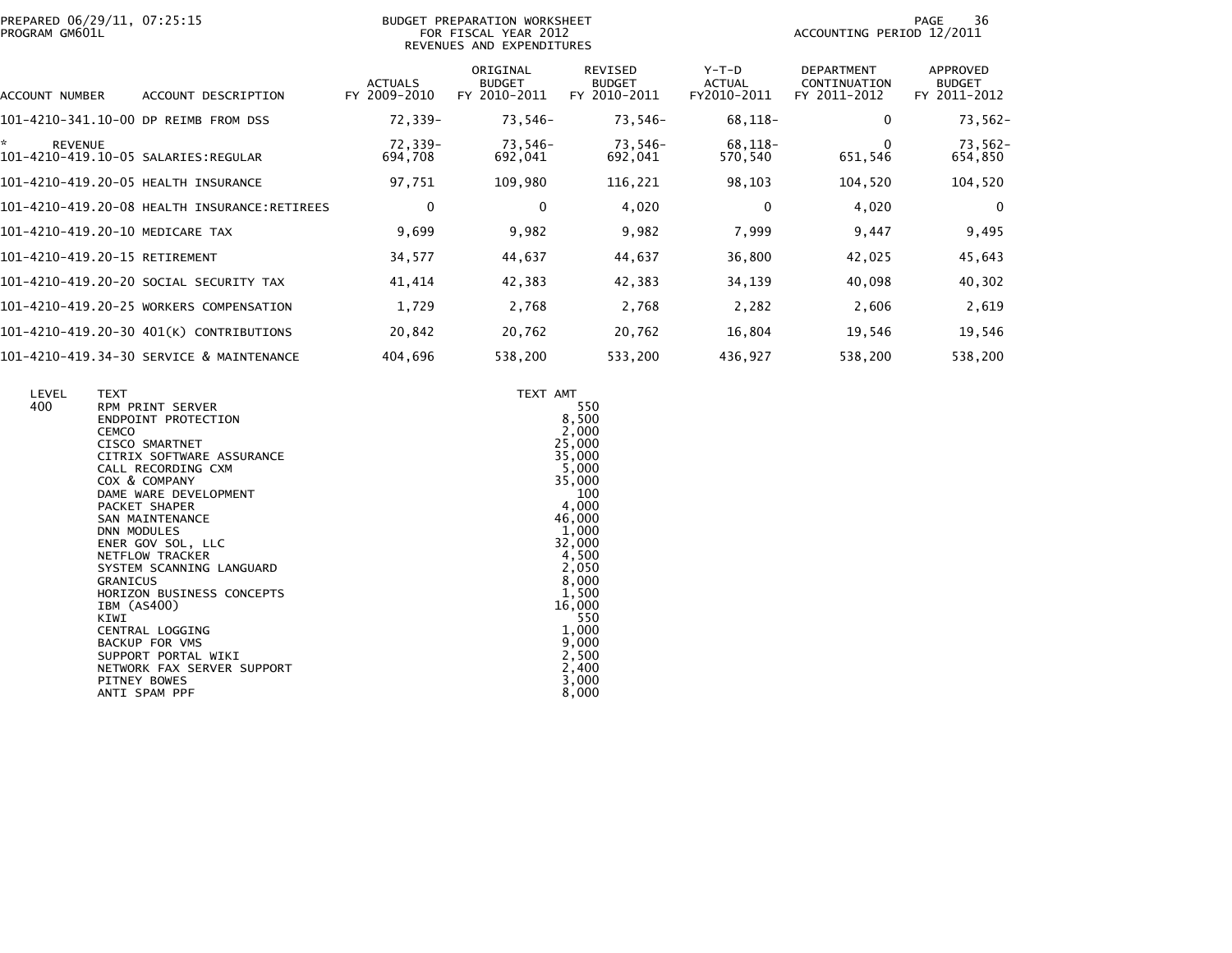| ACCOUNT NUMBER<br>ACCOUNT DESCRIPTION                                                                                                                                                                                                                                                                                                                                                                                                                                                                                                                                                                                                                                                                                     | <b>ACTUALS</b><br>FY 2009-2010 | ORIGINAL<br><b>BUDGET</b><br>FY 2010-2011 | <b>REVISED</b><br><b>BUDGET</b><br>FY 2010-2011                                                                                                                                                                                                                   | $Y-T-D$<br><b>ACTUAL</b><br>FY2010-2011 | <b>DEPARTMENT</b><br>CONTINUATION<br>FY 2011-2012 | APPROVED<br><b>BUDGET</b><br>FY 2011-2012 |
|---------------------------------------------------------------------------------------------------------------------------------------------------------------------------------------------------------------------------------------------------------------------------------------------------------------------------------------------------------------------------------------------------------------------------------------------------------------------------------------------------------------------------------------------------------------------------------------------------------------------------------------------------------------------------------------------------------------------------|--------------------------------|-------------------------------------------|-------------------------------------------------------------------------------------------------------------------------------------------------------------------------------------------------------------------------------------------------------------------|-----------------------------------------|---------------------------------------------------|-------------------------------------------|
| APPLICATION VIRTULIZATION<br>VSPHERE MAINTENANCE<br><b>TEAM SOFTWARE</b><br>HELPDESK SOFTWAE MAINTENANCE<br>VISIONS SOLLUTIONS SOFTWAE<br>WILD PACKETS<br><b>WINTERNALS</b><br>WORKWRIGHT SOFTWARE<br>YOREL (AS400)<br>ES FIRE INFO<br>ES CITY OF SALISBURY<br>ES EIOBOARD MAINTENANCE<br>ES-INMOTION<br>ES-WEBEOC MAINTENANCE<br><b>ES-EMSCHARTS</b><br>HEALTH-REDHAT<br>HTE-PAYROLL/FINANCE SOFTWARE SERVICE & MAINT<br>OSSI MAINTENANCE-ES<br>OSSI P2P HOST LICENSE - SHERIFF<br>OSSI P2C<br>OSSI PUBLIC SFETY SOFTWARE-SHERIFF&TELCOM<br>TAX NEXGEN SUPPORT<br>LASERFICHE SUPPORT<br><b>FUELMASTER</b><br>HEALTH - LASERFICHE<br>HEALTH-SCANNER MAINTENANCE<br>ROD - SCANNER MAINTENANCE<br>DSS - SCANNER MAINTENANCE |                                |                                           | 1,500<br>20,000<br>300<br>5,300<br>8,400<br>600<br>750<br>2,500<br>3,000<br>2,000<br>1.800<br>300<br>7.000<br>10,000<br>8,000<br>1,500<br>50.000<br>9,000<br>8,200<br>4,600<br>100,000<br>5,000<br>18,000<br>2,300<br>3,000<br>1,000<br>2.500<br>9,000<br>538,200 |                                         |                                                   |                                           |
| 101-4210-419.43-15 R&M:EQUIPMENT                                                                                                                                                                                                                                                                                                                                                                                                                                                                                                                                                                                                                                                                                          | 17,149                         | 5,000                                     | 10,000                                                                                                                                                                                                                                                            | 5,895                                   | 5,000                                             | 5,000                                     |
| 101-4210-419.44-05 RENT:COPIER                                                                                                                                                                                                                                                                                                                                                                                                                                                                                                                                                                                                                                                                                            | 3,788                          | 6,000                                     | 5,400                                                                                                                                                                                                                                                             | 467                                     | 6,000                                             | 6,000                                     |
| 101-4210-419.44-15 RENT:MAILING SYSTEM/FOLDR                                                                                                                                                                                                                                                                                                                                                                                                                                                                                                                                                                                                                                                                              | 4,812                          | 5,500                                     | 5,500                                                                                                                                                                                                                                                             | 4,812                                   | 5,500                                             | 5,500                                     |
| 101-4210-419.50-07 COST PER COPY PROGRAM                                                                                                                                                                                                                                                                                                                                                                                                                                                                                                                                                                                                                                                                                  | 992                            | 400                                       | 1,000                                                                                                                                                                                                                                                             | 387                                     | 400                                               | 400                                       |
| 101-4210-419.53-05 TELEPHONE                                                                                                                                                                                                                                                                                                                                                                                                                                                                                                                                                                                                                                                                                              | 74,726                         | 85,760                                    | 85,760                                                                                                                                                                                                                                                            | 58,621                                  | 85,760                                            | 85,760                                    |
| 101-4210-419.57-00 POSTAGE                                                                                                                                                                                                                                                                                                                                                                                                                                                                                                                                                                                                                                                                                                | 101                            | 100                                       | 100                                                                                                                                                                                                                                                               | 59                                      | 100                                               | 100                                       |
| 101-4210-419.58-00 TRAVEL                                                                                                                                                                                                                                                                                                                                                                                                                                                                                                                                                                                                                                                                                                 | 6,563                          | 6,000                                     | 6,000                                                                                                                                                                                                                                                             | 4,071                                   | 6,000                                             | 6,000                                     |
| 101-4210-419.59-00 TRAINING                                                                                                                                                                                                                                                                                                                                                                                                                                                                                                                                                                                                                                                                                               | 7,046                          | 8,000                                     | 8,000                                                                                                                                                                                                                                                             | 2,131                                   | 8,000                                             | 8,000                                     |
| 101-4210-419.61-05 SUPPLIES:OFFICE                                                                                                                                                                                                                                                                                                                                                                                                                                                                                                                                                                                                                                                                                        | 12,912                         | 11,000                                    | 8,500                                                                                                                                                                                                                                                             | 5,517                                   | 11,000                                            | 11,000                                    |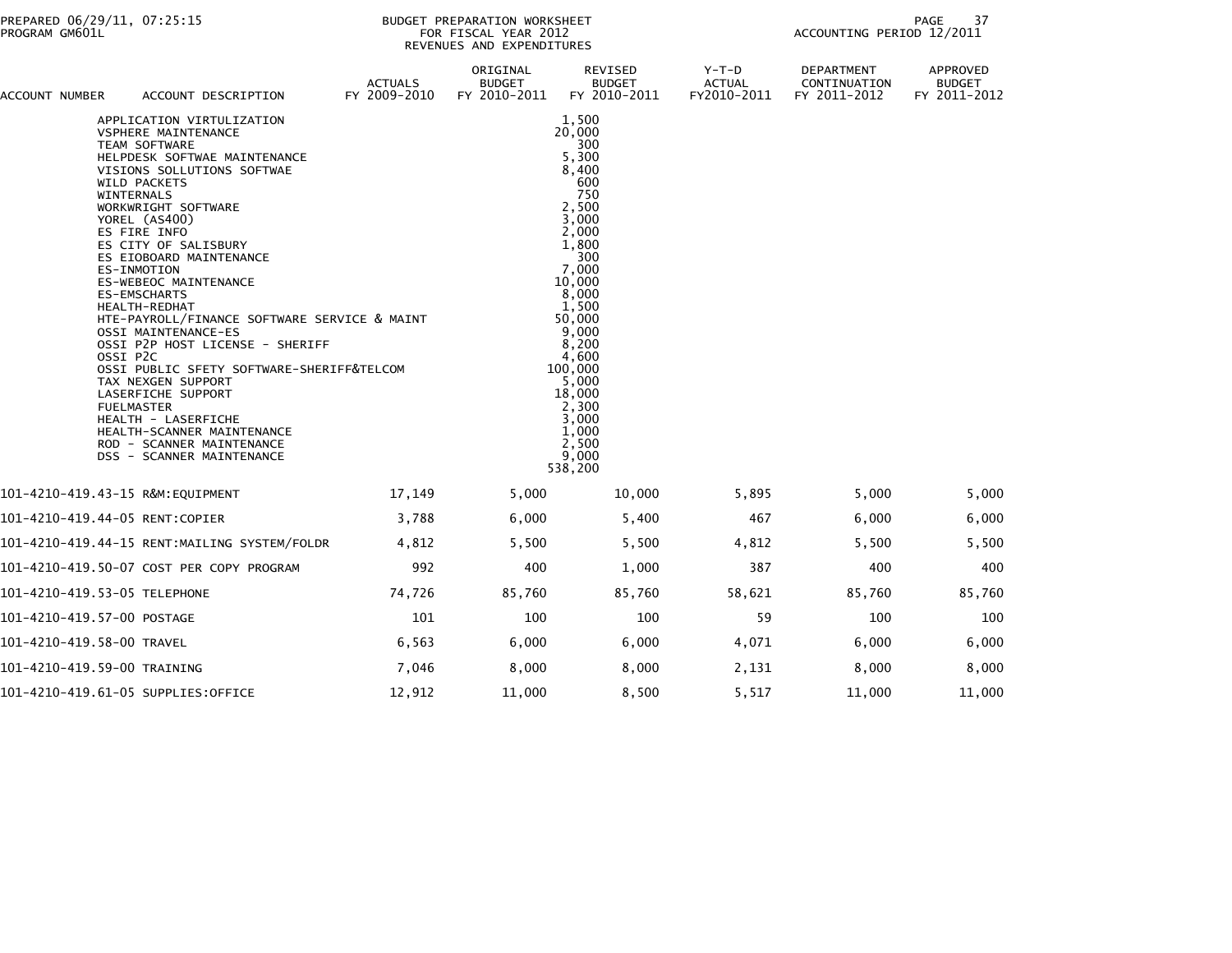| PREPARED 06/29/11, 07:25:15<br>PROGRAM GM601L |                            |                                                                                                                                                                                                                                                                                        |                                | BUDGET PREPARATION WORKSHEET<br>FOR FISCAL YEAR 2012<br>REVENUES AND EXPENDITURES |                                                                                                           |                                       | PAGE<br>38<br>ACCOUNTING PERIOD 12/2011           |                                           |  |
|-----------------------------------------------|----------------------------|----------------------------------------------------------------------------------------------------------------------------------------------------------------------------------------------------------------------------------------------------------------------------------------|--------------------------------|-----------------------------------------------------------------------------------|-----------------------------------------------------------------------------------------------------------|---------------------------------------|---------------------------------------------------|-------------------------------------------|--|
|                                               | ACCOUNT NUMBER             | ACCOUNT DESCRIPTION                                                                                                                                                                                                                                                                    | <b>ACTUALS</b><br>FY 2009-2010 | ORIGINAL<br><b>BUDGET</b><br>FY 2010-2011                                         | REVISED<br><b>BUDGET</b><br>FY 2010-2011                                                                  | Y-T-D<br><b>ACTUAL</b><br>FY2010-2011 | <b>DEPARTMENT</b><br>CONTINUATION<br>FY 2011-2012 | APPROVED<br><b>BUDGET</b><br>FY 2011-2012 |  |
|                                               |                            | 101-4210-419.61-89 SOFTWARE LICENSES                                                                                                                                                                                                                                                   | 290,328                        | 214,500                                                                           | 211,590                                                                                                   | 165,971                               | 214,500                                           | 214,500                                   |  |
|                                               |                            | 101-4210-419.61-95 SUPPLIES:OTHER SMALL EQMT                                                                                                                                                                                                                                           | 36,911                         | 24,000                                                                            | 30,000                                                                                                    | 26,979                                | 24,000                                            | 24,000                                    |  |
|                                               |                            | 101-4210-419.64-50 DUES & SUBSCRIPTIONS                                                                                                                                                                                                                                                | 195                            | 320                                                                               | 320                                                                                                       | 195                                   | 320                                               | 320                                       |  |
|                                               |                            | 101-4210-419.74-10 C/A:DATA PROCESSING                                                                                                                                                                                                                                                 | 33,280                         | 88,000                                                                            | 88,000                                                                                                    | 86,803                                | $\mathbf{0}$                                      | 0                                         |  |
|                                               |                            | 101-4210-419.74-30 C/A:SOFTWARE                                                                                                                                                                                                                                                        | $\mathbf{0}$                   | 0                                                                                 | 0                                                                                                         | $\Omega$                              | $\mathbf{0}$                                      | $\mathbf 0$                               |  |
|                                               |                            | 101-4210-419.74-90 C/A:OTHER EQUIPMENT                                                                                                                                                                                                                                                 | $\mathbf{0}$                   | $\Omega$                                                                          | 15,225                                                                                                    | $\Omega$                              | $\mathbf{0}$                                      | 0                                         |  |
|                                               |                            | 101-4210-419.76-20 F/A:DP EQUIPMENT                                                                                                                                                                                                                                                    | 168,234                        | 238,050                                                                           | 219,325                                                                                                   | 131,291                               | 146,750                                           | 148,450                                   |  |
| 400                                           | LEVEL<br><b>TEXT</b>       | REPLACEMENT SERVERS<br>NETWORK EQUIPMENT<br>PRINTER REPLACEMENT<br>HIPPAPCI TESTING<br>MISC COMPUTER EQUIPMENT<br>DATA CENTER EQUIPMENT<br>REPLACEMENT LAPTOPS<br>REPLACEMENT DESKTOPS<br>DVR, DOOR PANELS<br>NEW LAPTOP COMPUTER FOR SLOAN PARK MOVED FROM ACCT<br>101-6230-452-76-20 |                                | TEXT AMT                                                                          | 15,000<br>21,000<br>5,000<br>10,000<br>15,000<br>10,000<br>10,000<br>50,000<br>10,750<br>1,700<br>148,450 |                                       |                                                   |                                           |  |
|                                               |                            | 101-4210-419.76-25 F/A:SOFTWARE LICENSES                                                                                                                                                                                                                                               | $\mathbf{0}$                   | 0                                                                                 | 3,660                                                                                                     | $\Omega$                              | $\mathbf{0}$                                      | $\Omega$                                  |  |
|                                               |                            | 101-4210-419.76-30 F/A: EQUIPMENT/FURNISHINGS                                                                                                                                                                                                                                          | 2,994                          | 1,700                                                                             | 1,700                                                                                                     | $\Omega$                              | 1,700                                             | 1,700                                     |  |
| *.                                            | EXPENDITURE                |                                                                                                                                                                                                                                                                                        |                                | 1,965,447 2,155,083                                                               | 2,166,094                                                                                                 | 1,696,793                             | 1,927,038                                         | 1,931,905                                 |  |
| **                                            | ADMINISTRATION             |                                                                                                                                                                                                                                                                                        | 1,893,108                      | 2,081,537                                                                         | 2,092,548                                                                                                 | 1,628,675                             | 1,927,038                                         | 1,858,343                                 |  |
| ***                                           | <b>INFORMATION SYSTEMS</b> |                                                                                                                                                                                                                                                                                        | 1,893,108                      | 2,081,537                                                                         | 2,092,548                                                                                                 | 1,628,675                             | 1,927,038                                         | 1,858,343                                 |  |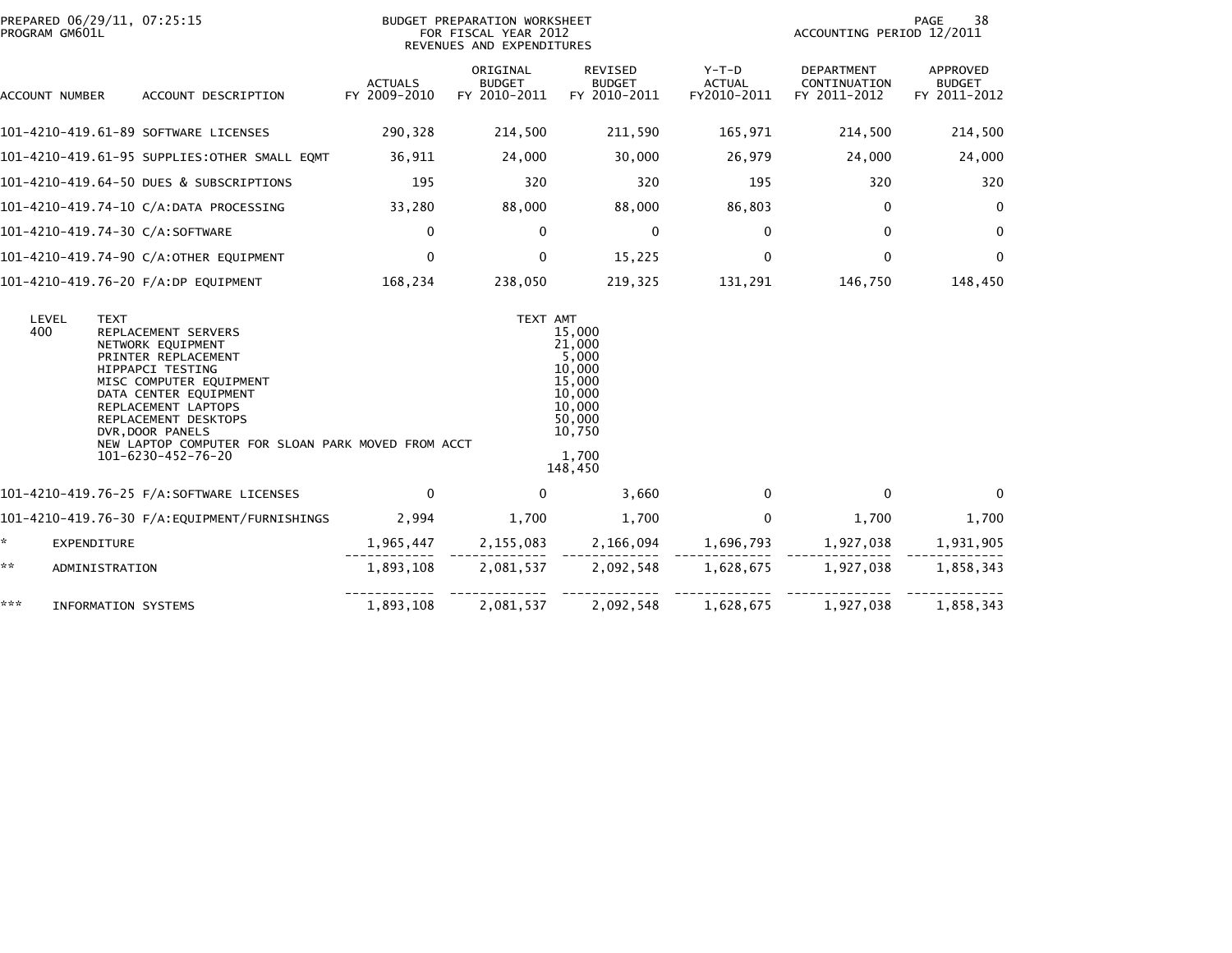| PROGRAM GM601L       | PREPARED 06/29/11, 07:25:15                                                                                                                                                                                                           |                                | BUDGET PREPARATION WORKSHEET<br>FOR FISCAL YEAR 2012<br>REVENUES AND EXPENDITURES |                                          | 39<br>PAGE<br>ACCOUNTING PERIOD 12/2011 |                                            |                                           |
|----------------------|---------------------------------------------------------------------------------------------------------------------------------------------------------------------------------------------------------------------------------------|--------------------------------|-----------------------------------------------------------------------------------|------------------------------------------|-----------------------------------------|--------------------------------------------|-------------------------------------------|
| ACCOUNT NUMBER       | ACCOUNT DESCRIPTION                                                                                                                                                                                                                   | <b>ACTUALS</b><br>FY 2009-2010 | ORIGINAL<br><b>BUDGET</b><br>FY 2010-2011                                         | REVISED<br><b>BUDGET</b><br>FY 2010-2011 | Y-T-D<br>ACTUAL<br>FY2010-2011          | DEPARTMENT<br>CONTINUATION<br>FY 2011-2012 | APPROVED<br><b>BUDGET</b><br>FY 2011-2012 |
|                      | 101-4330-334.34-00 EM STATE GRANT                                                                                                                                                                                                     | 49,589-                        | $28,000-$                                                                         | $28,000 -$                               | 53,339-                                 | $48,000-$                                  | 48,000-                                   |
| LEVEL<br>400         | <b>TEXT</b><br>- FY2011 EMERGENCY MANAGEMENT PERFORMANCE GRANT<br>- UNIVERSAL PROJECT COMPLIANCE USED TO OFFSET<br>EM DIRECTORS SALARY<br>- OPTIONAL ACTIVITY PROJECT FUNDING USED TO<br>EXPAND/FURTHER LOCAL EM PROGRAM (RESTRICTED) |                                | TEXT AMT                                                                          | 35,000<br>13,000<br>48,000               |                                         |                                            |                                           |
|                      | 101-4330-365.09-05 EXPLORER CONTRIBUTIONS                                                                                                                                                                                             | $\mathbf{0}$                   | $\mathbf{0}$                                                                      | $100 -$                                  | $100 -$                                 | $\mathbf{0}$                               | $\Omega$                                  |
|                      |                                                                                                                                                                                                                                       | $\Omega$                       | $\Omega$                                                                          | 1,480-                                   | 0                                       | $\Omega$                                   | $\mathbf{0}$                              |
|                      | 101-4330-395.10-00 FUND BALANCE APPR-UNREST                                                                                                                                                                                           | $\mathbf 0$                    | $\mathbf{0}$                                                                      | 0                                        | $\mathbf 0$                             | $\mathbf{0}$                               | 0                                         |
| *.<br><b>REVENUE</b> | 101-4330-420.10-05 SALARIES:REGULAR                                                                                                                                                                                                   | 49,589-<br>121,636             | $28,000 -$<br>121,045                                                             | $29,580-$<br>121,045                     | 53,439-<br>105,682                      | 48,000-<br>121,045                         | 48,000-<br>121,045                        |
|                      | 101-4330-420.20-05 HEALTH INSURANCE                                                                                                                                                                                                   | 16,275                         | 16,920                                                                            | 19,467                                   | 16,199                                  | 16,080                                     | 16,080                                    |
|                      | 101-4330-420.20-10 MEDICARE TAX                                                                                                                                                                                                       | 1,758                          | 1,755                                                                             | 1,755                                    | 1,522                                   | 1,755                                      | 1,755                                     |
|                      | 101-4330-420.20-15 RETIREMENT                                                                                                                                                                                                         | 6,054                          | 7,808                                                                             | 7,808                                    | 6,817                                   | 7,808                                      | 8,936                                     |
|                      | 101–4330–420.20–20 SOCIAL SECURITY TAX                                                                                                                                                                                                | 7,517                          | 7,505                                                                             | 7,505                                    | 6,508                                   | 7,505                                      | 7,505                                     |
|                      | 101-4330-420.20-25 WORKERS COMPENSATION                                                                                                                                                                                               | 302                            | 484                                                                               | 484                                      | 423                                     | 484                                        | 484                                       |
|                      | 101-4330-420.20-30 401(K) CONTRIBUTIONS                                                                                                                                                                                               | 3,649                          | 3,631                                                                             | 3,631                                    | 3,171                                   | 3,631                                      | 3,631                                     |
|                      | 101-4330-420.32-17 CONSULTING FEES                                                                                                                                                                                                    | 5,000                          | $\mathbf{0}$                                                                      | $\mathbf{0}$                             | 0                                       | $\mathbf{0}$                               | $\mathbf{0}$                              |
|                      | 101-4330-420.34-30 SERVICE & MAINTENANCE                                                                                                                                                                                              | 636                            | 2,550                                                                             | 1,661                                    | 0                                       | 2,400                                      | 2,400                                     |
| LEVEL<br>400         | <b>TEXT</b><br>AUDIO/VISUAL EQUIPMENT MAINTENANCE IN EOC &<br>TRAINING ROOM                                                                                                                                                           |                                | TEXT AMT                                                                          | 2,400<br>2,400                           |                                         |                                            |                                           |
|                      | 101-4330-420.34-70 800 RADIO USER FEES                                                                                                                                                                                                | $42 -$                         | $\mathbf{0}$                                                                      | 0                                        | $84 -$                                  | 0                                          | $\Omega$                                  |
|                      | 101-4330-420.43-05 R&M:BUILDINGS                                                                                                                                                                                                      | $\mathbf{0}$                   | $\mathbf{0}$                                                                      | 2,270                                    | $\mathbf{0}$                            | $\mathbf{0}$                               | $\mathbf{0}$                              |
|                      | 101-4330-420.43-15 R&M:EQUIPMENT                                                                                                                                                                                                      | 339                            | 600                                                                               | 600                                      | 0                                       | 500                                        | 500                                       |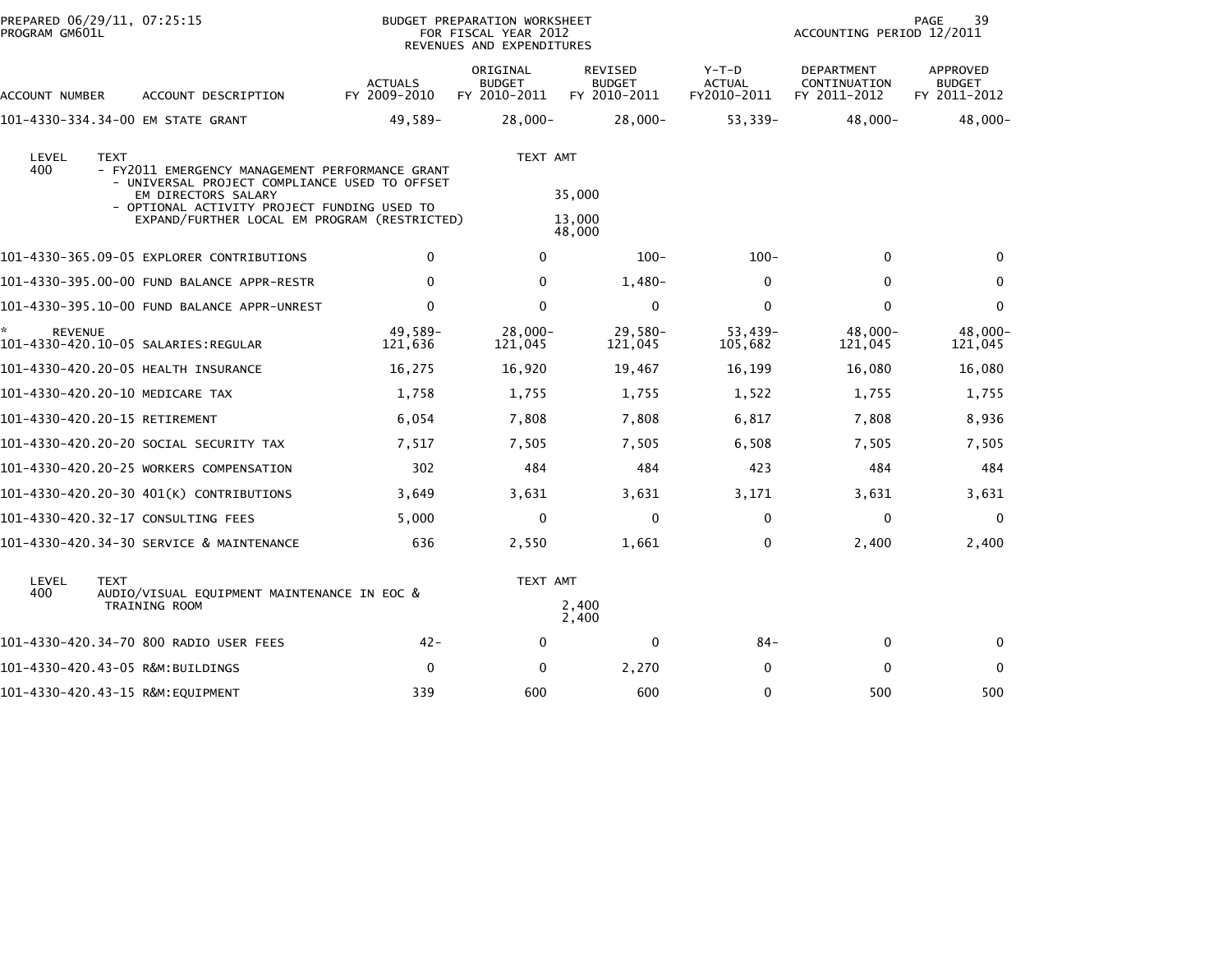| PREPARED 06/29/11, 07:25:15<br>PROGRAM GM601L |                                                                                                                                                                                                                                                                                                                                                               |                                | BUDGET PREPARATION WORKSHEET<br>FOR FISCAL YEAR 2012<br>REVENUES AND EXPENDITURES |                                                                 | 40<br>PAGE<br>ACCOUNTING PERIOD 12/2011 |                                            |                                           |  |
|-----------------------------------------------|---------------------------------------------------------------------------------------------------------------------------------------------------------------------------------------------------------------------------------------------------------------------------------------------------------------------------------------------------------------|--------------------------------|-----------------------------------------------------------------------------------|-----------------------------------------------------------------|-----------------------------------------|--------------------------------------------|-------------------------------------------|--|
| ACCOUNT NUMBER                                | ACCOUNT DESCRIPTION                                                                                                                                                                                                                                                                                                                                           | <b>ACTUALS</b><br>FY 2009-2010 | ORIGINAL<br><b>BUDGET</b><br>FY 2010-2011                                         | REVISED<br><b>BUDGET</b><br>FY 2010-2011                        | Y-T-D<br><b>ACTUAL</b><br>FY2010-2011   | DEPARTMENT<br>CONTINUATION<br>FY 2011-2012 | APPROVED<br><b>BUDGET</b><br>FY 2011-2012 |  |
| LEVEL<br>400                                  | <b>TEXT</b><br>GENERAL REPAIRS TO DEPARTMENT-WIDE EQUIPMENT                                                                                                                                                                                                                                                                                                   |                                | TEXT AMT                                                                          | 600<br>600                                                      |                                         |                                            |                                           |  |
|                                               | 101-4330-420.43-20 R&M: VEHICLES                                                                                                                                                                                                                                                                                                                              | 55,231                         | 56,800                                                                            | 62,800                                                          | 52,523                                  | 61,800                                     | 61,800                                    |  |
| LEVEL<br>400                                  | <b>TEXT</b><br>-GENERAL MAINTENANCE AND REPAIRS FOR 32 VEHICLES<br>IN DEPARTMENT FLEET<br>-REPAIR/REPLACEMENT OF TRANSMISSION FOR VEHICLE<br>0402 BEING TRANSFERRED FROM 4371 TO 4332                                                                                                                                                                         |                                | TEXT AMT                                                                          | 56,800<br>5,000<br>61,800                                       |                                         |                                            |                                           |  |
|                                               | 101-4330-420.43-55 R&M: TELEPHONES                                                                                                                                                                                                                                                                                                                            | $\mathbf{0}$                   | 500                                                                               | 500                                                             | $\Omega$                                | 400                                        | 400                                       |  |
| LEVEL<br>400                                  | <b>TEXT</b><br>PROVIDES GENERAL MAINTENANCE TO TELEPHONE<br>EQUIPMENT IN THE DEPARTMENTS THREE DIVISIONS                                                                                                                                                                                                                                                      |                                | TEXT AMT                                                                          | 500<br>500                                                      |                                         |                                            |                                           |  |
|                                               | 101-4330-420.50-07 COST PER COPY PROGRAM                                                                                                                                                                                                                                                                                                                      | 3,201                          | 3,658                                                                             | 3,658                                                           | 1,749                                   | 1,970                                      | 1,970                                     |  |
| LEVEL<br>400                                  | TEXT<br>-PROVIDES PER COPY COSTS FOR THE DEPARTMENTS<br>EIGHT SYSTEM COPIER/PRINTER/SCANNER UNITS AS<br>FOLLOWS:<br>- MAIN DEPARTMENT ADMIN PRINTER<br>- DEPARTMENT WORKROOM/TRAINING (COLOR)<br>- DEPARTMENT WORKROOM/TRAINING (B&W)<br>- EMS STATION 87<br>- EMS STATION 82<br>- EMS STATION 83<br>- EMS STATION 84<br>- EMS STATION 85<br>- EMS STATION 86 |                                | TEXT AMT                                                                          | 430<br>654<br>428<br>198<br>46<br>38<br>48<br>88<br>40<br>1,970 |                                         |                                            |                                           |  |
|                                               | 101-4330-420.53-05 TELEPHONE                                                                                                                                                                                                                                                                                                                                  | 22,737                         | 23,708                                                                            | 23,708                                                          | 19,465                                  | 25,520                                     | 25,520                                    |  |
| <b>LEVEL</b>                                  | <b>TEXT</b>                                                                                                                                                                                                                                                                                                                                                   |                                | TEXT AMT                                                                          |                                                                 |                                         |                                            |                                           |  |

LEVEL TEXT TEXT AMT 400 PROVIDES CONSOLIDATED FUNDING FOR THE DEPARTMENTS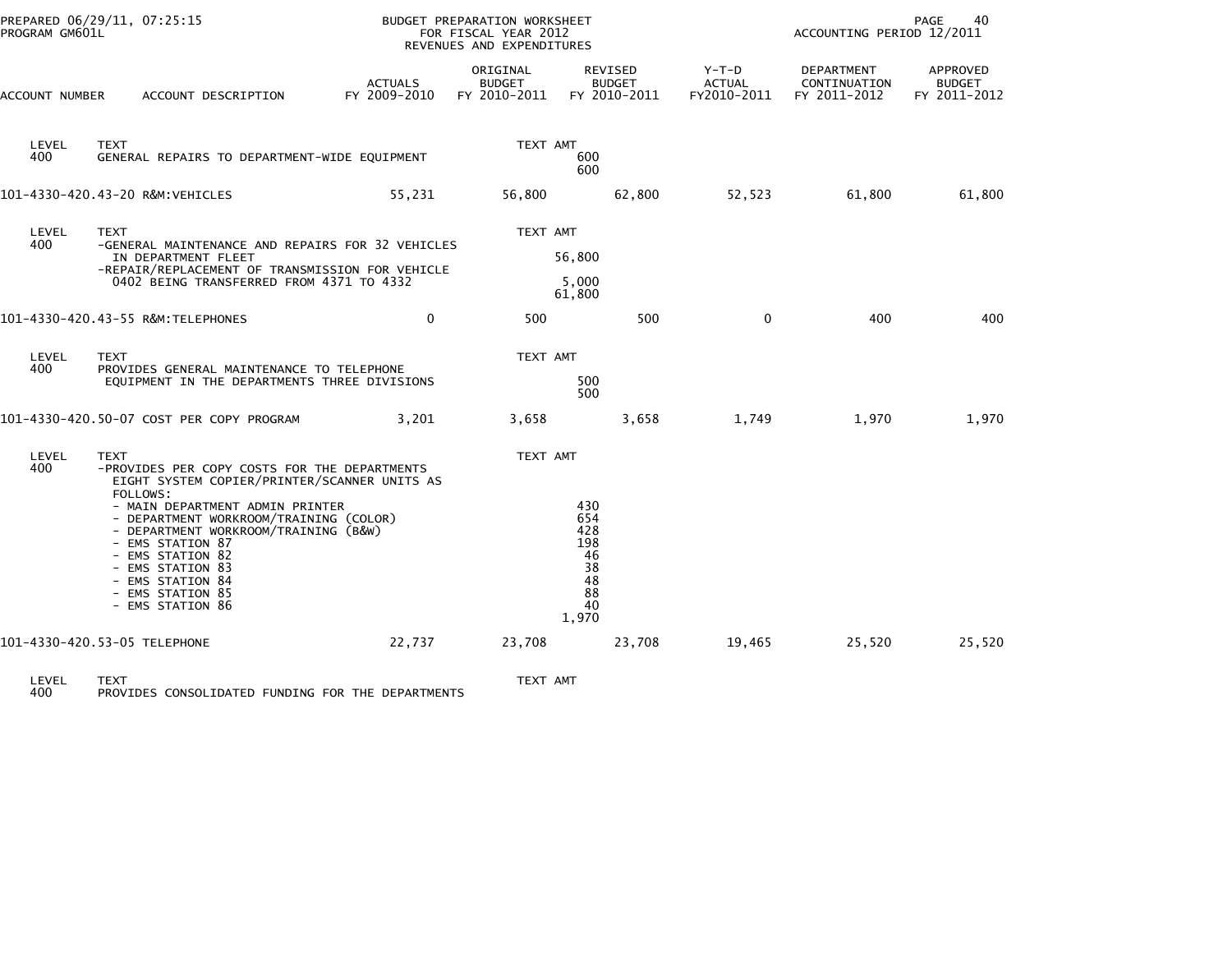| PROGRAM GM601L | PREPARED 06/29/11, 07:25:15                                                                                                                                                                                                                                                                                                                                                                                                                                                                                                                                                                                                                                                                               |                                | <b>BUDGET PREPARATION WORKSHEET</b><br>FOR FISCAL YEAR 2012<br>REVENUES AND EXPENDITURES |                                                                     |                                          |                                         |                                            | 41<br>PAGE<br>ACCOUNTING PERIOD 12/2011   |  |  |
|----------------|-----------------------------------------------------------------------------------------------------------------------------------------------------------------------------------------------------------------------------------------------------------------------------------------------------------------------------------------------------------------------------------------------------------------------------------------------------------------------------------------------------------------------------------------------------------------------------------------------------------------------------------------------------------------------------------------------------------|--------------------------------|------------------------------------------------------------------------------------------|---------------------------------------------------------------------|------------------------------------------|-----------------------------------------|--------------------------------------------|-------------------------------------------|--|--|
| ACCOUNT NUMBER | ACCOUNT DESCRIPTION                                                                                                                                                                                                                                                                                                                                                                                                                                                                                                                                                                                                                                                                                       | <b>ACTUALS</b><br>FY 2009-2010 | ORIGINAL<br><b>BUDGET</b><br>FY 2010-2011                                                |                                                                     | REVISED<br><b>BUDGET</b><br>FY 2010-2011 | $Y-T-D$<br><b>ACTUAL</b><br>FY2010-2011 | DEPARTMENT<br>CONTINUATION<br>FY 2011-2012 | APPROVED<br><b>BUDGET</b><br>FY 2011-2012 |  |  |
|                | 3 DIVISIONS AS FOLLOWS:<br>- AT&T WIRELINE PHONE SERVICE FOR STN 83 FAXLINE<br>@ \$59/MONTH & STN 83 DATA SVC @ \$101/MONTH<br>- WINDSTREAM VOIP LINE SERVICE PER TELCOM (PRI)<br>- WINDSTREAM WIRELINE PHONE SERVICE FOR STN 82/<br>84/85/86/87 FAXLINE, STN 85 FA LINE @ \$39<br>LINE/MONTH<br>- TIME WARNER DATA/IP SERVICE FOR STN 82/84/86<br>@ \$105/STN/MONTH<br>- VERIZON CELL/DATA SERVICE FOR DIRECTOR,<br>DIVISION CHIEFS (3), FIRE INSPECTORS (2),<br>TECHNOLOGY COORDINATOR @ \$63MO/UNIT<br>- VERIZON MOBILE HOTSPOT FOR DIVISION CHIEFS (3),<br>FIRE INSPECTORS (2), TECHNOLOGY COORDINATOR<br>@ \$10MO/UNIT<br>- SPRINT MOBILE AIRCARD SERVICE FOR DIRECTOR, EMS<br>DIVISION, HAZMAT UNIT |                                |                                                                                          | 1.920<br>2,000<br>2,808<br>3,780<br>5,292<br>720<br>9.000<br>25,520 |                                          |                                         |                                            |                                           |  |  |
|                | 101-4330-420.55-00 PRINTING                                                                                                                                                                                                                                                                                                                                                                                                                                                                                                                                                                                                                                                                               | 544                            | 1,500                                                                                    |                                                                     | 1,500                                    | 491                                     | 1,000                                      | 1,000                                     |  |  |
| LEVEL<br>400   | <b>TEXT</b><br>INCLUDES PRINTING AND REPRODUCTION OF FORMS USED<br>DEPARTMENT WIDE IN FIELD AS WELL AS IN HOUSE<br>DEVELOPED PUBLIC RELATIONS MATERIALS FOR EMERGENCY<br><b>PREPAREDNESS</b>                                                                                                                                                                                                                                                                                                                                                                                                                                                                                                              |                                | TEXT AMT                                                                                 | 500<br>500<br>1,000                                                 |                                          |                                         |                                            |                                           |  |  |
|                | 101-4330-420.56-00 UNIFORMS                                                                                                                                                                                                                                                                                                                                                                                                                                                                                                                                                                                                                                                                               | 34,936                         | 30,000                                                                                   |                                                                     | 30,000                                   | 23,492                                  | 30,000                                     | 30,000                                    |  |  |
| LEVEL<br>400   | <b>TEXT</b><br>PROVIDES GENERAL UNIFORM ITEMS FOR THE DEPARTMENTS<br>THREE DIVISIONS (EM/ADMIN/FIRE/EMS) ENCOMPASSING<br>102 EMPLOYEES                                                                                                                                                                                                                                                                                                                                                                                                                                                                                                                                                                    |                                | TEXT AMT                                                                                 | 30,000<br>30,000                                                    |                                          |                                         |                                            |                                           |  |  |
|                | 101-4330-420.57-00 POSTAGE                                                                                                                                                                                                                                                                                                                                                                                                                                                                                                                                                                                                                                                                                | 375                            | 400                                                                                      |                                                                     | 400                                      | 343                                     | 400                                        | 400                                       |  |  |
| LEVEL<br>400   | <b>TEXT</b><br>PROVIDES GENERAL POSTAGE AND SHIPPING OF PACKAGES<br>FOR THE DEPARTMENTS THREE DIVISIONS                                                                                                                                                                                                                                                                                                                                                                                                                                                                                                                                                                                                   |                                | TEXT AMT                                                                                 | 400<br>400                                                          |                                          |                                         |                                            |                                           |  |  |
|                | 101-4330-420.58-00 TRAVEL                                                                                                                                                                                                                                                                                                                                                                                                                                                                                                                                                                                                                                                                                 | 404                            | 1,000                                                                                    |                                                                     | 1,000                                    | 509                                     | 1.000                                      | 1,000                                     |  |  |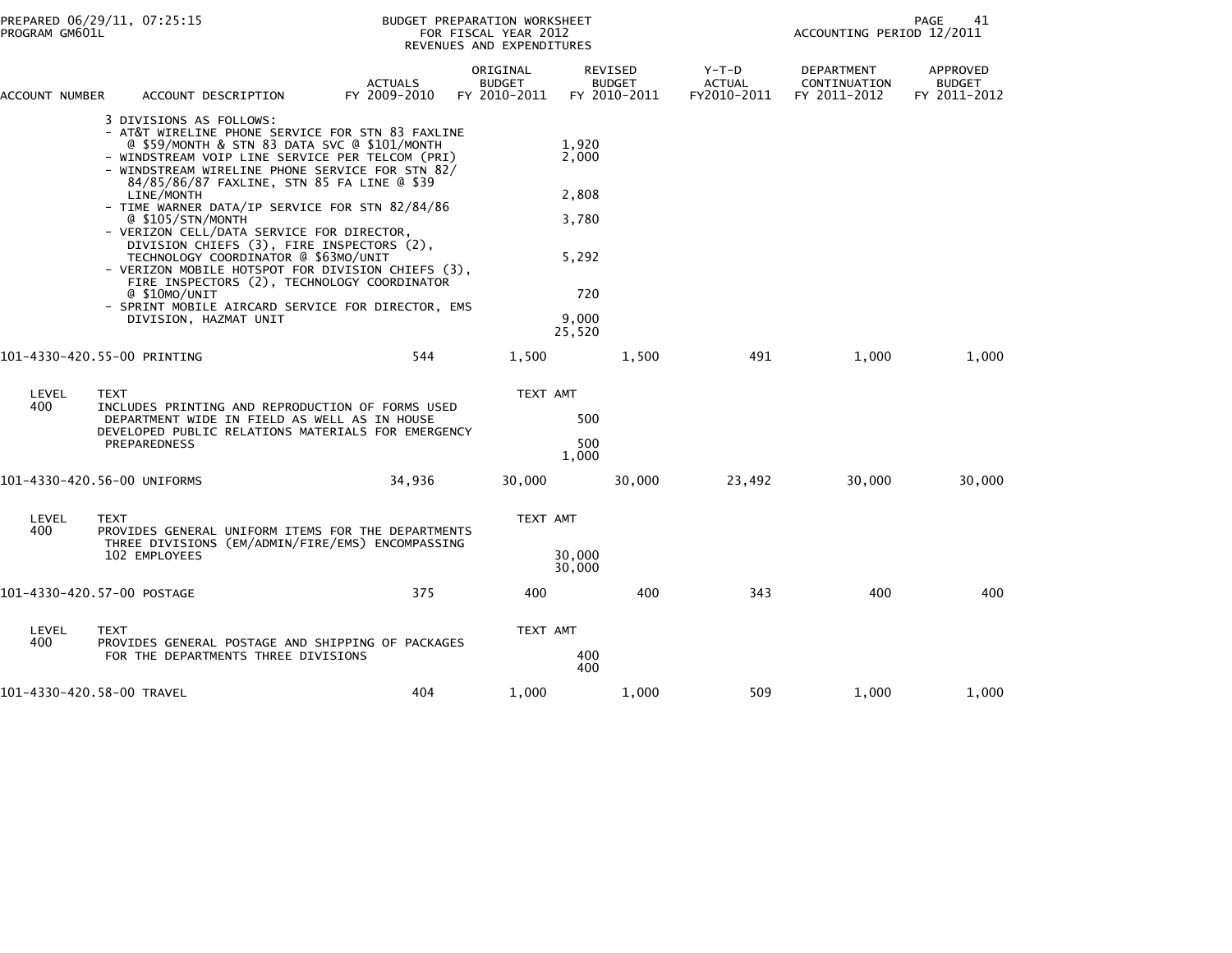| PREPARED 06/29/11, 07:25:15<br>PROGRAM GM601L |                                                                                                                                                                                       |                                | <b>BUDGET PREPARATION WORKSHEET</b><br>FOR FISCAL YEAR 2012<br>REVENUES AND EXPENDITURES |                                                 | 42<br>PAGE<br>ACCOUNTING PERIOD 12/2011 |                                            |                                           |
|-----------------------------------------------|---------------------------------------------------------------------------------------------------------------------------------------------------------------------------------------|--------------------------------|------------------------------------------------------------------------------------------|-------------------------------------------------|-----------------------------------------|--------------------------------------------|-------------------------------------------|
| ACCOUNT NUMBER                                | ACCOUNT DESCRIPTION                                                                                                                                                                   | <b>ACTUALS</b><br>FY 2009-2010 | ORIGINAL<br><b>BUDGET</b><br>FY 2010-2011                                                | <b>REVISED</b><br><b>BUDGET</b><br>FY 2010-2011 | $Y-T-D$<br><b>ACTUAL</b><br>FY2010-2011 | DEPARTMENT<br>CONTINUATION<br>FY 2011-2012 | APPROVED<br><b>BUDGET</b><br>FY 2011-2012 |
| LEVEL<br>400                                  | <b>TEXT</b><br>PROVIDES TRAVEL FOR THE ADMIN / EM DIVISION<br>FOR MEETINGS AND RELATED TRAINING EVENTS; FUNDS<br>THE ATTENDANCE TO ONE NATIONAL CONFERENCE BY THE<br><b>DIRECTOR</b>  |                                | TEXT AMT                                                                                 | 1,000                                           |                                         |                                            |                                           |
|                                               |                                                                                                                                                                                       |                                |                                                                                          | 1,000                                           |                                         |                                            |                                           |
|                                               | 101-4330-420.59-00 TRAINING                                                                                                                                                           | 2,537                          | 3,000                                                                                    | 3,000                                           | 1,660                                   | 3,000                                      | 3,000                                     |
| LEVEL<br>400                                  | <b>TEXT</b><br>PROVIDES GENERAL TRAINING OPPORTUNITIES FOR THE<br>EMERGENCY MANAGEMENT COORDINATOR AND ADMIN.<br>SECRETARY, AND COMMUNITY EMERGENCY RESPONSE<br><b>TEAM PERSONNEL</b> |                                | TEXT AMT                                                                                 | 3,000<br>3,000                                  |                                         |                                            |                                           |
|                                               | 101-4330-420.61-05 SUPPLIES:OFFICE                                                                                                                                                    | 3.799                          | 3,500                                                                                    | 3,500                                           | 2,781                                   | 3,500                                      | 3,500                                     |
| LEVEL<br>400                                  | <b>TEXT</b><br>PROVIDES FUNDING FOR ALL DEPARTMENT GENERAL OFFICE<br>SUPPLIES FOR EMERGENCY MANAGEMENT (4330), FIRE<br>(4332), HAZMAT (4331), AND EMS (4371)                          |                                | TEXT AMT                                                                                 | 3,500<br>3,500                                  |                                         |                                            |                                           |
|                                               | 101-4330-420.61-15 SUPPLIES:EDUCATIONAL                                                                                                                                               | 497                            | 500                                                                                      | 500                                             | 463                                     | 500                                        | 500                                       |
| LEVEL<br>400                                  | <b>TEXT</b><br>PROVIDES PUBLIC EDUCATIONAL SUPPLIES FOR<br>EMERGENCY MANAGEMENT AND OTHER PREPAREDNESS                                                                                |                                | TEXT AMT                                                                                 |                                                 |                                         |                                            |                                           |
|                                               | ACTIVITIES                                                                                                                                                                            |                                |                                                                                          | 500<br>500                                      |                                         |                                            |                                           |
|                                               | 101-4330-420.61-90 SUPPLIES:OTHER                                                                                                                                                     | 370                            | 400                                                                                      | 400                                             | 299                                     | 400                                        | 400                                       |
|                                               | 101–4330–420.61–95 SUPPLIES:OTHER SMALL EOMT                                                                                                                                          | 155                            | 300                                                                                      | 800                                             | $155 -$                                 | 300                                        | 300                                       |
| 101-4330-420.64-10 BOOKS                      |                                                                                                                                                                                       | 848                            | 900                                                                                      | 900                                             | 825                                     | 950                                        | 950                                       |

LEVEL TEXT TEXT AMT 400 SUPPLIES ANNUAL PURCHASE OF COMMUNITY RIGHT TO KNOW PLANNING GUIDE FOR EMERGENCY MANAGEMENT &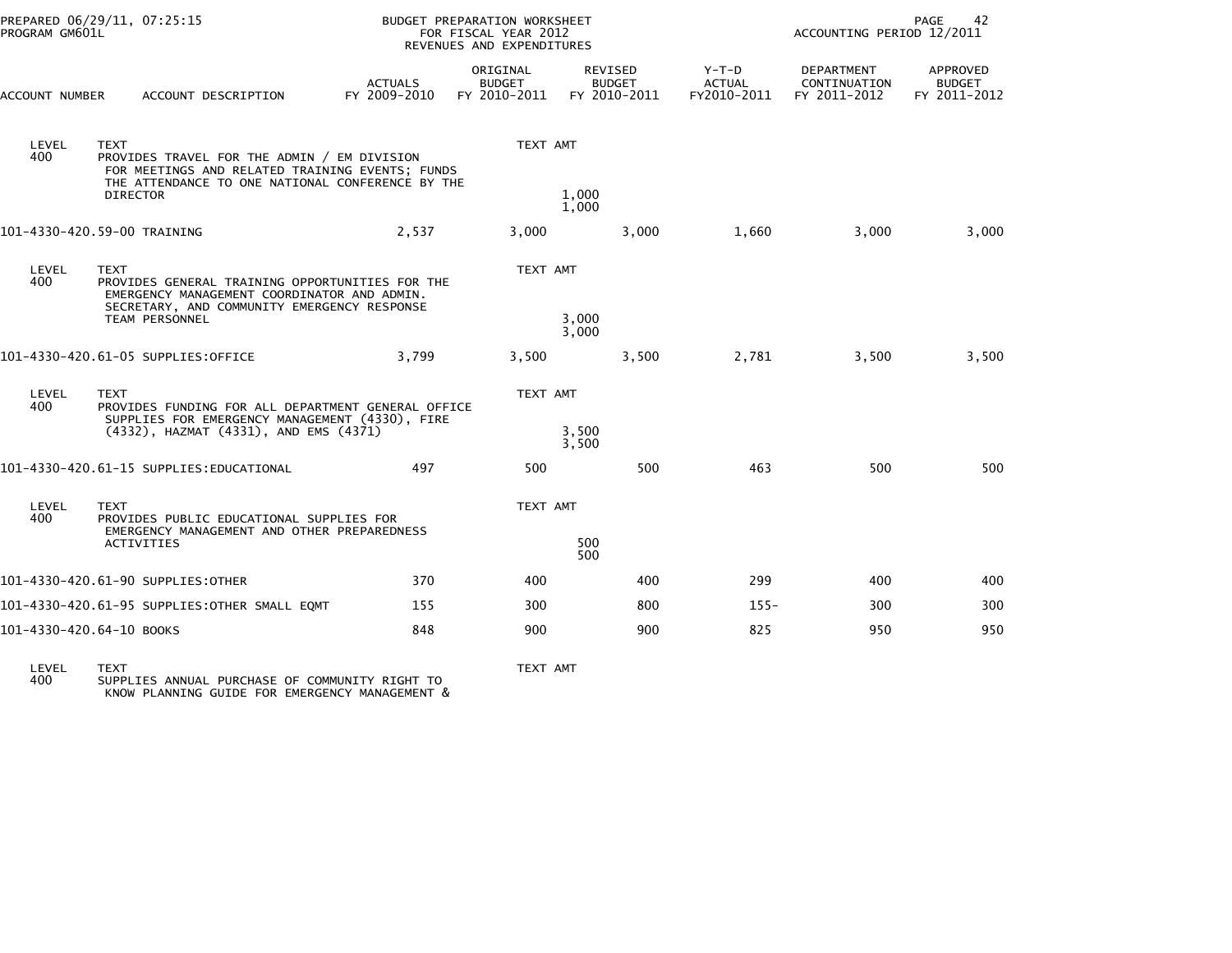| PREPARED 06/29/11, 07:25:15<br>PROGRAM GM601L |                                               |                                | BUDGET PREPARATION WORKSHEET<br>FOR FISCAL YEAR 2012<br>REVENUES AND EXPENDITURES |                                          |                                | ACCOUNTING PERIOD 12/2011                         | 43<br>PAGE                                |
|-----------------------------------------------|-----------------------------------------------|--------------------------------|-----------------------------------------------------------------------------------|------------------------------------------|--------------------------------|---------------------------------------------------|-------------------------------------------|
| ACCOUNT NUMBER                                | ACCOUNT DESCRIPTION                           | <b>ACTUALS</b><br>FY 2009-2010 | ORIGINAL<br><b>BUDGET</b><br>FY 2010-2011                                         | REVISED<br><b>BUDGET</b><br>FY 2010-2011 | Y-T-D<br>ACTUAL<br>FY2010-2011 | <b>DEPARTMENT</b><br>CONTINUATION<br>FY 2011-2012 | APPROVED<br><b>BUDGET</b><br>FY 2011-2012 |
|                                               | LOCAL EMERGENCY PLANNING COMMITTEE REFERENCE  |                                |                                                                                   | 950<br>950                               |                                |                                                   |                                           |
|                                               | 101-4330-420.64-50 DUES & SUBSCRIPTIONS       | 262                            | 400                                                                               | 400                                      | 272                            | 400                                               | 400                                       |
|                                               |                                               | $\mathbf{0}$                   | 1,800                                                                             | 1,107                                    | $\mathbf{0}$                   | $\mathbf{0}$                                      | $\mathbf 0$                               |
|                                               | 101-4330-420.82-32 EXPLORER EXPENDITURES      |                                | 0                                                                                 | 100                                      | 60                             | $\mathbf{0}$                                      | 0                                         |
|                                               | 101-4330-420.85-00 GRANT EXPENDITURES         |                                | $\mathbf 0$                                                                       | 1,480                                    | 0                              | 0                                                 | 13,000                                    |
|                                               | 101-4330-421.76-30 F/A: EQUIPMENT/FURNISHINGS | 4,456                          | 0                                                                                 | 0                                        | $\Omega$                       | 0                                                 | 0                                         |
| *.<br>EXPENDITURE                             |                                               | 293,476                        | 290,664                                                                           | 301,979                                  | 245,015                        | 292,348                                           | 306,476                                   |
| **<br><b>OPERATIONS</b>                       |                                               | 243,887                        | 262,664                                                                           | 272,399                                  | 191,576                        | 244,348                                           | 258,476                                   |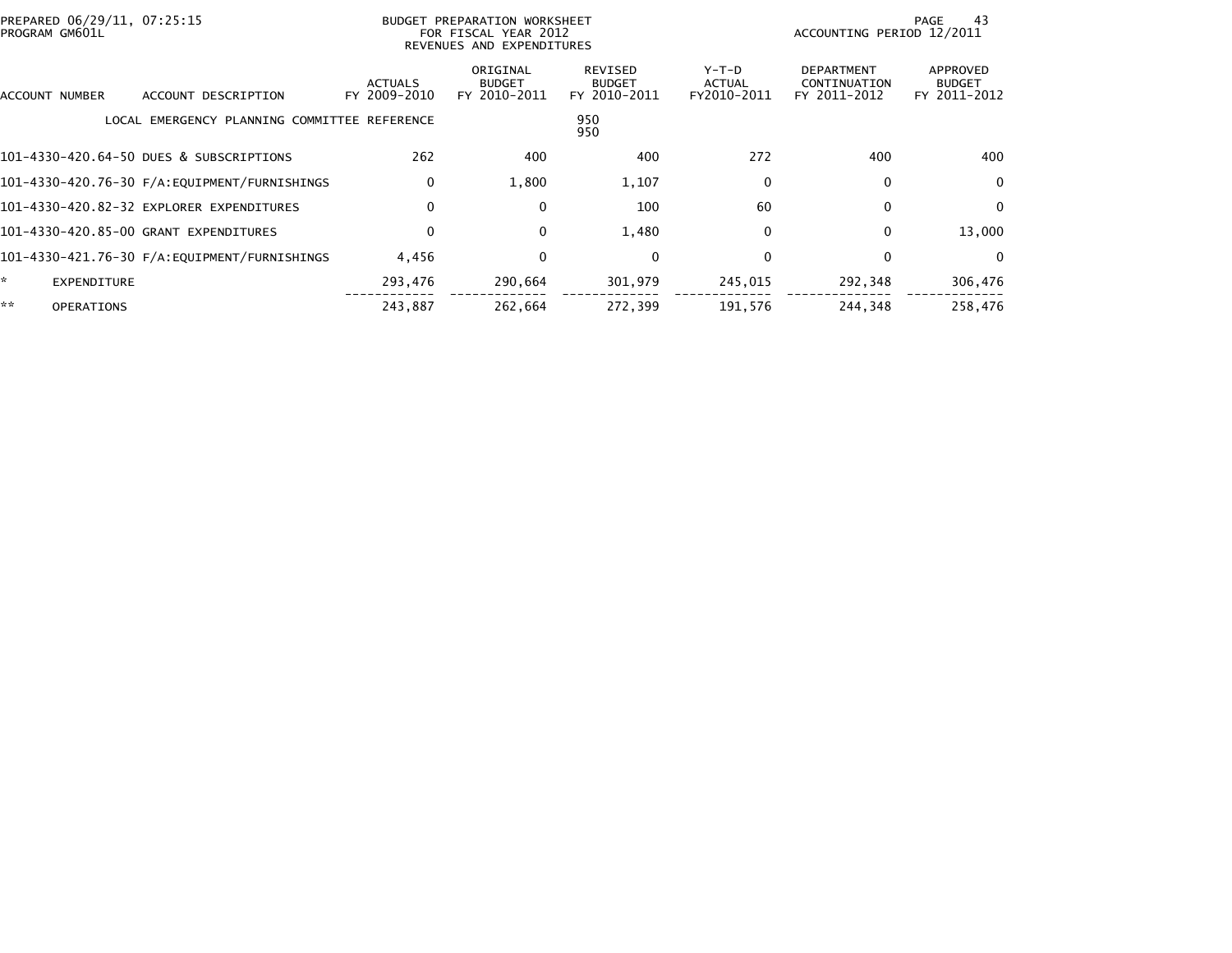| PREPARED 06/29/11, 07:25:15<br>PROGRAM GM601L       |                                               |                                | BUDGET PREPARATION WORKSHEET<br>FOR FISCAL YEAR 2012<br>REVENUES AND EXPENDITURES |                                                 |                                         | ACCOUNTING PERIOD 12/2011                         | 44<br>PAGE                                |
|-----------------------------------------------------|-----------------------------------------------|--------------------------------|-----------------------------------------------------------------------------------|-------------------------------------------------|-----------------------------------------|---------------------------------------------------|-------------------------------------------|
| ACCOUNT NUMBER                                      | ACCOUNT DESCRIPTION                           | <b>ACTUALS</b><br>FY 2009-2010 | ORIGINAL<br><b>BUDGET</b><br>FY 2010-2011                                         | <b>REVISED</b><br><b>BUDGET</b><br>FY 2010-2011 | $Y-T-D$<br><b>ACTUAL</b><br>FY2010-2011 | <b>DEPARTMENT</b><br>CONTINUATION<br>FY 2011-2012 | APPROVED<br><b>BUDGET</b><br>FY 2011-2012 |
| 101-4331-353.59-00 HAZMAT FEES                      |                                               | $690 -$                        | 0                                                                                 | 0                                               | $2,523-$                                | $\mathbf{0}$                                      | $\Omega$                                  |
| <b>REVENUE</b><br>101-4331-420.32-40 PHYSICIAN FEES |                                               | $690 -$<br>3,810               | 0<br>5,625                                                                        | $\Omega$<br>5,625                               | $2,523-$<br>3,810                       | 0<br>5,625                                        | $\Omega$<br>5,625                         |
|                                                     |                                               | 33,394                         | 38,000                                                                            | 38,000                                          | 25,461                                  | 38,000                                            | 38,000                                    |
| 101-4331-420.43-15 R&M:EQUIPMENT                    |                                               | 374                            | 1,500                                                                             | 1,500                                           | 615                                     | 3,000                                             | 3,000                                     |
| LEVEL<br><b>TEXT</b><br>400                         | INCREASE DUE TO COST OF REPAIR TO APD MONITOR |                                | TEXT AMT                                                                          | 3,000<br>3,000                                  |                                         |                                                   |                                           |
| 101-4331-420.43-20 R&M:VEHICLES                     |                                               | 241                            | 1,500                                                                             | 1,500                                           | 1,455                                   | 1,500                                             | 1,500                                     |
| 101-4331-420.56-00 UNIFORMS                         |                                               | $\mathbf{0}$                   | 2,000                                                                             | 1,900                                           | $\mathbf{0}$                            | 2,000                                             | 2,000                                     |
| 101-4331-420.58-00 TRAVEL                           |                                               | $\mathbf{0}$                   | 1,000                                                                             | 1,000                                           | $\Omega$                                | 1,000                                             | 1,000                                     |
| 101-4331-420.59-00 TRAINING                         |                                               | 1,391                          | 2,000                                                                             | 2,000                                           | 600                                     | 2,000                                             | 2,000                                     |
|                                                     | 101-4331-420.61-15 SUPPLIES:EDUCATIONAL       | $\Omega$                       | 500                                                                               | 300                                             | $\Omega$                                | 500                                               | 500                                       |
|                                                     | 101-4331-420.61-95 SUPPLIES:OTHER SMALL EQMT  | 1,915                          | 2,000                                                                             | 2,000                                           | 1,536                                   | 2,000                                             | 2,000                                     |
|                                                     | 101-4331-420.62-20 MOTOR FUEL & LUBRICANTS    | $\Omega$                       | 0                                                                                 | 400                                             | 298                                     | 300                                               | 400                                       |
| 101-4331-420.64-10 BOOKS                            |                                               | $\mathbf{0}$                   | 1,000                                                                             | $\mathbf 0$                                     | $\Omega$                                | 900                                               | 900                                       |
|                                                     | 101-4331-420.64-50 DUES & SUBSCRIPTIONS       | $\Omega$                       | 0                                                                                 | 100                                             | 100                                     | 100                                               | 100                                       |
| 101-4331-420.76-20 F/A:DP EQUIPMENT                 |                                               | $\Omega$                       | 0                                                                                 | 0                                               | $\mathbf{0}$                            | $\Omega$                                          | $\Omega$                                  |
| 101-4331-420.76-90 F/A:OTHER                        |                                               | $\mathbf{0}$                   | 3,000                                                                             | 4,100                                           | 0                                       | 3,000                                             | 1,900                                     |
| ÷.<br><b>EXPENDITURE</b>                            |                                               | 41,125                         | 58,125                                                                            | 58,425                                          | 33,875                                  | 59,925                                            | 58,925                                    |
| **<br><b>HAZMAT TEAM</b>                            |                                               | 40,435                         | 58.125                                                                            | 58.425                                          | 31.352                                  | 59,925                                            | 58.925                                    |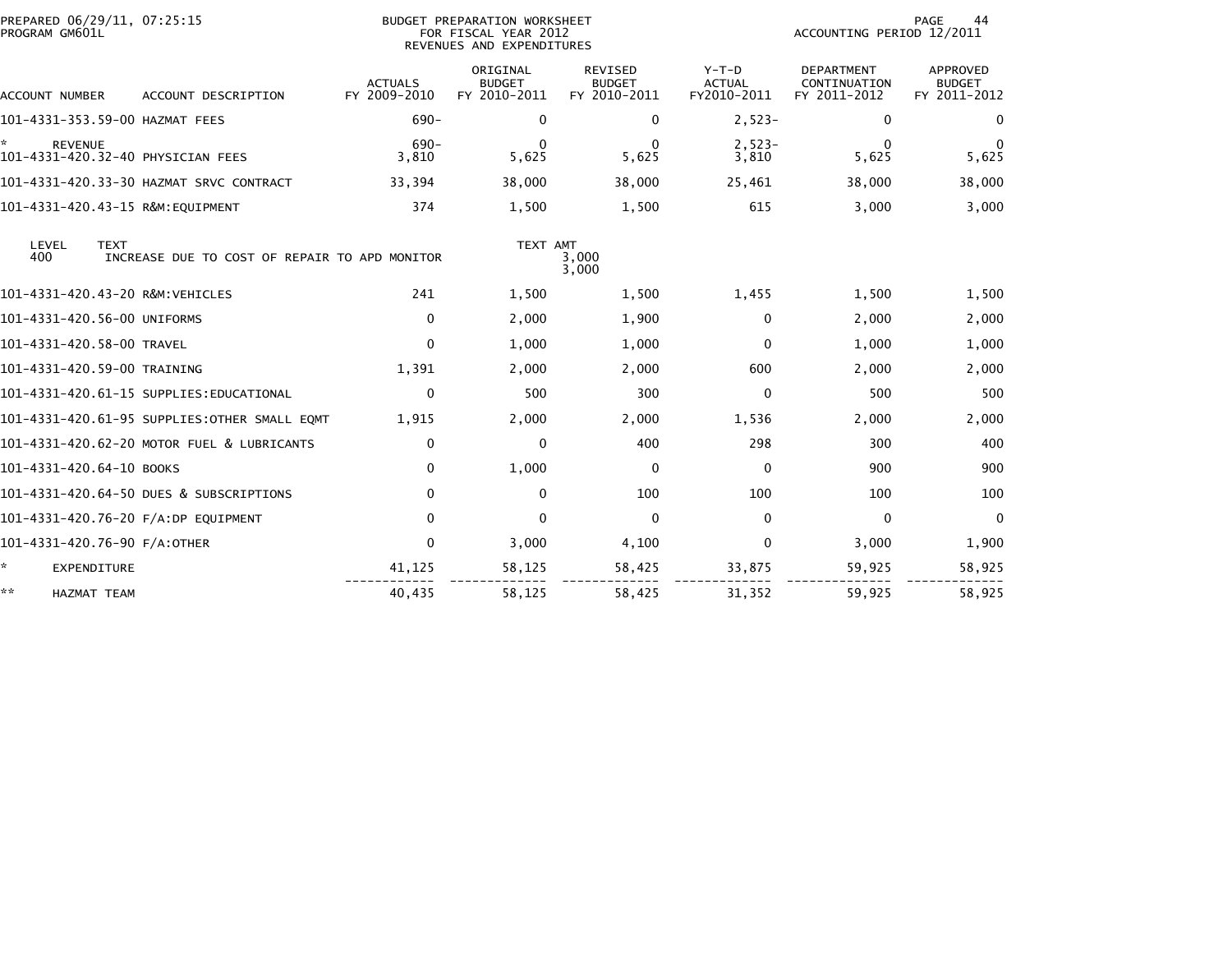| PREPARED 06/29/11, 07:25:15<br>PROGRAM GM601L  |                                              | BUDGET PREPARATION WORKSHEET<br>FOR FISCAL YEAR 2012<br>REVENUES AND EXPENDITURES |                                           |                                          |                                       |                                                   | 45<br>PAGE<br>ACCOUNTING PERIOD 12/2011          |  |  |
|------------------------------------------------|----------------------------------------------|-----------------------------------------------------------------------------------|-------------------------------------------|------------------------------------------|---------------------------------------|---------------------------------------------------|--------------------------------------------------|--|--|
| ACCOUNT NUMBER                                 | ACCOUNT DESCRIPTION                          | <b>ACTUALS</b><br>FY 2009-2010                                                    | ORIGINAL<br><b>BUDGET</b><br>FY 2010-2011 | REVISED<br><b>BUDGET</b><br>FY 2010-2011 | Y-T-D<br><b>ACTUAL</b><br>FY2010-2011 | <b>DEPARTMENT</b><br>CONTINUATION<br>FY 2011-2012 | <b>APPROVED</b><br><b>BUDGET</b><br>FY 2011-2012 |  |  |
|                                                | 101-4332-320.50-00 FIRE/ABC INSPECTIONS      | $\mathbf 0$                                                                       | $\Omega$                                  | 0                                        | 0                                     | 0                                                 | $\mathbf 0$                                      |  |  |
|                                                | 101-4332-365.00-00 CONTRIBUTIONS-PRIVATE     | $500 -$                                                                           | 0                                         | 0                                        | 0                                     | 0                                                 | $\Omega$                                         |  |  |
| REVENUE<br>101-4332-420.10-05 SALARIES:REGULAR |                                              | $500 -$<br>137,860                                                                | 0<br>132,261                              | 0<br>132,261                             | 0<br>115,719                          | 0<br>132,261                                      | 132,261                                          |  |  |
| 101-4332-420.10-10 SALARIES:OVERTIME           |                                              | $\Omega$                                                                          | $\Omega$                                  | $\mathbf 0$                              | 0                                     | 0                                                 | $\mathbf 0$                                      |  |  |
|                                                |                                              | 2,092                                                                             | 13,500                                    | 2,660                                    | 2,224                                 | 6,500                                             | 6,500                                            |  |  |
| 101-4332-420.20-05 HEALTH INSURANCE            |                                              | 31,815                                                                            | 25,380                                    | 29,200                                   | 24,298                                | 24,120                                            | 24,120                                           |  |  |
| 101-4332-420.20-10 MEDICARE TAX                |                                              | 1,923                                                                             | 2,114                                     | 2,114                                    | 1,614                                 | 2,012                                             | 2,012                                            |  |  |
| 101-4332-420.20-15 RETIREMENT                  |                                              | 6,719                                                                             | 8,531                                     | 8,531                                    | 7,464                                 | 8,531                                             | 9,218                                            |  |  |
|                                                | 101–4332–420.20–20 SOCIAL SECURITY TAX       | 8,225                                                                             | 9,037                                     | 9,037                                    | 6,900                                 | 8,603                                             | 8,603                                            |  |  |
|                                                | 101-4332-420.20-25 WORKERS COMPENSATION      | 11,642                                                                            | 8,745                                     | 8,745                                    | 7,054                                 | 8,416                                             | 8,416                                            |  |  |
|                                                | 101-4332-420.20-30 401(K) CONTRIBUTIONS      | 4,136                                                                             | 3,968                                     | 3,968                                    | 3,472                                 | 3,968                                             | 3,968                                            |  |  |
| 101-4332-420.43-15 R&M:EQUIPMENT               |                                              | 496                                                                               | 1,500                                     | 3,090                                    | 2,084                                 | 1,500                                             | 1,500                                            |  |  |
| 101-4332-420.43-17 R&M:MASS UNIT               |                                              | 2,571                                                                             | 3,000                                     | 3,000                                    | 1,142                                 | 3,000                                             | 3,000                                            |  |  |
| 101-4332-420.58-00 TRAVEL                      |                                              | 755                                                                               | 1,500                                     | 1,225                                    | 860                                   | 1,500                                             | 1,500                                            |  |  |
| 101-4332-420.59-00 TRAINING                    |                                              | 728                                                                               | 2,300                                     | 1,914                                    | 1,575                                 | 2,300                                             | 2,300                                            |  |  |
|                                                |                                              | 4,028                                                                             | 4,000                                     | 3,300                                    | 3,244                                 | 3,900                                             | 3,900                                            |  |  |
|                                                | 101–4332–420.61–60 SUPPLIES:PHOTOGRAPHIC     | 211                                                                               | 500                                       | 500                                      | 118                                   | 450                                               | 450                                              |  |  |
| 101-4332-420.61-90 SUPPLIES:OTHER              |                                              | 171                                                                               | 500                                       | 500                                      | 438                                   | 500                                               | 500                                              |  |  |
|                                                | 101-4332-420.61-95 SUPPLIES:OTHER SMALL EQMT | 1,522                                                                             | 1,100                                     | 1,700                                    | 296                                   | 1,100                                             | 1,100                                            |  |  |
|                                                | 101-4332-420.62-20 MOTOR FUEL & LUBRICANTS   | 7,361                                                                             | 8,000                                     | 8,250                                    | 7,378                                 | 8,000                                             | 9,000                                            |  |  |
| 101-4332-420.64-10 BOOKS                       |                                              | 438                                                                               | 500                                       | 470                                      | 368                                   | 500                                               | 500                                              |  |  |
|                                                | 101-4332-420.64-50 DUES & SUBSCRIPTIONS      | 611                                                                               | 1.000                                     | 1,355                                    | 1,319                                 | 1,250                                             | 1.250                                            |  |  |

LEVEL TEXT NEXT AND TEXT AND TEXT AND TEXT AND TEXT AND TEXT AND TEXT AND TEXT AND TEXT AND TEXT AND TEXT AND TEXT AND TEXT AND TEXT AND TEXT AND TEXT AND TEXT AND TEXT AND TEXT AND TEXT AND TEXT AND TEXT AND TEXT AND TEXT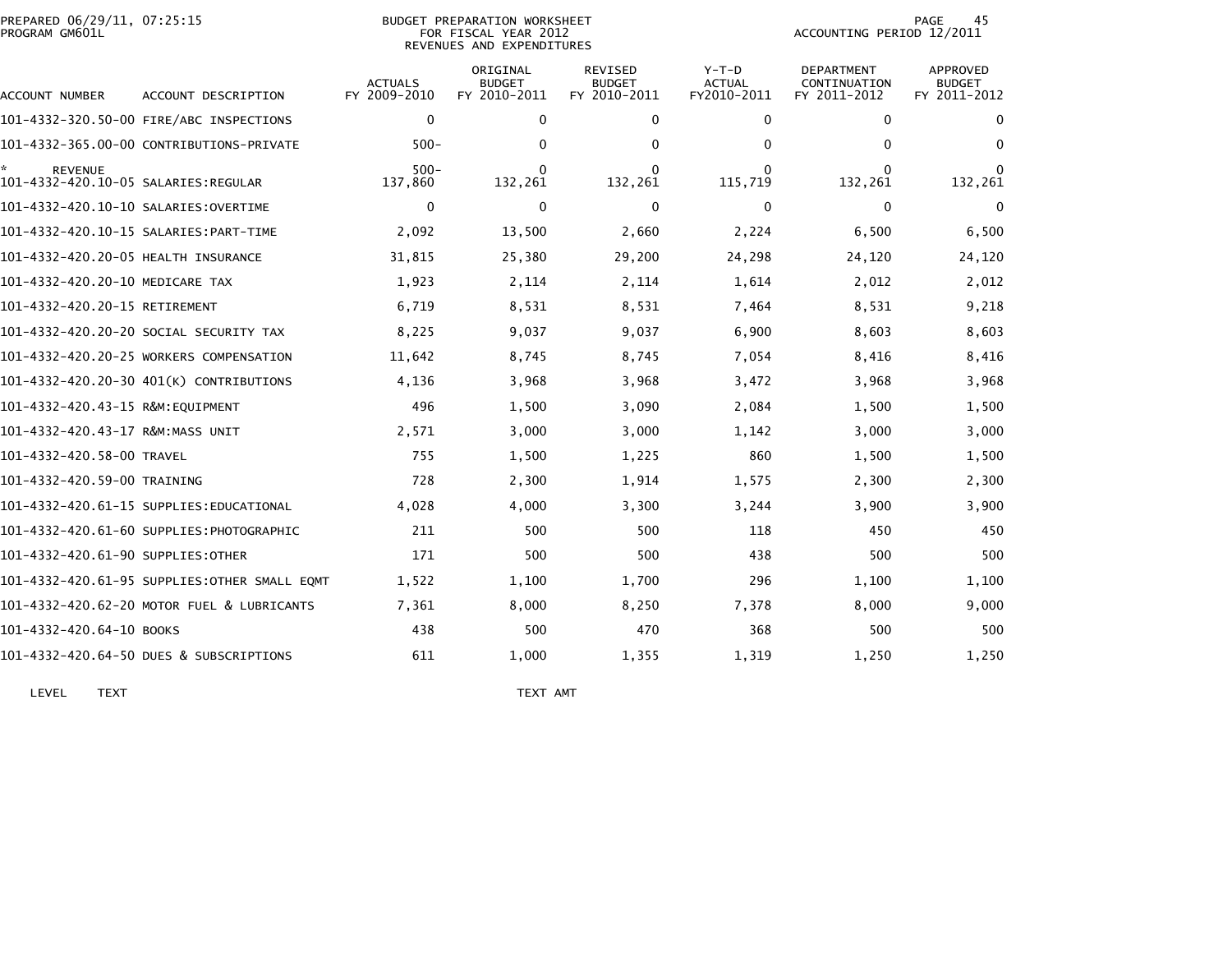|     | PREPARED 06/29/11, 07:25:15<br>PROGRAM GM601L                                                                                        |                                | BUDGET PREPARATION WORKSHEET<br>FOR FISCAL YEAR 2012<br>REVENUES AND EXPENDITURES |                                          |                                |                                                   | 46<br>PAGE<br>ACCOUNTING PERIOD 12/2011   |  |  |
|-----|--------------------------------------------------------------------------------------------------------------------------------------|--------------------------------|-----------------------------------------------------------------------------------|------------------------------------------|--------------------------------|---------------------------------------------------|-------------------------------------------|--|--|
|     | ACCOUNT DESCRIPTION<br>ACCOUNT NUMBER                                                                                                | <b>ACTUALS</b><br>FY 2009-2010 | ORIGINAL<br><b>BUDGET</b><br>FY 2010-2011                                         | REVISED<br><b>BUDGET</b><br>FY 2010-2011 | Y-T-D<br>ACTUAL<br>FY2010-2011 | <b>DEPARTMENT</b><br>CONTINUATION<br>FY 2011-2012 | APPROVED<br><b>BUDGET</b><br>FY 2011-2012 |  |  |
| 400 | INCREASE DUE TO COST OF MEMBERSHIP IN THE<br>INTERNATIONAL ASSOCIATION OF ARSON INVESTIGATORS<br>AND THE INTERNATIONAL CODE COUNCIL. |                                |                                                                                   | 1,250                                    |                                |                                                   |                                           |  |  |
|     |                                                                                                                                      |                                |                                                                                   | 1,250                                    |                                |                                                   |                                           |  |  |
|     | 101-4332-420.91-00 APPROPRIATIONS                                                                                                    | 109,800                        | 110,000                                                                           | 110,000                                  | 100.650                        | 110,000                                           | 110,000                                   |  |  |
| *   | EXPENDITURE                                                                                                                          | 333.104                        | 337,436                                                                           | 331.820                                  | 288.217                        | 328.411                                           | 330,098                                   |  |  |
| **  | <b>FIRE DIVISION</b>                                                                                                                 | 332.604                        | 337,436                                                                           | 331,820                                  | 288,217                        | 328.411                                           | 330,098                                   |  |  |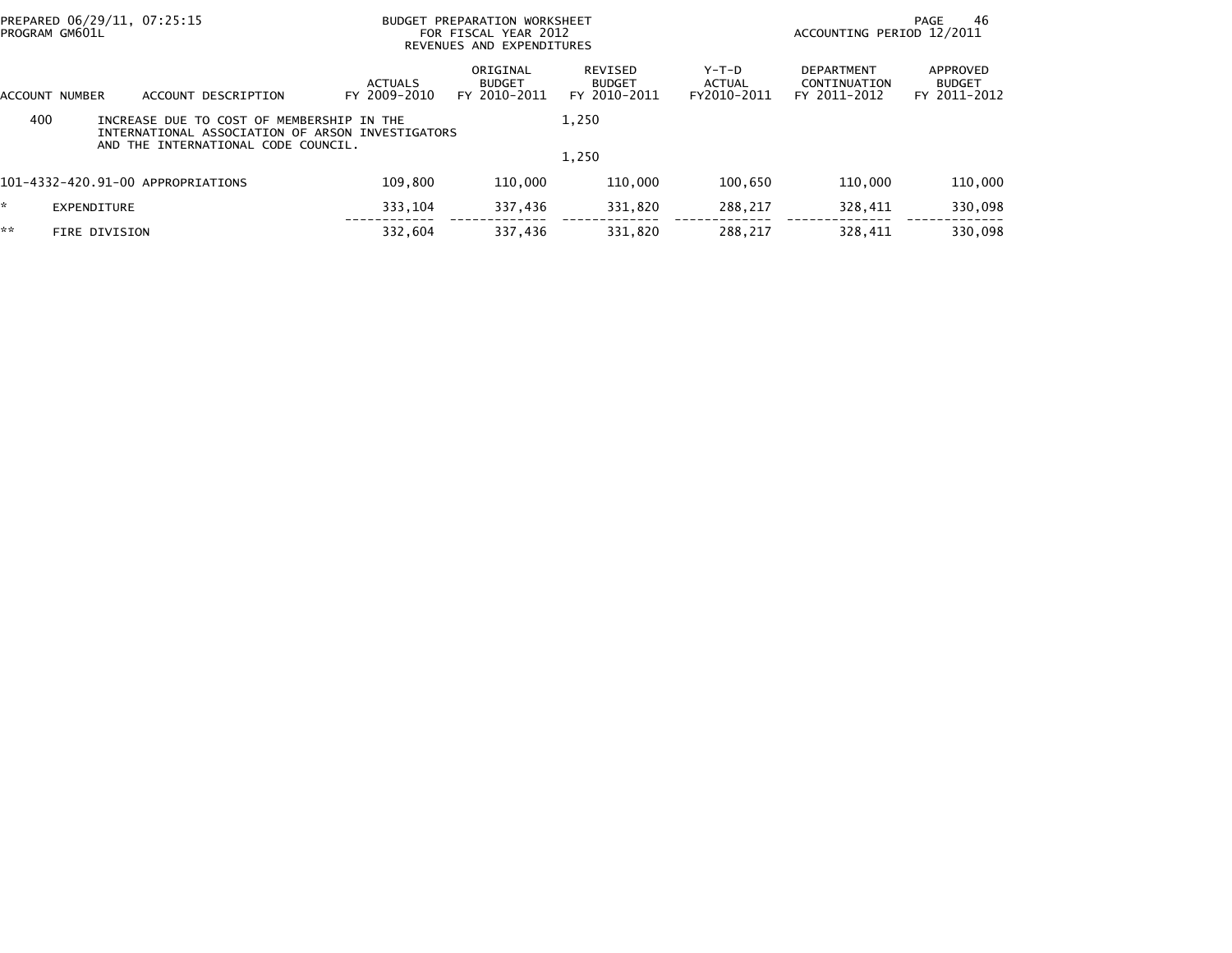|    | PREPARED 06/29/11, 07:25:15<br>PROGRAM GM601L |                                             | <b>BUDGET PREPARATION WORKSHEET</b><br>FOR FISCAL YEAR 2012<br>REVENUES AND EXPENDITURES |                                           |                                          |                                | -47<br>PAGE<br>ACCOUNTING PERIOD 12/2011   |                                           |  |
|----|-----------------------------------------------|---------------------------------------------|------------------------------------------------------------------------------------------|-------------------------------------------|------------------------------------------|--------------------------------|--------------------------------------------|-------------------------------------------|--|
|    | ACCOUNT NUMBER                                | ACCOUNT DESCRIPTION                         | <b>ACTUALS</b><br>FY 2009-2010                                                           | ORIGINAL<br><b>BUDGET</b><br>FY 2010-2011 | REVISED<br><b>BUDGET</b><br>FY 2010-2011 | Y-T-D<br>ACTUAL<br>FY2010-2011 | DEPARTMENT<br>CONTINUATION<br>FY 2011-2012 | APPROVED<br><b>BUDGET</b><br>FY 2011-2012 |  |
|    |                                               | 101-4333-331.61-00 HOMELAND SECURITY GRANTS | $6.444-$                                                                                 | 0                                         | $76.857 -$                               | $55.221 -$                     | 0                                          | $\Omega$                                  |  |
| ÷. | <b>REVENUE</b>                                |                                             | $6,444-$                                                                                 | 0                                         | 76,857-                                  | $55,221-$                      |                                            | 0                                         |  |
|    |                                               | 101-4333-420.85-00 GRANT EXPENDITURES       | 6,444                                                                                    | 0                                         | 76,857                                   | 55.807                         | 0                                          | $\Omega$                                  |  |
| ÷. | EXPENDITURE                                   |                                             | 6,444                                                                                    | 0                                         | 76,857                                   | 55.807                         | $\Omega$                                   | $\Omega$                                  |  |
| ** |                                               | HOMELAND SECURITY GRANTS                    |                                                                                          |                                           | 0                                        | 586                            |                                            | 0                                         |  |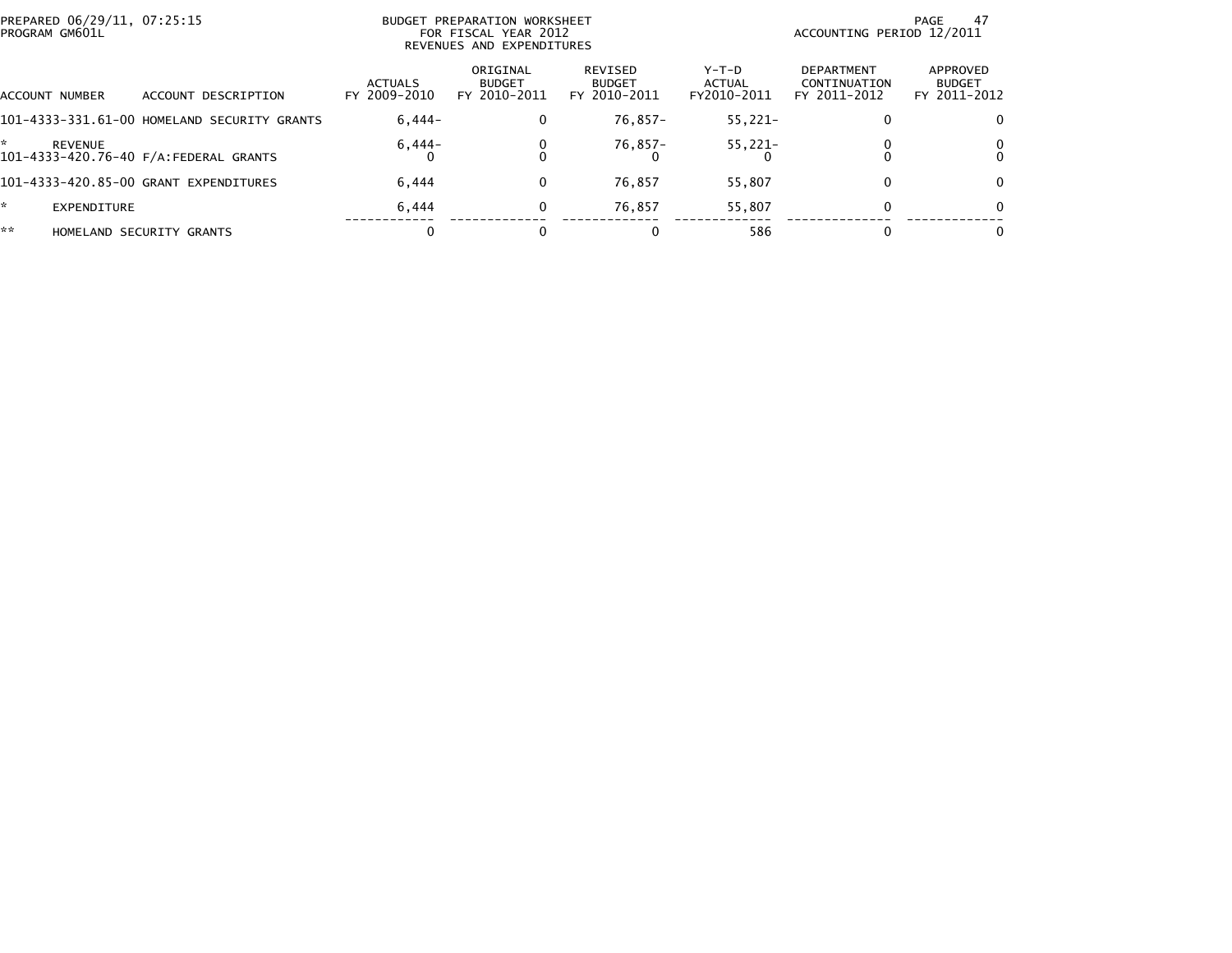| PREPARED 06/29/11, 07:25:15<br>PROGRAM GM601L         |                                              |                                | <b>BUDGET PREPARATION WORKSHEET</b><br>FOR FISCAL YEAR 2012<br>REVENUES AND EXPENDITURES |                                                 |                                         | ACCOUNTING PERIOD 12/2011                         | 48<br>PAGE                                |
|-------------------------------------------------------|----------------------------------------------|--------------------------------|------------------------------------------------------------------------------------------|-------------------------------------------------|-----------------------------------------|---------------------------------------------------|-------------------------------------------|
| ACCOUNT NUMBER                                        | ACCOUNT DESCRIPTION                          | <b>ACTUALS</b><br>FY 2009-2010 | ORIGINAL<br><b>BUDGET</b><br>FY 2010-2011                                                | <b>REVISED</b><br><b>BUDGET</b><br>FY 2010-2011 | $Y-T-D$<br><b>ACTUAL</b><br>FY2010-2011 | <b>DEPARTMENT</b><br>CONTINUATION<br>FY 2011-2012 | APPROVED<br><b>BUDGET</b><br>FY 2011-2012 |
|                                                       | 101-4371-331.55-00 MEDICAID MAXIMIZATION     | 379,873-                       | 150,000-                                                                                 | 150,000-                                        | $608,422-$                              | 150,000-                                          | 150,000-                                  |
| 101–4371–334.63–00 SAFE KIDS GRANT                    |                                              | $\mathbf{0}$                   | 0                                                                                        | 0                                               | $\Omega$                                | 0                                                 | 0                                         |
| 101-4371-353.14-00 AMBULANCE FEES                     |                                              | $3,461,492-$                   | $3,100,000 -$                                                                            | $3, 163, 600 -$                                 | $3, 149, 066 -$                         | $3,100,000 -$                                     | $3, 200, 000 -$                           |
| 101-4371-353.14-10 GARNISHMENT FEES                   |                                              | $24 -$                         | 0                                                                                        | 0                                               | $51 -$                                  | $\Omega$                                          | $\mathbf{0}$                              |
|                                                       | 101–4371–353.14–15 MEDICAID NON–ALLOWED CHGS | 564,070                        | 560,000                                                                                  | 560,000                                         | 379,830                                 | 560,000                                           | 500,000                                   |
|                                                       | 101-4371-353.14-25 MEDICARE NON-ALLOWED CHGS | 76,188                         | 90,000                                                                                   | 90,000                                          | 13,842                                  | 90,000                                            | 40,000                                    |
|                                                       | 101-4371-353.14-35 MISC NON-ALLOWED CHGS     | 37,889                         | 50,000                                                                                   | 50,000                                          | 26,704                                  | 50,000                                            | 50,000                                    |
|                                                       | 101-4371-353.15-00 ROWAN RESCUE SQUAD FEES   | $82, 247 -$                    | 120,000-                                                                                 | 145,050-                                        | 134,237-                                | $120,000 -$                                       | 120,000-                                  |
|                                                       | 101-4371-353.15-15 MEDICAID NON-ALLOWED CHGS | 18,080                         | 24,400                                                                                   | 25,300                                          | 19,659                                  | 24,400                                            | 24,400                                    |
|                                                       | 101-4371-353.15-25 MEDICARE NON-ALLOWED CHGS | 2,176                          | 4,600                                                                                    | 4,600                                           | 549                                     | 4,600                                             | 3,600                                     |
|                                                       | 101-4371-353.15-35 MISC NON-ALLOWED CHARGES  | 1,475                          | 1,000                                                                                    | 1,500                                           | 1,226                                   | 1,000                                             | 2,000                                     |
|                                                       | 101-4371-353.16-00 AMBULANCE CHG-OFF COLL    | $\Omega$                       | $\Omega$                                                                                 | 0                                               | $\Omega$                                | $\Omega$                                          | $\mathbf{0}$                              |
|                                                       | 101-4371-353.17-00 FRANCHISE AGENCIES        | $\Omega$                       | $\Omega$                                                                                 | 0                                               | 0                                       | $\Omega$                                          | 0                                         |
|                                                       | 101-4371-353.17-15 MEDICAID NON-ALLOWED CHGS | $\mathbf{0}$                   | $\Omega$                                                                                 | 0                                               | 0                                       | $\Omega$                                          | 0                                         |
|                                                       | 101-4371-353.17-25 MEDICARE NON-ALLOWED CHGS | $\Omega$                       | $\Omega$                                                                                 | 0                                               | $\Omega$                                | $\Omega$                                          | 0                                         |
|                                                       | 101-4371-353.17-35 MISC NON-ALLOWED CHGS     | $\Omega$                       | $\Omega$                                                                                 | 0                                               | $\Omega$                                | $\Omega$                                          | $\mathbf{0}$                              |
| 101-4371-365.55-00 MISC DONATIONS                     |                                              | 886-                           | 0                                                                                        | $125 -$                                         | $125 -$                                 | 0                                                 | 0                                         |
|                                                       | 101-4371-395.00-00 FUND BALANCE APPR-RESTR   | $\mathbf{0}$                   | $\Omega$                                                                                 | $879-$                                          | $\Omega$                                | $\Omega$                                          | $\mathbf{0}$                              |
|                                                       | 101-4371-395.10-00 FUND BALANCE APPR-UNREST  | $\mathbf{0}$                   | $\Omega$                                                                                 | 0                                               | $\Omega$                                | $\mathbf{0}$                                      | $\mathbf{0}$                              |
| <b>REVENUE</b><br>101–4371–421.10–05 SALARIES:REGULAR |                                              | $3,224,644-$<br>1,696,357      | $2,640,000 -$<br>1,755,966                                                               | 2,728,254-<br>1,732,966                         | $3,450,091 -$<br>1,507,597              | $2,640,000 -$<br>1,749,251                        | 2,850,000-<br>1,749,251                   |
| 101-4371-421.10-10 SALARIES:OVERTIME                  |                                              | 202,516                        | 190,000                                                                                  | 195,500                                         | 169,100                                 | 190,000                                           | 190,000                                   |
|                                                       |                                              | 241,557                        | 205,000                                                                                  | 235,000                                         | 204,927                                 | 205,000                                           | 205,000                                   |
| 101-4371-421.20-05 HEALTH INSURANCE                   |                                              | 368,856                        | 406,080                                                                                  | 451,629                                         | 376,326                                 | 385,920                                           | 385,920                                   |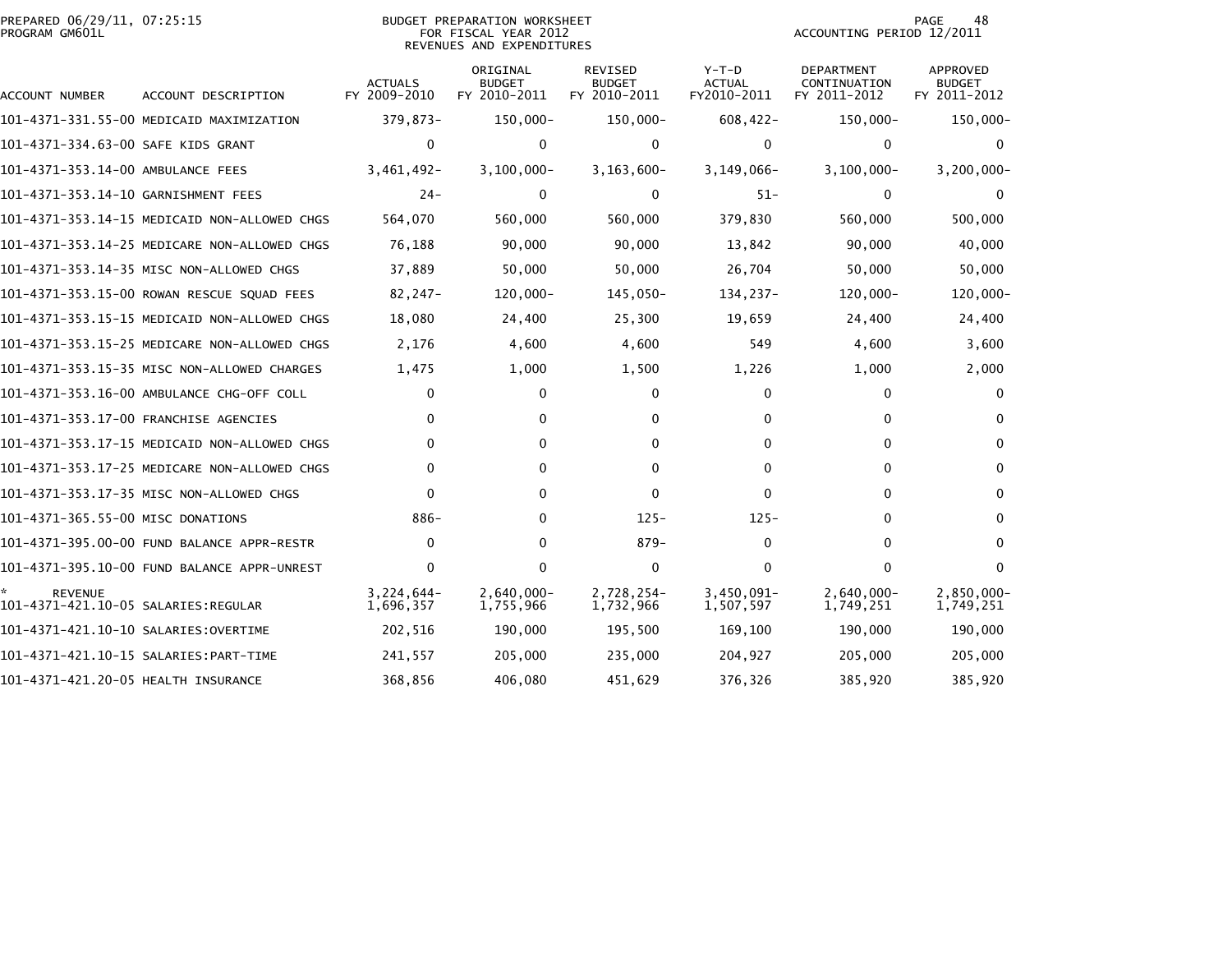| PROGRAM GM601L | PREPARED 06/29/11, 07:25:15                                                                           | BUDGET PREPARATION WORKSHEET<br>FOR FISCAL YEAR 2012<br>REVENUES AND EXPENDITURES |                                           |                                                 |                                         | 49<br>PAGE<br>ACCOUNTING PERIOD 12/2011    |                                           |
|----------------|-------------------------------------------------------------------------------------------------------|-----------------------------------------------------------------------------------|-------------------------------------------|-------------------------------------------------|-----------------------------------------|--------------------------------------------|-------------------------------------------|
| ACCOUNT NUMBER | ACCOUNT DESCRIPTION                                                                                   | <b>ACTUALS</b><br>FY 2009-2010                                                    | ORIGINAL<br><b>BUDGET</b><br>FY 2010-2011 | <b>REVISED</b><br><b>BUDGET</b><br>FY 2010-2011 | $Y-T-D$<br><b>ACTUAL</b><br>FY2010-2011 | DEPARTMENT<br>CONTINUATION<br>FY 2011-2012 | APPROVED<br><b>BUDGET</b><br>FY 2011-2012 |
|                | 101-4371-421.20-08 HEALTH INSURANCE:RETIREES                                                          | $\mathbf{0}$                                                                      | $\mathbf{0}$                              | 7,020                                           | 6,020                                   | 8,040                                      | 8,040                                     |
|                | 101-4371-421.20-10 MEDICARE TAX                                                                       | 29,892                                                                            | 31,084                                    | 30,584                                          | 26,070                                  | 31,092                                     | 31,092                                    |
|                | 101-4371-421.20-15 RETIREMENT                                                                         | 93,495                                                                            | 125,646                                   | 124,146                                         | 107,373                                 | 125,082                                    | 135,166                                   |
|                | 101-4371-421.20-20 SOCIAL SECURITY TAX                                                                | 127,812                                                                           | 121,536                                   | 128,036                                         | 111,472                                 | 132,944                                    | 132,944                                   |
|                | 101-4371-421.20-25 WORKERS COMPENSATION                                                               | 100,965                                                                           | 145,025                                   | 139,525                                         | 121,335                                 | 144,574                                    | 144,574                                   |
|                | 101-4371-421.20-30 401(K) CONTRIBUTIONS                                                               | 52,226                                                                            | 58,440                                    | 55,940                                          | 48,301                                  | 58,178                                     | 58,178                                    |
|                | 101-4371-421.32-32 MEDICAL DIRECTOR                                                                   | 13,800                                                                            | 15,240                                    | 15,240                                          | 10,350                                  | 15,240                                     | 15,240                                    |
|                | 101-4371-421.32-40 PHYSICIAN FEES                                                                     | 0                                                                                 | 500                                       | 179                                             | $\mathbf{0}$                            | 250                                        | 250                                       |
| LEVEL<br>400   | <b>TEXT</b><br>USED TO COVER UNFORSEEN MEDICAL EXPENSES OUTSIDE<br>WORKERS COMP OR THE HIRING PROCESS |                                                                                   | TEXT AMT                                  | 250<br>250                                      |                                         |                                            |                                           |
|                | 101-4371-421.33-00 OTHER PROFESSIONAL SRVCS                                                           | $\mathbf{0}$                                                                      | 0                                         | 18,253                                          | 18,253                                  | $\Omega$                                   | $\mathbf{0}$                              |
|                | 101-4371-421.33-10 CONTRACT COLLECTION                                                                | 744                                                                               | 750                                       | 750                                             | 744                                     | 750                                        | 750                                       |
| LEVEL<br>400   | <b>TEXT</b><br>SOLID WASTE SERVICES AT EMS STATIONS                                                   |                                                                                   | TEXT AMT                                  | 750<br>750                                      |                                         |                                            |                                           |
|                | 101-4371-421.33-17 CONTRACTED SERVICES                                                                | 52,724                                                                            | 69,000                                    | 92,650                                          | 67,435                                  | 69,000                                     | 69,000                                    |
| LEVEL<br>400   | <b>TEXT</b><br>-ANNUAL CUSTOMIZATION OF DEPARTMENTAL SCHEDULING<br><b>SOFTWARE</b>                    |                                                                                   | TEXT AMT                                  | 1,500                                           |                                         |                                            |                                           |
|                | -ROWAN RESCUE SQUAD COLLECTION FEE                                                                    |                                                                                   |                                           | 67,500<br>69,000                                |                                         |                                            |                                           |
|                | 101-4371-421.34-30 SERVICE & MAINTENANCE                                                              | 7,841                                                                             | 300                                       | 300                                             | 289                                     | 300                                        | 300                                       |
| LEVEL<br>400   | <b>TEXT</b><br>USED TO PAY FOR SERVICE TO EXISTING LP500 DEFIB                                        |                                                                                   | TEXT AMT                                  | 300<br>300                                      |                                         |                                            |                                           |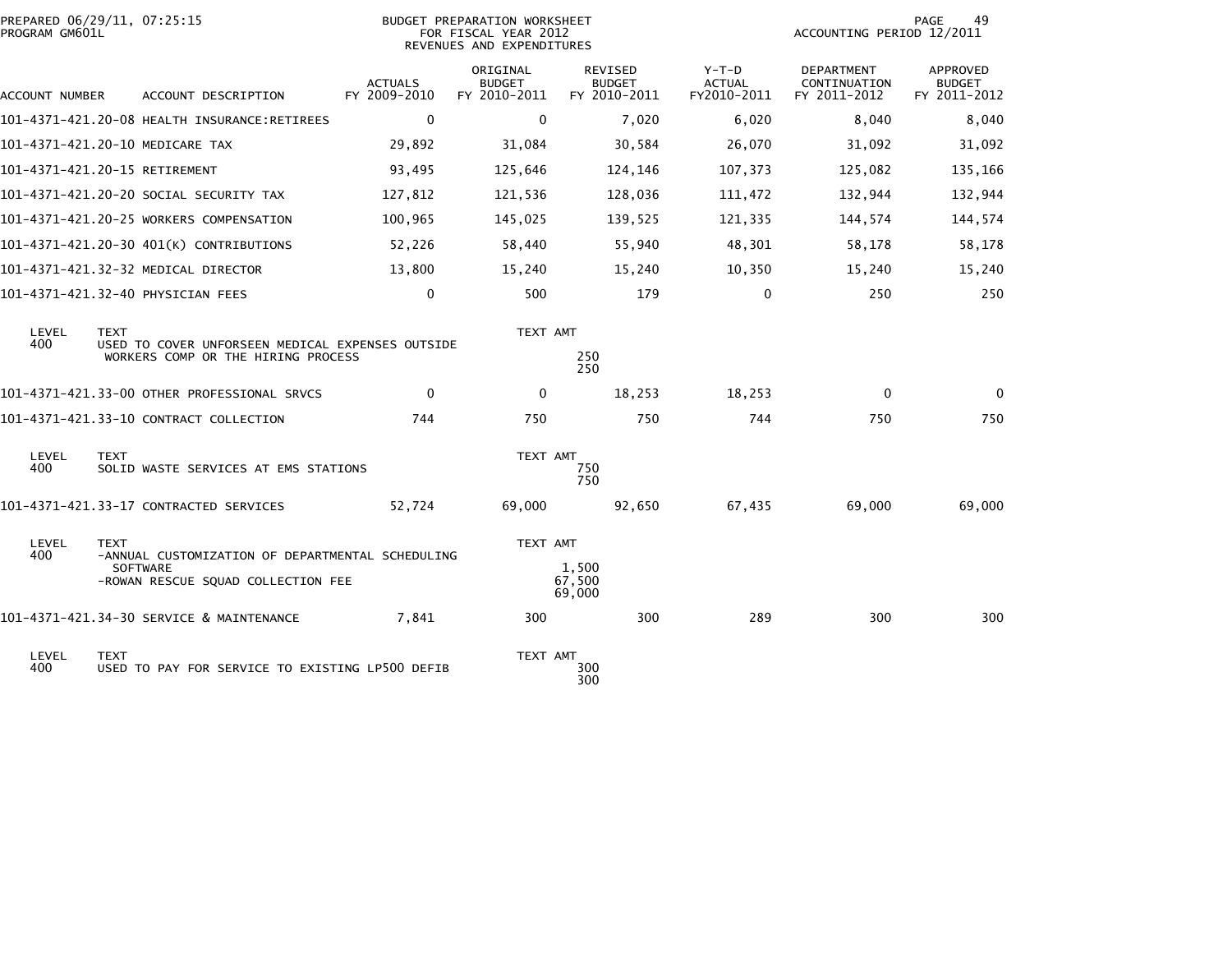| PROGRAM GM601L | PREPARED 06/29/11, 07:25:15                                                                                                                                                          |                                | BUDGET PREPARATION WORKSHEET<br>FOR FISCAL YEAR 2012<br>REVENUES AND EXPENDITURES |                                                 |                                         | 50<br>PAGE<br>ACCOUNTING PERIOD 12/2011    |                                           |  |
|----------------|--------------------------------------------------------------------------------------------------------------------------------------------------------------------------------------|--------------------------------|-----------------------------------------------------------------------------------|-------------------------------------------------|-----------------------------------------|--------------------------------------------|-------------------------------------------|--|
| ACCOUNT NUMBER | ACCOUNT DESCRIPTION                                                                                                                                                                  | <b>ACTUALS</b><br>FY 2009-2010 | ORIGINAL<br><b>BUDGET</b><br>FY 2010-2011                                         | <b>REVISED</b><br><b>BUDGET</b><br>FY 2010-2011 | $Y-T-D$<br><b>ACTUAL</b><br>FY2010-2011 | DEPARTMENT<br>CONTINUATION<br>FY 2011-2012 | APPROVED<br><b>BUDGET</b><br>FY 2011-2012 |  |
|                | 101-4371-421.41-40 WATER                                                                                                                                                             | 660                            | 950                                                                               | 950                                             | 714                                     | 850                                        | 1,200                                     |  |
| LEVEL<br>400   | TEXT<br>SLIGHT REDUCTION BASED ON CURRENT BUDGET EXPENSE                                                                                                                             |                                | TEXT AMT                                                                          | 850<br>850                                      |                                         |                                            |                                           |  |
|                | 101-4371-421.43-05 R&M:BUILDINGS                                                                                                                                                     | $\mathbf 0$                    | 500                                                                               | 69                                              | 68                                      | 400                                        | 400                                       |  |
|                | 101-4371-421.43-15 R&M:EQUIPMENT                                                                                                                                                     | 5,434                          | 5,300                                                                             | 5,680                                           | 4,042                                   | 5,300                                      | 5,300                                     |  |
| LEVEL<br>400   | <b>TEXT</b><br>-BI ANNUAL STRETCHER SERVICE<br>-PARTS FOR STRETCHER REPAIRS<br>-MISC MEDICAL EQUIPMENT PARTS<br>-RADIO ANTENNA REPAIRS AND INSTALLATIONS<br>-DAMAGED PAGER FEES 5@50 |                                | TEXT AMT                                                                          | 3,300<br>1,000<br>250<br>500<br>250<br>5,300    |                                         |                                            |                                           |  |
|                |                                                                                                                                                                                      | 8,125                          | 51,000                                                                            | 51,000                                          | 41,432                                  | 51,000                                     | 51,000                                    |  |
| LEVEL<br>400   | <b>TEXT</b><br>ANNUAL CONTRACT FOR THE LEASE OF PHILIPS MONITORS                                                                                                                     |                                | TEXT AMT                                                                          | 51,000<br>51,000                                |                                         |                                            |                                           |  |
|                | 101-4371-421.44-20 RENT:LAND & BUILDINGS                                                                                                                                             | 6,900                          | 6,900                                                                             | 6,900                                           | 6,900                                   | 6,900                                      | 6,900                                     |  |
| LEVEL<br>400   | <b>TEXT</b><br>RENT FOR EMS STATION 86                                                                                                                                               |                                | TEXT AMT                                                                          | 6,900<br>6,900                                  |                                         |                                            |                                           |  |
|                | 101-4371-421.50-15 LAUNDRY/DRY CLEANING                                                                                                                                              | 17,108                         | 19,000                                                                            | 16,870                                          | 16,870                                  | 4,500                                      | 4,500                                     |  |
| LEVEL<br>400   | <b>TEXT</b><br>REDUCED DUE TO NEW LINEN ARRANGEMENTS WITH RRMC<br>FUNDS NEEDED TO PURCHASE HAND TOWELS                                                                               |                                | TEXT AMT                                                                          | 4,500<br>4,500                                  |                                         |                                            |                                           |  |
|                | 101-4371-421.58-00 TRAVEL                                                                                                                                                            | 3,029                          | 3,000                                                                             | 3,100                                           | 2,958                                   | 2,750                                      | 2,750                                     |  |
| LEVEL<br>400   | <b>TEXT</b><br>GENERAL TRAVEL EXPENSES FOR EMS DIVISON TRAINING                                                                                                                      |                                | TEXT AMT                                                                          |                                                 |                                         |                                            |                                           |  |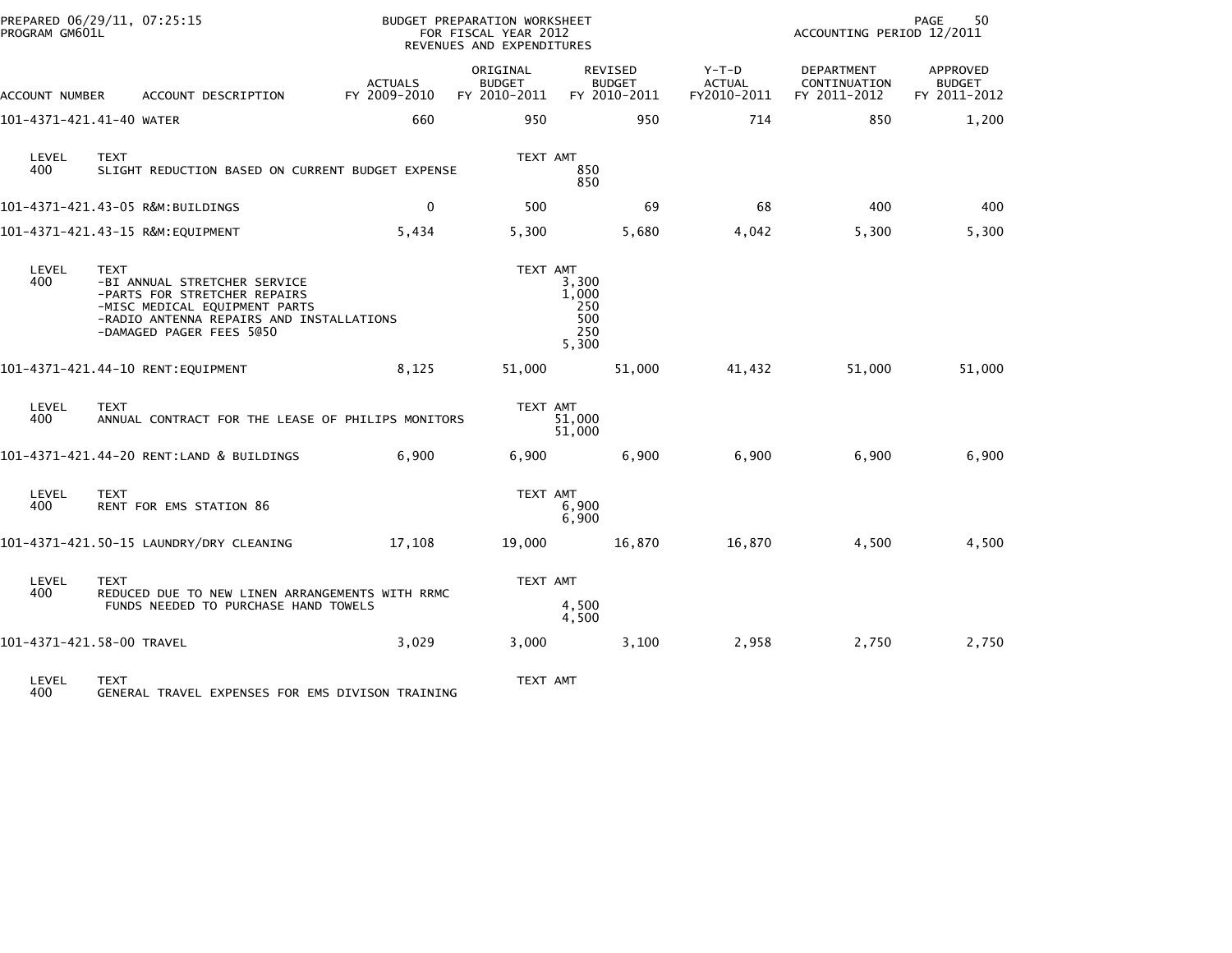| PREPARED 06/29/11, 07:25:15<br>PROGRAM GM601L |                                                                                                                                                                                                                                                                                                                                                                                                                                                                                                                    |                                | BUDGET PREPARATION WORKSHEET<br>FOR FISCAL YEAR 2012<br>REVENUES AND EXPENDITURES | 51<br>PAGE<br>ACCOUNTING PERIOD 12/2011                               |                                         |                                            |                                                  |
|-----------------------------------------------|--------------------------------------------------------------------------------------------------------------------------------------------------------------------------------------------------------------------------------------------------------------------------------------------------------------------------------------------------------------------------------------------------------------------------------------------------------------------------------------------------------------------|--------------------------------|-----------------------------------------------------------------------------------|-----------------------------------------------------------------------|-----------------------------------------|--------------------------------------------|--------------------------------------------------|
| ACCOUNT NUMBER                                | ACCOUNT DESCRIPTION                                                                                                                                                                                                                                                                                                                                                                                                                                                                                                | <b>ACTUALS</b><br>FY 2009-2010 | ORIGINAL<br><b>BUDGET</b><br>FY 2010-2011                                         | <b>REVISED</b><br><b>BUDGET</b><br>FY 2010-2011                       | $Y-T-D$<br><b>ACTUAL</b><br>FY2010-2011 | DEPARTMENT<br>CONTINUATION<br>FY 2011-2012 | <b>APPROVED</b><br><b>BUDGET</b><br>FY 2011-2012 |
|                                               | <b>ACTIVITIES</b>                                                                                                                                                                                                                                                                                                                                                                                                                                                                                                  |                                |                                                                                   | 2,750<br>2,750                                                        |                                         |                                            |                                                  |
|                                               | 101-4371-421.59-00 TRAINING                                                                                                                                                                                                                                                                                                                                                                                                                                                                                        | 5,678                          | 7,615                                                                             | 6,394                                                                 | 5,270                                   | 8,420                                      | 8,420                                            |
| LEVEL<br>400                                  | <b>TEXT</b><br>TEXTBOOKS FOR REQUIRED COURSES IN ADVANCED CARDIAC<br>LIFE SUPPORT, PEDIATRIC ADVANCED LIFE SUPPORT AND<br>INTERNATIONAL TRAUMA LIFE SUPPORT 45 TEXTS TOTAL<br>INTERNATIONAL TRAUMA LIFE SUPPORT CERTIFICATION FE<br>NCAEMSA CONFERENCE COSTS FOR DIVISION ADMIN STAFF<br>8 @ 190<br>DIFFICULT AIRWAY COURSE 2 @ 350<br>TACTICAL MEDICAL SPECIALIST TUITION 2 @ 400<br>SUPERVISORY TRAINING COURSES 5 @ 200<br>EMS TODAY REGISTRATION FEES 70100<br>CO2 AIRWAY SIMULATOR FOR AIRWAY COMPETENCE TEST |                                | TEXT AMT                                                                          | 2,000<br>1,200<br>1,520<br>700<br>800<br>1,000<br>700<br>500<br>8,420 |                                         |                                            |                                                  |
|                                               | 101–4371–421.61–45 SUPPLIES:MEDICAL                                                                                                                                                                                                                                                                                                                                                                                                                                                                                | 122,300                        | 130,265                                                                           | 130,265                                                               | 114,649                                 | 133,600                                    | 133,600                                          |
| LEVEL<br>400                                  | <b>TEXT</b><br>SUPPLIES USAGE CONTINUES TO INCREASE WITH CALL<br>VOLUME AND UPDATED PROCEDURES. LINE NEEDS TO BE<br>INCREASED BY 3000 TO COVER ADDITIONAL EXPENESE                                                                                                                                                                                                                                                                                                                                                 |                                |                                                                                   | TEXT AMT<br>133,600<br>133,600                                        |                                         |                                            |                                                  |
|                                               | 101–4371–421.61–85 SUPPLIES:VEHICLE                                                                                                                                                                                                                                                                                                                                                                                                                                                                                | 9,613                          | 7,500                                                                             | 10,250                                                                | 8,803                                   | 9,500                                      | 9,500                                            |
| LEVEL<br>400                                  | <b>TEXT</b><br>TIRE COSTS CONTINUE TO INCREASE AS NEWER UNITS USE<br>LARGER TIRES. PETROLEUM COSTS ARE LIKELY TO CAUSE<br>ADDITIONAL INCREASES IN TIRE PRICES.                                                                                                                                                                                                                                                                                                                                                     |                                | TEXT AMT                                                                          | 9,500<br>9,500                                                        |                                         |                                            |                                                  |
|                                               | 101-4371-421.61-90 SUPPLIES:OTHER                                                                                                                                                                                                                                                                                                                                                                                                                                                                                  | 854                            | 1,000                                                                             | 1,000                                                                 | 1,000                                   | 900                                        | 900                                              |
| LEVEL<br>400                                  | TEXT<br>REPLACEMENT DRYCELL AND RECHARGABLE BATTERIES FOR<br>DEPARTMENT MEDICAL EQUIPMENT AND PAGERS.                                                                                                                                                                                                                                                                                                                                                                                                              |                                | TEXT AMT                                                                          | 900<br>900                                                            |                                         |                                            |                                                  |
|                                               | 101-4371-421.61-95 SUPPLIES:OTHER SMALL EQMT                                                                                                                                                                                                                                                                                                                                                                                                                                                                       | 12,007                         | 12,000                                                                            | 15,847                                                                | 13,500                                  | 11,090                                     | 11,090                                           |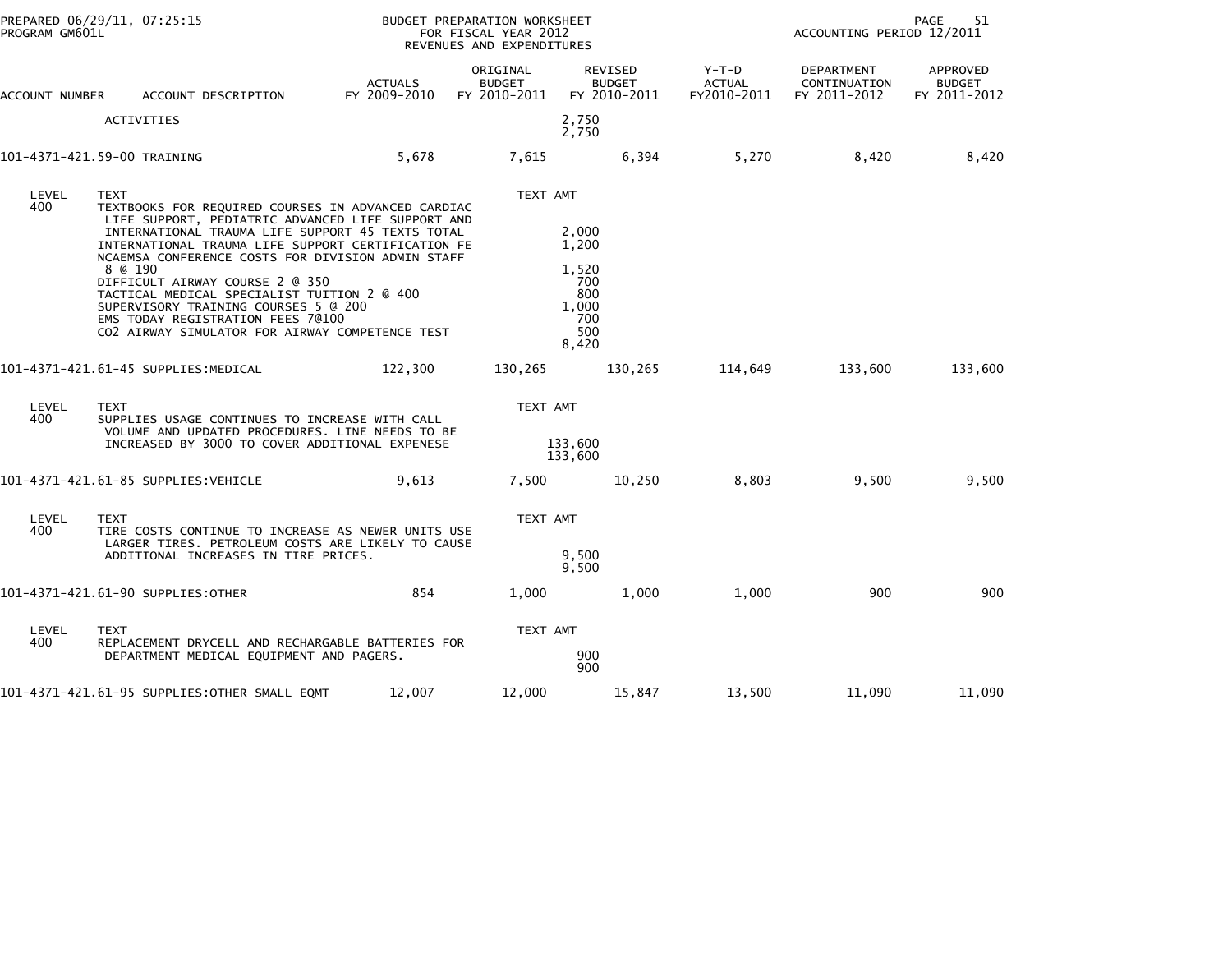| PREPARED 06/29/11, 07:25:15<br>PROGRAM GM601L |                                                                                                                                                                                                                                                                                                                                                                                                                                                 |                                | BUDGET PREPARATION WORKSHEET<br>FOR FISCAL YEAR 2012<br>REVENUES AND EXPENDITURES |                                                                                     | 52<br><b>PAGE</b><br>ACCOUNTING PERIOD 12/2011 |                                            |                                           |  |
|-----------------------------------------------|-------------------------------------------------------------------------------------------------------------------------------------------------------------------------------------------------------------------------------------------------------------------------------------------------------------------------------------------------------------------------------------------------------------------------------------------------|--------------------------------|-----------------------------------------------------------------------------------|-------------------------------------------------------------------------------------|------------------------------------------------|--------------------------------------------|-------------------------------------------|--|
| ACCOUNT NUMBER                                | ACCOUNT DESCRIPTION                                                                                                                                                                                                                                                                                                                                                                                                                             | <b>ACTUALS</b><br>FY 2009-2010 | ORIGINAL<br><b>BUDGET</b><br>FY 2010-2011                                         | REVISED<br><b>BUDGET</b><br>FY 2010-2011                                            | Y-T-D<br><b>ACTUAL</b><br>FY2010-2011          | DEPARTMENT<br>CONTINUATION<br>FY 2011-2012 | APPROVED<br><b>BUDGET</b><br>FY 2011-2012 |  |
| LEVEL<br>400                                  | TEXT<br>-6 ADULT SPLINT KITS<br>-4 PEDIATRIC SPLINT KITS<br>-MEDICAL EQUIPMENT REPLACEMENT PARTS DUE TO WEAR<br>-2 PORTABLE STRETCHERS<br>-REPLACEMENT STYLUS FOR LAPTOP COMPUTERS 5@15<br>-MATTRESS AND BOX SP-RINGS REPLACEMENTS 20375<br>-REPLACEMENT KITCHEN WARE (POTS, PANS, ETC) FOR 5<br><b>STATIONS</b><br>-MISC SUPPLIES NOT PROVIDED BY FACILITIES MGMT<br>-REPLACEMENT ALS BAGS 40400<br>-REPLACEMENT PEDIATRIC IMMOBILIZERS 14@285 |                                | TEXT AMT                                                                          | 1,200<br>800<br>775<br>600<br>- 75<br>750<br>500<br>800<br>1,600<br>3.990<br>11,090 |                                                |                                            |                                           |  |
|                                               | 101-4371-421.62-05 ELECTRICITY                                                                                                                                                                                                                                                                                                                                                                                                                  | 15,558                         | 15,300                                                                            | 15,300                                                                              | 13,177                                         | 15,300                                     | 17,500                                    |  |
| LEVEL<br>400                                  | <b>TEXT</b><br>SUGGEST MAINTAINING CURRENT LEVEL BASED ON 2010<br>ACTUAL EXPENDITURES AND PREDICTED INCREASES                                                                                                                                                                                                                                                                                                                                   |                                | TEXT AMT                                                                          | 15,300<br>15,300                                                                    |                                                |                                            |                                           |  |
|                                               | 101-4371-421.62-20 MOTOR FUEL & LUBRICANTS                                                                                                                                                                                                                                                                                                                                                                                                      | 77,334                         | 87,400                                                                            | 97,100                                                                              | 86,223                                         | 87,100                                     | 95,000                                    |  |
|                                               | 101-4371-421.62-30 PROPANE GAS                                                                                                                                                                                                                                                                                                                                                                                                                  | 3,101                          | 3,600                                                                             | 3,600                                                                               | 1,707                                          | 3,000                                      | 3,600                                     |  |
| LEVEL<br>400                                  | <b>TEXT</b><br>PROVIDES PROPANE BOTTLED GAS SERVICE FOR THE<br>FOLLOWING STATION LOCATIONS:<br>- EMS STATION 82 (HEAT & GENERATOR)<br>- EMS STATION 83 (GENERATOR)<br>- EMS STATION 84 (GENERATOR)                                                                                                                                                                                                                                              |                                | TEXT AMT                                                                          | 2,000<br>500<br>500<br>3,000                                                        |                                                |                                            |                                           |  |
|                                               | 101-4371-421.64-50 DUES & SUBSCRIPTIONS                                                                                                                                                                                                                                                                                                                                                                                                         | 264                            | 415                                                                               | 505                                                                                 | 505                                            | 555                                        | 555                                       |  |
|                                               | 101-4371-421.65-00 DRUGS & MEDICINES                                                                                                                                                                                                                                                                                                                                                                                                            | 38,269                         | 58,000                                                                            | 53,250                                                                              | 39,882                                         | 58,000                                     | 48,000                                    |  |
|                                               | 101-4371-421.74-35 C/A:VEHICLES                                                                                                                                                                                                                                                                                                                                                                                                                 | 240,620                        | 260,000                                                                           | 260,000                                                                             | $\mathbf 0$                                    | 177,900                                    | 167,900                                   |  |
|                                               |                                                                                                                                                                                                                                                                                                                                                                                                                                                 |                                |                                                                                   |                                                                                     |                                                |                                            |                                           |  |

LEVEL TEXT TEXT AMT 400 -REPLACE ONE AMBULANCE AT CONTRACT PRICE PLUS EXPECTED INCREASE ALLOWED IN CURRENT CONTRACT 137,900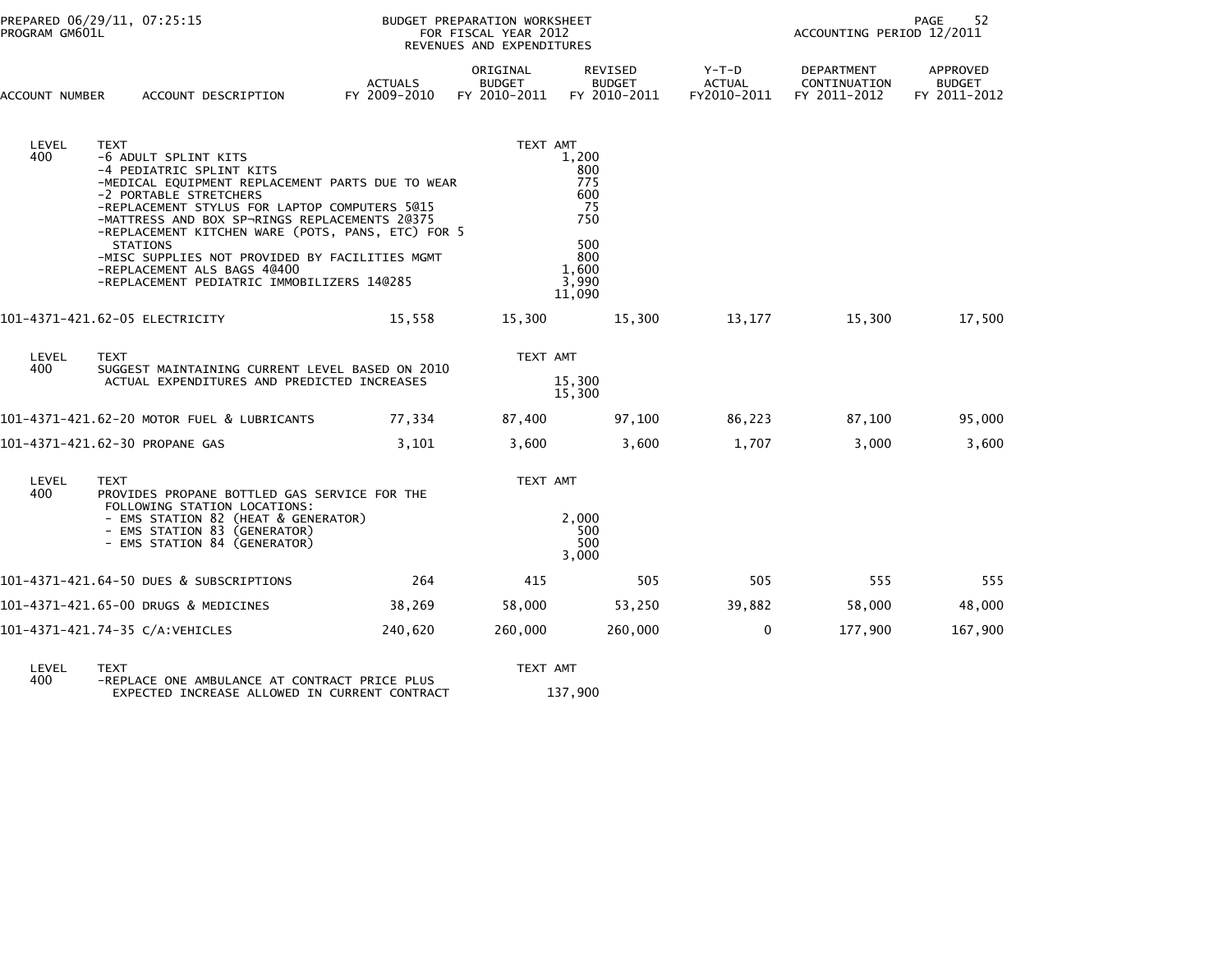| PREPARED 06/29/11, 07:25:15<br>PROGRAM GM601L |                                                                                                                                                                                                                                                                                                                                       |                                | BUDGET PREPARATION WORKSHEET<br>FOR FISCAL YEAR 2012<br>REVENUES AND EXPENDITURES |                                                               | 53<br>PAGE<br>ACCOUNTING PERIOD 12/2011 |                                            |                                           |
|-----------------------------------------------|---------------------------------------------------------------------------------------------------------------------------------------------------------------------------------------------------------------------------------------------------------------------------------------------------------------------------------------|--------------------------------|-----------------------------------------------------------------------------------|---------------------------------------------------------------|-----------------------------------------|--------------------------------------------|-------------------------------------------|
| ACCOUNT NUMBER                                | ACCOUNT DESCRIPTION                                                                                                                                                                                                                                                                                                                   | <b>ACTUALS</b><br>FY 2009-2010 | ORIGINAL<br><b>BUDGET</b><br>FY 2010-2011                                         | REVISED<br><b>BUDGET</b><br>FY 2010-2011                      | $Y-T-D$<br><b>ACTUAL</b><br>FY2010-2011 | DEPARTMENT<br>CONTINUATION<br>FY 2011-2012 | APPROVED<br><b>BUDGET</b><br>FY 2011-2012 |
|                                               | -REPLACE 2004 EMS SUPERVISORS VEHICLE. PER<br>COUNTY MANAGER AMOUNT IS \$30,000.                                                                                                                                                                                                                                                      |                                |                                                                                   | 30,000<br>167,900                                             |                                         |                                            |                                           |
|                                               | 101-4371-421.74-90 C/A:OTHER EQUIPMENT                                                                                                                                                                                                                                                                                                | $\Omega$                       | 0                                                                                 | 0                                                             | $\Omega$                                | $\mathbf{0}$                               | $\Omega$                                  |
|                                               | 101-4371-421.76-30 F/A:EQUIPMENT/FURNISHINGS                                                                                                                                                                                                                                                                                          | $\Omega$                       | 18,000                                                                            | 12,894                                                        | 9,525                                   | 15,300                                     | 34,300                                    |
| LEVEL<br><b>TEXT</b><br>400                   | -REPLACEMENT STAIRCHAIRS 3@\$600<br>-REPLACEMENT OF WORN OUT FURNITURE AT STATION 84<br>-REPLACEMENT OF WORN OUT FURNITURE AT STATION 82<br>-REPLACEMENT OF WORN OUT FURNITURE AT STATION 83<br>-REPLACEMENT OF 2 1998 MODEL EMS STRETCHERS. LIFE<br>EXPECTANCY OF UNITS IS 7 YEARS<br>-REPLACEMENT OF PANASONIC CF LAPTOPS 50\$3,800 |                                | TEXT AMT                                                                          | 1.800<br>1,500<br>1,500<br>1,500<br>9,000<br>19,000<br>34,300 |                                         |                                            |                                           |
|                                               | 101-4371-421.83-97 DONATION EXPENDITURES                                                                                                                                                                                                                                                                                              | 448                            | 0                                                                                 | 801                                                           | 624                                     | 0                                          | $\Omega$                                  |
|                                               | 101-4371-421.84-28 FRST RESPNDR FIN ASSIST                                                                                                                                                                                                                                                                                            | 2.792                          | 3,100                                                                             | 3,100                                                         | 2,143                                   | 3,100                                      | 3,100                                     |
| LEVEL<br><b>TEXT</b><br>400                   | -FUNDS USED TO PAY FOR OXYGEN UTILIZED BY MEDICAL<br>RESPONDER AGENCIES                                                                                                                                                                                                                                                               |                                | TEXT AMT                                                                          | 3,100<br>3,100                                                |                                         |                                            |                                           |
|                                               | 101-4371-421.85-49 GRANT:SAFE KIDS                                                                                                                                                                                                                                                                                                    | $\mathbf{0}$                   | $\Omega$                                                                          | 203                                                           | $\mathbf{0}$                            | $\mathbf{0}$                               | $\mathbf{0}$                              |
|                                               | 101-4371-421.91-00 APPROPRIATIONS                                                                                                                                                                                                                                                                                                     | 40,320                         | 40,320                                                                            | 40,320                                                        | 36,960                                  | 40,320                                     | 40,320                                    |
| *.<br>EXPENDITURE                             |                                                                                                                                                                                                                                                                                                                                       | 3,599,199                      | 3,855,732                                                                         | 3,963,116                                                     |                                         | 3, 182, 544 3, 751, 406                    | 3,771,540                                 |
| **<br>EMS DIVISION                            |                                                                                                                                                                                                                                                                                                                                       | 374,555                        | 1,215,732                                                                         | 1,234,862                                                     | 267,547-                                | 1, 111, 406                                | 921,540                                   |
| ***<br>EMERGENCY SERVICES                     |                                                                                                                                                                                                                                                                                                                                       | 991,481                        | 1,873,957                                                                         | 1,897,506                                                     | 244,184                                 | 1,744,090                                  | 1,569,039                                 |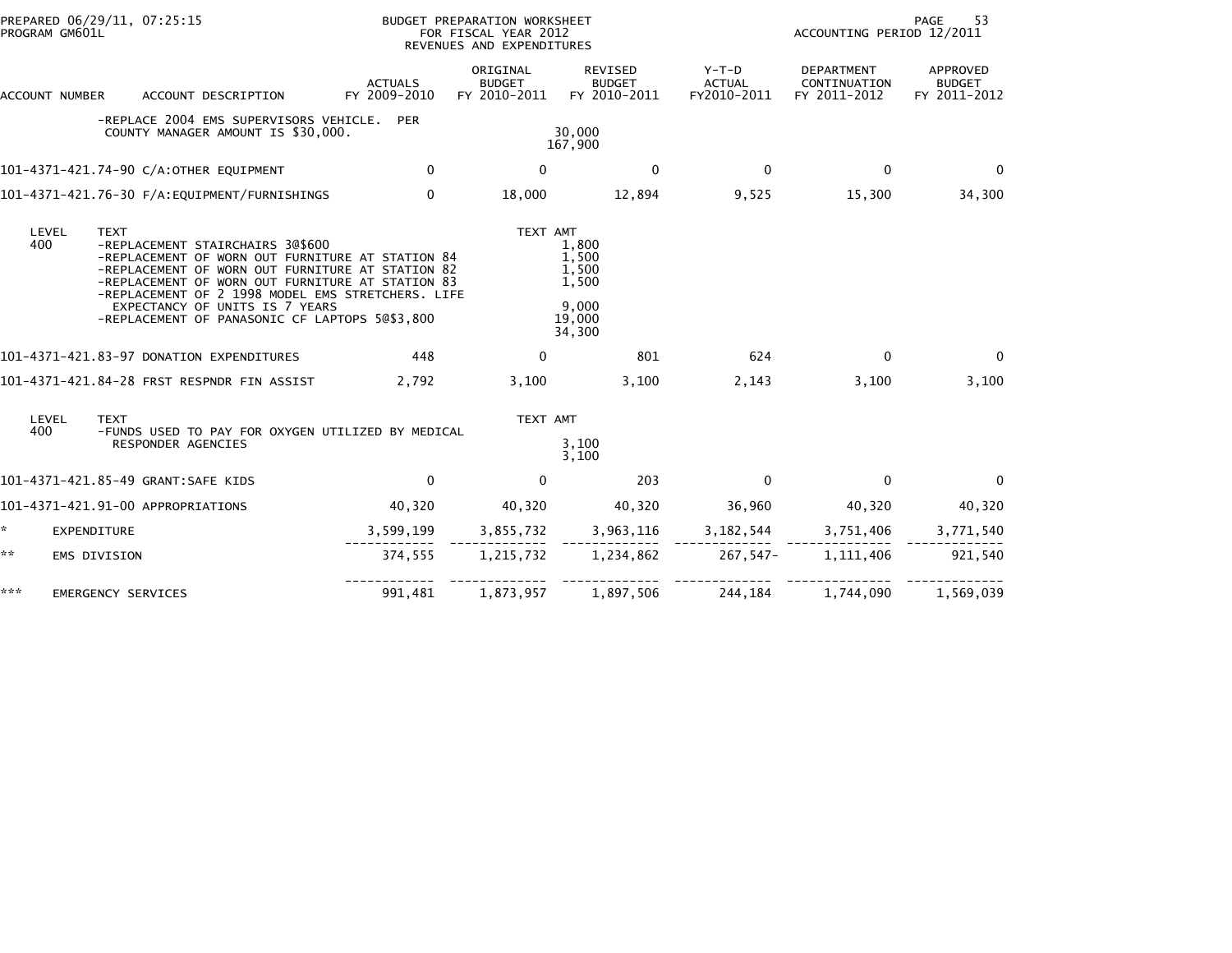| PREPARED 06/29/11, 07:25:15<br>PROGRAM GM601L           |                                            |                                | <b>BUDGET PREPARATION WORKSHEET</b><br>FOR FISCAL YEAR 2012<br>REVENUES AND EXPENDITURES |                                                     |                                | 54<br>PAGE<br>ACCOUNTING PERIOD 12/2011           |                                           |  |  |
|---------------------------------------------------------|--------------------------------------------|--------------------------------|------------------------------------------------------------------------------------------|-----------------------------------------------------|--------------------------------|---------------------------------------------------|-------------------------------------------|--|--|
| ACCOUNT NUMBER                                          | DESCRIPTION<br>ACCOUNT                     | <b>ACTUALS</b><br>FY 2009-2010 | ORIGINAL<br><b>BUDGET</b><br>FY 2010-2011                                                | <b>REVISED</b><br><b>BUDGET</b><br>2010-2011<br>FY. | Y-T-D<br>ACTUAL<br>FY2010-2011 | <b>DEPARTMENT</b><br>CONTINUATION<br>FY 2011-2012 | APPROVED<br><b>BUDGET</b><br>FY 2011-2012 |  |  |
| 101-4402-334.16-25 DJJDP PROGRAM                        |                                            | 384.988-                       | 280,455-                                                                                 | 441.448-                                            | $349.200 -$                    | 0                                                 | $300,000 -$                               |  |  |
|                                                         | 101-4402-395.00-00 FUND BALANCE APPR-RESTR | $\mathbf{0}$                   | 0                                                                                        | $32.198 -$                                          | 0                              | $\mathbf{0}$                                      | $\Omega$                                  |  |  |
| ÷<br><b>REVENUE</b><br>101-4402-421.32-23 DJJDP PROGRAM |                                            | 384.988-<br>349,608            | $280.455 -$<br>280.455                                                                   | 473.646-<br>473,646                                 | $349.200 -$<br>385.343         | 0                                                 | $300,000 -$<br>300,000                    |  |  |
| *.<br>EXPENDITURE                                       |                                            | 349,608                        | 280.455                                                                                  | 473.646                                             | 385.343                        | 0                                                 | 300,000                                   |  |  |
| **<br>DJJDP PROGRAM                                     |                                            | $35,380-$                      | 0                                                                                        | 0                                                   | 36.143                         | $\bf{0}$                                          | 0                                         |  |  |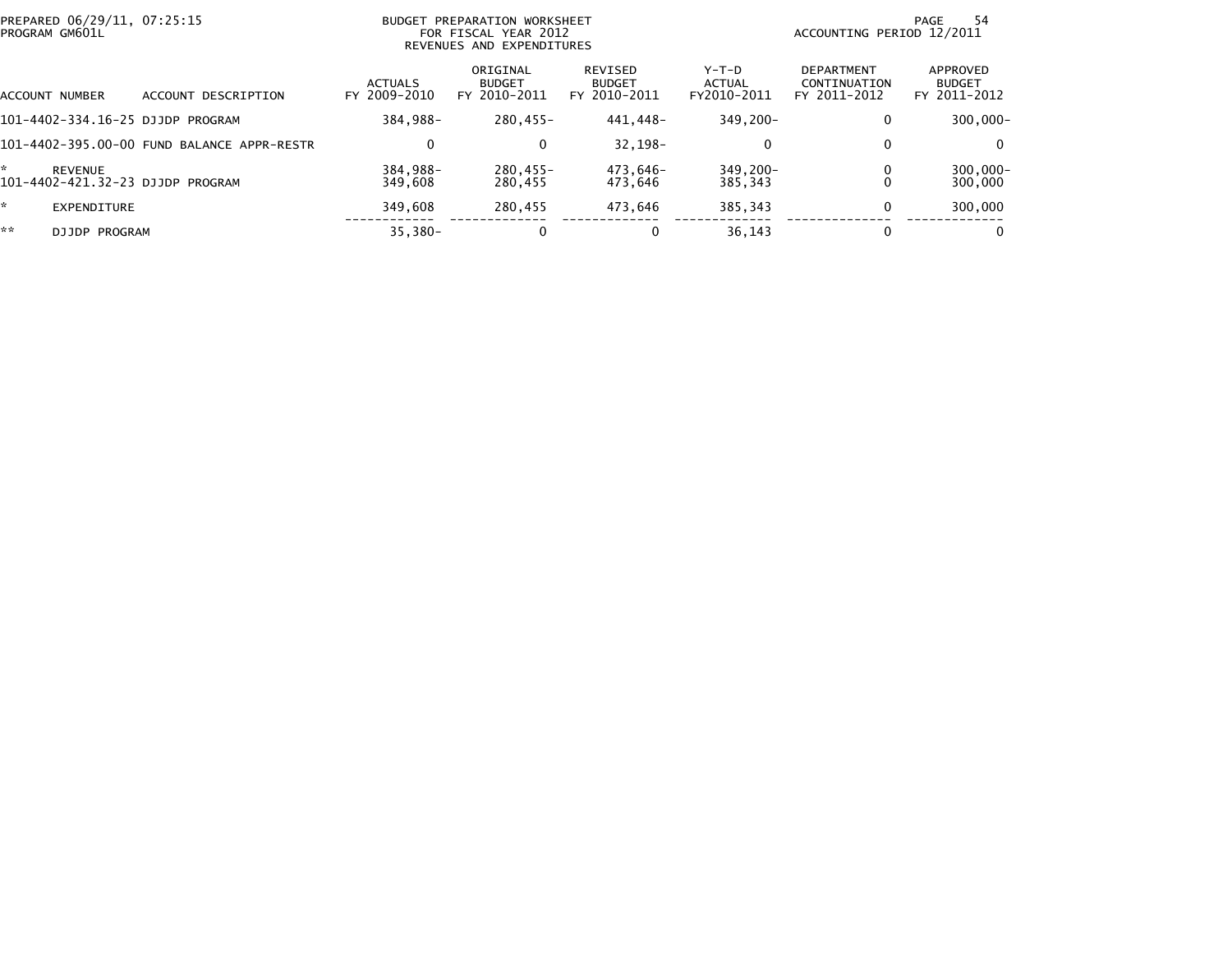| PREPARED 06/29/11, 07:25:15<br>PROGRAM GM601L |             |                                                                                                                                                                                                                                                           | BUDGET PREPARATION WORKSHEET<br>FOR FISCAL YEAR 2012<br>REVENUES AND EXPENDITURES |                                           |                                                 |                                         | 55<br>PAGE<br>ACCOUNTING PERIOD 12/2011    |                                                  |  |
|-----------------------------------------------|-------------|-----------------------------------------------------------------------------------------------------------------------------------------------------------------------------------------------------------------------------------------------------------|-----------------------------------------------------------------------------------|-------------------------------------------|-------------------------------------------------|-----------------------------------------|--------------------------------------------|--------------------------------------------------|--|
| ACCOUNT NUMBER                                |             | ACCOUNT DESCRIPTION                                                                                                                                                                                                                                       | <b>ACTUALS</b><br>FY 2009-2010                                                    | ORIGINAL<br><b>BUDGET</b><br>FY 2010-2011 | <b>REVISED</b><br><b>BUDGET</b><br>FY 2010-2011 | $Y-T-D$<br><b>ACTUAL</b><br>FY2010-2011 | DEPARTMENT<br>CONTINUATION<br>FY 2011-2012 | <b>APPROVED</b><br><b>BUDGET</b><br>FY 2011-2012 |  |
|                                               |             | 101-4410-320.20-00 CONCEALED WEAPON PERMIT                                                                                                                                                                                                                | 81,520-                                                                           | 75,000-                                   | $82,400-$                                       | 91,140-                                 | 75,000-                                    | $80,000 -$                                       |  |
|                                               |             | 101-4410-320.30-00 PISTOL PERMITS                                                                                                                                                                                                                         | 14,075-                                                                           | $13,000-$                                 | $13,000 -$                                      | $12,820-$                               | $13,000-$                                  | $13,000 -$                                       |  |
|                                               |             | 101-4410-325.56-00 DEPUTY ESCORT SERVICES                                                                                                                                                                                                                 | $263-$                                                                            | $500 -$                                   | $500 -$                                         | $8,308-$                                | $2,000-$                                   | $2,000-$                                         |  |
| LEVEL<br>400                                  | <b>TEXT</b> | AMOUNT FOR 2010-2011 BUDGET IS INCREASED DUE TO<br>I-85 BRIDGE PROJECT WORK, AND SEVERAL OTHER ROAD<br>WORK PROJECTS THAT HAVE OCCURRED DURING THIS<br>PERIOD. THIS WORK IS NOT PERMANENT AND IS VERY<br>UNPREDICTABLE AS TO WHAT MAY BE AVAILABLE IN THE |                                                                                   | TEXT AMT                                  |                                                 |                                         |                                            |                                                  |  |
|                                               |             | 2011-2012 FISCAL YEAR.<br>101-4410-342.10-00 CALENDAR CONTRIBUTIONS                                                                                                                                                                                       | 11,000-                                                                           | $3,500-$                                  | $3,500-$                                        | 0                                       | $7,500-$                                   | $7,500-$                                         |  |
| LEVEL<br>400                                  | <b>TEXT</b> | AMOUNT INCREASED DUE TO NEW COMPANY DOING CALENDAR<br>101-4410-342.15-00 COMM RELATIONS DRUG ENFRC                                                                                                                                                        | 1,728-                                                                            | TEXT AMT<br>$1,000-$                      | $1,000-$                                        | $25 -$                                  | $500 -$                                    | $500 -$                                          |  |
|                                               |             | 101-4410-342.25-00 DARE-DRUG ABUSE RES ED                                                                                                                                                                                                                 | $1,000-$                                                                          | $500 -$                                   | $500 -$                                         | $\mathbf 0$                             | $500 -$                                    | $500 -$                                          |  |
|                                               |             | 101-4410-342.65-00 RCCC SECURITY REIMB                                                                                                                                                                                                                    | $3,000-$                                                                          | $3,000-$                                  | $3,000-$                                        | $2,750-$                                | $3,000-$                                   | $3,000-$                                         |  |
|                                               |             | 101-4410-342.70-00 SCHOOL RESOURCE REIMB-R/S                                                                                                                                                                                                              | $91,763-$                                                                         | $91,423-$                                 | $91,423-$                                       | $92,682 -$                              | $92,682-$                                  | $93,024-$                                        |  |
| LEVEL<br>400                                  | <b>TEXT</b> | RYAN WALKER - 52,552.47<br>RSSS 83.3% - 43,776.21<br>COUNTY 16.7% - 8,776.26<br>LANA STERLING - 59.120.80<br>RSSS 83.3% - 49,247.62<br>COUNTY 16.7% - 9.873.14                                                                                            |                                                                                   | TEXT AMT                                  | 43,776<br>49,248<br>93,024                      |                                         |                                            |                                                  |  |
|                                               |             | 101-4410-351.15-00 COURT SEIZURE MONIES REV                                                                                                                                                                                                               | $\mathbf{0}$                                                                      | $\Omega$                                  | 0                                               | 0                                       | $\mathbf 0$                                | $\Omega$                                         |  |
|                                               |             | 101-4410-353.34-00 COMMITMENT TRANSPORT FEES                                                                                                                                                                                                              | $5,695-$                                                                          | $6,000-$                                  | $6,000-$                                        | $3,304-$                                | $3,000-$                                   | $3,000-$                                         |  |
|                                               |             | 101-4410-353.47-00 EVIDENCE STORAGE FEES                                                                                                                                                                                                                  | $\Omega$                                                                          | 0                                         | 0                                               | $\mathbf 0$                             | $2,000-$                                   | $2,000-$                                         |  |

LEVEL TEXT TEXT AMT 400 NEW POLICY ENACTED AND PERSONS WILL BE CHARGED A FEE WITHIN GUIDELINES SET BY THE STATE.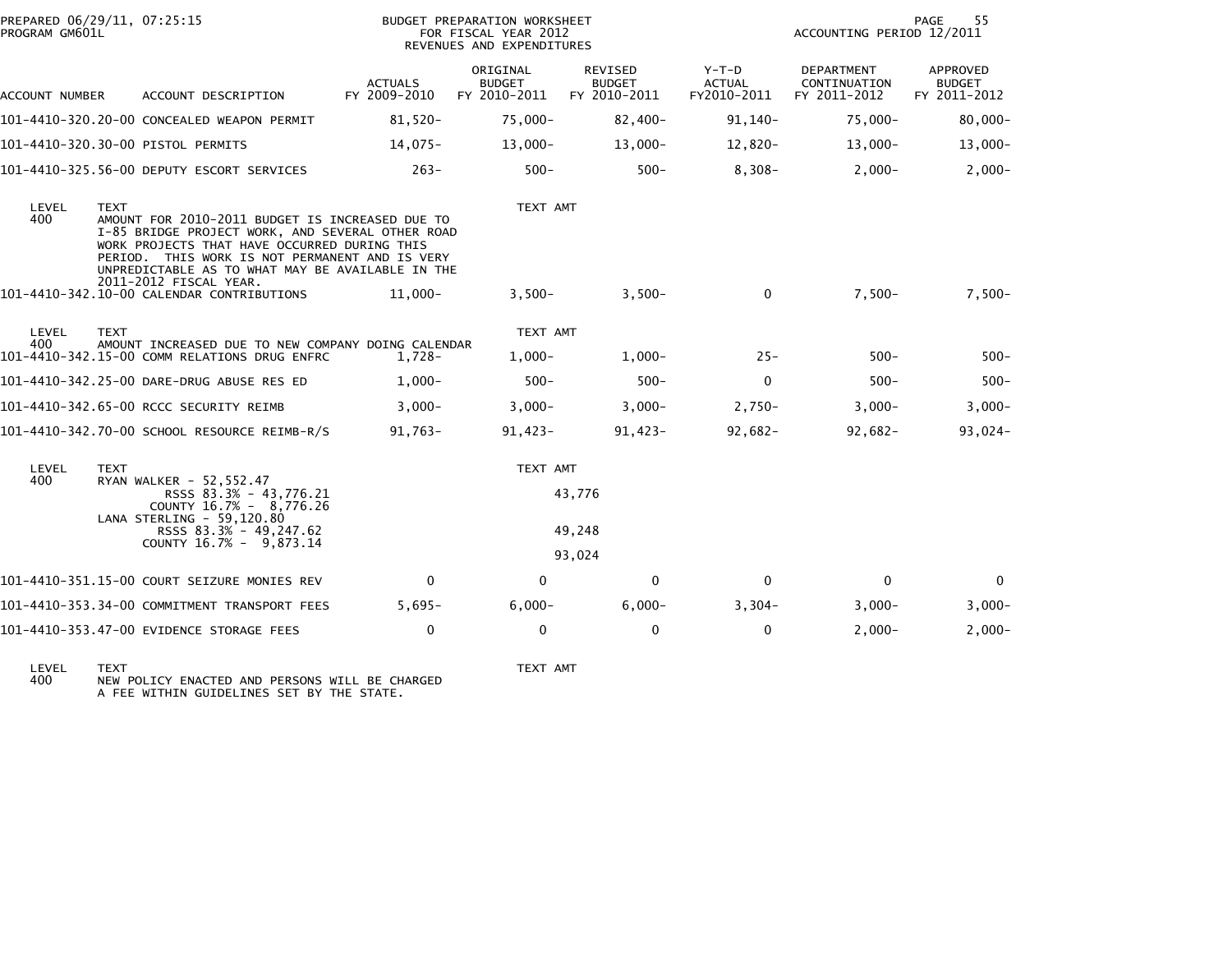| PREPARED 06/29/11, 07:25:15<br>PROGRAM GM601L |                                                       | BUDGET PREPARATION WORKSHEET<br>FOR FISCAL YEAR 2012<br>REVENUES AND EXPENDITURES |                                           |                                          |                                  | 56<br><b>PAGE</b><br>ACCOUNTING PERIOD 12/2011 |                                                  |  |
|-----------------------------------------------|-------------------------------------------------------|-----------------------------------------------------------------------------------|-------------------------------------------|------------------------------------------|----------------------------------|------------------------------------------------|--------------------------------------------------|--|
| ACCOUNT NUMBER                                | ACCOUNT DESCRIPTION                                   | <b>ACTUALS</b><br>FY 2009-2010                                                    | ORIGINAL<br><b>BUDGET</b><br>FY 2010-2011 | REVISED<br><b>BUDGET</b><br>FY 2010-2011 | $Y-T-D$<br>ACTUAL<br>FY2010-2011 | DEPARTMENT<br>CONTINUATION<br>FY 2011-2012     | <b>APPROVED</b><br><b>BUDGET</b><br>FY 2011-2012 |  |
|                                               | 101-4410-353.58-00 INSURANCE REPORT FEES              | $\mathbf{0}$                                                                      | 0                                         | $\mathbf{0}$                             | $\mathbf{0}$                     | $\mathbf{0}$                                   | $\mathbf{0}$                                     |  |
| 101-4410-353.84-00 SHERIFFS FEES              |                                                       | 166,615-                                                                          | 130,000-                                  | 130,000-                                 | 127,462-                         | $130,000 -$                                    | 130,000-                                         |  |
| 101-4410-353.84-50 FINGERPRINTING             |                                                       | $14,305-$                                                                         | $12,000-$                                 | $12,000 -$                               | 12,832-                          | $12,000-$                                      | $12,000-$                                        |  |
|                                               | 101-4410-354.10-00 INS. SETTLEMENT CLAIMS             | 19,865-                                                                           | 0                                         | $\mathbf{0}$                             | $\Omega$                         | 0                                              | $\Omega$                                         |  |
|                                               | 101-4410-365.09-00 PUBLIC SAFETY DONATIONS            | $2,950-$                                                                          | $250 -$                                   | $250 -$                                  | $100 -$                          | $250 -$                                        | $250 -$                                          |  |
|                                               | 101-4410-365.09-05 EXPLORER CONTRIBUTIONS             | $9,170-$                                                                          | $1,200-$                                  | $1,200-$                                 | $1,000-$                         | $1,200-$                                       | $1,200-$                                         |  |
|                                               | 101-4410-365.09-70 SHERIFFS CHRISTMAS CARING          | $510 -$                                                                           | 0                                         | 0                                        | $\bf{0}$                         | 0                                              | $\bf{0}$                                         |  |
|                                               | 101-4410-389.95-00 OTHER MISC RECEIPTS                | $48 -$                                                                            | 0                                         | $\Omega$                                 | $680 -$                          | 0                                              | 0                                                |  |
|                                               | 101-4410-395.00-00 FUND BALANCE APPR-RESTR            | $\mathbf{0}$                                                                      | 0                                         | $25,468-$                                | $\mathbf{0}$                     | $\Omega$                                       | 0                                                |  |
| <b>REVENUE</b>                                | 101-4410-410.61-95 SUPPLIES: OTHER SMALL EQMT         | $423,507-$<br>0                                                                   | 337, 373-<br>0                            | 370,241-<br>500                          | 353, 103-<br>0                   | 342,632-<br>0                                  | 347,974-<br>0                                    |  |
|                                               |                                                       | 4,195,991                                                                         | 3,984,006                                 | 4,008,006                                | 3,497,732                        | 3,968,395                                      | 3,979,289                                        |  |
| LEVEL<br><b>TEXT</b><br>400                   | CONTINUATION<br>EXPANSION - INCREASE IN SHERIFF'S PAY |                                                                                   | TEXT AMT                                  | 3,968,395<br>10,894<br>3,979,289         |                                  |                                                |                                                  |  |
|                                               | 101-4410-421.10-10 SALARIES:OVERTIME                  | 72                                                                                | 5,000                                     | $\bf{0}$                                 | $\Omega$                         | 0                                              | 0                                                |  |
|                                               |                                                       | 80,004                                                                            | 75,000                                    | 79,500                                   | 66,995                           | 75,000                                         | 75,000                                           |  |
|                                               | 101-4410-421.10-25 LEO SEPARATION ALLOWANCE           | 175,914                                                                           | 175,500                                   | 235,137                                  | 199,859                          | 248,743                                        | 248,743                                          |  |
| 101-4410-421.20-05 HEALTH INSURANCE           |                                                       | 835,152                                                                           | 854,460                                   | 976,808                                  | 813,400                          | 820,080                                        | 820,080                                          |  |
|                                               | 101-4410-421.20-08 HEALTH INSURANCE:RETIREES          | 107,160                                                                           | 107,160                                   | 138,450                                  | 122,450                          | 127,300                                        | 127,300                                          |  |
| 101-4410-421.20-10 MEDICARE TAX               |                                                       | 62,371                                                                            | 59,115                                    | 60,615                                   | 52,573                           | 58,860                                         | 59,020                                           |  |
| I FVFI<br><b>TFXT</b>                         |                                                       |                                                                                   | TFXT AMT                                  |                                          |                                  |                                                |                                                  |  |

| LEVEL | TFXT                      | TEXT AMT |
|-------|---------------------------|----------|
| 400   | CONTINUATION              | 58.860   |
|       | INCREASE IN SHERIFF'S PAY | 160      |
|       |                           | 59.020   |
|       |                           |          |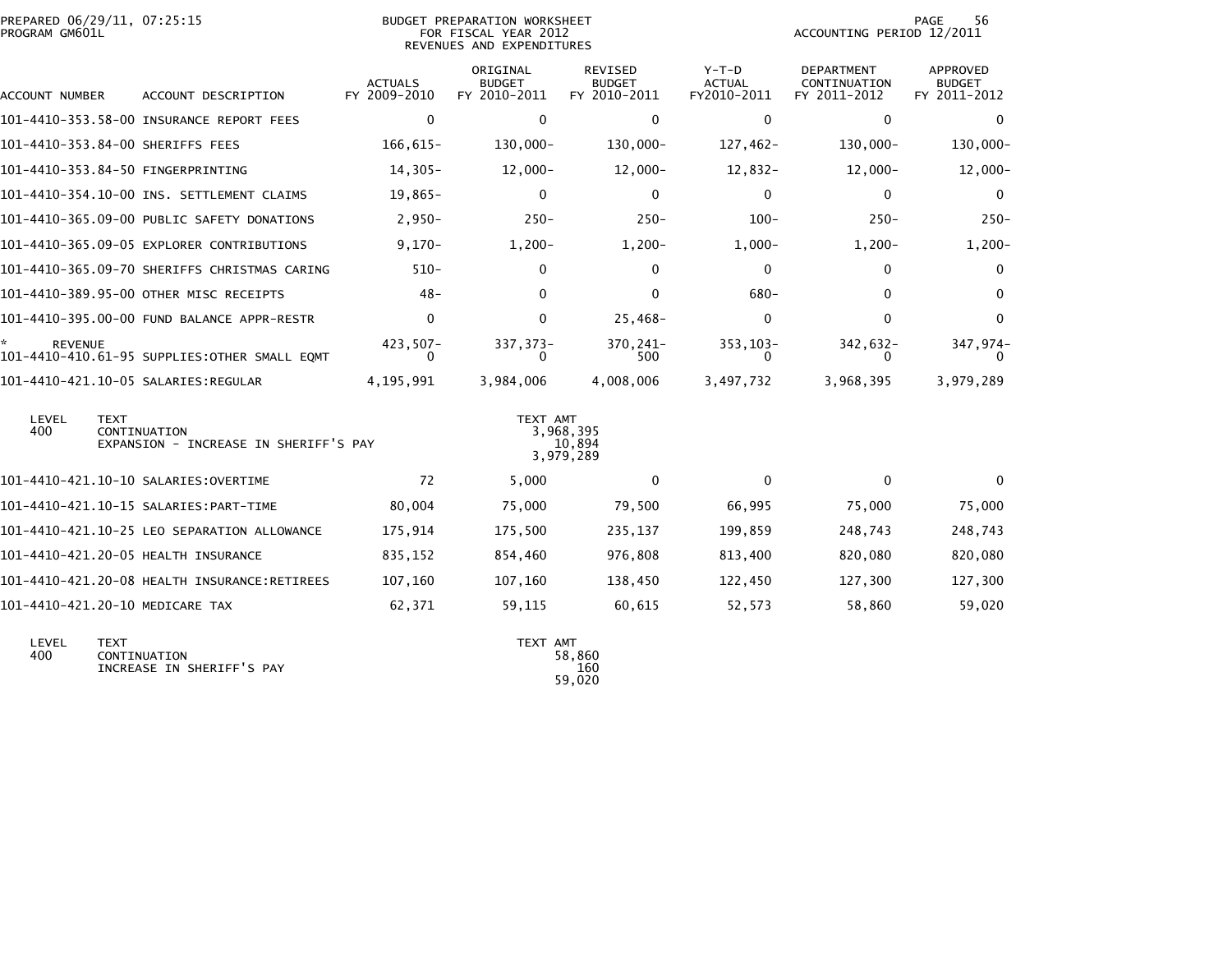| PROGRAM GM601L           | PREPARED 06/29/11, 07:25:15                                                                                                                                          | <b>BUDGET PREPARATION WORKSHEET</b><br>FOR FISCAL YEAR 2012<br>REVENUES AND EXPENDITURES |                                           |                                                 |                                         | 57<br>PAGE<br>ACCOUNTING PERIOD 12/2011    |                                           |  |  |
|--------------------------|----------------------------------------------------------------------------------------------------------------------------------------------------------------------|------------------------------------------------------------------------------------------|-------------------------------------------|-------------------------------------------------|-----------------------------------------|--------------------------------------------|-------------------------------------------|--|--|
| ACCOUNT NUMBER           | ACCOUNT DESCRIPTION                                                                                                                                                  | <b>ACTUALS</b><br>FY 2009-2010                                                           | ORIGINAL<br><b>BUDGET</b><br>FY 2010-2011 | <b>REVISED</b><br><b>BUDGET</b><br>FY 2010-2011 | $Y-T-D$<br><b>ACTUAL</b><br>FY2010-2011 | DEPARTMENT<br>CONTINUATION<br>FY 2011-2012 | APPROVED<br><b>BUDGET</b><br>FY 2011-2012 |  |  |
|                          | 101-4410-421.20-15 RETIREMENT                                                                                                                                        | 206,811                                                                                  | 256,101                                   | 257,101                                         | 224,048                                 | 254,461                                    | 279,787                                   |  |  |
| LEVEL<br>400             | <b>TEXT</b><br>CONTINUATION<br>INCREASE IN SHERIFF'S PAY                                                                                                             |                                                                                          | TEXT AMT                                  | 279,022<br>765<br>279,787                       |                                         |                                            |                                           |  |  |
|                          | 101-4410-421.20-20 SOCIAL SECURITY TAX                                                                                                                               | 266,687                                                                                  | 252,777                                   | 257,577                                         | 224,794                                 | 251,680                                    | 252,355                                   |  |  |
| LEVEL<br>400             | <b>TEXT</b><br>CONTINUATION<br>INCREASE IN SHREIFF'S PAY                                                                                                             |                                                                                          | TEXT AMT                                  | 251,680<br>675<br>252,355                       |                                         |                                            |                                           |  |  |
|                          | 101-4410-421.20-25 WORKERS COMPENSATION                                                                                                                              | 117,767                                                                                  | 155,602                                   | 155,602                                         | 135,030                                 | 154,551                                    | 154,986                                   |  |  |
| LEVEL<br>400             | <b>TEXT</b><br>CONTINUATION<br>INCREASE IN SHERIFF'S PAY                                                                                                             |                                                                                          | TEXT AMT                                  | 154,551<br>435<br>154,986                       |                                         |                                            |                                           |  |  |
|                          | 101-4410-421.20-30 401(K) CONTRIBUTIONS                                                                                                                              | 204,760                                                                                  | 195,391                                   | 195,891                                         | 170,902                                 | 194,075                                    | 194,400                                   |  |  |
| LEVEL<br>400             | <b>TEXT</b><br>CONTINUATION<br>INCREASE IN SHERIFF'S PAY                                                                                                             |                                                                                          | TEXT AMT                                  | 194,075<br>325<br>194,400                       |                                         |                                            |                                           |  |  |
|                          | 101-4410-421.32-40 PHYSICIAN FEES                                                                                                                                    | 1,647                                                                                    | 4,000                                     | 3,300                                           | 1,233                                   | 3,000                                      | 3,000                                     |  |  |
|                          | 101-4410-421.33-45 PRE-EMP PSYCHOLOGICAL EXM                                                                                                                         | 2,200                                                                                    | 3,500                                     | 3,900                                           | 2,725                                   | $\mathbf 0$                                | $\mathbf 0$                               |  |  |
|                          | 101-4410-421.34-30 SERVICE & MAINTENANCE                                                                                                                             | 8,148                                                                                    | 8,058                                     | 8,058                                           | 5,709                                   | 5,864                                      | 5,864                                     |  |  |
| LEVEL<br>400             | <b>TEXT</b><br>-IDENTIX AFIS MACHINES -LANDIS & SALISBURY \$5006<br>-S&W SOFTWARE IDENTI-KIT<br>-S&W NETWORK VERSION<br>-ARCE TIME STAMP S/N# 506622<br><b>TOTAL</b> | \$408<br>\$250<br>\$200<br>\$5864                                                        | TEXT AMT                                  |                                                 |                                         |                                            |                                           |  |  |
| 101-4410-421.41-40 WATER |                                                                                                                                                                      | 20,507                                                                                   | 22,000                                    | 22,000                                          | 15,139                                  | 22,000                                     | 24,000                                    |  |  |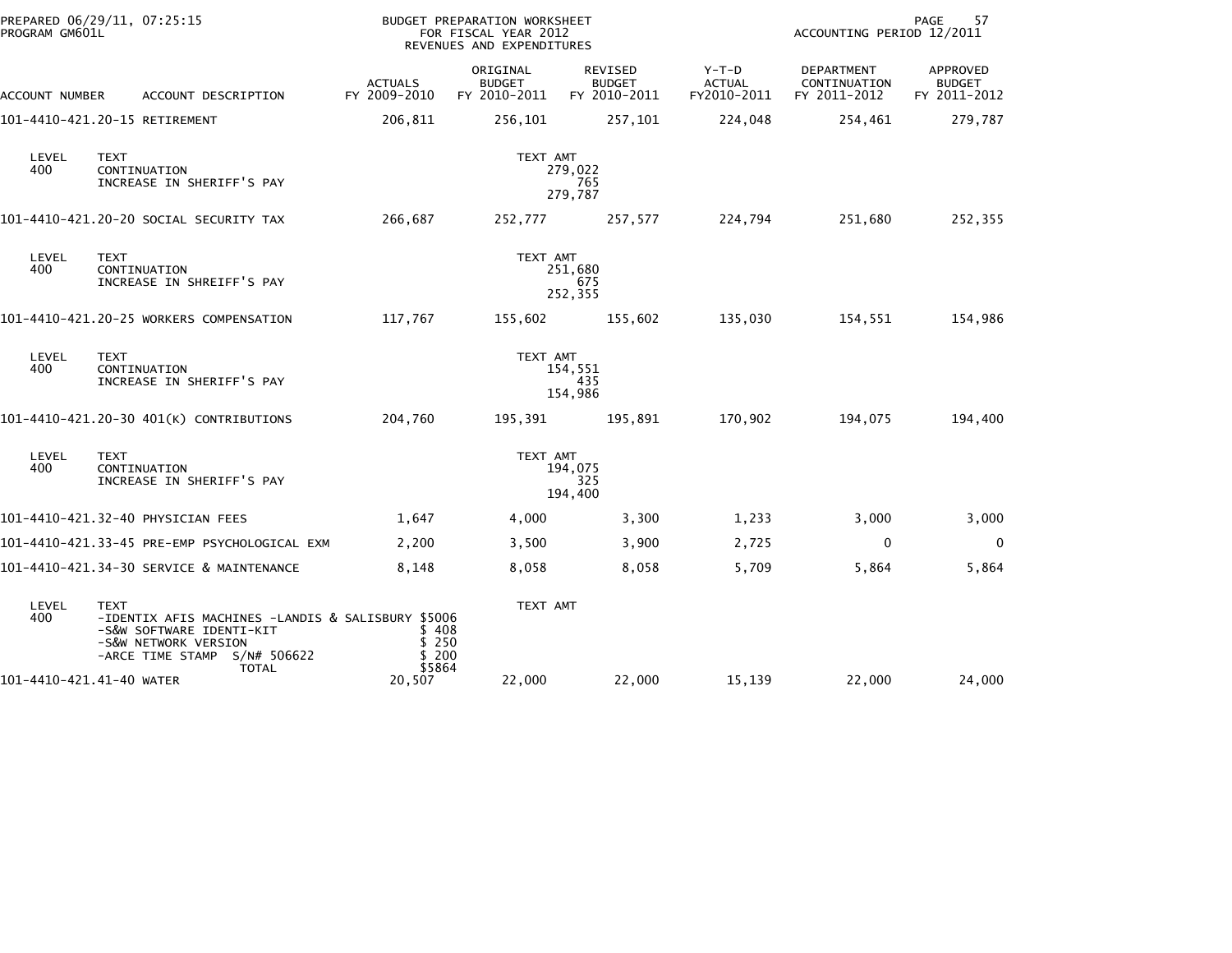| PREPARED 06/29/11, 07:25:15<br>PROGRAM GM601L |                                                                                                 |                                 | <b>BUDGET PREPARATION WORKSHEET</b><br>FOR FISCAL YEAR 2012<br>REVENUES AND EXPENDITURES | 58<br>PAGE<br>ACCOUNTING PERIOD 12/2011  |                                         |                                            |                                           |
|-----------------------------------------------|-------------------------------------------------------------------------------------------------|---------------------------------|------------------------------------------------------------------------------------------|------------------------------------------|-----------------------------------------|--------------------------------------------|-------------------------------------------|
| ACCOUNT NUMBER                                | ACCOUNT DESCRIPTION                                                                             | <b>ACTUALS</b><br>FY 2009-2010  | ORIGINAL<br><b>BUDGET</b><br>FY 2010-2011                                                | REVISED<br><b>BUDGET</b><br>FY 2010-2011 | $Y-T-D$<br><b>ACTUAL</b><br>FY2010-2011 | DEPARTMENT<br>CONTINUATION<br>FY 2011-2012 | APPROVED<br><b>BUDGET</b><br>FY 2011-2012 |
| 101-4410-421.43-15 R&M:EOUIPMENT              |                                                                                                 | 8,658                           | 10,000                                                                                   | 10,000                                   | 7,360                                   | 10,000                                     | 10,000                                    |
| 101-4410-421.43-20 R&M: VEHICLES              |                                                                                                 | 50,063                          | 47,000                                                                                   | 46,500                                   | 40,710                                  | 47,000                                     | 47,000                                    |
| LEVEL<br><b>TEXT</b><br>400                   | AMOUNT IS \$500 TO RESTORE THE ACCOUNT TO THE FULL<br>AMOUNT OF \$47,000 LIKE IT WAS LAST YEAR. |                                 | TEXT AMT                                                                                 |                                          |                                         |                                            |                                           |
|                                               | 101-4410-421.44-10 RENT:EQUIPMENT                                                               | 17,284                          | 19,344                                                                                   | 19,344                                   | 18,468                                  | 19,344                                     | 19,344                                    |
| LEVEL<br><b>TEXT</b><br>400                   | <b>DCI USER FEES</b>                                                                            |                                 | TEXT AMT                                                                                 |                                          |                                         |                                            |                                           |
|                                               | $RWA-RWA15$ $@$25/MONTH \times 12$<br>RWAM-RWAM100 @\$12/MONTH X 12<br><b>TOTAL</b>             | \$4,800<br>\$14,544<br>\$19,344 |                                                                                          |                                          |                                         |                                            |                                           |
|                                               | 101-4410-421.44-45 RENT:POSTAGE METER                                                           | 1,800                           | 1,800                                                                                    | 1,800                                    | 1,650                                   | 1,800                                      | 1,800                                     |
|                                               | 101-4410-421.50-07 COST PER COPY PROGRAM                                                        | 8,666                           | 8,000                                                                                    | 8,300                                    | 6,008                                   | 8,000                                      | 8,000                                     |
| 101-4410-421.50-10 INFORMERS                  |                                                                                                 | 19,812                          | 20,000                                                                                   | 20,000                                   | 16,576                                  | 20,000                                     | 20,000                                    |
| 101-4410-421.53-05 TELEPHONE                  |                                                                                                 | 81,574                          | 85,000                                                                                   | 85,000                                   | 67,796                                  | 85,000                                     | 85,000                                    |
| 101-4410-421.55-00 PRINTING                   |                                                                                                 | 1,841                           | 2,000                                                                                    | 2,000                                    | 1,390                                   | 2,000                                      | 2,000                                     |
| 101-4410-421.56-00 UNIFORMS                   |                                                                                                 | 39.777                          | 45,000                                                                                   | 42,000                                   | 31,158                                  | 40,000                                     | 40,000                                    |
| 101-4410-421.56-10 CLOTHING                   |                                                                                                 | 500                             | 1,000                                                                                    | 1,000                                    | 1,000                                   | $\mathbf{0}$                               | 1,000                                     |
|                                               | 101-4410-421.56-20 SPECIAL DEPUTIES                                                             | 4,463                           | 4,000                                                                                    | 4,000                                    | 1,680                                   | 2,000                                      | 2,000                                     |
| 101-4410-421.57-00 POSTAGE                    |                                                                                                 | 6,806                           | 7,000                                                                                    | 7,000                                    | 6,448                                   | 7,000                                      | 7,000                                     |
| 101-4410-421.58-00 TRAVEL                     |                                                                                                 | 7,520                           | 10,000                                                                                   | 13,400                                   | 12,628                                  | 8,000                                      | 8,000                                     |
| 101-4410-421.59-00 TRAINING                   |                                                                                                 | 8,492                           | 10,000                                                                                   | 6,100                                    | 4,075                                   | 8,000                                      | 8,000                                     |
|                                               | 101-4410-421.61-05 SUPPLIES:OFFICE                                                              | 12,090                          | 11,000                                                                                   | 14,000                                   | 11,582                                  | 11,000                                     | 11,000                                    |
|                                               | 101-4410-421.61-10 SUPPLIES:ANIMAL & VET                                                        | 3,883                           | 4,000                                                                                    | 4,000                                    | 3,722                                   | 4,000                                      | 4,000                                     |
|                                               | 101-4410-421.61-20 SUPPLIES:FINGERPRINT                                                         | 2,687                           | 3,000                                                                                    | 3,000                                    | 2,946                                   | 3,000                                      | 3,000                                     |
|                                               | 101-4410-421.61-35 SUPPLIES:LAW ENFORCEMENT                                                     | 37,557                          | 40,000                                                                                   | 42,503                                   | 31,622                                  | 40,000                                     | 40,000                                    |
|                                               | 101-4410-421.61-60 SUPPLIES:PHOTOGRAPHIC                                                        | 3,290                           | 4,000                                                                                    | 4,000                                    | 2,569                                   | 4,000                                      | 4,000                                     |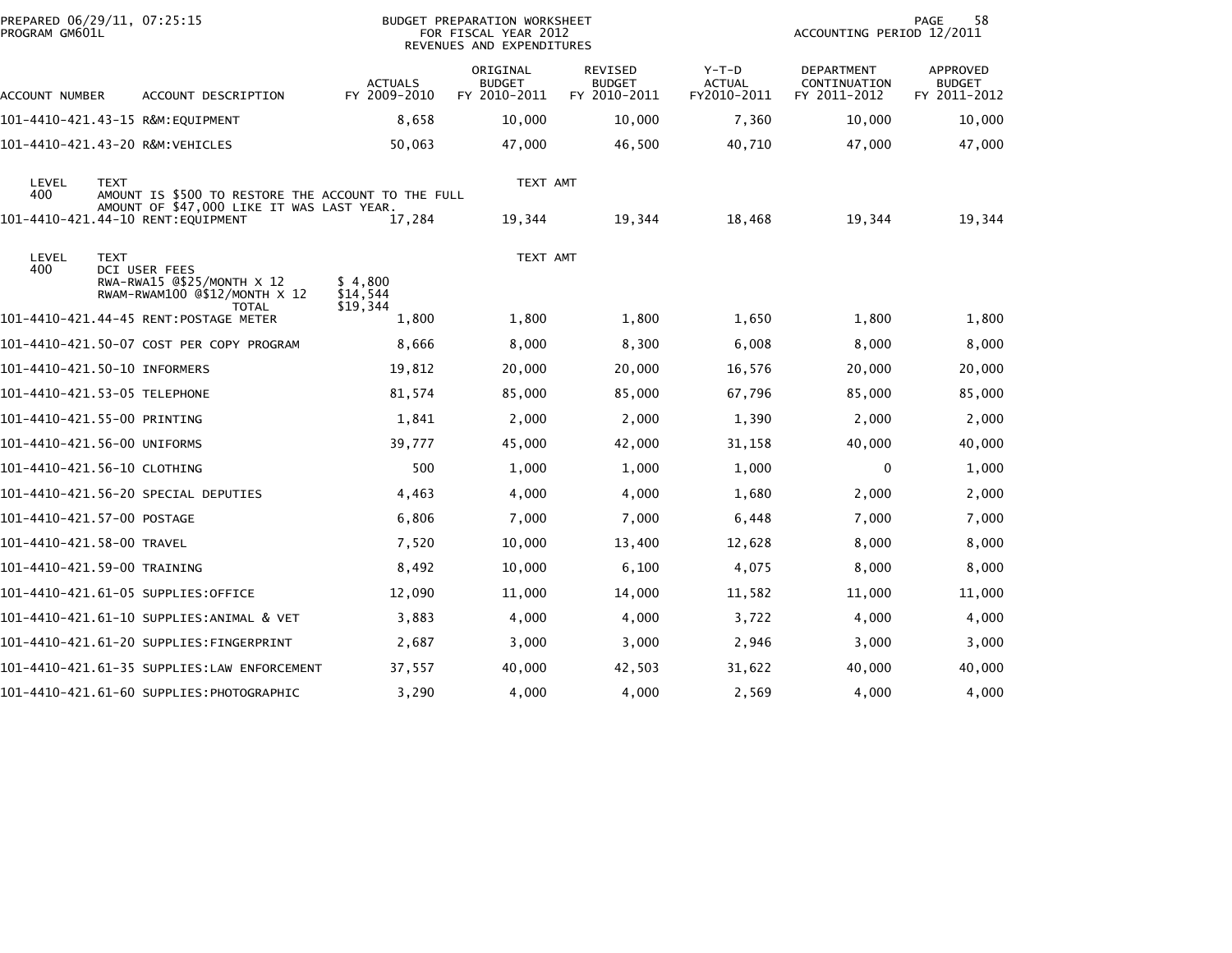| PREPARED 06/29/11, 07:25:15<br>PROGRAM GM601L |                                                                                                                                                                                                            | <b>BUDGET PREPARATION WORKSHEET</b><br>FOR FISCAL YEAR 2012<br>REVENUES AND EXPENDITURES |                                           |                                                 |                                  | 59<br>PAGE<br>ACCOUNTING PERIOD 12/2011           |                                           |  |  |
|-----------------------------------------------|------------------------------------------------------------------------------------------------------------------------------------------------------------------------------------------------------------|------------------------------------------------------------------------------------------|-------------------------------------------|-------------------------------------------------|----------------------------------|---------------------------------------------------|-------------------------------------------|--|--|
| ACCOUNT NUMBER                                | ACCOUNT DESCRIPTION                                                                                                                                                                                        | <b>ACTUALS</b><br>FY 2009-2010                                                           | ORIGINAL<br><b>BUDGET</b><br>FY 2010-2011 | <b>REVISED</b><br><b>BUDGET</b><br>FY 2010-2011 | $Y-T-D$<br>ACTUAL<br>FY2010-2011 | <b>DEPARTMENT</b><br>CONTINUATION<br>FY 2011-2012 | APPROVED<br><b>BUDGET</b><br>FY 2011-2012 |  |  |
| 101-4410-421.61-85 SUPPLIES:VEHICLE           |                                                                                                                                                                                                            | 29,447                                                                                   | 32,000                                    | 35,000                                          | 24,354                           | 32,000                                            | 32,000                                    |  |  |
| 101-4410-421.61-87 SUPPLIES:STREET            |                                                                                                                                                                                                            | 1,875                                                                                    | 2,000                                     | 2,000                                           | 1,656                            | 1,500                                             | 1,500                                     |  |  |
|                                               | 101-4410-421.61-95 SUPPLIES:OTHER SMALL EQMT                                                                                                                                                               | 10,272                                                                                   | 24,000                                    | 20,300                                          | 9,732                            | 14,800                                            | 14,800                                    |  |  |
| LEVEL<br><b>TEXT</b><br>400                   | ACCOUNT REDUCED BY \$7000 SO THAT THIS AMOUNT COULD<br>BE PLACED IN THE FIXED ASSET/OTHER ACCOUNT DUE TO<br>FACT THAT BULLETPROOF VESTS ARE NOW OVER \$500 IN<br>COSTS, THEREBY MAKING THEM A FIXED ASSET. |                                                                                          | TEXT AMT                                  |                                                 |                                  |                                                   |                                           |  |  |
| 101-4410-421.62-05 ELECTRICITY                |                                                                                                                                                                                                            | 46,451                                                                                   | 47,700                                    | 47,700                                          | 34,940                           | 47,700                                            | 50,700                                    |  |  |
|                                               | 101-4410-421.62-20 MOTOR FUEL & LUBRICANTS                                                                                                                                                                 | 303,265                                                                                  | 285,000                                   | 360,000                                         | 317,946                          | 285,000                                           | 350,000                                   |  |  |
|                                               | 101-4410-421.64-50 DUES & SUBSCRIPTIONS                                                                                                                                                                    | 3,603                                                                                    | 4,000                                     | 4,000                                           | 3,326                            | 4,000                                             | 4,000                                     |  |  |
|                                               | 101-4410-421.65-00 DRUGS & MEDICINES                                                                                                                                                                       | 1,000                                                                                    | 1,000                                     | 1,000                                           | 614                              | 1,000                                             | 1,000                                     |  |  |
| 101-4410-421.74-35 C/A:VEHICLES               |                                                                                                                                                                                                            | 282,665                                                                                  | 255,300                                   | 258,258                                         | 258,258                          | 234,441                                           | 234,441                                   |  |  |

| LEVEL<br>400 | <b>TEXT</b><br>MILEAGED OUT VEHICLES:<br>#0210<br>FORD CROWN VICTORIA                        |             | TEXT AMT |
|--------------|----------------------------------------------------------------------------------------------|-------------|----------|
|              | #0706<br>FORD CROWN VICTORIA<br>#0511<br>FORD CROWN VICTORIA<br>#0513<br>FORD CROWN VICTORIA |             |          |
|              | #0610<br>FORD CROWN VICTORIA<br>#0710<br>FORD CROWN VICTORIA                                 |             |          |
|              | #0621<br>DODGE CHARGER                                                                       |             |          |
|              | #0723 DODGE CHARGER                                                                          |             |          |
|              | #0733 FORD F150 TRUCK<br>#0807 FORD E350 VAN                                                 |             |          |
|              | REQUESTING NEW VEHICLES:                                                                     | COST:       |          |
|              | 2011 DODGE CHARGER<br>V6                                                                     | \$21,206    |          |
|              | 2011 CHEVY IMPALA<br>V6                                                                      | \$19,769    |          |
|              | V6<br>2011 CHEVY IMPALA                                                                      | \$19,769    |          |
|              | V6<br>2011 CHEVY IMPALA                                                                      | \$19,769    |          |
|              | V6<br>2011 CHEVY IMPALA                                                                      | \$19,769    |          |
|              | V8<br>2011 CHEVY CAPRICE                                                                     | \$25,428.80 |          |
|              | V8<br>2011 CHEVY CAPRICE                                                                     | \$25,428.80 |          |
|              | V8<br>2011 CHEVY CAPRICE                                                                     | \$25,428.80 |          |
|              | 2011 DODGE DURANGO<br>4 X 4                                                                  | \$28,877.30 |          |
|              | 2011 CHEVY TAHOE<br>4 X 4                                                                    | \$28,994.87 |          |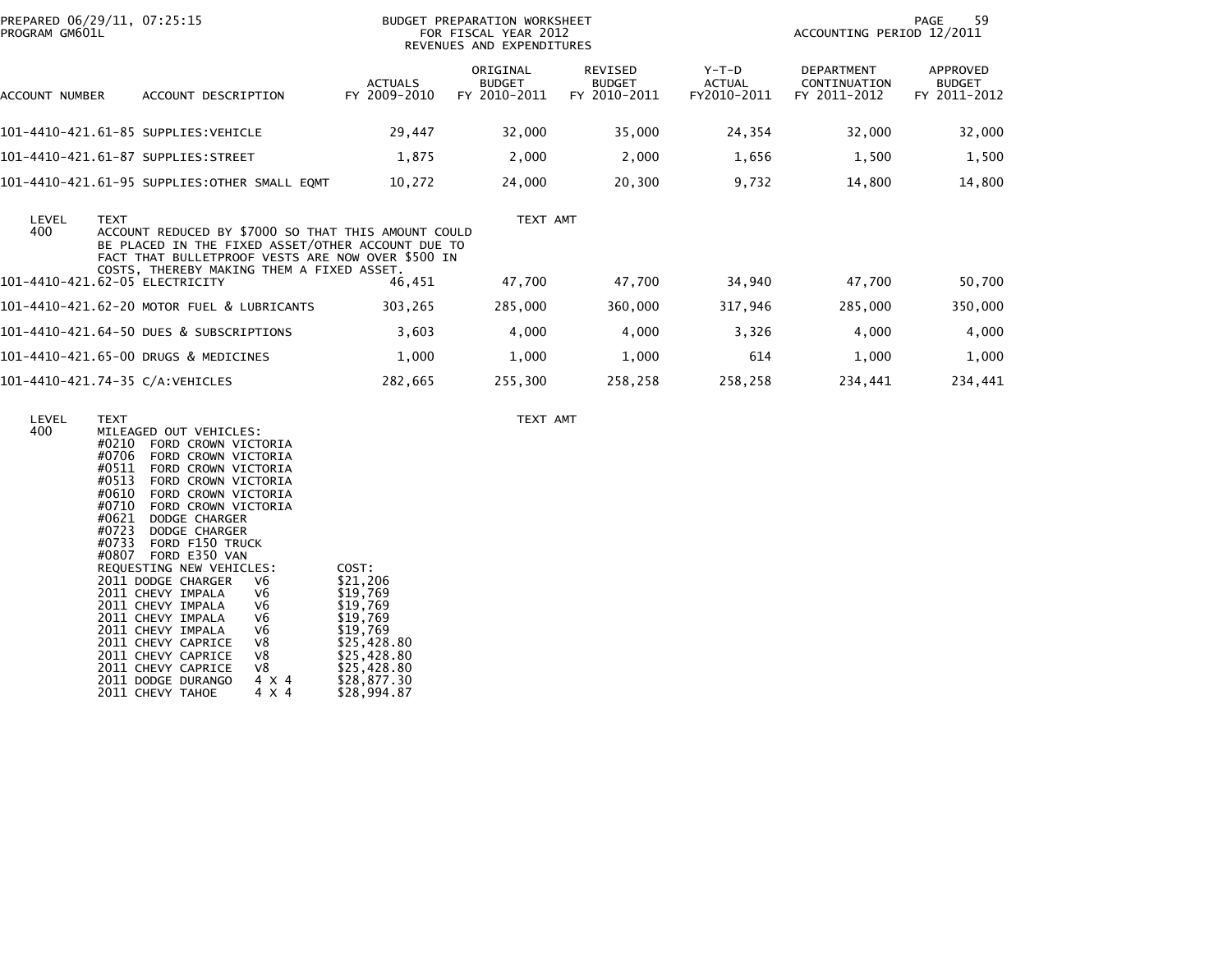| PREPARED 06/29/11, 07:25:15<br>PROGRAM GM601L                                                               | BUDGET PREPARATION WORKSHEET<br>FOR FISCAL YEAR 2012<br>REVENUES AND EXPENDITURES |                                           |                                                 |                                         | 60<br>PAGE<br>ACCOUNTING PERIOD 12/2011           |                                           |  |
|-------------------------------------------------------------------------------------------------------------|-----------------------------------------------------------------------------------|-------------------------------------------|-------------------------------------------------|-----------------------------------------|---------------------------------------------------|-------------------------------------------|--|
| ACCOUNT DESCRIPTION<br><b>ACCOUNT NUMBER</b>                                                                | <b>ACTUALS</b><br>FY 2009-2010                                                    | ORIGINAL<br><b>BUDGET</b><br>FY 2010-2011 | <b>REVISED</b><br><b>BUDGET</b><br>FY 2010-2011 | $Y-T-D$<br><b>ACTUAL</b><br>FY2010-2011 | <b>DEPARTMENT</b><br>CONTINUATION<br>FY 2011-2012 | APPROVED<br><b>BUDGET</b><br>FY 2011-2012 |  |
| TOTAL REQUEST = $$234,440.57$<br>SAVINGS FROM $2011 = $17,299$<br>101-4410-421.74-36 C/A: VEHICLE EQUIPMENT | 56,452                                                                            | 60,000                                    | 57,042                                          | 56,774                                  | 57,042                                            | 57,042                                    |  |
| 101-4410-421.74-37 C/A:VEH EQMT INSTALLATION                                                                | 6,234                                                                             | 8,000                                     | 7,300                                           | 4,659                                   | 7,500                                             | 7,500                                     |  |
| 101-4410-421.74-90 C/A:OTHER EQUIPMENT                                                                      | 25.050                                                                            | 25,000                                    | 25,000                                          | 24,975                                  | $\Omega$                                          | $\Omega$                                  |  |
| 101-4410-421.76-20 F/A:DP EQUIPMENT                                                                         | $\Omega$                                                                          | 0                                         | $\mathbf 0$                                     | $\mathbf{0}$                            | $\Omega$                                          | $\Omega$                                  |  |
| 101-4410-421.76-90 F/A:OTHER                                                                                | 2,571                                                                             | 650                                       | 5,200                                           | 4,434                                   | 7,000                                             | 7,000                                     |  |
| 101-4410-421.82-15 CALENDAR                                                                                 | 4,374                                                                             | 3,500                                     | 14,663                                          | 2,003                                   | 7,500                                             | 7,500                                     |  |
| 101-4410-421.82-32 EXPLORER EXPENDITURES                                                                    | 1,784                                                                             | 1,200                                     | 9,992                                           | 6,392                                   | 1,200                                             | 1,200                                     |  |
| 101-4410-421.83-13 C.R.D.E.                                                                                 | 1,190                                                                             | 1,000                                     | 3,597                                           | 553                                     | 1,000                                             | 500                                       |  |
| 101-4410-421.83-17 DARE                                                                                     | 1,967                                                                             | 500                                       | 3,113                                           | 2,096                                   | 500                                               | 500                                       |  |
| 101-4410-421.83-19 COURT SEIZURE MONIES EXP                                                                 | $\mathbf{0}$                                                                      | 0                                         | 0                                               | $\mathbf{0}$                            | $\Omega$                                          | $\mathbf 0$                               |  |
| 101-4410-421.83-89 SHERIFFS CHRISTMAS CARING                                                                | 206                                                                               | $\Omega$                                  | 303                                             | $\Omega$                                | $\Omega$                                          | $\Omega$                                  |  |
| 101-4410-421.90-17 STATE FEES-CONCEALED WPNS                                                                | 56.225                                                                            | 45,000                                    | 52,400                                          | 45,160                                  | 45,000                                            | 48,000                                    |  |
| 101-4410-421.90-28 EVIDENCE STORAGE EXPENSE                                                                 | $\Omega$                                                                          | 0                                         | $\Omega$                                        | $\mathbf{0}$                            | 2,000                                             | 2,000                                     |  |
| $\mathcal{H}^{\pm}$<br><b>EXPENDITURE</b>                                                                   | 7,436,585                                                                         | 7,285,664                                 | 7,643,260                                       | 6,599,849                               | 7,253,336                                         | 7,364,651                                 |  |
| **<br>ADMINISTRATION                                                                                        | 7,013,078                                                                         | 6,948,291                                 | 7,273,019                                       | 6,246,746                               | 6,910,704                                         | 7,016,677                                 |  |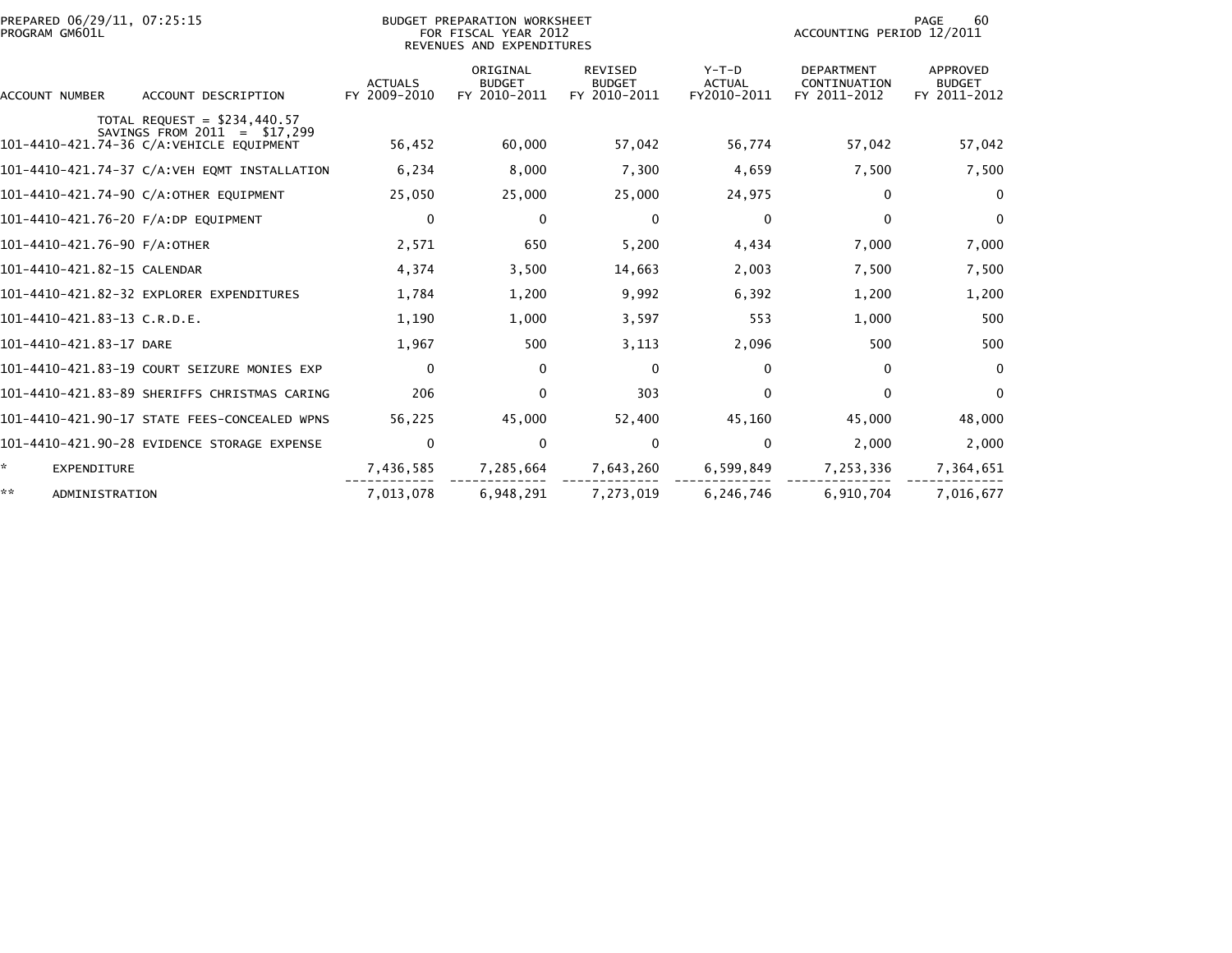| PREPARED 06/29/11, 07:25:15<br>PROGRAM GM601L |                                            |                                | BUDGET PREPARATION WORKSHEET<br>FOR FISCAL YEAR 2012<br>REVENUES AND EXPENDITURES |                                                 |                                         | 61<br>PAGE<br>ACCOUNTING PERIOD 12/2011           |                                                  |
|-----------------------------------------------|--------------------------------------------|--------------------------------|-----------------------------------------------------------------------------------|-------------------------------------------------|-----------------------------------------|---------------------------------------------------|--------------------------------------------------|
| ACCOUNT NUMBER                                | ACCOUNT DESCRIPTION                        | <b>ACTUALS</b><br>FY 2009-2010 | ORIGINAL<br><b>BUDGET</b><br>FY 2010-2011                                         | <b>REVISED</b><br><b>BUDGET</b><br>FY 2010-2011 | $Y-T-D$<br><b>ACTUAL</b><br>FY2010-2011 | <b>DEPARTMENT</b><br>CONTINUATION<br>FY 2011-2012 | <b>APPROVED</b><br><b>BUDGET</b><br>FY 2011-2012 |
|                                               | 101-4412-342.20-00 CONTRACT SECURITY REIMB | $18,245-$                      | $15,000-$                                                                         | $15,000 -$                                      | $6,474-$                                | $15,000 -$                                        | $15,000 -$                                       |
|                                               | 101-4412-365.16-00 ALCOA-CONTRIBUTIONS     | $\mathbf{0}$                   | 0                                                                                 | 0                                               | 0                                       | $\Omega$                                          | $\Omega$                                         |
| <b>REVENUE</b>                                | 101-4412-421.10-15 SALARIES: PART-TIME     | $18.245-$<br>12,166            | $15,000-$<br>10,000                                                               | $15,000 -$<br>10,000                            | $6,474-$<br>7,661                       | $15,000 -$<br>10,000                              | $15,000 -$<br>10,000                             |
| 101-4412-421.20-10 MEDICARE TAX               |                                            | 176                            | 145                                                                               | 145                                             | 111                                     | 145                                               | 145                                              |
|                                               | 101-4412-421.20-20 SOCIAL SECURITY TAX     | 754                            | 620                                                                               | 620                                             | 475                                     | 620                                               | 620                                              |
|                                               | 101-4412-421.20-25 WORKERS COMPENSATION    | 353                            | 400                                                                               | 400                                             | 306                                     | 400                                               | 400                                              |
| 101-4412-421.43-12 R&M:BOATS                  |                                            | 681                            | 535                                                                               | 535                                             | $\mathbf{0}$                            | 535                                               | 535                                              |
| 101-4412-421.61-90 SUPPLIES: OTHER            |                                            | 496                            | 500                                                                               | 500                                             | $\Omega$                                | 500                                               | 500                                              |
|                                               | 101-4412-421.62-20 MOTOR FUEL & LUBRICANTS | 105                            | 2,800                                                                             | 2,800                                           | 2,703                                   | 2,800                                             | 2,800                                            |
|                                               | 101-4412-421.74-90 C/A:OTHER EQUIPMENT     | $\mathbf{0}$                   | $\mathbf{0}$                                                                      | 0                                               | $\Omega$                                | $\Omega$                                          | $\overline{0}$                                   |
| EXPENDITURE                                   |                                            | 14,731                         | 15,000                                                                            | 15,000                                          | 11,256                                  | 15,000                                            | 15,000                                           |
| **<br>ALCOA GRANT                             |                                            | $3,514-$                       | 0                                                                                 | 0                                               | 4,782                                   | 0                                                 |                                                  |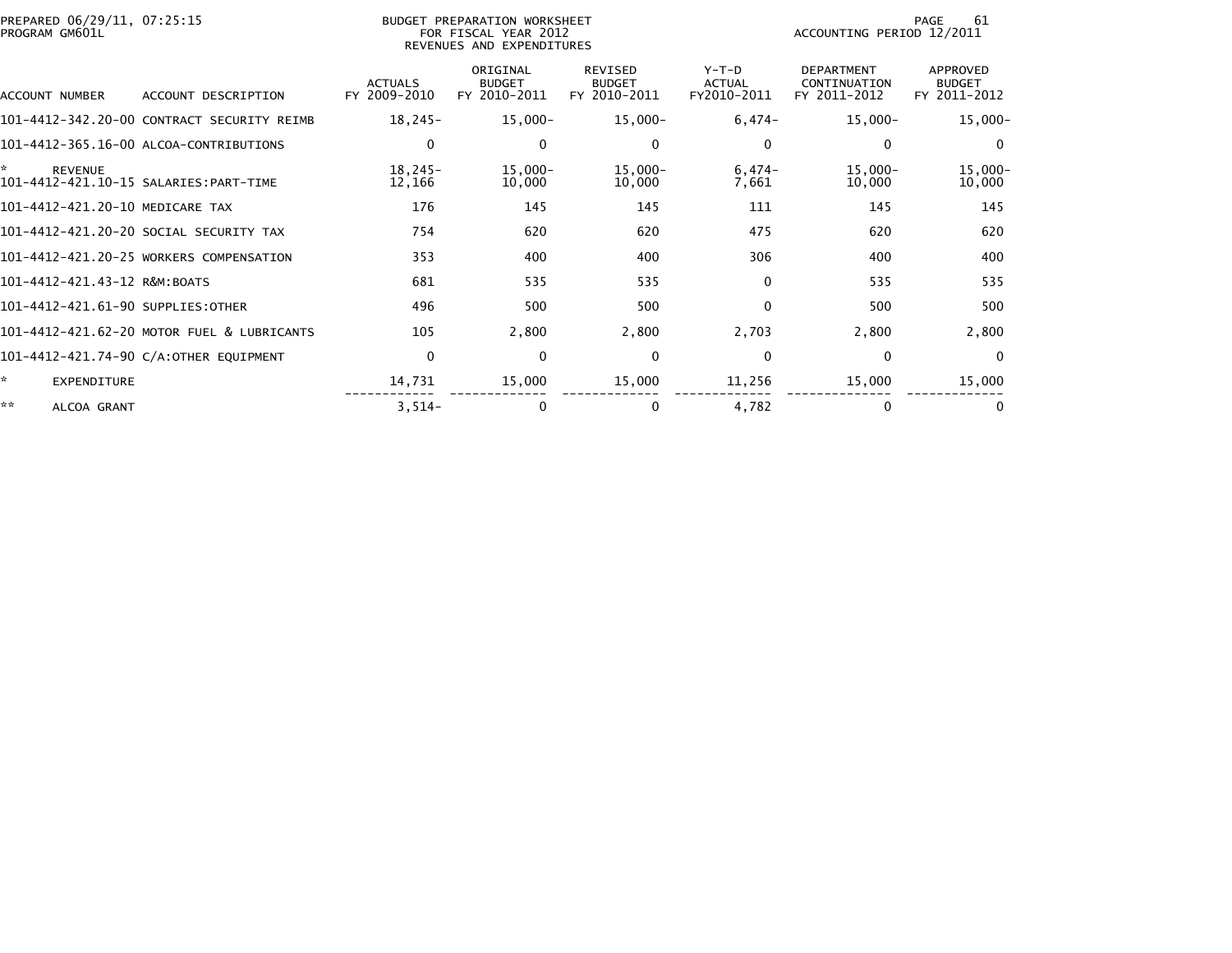| PREPARED 06/29/11, 07:25:15<br>PROGRAM GM601L |                                              | BUDGET PREPARATION WORKSHEET<br>FOR FISCAL YEAR 2012<br>REVENUES AND EXPENDITURES |                                           |                                                 |                                         | 62<br>PAGE<br>ACCOUNTING PERIOD 12/2011           |                                                  |  |
|-----------------------------------------------|----------------------------------------------|-----------------------------------------------------------------------------------|-------------------------------------------|-------------------------------------------------|-----------------------------------------|---------------------------------------------------|--------------------------------------------------|--|
| ACCOUNT NUMBER                                | ACCOUNT DESCRIPTION                          | <b>ACTUALS</b><br>FY 2009-2010                                                    | ORIGINAL<br><b>BUDGET</b><br>FY 2010-2011 | <b>REVISED</b><br><b>BUDGET</b><br>FY 2010-2011 | $Y-T-D$<br><b>ACTUAL</b><br>FY2010-2011 | <b>DEPARTMENT</b><br>CONTINUATION<br>FY 2011-2012 | <b>APPROVED</b><br><b>BUDGET</b><br>FY 2011-2012 |  |
|                                               | 101-4413-342.50-00 IV-D CHILD SUPPORT REIMB  | 174,206-                                                                          | 197,273-                                  | 197,273-                                        | 148,473-                                | 161,040-                                          | 201, 219-                                        |  |
| <b>REVENUE</b>                                |                                              | 174.206-<br>109,688                                                               | 197.273-<br>109,246                       | 197,273-<br>109,246                             | 148,473-<br>92,458                      | 161,040-<br>105,194                               | 201, 219-<br>105,194                             |  |
| 101-4413-421.20-05 HEALTH INSURANCE           |                                              | 24,413                                                                            | 25,380                                    | 29,201                                          | 24,299                                  | 24,120                                            | 24,120                                           |  |
| 101-4413-421.20-10 MEDICARE TAX               |                                              | 1,557                                                                             | 1,584                                     | 1,584                                           | 1,305                                   | 1,525                                             | 1,525                                            |  |
| 101-4413-421.20-15 RETIREMENT                 |                                              | 5,416                                                                             | 7,003                                     | 7,003                                           | 5,927                                   | 6,743                                             | 7,382                                            |  |
|                                               | 101-4413-421.20-20 SOCIAL SECURITY TAX       | 6,657                                                                             | 6,773                                     | 6,773                                           | 5,578                                   | 6,522                                             | 6,522                                            |  |
|                                               | 101-4413-421.20-25 WORKERS COMPENSATION      | 3,210                                                                             | 4,370                                     | 4,370                                           | 3,698                                   | 4,208                                             | 4,208                                            |  |
|                                               | 101-4413-421.20-30 401(K) CONTRIBUTIONS      | 5,484                                                                             | 5,462                                     | 5,462                                           | 4,623                                   | 5,260                                             | 5,260                                            |  |
| 101-4413-421.56-00 UNIFORMS                   |                                              | 1,916                                                                             | 2,000                                     | 2,000                                           | 1,452                                   | 2,000                                             | 2,000                                            |  |
|                                               | 101-4413-421.61-95 SUPPLIES:OTHER SMALL EQMT | 5,079                                                                             | 5,468                                     | 5,468                                           | 3,048                                   | 5,468                                             | 5,500                                            |  |
| *.<br>EXPENDITURE                             |                                              | 163,420                                                                           | 167,286                                   | 171,107                                         | 142,388                                 | 161,040                                           | 161,711                                          |  |
| **                                            | DSS SUPPORT-REIMBURSEMENT                    | 10,786-                                                                           | 29,987-                                   | $26, 166 -$                                     | $6,085-$                                | 0                                                 | $39,508-$                                        |  |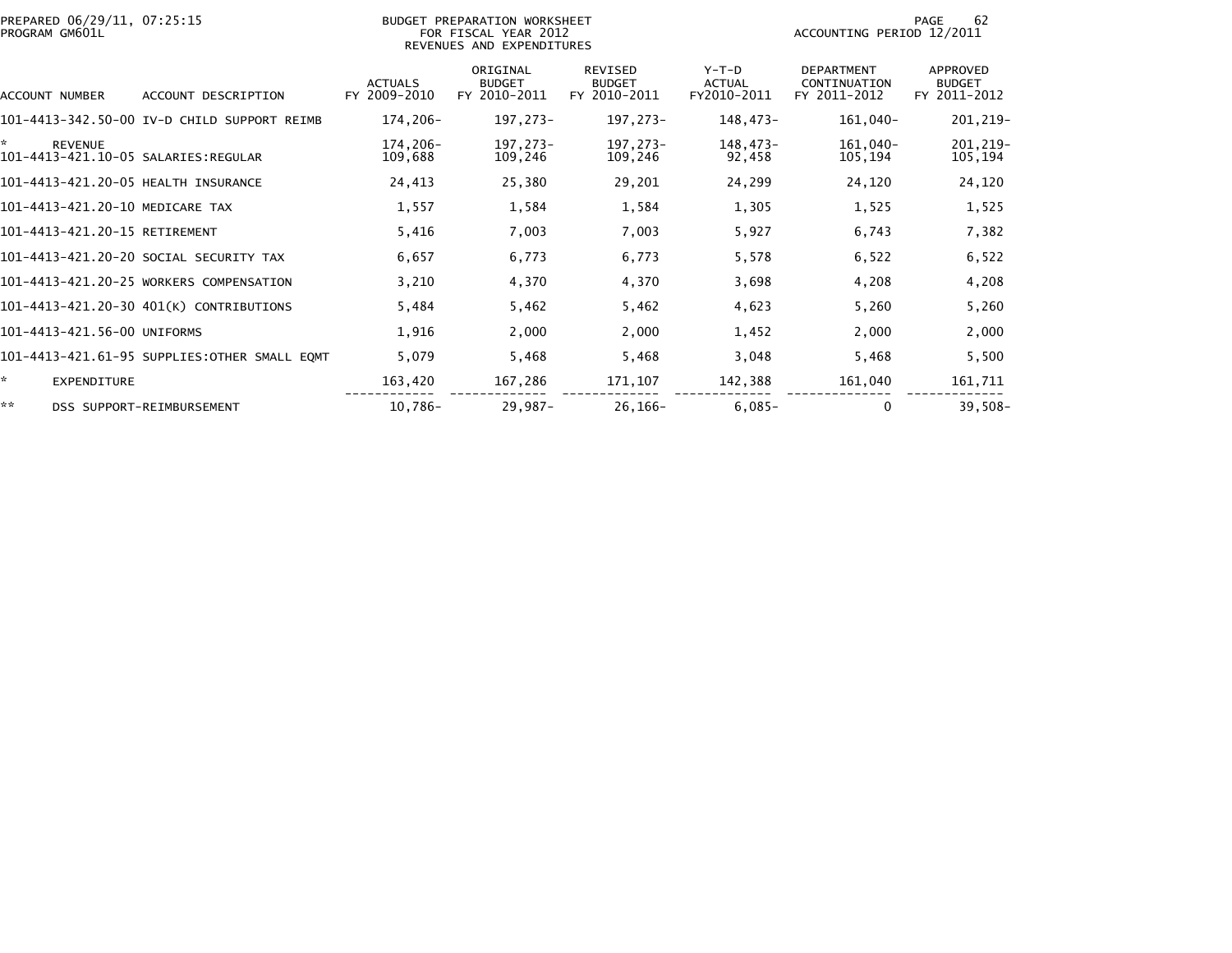| PREPARED 06/29/11, 07:25:15<br>PROGRAM GM601L  |                                              | <b>BUDGET PREPARATION WORKSHEET</b><br>FOR FISCAL YEAR 2012<br>REVENUES AND EXPENDITURES |                                           |                                                 |                                         | 63<br><b>PAGE</b><br>ACCOUNTING PERIOD 12/2011    |                                                  |  |
|------------------------------------------------|----------------------------------------------|------------------------------------------------------------------------------------------|-------------------------------------------|-------------------------------------------------|-----------------------------------------|---------------------------------------------------|--------------------------------------------------|--|
| ACCOUNT NUMBER                                 | ACCOUNT DESCRIPTION                          | <b>ACTUALS</b><br>FY 2009-2010                                                           | ORIGINAL<br><b>BUDGET</b><br>FY 2010-2011 | <b>REVISED</b><br><b>BUDGET</b><br>FY 2010-2011 | $Y-T-D$<br><b>ACTUAL</b><br>FY2010-2011 | <b>DEPARTMENT</b><br>CONTINUATION<br>FY 2011-2012 | <b>APPROVED</b><br><b>BUDGET</b><br>FY 2011-2012 |  |
|                                                | 101-4416-332.10-00 FED ASSET FORFEITURE FUND | $23,937-$                                                                                | $10.000 -$                                | $10,000 -$                                      | $36, 195 -$                             | $20.000 -$                                        | $20,000 -$                                       |  |
|                                                | 101-4416-335.33-00 ST ASSET FORFEITURE FUNDS | 34, 168-                                                                                 | $12,000-$                                 | $12,000 -$                                      | 41,078-                                 | $15,000 -$                                        | 15,000-                                          |  |
| 101-4416-392.30-00 SALE OF PROPERTY            |                                              | $4.042 -$                                                                                | $\Omega$                                  | $\mathbf{0}$                                    | $2.741-$                                | $\mathbf{0}$                                      | $\mathbf{0}$                                     |  |
|                                                | 101-4416-395.00-00 FUND BALANCE APPR-RESTR   | $\mathbf{0}$                                                                             | $\mathbf{0}$                              | 112,727-                                        | $\Omega$                                | $\mathbf{0}$                                      | $\Omega$                                         |  |
| <b>REVENUE</b><br>101-4416-421.53-05 TELEPHONE |                                              | $62, 147 -$<br>3,043                                                                     | $22,000 -$<br>4,000                       | 134,727-<br>4,000                               | $80,014-$<br>2,324                      | $35,000 -$<br>4,000                               | $35,000 -$<br>4,000                              |  |
| 101-4416-421.57-00 POSTAGE                     |                                              | $\Omega$                                                                                 | 0                                         | $\Omega$                                        | $\Omega$                                | $\mathbf{0}$                                      | $\Omega$                                         |  |
| 101-4416-421.58-65 TRAVEL-STATE                |                                              | $\Omega$                                                                                 | 2,000                                     | 1,000                                           | 27                                      | 2,000                                             | 2,000                                            |  |
| 101-4416-421.59-50 TRAINING-STATE              |                                              | 1,367                                                                                    | 2,000                                     | 1,000                                           | $\Omega$                                | 2,000                                             | 2,000                                            |  |
|                                                | 101-4416-421.61-91 SUPPLIES:OTHER-STATE      | 2,518                                                                                    | 4,000                                     | 12,000                                          | 4,412                                   | 4,000                                             | 4,000                                            |  |
|                                                | 101-4416-421.61-95 SUPPLIES:OTHER SMALL EQMT | 1,580                                                                                    | 10,000                                    | 20,000                                          | 9,415                                   | 10,000                                            | 10,000                                           |  |
|                                                | 101-4416-421.61-98 SUPPLIES:WEAPONS-STATE    | 11,970                                                                                   | 0                                         | 10,000                                          | 7,354                                   | 4,000                                             | 3,000                                            |  |
|                                                | 101-4416-421.61-99 SUPPLIES:SM EQMT-WEAPONS  | 3,729                                                                                    | $\Omega$                                  | 5,000                                           | $\Omega$                                | $\Omega$                                          | $\Omega$                                         |  |
|                                                | 101-4416-421.74-05 C/A:ASSET FORFEITURE-FED  | 8,912                                                                                    | $\Omega$                                  | 10,000                                          | 10,000                                  | $\Omega$                                          | $\Omega$                                         |  |
|                                                |                                              | 5,625                                                                                    | 0                                         | 36,000                                          | 33,947                                  | $\Omega$                                          | $\Omega$                                         |  |
|                                                |                                              | 3,015                                                                                    | 0                                         | 15,624                                          | 2,962                                   | $\Omega$                                          | $\Omega$                                         |  |
|                                                |                                              | 1,845                                                                                    | 0                                         | 4,000                                           | $\Omega$                                | $\Omega$                                          | $\Omega$                                         |  |
|                                                | 101-4416-421.82-13 DRUG EDUCATION-FEDERAL    | 6,244                                                                                    | 0                                         | 6,103                                           | 4,567                                   | $\mathbf{0}$                                      | $\Omega$                                         |  |
|                                                | 101–4416–421.82–18 ASSET FORFEITURE–FEDERAL  | 4,783                                                                                    | 0                                         | $\Omega$                                        | $\Omega$                                | $\mathbf{0}$                                      | 10,000                                           |  |
|                                                | 101-4416-421.82-19 ASSET FORFEITURE-STATE    | $\Omega$                                                                                 | 0                                         | 10,000                                          | $\Omega$                                | 10,000                                            | $\Omega$                                         |  |
| *.<br>EXPENDITURE                              |                                              | 54,631                                                                                   | 22,000                                    | 134,727                                         | 75,008                                  | 36,000                                            | 35,000                                           |  |
| **<br>ASSET FORFEITURE FUNDS                   |                                              | $7,516-$                                                                                 | 0                                         | 0                                               | $5,006-$                                | 1.000                                             | 0                                                |  |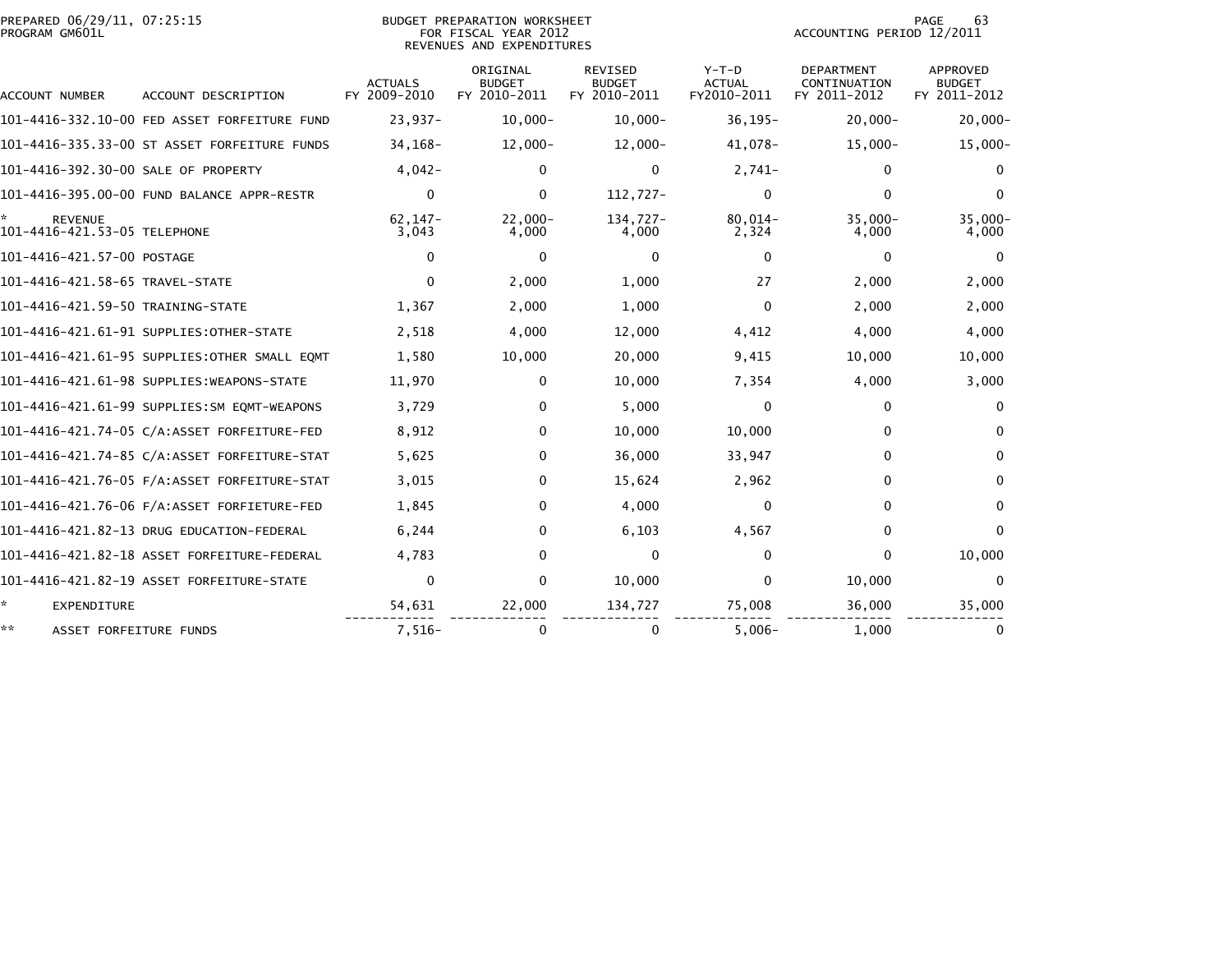| PROGRAM GM601L | PREPARED 06/29/11, 07:25:15  |                                              | BUDGET PREPARATION WORKSHEET<br>FOR FISCAL YEAR 2012<br>REVENUES AND EXPENDITURES |                                           |                                          |                                | 64<br>PAGE<br>ACCOUNTING PERIOD 12/2011           |                                           |
|----------------|------------------------------|----------------------------------------------|-----------------------------------------------------------------------------------|-------------------------------------------|------------------------------------------|--------------------------------|---------------------------------------------------|-------------------------------------------|
| ACCOUNT NUMBER |                              | ACCOUNT DESCRIPTION                          | <b>ACTUALS</b><br>FY 2009-2010                                                    | ORIGINAL<br><b>BUDGET</b><br>FY 2010-2011 | REVISED<br><b>BUDGET</b><br>FY 2010-2011 | Y-T-D<br>ACTUAL<br>FY2010-2011 | <b>DEPARTMENT</b><br>CONTINUATION<br>FY 2011-2012 | APPROVED<br><b>BUDGET</b><br>FY 2011-2012 |
|                |                              | 101–4417–331.47–00 JUSTICE ASSISTANCE GRANT  | 53,574-                                                                           | 0                                         | 27,348-                                  |                                |                                                   |                                           |
| *              | <b>REVENUE</b>               | 101-4417-421.34-30 SERVICE & MAINTENANCE     | $53,574-$                                                                         |                                           | 27,348-<br>560                           | 560                            |                                                   |                                           |
|                |                              | 101-4417-421.44-10 RENT:EQUIPMENT            | 1,040                                                                             | 0                                         | 0                                        | $\Omega$                       | 0                                                 | 0                                         |
|                |                              | 101-4417-421.61-95 SUPPLIES:OTHER SMALL EQMT | 5,407                                                                             | 0                                         | 3,723                                    | 3,517                          | 0                                                 | $\Omega$                                  |
|                |                              | 101-4417-421.74-00 C/A:EQUIPMENT             | $\Omega$                                                                          | 0                                         | 10,615                                   | 5,145                          | 0                                                 | $\Omega$                                  |
|                | 101-4417-421.76-90 F/A:OTHER |                                              | 47,127                                                                            | 0                                         | 12,450                                   | 8,250                          | 0                                                 |                                           |
| *              | EXPENDITURE                  |                                              | 53,574                                                                            | 0                                         | 27,348                                   | 17,472                         |                                                   |                                           |
| **             | LLEBG: EQUIPMENT             |                                              |                                                                                   |                                           |                                          | 17,472                         |                                                   |                                           |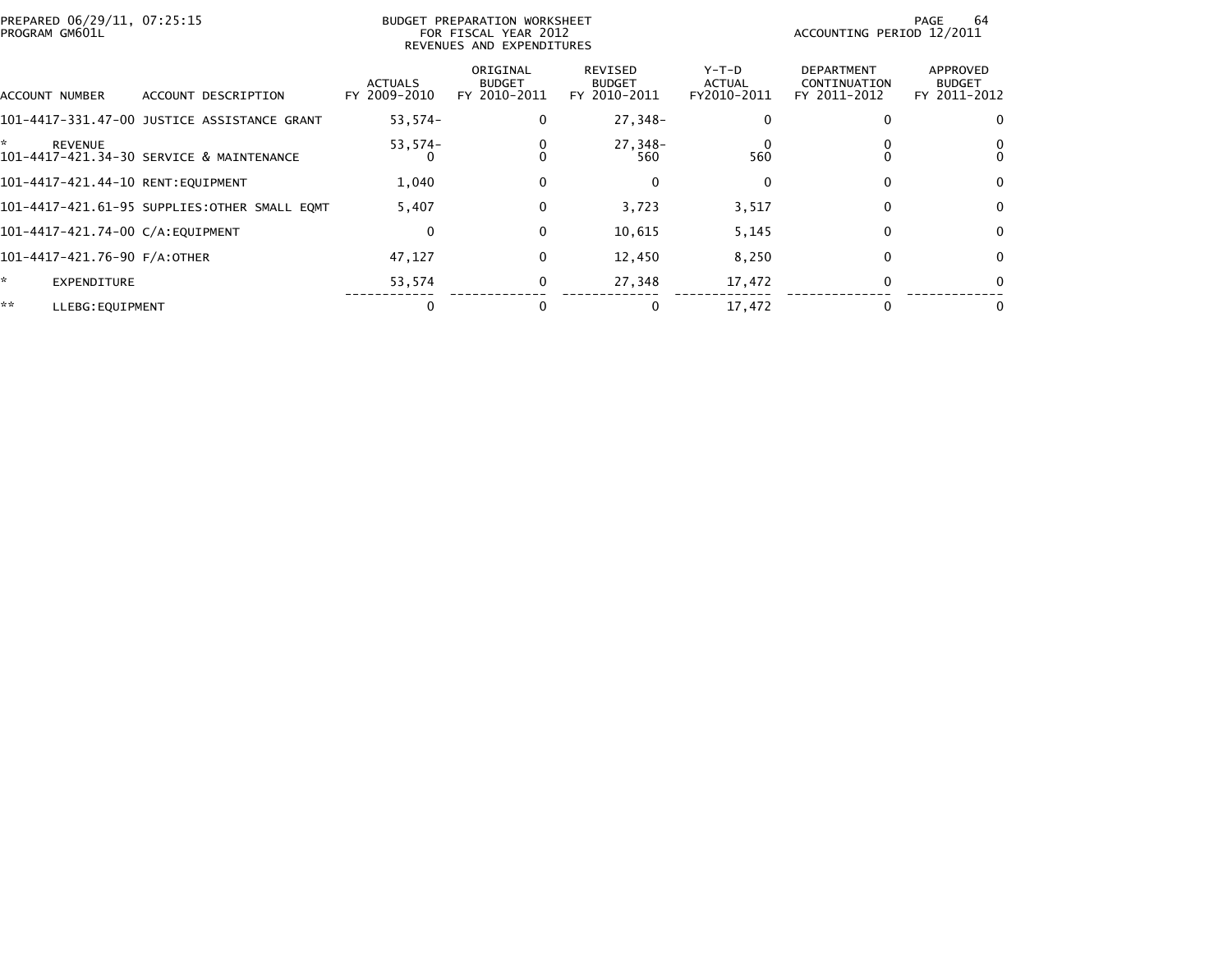| PREPARED 06/29/11, 07:25:15<br>PROGRAM GM601L |                                              |                                | BUDGET PREPARATION WORKSHEET<br>FOR FISCAL YEAR 2012<br>REVENUES AND EXPENDITURES |                                                 | 65<br><b>PAGE</b><br>ACCOUNTING PERIOD 12/2011 |                                                   |                                                  |
|-----------------------------------------------|----------------------------------------------|--------------------------------|-----------------------------------------------------------------------------------|-------------------------------------------------|------------------------------------------------|---------------------------------------------------|--------------------------------------------------|
| ACCOUNT NUMBER                                | ACCOUNT DESCRIPTION                          | <b>ACTUALS</b><br>FY 2009-2010 | ORIGINAL<br><b>BUDGET</b><br>FY 2010-2011                                         | <b>REVISED</b><br><b>BUDGET</b><br>FY 2010-2011 | $Y-T-D$<br><b>ACTUAL</b><br>FY2010-2011        | <b>DEPARTMENT</b><br>CONTINUATION<br>FY 2011-2012 | <b>APPROVED</b><br><b>BUDGET</b><br>FY 2011-2012 |
|                                               | 101-4419-331.04-70 COPS - SECURE OUR SCHOOLS | 367,414-                       | 250,000-                                                                          | $48,352-$                                       | $11,616-$                                      | 0                                                 | $20,000 -$                                       |
|                                               | 101-4419-331.15-00 BULLETPROOF VEST GRANT    | $1,628-$                       | 0                                                                                 | 7,554-                                          | $2,446-$                                       | 0                                                 | 0                                                |
| 101-4419-331.67-00 SCAAP GRANTS               |                                              | $21,270-$                      | 0                                                                                 | $\Omega$                                        | $20,906 -$                                     | $\Omega$                                          |                                                  |
| 101-4419-338.60-00 CONTRIBUTIONS-RSS          |                                              | 367,420-                       | 250,000-                                                                          | $48,353-$                                       | 11,616-                                        | 0                                                 | $20,000 -$                                       |
|                                               | 101-4419-365.00-00 CONTRIBUTIONS-PRIVATE     | $5,000-$                       | 0                                                                                 | 0                                               | 0                                              | 0                                                 |                                                  |
|                                               | 101-4419-365.65-00 PURDUE PRESCRIPTION GRANT |                                | 0                                                                                 | $5,000 -$                                       | $5,000 -$                                      | 0                                                 |                                                  |
|                                               | 101-4419-365.74-00 ROBERTSON FMLY FNDN GRANT | 0                              | 0                                                                                 | $\Omega$                                        | $\Omega$                                       | 0                                                 | $\Omega$                                         |
|                                               | 101-4419-395.00-00 FUND BALANCE APPR-RESTR   | 0                              | 0                                                                                 | $21,545-$                                       | 0                                              | 0                                                 |                                                  |
| <b>REVENUE</b>                                |                                              | 762,732-                       | $500,000 -$                                                                       | 130,804-                                        | 51,584-                                        | 0                                                 | $40,000 -$                                       |
| 101-4419-421.20-10 MEDICARE TAX               |                                              |                                |                                                                                   |                                                 | o                                              |                                                   |                                                  |
|                                               | 101–4419–421.20–20 SOCIAL SECURITY TAX       |                                |                                                                                   |                                                 |                                                | 0                                                 |                                                  |
|                                               | 101-4419-421.20-25 WORKERS COMPENSATION      | 0                              | 0                                                                                 | 0                                               | 0                                              | 0                                                 | 0                                                |
|                                               | 101-4419-421.32-22 INTERPRETER SERVICES      |                                | 0                                                                                 | $\Omega$                                        |                                                | 0                                                 | 0                                                |
|                                               |                                              | $\Omega$                       | 0                                                                                 | 0                                               |                                                | 0                                                 | 0                                                |
| 101-4419-421.55-00 PRINTING                   |                                              | $\Omega$                       | 0                                                                                 | 589                                             | o                                              | 0                                                 |                                                  |
| 101-4419-421.58-00 TRAVEL                     |                                              | 0                              | 0                                                                                 | 0                                               | 0                                              | 0                                                 | $\Omega$                                         |
| 101-4419-421.59-00 TRAINING                   |                                              | 0                              | 0                                                                                 | 2,000                                           | 0                                              | 0                                                 |                                                  |
| 101–4419–421.61–45 SUPPLIES:MEDICAL           |                                              | 0                              | 0                                                                                 | $\mathbf{0}$                                    | 0                                              | $\Omega$                                          | n                                                |
| 101–4419–421.61–90 SUPPLIES:OTHER             |                                              | $\Omega$                       | 0                                                                                 | 2,000                                           | 598                                            | 0                                                 |                                                  |
|                                               | 101–4419–421.61–95 SUPPLIES:OTHER SMALL EQMT | 4,428                          | 0                                                                                 | 0                                               | 0                                              | 0                                                 | 0                                                |
| 101-4419-421.65-00 DRUGS & MEDICINES          |                                              | $\Omega$                       | 0                                                                                 | <sup>0</sup>                                    | 0                                              | 0                                                 |                                                  |
|                                               |                                              | $\Omega$                       | 0                                                                                 |                                                 |                                                | 0                                                 | 0                                                |
|                                               | 101-4419-421.74-90 C/A:OTHER EQUIPMENT       | 14,870                         | 0                                                                                 | O                                               | 0                                              | ∩                                                 |                                                  |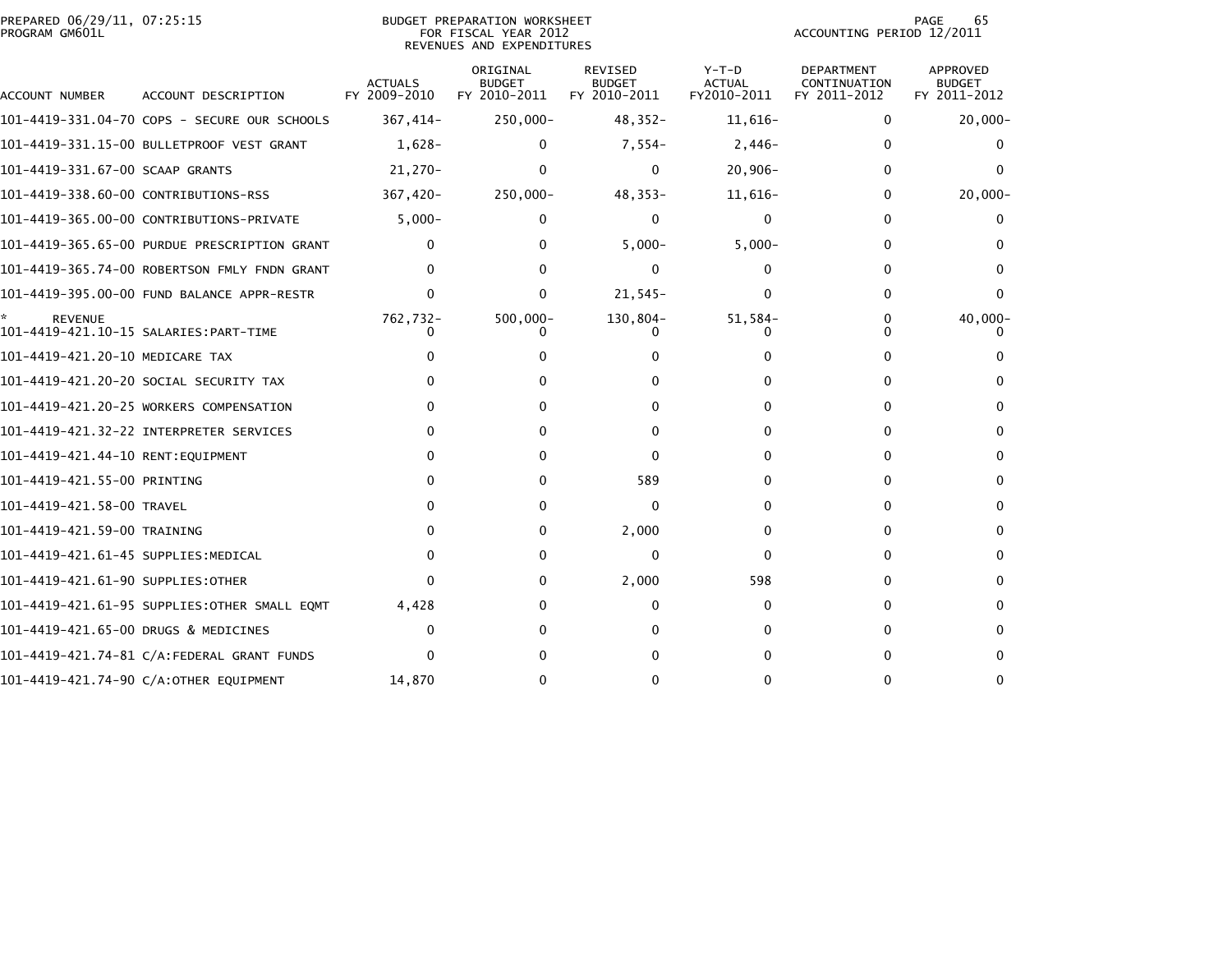| PREPARED 06/29/11, 07:25:15<br>PROGRAM GM601L |                                              | BUDGET PREPARATION WORKSHEET<br>FOR FISCAL YEAR 2012<br>REVENUES AND EXPENDITURES |                                           |                                          |                                | 66<br>PAGE<br>ACCOUNTING PERIOD 12/2011           |                                           |  |
|-----------------------------------------------|----------------------------------------------|-----------------------------------------------------------------------------------|-------------------------------------------|------------------------------------------|--------------------------------|---------------------------------------------------|-------------------------------------------|--|
| ACCOUNT NUMBER                                | ACCOUNT DESCRIPTION                          | <b>ACTUALS</b><br>FY 2009-2010                                                    | ORIGINAL<br><b>BUDGET</b><br>FY 2010-2011 | REVISED<br><b>BUDGET</b><br>FY 2010-2011 | Y-T-D<br>ACTUAL<br>FY2010-2011 | <b>DEPARTMENT</b><br>CONTINUATION<br>FY 2011-2012 | APPROVED<br><b>BUDGET</b><br>FY 2011-2012 |  |
| 101-4419-421.76-10 F/A:DONATIONS              |                                              | $\Omega$                                                                          | 0                                         | $\mathbf 0$                              | $\Omega$                       |                                                   | $\mathbf{0}$                              |  |
|                                               | 101-4419-421.76-40 F/A:FEDERAL GRANTS        | 9,475                                                                             | 0                                         | 7,554                                    | 3,300                          | 0                                                 | 0                                         |  |
| 101-4419-421.76-90 F/A:OTHER                  |                                              | $\Omega$                                                                          | 0                                         | 16,956                                   | 3,559                          | $\bf{0}$                                          | $\mathbf{0}$                              |  |
|                                               | 101-4419-421.82-29 PRESCRIPTION DRUG FUNDS   | $\Omega$                                                                          | 0                                         | 5.000                                    | 3,420                          | 0                                                 | 0                                         |  |
|                                               | 101-4419-421.85-57 COPS - SECURE OUR SCHOOLS | 734,833                                                                           | 500,000                                   | 96,705                                   | 23,233                         | $\Omega$                                          | 40,000                                    |  |
| *.<br>EXPENDITURE                             |                                              | 763,606                                                                           | 500,000                                   | 130,804                                  | 34,110                         | 0                                                 | 40,000                                    |  |
| **<br>OTHER SHERIFF GRANTS                    |                                              | 874                                                                               |                                           | 0                                        | $17.474-$                      | $\Omega$                                          | $\mathbf{0}$                              |  |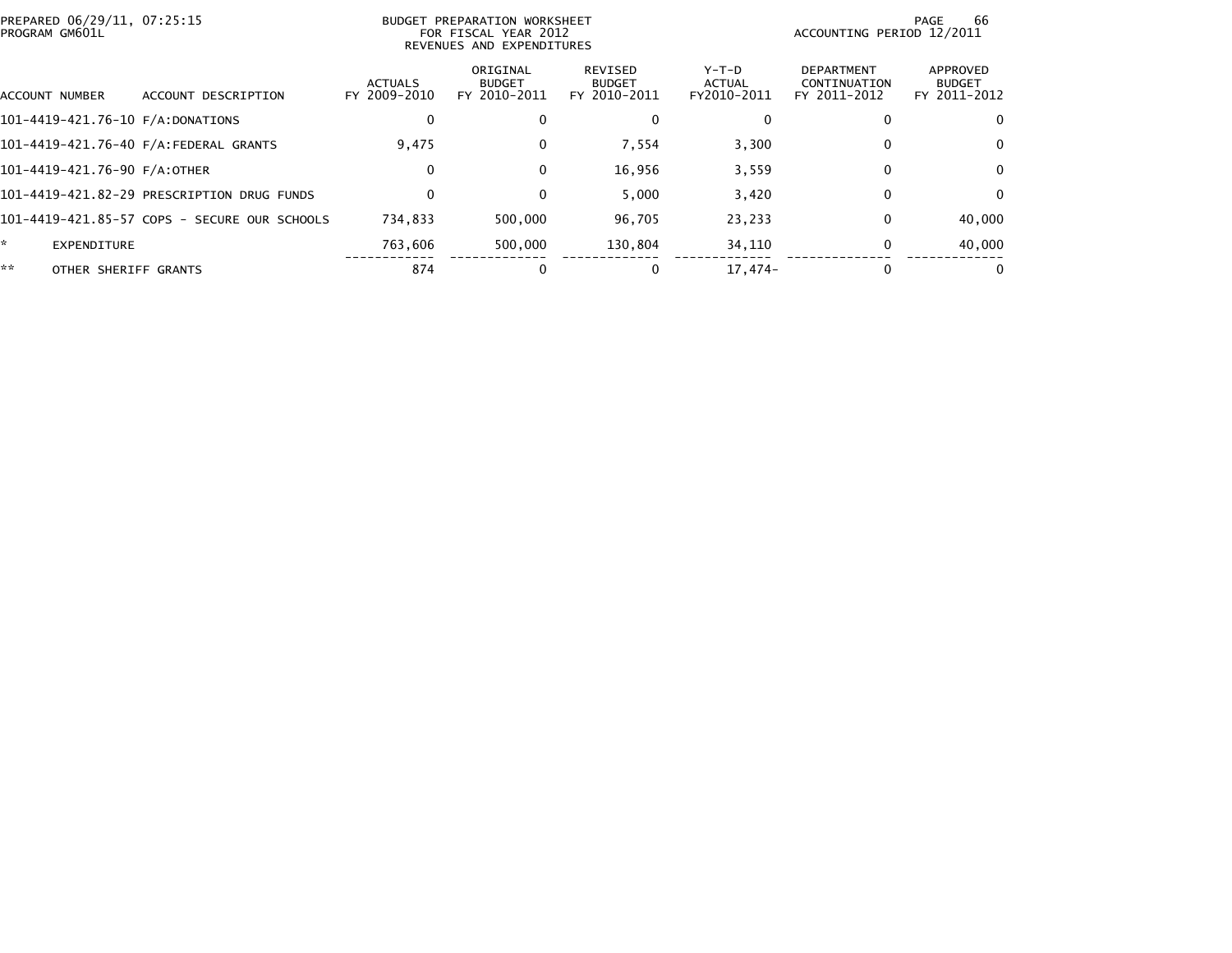| PREPARED 06/29/11, 07:25:15<br>PROGRAM GM601L         |                                              | <b>BUDGET PREPARATION WORKSHEET</b><br>FOR FISCAL YEAR 2012<br>REVENUES AND EXPENDITURES |                                           |                                          |                                         | PAGE<br>67<br>ACCOUNTING PERIOD 12/2011           |                                                  |
|-------------------------------------------------------|----------------------------------------------|------------------------------------------------------------------------------------------|-------------------------------------------|------------------------------------------|-----------------------------------------|---------------------------------------------------|--------------------------------------------------|
| ACCOUNT NUMBER                                        | ACCOUNT DESCRIPTION                          | <b>ACTUALS</b><br>FY 2009-2010                                                           | ORIGINAL<br><b>BUDGET</b><br>FY 2010-2011 | REVISED<br><b>BUDGET</b><br>FY 2010-2011 | $Y-T-D$<br><b>ACTUAL</b><br>FY2010-2011 | <b>DEPARTMENT</b><br>CONTINUATION<br>FY 2011-2012 | <b>APPROVED</b><br><b>BUDGET</b><br>FY 2011-2012 |
| 101-4420-325.61-00 STAFF MEAL SALES                   |                                              | $42 -$                                                                                   | $30 -$                                    | $30 -$                                   | $\mathbf{0}$                            | $\mathbf{0}$                                      | $\mathbf{0}$                                     |
|                                                       | 101-4420-332.15-00 SS REWARD-INMATE DETENTIO | $5,250-$                                                                                 | $6,000 -$                                 | $6,000-$                                 | $9,600-$                                | $7,000-$                                          | $7,000-$                                         |
|                                                       | 101-4420-335.10-00 STATE PRISONERS DET FEES  | 187.027-                                                                                 | 110,000-                                  | $110,000 -$                              | $62,005 -$                              | $105.000 -$                                       | $50,000 -$                                       |
|                                                       | 101-4420-335.15-00 DWI-LICENSE RESTORATION   | $10.403 -$                                                                               | $11,000 -$                                | $11,000 -$                               | $9,762 -$                               | $11,000 -$                                        | $11,000-$                                        |
|                                                       | 101-4420-342.40-00 INDIGENT SUPPLIES REIMB   | $9,448-$                                                                                 | $6,500-$                                  | $6,500-$                                 | 7,379-                                  | $7,000-$                                          | $\mathbf{0}$                                     |
| LEVEL<br><b>TEXT</b><br>400                           | MOVED TO 4422                                |                                                                                          | TEXT AMT                                  |                                          |                                         |                                                   |                                                  |
|                                                       | 101-4420-353.24-00 BONDSMAN ADVERTISING FEES | $986 -$                                                                                  | $1,200-$                                  | $1,200-$                                 | $1,102-$                                | $1,200-$                                          | $1,200-$                                         |
|                                                       | 101-4420-389.95-00 OTHER MISC RECEIPTS       | $6,982-$                                                                                 | $1,000 -$                                 | $1,000-$                                 | $5,970-$                                | $1,000-$                                          | $1,000-$                                         |
|                                                       | 101-4420-395.00-00 FUND BALANCE APPR-RESTR   | $\Omega$                                                                                 | $\Omega$                                  | $\mathbf{0}$                             | $\Omega$                                | $\Omega$                                          | $\mathbf{0}$                                     |
|                                                       | 101-4420-395.10-00 FUND BALANCE APPR-UNREST  | $\mathbf 0$                                                                              | $\mathbf 0$                               | 0                                        | $\mathbf{0}$                            | $\mathbf 0$                                       | $\mathbf 0$                                      |
| <b>REVENUE</b><br>101-4420-423.10-05 SALARIES:REGULAR |                                              | 220, 138-<br>2.005.056                                                                   | 135,730-<br>2,035,716                     | 135,730-<br>2,004,181                    | 95,818-<br>1,690,644                    | 132,200-<br>2,011,177                             | 70,200-<br>2,011,177                             |
|                                                       |                                              | 1,326                                                                                    | 5,000                                     | 5,000                                    | 240                                     | $\bf{0}$                                          | $\mathbf{0}$                                     |
|                                                       |                                              | 122,472                                                                                  | 115,000                                   | 115,000                                  | 91,317                                  | 110,000                                           | 110,000                                          |
| 101-4420-423.20-05 HEALTH INSURANCE                   |                                              | 476,497                                                                                  | 499,140                                   | 547,917                                  | 457,762                                 | 466,320                                           | 466,320                                          |
| 101-4420-423.20-10 MEDICARE TAX                       |                                              | 29,893                                                                                   | 31,359                                    | 31,359                                   | 24,920                                  | 30,785                                            | 30,785                                           |
| 101-4420-423.20-15 RETIREMENT                         |                                              | 99,772                                                                                   | 131,625                                   | 131,625                                  | 109,054                                 | 129,720                                           | 140,026                                          |
|                                                       | 101-4420-423.20-20 SOCIAL SECURITY TAX       | 127,815                                                                                  | 133,266                                   | 133,266                                  | 106,553                                 | 131,633                                           | 131,633                                          |
|                                                       | 101-4420-423.20-25 WORKERS COMPENSATION      | 61,094                                                                                   | 85,655                                    | 85,655                                   | 69,893                                  | 84,075                                            | 84,075                                           |
|                                                       | 101-4420-423.20-30 401(K) CONTRIBUTIONS      | 57,121                                                                                   | 61,222                                    | 61,222                                   | 48,180                                  | 60,335                                            | 60,335                                           |
|                                                       | 101-4420-423.32-28 PSYCHOLOGICAL ASSESSMENT  | 13.580                                                                                   | 11.000                                    | 13,500                                   | 10,170                                  | 13,500                                            | 13,500                                           |

LEVEL TEXT TEXT AMT 400 SLIGHT INCREASE REQUIRED TO FULLY FUND THE COST FOR WHOLE FISCAL YEAR. ACCOUNT WAS UNDERFUNDED LAST YEAR DUE TO MISTAKE. THE \$13,500 AMOUNT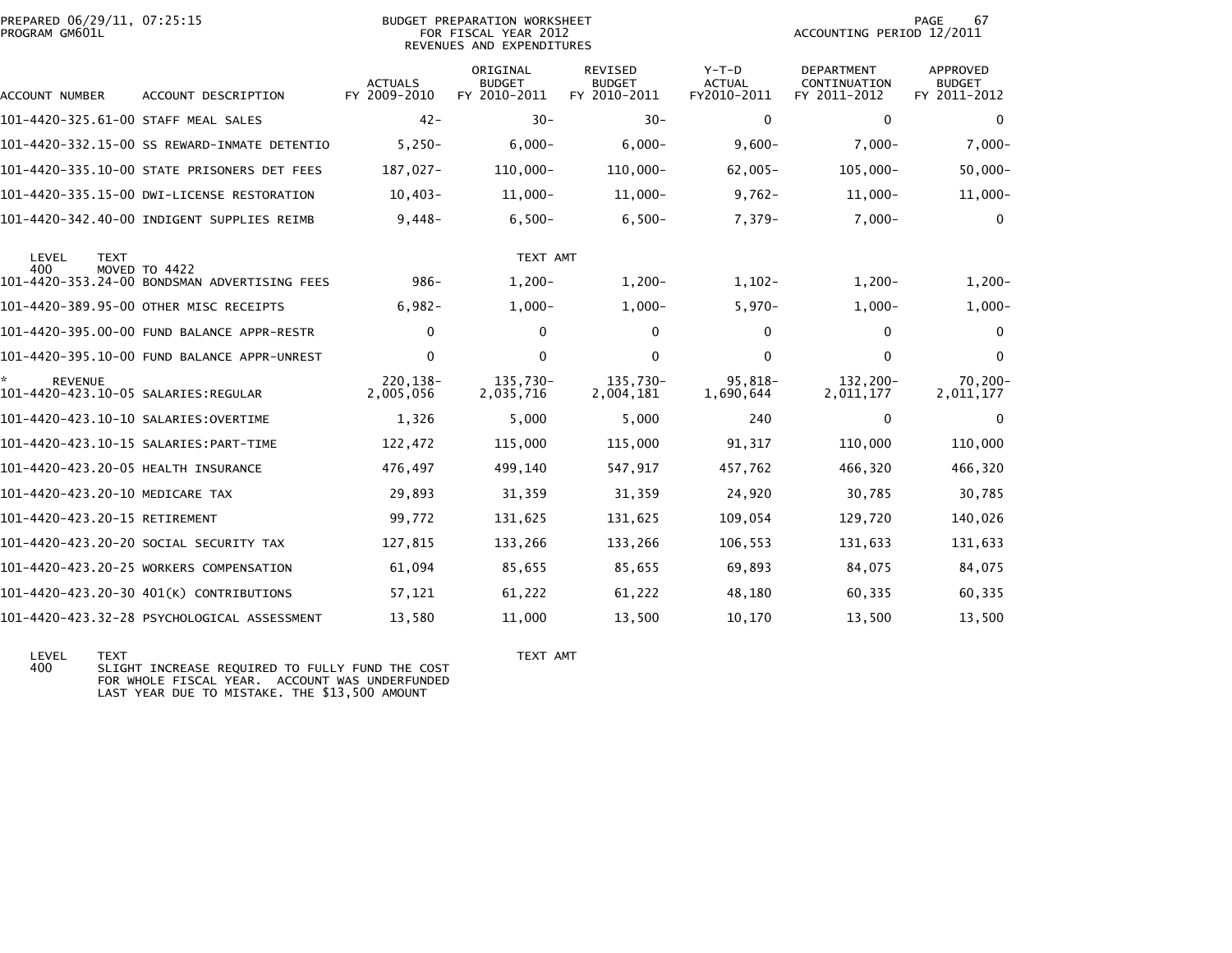| PREPARED 06/29/11, 07:25:15<br>PROGRAM GM601L |                                                                                                                                                                             |                                | <b>BUDGET PREPARATION WORKSHEET</b><br>FOR FISCAL YEAR 2012<br>REVENUES AND EXPENDITURES | 68<br>PAGE<br>ACCOUNTING PERIOD 12/2011         |                                         |                                            |                                           |
|-----------------------------------------------|-----------------------------------------------------------------------------------------------------------------------------------------------------------------------------|--------------------------------|------------------------------------------------------------------------------------------|-------------------------------------------------|-----------------------------------------|--------------------------------------------|-------------------------------------------|
| ACCOUNT NUMBER                                | ACCOUNT DESCRIPTION                                                                                                                                                         | <b>ACTUALS</b><br>FY 2009-2010 | ORIGINAL<br><b>BUDGET</b><br>FY 2010-2011                                                | <b>REVISED</b><br><b>BUDGET</b><br>FY 2010-2011 | $Y-T-D$<br><b>ACTUAL</b><br>FY2010-2011 | DEPARTMENT<br>CONTINUATION<br>FY 2011-2012 | APPROVED<br><b>BUDGET</b><br>FY 2011-2012 |
|                                               | SHOULD COVER WHOLE YEAR EXPENSES.<br>101-4420-423.32-32 MEDICAL DIRECTOR                                                                                                    | 35,000                         | 35,000                                                                                   | 35,000                                          | 32,083                                  | 35,000                                     | 35,000                                    |
|                                               | 101-4420-423.34-25 MEDICAL/SAFEKEEPER FEES                                                                                                                                  |                                |                                                                                          |                                                 |                                         |                                            |                                           |
|                                               |                                                                                                                                                                             | 132,902                        | 165,000                                                                                  | 78,975                                          | 57,375                                  | 165,000                                    | 135,000                                   |
|                                               | 101-4420-423.34-30 SERVICE & MAINTENANCE                                                                                                                                    | 34.815                         | 35,000                                                                                   | 35,000                                          | 34,771                                  | 36,788                                     | 36,788                                    |
| LEVEL<br>400                                  | <b>TEXT</b><br>DSI INC- \$29,450<br>PREVENTIVE MAINTENANE ON STEAMERS & ICE MACHINE<br>\$2000<br>PREVENTIVE MAINTENANCE ON STOVE HOOD<br>PREVENTIVE MAINTENANCE ON LIVESCAN | \$800<br>\$4538                | TEXT AMT                                                                                 |                                                 |                                         |                                            |                                           |
| 101-4420-423.41-40 WATER                      | SLIGHT INCREASE REQUIRED DUE TO HIGHER COST FROM<br><b>PROVIDER</b>                                                                                                         | 48,827                         |                                                                                          | 52,500                                          | 36,046                                  | 52,500                                     | 60,000                                    |
|                                               |                                                                                                                                                                             |                                | 52,500                                                                                   |                                                 |                                         |                                            |                                           |
|                                               | 101-4420-423.43-15 R&M:EQUIPMENT                                                                                                                                            | 15,568                         | 20,000                                                                                   | 20,000                                          | 11,532                                  | 20,000                                     | 20,000                                    |
|                                               | 101-4420-423.50-07 COST PER COPY PROGRAM                                                                                                                                    | 2,909                          | 3,000                                                                                    | 3,300                                           | 2,410                                   | 3,000                                      | 3,300                                     |
|                                               | 101-4420-423.50-15 LAUNDRY/DRY CLEANING                                                                                                                                     | $\mathbf{0}$                   | 200                                                                                      | 200                                             | 10                                      | 200                                        | 200                                       |
|                                               | 101-4420-423.53-05 TELEPHONE                                                                                                                                                | 1,448                          | 1,500                                                                                    | 1,500                                           | 1,215                                   | 1,500                                      | 1,500                                     |
|                                               | 101-4420-423.55-00 PRINTING                                                                                                                                                 | 516                            | 1,000                                                                                    | 1,000                                           | 462                                     | 1,000                                      | 1,000                                     |
|                                               | 101-4420-423.56-00 UNIFORMS                                                                                                                                                 | 16,191                         | 20,000                                                                                   | 20,000                                          | 14,070                                  | 18,000                                     | 18,000                                    |
|                                               | 101-4420-423.57-00 POSTAGE                                                                                                                                                  | 125                            | 125                                                                                      | 125                                             | 122                                     | 125                                        | 125                                       |
| 101-4420-423.58-00 TRAVEL                     |                                                                                                                                                                             | 180                            | 2,000                                                                                    | 2,000                                           | 30                                      | 1,000                                      | 500                                       |
|                                               | 101-4420-423.58-55 TRANSPORTATION:PRISONERS                                                                                                                                 | 951                            | 1,700                                                                                    | 1,700                                           | 848                                     | 1,500                                      | 1,500                                     |
|                                               | 101-4420-423.59-00 TRAINING                                                                                                                                                 | 1,708                          | 5,000                                                                                    | 4,200                                           | 1,107                                   | 3,500                                      | 3,000                                     |
|                                               | 101-4420-423.61-05 SUPPLIES:OFFICE                                                                                                                                          | 7,419                          | 8,000                                                                                    | 8,000                                           | 6,720                                   | 8,000                                      | 8,000                                     |
|                                               | 101-4420-423.61-11 SUPPLIES:BEDDING & LINEN                                                                                                                                 | 8,931                          | 12,000                                                                                   | 16,000                                          | 13,282                                  | 12,000                                     | 12,000                                    |
|                                               | 101-4420-423.61-20 SUPPLIES:FINGERPRINT                                                                                                                                     | 446                            | 500                                                                                      | 500                                             | 135                                     | 500                                        | 500                                       |
|                                               | 101-4420-423.61-30 SUPPLIES:JANITORIAL                                                                                                                                      | 5,810                          | 38,000                                                                                   | 33,500                                          | 10,099                                  | 33,000                                     | 23,000                                    |
|                                               | 101-4420-423.61-33 SUPPLIES:KITCHEN                                                                                                                                         | 3,940                          | 6,000                                                                                    | 6,000                                           | 5,443                                   | 6,000                                      | 6,000                                     |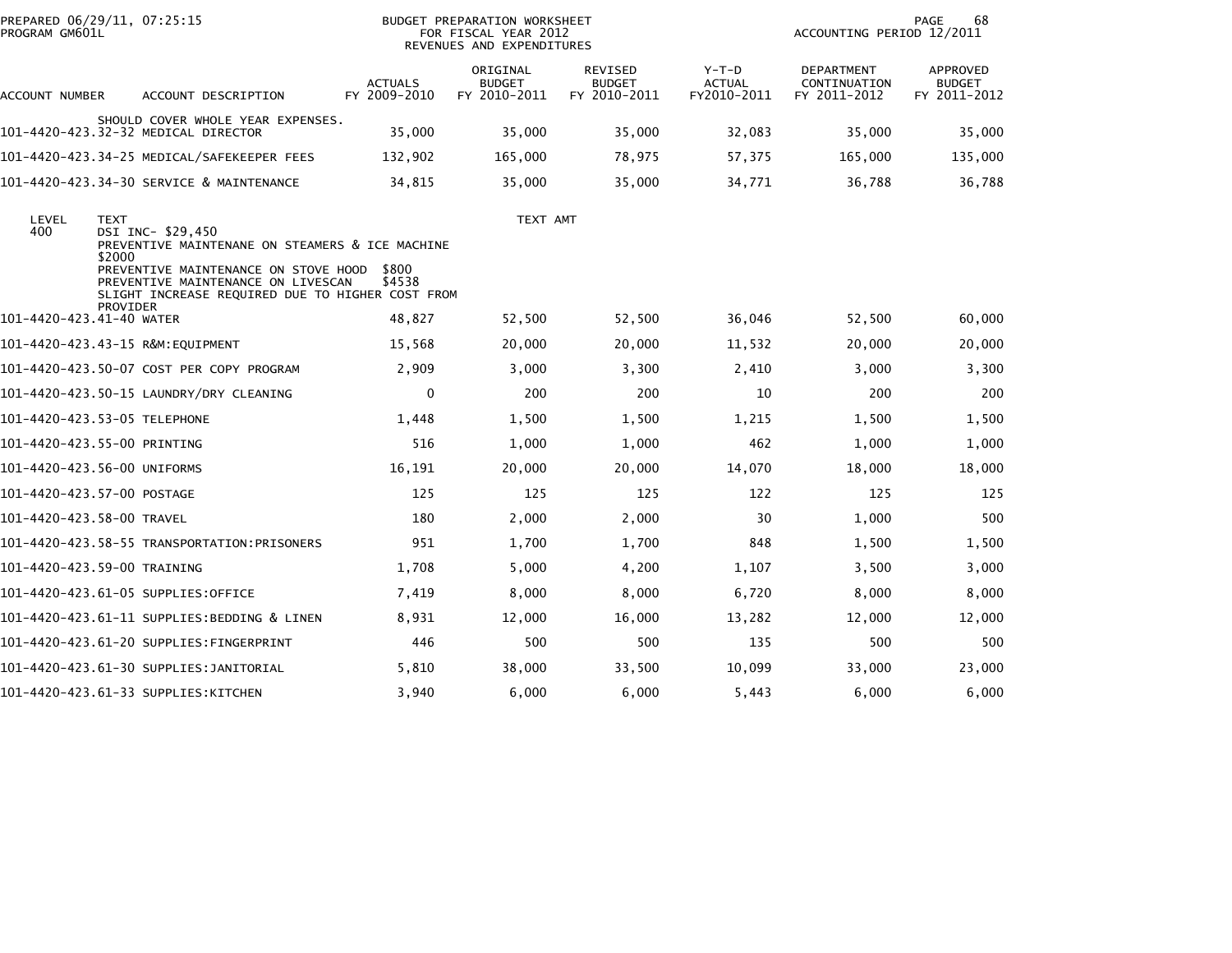| PREPARED 06/29/11, 07:25:15<br>PROGRAM GM601L |                    |             |                                                                                               | BUDGET PREPARATION WORKSHEET<br>FOR FISCAL YEAR 2012<br>REVENUES AND EXPENDITURES |                                           |                                                 |                                         | PAGE<br>69<br>ACCOUNTING PERIOD 12/2011           |                                           |  |
|-----------------------------------------------|--------------------|-------------|-----------------------------------------------------------------------------------------------|-----------------------------------------------------------------------------------|-------------------------------------------|-------------------------------------------------|-----------------------------------------|---------------------------------------------------|-------------------------------------------|--|
| ACCOUNT NUMBER                                |                    |             | ACCOUNT DESCRIPTION                                                                           | <b>ACTUALS</b><br>FY 2009-2010                                                    | ORIGINAL<br><b>BUDGET</b><br>FY 2010-2011 | <b>REVISED</b><br><b>BUDGET</b><br>FY 2010-2011 | $Y-T-D$<br><b>ACTUAL</b><br>FY2010-2011 | <b>DEPARTMENT</b><br>CONTINUATION<br>FY 2011-2012 | APPROVED<br><b>BUDGET</b><br>FY 2011-2012 |  |
|                                               |                    |             | 101-4420-423.61-35 SUPPLIES:LAW ENFORCEMENT                                                   | 18,722                                                                            | 15,000                                    | 15,020                                          | 12,500                                  | 13,500                                            | 13,500                                    |  |
|                                               |                    |             | 101-4420-423.61-45 SUPPLIES:MEDICAL                                                           | 2,055                                                                             | 2,000                                     | 2,000                                           | 1,897                                   | 2,000                                             | 2,000                                     |  |
|                                               |                    |             | 101-4420-423.61-60 SUPPLIES:PHOTOGRAPHIC                                                      | 545                                                                               | 1,000                                     | 1,000                                           | 617                                     | 750                                               | 750                                       |  |
|                                               |                    |             | 101-4420-423.61-95 SUPPLIES:OTHER SMALL EQMT                                                  | 3,516                                                                             | 5,000                                     | 5,000                                           | 2,233                                   | 2,500                                             | 2,500                                     |  |
| LEVEL<br>400                                  |                    | <b>TEXT</b> | MOVED \$2500 TO FIXED ASSET ACCOUNT SINCE COVER OF<br>STAB VEST HAVE INCREASED TO OVER \$500. |                                                                                   | TEXT AMT                                  |                                                 |                                         |                                                   |                                           |  |
|                                               |                    |             | 101-4420-423.62-05 ELECTRICITY                                                                | 110,598                                                                           | 113,000                                   | 113,000                                         | 83,190                                  | 113,000                                           | 125,000                                   |  |
|                                               |                    |             | 101-4420-423.62-25 NATURAL GAS                                                                | 82,848                                                                            | 85,000                                    | 85,000                                          | 56,600                                  | 85,000                                            | 87,000                                    |  |
| 101-4420-423.63-00 FOOD                       |                    |             |                                                                                               | 312,373                                                                           | 352,000                                   | 352,000                                         | 265,880                                 | 352,000                                           | 352,000                                   |  |
|                                               |                    |             | 101-4420-423.64-50 DUES & SUBSCRIPTIONS                                                       | 258                                                                               | 1,000                                     | 1,000                                           | 345                                     | 1,000                                             | 500                                       |  |
|                                               |                    |             | 101-4420-423.74-90 C/A:OTHER EQUIPMENT                                                        | 20,360                                                                            | 53,000                                    | 53,000                                          | 30,219                                  | $\mathbf{0}$                                      | $\mathbf 0$                               |  |
|                                               |                    |             | 101-4420-423.76-90 F/A:OTHER                                                                  | 4,042                                                                             | 6,500                                     | 6,550                                           | 3,785                                   | 2,500                                             | 2,500                                     |  |
| LEVEL<br>400                                  |                    | <b>TEXT</b> | THIS AMOUNT MOVED FROM OTHER SMALL EQUIPMENT.                                                 |                                                                                   | TEXT AMT                                  |                                                 |                                         |                                                   |                                           |  |
|                                               |                    |             | DUE TO COST OF STAB VEST GONG OVER \$500.<br>101-4420-423.84-32 INMATE HOUSING                | 675,324                                                                           | 670,000                                   | 670,000                                         | 482.355                                 | 396,250                                           | 400,000                                   |  |
|                                               |                    |             | 101-4420-423.84-35 JUVENILE DETENTION CONTRA                                                  | 52,599                                                                            | 110,000                                   | 70,000                                          | 14,300                                  | 110,000                                           | 82,200                                    |  |
| *.                                            | <b>EXPENDITURE</b> |             |                                                                                               | 4,595,552                                                                         | 4,929,008                                 | 4,821,795                                       | 3,790,414                               | 4,514,658                                         | 4,481,214                                 |  |
| **                                            | DETENTION CENTER   |             |                                                                                               | 4,375,414                                                                         | 4,793,278                                 | 4,686,065                                       | 3,694,596                               | 4,382,458                                         | 4,411,014                                 |  |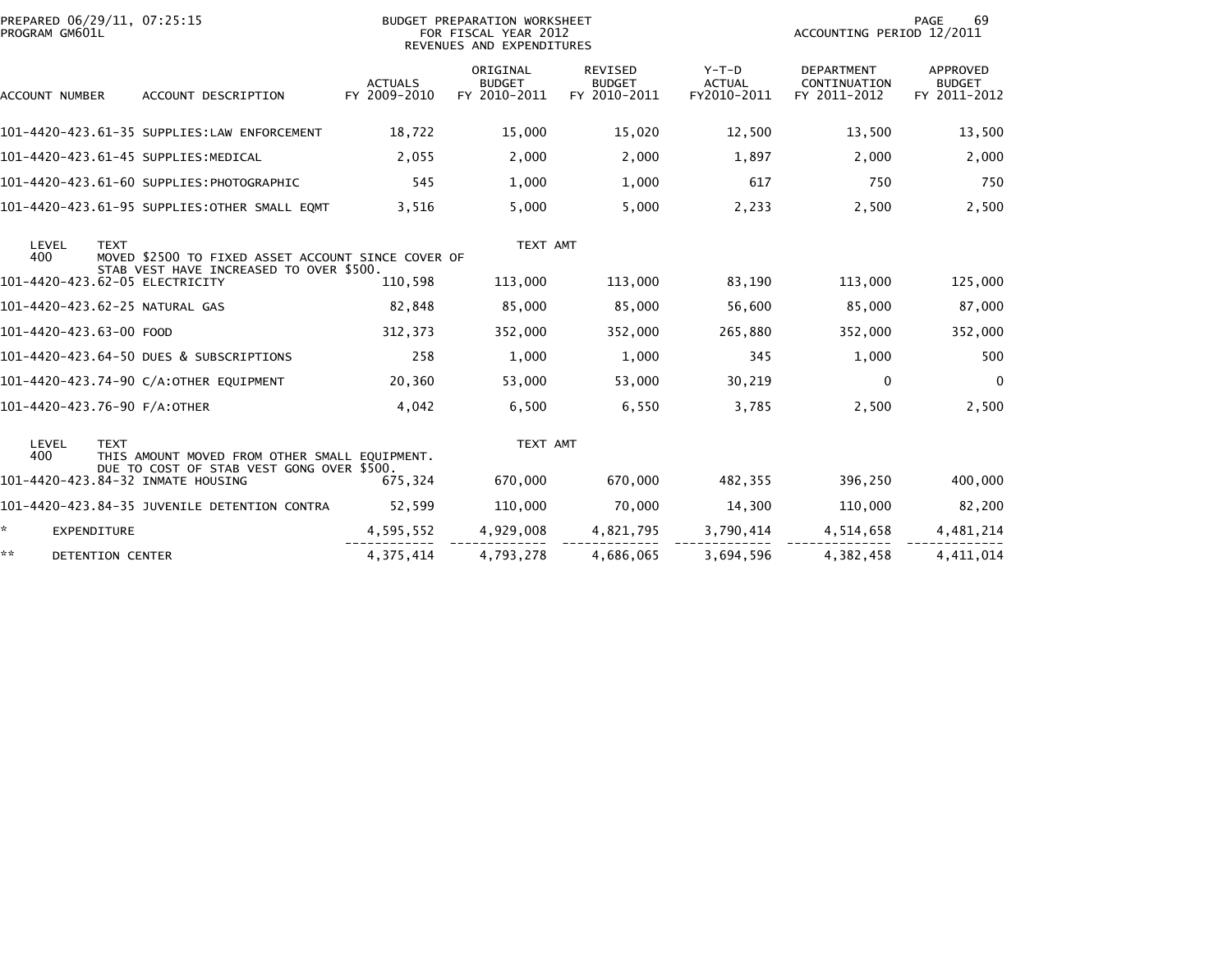| PREPARED 06/29/11, 07:25:15<br>PROGRAM GM601L             |                                              | BUDGET PREPARATION WORKSHEET<br>FOR FISCAL YEAR 2012<br>REVENUES AND EXPENDITURES |                                           |                                                 |                                         | 70<br>PAGE<br>ACCOUNTING PERIOD 12/2011           |                                           |
|-----------------------------------------------------------|----------------------------------------------|-----------------------------------------------------------------------------------|-------------------------------------------|-------------------------------------------------|-----------------------------------------|---------------------------------------------------|-------------------------------------------|
| ACCOUNT NUMBER                                            | ACCOUNT DESCRIPTION                          | <b>ACTUALS</b><br>FY 2009-2010                                                    | ORIGINAL<br><b>BUDGET</b><br>FY 2010-2011 | <b>REVISED</b><br><b>BUDGET</b><br>FY 2010-2011 | $Y-T-D$<br><b>ACTUAL</b><br>FY2010-2011 | <b>DEPARTMENT</b><br>CONTINUATION<br>FY 2011-2012 | APPROVED<br><b>BUDGET</b><br>FY 2011-2012 |
|                                                           | 101-4422-325.13-00 INMATE CANTEEN CONCESSION | 154,063-                                                                          | $150,000 -$                               | $150,000 -$                                     | 137,693-                                | 150,000-                                          | $160,000 -$                               |
|                                                           | 101-4422-342.40-00 INDIGENT SUPPLIES REIMB   | 0                                                                                 | 0                                         | 0                                               | 0                                       | 0                                                 | $7,000-$                                  |
| <b>TEXT</b><br>LEVEL<br>400                               | MOVED FROM 4420                              |                                                                                   | TEXT AMT                                  | 7,000<br>7,000                                  |                                         |                                                   |                                           |
|                                                           | 101-4422-342.60-00 PAY PHONE REVENUES        | $95,035-$                                                                         | $80,000 -$                                | $80,000 -$                                      | $57,340-$                               | $80,000 -$                                        | $70,000 -$                                |
|                                                           | 101-4422-395.00-00 FUND BALANCE APPR-RESTR   | $\mathbf{0}$                                                                      | $\mathbf{0}$                              | 0                                               | 0                                       | 0                                                 | $\mathbf{0}$                              |
|                                                           | 101-4422-395.10-00 FUND BALANCE APPR-UNREST  | 0                                                                                 | 0                                         | 0                                               | 0                                       | 0                                                 | $\mathbf 0$                               |
| *<br><b>REVENUE</b><br>101-4422-423.56-15 INMATE CLOTHING |                                              | 249,098-<br>8,318                                                                 | $230,000 -$<br>8,000                      | 230,000-<br>6,000                               | 195.033-<br>5,272                       | $230,000 -$<br>8,000                              | 237,000-<br>8,000                         |
|                                                           | 101-4422-423.61-12 SUPPLIES:CONCESSIONS      | 123,157                                                                           | 105,000                                   | 107,250                                         | 107,201                                 | 105,000                                           | 116,800                                   |
| 101-4422-423.61-90 SUPPLIES:OTHER                         |                                              | 25,810                                                                            | 24,000                                    | 20,750                                          | 17,519                                  | 24,000                                            | 35,000                                    |
| 101-4422-423.65-00 DRUGS & MEDICINES                      |                                              | 24,099                                                                            | 25,000                                    | 26,000                                          | 21,443                                  | 25,000                                            | 25,000                                    |
| 101-4422-423.98-00 RESERVE                                |                                              | $\mathbf 0$                                                                       | 0                                         | 0                                               | 0                                       | 0                                                 | $\mathbf 0$                               |
| *<br>EXPENDITURE                                          |                                              | 181,384                                                                           | 162,000                                   | 160,000                                         | 151,435                                 | 162,000                                           | 184,800                                   |
| **<br>INMATE FUNDS                                        |                                              | 67,714-                                                                           | $68,000 -$                                | $70,000 -$                                      | 43,598-                                 | $68.000 -$                                        | $52,200-$                                 |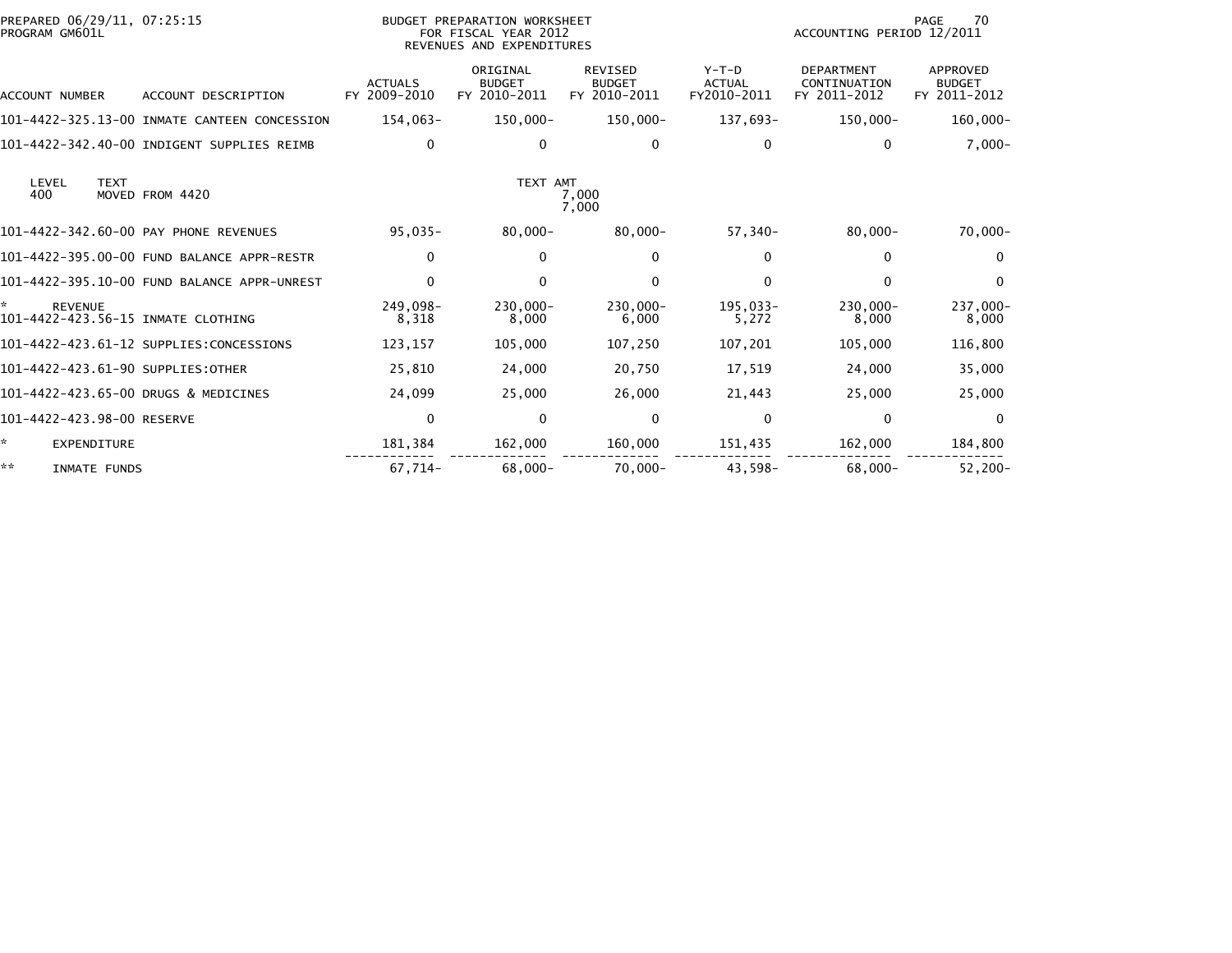| PREPARED 06/29/11, 07:25:15<br>PROGRAM GM601L |                                            |                                | BUDGET PREPARATION WORKSHEET<br>FOR FISCAL YEAR 2012<br>REVENUES AND EXPENDITURES |                                                 |                                         |                                                   | 71<br>PAGE<br>ACCOUNTING PERIOD 12/2011   |  |  |
|-----------------------------------------------|--------------------------------------------|--------------------------------|-----------------------------------------------------------------------------------|-------------------------------------------------|-----------------------------------------|---------------------------------------------------|-------------------------------------------|--|--|
| ACCOUNT NUMBER                                | ACCOUNT DESCRIPTION                        | <b>ACTUALS</b><br>FY 2009-2010 | ORIGINAL<br><b>BUDGET</b><br>FY 2010-2011                                         | <b>REVISED</b><br><b>BUDGET</b><br>FY 2010-2011 | $Y-T-D$<br><b>ACTUAL</b><br>FY2010-2011 | <b>DEPARTMENT</b><br>CONTINUATION<br>FY 2011-2012 | <b>APPROVED</b><br>BUDGET<br>FY 2011-2012 |  |  |
|                                               | 101-4425-353.23-00 BOND-PRETRIAL FEES      | $10, 144 -$                    | $10,000 -$                                                                        | $10,000 -$                                      | $7,269-$                                | $10,000 -$                                        | $10,000 -$                                |  |  |
|                                               | 101-4425-395.00-00 FUND BALANCE APPR-RESTR | $\Omega$                       | $20,000 -$                                                                        | $20,000 -$                                      | $\Omega$                                | $\mathbf{0}$                                      | $17,000 -$                                |  |  |
| <b>REVENUE</b>                                |                                            | $10.144-$<br>39,893            | $30.000 -$<br>39,740                                                              | $30,000 -$<br>39,940                            | $7.269 -$<br>34,696                     | $10.000 -$<br>39,740                              | 27,000-<br>39,740                         |  |  |
| 101-4425-423.20-05 HEALTH INSURANCE           |                                            | 8,138                          | 8,460                                                                             | 9,734                                           | 8,100                                   | 8,074                                             | 8,074                                     |  |  |
| 101-4425-423.20-10 MEDICARE TAX               |                                            | 578                            | 576                                                                               | 581                                             | 503                                     | 576                                               | 576                                       |  |  |
| 101-4425-423.20-15 RETIREMENT                 |                                            | 1,985                          | 2,563                                                                             | 2,578                                           | 2,238                                   | 2,563                                             | 2,563                                     |  |  |
|                                               | 101-4425-423.20-20 SOCIAL SECURITY TAX     | 2,473                          | 2,464                                                                             | 2,474                                           | 2,151                                   | 2,464                                             | 2,464                                     |  |  |
|                                               | 101-4425-423.20-25 WORKERS COMPENSATION    | 99                             | 160                                                                               | 160                                             | 139                                     | 160                                               | 160                                       |  |  |
|                                               | 101-4425-423.20-30 401(K) CONTRIBUTIONS    | 1,197                          | 1,192                                                                             | 1,197                                           | 1,041                                   | 1,192                                             | 1,192                                     |  |  |
|                                               | 101-4425-423.32-22 INTERPRETER SERVICES    | $\Omega$                       | 150                                                                               | 150                                             | $\Omega$                                | 150                                               | 150                                       |  |  |
|                                               | 101-4425-423.34-30 SERVICE & MAINTENANCE   | $\Omega$                       | 300                                                                               | 300                                             | $\Omega$                                | 300                                               | 300                                       |  |  |
| 101-4425-423.43-20 R&M:VEHICLES               |                                            | $\mathbf{0}$                   | $\Omega$                                                                          | 500                                             | 374                                     | 500                                               | 500                                       |  |  |
| 101-4425-423.50-05 BONDS - PRETRIAL           |                                            | 17,896                         | 20,000                                                                            | 20,000                                          | 13,738                                  | 17,266                                            | 17,000                                    |  |  |
|                                               | 101-4425-423.50-07 COST PER COPY PROGRAM   | 351                            | 300                                                                               | 300                                             | 135                                     | 300                                               | 300                                       |  |  |
| 101-4425-423.53-05 TELEPHONE                  |                                            | 246                            | 500                                                                               | 500                                             | 334                                     | 400                                               | 400                                       |  |  |
| 101-4425-423.57-00 POSTAGE                    |                                            | $\mathbf{0}$                   | 50                                                                                | 50                                              | $\mathbf{0}$                            | 50                                                | 50                                        |  |  |
| 101-4425-423.58-00 TRAVEL                     |                                            | $\mathbf{0}$                   | 100                                                                               | 100                                             | $\mathbf{0}$                            | $\mathbf{0}$                                      | $\mathbf 0$                               |  |  |
| 101-4425-423.59-00 TRAINING                   |                                            | $\Omega$                       | 500                                                                               | 500                                             | $\Omega$                                | $\mathbf{0}$                                      | $\mathbf{0}$                              |  |  |
| 101-4425-423.61-05 SUPPLIES:OFFICE            |                                            | 382                            | 1,000                                                                             | 1,000                                           | 875                                     | 500                                               | 500                                       |  |  |
|                                               | 101-4425-423.62-20 MOTOR FUEL & LUBRICANTS | $\Omega$                       | 1,000                                                                             | 1,025                                           | 919                                     | 1,000                                             | 1,200                                     |  |  |
| ×.<br><b>EXPENDITURE</b>                      |                                            | 73,238                         | 79,055                                                                            | 81,089                                          | 65,243                                  | 75,235                                            | 75,169                                    |  |  |
| **<br>PRE-TRIAL SERVICES                      |                                            | 63,094                         | 49,055                                                                            | 51,089                                          | 57,974                                  | 65,235                                            | 48,169                                    |  |  |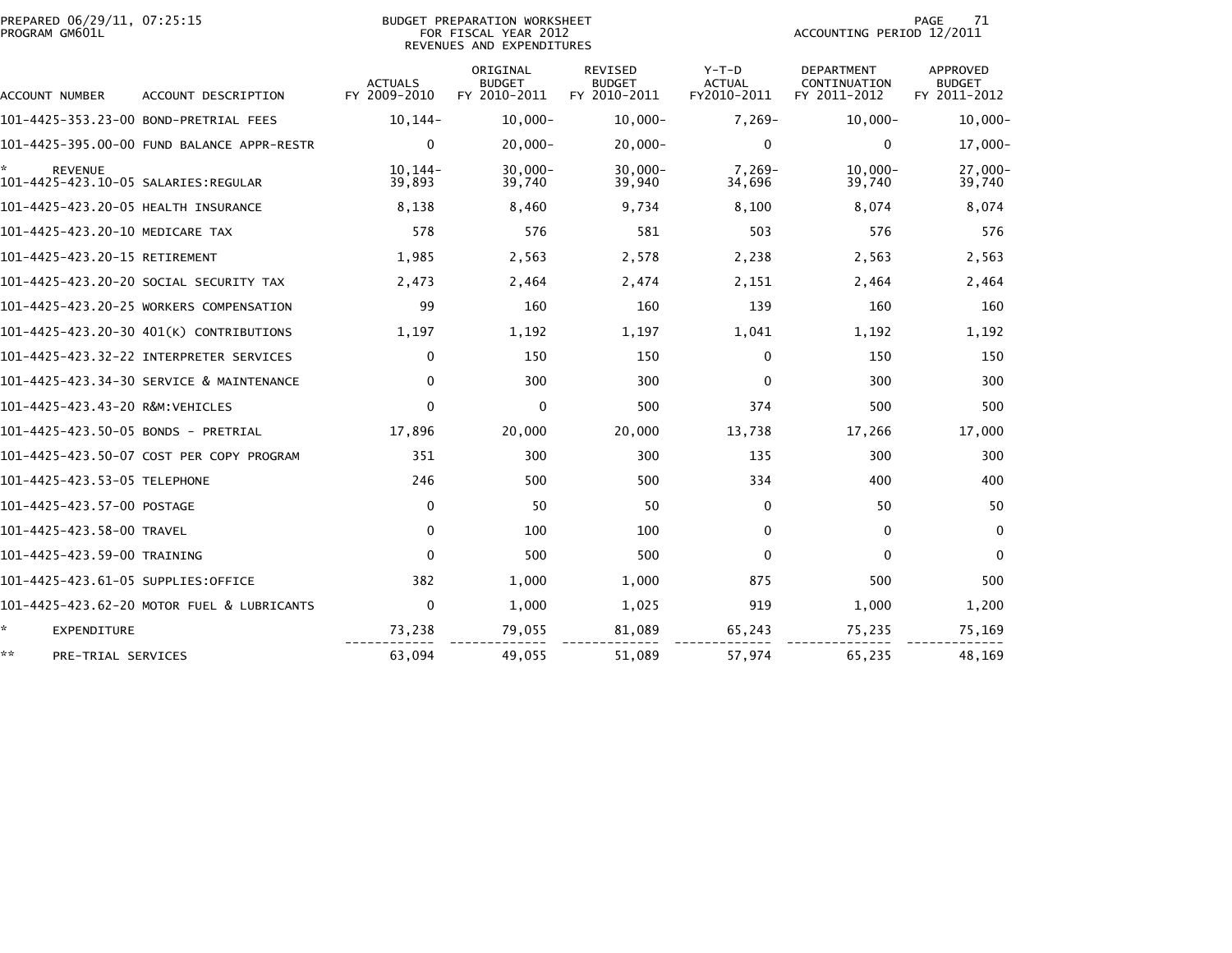| PREPARED 06/29/11, 07:25:15<br>PROGRAM GM601L         |                                             |                                | BUDGET PREPARATION WORKSHEET<br>FOR FISCAL YEAR 2012<br>REVENUES AND EXPENDITURES |                                                 |                                         | PAGE<br>72<br>ACCOUNTING PERIOD 12/2011           |                                           |  |
|-------------------------------------------------------|---------------------------------------------|--------------------------------|-----------------------------------------------------------------------------------|-------------------------------------------------|-----------------------------------------|---------------------------------------------------|-------------------------------------------|--|
| ACCOUNT NUMBER                                        | ACCOUNT DESCRIPTION                         | <b>ACTUALS</b><br>FY 2009-2010 | ORIGINAL<br><b>BUDGET</b><br>FY 2010-2011                                         | <b>REVISED</b><br><b>BUDGET</b><br>FY 2010-2011 | $Y-T-D$<br><b>ACTUAL</b><br>FY2010-2011 | <b>DEPARTMENT</b><br>CONTINUATION<br>FY 2011-2012 | APPROVED<br><b>BUDGET</b><br>FY 2011-2012 |  |
|                                                       | 101-4430-325.12-00 ID SECURITY CARD SALES   | $705 -$                        | $500 -$                                                                           | $500 -$                                         | $481 -$                                 | $500 -$                                           | $500 -$                                   |  |
|                                                       | 101-4430-395.00-00 FUND BALANCE APPR-RESTR  | $\mathbf 0$                    | 0                                                                                 | $\mathbf{0}$                                    | $\mathbf{0}$                            | $\Omega$                                          | 0                                         |  |
| <b>REVENUE</b><br>101-4430-421.10-05 SALARIES:REGULAR |                                             | $705 -$<br>185,322             | $500 -$<br>181,918                                                                | $500 -$<br>181,918                              | $481 -$<br>155,198                      | $500 -$<br>148,947                                | $500 -$<br>148,947                        |  |
|                                                       | 101-4430-421.10-10 SALARIES:OVERTIME        | $\Omega$                       | $\Omega$                                                                          | $\Omega$                                        | $\Omega$                                | 0                                                 | 0                                         |  |
|                                                       | 101-4430-421.10-15 SALARIES: PART-TIME      | 99,257                         | 110,000                                                                           | 110,000                                         | 90,302                                  | 110,000                                           | 110,000                                   |  |
| 101-4430-421.20-05 HEALTH INSURANCE                   |                                             | 40,688                         | 42,300                                                                            | 45,668                                          | 38,998                                  | 32,160                                            | 32,160                                    |  |
| 101-4430-421.20-10 MEDICARE TAX                       |                                             | 4,052                          | 4,233                                                                             | 4,233                                           | 3,471                                   | 3,755                                             | 3,755                                     |  |
| 101-4430-421.20-15 RETIREMENT                         |                                             | 9,147                          | 11,661                                                                            | 11,661                                          | 9,948                                   | 9,548                                             | 10,485                                    |  |
|                                                       | 101-4430-421.20-20 SOCIAL SECURITY TAX      | 17,326                         | 18,099                                                                            | 18,099                                          | 14,841                                  | 16,055                                            | 16,055                                    |  |
|                                                       | 101-4430-421.20-25 WORKERS COMPENSATION     | 8,350                          | 11.676                                                                            | 11.676                                          | 9.818                                   | 10,358                                            | 10,358                                    |  |
|                                                       | 101-4430-421.20-30 401(K) CONTRIBUTIONS     | 9,266                          | 9,096                                                                             | 9,096                                           | 7,760                                   | 7,447                                             | 7,447                                     |  |
| 101-4430-421.43-15 R&M:EQUIPMENT                      |                                             | 845                            | 1,500                                                                             | 1,500                                           | 1.500                                   | 1,500                                             | 1,500                                     |  |
| 101-4430-421.53-05 TELEPHONE                          |                                             | 259                            | 1,000                                                                             | 1,000                                           | 222                                     | 500                                               | 500                                       |  |
| 101-4430-421.56-00 UNIFORMS                           |                                             | 1,412                          | 1,500                                                                             | 1,500                                           | 1,500                                   | 1,500                                             | 1,500                                     |  |
| 101-4430-421.58-00 TRAVEL                             |                                             | $\mathbf 0$                    | 100                                                                               | 100                                             | $\mathbf{0}$                            | $\mathbf{0}$                                      | $\mathbf 0$                               |  |
| 101-4430-421.59-00 TRAINING                           |                                             | $\mathbf{0}$                   | 500                                                                               | 500                                             | $\Omega$                                | $\mathbf{0}$                                      | $\mathbf{0}$                              |  |
|                                                       | 101-4430-421.61-10 SUPPLIES:ANIMAL & VET    | 868                            | 2,000                                                                             | 2,000                                           | 1,367                                   | 2,000                                             | 2,000                                     |  |
|                                                       | 101-4430-421.61-35 SUPPLIES:LAW ENFORCEMENT | 4.329                          | 4.000                                                                             | 4,000                                           | 2,578                                   | 4,000                                             | 4,000                                     |  |
|                                                       | 101-4430-421.74-90 C/A:OTHER EQUIPMENT      | $\Omega$                       | $\Omega$                                                                          | $\mathbf{0}$                                    | $\Omega$                                | $\mathbf{0}$                                      | 0                                         |  |
|                                                       |                                             | $\Omega$                       | 800                                                                               | 800                                             | 723                                     | 0                                                 | 0                                         |  |
| $\mathcal{H}^{\pm}$<br>EXPENDITURE                    |                                             | 381,121                        | 400,383                                                                           | 403,751                                         | 338,226                                 | 347,770                                           | 348,707                                   |  |
| **<br>COURTHOUSE SECURITY                             |                                             | 380,416                        | 399,883                                                                           | 403,251                                         | 337,745                                 | 347,270                                           | 348,207                                   |  |
| ***<br>SHERIFF                                        |                                             | 11,707,966                     | 12,092,520                                                                        | 12, 317, 258                                    | 10, 323, 295                            | 11,638,667                                        | 11,732,359                                |  |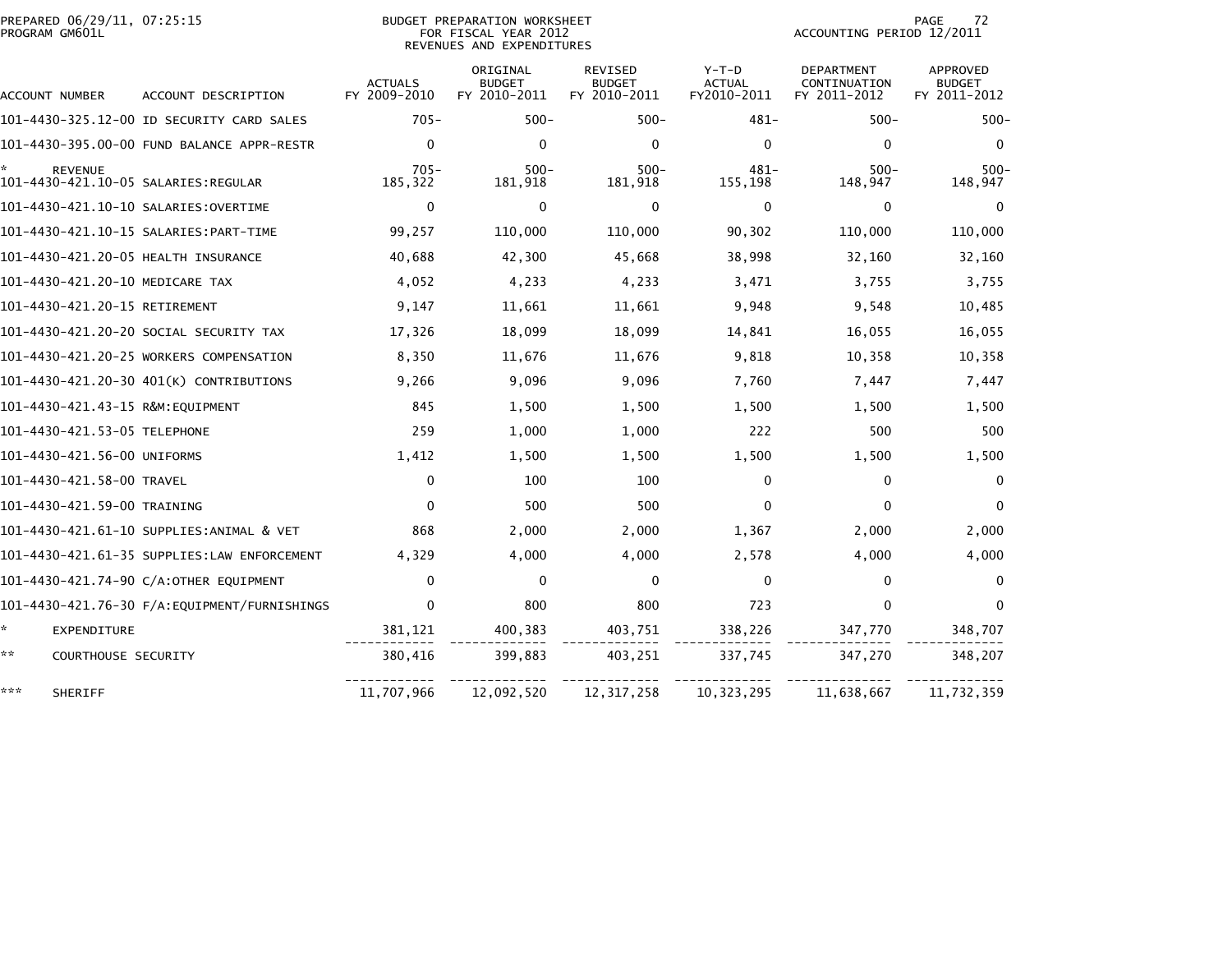| PREPARED 06/29/11, 07:25:15<br>PROGRAM GM601L |                                              |                                | <b>BUDGET PREPARATION WORKSHEET</b><br>FOR FISCAL YEAR 2012<br>REVENUES AND EXPENDITURES | 73<br><b>PAGE</b><br>ACCOUNTING PERIOD 12/2011  |                                         |                                            |                                                  |
|-----------------------------------------------|----------------------------------------------|--------------------------------|------------------------------------------------------------------------------------------|-------------------------------------------------|-----------------------------------------|--------------------------------------------|--------------------------------------------------|
| ACCOUNT NUMBER                                | ACCOUNT DESCRIPTION                          | <b>ACTUALS</b><br>FY 2009-2010 | ORIGINAL<br><b>BUDGET</b><br>FY 2010-2011                                                | <b>REVISED</b><br><b>BUDGET</b><br>FY 2010-2011 | $Y-T-D$<br><b>ACTUAL</b><br>FY2010-2011 | DEPARTMENT<br>CONTINUATION<br>FY 2011-2012 | <b>APPROVED</b><br><b>BUDGET</b><br>FY 2011-2012 |
|                                               | 101-4520-334.30-20 DOT CTP CAPITAL GRANT     | $151,447-$                     | 491, 109-                                                                                | 534,156-                                        | $50,022 -$                              | 189,360-                                   | 189,360-                                         |
|                                               | 101-4520-334.30-30 DOT CTP ADMIN GRANT       | $135.937-$                     | 164.024-                                                                                 | 154,186-                                        | $99,439-$                               | 204,084-                                   | 204,084-                                         |
|                                               | 101-4520-334.30-41 DOT CTP FAC IMPROVE GRANT | $52, 303 -$                    | 65,966-                                                                                  | 66,032-                                         | $\Omega$                                | $\mathbf{0}$                               | $\Omega$                                         |
|                                               | 101-4520-334.30-49 DOT OPERATING SOFTWARE    | $\mathbf 0$                    | $61,200 -$                                                                               | $74,550-$                                       | 0                                       | $\mathbf 0$                                | $\Omega$                                         |
| 101-4520-334.30-50 DOT RGP GRANT              |                                              | 142,122-                       | 158,491-                                                                                 | 183,711-                                        | 155,461-                                | 155,461-                                   | 155,461-                                         |
|                                               | 101-4520-334.32-00 DOT E&D TRANSPORT GRANT   | 124,492-                       | 124,492-                                                                                 | $123,555-$                                      | $123,555-$                              | $123,555-$                                 | $123,555-$                                       |
|                                               | 101-4520-353.85-50 RGP PASSENGER FARES       | $6,306-$                       | $5,100-$                                                                                 | 4,763-                                          | $7,880-$                                | $5.100 -$                                  | $6,000-$                                         |
|                                               |                                              | $725 -$                        | $725 -$                                                                                  | $725 -$                                         | $\Omega$                                | $725 -$                                    | $50 -$                                           |
|                                               | 101-4520-365.76-00 RTS TRANS DONATIONS       | $37, 195 -$                    | $20,000 -$                                                                               | $20,000 -$                                      | $5,278-$                                | $20.000 -$                                 | $8,000 -$                                        |
| <b>REVENUE</b>                                |                                              | $650, 527 -$<br>69,839         | 1,091,107-<br>69,289                                                                     | 1,161,678-<br>75,689                            | 441,635-<br>65,480                      | 698,285-<br>115,000                        | 686,510-<br>115,000                              |
| 101-4520-535.20-05 HEALTH INSURANCE           |                                              | 16,345                         | 16,920                                                                                   | 19,580                                          | 16,293                                  | 24,120                                     | 24,120                                           |
| 101-4520-535.20-10 MEDICARE TAX               |                                              | 1,003                          | 1,005                                                                                    | 1,095                                           | 940                                     | 1,668                                      | 1,668                                            |
| 101-4520-535.20-15 RETIREMENT                 |                                              | 3,480                          | 4,469                                                                                    | 4,884                                           | 4,223                                   | 7,450                                      | 8,016                                            |
|                                               | 101–4520–535.20–20 SOCIAL SECURITY TAX       | 4,288                          | 4,296                                                                                    | 4,671                                           | 4,020                                   | 7,130                                      | 7,130                                            |
|                                               | 101-4520-535.20-25 WORKERS COMPENSATION      | 174                            | 277                                                                                      | 953                                             | 760                                     | 1,583                                      | 2,096                                            |
|                                               | 101-4520-535.20-30 401(K) CONTRIBUTIONS      | 2,095                          | 2,079                                                                                    | 2,269                                           | 1,964                                   | 3,450                                      | 3,450                                            |
|                                               | 101–4520–535.32–00 PROFESSIONAL SERVICES     | 6,198                          | $\mathbf{0}$                                                                             | 0                                               | $\Omega$                                | 0                                          | $\Omega$                                         |
|                                               | 101-4520-535.33-17 CONTRACTED SERVICES       | 5,984                          | 5,716                                                                                    | 9,710                                           | 4,980                                   | 5,875                                      | 5,875                                            |
|                                               | 101-4520-535.34-30 SERVICE & MAINTENANCE     | 1,914                          | 3.000                                                                                    | 2,875                                           | 2,428                                   | 3,716                                      | 3,716                                            |
| 101-4520-535.41-40 WATER                      |                                              | 228                            | 400                                                                                      | 400                                             | 179                                     | 400                                        | 400                                              |
| 101-4520-535.43-05 R&M:BUILDINGS              |                                              | 58,823                         | 73,296                                                                                   | 24,253                                          | 14,057                                  | 0                                          | $\Omega$                                         |
|                                               | 101-4520-535.44-04 RENT:COMMUNICATIONS EQUIP | 4,600                          | 4,500                                                                                    | 4,140                                           | 3,456                                   | 4,500                                      | 4,500                                            |
|                                               | 101-4520-535.44-20 RENT:LAND & BUILDINGS     | 4,200                          | 5,100                                                                                    | 5,100                                           | 4,200                                   | 5,100                                      | 5,100                                            |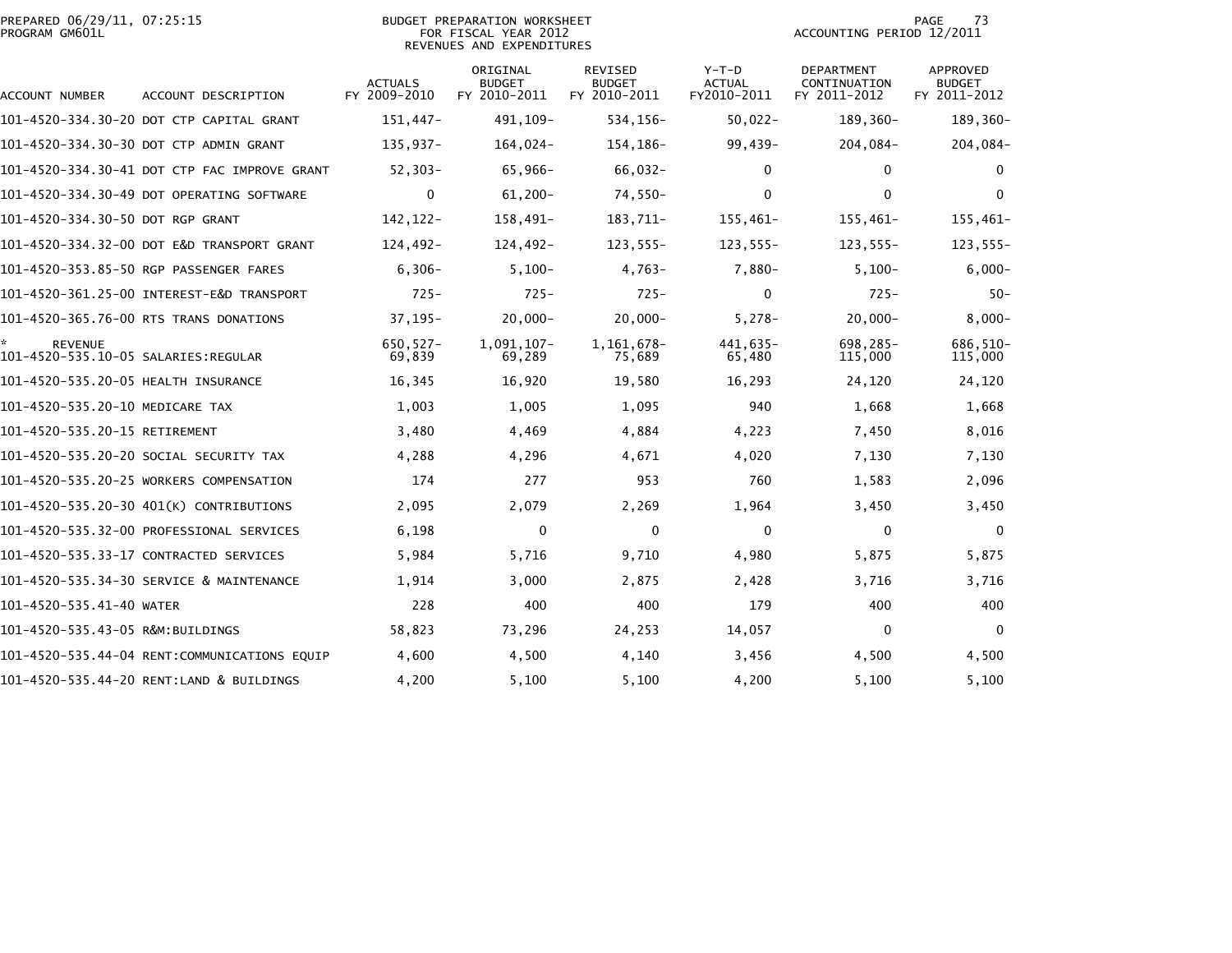| PROGRAM GM601L | PREPARED 06/29/11, 07:25:15              |                                                                                            |                                                     | BUDGET PREPARATION WORKSHEET<br>FOR FISCAL YEAR 2012<br>REVENUES AND EXPENDITURES | PAGE<br>74<br>ACCOUNTING PERIOD 12/2011  |                                         |                                            |                                           |
|----------------|------------------------------------------|--------------------------------------------------------------------------------------------|-----------------------------------------------------|-----------------------------------------------------------------------------------|------------------------------------------|-----------------------------------------|--------------------------------------------|-------------------------------------------|
| ACCOUNT NUMBER |                                          | ACCOUNT DESCRIPTION                                                                        | <b>ACTUALS</b><br>FY 2009-2010                      | ORIGINAL<br><b>BUDGET</b><br>FY 2010-2011                                         | REVISED<br><b>BUDGET</b><br>FY 2010-2011 | $Y-T-D$<br><b>ACTUAL</b><br>FY2010-2011 | DEPARTMENT<br>CONTINUATION<br>FY 2011-2012 | APPROVED<br><b>BUDGET</b><br>FY 2011-2012 |
|                | 101-4520-535.50-07 COST PER COPY PROGRAM |                                                                                            | 624                                                 | 800                                                                               | 2,235                                    | 1,733                                   | 1,850                                      | 2,400                                     |
|                | 101-4520-535.52-00 INSURANCE             |                                                                                            | 17,291                                              | 35,550                                                                            | 19,200                                   | 19,200                                  | 20,210                                     | 20,210                                    |
|                | 101-4520-535.53-05 TELEPHONE             |                                                                                            | 2,819                                               | 2,800                                                                             | 2,800                                    | 2,393                                   | 2,800                                      | 3,000                                     |
|                | 101-4520-535.54-00 ADVERTISING           |                                                                                            | 3,674                                               | 4,561                                                                             | 4,604                                    | 1,567                                   | 5,403                                      | 5,400                                     |
|                | 101-4520-535.55-00 PRINTING              |                                                                                            | 428                                                 | 700                                                                               | 1,200                                    | 364                                     | 344                                        | 400                                       |
|                | 101-4520-535.57-00 POSTAGE               |                                                                                            | 10                                                  | 100                                                                               | 100                                      | 76                                      | 300                                        | 100                                       |
|                | 101-4520-535.58-00 TRAVEL                |                                                                                            | 4,552                                               | 4,300                                                                             | 4,300                                    | 2,811                                   | 5,000                                      | 5,000                                     |
|                | 101-4520-535.59-00 TRAINING              |                                                                                            | 866                                                 | 2,300                                                                             | 2,300                                    | 1,267                                   | 2,500                                      | 2,500                                     |
|                | 101-4520-535.61-05 SUPPLIES:OFFICE       |                                                                                            | 1,146                                               | 1,400                                                                             | 1,400                                    | 778                                     | 1,400                                      | 1,400                                     |
|                | 101-4520-535.61-30 SUPPLIES:JANITORIAL   |                                                                                            | 0                                                   | 750                                                                               | 0                                        | $\mathbf 0$                             | 750                                        | 250                                       |
|                | 101-4520-535.62-05 ELECTRICITY           |                                                                                            | 3,509                                               | 3,060                                                                             | 3,060                                    | 2,996                                   | 3,060                                      | 4,000                                     |
|                | 101-4520-535.62-25 NATURAL GAS           |                                                                                            | 1,791                                               | 3,000                                                                             | 3,000                                    | 1,451                                   | 3,000                                      | 3,000                                     |
|                | 101-4520-535.64-50 DUES & SUBSCRIPTIONS  |                                                                                            | 400                                                 | 500                                                                               | 500                                      | 400                                     | 500                                        | 500                                       |
|                | 101-4520-535.73-45 C/A:PAVING            |                                                                                            | $\mathbf 0$                                         | 0                                                                                 | 18,456                                   | 18,456                                  | 0                                          | 0                                         |
|                | 101-4520-535.74-30 C/A:SOFTWARE          |                                                                                            | 0                                                   | 68,000                                                                            | 73,263                                   | 12,582                                  | $\mathbf 0$                                | $\mathbf 0$                               |
|                | 101-4520-535.74-35 C/A:VEHICLES          |                                                                                            | 174,642                                             | 545,677                                                                           | 483,530                                  | 57,493                                  | 210,400                                    | 210,400                                   |
| LEVEL<br>400   | <b>TEXT</b><br>REPLACING VEHICLES -      | TWO - 12 PASSENGER CONVERSION VAN -\$39,700 EACH                                           | 2003 DODGE 122,599 MILES<br>2006 FORD 106,053 MILES | TEXT AMT                                                                          | 79,400                                   |                                         |                                            |                                           |
|                |                                          | THREE - LIFT EQUIPPED VANS - \$43,000 EACH<br>REPLACING VEHICLES - 2006 FORD 109,798 MILES | 2007 FORD 98,646 MILES<br>2006 FORD 104,404 MILES   |                                                                                   | 129,000                                  |                                         |                                            |                                           |
|                | VEHICLE LETTERING AND LOGOS              |                                                                                            |                                                     |                                                                                   | 2,000<br>210,400                         |                                         |                                            |                                           |
|                | 101-4520-535.74-90 C/A:OTHER EQUIPMENT   |                                                                                            | 0                                                   | 0                                                                                 | 0                                        | 0                                       | 0                                          | 0                                         |
|                | 101-4520-535.76-20 F/A:DP EQUIPMENT      |                                                                                            | 0                                                   | 0                                                                                 | 9,571                                    | 0                                       | $\mathbf 0$                                | $\Omega$                                  |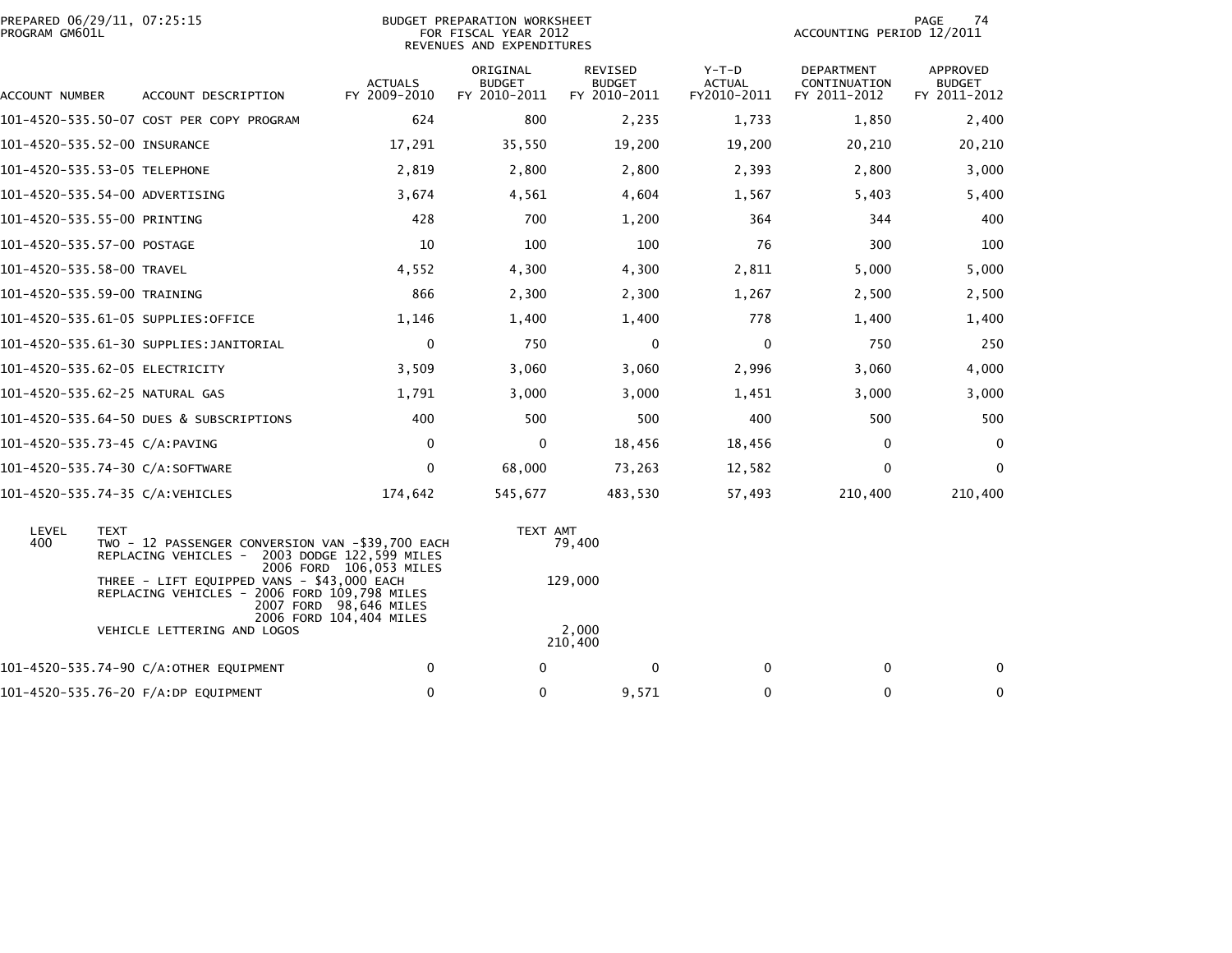| PROGRAM GM601L           | PREPARED 06/29/11, 07:25:15               |                                | BUDGET PREPARATION WORKSHEET<br>FOR FISCAL YEAR 2012<br>REVENUES AND EXPENDITURES |                                          |                                | ACCOUNTING PERIOD 12/2011                  | - 75<br>PAGE                              |
|--------------------------|-------------------------------------------|--------------------------------|-----------------------------------------------------------------------------------|------------------------------------------|--------------------------------|--------------------------------------------|-------------------------------------------|
| ACCOUNT NUMBER           | ACCOUNT DESCRIPTION                       | <b>ACTUALS</b><br>FY 2009-2010 | ORIGINAL<br><b>BUDGET</b><br>FY 2010-2011                                         | REVISED<br><b>BUDGET</b><br>FY 2010-2011 | Y-T-D<br>ACTUAL<br>FY2010-2011 | DEPARTMENT<br>CONTINUATION<br>FY 2011-2012 | APPROVED<br><b>BUDGET</b><br>FY 2011-2012 |
|                          | 101-4520-535.76-90 F/A:OTHER              | 2,447                          | 0                                                                                 | 140,637                                  | 85,882                         | 0                                          | $\Omega$                                  |
|                          | 101-4520-535.84-25 E&D TRANSPORTATION     | 125,217                        | 125,217                                                                           | 124,280                                  | 94,798                         | 124,280                                    | 123,605                                   |
|                          | 101-4520-535.85-43 GRANT:RGP TRANSPORTION | 157.913                        | 176,101                                                                           | 204,124                                  | 145,939                        | 172,734                                    | 172,734                                   |
|                          | 101-4520-535.98-00 RESERVE                | 0                              | 16,242                                                                            | 6,995                                    | 0                              | 12,990                                     | 10,868                                    |
| ×.<br><b>EXPENDITURE</b> |                                           | 676,500                        | 1,181,405                                                                         | 1,261,174                                | 573,166                        | 747,513                                    | 746,838                                   |
| **                       | ROWAN AREA TRANSIT                        | 25,973                         | 90,298                                                                            | 99,496                                   | 131,531                        | 49,228                                     | 60,328                                    |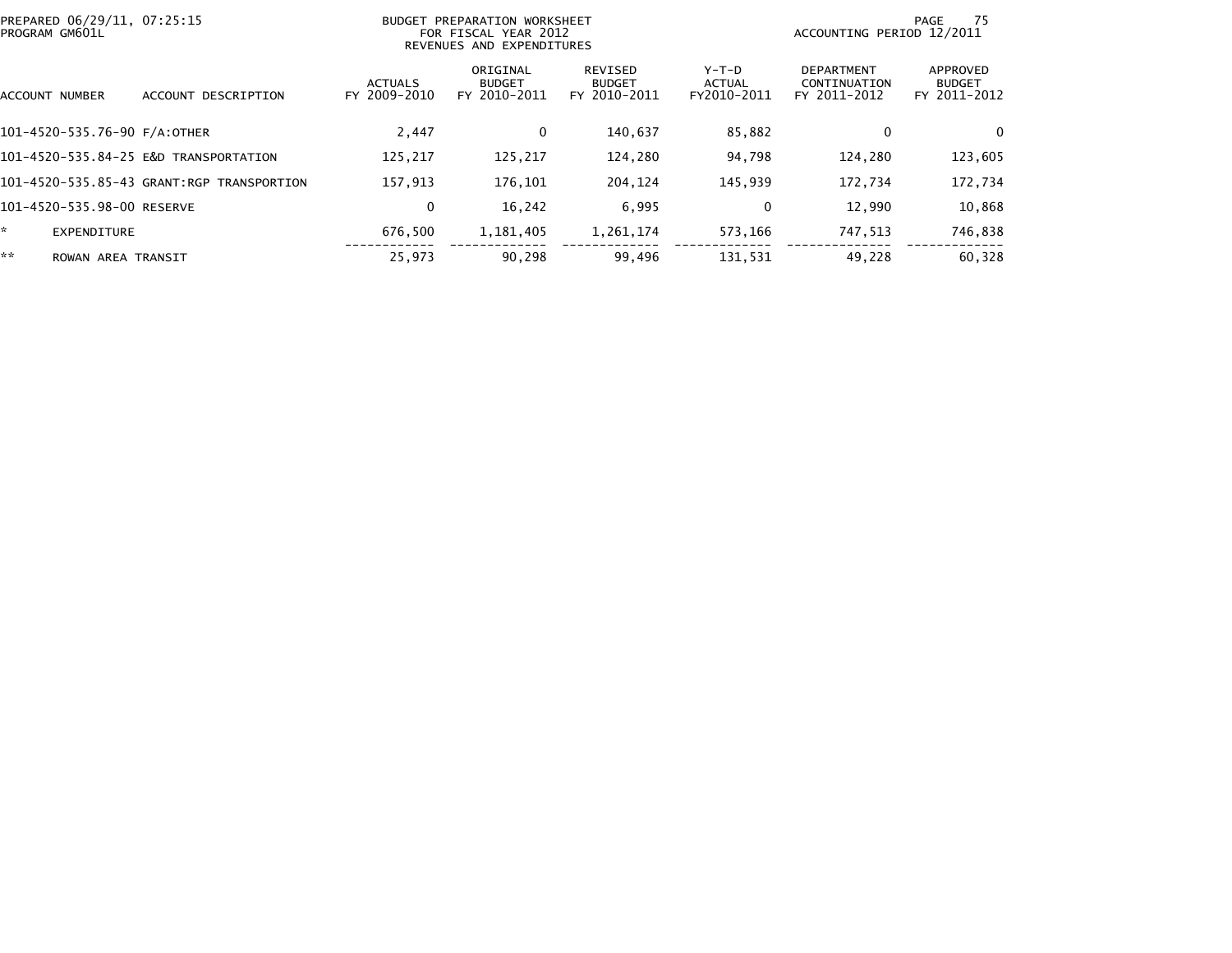| PREPARED 06/29/11, 07:25:15<br>PROGRAM GM601L |                                              |                                | BUDGET PREPARATION WORKSHEET<br>FOR FISCAL YEAR 2012<br>REVENUES AND EXPENDITURES |                                                 |                                         | PAGE<br>76<br>ACCOUNTING PERIOD 12/2011           |                                                  |  |
|-----------------------------------------------|----------------------------------------------|--------------------------------|-----------------------------------------------------------------------------------|-------------------------------------------------|-----------------------------------------|---------------------------------------------------|--------------------------------------------------|--|
| ACCOUNT NUMBER                                | ACCOUNT DESCRIPTION                          | <b>ACTUALS</b><br>FY 2009-2010 | ORIGINAL<br><b>BUDGET</b><br>FY 2010-2011                                         | <b>REVISED</b><br><b>BUDGET</b><br>FY 2010-2011 | $Y-T-D$<br><b>ACTUAL</b><br>FY2010-2011 | <b>DEPARTMENT</b><br>CONTINUATION<br>FY 2011-2012 | <b>APPROVED</b><br><b>BUDGET</b><br>FY 2011-2012 |  |
| 101-4521-331.05-01 CMAQ DEMO GRANT            |                                              | 121,446-                       | 120,000-                                                                          | 120,000-                                        | $54,472-$                               | $21,500-$                                         | $21,500-$                                        |  |
|                                               | 101-4521-338.25-00 CONTRIBUTION-KANNAPOLIS   | $2,500-$                       | $7,500-$                                                                          | $7,500-$                                        | 0                                       | $2,500-$                                          | $2,500-$                                         |  |
|                                               | 101-4521-338.40-00 CONTRIBUTION-CHINA GROVE  | $2,500-$                       | $7,500-$                                                                          | $7,500-$                                        | 0                                       | $2,500-$                                          | $2,500-$                                         |  |
|                                               | 101-4521-338.45-00 CONTRIBUTION-LANDIS       | $2,500-$                       | $7,500-$                                                                          | $7,500-$                                        | 0                                       | $2,500-$                                          | $2,500-$                                         |  |
|                                               | 101-4521-338.70-00 CONTRIBUTION-SALISBURY    | $2,500-$                       | $7,500-$                                                                          | $7,500-$                                        | $\Omega$                                | $2,500-$                                          | $2,500-$                                         |  |
| 101-4521-365.04-00 CONTRIBUTIONS              |                                              | $5,404-$                       | 0                                                                                 | 0                                               | $5,776-$                                | $1,000-$                                          | $1,000-$                                         |  |
| *<br><b>REVENUE</b>                           | 101-4521-535.33-17 CONTRACTED SERVICES       | 136.850-<br>128,333            | 150.000-<br>113,500                                                               | $150.000 -$<br>113,500                          | $60.248 -$<br>108,587                   | $32,500-$<br>32,500                               | $32,500 -$<br>32,500                             |  |
| 101-4521-535.43-20 R&M:VEHICLES               |                                              | $\bf{0}$                       | 2,500                                                                             | 2,500                                           | 784                                     | $\Omega$                                          | $\Omega$                                         |  |
| 101-4521-535.53-05 TELEPHONE                  |                                              | 455                            | 5,200                                                                             | 5,200                                           | $\Omega$                                | $\Omega$                                          | $\Omega$                                         |  |
| 101-4521-535.54-00 ADVERTISING                |                                              | 10,893                         | 24,900                                                                            | 21,700                                          | 7,392                                   | 0                                                 | $\Omega$                                         |  |
| 101-4521-535.61-05 SUPPLIES:OFFICE            |                                              | 49                             | 200                                                                               | 200                                             | $\Omega$                                | $\mathbf{0}$                                      | $\Omega$                                         |  |
|                                               | 101-4521-535.61-95 SUPPLIES:OTHER SMALL EQMT | $\mathbf{0}$                   | 600                                                                               | 600                                             | $\Omega$                                | $\mathbf{0}$                                      | $\mathbf{0}$                                     |  |
| 101-4521-535.76-90 F/A:OTHER                  |                                              | $\mathbf{0}$                   | 3,100                                                                             | 6,300                                           | 6,298                                   | $\Omega$                                          | $\mathbf{0}$                                     |  |
| ÷.<br>EXPENDITURE                             |                                              | 139,730                        | 150,000                                                                           | 150,000                                         | 123,061                                 | 32,500                                            | 32,500                                           |  |
| **<br>CMAQ DEMO GRANT                         |                                              | 2.880                          | 0                                                                                 | 0                                               | 62.813                                  | $\Omega$                                          | 0                                                |  |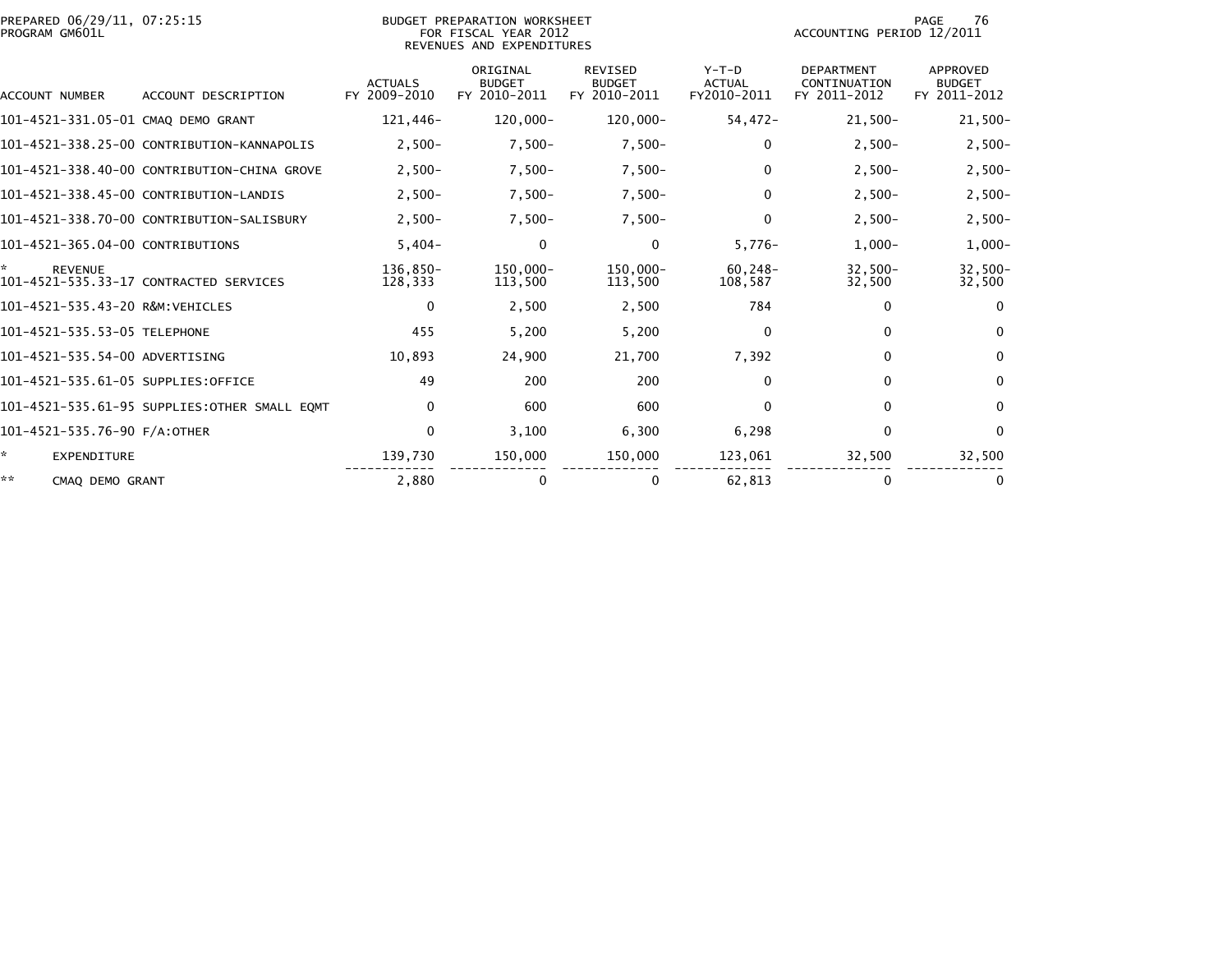| PREPARED 06/29/11, 07:25:15<br>PROGRAM GM601L |                                              |                                | BUDGET PREPARATION WORKSHEET<br>FOR FISCAL YEAR 2012<br>REVENUES AND EXPENDITURES |                                          |                                         | PAGE<br>77<br>ACCOUNTING PERIOD 12/2011           |                                                  |  |  |
|-----------------------------------------------|----------------------------------------------|--------------------------------|-----------------------------------------------------------------------------------|------------------------------------------|-----------------------------------------|---------------------------------------------------|--------------------------------------------------|--|--|
| ACCOUNT NUMBER                                | ACCOUNT DESCRIPTION                          | <b>ACTUALS</b><br>FY 2009-2010 | ORIGINAL<br><b>BUDGET</b><br>FY 2010-2011                                         | REVISED<br><b>BUDGET</b><br>FY 2010-2011 | $Y-T-D$<br><b>ACTUAL</b><br>FY2010-2011 | <b>DEPARTMENT</b><br>CONTINUATION<br>FY 2011-2012 | <b>APPROVED</b><br><b>BUDGET</b><br>FY 2011-2012 |  |  |
| 101-4522-325.67-00 TRANSPORTATION             |                                              | $\mathbf{0}$                   | $\Omega$                                                                          | $600,000 -$                              | $540,052 -$                             | $600,000 -$                                       | 620,000-                                         |  |  |
| <b>REVENUE</b>                                |                                              | 0<br>0                         | 0<br>0                                                                            | $600.000 -$<br>31,696                    | $540,052 -$<br>27,076                   | $600,000 -$<br>31,696                             | 620,000-<br>31,696                               |  |  |
|                                               | 101-4522-535.10-10 SALARIES: OVERTIME        | $\Omega$                       | $\Omega$                                                                          | $\mathbf{0}$                             | $\Omega$                                | $\Omega$                                          | 0                                                |  |  |
|                                               |                                              | $\Omega$                       | $\Omega$                                                                          | 0                                        | <sup>0</sup>                            | $\Omega$                                          | $\Omega$                                         |  |  |
|                                               |                                              | $\Omega$                       | $\Omega$                                                                          | 0                                        | <sup>0</sup>                            | $\Omega$                                          | $\mathbf{0}$                                     |  |  |
| 101-4522-535.20-05 HEALTH INSURANCE           |                                              | 0                              | $\Omega$                                                                          | 9,590                                    | 7,935                                   | 8,040                                             | 8,040                                            |  |  |
| 101-4522-535.20-10 MEDICARE TAX               |                                              | $\Omega$                       | $\Omega$                                                                          | 460                                      | 360                                     | 460                                               | 460                                              |  |  |
| 101-4522-535.20-15 RETIREMENT                 |                                              | $\Omega$                       | $\Omega$                                                                          | 2,045                                    | 1,746                                   | 2,045                                             | 2,045                                            |  |  |
|                                               | 101-4522-535.20-20 SOCIAL SECURITY TAX       | $\mathbf{0}$                   | 0                                                                                 | 1,966                                    | 1,541                                   | 1,966                                             | 1,966                                            |  |  |
|                                               | 101-4522-535.20-21 SOCIAL SECURITY TX-CONTRA | $\Omega$                       | $\Omega$                                                                          | 0                                        | $\Omega$                                | $\mathbf 0$                                       | 0                                                |  |  |
|                                               | 101-4522-535.20-25 WORKERS COMPENSATION      | $\Omega$                       | $\Omega$                                                                          | 127                                      | 108                                     | 127                                               | 127                                              |  |  |
|                                               | 101-4522-535.20-30 401(K) CONTRIBUTIONS      | $\mathbf{0}$                   | $\Omega$                                                                          | 951                                      | 812                                     | 951                                               | 951                                              |  |  |
|                                               | 101-4522-535.50-07 COST PER COPY PROGRAM     | $\mathbf{0}$                   | $\Omega$                                                                          | $\mathbf 0$                              | $\mathbf{0}$                            | 800                                               | 800                                              |  |  |
| 101-4522-535.53-05 TELEPHONE                  |                                              | $\mathbf{0}$                   | $\Omega$                                                                          | 700                                      | 0                                       | 700                                               | 700                                              |  |  |
| 101-4522-535.55-00 PRINTING                   |                                              | $\Omega$                       | $\Omega$                                                                          | 500                                      | $\Omega$                                | 500                                               | 500                                              |  |  |
| 101-4522-535.57-00 POSTAGE                    |                                              | $\Omega$                       | $\Omega$                                                                          | 600                                      | 300                                     | 600                                               | 600                                              |  |  |
|                                               | 101-4522-535.58-45 TRAVEL-VOLUNTEER-NONRELAT | $\Omega$                       | $\Omega$                                                                          | 550,865                                  | 491,582                                 | 552,115                                           | 572,115                                          |  |  |
| ÷.<br>EXPENDITURE                             |                                              | $\Omega$                       | 0                                                                                 | 599,500                                  | 531,460                                 | 600,000                                           | 620,000                                          |  |  |
| **<br>ROWAN AREA TRANSIT                      |                                              | $\mathbf{0}$                   | $\Omega$                                                                          | $500 -$                                  | $8,592-$                                | $\Omega$                                          | $\Omega$                                         |  |  |
| ***<br>TRANSPORTATION                         |                                              | 28,853                         | 90,298                                                                            | 98,996                                   | 185,752                                 | 49,228                                            | 60,328                                           |  |  |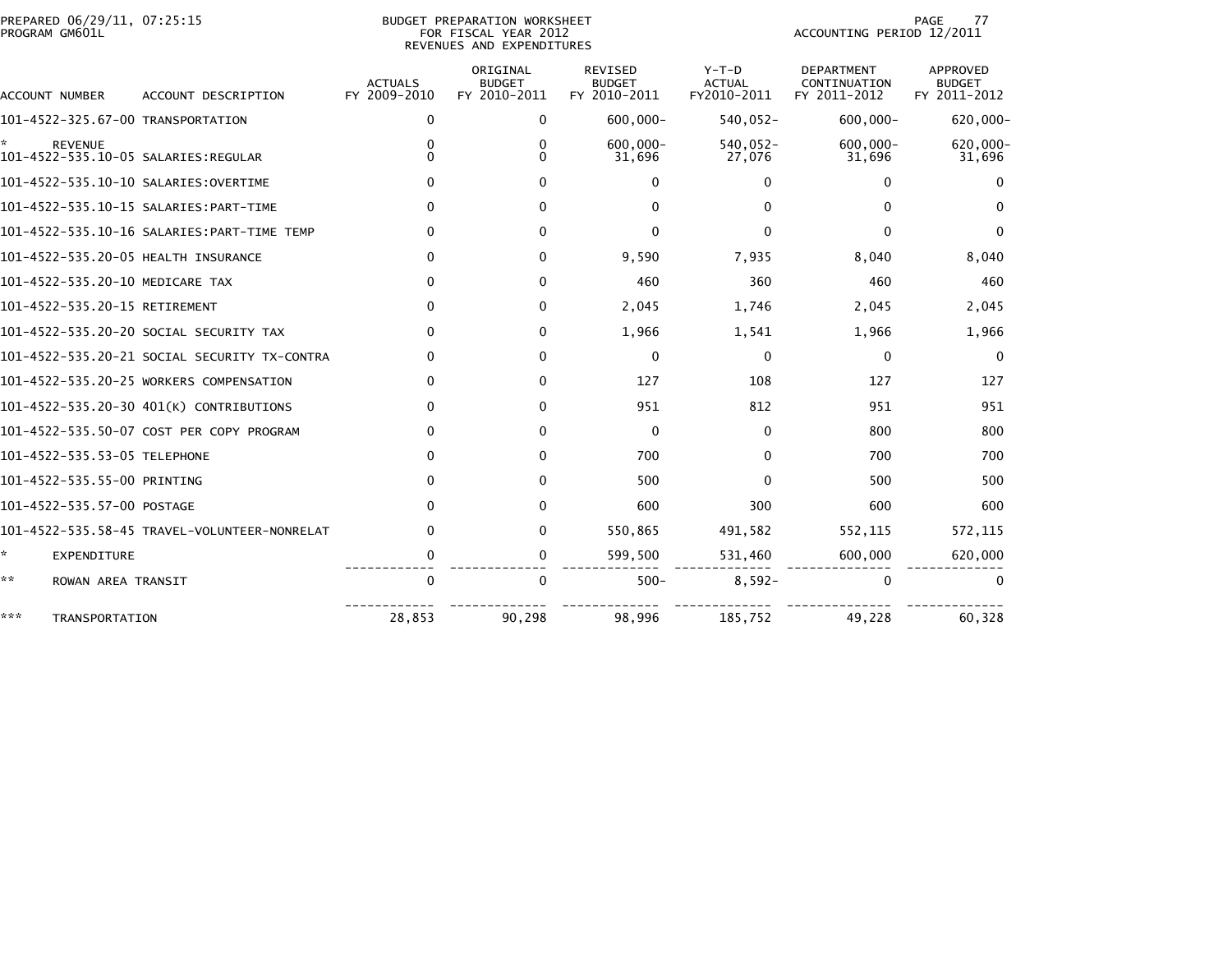| PROGRAM GM601L | PREPARED 06/29/11, 07:25:15                                                                                                                                                                                                                                                                                                                                                                                                                                                                                                                                                                                                              |                                | BUDGET PREPARATION WORKSHEET<br>FOR FISCAL YEAR 2012<br>REVENUES AND EXPENDITURES |                                          | 78<br>PAGE<br>ACCOUNTING PERIOD 12/2011 |                                            |                                           |
|----------------|------------------------------------------------------------------------------------------------------------------------------------------------------------------------------------------------------------------------------------------------------------------------------------------------------------------------------------------------------------------------------------------------------------------------------------------------------------------------------------------------------------------------------------------------------------------------------------------------------------------------------------------|--------------------------------|-----------------------------------------------------------------------------------|------------------------------------------|-----------------------------------------|--------------------------------------------|-------------------------------------------|
| ACCOUNT NUMBER | ACCOUNT DESCRIPTION                                                                                                                                                                                                                                                                                                                                                                                                                                                                                                                                                                                                                      | <b>ACTUALS</b><br>FY 2009-2010 | ORIGINAL<br><b>BUDGET</b><br>FY 2010-2011                                         | REVISED<br><b>BUDGET</b><br>FY 2010-2011 | $Y-T-D$<br><b>ACTUAL</b><br>FY2010-2011 | DEPARTMENT<br>CONTINUATION<br>FY 2011-2012 | APPROVED<br><b>BUDGET</b><br>FY 2011-2012 |
|                | 101-4610-420.10-05 SALARIES:REGULAR                                                                                                                                                                                                                                                                                                                                                                                                                                                                                                                                                                                                      | 659,308                        | 691,758                                                                           | 651,258                                  | 567,606                                 | 691,758                                    | 683,758                                   |
|                | 101-4610-420.10-10 SALARIES:OVERTIME                                                                                                                                                                                                                                                                                                                                                                                                                                                                                                                                                                                                     | 50,953                         | 55,000                                                                            | 65,000                                   | 55,009                                  | 55,000                                     | 55,000                                    |
| LEVEL<br>400   | <b>TEXT</b><br>THIS LINE COVERS NECESSARY BUILT IN OVER TIME FOR<br>FULL TIME EMPLOYEES AS WELL AS MANDATORY TRAINING<br>REQUIREMENTS AND EXTRA SHIFT COVERAGE WHEN PART<br>TIME ASSISTANCE IS NOT AVAILABLE. I AM PROPOSING<br>A NEW SCHEDULE THAT WILL REDUCE OVERTIME, BUT I AM<br>ALSO REQUESTING THAT FINANCE LOOK AT ADJUSTING<br>HOURLY SALARIES FOR EMPLOYEES AS THEY WILL BE<br>LOOSING ABOUT \$400 PER YEAR IN PAY WITH THIS<br>REDUCTION IN BUILT IN OVERTIME. NOT SURE HOW ALL<br>THE NUMBERS WILL WORK OUT SO I AM LEAVING THE<br>SAME AMOUNT IN MY BUDGET LINE AS LAST YEAR TILL<br>NUMBERS CAN BE FIGURED OUT BY FINANCE. |                                | TEXT AMT                                                                          | 55,000<br>55,000                         |                                         |                                            |                                           |
|                | 101-4610-420.10-15 SALARIES:PART-TIME                                                                                                                                                                                                                                                                                                                                                                                                                                                                                                                                                                                                    | 52,699                         | 57,000                                                                            | 75,700                                   | 67,415                                  | 57,000                                     | 65,000                                    |
| LEVEL<br>400   | <b>TEXT</b><br>THIS LINE COVERS NECESSARY PART TIME COVERAGE<br>BASED ON COVERAGE FOR SICKNESS, VACATION AND<br>HOLIDAY TIME FOR EMPLOYEES.                                                                                                                                                                                                                                                                                                                                                                                                                                                                                              |                                | TEXT AMT                                                                          | 57,000<br>57,000                         |                                         |                                            |                                           |
|                | 101-4610-420.20-05 HEALTH INSURANCE                                                                                                                                                                                                                                                                                                                                                                                                                                                                                                                                                                                                      | 174,062                        | 183,159                                                                           | 208,388                                  | 173,009                                 | 183,159                                    | 183,159                                   |
|                |                                                                                                                                                                                                                                                                                                                                                                                                                                                                                                                                                                                                                                          | 12,690                         | 8,460                                                                             | 9,030                                    | 8,030                                   | 8,040                                      | 8,040                                     |
|                | 101-4610-420.20-10 MEDICARE TAX                                                                                                                                                                                                                                                                                                                                                                                                                                                                                                                                                                                                          | 10,670                         | 11,509                                                                            | 11,509                                   | 9,558                                   | 11,509                                     | 11,654                                    |
|                | 101-4610-420.20-15 RETIREMENT                                                                                                                                                                                                                                                                                                                                                                                                                                                                                                                                                                                                            | 35,322                         | 47,520                                                                            | 46,320                                   | 40,133                                  | 47,520                                     | 51,491                                    |
|                | 101–4610–420.20–20 SOCIAL SECURITY TAX                                                                                                                                                                                                                                                                                                                                                                                                                                                                                                                                                                                                   | 45,621                         | 49,213                                                                            | 47,213                                   | 40,868                                  | 49,213                                     | 49,833                                    |
|                | 101-4610-420.20-25 WORKERS COMPENSATION                                                                                                                                                                                                                                                                                                                                                                                                                                                                                                                                                                                                  | 1,843                          | 3,175                                                                             | 3,175                                    | 2,677                                   | 3,175                                      | 3,215                                     |
|                | 101-4610-420.20-30 401(K) CONTRIBUTIONS                                                                                                                                                                                                                                                                                                                                                                                                                                                                                                                                                                                                  | 20,493                         | 22,103                                                                            | 21,103                                   | 17,974                                  | 22,103                                     | 22,163                                    |
|                | 101-4610-420.33-17 CONTRACTED SERVICES                                                                                                                                                                                                                                                                                                                                                                                                                                                                                                                                                                                                   | 0                              | 0                                                                                 | 0                                        | 0                                       | 0                                          | $\mathbf 0$                               |
|                | 101-4610-420.34-30 SERVICE & MAINTENANCE                                                                                                                                                                                                                                                                                                                                                                                                                                                                                                                                                                                                 | 64,923                         | 86,687                                                                            | 86,687                                   | 50,937                                  | 39,937                                     | 39,937                                    |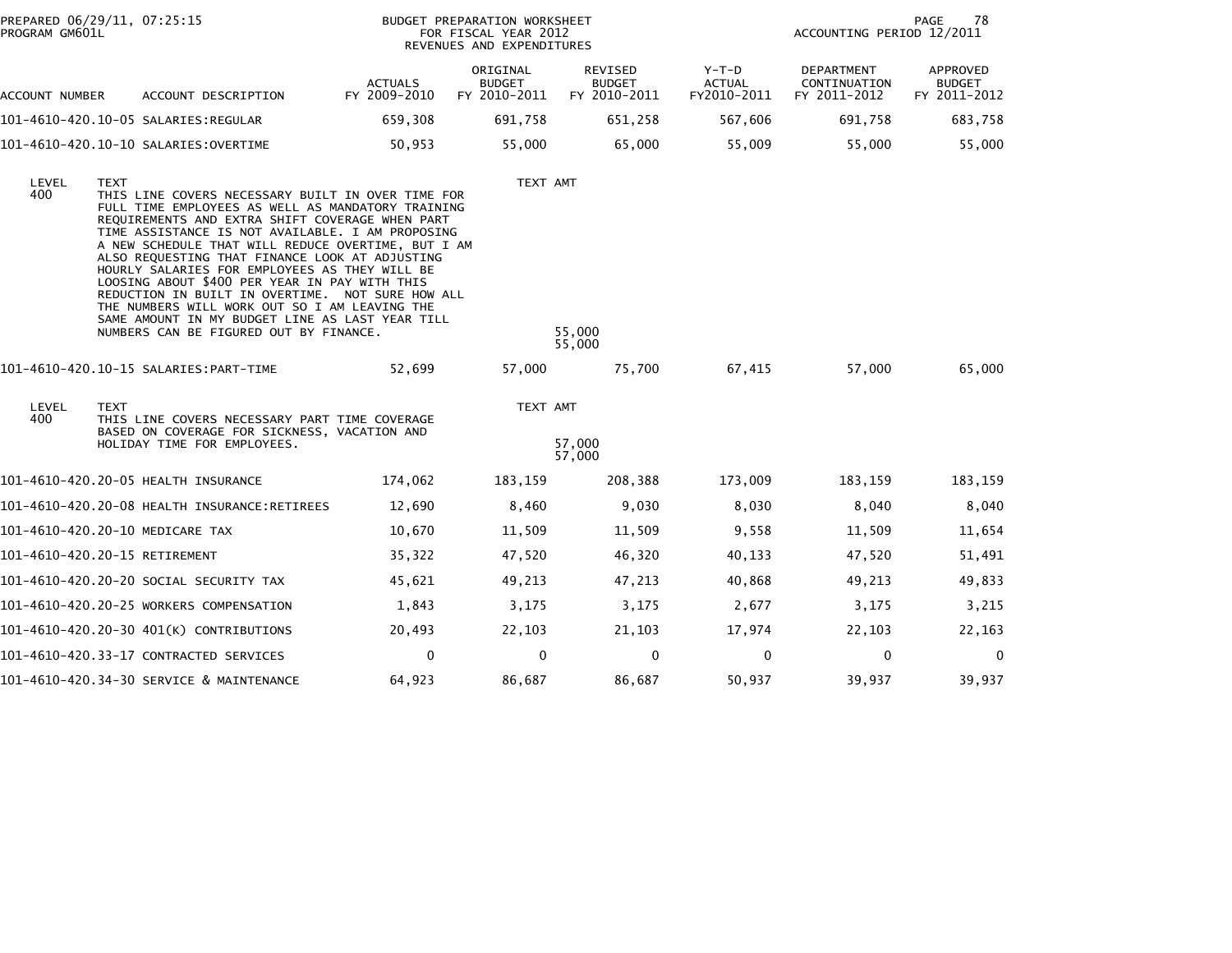| PROGRAM GM601L | PREPARED 06/29/11, 07:25:15                                                                                                                                                                                                                                                                                                                                                                                                                                 |                                               | BUDGET PREPARATION WORKSHEET<br>FOR FISCAL YEAR 2012<br>REVENUES AND EXPENDITURES | PAGE<br>79<br>ACCOUNTING PERIOD 12/2011  |                                       |                                            |                                           |
|----------------|-------------------------------------------------------------------------------------------------------------------------------------------------------------------------------------------------------------------------------------------------------------------------------------------------------------------------------------------------------------------------------------------------------------------------------------------------------------|-----------------------------------------------|-----------------------------------------------------------------------------------|------------------------------------------|---------------------------------------|--------------------------------------------|-------------------------------------------|
| ACCOUNT NUMBER | ACCOUNT DESCRIPTION                                                                                                                                                                                                                                                                                                                                                                                                                                         | <b>ACTUALS</b><br>FY 2009-2010                | ORIGINAL<br><b>BUDGET</b><br>FY 2010-2011                                         | REVISED<br><b>BUDGET</b><br>FY 2010-2011 | Y-T-D<br><b>ACTUAL</b><br>FY2010-2011 | DEPARTMENT<br>CONTINUATION<br>FY 2011-2012 | APPROVED<br><b>BUDGET</b><br>FY 2011-2012 |
| LEVEL<br>400   | <b>TEXT</b><br>THIS LINE COVERS THE FOLLOWING SERVICE MAINTENANCE<br>COSTS FOR THIS DEPARTMENT:<br><b>BUS GENERATOR -</b><br>DCI USER FEES -<br>TELVANT WEATHER RADAR SYSTEM -<br>WYNNCOM/COUNTY TELEPHONE SYSTEM -<br>MAINTENANCE ON VHF (FIRE AND EMS BASES) \$ 2,750.00<br>****LINE REDUCED BY \$46,750 BECAUSE WE HAVE BEEN<br>ALLOWED TO MOVE SOME ITEMS TO 202 BUDGET AND OTHER<br>ITEMS I HAVE BEEN ABLE TO ELIMINATE WITHOUT<br>AFFECTING SERVICES. | \$<br>\$3,132.00<br>\$3,555.00<br>\$30,000.00 | TEXT AMT<br>500.00                                                                | 39,937<br>39,937                         |                                       |                                            |                                           |
|                | 101-4610-420.34-70 800 RADIO USER FEES                                                                                                                                                                                                                                                                                                                                                                                                                      | 145,663                                       | 145,000                                                                           | 145,129                                  | 132,571                               | 148,000                                    | 148,000                                   |
| LEVEL<br>400   | <b>TEXT</b><br>THIS LINE COVERS THE COST OF USER FEES TO THE<br>CITY OF SALISBURY FOR OUR 800 RADIOS. THIS<br>DEPARTMENT PAYS FOR USER FEES FOR ALL COUNTY<br>RADIOS FOR RCSO AND EMS AS WELL AS THE COUNTY<br>FIRE DEPARTMENTS. THIS COST IS \$10 PER RADIO PER<br>MONTH. 25 RADIOS HAVE BEEN ADD TO THE FD'S THIS<br>YEAR. THIS IS THE REASON FOR THE SLIGHT INCREASE.                                                                                    |                                               | TEXT AMT                                                                          | 148,000<br>148,000                       |                                       |                                            |                                           |
|                | 101-4610-420.43-15 R&M:EQUIPMENT                                                                                                                                                                                                                                                                                                                                                                                                                            | 196                                           | 2,000                                                                             | 2,000                                    | 0                                     | 2,000                                      | 2,000                                     |
| LEVEL<br>400   | <b>TEXT</b><br>COVERS UNFORESEEN AND EQUIPMENT NOT COVERED IN THE<br>THE MAINTENANCE LINE ITEM, LIKE MOTORS FOR RADIO<br>CONSOLE FURNITURE.                                                                                                                                                                                                                                                                                                                 |                                               | TEXT AMT                                                                          | 2,000<br>2,000                           |                                       |                                            |                                           |
|                | 101-4610-420.43-20 R&M:VEHICLES                                                                                                                                                                                                                                                                                                                                                                                                                             | 3,124                                         | 3,000                                                                             | 2,500                                    | 303                                   | 2,500                                      | 2,500                                     |
| LEVEL<br>400   | <b>TEXT</b><br>THIS LINE COVERS REPAIRS AND MAINTENANCE TO THE<br>DEPARTMENTS 2 VEHICLES. BOTH VEHICLES ARE GETTING<br>EITHER HIGH ON MILEAGE OR 10 OR MORE YEARS OLDER.<br>THIS FUND REPAIRS THESE VEHICLES TO MAKE THEM                                                                                                                                                                                                                                   |                                               | TEXT AMT                                                                          |                                          |                                       |                                            |                                           |
|                | OPERATIONAL. THE MOBILE COMMAND BUS IS ONE OF<br>THESE VEHICLES.                                                                                                                                                                                                                                                                                                                                                                                            |                                               |                                                                                   | 2,500                                    |                                       |                                            |                                           |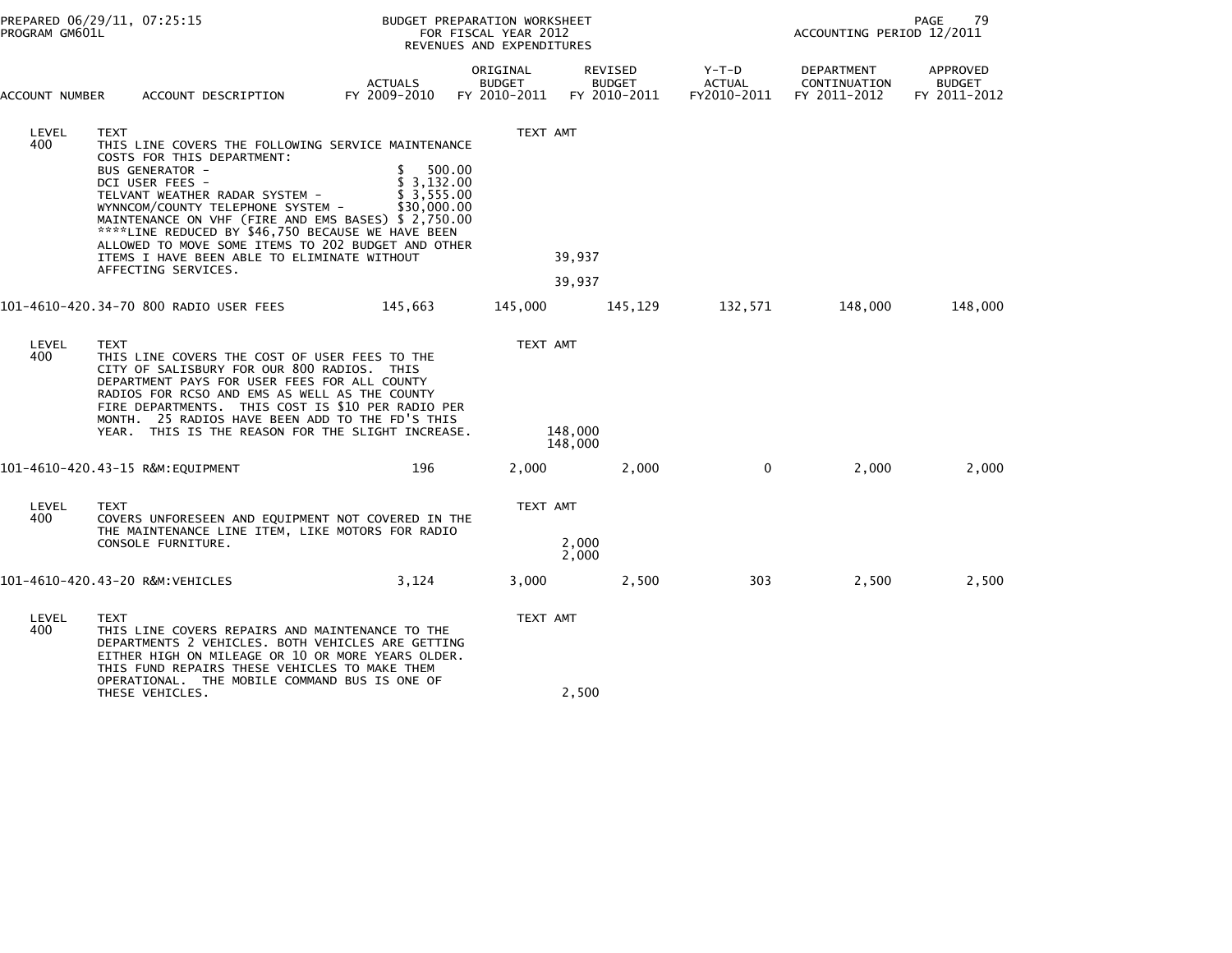| PROGRAM GM601L | PREPARED 06/29/11, 07:25:15                             |                                                                                                                                                                                                                                         |                                | BUDGET PREPARATION WORKSHEET<br>FOR FISCAL YEAR 2012<br>REVENUES AND EXPENDITURES |                                          |                                         | ACCOUNTING PERIOD 12/2011                  | PAGE<br>80                                |
|----------------|---------------------------------------------------------|-----------------------------------------------------------------------------------------------------------------------------------------------------------------------------------------------------------------------------------------|--------------------------------|-----------------------------------------------------------------------------------|------------------------------------------|-----------------------------------------|--------------------------------------------|-------------------------------------------|
| ACCOUNT NUMBER |                                                         | ACCOUNT DESCRIPTION                                                                                                                                                                                                                     | <b>ACTUALS</b><br>FY 2009-2010 | ORIGINAL<br><b>BUDGET</b><br>FY 2010-2011                                         | REVISED<br><b>BUDGET</b><br>FY 2010-2011 | $Y-T-D$<br><b>ACTUAL</b><br>FY2010-2011 | DEPARTMENT<br>CONTINUATION<br>FY 2011-2012 | APPROVED<br><b>BUDGET</b><br>FY 2011-2012 |
|                |                                                         |                                                                                                                                                                                                                                         |                                |                                                                                   | 2,500                                    |                                         |                                            |                                           |
|                | 101-4610-420.43-23 R&M:RADIOS                           |                                                                                                                                                                                                                                         | 50,904                         | 67,000                                                                            | 68,371                                   | 48,438                                  | 55,000                                     | 55,000                                    |
| LEVEL<br>400   | <b>TEXT</b><br>\$12,000 THIS YEAR.                      | THIS LINE IS USED TO REPAIR ALL RADIOS FOR THE<br>SHERIFF'S OFFICE, EMS AND FIRE SERVICE.<br>THERE WAS A TOWER UPGRADE PROJECT THAT WAS<br>COMPLETED IN 2010 AND THESE FUNDS WILL NOT BE<br>NEEDED IN 2012, SO LINE IS BEING REDUCED BY |                                | TEXT AMT                                                                          | 55,000                                   |                                         |                                            |                                           |
|                |                                                         |                                                                                                                                                                                                                                         |                                |                                                                                   | 55,000                                   |                                         |                                            |                                           |
|                | 101-4610-420.43-55 R&M:TELEPHONES                       |                                                                                                                                                                                                                                         | $\mathbf{0}$                   | 0                                                                                 | $\mathbf 0$                              | 0                                       | $\mathbf 0$                                | 6,000                                     |
|                | 101-4610-420.44-05 RENT:COPIER                          |                                                                                                                                                                                                                                         | 0                              | 0                                                                                 | 0                                        | 0                                       | $\mathbf 0$                                | $\mathbf{0}$                              |
|                | 101-4610-420.44-35 RENT:PAGERS                          |                                                                                                                                                                                                                                         | 23,563                         | 25,000                                                                            | 25,040                                   | 17,710                                  | 24,000                                     | 24,000                                    |
| LEVEL<br>400   | <b>TEXT</b>                                             | COVERS PAGER RENTAL FOR DEPARTMENTS AND EMPLOYEES<br>THAT ARE REQUIRED TO CARRY PAGERS. WE HAVE HAD<br>SEVERAL DEPARTMENT DO AWAY WITH PAGERS THIS YEAR<br>AND I EXPECT MORE TO FOLLOW AS EMPLOYEES GET                                 |                                | TEXT AMT                                                                          |                                          |                                         |                                            |                                           |
|                | ASSIGNED A CELL PHONE.                                  |                                                                                                                                                                                                                                         |                                |                                                                                   | 24,000<br>24,000                         |                                         |                                            |                                           |
|                | 101-4610-420.44-55 RENT:TOWERS                          |                                                                                                                                                                                                                                         | 2,700                          | 2,700                                                                             | 2,700                                    | 2,700                                   | 2,700                                      | 2,700                                     |
| LEVEL<br>400   | <b>TEXT</b><br>ON THEIR TOWER SITE.<br>FIRE $-$ \$1,500 | THIS LINE COVERS RENTAL COSTS THAT WE PAY TO THE<br>CITY OF SALISBURY TO HOUSE OUR VHF TRANSMITTERS                                                                                                                                     |                                | TEXT AMT                                                                          |                                          |                                         |                                            |                                           |
|                | EMS - \$1,200 PER YEAR                                  |                                                                                                                                                                                                                                         |                                |                                                                                   | 2,700<br>2,700                           |                                         |                                            |                                           |
|                |                                                         | 101-4610-420.50-07 COST PER COPY PROGRAM                                                                                                                                                                                                | 739                            | 850                                                                               | 850                                      | 614                                     | 850                                        | 850                                       |
| LEVEL<br>400   | <b>TEXT</b>                                             | COVERS COST FOR COPYING PROGRAM                                                                                                                                                                                                         |                                | TEXT AMT                                                                          | 850<br>850                               |                                         |                                            |                                           |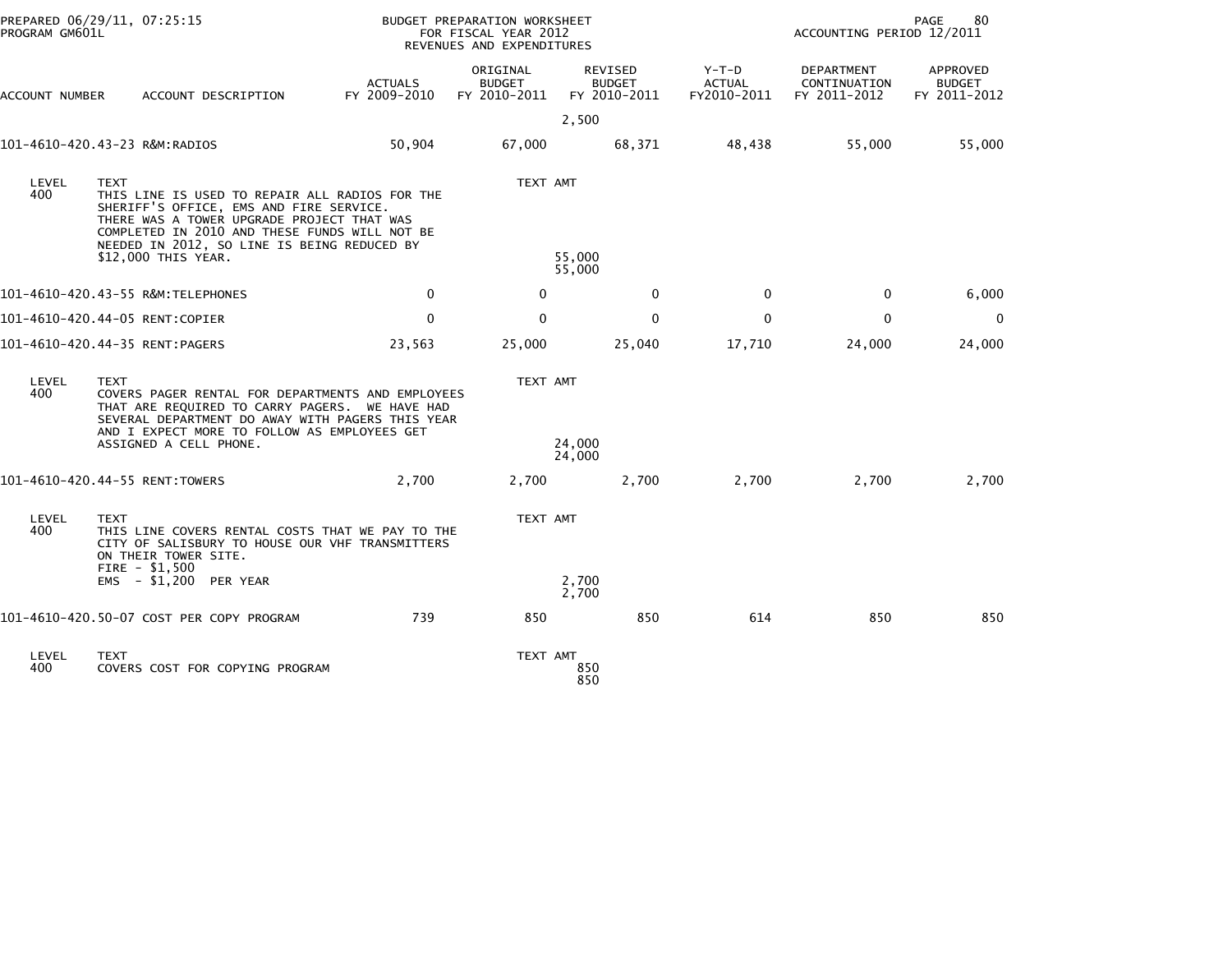| PREPARED 06/29/11, 07:25:15<br>PROGRAM GM601L |                                                                                                                                                                                      |                                | BUDGET PREPARATION WORKSHEET<br>FOR FISCAL YEAR 2012<br>REVENUES AND EXPENDITURES |                                          |                                         | ACCOUNTING PERIOD 12/2011                  | 81<br><b>PAGE</b>                         |
|-----------------------------------------------|--------------------------------------------------------------------------------------------------------------------------------------------------------------------------------------|--------------------------------|-----------------------------------------------------------------------------------|------------------------------------------|-----------------------------------------|--------------------------------------------|-------------------------------------------|
| ACCOUNT NUMBER                                | ACCOUNT DESCRIPTION                                                                                                                                                                  | <b>ACTUALS</b><br>FY 2009-2010 | ORIGINAL<br><b>BUDGET</b><br>FY 2010-2011                                         | REVISED<br><b>BUDGET</b><br>FY 2010-2011 | $Y-T-D$<br><b>ACTUAL</b><br>FY2010-2011 | DEPARTMENT<br>CONTINUATION<br>FY 2011-2012 | APPROVED<br><b>BUDGET</b><br>FY 2011-2012 |
|                                               | 101-4610-420.53-05 TELEPHONE                                                                                                                                                         | 7,674                          | 9,500                                                                             | 9,500                                    | 7,110                                   | 8,500                                      | 8,500                                     |
| LEVEL<br>400                                  | <b>TEXT</b><br>THIS LINE COVERS MONTH COSTS FOR VOIP TELEPHONE<br>EXPENSES FOR MY DEPARTMENT ALONG WITH CELL PHONES<br>SERVICES.                                                     |                                | TEXT AMT                                                                          | 8,500<br>8,500                           |                                         |                                            |                                           |
|                                               | 101-4610-420.53-15 CELL PHONE ALLOWANCES                                                                                                                                             | $\mathbf{0}$                   | 0                                                                                 | $\mathbf 0$                              | $\mathbf{0}$                            | $\mathbf 0$                                | $\Omega$                                  |
|                                               | 101-4610-420.55-00 PRINTING                                                                                                                                                          | $\mathbf 0$                    | 200                                                                               | 200                                      | $\Omega$                                | 200                                        | 200                                       |
| LEVEL<br>400                                  | <b>TEXT</b><br>THIS LINE COVERS GENERAL PRINTING NEEDS FOR THE<br><b>DEPARTMENT</b>                                                                                                  |                                | TEXT AMT                                                                          | 200<br>200                               |                                         |                                            |                                           |
|                                               | 101-4610-420.56-00 UNIFORMS                                                                                                                                                          | 3,578                          | 3,400                                                                             | 3,400                                    | 2,975                                   | 3,400                                      | 3,400                                     |
| LEVEL<br>400                                  | <b>TEXT</b><br>THIS COVERS THE COST OF UNIFORM SHIRTS AND PANTS<br>FOR THE STAFF.                                                                                                    |                                | TEXT AMT                                                                          | 3,400<br>3,400                           |                                         |                                            |                                           |
|                                               | 101-4610-420.57-00 POSTAGE                                                                                                                                                           | 155                            | 250                                                                               | 250                                      | 223                                     | 250                                        | 250                                       |
| LEVEL<br>400                                  | <b>TEXT</b><br>COVERS DEPARTMENTS MAILING COST. SLIGHT INCREASE<br>BECAUSE OF PREVIOUS RATE INCREASES AND WE ARE                                                                     |                                | TEXT AMT                                                                          |                                          |                                         |                                            |                                           |
|                                               | WAY MORE SHIPPING OF CELL PHONE EQUIPMENT.                                                                                                                                           |                                |                                                                                   | 250<br>250                               |                                         |                                            |                                           |
|                                               | 101-4610-420.58-00 TRAVEL                                                                                                                                                            | 4,919                          | 6,000                                                                             | 6,000                                    | 3,222                                   | 5,000                                      | 5,000                                     |
| LEVEL<br>400                                  | <b>TEXT</b><br>COVERS TRAVEL EXPENSES FOR TRAINING OF STAFF AND<br>THE DIRECTOR TO ATTEND VARIOUS MEETING THROUGHOUT<br>THE STATE. WE ARE REDUCING THIS LINE BY \$1000<br>THIS YEAR. |                                | TEXT AMT                                                                          | 5,000<br>5,000                           |                                         |                                            |                                           |
|                                               | 101-4610-420.59-00 TRAINING                                                                                                                                                          | 2,839                          | 3,500                                                                             | 3,500                                    | 1,475                                   | 3,500                                      | 3,500                                     |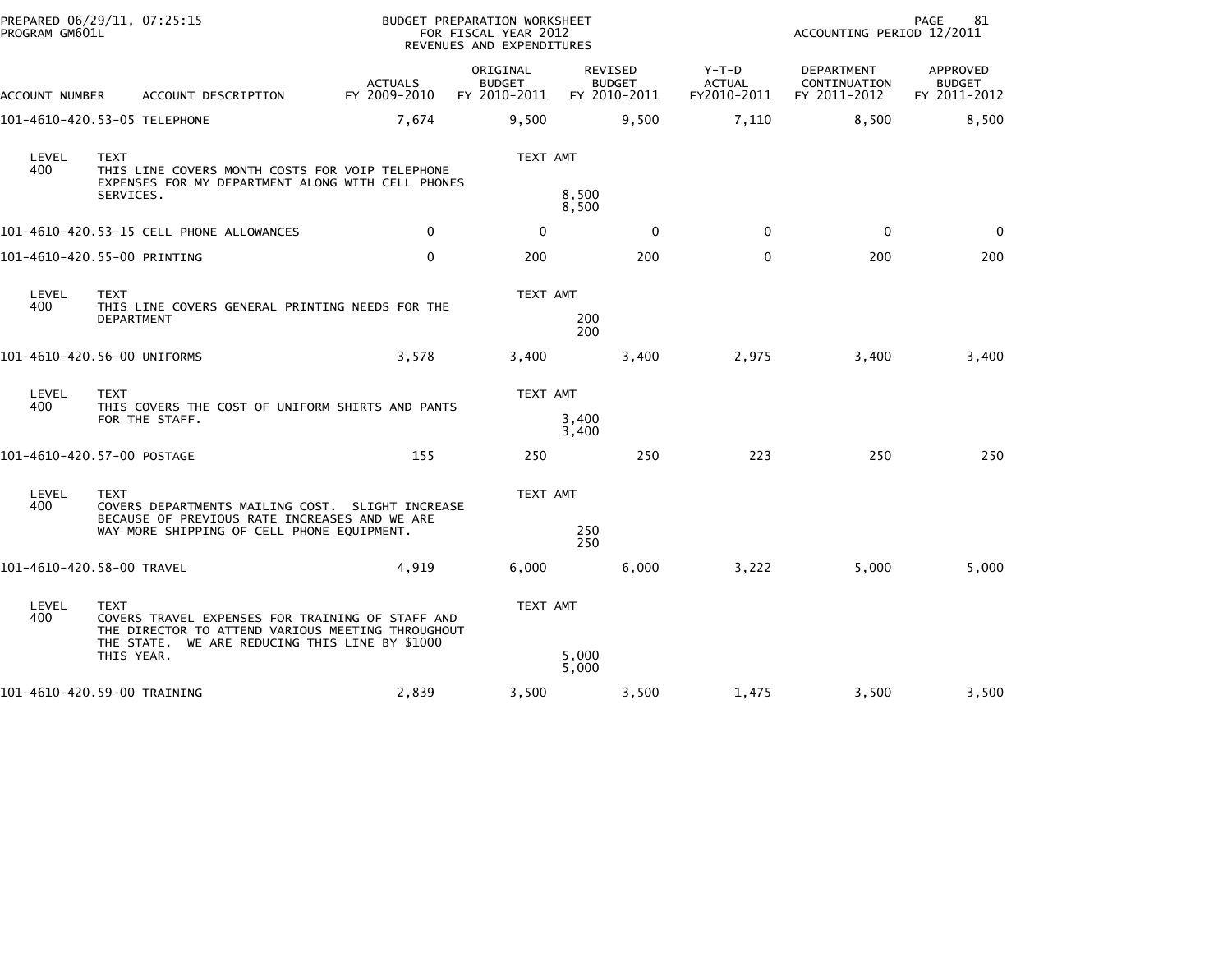| PROGRAM GM601L | PREPARED 06/29/11, 07:25:15                                                                                                                                                                                                                                                                                                                                              |                                | BUDGET PREPARATION WORKSHEET<br>FOR FISCAL YEAR 2012<br>REVENUES AND EXPENDITURES | 82<br>PAGE<br>ACCOUNTING PERIOD 12/2011  |                                       |                                            |                                           |
|----------------|--------------------------------------------------------------------------------------------------------------------------------------------------------------------------------------------------------------------------------------------------------------------------------------------------------------------------------------------------------------------------|--------------------------------|-----------------------------------------------------------------------------------|------------------------------------------|---------------------------------------|--------------------------------------------|-------------------------------------------|
| ACCOUNT NUMBER | ACCOUNT DESCRIPTION                                                                                                                                                                                                                                                                                                                                                      | <b>ACTUALS</b><br>FY 2009-2010 | ORIGINAL<br><b>BUDGET</b><br>FY 2010-2011                                         | REVISED<br><b>BUDGET</b><br>FY 2010-2011 | Y-T-D<br><b>ACTUAL</b><br>FY2010-2011 | DEPARTMENT<br>CONTINUATION<br>FY 2011-2012 | APPROVED<br><b>BUDGET</b><br>FY 2011-2012 |
| LEVEL<br>400   | <b>TEXT</b><br>COVERS THE COST OF TRAINING STAFF SUCH AS CLASS<br>REGISTRATIONS TO THE STATE APCO/NENA CONFERENCE,<br>OTHER REQUIRED CERTIFICATION AND RECERTIFICATION<br>CLASSES AS WELL AS ADDITIONAL OPTION CLASSES AS<br>NEEDED.                                                                                                                                     |                                | TEXT AMT                                                                          | 3,500                                    |                                       |                                            |                                           |
|                |                                                                                                                                                                                                                                                                                                                                                                          |                                |                                                                                   | 3,500                                    |                                       |                                            |                                           |
|                | 101-4610-420.61-05 SUPPLIES:OFFICE                                                                                                                                                                                                                                                                                                                                       | 3,421                          | 3,500                                                                             | 3,500                                    | 2,037                                 | 3,500                                      | 3,500                                     |
| LEVEL<br>400   | <b>TEXT</b><br>COVERS VARIOUS OFFICE SUPPLIES FOR THE WHOLE 911<br>DEPARTMENT.                                                                                                                                                                                                                                                                                           |                                | TEXT AMT                                                                          | 3,500<br>3,500                           |                                       |                                            |                                           |
|                | 101-4610-420.61-15 SUPPLIES:EDUCATIONAL                                                                                                                                                                                                                                                                                                                                  | $\mathbf{0}$                   | 500                                                                               | 500                                      | $\mathbf{0}$                          | 500                                        | 500                                       |
| LEVEL<br>400   | <b>TEXT</b><br>THE DEPARTMENT PROVIDES ITS OWN REQUIRED CON-ED.<br>THESE FUNDS HELP UP PURCHASE TRAINING DVD, TAPES,<br>AND OTHER MATERIAL.                                                                                                                                                                                                                              |                                | TEXT AMT                                                                          | 500                                      |                                       |                                            |                                           |
|                |                                                                                                                                                                                                                                                                                                                                                                          |                                |                                                                                   | 500                                      |                                       |                                            |                                           |
|                | 101-4610-420.61-85 SUPPLIES:VEHICLE                                                                                                                                                                                                                                                                                                                                      | 55                             | 400                                                                               | 900                                      | 485                                   | 400                                        | 400                                       |
| LEVEL<br>400   | <b>TEXT</b><br>COVER SUPPLIES NEEDED FOR THE TWO COUNTY VEHICLES                                                                                                                                                                                                                                                                                                         |                                | TEXT AMT                                                                          |                                          |                                       |                                            |                                           |
|                | ASSIGNED TO THE DEPARTMENT, INCLUDING THE MOBILE<br>COMMAND BUS.                                                                                                                                                                                                                                                                                                         |                                |                                                                                   | 400<br>400                               |                                       |                                            |                                           |
|                | 101-4610-420.61-95 SUPPLIES:OTHER SMALL EQMT                                                                                                                                                                                                                                                                                                                             | 1,992                          | 2,000                                                                             | 5,000                                    | 2,024                                 | 5,000                                      | 9,000                                     |
| LEVEL<br>400   | <b>TEXT</b><br>THIS LINE COVERS OTHER SMALL EQUIPMENT SUPPLIES.<br>THIS YEAR THIS LINE WAS INCREASED DUE TO THE NEED<br>OF PURCHASING NEW VOIP PHONES FOR COUNTY<br>DEPARTMENTS. DURING MY BUDGET MEETING WITH THE<br>FINANCE DIRECTOR IT WAS AGREED WE SHOULD PUT A<br>LITTLE MORE MONEY IN THE LINE TO PURCHASE SOME<br>NEW REPLACEMENT PHONES. WITH THESE VOIP PHONES |                                | TEXT AMT                                                                          |                                          |                                       |                                            |                                           |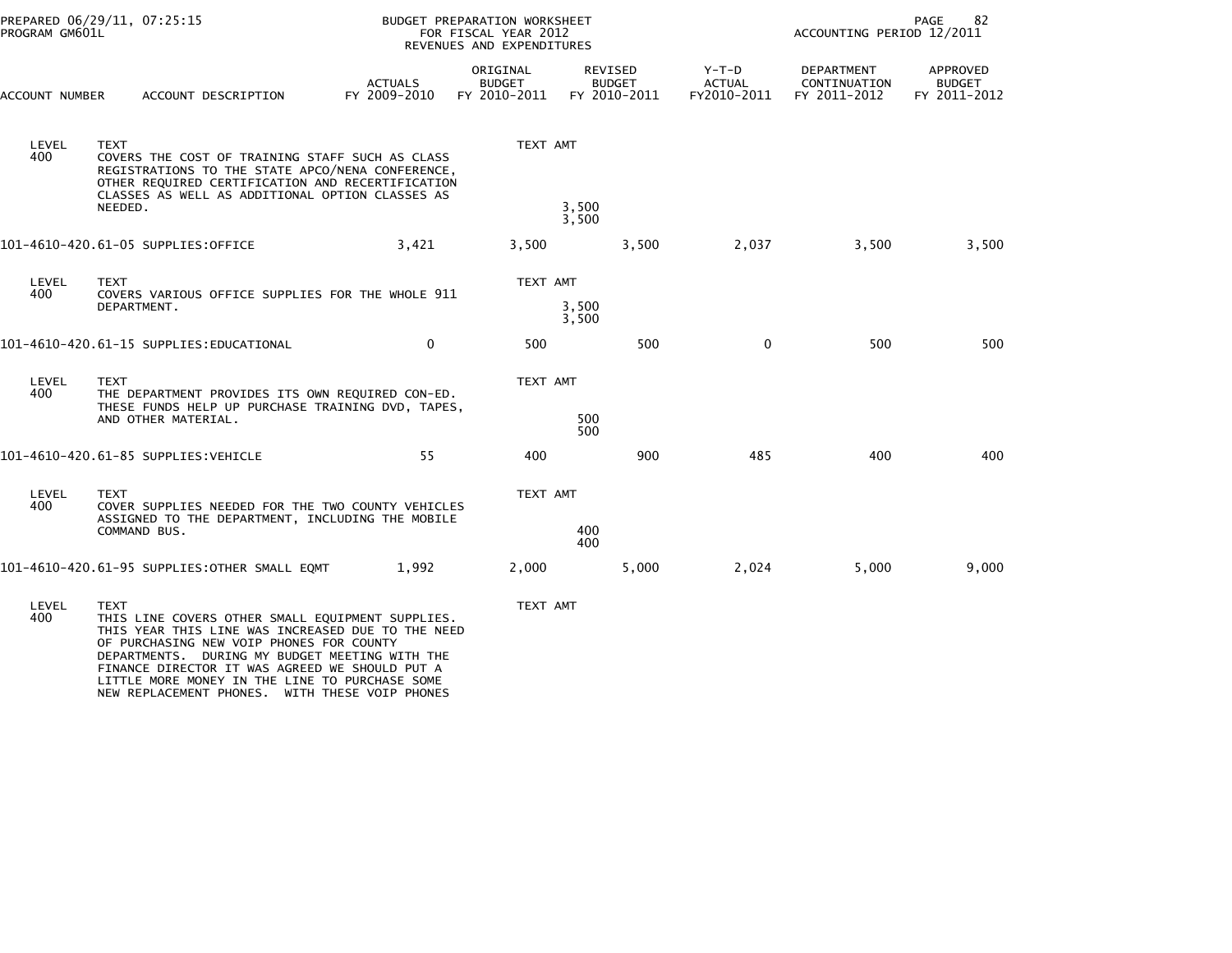| PROGRAM GM601L           | PREPARED 06/29/11, 07:25:15                                                                                                                                                                                                                                                     |                                | BUDGET PREPARATION WORKSHEET<br>FOR FISCAL YEAR 2012<br>REVENUES AND EXPENDITURES |                                                 |                                         | 83<br>PAGE<br>ACCOUNTING PERIOD 12/2011    |                                                  |  |
|--------------------------|---------------------------------------------------------------------------------------------------------------------------------------------------------------------------------------------------------------------------------------------------------------------------------|--------------------------------|-----------------------------------------------------------------------------------|-------------------------------------------------|-----------------------------------------|--------------------------------------------|--------------------------------------------------|--|
| ACCOUNT NUMBER           | ACCOUNT DESCRIPTION                                                                                                                                                                                                                                                             | <b>ACTUALS</b><br>FY 2009-2010 | ORIGINAL<br><b>BUDGET</b><br>FY 2010-2011                                         | <b>REVISED</b><br><b>BUDGET</b><br>FY 2010-2011 | $Y-T-D$<br><b>ACTUAL</b><br>FY2010-2011 | DEPARTMENT<br>CONTINUATION<br>FY 2011-2012 | <b>APPROVED</b><br><b>BUDGET</b><br>FY 2011-2012 |  |
|                          | GOING ON 5 YEARS OLD SOME ARE BREAKING AND CANNOT<br>BE REPAIRED. THESE FUNDS WILL HELP US REPLACE OUR<br>DEPLETED INVENTORY OF SPARE PHONES.<br>EXPANSION - NEW VOIP PHONES                                                                                                    |                                |                                                                                   | 5,000<br>4,000<br>9,000                         |                                         |                                            |                                                  |  |
|                          | 101-4610-420.62-06 ELECTRICITY-TOWER SITES                                                                                                                                                                                                                                      | 368                            | 380                                                                               | 380                                             | 306                                     | 400                                        | 400                                              |  |
| LEVEL<br>400             | <b>TEXT</b><br>COVERS THE COST OF ELECTRICAL POWER TO THE OLD<br>POOLTOWN TOWER SITE. THIS EXPENSE WILL GO AWAY IN<br>THE NEXT YEAR OR SO. A SLIGHT INCREASE OF \$20 HAS<br>BEEN ADDED BASED ON OUR FIGURES THAT THE AMOUNT<br>WE CURRENTLY HAVE WILL NOT COVER THE POWER BILL. |                                | TEXT AMT                                                                          | 400<br>400                                      |                                         |                                            |                                                  |  |
|                          | 101-4610-420.62-20 MOTOR FUEL & LUBRICANTS                                                                                                                                                                                                                                      | 1,351                          | 2,000                                                                             | 2,000                                           | 1,351                                   | 2,000                                      | 2,000                                            |  |
| LEVEL<br>400             | <b>TEXT</b><br>COVERS FUEL FOR TWO DEPARTMENT ISSUED VEHICLES<br>INCLUDING 1 CROWN VIC AND THE MOBILE COMMAND UNIT.                                                                                                                                                             |                                | TEXT AMT                                                                          | 2,000<br>2,000                                  |                                         |                                            |                                                  |  |
| 101-4610-420.64-10 BOOKS |                                                                                                                                                                                                                                                                                 | $\mathbf 0$                    | 200                                                                               | 200                                             | $\mathbf 0$                             | 200                                        | 200                                              |  |
| LEVEL<br>400             | <b>TEXT</b><br>COVERS THE COST OF MAGAZINE AND OTHER RELATED<br>INFORMATION MATERIAL FOR THE 911 PROFESSION.                                                                                                                                                                    |                                | TEXT AMT                                                                          | 200<br>200                                      |                                         |                                            |                                                  |  |
|                          | 101-4610-420.64-50 DUES & SUBSCRIPTIONS                                                                                                                                                                                                                                         | 1.054                          | 1,500                                                                             | 1,500                                           | 807                                     | 1.500                                      | 1,500                                            |  |
| LEVEL<br>400             | <b>TEXT</b><br>THIS COVERS THE COST OF MEMEBERSHIP DUES TO<br>VARIOUS PROFESSIONAL ORGANIZATIONS SUCH AS NENA<br>AND APCO.                                                                                                                                                      |                                | TEXT AMT                                                                          | 1,500<br>1,500                                  |                                         |                                            |                                                  |  |
|                          | 101-4610-420.76-20 F/A:DP EQUIPMENT                                                                                                                                                                                                                                             | 0                              | 1,500                                                                             | 1,500                                           | 0                                       | 0                                          | 0                                                |  |
|                          |                                                                                                                                                                                                                                                                                 | 2,496                          | $\Omega$                                                                          | 0                                               | $\Omega$                                | $\Omega$                                   | $\mathbf 0$                                      |  |
|                          | 101-4610-420.76-50 F/A:RADIOS                                                                                                                                                                                                                                                   | 1.704                          | 6,000                                                                             | 12,427                                          | 1,879                                   | 6,000                                      | 6,000                                            |  |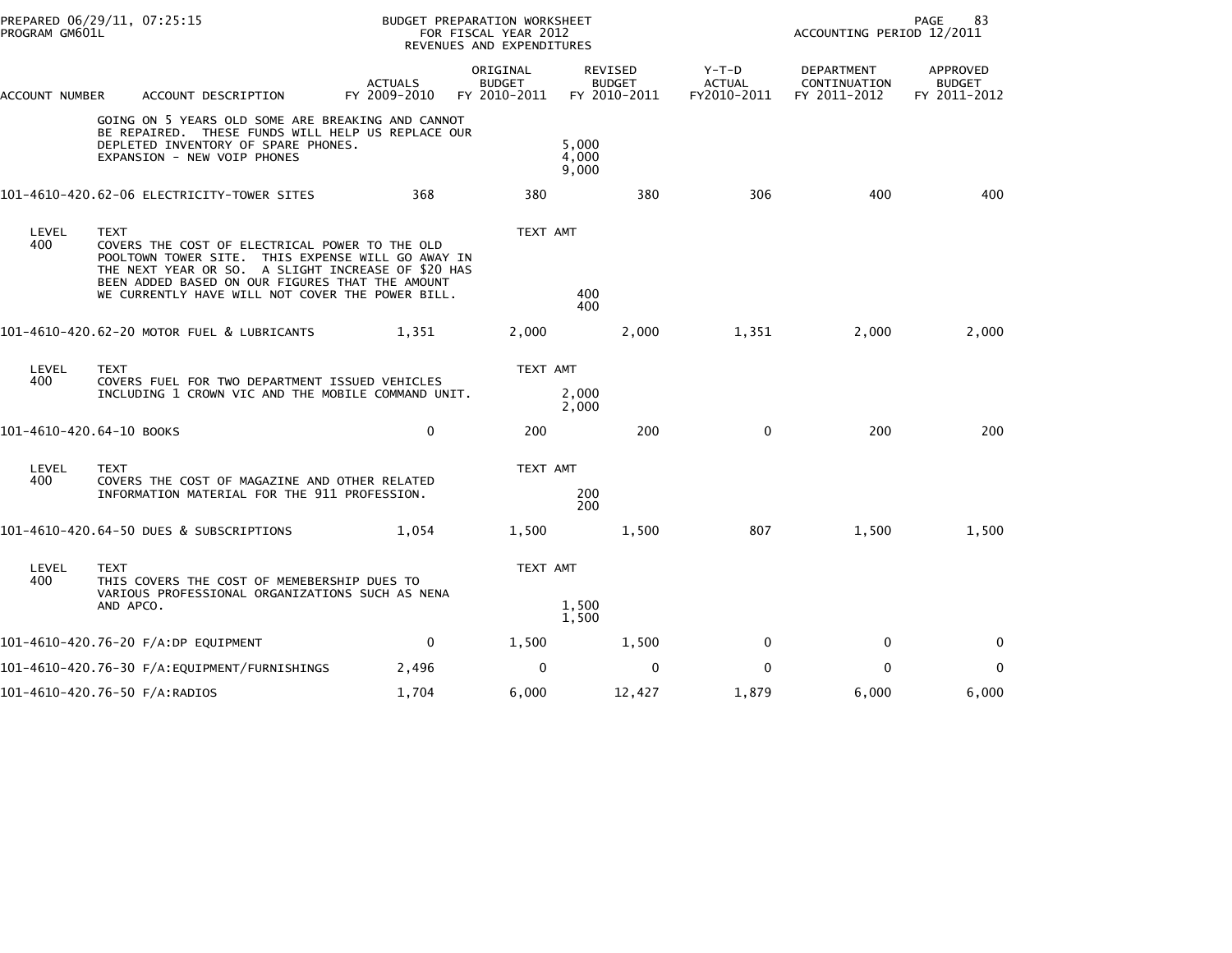| PREPARED 06/29/11, 07:25:15<br>PROGRAM GM601L |                           |                                                                                                       | BUDGET PREPARATION WORKSHEET<br>FOR FISCAL YEAR 2012<br>REVENUES AND EXPENDITURES |                                |                                           |                                          |                                       | 84<br>PAGE<br>ACCOUNTING PERIOD 12/2011           |                                           |
|-----------------------------------------------|---------------------------|-------------------------------------------------------------------------------------------------------|-----------------------------------------------------------------------------------|--------------------------------|-------------------------------------------|------------------------------------------|---------------------------------------|---------------------------------------------------|-------------------------------------------|
| ACCOUNT NUMBER                                |                           | ACCOUNT DESCRIPTION                                                                                   |                                                                                   | <b>ACTUALS</b><br>FY 2009-2010 | ORIGINAL<br><b>BUDGET</b><br>FY 2010-2011 | REVISED<br><b>BUDGET</b><br>FY 2010-2011 | Y-T-D<br><b>ACTUAL</b><br>FY2010-2011 | <b>DEPARTMENT</b><br>CONTINUATION<br>FY 2011-2012 | APPROVED<br><b>BUDGET</b><br>FY 2011-2012 |
| LEVEL<br>400                                  | <b>TEXT</b>               | COVERS THE COST OF REPLACING ABOUT 2 800 RADIOS<br>PER YEAR FOR THOSE RADIOS THAT BECOME UNREPAIRABLE |                                                                                   |                                | TEXT AMT                                  | 6,000<br>6,000                           |                                       |                                                   |                                           |
| $\mathbf{x}$                                  | EXPENDITURE               |                                                                                                       |                                                                                   | 1,387,079                      | 1,501,964                                 | 1,522,730                                | 1,259,446                             | 1,443,814                                         | 1,458,650                                 |
| **                                            | 9-1-1 OPERATIONS          |                                                                                                       |                                                                                   | 1,387,079                      | 1,501,964                                 | 1,522,730                                | 1,259,446                             | 1,443,814                                         | 1,458,650                                 |
| ***                                           | <b>TELECOMMUNICATIONS</b> |                                                                                                       |                                                                                   | 1,387,079                      | 1,501,964                                 | 1,522,730                                | 1,259,446                             | 1,443,814                                         | 1,458,650                                 |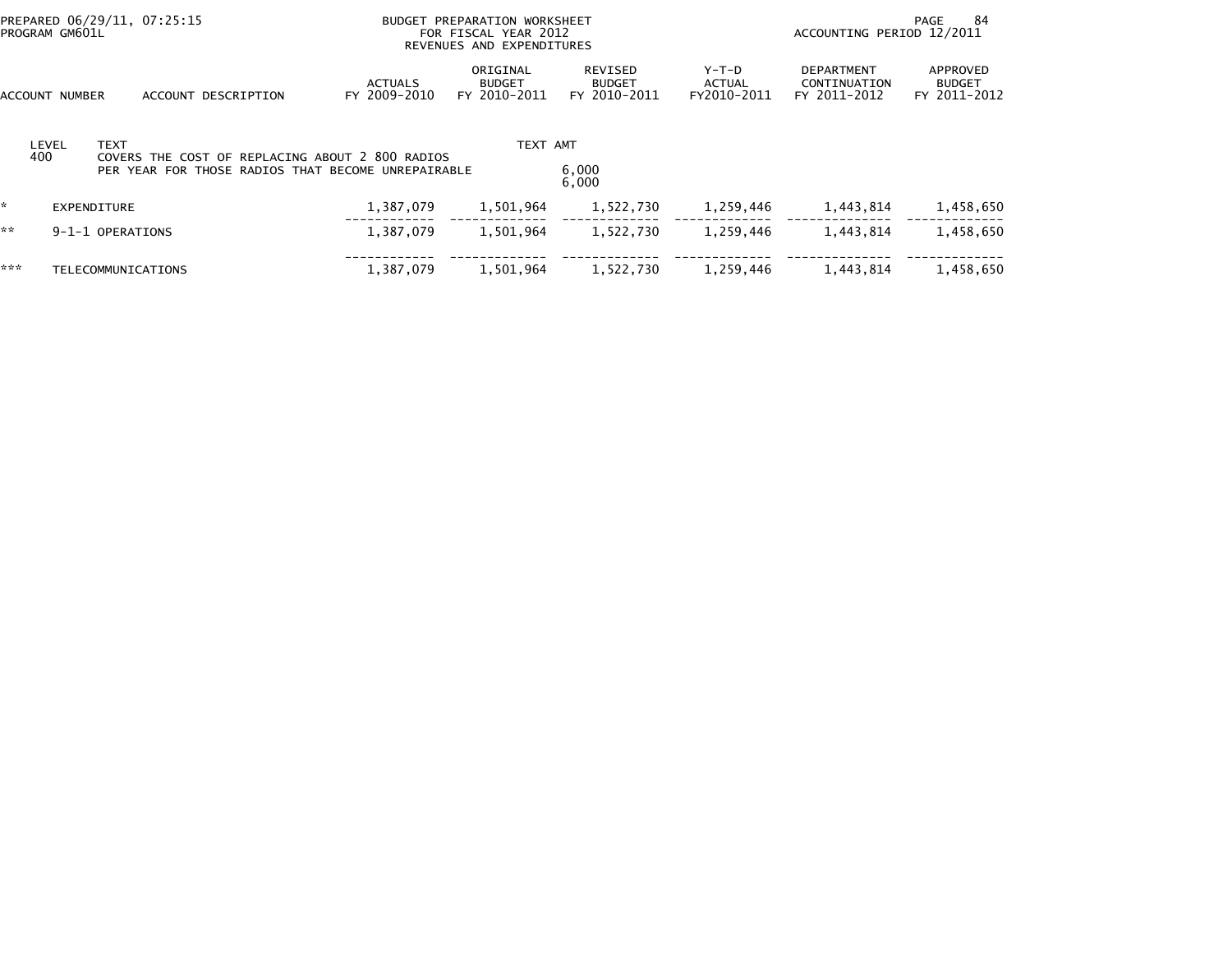| PREPARED 06/29/11, 07:25:15<br>PROGRAM GM601L |                                              |                                | BUDGET PREPARATION WORKSHEET<br>FOR FISCAL YEAR 2012<br>REVENUES AND EXPENDITURES |                                                 | 85<br><b>PAGE</b><br>ACCOUNTING PERIOD 12/2011 |                                                   |                                           |
|-----------------------------------------------|----------------------------------------------|--------------------------------|-----------------------------------------------------------------------------------|-------------------------------------------------|------------------------------------------------|---------------------------------------------------|-------------------------------------------|
| ACCOUNT NUMBER                                | ACCOUNT DESCRIPTION                          | <b>ACTUALS</b><br>FY 2009-2010 | ORIGINAL<br><b>BUDGET</b><br>FY 2010-2011                                         | <b>REVISED</b><br><b>BUDGET</b><br>FY 2010-2011 | $Y-T-D$<br><b>ACTUAL</b><br>FY2010-2011        | <b>DEPARTMENT</b><br>CONTINUATION<br>FY 2011-2012 | APPROVED<br><b>BUDGET</b><br>FY 2011-2012 |
|                                               |                                              | 52,020                         | 51,821                                                                            | 51,821                                          | 45,244                                         | 51,821                                            | 51,821                                    |
|                                               |                                              | $\bf{0}$                       | 0                                                                                 | 0                                               | 0                                              | 0                                                 | 0                                         |
| 101-4712-420.20-05 HEALTH INSURANCE           |                                              | 8,137                          | 8,460                                                                             | 9,738                                           | 8,100                                          | 8,040                                             | 8,040                                     |
| 101-4712-420.20-10 MEDICARE TAX               |                                              | 730                            | 751                                                                               | 751                                             | 656                                            | 751                                               | 751                                       |
| 101-4712-420.20-15 RETIREMENT                 |                                              | 2,589                          | 3,343                                                                             | 3,343                                           | 2,918                                          | 3,343                                             | 3,612                                     |
|                                               | 101-4712-420.20-20 SOCIAL SECURITY TAX       | 3,123                          | 3,213                                                                             | 3,213                                           | 2,805                                          | 3,213                                             | 3,213                                     |
|                                               | 101-4712-420.20-25 WORKERS COMPENSATION      | 129                            | 207                                                                               | 207                                             | 181                                            | 207                                               | 207                                       |
|                                               | 101-4712-420.20-30 401(K) CONTRIBUTIONS      | 1,561                          | 1,555                                                                             | 1,555                                           | 1,357                                          | 1,555                                             | 1,555                                     |
|                                               | 101-4712-420.32-16 CADASTRAL MAPPING         | $\mathbf{0}$                   | 0                                                                                 | 0                                               | $\mathbf{0}$                                   | $\Omega$                                          | $\bf{0}$                                  |
| 101-4712-420.32-17 CONSULTING FEES            |                                              | $\Omega$                       | $\Omega$                                                                          | $\Omega$                                        | $\Omega$                                       | $\Omega$                                          | $\Omega$                                  |
|                                               | 101-4712-420.33-50 PROGRAMMING SERVICES      | 10,000                         | 15,000                                                                            | 15,000                                          | 5,350                                          | 12,000                                            | 12,000                                    |
|                                               | 101-4712-420.34-30 SERVICE & MAINTENANCE     | 26.700                         | 30,000                                                                            | 30,000                                          | 27.740                                         | 29,000                                            | 29,000                                    |
| 101-4712-420.53-05 TELEPHONE                  |                                              | 466                            | 600                                                                               | 600                                             | 350                                            | 550                                               | 550                                       |
| 101-4712-420.58-00 TRAVEL                     |                                              | 1,475                          | 2,000                                                                             | 1,850                                           | 1,010                                          | 1,850                                             | 1,850                                     |
| 101-4712-420.59-00 TRAINING                   |                                              | 645                            | 3,000                                                                             | 2,800                                           | 295                                            | 2,300                                             | 2,300                                     |
| 101-4712-420.61-05 SUPPLIES:OFFICE            |                                              | 133                            | 300                                                                               | 300                                             | 26                                             | 300                                               | 300                                       |
| 101-4712-420.61-42 SUPPLIES:MAPPING           |                                              | 240                            | 1,000                                                                             | 800                                             | $\mathbf{0}$                                   | 700                                               | 700                                       |
|                                               | 101-4712-420.61-95 SUPPLIES:OTHER SMALL EOMT | 70                             | 300                                                                               | 850                                             | 600                                            | 300                                               | 300                                       |
|                                               | 101-4712-420.64-50 DUES & SUBSCRIPTIONS      | 25                             | 300                                                                               | 300                                             | 55                                             | 200                                               | 200                                       |
| ÷.<br>EXPENDITURE                             |                                              | 108,043                        | 121,850                                                                           | 123,128                                         | 96,687                                         | 116,130                                           | 116,399                                   |
| **<br>GIS IMPLEMENTATION                      |                                              | 108,043                        | 121,850                                                                           | 123,128                                         | 96,687                                         | 116,130                                           | 116,399                                   |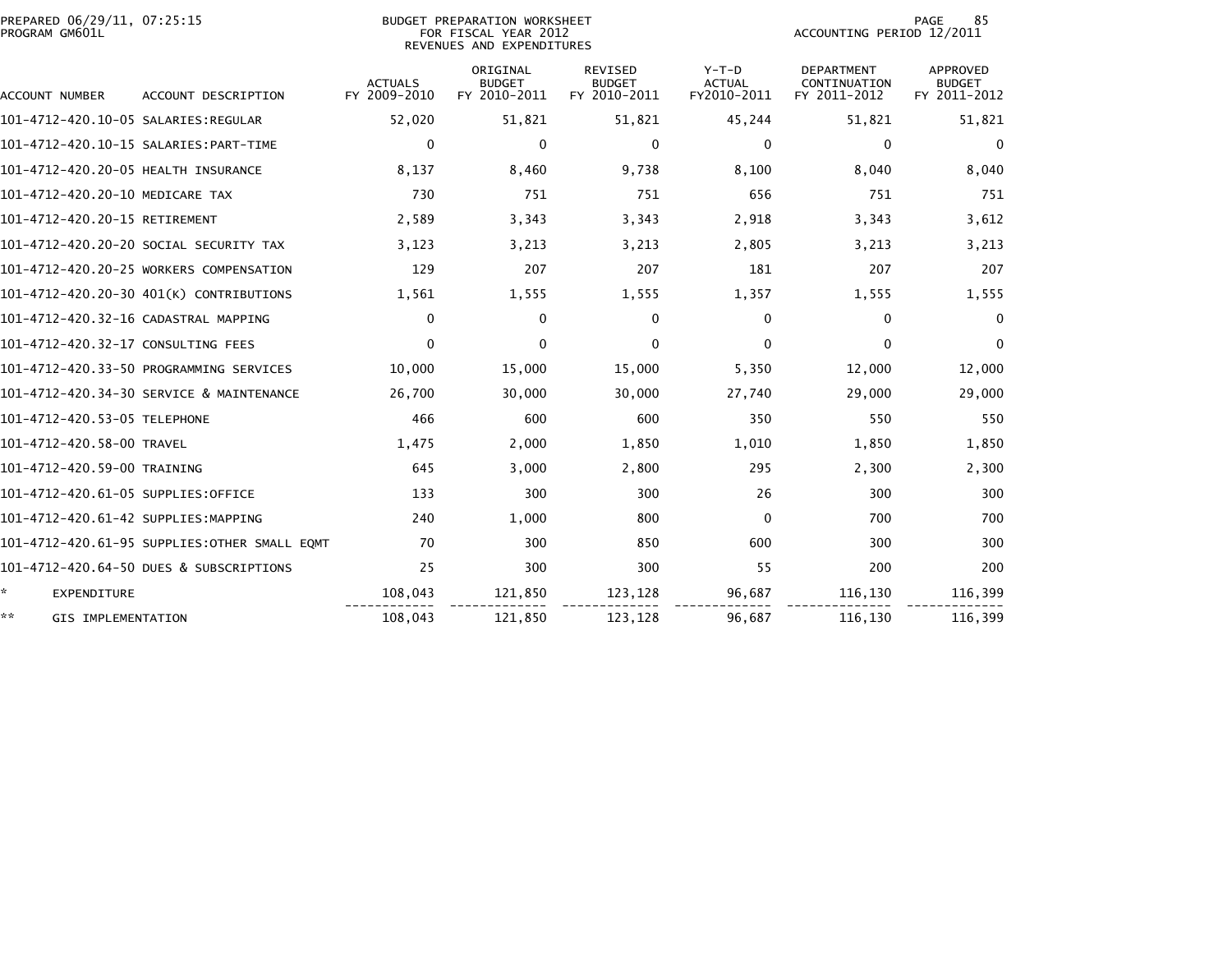| PROGRAM GM601L      | PREPARED 06/29/11, 07:25:15                                                                                                                                                               |                                | <b>BUDGET PREPARATION WORKSHEET</b><br>FOR FISCAL YEAR 2012<br>REVENUES AND EXPENDITURES |                                          |                                         | PAGE<br>86<br>ACCOUNTING PERIOD 12/2011    |                                           |  |
|---------------------|-------------------------------------------------------------------------------------------------------------------------------------------------------------------------------------------|--------------------------------|------------------------------------------------------------------------------------------|------------------------------------------|-----------------------------------------|--------------------------------------------|-------------------------------------------|--|
| ACCOUNT NUMBER      | ACCOUNT DESCRIPTION                                                                                                                                                                       | <b>ACTUALS</b><br>FY 2009-2010 | ORIGINAL<br><b>BUDGET</b><br>FY 2010-2011                                                | REVISED<br><b>BUDGET</b><br>FY 2010-2011 | $Y-T-D$<br><b>ACTUAL</b><br>FY2010-2011 | DEPARTMENT<br>CONTINUATION<br>FY 2011-2012 | APPROVED<br><b>BUDGET</b><br>FY 2011-2012 |  |
|                     | 101-4725-325.34-00 MAP SALES                                                                                                                                                              | $298 -$                        | $100 -$                                                                                  | $100 -$                                  | $147 -$                                 | $\Omega$                                   | $100 -$                                   |  |
|                     | 101-4725-325.40-00 ORDINANCE COPY SALES                                                                                                                                                   | $7 -$                          | $\Omega$                                                                                 | $\Omega$                                 | $41 -$                                  | 0                                          | 0                                         |  |
|                     | 101-4725-325.52-00 ROAD SIGN SALES                                                                                                                                                        | $225 -$                        | $\Omega$                                                                                 | $\Omega$                                 | $\Omega$                                | $\Omega$                                   | $\mathbf{0}$                              |  |
|                     | 101-4725-353.29-00 CELL TOWER FEES                                                                                                                                                        | $2,500-$                       | $10,000 -$                                                                               | $10,000-$                                | $2,000-$                                | 0                                          | $10,000 -$                                |  |
|                     | 101-4725-353.46-00 EROSION CONTROL FEES                                                                                                                                                   | $2,620-$                       | $3,500-$                                                                                 | $3,500-$                                 | $850 -$                                 | 0                                          | 0                                         |  |
|                     | 101-4725-353.48-00 EROSION CONTROL PENALTIES                                                                                                                                              | $\mathbf{0}$                   | $500 -$                                                                                  | $500 -$                                  | $\mathbf{0}$                            | 0                                          | $\Omega$                                  |  |
|                     | 101-4725-353.77-00 PENALTIES AND INTEREST                                                                                                                                                 | $250 -$                        | 0                                                                                        | 0                                        | $200 -$                                 | $\mathbf{0}$                               | $\Omega$                                  |  |
|                     | 101-4725-353.81-00 PLANNING FEES                                                                                                                                                          | $\Omega$                       | $\mathbf{0}$                                                                             | $\mathbf{0}$                             | $\mathbf{0}$                            | 0                                          | $18,000 -$                                |  |
|                     | 101-4725-353.82-00 REZONING-VARIANCE FEES                                                                                                                                                 | $2,451-$                       | $1,500-$                                                                                 | $1,500-$                                 | $2.750-$                                | 0                                          | $3,000-$                                  |  |
|                     | 101-4725-353.86-00 SUBDIVISION REVIEW FEES                                                                                                                                                | $1,555-$                       | $2,500-$                                                                                 | $2,500-$                                 | $835 -$                                 | 0                                          | $1,000-$                                  |  |
|                     | 101-4725-389.06-00 DEMOLITION REIMBURSEMENT                                                                                                                                               | $\mathbf{0}$                   | $\mathbf 0$                                                                              | $\mathbf 0$                              | $\mathbf 0$                             | $\mathbf 0$                                | 0                                         |  |
| *<br><b>REVENUE</b> | 101-4725-465.10-05 SALARIES:REGULAR                                                                                                                                                       | $9,906 -$<br>393,185           | $18,100-$<br>363,670                                                                     | $18,100-$<br>363,670                     | $6,823-$<br>292,220                     | $\Omega$<br>290,021                        | $32,100-$<br>269,755                      |  |
| LEVEL<br>400        | <b>TEXT</b><br>ELIMINATED EC SPECIALIST SALARY; CONVERTED OEO<br>POSITIONS TO 32 HRS/WK; SAME EFFECT ON LINE ITEMS<br>20-10 THRU 20-30<br>PER CMO - CONVERT ONE POSITION BACK TO 40 HOURS |                                | TEXT AMT                                                                                 | 290.021<br>16,466                        |                                         |                                            |                                           |  |
|                     | RIF ONE ORDINANCE ENFORCEMENT OFFICER                                                                                                                                                     |                                |                                                                                          | $36,732-$<br>269,755                     |                                         |                                            |                                           |  |
|                     |                                                                                                                                                                                           | $\bf{0}$                       | $\Omega$                                                                                 | 0                                        | 0                                       | 0                                          | $\Omega$                                  |  |
|                     |                                                                                                                                                                                           | $\Omega$                       | $\Omega$                                                                                 | $\Omega$                                 | $\Omega$                                | $\mathbf{0}$                               | $\mathbf{0}$                              |  |
|                     | 101-4725-465.20-05 HEALTH INSURANCE                                                                                                                                                       | 73,074                         | 67,680                                                                                   | 71,883                                   | 60,444                                  | 56,280                                     | 56,280                                    |  |
| LEVEL<br>400        | <b>TEXT</b><br>DEPARTMENT CONTINUATION<br>PER CMO - CONVERT ONE POSITION BACK TO 40 HOURS                                                                                                 |                                | TEXT AMT                                                                                 | 56,280<br>8,040                          |                                         |                                            |                                           |  |

RIF ONE ORDINANCE ENFORCEMENT OFFICER 56,280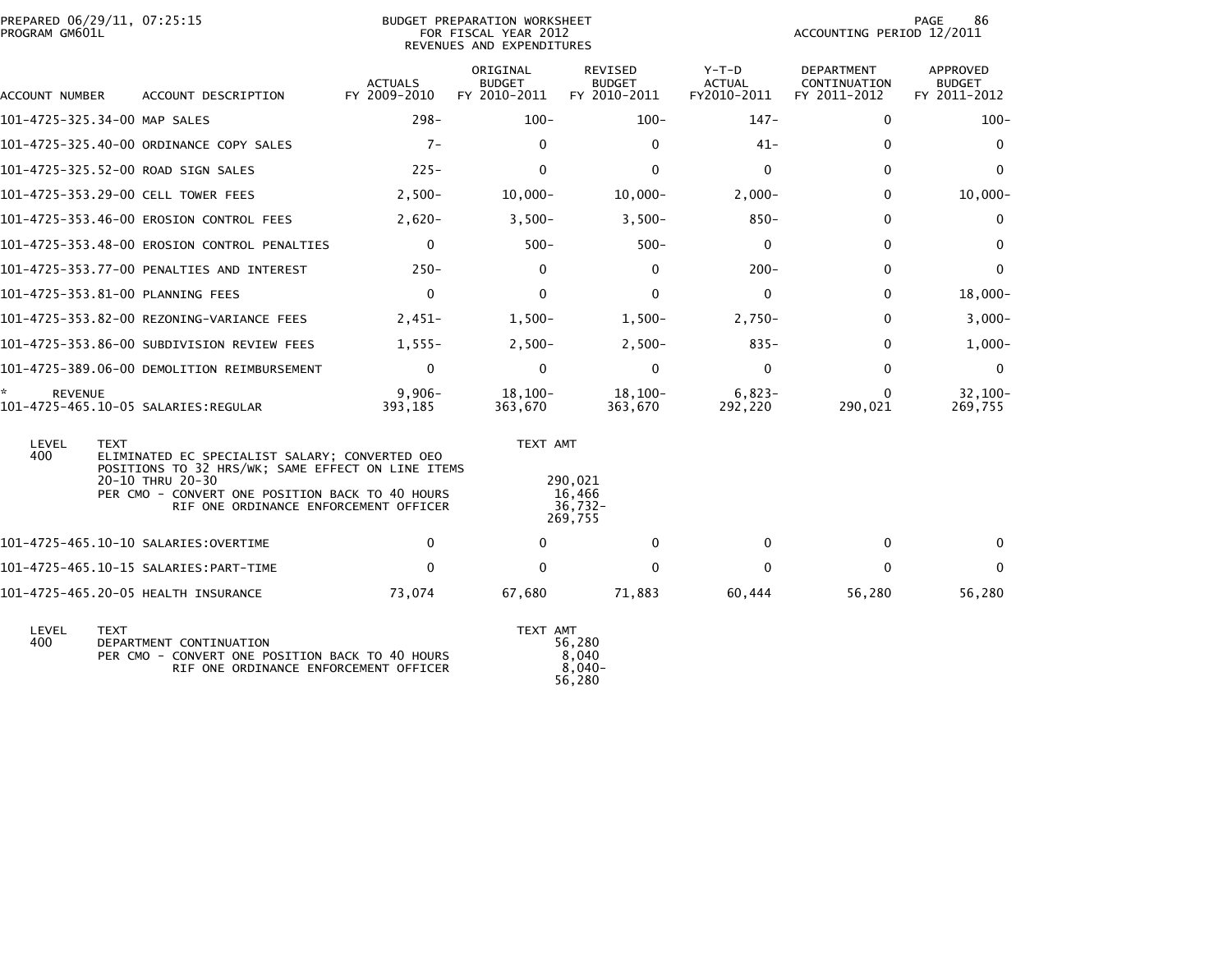| PREPARED 06/29/11, 07:25:15<br>PROGRAM GM601L |             |                                                                                                                     |                                | BUDGET PREPARATION WORKSHEET<br>FOR FISCAL YEAR 2012<br>REVENUES AND EXPENDITURES |                                          |                                       | ACCOUNTING PERIOD 12/2011                  | 87<br>PAGE                                |
|-----------------------------------------------|-------------|---------------------------------------------------------------------------------------------------------------------|--------------------------------|-----------------------------------------------------------------------------------|------------------------------------------|---------------------------------------|--------------------------------------------|-------------------------------------------|
| ACCOUNT NUMBER                                |             | ACCOUNT DESCRIPTION                                                                                                 | <b>ACTUALS</b><br>FY 2009-2010 | ORIGINAL<br><b>BUDGET</b><br>FY 2010-2011                                         | REVISED<br><b>BUDGET</b><br>FY 2010-2011 | Y-T-D<br><b>ACTUAL</b><br>FY2010-2011 | DEPARTMENT<br>CONTINUATION<br>FY 2011-2012 | APPROVED<br><b>BUDGET</b><br>FY 2011-2012 |
| 101-4725-465.20-10 MEDICARE TAX               |             |                                                                                                                     | 5,403                          | 5,188                                                                             | 5,188                                    | 4,048                                 | 4,205                                      | 3,912                                     |
| LEVEL<br>400                                  | <b>TEXT</b> | DEPARTMENT CONTINUATION<br>PER CMO - CONVERT ONE POSITION BACK TO 40 HOURS<br>RIF ONE ORDINANCE ENFORCEMENT OFFICER |                                | TEXT AMT                                                                          | 4,205<br>240<br>$533 -$<br>3,912         |                                       |                                            |                                           |
| 101-4725-465.20-15 RETIREMENT                 |             |                                                                                                                     | 19,565                         |                                                                                   | 23,457<br>23,457                         | 18,848                                | 18,706                                     | 17,399                                    |
| LEVEL<br>400                                  | <b>TEXT</b> | DEPARTMENT CONTINUATION<br>PER CMO - CONVERT ONE POSITION BACK TO 40 HOURS<br>RIF ONE ORDINANCE ENFORCEMENT OFFICER |                                | TEXT AMT                                                                          | 18,706<br>1,062<br>$2,369-$<br>17,399    |                                       |                                            |                                           |
|                                               |             | 101–4725–465.20–20 SOCIAL SECURITY TAX                                                                              | 23,103                         |                                                                                   | 22,184<br>22,184                         | 17,309                                | 17,981                                     | 16,725                                    |
| LEVEL<br>400                                  | <b>TEXT</b> | DEPARTMENT CONTINUATION<br>PER CMO - CONVERT ONE POSITION BACK TO 40 HOURS<br>RIF ONE ORDINANCE ENFORCEMENT OFFICER |                                | TEXT AMT                                                                          | 17,981<br>1,021<br>$2,277-$<br>16,725    |                                       |                                            |                                           |
|                                               |             | 101-4725-465.20-25 WORKERS COMPENSATION                                                                             | 8,512                          | 8,544                                                                             | 8,544                                    | 6,752                                 | 6,483                                      | 5,914                                     |
| LEVEL<br>400                                  | <b>TEXT</b> | DEPARTMENT CONTINUATION<br>PER CMO - CONVERT ONE POSITION BACK TO 40 HOURS<br>RIF ONE ORDINANCE ENFORCEMENT OFFICER |                                | TEXT AMT                                                                          | 6,483<br>461<br>$1,030-$<br>5,914        |                                       |                                            |                                           |
|                                               |             | 101-4725-465.20-30 401(K) CONTRIBUTIONS                                                                             | 11,795                         | 10,910                                                                            | 10,910                                   | 8,767                                 | 8,701                                      | 8,094                                     |
| LEVEL<br>400                                  | <b>TEXT</b> | DEPARTMENT CONTINUATION<br>PER CMO - CONVERT ONE POSITION BACK TO 40 HOURS<br>RIF ONE ORDINANCE ENFORCEMENT OFFICER |                                | TEXT AMT                                                                          | 8,701<br>495<br>$1,102-$<br>8,094        |                                       |                                            |                                           |
|                                               |             | 101-4725-465.33-08 CONSULTANT SERVICES                                                                              | 2,000                          | 10,000                                                                            | 10,000                                   | $\Omega$                              | 10,000                                     | 10,000                                    |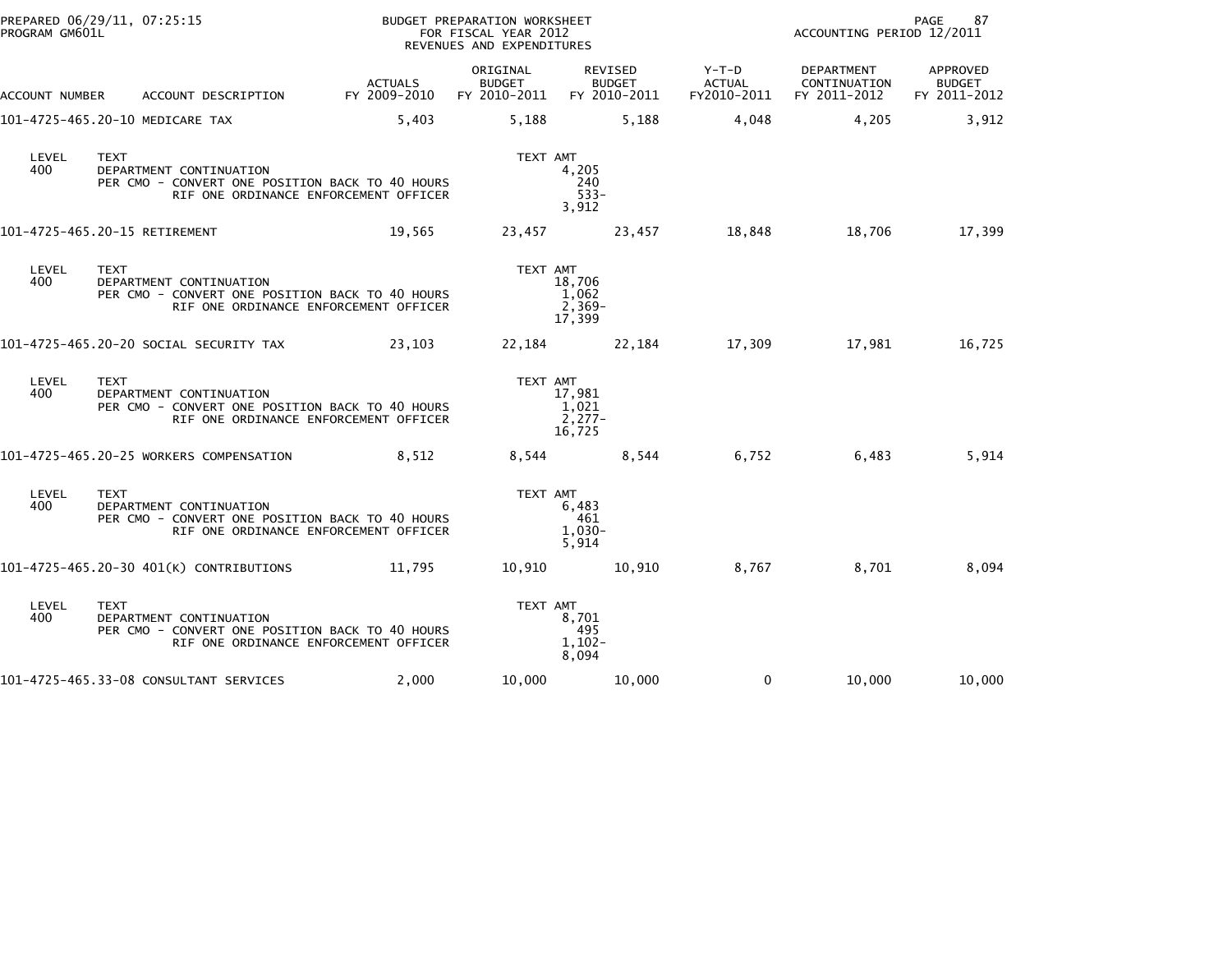| PREPARED 06/29/11, 07:25:15<br>PROGRAM GM601L |                                              | 88<br><b>PAGE</b><br>ACCOUNTING PERIOD 12/2011 |                                           |                                          |                                         |                                                   |                                           |
|-----------------------------------------------|----------------------------------------------|------------------------------------------------|-------------------------------------------|------------------------------------------|-----------------------------------------|---------------------------------------------------|-------------------------------------------|
| ACCOUNT NUMBER                                | ACCOUNT DESCRIPTION                          | <b>ACTUALS</b><br>FY 2009-2010                 | ORIGINAL<br><b>BUDGET</b><br>FY 2010-2011 | REVISED<br><b>BUDGET</b><br>FY 2010-2011 | $Y-T-D$<br><b>ACTUAL</b><br>FY2010-2011 | <b>DEPARTMENT</b><br>CONTINUATION<br>FY 2011-2012 | APPROVED<br><b>BUDGET</b><br>FY 2011-2012 |
| 101-4725-465.33-21 FORUM EXPENSE              |                                              | 27                                             | 200                                       | 200                                      | 16                                      | 200                                               | 200                                       |
|                                               | 101-4725-465.34-30 SERVICE & MAINTENANCE     | $\mathbf{0}$                                   | 500                                       | 300                                      | $\Omega$                                | 500                                               | 500                                       |
| 101-4725-465.43-15 R&M:EOUIPMENT              |                                              | $\Omega$                                       | 750                                       | 750                                      | $\Omega$                                | 750                                               | 500                                       |
| 101-4725-465.43-20 R&M:VEHICLES               |                                              | 1,269                                          | 2,000                                     | 2,000                                    | 1,482                                   | 2,000                                             | 2,000                                     |
|                                               | 101-4725-465.50-07 COST PER COPY PROGRAM     | 1,049                                          | 2,500                                     | 2,500                                    | 890                                     | 2,000                                             | 2,000                                     |
| 101–4725–465.50–50 REG OF DEEDS               |                                              | $\Omega$                                       | 0                                         | 40                                       | 40                                      | $\mathbf{0}$                                      | $\Omega$                                  |
| 101-4725-465.53-05 TELEPHONE                  |                                              | 1,079                                          | 2,500                                     | 2,200                                    | 805                                     | 1,000                                             | 1,250                                     |
| 101-4725-465.54-00 ADVERTISING                |                                              | 1,604                                          | 1,200                                     | 2,450                                    | 2,344                                   | 1,200                                             | 1,700                                     |
| 101-4725-465.55-00 PRINTING                   |                                              | 56                                             | 1,500                                     | 300                                      | 92                                      | 1,000                                             | 500                                       |
| 101-4725-465.56-00 UNIFORMS                   |                                              | 262                                            | 500                                       | 500                                      | 138                                     | 500                                               | 500                                       |
| 101-4725-465.57-00 POSTAGE                    |                                              | 1,262                                          | 2,750                                     | 1,750                                    | 512                                     | 1,500                                             | 1,500                                     |
| 101-4725-465.58-00 TRAVEL                     |                                              | 613                                            | 3,500                                     | 3,000                                    | 1,671                                   | 2,500                                             | 2,500                                     |
| 101-4725-465.59-00 TRAINING                   |                                              | 685                                            | 2,750                                     | 2,250                                    | 730                                     | 2,250                                             | 2,250                                     |
| 101-4725-465.61-05 SUPPLIES:OFFICE            |                                              | 3,933                                          | 5,000                                     | 4,960                                    | 2,565                                   | 5,000                                             | 4,500                                     |
|                                               | 101–4725–465.61–95 SUPPLIES:OTHER SMALL EOMT | 492                                            | 1,500                                     | 2,950                                    | 2,588                                   | 1,500                                             | 1,500                                     |
|                                               | 101-4725-465.62-20 MOTOR FUEL & LUBRICANTS   | 3,079                                          | 3,500                                     | 3,500                                    | 2,818                                   | 3,500                                             | 4,000                                     |
| 101-4725-465.64-10 BOOKS                      |                                              | 17                                             | 600                                       | 600                                      | 350                                     | 600                                               | 600                                       |
|                                               | 101-4725-465.64-50 DUES & SUBSCRIPTIONS      | 1,218                                          | 1,500                                     | 1,500                                    | 1,068                                   | 1,500                                             | 1,500                                     |
| 101-4725-465.74-35 C/A:VEHICLES               |                                              | $\mathbf{0}$                                   | 0                                         | 0                                        | 0                                       | 0                                                 | $\Omega$                                  |
|                                               |                                              | $\mathbf{0}$                                   | $\mathbf{0}$                              | $\Omega$                                 | 0                                       | $\mathbf{0}$                                      | $\Omega$                                  |
|                                               | 101-4725-465.82-05 ABANDONED MFG HOME REMOVL | 0                                              | 3,000                                     | 3,000                                    | 0                                       | 2,500                                             | 2,500                                     |
|                                               | 101-4725-465.82-11 DEMOLITION EXPENSES       | $\Omega$                                       | 5,000                                     | 5,000                                    | 0                                       | 4,500                                             | 4,500                                     |
| 101-4725-465.82-16 CENSUS COUNTS              |                                              | 405                                            | 0                                         | 0                                        | 0                                       | $\mathbf{0}$                                      | $\Omega$                                  |
|                                               | 101-4725-465.82-55 PHASE 1 - LAND USE PLAN   | $\Omega$                                       | $\mathbf{0}$                              | $\Omega$                                 | 0                                       | 0                                                 | $\bf{0}$                                  |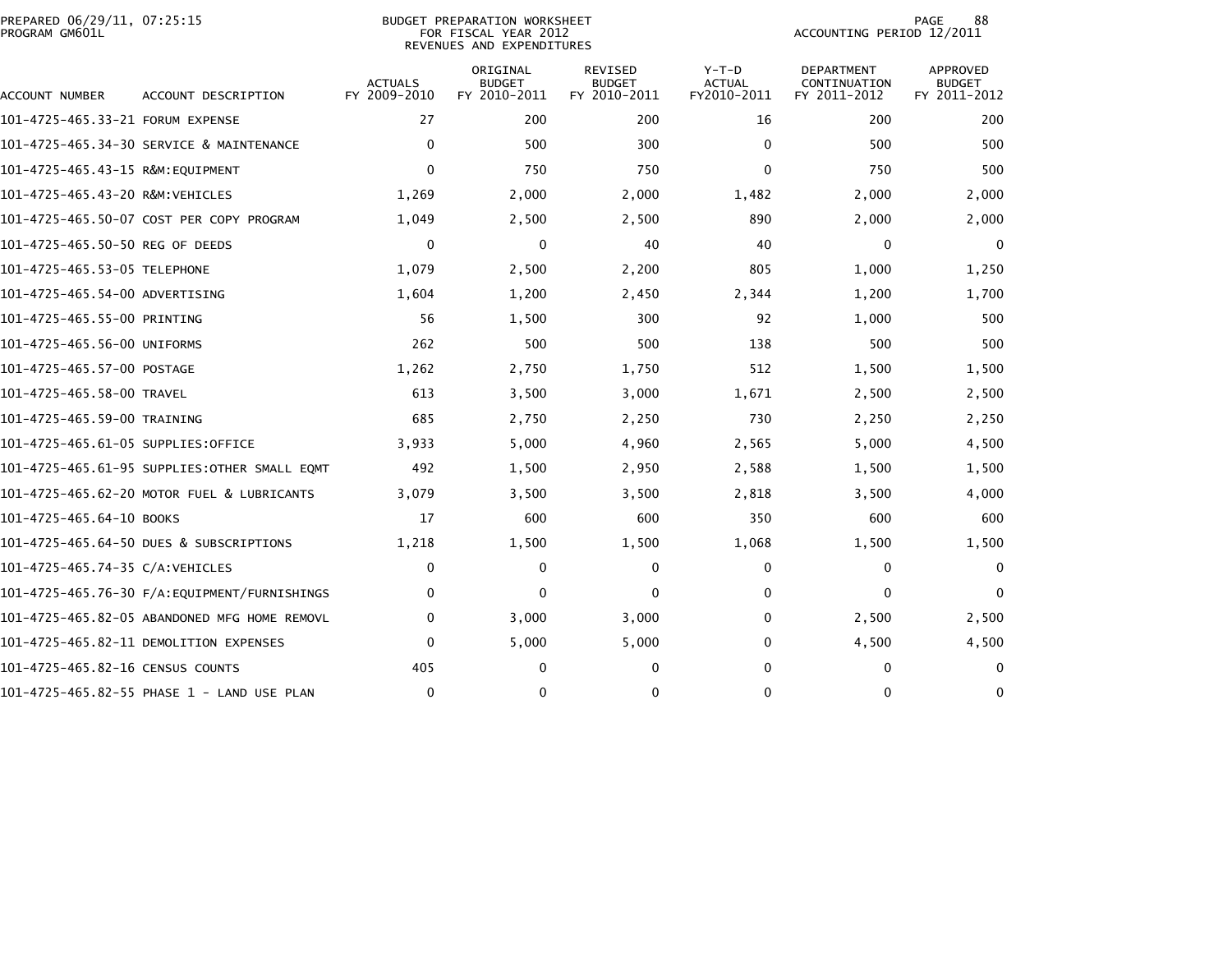| PROGRAM GM601L    | PREPARED 06/29/11, 07:25:15        |                         | BUDGET PREPARATION WORKSHEET<br>FOR FISCAL YEAR 2012<br>REVENUES AND EXPENDITURES | 89<br>PAGE<br>ACCOUNTING PERIOD 12/2011  |                                |                                            |                                           |
|-------------------|------------------------------------|-------------------------|-----------------------------------------------------------------------------------|------------------------------------------|--------------------------------|--------------------------------------------|-------------------------------------------|
| NUMBER<br>ACCOUNT | ACCOUNT DESCRIPTION                | ACTUALS<br>FY 2009-2010 | ORIGINAL<br><b>BUDGET</b><br>FY 2010-2011                                         | REVISED<br><b>BUDGET</b><br>FY 2010-2011 | Y-T-D<br>ACTUAL<br>FY2010-2011 | DEPARTMENT<br>CONTINUATION<br>FY 2011-2012 | APPROVED<br><b>BUDGET</b><br>FY 2011-2012 |
|                   | 101-4725-465.90-39 SALES & USE TAX | 17                      | 200                                                                               | 200                                      |                                | 0                                          | $\Omega$                                  |
| *.<br>EXPENDITURE |                                    | 553,704                 | 552,583                                                                           | 555.786                                  | 426.500                        | 446.877                                    | 422,579                                   |
| **<br>PLANNING    |                                    | 543,798                 | 534,483                                                                           | 537,686                                  | 419.677                        | 446.877                                    | 390,479                                   |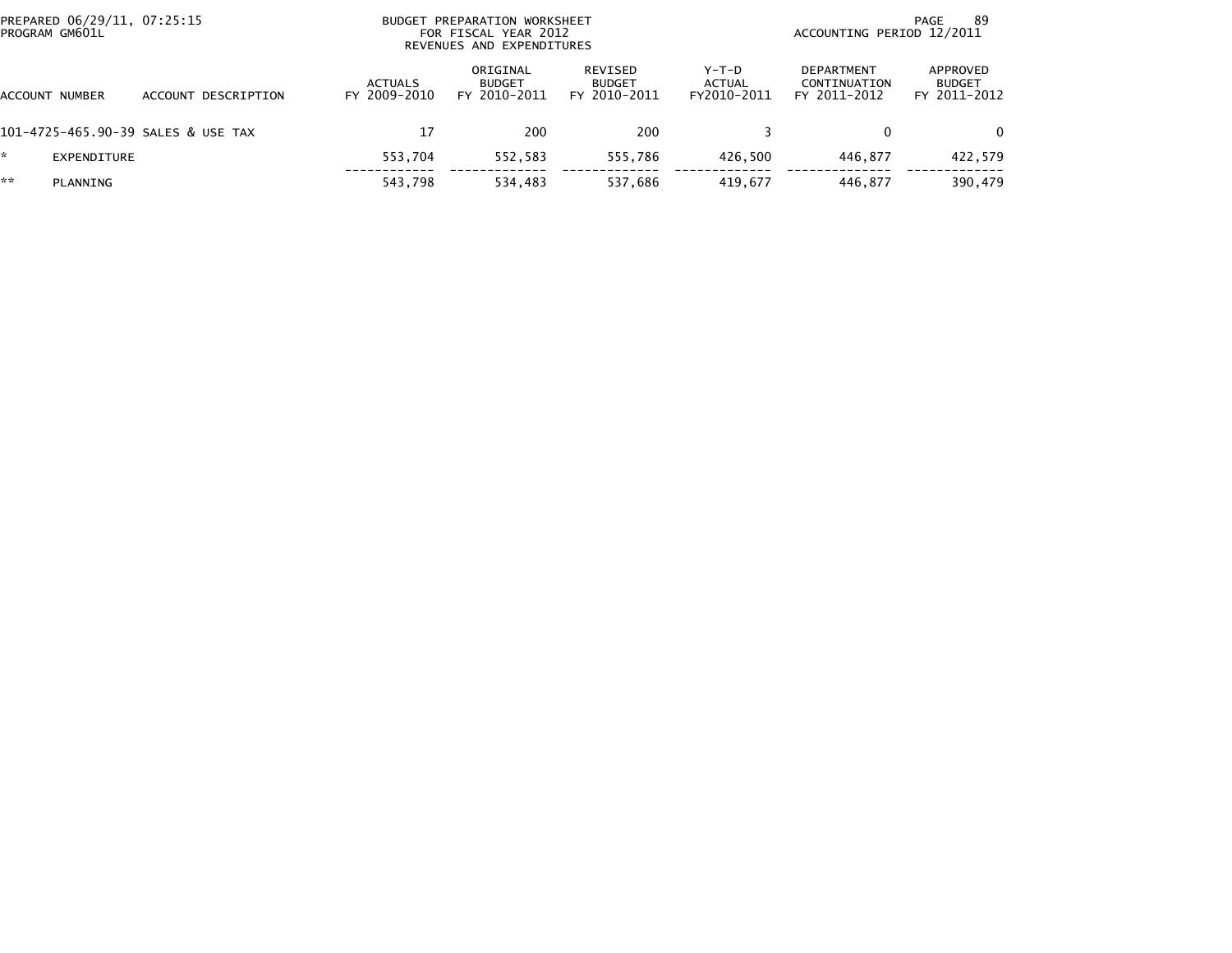| PREPARED 06/29/11, 07:25:15<br>PROGRAM GM601L |                                              |                                | <b>BUDGET PREPARATION WORKSHEET</b><br>FOR FISCAL YEAR 2012<br>REVENUES AND EXPENDITURES | 90<br>PAGE<br>ACCOUNTING PERIOD 12/2011  |                                         |                                            |                                                  |
|-----------------------------------------------|----------------------------------------------|--------------------------------|------------------------------------------------------------------------------------------|------------------------------------------|-----------------------------------------|--------------------------------------------|--------------------------------------------------|
| ACCOUNT NUMBER                                | ACCOUNT DESCRIPTION                          | <b>ACTUALS</b><br>FY 2009-2010 | ORIGINAL<br><b>BUDGET</b><br>FY 2010-2011                                                | REVISED<br><b>BUDGET</b><br>FY 2010-2011 | $Y-T-D$<br><b>ACTUAL</b><br>FY2010-2011 | DEPARTMENT<br>CONTINUATION<br>FY 2011-2012 | <b>APPROVED</b><br><b>BUDGET</b><br>FY 2011-2012 |
| 101-4750-320.10-00 BUILDING PERMITS           |                                              | 442,922-                       | 400,000-                                                                                 | 400,000-                                 | 322,418-                                | $400,000 -$                                | $400,000 -$                                      |
| <b>REVENUE</b>                                |                                              | 442,922-<br>557,248            | 400,000-<br>618,782                                                                      | $400.000 -$<br>618,782                   | 322,418-<br>522,857                     | $400,000 -$<br>573,181                     | 400,000-<br>573,181                              |
|                                               | 101-4750-424.10-10 SALARIES: OVERTIME        | $\mathbf{0}$                   | 0                                                                                        | 0                                        | $\mathbf{0}$                            | $\mathbf{0}$                               | $\mathbf{0}$                                     |
|                                               |                                              | $\Omega$                       | 0                                                                                        | $\Omega$                                 | 0                                       | $\Omega$                                   | $\Omega$                                         |
| 101-4750-424.20-05 HEALTH INSURANCE           |                                              | 98,315                         | 109,980                                                                                  | 118,377                                  | 98,768                                  | 96,480                                     | 96,480                                           |
| 101-4750-424.20-10 MEDICARE TAX               |                                              | 7,668                          | 8,972                                                                                    | 8,972                                    | 7,139                                   | 8,310                                      | 8,310                                            |
| 101-4750-424.20-15 RETIREMENT                 |                                              | 27,735                         | 39,910                                                                                   | 39,910                                   | 32,898                                  | 36,967                                     | 39,951                                           |
|                                               | 101-4750-424.20-20 SOCIAL SECURITY TAX       | 32,786                         | 38,365                                                                                   | 38,365                                   | 30,523                                  | 35,537                                     | 35,537                                           |
|                                               | 101-4750-424.20-25 WORKERS COMPENSATION      | 14,188                         | 15,380                                                                                   | 15,380                                   | 12,940                                  | 14,103                                     | 14,103                                           |
|                                               | 101-4750-424.20-30 401(K) CONTRIBUTIONS      | 16,718                         | 18,564                                                                                   | 18,564                                   | 14,642                                  | 17,195                                     | 17,195                                           |
| 101-4750-424.43-15 R&M:EQUIPMENT              |                                              | 100                            | 200                                                                                      | 200                                      | 90                                      | 100                                        | 100                                              |
| 101-4750-424.43-20 R&M:VEHICLES               |                                              | 1,734                          | 2,500                                                                                    | 4,500                                    | 2,590                                   | 5,000                                      | 5,000                                            |
| LEVEL<br><b>TEXT</b><br>400                   | NOT REQUESTING NEW VEHICLES                  |                                | TEXT AMT                                                                                 | 5,000<br>5,000                           |                                         |                                            |                                                  |
|                                               | 101-4750-424.50-07 COST PER COPY PROGRAM     | 1,220                          | 1,100                                                                                    | 1,100                                    | 642                                     | 1,200                                      | 1,200                                            |
| 101-4750-424.53-05 TELEPHONE                  |                                              | 15,395                         | 13,000                                                                                   | 13,000                                   | 11,296                                  | 13,000                                     | 15,000                                           |
| 101-4750-424.56-00 UNIFORMS                   |                                              | 3,749                          | 4,000                                                                                    | 4,000                                    | 2,127                                   | 4,000                                      | 4,000                                            |
| 101-4750-424.57-00 POSTAGE                    |                                              | $\Omega$                       | 0                                                                                        | 500                                      | 207                                     | 400                                        | 400                                              |
| 101-4750-424.58-00 TRAVEL                     |                                              | 1,773                          | 2,500                                                                                    | 1,500                                    | 1,389                                   | 2,000                                      | 2,000                                            |
| 101-4750-424.59-00 TRAINING                   |                                              | 5,144                          | 5,000                                                                                    | 6,000                                    | 4,610                                   | 5,000                                      | 5,000                                            |
| 101–4750–424.61–05 SUPPLIES:OFFICE            |                                              | 2,602                          | 3,500                                                                                    | 3,500                                    | 3,158                                   | 3,500                                      | 3,500                                            |
|                                               | 101-4750-424.61-95 SUPPLIES:OTHER SMALL EQMT | 605                            | 1,900                                                                                    | 1,400                                    | 844                                     | 1,000                                      | 1,000                                            |
|                                               | 101-4750-424.62-20 MOTOR FUEL & LUBRICANTS   | 20,617                         | 20,500                                                                                   | 21,500                                   | 19,016                                  | 20,500                                     | 25,000                                           |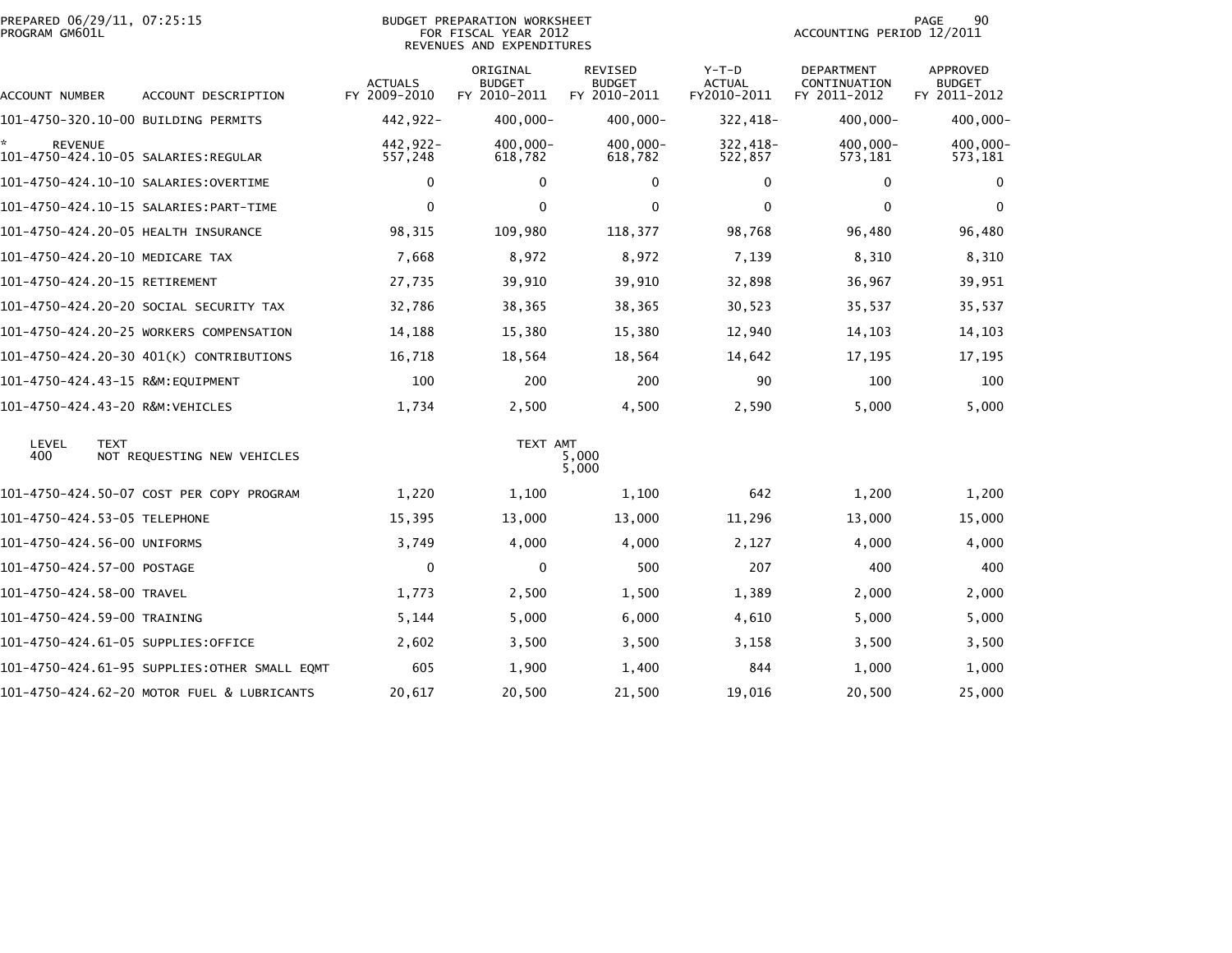| PREPARED 06/29/11, 07:25:15<br>PROGRAM GM601L                                 |                                | BUDGET PREPARATION WORKSHEET<br>FOR FISCAL YEAR 2012<br>REVENUES AND EXPENDITURES | 91<br>PAGE<br>ACCOUNTING PERIOD 12/2011         |                                         |                                                   |                                           |
|-------------------------------------------------------------------------------|--------------------------------|-----------------------------------------------------------------------------------|-------------------------------------------------|-----------------------------------------|---------------------------------------------------|-------------------------------------------|
| ACCOUNT DESCRIPTION<br>ACCOUNT NUMBER                                         | <b>ACTUALS</b><br>FY 2009-2010 | ORIGINAL<br><b>BUDGET</b><br>FY 2010-2011                                         | <b>REVISED</b><br><b>BUDGET</b><br>FY 2010-2011 | $Y-T-D$<br><b>ACTUAL</b><br>FY2010-2011 | <b>DEPARTMENT</b><br>CONTINUATION<br>FY 2011-2012 | APPROVED<br><b>BUDGET</b><br>FY 2011-2012 |
| 101-4750-424.64-10 BOOKS                                                      | 2,256                          | 4,000                                                                             | 3,000                                           | 2,549                                   | 5,000                                             | 5,000                                     |
| <b>TEXT</b><br>LEVEL<br>400<br>NEW CODE BOOKS REQUIRED DUE TO CODE CYCLE YEAR |                                | TEXT AMT                                                                          | 5,000<br>5,000                                  |                                         |                                                   |                                           |
| 101-4750-424.64-50 DUES & SUBSCRIPTIONS                                       | 652                            | 1,000                                                                             | 1,000                                           | 960                                     | 800                                               | 800                                       |
| 101-4750-424.74-35 C/A: VEHICLES                                              | $\mathbf{0}$                   | $\Omega$                                                                          | 0                                               | $\mathbf{0}$                            | $\Omega$                                          | 0                                         |
|                                                                               | 1,020                          | 0                                                                                 | 0                                               | 0                                       | $\Omega$                                          | 0                                         |
| 101-4750-424.90-16 BANK FEES: CREDIT CARD                                     | 7,875                          | 6,000                                                                             | 6,000                                           | 5,770                                   | 6,000                                             | 7,000                                     |
| *.<br><b>EXPENDITURE</b>                                                      | 819,400                        | 915,153                                                                           | 925,550                                         | 775,015                                 | 849,273                                           | 859,757                                   |
| **<br>INSPECTIONS                                                             | 376,478                        | 515,153                                                                           | 525,550                                         | 452,597                                 | 449,273                                           | 459,757                                   |
| ***<br>ENVIRONMENTAL SERVICES                                                 | 1,028,319                      | 1,171,486                                                                         | 1,186,364                                       | 968,961                                 | 1,012,280                                         | 966,635                                   |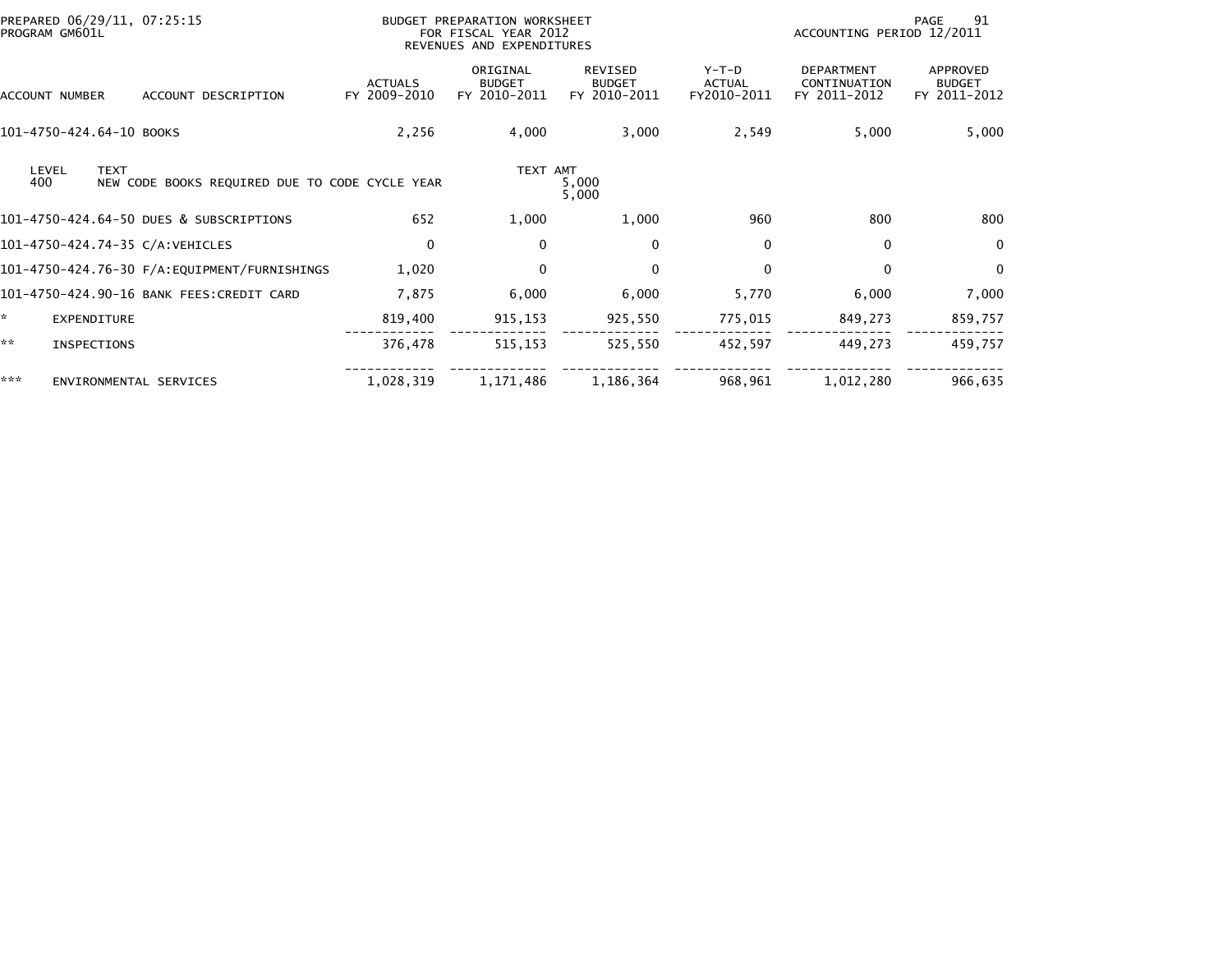| PREPARED 06/29/11, 07:25:15<br>PROGRAM GM601L |                                             | BUDGET PREPARATION WORKSHEET<br>FOR FISCAL YEAR 2012<br>REVENUES AND EXPENDITURES |                                           |                                          |                                | ACCOUNTING PERIOD 12/2011                         | 92<br>PAGE                                |
|-----------------------------------------------|---------------------------------------------|-----------------------------------------------------------------------------------|-------------------------------------------|------------------------------------------|--------------------------------|---------------------------------------------------|-------------------------------------------|
| ACCOUNT NUMBER                                | ACCOUNT DESCRIPTION                         | <b>ACTUALS</b><br>FY 2009-2010                                                    | ORIGINAL<br><b>BUDGET</b><br>FY 2010-2011 | REVISED<br><b>BUDGET</b><br>FY 2010-2011 | Y-T-D<br>ACTUAL<br>FY2010-2011 | <b>DEPARTMENT</b><br>CONTINUATION<br>FY 2011-2012 | APPROVED<br><b>BUDGET</b><br>FY 2011-2012 |
|                                               | 101-4810-465.83-44 OCCUPANCY TAX REMITTANCE | 317.091                                                                           | 316.800                                   | 316.800                                  | 251.804                        | 0                                                 | 297,000                                   |
| EXPENDITURE                                   |                                             | 317.091                                                                           | 316.800                                   | 316,800                                  | 251,804                        | $\Omega$                                          | 297,000                                   |
| **                                            | CONV & VISIT BUREAU                         | 317,091                                                                           | 316.800                                   | 316.800                                  | 251,804                        | 0                                                 | 297,000                                   |
| ***<br><b>RELATED UNITS</b>                   |                                             | 317,091                                                                           | 316,800                                   | 316,800                                  | 251,804                        | $\Omega$                                          | 297,000                                   |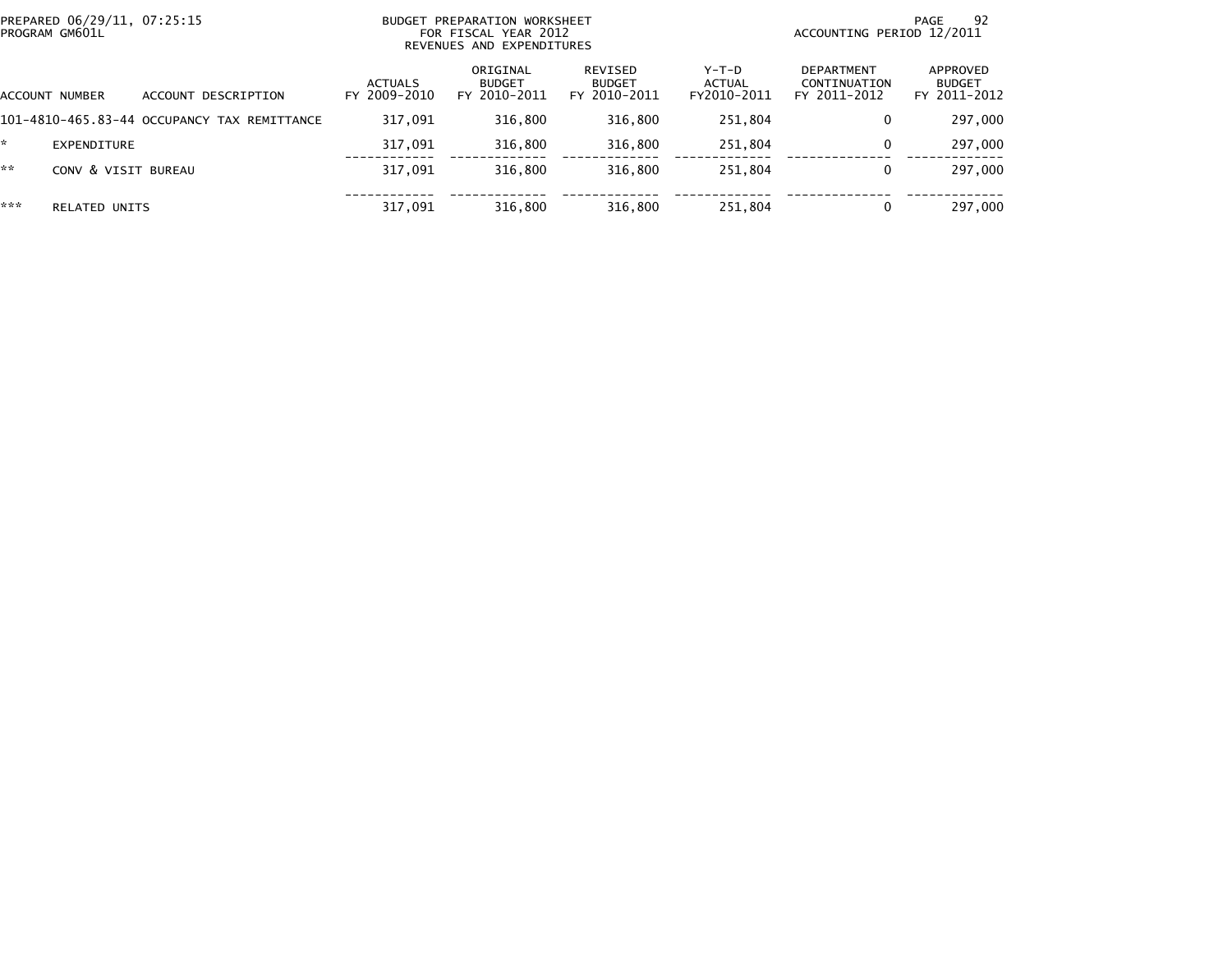| PREPARED 06/29/11, 07:25:15                  |                                |                                           | 93<br>PAGE<br>ACCOUNTING PERIOD 12/2011         |                                                                                   |                                                   |                                           |
|----------------------------------------------|--------------------------------|-------------------------------------------|-------------------------------------------------|-----------------------------------------------------------------------------------|---------------------------------------------------|-------------------------------------------|
| ACCOUNT DESCRIPTION                          | <b>ACTUALS</b><br>FY 2009-2010 | ORIGINAL<br><b>BUDGET</b><br>FY 2010-2011 | <b>REVISED</b><br><b>BUDGET</b><br>FY 2010-2011 | $Y-T-D$<br><b>ACTUAL</b><br>FY2010-2011                                           | <b>DEPARTMENT</b><br>CONTINUATION<br>FY 2011-2012 | APPROVED<br><b>BUDGET</b><br>FY 2011-2012 |
| 101-4950-395.00-00 FUND BALANCE APPR-RESTR   | 0                              | 0                                         | 0                                               | $\mathbf 0$                                                                       | $\mathbf 0$                                       | $\mathbf 0$                               |
| 101-4950-465.32-22 INTERPRETER SERVICES      | $\Omega$<br>220                | $\mathbf{0}$<br>300                       | $\Omega$<br>300                                 | 0<br>$\Omega$                                                                     | 0<br>$\Omega$                                     | 0<br>$\Omega$                             |
| 101-4950-465.33-17 CONTRACTED SERVICES       | 169,674                        | 215,000                                   | 215,000                                         | 147,603                                                                           | 215,000                                           | 215,000                                   |
| 101-4950-465.34-30 SERVICE & MAINTENANCE     | $\Omega$                       | 500                                       | 500                                             | $\Omega$                                                                          | 500                                               | 500                                       |
|                                              | $\Omega$                       | 500                                       | 500                                             | 114                                                                               | 500                                               | 500                                       |
| 101-4950-465.43-20 R&M:VEHICLES              | 672                            | 200                                       | $\mathbf 0$                                     | $\Omega$                                                                          | $\Omega$                                          | $\mathbf{0}$                              |
| 101-4950-465.44-45 RENT:POSTAGE METER        | 1,273                          | 1,400                                     | 1,400                                           | 973                                                                               | 1,400                                             | 1,400                                     |
| 101-4950-465.50-07 COST PER COPY PROGRAM     | 2,346                          | 3,500                                     | 3,500                                           | 1,990                                                                             | 3,000                                             | 3,000                                     |
| 101–4950–465.53–05 TELEPHONE                 | 1,322                          | 1,500                                     | 870                                             | 619                                                                               | 870                                               | 870                                       |
| 101-4950-465.55-00 PRINTING                  | 1,309                          | 2,800                                     | 2,800                                           | 1,331                                                                             | 2,600                                             | 2,600                                     |
| 101-4950-465.58-00 TRAVEL                    | 3,972                          | 7,000                                     | 7,865                                           | 3,374                                                                             | 7,865                                             | 7,865                                     |
| 101-4950-465.59-00 TRAINING                  | 553                            | 1,500                                     | 1,500                                           | 1,083                                                                             | 1,200                                             | 1,200                                     |
| 101-4950-465.61-05 SUPPLIES:OFFICE           | 4,710                          | 6,000                                     | 6,000                                           | 3,677                                                                             | 6,000                                             | 6,000                                     |
| 101–4950–465.61–15 SUPPLIES:EDUCATIONAL      | 448                            | 500                                       | 500                                             | 110                                                                               | 400                                               | 400                                       |
| 101-4950-465.61-90 SUPPLIES:OTHER            | $\Omega$                       | 100                                       | 100                                             | 0                                                                                 | 0                                                 | $\mathbf 0$                               |
| 101-4950-465.61-95 SUPPLIES:OTHER SMALL EOMT | 7,944                          | 500                                       | 500                                             | $\Omega$                                                                          | 500                                               | 500                                       |
| 101-4950-465.62-20 MOTOR FUEL & LUBRICANTS   | 208                            | 750                                       | 85                                              | 83                                                                                | $\mathbf{0}$                                      | $\Omega$                                  |
| 101-4950-465.64-10 BOOKS                     | $\mathbf{0}$                   | 400                                       | 400                                             | $\mathbf 0$                                                                       | 300                                               | 300                                       |
| 101-4950-465.64-50 DUES & SUBSCRIPTIONS      | 1,081                          | 1,700                                     | 1,700                                           | 775                                                                               | 1,400                                             | 1,400                                     |
| 101-4950-465.76-20 F/A:DP EQUIPMENT          | 467                            | 1,500                                     | 1,500                                           | 1,367                                                                             | 1,500                                             | 1,500                                     |
| 101–4950–465.76–30 F/A:EQUIPMENT/FURNISHINGS | 580                            | 600                                       | 1,230                                           | 946                                                                               | 1,200                                             | 1,200                                     |
| 101-4950-465.85-56 GRANT:ROBERTSON FOUNDATIO | $\Omega$                       | 0                                         | $\Omega$                                        | $\Omega$                                                                          | 0                                                 | $\mathbf{0}$                              |
|                                              | 196,779                        | 246,250                                   | 246,250                                         | 164,045                                                                           | 244,235                                           | 244,235                                   |
|                                              |                                |                                           |                                                 | BUDGET PREPARATION WORKSHEET<br>FOR FISCAL YEAR 2012<br>REVENUES AND EXPENDITURES |                                                   |                                           |

------------ ------------- ------------- ------------- -------------- -------------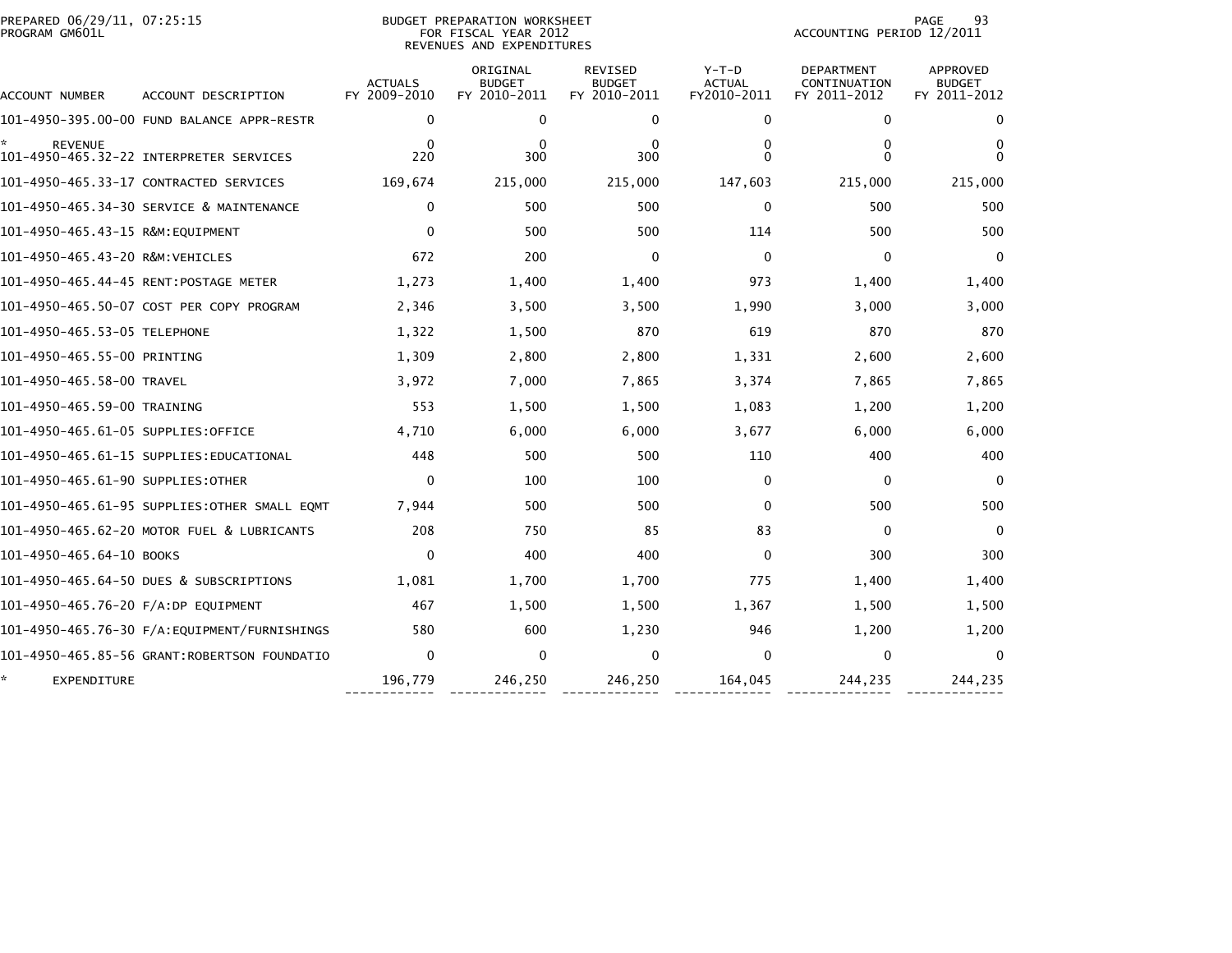| PREPARED 06/29/11, 07:25:15<br>PROGRAM GM601L |                     |                                | BUDGET PREPARATION WORKSHEET<br>FOR FISCAL YEAR 2012<br>REVENUES AND EXPENDITURES |                                          |                                       | 94<br>PAGE<br>ACCOUNTING PERIOD 12/2011           |                                           |  |
|-----------------------------------------------|---------------------|--------------------------------|-----------------------------------------------------------------------------------|------------------------------------------|---------------------------------------|---------------------------------------------------|-------------------------------------------|--|
| ACCOUNT NUMBER                                | ACCOUNT DESCRIPTION | <b>ACTUALS</b><br>FY 2009-2010 | ORIGINAL<br><b>BUDGET</b><br>FY 2010-2011                                         | REVISED<br><b>BUDGET</b><br>FY 2010-2011 | Y-T-D<br><b>ACTUAL</b><br>FY2010-2011 | <b>DEPARTMENT</b><br>CONTINUATION<br>FY 2011-2012 | APPROVED<br><b>BUDGET</b><br>FY 2011-2012 |  |
| **<br>ADMINISTRATION                          |                     | 196,779                        | 246.250                                                                           | 246.250                                  | 164.045                               | 244.235                                           | 244,235                                   |  |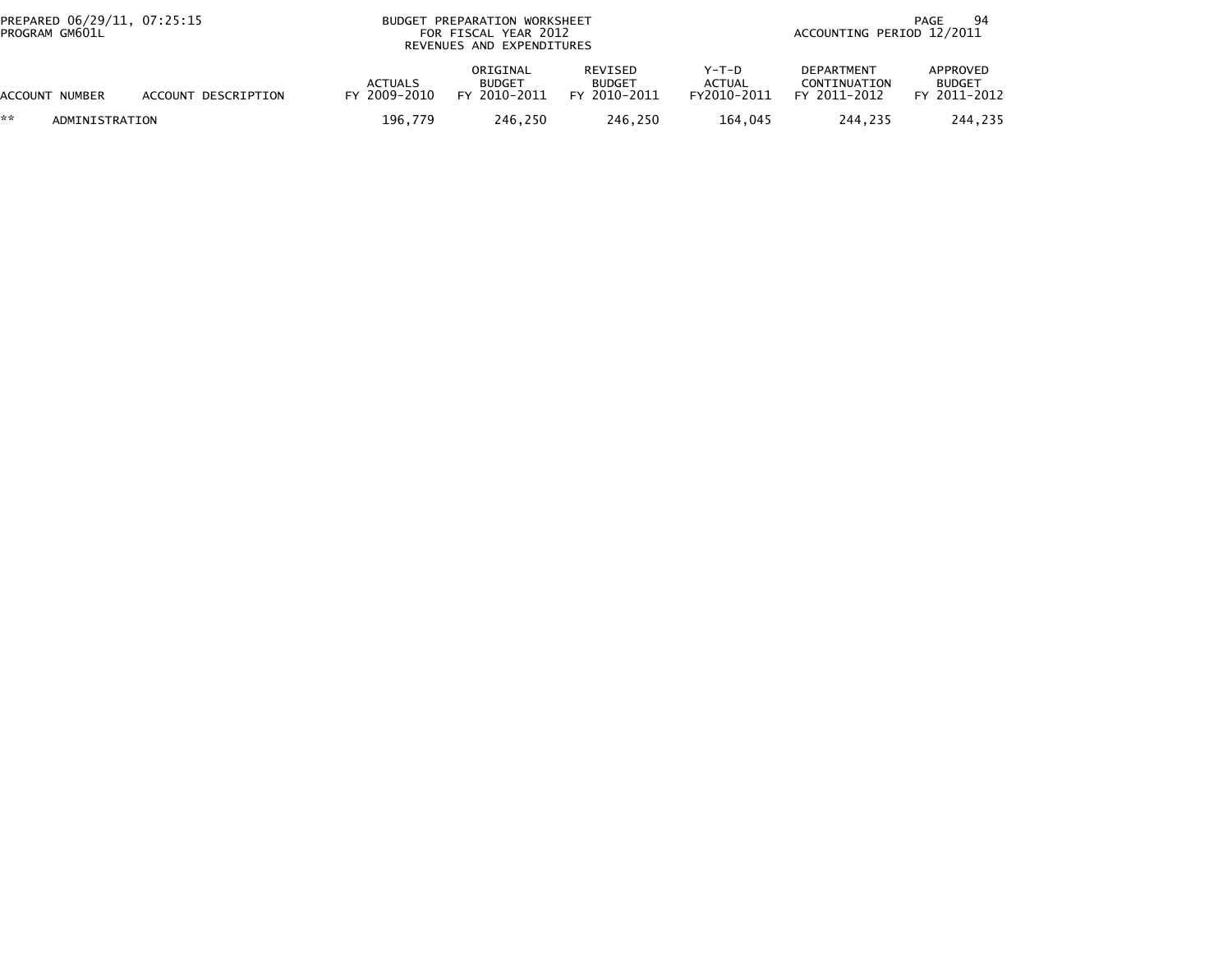| PREPARED 06/29/11, 07:25:15<br>PROGRAM GM601L |                                              |                         | BUDGET PREPARATION WORKSHEET<br>FOR FISCAL YEAR 2012<br>REVENUES AND EXPENDITURES |                                          |                                | 95<br>PAGE<br>ACCOUNTING PERIOD 12/2011    |                                           |  |
|-----------------------------------------------|----------------------------------------------|-------------------------|-----------------------------------------------------------------------------------|------------------------------------------|--------------------------------|--------------------------------------------|-------------------------------------------|--|
| ACCOUNT NUMBER                                | ACCOUNT DESCRIPTION                          | ACTUALS<br>FY 2009-2010 | ORIGINAL<br><b>BUDGET</b><br>FY 2010-2011                                         | REVISED<br><b>BUDGET</b><br>FY 2010-2011 | Y-T-D<br>ACTUAL<br>FY2010-2011 | DEPARTMENT<br>CONTINUATION<br>FY 2011-2012 | APPROVED<br><b>BUDGET</b><br>FY 2011-2012 |  |
|                                               | 101-4951-365.74-00 ROBERTSON FMLY FNDN GRANT |                         |                                                                                   |                                          |                                |                                            | $\Omega$                                  |  |
| REVENUE                                       |                                              |                         |                                                                                   |                                          |                                |                                            | $\Omega$                                  |  |
| **                                            | MASTER GARDENER VOL COOR                     |                         |                                                                                   |                                          |                                |                                            | $\Omega$                                  |  |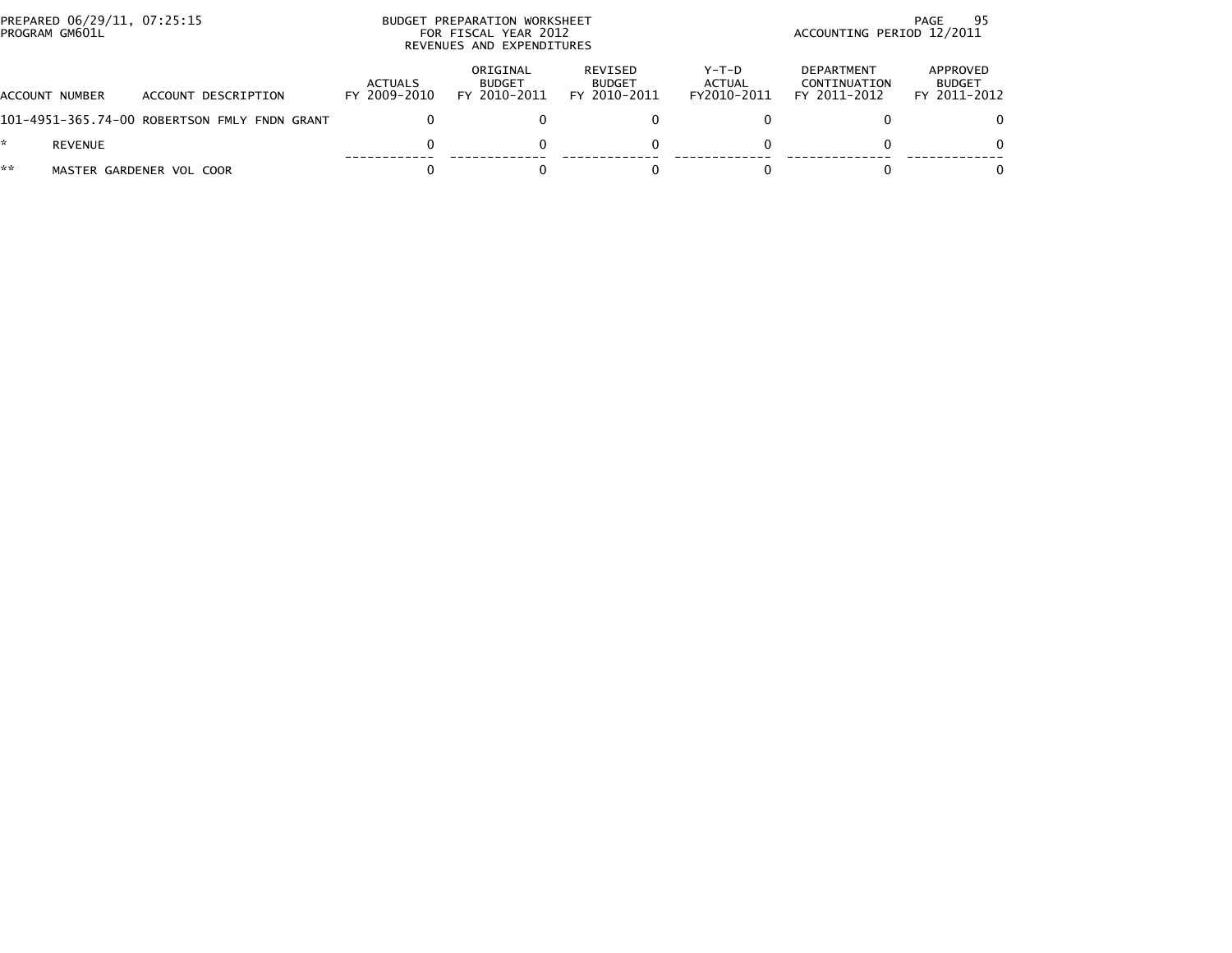| PREPARED 06/29/11, 07:25:15<br>PROGRAM GM601L |                                              |                                | BUDGET PREPARATION WORKSHEET<br>FOR FISCAL YEAR 2012<br>REVENUES AND EXPENDITURES |                                                 | 96<br>PAGE<br>ACCOUNTING PERIOD 12/2011 |                                                   |                                                  |
|-----------------------------------------------|----------------------------------------------|--------------------------------|-----------------------------------------------------------------------------------|-------------------------------------------------|-----------------------------------------|---------------------------------------------------|--------------------------------------------------|
| ACCOUNT NUMBER                                | ACCOUNT DESCRIPTION                          | <b>ACTUALS</b><br>FY 2009-2010 | ORIGINAL<br><b>BUDGET</b><br>FY 2010-2011                                         | <b>REVISED</b><br><b>BUDGET</b><br>FY 2010-2011 | $Y-T-D$<br><b>ACTUAL</b><br>FY2010-2011 | <b>DEPARTMENT</b><br>CONTINUATION<br>FY 2011-2012 | <b>APPROVED</b><br><b>BUDGET</b><br>FY 2011-2012 |
|                                               | 101-4955-349.20-00 EXTENSION GENERAL REVENUE | $4,419-$                       | 0                                                                                 | 0                                               | $1,915-$                                | $\mathbf{0}$                                      | $\Omega$                                         |
|                                               | 101-4955-349.35-00 HORTICULTURE REVENUE      | $605 -$                        | 0                                                                                 | $\Omega$                                        | $861 -$                                 | $\Omega$                                          | $\Omega$                                         |
|                                               |                                              | 21,098-                        | 0                                                                                 | $\Omega$                                        | 14,939-                                 | $\Omega$                                          | $\Omega$                                         |
|                                               | 101-4955-395.00-00 FUND BALANCE APPR-RESTR   | $\Omega$                       | 0                                                                                 | $63, 293 -$                                     | 0                                       | $\Omega$                                          | $\bf{0}$                                         |
| <b>REVENUE</b>                                | 101-4955-465.76-20 F/A:DP EQUIPMENT          | $26, 122 -$                    | 0                                                                                 | $63, 293 -$                                     | 17,715-                                 |                                                   | 0<br>$\Omega$                                    |
|                                               |                                              |                                | 0                                                                                 | $\Omega$                                        |                                         | 0                                                 | $\mathbf{0}$                                     |
| 101-4955-465.83-05 ADVISORY BOARD             |                                              | 556                            | 0                                                                                 | 4,766                                           | 631                                     | $\Omega$                                          | $\bf{0}$                                         |
|                                               |                                              | 25,378                         | $\mathbf{0}$                                                                      | 37,507                                          | 13,901                                  | $\Omega$                                          | $\mathbf{0}$                                     |
|                                               | 101-4955-465.83-79 EXTENSION-GENERAL EXPENSE | 1,514                          | 0                                                                                 | 16,343                                          | 2,833                                   | $\Omega$                                          | $\Omega$                                         |
|                                               | 101-4955-465.83-81 HORTICULTURE EXPENSE      | 884                            | 0                                                                                 | 4,677                                           | 942                                     | $\Omega$                                          | $\Omega$                                         |
| ÷.<br><b>EXPENDITURE</b>                      |                                              | 28,332                         | 0                                                                                 | 63,293                                          | 18,307                                  | 0                                                 |                                                  |
| **<br>OTHER PROGRAMS                          |                                              | 2,210                          | 0                                                                                 | 0                                               | 592                                     | $\Omega$                                          | $\Omega$                                         |
| ***                                           | COOPERATIVE EXTENSION                        | 198,989                        | 246,250                                                                           | 246,250                                         | 164,637                                 | 244,235                                           | 244,235                                          |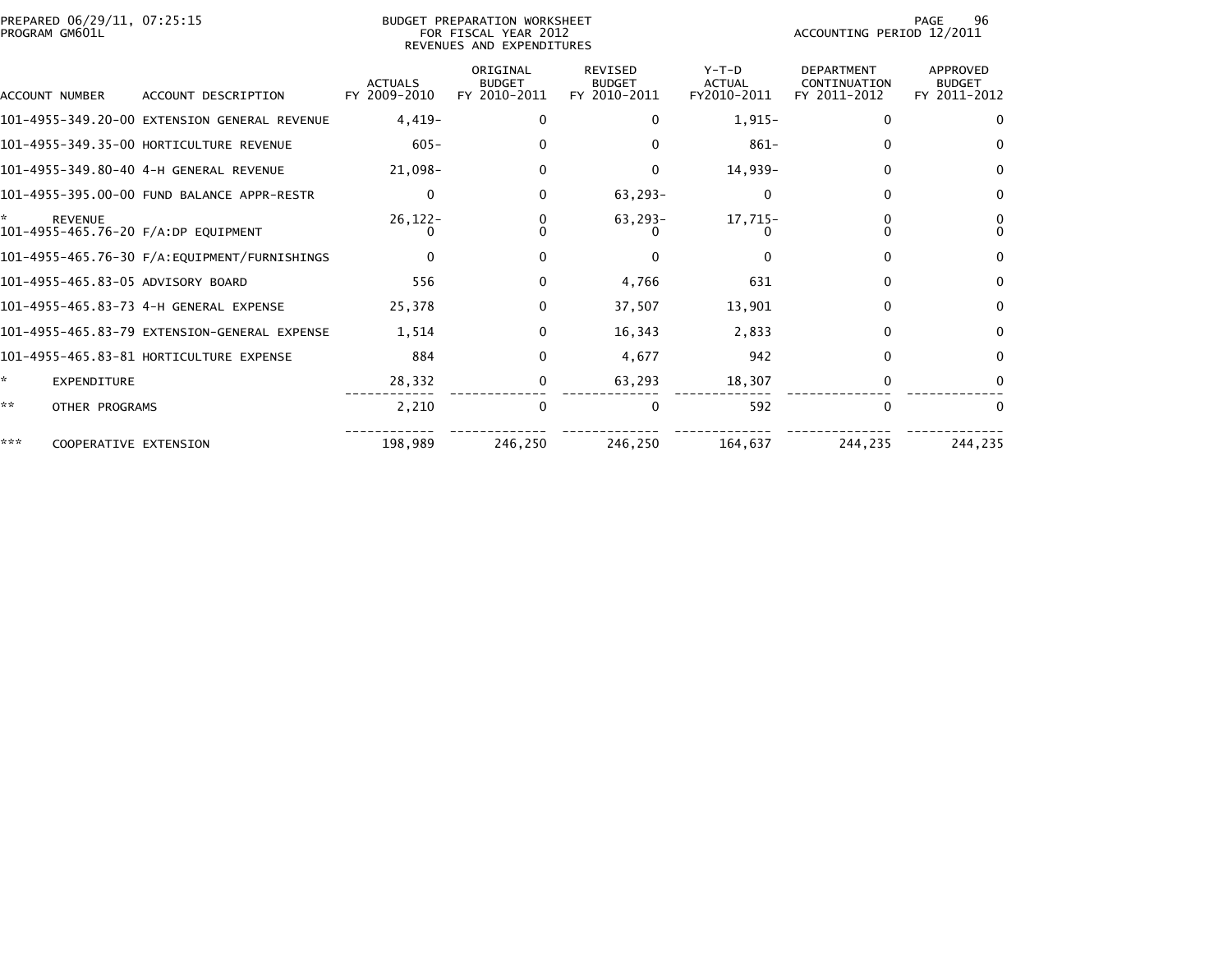| PREPARED 06/29/11, 07:25:15<br>PROGRAM GM601L         |                                              |                                | <b>BUDGET PREPARATION WORKSHEET</b><br>FOR FISCAL YEAR 2012<br>REVENUES AND EXPENDITURES |                                          | 97<br>PAGE<br>ACCOUNTING PERIOD 12/2011 |                                            |                                                  |
|-------------------------------------------------------|----------------------------------------------|--------------------------------|------------------------------------------------------------------------------------------|------------------------------------------|-----------------------------------------|--------------------------------------------|--------------------------------------------------|
| ACCOUNT NUMBER                                        | ACCOUNT DESCRIPTION                          | <b>ACTUALS</b><br>FY 2009-2010 | ORIGINAL<br><b>BUDGET</b><br>FY 2010-2011                                                | REVISED<br><b>BUDGET</b><br>FY 2010-2011 | $Y-T-D$<br><b>ACTUAL</b><br>FY2010-2011 | DEPARTMENT<br>CONTINUATION<br>FY 2011-2012 | <b>APPROVED</b><br><b>BUDGET</b><br>FY 2011-2012 |
|                                                       | 101-5010-334.60-00 SOIL & WATER GRANT        | $3.800 -$                      | $4,000-$                                                                                 | $4,000-$                                 | $\Omega$                                | 24, 190-                                   | 24,381-                                          |
|                                                       | 101-5010-334.60-10 NC AG CONSERVATION EASEME | $\Omega$                       | $\Omega$                                                                                 | 0                                        | $\Omega$                                | $\Omega$                                   | 0                                                |
|                                                       | 101-5010-334.68-00 STATE SOIL CONSERVATION   | $18.191 -$                     | $24,500-$                                                                                | $23,659-$                                | $16,483-$                               | $3,600-$                                   | $3,600-$                                         |
| 101-5010-365.55-00 MISC DONATIONS                     |                                              | $10, 300 -$                    | 0                                                                                        | 0                                        | $811 -$                                 | 0                                          | $\Omega$                                         |
|                                                       | 101-5010-395.00-00 FUND BALANCE APPR-RESTR   | $\mathbf{0}$                   | 0                                                                                        | $5,732-$                                 | $\Omega$                                | $\Omega$                                   | $\Omega$                                         |
|                                                       | 101-5010-395.10-00 FUND BALANCE APPR-UNREST  | $\Omega$                       | $\Omega$                                                                                 | $\mathbf{0}$                             | $\Omega$                                | $\Omega$                                   | $\mathbf{0}$                                     |
| <b>REVENUE</b><br>101–5010–461.10–05 SALARIES:REGULAR |                                              | 32,291-<br>36.139              | $28,500-$<br>36,000                                                                      | $33,391-$<br>36,000                      | 17,294-<br>31,431                       | 27,790-<br>36,000                          | 27,981-<br>36,000                                |
|                                                       |                                              | 166                            | 0                                                                                        | 0                                        | 0                                       | 0                                          | $\Omega$                                         |
| 101-5010-461.20-05 HEALTH INSURANCE                   |                                              | 5,540                          | 5,904                                                                                    | 5,904                                    | 5,412                                   | 6,965                                      | 6,965                                            |
| 101-5010-461.20-10 MEDICARE TAX                       |                                              | 527                            | 522                                                                                      | 522                                      | 456                                     | 522                                        | 522                                              |
| 101-5010-461.20-15 RETIREMENT                         |                                              | 2,110                          | 2,660                                                                                    | 2,660                                    | 2,351                                   | 2,660                                      | 2,851                                            |
|                                                       | 101–5010–461.20–20 SOCIAL SECURITY TAX       | 2,251                          | 2,232                                                                                    | 2,232                                    | 1,949                                   | 2,232                                      | 2,232                                            |
|                                                       | 101-5010-461.20-25 WORKERS COMPENSATION      | 5                              | $\Omega$                                                                                 | 0                                        | $\Omega$                                | $\Omega$                                   | $\mathbf{0}$                                     |
|                                                       | 101-5010-461.33-17 CONTRACTED SERVICES       | $\mathbf{0}$                   | $\Omega$                                                                                 | $\mathbf{0}$                             | $\mathbf{0}$                            | $\Omega$                                   | $\Omega$                                         |
|                                                       | 101-5010-461.33-60 SECRETARIAL SERVICES      | 360                            | 600                                                                                      | 600                                      | 270                                     | 550                                        | 550                                              |
|                                                       | 101-5010-461.34-30 SERVICE & MAINTENANCE     | $\Omega$                       | 152                                                                                      | $\mathbf{0}$                             | $\mathbf{0}$                            | $\mathbf{0}$                               | $\Omega$                                         |
| 101-5010-461.43-15 R&M:EQUIPMENT                      |                                              | $\mathbf{0}$                   | 830                                                                                      | 830                                      | $\mathbf{0}$                            | 800                                        | 800                                              |
|                                                       | 101-5010-461.50-07 COST PER COPY PROGRAM     | 156                            | 200                                                                                      | 200                                      | 144                                     | 200                                        | 200                                              |
| 101–5010–461.53–05 TELEPHONE                          |                                              | 161                            | 150                                                                                      | 0                                        | 0                                       | 0                                          | $\mathbf{0}$                                     |
| 101-5010-461.54-00 ADVERTISING                        |                                              | $\mathbf{0}$                   | 500                                                                                      | 100                                      | 0                                       | $\Omega$                                   | $\mathbf{0}$                                     |
| 101-5010-461.57-00 POSTAGE                            |                                              | 146                            | 200                                                                                      | 0                                        | 0                                       | 200                                        | 200                                              |
| 101-5010-461.58-00 TRAVEL                             |                                              | 1,627                          | 2,250                                                                                    | 2,250                                    | 2,016                                   | 2,250                                      | 2,250                                            |
| 101-5010-461.59-00 TRAINING                           |                                              | $\mathbf{0}$                   | 1,000                                                                                    | 1,000                                    | 710                                     | 1,000                                      | 1,000                                            |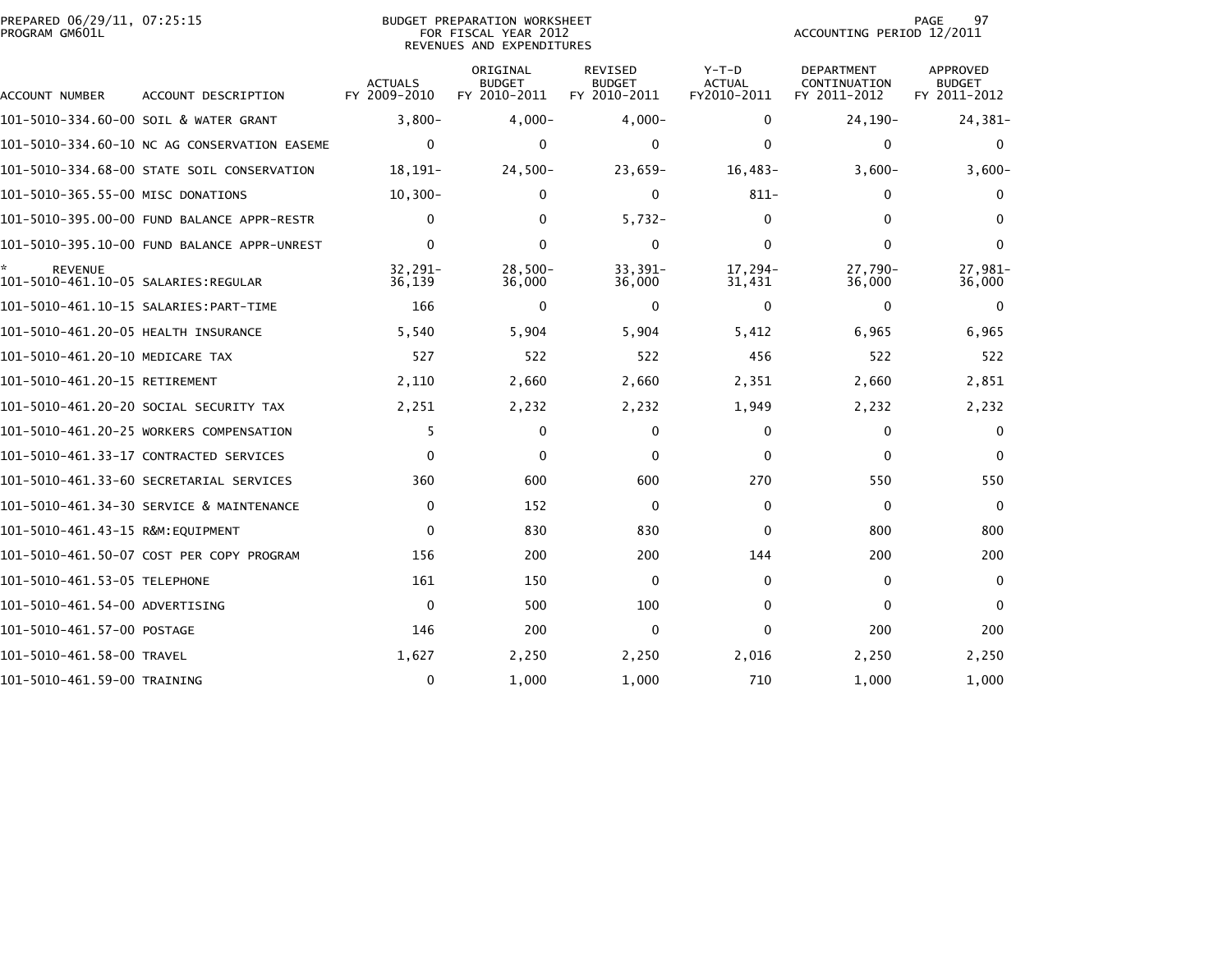| PREPARED 06/29/11, 07:25:15<br>PROGRAM GM601L |                                              |                                | <b>BUDGET PREPARATION WORKSHEET</b><br>FOR FISCAL YEAR 2012<br>REVENUES AND EXPENDITURES | 98<br>PAGE<br>ACCOUNTING PERIOD 12/2011         |                                         |                                                   |                                                  |
|-----------------------------------------------|----------------------------------------------|--------------------------------|------------------------------------------------------------------------------------------|-------------------------------------------------|-----------------------------------------|---------------------------------------------------|--------------------------------------------------|
| ACCOUNT NUMBER                                | ACCOUNT DESCRIPTION                          | <b>ACTUALS</b><br>FY 2009-2010 | ORIGINAL<br><b>BUDGET</b><br>FY 2010-2011                                                | <b>REVISED</b><br><b>BUDGET</b><br>FY 2010-2011 | $Y-T-D$<br><b>ACTUAL</b><br>FY2010-2011 | <b>DEPARTMENT</b><br>CONTINUATION<br>FY 2011-2012 | <b>APPROVED</b><br><b>BUDGET</b><br>FY 2011-2012 |
| 101-5010-461.61-05 SUPPLIES:OFFICE            |                                              | 223                            | 300                                                                                      | 500                                             | 486                                     | 300                                               | 492                                              |
| 101-5010-461.61-90 SUPPLIES:OTHER             |                                              | $\mathbf{0}$                   | $\mathbf{0}$                                                                             | 0                                               | $\Omega$                                | $\Omega$                                          | $\Omega$                                         |
|                                               | 101-5010-461.64-50 DUES & SUBSCRIPTIONS      | 1,459                          | 1,500                                                                                    | 1,500                                           | 1,459                                   | 1,500                                             | 1,500                                            |
| 101-5010-461.74-00 C/A:EQUIPMENT              |                                              | $\mathbf{0}$                   | 0                                                                                        | 0                                               | 0                                       | 0                                                 | $\Omega$                                         |
| 101-5010-461.76-60 F/A:STATE GRANTS           |                                              | $\Omega$                       | 0                                                                                        | $\mathbf{0}$                                    | $\Omega$                                | $\Omega$                                          | $\Omega$                                         |
|                                               | 101-5010-461.83-04 EASEMENT MONITORING       | $\Omega$                       | 1,000                                                                                    | 5,732                                           | $\Omega$                                | $\Omega$                                          | $\mathbf{0}$                                     |
| 101-5010-461.83-05 ADVISORY BOARD             |                                              | $\Omega$                       | 0                                                                                        | 0                                               | $\Omega$                                | 0                                                 | $\Omega$                                         |
|                                               | 101-5010-461.83-16 EDUCATIONAL PROJECT       | 300                            | 1,000                                                                                    | 1,020                                           | 975                                     | 400                                               | 400                                              |
|                                               | 101-5010-461.85-08 NC AG CONSERVATION EASEME | 8,115                          | 0                                                                                        | $\Omega$                                        | $\Omega$                                | $\Omega$                                          | $\Omega$                                         |
| ×.<br><b>EXPENDITURE</b>                      |                                              | 59,285                         | 57,000                                                                                   | 61,050                                          | 47,659                                  | 55,579                                            | 55,962                                           |
| **                                            | SOIL & WATER CONSERVATION                    | 26,994                         | 28,500                                                                                   | 27,659                                          | 30,365                                  | 27,789                                            | 27,981                                           |
| ***<br>SOIL & WATER                           |                                              | 26,994                         | 28,500                                                                                   | 27,659                                          | 30,365                                  | 27,789                                            | 27,981                                           |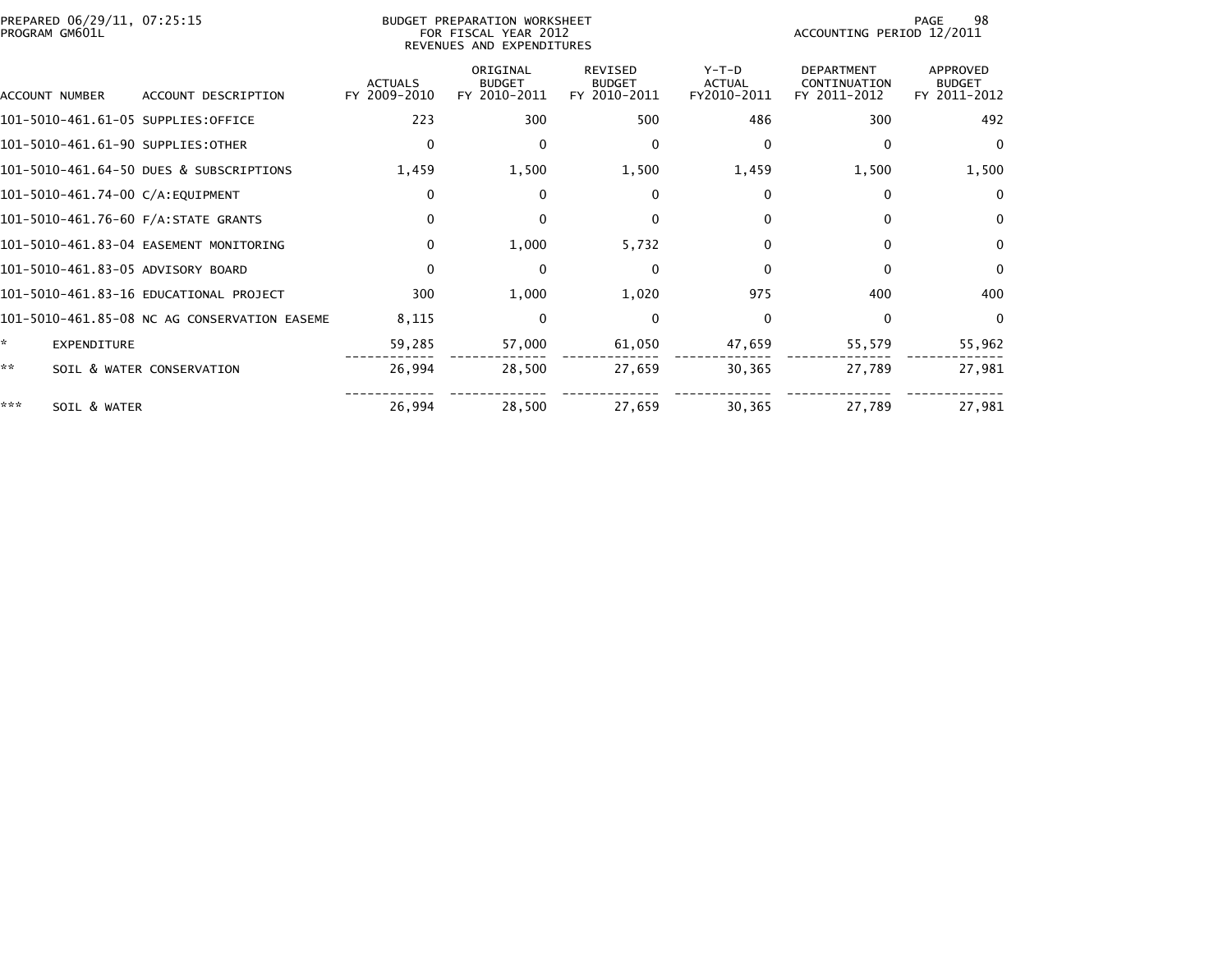| PREPARED 06/29/11, 07:25:15<br>PROGRAM GM601L |                                                                                  | BUDGET PREPARATION WORKSHEET<br>FOR FISCAL YEAR 2012<br>REVENUES AND EXPENDITURES |                                           |                                          |                                         | 99<br>PAGE<br>ACCOUNTING PERIOD 12/2011    |                                                  |  |
|-----------------------------------------------|----------------------------------------------------------------------------------|-----------------------------------------------------------------------------------|-------------------------------------------|------------------------------------------|-----------------------------------------|--------------------------------------------|--------------------------------------------------|--|
| ACCOUNT NUMBER                                | ACCOUNT DESCRIPTION                                                              | <b>ACTUALS</b><br>FY 2009-2010                                                    | ORIGINAL<br><b>BUDGET</b><br>FY 2010-2011 | REVISED<br><b>BUDGET</b><br>FY 2010-2011 | $Y-T-D$<br><b>ACTUAL</b><br>FY2010-2011 | DEPARTMENT<br>CONTINUATION<br>FY 2011-2012 | <b>APPROVED</b><br><b>BUDGET</b><br>FY 2011-2012 |  |
| 101-5110-331.02-00 BEACON GRANT               |                                                                                  | $\mathbf 0$                                                                       | $\mathbf 0$                               | 134,680-                                 | $25, 133 -$                             | $\mathbf 0$                                | $\mathbf{0}$                                     |  |
|                                               | 101-5110-334.64-00 STATE AID HEALTH DEPT                                         | 76,596-                                                                           | $53,350-$                                 | 77,798-                                  | 77,734-                                 | $70,400-$                                  | $70,400-$                                        |  |
|                                               |                                                                                  | $350 -$                                                                           | $350 -$                                   | $350 -$                                  | $\Omega$                                | $350 -$                                    | $350 -$                                          |  |
|                                               | 101-5110-389.95-00 OTHER MISC RECEIPTS                                           | $485 -$                                                                           | 0                                         | 0                                        | $148-$                                  | 0                                          | $\mathbf 0$                                      |  |
|                                               | 101-5110-395.00-00 FUND BALANCE APPR-RESTR                                       | $\Omega$                                                                          | $\mathbf{0}$                              | $32,517-$                                | $\Omega$                                | $\Omega$                                   | $\mathbf{0}$                                     |  |
|                                               | 101-5110-395.10-00 FUND BALANCE APPR-UNREST                                      | $\Omega$                                                                          | 0                                         | 0                                        | 0                                       | $\mathbf{0}$                               | 0                                                |  |
| <b>REVENUE</b>                                |                                                                                  | 77,431-<br>0                                                                      | $53,700-$<br>0                            | 245, 345-<br>0                           | $103.015 -$<br>264,766                  | $70,750-$<br>0                             | 70,750-<br>$\Omega$                              |  |
|                                               |                                                                                  | 187,415                                                                           | 169,997                                   | 169,997                                  | 144,536                                 | 164,636                                    | 164,636                                          |  |
|                                               |                                                                                  | $\mathbf 0$                                                                       | 0                                         | 0                                        | $\mathbf 0$                             | $\mathbf 0$                                | 0                                                |  |
|                                               |                                                                                  | 537                                                                               | $\mathbf{0}$                              | $\Omega$                                 | 1,392                                   | $\Omega$                                   | $\Omega$                                         |  |
|                                               | 101-5110-441.10-20 SALARIES:PER DIEM                                             | 480                                                                               | 800                                       | 800                                      | 480                                     | 800                                        | 800                                              |  |
|                                               |                                                                                  | 26,241                                                                            | 34,787                                    | 97,026                                   | 98,105                                  | 31,834                                     | 31,834                                           |  |
|                                               | 101-5110-441.20-08 HEALTH INSURANCE:RETIREES                                     | 50,055                                                                            | 50,760                                    | 54,075                                   | 48,075                                  | 50,760                                     | 50,760                                           |  |
| 101-5110-441.20-10 MEDICARE TAX               |                                                                                  | 2,711                                                                             | 2,473                                     | 2,473                                    | 5,791                                   | 2,387                                      | 2,387                                            |  |
| 101-5110-441.20-15 RETIREMENT                 |                                                                                  | 9,210                                                                             | 10,965                                    | 10,965                                   | 26,400                                  | 10,619                                     | 29,404                                           |  |
| LEVEL<br><b>TEXT</b><br>400                   | CONTINUATION KEYED BY DEPARTMENT                                                 |                                                                                   | TEXT AMT                                  | 10,619                                   |                                         |                                            |                                                  |  |
|                                               | INCREASE IN RETIREMENT RATE TO 6.97%<br>ALLOCATED TO OTHER DEPARTMENTS IN HEALTH | AMOUNT TO BE                                                                      |                                           | 18,785<br>29,404                         |                                         |                                            |                                                  |  |
|                                               | 101-5110-441.20-20 SOCIAL SECURITY TAX                                           | 11,590                                                                            | 10,575                                    | 10,575                                   | 24,760                                  | 10,207                                     | 10,207                                           |  |
|                                               | 101-5110-441.20-25 WORKERS COMPENSATION                                          | 1,003                                                                             | 22,182                                    | 10,270                                   | 4,881                                   | 1,238                                      | 1,238                                            |  |
|                                               | 101-5110-441.20-30 401(K) CONTRIBUTIONS                                          | 5,528                                                                             | 5,177                                     | 5,177                                    | 12,122                                  | 4,939                                      | 4,939                                            |  |
|                                               | 101-5110-441.33-00 OTHER PROFESSIONAL SRVCS                                      | 16,123                                                                            | 0                                         | 42,717                                   | 10,844                                  | 0                                          | $\Omega$                                         |  |
|                                               | 101-5110-441.33-17 CONTRACTED SERVICES                                           | 7,908                                                                             | 0                                         | 5,807                                    | 0                                       | 7,051                                      | 7,051                                            |  |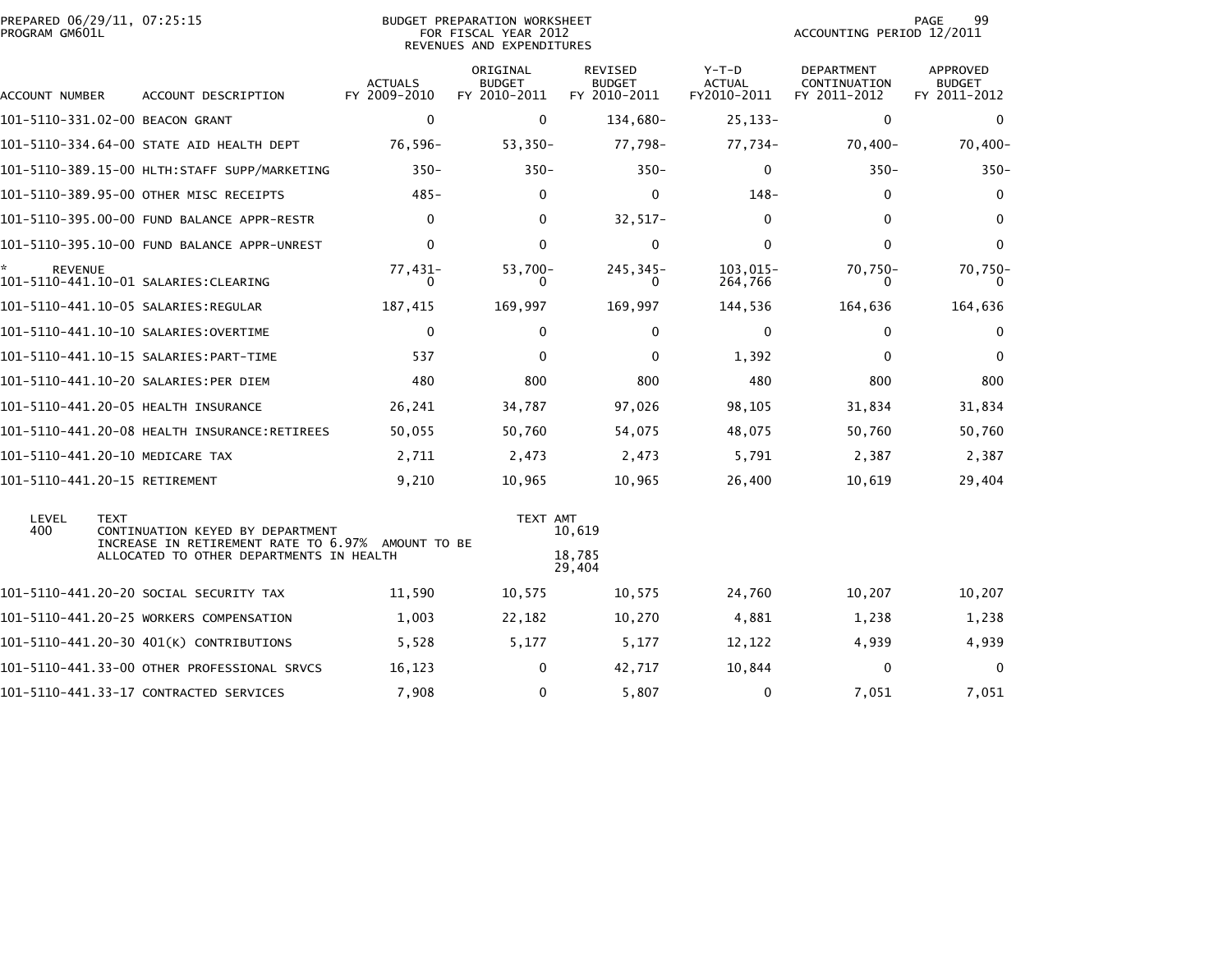| PREPARED 06/29/11, 07:25:15<br>PROGRAM GM601L |                                              | <b>BUDGET PREPARATION WORKSHEET</b><br>FOR FISCAL YEAR 2012<br>REVENUES AND EXPENDITURES | 100<br>PAGE<br>ACCOUNTING PERIOD 12/2011  |                                                 |                                         |                                                   |                                                  |
|-----------------------------------------------|----------------------------------------------|------------------------------------------------------------------------------------------|-------------------------------------------|-------------------------------------------------|-----------------------------------------|---------------------------------------------------|--------------------------------------------------|
| ACCOUNT NUMBER                                | ACCOUNT DESCRIPTION                          | <b>ACTUALS</b><br>FY 2009-2010                                                           | ORIGINAL<br><b>BUDGET</b><br>FY 2010-2011 | <b>REVISED</b><br><b>BUDGET</b><br>FY 2010-2011 | $Y-T-D$<br><b>ACTUAL</b><br>FY2010-2011 | <b>DEPARTMENT</b><br>CONTINUATION<br>FY 2011-2012 | <b>APPROVED</b><br><b>BUDGET</b><br>FY 2011-2012 |
|                                               | 101-5110-441.34-30 SERVICE & MAINTENANCE     | 36,247                                                                                   | 58,400                                    | 59,400                                          | 32,010                                  | 33,800                                            | 33,800                                           |
| 101-5110-441.41-40 WATER                      |                                              | 4,459                                                                                    | 4,500                                     | 4,500                                           | 2,863                                   | 4,500                                             | 5,000                                            |
| 101–5110–441.43–05 R&M:BUILDINGS              |                                              | 669                                                                                      | 0                                         | 0                                               | $\Omega$                                | 0                                                 | $\mathbf{0}$                                     |
| 101–5110–441.43–15 R&M:EOUIPMENT              |                                              | 753                                                                                      | 1,500                                     | 1,500                                           | 258                                     | 1,500                                             | 1,500                                            |
|                                               | 101-5110-441.44-20 RENT:LAND & BUILDINGS     | 1,600                                                                                    | 3,720                                     | 4,080                                           | 3,640                                   | 3,720                                             | 3,720                                            |
|                                               |                                              | 2,400                                                                                    | 2,400                                     | 2,400                                           | 1,732                                   | 2,400                                             | 2,400                                            |
|                                               | 101-5110-441.50-07 COST PER COPY PROGRAM     | $\Omega$                                                                                 | 400                                       | 150                                             | $\Omega$                                | 150                                               | 150                                              |
| 101-5110-441.50-50 REG OF DEEDS               |                                              | $\Omega$                                                                                 | 0                                         | $\mathbf 0$                                     | $\Omega$                                | 0                                                 | $\Omega$                                         |
| 101–5110–441.53–05 TELEPHONE                  |                                              | 4,151                                                                                    | 4,600                                     | 4,600                                           | 3,155                                   | 4,600                                             | 4,600                                            |
| 101-5110-441.55-00 PRINTING                   |                                              | 60                                                                                       | 60                                        | 60                                              | 0                                       | 60                                                | 60                                               |
| 101-5110-441.57-00 POSTAGE                    |                                              | 582                                                                                      | 1,200                                     | 1,200                                           | 839                                     | 1,200                                             | 1,200                                            |
| 101-5110-441.58-00 TRAVEL                     |                                              | 3,389                                                                                    | 4,000                                     | 4,000                                           | 3,953                                   | 4,000                                             | 4,000                                            |
| 101-5110-441.59-00 TRAINING                   |                                              | 4,591                                                                                    | 7,000                                     | 9,250                                           | 863                                     | 2,000                                             | 2,000                                            |
| 101-5110-441.61-05 SUPPLIES:OFFICE            |                                              | 2,767                                                                                    | 3,000                                     | 3,000                                           | 2,588                                   | 3,000                                             | 3,000                                            |
|                                               | 101–5110–441.61–95 SUPPLIES:OTHER SMALL EQMT | 1,479                                                                                    | 700                                       | 9,797                                           | 4,329                                   | 700                                               | 700                                              |
| 101-5110-441.62-05 ELECTRICITY                |                                              | 22,706                                                                                   | 26,500                                    | 26,500                                          | 25,272                                  | 30,000                                            | 30,000                                           |
| 101-5110-441.62-25 NATURAL GAS                |                                              | 3,360                                                                                    | 5,000                                     | 5,000                                           | 1,888                                   | 5,000                                             | 5,000                                            |
|                                               | 101-5110-441.64-50 DUES & SUBSCRIPTIONS      | 2,211                                                                                    | 1,400                                     | 1,400                                           | 1,378                                   | 1,400                                             | 1,400                                            |
|                                               | 101-5110-441.73-00 C/A:OTHER IMPROVEMENTS    | 14,070                                                                                   | 0                                         | $\mathbf 0$                                     | $\Omega$                                | $\mathbf{0}$                                      | $\mathbf{0}$                                     |
|                                               | 101-5110-441.74-90 C/A:OTHER EQUIPMENT       | $\mathbf{0}$                                                                             | 0                                         | 7,979                                           | 7,746                                   | $\mathbf{0}$                                      | $\mathbf{0}$                                     |
|                                               |                                              | $\Omega$                                                                                 | 0                                         | 49,850                                          | $\Omega$                                | $\Omega$                                          | $\Omega$                                         |
|                                               | 101–5110–441.76–30 F/A:EOUIPMENT/FURNISHINGS | 2,910                                                                                    | 900                                       | 58,280                                          | 385                                     | 900                                               | 900                                              |
|                                               | 101-5110-441.83-28 HLTH:STAFF SUPP/MARKETING | 2,020                                                                                    | 350                                       | 350                                             | $8-$                                    | 350                                               | 350                                              |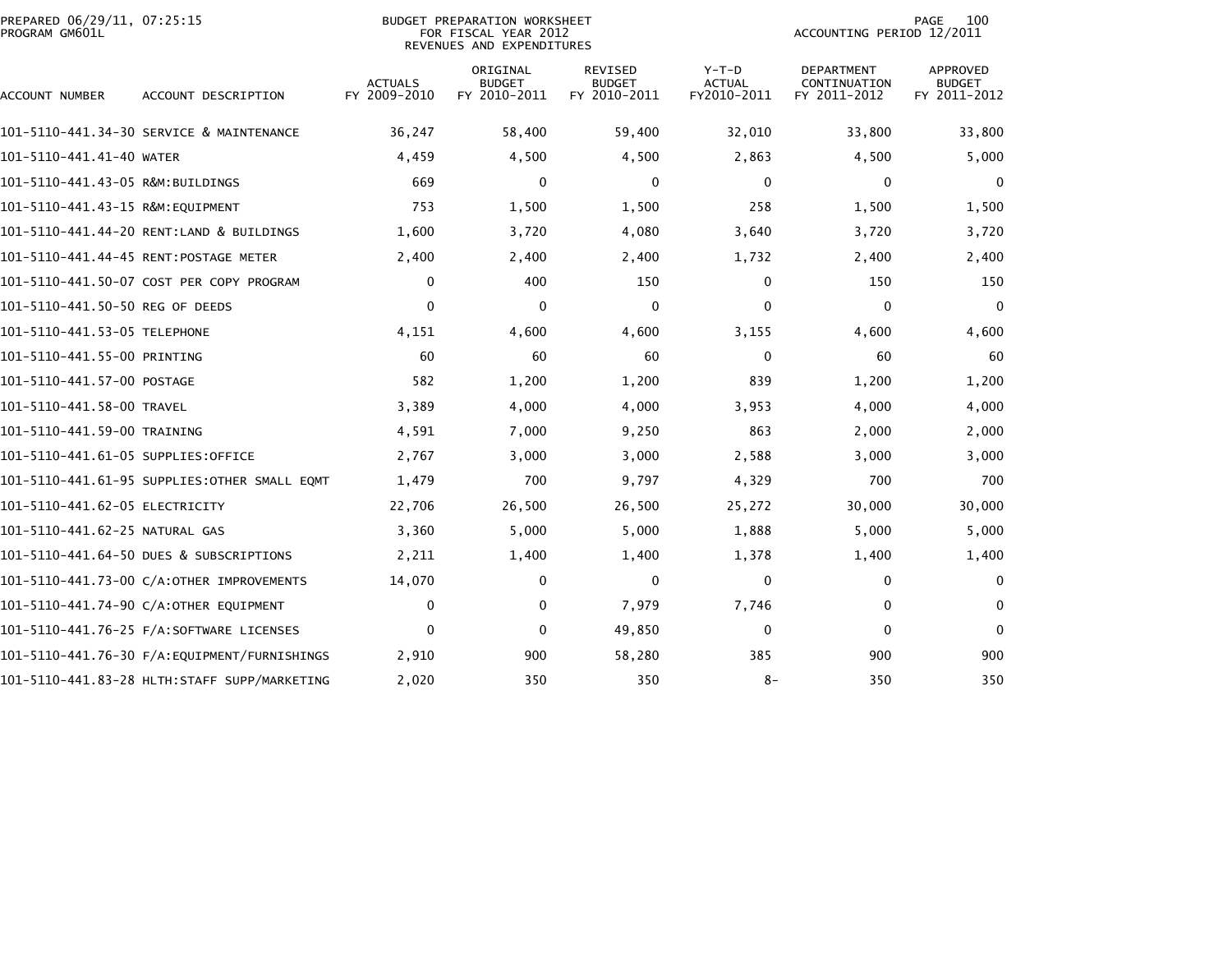| PREPARED 06/29/11, 07:25:15<br>PROGRAM GM601L |                     |                                | BUDGET PREPARATION WORKSHEET<br>FOR FISCAL YEAR 2012<br>REVENUES AND EXPENDITURES |                                          | 101<br>PAGE<br>ACCOUNTING PERIOD 12/2011 |                                                   |                                           |
|-----------------------------------------------|---------------------|--------------------------------|-----------------------------------------------------------------------------------|------------------------------------------|------------------------------------------|---------------------------------------------------|-------------------------------------------|
| ACCOUNT NUMBER                                | ACCOUNT DESCRIPTION | <b>ACTUALS</b><br>FY 2009-2010 | ORIGINAL<br><b>BUDGET</b><br>FY 2010-2011                                         | REVISED<br><b>BUDGET</b><br>FY 2010-2011 | Y-T-D<br>ACTUAL<br>FY2010-2011           | <b>DEPARTMENT</b><br>CONTINUATION<br>FY 2011-2012 | APPROVED<br><b>BUDGET</b><br>FY 2011-2012 |
| 101-5110-441.85-00 GRANT                      | EXPENDITURES        | 2.348                          | 0                                                                                 | 0                                        |                                          | 0                                                 | $\mathbf{0}$                              |
|                                               |                     | $\Omega$                       | $\Omega$                                                                          | 0                                        |                                          | 0                                                 | $\Omega$                                  |
| *<br>EXPENDITURE                              |                     | 431.573                        | 433.346                                                                           | 663.178                                  | 735.043                                  | 383.751                                           | 403,036                                   |
| **<br>ADMINISTRATION                          |                     | 354,142                        | 379,646                                                                           | 417,833                                  | 632,028                                  | 313,001                                           | 332,286                                   |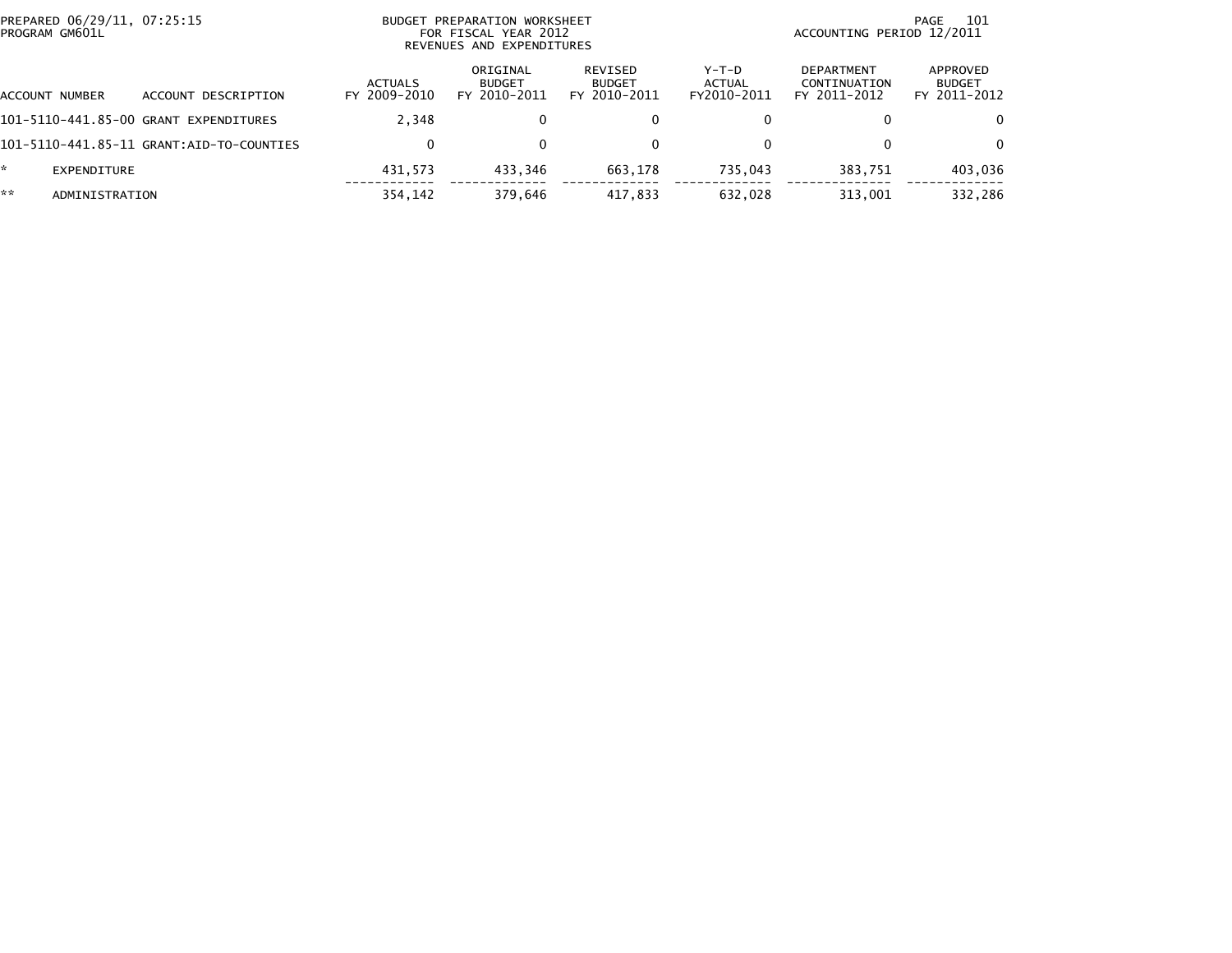| PROGRAM GM601L       | PREPARED 06/29/11, 07:25:15                  |                                | <b>BUDGET PREPARATION WORKSHEET</b><br>FOR FISCAL YEAR 2012<br>REVENUES AND EXPENDITURES | PAGE<br>102<br>ACCOUNTING PERIOD 12/2011 |                                         |                                            |                                                  |
|----------------------|----------------------------------------------|--------------------------------|------------------------------------------------------------------------------------------|------------------------------------------|-----------------------------------------|--------------------------------------------|--------------------------------------------------|
| ACCOUNT NUMBER       | ACCOUNT DESCRIPTION                          | <b>ACTUALS</b><br>FY 2009-2010 | ORIGINAL<br><b>BUDGET</b><br>FY 2010-2011                                                | REVISED<br><b>BUDGET</b><br>FY 2010-2011 | $Y-T-D$<br><b>ACTUAL</b><br>FY2010-2011 | DEPARTMENT<br>CONTINUATION<br>FY 2011-2012 | <b>APPROVED</b><br><b>BUDGET</b><br>FY 2011-2012 |
|                      | 101-5185-334.36-00 ENVIRONMENTAL HEALTH GRNT | $21, 142 -$                    | 19,670-                                                                                  | $19,670-$                                | $19,055-$                               | $18,373-$                                  | $18,373-$                                        |
|                      | 101-5185-334.64-00 STATE AID HEALTH DEPT     | $8.762 -$                      | $8,762-$                                                                                 | $8,762-$                                 | $8,762-$                                | $8.762 -$                                  | $8,762-$                                         |
|                      | 101-5185-334.91-00 STATE WELL GRANT          | $\mathbf{0}$                   | $\Omega$                                                                                 | $\mathbf{0}$                             | 0                                       | $\Omega$                                   | $\Omega$                                         |
|                      | 101-5185-353.44-00 ENVIRONMENTAL HEALTH FEES | 123,360-                       | 110,000-                                                                                 | 110,000-                                 | $86,395-$                               | 87,000-                                    | 87,000-                                          |
| *.<br><b>REVENUE</b> |                                              | 153,264-<br>512,206            | 138,432-<br>495,767                                                                      | 138,432-<br>495,767                      | 114,212-<br>427,209                     | 114.135-<br>468,904                        | 114, 135-<br>468,904                             |
|                      | 101-5185-424.20-05 HEALTH INSURANCE          | 89,418                         | 101,514                                                                                  | 86,514                                   | 74,046                                  | 90,666                                     | 90,666                                           |
|                      | 101-5185-424.20-10 MEDICARE TAX              | 7,127                          | 7,189                                                                                    | 7,189                                    | 5,916                                   | 6.799                                      | 6,799                                            |
|                      | 101-5185-424.20-15 RETIREMENT                | 25,099                         | 31,976                                                                                   | 31,976                                   | 27,555                                  | 30,244                                     | 30,244                                           |
|                      | 101-5185-424.20-20 SOCIAL SECURITY TAX       | 30,474                         | 30,738                                                                                   | 30,738                                   | 25,297                                  | 29,072                                     | 29,072                                           |
|                      | 101-5185-424.20-25 WORKERS COMPENSATION      | 1,361                          | 1,117                                                                                    | 1,929                                    | 2,101                                   | 2,319                                      | 2,319                                            |
|                      | 101-5185-424.20-30 401(K) CONTRIBUTIONS      | 15,342                         | 14,873                                                                                   | 14,873                                   | 12,817                                  | 14,067                                     | 14,067                                           |
|                      | 101-5185-424.34-30 SERVICE & MAINTENANCE     | 14,000                         | 19,000                                                                                   | 17,350                                   | 14,540                                  | 16,500                                     | 16,500                                           |
|                      | 101-5185-424.43-15 R&M:EQUIPMENT             | 212                            | $\Omega$                                                                                 | $\mathbf 0$                              | $\Omega$                                | 0                                          | $\mathbf 0$                                      |
|                      | 101-5185-424.50-07 COST PER COPY PROGRAM     | 799                            | 900                                                                                      | 900                                      | 443                                     | 500                                        | 500                                              |
|                      | 101-5185-424.53-05 TELEPHONE                 | 7,514                          | 7,500                                                                                    | 7,500                                    | 5,673                                   | 7,500                                      | 7,500                                            |
|                      | 101-5185-424.54-00 ADVERTISING               | 700                            | $\Omega$                                                                                 | $\mathbf 0$                              | $\Omega$                                | $\mathbf 0$                                | $\mathbf 0$                                      |
|                      | 101-5185-424.55-00 PRINTING                  | 1,341                          | 2,000                                                                                    | 2,000                                    | 609                                     | 1,000                                      | 1,000                                            |
|                      | 101-5185-424.57-00 POSTAGE                   | 2,997                          | 3,000                                                                                    | 3,700                                    | 3,127                                   | 3,700                                      | 3,700                                            |
| LEVEL<br>400         | <b>TEXT</b><br>INCREASE BASED ON PROJECTIONS |                                | TEXT AMT                                                                                 | 3,700<br>3,700                           |                                         |                                            |                                                  |
|                      | 101-5185-424.58-00 TRAVEL                    | 49,501                         | 55,000                                                                                   | 55,000                                   | 39,868                                  | 45,000                                     | 45,000                                           |
|                      | 101-5185-424.59-00 TRAINING                  | 1,490                          | 2,000                                                                                    | 2,000                                    | 1,080                                   | 2,000                                      | 2,000                                            |
|                      | 101-5185-424.61-05 SUPPLIES:OFFICE           | 1,520                          | 2,450                                                                                    | 2,450                                    | 640                                     | 1,450                                      | 1,450                                            |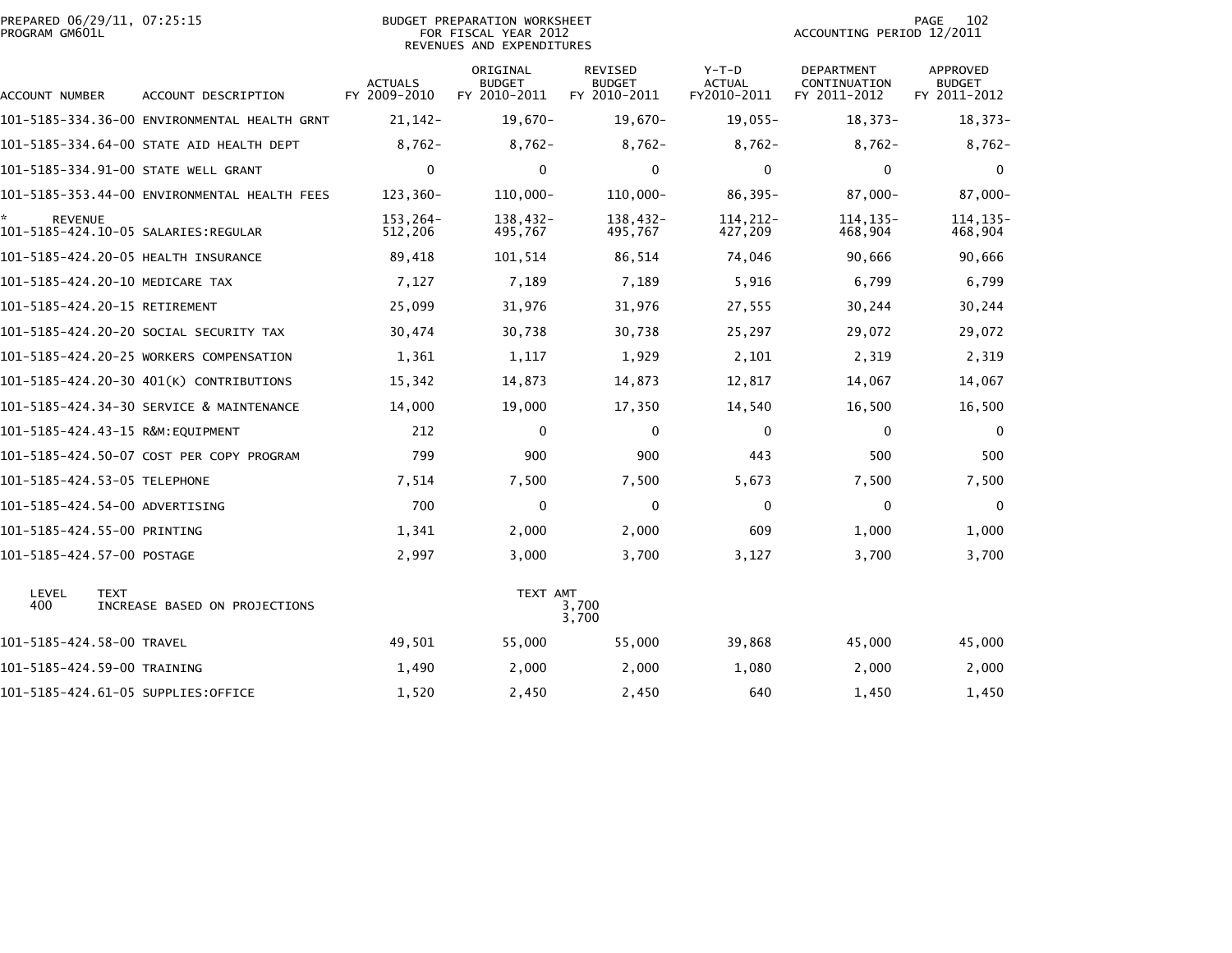| PREPARED 06/29/11, 07:25:15<br>PROGRAM GM601L |                                              | 103<br>PAGE<br>ACCOUNTING PERIOD 12/2011 |                                           |                                                 |                                         |                                                   |                                           |
|-----------------------------------------------|----------------------------------------------|------------------------------------------|-------------------------------------------|-------------------------------------------------|-----------------------------------------|---------------------------------------------------|-------------------------------------------|
| <b>ACCOUNT NUMBER</b>                         | ACCOUNT DESCRIPTION                          | <b>ACTUALS</b><br>FY 2009-2010           | ORIGINAL<br><b>BUDGET</b><br>FY 2010-2011 | <b>REVISED</b><br><b>BUDGET</b><br>FY 2010-2011 | $Y-T-D$<br><b>ACTUAL</b><br>FY2010-2011 | <b>DEPARTMENT</b><br>CONTINUATION<br>FY 2011-2012 | APPROVED<br><b>BUDGET</b><br>FY 2011-2012 |
|                                               | 101-5185-424.61-34 SUPPLIES:LABORATORY       | 14,887                                   | 22,500                                    | 20,600                                          | 9,891                                   | 14,500                                            | 14,500                                    |
|                                               | 101-5185-424.61-88 SUPPLIES: VECTOR CONTROL  | $\Omega$                                 | 1,500                                     | 1,500                                           | 0                                       | 0                                                 | $\bf{0}$                                  |
| 101-5185-424.61-89 SOFTWARE LICENSES          |                                              | $\Omega$                                 | 0                                         | 0                                               | $\Omega$                                |                                                   | $\bf{0}$                                  |
|                                               | 101-5185-424.61-95 SUPPLIES:OTHER SMALL EQMT | 406                                      | 2,500                                     | 1,900                                           | 509                                     | 1,000                                             | 1,000                                     |
|                                               | 101-5185-424.74-90 C/A:OTHER EQUIPMENT       | $\mathbf{0}$                             | 0                                         | 0                                               | $\mathbf{0}$                            | 0                                                 | $\mathbf{0}$                              |
| 101-5185-424.76-20 F/A:DP EQUIPMENT           |                                              | $\Omega$                                 | $\Omega$                                  | 600                                             | $\Omega$                                | $\Omega$                                          | 0                                         |
|                                               |                                              | 0                                        | $\Omega$                                  | 900                                             | 900                                     | <sup>0</sup>                                      | 0                                         |
| 101-5185-424.76-90 F/A:OTHER                  |                                              | 0                                        | 0                                         | 0                                               | $\Omega$                                | U                                                 | 0                                         |
|                                               | 101-5185-424.82-06 IMMINENT HAZARD CLEANUP   | $\Omega$                                 | 0                                         | 1,200                                           | $\mathbf{0}$                            | ∩                                                 | 0                                         |
|                                               | 101-5185-424.90-16 BANK FEES:CREDIT CARD     | 1,094                                    | 1,200                                     | 1,200                                           | 727                                     | 1,000                                             | 1,000                                     |
| $\mathbf{A}$<br><b>EXPENDITURE</b>            |                                              | 777,488                                  | 802,724                                   | 787,786                                         | 652,948                                 | 736,221                                           | 736,221                                   |
| **<br>ENVIRONMENTAL HEALTH                    |                                              | 624,224                                  | 664.292                                   | 649,354                                         | 538,736                                 | 622,086                                           | 622,086                                   |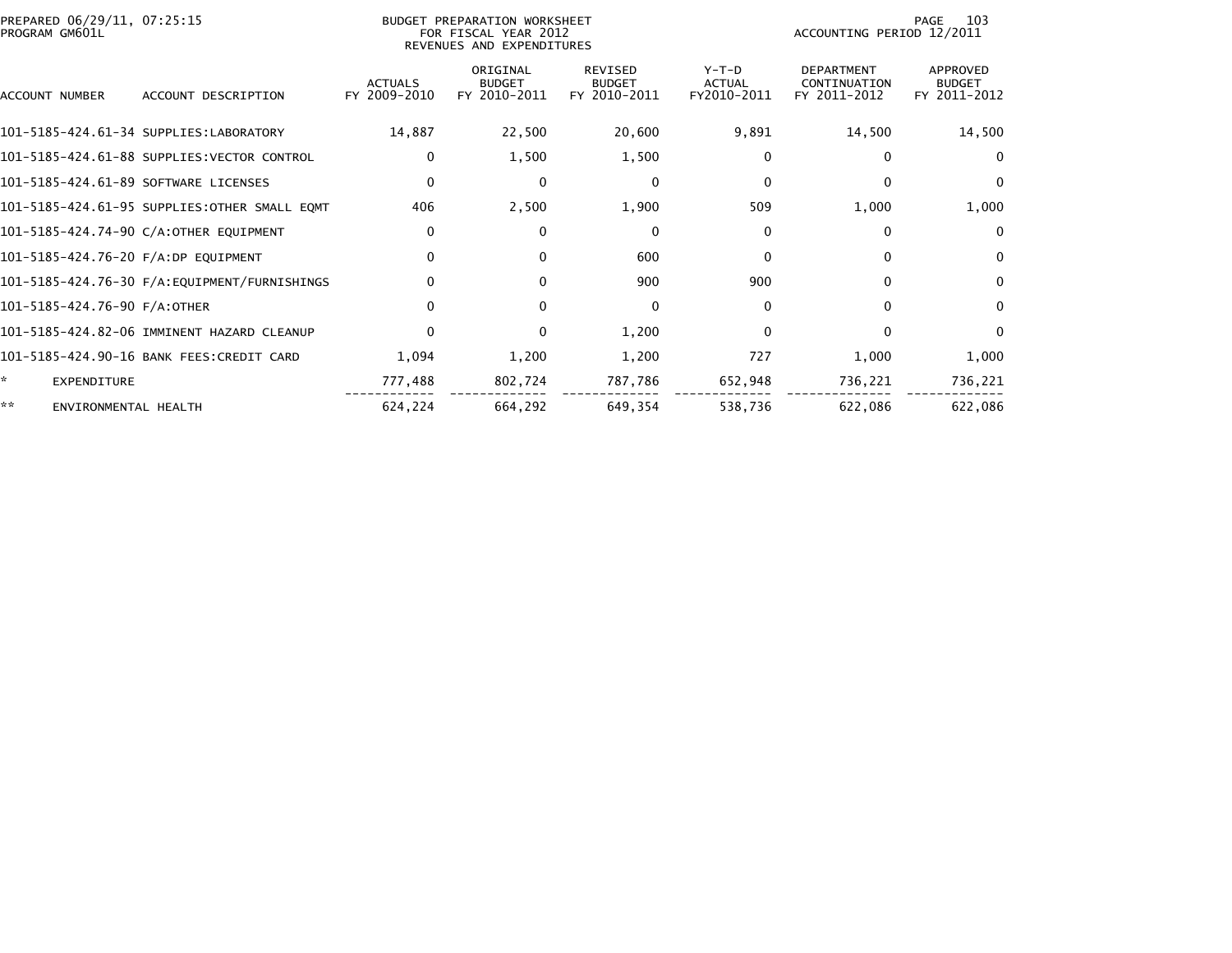| PREPARED 06/29/11, 07:25:15<br>PROGRAM GM601L               |                                             |                                | BUDGET PREPARATION WORKSHEET<br>FOR FISCAL YEAR 2012<br>REVENUES AND EXPENDITURES |                                                 |                                         | ACCOUNTING PERIOD 12/2011                         | 104<br>PAGE                                      |
|-------------------------------------------------------------|---------------------------------------------|--------------------------------|-----------------------------------------------------------------------------------|-------------------------------------------------|-----------------------------------------|---------------------------------------------------|--------------------------------------------------|
| ACCOUNT NUMBER                                              | ACCOUNT DESCRIPTION                         | <b>ACTUALS</b><br>FY 2009-2010 | ORIGINAL<br><b>BUDGET</b><br>FY 2010-2011                                         | <b>REVISED</b><br><b>BUDGET</b><br>FY 2010-2011 | $Y-T-D$<br><b>ACTUAL</b><br>FY2010-2011 | <b>DEPARTMENT</b><br>CONTINUATION<br>FY 2011-2012 | <b>APPROVED</b><br><b>BUDGET</b><br>FY 2011-2012 |
| 101-5190-325.19-00 SHELTER FEES                             |                                             | 26,014-                        | $24,000 -$                                                                        | $24,000 -$                                      | 27, 125-                                | $30,000 -$                                        | $30,000 -$                                       |
|                                                             | 101-5190-338.70-00 CONTRIBUTION-SALISBURY   | $60,000 -$                     | $30,000 -$                                                                        | $30,000 -$                                      | $30,000 -$                              | $\mathbf{0}$                                      | $15,000 -$                                       |
| 101-5190-353.94-00 VETERINARY FEES                          |                                             | $23,810-$                      | $25,000-$                                                                         | $25,000-$                                       | 19,684-                                 | $25,000 -$                                        | $25,000-$                                        |
|                                                             | 101-5190-365.17-00 ANIMAL CONTROL DONATIONS | $885 -$                        | $1,000-$                                                                          | $1,000-$                                        | $1,036-$                                | $1,500-$                                          | $1,500-$                                         |
|                                                             | 101-5190-395.00-00 FUND BALANCE APPR-RESTR  | $\mathbf{0}$                   | 0                                                                                 | 0                                               | $\Omega$                                | 0                                                 | $\bf{0}$                                         |
|                                                             | 101-5190-395.10-00 FUND BALANCE APPR-UNREST | $\mathbf{0}$                   | 0                                                                                 | $\mathbf{0}$                                    | $\Omega$                                | $\mathbf{0}$                                      | $\mathbf{0}$                                     |
| *.<br><b>REVENUE</b><br>101-5190-420.10-05 SALARIES:REGULAR |                                             | 110,709-<br>285,766            | $80,000 -$<br>316,409                                                             | $80.000 -$<br>316,409                           | 77,845-<br>269,080                      | $56,500-$<br>323,715                              | 71,500-<br>323,715                               |
|                                                             | 101–5190–420.10–10 SALARIES:OVERTIME        | 12,178                         | $\Omega$                                                                          | $\Omega$                                        | $\mathbf{0}$                            | $\Omega$                                          | $\mathbf{0}$                                     |
|                                                             |                                             | 5,010                          | 2,500                                                                             | 11,470                                          | 6,562                                   | 11,164                                            | 11,164                                           |
| LEVEL<br><b>TEXT</b><br>400                                 | NICOLE HASTINGS POSITION FOR EUTHANIZING    |                                | TEXT AMT                                                                          | 11,164                                          |                                         |                                                   |                                                  |
|                                                             | INCREASE DUE TO NICOLE WORKING A FULL YEAR. |                                |                                                                                   | 11,164                                          |                                         |                                                   |                                                  |
| 101-5190-420.20-05 HEALTH INSURANCE                         |                                             | 61,383                         | 67,365                                                                            | 67,365                                          | 65,020                                  | 62,593                                            | 62,593                                           |
| 101-5190-420.20-10 MEDICARE TAX                             |                                             | 4,181                          | 4,703                                                                             | 4,758                                           | 3,943                                   | 4,694                                             | 4,694                                            |
| 101-5190-420.20-15 RETIREMENT                               |                                             | 14,536                         | 20,408                                                                            | 20,408                                          | 18,228                                  | 20,880                                            | 20,880                                           |
|                                                             | 101–5190–420.20–20 SOCIAL SECURITY TAX      | 17,879                         | 20,113                                                                            | 20,338                                          | 16,858                                  | 20,070                                            | 20,070                                           |
|                                                             | 101-5190-420.20-25 WORKERS COMPENSATION     | 8,478                          | 9,028                                                                             | 9,803                                           | 7,683                                   | 8,590                                             | 8,590                                            |
|                                                             | 101-5190-420.20-30 401(K) CONTRIBUTIONS     | 8,314                          | 9,492                                                                             | 9,492                                           | 8,253                                   | 9,711                                             | 9,711                                            |
|                                                             | 101-5190-420.32-60 VETERINARIAN FEES        | 13,277                         | 25,000                                                                            | 21,500                                          | 8,377                                   | 10,000                                            | 10,000                                           |
|                                                             | 101-5190-420.33-13 CONTRACT CLEANING        | 6,377                          | 6,482                                                                             | 6,482                                           | 5,374                                   | 6,482                                             | 6,482                                            |
|                                                             | 101-5190-420.34-13 EUTHANIZATION FEES       | 2,600                          | $\mathbf{0}$                                                                      | 0                                               | $\mathbf{0}$                            | $\mathbf{0}$                                      | 0                                                |
|                                                             | 101-5190-420.34-30 SERVICE & MAINTENANCE    | 1,091                          | 3,100                                                                             | 3,100                                           | 2,404                                   | 4,100                                             | 4,100                                            |
| 101-5190-420.41-40 WATER                                    |                                             | 1,042                          | 1,700                                                                             | 1,700                                           | 1,332                                   | 1,570                                             | 1,700                                            |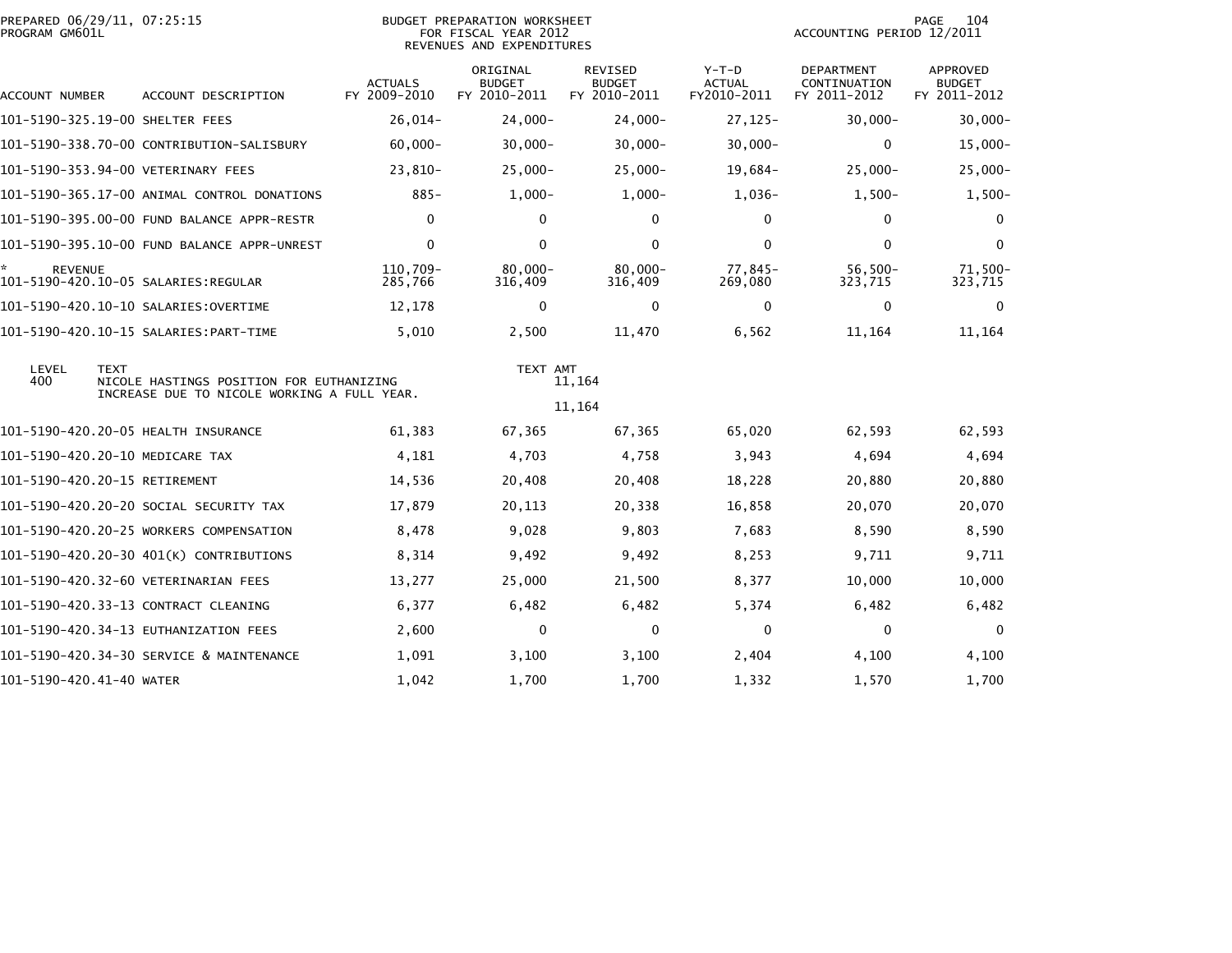| PREPARED 06/29/11, 07:25:15<br>PROGRAM GM601L |                                                                                     |                                | <b>BUDGET PREPARATION WORKSHEET</b><br>FOR FISCAL YEAR 2012<br>REVENUES AND EXPENDITURES |                                          |                                         |                                            | PAGE<br>105<br>ACCOUNTING PERIOD 12/2011  |  |  |
|-----------------------------------------------|-------------------------------------------------------------------------------------|--------------------------------|------------------------------------------------------------------------------------------|------------------------------------------|-----------------------------------------|--------------------------------------------|-------------------------------------------|--|--|
| ACCOUNT NUMBER                                | ACCOUNT DESCRIPTION                                                                 | <b>ACTUALS</b><br>FY 2009-2010 | ORIGINAL<br><b>BUDGET</b><br>FY 2010-2011                                                | REVISED<br><b>BUDGET</b><br>FY 2010-2011 | $Y-T-D$<br><b>ACTUAL</b><br>FY2010-2011 | DEPARTMENT<br>CONTINUATION<br>FY 2011-2012 | APPROVED<br><b>BUDGET</b><br>FY 2011-2012 |  |  |
|                                               | 101-5190-420.43-15 R&M:EQUIPMENT                                                    | 9,337                          | 3,000                                                                                    | 3,000                                    | 1,595                                   | 3,000                                      | 3,000                                     |  |  |
|                                               | 101-5190-420.43-20 R&M:VEHICLES                                                     | 4,010                          | 3,000                                                                                    | 3,000                                    | 2,193                                   | 3,000                                      | 3,000                                     |  |  |
|                                               | 101-5190-420.50-07 COST PER COPY PROGRAM                                            | 779                            | 600                                                                                      | 1,050                                    | 781                                     | 1,200                                      | 1,200                                     |  |  |
| LEVEL<br>400                                  | <b>TEXT</b><br>INCREASE BASED ON PROJECTIONS                                        |                                | TEXT AMT                                                                                 | 1,200<br>1,200                           |                                         |                                            |                                           |  |  |
|                                               |                                                                                     | 4,112                          | 3,900                                                                                    | 3,900                                    | 3,753                                   | 3,900                                      | 3,900                                     |  |  |
|                                               | 101-5190-420.54-00 ADVERTISING                                                      | 1,264                          | 1,400                                                                                    | 1,400                                    | 1,097                                   | 1,400                                      | 1,400                                     |  |  |
|                                               | 101-5190-420.55-00 PRINTING                                                         | 2,071                          | 2,200                                                                                    | 2,200                                    | 2,167                                   | 2,500                                      | 2,500                                     |  |  |
| LEVEL<br>400                                  | <b>TEXT</b><br>INCREASE IN FORMS USED                                               |                                | TEXT AMT                                                                                 | 2,500<br>2,500                           |                                         |                                            |                                           |  |  |
|                                               | 101-5190-420.56-00 UNIFORMS                                                         | 5,849                          | 6,000                                                                                    | 6,000                                    | 4,002                                   | 5,000                                      | 5,000                                     |  |  |
|                                               | 101-5190-420.57-00 POSTAGE                                                          | 1,580                          | 1,500                                                                                    | 1,500                                    | 1,500                                   | 1,500                                      | 1,500                                     |  |  |
|                                               | 101-5190-420.58-00 TRAVEL                                                           | 2,305                          | 3,000                                                                                    | 2,000                                    | 1,949                                   | 2,000                                      | 2,000                                     |  |  |
|                                               | 101-5190-420.61-05 SUPPLIES:OFFICE                                                  | 2,219                          | 2,800                                                                                    | 2,800                                    | 1,934                                   | 2,800                                      | 2,800                                     |  |  |
|                                               | 101-5190-420.61-13 SUPPLIES:ANIMAL CONTROL                                          | 23,864                         | 25,000                                                                                   | 25,000                                   | 17,184                                  | 22,000                                     | 22,000                                    |  |  |
|                                               |                                                                                     | 1,425                          | 2,400                                                                                    | 2,400                                    | 408                                     | 2,400                                      | 2,400                                     |  |  |
|                                               | 101-5190-420.61-85 SUPPLIES: VEHICLE                                                | 100                            | 1,000                                                                                    | 1,000                                    | 294                                     | 2,000                                      | 2,000                                     |  |  |
| LEVEL<br>400                                  | <b>TEXT</b><br>INSTALL TOWING PACKAGE AND EMERGENCY STROBES ON<br><b>TRUCK #920</b> |                                | TEXT AMT                                                                                 | 2,000                                    |                                         |                                            |                                           |  |  |
|                                               |                                                                                     |                                |                                                                                          | 2,000                                    |                                         |                                            |                                           |  |  |
|                                               | 101-5190-420.61-95 SUPPLIES:OTHER SMALL EQMT                                        | 2,964                          | 3,400                                                                                    | 4,450                                    | 4,433                                   | 7,000                                      | 7,000                                     |  |  |
| LEVEL<br>400                                  | <b>TEXT</b><br>NEED TO REPLACE CATCH-ALL POLES, CAT TRAPS,                          |                                | TEXT AMT                                                                                 | 7,000                                    |                                         |                                            |                                           |  |  |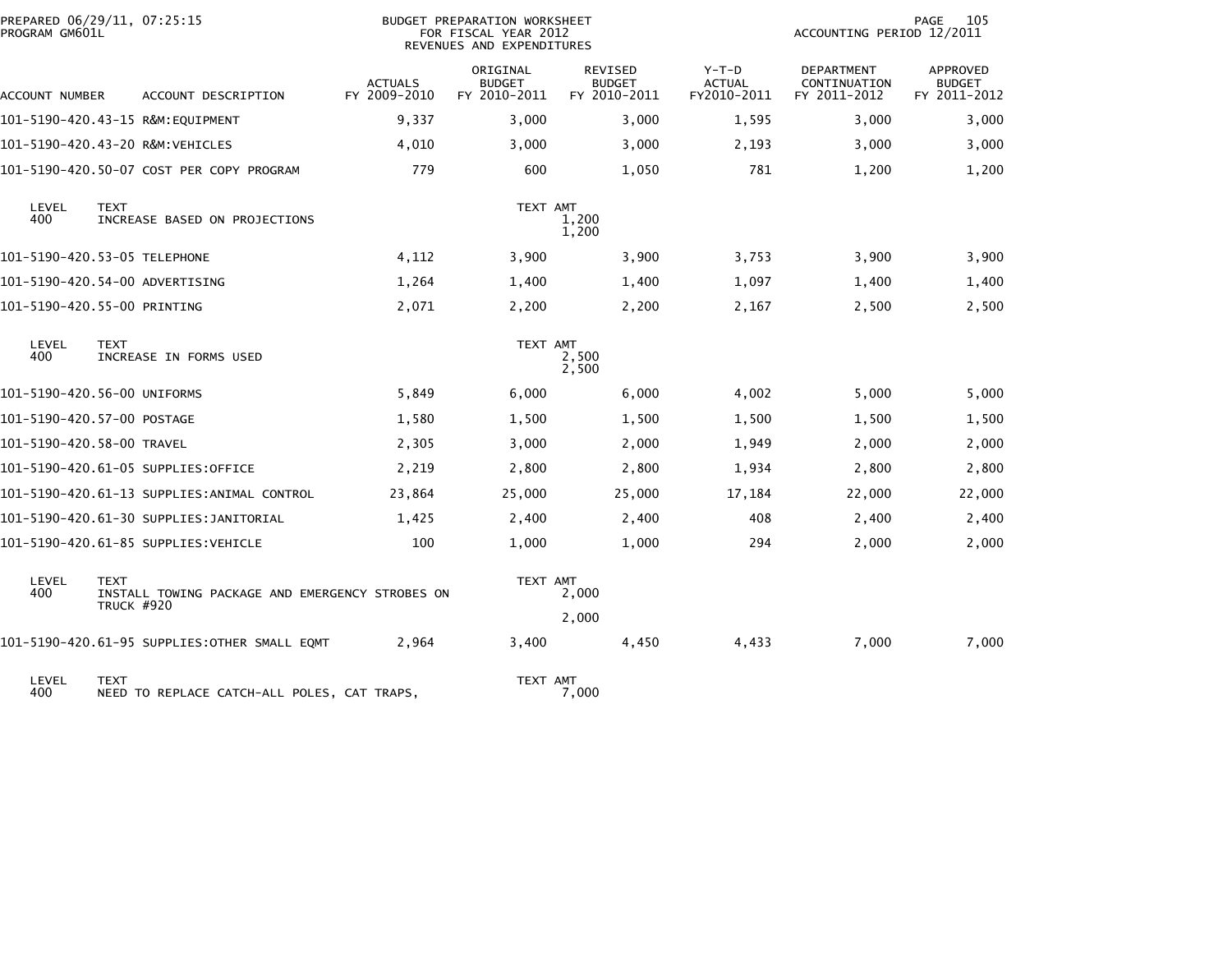| PREPARED 06/29/11, 07:25:15<br>PROGRAM GM601L |                                                                          | <b>BUDGET PREPARATION WORKSHEET</b><br>FOR FISCAL YEAR 2012<br>REVENUES AND EXPENDITURES |                                           |                                                 |                                         | 106<br><b>PAGE</b><br>ACCOUNTING PERIOD 12/2011   |                                           |
|-----------------------------------------------|--------------------------------------------------------------------------|------------------------------------------------------------------------------------------|-------------------------------------------|-------------------------------------------------|-----------------------------------------|---------------------------------------------------|-------------------------------------------|
| ACCOUNT NUMBER                                | ACCOUNT DESCRIPTION                                                      | <b>ACTUALS</b><br>FY 2009-2010                                                           | ORIGINAL<br><b>BUDGET</b><br>FY 2010-2011 | <b>REVISED</b><br><b>BUDGET</b><br>FY 2010-2011 | $Y-T-D$<br><b>ACTUAL</b><br>FY2010-2011 | <b>DEPARTMENT</b><br>CONTINUATION<br>FY 2011-2012 | APPROVED<br><b>BUDGET</b><br>FY 2011-2012 |
|                                               |                                                                          |                                                                                          |                                           | 7,000                                           |                                         |                                                   |                                           |
| 101-5190-420.62-05 ELECTRICITY                |                                                                          | 7,157                                                                                    | 8,500                                     | 8,500                                           | 6,475                                   | 8,000                                             | 8,500                                     |
|                                               | 101-5190-420.62-20 MOTOR FUEL & LUBRICANTS                               | 19,645                                                                                   | 20,500                                    | 24,000                                          | 21,127                                  | 22,500                                            | 24,000                                    |
| 101-5190-420.62-25 NATURAL GAS                |                                                                          | 17,794                                                                                   | 23,000                                    | 23,000                                          | 15,626                                  | 16,000                                            | 20,000                                    |
| 101-5190-420.63-10 ANIMAL FOOD                |                                                                          | 1,044                                                                                    | 2,000                                     | 1,500                                           | 642                                     | 1,000                                             | 1,000                                     |
| 101-5190-420.74-35 C/A:VEHICLES               |                                                                          | 21,943                                                                                   | 24,000                                    | 24,000                                          | 0                                       | 0                                                 | 24,000                                    |
| LEVEL<br><b>TEXT</b><br>400                   | REPLACE VEHICLE #0531 2005 FORD F150 TRUCK                               |                                                                                          | TEXT AMT                                  |                                                 |                                         |                                                   |                                           |
|                                               | ESTIMATED MILEAGE AT 06/30/11 - 167,419<br>PURCHASE 2011 FORD F150 TRUCK |                                                                                          |                                           | 24,000<br>24,000                                |                                         |                                                   |                                           |
|                                               |                                                                          | 3,105                                                                                    | 2,300                                     | 2,300                                           | 2,070                                   | 3,634                                             | 3,634                                     |
|                                               | 101-5190-420.90-16 BANK FEES:CREDIT CARD                                 | 679                                                                                      | 1,000                                     | 1,000                                           | 623                                     | 1,000                                             | 1,000                                     |
| ÷.<br><b>EXPENDITURE</b>                      |                                                                          | 575,358                                                                                  | 626,800                                   | 636,825                                         | 502,967                                 | 595,403                                           | 625,533                                   |
| **<br>ANIMAL CONTROL                          |                                                                          | 464,649                                                                                  | 546,800                                   | 556,825                                         | 425,122                                 | 538,903                                           | 554,033                                   |
| ***<br><b>HEALTH</b>                          |                                                                          | 1,443,015                                                                                | 1,590,738                                 | 1,624,012                                       | 1,595,886                               | 1,473,990                                         | 1,508,405                                 |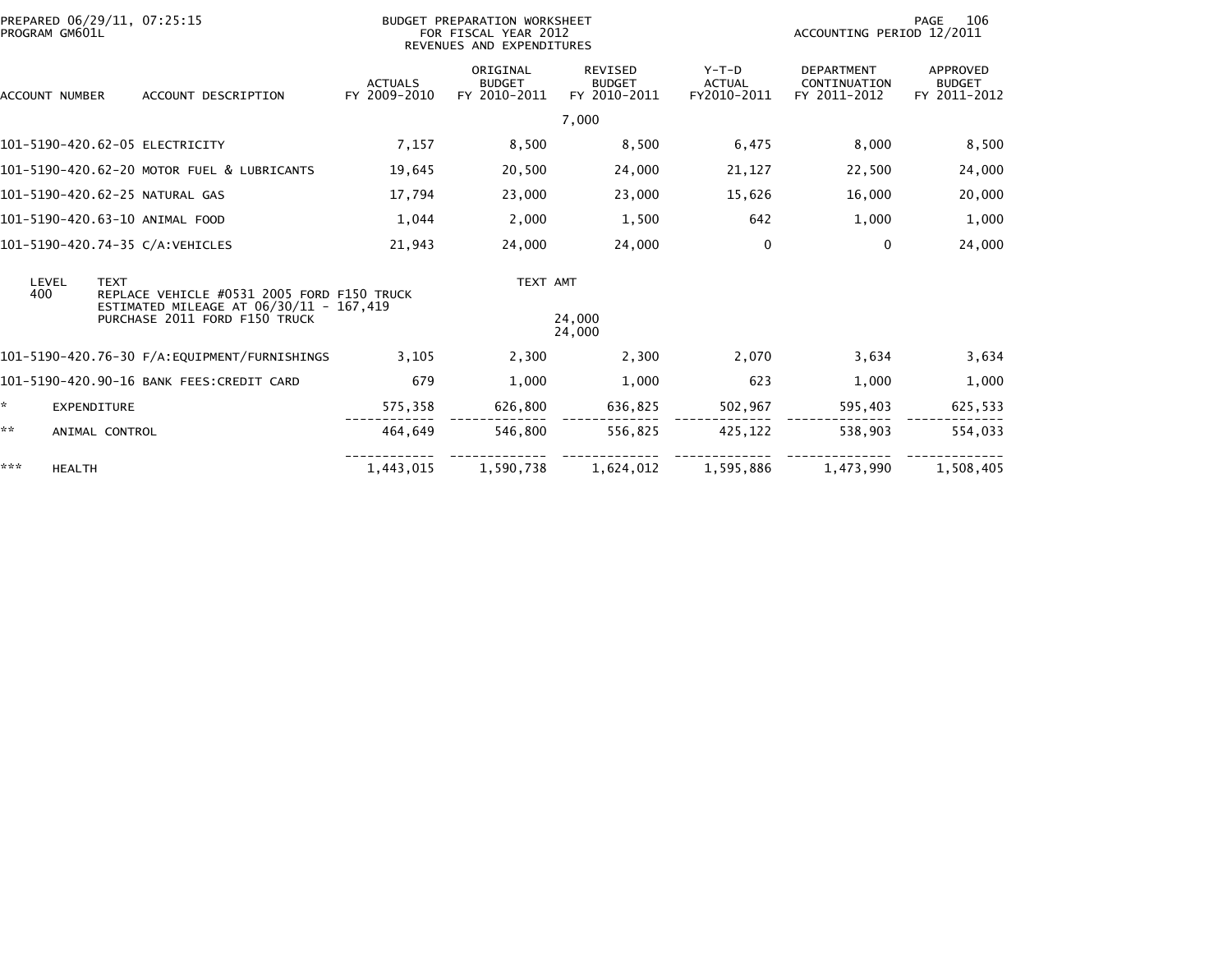|    | PREPARED 06/29/11, 07:25:15<br>PROGRAM GM601L |                                 |                                | BUDGET PREPARATION WORKSHEET<br>FOR FISCAL YEAR 2012<br>REVENUES AND EXPENDITURES | 107<br>PAGE<br>ACCOUNTING PERIOD 12/2011 |                                  |                                            |                                           |
|----|-----------------------------------------------|---------------------------------|--------------------------------|-----------------------------------------------------------------------------------|------------------------------------------|----------------------------------|--------------------------------------------|-------------------------------------------|
|    | ACCOUNT NUMBER                                | ACCOUNT DESCRIPTION             | <b>ACTUALS</b><br>FY 2009-2010 | ORIGINAL<br><b>BUDGET</b><br>FY 2010-2011                                         | REVISED<br><b>BUDGET</b><br>FY 2010-2011 | $Y-T-D$<br>ACTUAL<br>FY2010-2011 | DEPARTMENT<br>CONTINUATION<br>FY 2011-2012 | APPROVED<br><b>BUDGET</b><br>FY 2011-2012 |
|    |                                               | 101-5200-441.83-59 SWIM THERAPY | 5.000                          | 5.000                                                                             | 5.000                                    | 5.000                            |                                            | $\Omega$                                  |
|    | EXPENDITURE                                   |                                 | 5.000                          | 5.000                                                                             | 5.000                                    | 5.000                            |                                            | $\Omega$                                  |
| ** | ARTHRITIS                                     |                                 | 5.000                          | 5.000                                                                             | 5.000                                    | 5.000                            |                                            | 0                                         |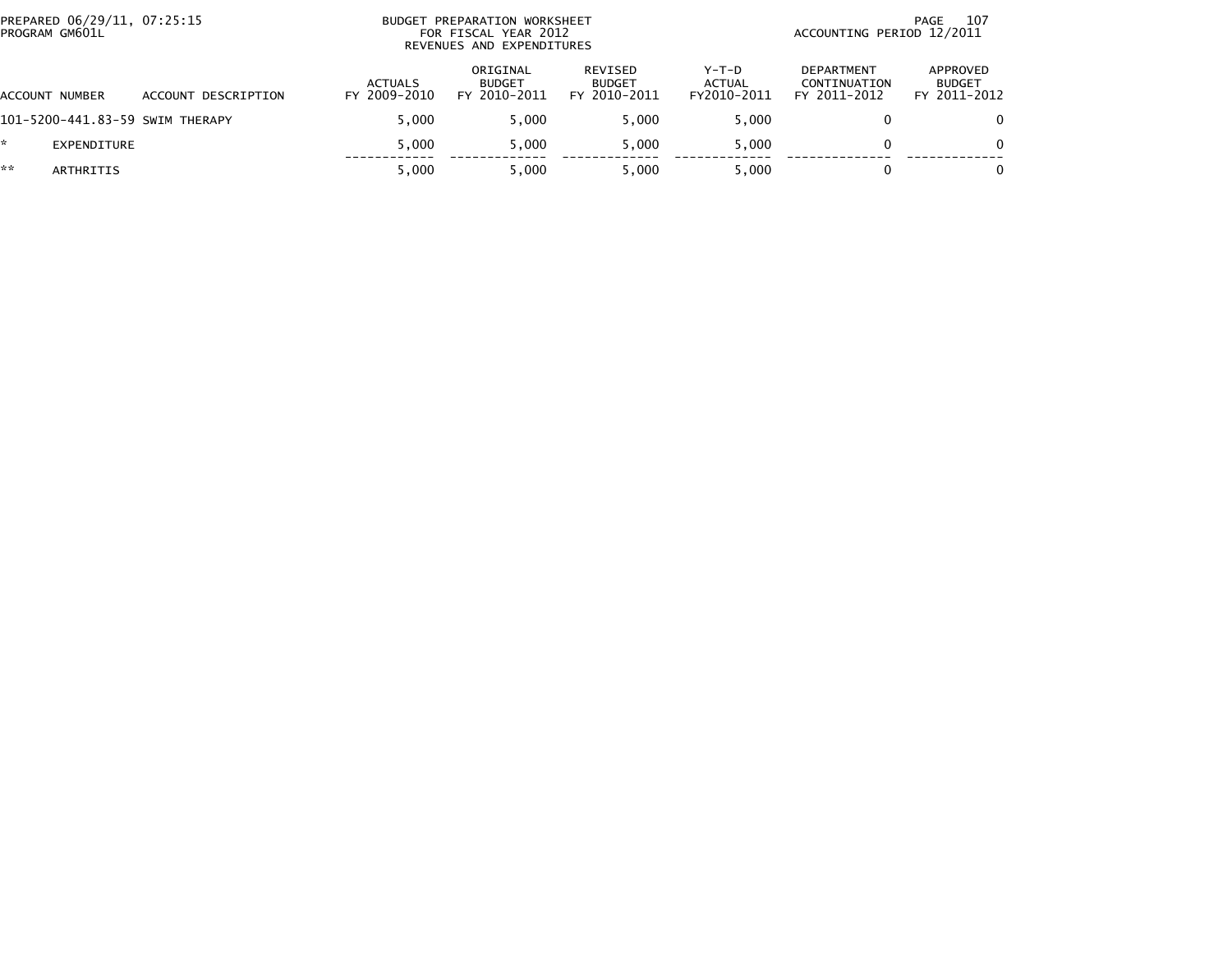| PREPARED 06/29/11, 07:25:15<br>PROGRAM GM601L |                                              |                                | BUDGET PREPARATION WORKSHEET<br>FOR FISCAL YEAR 2012<br>REVENUES AND EXPENDITURES | 108<br><b>PAGE</b><br>ACCOUNTING PERIOD 12/2011 |                                         |                                            |                                                  |
|-----------------------------------------------|----------------------------------------------|--------------------------------|-----------------------------------------------------------------------------------|-------------------------------------------------|-----------------------------------------|--------------------------------------------|--------------------------------------------------|
| ACCOUNT NUMBER                                | ACCOUNT DESCRIPTION                          | <b>ACTUALS</b><br>FY 2009-2010 | ORIGINAL<br><b>BUDGET</b><br>FY 2010-2011                                         | <b>REVISED</b><br><b>BUDGET</b><br>FY 2010-2011 | $Y-T-D$<br><b>ACTUAL</b><br>FY2010-2011 | DEPARTMENT<br>CONTINUATION<br>FY 2011-2012 | <b>APPROVED</b><br><b>BUDGET</b><br>FY 2011-2012 |
| 101-5205-334.14-00 BCCCP GRANT                |                                              | $20,378-$                      | $16,782-$                                                                         | $16,782-$                                       | $16,782-$                               | 0                                          | $\mathbf 0$                                      |
|                                               | 101-5205-365.63-00 SUSAN G.KOMEN CANCER FOUN | $17,285-$                      | $16,569-$                                                                         | $8,284-$                                        | 17,889-                                 | 0                                          | $19,208-$                                        |
|                                               |                                              | $\Omega$                       | $\Omega$                                                                          | $8,586-$                                        | $\Omega$                                | 0                                          | $\mathbf{0}$                                     |
| <b>REVENUE</b>                                |                                              | $37,663-$<br>11,148            | $33,351-$<br>10,231                                                               | $33,652-$<br>10,231                             | $34,671-$<br>10,183                     | 0<br>$\Omega$                              | 19,208-<br>0                                     |
| 101-5205-441.20-05 HEALTH INSURANCE           |                                              | 1,914                          | 2,094                                                                             | 2,094                                           | 1,929                                   | 0                                          |                                                  |
| 101-5205-441.20-10 MEDICARE TAX               |                                              | 157                            | 148                                                                               | 148                                             | 144                                     | 0                                          | $\Omega$                                         |
| 101-5205-441.20-15 RETIREMENT                 |                                              | 546                            | 660                                                                               | 660                                             | 632                                     | 0                                          | 0                                                |
|                                               | 101–5205–441.20–20 SOCIAL SECURITY TAX       | 672                            | 634                                                                               | 634                                             | 615                                     | 0                                          | $\mathbf{0}$                                     |
|                                               | 101-5205-441.20-25 WORKERS COMPENSATION      | 141                            | 121                                                                               | 209                                             | 213                                     | 0                                          | 0                                                |
|                                               | 101-5205-441.20-30 401(K) CONTRIBUTIONS      | 264                            | 307                                                                               | 307                                             | 294                                     | 0                                          | $\mathbf{0}$                                     |
| 101-5205-441.32-40 PHYSICIAN FEES             |                                              | 22,755                         | 16,500                                                                            | 16,500                                          | 16,500                                  | 0                                          | $\mathbf 0$                                      |
| 101-5205-441.34-19 LABORATORY FEES            |                                              | 902                            | 1,230                                                                             | 1,230                                           | 865                                     | 0                                          | $\mathbf{0}$                                     |
|                                               |                                              | 0                              | $\mathbf{0}$                                                                      | 0                                               | 0                                       | 0                                          | 0                                                |
| 101-5205-441.53-05 TELEPHONE                  |                                              | 233                            | 364                                                                               | 364                                             | 212                                     | 0                                          | 0                                                |
| 101-5205-441.55-00 PRINTING                   |                                              | $\mathbf{0}$                   | 0                                                                                 | 0                                               | 0                                       | 0                                          | $\mathbf{0}$                                     |
| 101-5205-441.57-00 POSTAGE                    |                                              | $\mathbf{0}$                   | $\mathbf{0}$                                                                      | 0                                               | $\mathbf{0}$                            | 0                                          | $\mathbf{0}$                                     |
| 101-5205-441.58-00 TRAVEL                     |                                              | 137                            | 115                                                                               | 115                                             | $\Omega$                                | 0                                          | $\mathbf{0}$                                     |
| 101-5205-441.61-05 SUPPLIES:OFFICE            |                                              | 37                             | 245                                                                               | 245                                             | 134                                     | 0                                          | $\mathbf{0}$                                     |
| 101–5205–441.61–45 SUPPLIES:MEDICAL           |                                              | 187                            | 160                                                                               | 160                                             | 107                                     | 0                                          | $\mathbf{0}$                                     |
| 101-5205-441.62-05 ELECTRICITY                |                                              | $\Omega$                       | 0                                                                                 | 0                                               | 0                                       | 0                                          | 0                                                |
|                                               | 101-5205-441.85-61 GRANT:SUSAN G. KOMEN      | $\mathbf{0}$                   | 0                                                                                 | 0                                               | 0                                       | 0                                          | $\mathbf{0}$                                     |
|                                               | 101-5205-441.85-62 GRANT:KOMEN GRNT CASE MGR | 0                              | 0                                                                                 | $\Omega$                                        | 0                                       | 0                                          | 0                                                |
|                                               | 101-5205-441.85-63 GRANT:KOMEN GRNT INPATINT | $\mathbf{0}$                   | $\Omega$                                                                          | $\Omega$                                        | 0                                       | 0                                          | $\mathbf{0}$                                     |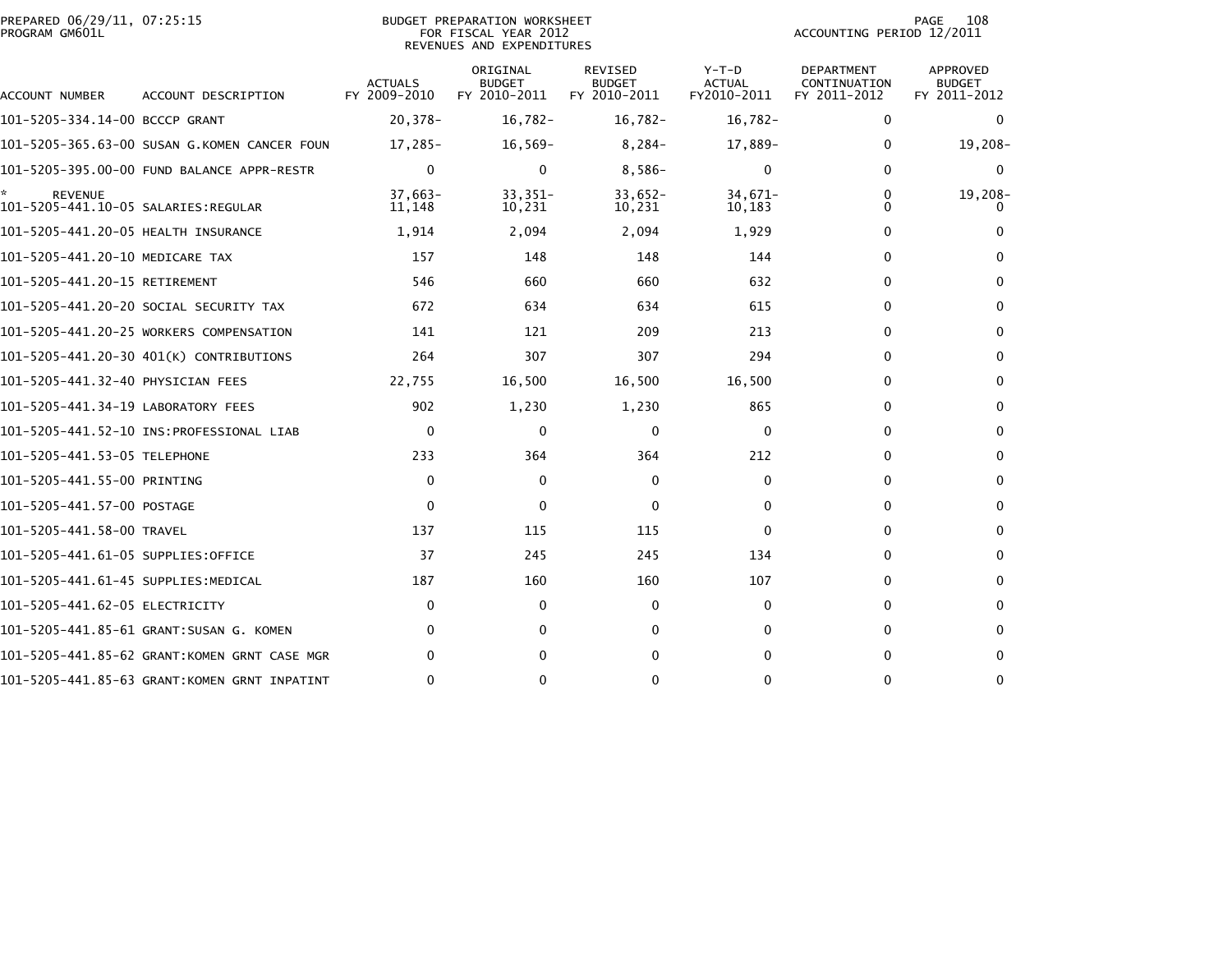| PREPARED 06/29/11, 07:25:15<br>PROGRAM GM601L |                                              | BUDGET PREPARATION WORKSHEET<br>FOR FISCAL YEAR 2012<br>REVENUES AND EXPENDITURES |                                           |                                          |                                  | 109<br>PAGE<br>ACCOUNTING PERIOD 12/2011          |                                           |
|-----------------------------------------------|----------------------------------------------|-----------------------------------------------------------------------------------|-------------------------------------------|------------------------------------------|----------------------------------|---------------------------------------------------|-------------------------------------------|
| ACCOUNT NUMBER                                | ACCOUNT DESCRIPTION                          | ACTUALS<br>FY 2009-2010                                                           | ORIGINAL<br><b>BUDGET</b><br>FY 2010-2011 | REVISED<br><b>BUDGET</b><br>FY 2010-2011 | $Y-T-D$<br>ACTUAL<br>FY2010-2011 | <b>DEPARTMENT</b><br>CONTINUATION<br>FY 2011-2012 | APPROVED<br><b>BUDGET</b><br>FY 2011-2012 |
|                                               | 101-5205-441.85-64 GRANT:KOMEN GRANT OUTPTNT | 20.081                                                                            | 16.569                                    | 16,870                                   | 11,400                           | 0                                                 | 19,208                                    |
| EXPENDITURE                                   |                                              | 59.174                                                                            | 49.378                                    | 49,767                                   | 43.228                           | 0                                                 | 19,208                                    |
| **<br><b>BCCCP</b>                            |                                              | 21,511                                                                            | 16,027                                    | 16,115                                   | 8.557                            |                                                   |                                           |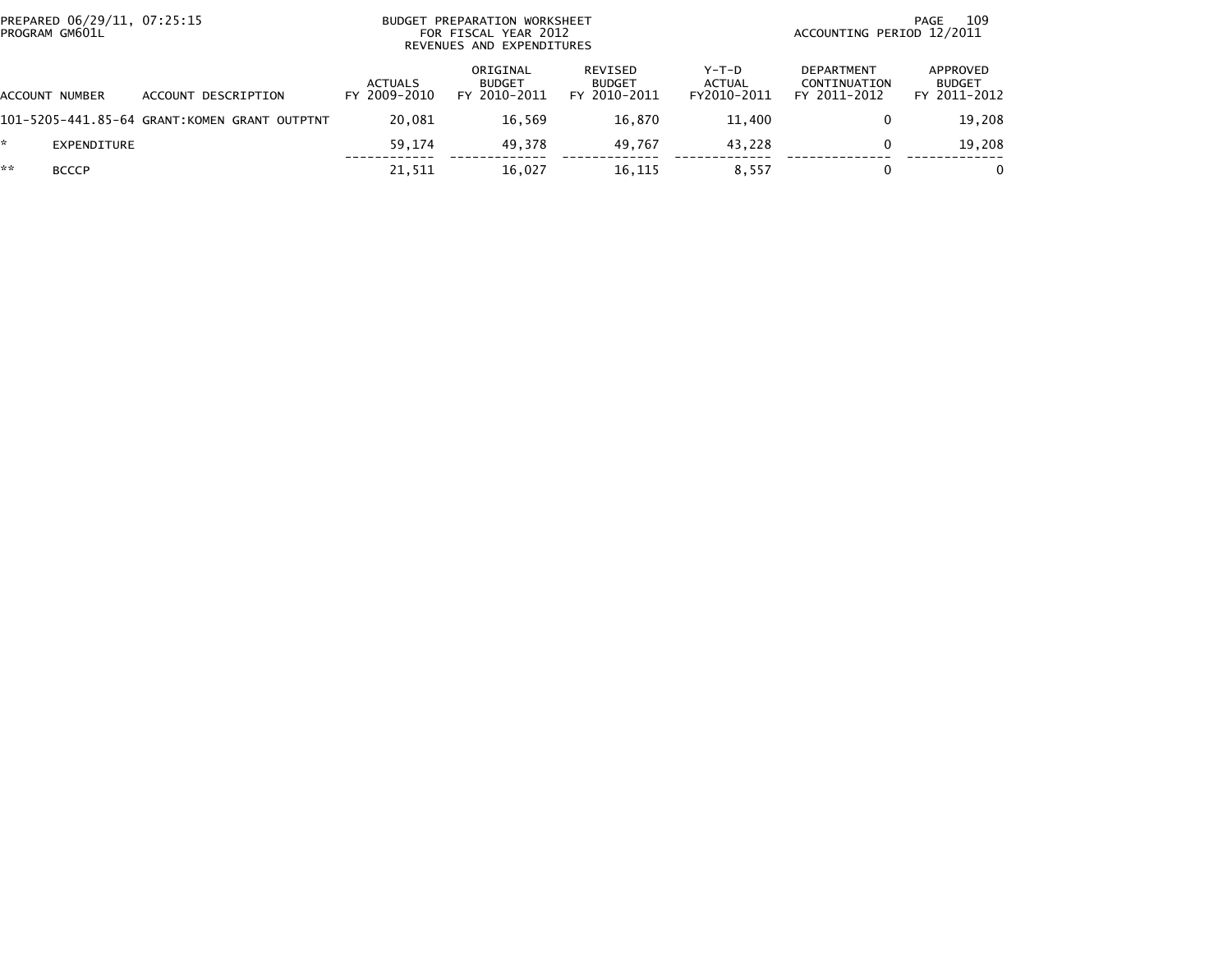| PREPARED 06/29/11, 07:25:15<br>PROGRAM GM601L |                                              |                                | <b>BUDGET PREPARATION WORKSHEET</b><br>FOR FISCAL YEAR 2012<br>REVENUES AND EXPENDITURES |                                                 |                                         | ACCOUNTING PERIOD 12/2011                  | 110<br>PAGE                                      |
|-----------------------------------------------|----------------------------------------------|--------------------------------|------------------------------------------------------------------------------------------|-------------------------------------------------|-----------------------------------------|--------------------------------------------|--------------------------------------------------|
| ACCOUNT NUMBER                                | ACCOUNT DESCRIPTION                          | <b>ACTUALS</b><br>FY 2009-2010 | ORIGINAL<br><b>BUDGET</b><br>FY 2010-2011                                                | <b>REVISED</b><br><b>BUDGET</b><br>FY 2010-2011 | $Y-T-D$<br><b>ACTUAL</b><br>FY2010-2011 | DEPARTMENT<br>CONTINUATION<br>FY 2011-2012 | <b>APPROVED</b><br><b>BUDGET</b><br>FY 2011-2012 |
|                                               | 101-5210-331.84-25 TXIX FEES-CHILD HEALTH    | $12,271-$                      | $5,900-$                                                                                 | $5,900-$                                        | $20,221-$                               | $22,000 -$                                 | $22,000-$                                        |
|                                               | 101-5210-334.18-00 CHILD HEALTH GRANT        | $671-$                         | 668-                                                                                     | 668-                                            | $662 -$                                 | $536-$                                     | $536-$                                           |
|                                               | 101-5210-334.64-00 STATE AID HEALTH DEPT     | $9,954-$                       | $9,954-$                                                                                 | $9,954-$                                        | $9,954-$                                | $9,954-$                                   | $9,954-$                                         |
|                                               | 101-5210-334.65-23 SMART START:HEALTHY BEGIN | $\bf{0}$                       | 39,655-                                                                                  | 33,812-                                         | $26, 132 -$                             | 39.655-                                    | $39,655 -$                                       |
| 101-5210-353.30-00 CHILD HEALTH FEES          |                                              | $2,919-$                       | $3,000-$                                                                                 | $3,000-$                                        | $2,647-$                                | $4,000-$                                   | $4,000 -$                                        |
|                                               | 101-5210-395.00-00 FUND BALANCE APPR-RESTR   | $\mathbf{0}$                   | $40,000 -$                                                                               | 42,700-                                         | $\mathbf{0}$                            | $40,000 -$                                 | $40,000 -$                                       |
| *.<br><b>REVENUE</b>                          |                                              | $25,815-$<br>96,309            | $99,177-$<br>164,977                                                                     | $96,034-$<br>145,200                            | $59,616-$<br>109,057                    | 116, 145-<br>123,044                       | 116, 145-<br>123,044                             |
| 101-5210-441.20-05 HEALTH INSURANCE           |                                              | 16,388                         | 33,760                                                                                   | 21,760                                          | 18,477                                  | 23,791                                     | 23,791                                           |
| 101-5210-441.20-10 MEDICARE TAX               |                                              | 1,344                          | 2,392                                                                                    | 2,250                                           | 1,527                                   | 1,784                                      | 1,784                                            |
| 101-5210-441.20-15 RETIREMENT                 |                                              | 4,719                          | 10,641                                                                                   | 9,351                                           | 7,015                                   | 7,936                                      | 7,936                                            |
|                                               | 101-5210-441.20-20 SOCIAL SECURITY TAX       | 5,745                          | 10,229                                                                                   | 9,625                                           | 6,528                                   | 7,629                                      | 7,629                                            |
|                                               | 101-5210-441.20-25 WORKERS COMPENSATION      | 1,586                          | 1,945                                                                                    | 2,512                                           | 2,771                                   | 3,072                                      | 3,072                                            |
|                                               | 101-5210-441.20-30 401(K) CONTRIBUTIONS      | 2,766                          | 4,949                                                                                    | 4,344                                           | 3,263                                   | 3,691                                      | 3,691                                            |
|                                               | 101-5210-441.32-00 PROFESSIONAL SERVICES     | $\Omega$                       | 0                                                                                        | 0                                               | $\mathbf{0}$                            | $\Omega$                                   | $\Omega$                                         |
|                                               | 101-5210-441.32-22 INTERPRETER SERVICES      | $\mathbf{0}$                   | 600                                                                                      | 600                                             | $\mathbf{0}$                            | 300                                        | 300                                              |
|                                               |                                              | $\Omega$                       | 4,160                                                                                    | 6,737                                           | 4,160                                   | $\Omega$                                   | $\mathbf{0}$                                     |
| 101-5210-441.32-40 PHYSICIAN FEES             |                                              | 2,780                          | 3,562                                                                                    | 3,562                                           | 3,033                                   | 3,562                                      | 3,562                                            |
|                                               |                                              | 1,250                          | 2,000                                                                                    | 2,000                                           | 500                                     | 2,000                                      | 2,000                                            |
| 101-5210-441.34-19 LABORATORY FEES            |                                              | 38                             | 100                                                                                      | 100                                             | 36                                      | 100                                        | 100                                              |
| 101-5210-441.43-15 R&M:EQUIPMENT              |                                              | 740                            | 740                                                                                      | 740                                             | 600                                     | 740                                        | 740                                              |
| 101-5210-441.43-55 R&M:TELEPHONES             |                                              | $\mathbf{0}$                   | 100                                                                                      | 30                                              | $\mathbf 0$                             | 100                                        | 100                                              |
|                                               | 101-5210-441.50-07 COST PER COPY PROGRAM     | 1,558                          | 900                                                                                      | 1,600                                           | 1,175                                   | 1,160                                      | 1,160                                            |
|                                               | 101-5210-441.52-10 INS:PROFESSIONAL LIAB     | 1,000                          | 1,000                                                                                    | 1,000                                           | 1,000                                   | 1,000                                      | 1,000                                            |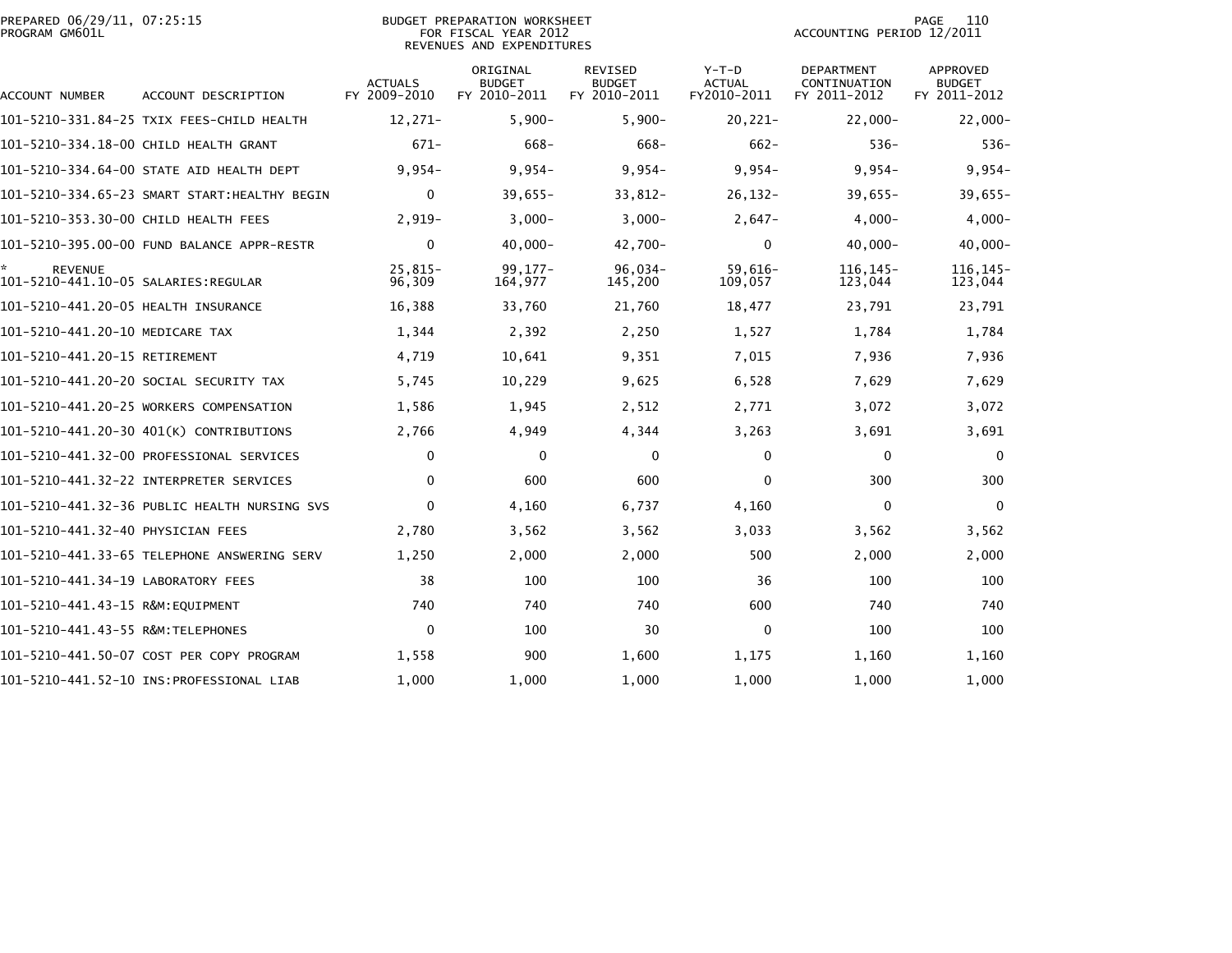| PREPARED 06/29/11, 07:25:15<br>PROGRAM GM601L |                                              |                                | BUDGET PREPARATION WORKSHEET<br>FOR FISCAL YEAR 2012<br>REVENUES AND EXPENDITURES |                                                 |                                         | ACCOUNTING PERIOD 12/2011                         | PAGE<br>111                               |
|-----------------------------------------------|----------------------------------------------|--------------------------------|-----------------------------------------------------------------------------------|-------------------------------------------------|-----------------------------------------|---------------------------------------------------|-------------------------------------------|
| ACCOUNT NUMBER                                | ACCOUNT DESCRIPTION                          | <b>ACTUALS</b><br>FY 2009-2010 | ORIGINAL<br><b>BUDGET</b><br>FY 2010-2011                                         | <b>REVISED</b><br><b>BUDGET</b><br>FY 2010-2011 | $Y-T-D$<br><b>ACTUAL</b><br>FY2010-2011 | <b>DEPARTMENT</b><br>CONTINUATION<br>FY 2011-2012 | APPROVED<br><b>BUDGET</b><br>FY 2011-2012 |
| 101-5210-441.53-05 TELEPHONE                  |                                              | 1,648                          | 1,600                                                                             | 1,600                                           | 1,180                                   | 1,600                                             | 1,600                                     |
| 101-5210-441.54-00 ADVERTISING                |                                              | 0                              | 0                                                                                 | 0                                               | 0                                       | 0                                                 | 0                                         |
| 101-5210-441.55-00 PRINTING                   |                                              | 300                            | 300                                                                               | 300                                             | 300                                     | 300                                               | 300                                       |
| 101-5210-441.57-00 POSTAGE                    |                                              | 559                            | 1,390                                                                             | 1,390                                           | 397                                     | 750                                               | 750                                       |
| 101-5210-441.58-00 TRAVEL                     |                                              | 1,341                          | 1,360                                                                             | 1,360                                           | 614                                     | 1,360                                             | 1,360                                     |
| 101-5210-441.59-00 TRAINING                   |                                              | 337                            | 1,300                                                                             | 600                                             | 225                                     | 1,300                                             | 1,300                                     |
| 101-5210-441.61-05 SUPPLIES:OFFICE            |                                              | 1,860                          | 2,760                                                                             | 2,760                                           | 1,844                                   | 2,500                                             | 2,500                                     |
| 101-5210-441.61-45 SUPPLIES:MEDICAL           |                                              | 4,062                          | 4,100                                                                             | 4,100                                           | 1,195                                   | 4,100                                             | 4,100                                     |
|                                               | 101-5210-441.61-95 SUPPLIES:OTHER SMALL EOMT | 87                             | 0                                                                                 | 0                                               | $\mathbf{0}$                            | 0                                                 | 0                                         |
| 101-5210-441.76-20 F/A:DP EQUIPMENT           |                                              | 0                              | 0                                                                                 | 0                                               | 0                                       | $\mathbf{0}$                                      | $\mathbf 0$                               |
|                                               | 101-5210-441.76-30 F/A:EQUIPMENT/FURNISHINGS | $\mathbf 0$                    | 0                                                                                 | 0                                               | $\Omega$                                | $\mathbf 0$                                       | 0                                         |
|                                               | 101–5210–441.83–21 CHILD FATALITY COMMITTEE  | 671                            | 668                                                                               | 668                                             | 662                                     | 536                                               | 536                                       |
|                                               | 101-5210-441.90-16 BANK FEES:CREDIT CARD     | 805                            | 690                                                                               | 760                                             | 755                                     | 700                                               | 700                                       |
| *<br><b>EXPENDITURE</b>                       |                                              | 147,893                        | 256,223                                                                           | 224,949                                         | 166,314                                 | 193,055                                           | 193,055                                   |
| **<br>CHILD HEALTH                            |                                              | 122,078                        | 157,046                                                                           | 128,915                                         | 106,698                                 | 76,910                                            | 76,910                                    |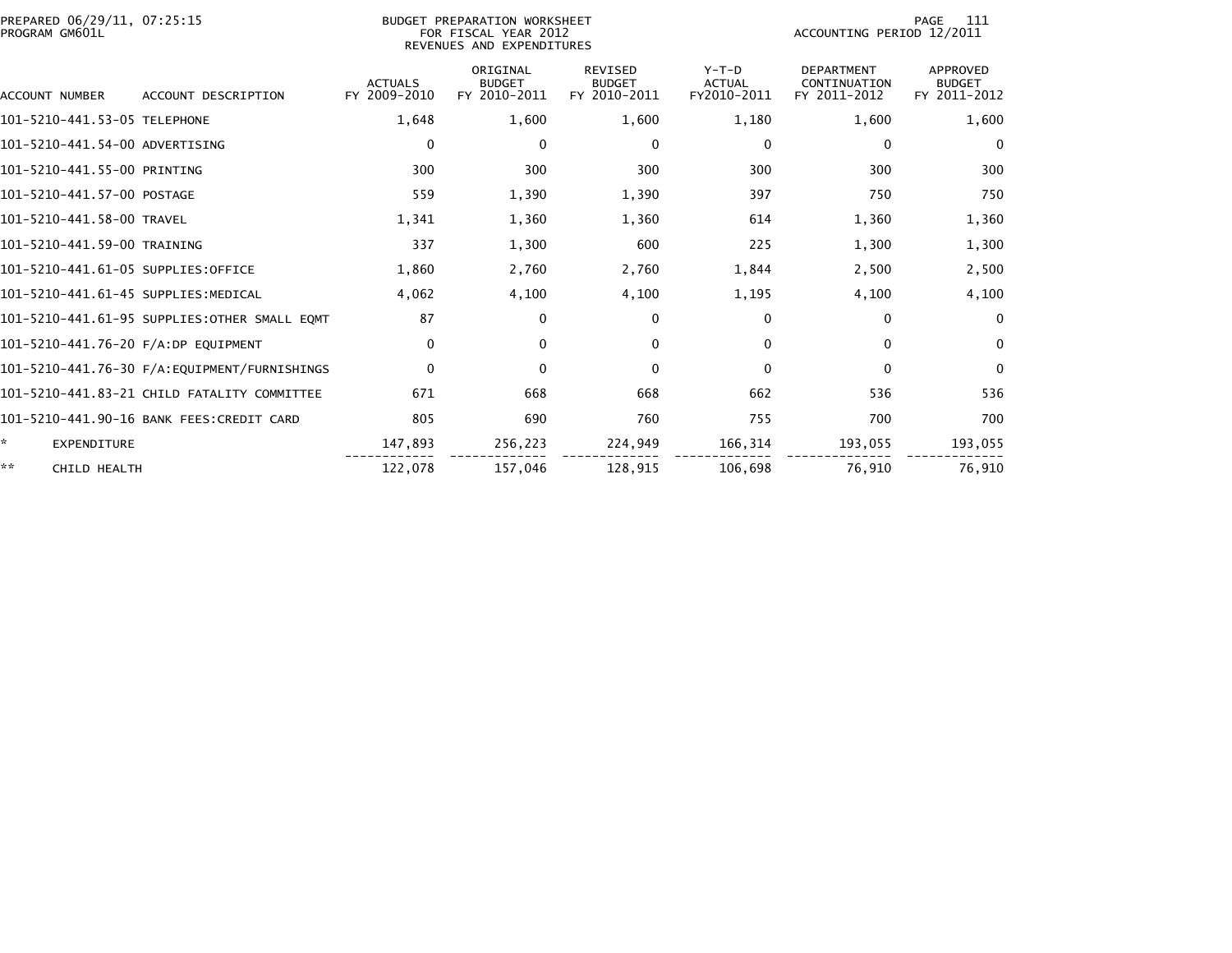|                | PREPARED 06/29/11, 07:25:15 |  |
|----------------|-----------------------------|--|
| PROGRAM GM601L |                             |  |

### BUDGET PREPARATION WORKSHEET PROGRAM GM601L FOR FISCAL YEAR 2012 ACCOUNTING PERIOD 12/2011 REVENUES AND EXPENDITURES

PAGE 112<br>ACCOUNTING PERIOD 12/2011

| ACCOUNT NUMBER                                        | ACCOUNT DESCRIPTION                          | <b>ACTUALS</b><br>FY 2009-2010 | ORIGINAL<br><b>BUDGET</b><br>FY 2010-2011 | <b>REVISED</b><br><b>BUDGET</b><br>FY 2010-2011 | $Y-T-D$<br><b>ACTUAL</b><br>FY2010-2011 | <b>DEPARTMENT</b><br>CONTINUATION<br>FY 2011-2012 | <b>APPROVED</b><br><b>BUDGET</b><br>FY 2011-2012 |
|-------------------------------------------------------|----------------------------------------------|--------------------------------|-------------------------------------------|-------------------------------------------------|-----------------------------------------|---------------------------------------------------|--------------------------------------------------|
|                                                       | 101-5212-331.84-39 TXIX FEES-HEALTH CK COORD | $19,182-$                      |                                           | 0                                               | 0                                       |                                                   | $\Omega$                                         |
|                                                       | 101-5212-334.18-10 HEALTH CHECK COORDINATOR  |                                |                                           |                                                 |                                         |                                                   |                                                  |
|                                                       | 101-5212-334.64-00 STATE AID HEALTH DEPT     |                                |                                           |                                                 |                                         |                                                   |                                                  |
| <b>REVENUE</b><br>101-5212-441.10-05 SALARIES:REGULAR |                                              | $19, 182 -$<br>13,065          |                                           |                                                 |                                         |                                                   |                                                  |
| 101-5212-441.20-05 HEALTH INSURANCE                   |                                              | 4,395                          |                                           |                                                 |                                         |                                                   |                                                  |
| 101-5212-441.20-10 MEDICARE TAX                       |                                              | 180                            |                                           | 0                                               |                                         |                                                   | $\Omega$                                         |
| 101-5212-441.20-15 RETIREMENT                         |                                              | 640                            |                                           |                                                 |                                         |                                                   |                                                  |
|                                                       | 101-5212-441.20-20 SOCIAL SECURITY TAX       | 770                            |                                           |                                                 |                                         |                                                   | $\Omega$                                         |
|                                                       | 101-5212-441.20-25 WORKERS COMPENSATION      | 25                             |                                           | 0                                               |                                         |                                                   |                                                  |
|                                                       | 101-5212-441.20-30 401(K) CONTRIBUTIONS      | 392                            |                                           |                                                 |                                         |                                                   | $\Omega$                                         |
| 101-5212-441.58-00 TRAVEL                             |                                              | <sup>0</sup>                   |                                           | 0                                               |                                         |                                                   | <sup>0</sup>                                     |
| 101-5212-441.61-05 SUPPLIES:OFFICE                    |                                              | 150                            |                                           |                                                 |                                         |                                                   |                                                  |
| *<br><b>EXPENDITURE</b>                               |                                              | 19,617                         |                                           |                                                 |                                         |                                                   |                                                  |
| **                                                    | HEALTH CHECK COORDINATOR                     | 435                            |                                           | 0                                               | 0                                       |                                                   |                                                  |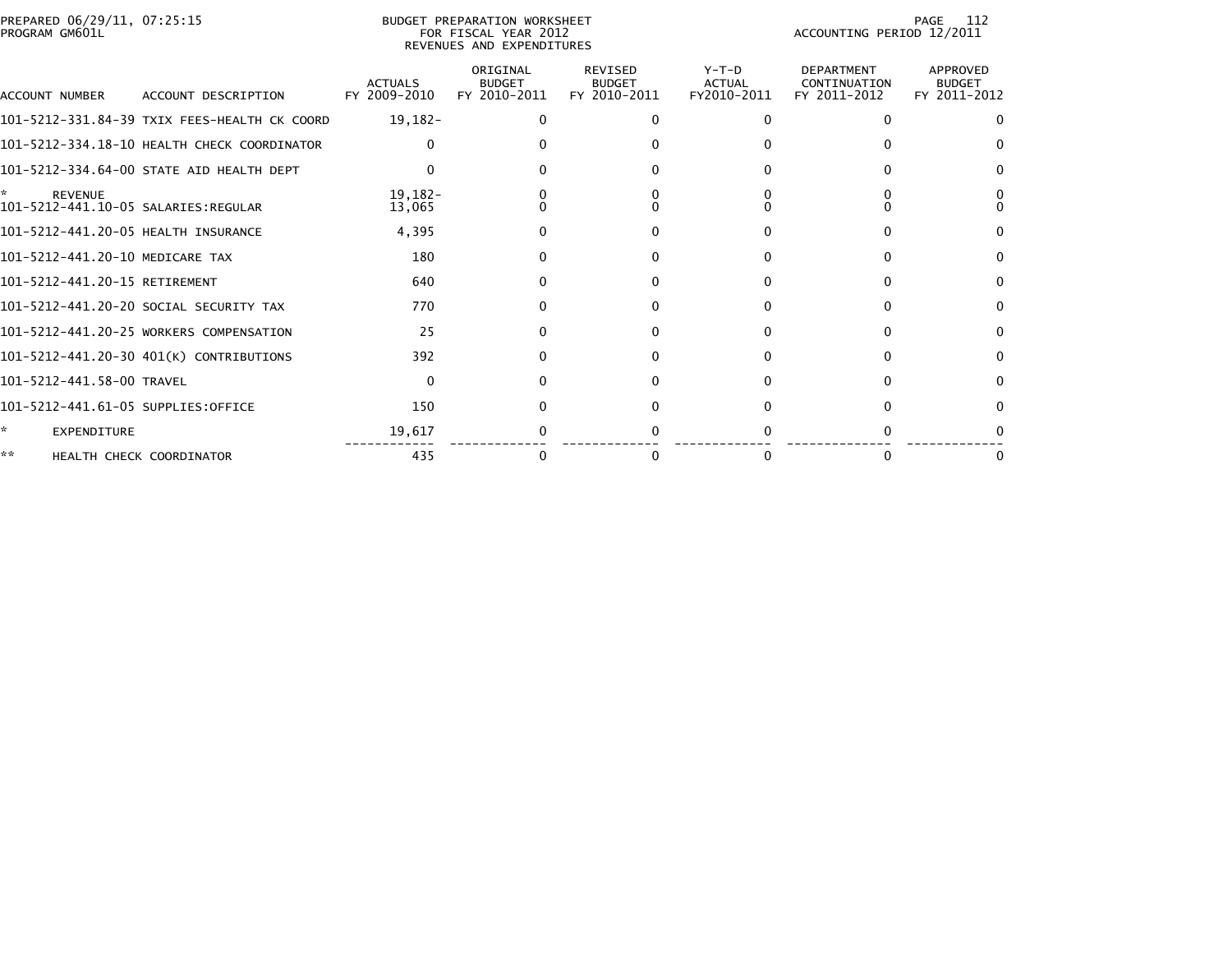| PREPARED 06/29/11, 07:25:15<br>PROGRAM GM601L         |                                              |                                | BUDGET PREPARATION WORKSHEET<br>FOR FISCAL YEAR 2012<br>REVENUES AND EXPENDITURES |                                          |                                       | ACCOUNTING PERIOD 12/2011                         | 113<br><b>PAGE</b>                        |
|-------------------------------------------------------|----------------------------------------------|--------------------------------|-----------------------------------------------------------------------------------|------------------------------------------|---------------------------------------|---------------------------------------------------|-------------------------------------------|
| ACCOUNT NUMBER                                        | ACCOUNT DESCRIPTION                          | <b>ACTUALS</b><br>FY 2009-2010 | ORIGINAL<br><b>BUDGET</b><br>FY 2010-2011                                         | REVISED<br><b>BUDGET</b><br>FY 2010-2011 | Y-T-D<br><b>ACTUAL</b><br>FY2010-2011 | <b>DEPARTMENT</b><br>CONTINUATION<br>FY 2011-2012 | APPROVED<br><b>BUDGET</b><br>FY 2011-2012 |
|                                                       | 101–5215–331.84–30 TXIX FEES-CHILD SERV COOR | 175,723-                       | 111,957-                                                                          | 111,957-                                 | 91,581-                               | $119,013-$                                        | 119,013-                                  |
|                                                       | 101-5215-334.20-00 CHILD SERV COORDINATION G | 22,770-                        | 22,770-                                                                           | 22,770-                                  | 22,770-                               | $\mathbf{0}$                                      | $\Omega$                                  |
|                                                       | 101-5215-395.00-00 FUND BALANCE APPR-RESTR   | $\mathbf{0}$                   | $\mathbf{0}$                                                                      | $\mathbf 0$                              | $\mathbf 0$                           | $\mathbf{0}$                                      | $\mathbf{0}$                              |
| <b>REVENUE</b><br>101-5215-441.10-05 SALARIES:REGULAR |                                              | 198,493-<br>89,714             | 134,727-<br>92,584                                                                | 134,727-<br>92,584                       | 114,351-<br>70,575                    | 119,013-<br>81,772                                | 119,013-<br>81,772                        |
| 101-5215-441.20-05 HEALTH INSURANCE                   |                                              | 18,869                         | 18,946                                                                            | 18,946                                   | 15,090                                | 15,811                                            | 15,811                                    |
| 101-5215-441.20-10 MEDICARE TAX                       |                                              | 1,253                          | 1,343                                                                             | 1,343                                    | 992                                   | 1,186                                             | 1,186                                     |
| 101-5215-441.20-15 RETIREMENT                         |                                              | 4,396                          | 5,972                                                                             | 5,972                                    | 4,552                                 | 5,274                                             | 5,274                                     |
|                                                       | 101–5215–441.20–20 SOCIAL SECURITY TAX       | 5,355                          | 5,740                                                                             | 5,740                                    | 4,240                                 | 5,070                                             | 5,070                                     |
|                                                       | 101-5215-441.20-25 WORKERS COMPENSATION      | 240                            | 370                                                                               | 370                                      | 351                                   | 397                                               | 397                                       |
|                                                       | 101-5215-441.20-30 401(K) CONTRIBUTIONS      | 2,691                          | 2,778                                                                             | 2,778                                    | 2,117                                 | 2,453                                             | 2,453                                     |
|                                                       | 101-5215-441.50-07 COST PER COPY PROGRAM     | 287                            | 400                                                                               | 400                                      | 188                                   | 400                                               | 400                                       |
|                                                       |                                              | $\Omega$                       | 900                                                                               | 900                                      | $\Omega$                              | 900                                               | 900                                       |
| 101-5215-441.53-05 TELEPHONE                          |                                              | 442                            | 1,000                                                                             | 1,000                                    | 386                                   | 1,000                                             | 1,000                                     |
| 101-5215-441.55-00 PRINTING                           |                                              | 125                            | 150                                                                               | 150                                      | $\Omega$                              | 150                                               | 150                                       |
| 101-5215-441.57-00 POSTAGE                            |                                              | $\mathbf{0}$                   | 300                                                                               | 300                                      | 67                                    | 300                                               | 300                                       |
| 101-5215-441.58-00 TRAVEL                             |                                              | 4,095                          | 4,044                                                                             | 4,044                                    | 3,600                                 | 4,100                                             | 4,100                                     |
| 101-5215-441.59-00 TRAINING                           |                                              | $60 -$                         | 100                                                                               | 100                                      | $\Omega$                              | 100                                               | 100                                       |
| 101-5215-441.61-05 SUPPLIES:OFFICE                    |                                              | 8                              | 100                                                                               | 100                                      | 83                                    | 100                                               | 100                                       |
| ÷.<br><b>EXPENDITURE</b>                              |                                              | 127,415                        | 134,727                                                                           | 134,727                                  | 102,241                               | 119,013                                           | 119,013                                   |
| **                                                    | CHILD SERV COORDINATION                      | 71,078-                        | 0                                                                                 | 0                                        | $12, 110-$                            | $\mathbf{0}$                                      | $\bf{0}$                                  |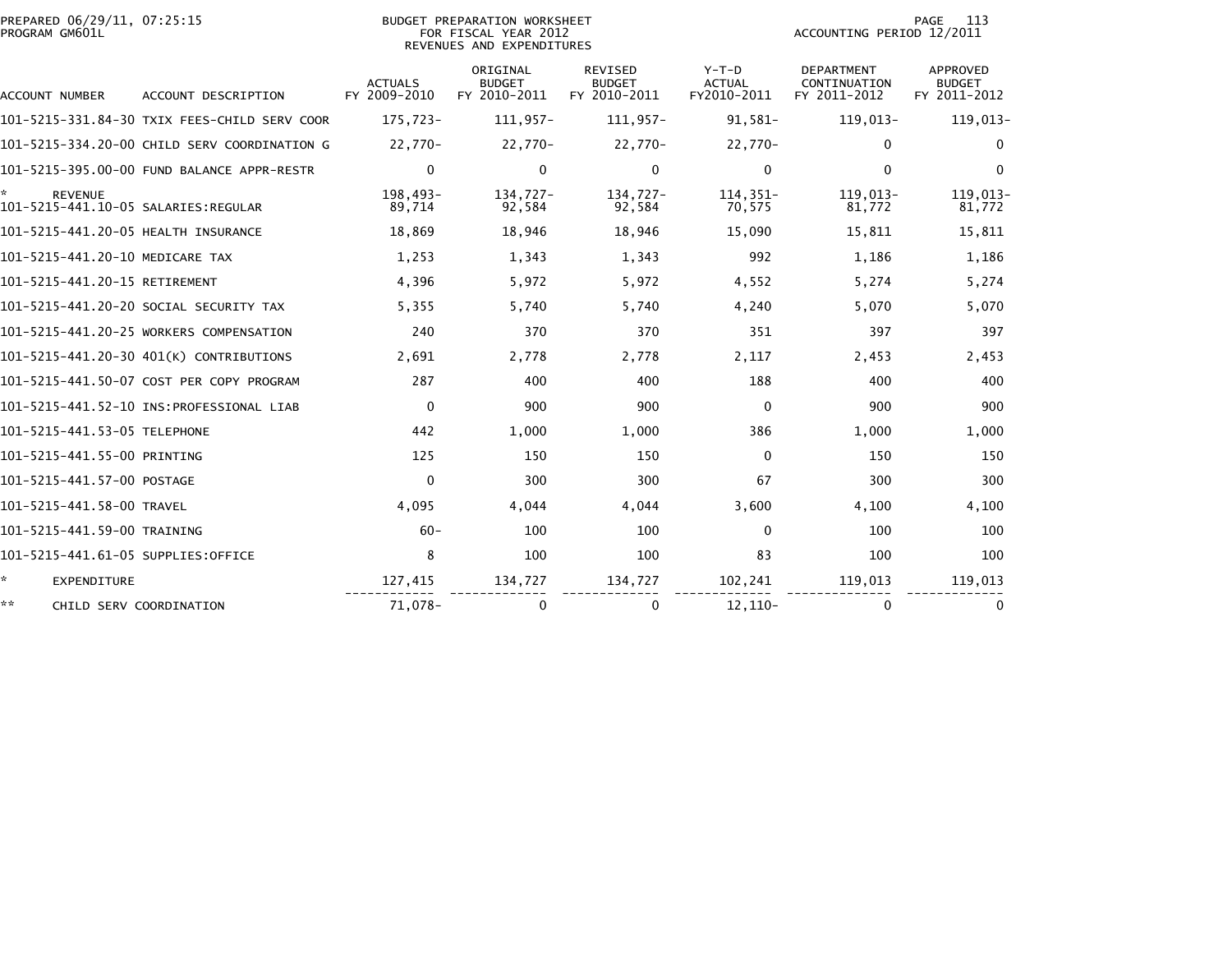| PREPARED 06/29/11, 07:25:15<br>PROGRAM GM601L |                                          |                                | <b>BUDGET PREPARATION WORKSHEET</b><br>FOR FISCAL YEAR 2012<br>REVENUES AND EXPENDITURES |                                                 |                                         | ACCOUNTING PERIOD 12/2011                  | 114<br><b>PAGE</b>                               |
|-----------------------------------------------|------------------------------------------|--------------------------------|------------------------------------------------------------------------------------------|-------------------------------------------------|-----------------------------------------|--------------------------------------------|--------------------------------------------------|
| ACCOUNT NUMBER                                | ACCOUNT DESCRIPTION                      | <b>ACTUALS</b><br>FY 2009-2010 | ORIGINAL<br><b>BUDGET</b><br>FY 2010-2011                                                | <b>REVISED</b><br><b>BUDGET</b><br>FY 2010-2011 | $Y-T-D$<br><b>ACTUAL</b><br>FY2010-2011 | DEPARTMENT<br>CONTINUATION<br>FY 2011-2012 | <b>APPROVED</b><br><b>BUDGET</b><br>FY 2011-2012 |
|                                               |                                          | $160, 871 -$                   | 54,991-                                                                                  | 134,991-                                        | 88,096-                                 | 54,991-                                    | 54,991-                                          |
|                                               | 101-5223-334.64-00 STATE AID HEALTH DEPT | $\mathbf{0}$                   | $8,826-$                                                                                 | $\Omega$                                        | 0                                       | $7.380 -$                                  | $7,380-$                                         |
| <b>REVENUE</b>                                |                                          | 160,871-<br>95,188             | 63,817-<br>46,512                                                                        | 134,991-<br>45,600                              | 88,096-<br>38,687                       | 62,371-<br>45,600                          | 62,371-<br>45,600                                |
| 101-5223-441.20-05 HEALTH INSURANCE           |                                          | 16,746                         | 8,460                                                                                    | 8,460                                           | 7,212                                   | 8,040                                      | 8,040                                            |
| 101-5223-441.20-10 MEDICARE TAX               |                                          | 1,356                          | 675                                                                                      | 655                                             | 554                                     | 661                                        | 661                                              |
| 101-5223-441.20-15 RETIREMENT                 |                                          | 4,664                          | 3,000                                                                                    | 2,941                                           | 2,495                                   | 2,941                                      | 2,941                                            |
|                                               | 101-5223-441.20-20 SOCIAL SECURITY TAX   | 5,799                          | 2,884                                                                                    | 2,802                                           | 2,367                                   | 2,827                                      | 2,828                                            |
|                                               | 101-5223-441.20-25 WORKERS COMPENSATION  | 779                            | 186                                                                                      | 224                                             | 197                                     | 228                                        | 228                                              |
|                                               | 101-5223-441.20-30 401(K) CONTRIBUTIONS  | 2,817                          | 1,395                                                                                    | 1,368                                           | 1,161                                   | 1,368                                      | 1,368                                            |
|                                               | 101-5223-441.33-17 CONTRACTED SERVICES   | 20,830                         | 0                                                                                        | 0                                               | 0                                       | 0                                          | $\mathbf 0$                                      |
| 101-5223-441.43-05 R&M:BUILDINGS              |                                          | 2,933                          | $\mathbf{0}$                                                                             | 0                                               | $\Omega$                                | $\mathbf{0}$                               | $\Omega$                                         |
| 101-5223-441.55-00 PRINTING                   |                                          | 1,698                          | 150                                                                                      | 150                                             | 42                                      | 150                                        | 150                                              |
| 101-5223-441.57-00 POSTAGE                    |                                          | 1,516                          | 100                                                                                      | 100                                             | 50                                      | 100                                        | 100                                              |
| 101-5223-441.58-00 TRAVEL                     |                                          | 27                             | 300                                                                                      | 300                                             | 94                                      | 300                                        | 300                                              |
| 101-5223-441.59-00 TRAINING                   |                                          | $\mathbf{0}$                   | 0                                                                                        | 750                                             | 54                                      | 0                                          | $\Omega$                                         |
| 101-5223-441.61-05 SUPPLIES:OFFICE            |                                          | 174                            | 155                                                                                      | 967                                             | 189                                     | 155                                        | 155                                              |
| 101–5223–441.61–45 SUPPLIES:MEDICAL           |                                          | 634                            | 0                                                                                        | 0                                               | 0                                       | 0                                          | $\mathbf 0$                                      |
| 101-5223-441.61-89 SOFTWARE LICENSES          |                                          | $\mathbf{0}$                   | 0                                                                                        | 22,750                                          | 22,750                                  | $\bf{0}$                                   | $\bf{0}$                                         |
| 101-5223-441.61-90 SUPPLIES:OTHER             |                                          | $\Omega$                       | 0                                                                                        | 4,448                                           | 4,304                                   | 0                                          | 0                                                |
|                                               |                                          | 465                            | 0                                                                                        | 8,200                                           | 7,225                                   | $\Omega$                                   | $\mathbf{0}$                                     |
|                                               | 101-5223-441.74-90 C/A:OTHER EQUIPMENT   | $\mathbf{0}$                   | 0                                                                                        | 35,276                                          | 8,259                                   | $\mathbf{0}$                               | 0                                                |
| 101-5223-441.76-20 F/A:DP EQUIPMENT           |                                          | $\Omega$                       | $\mathbf{0}$                                                                             | 0                                               | 0                                       | $\mathbf{0}$                               | $\mathbf{0}$                                     |
|                                               |                                          | 5,820                          | 0                                                                                        | $\Omega$                                        | 0                                       | $\mathbf{0}$                               | $\mathbf{0}$                                     |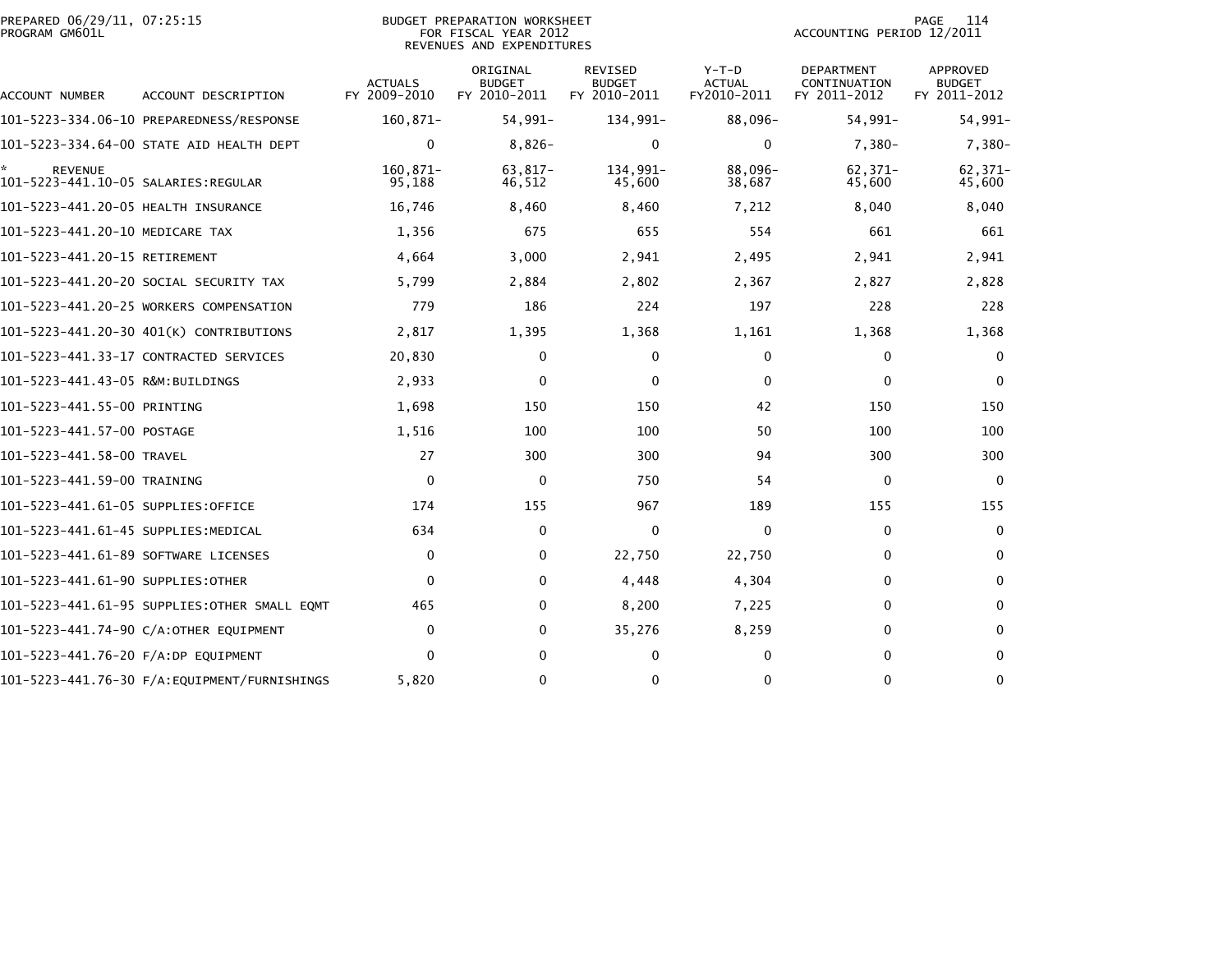| PREPARED 06/29/11, 07:25:15<br>PROGRAM GM601L |                     |                     | BUDGET PREPARATION WORKSHEET<br>FOR FISCAL YEAR 2012<br>REVENUES AND EXPENDITURES |                                           |                                          |                                  | 115<br>PAGE<br>ACCOUNTING PERIOD 12/2011          |                                           |  |
|-----------------------------------------------|---------------------|---------------------|-----------------------------------------------------------------------------------|-------------------------------------------|------------------------------------------|----------------------------------|---------------------------------------------------|-------------------------------------------|--|
|                                               | ACCOUNT NUMBER      | ACCOUNT DESCRIPTION | <b>ACTUALS</b><br>FY 2009-2010                                                    | ORIGINAL<br><b>BUDGET</b><br>FY 2010-2011 | REVISED<br><b>BUDGET</b><br>FY 2010-2011 | $Y-T-D$<br>ACTUAL<br>FY2010-2011 | <b>DEPARTMENT</b><br>CONTINUATION<br>FY 2011-2012 | APPROVED<br><b>BUDGET</b><br>FY 2011-2012 |  |
|                                               | EXPENDITURE         |                     | 161.446                                                                           | 63.817                                    | 134.991                                  | 95.640                           | 62.370                                            | 62,371                                    |  |
| **                                            | <b>BIOTERRORISM</b> |                     | 575                                                                               |                                           |                                          | 7.544                            |                                                   |                                           |  |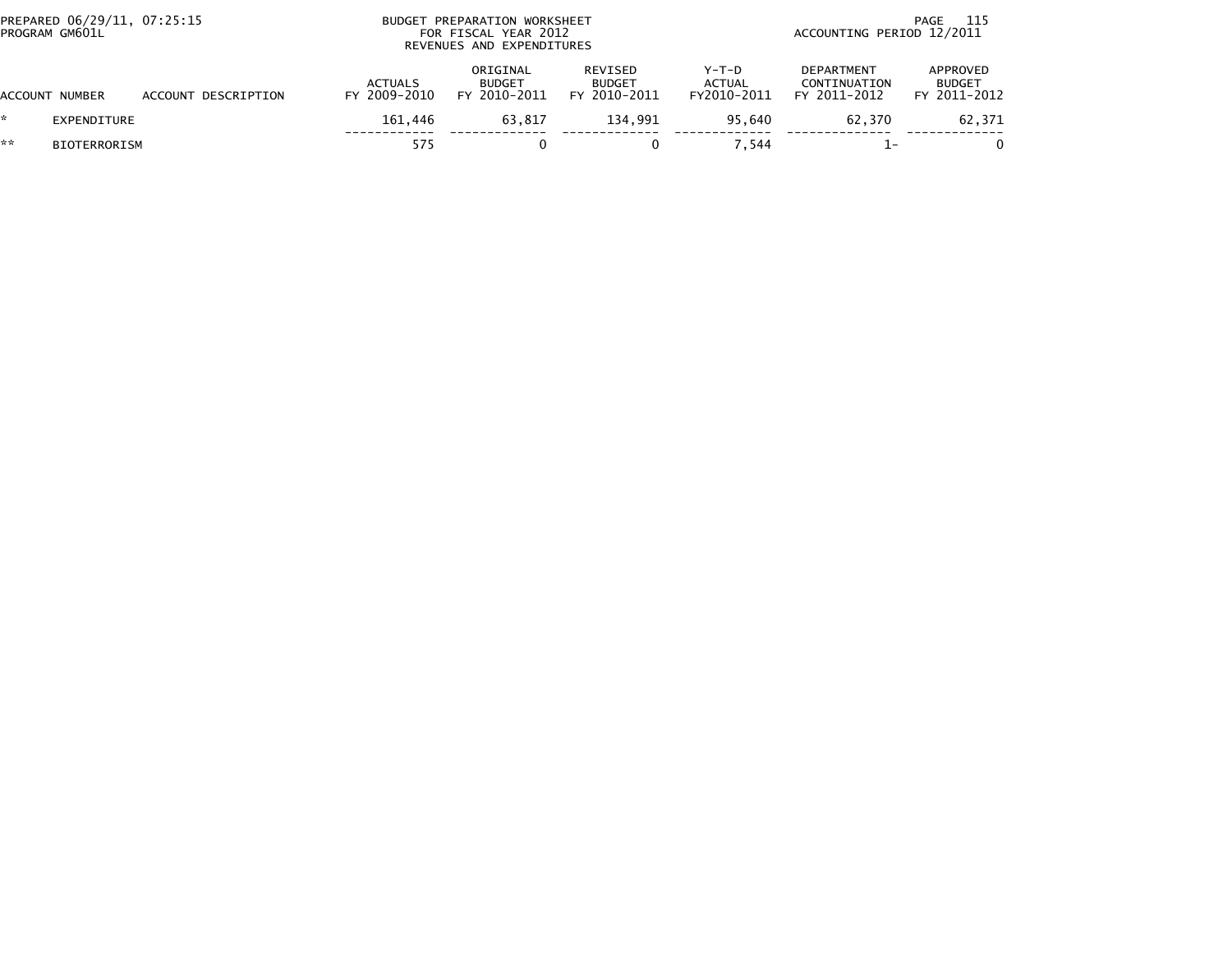| PREPARED 06/29/11, 07:25:15<br>PROGRAM GM601L |                                              |                                | <b>BUDGET PREPARATION WORKSHEET</b><br>FOR FISCAL YEAR 2012<br>REVENUES AND EXPENDITURES |                                          |                                         | ACCOUNTING PERIOD 12/2011                  | 116<br>PAGE                                      |
|-----------------------------------------------|----------------------------------------------|--------------------------------|------------------------------------------------------------------------------------------|------------------------------------------|-----------------------------------------|--------------------------------------------|--------------------------------------------------|
| ACCOUNT NUMBER                                | ACCOUNT DESCRIPTION                          | <b>ACTUALS</b><br>FY 2009-2010 | ORIGINAL<br><b>BUDGET</b><br>FY 2010-2011                                                | REVISED<br><b>BUDGET</b><br>FY 2010-2011 | $Y-T-D$<br><b>ACTUAL</b><br>FY2010-2011 | DEPARTMENT<br>CONTINUATION<br>FY 2011-2012 | <b>APPROVED</b><br><b>BUDGET</b><br>FY 2011-2012 |
|                                               | 101-5225-334.24-00 COMMUNICABLE DIS/TB GRANT | $11,271-$                      | 11,271-                                                                                  | $11,271-$                                | $11,271-$                               | $11,271-$                                  | $11,271-$                                        |
|                                               | 101-5225-334.64-00 STATE AID HEALTH DEPT     | $4.816-$                       | $\Omega$                                                                                 | $\mathbf{0}$                             | $\Omega$                                | $\mathbf{0}$                               | $\Omega$                                         |
|                                               | 101-5225-395.00-00 FUND BALANCE APPR-RESTR   | $\mathbf{0}$                   | $\mathbf{0}$                                                                             | $2,000-$                                 | $\Omega$                                | $30,000 -$                                 | $30,000 -$                                       |
| ☆<br><b>REVENUE</b>                           |                                              | $16.087 -$<br>51,190           | $11.271-$<br>92,943                                                                      | 13,271-<br>92,943                        | 11.271-<br>43,098                       | $41.271 -$<br>44,641                       | 41,271-<br>44,641                                |
| 101-5225-441.20-05 HEALTH INSURANCE           |                                              | 7,211                          | 19,019                                                                                   | 9,019                                    | 6,278                                   | 8,632                                      | 8,632                                            |
| 101-5225-441.20-10 MEDICARE TAX               |                                              | 731                            | 1,348                                                                                    | 1,348                                    | 615                                     | 647                                        | 647                                              |
| 101-5225-441.20-15 RETIREMENT                 |                                              | 2,508                          | 5,994                                                                                    | 5,994                                    | 2,780                                   | 2,879                                      | 2,879                                            |
|                                               | 101–5225–441.20–20 SOCIAL SECURITY TAX       | 3,124                          | 5,762                                                                                    | 5,762                                    | 2,630                                   | 2,768                                      | 2,768                                            |
|                                               | 101-5225-441.20-25 WORKERS COMPENSATION      | 1,021                          | 1,094                                                                                    | 1,274                                    | 1,435                                   | 1,489                                      | 1,489                                            |
|                                               | 101-5225-441.20-30 401(K) CONTRIBUTIONS      | 1,509                          | 2,788                                                                                    | 2,788                                    | 1,293                                   | 1,339                                      | 1,339                                            |
|                                               | 101-5225-441.32-22 INTERPRETER SERVICES      | 271                            | 300                                                                                      | 300                                      | 0                                       | 300                                        | 300                                              |
| 101-5225-441.32-40 PHYSICIAN FEES             |                                              | $\mathbf 0$                    | 2,000                                                                                    | 2,000                                    | $\Omega$                                | 2,000                                      | 2,000                                            |
| 101-5225-441.34-19 LABORATORY FEES            |                                              | 75                             | 500                                                                                      | 500                                      | $\Omega$                                | 500                                        | 500                                              |
| 101-5225-441.43-55 R&M:TELEPHONES             |                                              | $\mathbf{0}$                   | 100                                                                                      | 100                                      | $\Omega$                                | 100                                        | 100                                              |
|                                               |                                              | $\mathbf{0}$                   | 380                                                                                      | 380                                      | 184                                     | 380                                        | 380                                              |
| 101-5225-441.53-05 TELEPHONE                  |                                              | 508                            | 600                                                                                      | 600                                      | 255                                     | 600                                        | 600                                              |
| 101-5225-441.55-00 PRINTING                   |                                              | 100                            | 100                                                                                      | 100                                      | 100                                     | 100                                        | 100                                              |
| 101-5225-441.57-00 POSTAGE                    |                                              | 483                            | 500                                                                                      | 500                                      | 500                                     | 500                                        | 500                                              |
| 101-5225-441.58-00 TRAVEL                     |                                              | 711                            | 720                                                                                      | 720                                      | 139                                     | 500                                        | 500                                              |
| 101-5225-441.59-00 TRAINING                   |                                              | $\mathbf 0$                    | 400                                                                                      | 400                                      | 25                                      | 200                                        | 200                                              |
| 101-5225-441.61-05 SUPPLIES:OFFICE            |                                              | 354                            | 600                                                                                      | 600                                      | 458                                     | 700                                        | 700                                              |
| 101–5225–441.61–45 SUPPLIES:MEDICAL           |                                              | 2,945                          | 3,500                                                                                    | 3,500                                    | 1,995                                   | 3,500                                      | 3,500                                            |
|                                               | 101-5225-441.64-50 DUES & SUBSCRIPTIONS      | 125                            | 150                                                                                      | 150                                      | 150                                     | 150                                        | 150                                              |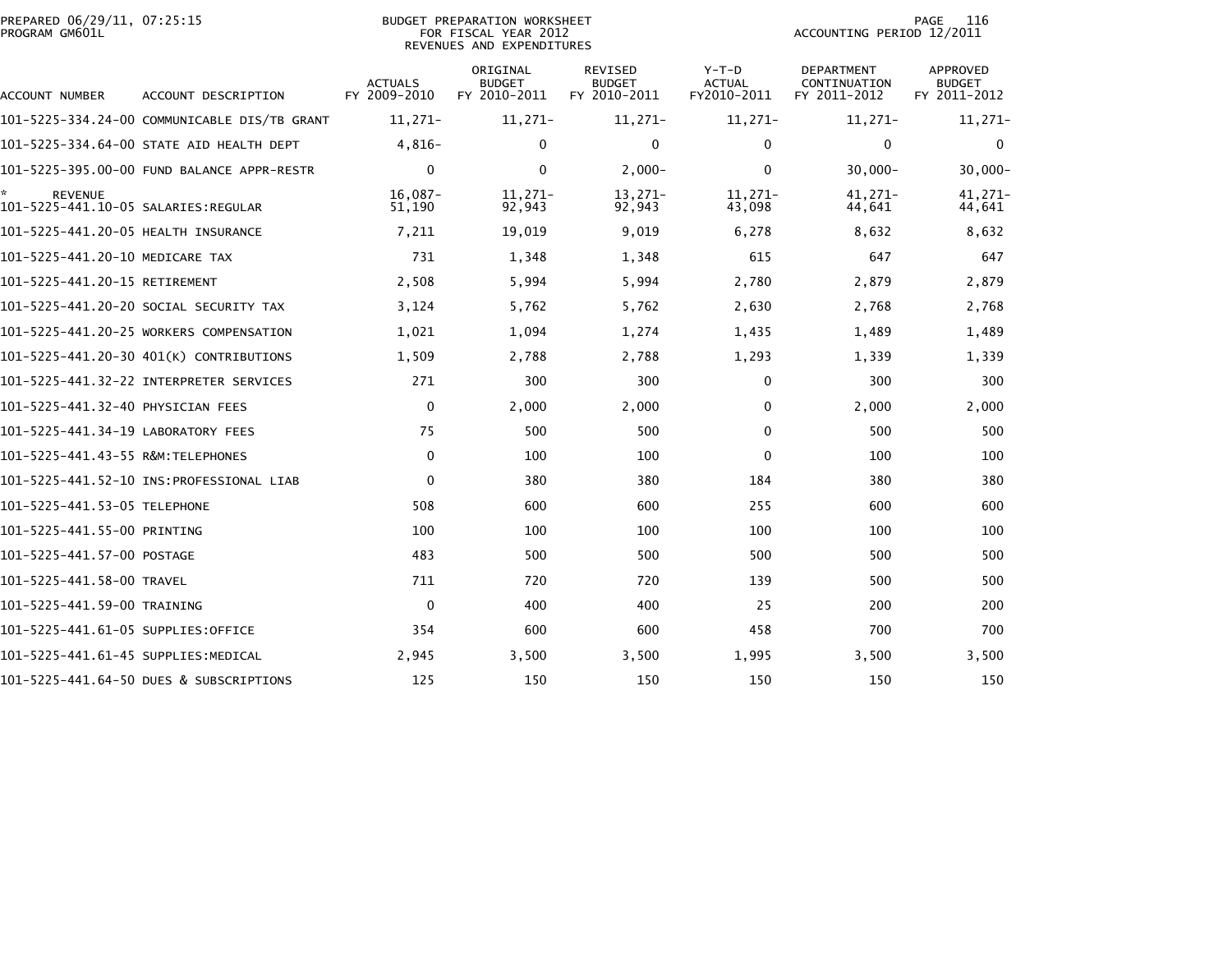| PROGRAM GM601L             | PREPARED 06/29/11, 07:25:15<br>BUDGET PREPARATION WORKSHEET<br>FOR FISCAL YEAR 2012<br>REVENUES AND EXPENDITURES |                         |                                           |                                          |                                | 117<br>PAGE<br>ACCOUNTING PERIOD 12/2011   |                                           |  |
|----------------------------|------------------------------------------------------------------------------------------------------------------|-------------------------|-------------------------------------------|------------------------------------------|--------------------------------|--------------------------------------------|-------------------------------------------|--|
| ACCOUNT NUMBER             | ACCOUNT DESCRIPTION                                                                                              | ACTUALS<br>FY 2009-2010 | ORIGINAL<br><b>BUDGET</b><br>FY 2010-2011 | REVISED<br><b>BUDGET</b><br>FY 2010-2011 | Y-T-D<br>ACTUAL<br>FY2010-2011 | DEPARTMENT<br>CONTINUATION<br>FY 2011-2012 | APPROVED<br><b>BUDGET</b><br>FY 2011-2012 |  |
|                            | 101-5225-441.85-11 GRANT:AID-TO-COUNTIES                                                                         |                         | 0                                         | 0                                        |                                | 0                                          | $\Omega$                                  |  |
| 101-5225-441.98-00 RESERVE |                                                                                                                  | 0                       | $\mathbf{0}$                              | 0                                        |                                | 0                                          | $\Omega$                                  |  |
| EXPENDITURE                |                                                                                                                  | 72,866                  | 138.798                                   | 128.978                                  | 61.935                         | 71.925                                     | 71,925                                    |  |
| **<br>COMMUNICABLE DISEASE |                                                                                                                  | 56,779                  | 127,527                                   | 115.707                                  | 50,664                         | 30,654                                     | 30,654                                    |  |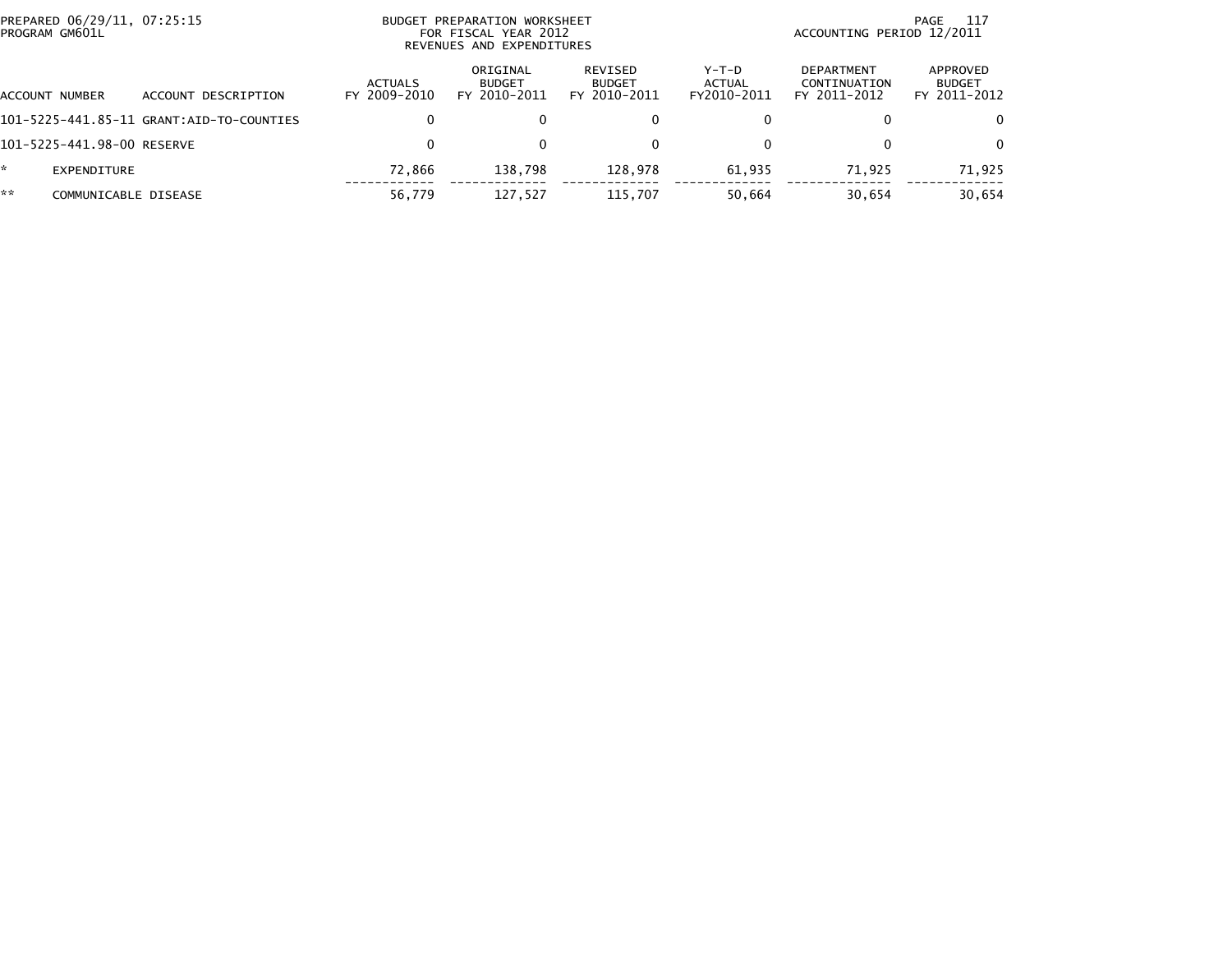| PREPARED 06/29/11, | PREPARATION WORKSHEET | -11                       |
|--------------------|-----------------------|---------------------------|
| . 07:25:15         | <b>BUDGET</b>         | PAGE                      |
| PROGRAM GM601L     | FOR FISCAL YEAR 2012  | ACCOUNTING PERIOD 12/2011 |

#### BUDGET PREPARATION WORKSHEET<br>FOR FISCAL YEAR 2012 REVENUES AND EXPENDITURES

| <b>ACCOUNT NUMBER</b>                                  | ACCOUNT DESCRIPTION                           | <b>ACTUALS</b><br>FY 2009-2010 | ORIGINAL<br><b>BUDGET</b><br>FY 2010-2011 | <b>REVISED</b><br><b>BUDGET</b><br>FY 2010-2011 | $Y-T-D$<br><b>ACTUAL</b><br>FY2010-2011 | <b>DEPARTMENT</b><br>CONTINUATION<br>FY 2011-2012 | <b>APPROVED</b><br><b>BUDGET</b><br>FY 2011-2012 |
|--------------------------------------------------------|-----------------------------------------------|--------------------------------|-------------------------------------------|-------------------------------------------------|-----------------------------------------|---------------------------------------------------|--------------------------------------------------|
|                                                        | 101-5227-334.65-45 SMART START CH CONSULTANT  | $2,192-$                       | 0                                         | $\mathbf{0}$                                    | $\Omega$                                | $\Omega$                                          |                                                  |
| <b>REVENUE</b><br>101-5227-441.10-05 SALARIES: REGULAR |                                               | $2,192-$<br>1,697              |                                           |                                                 |                                         |                                                   |                                                  |
| 101-5227-441.20-05 HEALTH INSURANCE                    |                                               | 204                            |                                           |                                                 |                                         |                                                   |                                                  |
| 101-5227-441.20-10 MEDICARE TAX                        |                                               | 24                             |                                           |                                                 |                                         |                                                   |                                                  |
| 101-5227-441.20-15 RETIREMENT                          |                                               | 83                             |                                           | 0                                               |                                         | 0                                                 | 0                                                |
|                                                        | 101-5227-441.20-20 SOCIAL SECURITY TAX        | 102                            |                                           | 0                                               |                                         |                                                   |                                                  |
|                                                        | 101-5227-441.20-25 WORKERS COMPENSATION       | 31                             |                                           | 0                                               |                                         |                                                   |                                                  |
|                                                        | 101-5227-441.20-30 401(K) CONTRIBUTIONS       | 51                             | Ω                                         | 0                                               |                                         | <sup>n</sup>                                      | 0                                                |
| 101-5227-441.53-05 TELEPHONE                           |                                               | 0                              |                                           | 0                                               |                                         | <sup>n</sup>                                      | 0                                                |
| 101-5227-441.54-00 ADVERTISING                         |                                               |                                |                                           |                                                 |                                         |                                                   |                                                  |
| 101-5227-441.55-00 PRINTING                            |                                               |                                |                                           | 0                                               |                                         |                                                   |                                                  |
| 101-5227-441.57-00 POSTAGE                             |                                               |                                |                                           | 0                                               |                                         | 0                                                 | 0                                                |
| 101-5227-441.58-00 TRAVEL                              |                                               |                                |                                           | 0                                               |                                         | <sup>0</sup>                                      |                                                  |
| 101-5227-441.59-00 TRAINING                            |                                               |                                |                                           |                                                 |                                         |                                                   |                                                  |
| 101-5227-441.61-05 SUPPLIES:OFFICE                     |                                               |                                |                                           |                                                 |                                         | $^{\circ}$                                        |                                                  |
|                                                        | 101-5227-441.61-15 SUPPLIES:EDUCATIONAL       |                                |                                           | 0                                               |                                         |                                                   | $\Omega$                                         |
|                                                        | 101-5227-441.61-95 SUPPLIES: OTHER SMALL EQMT |                                |                                           |                                                 |                                         |                                                   |                                                  |
|                                                        | 101-5227-441.64-50 DUES & SUBSCRIPTIONS       |                                |                                           | 0                                               |                                         | $^{\circ}$                                        |                                                  |
| <b>EXPENDITURE</b>                                     |                                               | 2,192                          |                                           |                                                 |                                         |                                                   |                                                  |
| **                                                     | SMART START NUT & PHY CC                      |                                | 0                                         | 0                                               | $\Omega$                                | 0                                                 |                                                  |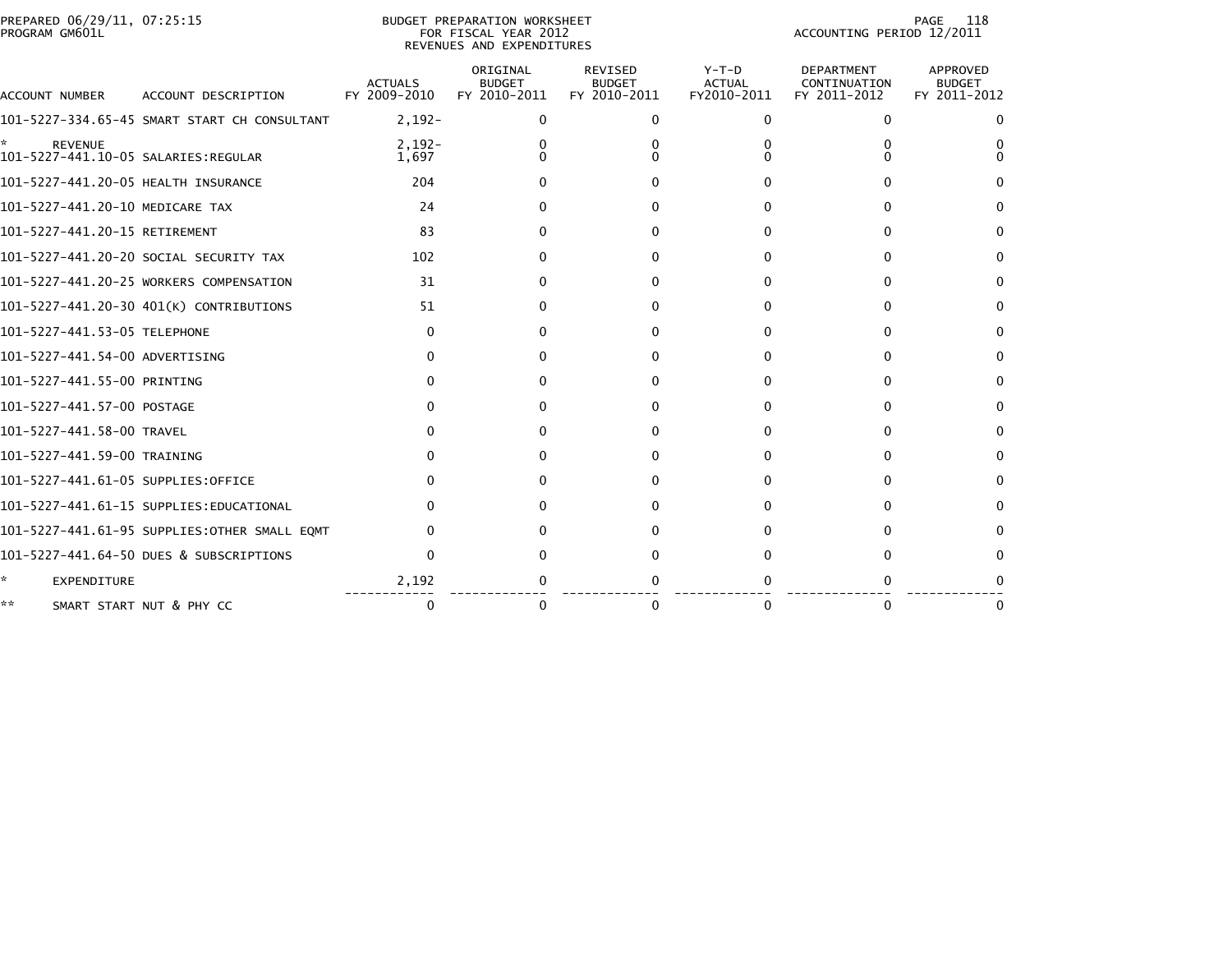|                | PREPARED 06/29/11, 07:25:15 |  |
|----------------|-----------------------------|--|
| PROGRAM GM601L |                             |  |

# PREPARED 06/29/11, 07:25:15 BUDGET PREPARATION WORKSHEET PAGE 119PROGRAM GM601L FOR FISCAL YEAR 2012 ACCOUNTING PERIOD 12/2011 REVENUES AND EXPENDITURES

| ACCOUNT NUMBER                                        | ACCOUNT DESCRIPTION                        | <b>ACTUALS</b><br>FY 2009-2010 | ORIGINAL<br><b>BUDGET</b><br>FY 2010-2011 | <b>REVISED</b><br><b>BUDGET</b><br>FY 2010-2011 | $Y-T-D$<br><b>ACTUAL</b><br>FY2010-2011 | <b>DEPARTMENT</b><br>CONTINUATION<br>FY 2011-2012 | <b>APPROVED</b><br><b>BUDGET</b><br>FY 2011-2012 |
|-------------------------------------------------------|--------------------------------------------|--------------------------------|-------------------------------------------|-------------------------------------------------|-----------------------------------------|---------------------------------------------------|--------------------------------------------------|
| 101-5228-331.84-33 TXIX FEES-DENTAL                   |                                            | 603,928-                       | 591, 149-                                 | 591, 149-                                       | $361, 363 -$                            | 570,378-                                          | 570, 378-                                        |
| 101-5228-353.43-00 DENTAL FEES                        |                                            | 13,413-                        | $8,000 -$                                 | $8,000 -$                                       | $8,140-$                                | $10,000-$                                         | $10,000 -$                                       |
|                                                       | 101-5228-353.79-00 HEALTH CHOICE INS FEES  | $80, 155 -$                    | $100,000 -$                               | $100,000 -$                                     | $58, 142 -$                             | 65,000-                                           | 65,000-                                          |
|                                                       | 101-5228-395.00-00 FUND BALANCE APPR-RESTR | $\mathbf{0}$                   | $10,000 -$                                | $10,000 -$                                      | $\Omega$                                | $10,000 -$                                        | $10,000 -$                                       |
| <b>REVENUE</b><br>101-5228-441.10-05 SALARIES:REGULAR |                                            | 697,496-<br>244,395            | 709,149-<br>380,571                       | 709.149-<br>278,696                             | 427,645-<br>183,801                     | 655,378-<br>380,153                               | 655,378-<br>380,153                              |
| 101-5228-441.20-05 HEALTH INSURANCE                   |                                            | 46,452                         | 73,194                                    | 64,734                                          | 27,507                                  | 73,028                                            | 73,028                                           |
| 101-5228-441.20-10 MEDICARE TAX                       |                                            | 3,450                          | 5,518                                     | 4,026                                           | 2,647                                   | 5,512                                             | 5,512                                            |
| 101-5228-441.20-15 RETIREMENT                         |                                            | 11,975                         | 24,547                                    | 17,976                                          | 11,792                                  | 24,520                                            | 24,520                                           |
|                                                       | 101-5228-441.20-20 SOCIAL SECURITY TAX     | 14,633                         | 23,595                                    | 17,214                                          | 11,320                                  | 23,570                                            | 23,570                                           |
|                                                       | 101-5228-441.20-25 WORKERS COMPENSATION    | 664                            | 1,902                                     | 1,339                                           | 894                                     | 1,901                                             | 1,900                                            |
|                                                       | 101-5228-441.20-30 401(K) CONTRIBUTIONS    | 7,308                          | 11,417                                    | 7,988                                           | 5,010                                   | 11,405                                            | 11,405                                           |
| 101-5228-441.32-40 PHYSICIAN FEES                     |                                            | $\mathbf{0}$                   | 6,000                                     | 6,000                                           | $\Omega$                                | 6,000                                             | 6,000                                            |
|                                                       | 101-5228-441.33-17 CONTRACTED SERVICES     | 167,743                        | 69,605                                    | 198,376                                         | 161,953                                 | 50,000                                            | 50,000                                           |
|                                                       | 101-5228-441.34-30 SERVICE & MAINTENANCE   | 4,106                          | 11,750                                    | 1,940                                           | 1,703                                   | 1,940                                             | 1,940                                            |
| 101-5228-441.43-05 R&M:BUILDINGS                      |                                            | 0                              | $\mathbf 0$                               | 750                                             | 750                                     | 0                                                 | $\mathbf 0$                                      |
| 101-5228-441.43-15 R&M:EQUIPMENT                      |                                            | 4,322                          | 26,000                                    | 26,000                                          | 3,394                                   | 4,350                                             | 4,350                                            |
|                                                       | 101-5228-441.50-07 COST PER COPY PROGRAM   | 348                            | 600                                       | 600                                             | 422                                     | 400                                               | 400                                              |
|                                                       |                                            | 2,000                          | 2,000                                     | 2,000                                           | 2,000                                   | 2,000                                             | 2,000                                            |
| 101-5228-441.53-05 TELEPHONE                          |                                            | 1,319                          | 1,600                                     | 1,600                                           | 1,108                                   | 1,600                                             | 1,600                                            |
| 101-5228-441.55-00 PRINTING                           |                                            | 489                            | 600                                       | 600                                             | 123                                     | 600                                               | 600                                              |
| 101-5228-441.57-00 POSTAGE                            |                                            | 600                            | 850                                       | 850                                             | 616                                     | 850                                               | 850                                              |
| 101-5228-441.58-00 TRAVEL                             |                                            | 162                            | 1,600                                     | 1,600                                           | 149                                     | 1,600                                             | 1,600                                            |
| 101-5228-441.59-00 TRAINING                           |                                            | 633                            | 3,500                                     | 2,750                                           | 2,383                                   | 2,750                                             | 2,750                                            |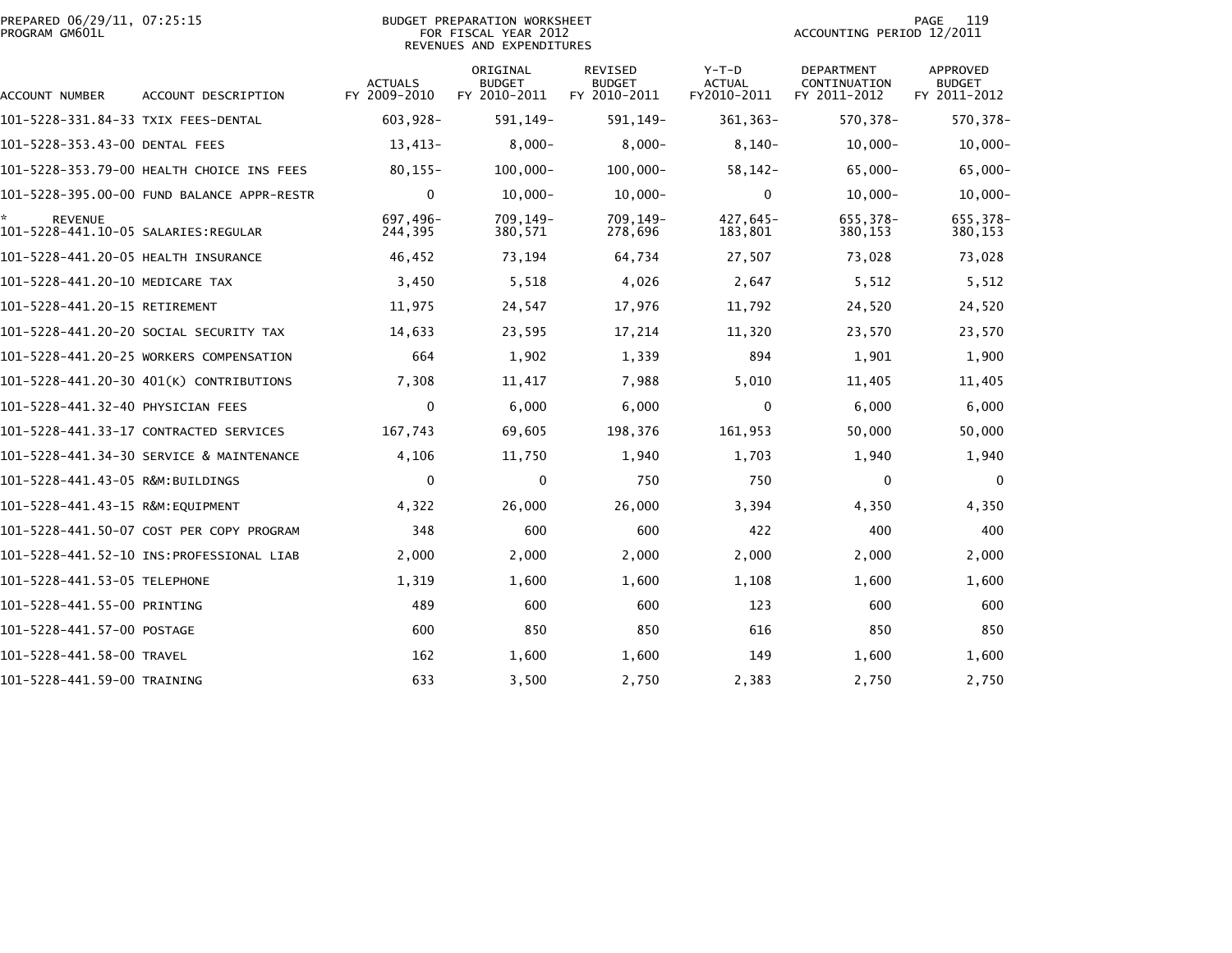| PREPARED 06/29/11, 07:25:15<br>PROGRAM GM601L |                                               |                                | BUDGET PREPARATION WORKSHEET<br>FOR FISCAL YEAR 2012<br>REVENUES AND EXPENDITURES |                                                 | 120<br>PAGE<br>ACCOUNTING PERIOD 12/2011 |                                                   |                                                  |
|-----------------------------------------------|-----------------------------------------------|--------------------------------|-----------------------------------------------------------------------------------|-------------------------------------------------|------------------------------------------|---------------------------------------------------|--------------------------------------------------|
| ACCOUNT NUMBER                                | ACCOUNT DESCRIPTION                           | <b>ACTUALS</b><br>FY 2009-2010 | ORIGINAL<br><b>BUDGET</b><br>FY 2010-2011                                         | <b>REVISED</b><br><b>BUDGET</b><br>FY 2010-2011 | $Y-T-D$<br><b>ACTUAL</b><br>FY2010-2011  | <b>DEPARTMENT</b><br>CONTINUATION<br>FY 2011-2012 | <b>APPROVED</b><br><b>BUDGET</b><br>FY 2011-2012 |
| 101-5228-441.61-05 SUPPLIES:OFFICE            |                                               | 1,308                          | 3,000                                                                             | 3,000                                           | 2,287                                    | 3,000                                             | 3,000                                            |
|                                               | 101-5228-441.61-15 SUPPLIES:EDUCATIONAL       | 20                             | 475                                                                               | 475                                             | 287                                      | $\Omega$                                          | $\Omega$                                         |
| 101-5228-441.61-45 SUPPLIES:MEDICAL           |                                               | 49,002                         | 55,000                                                                            | 55,000                                          | 38,124                                   | 55,000                                            | 55,000                                           |
|                                               | 101-5228-441.61-95 SUPPLIES: OTHER SMALL EQMT | 89                             | 3,200                                                                             | 3,200                                           | 2,988                                    | 3,200                                             | 3,200                                            |
|                                               | 101-5228-441.64-50 DUES & SUBSCRIPTIONS       | 966                            | 1,600                                                                             | 1,600                                           | 1,600                                    | 2,000                                             | 2,000                                            |
|                                               | 101-5228-441.73-00 C/A:OTHER IMPROVEMENTS     | $\Omega$                       | $\Omega$                                                                          | $\Omega$                                        | $\Omega$                                 | 0                                                 | $\Omega$                                         |
|                                               | 101-5228-441.74-15 C/A:MEDICAL EQUIPMENT      | <sup>0</sup>                   |                                                                                   | 0                                               | $\Omega$                                 |                                                   | 0                                                |
| 101-5228-441.76-20 F/A:DP EQUIPMENT           |                                               | $\Omega$                       | <sup>0</sup>                                                                      | $\mathbf{0}$                                    | $\Omega$                                 | 0                                                 | $\Omega$                                         |
|                                               | 101-5228-441.76-30 F/A:EQUIPMENT/FURNISHINGS  | 1,025                          | 1,025                                                                             | 2,085                                           | 0                                        | 0                                                 | $\Omega$                                         |
| 101-5228-441.76-90 F/A:OTHER                  |                                               | $\Omega$                       | $\Omega$                                                                          | 8,750                                           | 8,721                                    | $\Omega$                                          | 0                                                |
|                                               | 101-5228-441.90-80 DENTIST LOAN REPYMNT PROG  | <sup>0</sup>                   | <sup>0</sup>                                                                      | $\Omega$                                        | $\Omega$                                 | ∩                                                 | $\Omega$                                         |
| $\mathbf{A}$<br>EXPENDITURE                   |                                               | 563,009                        | 709,149                                                                           | 709,149                                         | 471,579                                  | 655,379                                           | 655,378                                          |
| **<br>DENTAL CLINIC                           |                                               | 134,487-                       |                                                                                   | 0                                               | 43,934                                   |                                                   |                                                  |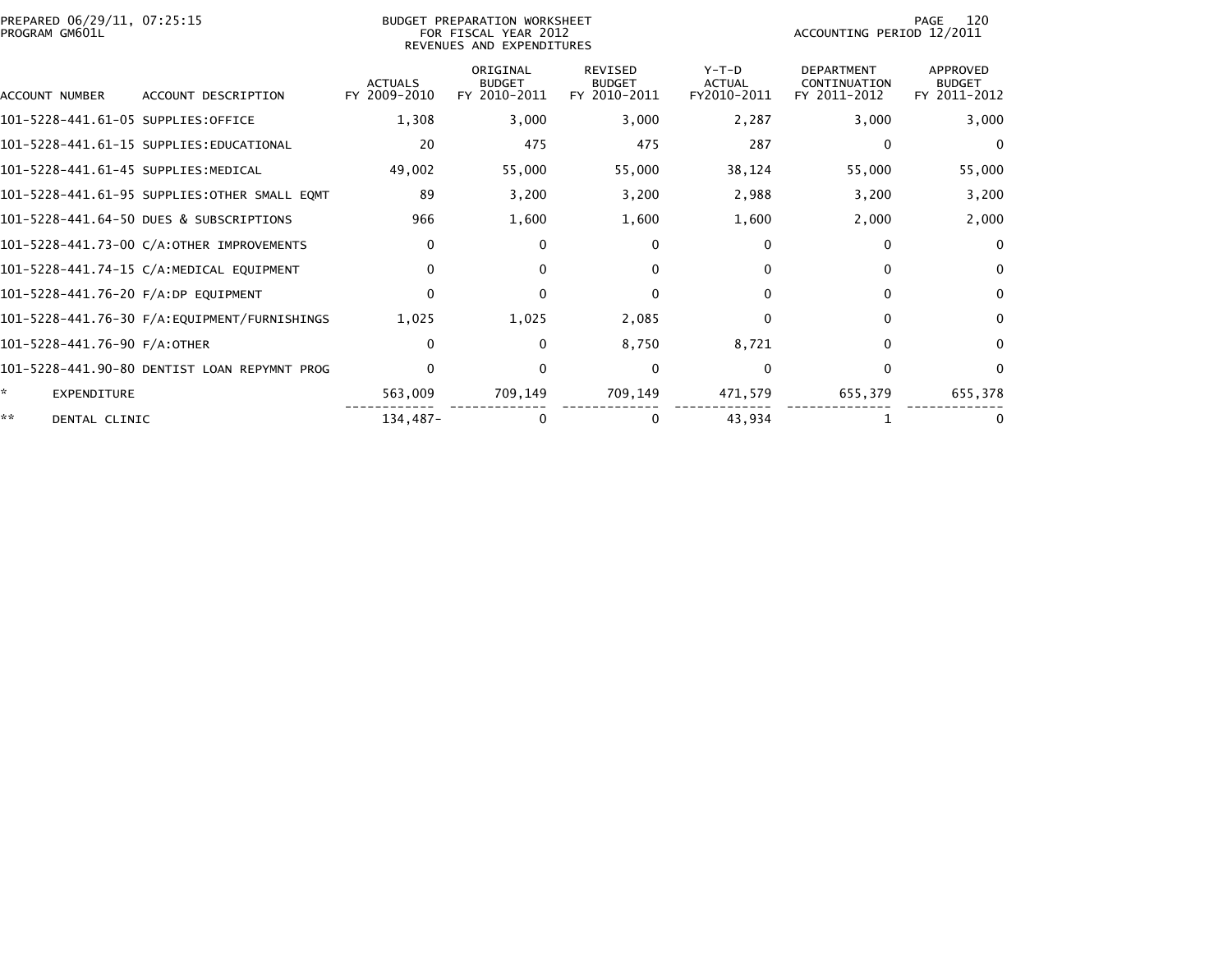| PREPARED 06/29/11, 07:25:15<br>PROGRAM GM601L |                                              |                                | BUDGET PREPARATION WORKSHEET<br>FOR FISCAL YEAR 2012<br>REVENUES AND EXPENDITURES |                                          | 121<br><b>PAGE</b><br>ACCOUNTING PERIOD 12/2011 |                                                   |                                           |  |
|-----------------------------------------------|----------------------------------------------|--------------------------------|-----------------------------------------------------------------------------------|------------------------------------------|-------------------------------------------------|---------------------------------------------------|-------------------------------------------|--|
| ACCOUNT NUMBER                                | ACCOUNT DESCRIPTION                          | <b>ACTUALS</b><br>FY 2009-2010 | ORIGINAL<br><b>BUDGET</b><br>FY 2010-2011                                         | REVISED<br><b>BUDGET</b><br>FY 2010-2011 | Y-T-D<br><b>ACTUAL</b><br>FY2010-2011           | <b>DEPARTMENT</b><br>CONTINUATION<br>FY 2011-2012 | APPROVED<br><b>BUDGET</b><br>FY 2011-2012 |  |
|                                               | 101-5229-334.65-45 SMART START CH CONSULTANT | $80, 124 -$                    | $75.456 -$                                                                        | 74,641-                                  | $62.279-$                                       | $75,316-$                                         | 75,316-                                   |  |
| <b>REVENUE</b>                                |                                              | $80.124 -$<br>57,801           | 75,456-<br>51.821                                                                 | 74,641-<br>51,821                        | $62,279-$<br>43,849                             | $75,316-$<br>51,821                               | 75,316-<br>51,821                         |  |
| 101-5229-441.20-05 HEALTH INSURANCE           |                                              | 9,264                          | 8,460                                                                             | 8,460                                    | 7,200                                           | 8,040                                             | 8,040                                     |  |
| 101-5229-441.20-10 MEDICARE TAX               |                                              | 829                            | 751                                                                               | 751                                      | 629                                             | 751                                               | 751                                       |  |
| 101-5229-441.20-15 RETIREMENT                 |                                              | 2,832                          | 3,342                                                                             | 3,342                                    | 2,828                                           | 3,342                                             | 3,342                                     |  |
|                                               | 101-5229-441.20-20 SOCIAL SECURITY TAX       | 3,547                          | 3,213                                                                             | 3,213                                    | 2,691                                           | 3,213                                             | 3,213                                     |  |
|                                               | 101-5229-441.20-25 WORKERS COMPENSATION      | 1,248                          | 1,814                                                                             | 1,974                                    | 1,535                                           | 1,814                                             | 1,814                                     |  |
|                                               | 101-5229-441.20-30 401(K) CONTRIBUTIONS      | 1,734                          | 1,555                                                                             | 1,555                                    | 1,315                                           | 1,555                                             | 1,555                                     |  |
| 101-5229-441.55-00 PRINTING                   |                                              | $\mathbf{0}$                   | 500                                                                               | 75                                       | 75                                              | 250                                               | 250                                       |  |
| 101-5229-441.57-00 POSTAGE                    |                                              | $\Omega$                       | $\mathbf{0}$                                                                      | 250                                      | 35                                              | 250                                               | 250                                       |  |
| 101-5229-441.58-00 TRAVEL                     |                                              | 1,465                          | 2,500                                                                             | 1,900                                    | 1,845                                           | 2,400                                             | 2,400                                     |  |
| 101-5229-441.59-00 TRAINING                   |                                              | 75                             | 300                                                                               | 250                                      | 235                                             | 250                                               | 250                                       |  |
| 101-5229-441.61-05 SUPPLIES:OFFICE            |                                              | 493                            | 750                                                                               | 800                                      | 404                                             | 1,380                                             | 1,380                                     |  |
|                                               | 101-5229-441.61-15 SUPPLIES:EDUCATIONAL      | 253                            | 450                                                                               | 100                                      | 0                                               | 100                                               | 100                                       |  |
|                                               | 101-5229-441.61-95 SUPPLIES:OTHER SMALL EQMT | $\mathbf{0}$                   | $\mathbf{0}$                                                                      | $\mathbf 0$                              | $\Omega$                                        | 0                                                 | $\Omega$                                  |  |
|                                               | 101-5229-441.64-50 DUES & SUBSCRIPTIONS      | $\mathbf{0}$                   | 0                                                                                 | 150                                      | 35                                              | 150                                               | 150                                       |  |
| 101-5229-441.76-20 F/A:DP EQUIPMENT           |                                              | $\Omega$                       | 0                                                                                 | 0                                        | $\Omega$                                        | $\mathbf{0}$                                      | $\Omega$                                  |  |
|                                               | 101-5229-441.76-30 F/A:EQUIPMENT/FURNISHINGS | $\Omega$                       | $\mathbf{0}$                                                                      | 0                                        | $\Omega$                                        | $\mathbf{0}$                                      | $\mathbf{0}$                              |  |
| ☆.<br>EXPENDITURE                             |                                              | 79,541                         | 75,456                                                                            | 74,641                                   | 62,676                                          | 75,316                                            | 75,316                                    |  |
| **                                            | SMART START: SMILE SAVERS                    | $583-$                         | 0                                                                                 | 0                                        | 397                                             | $\bf{0}$                                          | 0                                         |  |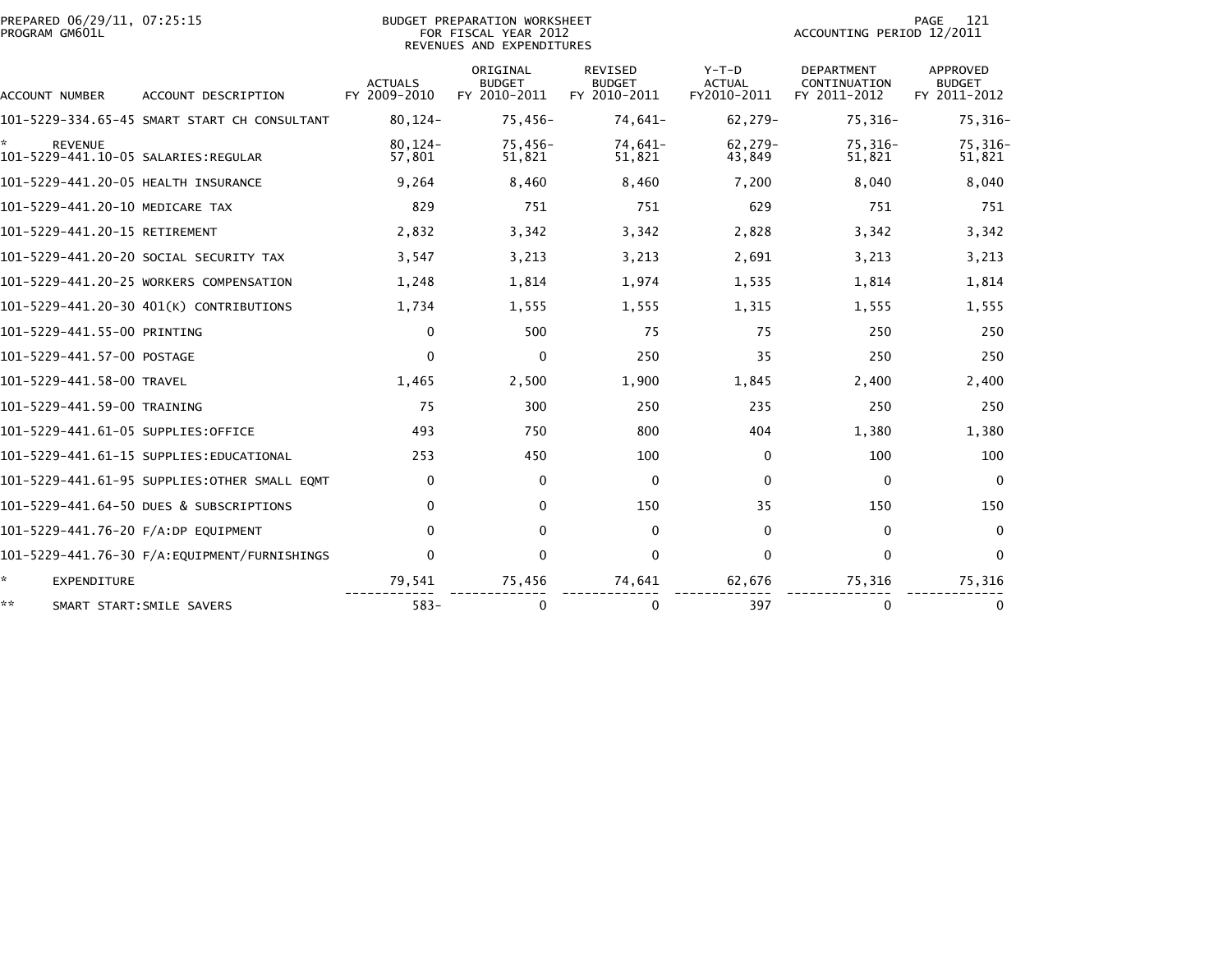| PREPARED 06/29/11, 07:25:15<br>PROGRAM GM601L              |                                              | <b>BUDGET PREPARATION WORKSHEET</b><br>FOR FISCAL YEAR 2012<br>REVENUES AND EXPENDITURES |                                           |                                                 |                                         | 122<br>PAGE<br>ACCOUNTING PERIOD 12/2011   |                                                  |  |
|------------------------------------------------------------|----------------------------------------------|------------------------------------------------------------------------------------------|-------------------------------------------|-------------------------------------------------|-----------------------------------------|--------------------------------------------|--------------------------------------------------|--|
| ACCOUNT NUMBER                                             | ACCOUNT DESCRIPTION                          | <b>ACTUALS</b><br>FY 2009-2010                                                           | ORIGINAL<br><b>BUDGET</b><br>FY 2010-2011 | <b>REVISED</b><br><b>BUDGET</b><br>FY 2010-2011 | $Y-T-D$<br><b>ACTUAL</b><br>FY2010-2011 | DEPARTMENT<br>CONTINUATION<br>FY 2011-2012 | <b>APPROVED</b><br><b>BUDGET</b><br>FY 2011-2012 |  |
| 101-5230-331.75-00 TANF                                    |                                              | $15,857-$                                                                                | $15,857-$                                 | $15,857-$                                       | $15,857-$                               | $15,857-$                                  | $15,857-$                                        |  |
|                                                            | 101-5230-331.84-35 TXIX FEES-FAMILY PLANNING | $93,775-$                                                                                | 54,723-                                   | 54,723-                                         | $68,627-$                               | $70,000 -$                                 | $70,000 -$                                       |  |
| 101-5230-334.38-00 FAMILY PLANNING                         |                                              | 239,484-                                                                                 | $200, 972 -$                              | $214,577-$                                      | $214,577-$                              | $200, 972 -$                               | 200,972-                                         |  |
|                                                            | 101-5230-334.64-00 STATE AID HEALTH DEPT     | $9,954-$                                                                                 | $9,954-$                                  | $9,954-$                                        | $9,954-$                                | $9,954-$                                   | $9,954-$                                         |  |
|                                                            | 101-5230-353.50-00 FAMILY PLANNING FEES      | $8,405-$                                                                                 | $8,000-$                                  | $8,000 -$                                       | $17,273-$                               | $13,000-$                                  | $13,000-$                                        |  |
|                                                            | 101-5230-395.00-00 FUND BALANCE APPR-RESTR   | $\mathbf{0}$                                                                             | $100,000 -$                               | $100,000 -$                                     | $\Omega$                                | $100.000 -$                                | $100,000 -$                                      |  |
| *<br><b>REVENUE</b><br>101-5230-441.10-05 SALARIES:REGULAR |                                              | $367,475-$<br>350,582                                                                    | 389,506-<br>303,517                       | 403, 111-<br>307,999                            | 326,288-<br>313,876                     | 409,783-<br>370,961                        | 409,783-<br>370,961                              |  |
| 101-5230-441.20-05 HEALTH INSURANCE                        |                                              | 68,585                                                                                   | 62,109                                    | 62,109                                          | 59,002                                  | 71,728                                     | 71,728                                           |  |
| 101-5230-441.20-10 MEDICARE TAX                            |                                              | 4,867                                                                                    | 4,401                                     | 4,466                                           | 4,363                                   | 5,379                                      | 5,379                                            |  |
| 101-5230-441.20-15 RETIREMENT                              |                                              | 17,179                                                                                   | 19,576                                    | 19,865                                          | 20,154                                  | 23,927                                     | 23,927                                           |  |
|                                                            | 101–5230–441.20–20 SOCIAL SECURITY TAX       | 20,810                                                                                   | 18,818                                    | 19,096                                          | 18,655                                  | 23,000                                     | 23,000                                           |  |
|                                                            | 101-5230-441.20-25 WORKERS COMPENSATION      | 5,511                                                                                    | 3,817                                     | 7,020                                           | 7,724                                   | 8,853                                      | 8,853                                            |  |
|                                                            | 101-5230-441.20-30 401(K) CONTRIBUTIONS      | 9,819                                                                                    | 9,106                                     | 9,240                                           | 9,408                                   | 11,129                                     | 11,129                                           |  |
|                                                            | 101-5230-441.32-00 PROFESSIONAL SERVICES     | 0                                                                                        | 0                                         | 0                                               | $\mathbf 0$                             | $\mathbf 0$                                | $\mathbf 0$                                      |  |
|                                                            | 101-5230-441.32-22 INTERPRETER SERVICES      | 424                                                                                      | 4,100                                     | 4,100                                           | 526                                     | 2,000                                      | 2,000                                            |  |
|                                                            | 101-5230-441.32-36 PUBLIC HEALTH NURSING SVS | $\mathbf{0}$                                                                             | 9,160                                     | 17,833                                          | 8,673                                   | $\mathbf 0$                                | $\mathbf 0$                                      |  |
| 101-5230-441.32-40 PHYSICIAN FEES                          |                                              | 4,580                                                                                    | 4,863                                     | 4,863                                           | 3,885                                   | 4,863                                      | 4,863                                            |  |
| 101-5230-441.34-19 LABORATORY FEES                         |                                              | 10,357                                                                                   | 12,000                                    | 12,000                                          | 12,000                                  | 20,000                                     | 20,000                                           |  |
| LEVEL<br><b>TEXT</b><br>400                                | STATE LAB FEES WILL INCREASE FOR NEXT YEAR.  |                                                                                          | TEXT AMT                                  | 20,000<br>20,000                                |                                         |                                            |                                                  |  |
| 101-5230-441.43-15 R&M:EQUIPMENT                           |                                              | 600                                                                                      | 600                                       | 600                                             | 381                                     | 250                                        | 250                                              |  |
| 101-5230-441.43-55 R&M:TELEPHONES                          |                                              | $\Omega$                                                                                 | 100                                       | 100                                             | $\Omega$                                | 100                                        | 100                                              |  |
|                                                            | 101-5230-441.50-07 COST PER COPY PROGRAM     | 1,558                                                                                    | 900                                       | 1,600                                           | 1,175                                   | 1,150                                      | 1,150                                            |  |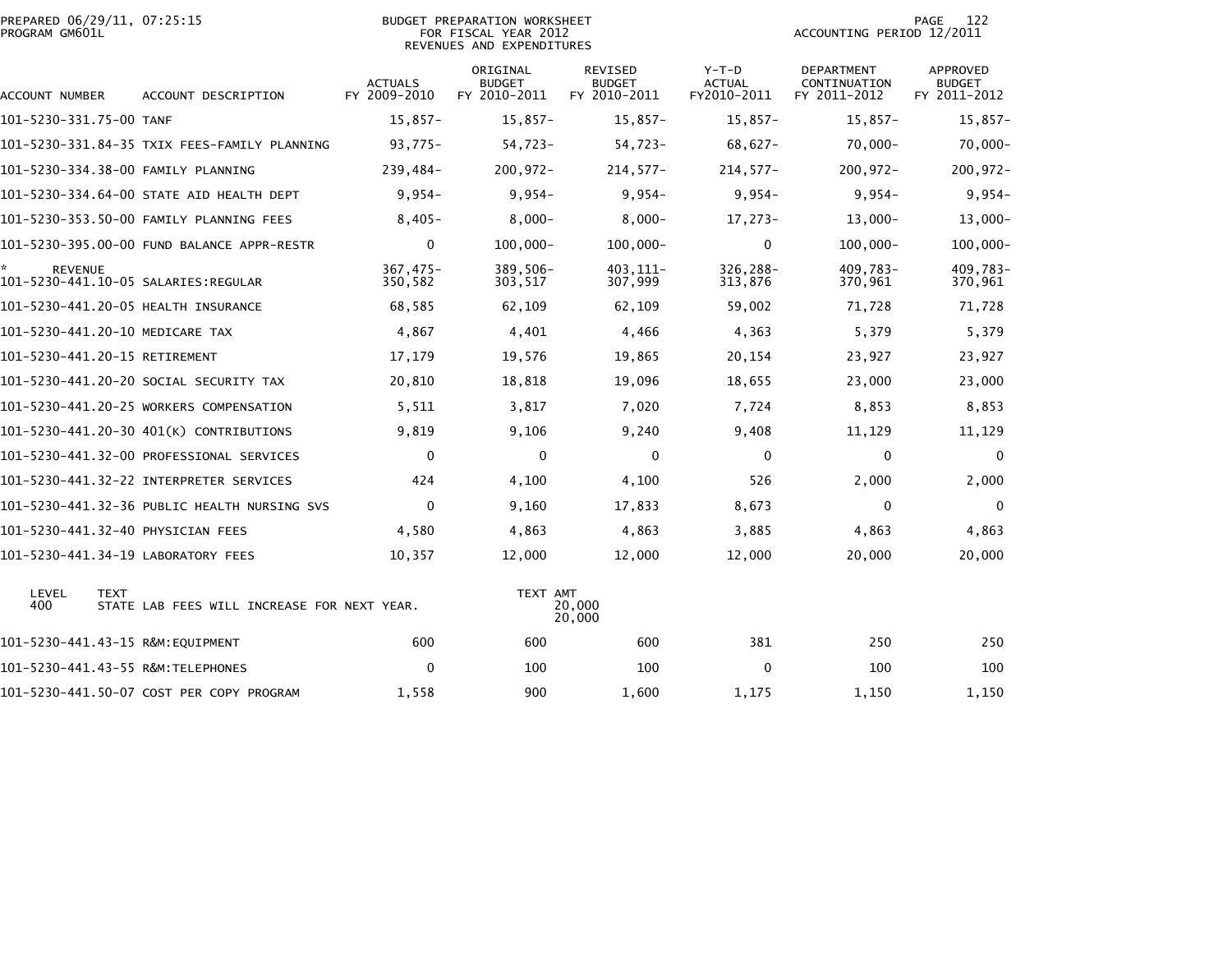|    | PROGRAM GM601L            |                    | PREPARED 06/29/11, 07:25:15                                                        |                                | BUDGET PREPARATION WORKSHEET<br>FOR FISCAL YEAR 2012<br>REVENUES AND EXPENDITURES |                                          |                                       | ACCOUNTING PERIOD 12/2011                         | PAGE<br>123                               |
|----|---------------------------|--------------------|------------------------------------------------------------------------------------|--------------------------------|-----------------------------------------------------------------------------------|------------------------------------------|---------------------------------------|---------------------------------------------------|-------------------------------------------|
|    | ACCOUNT NUMBER            |                    | ACCOUNT DESCRIPTION                                                                | <b>ACTUALS</b><br>FY 2009-2010 | ORIGINAL<br><b>BUDGET</b><br>FY 2010-2011                                         | REVISED<br><b>BUDGET</b><br>FY 2010-2011 | Y-T-D<br><b>ACTUAL</b><br>FY2010-2011 | <b>DEPARTMENT</b><br>CONTINUATION<br>FY 2011-2012 | APPROVED<br><b>BUDGET</b><br>FY 2011-2012 |
|    |                           |                    |                                                                                    | 3,500                          | 3,500                                                                             | 3,500                                    | 3,500                                 | 3,500                                             | 3,500                                     |
|    |                           |                    | 101-5230-441.53-05 TELEPHONE                                                       | 1,621                          | 2,500                                                                             | 2,455                                    | 1,809                                 | 2,500                                             | 2,500                                     |
|    |                           |                    | 101-5230-441.54-00 ADVERTISING                                                     | $\mathbf{0}$                   | 0                                                                                 | 750                                      | $\Omega$                              | 500                                               | 500                                       |
|    | LEVEL<br>400              | <b>TEXT</b>        | INCREASED TO ADVERTISE TO REPLACE PUBLIC HEALTH                                    |                                | TEXT AMT                                                                          |                                          |                                       |                                                   |                                           |
|    |                           |                    | NURSE SUPERVISOR<br>101-5230-441.55-00 PRINTING                                    | 867                            | 900                                                                               | 900                                      | 900                                   | 900                                               | 900                                       |
|    |                           |                    | 101-5230-441.57-00 POSTAGE                                                         | 1.272                          | 3,400                                                                             | 3,400                                    | 2,725                                 | 3,400                                             | 3,400                                     |
|    | 101-5230-441.58-00 TRAVEL |                    |                                                                                    | 684                            | 1,250                                                                             | 850                                      | 428                                   | 1,250                                             | 1,250                                     |
|    |                           |                    | 101-5230-441.59-00 TRAINING                                                        | 1,020                          | 1,600                                                                             | 550                                      | 225                                   | 1,600                                             | 1,600                                     |
|    |                           |                    | 101-5230-441.61-05 SUPPLIES:OFFICE                                                 | 2,874                          | 4,100                                                                             | 4,100                                    | 3,113                                 | 3,500                                             | 3,500                                     |
|    |                           |                    | 101-5230-441.61-15 SUPPLIES:EDUCATIONAL                                            | $\mathbf{0}$                   | 300                                                                               | 300                                      | 0                                     | $\mathbf{0}$                                      | $\Omega$                                  |
|    |                           |                    | 101-5230-441.61-45 SUPPLIES: MEDICAL                                               | 75,836                         | 75,124                                                                            | 83,463                                   | 76,817                                | 79,124                                            | 79,124                                    |
|    | LEVEL                     | <b>TEXT</b>        |                                                                                    |                                | TEXT AMT                                                                          |                                          |                                       |                                                   |                                           |
|    | 400                       |                    | INCREASE COST IN PAPS AND SUPPLIES<br>101-5230-441.61-95 SUPPLIES:OTHER SMALL EQMT | 173                            | 700                                                                               | 700                                      | $\mathbf{0}$                          | 300                                               | 300                                       |
|    |                           |                    | 101-5230-441.64-50 DUES & SUBSCRIPTIONS                                            | 150                            | 150                                                                               | 150                                      | 150                                   | 400                                               | 400                                       |
|    | LEVEL                     | <b>TEXT</b>        |                                                                                    |                                | TEXT AMT                                                                          |                                          |                                       |                                                   |                                           |
|    | 400                       |                    | INCREASE PRICE IN FACTS AND COMPARISON FOR PHARMAC                                 | $\Omega$                       | $\mathbf 0$                                                                       | 0                                        | $\mathbf 0$                           | $\mathbf 0$                                       | 0                                         |
|    |                           | <b>EXPENDITURE</b> |                                                                                    | 582,869                        | 546,591                                                                           | 572,009                                  | 549,489                               | 640, 314                                          | 640, 314                                  |
| ** |                           | FAMILY PLANNING    |                                                                                    | 215,394                        | 157,085                                                                           | 168,898                                  | 223,201                               | 230,531                                           | 230,531                                   |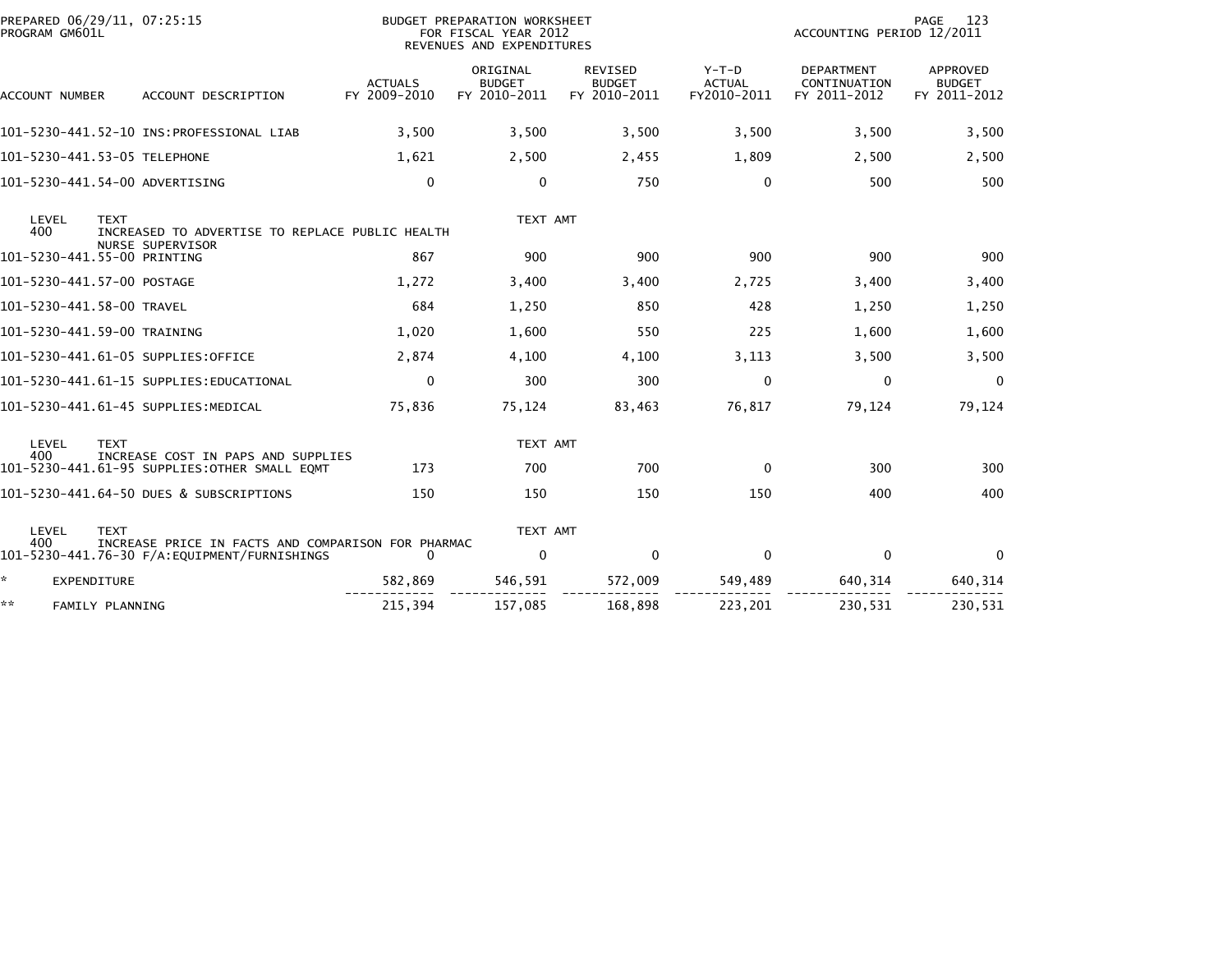| PREPARED 06/29/11, 07:25:15<br>PROGRAM GM601L                       |                                              |                                | BUDGET PREPARATION WORKSHEET<br>FOR FISCAL YEAR 2012<br>REVENUES AND EXPENDITURES | 124<br>PAGE<br>ACCOUNTING PERIOD 12/2011 |                                         |                                            |                                           |
|---------------------------------------------------------------------|----------------------------------------------|--------------------------------|-----------------------------------------------------------------------------------|------------------------------------------|-----------------------------------------|--------------------------------------------|-------------------------------------------|
| ACCOUNT NUMBER                                                      | ACCOUNT DESCRIPTION                          | <b>ACTUALS</b><br>FY 2009-2010 | ORIGINAL<br><b>BUDGET</b><br>FY 2010-2011                                         | REVISED<br><b>BUDGET</b><br>FY 2010-2011 | $Y-T-D$<br><b>ACTUAL</b><br>FY2010-2011 | DEPARTMENT<br>CONTINUATION<br>FY 2011-2012 | APPROVED<br><b>BUDGET</b><br>FY 2011-2012 |
|                                                                     | 101-5240-334.42-00 HEALTH PROMOTION GRANT    | $29,943-$                      | $30, 106 -$                                                                       | $30, 106 -$                              | $30, 106 -$                             | $30,042 -$                                 | $30,042 -$                                |
| LEVEL<br><b>TEXT</b><br>400<br>101-5240-334.45-00 HEALTH LINK GRANT | STATE DECREASED \$64 DOLLARS                 | $73, 133 -$                    | TEXT AMT<br>73, 133-                                                              | $67,633-$                                | $60,070 -$                              | $67,633-$                                  | $67,633-$                                 |
|                                                                     | 101-5240-334.47-00 HLTHY CAROLINIANS GRNT    | $\mathbf{0}$                   | $\mathbf{0}$                                                                      | 0                                        | $\Omega$                                | $\mathbf{0}$                               | $\Omega$                                  |
|                                                                     | 101-5240-334.64-00 STATE AID HEALTH DEPT     | $20, 351 -$                    | $20, 188 -$                                                                       | $20,188-$                                | $20, 188 -$                             | $20, 188 -$                                | 20,188-                                   |
|                                                                     | 101-5240-334.67-00 TIMR INFANT MORTALITY     | $50,000 -$                     | 0                                                                                 | 0                                        | $\Omega$                                | $\mathbf{0}$                               | $\Omega$                                  |
|                                                                     | 101–5240–334.98–00 FAMILY STRENGTH INITIATVE | 38,219-                        | $50,000 -$                                                                        | $50,000 -$                               | $39,720 -$                              | $50,000 -$                                 | $50,000 -$                                |
|                                                                     |                                              | 0                              | 0                                                                                 | $700 -$                                  | $700 -$                                 | 0                                          | 0                                         |
|                                                                     | 101-5240-365.48-00 HLTHLINK:GLASCOSMITHKLINE | $\Omega$                       | $\mathbf{0}$                                                                      | 0                                        | $\Omega$                                | $\mathbf{0}$                               | $\Omega$                                  |
|                                                                     | 101-5240-365.71-07 HEALTHY CAROLINIANS       | $10,000 -$                     | 0                                                                                 | $\mathbf 0$                              | 0                                       | $\mathbf{0}$                               | $\mathbf{0}$                              |
|                                                                     | 101-5240-365.74-04 GRANT:ROBERTSON/HLTHLINK  | $25,000 -$                     | $25,000 -$                                                                        | $68,489-$                                | $100,000 -$                             | $50,000 -$                                 | $50,000 -$                                |
|                                                                     | 101-5240-395.00-00 FUND BALANCE APPR-RESTR   | $\mathbf{0}$                   | $\mathbf{0}$                                                                      | $\mathbf 0$                              | $\Omega$                                | 0                                          | $\Omega$                                  |
| <b>REVENUE</b><br>101-5240-441.10-05 SALARIES:REGULAR               |                                              | 246,646-<br>151,951            | $198,427-$<br>171,599                                                             | 237, 116-<br>170,911                     | 250,784-<br>134,756                     | 217,863-<br>155,684                        | 217,863-<br>155,684                       |
| 101-5240-441.20-05 HEALTH INSURANCE                                 |                                              | 30,238                         | 42,267                                                                            | 42,267                                   | 27,991                                  | 30,103                                     | 30,103                                    |
| 101-5240-441.20-10 MEDICARE TAX                                     |                                              | 2,186                          | 2,488                                                                             | 2,478                                    | 1,920                                   | 2,257                                      | 2,257                                     |
| 101-5240-441.20-15 RETIREMENT                                       |                                              | 7,446                          | 11,068                                                                            | 11,024                                   | 8,692                                   | 10,042                                     | 10,042                                    |
|                                                                     | 101-5240-441.20-20 SOCIAL SECURITY TAX       | 9,345                          | 10,639                                                                            | 10,596                                   | 8,209                                   | 9,652                                      | 9,652                                     |
|                                                                     | 101-5240-441.20-25 WORKERS COMPENSATION      | 408                            | 340                                                                               | 596                                      | 653                                     | 740                                        | 740                                       |
|                                                                     | 101-5240-441.20-30 401(K) CONTRIBUTIONS      | 4,535                          | 5,148                                                                             | 5,127                                    | 4,043                                   | 4,671                                      | 4,671                                     |
| 101-5240-441.43-55 R&M:TELEPHONES                                   |                                              | $\Omega$                       | $\mathbf{0}$                                                                      | 0                                        | $\Omega$                                | $\mathbf{0}$                               | $\Omega$                                  |
|                                                                     | 101-5240-441.50-07 COST PER COPY PROGRAM     | 985                            | 350                                                                               | 1,950                                    | 1,456                                   | 2,000                                      | 2,000                                     |
|                                                                     |                                              |                                |                                                                                   |                                          |                                         |                                            |                                           |

LEVEL TEXT TEXT AMT 400 INCREASE BASED ON PROJECTED USE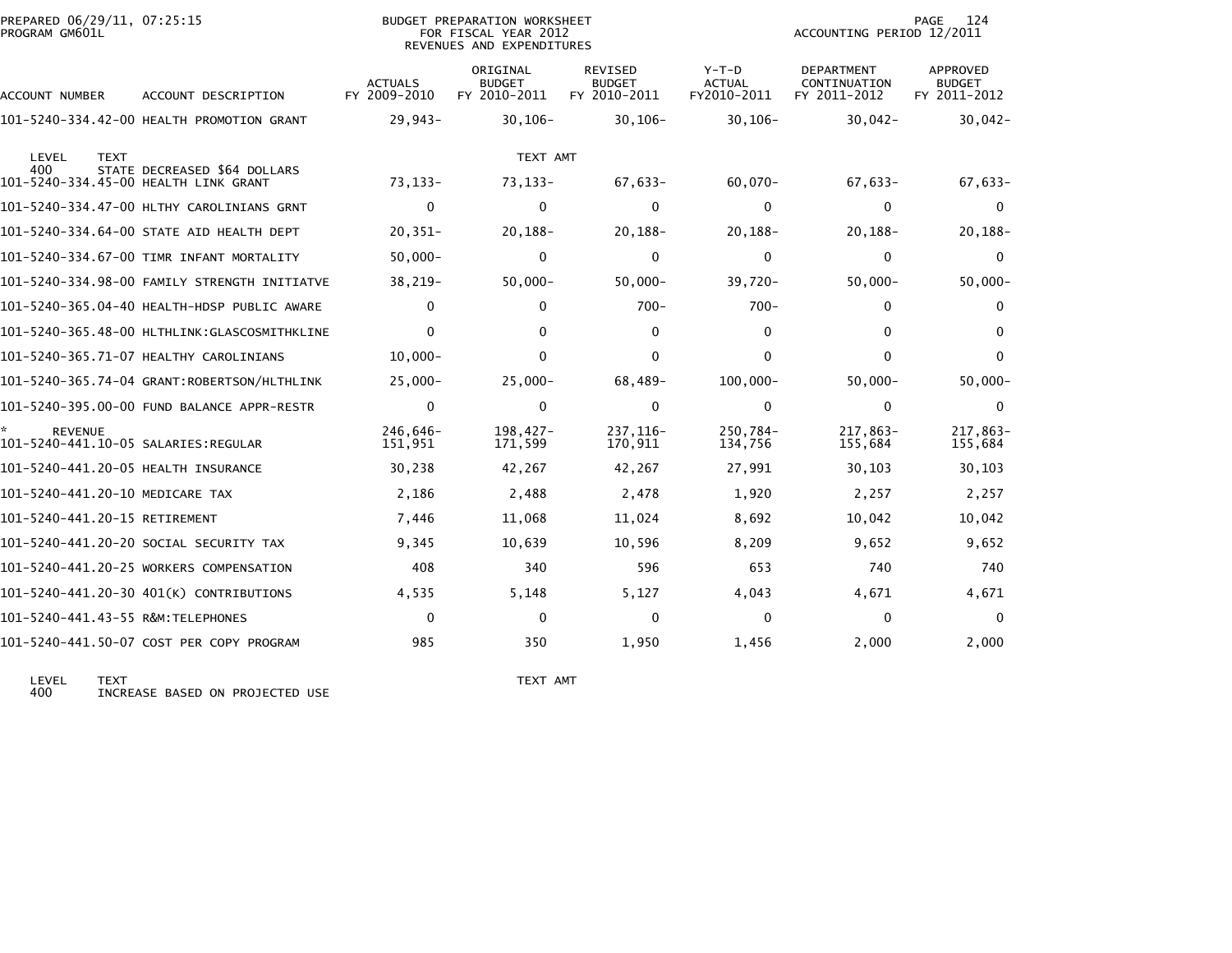| PREPARED 06/29/11, 07:25:15<br>PROGRAM GM601L |                                         |                                | BUDGET PREPARATION WORKSHEET<br>FOR FISCAL YEAR 2012<br>REVENUES AND EXPENDITURES | 125<br>PAGE<br>ACCOUNTING PERIOD 12/2011        |                                         |                                                   |                                           |
|-----------------------------------------------|-----------------------------------------|--------------------------------|-----------------------------------------------------------------------------------|-------------------------------------------------|-----------------------------------------|---------------------------------------------------|-------------------------------------------|
| ACCOUNT NUMBER                                | ACCOUNT DESCRIPTION                     | <b>ACTUALS</b><br>FY 2009-2010 | ORIGINAL<br><b>BUDGET</b><br>FY 2010-2011                                         | <b>REVISED</b><br><b>BUDGET</b><br>FY 2010-2011 | $Y-T-D$<br><b>ACTUAL</b><br>FY2010-2011 | <b>DEPARTMENT</b><br>CONTINUATION<br>FY 2011-2012 | APPROVED<br><b>BUDGET</b><br>FY 2011-2012 |
| 101-5240-441.53-05 TELEPHONE                  |                                         | 585                            | 1,100                                                                             | 1,100                                           | 505                                     | 1,100                                             | 1,100                                     |
| 101-5240-441.54-00 ADVERTISING                |                                         | $\mathbf{0}$                   | 190                                                                               | 190                                             | $\mathbf{0}$                            | 190                                               | 190                                       |
| 101-5240-441.55-00 PRINTING                   |                                         | 50                             | 750                                                                               | 750                                             | $\Omega$                                | 750                                               | 750                                       |
| 101-5240-441.57-00 POSTAGE                    |                                         | $\mathbf{0}$                   | 95                                                                                | 95                                              | 6                                       | 95                                                | 95                                        |
| 101-5240-441.58-00 TRAVEL                     |                                         | 1,650                          | 3,000                                                                             | 2,100                                           | 1,313                                   | 2,000                                             | 2,000                                     |
| 101-5240-441.59-00 TRAINING                   |                                         | 108                            | 1,100                                                                             | 1,100                                           | 329                                     | 750                                               | 750                                       |
| 101-5240-441.61-05 SUPPLIES:OFFICE            |                                         | 499                            | 618                                                                               | 618                                             | 486                                     | 618                                               | 618                                       |
|                                               | 101-5240-441.61-15 SUPPLIES:EDUCATIONAL | 238                            | 475                                                                               | 225                                             | $\mathbf{0}$                            | 350                                               | 350                                       |
|                                               | 101-5240-441.64-50 DUES & SUBSCRIPTIONS | $\Omega$                       | 500                                                                               | 300                                             | 145                                     | 250                                               | 250                                       |
| 101-5240-441.76-20 F/A:DP EQUIPMENT           |                                         | $\mathbf{0}$                   | $\mathbf 0$                                                                       | 0                                               | $\mathbf 0$                             | $\Omega$                                          | $\mathbf{0}$                              |
|                                               | 101-5240-441.85-00 GRANT EXPENDITURES   | 174,067                        | 134,324                                                                           | 173,822                                         | 158,297                                 | 154,633                                           | 154,633                                   |
| <b>EXPENDITURE</b>                            |                                         | 384,291                        | 386,051                                                                           | 425,249                                         | 348,801                                 | 375,885                                           | 375,885                                   |
| **<br><b>HEALTH PROMOTION</b>                 |                                         | 137,645                        | 187,624                                                                           | 188,133                                         | 98,017                                  | 158,022                                           | 158,022                                   |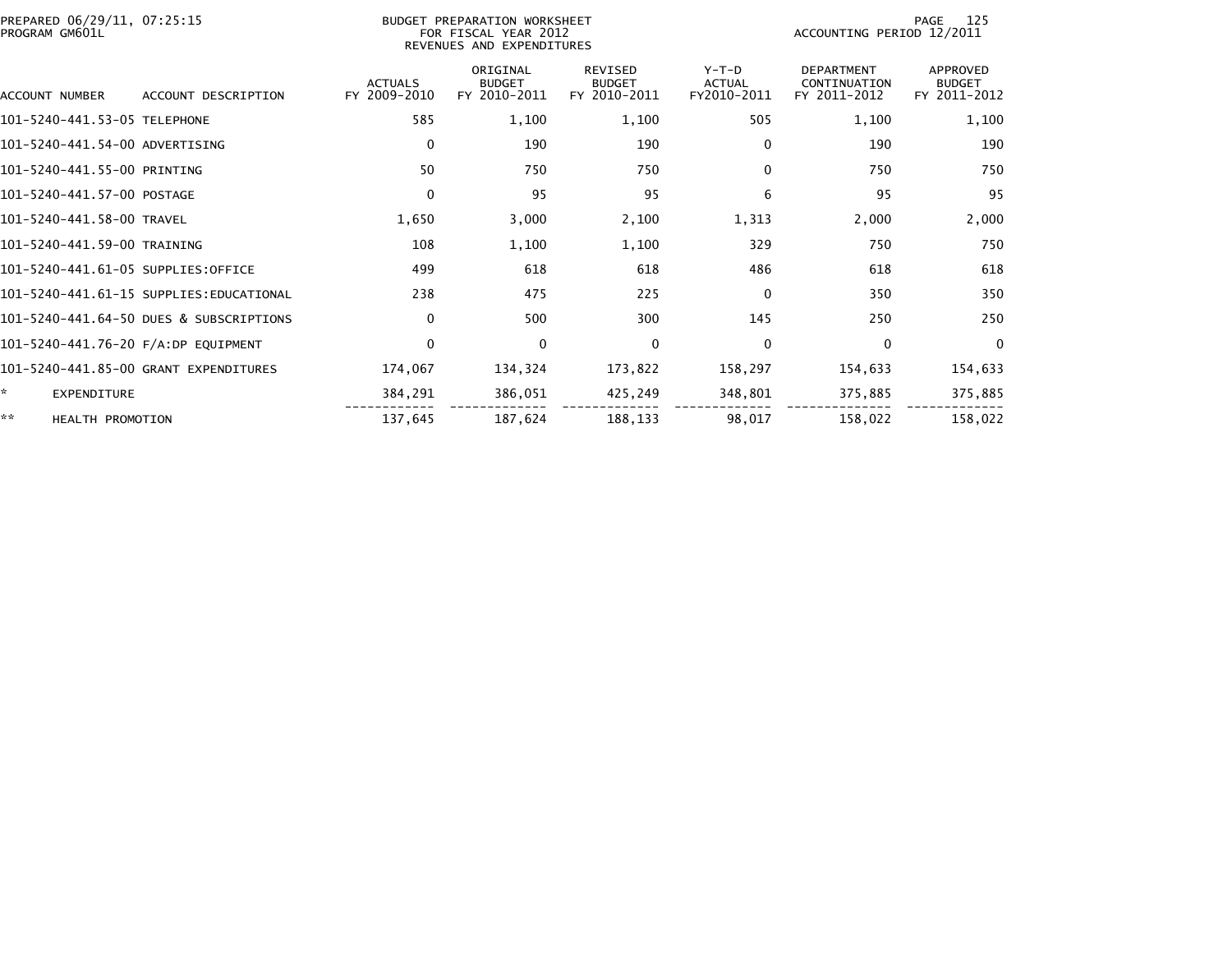| PREPARED 06/29/11, 07:25:15<br>PROGRAM GM601L |                                              |                                | BUDGET PREPARATION WORKSHEET<br>FOR FISCAL YEAR 2012<br>REVENUES AND EXPENDITURES |                                          | PAGE<br>126<br>ACCOUNTING PERIOD 12/2011 |                                            |                                           |
|-----------------------------------------------|----------------------------------------------|--------------------------------|-----------------------------------------------------------------------------------|------------------------------------------|------------------------------------------|--------------------------------------------|-------------------------------------------|
| ACCOUNT NUMBER                                | ACCOUNT DESCRIPTION                          | <b>ACTUALS</b><br>FY 2009-2010 | ORIGINAL<br><b>BUDGET</b><br>FY 2010-2011                                         | REVISED<br><b>BUDGET</b><br>FY 2010-2011 | $Y-T-D$<br><b>ACTUAL</b><br>FY2010-2011  | DEPARTMENT<br>CONTINUATION<br>FY 2011-2012 | APPROVED<br><b>BUDGET</b><br>FY 2011-2012 |
|                                               | 101-5244-334.07-70 TEEN TOBACCO PREVENTION   | 78,651-                        | $99,820 -$                                                                        | $100,000 -$                              | 69,981-                                  | $100,000 -$                                | $100,000 -$                               |
|                                               |                                              | $\Omega$                       | $1,000-$                                                                          | 0                                        | $\mathbf{0}$                             | $\Omega$                                   | $\Omega$                                  |
| <b>REVENUE</b>                                |                                              | 78,651-<br>37,726              | $100.820 -$<br>48,097                                                             | $100.000 -$<br>40,105                    | 69,981-<br>32,478                        | $100.000 -$<br>38,210                      | $100,000 -$<br>38,210                     |
| 101-5244-441.20-05 HEALTH INSURANCE           |                                              | 8,355                          | 8,460                                                                             | 8,460                                    | 7,200                                    | 8,040                                      | 8,040                                     |
| 101-5244-441.20-10 MEDICARE TAX               |                                              | 543                            | 554                                                                               | 582                                      | 467                                      | 554                                        | 554                                       |
| 101-5244-441.20-15 RETIREMENT                 |                                              | 1,849                          | 3,102                                                                             | 2,587                                    | 2,095                                    | 2,465                                      | 2,465                                     |
|                                               | 101–5244–441.20–20 SOCIAL SECURITY TAX       | 2,319                          | 2,369                                                                             | 2,487                                    | 1,998                                    | 2,369                                      | 2,369                                     |
|                                               | 101-5244-441.20-25 WORKERS COMPENSATION      | 102                            | 192                                                                               | 187                                      | 162                                      | 191                                        | 191                                       |
|                                               | 101-5244-441.20-30 401(K) CONTRIBUTIONS      | 1,132                          | 1,146                                                                             | 1,203                                    | 974                                      | 1,146                                      | 1,146                                     |
|                                               | 101-5244-441.33-17 CONTRACTED SERVICES       | 2,756                          | 2,800                                                                             | 5,040                                    | 3,765                                    | 5,040                                      | 5,040                                     |
| 101-5244-441.53-05 TELEPHONE                  |                                              | $\mathbf{0}$                   | $\Omega$                                                                          | 1,836                                    | $\Omega$                                 | 1,836                                      | 1,836                                     |
| 101-5244-441.54-10 CENTRAL MEDIA              |                                              | 2,309                          | 6,500                                                                             | 8,918                                    | 8,190                                    | 8,918                                      | 8,918                                     |
| 101-5244-441.57-00 POSTAGE                    |                                              | 195                            | 200                                                                               | 200                                      | $\Omega$                                 | 200                                        | 200                                       |
| 101-5244-441.58-00 TRAVEL                     |                                              | 1,103                          | 2,100                                                                             | 3,800                                    | 1,945                                    | 3,800                                      | 3,800                                     |
| 101-5244-441.59-00 TRAINING                   |                                              | 0                              | 1,100                                                                             | 0                                        | 0                                        | $\Omega$                                   | $\bf{0}$                                  |
| 101-5244-441.61-05 SUPPLIES:OFFICE            |                                              | $\Omega$                       | 0                                                                                 | $\Omega$                                 | $\Omega$                                 | $\Omega$                                   | $\Omega$                                  |
|                                               | 101–5244–441.61–15 SUPPLIES:EDUCATIONAL      | 14,299                         | 15,200                                                                            | 15,547                                   | 15,053                                   | 16,039                                     | 16,039                                    |
|                                               | 101-5244-441.61-24 SUPPLIES:FOOD CLUB MEETNG | 3,712                          | 5,000                                                                             | 6,048                                    | 5,402                                    | 5,556                                      | 5,556                                     |
|                                               | 101–5244–441.61–95 SUPPLIES:OTHER SMALL EOMT | $\Omega$                       | 0                                                                                 | $\mathbf{0}$                             | $\Omega$                                 | $\Omega$                                   | $\bf{0}$                                  |
| 101-5244-441.76-20 F/A:DP EQUIPMENT           |                                              | $\Omega$                       | 0                                                                                 | 3,000                                    | $\Omega$                                 | $\Omega$                                   | $\mathbf{0}$                              |
|                                               | 101-5244-441.76-30 F/A:EQUIPMENT/FURNISHINGS | 2,257                          | 3,000                                                                             | 0                                        | $\mathbf{0}$                             | 5,636                                      | 5,636                                     |
| 101-5244-441.98-00 RESERVE                    |                                              | $\Omega$                       | 1,000                                                                             | $\mathbf{0}$                             | $\Omega$                                 | $\Omega$                                   | $\mathbf{0}$                              |
| EXPENDITURE                                   |                                              | 78,657                         | 100,820                                                                           | 100,000                                  | 79,729                                   | 100,000                                    | 100,000                                   |

------------ ------------- ------------- ------------- -------------- -------------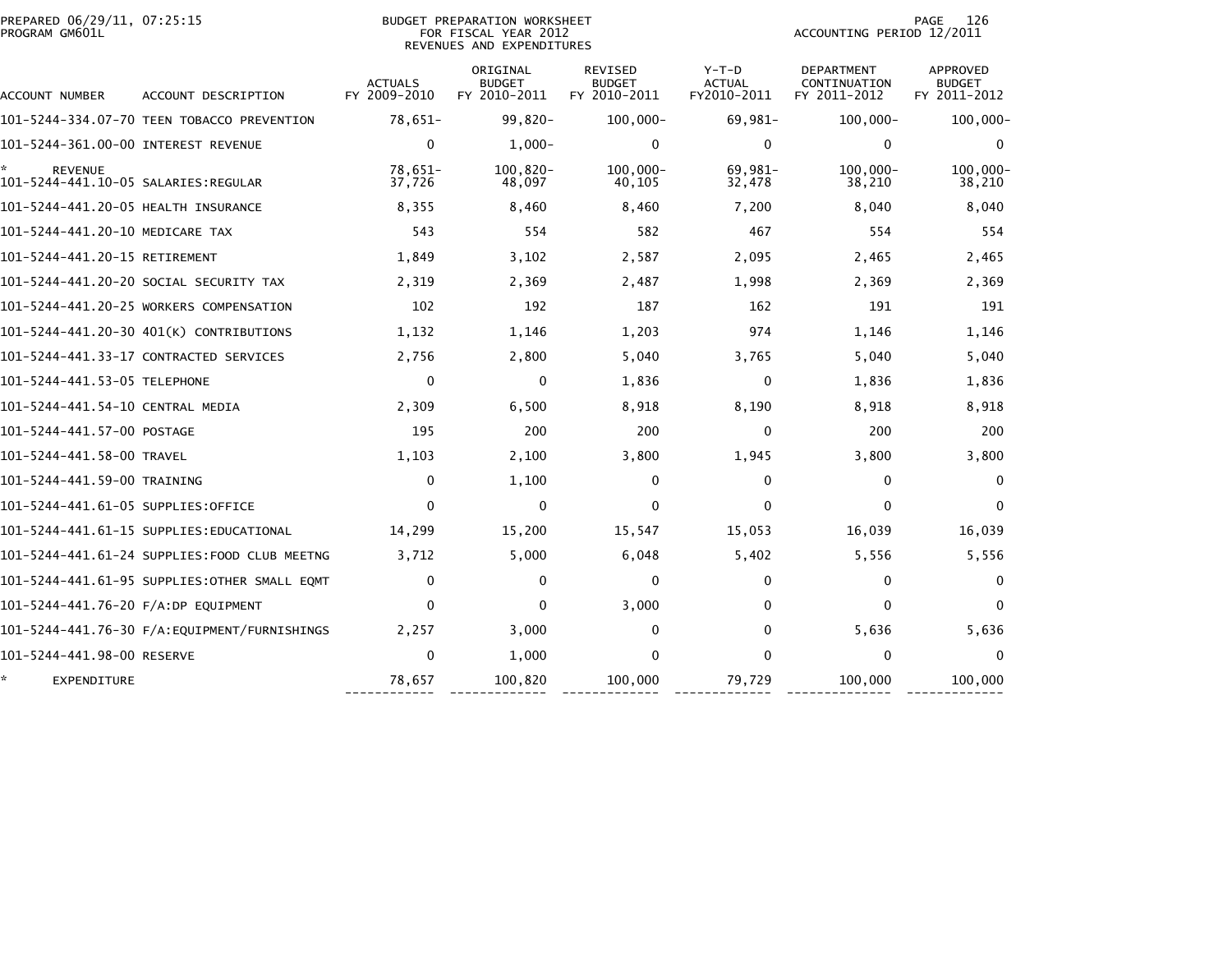| PREPARED 06/29/11, 07:25:15<br>PROGRAM GM601L |                     |                                | BUDGET PREPARATION WORKSHEET<br>FOR FISCAL YEAR 2012<br>REVENUES AND EXPENDITURES |                                          | 127<br>PAGE<br>ACCOUNTING PERIOD 12/2011 |                                                   |                                           |
|-----------------------------------------------|---------------------|--------------------------------|-----------------------------------------------------------------------------------|------------------------------------------|------------------------------------------|---------------------------------------------------|-------------------------------------------|
| ACCOUNT NUMBER                                | ACCOUNT DESCRIPTION | <b>ACTUALS</b><br>FY 2009-2010 | ORIGINAL<br><b>BUDGET</b><br>FY 2010-2011                                         | REVISED<br><b>BUDGET</b><br>FY 2010-2011 | Y-T-D<br><b>ACTUAL</b><br>FY2010-2011    | <b>DEPARTMENT</b><br>CONTINUATION<br>FY 2011-2012 | APPROVED<br><b>BUDGET</b><br>FY 2011-2012 |
| **<br>HWTFC/ CIS PROJECT                      |                     |                                |                                                                                   |                                          | 9.748                                    |                                                   |                                           |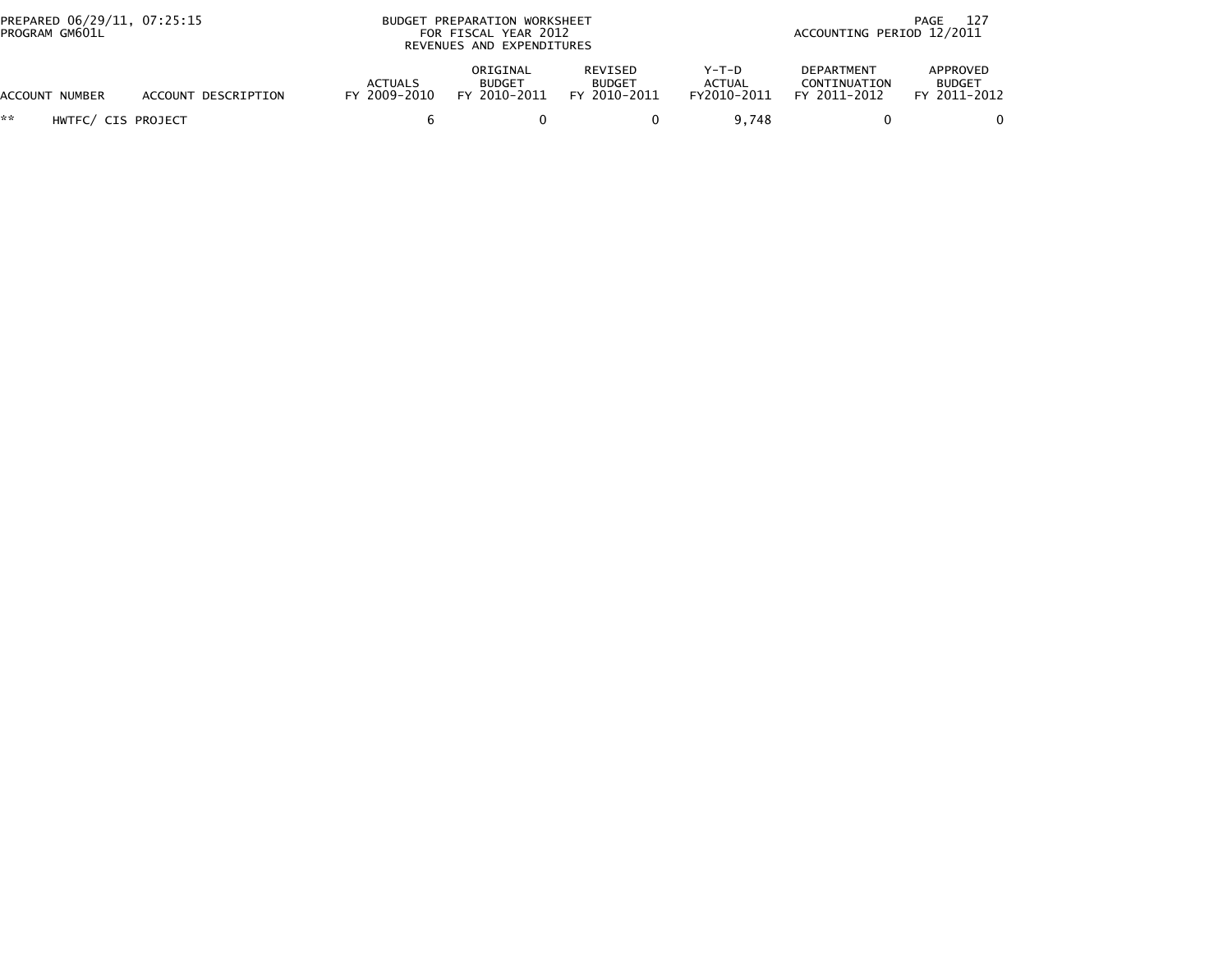| PREPARED 06/29/11, 07:25:15<br>PROGRAM GM601L |                                              |                                | <b>BUDGET PREPARATION WORKSHEET</b><br>FOR FISCAL YEAR 2012<br>REVENUES AND EXPENDITURES | 128<br>PAGE<br>ACCOUNTING PERIOD 12/2011        |                                         |                                                   |                                           |
|-----------------------------------------------|----------------------------------------------|--------------------------------|------------------------------------------------------------------------------------------|-------------------------------------------------|-----------------------------------------|---------------------------------------------------|-------------------------------------------|
| ACCOUNT NUMBER                                | ACCOUNT DESCRIPTION                          | <b>ACTUALS</b><br>FY 2009-2010 | ORIGINAL<br><b>BUDGET</b><br>FY 2010-2011                                                | <b>REVISED</b><br><b>BUDGET</b><br>FY 2010-2011 | $Y-T-D$<br><b>ACTUAL</b><br>FY2010-2011 | <b>DEPARTMENT</b><br>CONTINUATION<br>FY 2011-2012 | APPROVED<br><b>BUDGET</b><br>FY 2011-2012 |
| 101–5245–331.84–55 TXIX FEES–STD              |                                              | $7,823-$                       | $6,387-$                                                                                 | $6,387-$                                        | $7,985-$                                | $10,000 -$                                        | $10,000 -$                                |
|                                               | 101-5245-334.13-00 AIDS CONTROL GRANT        | $12,500-$                      | $12,500-$                                                                                | $12,500-$                                       | $12,500-$                               | $12,500-$                                         | $12,500-$                                 |
|                                               | 101-5245-395.00-00 FUND BALANCE APPR-RESTR   | $\mathbf{0}$                   | $\mathbf{0}$                                                                             | $\mathbf{0}$                                    | $\Omega$                                | 0                                                 | $\mathbf{0}$                              |
| <b>REVENUE</b>                                |                                              | $20, 323 -$<br>163,814         | 18,887-<br>137,778                                                                       | 18,887-<br>143,383                              | $20,485-$<br>158,598                    | $22,500-$<br>178,619                              | $22,500-$<br>178,619                      |
| 101-5245-441.20-05 HEALTH INSURANCE           |                                              | 30,736                         | 28,194                                                                                   | 28,194                                          | 28,988                                  | 34,537                                            | 34,537                                    |
| 101-5245-441.20-10 MEDICARE TAX               |                                              | 2,294                          | 1,998                                                                                    | 2,013                                           | 2,223                                   | 2,590                                             | 2,590                                     |
| 101-5245-441.20-15 RETIREMENT                 |                                              | 8,027                          | 8,886                                                                                    | 9,256                                           | 10,233                                  | 11,521                                            | 11,521                                    |
|                                               | 101–5245–441.20–20 SOCIAL SECURITY TAX       | 9,809                          | 8,542                                                                                    | 8,602                                           | 9,505                                   | 11,074                                            | 11,074                                    |
|                                               | 101-5245-441.20-25 WORKERS COMPENSATION      | 2,541                          | 1,652                                                                                    | 3,508                                           | 3,899                                   | 4,281                                             | 4,281                                     |
|                                               | 101-5245-441.20-30 401(K) CONTRIBUTIONS      | 4,505                          | 4,133                                                                                    | 4,308                                           | 4,760                                   | 5,359                                             | 5,359                                     |
|                                               |                                              | $\mathbf 0$                    | 100                                                                                      | 100                                             | 0                                       | 100                                               | 100                                       |
|                                               | 101-5245-441.32-36 PUBLIC HEALTH NURSING SVS | $\mathbf{0}$                   | 0                                                                                        | 0                                               | $\Omega$                                | $\Omega$                                          | $\Omega$                                  |
| 101-5245-441.32-40 PHYSICIAN FEES             |                                              | 1,685                          | 3,000                                                                                    | 3,000                                           | 3,000                                   | 3,000                                             | 3,000                                     |
| 101-5245-441.34-19 LABORATORY FEES            |                                              | 3,160                          | 3,670                                                                                    | 3,670                                           | 3,293                                   | 3,670                                             | 3,670                                     |
| 101-5245-441.43-15 R&M:EQUIPMENT              |                                              | 400                            | 400                                                                                      | 400                                             | 300                                     | 400                                               | 400                                       |
| 101-5245-441.43-55 R&M:TELEPHONES             |                                              | $\mathbf{0}$                   | 100                                                                                      | 100                                             | $\Omega$                                | 100                                               | 100                                       |
|                                               |                                              | $\mathbf{0}$                   | 1,300                                                                                    | 1,300                                           | 1,300                                   | 1,300                                             | 1,300                                     |
| 101-5245-441.53-05 TELEPHONE                  |                                              | 1,092                          | 1,000                                                                                    | 1,000                                           | 876                                     | 1,000                                             | 1,000                                     |
| 101-5245-441.55-00 PRINTING                   |                                              | 100                            | 100                                                                                      | 100                                             | 100                                     | 100                                               | 100                                       |
| 101-5245-441.57-00 POSTAGE                    |                                              | 1,500                          | 2,000                                                                                    | 2,000                                           | 1,887                                   | 3,000                                             | 3,000                                     |
| 101-5245-441.58-00 TRAVEL                     |                                              | 554                            | 600                                                                                      | 600                                             | 58                                      | 600                                               | 600                                       |
| 101-5245-441.59-00 TRAINING                   |                                              | 120                            | 300                                                                                      | 300                                             | $\Omega$                                | 300                                               | 300                                       |
| 101-5245-441.61-05 SUPPLIES:OFFICE            |                                              | 975                            | 1,200                                                                                    | 1,200                                           | 1,040                                   | 1,200                                             | 1,200                                     |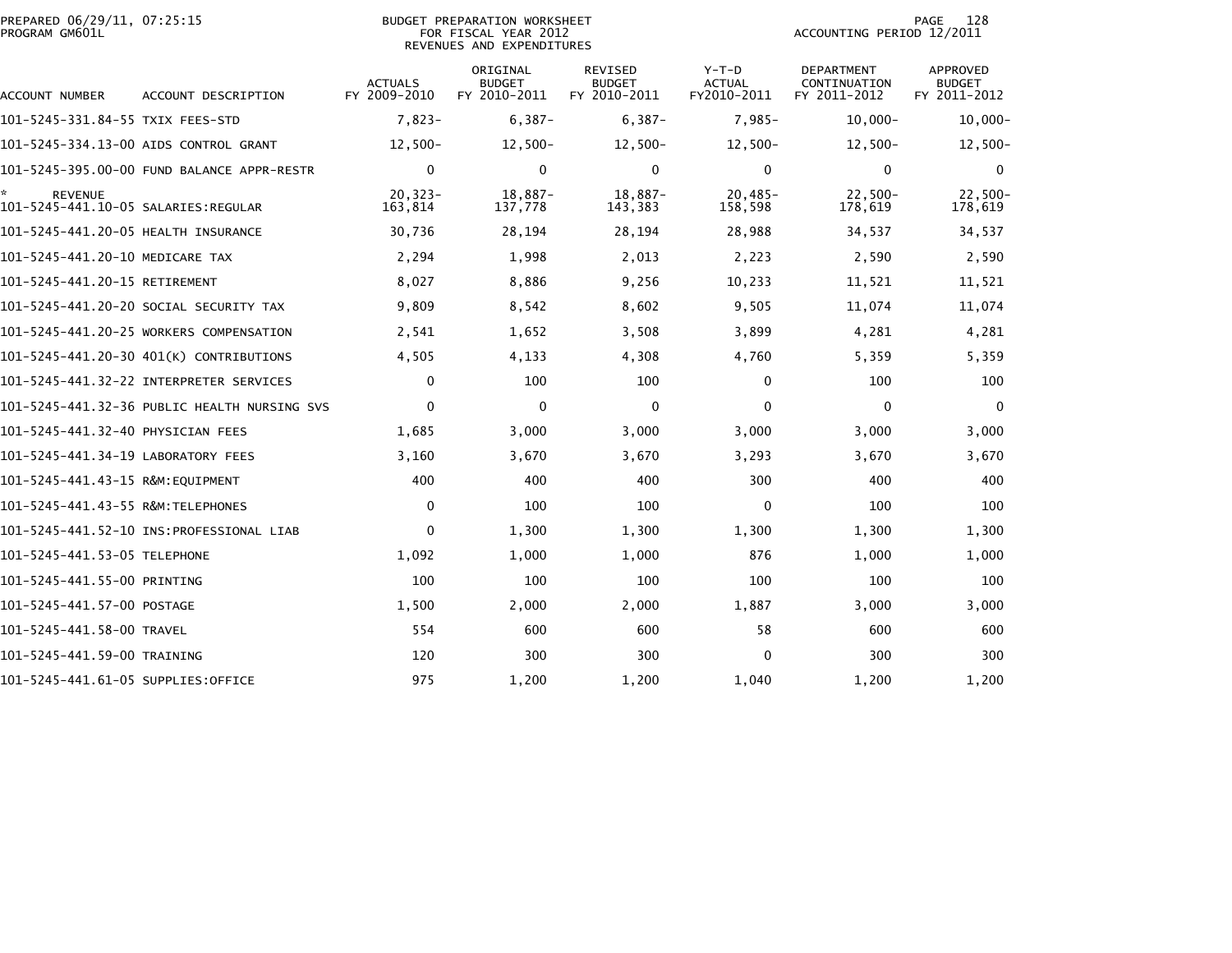|    | PREPARED 06/29/11, 07:25:15<br>PROGRAM GM601L |                                         |                                | BUDGET PREPARATION WORKSHEET<br>FOR FISCAL YEAR 2012<br>REVENUES AND EXPENDITURES |                                          | 129<br>PAGE<br>ACCOUNTING PERIOD 12/2011 |                                                   |                                           |  |
|----|-----------------------------------------------|-----------------------------------------|--------------------------------|-----------------------------------------------------------------------------------|------------------------------------------|------------------------------------------|---------------------------------------------------|-------------------------------------------|--|
|    | ACCOUNT NUMBER                                | ACCOUNT DESCRIPTION                     | <b>ACTUALS</b><br>FY 2009-2010 | ORIGINAL<br><b>BUDGET</b><br>FY 2010-2011                                         | REVISED<br><b>BUDGET</b><br>FY 2010-2011 | Y-T-D<br>ACTUAL<br>FY2010-2011           | <b>DEPARTMENT</b><br>CONTINUATION<br>FY 2011-2012 | APPROVED<br><b>BUDGET</b><br>FY 2011-2012 |  |
|    |                                               | 101-5245-441.61-45 SUPPLIES:MEDICAL     | 6.509                          | 6,500                                                                             | 6.500                                    | 6,462                                    | 6,500                                             | 6,500                                     |  |
|    |                                               | 101-5245-441.64-50 DUES & SUBSCRIPTIONS | 100                            | 100                                                                               | 100                                      | 100                                      | 100                                               | 100                                       |  |
| *  | EXPENDITURE                                   |                                         | 237.921                        | 211,553                                                                           | 219.634                                  | 236.622                                  | 269.351                                           | 269,351                                   |  |
| ** | HIV-STD STATE                                 |                                         | 217,598                        | 192,666                                                                           | 200,747                                  | 216,137                                  | 246,851                                           | 246,851                                   |  |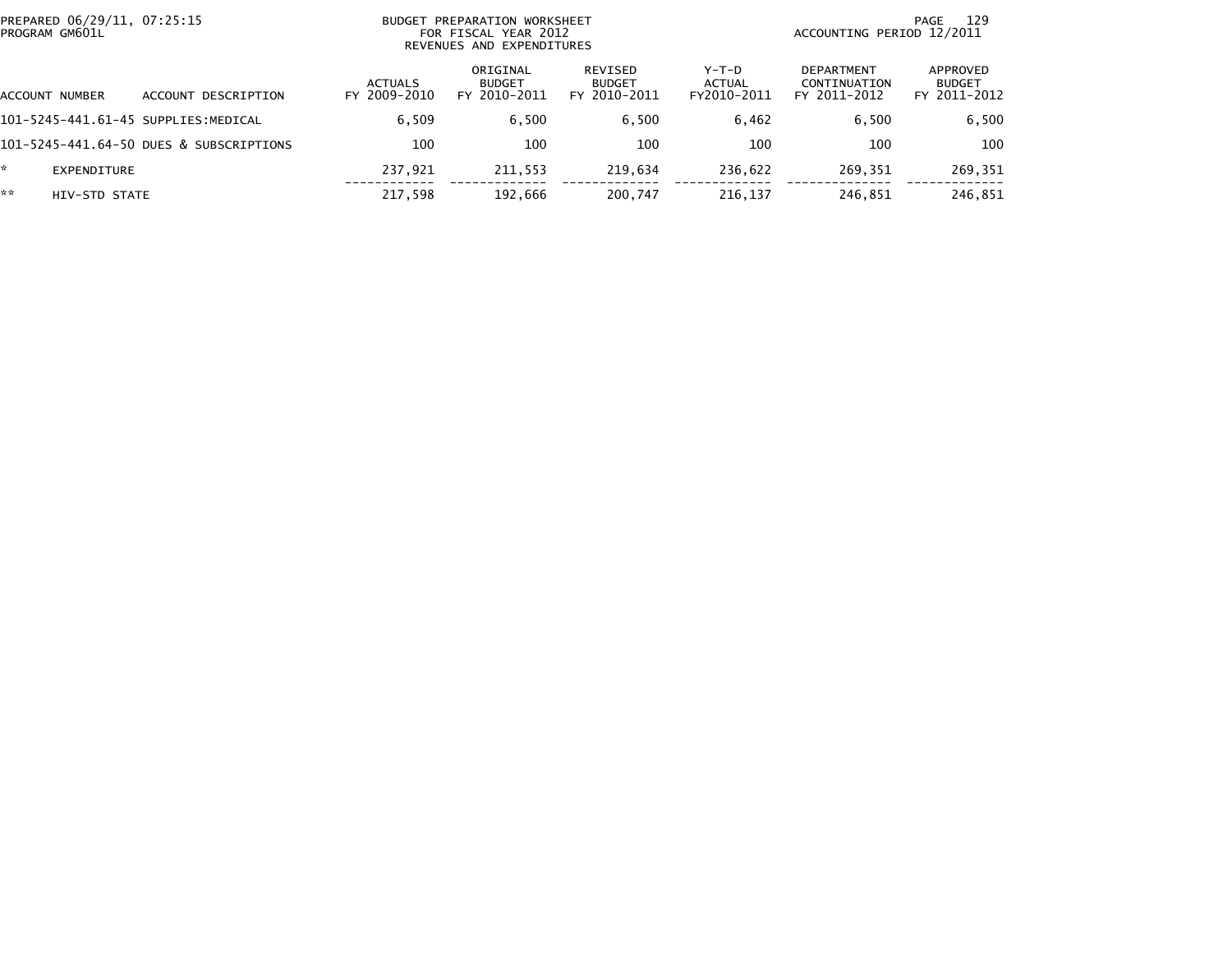| PREPARED 06/29/11, 07:25:15<br>PROGRAM GM601L |                                                                                                   | <b>BUDGET PREPARATION WORKSHEET</b><br>FOR FISCAL YEAR 2012<br>REVENUES AND EXPENDITURES |                                           |                                          |                                         | PAGE<br>130<br>ACCOUNTING PERIOD 12/2011          |                                    |  |
|-----------------------------------------------|---------------------------------------------------------------------------------------------------|------------------------------------------------------------------------------------------|-------------------------------------------|------------------------------------------|-----------------------------------------|---------------------------------------------------|------------------------------------|--|
| ACCOUNT NUMBER                                | ACCOUNT DESCRIPTION                                                                               | <b>ACTUALS</b><br>FY 2009-2010                                                           | ORIGINAL<br><b>BUDGET</b><br>FY 2010-2011 | REVISED<br><b>BUDGET</b><br>FY 2010-2011 | $Y-T-D$<br><b>ACTUAL</b><br>FY2010-2011 | <b>DEPARTMENT</b><br>CONTINUATION<br>FY 2011-2012 | APPROVED<br>BUDGET<br>FY 2011-2012 |  |
| 101-5250-325.25-00 FLU SHOTS                  |                                                                                                   | $11,287-$                                                                                | $20,000-$                                 | $20,000 -$                               | $3,298-$                                | $\mathbf 0$                                       | $\mathbf 0$                        |  |
|                                               | 101-5250-331.51-00 MEDICARE-FLU/PNEUMONIA                                                         | 14,269-                                                                                  | $16,000 -$                                | $16,000-$                                | $82 -$                                  | $2,000 -$                                         | $2,000-$                           |  |
|                                               | 101-5250-331.84-40 TXIX FEES-IMMUNIZATION                                                         | $19,622-$                                                                                | 19,811-                                   | 19,811-                                  | 13,883-                                 | $12,500-$                                         | $12,500-$                          |  |
|                                               | 101-5250-334.48-00 IMMUNIZATION ACT PLAN GRN                                                      | $38,200 -$                                                                               | $35,368-$                                 | $39,160-$                                | 34,726-                                 | $35,368-$                                         | $35,368-$                          |  |
|                                               | 101-5250-334.64-00 STATE AID HEALTH DEPT                                                          | $29,954-$                                                                                | $29,954-$                                 | $29,954-$                                | $29,954-$                               | $29,954-$                                         | $29,954-$                          |  |
|                                               | 101-5250-353.09-00 ADULT IMMUNIZATION FEES                                                        | $10,284-$                                                                                | $10,000 -$                                | $10,000 -$                               | $11,408-$                               | $2,500-$                                          | $2,500-$                           |  |
| LEVEL<br><b>TEXT</b><br>400                   | BASED ON MANY SURROUNDING LOCATIONS PROVIDING<br>FLU, ZOSTAVAX, PNEU.VACCINES THERE IS NO DEMAND. |                                                                                          | TEXT AMT                                  |                                          |                                         |                                                   |                                    |  |
|                                               | 101-5250-395.00-00 FUND BALANCE APPR-RESTR                                                        | 0                                                                                        | $90,000 -$                                | $90,000 -$                               | $\mathbf{0}$                            | $90,000 -$                                        | $90,000 -$                         |  |
| *<br><b>REVENUE</b>                           |                                                                                                   | 123,616-<br>129,064                                                                      | 221, 133-<br>189,255                      | $224,925-$<br>189,255                    | $93,351-$<br>101,475                    | 172,322-<br>125,454                               | 172, 322-<br>125,454               |  |
| 101-5250-441.20-05 HEALTH INSURANCE           |                                                                                                   | 25,455                                                                                   | 38,728                                    | 38,728                                   | 18,666                                  | 24,257                                            | 24,257                             |  |
| 101-5250-441.20-10 MEDICARE TAX               |                                                                                                   | 1,805                                                                                    | 2,744                                     | 2,744                                    | 1,425                                   | 1,819                                             | 1,819                              |  |
| 101-5250-441.20-15 RETIREMENT                 |                                                                                                   | 6,324                                                                                    | 12,207                                    | 12,207                                   | 6,545                                   | 8,092                                             | 8,092                              |  |
|                                               | 101-5250-441.20-20 SOCIAL SECURITY TAX                                                            | 7,719                                                                                    | 11,734                                    | 11,734                                   | 6,095                                   | 7,778                                             | 7,778                              |  |
|                                               | 101-5250-441.20-25 WORKERS COMPENSATION                                                           | 1,751                                                                                    | 1,764                                     | 2,289                                    | 2,455                                   | 3,047                                             | 3,047                              |  |
|                                               | 101-5250-441.20-30 401(K) CONTRIBUTIONS                                                           | 3,738                                                                                    | 5,678                                     | 5,678                                    | 3,044                                   | 3,764                                             | 3,764                              |  |
|                                               | 101-5250-441.32-22 INTERPRETER SERVICES                                                           | $\Omega$                                                                                 | 100                                       | 100                                      | $\mathbf{0}$                            | 100                                               | 100                                |  |
|                                               | 101-5250-441.32-36 PUBLIC HEALTH NURSING SVS                                                      | $\mathbf{0}$                                                                             | 4,160                                     | 4,160                                    | 3,788                                   | 0                                                 | $\overline{0}$                     |  |
| 101-5250-441.32-40 PHYSICIAN FEES             |                                                                                                   | $\mathbf{0}$                                                                             | 400                                       | 400                                      | 400                                     | 400                                               | 400                                |  |
|                                               | 101-5250-441.34-30 SERVICE & MAINTENANCE                                                          | $\mathbf{0}$                                                                             | 774                                       | 774                                      | 503                                     | 805                                               | 805                                |  |
| 101-5250-441.43-15 R&M:EQUIPMENT              |                                                                                                   | 500                                                                                      | 500                                       | 500                                      | 258                                     | 500                                               | 500                                |  |
| 101-5250-441.43-55 R&M:TELEPHONES             |                                                                                                   | $\mathbf{0}$                                                                             | 200                                       | 200                                      | $\mathbf{0}$                            | 200                                               | 200                                |  |
|                                               | 101-5250-441.50-07 COST PER COPY PROGRAM                                                          | 1,558                                                                                    | 600                                       | 1,550                                    | 1,175                                   | 1,150                                             | 1,150                              |  |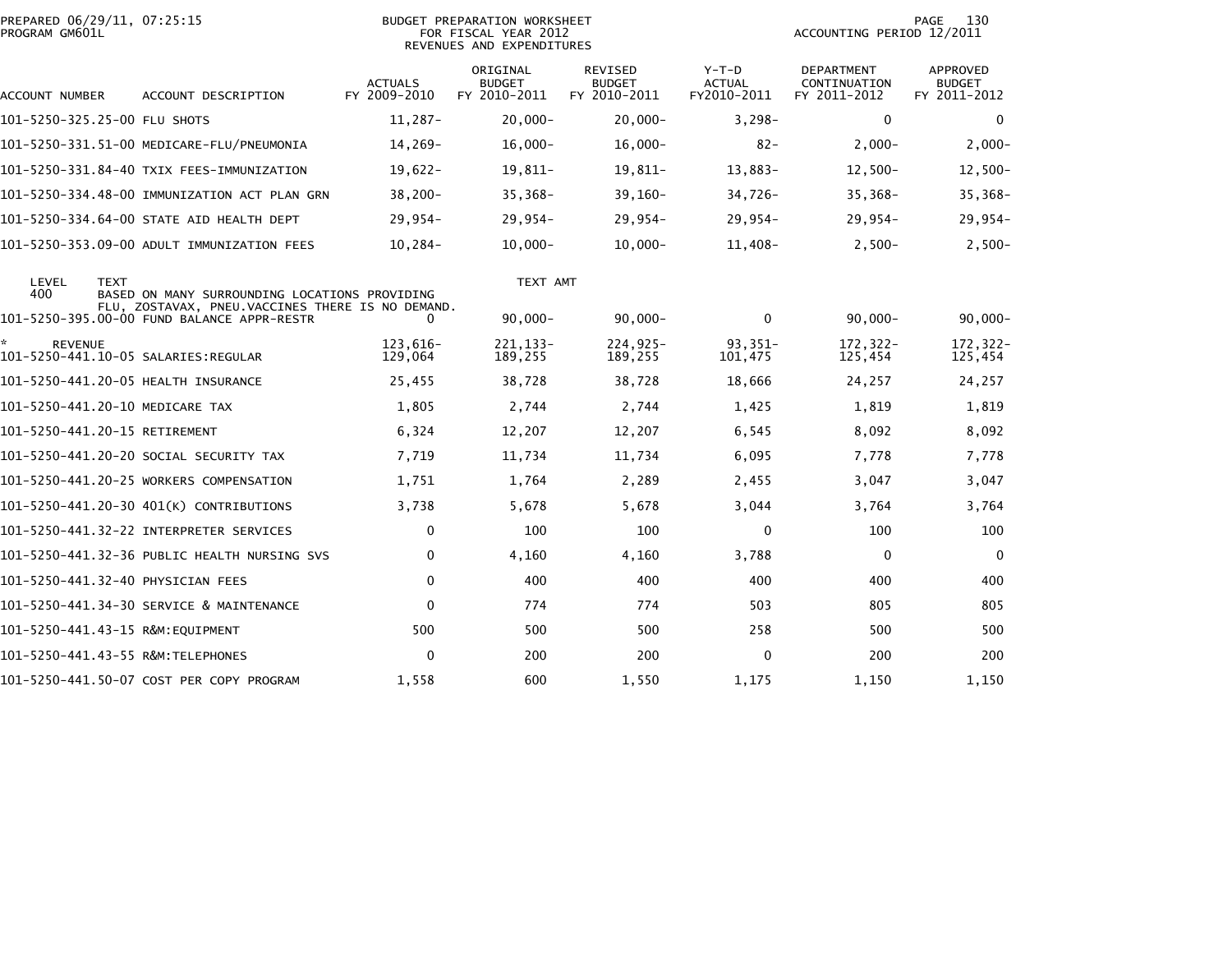| PREPARED 06/29/11, 07:25:15<br>PROGRAM GM601L |                                               | BUDGET PREPARATION WORKSHEET<br>FOR FISCAL YEAR 2012<br>REVENUES AND EXPENDITURES |                                           |                                                 |                                         | 131<br>PAGE<br>ACCOUNTING PERIOD 12/2011          |                                           |
|-----------------------------------------------|-----------------------------------------------|-----------------------------------------------------------------------------------|-------------------------------------------|-------------------------------------------------|-----------------------------------------|---------------------------------------------------|-------------------------------------------|
| <b>ACCOUNT NUMBER</b>                         | ACCOUNT DESCRIPTION                           | <b>ACTUALS</b><br>FY 2009-2010                                                    | ORIGINAL<br><b>BUDGET</b><br>FY 2010-2011 | <b>REVISED</b><br><b>BUDGET</b><br>FY 2010-2011 | $Y-T-D$<br><b>ACTUAL</b><br>FY2010-2011 | <b>DEPARTMENT</b><br>CONTINUATION<br>FY 2011-2012 | APPROVED<br><b>BUDGET</b><br>FY 2011-2012 |
|                                               |                                               | $\mathbf{0}$                                                                      | 1,000                                     | 1,000                                           | 1,000                                   | 1,000                                             | 1,000                                     |
| 101-5250-441.53-05 TELEPHONE                  |                                               | 886                                                                               | 1,000                                     | 1,000                                           | 890                                     | 1,000                                             | 1,000                                     |
| 101-5250-441.55-00 PRINTING                   |                                               | 1,152                                                                             | 2,300                                     | 2,300                                           | 1,593                                   | 1,000                                             | 1,000                                     |
| 101-5250-441.57-00 POSTAGE                    |                                               | 80                                                                                | 80                                        | 80                                              | 80                                      | 200                                               | 200                                       |
| 101-5250-441.58-00 TRAVEL                     |                                               | 151                                                                               | 182                                       | 182                                             | 44                                      | 182                                               | 182                                       |
| 101-5250-441.59-00 TRAINING                   |                                               | 250                                                                               | 1,200                                     | 500                                             | 0                                       | 1,200                                             | 1,200                                     |
| 101-5250-441.61-05 SUPPLIES:OFFICE            |                                               | 136                                                                               | 600                                       | 600                                             | 435                                     | 600                                               | 600                                       |
| 101-5250-441.61-45 SUPPLIES:MEDICAL           |                                               | 38,627                                                                            | 86,400                                    | 86,150                                          | 26,638                                  | 40,000                                            | 40,000                                    |
|                                               | 101-5250-441.61-95 SUPPLIES:OTHER SMALL EQMT  | $\mathbf{0}$                                                                      | $\Omega$                                  | 0                                               | 0                                       | $\Omega$                                          | $\Omega$                                  |
| 101-5250-441.76-20 F/A:DP EQUIPMENT           |                                               | 2,832                                                                             | 0                                         | 3,792                                           | 3,021                                   | $\mathbf{0}$                                      | $\mathbf{0}$                              |
|                                               | 101-5250-441.76-30 F/A: EQUIPMENT/FURNISHINGS | 3,842                                                                             | $\Omega$                                  | $\Omega$                                        | $\Omega$                                | $\Omega$                                          | $\Omega$                                  |
| *.<br><b>EXPENDITURE</b>                      |                                               | 225,870                                                                           | 361,606                                   | 365,923                                         | 179,530                                 | 222,548                                           | 222,548                                   |
| **                                            | IMMUNIZATION ACTION PLAN                      | 102,254                                                                           | 140,473                                   | 140,998                                         | 86,179                                  | 50,226                                            | 50,226                                    |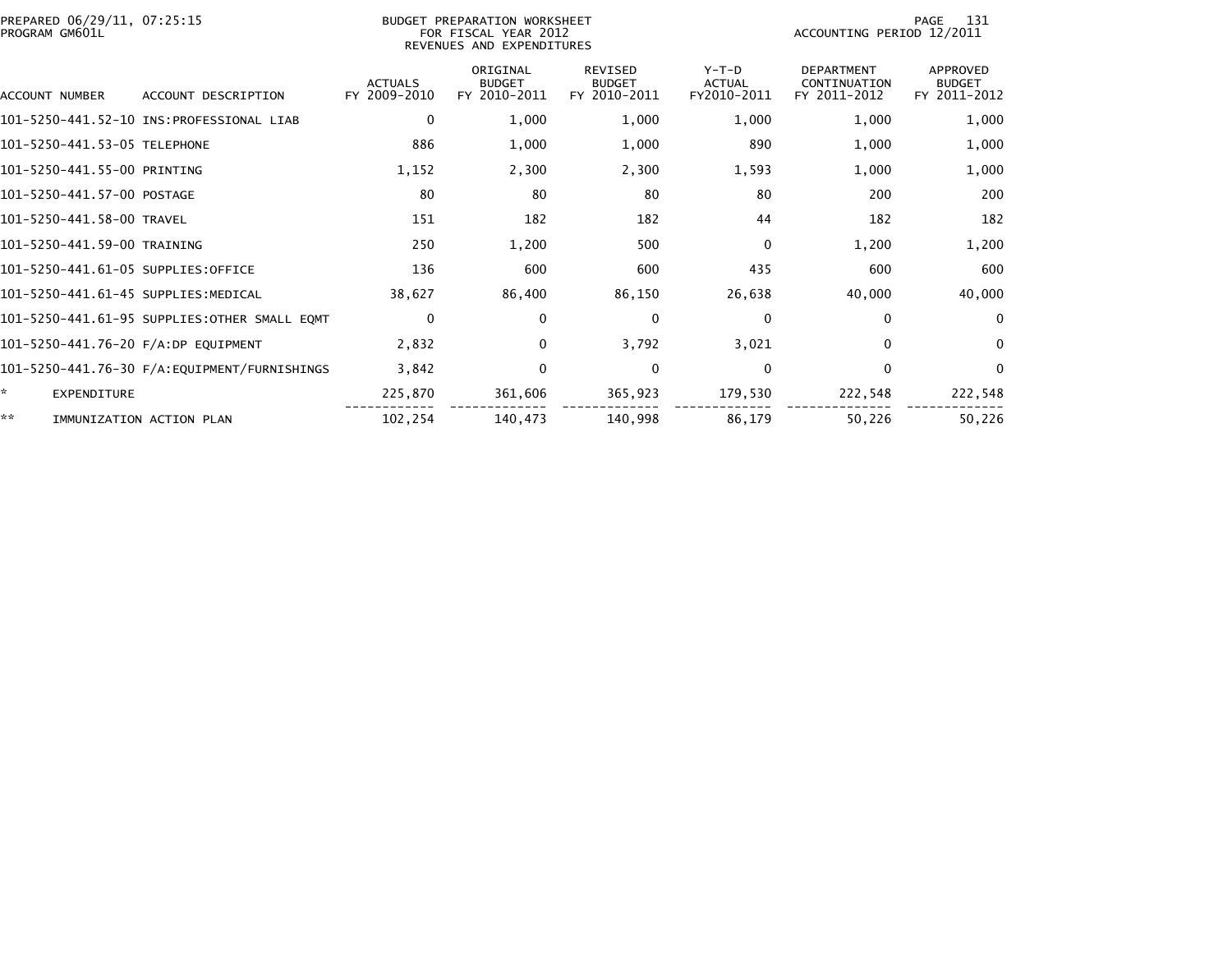| PREPARED 06/29/11, 07:25:15<br>PROGRAM GM601L |                                              |                                | BUDGET PREPARATION WORKSHEET<br>FOR FISCAL YEAR 2012<br>REVENUES AND EXPENDITURES | 132<br>PAGE<br>ACCOUNTING PERIOD 12/2011        |                                         |                                            |                                                  |
|-----------------------------------------------|----------------------------------------------|--------------------------------|-----------------------------------------------------------------------------------|-------------------------------------------------|-----------------------------------------|--------------------------------------------|--------------------------------------------------|
| ACCOUNT NUMBER                                | ACCOUNT DESCRIPTION                          | <b>ACTUALS</b><br>FY 2009-2010 | ORIGINAL<br><b>BUDGET</b><br>FY 2010-2011                                         | <b>REVISED</b><br><b>BUDGET</b><br>FY 2010-2011 | $Y-T-D$<br><b>ACTUAL</b><br>FY2010-2011 | DEPARTMENT<br>CONTINUATION<br>FY 2011-2012 | <b>APPROVED</b><br><b>BUDGET</b><br>FY 2011-2012 |
|                                               | 101-5255-331.84-45 TXIX FEES-MATERNAL CARE C | 386,883-                       | $309,492 -$                                                                       | $309,492 -$                                     | 267,466-                                | $51,950-$                                  | $51,950-$                                        |
|                                               | 101-5255-331.84-50 TXIX FEES-MATERNAL HEALTH | 268,830-                       | $164, 527 -$                                                                      | $164, 527 -$                                    | $124, 307 -$                            | 145,000-                                   | 145,000-                                         |
|                                               | 101-5255-334.35-00 MATERNAL HEALTH GRANT     | $36,472-$                      | $36,472-$                                                                         | $36,472-$                                       | $36,472-$                               | $36,472-$                                  | $36,472-$                                        |
|                                               | 101-5255-334.64-00 STATE AID HEALTH DEPT     | 13,639-                        | 13,639-                                                                           | $13,639-$                                       | 13,639-                                 | 13,639-                                    | $13,639-$                                        |
|                                               | 101-5255-334.65-23 SMART START:HEALTHY BEGIN | $\mathbf 0$                    | $43,257-$                                                                         | 55,078-                                         | $45,067 -$                              | $43,257-$                                  | $43,257-$                                        |
| 101-5255-353.78-00 PRENATAL FEES              |                                              | $14,567-$                      | $15,500-$                                                                         | $15,500-$                                       | $10, 285 -$                             | $10,000 -$                                 | $10,000 -$                                       |
|                                               | 101-5255-395.00-00 FUND BALANCE APPR-RESTR   | $\mathbf 0$                    | $30,000 -$                                                                        | $30,000 -$                                      | $\mathbf 0$                             | $30,000 -$                                 | $30,000 -$                                       |
| <b>REVENUE</b>                                |                                              | 720,391-<br>380,188            | $612,887-$<br>401,912                                                             | 624,708-<br>411,961                             | 497,236-<br>346,251                     | 330, 318-<br>253,482                       | 330, 318-<br>253,482                             |
| 101-5255-441.20-05 HEALTH INSURANCE           |                                              | 69,695                         | 82,244                                                                            | 82,244                                          | 70,549                                  | 49,012                                     | 49,012                                           |
| 101-5255-441.20-10 MEDICARE TAX               |                                              | 5,309                          | 5,828                                                                             | 5,974                                           | 4,822                                   | 3,675                                      | 3,675                                            |
| 101-5255-441.20-15 RETIREMENT                 |                                              | 18,630                         | 25,923                                                                            | 26,571                                          | 22,333                                  | 16,350                                     | 16,350                                           |
|                                               | 101-5255-441.20-20 SOCIAL SECURITY TAX       | 22,697                         | 24,918                                                                            | 25,541                                          | 20,617                                  | 15,716                                     | 15,716                                           |
|                                               | 101-5255-441.20-25 WORKERS COMPENSATION      | 3,933                          | 3,084                                                                             | 5,167                                           | 5,615                                   | 5,675                                      | 5,675                                            |
|                                               | 101-5255-441.20-30 401(K) CONTRIBUTIONS      | 11,367                         | 12,058                                                                            | 12,360                                          | 10,388                                  | 7,604                                      | 7,604                                            |
|                                               | 101-5255-441.32-22 INTERPRETER SERVICES      | 3,374                          | 14,000                                                                            | 14,000                                          | 2,052                                   | 7,000                                      | 7,000                                            |
|                                               |                                              | $\Omega$                       | 4,160                                                                             | 4,160                                           | 1,436                                   | $\mathbf{0}$                               | $\Omega$                                         |
| 101-5255-441.32-40 PHYSICIAN FEES             |                                              | 105,051                        | 100,000                                                                           | 100,000                                         | 85,630                                  | 100,000                                    | 100,000                                          |
| 101-5255-441.34-19 LABORATORY FEES            |                                              | 5,050                          | 12,000                                                                            | 12,000                                          | 6,965                                   | 8,000                                      | 8,000                                            |
| 101-5255-441.43-15 R&M:EQUIPMENT              |                                              | 0                              | 0                                                                                 | 0                                               | 0                                       | 0                                          | $\Omega$                                         |
| 101-5255-441.43-55 R&M:TELEPHONES             |                                              | $\mathbf{0}$                   | 200                                                                               | 200                                             | $\Omega$                                | 200                                        | 200                                              |
|                                               | 101-5255-441.50-07 COST PER COPY PROGRAM     | 1,846                          | 1,800                                                                             | 1,800                                           | 1,363                                   | 1,800                                      | 1,800                                            |
|                                               |                                              | 1,531                          | 2,500                                                                             | 2,500                                           | 2,500                                   | 2,500                                      | 2,500                                            |
| 101-5255-441.53-05 TELEPHONE                  |                                              | 1,203                          | 2,100                                                                             | 2,100                                           | 1,762                                   | 2,100                                      | 2,100                                            |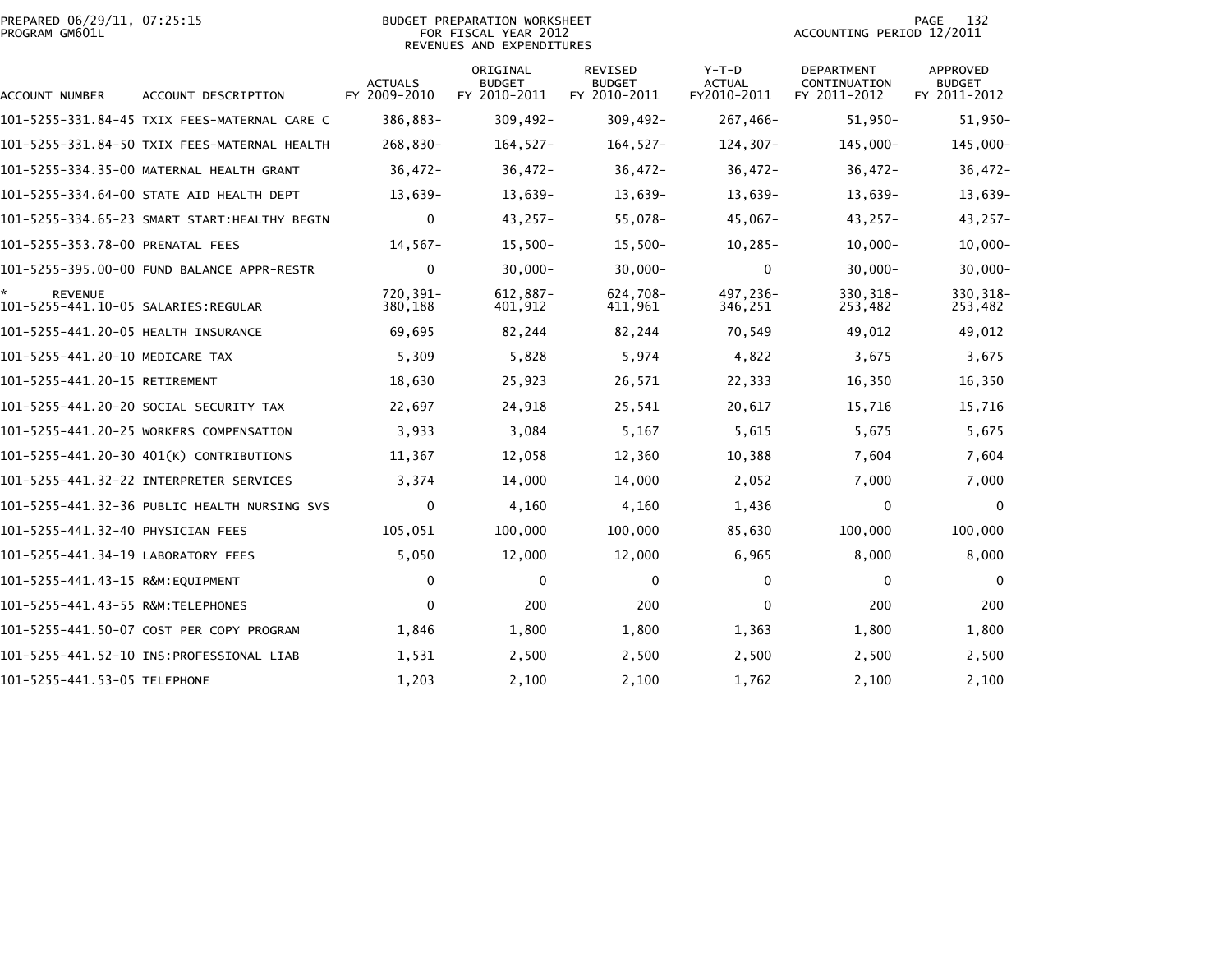| PREPARED 06/29/11, 07:25:15<br>PROGRAM GM601L |                                                      | BUDGET PREPARATION WORKSHEET<br>FOR FISCAL YEAR 2012<br>REVENUES AND EXPENDITURES |                                                 |                                         | 133<br>PAGE<br>ACCOUNTING PERIOD 12/2011          |                                           |  |
|-----------------------------------------------|------------------------------------------------------|-----------------------------------------------------------------------------------|-------------------------------------------------|-----------------------------------------|---------------------------------------------------|-------------------------------------------|--|
| ACCOUNT DESCRIPTION<br><b>ACCOUNT NUMBER</b>  | <b>ACTUALS</b><br>FY 2009-2010                       | ORIGINAL<br><b>BUDGET</b><br>FY 2010-2011                                         | <b>REVISED</b><br><b>BUDGET</b><br>FY 2010-2011 | $Y-T-D$<br><b>ACTUAL</b><br>FY2010-2011 | <b>DEPARTMENT</b><br>CONTINUATION<br>FY 2011-2012 | APPROVED<br><b>BUDGET</b><br>FY 2011-2012 |  |
| 101-5255-441.55-00 PRINTING                   | 1,150                                                | 1,200                                                                             | 1,200                                           | 1,086                                   | 1,400                                             | 1,400                                     |  |
| <b>TEXT</b><br>LEVEL                          |                                                      | TEXT AMT                                                                          |                                                 |                                         |                                                   |                                           |  |
| 400<br>101-5255-441.57-00 POSTAGE             | INCREASE FOR CHANGE OF FORMS FOR NEXT YEAR.<br>1,424 | 2,200                                                                             | 2,200                                           | 1,522                                   | 2,200                                             | 2,200                                     |  |
| 101-5255-441.58-00 TRAVEL                     | 7,672                                                | 9,370                                                                             | 9,370                                           | 6,581                                   | 1,000                                             | 1,000                                     |  |
| 101-5255-441.59-00 TRAINING                   | 1,001                                                | 1,200                                                                             | 1,200                                           | 170                                     | 600                                               | 600                                       |  |
| 101-5255-441.61-05 SUPPLIES:OFFICE            | 1,235                                                | 2,100                                                                             | 2,100                                           | 1,869                                   | 2,100                                             | 2,100                                     |  |
| 101-5255-441.61-45 SUPPLIES:MEDICAL           | 5,495                                                | 6,500                                                                             | 6,500                                           | 6,154                                   | 6,500                                             | 6,500                                     |  |
| 101-5255-441.61-95 SUPPLIES: OTHER SMALL EQMT | 775                                                  | 200                                                                               | 200                                             | $\Omega$                                | 200                                               | 200                                       |  |
| 101-5255-441.74-15 C/A:MEDICAL EQUIPMENT      | $\mathbf{0}$                                         | 0                                                                                 | 0                                               | $\mathbf{0}$                            | $\mathbf{0}$                                      | 0                                         |  |
|                                               | $\Omega$                                             | 600                                                                               | 600                                             | $\Omega$                                | 600                                               | 600                                       |  |
| $\mathbb{R}^n$<br><b>EXPENDITURE</b>          | 648,626                                              | 716,097                                                                           | 729,948                                         | 599,665                                 | 487,714                                           | 487,714                                   |  |
| **<br>MATERNAL HEALTH                         | 71,765-                                              | 103,210                                                                           | 105,240                                         | 102,429                                 | 157,396                                           | 157,396                                   |  |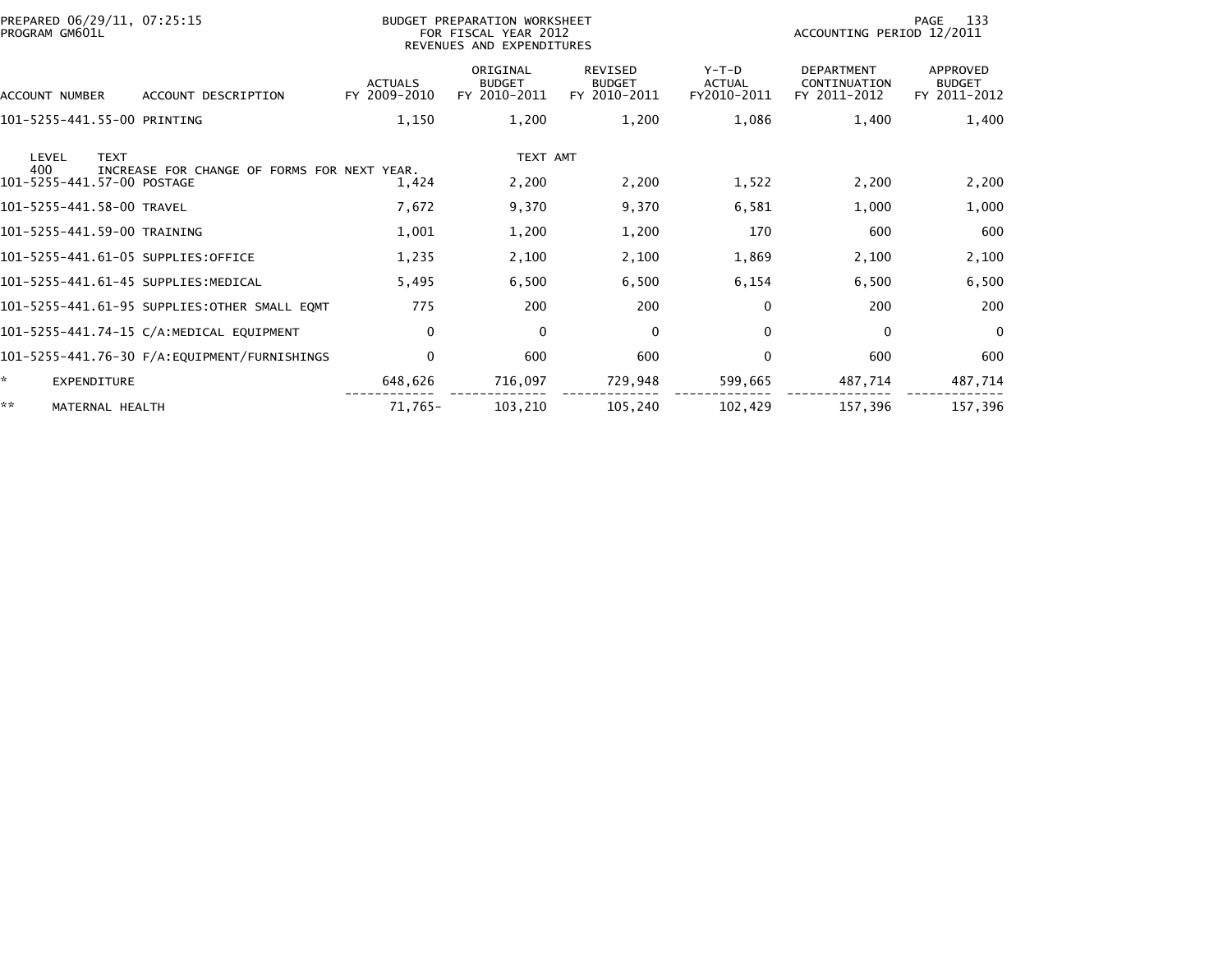|                | PREPARED 06/29/11, 07:25:15 |  |
|----------------|-----------------------------|--|
| PROGRAM GM601L |                             |  |

## PREPARED 06/29/11, 07:25:15 BUDGET PREPARATION WORKSHEET PAGE 134PROGRAM GM601L FOR FISCAL YEAR 2012 ACCOUNTING PERIOD 12/2011 REVENUES AND EXPENDITURES

PAGE 134<br>ACCOUNTING PERIOD 12/2011

| ACCOUNT NUMBER                      | ACCOUNT DESCRIPTION                          | <b>ACTUALS</b><br>FY 2009-2010 | ORIGINAL<br><b>BUDGET</b><br>FY 2010-2011 | <b>REVISED</b><br><b>BUDGET</b><br>FY 2010-2011 | $Y-T-D$<br><b>ACTUAL</b><br>FY2010-2011 | <b>DEPARTMENT</b><br>CONTINUATION<br>FY 2011-2012 | <b>APPROVED</b><br><b>BUDGET</b><br>FY 2011-2012 |
|-------------------------------------|----------------------------------------------|--------------------------------|-------------------------------------------|-------------------------------------------------|-----------------------------------------|---------------------------------------------------|--------------------------------------------------|
|                                     | 101-5256-331.84-45 TXIX FEES-MATERNAL CARE C | <sup>0</sup>                   |                                           | 0                                               | 0                                       | 213,360-                                          | 213,360-                                         |
| *<br><b>REVENUE</b>                 |                                              |                                |                                           |                                                 |                                         | $213,360-$<br>150,172                             | 213,360-<br>150,172                              |
| 101-5256-441.20-05 HEALTH INSURANCE |                                              |                                |                                           |                                                 |                                         | 29,037                                            | 29,037                                           |
| 101-5256-441.20-10 MEDICARE TAX     |                                              |                                |                                           |                                                 | $\Omega$                                | 2,178                                             | 2,178                                            |
| 101-5256-441.20-15 RETIREMENT       |                                              |                                |                                           | o                                               | <sup>0</sup>                            | 9,686                                             | 9,686                                            |
|                                     | 101-5256-441.20-20 SOCIAL SECURITY TAX       |                                |                                           | <sup>0</sup>                                    | <sup>0</sup>                            | 9,311                                             | 9,311                                            |
|                                     | 101-5256-441.20-21 SOCIAL SECURITY TX-CONTRA |                                |                                           |                                                 |                                         | $\Omega$                                          | $\Omega$                                         |
|                                     | 101-5256-441.20-25 WORKERS COMPENSATION      |                                |                                           |                                                 |                                         | 721                                               | 721                                              |
|                                     | 101-5256-441.20-30 401(K) CONTRIBUTIONS      |                                |                                           |                                                 | <sup>0</sup>                            | 4,505                                             | 4,505                                            |
| 101-5256-441.55-00 PRINTING         |                                              |                                |                                           |                                                 |                                         | 150                                               | 150                                              |
| 101-5256-441.57-00 POSTAGE          |                                              |                                |                                           |                                                 |                                         | 500                                               | 500                                              |
| 101-5256-441.58-00 TRAVEL           |                                              |                                | 0                                         | 0                                               | 0                                       | 7,000                                             | 7,000                                            |
| 101-5256-441.59-00 TRAINING         |                                              |                                |                                           |                                                 |                                         | $\Omega$                                          | $\Omega$                                         |
| 101-5256-441.61-05 SUPPLIES:OFFICE  |                                              |                                |                                           |                                                 |                                         | 100                                               | 100                                              |
| ÷.<br><b>EXPENDITURE</b>            |                                              |                                |                                           |                                                 |                                         | 213,360                                           | 213,360                                          |
| **<br>MATERNAL HEALTH               |                                              |                                |                                           |                                                 | 0                                       |                                                   |                                                  |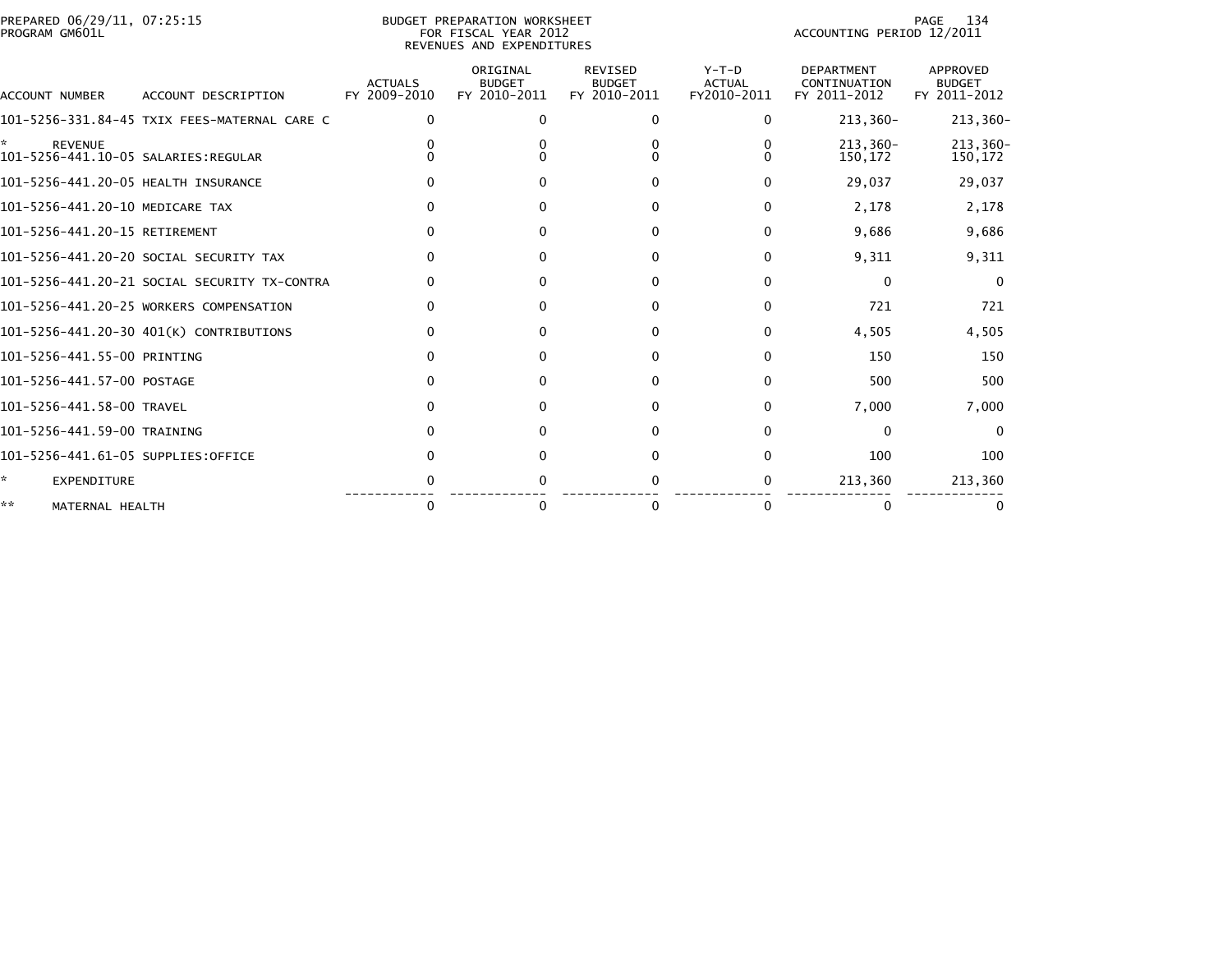| PREPARED 06/29/11, 07:25:15<br>PROGRAM GM601L | <b>BUDGET PREPARATION WORKSHEET</b><br>FOR FISCAL YEAR 2012<br>REVENUES AND EXPENDITURES |                                |                                           |                                                 |                                         | 135<br>PAGE<br>ACCOUNTING PERIOD 12/2011   |                                                  |  |
|-----------------------------------------------|------------------------------------------------------------------------------------------|--------------------------------|-------------------------------------------|-------------------------------------------------|-----------------------------------------|--------------------------------------------|--------------------------------------------------|--|
| ACCOUNT NUMBER                                | ACCOUNT DESCRIPTION                                                                      | <b>ACTUALS</b><br>FY 2009-2010 | ORIGINAL<br><b>BUDGET</b><br>FY 2010-2011 | <b>REVISED</b><br><b>BUDGET</b><br>FY 2010-2011 | $Y-T-D$<br><b>ACTUAL</b><br>FY2010-2011 | DEPARTMENT<br>CONTINUATION<br>FY 2011-2012 | <b>APPROVED</b><br><b>BUDGET</b><br>FY 2011-2012 |  |
| 101-5260-331.90-00 WIC GRANT                  |                                                                                          | 613,289-                       | 676,980-                                  | 676,980-                                        | $561, 326 -$                            | 649,080-                                   | 649,080-                                         |  |
|                                               | 101-5260-395.00-00 FUND BALANCE APPR-RESTR                                               | $\mathbf{0}$                   | $\mathbf{0}$                              | $\mathbf{0}$                                    | $\mathbf 0$                             | $\mathbf 0$                                | $\Omega$                                         |  |
| <b>REVENUE</b>                                |                                                                                          | 613.289-<br>375,627            | 676.980-<br>440,399                       | 676,980-<br>440,399                             | 561.326-<br>342,810                     | 649,080-<br>399,256                        | 649.080-<br>399,256                              |  |
| 101-5260-441.20-05 HEALTH INSURANCE           |                                                                                          | 94,839                         | 84,411                                    | 84,411                                          | 82,763                                  | 79,189                                     | 79,189                                           |  |
| 101-5260-441.20-10 MEDICARE TAX               |                                                                                          | 5,193                          | 6,386                                     | 6,386                                           | 4,552                                   | 5,789                                      | 5,789                                            |  |
| 101-5260-441.20-15 RETIREMENT                 |                                                                                          | 18,406                         | 27,858                                    | 27,858                                          | 21,255                                  | 25,752                                     | 25,752                                           |  |
|                                               | 101–5260–441.20–20 SOCIAL SECURITY TAX                                                   | 22,204                         | 27,305                                    | 27,305                                          | 19,464                                  | 24,754                                     | 24,754                                           |  |
|                                               | 101-5260-441.20-25 WORKERS COMPENSATION                                                  | 963                            | 1,691                                     | 1,691                                           | 1,522                                   | 1,722                                      | 1,722                                            |  |
|                                               | 101-5260-441.20-30 401(K) CONTRIBUTIONS                                                  | 10,735                         | 13,212                                    | 13,212                                          | 9,408                                   | 11,978                                     | 11,978                                           |  |
|                                               |                                                                                          | 27,255                         | 30,000                                    | 30,000                                          | 26,131                                  | 33,000                                     | 33,000                                           |  |
|                                               | 101-5260-441.33-17 CONTRACTED SERVICES                                                   | 29,707                         | 10,000                                    | 10,000                                          | 2,377                                   | $\mathbf 0$                                | $\mathbf{0}$                                     |  |
| 101-5260-441.43-05 R&M:BUILDINGS              |                                                                                          | 1,900                          | 0                                         | 0                                               | 0                                       | $\mathbf 0$                                | $\mathbf{0}$                                     |  |
|                                               | 101-5260-441.50-07 COST PER COPY PROGRAM                                                 | 1,859                          | 2,096                                     | 2,096                                           | 1,234                                   | 2,000                                      | 2,000                                            |  |
| 101-5260-441.55-00 PRINTING                   |                                                                                          | $\Omega$                       | 1,500                                     | 1,500                                           | 630                                     | 1,500                                      | 1,500                                            |  |
| 101-5260-441.57-00 POSTAGE                    |                                                                                          | 19                             | 150                                       | 150                                             | 20                                      | 150                                        | 150                                              |  |
| 101-5260-441.58-00 TRAVEL                     |                                                                                          | 809                            | 1,000                                     | 1,000                                           | 781                                     | 1,050                                      | 1,050                                            |  |
| 101-5260-441.59-00 TRAINING                   |                                                                                          | 481                            | 500                                       | 500                                             | 378                                     | 800                                        | 800                                              |  |
| 101–5260–441.61–05 SUPPLIES:OFFICE            |                                                                                          | 2,575                          | 2,600                                     | 2,600                                           | 2,314                                   | 2,600                                      | 2,600                                            |  |
| 101–5260–441.61–45 SUPPLIES:MEDICAL           |                                                                                          | 1,790                          | 2,500                                     | 2,500                                           | 768                                     | 2,500                                      | 2,500                                            |  |
| 101-5260-441.61-85 SUPPLIES:VEHICLE           |                                                                                          | $\mathbf 0$                    | 300                                       | 300                                             | 0                                       | 300                                        | 300                                              |  |
|                                               | 101–5260–441.61–95 SUPPLIES:OTHER SMALL EOMT                                             | 4,030                          | 2,800                                     | 2,800                                           | 1,451                                   | 2,800                                      | 2,800                                            |  |
|                                               | 101-5260-441.62-20 MOTOR FUEL & LUBRICANTS                                               | 37                             | 250                                       | 250                                             | $\mathbf 0$                             | 250                                        | 250                                              |  |
|                                               | 101-5260-441.73-00 C/A:OTHER IMPROVEMENTS                                                | 12,118                         | $\mathbf{0}$                              | $\mathbf{0}$                                    | $\Omega$                                | $\mathbf{0}$                               | 0                                                |  |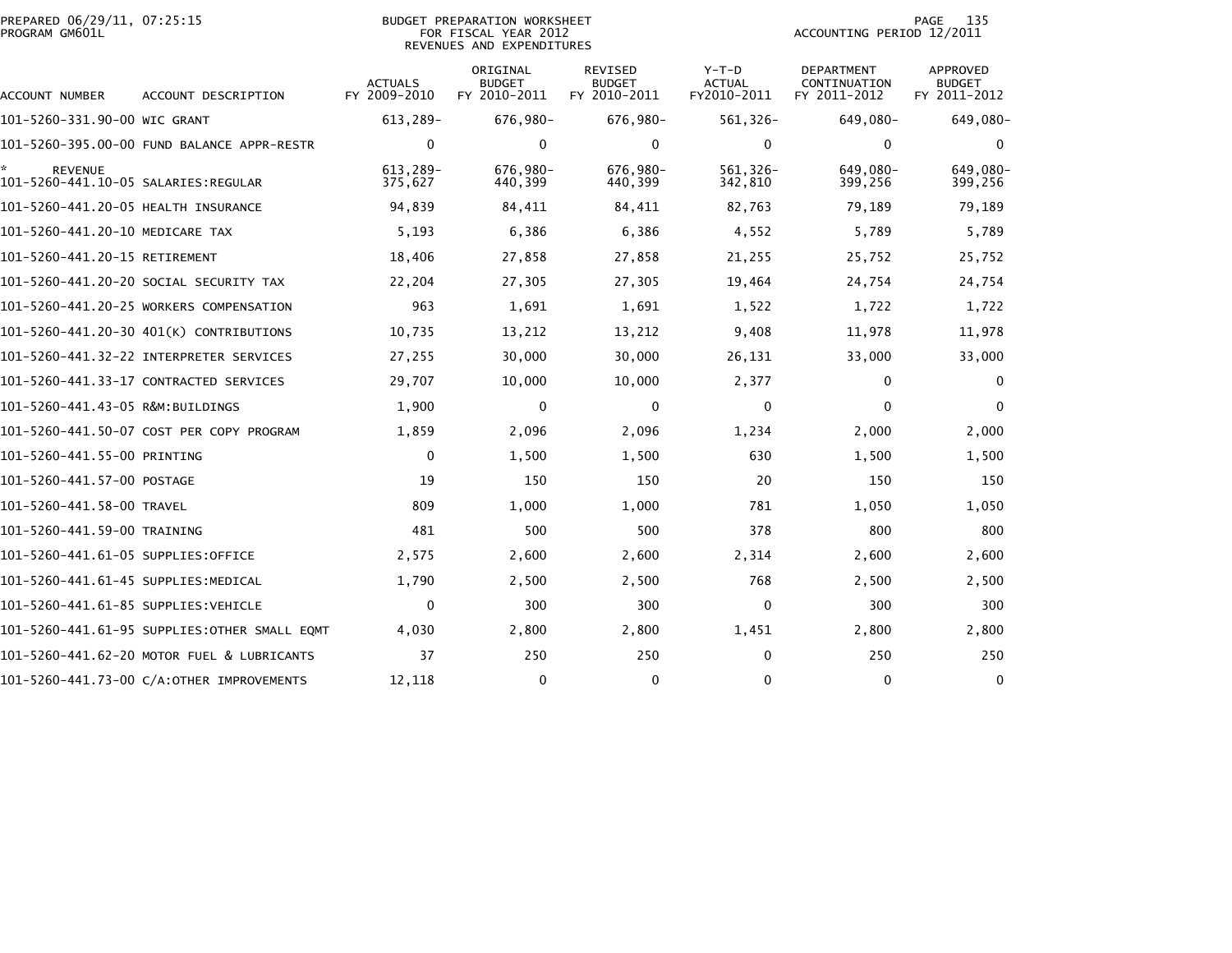| PREPARED 06/29/11, 07:25:15<br>PROGRAM GM601L |                                              |                                | BUDGET PREPARATION WORKSHEET<br>FOR FISCAL YEAR 2012<br>REVENUES AND EXPENDITURES | 136<br>PAGE<br>ACCOUNTING PERIOD 12/2011 |                                         |                                                   |                                           |
|-----------------------------------------------|----------------------------------------------|--------------------------------|-----------------------------------------------------------------------------------|------------------------------------------|-----------------------------------------|---------------------------------------------------|-------------------------------------------|
| ACCOUNT NUMBER                                | ACCOUNT DESCRIPTION                          | <b>ACTUALS</b><br>FY 2009-2010 | ORIGINAL<br><b>BUDGET</b><br>FY 2010-2011                                         | REVISED<br><b>BUDGET</b><br>FY 2010-2011 | $Y-T-D$<br><b>ACTUAL</b><br>FY2010-2011 | <b>DEPARTMENT</b><br>CONTINUATION<br>FY 2011-2012 | APPROVED<br><b>BUDGET</b><br>FY 2011-2012 |
|                                               | 101-5260-441.74-90 C/A:OTHER EQUIPMENT       | 0                              |                                                                                   |                                          | $\Omega$                                |                                                   | 0                                         |
| 101-5260-441.76-20 F/A:DP EOUIPMENT           |                                              | 7,439                          | 7,000                                                                             | 7,000                                    | $\mathbf{0}$                            |                                                   | 0                                         |
|                                               |                                              | $\bf{0}$                       | 0                                                                                 | 0                                        | $\Omega$                                | $\Omega$                                          | $\Omega$                                  |
|                                               | 101-5260-441.83-11 BREASTFEEDING PROJECT FND | 6.474                          | 4,000                                                                             | 4,000                                    | 192                                     | 4.000                                             | 4,000                                     |
| 101-5260-441.98-00 RESERVE                    |                                              | $\bf{0}$                       | 11,022                                                                            | 11,022                                   | $\Omega$                                | 49.690                                            | 49,690                                    |
| *.<br><b>EXPENDITURE</b>                      |                                              | 624,460                        | 676,980                                                                           | 676.980                                  | 518,050                                 | 649.080                                           | 649,080                                   |
| **<br><b>WIC</b>                              |                                              | 11,171                         | 0                                                                                 |                                          | $43.276 -$                              | $\Omega$                                          | $\Omega$                                  |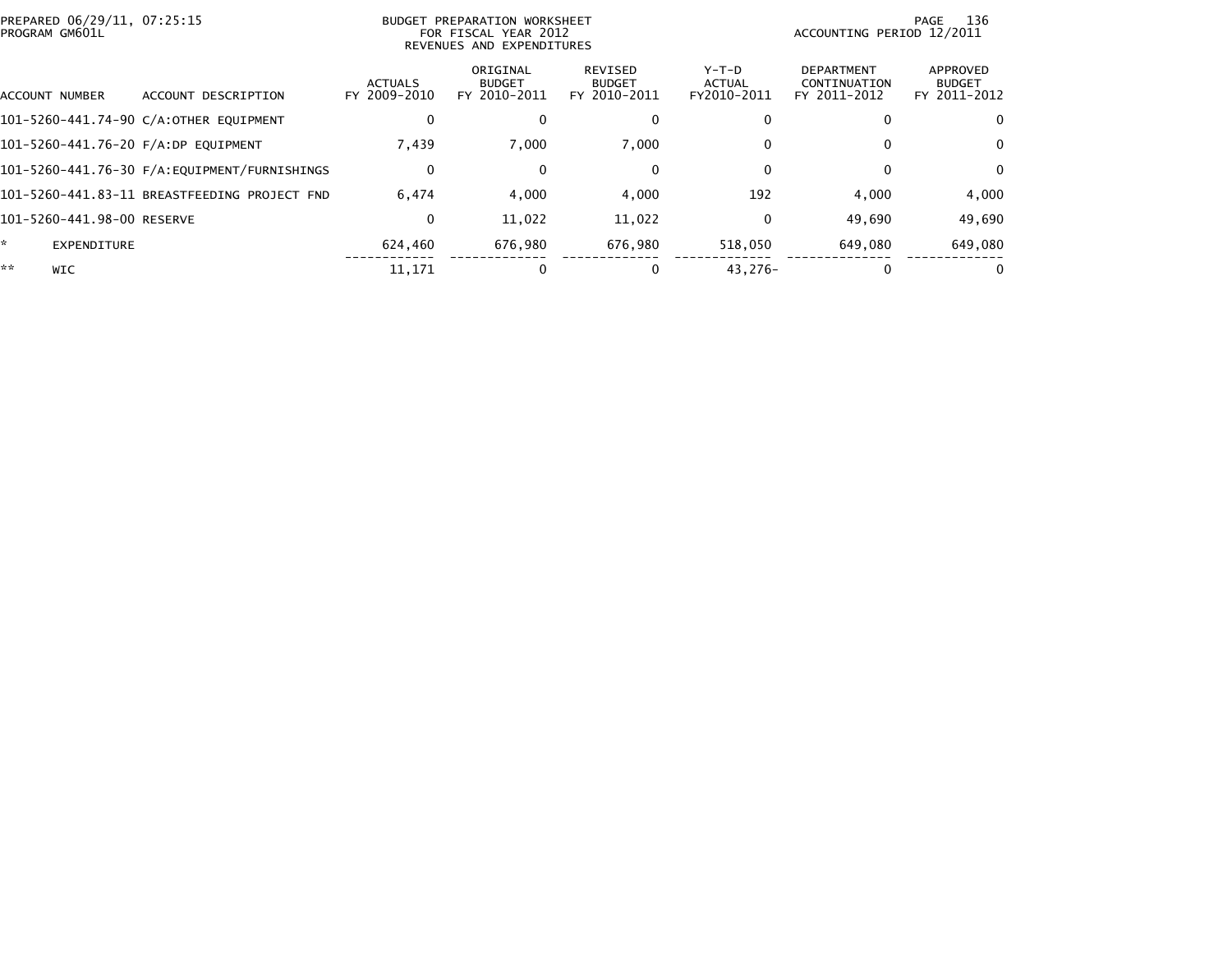|                | PREPARED 06/29/11, 07:25:15 |  |
|----------------|-----------------------------|--|
| PROGRAM GM601L |                             |  |

### BUDGET PREPARATION WORKSHEET PROGRAM GM601L FOR FISCAL YEAR 2012 ACCOUNTING PERIOD 12/2011 REVENUES AND EXPENDITURES

| ACCOUNT NUMBER                                         | ACCOUNT DESCRIPTION                          | <b>ACTUALS</b><br>FY 2009-2010 | ORIGINAL<br><b>BUDGET</b><br>FY 2010-2011 | <b>REVISED</b><br><b>BUDGET</b><br>FY 2010-2011 | $Y-T-D$<br><b>ACTUAL</b><br>FY2010-2011 | <b>DEPARTMENT</b><br>CONTINUATION<br>FY 2011-2012 | <b>APPROVED</b><br><b>BUDGET</b><br>FY 2011-2012 |
|--------------------------------------------------------|----------------------------------------------|--------------------------------|-------------------------------------------|-------------------------------------------------|-----------------------------------------|---------------------------------------------------|--------------------------------------------------|
|                                                        | 101-5265-331.84-54 TXIX FEES-PRIMARY CARE PR | 54,439-                        | $32,474-$                                 | $32,474-$                                       | $36, 164 -$                             | $51,500-$                                         | $51,500-$                                        |
|                                                        | 101-5265-334.64-00 STATE AID HEALTH DEPT     | $9,953-$                       | $9,953-$                                  | $9,953-$                                        | $9,953-$                                | $9,953-$                                          | $9,953-$                                         |
| 101-5265-345.60-00 PRIMARY CARE FEES                   |                                              | $31,651-$                      | $25,000 -$                                | $25,000 -$                                      | $33,632-$                               | $40,000 -$                                        | $40,000 -$                                       |
|                                                        | 101-5265-395.00-00 FUND BALANCE APPR-RESTR   | $\mathbf{0}$                   | $100,000 -$                               | 101,370-                                        | $\mathbf{0}$                            | $100,000 -$                                       | $100,000 -$                                      |
| <b>REVENUE</b><br>101-5265-441.10-05 SALARIES: REGULAR |                                              | $96,043-$<br>155,452           | $167,427-$<br>132,467                     | 168,797-<br>141,667                             | 79,749-<br>155,940                      | $201,453-$<br>181,737                             | 201,453-<br>181,737                              |
| 101-5265-441.20-05 HEALTH INSURANCE                    |                                              | 27,864                         | 27,107                                    | 27,107                                          | 28,521                                  | 35,140                                            | 35,140                                           |
| 101-5265-441.20-10 MEDICARE TAX                        |                                              | 2,170                          | 1,921                                     | 1,976                                           | 2,173                                   | 2,635                                             | 2,635                                            |
| 101-5265-441.20-15 RETIREMENT                          |                                              | 7,617                          | 8,544                                     | 9,144                                           | 10,061                                  | 11,722                                            | 11,722                                           |
|                                                        | 101-5265-441.20-20 SOCIAL SECURITY TAX       | 9,279                          | 8,213                                     | 8,448                                           | 9,290                                   | 11,268                                            | 11,268                                           |
|                                                        | 101-5265-441.20-25 WORKERS COMPENSATION      | 2,354                          | 1,531                                     | 3,369                                           | 3,707                                   | 4,290                                             | 4,290                                            |
|                                                        | 101-5265-441.20-30 401(K) CONTRIBUTIONS      | 4,433                          | 3,974                                     | 4,254                                           | 4,680                                   | 5,452                                             | 5,452                                            |
|                                                        | 101-5265-441.32-00 PROFESSIONAL SERVICES     | $\Omega$                       | $\mathbf 0$                               | $\mathbf 0$                                     | $\mathbf{0}$                            | $\bf{0}$                                          | 0                                                |
|                                                        | 101-5265-441.32-22 INTERPRETER SERVICES      | $\mathbf{0}$                   | 1,400                                     | 1,400                                           | 0                                       | 1,400                                             | 1,400                                            |
|                                                        | 101-5265-441.32-36 PUBLIC HEALTH NURSING SVS | $\Omega$                       | 4,160                                     | 4,160                                           | 1,415                                   | $\Omega$                                          | 0                                                |
| 101-5265-441.32-40 PHYSICIAN FEES                      |                                              | 4,622                          | 4,863                                     | 4,863                                           | 3,883                                   | 4,863                                             | 4,863                                            |
|                                                        |                                              | 2,000                          | 2,000                                     | 2,000                                           | 2,000                                   | 2,000                                             | 2,000                                            |
| 101-5265-441.34-19 LABORATORY FEES                     |                                              | 357                            | 2,000                                     | 2,000                                           | 1,001                                   | 1,000                                             | 1,000                                            |
| 101-5265-441.53-05 TELEPHONE                           |                                              | 1,070                          | 1,000                                     | 1,175                                           | 1,136                                   | 1,600                                             | 1,600                                            |
| 101-5265-441.54-00 ADVERTISING                         |                                              | $\mathbf{0}$                   | 0                                         | 0                                               | $\mathbf{0}$                            | $\mathbf{0}$                                      | 0                                                |
| 101-5265-441.55-00 PRINTING                            |                                              | 200                            | 200                                       | 200                                             | 200                                     | 200                                               | 200                                              |
| 101-5265-441.57-00 POSTAGE                             |                                              | 300                            | 300                                       | 300                                             | 300                                     | 300                                               | 300                                              |
| 101-5265-441.58-00 TRAVEL                              |                                              | 189                            | 1,193                                     | 1,193                                           | 482                                     | 1,193                                             | 1,193                                            |
| 101-5265-441.59-00 TRAINING                            |                                              | 1.080                          | 1.300                                     | 1.300                                           | 210                                     | 1.300                                             | 1,300                                            |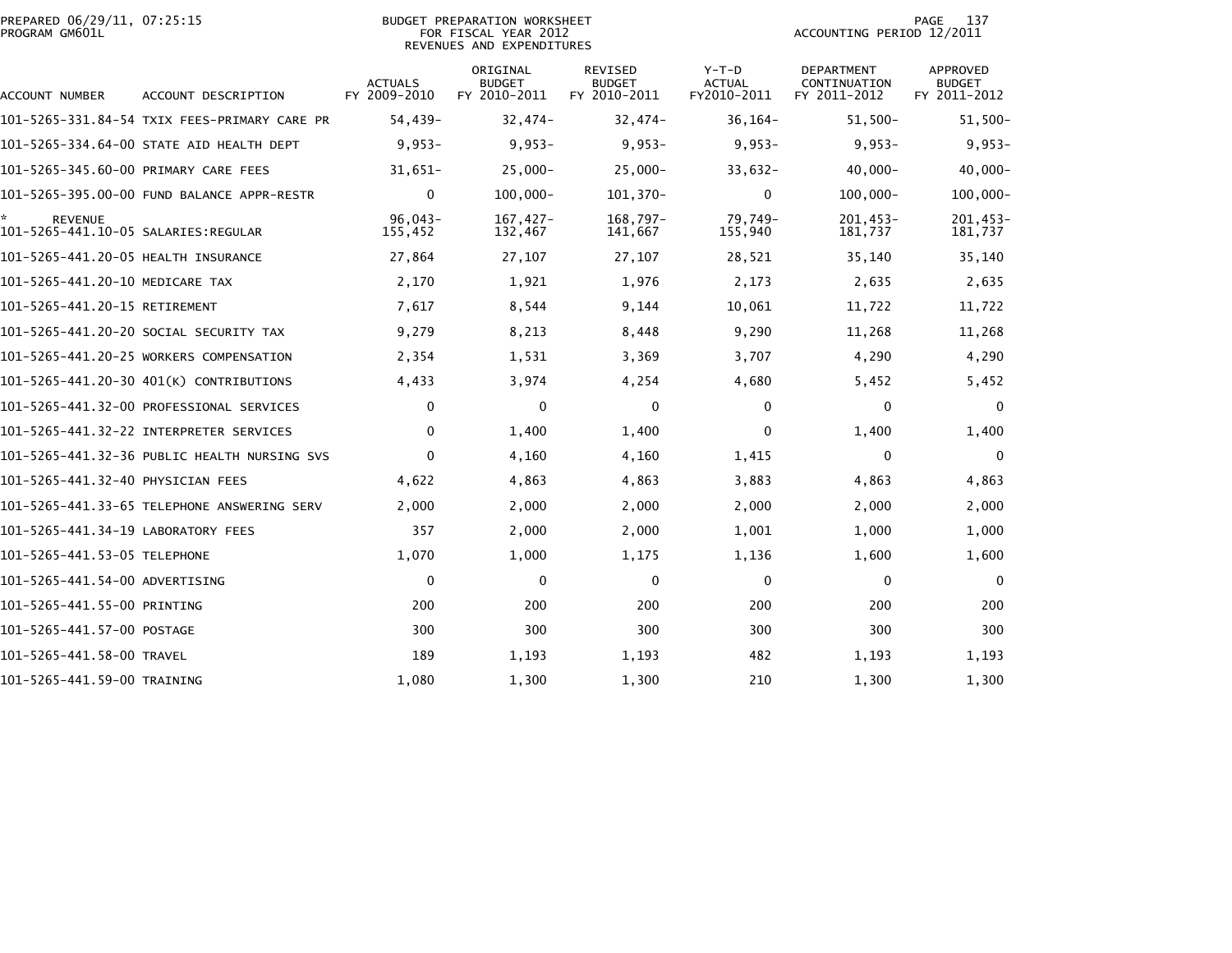| PREPARED 06/29/11, 07:25:15<br>PROGRAM GM601L |                                              | BUDGET PREPARATION WORKSHEET<br>FOR FISCAL YEAR 2012<br>REVENUES AND EXPENDITURES |                                           |                                          |                                  | 138<br>PAGE<br>ACCOUNTING PERIOD 12/2011   |                                           |  |
|-----------------------------------------------|----------------------------------------------|-----------------------------------------------------------------------------------|-------------------------------------------|------------------------------------------|----------------------------------|--------------------------------------------|-------------------------------------------|--|
| ACCOUNT NUMBER                                | ACCOUNT DESCRIPTION                          | <b>ACTUALS</b><br>FY 2009-2010                                                    | ORIGINAL<br><b>BUDGET</b><br>FY 2010-2011 | REVISED<br><b>BUDGET</b><br>FY 2010-2011 | $Y-T-D$<br>ACTUAL<br>FY2010-2011 | DEPARTMENT<br>CONTINUATION<br>FY 2011-2012 | APPROVED<br><b>BUDGET</b><br>FY 2011-2012 |  |
| 101-5265-441.61-05 SUPPLIES:OFFICE            |                                              | 2,145                                                                             | 2,700                                     | 2,700                                    | 1,950                            | 2,700                                      | 2,700                                     |  |
|                                               | 101-5265-441.61-45 SUPPLIES:MEDICAL          | 3,311                                                                             | 6,700                                     | 6.570                                    | 3,413                            | 5.700                                      | 5,700                                     |  |
|                                               | 101-5265-441.61-95 SUPPLIES:OTHER SMALL EOMT |                                                                                   | 0                                         | $\mathbf 0$                              |                                  | 0                                          | $\Omega$                                  |  |
| *<br>EXPENDITURE                              |                                              | 224,443                                                                           | 211,573                                   | 223,826                                  | 230,362                          | 274.500                                    | 274,500                                   |  |
| **                                            | PRIM CARE ADULT HLTH PROV                    | 128,400                                                                           | 44.146                                    | 55.029                                   | 150.613                          | 73.047                                     | 73,047                                    |  |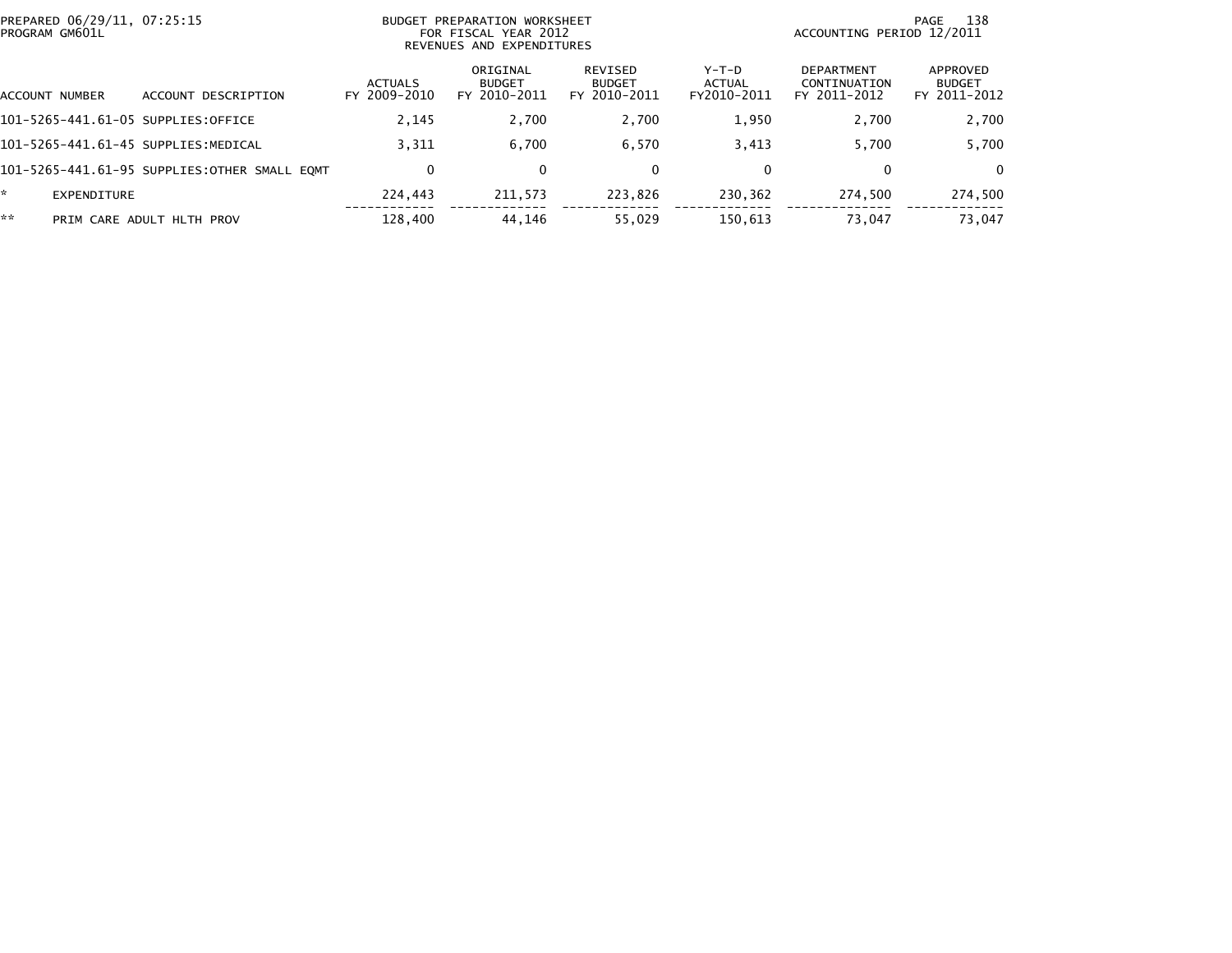| PROGRAM GM601L                       | PREPARED 06/29/11, 07:25:15<br>BUDGET PREPARATION WORKSHEET<br>FOR FISCAL YEAR 2012<br>REVENUES AND EXPENDITURES |                                |                                           |                                                 |                                         | 139<br>PAGE<br>ACCOUNTING PERIOD 12/2011          |                                           |  |  |
|--------------------------------------|------------------------------------------------------------------------------------------------------------------|--------------------------------|-------------------------------------------|-------------------------------------------------|-----------------------------------------|---------------------------------------------------|-------------------------------------------|--|--|
| ACCOUNT NUMBER                       | ACCOUNT DESCRIPTION                                                                                              | <b>ACTUALS</b><br>FY 2009-2010 | ORIGINAL<br><b>BUDGET</b><br>FY 2010-2011 | <b>REVISED</b><br><b>BUDGET</b><br>FY 2010-2011 | $Y-T-D$<br><b>ACTUAL</b><br>FY2010-2011 | <b>DEPARTMENT</b><br>CONTINUATION<br>FY 2011-2012 | APPROVED<br><b>BUDGET</b><br>FY 2011-2012 |  |  |
|                                      | 101-5270-334.65-25 SMART START:IMMUNIZATION                                                                      | 98,409-                        |                                           |                                                 | $14-$                                   |                                                   |                                           |  |  |
| <b>REVENUE</b>                       |                                                                                                                  | $98,409-$<br>29,891            |                                           |                                                 | $14-$                                   |                                                   |                                           |  |  |
| 101-5270-441.20-05 HEALTH INSURANCE  |                                                                                                                  | 9,191                          |                                           |                                                 | $\Omega$                                |                                                   | $\Omega$                                  |  |  |
| 101-5270-441.20-10 MEDICARE TAX      |                                                                                                                  | 409                            |                                           |                                                 |                                         |                                                   | $\Omega$                                  |  |  |
| 101-5270-441.20-15 RETIREMENT        |                                                                                                                  | 1,465                          |                                           |                                                 |                                         |                                                   | $\bf{0}$                                  |  |  |
|                                      | 101-5270-441.20-20 SOCIAL SECURITY TAX                                                                           | 1,751                          |                                           |                                                 |                                         |                                                   |                                           |  |  |
|                                      | 101-5270-441.20-25 WORKERS COMPENSATION                                                                          | 71                             |                                           |                                                 | 0                                       |                                                   | $\bf{0}$                                  |  |  |
|                                      | 101-5270-441.20-30 401(K) CONTRIBUTIONS                                                                          | 897                            |                                           |                                                 |                                         |                                                   | $\Omega$                                  |  |  |
| 101-5270-441.85-58 GRANT:SMART START |                                                                                                                  | 499                            | 0                                         |                                                 |                                         |                                                   | 0                                         |  |  |
| ÷.<br>EXPENDITURE                    |                                                                                                                  | 44,174                         |                                           |                                                 |                                         |                                                   |                                           |  |  |
| **                                   | HS FOR CHILDREN SMART ST                                                                                         | $54,235-$                      |                                           |                                                 | $14-$                                   |                                                   |                                           |  |  |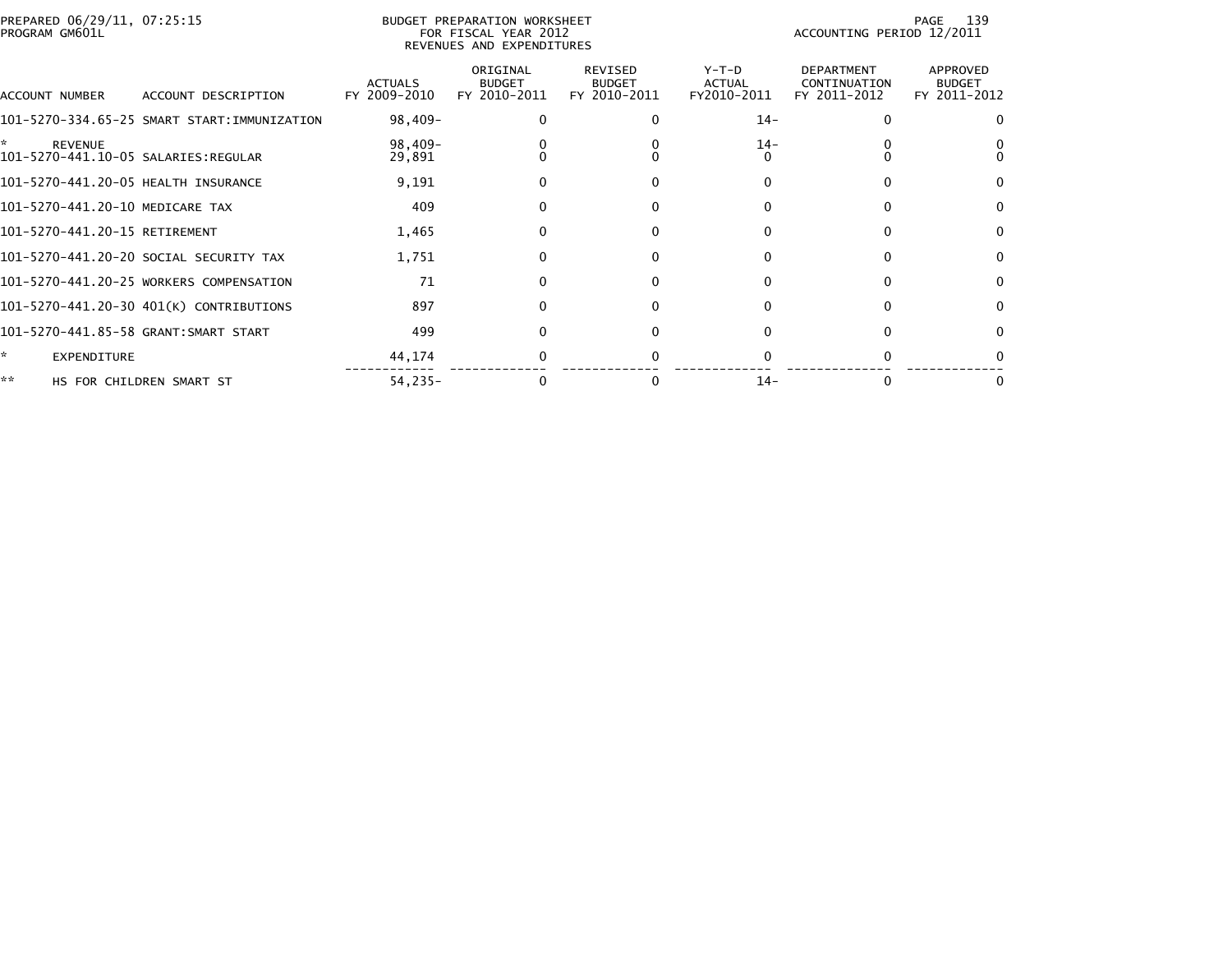| PREPARED 06/29/11, 07:25:15<br>PROGRAM GM601L         |                                              |                                | <b>BUDGET PREPARATION WORKSHEET</b><br>FOR FISCAL YEAR 2012<br>REVENUES AND EXPENDITURES | 140<br><b>PAGE</b><br>ACCOUNTING PERIOD 12/2011 |                                         |                                            |                                                  |
|-------------------------------------------------------|----------------------------------------------|--------------------------------|------------------------------------------------------------------------------------------|-------------------------------------------------|-----------------------------------------|--------------------------------------------|--------------------------------------------------|
| ACCOUNT NUMBER                                        | ACCOUNT DESCRIPTION                          | <b>ACTUALS</b><br>FY 2009-2010 | ORIGINAL<br><b>BUDGET</b><br>FY 2010-2011                                                | <b>REVISED</b><br><b>BUDGET</b><br>FY 2010-2011 | $Y-T-D$<br><b>ACTUAL</b><br>FY2010-2011 | DEPARTMENT<br>CONTINUATION<br>FY 2011-2012 | <b>APPROVED</b><br><b>BUDGET</b><br>FY 2011-2012 |
| 101-5275-331.84-60 TXIX FEES-TB                       |                                              | $5,142-$                       | $1,452-$                                                                                 | $1,452-$                                        | $660 -$                                 | $1,452-$                                   | $1,452-$                                         |
|                                                       | 101-5275-334.24-00 COMMUNICABLE DIS/TB GRANT | 18,410-                        | 18,410-                                                                                  | 18,410-                                         | 18,410-                                 | 18,410-                                    | $18,410-$                                        |
| 101-5275-353.90-00 TB FEES                            |                                              | $7,931-$                       | $7,500-$                                                                                 | $7,500-$                                        | $6,987-$                                | $7,500-$                                   | $7,500-$                                         |
|                                                       | 101-5275-395.00-00 FUND BALANCE APPR-RESTR   | $\mathbf{0}$                   | 0                                                                                        | $\Omega$                                        | $\Omega$                                | $\mathbf{0}$                               | $\Omega$                                         |
| <b>REVENUE</b><br>101-5275-441.10-05 SALARIES:REGULAR |                                              | $31,483-$<br>90,616            | $27,362-$<br>87,048                                                                      | $27,362-$<br>87,048                             | $26,057-$<br>75,352                     | $27,362-$<br>85,933                        | $27, 362 -$<br>85,933                            |
| 101-5275-441.20-05 HEALTH INSURANCE                   |                                              | 17,291                         | 17,813                                                                                   | 17,813                                          | 14,151                                  | 16,616                                     | 16,616                                           |
| 101-5275-441.20-10 MEDICARE TAX                       |                                              | 1,268                          | 1,262                                                                                    | 1,262                                           | 1,051                                   | 1,246                                      | 1,246                                            |
| 101-5275-441.20-15 RETIREMENT                         |                                              | 4,440                          | 5,615                                                                                    | 5,615                                           | 4,917                                   | 5,543                                      | 5,543                                            |
|                                                       | 101-5275-441.20-20 SOCIAL SECURITY TAX       | 5,420                          | 5,396                                                                                    | 5,396                                           | 4,495                                   | 5,328                                      | 5,328                                            |
|                                                       | 101-5275-441.20-25 WORKERS COMPENSATION      | 1,345                          | 1,115                                                                                    | 1,667                                           | 1,830                                   | 2,043                                      | 2,043                                            |
|                                                       | 101-5275-441.20-30 401(K) CONTRIBUTIONS      | 2,576                          | 2,611                                                                                    | 2,611                                           | 2,287                                   | 2,578                                      | 2,578                                            |
|                                                       | 101-5275-441.32-22 INTERPRETER SERVICES      | $\mathbf{0}$                   | 300                                                                                      | 300                                             | $\Omega$                                | 300                                        | 300                                              |
| 101-5275-441.32-40 PHYSICIAN FEES                     |                                              | 2,430                          | 3,937                                                                                    | 3,937                                           | 1,448                                   | 3,937                                      | 3,937                                            |
| 101-5275-441.34-19 LABORATORY FEES                    |                                              | 820                            | 2,100                                                                                    | 2,100                                           | 1,159                                   | 1,000                                      | 1,000                                            |
|                                                       |                                              | $\mathbf 0$                    | 800                                                                                      | 800                                             | $\mathbf 0$                             | 800                                        | 800                                              |
| 101–5275–441.53–05 TELEPHONE                          |                                              | 318                            | 700                                                                                      | 700                                             | 282                                     | 700                                        | 700                                              |
| 101-5275-441.55-00 PRINTING                           |                                              | 100                            | 75                                                                                       | 75                                              | 75                                      | 75                                         | 75                                               |
| 101-5275-441.57-00 POSTAGE                            |                                              | 400                            | 400                                                                                      | 400                                             | 332                                     | 400                                        | 400                                              |
| 101-5275-441.58-00 TRAVEL                             |                                              | 1,487                          | 2,600                                                                                    | 2,600                                           | 776                                     | 1,100                                      | 1,100                                            |
| 101-5275-441.59-00 TRAINING                           |                                              | 0                              | 800                                                                                      | 800                                             | 0                                       | 800                                        | 800                                              |
| 101-5275-441.61-05 SUPPLIES:OFFICE                    |                                              | 114                            | 500                                                                                      | 500                                             | 129                                     | 500                                        | 500                                              |
| 101–5275–441.61–45 SUPPLIES:MEDICAL                   |                                              | 1,852                          | 2,500                                                                                    | 2,500                                           | 851                                     | 1,500                                      | 1,500                                            |
|                                                       | 101-5275-441.64-50 DUES & SUBSCRIPTIONS      | 150                            | 125                                                                                      | 125                                             | 125                                     | 150                                        | 150                                              |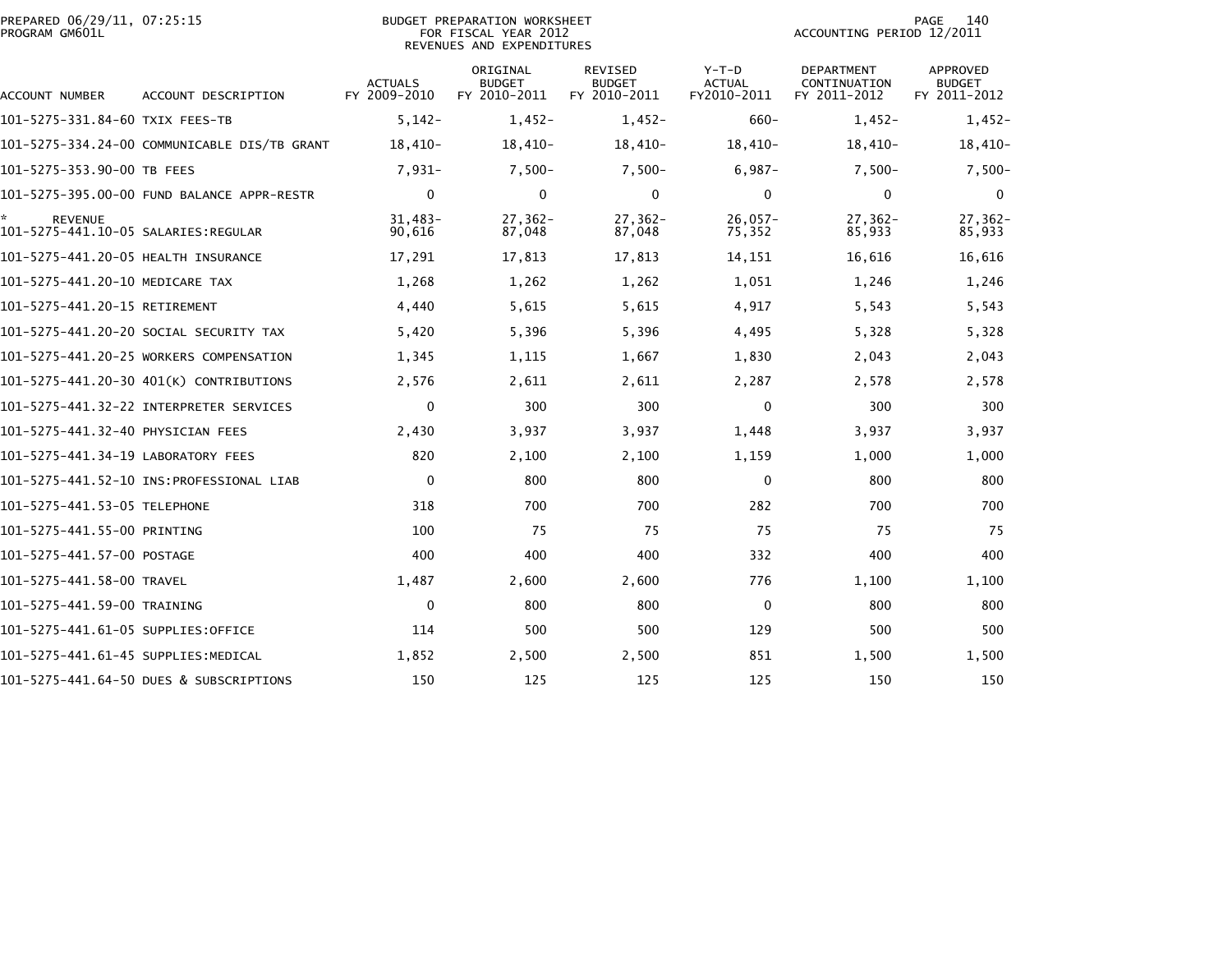| PREPARED 06/29/11, 07:25:15<br>PROGRAM GM601L |                 |                     | BUDGET PREPARATION WORKSHEET<br>FOR FISCAL YEAR 2012<br>REVENUES AND EXPENDITURES |                                           |                                          |                                  | 141<br>PAGE<br>ACCOUNTING PERIOD 12/2011   |                                           |  |
|-----------------------------------------------|-----------------|---------------------|-----------------------------------------------------------------------------------|-------------------------------------------|------------------------------------------|----------------------------------|--------------------------------------------|-------------------------------------------|--|
|                                               | ACCOUNT NUMBER  | ACCOUNT DESCRIPTION | <b>ACTUALS</b><br>FY 2009-2010                                                    | ORIGINAL<br><b>BUDGET</b><br>FY 2010-2011 | REVISED<br><b>BUDGET</b><br>FY 2010-2011 | $Y-T-D$<br>ACTUAL<br>FY2010-2011 | DEPARTMENT<br>CONTINUATION<br>FY 2011-2012 | APPROVED<br><b>BUDGET</b><br>FY 2011-2012 |  |
|                                               | EXPENDITURE     |                     | 130,627                                                                           | 135.697                                   | 136,249                                  | 109,260                          | 130,549                                    | 130,549                                   |  |
| **                                            | TB PROGRAM      |                     | 99.144                                                                            | 108.335                                   | 108.887                                  | 83.203                           | 103.187                                    | 103,187                                   |  |
| ***                                           | PERSONAL HEALTH |                     | 785,842                                                                           | 1,239,139                                 | 1,233,669                                | 1,136,921                        | 1,126,824                                  | 1,126,824                                 |  |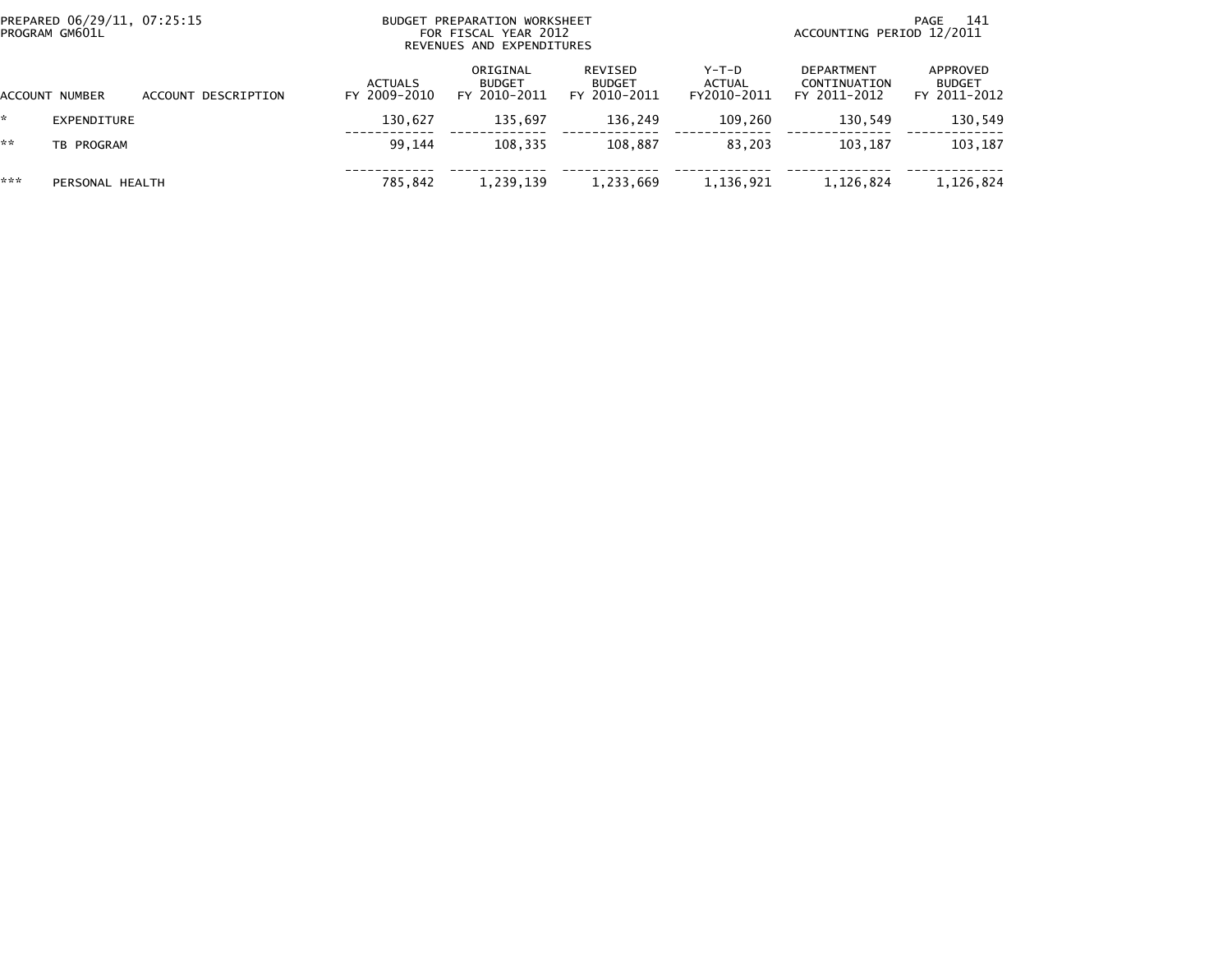| PREPARED 06/29/11, 07:25:15<br>PROGRAM GM601L |                                                                                                                                               |                                          | BUDGET PREPARATION WORKSHEET<br>FOR FISCAL YEAR 2012<br>REVENUES AND EXPENDITURES |                                          | PAGE<br>142<br>ACCOUNTING PERIOD 12/2011 |                                            |                                           |  |
|-----------------------------------------------|-----------------------------------------------------------------------------------------------------------------------------------------------|------------------------------------------|-----------------------------------------------------------------------------------|------------------------------------------|------------------------------------------|--------------------------------------------|-------------------------------------------|--|
| ACCOUNT NUMBER                                | ACCOUNT DESCRIPTION                                                                                                                           | <b>ACTUALS</b><br>FY 2009-2010           | ORIGINAL<br><b>BUDGET</b><br>FY 2010-2011                                         | REVISED<br><b>BUDGET</b><br>FY 2010-2011 | $Y-T-D$<br>ACTUAL<br>FY2010-2011         | DEPARTMENT<br>CONTINUATION<br>FY 2011-2012 | APPROVED<br><b>BUDGET</b><br>FY 2011-2012 |  |
|                                               | 101-5310-334.62-00 STATE AID CO ADMIN DSS                                                                                                     | $\Omega$                                 | 0                                                                                 | 0                                        | $\mathbf{0}$                             | $\mathbf{0}$                               | 0                                         |  |
|                                               | 101-5310-346.30-00 DSS INTERIM PYMT CLEARING                                                                                                  | $\Omega$                                 | 0                                                                                 | 0                                        | 104,775-                                 | 0                                          | $54,050-$                                 |  |
| LEVEL<br>400                                  | <b>TEXT</b><br>50% REIMBURSEMNET FOR MICROSOFT EA LICENSES<br>DSS WILL ALLOCATE AMONG DEPARTMENTS DURING THE FY<br>EXPANSION - SAFETY OFFICER |                                          | TEXT AMT                                                                          | 32,250<br>21,800<br>54,050               |                                          |                                            |                                           |  |
|                                               | 101-5310-353.36-00 COPY MACHINE FEES                                                                                                          | $73-$                                    | $60 -$                                                                            | $60 -$                                   | 64-                                      | $60 -$                                     | $60 -$                                    |  |
|                                               | 101-5310-389.50-00 MISC DSS CLEARING                                                                                                          | $\mathbf{0}$                             | 2,448-                                                                            | $2,448-$                                 | $\mathbf{0}$                             | $\mathbf{0}$                               | 0                                         |  |
| *<br><b>REVENUE</b>                           |                                                                                                                                               | $73-$<br>$\Omega$                        | $2,508-$<br>0                                                                     | $2,508-$<br>0                            | 104,839-<br>1,065,237                    | $60 -$<br>0                                | $54, 110 -$<br>0                          |  |
|                                               | 101-5310-444.10-05 SALARIES:REGULAR                                                                                                           | 489,146                                  | 471,862                                                                           | 471,862                                  | 363,734                                  | 499,969                                    | 529,264                                   |  |
| LEVEL<br>400                                  | <b>TEXT</b><br>CONTINUATION<br>EXPANSION - SAFETY OFFICER                                                                                     | TEXT AMT<br>499,969<br>29,295<br>529,264 |                                                                                   |                                          |                                          |                                            |                                           |  |
|                                               |                                                                                                                                               | $\mathbf{0}$                             | 0                                                                                 | $\mathbf 0$                              | $\mathbf{0}$                             | $\Omega$                                   | 0                                         |  |
|                                               |                                                                                                                                               | $\mathbf{0}$                             | 0                                                                                 | 14,635                                   | 11,748                                   | $\Omega$                                   | 0                                         |  |
|                                               | 101-5310-444.10-20 SALARIES:PER DIEM                                                                                                          | 2,400                                    | 2,520                                                                             | 2,520                                    | 2,020                                    | 2,520                                      | 2,520                                     |  |
|                                               | 101-5310-444.20-05 HEALTH INSURANCE                                                                                                           | 108,904                                  | 108,288                                                                           | 335,402                                  | 417,232                                  | 113,543                                    | 121,583                                   |  |
| LEVEL<br>400                                  | <b>TEXT</b><br>CONTINUATION<br>EXPANSION - SAFETY OFFICER                                                                                     | TEXT AMT<br>113,543<br>8,040<br>121,583  |                                                                                   |                                          |                                          |                                            |                                           |  |
|                                               | 101-5310-444.20-08 HEALTH INSURANCE:RETIREES                                                                                                  | 77,550                                   | 74,025                                                                            | 73,580                                   | 65,580                                   | 50,250                                     | 50,250                                    |  |
|                                               | 101-5310-444.20-10 MEDICARE TAX                                                                                                               | 6,777                                    | 6,813                                                                             | 7,025                                    | 19,877                                   | 7,250                                      | 7,675                                     |  |
| LEVEL<br>400                                  | <b>TEXT</b><br>CONTINUATION                                                                                                                   | TEXT AMT<br>7,250                        |                                                                                   |                                          |                                          |                                            |                                           |  |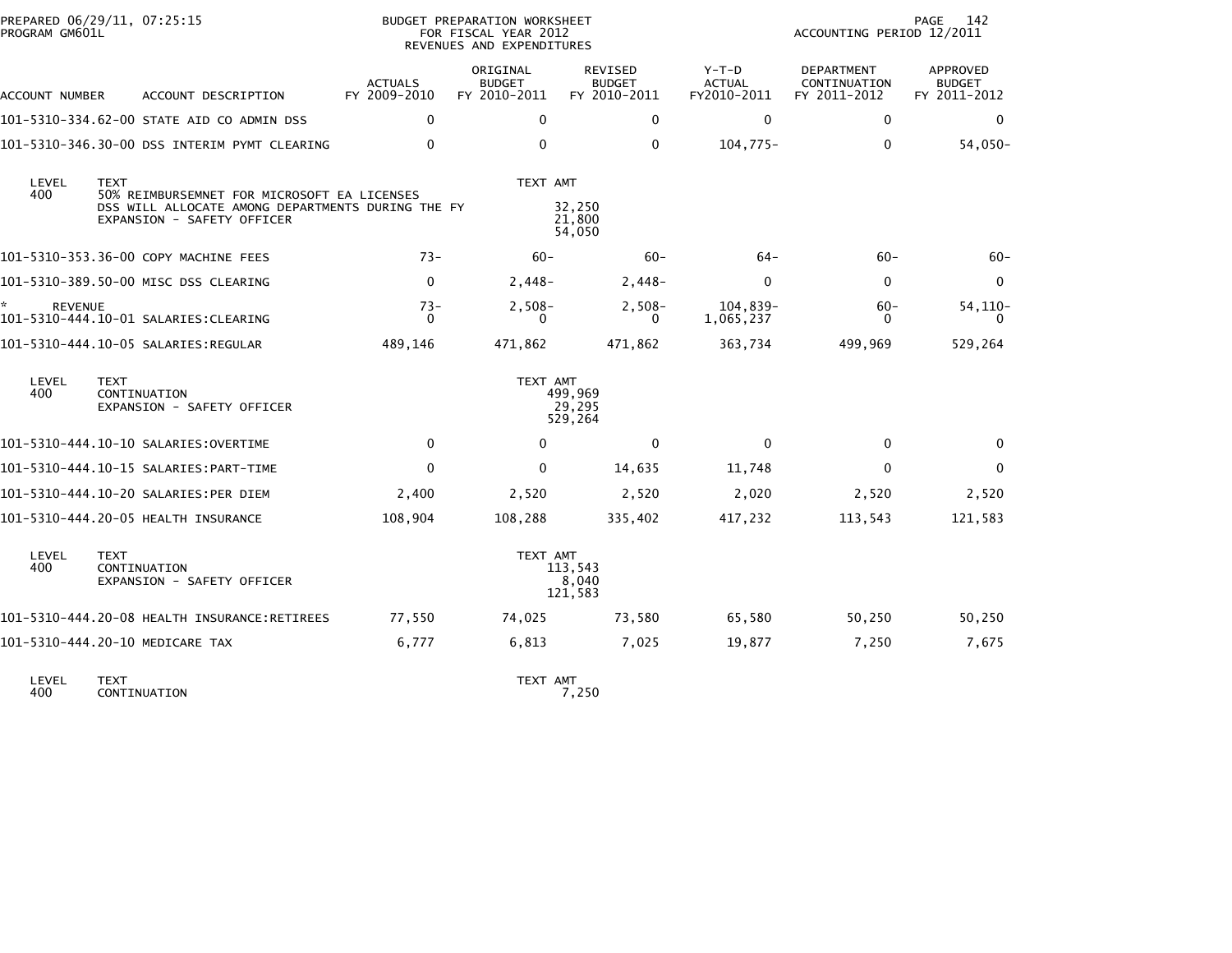| PREPARED 06/29/11, 07:25:15<br>PROGRAM GM601L |                                                                                                                                                                                       |                                | BUDGET PREPARATION WORKSHEET<br>FOR FISCAL YEAR 2012<br>REVENUES AND EXPENDITURES |                                                 |                                         | PAGE<br>143<br>ACCOUNTING PERIOD 12/2011          |                                           |  |  |
|-----------------------------------------------|---------------------------------------------------------------------------------------------------------------------------------------------------------------------------------------|--------------------------------|-----------------------------------------------------------------------------------|-------------------------------------------------|-----------------------------------------|---------------------------------------------------|-------------------------------------------|--|--|
| ACCOUNT NUMBER                                | ACCOUNT DESCRIPTION                                                                                                                                                                   | <b>ACTUALS</b><br>FY 2009-2010 | ORIGINAL<br><b>BUDGET</b><br>FY 2010-2011                                         | <b>REVISED</b><br><b>BUDGET</b><br>FY 2010-2011 | $Y-T-D$<br><b>ACTUAL</b><br>FY2010-2011 | <b>DEPARTMENT</b><br>CONTINUATION<br>FY 2011-2012 | APPROVED<br><b>BUDGET</b><br>FY 2011-2012 |  |  |
|                                               | EXPANSION - SAFETY OFFICER                                                                                                                                                            |                                |                                                                                   | 425<br>7,675                                    |                                         |                                                   |                                           |  |  |
|                                               | 101-5310-444.20-15 RETIREMENT                                                                                                                                                         | 23,706                         | 30,435                                                                            | 30,435                                          | 92,396                                  | 32,248                                            | 73,669                                    |  |  |
| LEVEL<br>400                                  | <b>TEXT</b><br>CONTINUATION KEYED BY DEPARTMENT<br>INCREASE IN RETIREMENT RATE TO 6.97%<br>AMOUNT TO BE ALLOCATED TO OTHER DEPARTMENTS IN<br><b>DSS</b><br>EXPANSION - SAFETY OFFICER |                                | TEXT AMT                                                                          | 32,248<br>39,531<br>1,890                       |                                         |                                                   |                                           |  |  |
|                                               |                                                                                                                                                                                       |                                |                                                                                   | 73,669                                          |                                         |                                                   |                                           |  |  |
|                                               | 101-5310-444.20-20 SOCIAL SECURITY TAX                                                                                                                                                | 28,980                         | 29,133                                                                            | 30,040                                          | 84,991                                  | 30,998                                            | 32,814                                    |  |  |
| LEVEL<br>400                                  | <b>TEXT</b><br>CONTINUATION<br>EXPANSION - SAFETY OFFICER                                                                                                                             |                                | TEXT AMT                                                                          | 30,998<br>1,816<br>32,814                       |                                         |                                                   |                                           |  |  |
|                                               | 101-5310-444.20-25 WORKERS COMPENSATION                                                                                                                                               | 172,635                        | 182,952                                                                           | 183,538                                         | 165,492                                 | 181,653                                           | 181,653                                   |  |  |
|                                               | 101-5310-444.20-30 401(K) CONTRIBUTIONS                                                                                                                                               | 13,636                         | 14,156                                                                            | 14,156                                          | 41,155                                  | 14,999                                            | 15,878                                    |  |  |
| LEVEL<br>400                                  | <b>TEXT</b><br>CONTINUATION<br>EXPANSION - SAFETY OFFICER                                                                                                                             |                                | TEXT AMT                                                                          | 14,999<br>879<br>15,878                         |                                         |                                                   |                                           |  |  |
|                                               | 101-5310-444.32-00 PROFESSIONAL SERVICES                                                                                                                                              | 63,346                         | 59,670                                                                            | 31,921                                          | 31,921                                  | $\mathbf 0$                                       | 0                                         |  |  |
|                                               | 101-5310-444.32-01 PROFESSIONAL SERVICES NR                                                                                                                                           | $\mathbf 0$                    | 0                                                                                 | 27,749                                          | 27,749                                  | $\Omega$                                          | $\mathbf 0$                               |  |  |
|                                               | 101-5310-444.32-22 INTERPRETER SERVICES                                                                                                                                               | $\mathbf 0$                    | 900                                                                               | 900                                             | 281                                     | 900                                               | 900                                       |  |  |
| LEVEL<br>400                                  | <b>TEXT</b><br>CONTRACTS WITH INTERPRETERS ON AN AS-NEEDED BASIS                                                                                                                      |                                | TEXT AMT                                                                          | 900<br>900                                      |                                         |                                                   |                                           |  |  |
|                                               | 101-5310-444.33-02 BOARD EXPENDITURES                                                                                                                                                 | 18                             | 1,000                                                                             | 1,000                                           | 66                                      | 1,000                                             | 1,000                                     |  |  |
|                                               | 101-5310-444.33-40 MOVING SERVICES                                                                                                                                                    | 29,523                         | 0                                                                                 | 20,000                                          | 20,000                                  | $\mathbf 0$                                       | 0                                         |  |  |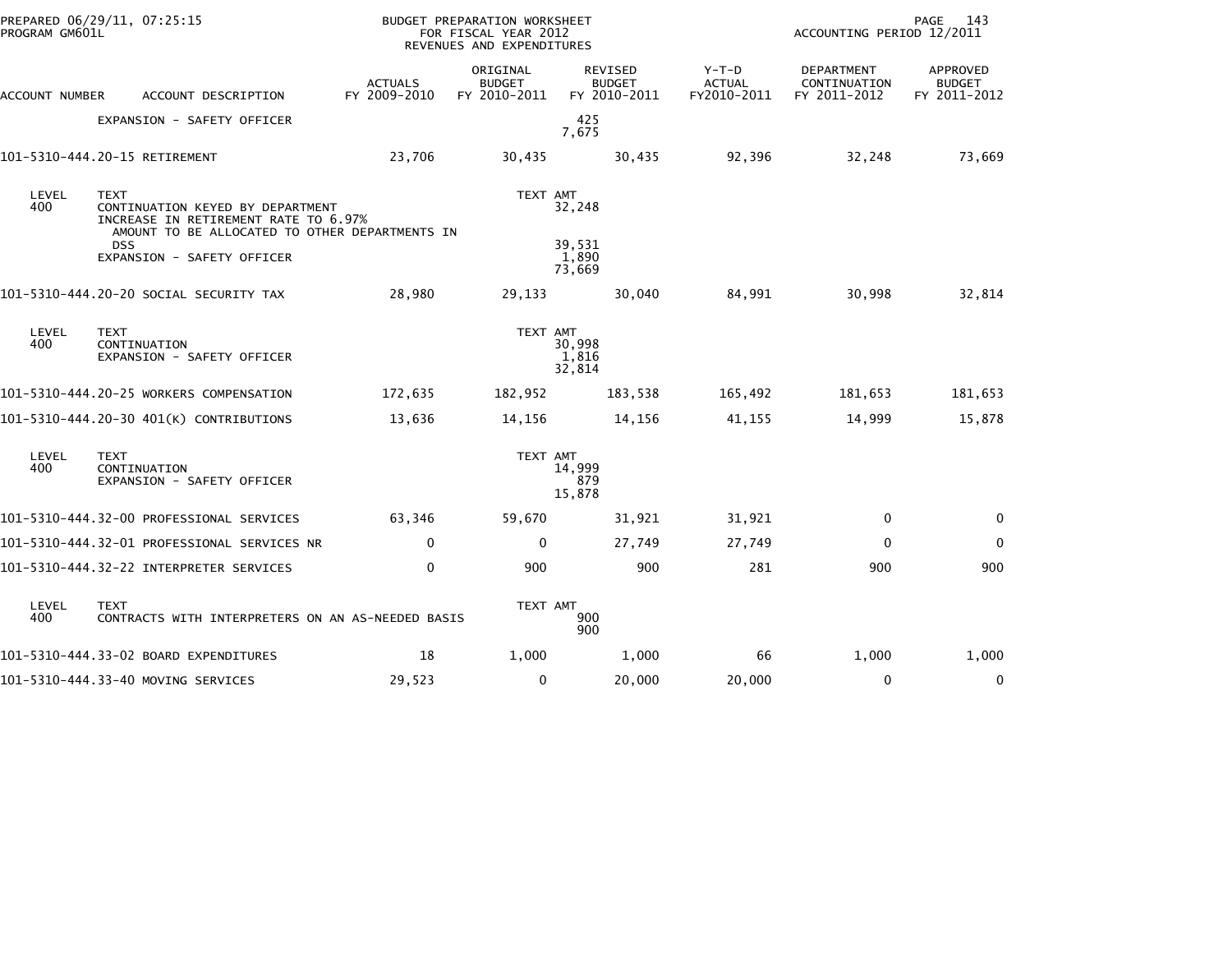| PREPARED 06/29/11, 07:25:15<br>PROGRAM GM601L |                                                                                                                                                                                                                                                        | BUDGET PREPARATION WORKSHEET<br>FOR FISCAL YEAR 2012<br>REVENUES AND EXPENDITURES |                                           |                                                                            |                                       | PAGE<br>144<br>ACCOUNTING PERIOD 12/2011   |                                           |  |
|-----------------------------------------------|--------------------------------------------------------------------------------------------------------------------------------------------------------------------------------------------------------------------------------------------------------|-----------------------------------------------------------------------------------|-------------------------------------------|----------------------------------------------------------------------------|---------------------------------------|--------------------------------------------|-------------------------------------------|--|
| ACCOUNT NUMBER                                | ACCOUNT DESCRIPTION                                                                                                                                                                                                                                    | <b>ACTUALS</b><br>FY 2009-2010                                                    | ORIGINAL<br><b>BUDGET</b><br>FY 2010-2011 | REVISED<br><b>BUDGET</b><br>FY 2010-2011                                   | Y-T-D<br><b>ACTUAL</b><br>FY2010-2011 | DEPARTMENT<br>CONTINUATION<br>FY 2011-2012 | APPROVED<br><b>BUDGET</b><br>FY 2011-2012 |  |
|                                               | 101-5310-444.33-50 PROGRAMMING SERVICES                                                                                                                                                                                                                | 72,339                                                                            | 73,587                                    | 73,587                                                                     | 68,118                                | 73,587                                     | 73,587                                    |  |
| LEVEL<br>400                                  | <b>TEXT</b><br>ANALYST/PROGRAMMER FROM INFORMATION SYSTEMS                                                                                                                                                                                             |                                                                                   | TEXT AMT                                  |                                                                            |                                       |                                            |                                           |  |
|                                               | ASSIGNED TO DSS, SALARY AND FRINGE BENEFITS                                                                                                                                                                                                            |                                                                                   |                                           | 73,587<br>73,587                                                           |                                       |                                            |                                           |  |
|                                               | 101-5310-444.34-30 SERVICE & MAINTENANCE                                                                                                                                                                                                               | 26,746                                                                            | 45,802                                    | 45,802                                                                     | 41,135                                | 47,615                                     | 47,615                                    |  |
| LEVEL<br>400                                  | <b>TEXT</b><br>MAXIMUS LEDGER SUITE (DSS-1571)<br>CINTAS SHREDDING<br>LEXIS LAW UPDATES<br>ONESOURCE LASERFICHE<br>NORTHWOODS DOCUMENT MANAGEMENT<br>ELECTRONIC SIGN IN/OUT<br><b>MATTHEW BENDER</b><br>ADVANCED PEOPLE SEARCH (ADOPTION INTERMEDIARY) |                                                                                   | TEXT AMT                                  | 1,725<br>3,500<br>3,500<br>15,300<br>22,765<br>600<br>125<br>100<br>47,615 |                                       |                                            |                                           |  |
|                                               | 101-5310-444.34-31 SERVICE & MAINTENANCE-NR                                                                                                                                                                                                            | 35,680                                                                            | 38,456                                    | 38,456                                                                     | 36,130                                | 40,131                                     | 40,131                                    |  |
| LEVEL<br>400                                  | <b>TEXT</b><br>NORTHWOODS DOCUMENT MANAGEMENT, FORMS & PILOT                                                                                                                                                                                           |                                                                                   | TEXT AMT                                  | 40.131<br>40,131                                                           |                                       |                                            |                                           |  |
|                                               | 101-5310-444.41-40 WATER                                                                                                                                                                                                                               | 4,325                                                                             | 4,800                                     | 4,800                                                                      | 4,016                                 | 6,200                                      | 6,200                                     |  |
|                                               | 101-5310-444.43-15 R&M:EQUIPMENT                                                                                                                                                                                                                       | $\mathbf{0}$                                                                      | 800                                       | 800                                                                        | 250                                   | 1,750                                      | 1,750                                     |  |
| LEVEL<br>400                                  | <b>TEXT</b><br>ADDED COST OF REPAIRING 10 TOPAZ SIGNATURE PADS<br>@ \$125 EACH, \$500 FOR OTHER REPAIRS                                                                                                                                                |                                                                                   | TEXT AMT                                  | 1,750<br>1,750                                                             |                                       |                                            |                                           |  |
|                                               | 101-5310-444.43-20 R&M:VEHICLES                                                                                                                                                                                                                        | $\mathbf{0}$                                                                      | $\mathbf{0}$                              | $\mathbf 0$                                                                | $\mathbf 0$                           | 2,500                                      | 2,500                                     |  |
| LEVEL<br>400                                  | <b>TEXT</b><br>COST OF NEW TIRES AND MAINTENANCE ON FORMER DEPUTY<br>VEHICLE FOR DSS STAFF USE IN TRANSPORTING CLIENTS<br>AND ATTENDING TRAINING                                                                                                       |                                                                                   | TEXT AMT                                  | 2,500<br>2,500                                                             |                                       |                                            |                                           |  |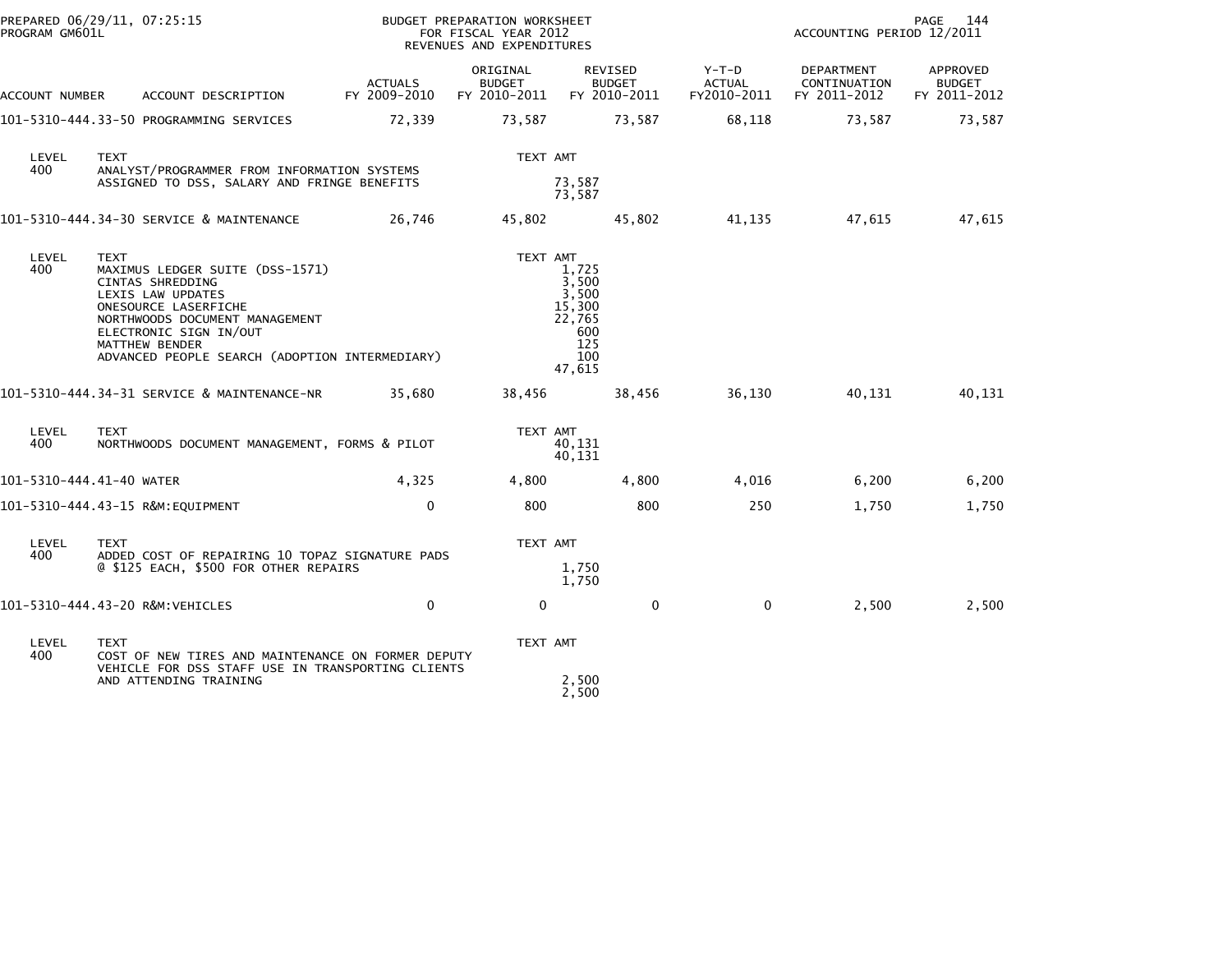| PROGRAM GM601L            | PREPARED 06/29/11, 07:25:15                                                                                                                                        |                                | BUDGET PREPARATION WORKSHEET<br>FOR FISCAL YEAR 2012<br>REVENUES AND EXPENDITURES |                                          |                                         | ACCOUNTING PERIOD 12/2011                         | PAGE<br>145                               |
|---------------------------|--------------------------------------------------------------------------------------------------------------------------------------------------------------------|--------------------------------|-----------------------------------------------------------------------------------|------------------------------------------|-----------------------------------------|---------------------------------------------------|-------------------------------------------|
| ACCOUNT NUMBER            | ACCOUNT DESCRIPTION                                                                                                                                                | <b>ACTUALS</b><br>FY 2009-2010 | ORIGINAL<br><b>BUDGET</b><br>FY 2010-2011                                         | REVISED<br><b>BUDGET</b><br>FY 2010-2011 | $Y-T-D$<br><b>ACTUAL</b><br>FY2010-2011 | <b>DEPARTMENT</b><br>CONTINUATION<br>FY 2011-2012 | APPROVED<br><b>BUDGET</b><br>FY 2011-2012 |
|                           | 101-5310-444.43-55 R&M:TELEPHONES                                                                                                                                  | 1,332                          | 2,500                                                                             | 2,500                                    | 1,106                                   | 2,500                                             | 2,500                                     |
|                           | 101-5310-444.44-20 RENT:LAND & BUILDINGS                                                                                                                           | 46,080                         | 3,840                                                                             | 7,680                                    | 7,680                                   | 0                                                 | $\mathbf 0$                               |
|                           | 101-5310-444.44-35 RENT:PAGERS                                                                                                                                     | 1,341                          | 1,250                                                                             | 1,250                                    | 808                                     | 576                                               | 576                                       |
| LEVEL<br>400              | <b>TEXT</b><br>6 PAGERS @ \$8 PER MONTH EACH                                                                                                                       |                                | TEXT AMT                                                                          | 576<br>576                               |                                         |                                                   |                                           |
|                           | 101-5310-444.44-45 RENT:POSTAGE METER                                                                                                                              | 4,093                          | 4,500                                                                             | 4,500                                    | 2,682                                   | 4,500                                             | 4,500                                     |
| LEVEL<br>400              | <b>TEXT</b><br>RENT FOR PITNEY BOWES POSTAGE METER                                                                                                                 |                                | TEXT AMT                                                                          | 4,500<br>4,500                           |                                         |                                                   |                                           |
|                           | 101-5310-444.50-07 COST PER COPY PROGRAM                                                                                                                           | 53,048                         | 60,000                                                                            | 56,547                                   | 36,996                                  | 46,000                                            | 46,000                                    |
| LEVEL<br>400              | <b>TEXT</b><br>BEGAN NEW RATES DEC 2010, 0.0179 PER COPY B/W<br>AND 0.075 PER COPY IN COLOR<br>USAGE LESS DUE TO ADDING ADDITIONAL IMAGING USERS<br>IN FY 2010-11. |                                | TEXT AMT                                                                          | 46,000                                   |                                         |                                                   |                                           |
|                           |                                                                                                                                                                    |                                |                                                                                   | 46,000                                   |                                         |                                                   |                                           |
|                           | 101-5310-444.50-50 REG OF DEEDS                                                                                                                                    | 0                              | 0                                                                                 | 0                                        | 0                                       | 0                                                 | 0                                         |
|                           | 101-5310-444.53-05 TELEPHONE                                                                                                                                       | 38,539                         | 45,000                                                                            | 37,311                                   | 26,696                                  | 38,000                                            | 38,000                                    |
|                           | 101-5310-444.55-00 PRINTING                                                                                                                                        | 8,133                          | 9,300                                                                             | 9,462                                    | 7,605                                   | 8,500                                             | 8,500                                     |
|                           | 101-5310-444.56-00 UNIFORMS                                                                                                                                        | $\mathbf 0$                    | 0                                                                                 | 0                                        | 0                                       | 0                                                 | 250                                       |
| LEVEL<br>400              | <b>TEXT</b><br>EXPANSION - SAFETY OFFICER                                                                                                                          |                                | TEXT AMT                                                                          | 250<br>250                               |                                         |                                                   |                                           |
|                           | 101-5310-444.57-00 POSTAGE                                                                                                                                         | 1,960                          | 2,500                                                                             | 2,500                                    | 1,827                                   | 2,500                                             | 2,500                                     |
|                           | 101-5310-444.57-10 POSTAGE:MAILING MACHINE                                                                                                                         | 71,500                         | 71,500                                                                            | 72,748                                   | 70,000                                  | 78,000                                            | 78,000                                    |
| 101-5310-444.58-00 TRAVEL |                                                                                                                                                                    | 1,543                          | 1,500                                                                             | 1,500                                    | 1,129                                   | 1,500                                             | 1,500                                     |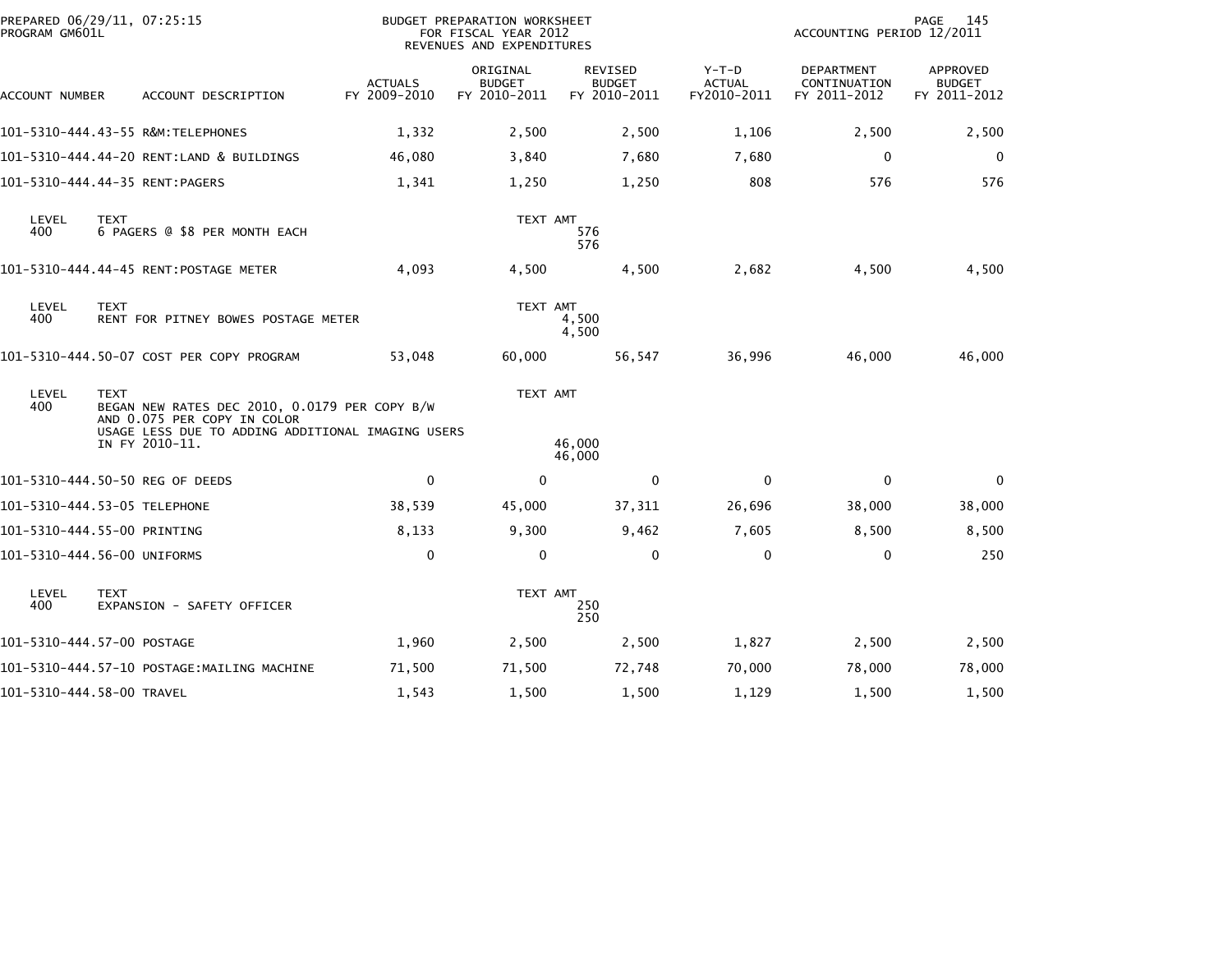| PROGRAM GM601L |             | PREPARED 06/29/11, 07:25:15                                                                                                                                                                                                                      |                                | BUDGET PREPARATION WORKSHEET<br>FOR FISCAL YEAR 2012<br>REVENUES AND EXPENDITURES |                                                                |                                         | ACCOUNTING PERIOD 12/2011                  | PAGE<br>146                               |
|----------------|-------------|--------------------------------------------------------------------------------------------------------------------------------------------------------------------------------------------------------------------------------------------------|--------------------------------|-----------------------------------------------------------------------------------|----------------------------------------------------------------|-----------------------------------------|--------------------------------------------|-------------------------------------------|
| ACCOUNT NUMBER |             | ACCOUNT DESCRIPTION                                                                                                                                                                                                                              | <b>ACTUALS</b><br>FY 2009-2010 | ORIGINAL<br><b>BUDGET</b><br>FY 2010-2011                                         | REVISED<br><b>BUDGET</b><br>FY 2010-2011                       | $Y-T-D$<br><b>ACTUAL</b><br>FY2010-2011 | DEPARTMENT<br>CONTINUATION<br>FY 2011-2012 | APPROVED<br><b>BUDGET</b><br>FY 2011-2012 |
|                |             | 101-5310-444.61-05 SUPPLIES:OFFICE                                                                                                                                                                                                               | 53,806                         | 60,000                                                                            | 58,822                                                         | 49,998                                  | 60,000                                     | 60,000                                    |
|                |             | 101-5310-444.61-50 SUPPLIES:NR                                                                                                                                                                                                                   | 218                            | 1,500                                                                             | 1,500                                                          | 353                                     | 1,000                                      | 1,000                                     |
|                |             | 101-5310-444.61-89 SOFTWARE LICENSES                                                                                                                                                                                                             | 5,237                          | 64,500                                                                            | 64,500                                                         | 64,500                                  | $\Omega$                                   | 64,500                                    |
| LEVEL<br>400   | <b>TEXT</b> | 2ND YEAR OF MICROSOFT EA LICENSE AGREEMENT<br>215 LICENSES @ \$300.00 EACH<br>FY13 WILL BE THIRD YEAR OF AGREEMENT<br>FY14 COSTS WILL DROP - PAY FOR MAINTENANCE ONLY                                                                            |                                | TEXT AMT                                                                          | 64,500<br>64,500                                               |                                         |                                            |                                           |
|                |             | 101-5310-444.61-95 SUPPLIES:OTHER SMALL EQMT                                                                                                                                                                                                     | 8,936                          | 12,490                                                                            | 21,270                                                         | 16,352                                  | 11,620                                     | 11,620                                    |
| LEVEL<br>400   | <b>TEXT</b> | 10 SIGNATURE PADS @ \$250 EACH<br>5 REPLACEMENT DESK PHONES @ \$350 EACH<br>10 PERSONAL PRINTERS @ \$300 EACH<br>6 CELL PHONES @ \$50 EACH<br>1 TABLE FOR CHILDREN'S SERVICES<br>FURNITURE & TOYS FOR CHILDREN'S SERVICES<br>MISCELLANEOUS ITEMS |                                | TEXT AMT                                                                          | 2,500<br>1.750<br>3,000<br>300<br>70<br>500<br>3,500<br>11,620 |                                         |                                            |                                           |
|                |             | 101-5310-444.62-05 ELECTRICITY                                                                                                                                                                                                                   | 68,664                         | 73,000                                                                            | 74,274                                                         | 39,417                                  | 55,000                                     | 57,000                                    |
|                |             | 101-5310-444.62-20 MOTOR FUEL & LUBRICANTS                                                                                                                                                                                                       | 0                              | 0                                                                                 | 0                                                              | $\mathbf 0$                             | 1,200                                      | 1,200                                     |
|                |             | 101-5310-444.62-25 NATURAL GAS                                                                                                                                                                                                                   | 10,089                         | 10,000                                                                            | 10,175                                                         | 6,695                                   | 10,175                                     | 10,500                                    |
|                |             | 101-5310-444.64-50 DUES & SUBSCRIPTIONS                                                                                                                                                                                                          | 1,320                          | 1,800                                                                             | 1,800                                                          | 1,735                                   | 1,800                                      | 1,800                                     |
|                |             | 101-5310-444.64-51 DUES & SUBS:NR                                                                                                                                                                                                                | 410                            | 1,200                                                                             | 1,200                                                          | 750                                     | 1,200                                      | 1,200                                     |
|                |             | 101-5310-444.74-10 C/A:DATA PROCESSING                                                                                                                                                                                                           | 343.530                        | 85,078                                                                            | $\mathbf 0$                                                    | 0                                       | 0                                          | 0                                         |
|                |             | 101-5310-444.74-20 C/A:OFFICE EQUIPMENT                                                                                                                                                                                                          | $\mathbf{0}$                   | 0                                                                                 | $\mathbf{0}$                                                   | $\Omega$                                | $\Omega$                                   | $\mathbf 0$                               |
|                |             | 101-5310-444.74-90 C/A:OTHER EQUIPMENT                                                                                                                                                                                                           | $\mathbf{0}$                   | 0                                                                                 | 9,500                                                          | $\Omega$                                | $\Omega$                                   | $\mathbf 0$                               |
|                |             | 101-5310-444.76-20 F/A:DP EQUIPMENT                                                                                                                                                                                                              | 6,518                          | 41,400                                                                            | 93,115                                                         | 93,114                                  | 3,850                                      | 3,850                                     |
|                |             |                                                                                                                                                                                                                                                  |                                |                                                                                   |                                                                |                                         |                                            |                                           |

LEVEL TEXT TEXT AMT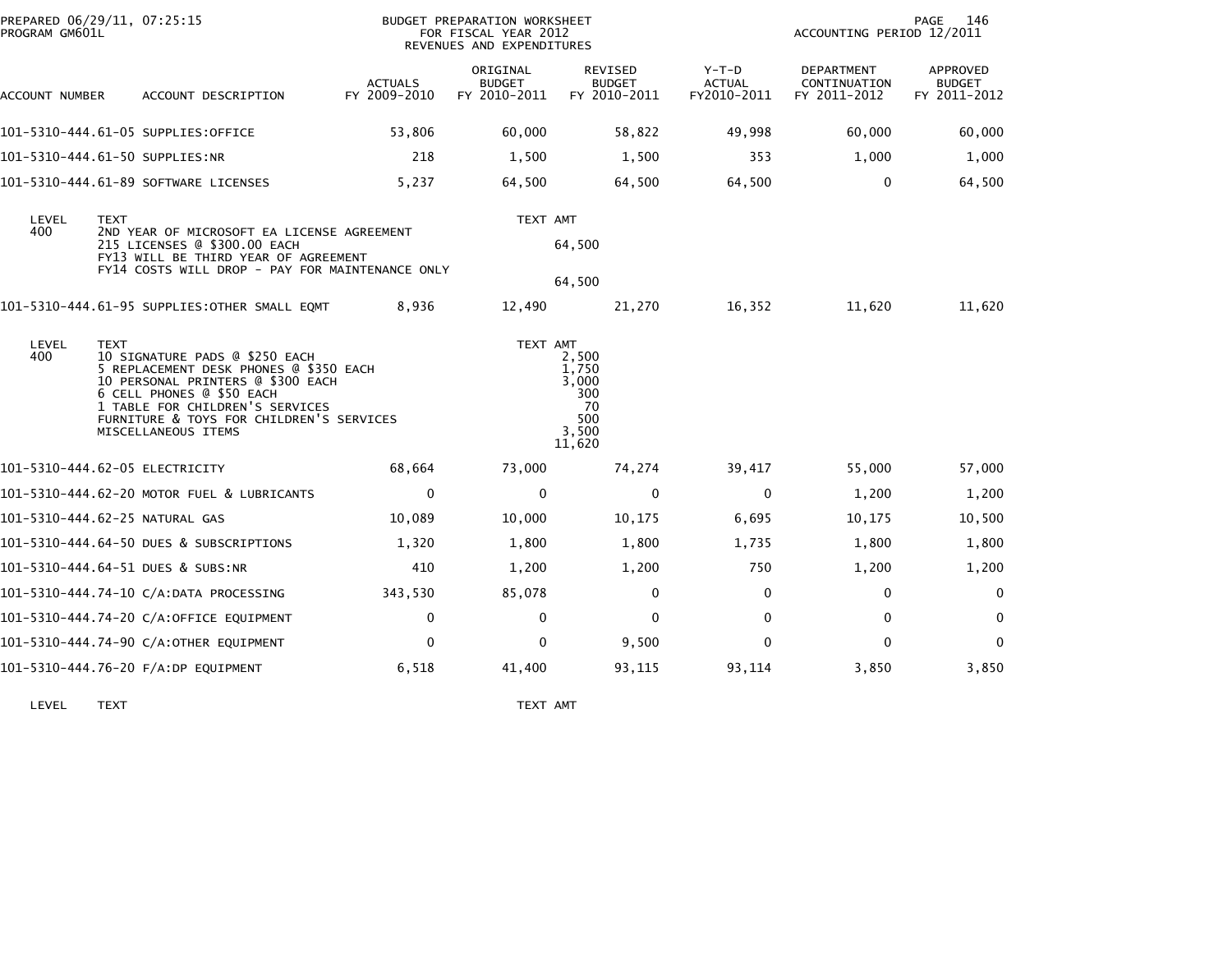| PREPARED 06/29/11, 07:25:15<br>PROGRAM GM601L |                                                 |                                | BUDGET PREPARATION WORKSHEET<br>FOR FISCAL YEAR 2012<br>REVENUES AND EXPENDITURES |                                          |                                         | ACCOUNTING PERIOD 12/2011                         | - 147<br>PAGE                             |
|-----------------------------------------------|-------------------------------------------------|--------------------------------|-----------------------------------------------------------------------------------|------------------------------------------|-----------------------------------------|---------------------------------------------------|-------------------------------------------|
| ACCOUNT NUMBER                                | ACCOUNT DESCRIPTION                             | <b>ACTUALS</b><br>FY 2009-2010 | ORIGINAL<br><b>BUDGET</b><br>FY 2010-2011                                         | REVISED<br><b>BUDGET</b><br>FY 2010-2011 | $Y-T-D$<br><b>ACTUAL</b><br>FY2010-2011 | <b>DEPARTMENT</b><br>CONTINUATION<br>FY 2011-2012 | APPROVED<br><b>BUDGET</b><br>FY 2011-2012 |
| 400                                           | REPLACEMENT OF 7 DESKTOP COMPUTERS @ \$550 EACH |                                |                                                                                   | 3,850<br>3,850                           |                                         |                                                   |                                           |
|                                               | 101-5310-444.76-21 F/A:DP EQUIPMENT NON-REIM    | $\mathbf{0}$                   | 0                                                                                 | 32,120                                   | 32,120                                  | $\Omega$                                          | 0                                         |
|                                               |                                                 | 1,050                          | 5,780                                                                             | 4,780                                    | 1,980                                   | $\mathbf{0}$                                      | 0                                         |
| 101-5310-444.76-90 F/A:OTHER                  |                                                 | $\Omega$                       | 0                                                                                 | 0                                        | 0                                       | 0                                                 | 0                                         |
|                                               | 101-5310-444.90-15 COURT FILING FEES            | $\mathbf{0}$                   | 150                                                                               | 150                                      | $\mathbf{0}$                            | 150                                               | 150                                       |
| *.<br><b>EXPENDITURE</b>                      |                                                 | 1,883,058                      | 1,703,987                                                                         | 1,977,412                                | 3,022,671                               | 1,435,184                                         | 1,584,135                                 |
| **<br>ADMINISTRATION                          |                                                 | 1,882,985                      | 1,701,479                                                                         | 1.974.904                                | 2,917,832                               | 1.435.124                                         | 1,530,025                                 |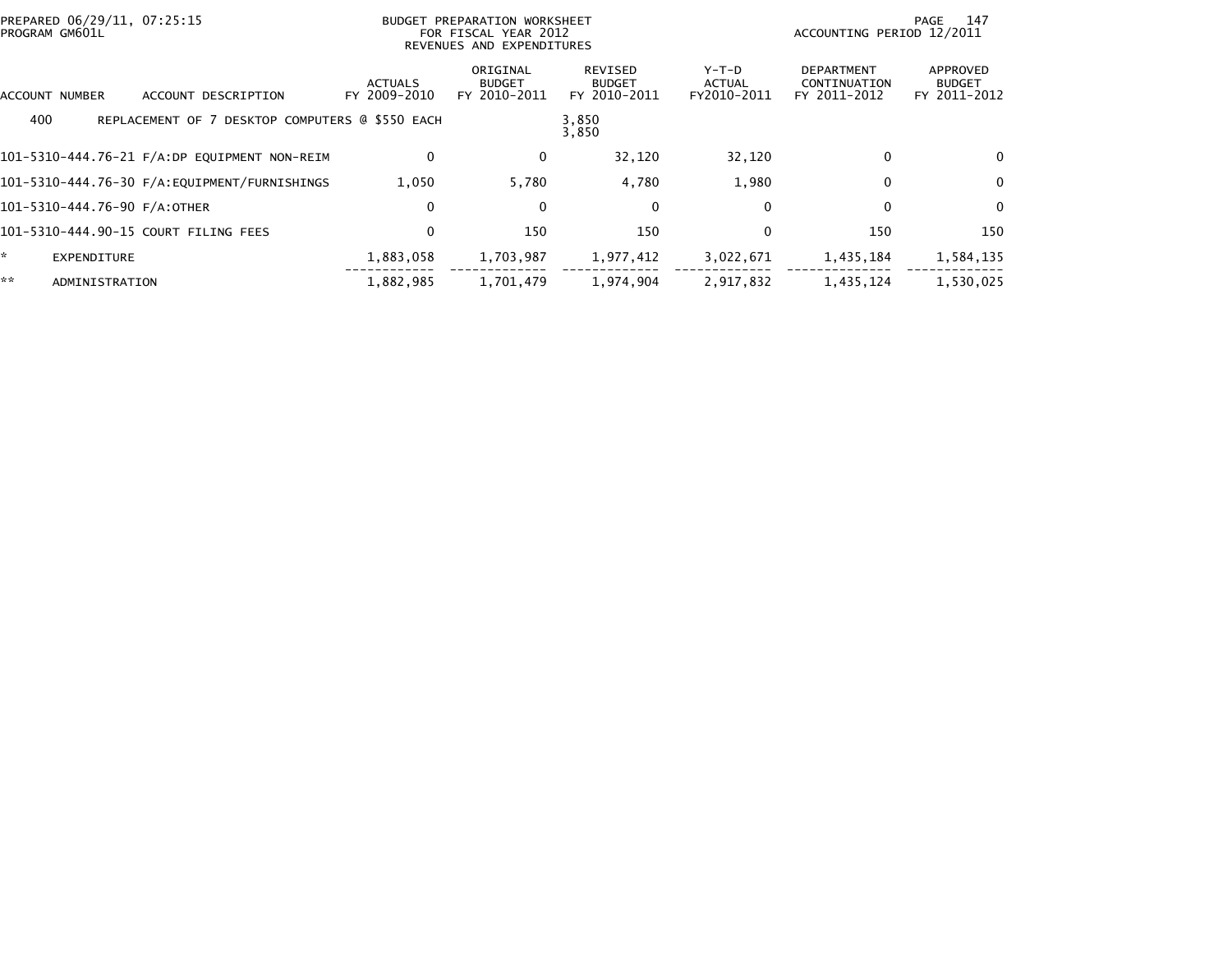| PREPARED 06/29/11, 07:25:15<br>PROGRAM GM601L |                                           | BUDGET PREPARATION WORKSHEET<br>FOR FISCAL YEAR 2012<br>REVENUES AND EXPENDITURES |                                           |                                                 |                                         | 148<br>PAGE<br>ACCOUNTING PERIOD 12/2011          |                                           |  |
|-----------------------------------------------|-------------------------------------------|-----------------------------------------------------------------------------------|-------------------------------------------|-------------------------------------------------|-----------------------------------------|---------------------------------------------------|-------------------------------------------|--|
| ACCOUNT NUMBER                                | DESCRIPTION<br>ACCOUNT                    | <b>ACTUALS</b><br>FY 2009-2010                                                    | ORIGINAL<br><b>BUDGET</b><br>FY 2010-2011 | <b>REVISED</b><br><b>BUDGET</b><br>FY 2010-2011 | $Y-T-D$<br><b>ACTUAL</b><br>FY2010-2011 | <b>DEPARTMENT</b><br>CONTINUATION<br>FY 2011-2012 | APPROVED<br><b>BUDGET</b><br>FY 2011-2012 |  |
|                                               | 101-5311-331.86-00 USDA FOOD DISTRIBUTION | 199.115-                                                                          | $36,000 -$                                | $168.553-$                                      | $8,141-$                                | $36,000 -$                                        | $36,000 -$                                |  |
| ÷<br><b>REVENUE</b>                           | 101-5311-444.83-60 USDA DISTRIBUTED FOOD  | 199, 115-<br>199.115                                                              | $36,000 -$<br>36,000                      | $168,553-$<br>168.553                           | $8,141-$<br>8.141                       | 36,000-<br>36,000                                 | $36,000 -$<br>36,000                      |  |
| *<br>EXPENDITURE                              |                                           | 199,115                                                                           | 36,000                                    | 168,553                                         | 8.141                                   | 36,000                                            | 36,000                                    |  |
| **                                            | USDA FOOD DISTRIBUTION                    |                                                                                   | 0                                         | $\Omega$                                        |                                         | 0                                                 | 0                                         |  |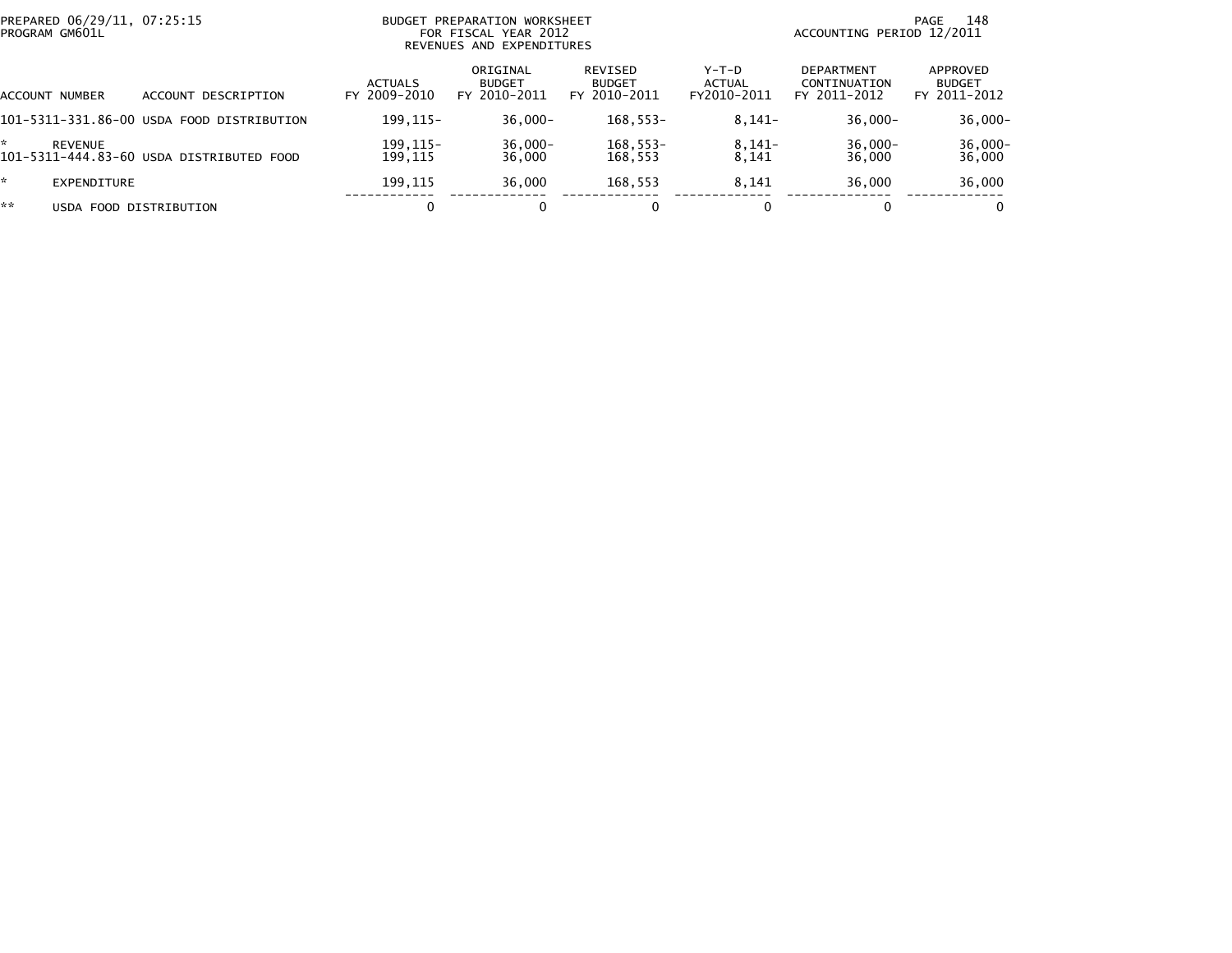| PROGRAM GM601L       | PREPARED 06/29/11, 07:25:15                                                                                                                                                                                                                                                                                                                      |                                | BUDGET PREPARATION WORKSHEET<br>FOR FISCAL YEAR 2012<br>REVENUES AND EXPENDITURES | 149<br>PAGE<br>ACCOUNTING PERIOD 12/2011        |                                         |                                            |                                                  |
|----------------------|--------------------------------------------------------------------------------------------------------------------------------------------------------------------------------------------------------------------------------------------------------------------------------------------------------------------------------------------------|--------------------------------|-----------------------------------------------------------------------------------|-------------------------------------------------|-----------------------------------------|--------------------------------------------|--------------------------------------------------|
| ACCOUNT NUMBER       | ACCOUNT DESCRIPTION                                                                                                                                                                                                                                                                                                                              | <b>ACTUALS</b><br>FY 2009-2010 | ORIGINAL<br><b>BUDGET</b><br>FY 2010-2011                                         | <b>REVISED</b><br><b>BUDGET</b><br>FY 2010-2011 | $Y-T-D$<br><b>ACTUAL</b><br>FY2010-2011 | DEPARTMENT<br>CONTINUATION<br>FY 2011-2012 | <b>APPROVED</b><br><b>BUDGET</b><br>FY 2011-2012 |
|                      | 101-5320-331.12-00 ADULT DAY CARE                                                                                                                                                                                                                                                                                                                | 39,838-                        | 32,848-                                                                           | $32,009-$                                       | 18,814-                                 | 32,850-                                    | 32,850-                                          |
|                      | 101-5320-331.72-00 SOCIAL SERVICES BLOCK GR                                                                                                                                                                                                                                                                                                      | 347,953-                       | $301,996 -$                                                                       | 303,499-                                        | 193,612-                                | 382,492-                                   | 382,492-                                         |
| LEVEL<br>400         | <b>TEXT</b><br>STATE BUDGET ESTIMATES PROPOSE TO INCREASE SSBG<br>FUNDING TO HELP OFFSET CUTS IN SOME OTHER FUNDING<br>SOURCES: TANF TRANSFERRED TO SSBG; CPS EXPANSION;<br>AND ADULT PROTECTIVE SERVICES.<br>CHANGES ARE SUBJECT TO GENERAL ASSEMBLY APPROVAL<br>OF THE SOCIAL SERVICES BLOCK GRANT PLAN, AS WELL<br>AS THE FINAL STATE BUDGET. |                                | TEXT AMT                                                                          | 382,492                                         |                                         |                                            |                                                  |
|                      |                                                                                                                                                                                                                                                                                                                                                  |                                |                                                                                   | 382,492                                         |                                         |                                            |                                                  |
|                      | 101-5320-331.72-10 TANF TO SSBG                                                                                                                                                                                                                                                                                                                  | 46,908-                        | 57,549-                                                                           | $56,046 -$                                      | $55,991 -$                              | $\mathbf{0}$                               | $\Omega$                                         |
|                      | 101-5320-334.92-00 ADULT DAY CARE STATE FNDS                                                                                                                                                                                                                                                                                                     | 18,429-                        | 27,698-                                                                           | $26,991 -$                                      | $20, 244 -$                             | $10,840-$                                  | $10,840-$                                        |
| LEVEL                | <b>TEXT</b>                                                                                                                                                                                                                                                                                                                                      |                                | TEXT AMT                                                                          |                                                 |                                         |                                            |                                                  |
| 400                  | REDUCTION DUE TO STATE BUDGET CUTS AND ELIMINATION<br>OF SERVICES FOR AGE 60 AND OLDER FROM THIS FUND.                                                                                                                                                                                                                                           |                                |                                                                                   | 10,840<br>10,840                                |                                         |                                            |                                                  |
|                      | 101-5320-334.95-00 SSBG STATE FUNDS                                                                                                                                                                                                                                                                                                              | $22,330-$                      | 31,386-                                                                           | $37,364-$                                       | $16,591-$                               | $37,364-$                                  | 37,364-                                          |
|                      | 101-5320-353.08-00 ADOPTION INTERMEDIARY FEE                                                                                                                                                                                                                                                                                                     | $\mathbf 0$                    | $1,500-$                                                                          | $1,500-$                                        | $250 -$                                 | $1,500-$                                   | $1,500-$                                         |
|                      | 101-5320-353.54-00 HOME STUDY FEES                                                                                                                                                                                                                                                                                                               | $4,850-$                       | $4,000-$                                                                          | $4,000-$                                        | $3,550-$                                | $4,000-$                                   | $4,000-$                                         |
| ŵ.<br><b>REVENUE</b> | 101–5320–444.10–05 SALARIES:REGULAR                                                                                                                                                                                                                                                                                                              | 480,308-<br>353,373            | $456,977-$<br>252,051                                                             | 461,409-<br>311,187                             | $309,052 -$<br>275,055                  | 469,046-<br>416,118                        | 469,046-<br>416,118                              |
|                      | 101-5320-444.10-15 SALARIES: PART-TIME                                                                                                                                                                                                                                                                                                           | $\mathbf 0$                    | 0                                                                                 | 0                                               | $\mathbf 0$                             | 0                                          | 0                                                |
|                      | 101-5320-444.20-05 HEALTH INSURANCE                                                                                                                                                                                                                                                                                                              | 80,016                         | 58,124                                                                            | 71,930                                          | 61,461                                  | 91,155                                     | 91,155                                           |
|                      | 101-5320-444.20-10 MEDICARE TAX                                                                                                                                                                                                                                                                                                                  | 4,891                          | 3,640                                                                             | 4,497                                           | 3,794                                   | 6,034                                      | 6,034                                            |
|                      | 101-5320-444.20-15 RETIREMENT                                                                                                                                                                                                                                                                                                                    | 17,173                         | 16,257                                                                            | 20,071                                          | 17,641                                  | 26,737                                     | 26,737                                           |
|                      | 101-5320-444.20-20 SOCIAL SECURITY TAX                                                                                                                                                                                                                                                                                                           | 20,911                         | 15,562                                                                            | 19,228                                          | 16,223                                  | 25,799                                     | 25,799                                           |
|                      | 101-5320-444.20-25 WORKERS COMPENSATION                                                                                                                                                                                                                                                                                                          | 0                              | 0                                                                                 | 0                                               | 0                                       | 0                                          | 0                                                |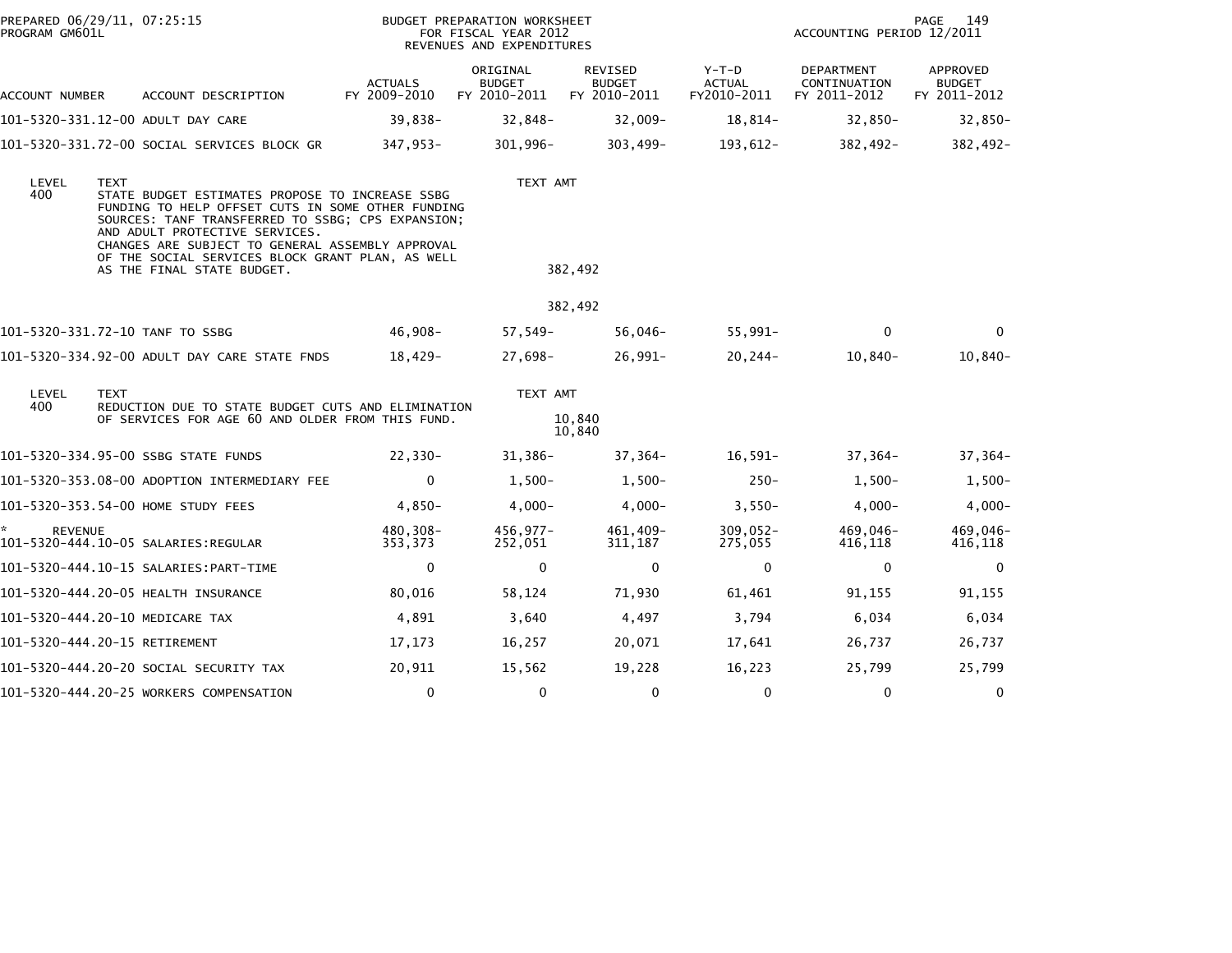| PROGRAM GM601L        | PREPARED 06/29/11, 07:25:15                                                                                                                                                                                                                   |                                | BUDGET PREPARATION WORKSHEET<br>FOR FISCAL YEAR 2012<br>REVENUES AND EXPENDITURES |                                                 |                                         | ACCOUNTING PERIOD 12/2011                         | 150<br>PAGE                               |
|-----------------------|-----------------------------------------------------------------------------------------------------------------------------------------------------------------------------------------------------------------------------------------------|--------------------------------|-----------------------------------------------------------------------------------|-------------------------------------------------|-----------------------------------------|---------------------------------------------------|-------------------------------------------|
| <b>ACCOUNT NUMBER</b> | ACCOUNT DESCRIPTION                                                                                                                                                                                                                           | <b>ACTUALS</b><br>FY 2009-2010 | ORIGINAL<br><b>BUDGET</b><br>FY 2010-2011                                         | <b>REVISED</b><br><b>BUDGET</b><br>FY 2010-2011 | $Y-T-D$<br><b>ACTUAL</b><br>FY2010-2011 | <b>DEPARTMENT</b><br>CONTINUATION<br>FY 2011-2012 | APPROVED<br><b>BUDGET</b><br>FY 2011-2012 |
|                       | 101-5320-444.20-30 401(K) CONTRIBUTIONS                                                                                                                                                                                                       | 9,837                          | 7,562                                                                             | 9,336                                           | 7,859                                   | 12,436                                            | 12,436                                    |
|                       | 101-5320-444.32-10 ATTORNEY                                                                                                                                                                                                                   | $\Omega$                       | 0                                                                                 | $\mathbf 0$                                     | $\mathbf{0}$                            | $\mathbf{0}$                                      | $\overline{0}$                            |
|                       | 101-5320-444.33-00 OTHER PROFESSIONAL SRVCS                                                                                                                                                                                                   | 1,341                          | 1,000                                                                             | 1,000                                           | 516                                     | 1,240                                             | 1,240                                     |
| LEVEL<br>400          | <b>TEXT</b><br>PSYCHOLOGICAL ASSESSMENTS FOR CHILDREN'S SERVICES<br>AND ADULT SERVICES                                                                                                                                                        |                                | TEXT AMT                                                                          | 1,240<br>1,240                                  |                                         |                                                   |                                           |
|                       | 101-5320-444.54-00 ADVERTISING                                                                                                                                                                                                                | 314                            | 1,000                                                                             | 500                                             | $\mathbf{0}$                            | 1,000                                             | 1,000                                     |
|                       | 101-5320-444.58-30 TRAVEL:SERVICES                                                                                                                                                                                                            | 179,107                        | 189,416                                                                           | 184,716                                         | 137,515                                 | 195,000                                           | 195,000                                   |
|                       | 101-5320-444.58-31 TRAVEL:SERVICES-NR                                                                                                                                                                                                         | 128                            | 1,000                                                                             | 1,000                                           | 65                                      | 1,000                                             | 1,000                                     |
|                       | 101-5320-444.58-39 TRAVEL:VOLUNTEER                                                                                                                                                                                                           | $\Omega$                       | 0                                                                                 | 0                                               | $\Omega$                                | $\Omega$                                          | $\Omega$                                  |
|                       | 101-5320-444.83-10 ADULT DAY CARE                                                                                                                                                                                                             | 67,417                         | 69,195                                                                            | 67,429                                          | 61,265                                  | 49,931                                            | 49,931                                    |
| LEVEL<br>400          | <b>TEXT</b><br>CONTRACTS WITH ABUNDANT LIVING DAYCARE AND<br>COLTRANE LIFE CENTER TO PROVIDE DAY CARE SERVICES<br>FOR ELDERLY AND DISABLED ADULTS.<br>STATE FUNDING CUTS HAVE ELIMINATED SERVICES FOR<br>AGES 60 AND OLDER IN THIS LINE ITEM. |                                | TEXT AMT                                                                          | 49,931<br>49,931                                |                                         |                                                   |                                           |
| *<br>EXPENDITURE      |                                                                                                                                                                                                                                               | 734,508                        | 614,807                                                                           | 690,894                                         | 581,394                                 | 826,450                                           | 826,450                                   |
| **<br><b>SSBG</b>     |                                                                                                                                                                                                                                               | 254,200                        | 157,830                                                                           | 229,485                                         | 272.342                                 | 357,404                                           | 357,404                                   |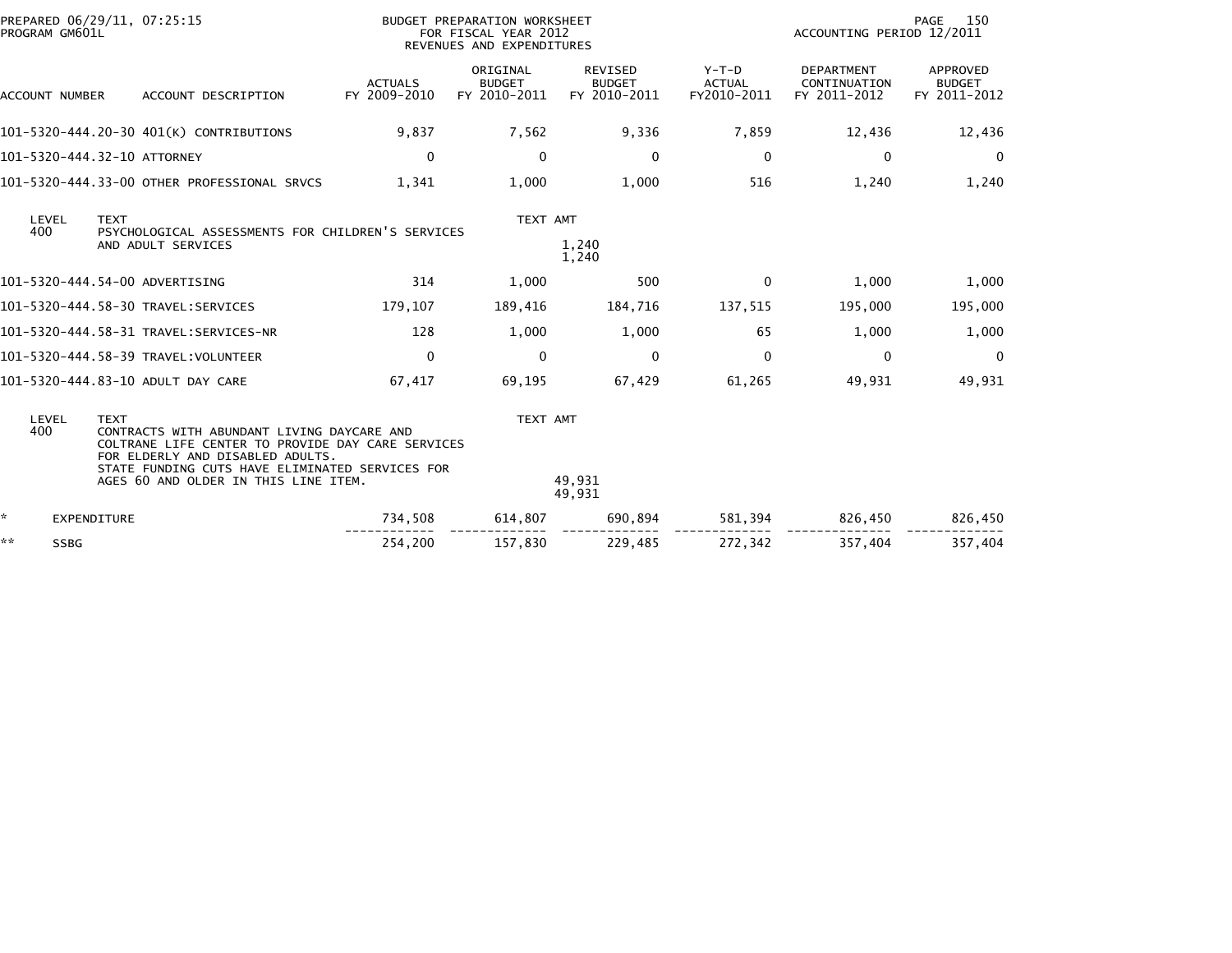| PREPARED 06/29/11, 07:25:15<br>PROGRAM GM601L |                                              |                                | BUDGET PREPARATION WORKSHEET<br>FOR FISCAL YEAR 2012<br>REVENUES AND EXPENDITURES | 151<br>PAGE<br>ACCOUNTING PERIOD 12/2011        |                                         |                                                   |                                           |
|-----------------------------------------------|----------------------------------------------|--------------------------------|-----------------------------------------------------------------------------------|-------------------------------------------------|-----------------------------------------|---------------------------------------------------|-------------------------------------------|
| ACCOUNT NUMBER                                | ACCOUNT DESCRIPTION                          | <b>ACTUALS</b><br>FY 2009-2010 | ORIGINAL<br><b>BUDGET</b><br>FY 2010-2011                                         | <b>REVISED</b><br><b>BUDGET</b><br>FY 2010-2011 | $Y-T-D$<br><b>ACTUAL</b><br>FY2010-2011 | <b>DEPARTMENT</b><br>CONTINUATION<br>FY 2011-2012 | APPROVED<br><b>BUDGET</b><br>FY 2011-2012 |
|                                               | 101-5325-331.10-00 ADULT CARE HOME CS MGMT   | 65,538-                        | 74,581-                                                                           | 74,734-                                         | 55,843-                                 | 74,874-                                           | 74,874-                                   |
|                                               | 101-5325-331.11-00 ADULT HOME SPECIALIST     | $31,192-$                      | $28,552-$                                                                         | $28,611-$                                       | $25,827-$                               | $30,391 -$                                        | $30,391-$                                 |
|                                               | 101-5325-334.15-00 ADULT CARE HOME CASE MGMT | $32.769 -$                     | $36,631-$                                                                         | $34,257-$                                       | 25,834-                                 | $34,257-$                                         | $34,257-$                                 |
|                                               | 101-5325-334.21-00 ADULT HOME SPECIALIST FND | $20,046-$                      | 19,071-                                                                           | 11,938-                                         | $9,127-$                                | $\mathbf{0}$                                      | $\Omega$                                  |
| <b>TEXT</b><br>LEVEL<br>400                   | FUNDING ELIMINATED DUE TO STATE BUDGET CUTS  |                                | TEXT AMT                                                                          |                                                 |                                         |                                                   |                                           |
| ×.<br><b>REVENUE</b>                          |                                              | 149,545-<br>109.435            | 158,835-<br>116,262                                                               | 149.540-<br>116,262                             | $116,631-$<br>92,118                    | $139.522 -$<br>118,871                            | 139,522-<br>118,871                       |
| 101-5325-444.20-05 HEALTH INSURANCE           |                                              | 24,667                         | 26,811                                                                            | 26,345                                          | 20,199                                  | 26,040                                            | 26,040                                    |
| 101-5325-444.20-10 MEDICARE TAX               |                                              | 1,516                          | 1,679                                                                             | 1,679                                           | 1,273                                   | 1,724                                             | 1,724                                     |
| 101-5325-444.20-15 RETIREMENT                 |                                              | 5,321                          | 7,499                                                                             | 7,499                                           | 5,903                                   | 7,638                                             | 7,638                                     |
|                                               | 101-5325-444.20-20 SOCIAL SECURITY TAX       | 6,482                          | 7,178                                                                             | 7,178                                           | 5,445                                   | 7,370                                             | 7,370                                     |
|                                               | 101-5325-444.20-30 401(K) CONTRIBUTIONS      | 3,048                          | 3,488                                                                             | 3,488                                           | 2,630                                   | 3,553                                             | 3,553                                     |
| ÷.<br><b>EXPENDITURE</b>                      |                                              | 150,469                        | 162,917                                                                           | 162,451                                         | 127,568                                 | 165,196                                           | 165,196                                   |
| **                                            | ADULT CARE HOME CASE MGMT                    | 924                            | 4,082                                                                             | 12,911                                          | 10,937                                  | 25,674                                            | 25,674                                    |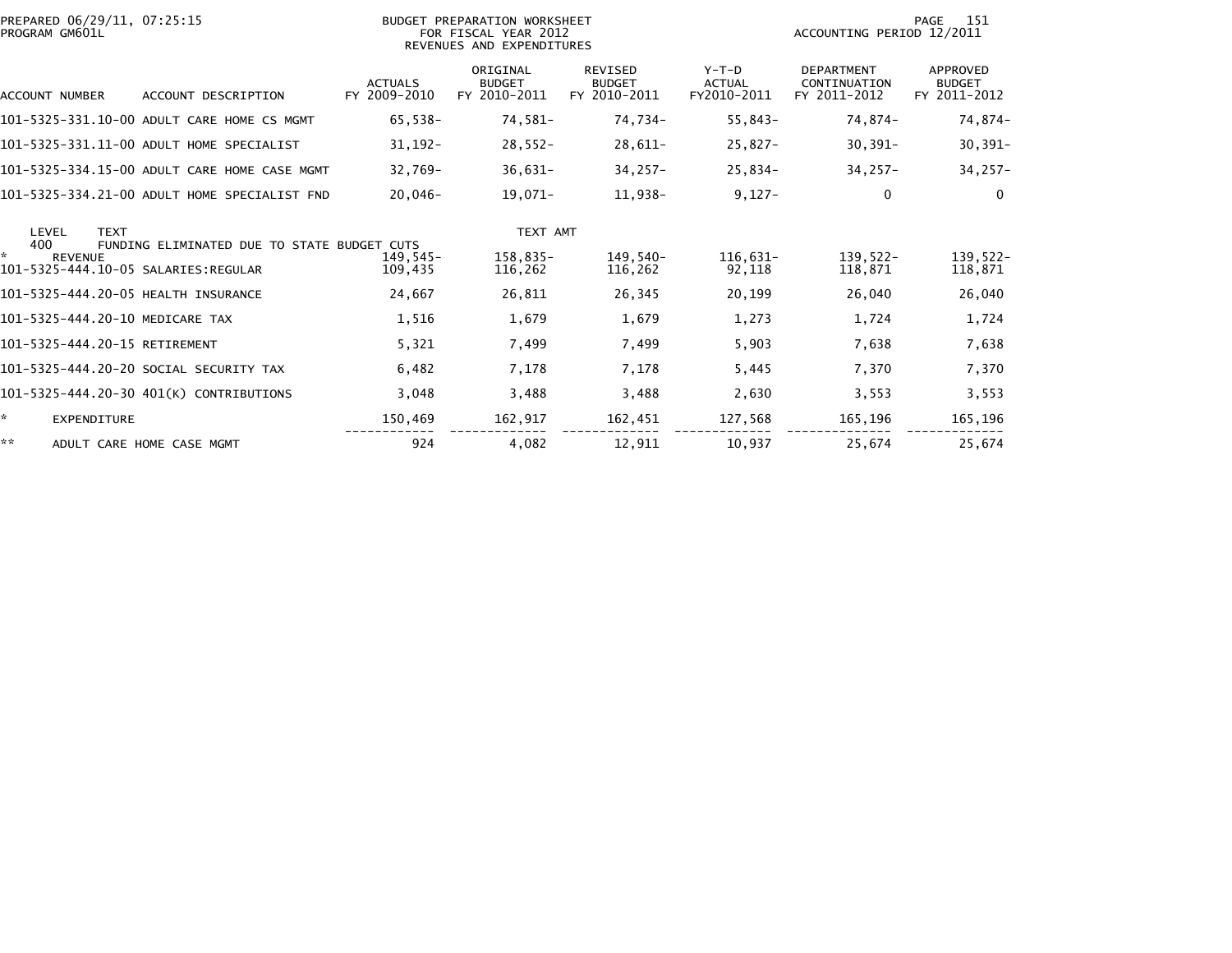| PREPARED 06/29/11, 07:25:15<br>PROGRAM GM601L          |                                                                 |                                | BUDGET PREPARATION WORKSHEET<br>FOR FISCAL YEAR 2012<br>REVENUES AND EXPENDITURES |                                                 | 152<br>PAGE<br>ACCOUNTING PERIOD 12/2011 |                                                   |                                           |
|--------------------------------------------------------|-----------------------------------------------------------------|--------------------------------|-----------------------------------------------------------------------------------|-------------------------------------------------|------------------------------------------|---------------------------------------------------|-------------------------------------------|
| ACCOUNT NUMBER                                         | ACCOUNT DESCRIPTION                                             | <b>ACTUALS</b><br>FY 2009-2010 | ORIGINAL<br><b>BUDGET</b><br>FY 2010-2011                                         | <b>REVISED</b><br><b>BUDGET</b><br>FY 2010-2011 | $Y-T-D$<br><b>ACTUAL</b><br>FY2010-2011  | <b>DEPARTMENT</b><br>CONTINUATION<br>FY 2011-2012 | APPROVED<br><b>BUDGET</b><br>FY 2011-2012 |
|                                                        | 101-5326-331.08-00 ADULT PROTECTIVE SVS REV                     | $\Omega$                       | $\mathbf{0}$                                                                      | 0                                               | 0                                        | $23.760 -$                                        | 23,760-                                   |
| <b>TEXT</b><br>LEVEL<br>400                            | STATE BUDGET ESTIMATES REDUCED THIS AMOUNT AND                  |                                | TEXT AMT                                                                          |                                                 |                                          |                                                   |                                           |
|                                                        | REPLACED STATE FUNDS WITH FEDERAL SSBG FUNDS                    |                                |                                                                                   | 23,760<br>23,760                                |                                          |                                                   |                                           |
|                                                        | 101-5326-334.19-00 ADULT PROTECTIVE SVS REV                     | $33,544-$                      | $39,933-$                                                                         | $39,933 -$                                      | $37,543-$                                | $\Omega$                                          | 0                                         |
| <b>REVENUE</b><br>101-5326-444.10-05 SALARIES: REGULAR |                                                                 | $33,544-$<br>19,341            | $39,933 -$<br>67,294                                                              | $39,933 -$<br>67,294                            | $37,543-$<br>20,908                      | 23,760-<br>14,743                                 | 23,760-<br>14,743                         |
| LEVEL<br><b>TEXT</b><br>400                            |                                                                 |                                | TEXT AMT                                                                          |                                                 |                                          |                                                   |                                           |
|                                                        | STATE BUDGET CUTS HAVE REDUCED THE FUNDING FOR<br>THIS SERVICE. |                                |                                                                                   | 14,743<br>14,743                                |                                          |                                                   |                                           |
| 101-5326-444.20-05 HEALTH INSURANCE                    |                                                                 | 4,542                          | 15,518                                                                            | 6,873                                           | 4,411                                    | 3,230                                             | 3,230                                     |
| 101-5326-444.20-10 MEDICARE TAX                        |                                                                 | 268                            | 972                                                                               | 972                                             | 291                                      | 214                                               | 214                                       |
| 101-5326-444.20-15 RETIREMENT                          |                                                                 | 942                            | 4,340                                                                             | 4,340                                           | 1,344                                    | 947                                               | 947                                       |
|                                                        | 101-5326-444.20-20 SOCIAL SECURITY TAX                          | 1,145                          | 4,155                                                                             | 4,155                                           | 1,244                                    | 914                                               | 914                                       |
|                                                        | 101-5326-444.20-30 401(K) CONTRIBUTIONS                         | 543                            | 2,019                                                                             | 2,019                                           | 597                                      | 441                                               | 441                                       |
| EXPENDITURE                                            |                                                                 | 26,781                         | 94,298                                                                            | 85,653                                          | 28,795                                   | 20,489                                            | 20,489                                    |
| **                                                     | ADULT PROTECTIVE SERVICES                                       | $6,763-$                       | 54.365                                                                            | 45.720                                          | $8.748 -$                                | $3,271-$                                          | $3.271-$                                  |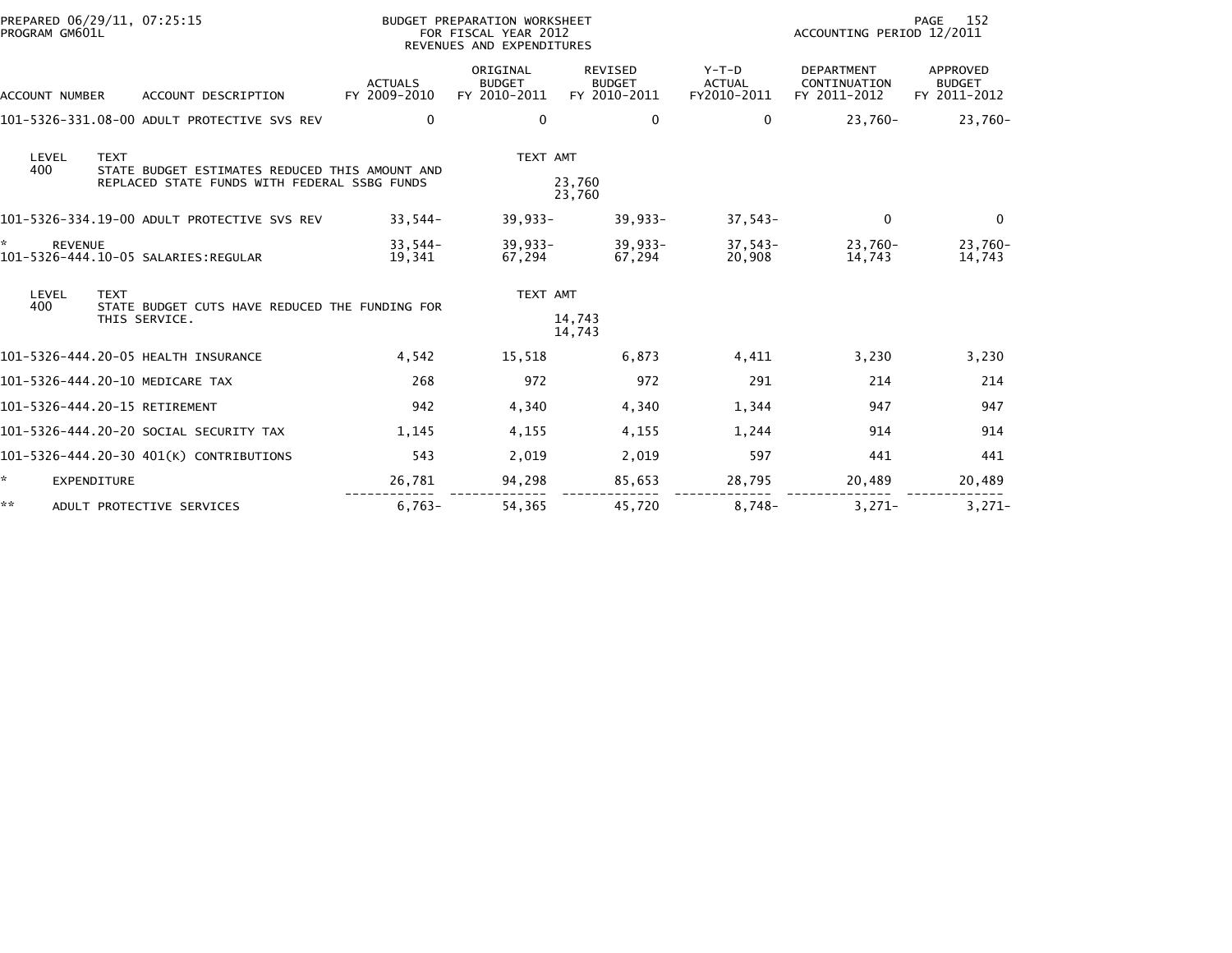|    | PREPARED 06/29/11, 07:25:15<br>PROGRAM GM601L |                                                                                      |                                | BUDGET PREPARATION WORKSHEET<br>FOR FISCAL YEAR 2012<br>REVENUES AND EXPENDITURES |                                                 |                                         | ACCOUNTING PERIOD 12/2011                         | 153<br>PAGE                               |
|----|-----------------------------------------------|--------------------------------------------------------------------------------------|--------------------------------|-----------------------------------------------------------------------------------|-------------------------------------------------|-----------------------------------------|---------------------------------------------------|-------------------------------------------|
|    | ACCOUNT NUMBER                                | ACCOUNT DESCRIPTION                                                                  | <b>ACTUALS</b><br>FY 2009-2010 | ORIGINAL<br><b>BUDGET</b><br>FY 2010-2011                                         | <b>REVISED</b><br><b>BUDGET</b><br>FY 2010-2011 | $Y-T-D$<br><b>ACTUAL</b><br>FY2010-2011 | <b>DEPARTMENT</b><br>CONTINUATION<br>FY 2011-2012 | APPROVED<br><b>BUDGET</b><br>FY 2011-2012 |
|    |                                               | 101-5330-331.44-00 IN-HOME SERVICES                                                  | 12,450-                        | 23,078-                                                                           | 25,450-                                         | 25,450-                                 | 23,078-                                           | 23,078-                                   |
| *. | <b>REVENUE</b>                                |                                                                                      | $12,450-$<br>23,187            | 23,078-<br>22,549                                                                 | $25.450 -$<br>22,549                            | $25,450-$<br>16,253                     | 23.078-<br>19,356                                 | 23,078-<br>19,356                         |
|    |                                               | 101-5330-444.20-05 HEALTH INSURANCE                                                  | 5,050                          | 5,200                                                                             | 6,492                                           | 3,540                                   | 4,240                                             | 4,240                                     |
|    |                                               | 101-5330-444.20-10 MEDICARE TAX                                                      | 321                            | 326                                                                               | 326                                             | 227                                     | 281                                               | 281                                       |
|    | 101-5330-444.20-15 RETIREMENT                 |                                                                                      | 1,128                          | 1,454                                                                             | 1,454                                           | 1,050                                   | 1,244                                             | 1,244                                     |
|    |                                               | 101-5330-444.20-20 SOCIAL SECURITY TAX                                               | 1,374                          | 1,392                                                                             | 1,392                                           | 969                                     | 1,200                                             | 1,200                                     |
|    |                                               | 101-5330-444.20-30 401(K) CONTRIBUTIONS                                              | 646                            | 676                                                                               | 676                                             | 466                                     | 578                                               | 578                                       |
|    |                                               | 101-5330-444.83-15 IN-HOME AIDE PAYMENTS                                             | 101.300                        | 101.300                                                                           | 101.300                                         | 71,126                                  | 90.000                                            | 90,000                                    |
|    | LEVEL<br><b>TEXT</b><br>400                   | CONTRACTS WITH BAYADA, COMFORT KEEPERS, AND HOME                                     |                                | TEXT AMT                                                                          |                                                 |                                         |                                                   |                                           |
|    |                                               | HEALTH PROFESSIONALS (FORMERLY PRIMARY HEALTH<br>CONCEPTS) FOR IN-HOME AIDE SERVICES |                                |                                                                                   | 90,000<br>90,000                                |                                         |                                                   |                                           |
| ☆. | EXPENDITURE                                   |                                                                                      | 133,006                        | 132,897                                                                           | 134,189                                         | 93,631                                  | 116,899                                           | 116,899                                   |
| ** | IN-HOME AIDE SERVICE                          |                                                                                      | 120,556                        | 109,819                                                                           | 108.739                                         | 68,181                                  | 93.821                                            | 93,821                                    |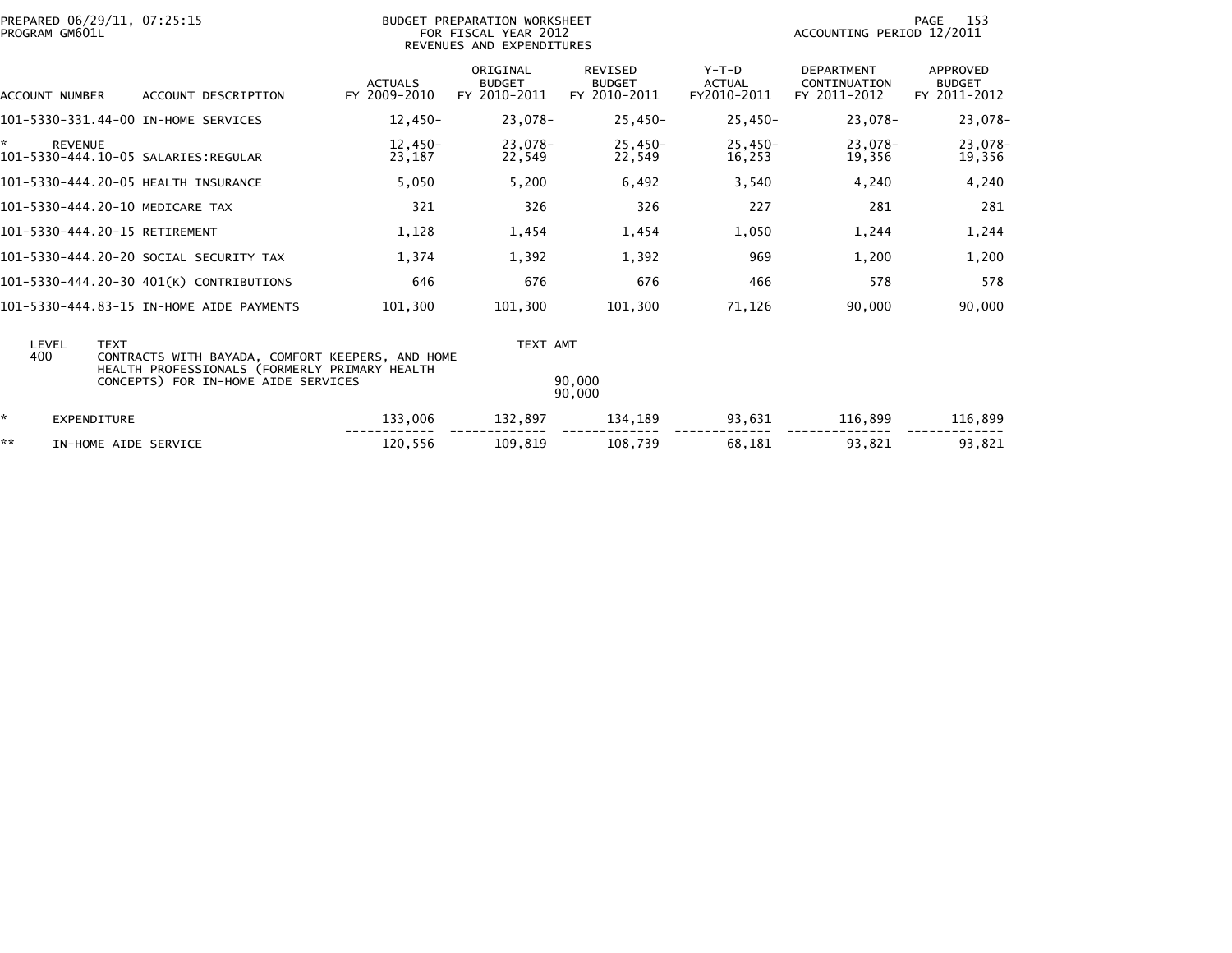| PREPARED 06/29/11, 07:25:15<br>PROGRAM GM601L |                                              |                                | BUDGET PREPARATION WORKSHEET<br>FOR FISCAL YEAR 2012<br>REVENUES AND EXPENDITURES |                                                 |                                         | ACCOUNTING PERIOD 12/2011                         | 154<br>PAGE                                      |
|-----------------------------------------------|----------------------------------------------|--------------------------------|-----------------------------------------------------------------------------------|-------------------------------------------------|-----------------------------------------|---------------------------------------------------|--------------------------------------------------|
| ACCOUNT NUMBER                                | ACCOUNT DESCRIPTION                          | <b>ACTUALS</b><br>FY 2009-2010 | ORIGINAL<br><b>BUDGET</b><br>FY 2010-2011                                         | <b>REVISED</b><br><b>BUDGET</b><br>FY 2010-2011 | $Y-T-D$<br><b>ACTUAL</b><br>FY2010-2011 | <b>DEPARTMENT</b><br>CONTINUATION<br>FY 2011-2012 | <b>APPROVED</b><br><b>BUDGET</b><br>FY 2011-2012 |
|                                               | 101-5340-331.60-00 PERMANENCY PLANNING       | $33,675-$                      | $38,256-$                                                                         | $38,256-$                                       | $38,256-$                               | $38,256-$                                         | $38,256-$                                        |
|                                               | 101-5340-334.54-00 PERMANENCY PLANNING STATE | $11,413-$                      | 0                                                                                 | 0                                               | $\mathbf{0}$                            | $\Omega$                                          | $\Omega$                                         |
|                                               | 101-5340-365.59-00 HEART DISEASE & STROKE PR | $\mathbf{0}$                   | 0                                                                                 | $\mathbf{0}$                                    | $\Omega$                                | $\Omega$                                          | $\Omega$                                         |
| *<br><b>REVENUE</b>                           |                                              | 45,088-<br>29,850              | $38,256-$<br>53,357                                                               | $38,256-$<br>53,357                             | 38,256-<br>28,062                       | $38,256-$<br>33,488                               | $38,256-$<br>33,488                              |
| 101-5340-444.20-05 HEALTH INSURANCE           |                                              | 6,702                          | 12,304                                                                            | 7,201                                           | 6,400                                   | 7,336                                             | 7,336                                            |
| 101-5340-444.20-10 MEDICARE TAX               |                                              | 415                            | 770                                                                               | 770                                             | 389                                     | 486                                               | 486                                              |
| 101-5340-444.20-15 RETIREMENT                 |                                              | 1,452                          | 3,442                                                                             | 3,442                                           | 1,799                                   | 2,152                                             | 2,152                                            |
|                                               | 101-5340-444.20-20 SOCIAL SECURITY TAX       | 1,774                          | 3,294                                                                             | 3,294                                           | 1,664                                   | 2,076                                             | 2,076                                            |
|                                               | 101-5340-444.20-30 401(K) CONTRIBUTIONS      | 831                            | 1,601                                                                             | 1,601                                           | 809                                     | 1,001                                             | 1,001                                            |
| ÷.<br><b>EXPENDITURE</b>                      |                                              | 41,024                         | 74,768                                                                            | 69,665                                          | 39,123                                  | 46,539                                            | 46,539                                           |
| **<br>PERMANENCY PLANNING                     |                                              | $4,064-$                       | 36,512                                                                            | 31,409                                          | 867                                     | 8,283                                             | 8,283                                            |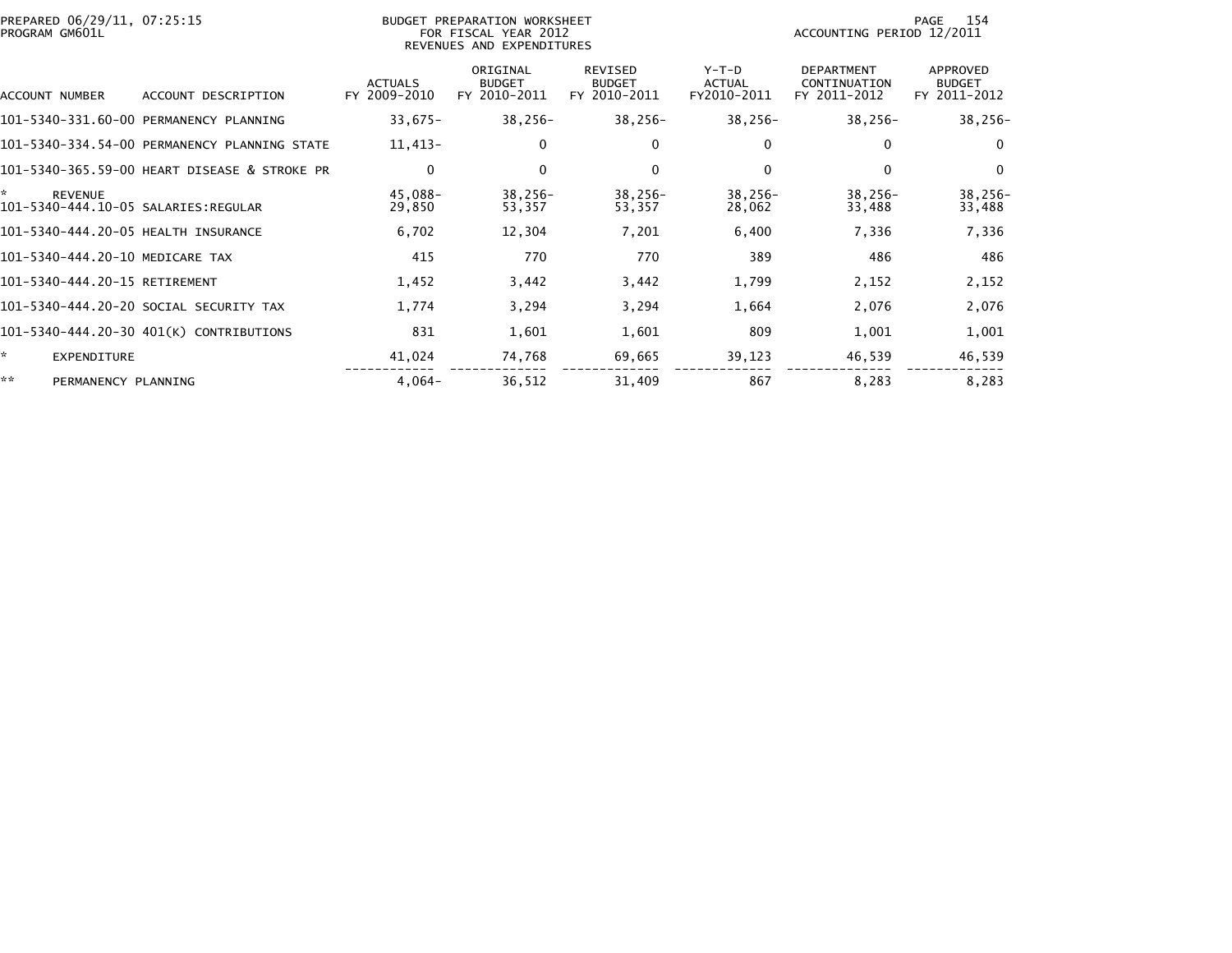| PREPARED 06/29/11, 07:25:15<br>PROGRAM GM601L |                                                                                                                                                                                                                                                                                  |                                | BUDGET PREPARATION WORKSHEET<br>FOR FISCAL YEAR 2012<br>REVENUES AND EXPENDITURES |                                          |                                         | ACCOUNTING PERIOD 12/2011                  | 155<br>PAGE                               |
|-----------------------------------------------|----------------------------------------------------------------------------------------------------------------------------------------------------------------------------------------------------------------------------------------------------------------------------------|--------------------------------|-----------------------------------------------------------------------------------|------------------------------------------|-----------------------------------------|--------------------------------------------|-------------------------------------------|
| ACCOUNT NUMBER                                | ACCOUNT DESCRIPTION                                                                                                                                                                                                                                                              | <b>ACTUALS</b><br>FY 2009-2010 | ORIGINAL<br><b>BUDGET</b><br>FY 2010-2011                                         | REVISED<br><b>BUDGET</b><br>FY 2010-2011 | $Y-T-D$<br><b>ACTUAL</b><br>FY2010-2011 | DEPARTMENT<br>CONTINUATION<br>FY 2011-2012 | APPROVED<br><b>BUDGET</b><br>FY 2011-2012 |
|                                               | 101-5345-331.42-00 INDEPENDENT LIVING/LINKS                                                                                                                                                                                                                                      | $41, 105 -$                    | $38,160-$                                                                         | $38,160-$                                | 37,896-                                 | $40,064-$                                  | $40,064-$                                 |
|                                               | 101-5345-331.42-01 LINKS SPECIAL FUND                                                                                                                                                                                                                                            | 14,041-                        | $8,000-$                                                                          | $18,000 -$                               | $12,309-$                               | $18,000 -$                                 | $18,000 -$                                |
|                                               | 101-5345-334.94-00 INDEPENDENT LIVING/LINKS                                                                                                                                                                                                                                      | $10,276-$                      | $9,540-$                                                                          | $9,540-$                                 | $9,474-$                                | $10,016-$                                  | $10,016-$                                 |
|                                               | 101-5345-395.00-00 FUND BALANCE APPR-RESTR                                                                                                                                                                                                                                       | $\mathbf{0}$                   | $\mathbf{0}$                                                                      | $\mathbf 0$                              | $\mathbf{0}$                            | $\Omega$                                   | $\mathbf{0}$                              |
| <b>REVENUE</b>                                | 101-5345-444.10-05 SALARIES:REGULAR                                                                                                                                                                                                                                              | $65,422-$<br>27,739            | 55,700-<br>29,794                                                                 | 65,700-<br>29,794                        | 59,679-<br>28,967                       | 68,080-<br>42,766                          | 68,080-<br>42,766                         |
|                                               | 101-5345-444.20-05 HEALTH INSURANCE                                                                                                                                                                                                                                              | 6,625                          | 6,871                                                                             | 6,186                                    | 6,161                                   | 9,368                                      | 9,368                                     |
| 101-5345-444.20-10 MEDICARE TAX               |                                                                                                                                                                                                                                                                                  | 381                            | 430                                                                               | 430                                      | 400                                     | 620                                        | 620                                       |
| 101-5345-444.20-15 RETIREMENT                 |                                                                                                                                                                                                                                                                                  | 1,338                          | 1,922                                                                             | 1,922                                    | 1,861                                   | 2,748                                      | 2,748                                     |
|                                               | 101-5345-444.20-20 SOCIAL SECURITY TAX                                                                                                                                                                                                                                           | 1,630                          | 1,840                                                                             | 1,840                                    | 1,712                                   | 2,652                                      | 2,652                                     |
|                                               | 101-5345-444.20-30 401(K) CONTRIBUTIONS                                                                                                                                                                                                                                          | 766                            | 894                                                                               | 894                                      | 819                                     | 1.278                                      | 1,278                                     |
|                                               | 101-5345-444.33-00 OTHER PROFESSIONAL SRVCS                                                                                                                                                                                                                                      | 2,681                          | 5,000                                                                             | 2,000                                    | 1,276                                   | 3,000                                      | 3,000                                     |
| LEVEL<br><b>TEXT</b><br>400                   | FUNDING FOR YOUTH AGES 13-21 WHO HAVE BEEN IN THE<br>CUSTODY OF DSS, TO HELP THEM ACHIEVE SELF-                                                                                                                                                                                  |                                | TEXT AMT                                                                          |                                          |                                         |                                            |                                           |
|                                               | SUFFICIENCY                                                                                                                                                                                                                                                                      |                                |                                                                                   | 3,000<br>3,000                           |                                         |                                            |                                           |
|                                               | 101-5345-444.83-38 LINKS SPECIAL FUNDS                                                                                                                                                                                                                                           | 14,041                         | 8,000                                                                             | 18,000                                   | 13,513                                  | 18,000                                     | 18,000                                    |
| LEVEL<br><b>TEXT</b><br>400                   | FUNDING FOR TRANSITIONAL HOUSING ASSISTANCE AND<br>SERVICES FOR YOUTH WHO HAVE AGED OUT OF FOSTER<br>CARE.ALSO PROVIDES ASSISTANCE TO ELIGIBLE YOUTH TO<br>ENCOURAGE ACADEMIC ACHIEVEMENT AND TO DEVELOP<br>ADDITIONAL STRATEGIC SERVICES FOR YOUTH WHO ARE<br>DEEMED HIGH RISK. |                                | TEXT AMT                                                                          | 18,000                                   |                                         |                                            |                                           |
| ÷.                                            |                                                                                                                                                                                                                                                                                  |                                |                                                                                   | 18,000                                   |                                         |                                            |                                           |
| EXPENDITURE<br>**                             |                                                                                                                                                                                                                                                                                  | 55,201                         | 54,751                                                                            | 61,066                                   | 54,709                                  | 80,432                                     | 80,432                                    |
|                                               | INDEPENDENT LIVING/LINKS                                                                                                                                                                                                                                                         | $10,221-$                      | $949 -$                                                                           | $4,634-$                                 | $4,970-$                                | 12,352                                     | 12,352                                    |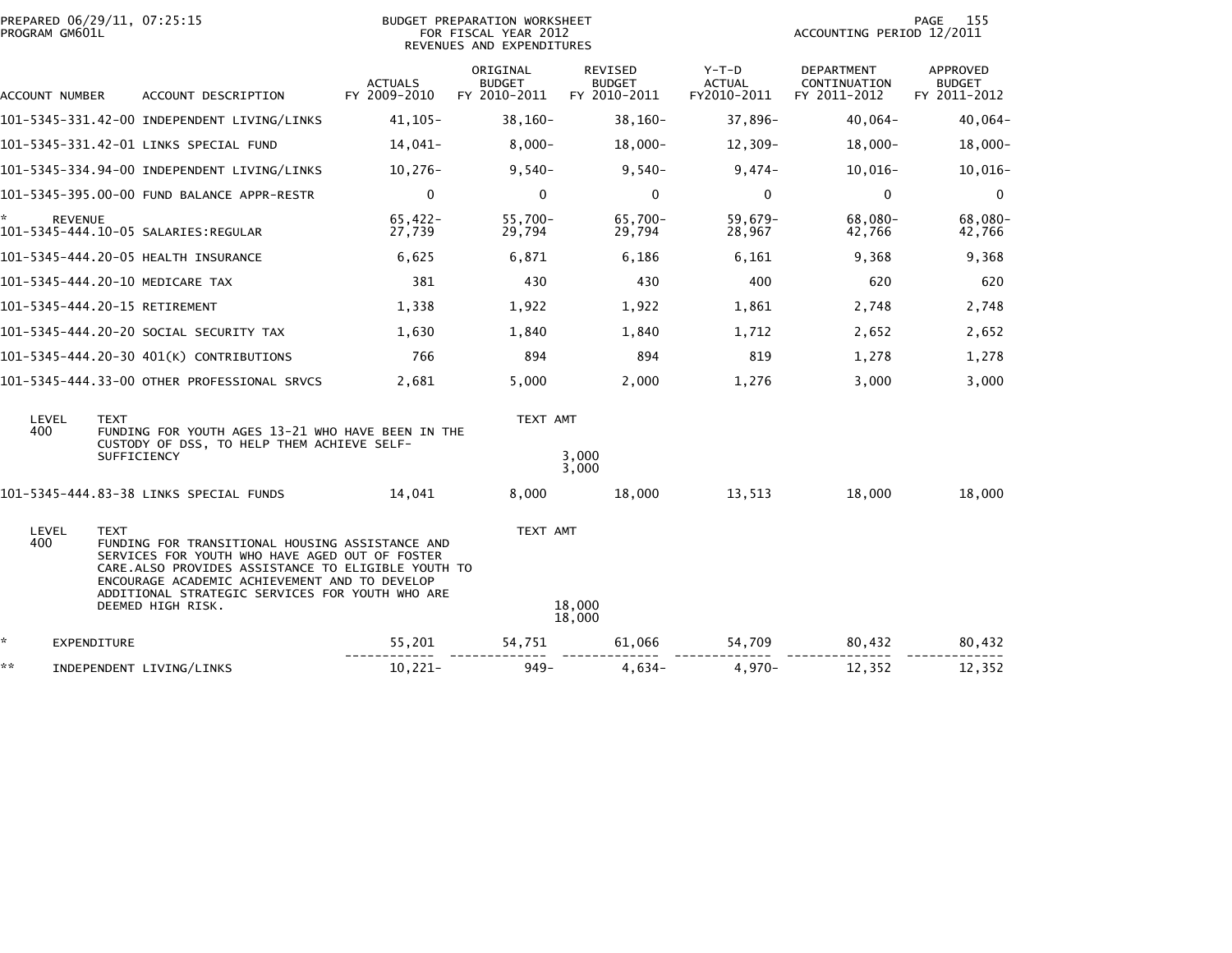| PREPARED 06/29/11, 07:25:15<br>PROGRAM GM601L               |                                              |                                | BUDGET PREPARATION WORKSHEET<br>FOR FISCAL YEAR 2012<br>REVENUES AND EXPENDITURES |                                                 | 156<br>PAGE<br>ACCOUNTING PERIOD 12/2011 |                                                   |                                                  |
|-------------------------------------------------------------|----------------------------------------------|--------------------------------|-----------------------------------------------------------------------------------|-------------------------------------------------|------------------------------------------|---------------------------------------------------|--------------------------------------------------|
| ACCOUNT NUMBER                                              | ACCOUNT DESCRIPTION                          | <b>ACTUALS</b><br>FY 2009-2010 | ORIGINAL<br><b>BUDGET</b><br>FY 2010-2011                                         | <b>REVISED</b><br><b>BUDGET</b><br>FY 2010-2011 | $Y-T-D$<br><b>ACTUAL</b><br>FY2010-2011  | <b>DEPARTMENT</b><br>CONTINUATION<br>FY 2011-2012 | <b>APPROVED</b><br><b>BUDGET</b><br>FY 2011-2012 |
|                                                             | 101-5350-331.80-20 TITLE IV-E ADMINISTRATION | 671,641-                       | 658,477-                                                                          | $660,003 -$                                     | $552,903 -$                              | $618,013-$                                        | 618,013-                                         |
| 101–5350–334.73–00 TITLE IV-E ADM ST                        |                                              | 344,897-                       | 292,239-                                                                          | -020, 242                                       | 112,366-                                 | 238,020-                                          | 238,020-                                         |
| ÷.<br><b>REVENUE</b><br>101-5350-444.10-05 SALARIES:REGULAR |                                              | 1,016,538-<br>826,392          | 950,716-<br>885,804                                                               | $902,023-$<br>794,466                           | 665,269-<br>604,543                      | 856,033-<br>821,410                               | 856,033-<br>821,410                              |
|                                                             |                                              | $\Omega$                       | 0                                                                                 | 0                                               | $\Omega$                                 | $\Omega$                                          | $\Omega$                                         |
| 101-5350-444.20-05 HEALTH INSURANCE                         |                                              | 184,031                        | 200,542                                                                           | 170,947                                         | 133,657                                  | 179,939                                           | 179,939                                          |
| 101-5350-444.20-10 MEDICARE TAX                             |                                              | 11,441                         | 12,796                                                                            | 11,472                                          | 8,357                                    | 11,910                                            | 11,910                                           |
| 101-5350-444.20-15 RETIREMENT                               |                                              | 40,183                         | 57,134                                                                            | 51,243                                          | 38,746                                   | 52,779                                            | 52,779                                           |
|                                                             | 101-5350-444.20-20 SOCIAL SECURITY TAX       | 48,919                         | 54,714                                                                            | 49,051                                          | 35,736                                   | 50,927                                            | 50,927                                           |
|                                                             | 101-5350-444.20-30 401(K) CONTRIBUTIONS      | 23,063                         | 26,574                                                                            | 23,834                                          | 17,279                                   | 24,548                                            | 24,548                                           |
|                                                             | 101-5350-444.33-32 INCOME MAINTENANCE        | $\Omega$                       | $\Omega$                                                                          | $\mathbf 0$                                     | $\mathbf{0}$                             | $\mathbf{0}$                                      | $\Omega$                                         |
|                                                             | 101-5350-444.59-25 TRAINING:FOSTER PARENTS   | 37                             | 200                                                                               | 1,200                                           | 235                                      | 200                                               | 200                                              |
| *.<br><b>EXPENDITURE</b>                                    |                                              | 1,134,066                      | 1,237,764                                                                         | 1,102,213                                       | 838,553                                  | 1, 141, 713                                       | 1, 141, 713                                      |
| **<br>TITLE IV-E SERVICES                                   |                                              | 117,528                        | 287,048                                                                           | 200.190                                         | 173,284                                  | 285,680                                           | 285,680                                          |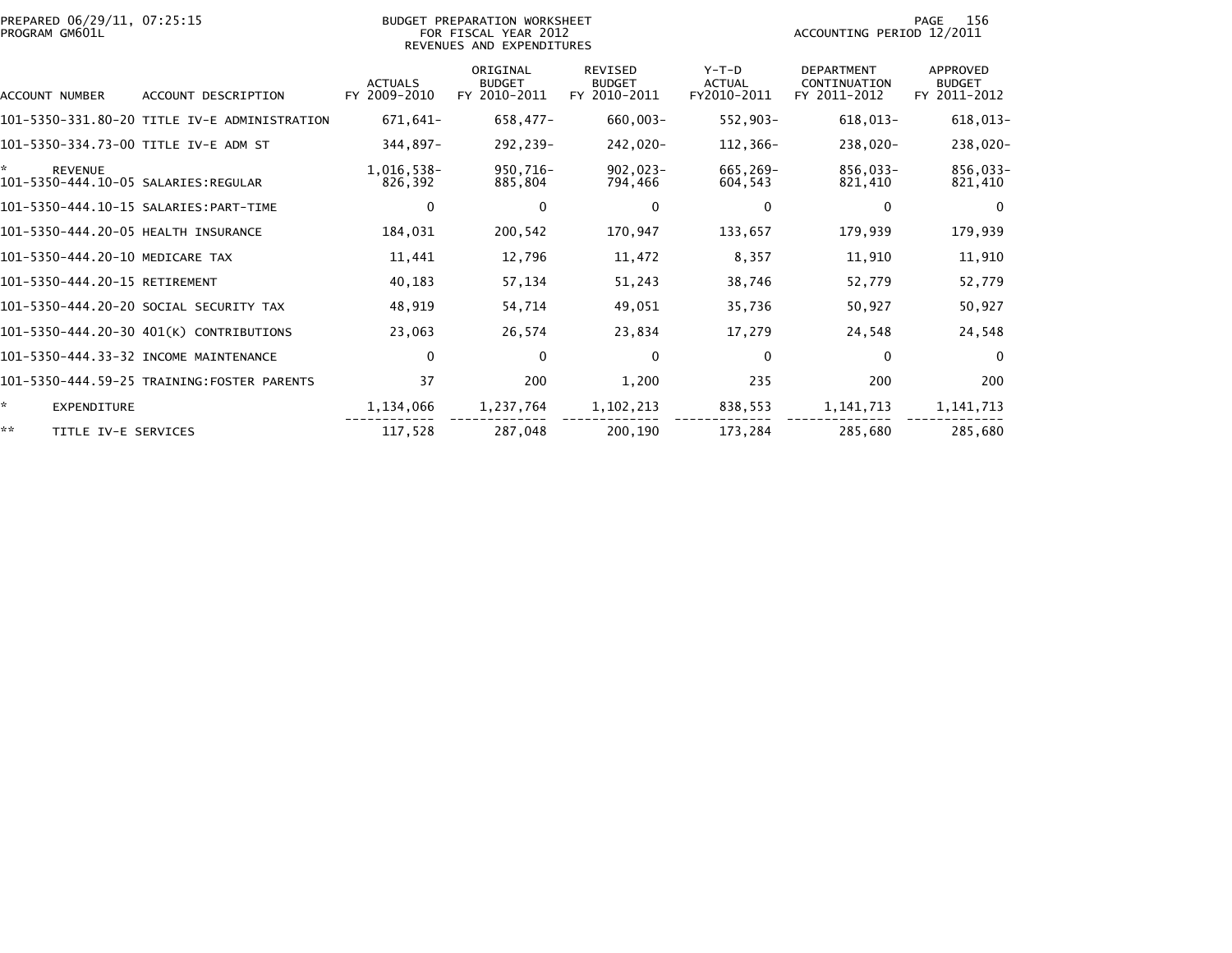| PREPARED 06/29/11, 07:25:15<br>PROGRAM GM601L              |                                             |                                | <b>BUDGET PREPARATION WORKSHEET</b><br>FOR FISCAL YEAR 2012<br>REVENUES AND EXPENDITURES | 157<br>PAGE<br>ACCOUNTING PERIOD 12/2011        |                                         |                                                   |                                           |
|------------------------------------------------------------|---------------------------------------------|--------------------------------|------------------------------------------------------------------------------------------|-------------------------------------------------|-----------------------------------------|---------------------------------------------------|-------------------------------------------|
| <b>ACCOUNT NUMBER</b>                                      | ACCOUNT DESCRIPTION                         | <b>ACTUALS</b><br>FY 2009-2010 | ORIGINAL<br><b>BUDGET</b><br>FY 2010-2011                                                | <b>REVISED</b><br><b>BUDGET</b><br>FY 2010-2011 | $Y-T-D$<br><b>ACTUAL</b><br>FY2010-2011 | <b>DEPARTMENT</b><br>CONTINUATION<br>FY 2011-2012 | APPROVED<br><b>BUDGET</b><br>FY 2011-2012 |
|                                                            | 101-5352-331.03-10 FOSTER CARE VISITATION   | $5,320-$                       | 0                                                                                        | $10,800 -$                                      | $4,256-$                                | $\Omega$                                          | $\Omega$                                  |
|                                                            | 101-5352-334.82-00 FOSTER CARE VISIT FUNDS  | $\Omega$                       | 0                                                                                        | 0                                               | $\Omega$                                |                                                   | $\Omega$                                  |
| *<br><b>REVENUE</b><br>101-5352-444.10-05 SALARIES:REGULAR |                                             | $5,320-$<br>5,689              | 0                                                                                        | $10.800 -$<br>1,044                             | $4,256-$<br>879                         |                                                   | 0<br>$\Omega$                             |
|                                                            |                                             | $\Omega$                       |                                                                                          | 0                                               | $\Omega$                                |                                                   | $\Omega$                                  |
| 101-5352-444.10-85 SALARIES:BONUS                          |                                             | $\Omega$                       | 0                                                                                        | $\Omega$                                        | $\Omega$                                |                                                   | $\Omega$                                  |
| 101-5352-444.20-05 HEALTH INSURANCE                        |                                             | 1,382                          | 0                                                                                        | 245                                             | 198                                     | U                                                 | $\Omega$                                  |
| 101-5352-444.20-10 MEDICARE TAX                            |                                             | 78                             | 0                                                                                        | 15                                              | 12                                      | U                                                 | $\Omega$                                  |
| 101-5352-444.20-15 RETIREMENT                              |                                             | 276                            | 0                                                                                        | 66                                              | 55                                      | 0                                                 | $\Omega$                                  |
|                                                            | 101-5352-444.20-20 SOCIAL SECURITY TAX      | 335                            | 0                                                                                        | 61                                              | 51                                      | 0                                                 | $\Omega$                                  |
|                                                            | 101-5352-444.20-25 WORKERS COMPENSATION     | $\Omega$                       | 0                                                                                        | $\Omega$                                        | $\Omega$                                | 0                                                 | $\Omega$                                  |
|                                                            | 101-5352-444.20-30 401(K) CONTRIBUTIONS     | 161                            | 0                                                                                        | 27                                              | 25                                      | 0                                                 | $\Omega$                                  |
|                                                            | 101-5352-444.33-00 OTHER PROFESSIONAL SRVCS | 4.996                          | 0                                                                                        | 9,342                                           | 9,342                                   | $\Omega$                                          | $\Omega$                                  |
|                                                            | 101-5352-444.33-17 CONTRACTED SERVICES      | $\Omega$                       | 0                                                                                        | 0                                               | $\Omega$                                | O                                                 | $\Omega$                                  |
| *<br><b>EXPENDITURE</b>                                    |                                             | 12,917                         | 0                                                                                        | 10,800                                          | 10,562                                  |                                                   |                                           |
| **<br>FOSTER CARE VISIT FUNDS                              |                                             | 7.597                          | 0                                                                                        | 0                                               | 6.306                                   | $\Omega$                                          | 0                                         |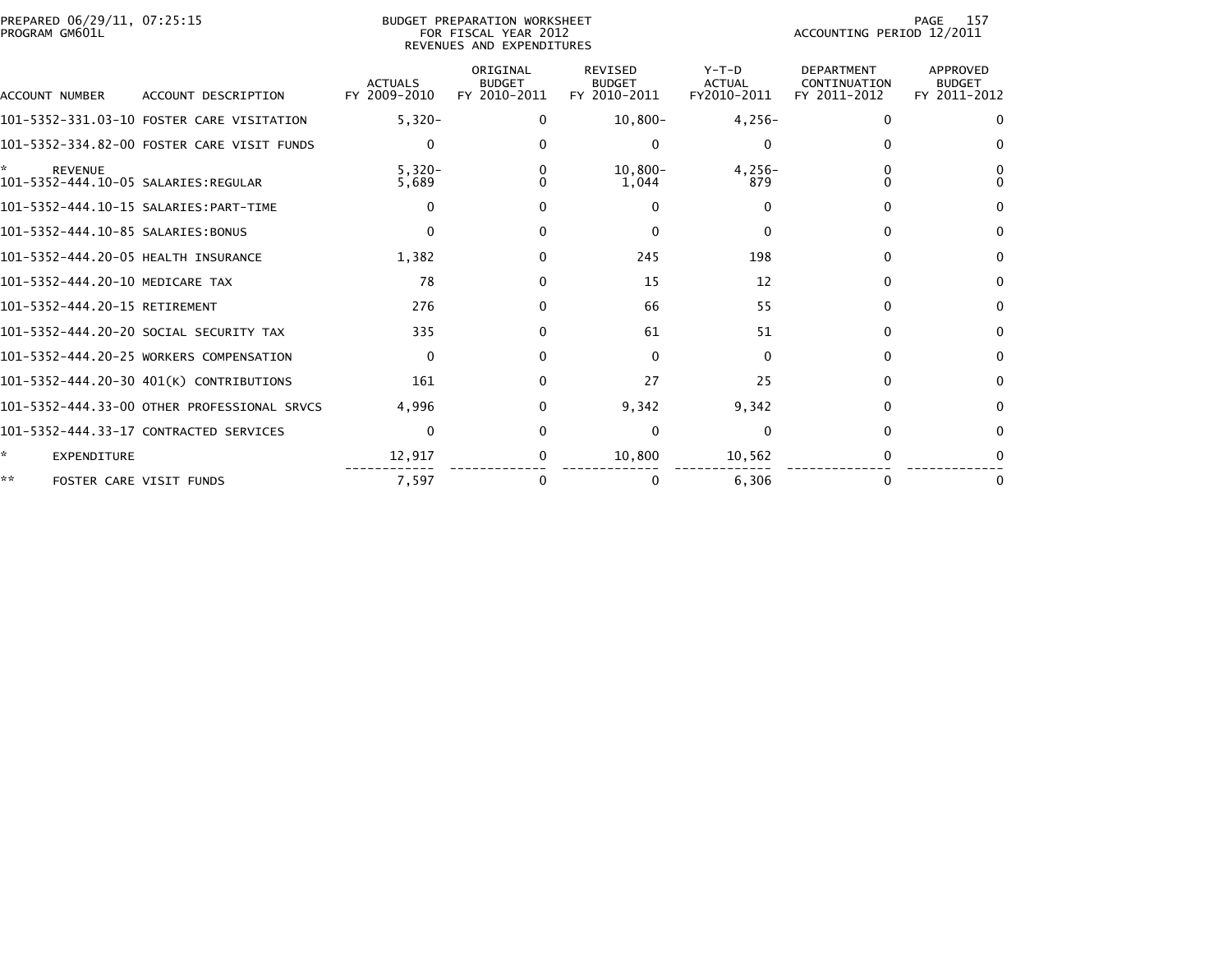|    | PREPARED 06/29/11, 07:25:15<br>BUDGET PREPARATION WORKSHEET<br>PROGRAM GM601L<br>FOR FISCAL YEAR 2012<br>REVENUES AND EXPENDITURES |                                            |                                |                                           |                                          |                                  | 158<br>PAGE<br>ACCOUNTING PERIOD 12/2011          |                                           |  |  |
|----|------------------------------------------------------------------------------------------------------------------------------------|--------------------------------------------|--------------------------------|-------------------------------------------|------------------------------------------|----------------------------------|---------------------------------------------------|-------------------------------------------|--|--|
|    | ACCOUNT NUMBER                                                                                                                     | ACCOUNT DESCRIPTION                        | <b>ACTUALS</b><br>FY 2009-2010 | ORIGINAL<br><b>BUDGET</b><br>FY 2010-2011 | REVISED<br><b>BUDGET</b><br>FY 2010-2011 | $Y-T-D$<br>ACTUAL<br>FY2010-2011 | <b>DEPARTMENT</b><br>CONTINUATION<br>FY 2011-2012 | APPROVED<br><b>BUDGET</b><br>FY 2011-2012 |  |  |
|    |                                                                                                                                    | 101-5353-334.61-00 SPEC CHILD ADOPTION FDS | $79.500 -$                     |                                           |                                          |                                  |                                                   |                                           |  |  |
|    |                                                                                                                                    | 101-5353-395.00-00 FUND BALANCE APPR-RESTR | 0                              | 0                                         | 136.898-                                 | $\mathbf{0}$                     |                                                   | 0                                         |  |  |
| ÷  | <b>REVENUE</b>                                                                                                                     | 101-5353-444.76-20 F/A:DP EOUIPMENT        | $79,500-$                      |                                           | 136,898-                                 |                                  |                                                   | 0.                                        |  |  |
|    |                                                                                                                                    | 101-5353-444.82-00 SPECIAL PROJECTS        | 76.843                         | 0                                         | 136.898                                  | 24,252                           |                                                   | 0                                         |  |  |
| ÷. | EXPENDITURE                                                                                                                        |                                            | 76.843                         | 0                                         | 136.898                                  | 24,252                           |                                                   | 0                                         |  |  |
| ** |                                                                                                                                    | SPECIAL CHILD ADOPTION FD                  | $2.657-$                       | 0                                         |                                          | 24.252                           |                                                   | 0                                         |  |  |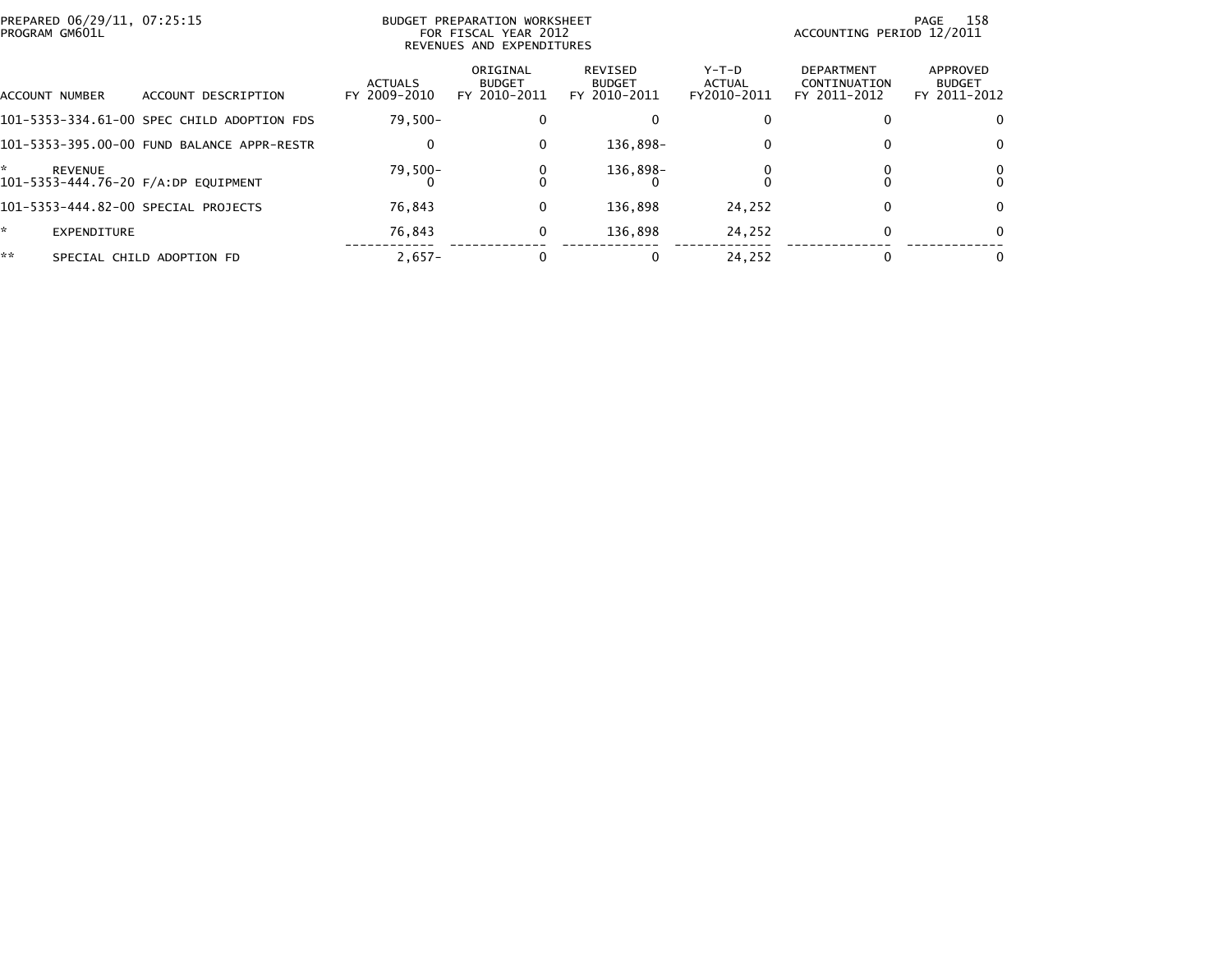| PREPARED 06/29/11, 07:25:15<br>PROGRAM GM601L |                                                                                                                                                    |                                | BUDGET PREPARATION WORKSHEET<br>FOR FISCAL YEAR 2012<br>REVENUES AND EXPENDITURES | 159<br>PAGE<br>ACCOUNTING PERIOD 12/2011        |                                         |                                                   |                                           |
|-----------------------------------------------|----------------------------------------------------------------------------------------------------------------------------------------------------|--------------------------------|-----------------------------------------------------------------------------------|-------------------------------------------------|-----------------------------------------|---------------------------------------------------|-------------------------------------------|
| ACCOUNT NUMBER                                | ACCOUNT DESCRIPTION                                                                                                                                | <b>ACTUALS</b><br>FY 2009-2010 | ORIGINAL<br><b>BUDGET</b><br>FY 2010-2011                                         | <b>REVISED</b><br><b>BUDGET</b><br>FY 2010-2011 | $Y-T-D$<br><b>ACTUAL</b><br>FY2010-2011 | <b>DEPARTMENT</b><br>CONTINUATION<br>FY 2011-2012 | APPROVED<br><b>BUDGET</b><br>FY 2011-2012 |
|                                               | 101-5372-331.78-20 TITLE IV-D INCENTIVE                                                                                                            | 234,819-                       | 191,588-                                                                          | 191,588-                                        | 152,248-                                | 192,367-                                          | 192,367-                                  |
|                                               | 101-5372-395.00-00 FUND BALANCE APPR-RESTR                                                                                                         | $\Omega$                       | 0                                                                                 | 0                                               | $\Omega$                                | $\mathbf{0}$                                      | 0                                         |
| <b>REVENUE</b>                                | 101-5372-444.10-05 SALARIES:REGULAR                                                                                                                | 234,819-<br>307,166            | 191,588-                                                                          | 191,588-                                        | 152,248-                                | 192,367-<br>111,812                               | 192,367-<br>111,812                       |
|                                               | 101-5372-444.10-15 SALARIES:PART-TIME                                                                                                              | 8,049                          | 11,236                                                                            | 11,236                                          | 7,422                                   | 10,803                                            | 10,803                                    |
| LEVEL<br><b>TEXT</b><br>400                   | PART-TIME OFFICE ASSISTANT III FUNDED WITH CHILD<br>SUPPORT INCENTIVES. \$10.8034 PER HOUR FOR 20 HOURS<br>PER WEEK, MAXIMUM 1,000 HOURS PER YEAR. |                                | TEXT AMT                                                                          | 10,803<br>10,803                                |                                         |                                                   |                                           |
|                                               | 101-5372-444.20-05 HEALTH INSURANCE                                                                                                                | 60,195                         | 0                                                                                 | $\Omega$                                        | $\Omega$                                | 24,806                                            | 24,806                                    |
| 101-5372-444.20-10 MEDICARE TAX               |                                                                                                                                                    | 4,373                          | 162                                                                               | 162                                             | 103                                     | 1,778                                             | 1,778                                     |
| 101-5372-444.20-15 RETIREMENT                 |                                                                                                                                                    | 15,303                         | $\mathbf{0}$                                                                      | $\mathbf 0$                                     | $\mathbf{0}$                            | 7,212                                             | 7,212                                     |
|                                               | 101-5372-444.20-20 SOCIAL SECURITY TAX                                                                                                             | 18,697                         | 697                                                                               | 697                                             | 440                                     | 7,602                                             | 7,602                                     |
|                                               | 101-5372-444.20-25 WORKERS COMPENSATION                                                                                                            | $\mathbf{0}$                   | 0                                                                                 | 0                                               | $\mathbf{0}$                            | $\Omega$                                          | 0                                         |
|                                               | 101-5372-444.20-30 401(K) CONTRIBUTIONS                                                                                                            | 8,807                          | 0                                                                                 | $\Omega$                                        | $\mathbf{0}$                            | 3,354                                             | 3,354                                     |
|                                               | 101-5372-444.61-89 SOFTWARE LICENSES                                                                                                               | $\Omega$                       | 0                                                                                 | 0                                               | 0                                       | $\Omega$                                          | $\Omega$                                  |
|                                               | 101-5372-444.76-20 F/A:DP EQUIPMENT                                                                                                                | $\mathbf{0}$                   | 0                                                                                 | $\Omega$                                        | $\Omega$                                | $\mathbf{0}$                                      | $\mathbf{0}$                              |
|                                               | 101-5372-444.83-34 CHILD SUPPORT INCENTIVE                                                                                                         | 2,200                          | 179,493                                                                           | 167,973                                         | 2,627                                   | 25,000                                            | 25,000                                    |
| ÷.<br>EXPENDITURE                             |                                                                                                                                                    | 424,790                        | 191,588                                                                           | 180,068                                         | 10,592                                  | 192,367                                           | 192,367                                   |
| **                                            | CHILD SUPPORT INCENTIVES                                                                                                                           | 189,971                        | 0                                                                                 | $11,520-$                                       | 141,656-                                | $\mathbf{0}$                                      |                                           |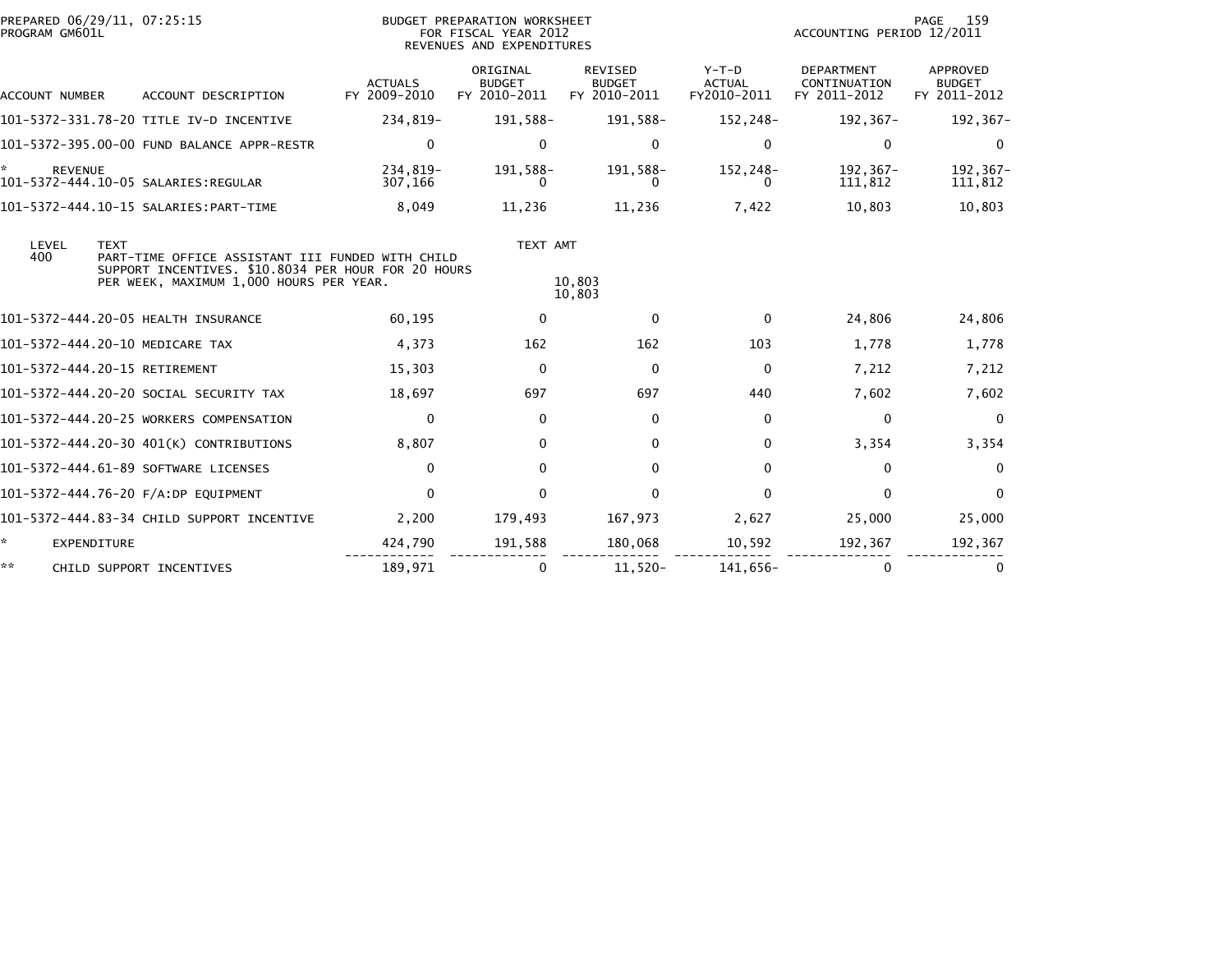| PREPARED 06/29/11, 07:25:15<br>PROGRAM GM601L |                                                                                                                                                                                                                                           |                                | BUDGET PREPARATION WORKSHEET<br>FOR FISCAL YEAR 2012<br>REVENUES AND EXPENDITURES |                                          |                                         | 160<br>PAGE<br>ACCOUNTING PERIOD 12/2011          |                                           |  |
|-----------------------------------------------|-------------------------------------------------------------------------------------------------------------------------------------------------------------------------------------------------------------------------------------------|--------------------------------|-----------------------------------------------------------------------------------|------------------------------------------|-----------------------------------------|---------------------------------------------------|-------------------------------------------|--|
| ACCOUNT NUMBER                                | ACCOUNT DESCRIPTION                                                                                                                                                                                                                       | <b>ACTUALS</b><br>FY 2009-2010 | ORIGINAL<br><b>BUDGET</b><br>FY 2010-2011                                         | REVISED<br><b>BUDGET</b><br>FY 2010-2011 | $Y-T-D$<br><b>ACTUAL</b><br>FY2010-2011 | <b>DEPARTMENT</b><br>CONTINUATION<br>FY 2011-2012 | APPROVED<br><b>BUDGET</b><br>FY 2011-2012 |  |
|                                               | 101-5373-331.78-10 TITLE IV-D CHILD SUPPORT                                                                                                                                                                                               | 1,043,440-                     | 1,202,301-                                                                        | 1,204,717-                               | 792,846-                                | 1,106,045-                                        | 1,106,045-                                |  |
|                                               | 101-5373-331.78-20 TITLE IV-D INCENTIVE                                                                                                                                                                                                   | $\mathbf{0}$                   | $\Omega$                                                                          | 0                                        | $\mathbf{0}$                            | $\mathbf{0}$                                      | $\mathbf 0$                               |  |
|                                               | 101-5373-331.78-30 TITLE IV-D OFFSET                                                                                                                                                                                                      | 86,366-                        | 40,000-                                                                           | $40,000 -$                               | $31,499-$                               | $35,000 -$                                        | $35,000 -$                                |  |
|                                               | 101-5373-340.66-00 PARENT LOCATER FEES                                                                                                                                                                                                    | $3.740 -$                      | $4,500-$                                                                          | $4,500-$                                 | $2,465-$                                | $4,000-$                                          | $4,000-$                                  |  |
|                                               | 101-5373-353.96-00 PATERNITY TEST FEES-VOL                                                                                                                                                                                                | $285 -$                        | $500 -$                                                                           | $500 -$                                  | $270-$                                  | $500 -$                                           | $500 -$                                   |  |
|                                               | 101-5373-395.00-00 FUND BALANCE APPR-RESTR                                                                                                                                                                                                | $\mathbf{0}$                   | $\mathbf 0$                                                                       | $\mathbf 0$                              | $\mathbf{0}$                            | $\Omega$                                          | $\mathbf 0$                               |  |
| ×.<br><b>REVENUE</b>                          |                                                                                                                                                                                                                                           | 1, 133, 831-<br>541,468        | 1,247,301-<br>871,790                                                             | 1,249,717-<br>871,790                    | 827,080-<br>650,457                     | 1, 145, 545-<br>734,010                           | 1, 145, 545-<br>734,010                   |  |
|                                               | 101-5373-444.10-15 SALARIES:PART-TIME                                                                                                                                                                                                     | $\mathbf 0$                    | 0                                                                                 | 0                                        | 0                                       | 0                                                 | $\mathbf 0$                               |  |
|                                               | 101-5373-444.20-05 HEALTH INSURANCE                                                                                                                                                                                                       | 131,657                        | 201,039                                                                           | 196,024                                  | 144,737                                 | 162,847                                           | 162,847                                   |  |
| 101-5373-444.20-10 MEDICARE TAX               |                                                                                                                                                                                                                                           | 7,496                          | 12,588                                                                            | 12,588                                   | 8,991                                   | 10,643                                            | 10,643                                    |  |
| 101-5373-444.20-15 RETIREMENT                 |                                                                                                                                                                                                                                           | 26,352                         | 56,230                                                                            | 56,230                                   | 42,177                                  | 47,830                                            | 47,830                                    |  |
|                                               | 101-5373-444.20-20 SOCIAL SECURITY TAX                                                                                                                                                                                                    | 32,050                         | 53,824                                                                            | 53,824                                   | 38,445                                  | 45,509                                            | 45,509                                    |  |
|                                               | 101-5373-444.20-30 401(K) CONTRIBUTIONS                                                                                                                                                                                                   | 15.074                         | 26,154                                                                            | 26,154                                   | 18,781                                  | 22,246                                            | 22,246                                    |  |
|                                               | 101-5373-444.34-20 PATERNITY TESTING                                                                                                                                                                                                      | 186                            | 3,000                                                                             | 3,000                                    | 0                                       | 15,000                                            | 15,000                                    |  |
| LEVEL<br><b>TEXT</b><br>400                   | WE USE STATE CONTRACTS WITH LABCORP OF AMERICA AND<br>ORCHID CELLMARK TO PROVIDE PATERNITY TESTING FOR<br>CHILD SUPPORT CASES @ \$31 PER TEST. THE STATE IS<br>CONSIDERING PASSING THE NONFEDERAL SHARE ON TO<br>COUNTIES IN SFY 2011-12. |                                | TEXT AMT                                                                          | 15,000                                   |                                         |                                                   |                                           |  |
|                                               |                                                                                                                                                                                                                                           |                                |                                                                                   | 15,000                                   |                                         |                                                   |                                           |  |
|                                               | 101-5373-444.34-21 PATERNITY TESTING-VOL                                                                                                                                                                                                  | 192                            | 500                                                                               | 500                                      | 180                                     | 500                                               | 500                                       |  |
|                                               | 101-5373-444.34-80 IV-D COOP AGREEMENTS                                                                                                                                                                                                   | 5,009                          | 6,000                                                                             | 6,000                                    | 3,952                                   | 6,000                                             | 6,000                                     |  |
| LEVEL<br><b>TEXT</b>                          |                                                                                                                                                                                                                                           |                                | TEXT AMT                                                                          |                                          |                                         |                                                   |                                           |  |
| 400                                           | FEES FOR SHERIFF DEPUTIES OUTSIDE OF ROWAN COUNTY<br>TO SERVE PAPERS FOR CHILD SUPPORT CASES.                                                                                                                                             |                                |                                                                                   | 6,000<br>6,000                           |                                         |                                                   |                                           |  |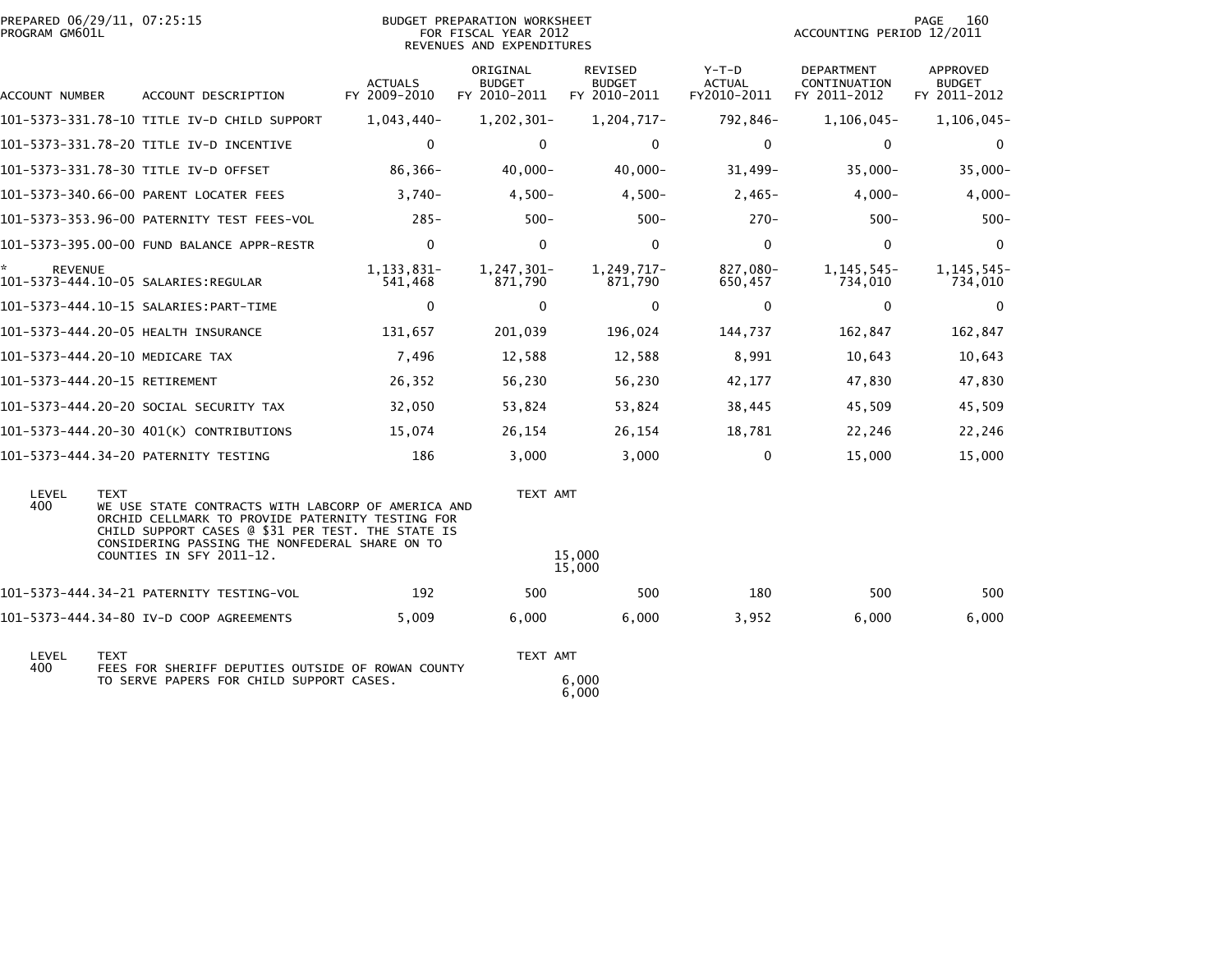| PREPARED 06/29/11, 07:25:15<br>PROGRAM GM601L |                                            |                                | BUDGET PREPARATION WORKSHEET<br>FOR FISCAL YEAR 2012<br>REVENUES AND EXPENDITURES |                                          | -161<br>PAGE<br>ACCOUNTING PERIOD 12/2011 |                                            |                                           |
|-----------------------------------------------|--------------------------------------------|--------------------------------|-----------------------------------------------------------------------------------|------------------------------------------|-------------------------------------------|--------------------------------------------|-------------------------------------------|
| ACCOUNT NUMBER                                | ACCOUNT DESCRIPTION                        | <b>ACTUALS</b><br>FY 2009-2010 | ORIGINAL<br><b>BUDGET</b><br>FY 2010-2011                                         | REVISED<br><b>BUDGET</b><br>FY 2010-2011 | $Y-T-D$<br>ACTUAL<br>FY2010-2011          | DEPARTMENT<br>CONTINUATION<br>FY 2011-2012 | APPROVED<br><b>BUDGET</b><br>FY 2011-2012 |
| 101-5373-444.58-00 TRAVEL                     |                                            | 6.561                          | 8.104                                                                             | 8,104                                    | 3.712                                     | 8.104                                      | 8,104                                     |
|                                               | 101-5373-444.83-34 CHILD SUPPORT INCENTIVE | 0                              | 0                                                                                 | 0                                        | $\mathbf{0}$                              | 0                                          | $\Omega$                                  |
| EXPENDITURE                                   |                                            | 766.045                        | 1,239,229                                                                         | 1,234,214                                | 911,432                                   | 1,052,689                                  | 1,052,689                                 |
| **                                            | CHILD SUPPORT & ENFORCEMT                  | 367,786-                       | $8,072-$                                                                          | $15,503-$                                | 84,352                                    | $92,856-$                                  | 92,856-                                   |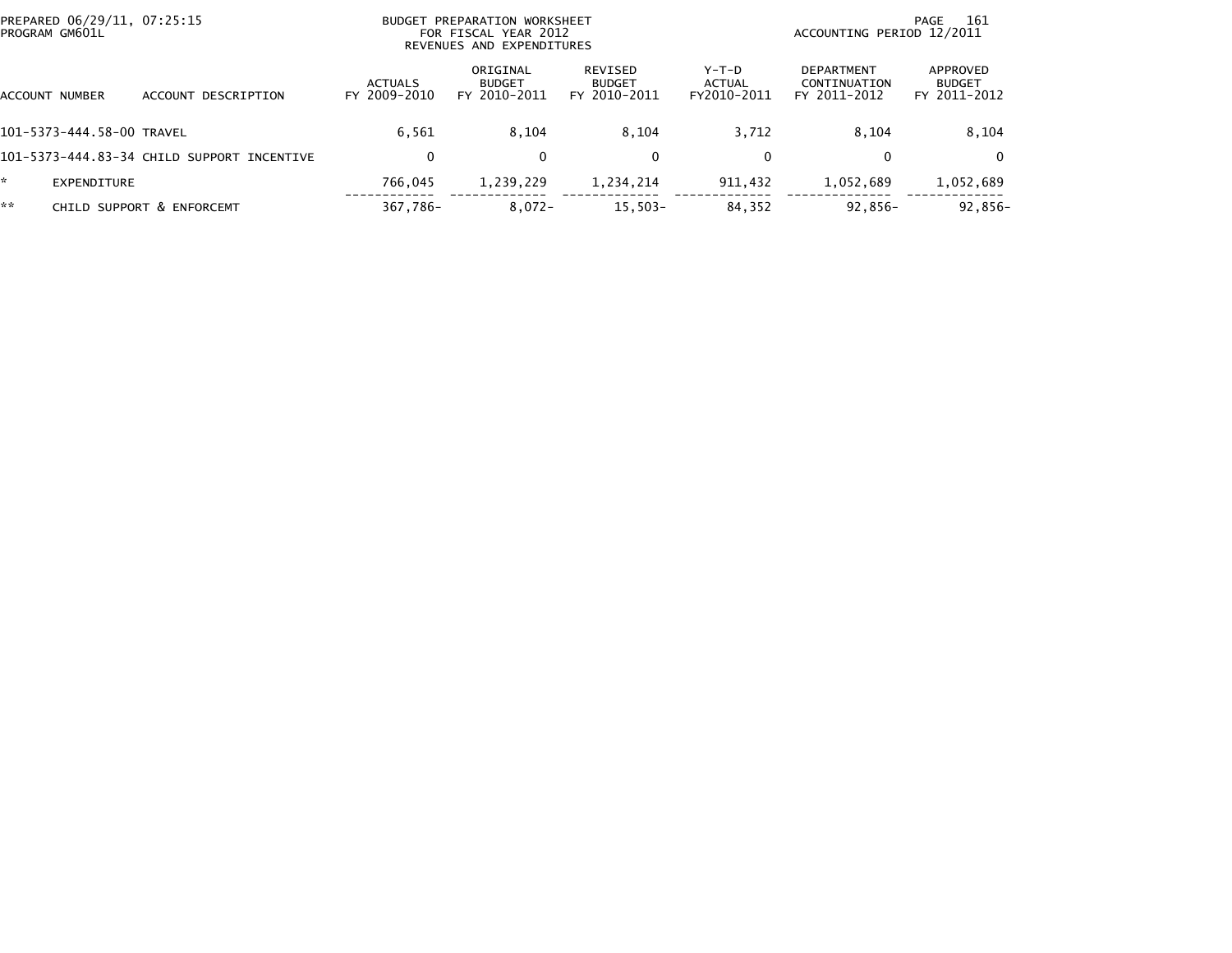| PROGRAM GM601L       | PREPARED 06/29/11, 07:25:15                                                                                                          |                                | BUDGET PREPARATION WORKSHEET<br>FOR FISCAL YEAR 2012<br>REVENUES AND EXPENDITURES |                                          |                                  | ACCOUNTING PERIOD 12/2011                  | 162<br>PAGE                               |
|----------------------|--------------------------------------------------------------------------------------------------------------------------------------|--------------------------------|-----------------------------------------------------------------------------------|------------------------------------------|----------------------------------|--------------------------------------------|-------------------------------------------|
| ACCOUNT NUMBER       | ACCOUNT DESCRIPTION                                                                                                                  | <b>ACTUALS</b><br>FY 2009-2010 | ORIGINAL<br><b>BUDGET</b><br>FY 2010-2011                                         | REVISED<br><b>BUDGET</b><br>FY 2010-2011 | $Y-T-D$<br>ACTUAL<br>FY2010-2011 | DEPARTMENT<br>CONTINUATION<br>FY 2011-2012 | APPROVED<br><b>BUDGET</b><br>FY 2011-2012 |
|                      | 101-5374-331.18-00 CHILD CARE DEV B G ADMIN                                                                                          | 202,703-                       | 242,167-                                                                          | 231,206-                                 | 231,206-                         | 132,229-                                   | 132,229-                                  |
| LEVEL<br>400         | <b>TEXT</b><br>STATE BUDGET ESTIMATES REDUCED ADMINISTRATIVE FUND<br>FROM 5% TO 3% OF OUR SUBSIDY AMOUNT FOR CHILD CARE<br>PAYMENTS. |                                | TEXT AMT                                                                          | 132,229<br>132,229                       |                                  |                                            |                                           |
|                      | 101-5374-331.20-00 CHILD CARE DEVELOPMENT BG                                                                                         | 4,611,403-                     | 4,770,086-                                                                        | 4,776,577-                               | $3,847,247-$                     | 4,444,310-                                 | 4, 444, 310-                              |
|                      | 101-5374-334.27-00 DOT-WF DAY CARE TRANSPORT                                                                                         | 22,107-                        | $33,894-$                                                                         | 15,397-                                  | 43,647-                          | 43,647-                                    | 43,647-                                   |
|                      | 101-5374-334.65-10 SMART START:CHILD DAYCARE                                                                                         | $\Omega$                       | $\Omega$                                                                          | 0                                        | 0                                | 0                                          | 0                                         |
|                      | 101-5374-334.93-00 CHILD CARE DEV BG STATE                                                                                           | $\mathbf{0}$                   | $\Omega$                                                                          | 0                                        | $\Omega$                         | $\mathbf{0}$                               | $\mathbf{0}$                              |
|                      | 101-5374-395.00-00 FUND BALANCE APPR-RESTR                                                                                           | $\mathbf{0}$                   | $\mathbf{0}$                                                                      | 0                                        | 0                                | $\mathbf{0}$                               | 0                                         |
| ÷,<br><b>REVENUE</b> | 101-5374-444.10-05 SALARIES:REGULAR                                                                                                  | 4,836,213-<br>108,550          | $5,046,147-$<br>228,611                                                           | $5,023,180-$<br>228,611                  | $4,122,100-$<br>124,071          | 4,620,186-<br>139,887                      | 4,620,186-<br>139,887                     |
| LEVEL<br>400         | <b>TEXT</b><br>THE STATE HAS REDUCED THE FUNDING FOR THIS SERVICE<br>FROM 5% TO 3% OF OUR CHILD CARE SUBSIDY ALLOCATION              |                                | TEXT AMT                                                                          | 139,887<br>139,887                       |                                  |                                            |                                           |
|                      | 101-5374-444.20-05 HEALTH INSURANCE                                                                                                  | 24,596                         | 52,719                                                                            | 26,675                                   | 26,675                           | 30,644                                     | 30,644                                    |
|                      | 101-5374-444.20-10 MEDICARE TAX                                                                                                      | 1,511                          | 3,301                                                                             | 3,301                                    | 1,717                            | 2,028                                      | 2,028                                     |
|                      | 101-5374-444.20-15 RETIREMENT                                                                                                        | 5,290                          | 14,745                                                                            | 14,745                                   | 7,957                            | 8,988                                      | 8,988                                     |
|                      | 101-5374-444.20-20 SOCIAL SECURITY TAX                                                                                               | 6,459                          | 14,115                                                                            | 14,115                                   | 7,342                            | 8,673                                      | 8,673                                     |
|                      | 101-5374-444.20-30 401(K) CONTRIBUTIONS                                                                                              | 3,028                          | 6,858                                                                             | 6,858                                    | 3,521                            | 4,181                                      | 4,181                                     |
|                      | 101-5374-444.58-25 TRAVEL:DOT                                                                                                        | 22,106                         | 33,894                                                                            | 15,397                                   | 12,076                           | 43,647                                     | 43,647                                    |
| LEVEL<br>400         | <b>TEXT</b><br>FUNDING RECEIVED FROM NC DEPT OF TRANSPORTATION<br>FOR EMPLOYMENT-RELATED TRANSPORTATION EXPENSES.                    |                                | TEXT AMT                                                                          | 43,647<br>43,647                         |                                  |                                            |                                           |
|                      | 101-5374-444.83-20 CHILD DAY CARE PAYMENTS                                                                                           | 4,613,671                      | 4,770,086                                                                         | 4,776,577                                | 3,847,247                        | 4,444,310                                  | 4,444,310                                 |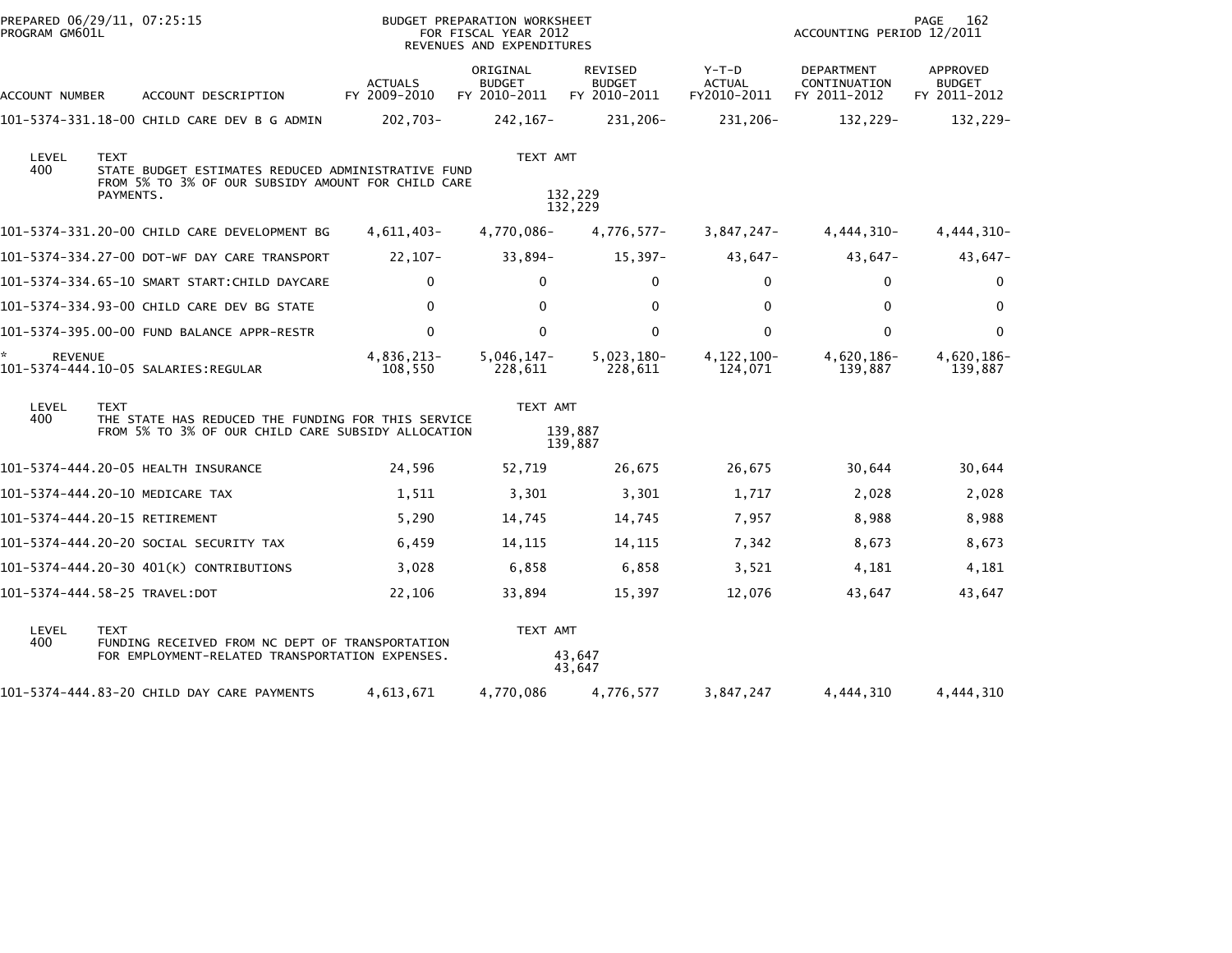| PREPARED 06/29/11, 07:25:15<br>PROGRAM GM601L |                |                     | BUDGET PREPARATION WORKSHEET<br>FOR FISCAL YEAR 2012<br>REVENUES AND EXPENDITURES |                                |  |                                           |  |                                          | 163<br>PAGE<br>ACCOUNTING PERIOD 12/2011 |  |                                                   |  |                                           |
|-----------------------------------------------|----------------|---------------------|-----------------------------------------------------------------------------------|--------------------------------|--|-------------------------------------------|--|------------------------------------------|------------------------------------------|--|---------------------------------------------------|--|-------------------------------------------|
| ACCOUNT                                       | NUMBER         | ACCOUNT DESCRIPTION |                                                                                   | <b>ACTUALS</b><br>FY 2009-2010 |  | ORIGINAL<br><b>BUDGET</b><br>FY 2010-2011 |  | REVISED<br><b>BUDGET</b><br>FY 2010-2011 | Y-T-D<br>ACTUAL<br>FY2010-2011           |  | <b>DEPARTMENT</b><br>CONTINUATION<br>FY 2011-2012 |  | APPROVED<br><b>BUDGET</b><br>FY 2011-2012 |
| ×.                                            | EXPENDITURE    |                     |                                                                                   | 4.785.211                      |  | 5.124.329                                 |  | 5,086,279                                | 4.030.606                                |  | 4,682,358                                         |  | 4,682,358                                 |
| **                                            | CHILD DAY CARE |                     |                                                                                   | $51,002 -$                     |  | 78.182                                    |  | 63,099                                   | $91.494 -$                               |  | 62.172                                            |  | 62,172                                    |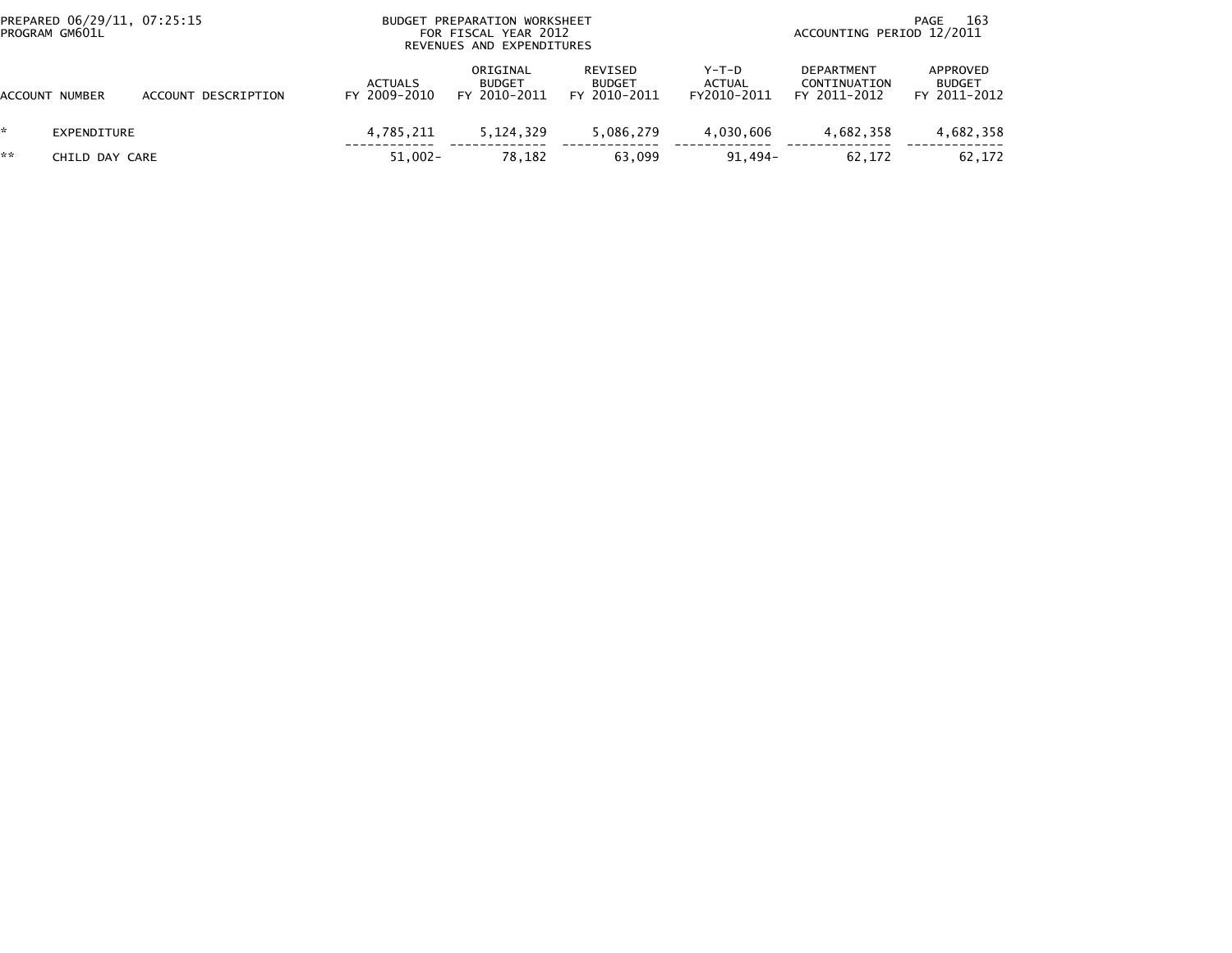|                      | PREPARED 06/29/11, 07:25:15<br>BUDGET PREPARATION WORKSHEET<br>PROGRAM GM601L<br>FOR FISCAL YEAR 2012<br>REVENUES AND EXPENDITURES |                                |                                           |                                          |                                         | 164<br>PAGE<br>ACCOUNTING PERIOD 12/2011   |                                           |  |
|----------------------|------------------------------------------------------------------------------------------------------------------------------------|--------------------------------|-------------------------------------------|------------------------------------------|-----------------------------------------|--------------------------------------------|-------------------------------------------|--|
| ACCOUNT NUMBER       | ACCOUNT DESCRIPTION                                                                                                                | <b>ACTUALS</b><br>FY 2009-2010 | ORIGINAL<br><b>BUDGET</b><br>FY 2010-2011 | REVISED<br><b>BUDGET</b><br>FY 2010-2011 | $Y-T-D$<br><b>ACTUAL</b><br>FY2010-2011 | DEPARTMENT<br>CONTINUATION<br>FY 2011-2012 | APPROVED<br><b>BUDGET</b><br>FY 2011-2012 |  |
|                      | 101-5380-331.03-40 NCEL INCENTIVE RETENTION                                                                                        | $\mathbf 0$                    | 0                                         | $\mathbf 0$                              | $\mathbf 0$                             | $\mathbf{0}$                               | 0                                         |  |
|                      | 101-5380-331.30-00 FOOD ASSISTANCE                                                                                                 | 817,427-                       | 757,724-                                  | 859,977-                                 | 707,541-                                | 839,227-                                   | 861,784-                                  |  |
| LEVEL<br>400         | <b>TEXT</b><br>CONTINUATION<br>EXPANSION - INCOME CASEWORKER II                                                                    |                                | TEXT AMT                                  | 839,227<br>22,557<br>861,784             |                                         |                                            |                                           |  |
|                      | 101-5380-331.34-00 FS CLAIM REC INCENTIVE FD                                                                                       | 17,730-                        | $21,165-$                                 | $21,165-$                                | 15,195-                                 | 19,357-                                    | $19,357-$                                 |  |
|                      | 101-5380-331.48-00 LOW INCOME ENERGY ASSIST                                                                                        | $106, 545 -$                   | $54,572-$                                 | 87,069-                                  | 82,972-                                 | 82,960-                                    | 82,960-                                   |  |
|                      | 101-5380-331.50-00 MA EXPANSION                                                                                                    | 19,488-                        | $19,016-$                                 | 19,016-                                  | $15,522-$                               | 19,016-                                    | $19,016-$                                 |  |
|                      | 101-5380-331.52-00 MEDICAID ASSISTANCE                                                                                             | 1,250,267-                     | 1,310,277-                                | 1,320,738-                               | 1,012,020-                              | $1,263,155-$                               | 1,263,155-                                |  |
|                      | 101-5380-331.64-00 REFUGEE ASSISTANCE                                                                                              | 0                              | $\mathbf 0$                               | 0                                        | 0                                       | $\mathbf 0$                                | $\mathbf 0$                               |  |
|                      | 101-5380-331.85-00 TXIX MEDICAID TRANSPORTAT                                                                                       | 438,786-                       | 415,773-                                  | 498,428-                                 | $318,397-$                              | 396,851-                                   | 396,851-                                  |  |
|                      | 101-5380-334.53-00 MA EXPANSION STATE                                                                                              | 19,488-                        | 19,016-                                   | 19,016-                                  | $15,522-$                               | 19,016-                                    | 19,016-                                   |  |
|                      | 101-5380-334.71-00 TITLE XIX MEDICAID TRANS                                                                                        | 122,280-                       | 175,052-                                  | $219,647-$                               | 116,378-                                | $215,471-$                                 | $215,471-$                                |  |
|                      | 101-5380-334.87-00 MANAGED CARE CONTRACT                                                                                           | 37,837-                        | 37,704-                                   | 37,704-                                  | $30,229-$                               | $40,260 -$                                 | $40, 260 -$                               |  |
|                      | 101-5380-395.00-00 FUND BALANCE APPR-RESTR                                                                                         | $\mathbf{0}$                   | $\mathbf 0$                               | $\mathbf 0$                              | $\mathbf{0}$                            | $\mathbf 0$                                | $\Omega$                                  |  |
| ŵ.<br><b>REVENUE</b> |                                                                                                                                    | 2,829,848-<br>2,333,080        | 2,810,299-<br>2,475,283                   | $3,082,760-$<br>2,529,178                | 2,313,776-<br>1,851,963                 | 2,895,313-<br>2,412,844                    | 2,917,870-<br>2,443,617                   |  |
| LEVEL<br>400         | <b>TEXT</b><br>CONTINUATION<br>EXPANSION - INCOME CASEWORKER II                                                                    |                                | TEXT AMT                                  | 2,412,844<br>30,773<br>2,443,617         |                                         |                                            |                                           |  |
|                      |                                                                                                                                    | $\mathbf{0}$                   | $\Omega$                                  | $\mathbf{0}$                             | $\mathbf{0}$                            | $\mathbf{0}$                               | $\Omega$                                  |  |
|                      | 101-5380-444.10-15 SALARIES: PART-TIME                                                                                             | 24,695                         | 7,482                                     | 11,961                                   | 11,108                                  | 14,440                                     | 14,440                                    |  |
| LEVEL<br>400         | <b>TEXT</b><br>TEMPORARY STAFF TO ADMINISTER LOW INCOME ENERGY                                                                     |                                | TEXT AMT                                  |                                          |                                         |                                            |                                           |  |
|                      | ASSISTANCE PROGRAM                                                                                                                 |                                |                                           | 14,440                                   |                                         |                                            |                                           |  |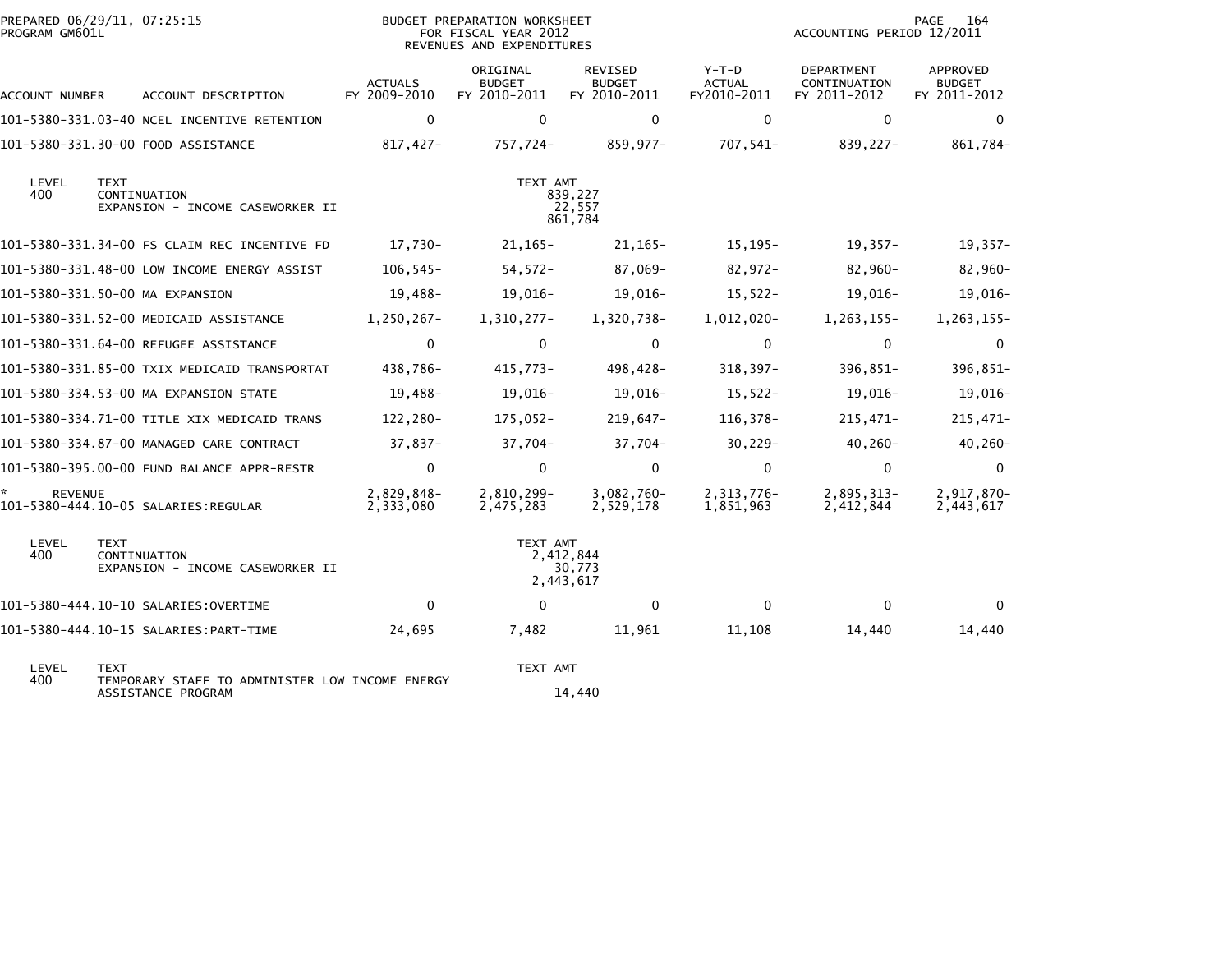| PROGRAM GM601L | PREPARED 06/29/11, 07:25:15                                      |                                | BUDGET PREPARATION WORKSHEET<br>FOR FISCAL YEAR 2012<br>REVENUES AND EXPENDITURES |                                                       |                                | ACCOUNTING PERIOD 12/2011                  | 165<br>PAGE                               |
|----------------|------------------------------------------------------------------|--------------------------------|-----------------------------------------------------------------------------------|-------------------------------------------------------|--------------------------------|--------------------------------------------|-------------------------------------------|
| ACCOUNT NUMBER | ACCOUNT DESCRIPTION                                              | <b>ACTUALS</b><br>FY 2009-2010 | ORIGINAL<br><b>BUDGET</b>                                                         | REVISED<br><b>BUDGET</b><br>FY 2010-2011 FY 2010-2011 | Y-T-D<br>ACTUAL<br>FY2010-2011 | DEPARTMENT<br>CONTINUATION<br>FY 2011-2012 | APPROVED<br><b>BUDGET</b><br>FY 2011-2012 |
|                |                                                                  |                                |                                                                                   | 14,440                                                |                                |                                            |                                           |
|                | 101-5380-444.20-05 HEALTH INSURANCE                              | 528,128                        | 570,811                                                                           | 557,153                                               | 409,511                        | 531,724                                    | 539,764                                   |
| LEVEL<br>400   | <b>TEXT</b><br>CONTINUATION<br>EXPANSION - INCOME CASEWORKER II  |                                | TEXT AMT                                                                          | 531,724<br>8,040<br>539,764                           |                                |                                            |                                           |
|                | 101-5380-444.20-10 MEDICARE TAX                                  | 32,665                         | 35,850                                                                            | 36,697                                                | 25,752                         | 35,196                                     | 35,642                                    |
| LEVEL<br>400   | <b>TEXT</b><br>CONTINUATION<br>EXPANSION - INCOME CASEWORKER II  |                                | TEXT AMT                                                                          | 35,196<br>446<br>35,642                               |                                |                                            |                                           |
|                | 101-5380-444.20-15 RETIREMENT                                    | 114,647                        | 159,656                                                                           | 163,132                                               | 119,428                        | 155,963                                    | 157,948                                   |
| LEVEL<br>400   | <b>TEXT</b><br>CONTINUATION<br>EXPANSION - INCOME CASEWORKER II  |                                | TEXT AMT                                                                          | 155,963<br>1,985<br>157,948                           |                                |                                            |                                           |
|                | 101-5380-444.20-20 SOCIAL SECURITY TAX                           | 139,671                        | 153,288                                                                           | 156,908                                               | 110, 114                       | 150,492                                    | 152,400                                   |
| LEVEL<br>400   | <b>TEXT</b><br>CONTINUATION<br>EXPANSION - INCOME CASEWORKER II  |                                | TEXT AMT                                                                          | 150,492<br>1,908<br>152,400                           |                                |                                            |                                           |
|                | 101-5380-444.20-30 401(K) CONTRIBUTIONS                          | 65,728                         | 74,258                                                                            | 75,875                                                | 53,175                         | 72,541                                     | 73,464                                    |
| LEVEL<br>400   | TEXT<br>CONTINUATION<br>EXPANSION - INCOME CASEWORKER II         |                                | TEXT AMT                                                                          | 72,541<br>923<br>73,464                               |                                |                                            |                                           |
|                | 101-5380-444.33-00 OTHER PROFESSIONAL SRVCS                      | 90,429                         | 35,668                                                                            | 57,368                                                | 57,368                         | 44,318                                     | 44,318                                    |
| LEVEL<br>400   | <b>TEXT</b><br>CONTRACT WITH ROWAN HELPING MINISTRIES TO ADMINS- |                                | TEXT AMT                                                                          |                                                       |                                |                                            |                                           |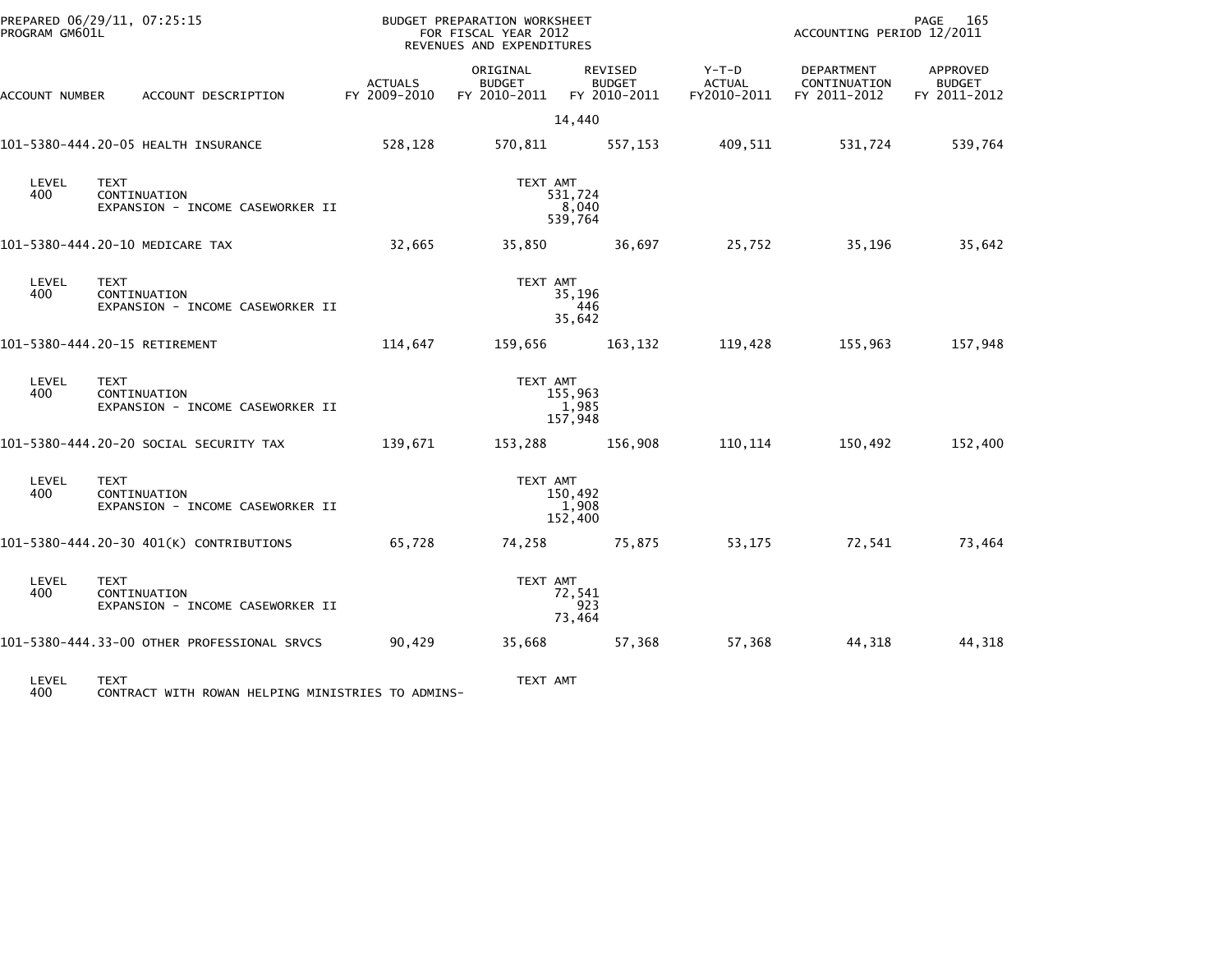| PREPARED 06/29/11, 07:25:15<br>PROGRAM GM601L |             |                                                                                                                                                                                                                                                              |                                | <b>BUDGET PREPARATION WORKSHEET</b><br>FOR FISCAL YEAR 2012<br>REVENUES AND EXPENDITURES |                                          |                                         | ACCOUNTING PERIOD 12/2011                  | PAGE<br>166                               |
|-----------------------------------------------|-------------|--------------------------------------------------------------------------------------------------------------------------------------------------------------------------------------------------------------------------------------------------------------|--------------------------------|------------------------------------------------------------------------------------------|------------------------------------------|-----------------------------------------|--------------------------------------------|-------------------------------------------|
| ACCOUNT NUMBER                                |             | ACCOUNT DESCRIPTION                                                                                                                                                                                                                                          | <b>ACTUALS</b><br>FY 2009-2010 | ORIGINAL<br><b>BUDGET</b><br>FY 2010-2011                                                | REVISED<br><b>BUDGET</b><br>FY 2010-2011 | $Y-T-D$<br><b>ACTUAL</b><br>FY2010-2011 | DEPARTMENT<br>CONTINUATION<br>FY 2011-2012 | APPROVED<br><b>BUDGET</b><br>FY 2011-2012 |
|                                               | PROGRAMS.   | TER THE CRISIS INTERVENTION AND SHARE THE WARMTH                                                                                                                                                                                                             |                                |                                                                                          | 44,318<br>44,318                         |                                         |                                            |                                           |
|                                               |             | 101-5380-444.33-20 FOOD STAMP ISSUANCE CONTR                                                                                                                                                                                                                 | 35,706                         | 41,330                                                                                   | 43,330                                   | 35,988                                  | 43,600                                     | 43,600                                    |
| LEVEL<br>400                                  | <b>TEXT</b> | THIS REPRESENTS 50% COUNTY SHARE WE ARE CHARGED BY<br>THE STATE FOR ADMINISTERING THE ELECTRONIC BENEFIT<br>TRANSFER FOR FOOD AND NUTRITION SERVICES, AS WELL<br>AS FOR OPERATING A CENTRALIZED CALL CENTER FOR FNS<br>CLIENTS TO CALL ABOUT THEIR BENEFITS. |                                | TEXT AMT                                                                                 | 43,600<br>43,600                         |                                         |                                            |                                           |
|                                               |             | 101-5380-444.33-32 INCOME MAINTENANCE                                                                                                                                                                                                                        | $\mathbf{0}$                   | 0                                                                                        | $\Omega$                                 | $\Omega$                                | $\mathbf{0}$                               | $\Omega$                                  |
|                                               |             | 101-5380-444.58-10 TRAVEL:INCOME MAINTENANCE                                                                                                                                                                                                                 | 830                            | 1,430                                                                                    | 4,630                                    | 1,659                                   | 1,630                                      | 1,630                                     |
|                                               |             |                                                                                                                                                                                                                                                              | $\Omega$                       | $\mathbf{0}$                                                                             | 0                                        | $\Omega$                                | $\mathbf{0}$                               | $\Omega$                                  |
|                                               |             |                                                                                                                                                                                                                                                              | $\Omega$                       | $\mathbf{0}$                                                                             | $\Omega$                                 | $\Omega$                                | $\mathbf{0}$                               | $\Omega$                                  |
|                                               |             | 101–5380–444.58–40 TRAVEL:VOLUNTEER-RELATIVE                                                                                                                                                                                                                 | 61,323                         | 49,000                                                                                   | 3,500                                    | 2,912                                   | 3,500                                      | 3,500                                     |
|                                               |             |                                                                                                                                                                                                                                                              | 469,026                        | 477,000                                                                                  | 627,000                                  | 541,208                                 | 600,000                                    | 600,000                                   |
| LEVEL<br>400                                  | <b>TEXT</b> | CONTRACT WITH ROWAN TRANSIT SYSTEM TO PROVIDE<br>TRANSPORTATION TO MEDICAL SERVICES FOR MEDICAID<br>ELIGIBLE CLIENTS                                                                                                                                         |                                | TEXT AMT                                                                                 | 600,000<br>600,000                       |                                         |                                            |                                           |
|                                               |             |                                                                                                                                                                                                                                                              | 2,164                          | 3,500                                                                                    | 3,500                                    | 2,671                                   | 3,500                                      | 3,500                                     |
|                                               |             | 101–5380–444.61–95 SUPPLIES:OTHER SMALL EQMT                                                                                                                                                                                                                 | $\mathbf{0}$                   | $\mathbf{0}$                                                                             | $\Omega$                                 | $\Omega$                                | $\mathbf 0$                                | $\Omega$                                  |
|                                               |             | 101-5380-444.76-20 F/A:DP EQUIPMENT                                                                                                                                                                                                                          | $\mathbf{0}$                   | 0                                                                                        | 0                                        | 0                                       | 0                                          | 0                                         |
|                                               |             | 101–5380–444.76–30 F/A:EQUIPMENT/FURNISHINGS                                                                                                                                                                                                                 | $\mathbf{0}$                   | 0                                                                                        | $\mathbf 0$                              | 0                                       | $\mathbf 0$                                | 0                                         |
|                                               |             | 101-5380-444.90-11 BANK FEES:FOOD STAMP                                                                                                                                                                                                                      | $\Omega$                       | 50                                                                                       | 50                                       | $\Omega$                                | 50                                         | 50                                        |
|                                               |             | 101-5380-444.90-12 BANK FEES:MEDICAID                                                                                                                                                                                                                        | 4,054                          | 6,500                                                                                    | 6,500                                    | 1,641                                   | 5,500                                      | 5,500                                     |
|                                               |             | 101-5380-444.90-13 BANK FEES:SPECIAL ASSIST                                                                                                                                                                                                                  | 313                            | 350                                                                                      | 350                                      | 228                                     | 350                                        | 350                                       |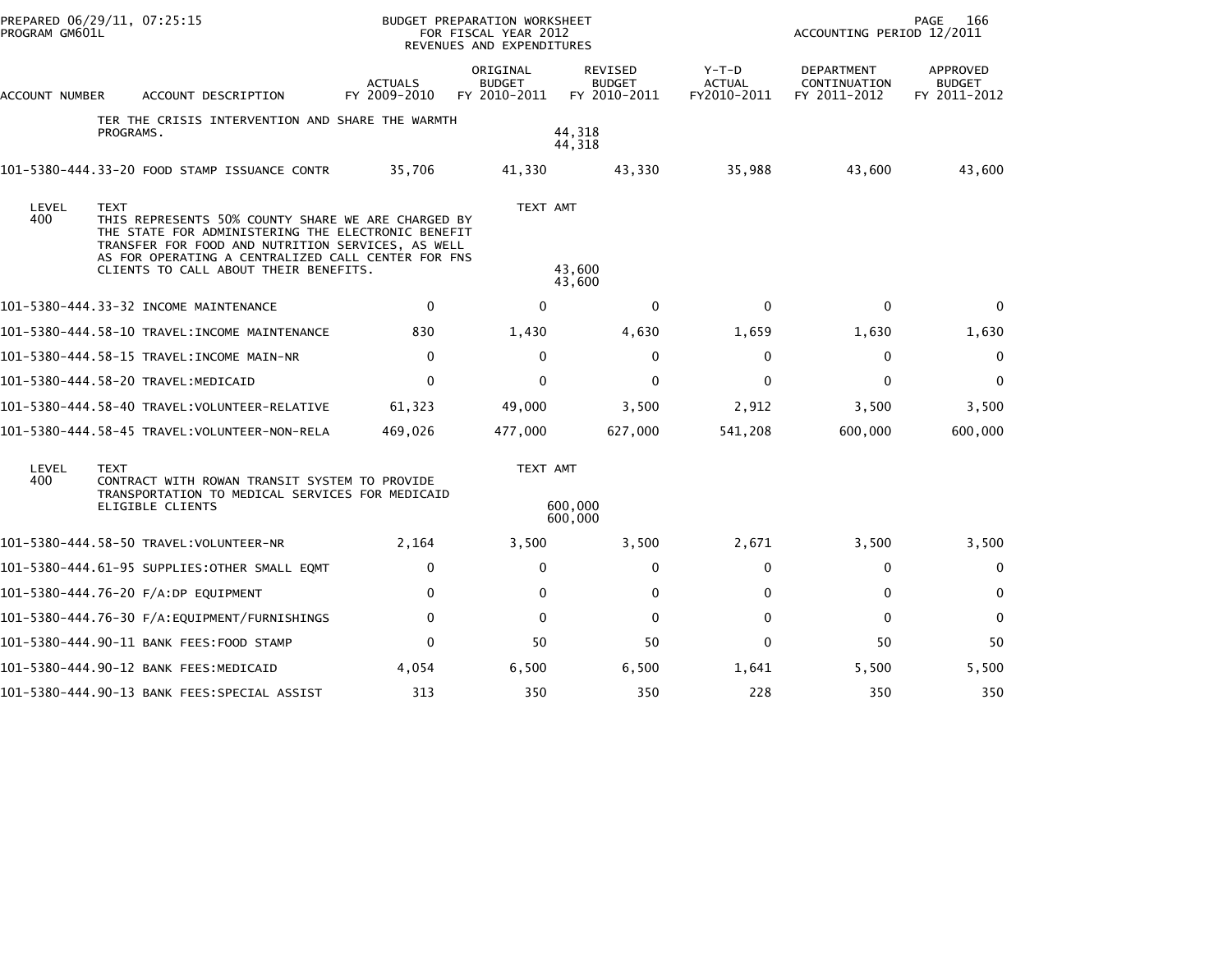|                | PREPARED 06/29/11, 07:25:15<br>PROGRAM GM601L |                         | <b>BUDGET</b>           | PREPARATION WORKSHEET<br>FOR FISCAL YEAR 2012<br>REVENUES AND EXPENDITURES |                                          | 167<br>PAGE<br>ACCOUNTING PERIOD 12/2011 |                                                   |                                           |
|----------------|-----------------------------------------------|-------------------------|-------------------------|----------------------------------------------------------------------------|------------------------------------------|------------------------------------------|---------------------------------------------------|-------------------------------------------|
| ACCOUNT NUMBER |                                               | ACCOUNT DESCRIPTION     | ACTUALS<br>FY 2009-2010 | ORIGINAL<br><b>BUDGET</b><br>FY 2010-2011                                  | REVISED<br><b>BUDGET</b><br>FY 2010-2011 | $Y-T-D$<br><b>ACTUAL</b><br>FY2010-2011  | <b>DEPARTMENT</b><br>CONTINUATION<br>FY 2011-2012 | APPROVED<br><b>BUDGET</b><br>FY 2011-2012 |
|                | EXPENDITURE                                   |                         | 3,902,459               | 4.091.456                                                                  | 4.277.132                                | 3,224,726                                | 4.075.648                                         | 4, 119, 723                               |
| **             |                                               | PUBLIC ASSISTANCE ADMIN | 1,072,611               | 1,281,157                                                                  | 1,194,372                                | 910.950                                  | 1,180,335                                         | 1,201,853                                 |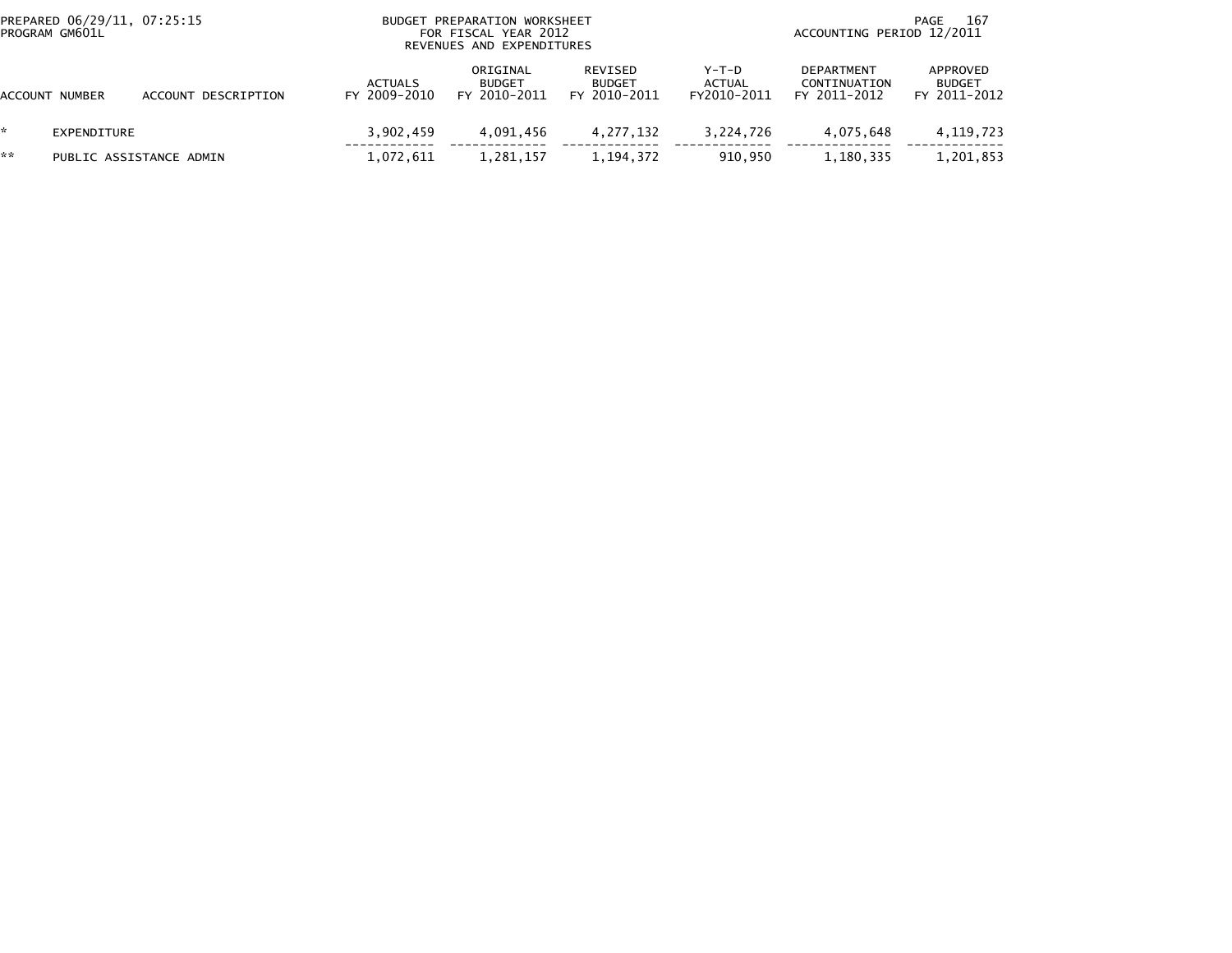| PREPARED 06/29/11, 07:25:15<br>PROGRAM GM601L               |                                | BUDGET PREPARATION WORKSHEET<br>FOR FISCAL YEAR 2012<br>REVENUES AND EXPENDITURES | 168<br>PAGE<br>ACCOUNTING PERIOD 12/2011        |                                  |                                                   |                                           |
|-------------------------------------------------------------|--------------------------------|-----------------------------------------------------------------------------------|-------------------------------------------------|----------------------------------|---------------------------------------------------|-------------------------------------------|
| ACCOUNT NUMBER<br>ACCOUNT DESCRIPTION                       | <b>ACTUALS</b><br>FY 2009-2010 | ORIGINAL<br><b>BUDGET</b><br>FY 2010-2011                                         | <b>REVISED</b><br><b>BUDGET</b><br>FY 2010-2011 | $Y-T-D$<br>ACTUAL<br>FY2010-2011 | <b>DEPARTMENT</b><br>CONTINUATION<br>FY 2011-2012 | APPROVED<br><b>BUDGET</b><br>FY 2011-2012 |
| 101-5381-331.54-00 MEDICAID CASE MANAGEMENT                 | 58,878-                        | 40,178-                                                                           | $32,382-$                                       | $30,326 -$                       | $35,400-$                                         | $35,400-$                                 |
| ×.<br><b>REVENUE</b><br>101-5381-444.10-05 SALARIES:REGULAR | 58,878-<br>41,105              | 40,178-<br>37,231                                                                 | $32,382-$<br>37,231                             | $30,326 -$<br>28,997             | $35,400-$<br>39,312                               | $35,400-$<br>39,312                       |
| 101-5381-444.20-05 HEALTH INSURANCE                         | 9,192                          | 8,586                                                                             | 8,897                                           | 6,389                            | 8,612                                             | 8,612                                     |
| 101-5381-444.20-10 MEDICARE TAX                             | 571                            | 538                                                                               | 538                                             | 402                              | 570                                               | 570                                       |
| 101-5381-444.20-15 RETIREMENT                               | 2,003                          | 2,401                                                                             | 2,401                                           | 1,862                            | 2,526                                             | 2,526                                     |
| 101-5381-444.20-20 SOCIAL SECURITY TAX                      | 2,441                          | 2,299                                                                             | 2,299                                           | 1,717                            | 2,437                                             | 2,437                                     |
| 101-5381-444.20-30 401(K) CONTRIBUTIONS                     | 1,149                          | 1,117                                                                             | 1,117                                           | 829                              | 1,175                                             | 1,175                                     |
| ☆.<br><b>EXPENDITURE</b>                                    | 56,461                         | 52,172                                                                            | 52,483                                          | 40,196                           | 54,632                                            | 54,632                                    |
| **<br>MEDICAID CASE MANAGEMENT                              | $2,417-$                       | 11,994                                                                            | 20,101                                          | 9,870                            | 19,232                                            | 19,232                                    |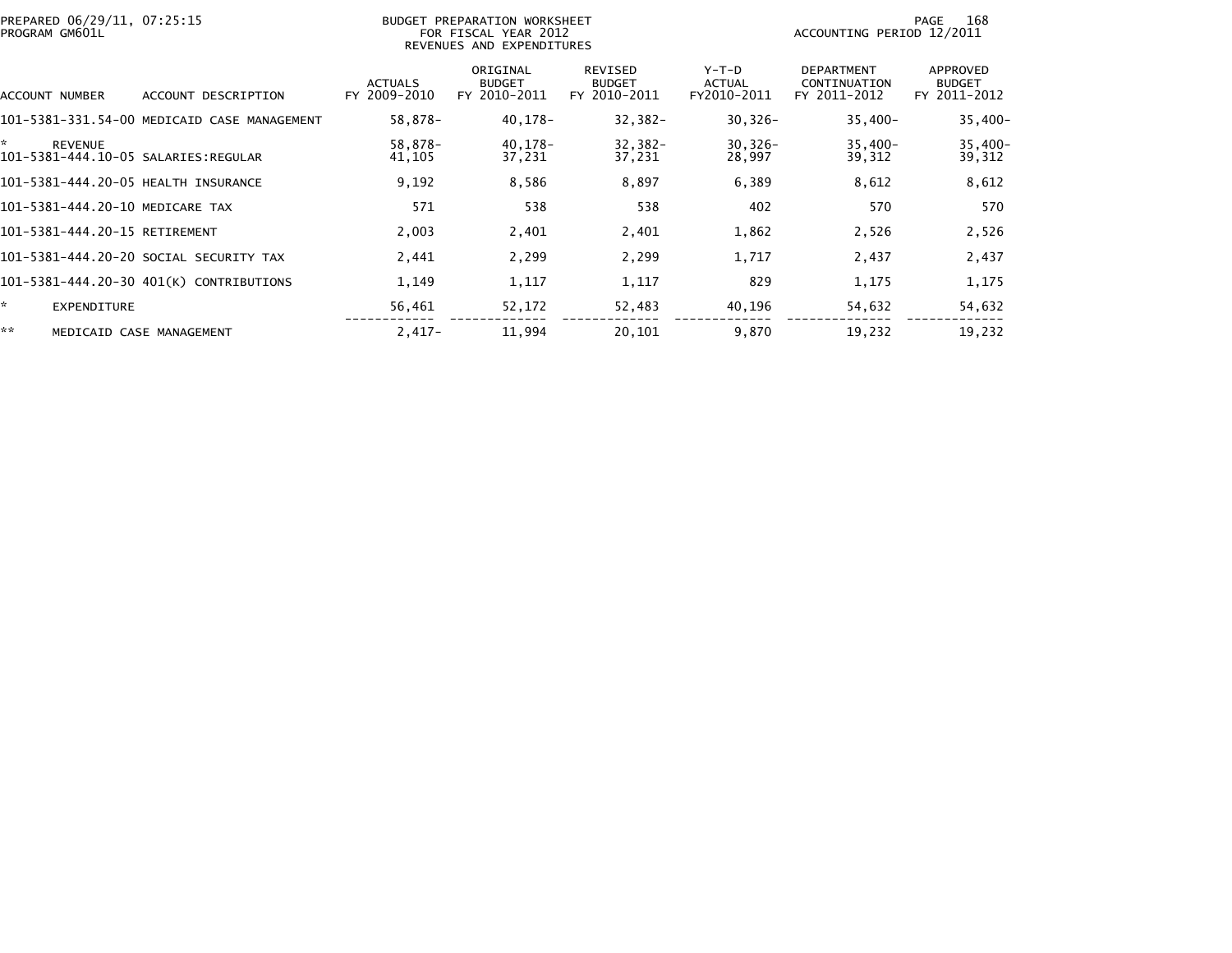| PREPARED 06/29/11, 07:25:15<br>PROGRAM GM601L |                                       | BUDGET PREPARATION WORKSHEET<br>FOR FISCAL YEAR 2012<br>REVENUES AND EXPENDITURES |                                           |                                          |                                  |                                                   | 169<br>PAGE<br>ACCOUNTING PERIOD 12/2011  |  |  |
|-----------------------------------------------|---------------------------------------|-----------------------------------------------------------------------------------|-------------------------------------------|------------------------------------------|----------------------------------|---------------------------------------------------|-------------------------------------------|--|--|
| ACCOUNT NUMBER                                | DESCRIPTION<br>ACCOUNT                | <b>ACTUALS</b><br>FY 2009-2010                                                    | ORIGINAL<br><b>BUDGET</b><br>FY 2010-2011 | REVISED<br><b>BUDGET</b><br>FY 2010-2011 | $Y-T-D$<br>ACTUAL<br>FY2010-2011 | <b>DEPARTMENT</b><br>CONTINUATION<br>FY 2011-2012 | APPROVED<br><b>BUDGET</b><br>FY 2011-2012 |  |  |
|                                               | 101-5382-341.20-00 RRMC REIMBURSEMENT | $34.977 -$                                                                        | $34.922 -$                                | $3.689 -$                                | $3,689-$                         | 0                                                 | $\Omega$                                  |  |  |
| <b>REVENUE</b>                                |                                       | $34.977 -$                                                                        | $34.922 -$                                | $3.689 -$                                | $3.689 -$                        |                                                   | $\Omega$                                  |  |  |
| **<br>MEDICAID - RRMC                         |                                       | 34,977-                                                                           | $34.922 -$                                | $3.689-$                                 | $3,689-$                         | 0                                                 | $\Omega$                                  |  |  |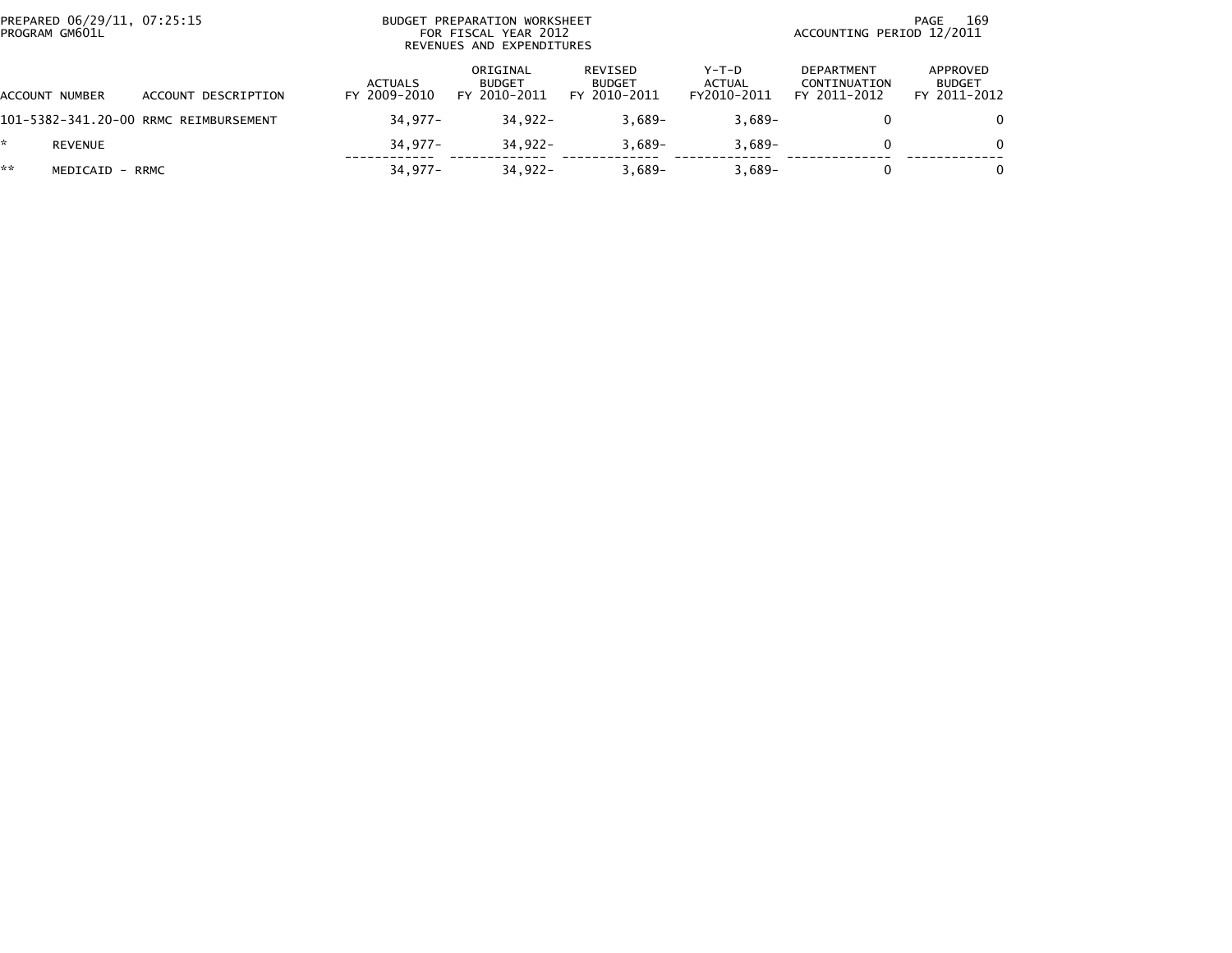| PROGRAM GM601L       | PREPARED 06/29/11, 07:25:15                                                   |                                | BUDGET PREPARATION WORKSHEET<br>FOR FISCAL YEAR 2012<br>REVENUES AND EXPENDITURES |                                          |                                         | ACCOUNTING PERIOD 12/2011                  | 170<br><b>PAGE</b>                               |
|----------------------|-------------------------------------------------------------------------------|--------------------------------|-----------------------------------------------------------------------------------|------------------------------------------|-----------------------------------------|--------------------------------------------|--------------------------------------------------|
| ACCOUNT NUMBER       | ACCOUNT DESCRIPTION                                                           | <b>ACTUALS</b><br>FY 2009-2010 | ORIGINAL<br><b>BUDGET</b><br>FY 2010-2011                                         | REVISED<br><b>BUDGET</b><br>FY 2010-2011 | $Y-T-D$<br><b>ACTUAL</b><br>FY2010-2011 | DEPARTMENT<br>CONTINUATION<br>FY 2011-2012 | <b>APPROVED</b><br><b>BUDGET</b><br>FY 2011-2012 |
|                      |                                                                               | $\mathbf 0$                    | $700 -$                                                                           | $\mathbf{0}$                             | $\mathbf 0$                             | $\mathbf 0$                                | $\mathbf 0$                                      |
|                      | 101-5383-331.75-20 TANF DOMESTIC VIOLENCE                                     | 11,268-                        | 23,916-                                                                           | 27,806-                                  | $16,639-$                               | 25,189-                                    | 25,189-                                          |
|                      | 101-5383-331.75-30 TANF CPS/FC/ADOPTION                                       | 388,308-                       | 361,848-                                                                          | 361,848-                                 | 265,934-                                | 364, 199-                                  | 364, 199-                                        |
|                      | 101-5383-331.92-00 WORK FIRST ADMIN-FEDERAL                                   | $\mathbf 0$                    | 0                                                                                 | $\mathbf 0$                              | 0                                       | 0                                          | 0                                                |
|                      | 101-5383-331.93-00 WORK FIRST INCENTIVES                                      | $10,597-$                      | $5,000-$                                                                          | $5,000 -$                                | $2,123-$                                | $5,000-$                                   | $5,000-$                                         |
|                      | 101-5383-331.94-00 WORK FIRST SERVICES-FED                                    | 735,232-                       | 737,208-                                                                          | 737,208-                                 | 737,208-                                | 737,208-                                   | 737,208-                                         |
| ×.<br><b>REVENUE</b> |                                                                               | $1,145,405-$<br>1,431,935      | 1,128,672-<br>1,535,196                                                           | 1,131,862-<br>1,530,436                  | 1,021,904-<br>1,183,621                 | 1, 131, 596-<br>1,503,910                  | 1, 131, 596-<br>1,503,910                        |
|                      | 101-5383-444.10-10 SALARIES: OVERTIME                                         | 9,741                          | 0                                                                                 | $\Omega$                                 | $\Omega$                                | 0                                          | $\Omega$                                         |
|                      |                                                                               | 17,142                         | 0                                                                                 | 4,760                                    | 4,760                                   | $\mathbf 0$                                | $\mathbf{0}$                                     |
|                      | 101-5383-444.20-05 HEALTH INSURANCE                                           | 327,965                        | 354,023                                                                           | 348,468                                  | 261,318                                 | 329,449                                    | 329,449                                          |
|                      | 101-5383-444.20-10 MEDICARE TAX                                               | 20,214                         | 22,168                                                                            | 22,168                                   | 16,430                                  | 21,807                                     | 21,807                                           |
|                      | 101-5383-444.20-15 RETIREMENT                                                 | 70,939                         | 99,020                                                                            | 99,020                                   | 76,189                                  | 96,632                                     | 96,632                                           |
|                      | 101-5383-444.20-20 SOCIAL SECURITY TAX                                        | 86,435                         | 94,783                                                                            | 94,783                                   | 70,252                                  | 93,242                                     | 93,242                                           |
|                      | 101-5383-444.20-30 401(K) CONTRIBUTIONS                                       | 40,650                         | 46,056                                                                            | 46,056                                   | 33,936                                  | 44,945                                     | 44,945                                           |
|                      | 101-5383-444.33-00 OTHER PROFESSIONAL SRVCS                                   | $\mathbf{0}$                   | 0                                                                                 | $\mathbf 0$                              | $\mathbf 0$                             | 25,189                                     | 25,189                                           |
| LEVEL<br>400         | <b>TEXT</b><br>PURCHASED SERVICES FOR CLIENTS ELIGIBLE FOR TANF               |                                | TEXT AMT                                                                          |                                          |                                         |                                            |                                                  |
|                      | DOMESTIC VIOLENCE ASSISTANCE.                                                 |                                |                                                                                   | 25,189<br>25,189                         |                                         |                                            |                                                  |
|                      | 101-5383-444.33-17 CONTRACTED SERVICES                                        | 11,268                         | 23,916                                                                            | 27,806                                   | 16,639                                  | $\mathbf 0$                                | $\bf{0}$                                         |
|                      |                                                                               | 35,094                         | 39,000                                                                            | 39,000                                   | 30,593                                  | 32,000                                     | 32,000                                           |
| LEVEL<br>400         | <b>TEXT</b><br>THIS IS TRAVEL TO ASSIST WORK FIRST CLIENTS WITH               |                                | TEXT AMT                                                                          |                                          |                                         |                                            |                                                  |
|                      | EMPLOYMENT. FUNDED BY WORK FIRST BLOCK GRANT<br>COUNTY MAINTENANCE OF EFFORT. |                                |                                                                                   | 32,000<br>32,000                         |                                         |                                            |                                                  |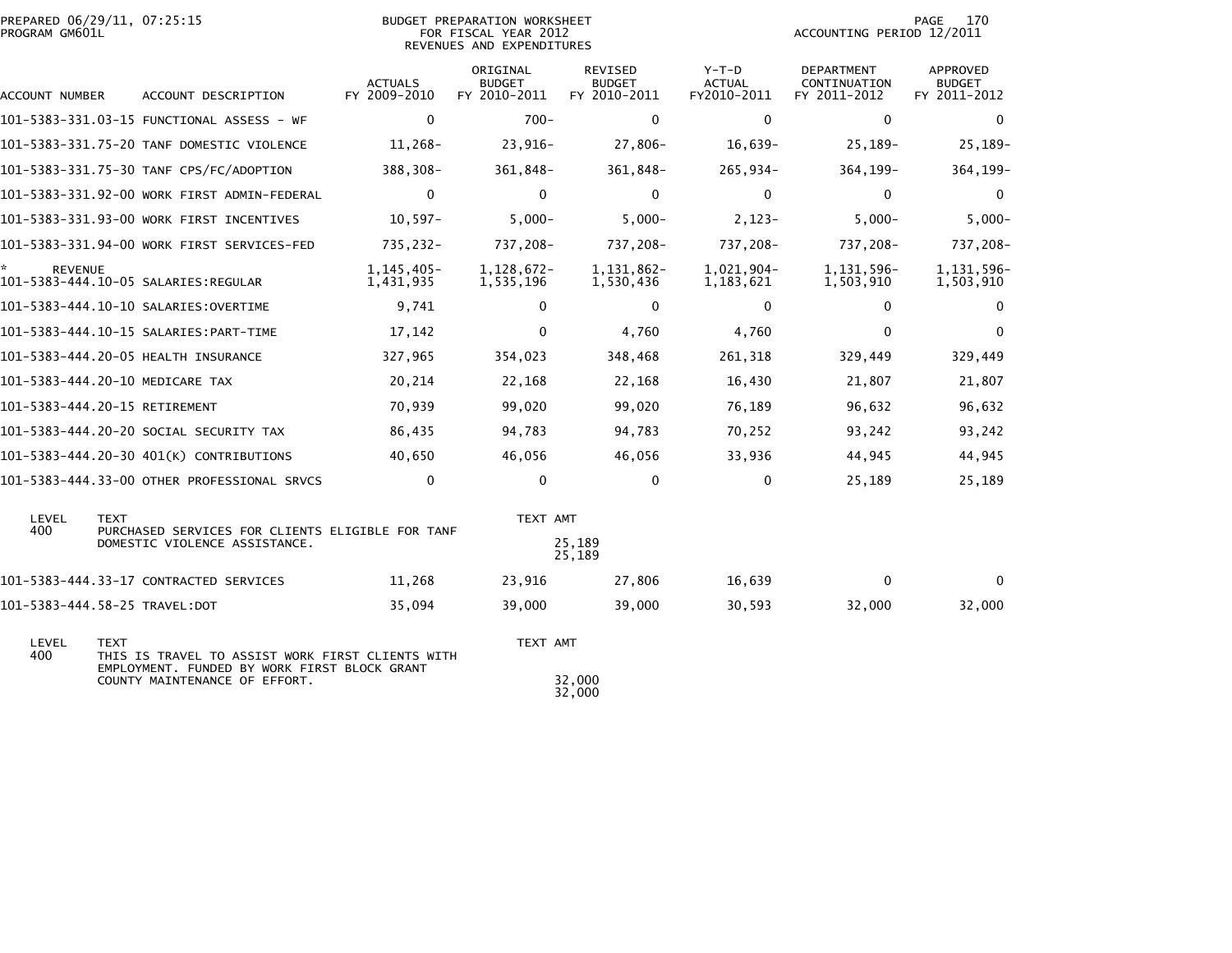| PREPARED 06/29/11, 07:25:15<br>PROGRAM GM601L |                                              |                                | BUDGET PREPARATION WORKSHEET<br>FOR FISCAL YEAR 2012<br>REVENUES AND EXPENDITURES |                                          |                                       | ACCOUNTING PERIOD 12/2011                         | 171<br>PAGE                               |
|-----------------------------------------------|----------------------------------------------|--------------------------------|-----------------------------------------------------------------------------------|------------------------------------------|---------------------------------------|---------------------------------------------------|-------------------------------------------|
| ACCOUNT NUMBER                                | ACCOUNT DESCRIPTION                          | <b>ACTUALS</b><br>FY 2009-2010 | ORIGINAL<br><b>BUDGET</b><br>FY 2010-2011                                         | REVISED<br><b>BUDGET</b><br>FY 2010-2011 | Y-T-D<br><b>ACTUAL</b><br>FY2010-2011 | <b>DEPARTMENT</b><br>CONTINUATION<br>FY 2011-2012 | APPROVED<br><b>BUDGET</b><br>FY 2011-2012 |
|                                               | 101-5383-444.59-25 TRAINING:FOSTER PARENTS   | 33                             | 200                                                                               | 1,200                                    | 222                                   | 200                                               | 200                                       |
|                                               | 101-5383-444.59-30 TRAINING:SKILL-WORK FIRST | 464                            | 1,500                                                                             | 2,500                                    | 1,535                                 | 1,000                                             | 1,000                                     |
|                                               |                                              | 0                              | 700                                                                               | 0                                        | $\Omega$                              | 0                                                 | $\mathbf{0}$                              |
| 101-5383-444.83-40 JOB SEARCH                 |                                              | 15                             | 1,500                                                                             | 1,500                                    | 452                                   | 1,000                                             | 1,000                                     |
|                                               | 101-5383-444.83-45 PARTICIPANT ASSISTANCE    | 2,769                          | 5,000                                                                             | 5,000                                    | 1,964                                 | 3,000                                             | 3,000                                     |
|                                               | 101-5383-444.90-14 BANK FEES:WORK FIRST      | 0                              | 50                                                                                | 50                                       | $\mathbf{0}$                          | 50                                                | 50                                        |
| *.<br>EXPENDITURE                             |                                              | 2,054,664                      | 2,223,112                                                                         | 2,222,747                                | 1,697,911                             | 2, 152, 424                                       | 2, 152, 424                               |
| **<br>WORK FIRST BLOCK GRANT                  |                                              | 909,259                        | 1,094,440                                                                         | 1,090,885                                | 676,007                               | 1,020,828                                         | 1,020,828                                 |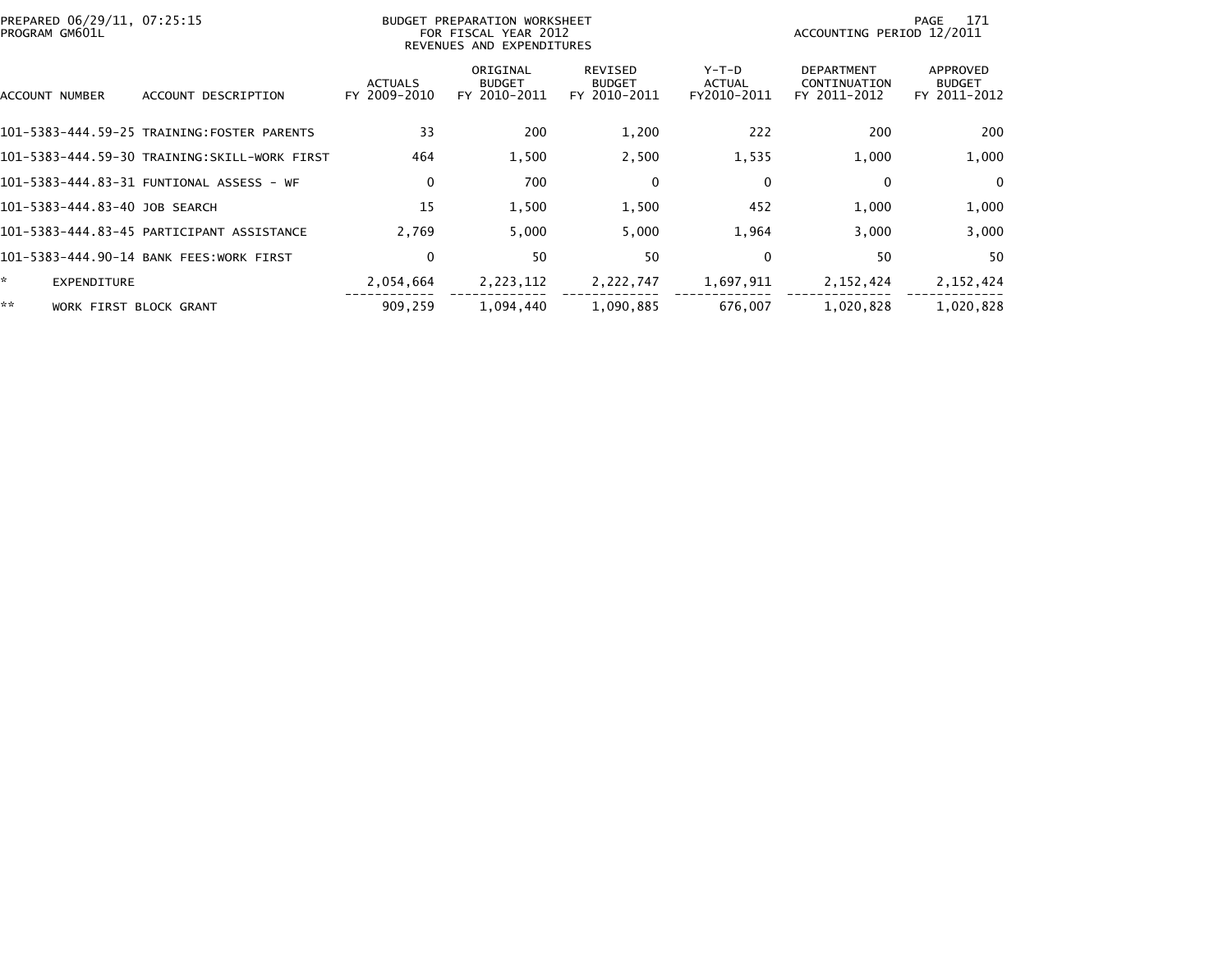| PREPARED 06/29/11, 07:25:15<br>PROGRAM GM601L          |                                                                                                                              |                                | BUDGET PREPARATION WORKSHEET<br>FOR FISCAL YEAR 2012<br>REVENUES AND EXPENDITURES |                                                 |                                         | ACCOUNTING PERIOD 12/2011                         | 172<br>PAGE                                      |
|--------------------------------------------------------|------------------------------------------------------------------------------------------------------------------------------|--------------------------------|-----------------------------------------------------------------------------------|-------------------------------------------------|-----------------------------------------|---------------------------------------------------|--------------------------------------------------|
| ACCOUNT NUMBER                                         | ACCOUNT DESCRIPTION                                                                                                          | <b>ACTUALS</b><br>FY 2009-2010 | ORIGINAL<br><b>BUDGET</b><br>FY 2010-2011                                         | <b>REVISED</b><br><b>BUDGET</b><br>FY 2010-2011 | $Y-T-D$<br><b>ACTUAL</b><br>FY2010-2011 | <b>DEPARTMENT</b><br>CONTINUATION<br>FY 2011-2012 | <b>APPROVED</b><br><b>BUDGET</b><br>FY 2011-2012 |
| 101-5384-331.79-00 CPS EXPANSION                       |                                                                                                                              | $\mathbf{0}$                   | 0                                                                                 | 0                                               | 0                                       | 83,424-                                           | 83,424-                                          |
| LEVEL<br><b>TEXT</b><br>400                            | STATE BUDGET ESTIMATES PROPOSE TO REPLACE STTAE<br>FUNDS FOR CHILD PROTECTION WITH FEDERAL SSBG FUNDS<br>IN THE SAME AMOUNT. |                                | TEXT AMT                                                                          | 83,424<br>83,424                                |                                         |                                                   |                                                  |
| 101-5384-334.79-00 CPS EXPANSION                       |                                                                                                                              | 84,569-                        | 83,424-                                                                           | $83,424-$                                       | 83,008-                                 | $\mathbf{0}$                                      | $\Omega$                                         |
| <b>REVENUE</b><br>101-5384-444.10-05 SALARIES: REGULAR |                                                                                                                              | 84,569-<br>95,041              | 83,424-<br>58,206                                                                 | $83,424-$<br>58,206                             | $83,008-$<br>51,186                     | 83,424-<br>113,884                                | 83,424-<br>113,884                               |
| 101-5384-444.20-05 HEALTH INSURANCE                    |                                                                                                                              | 20,130                         | 13,423                                                                            | 15,068                                          | 10,540                                  | 24,947                                            | 24,947                                           |
| 101-5384-444.20-10 MEDICARE TAX                        |                                                                                                                              | 1,324                          | 840                                                                               | 840                                             | 711                                     | 1,651                                             | 1,651                                            |
| 101-5384-444.20-15 RETIREMENT                          |                                                                                                                              | 4,627                          | 3,754                                                                             | 3,754                                           | 3,285                                   | 7,317                                             | 7,317                                            |
|                                                        | 101-5384-444.20-20 SOCIAL SECURITY TAX                                                                                       | 5,661                          | 3,594                                                                             | 3,594                                           | 3,042                                   | 7,061                                             | 7,061                                            |
|                                                        | 101-5384-444.20-30 401(K) CONTRIBUTIONS                                                                                      | 2,659                          | 1,746                                                                             | 1,746                                           | 1,459                                   | 3,403                                             | 3,403                                            |
| *.<br><b>EXPENDITURE</b>                               |                                                                                                                              | 129,442                        | 81,563                                                                            | 83,208                                          | 70,223                                  | 158,263                                           | 158,263                                          |
| **<br>CHILD WELFARE - STATE                            |                                                                                                                              | 44,873                         | $1,861-$                                                                          | $216-$                                          | 12,785-                                 | 74,839                                            | 74,839                                           |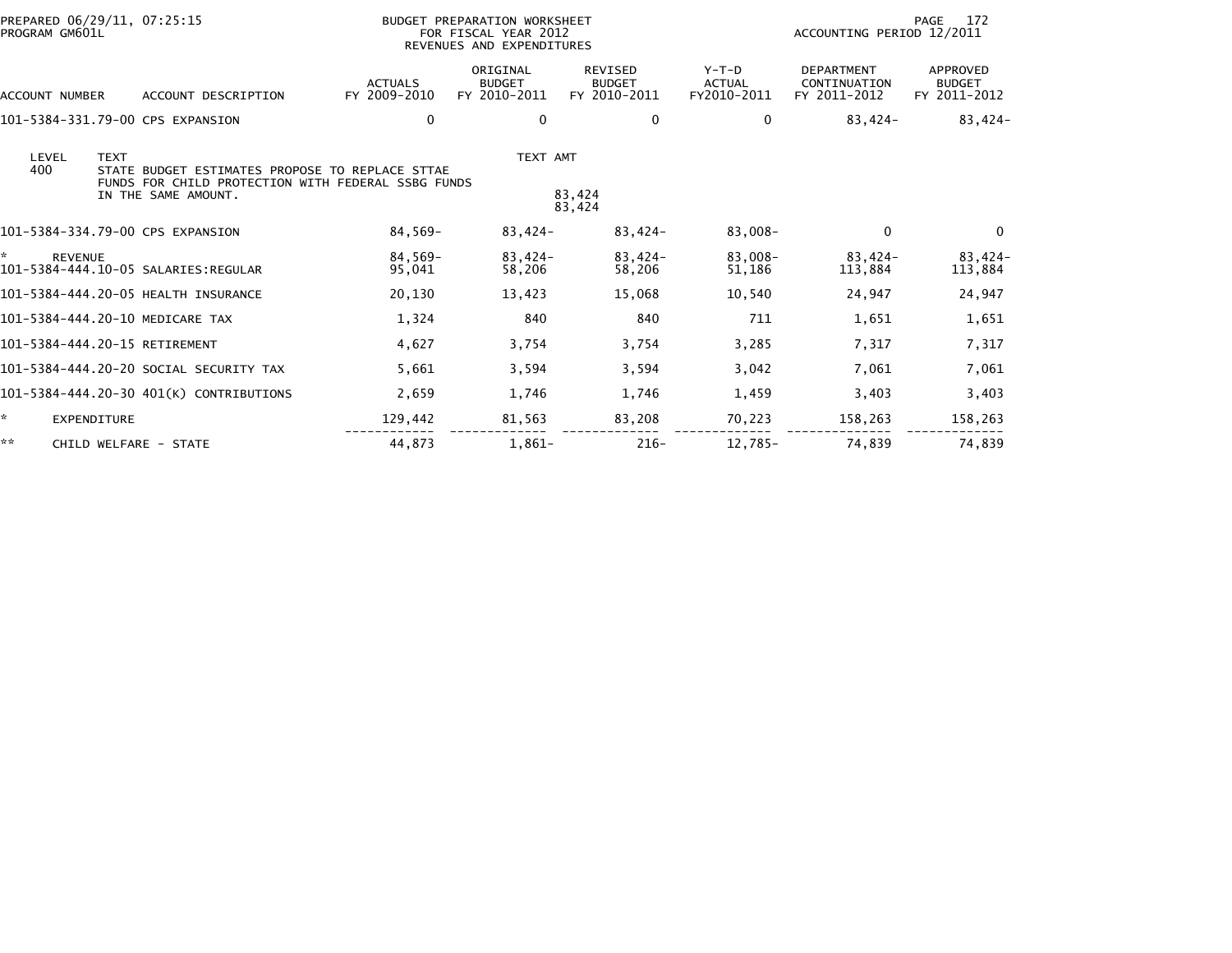| PREPARED 06/29/11, 07:25:15<br>PROGRAM GM601L |                                          |                                | BUDGET PREPARATION WORKSHEET<br>FOR FISCAL YEAR 2012<br>REVENUES AND EXPENDITURES | 173<br>PAGE<br>ACCOUNTING PERIOD 12/2011 |                                |                                            |                                           |
|-----------------------------------------------|------------------------------------------|--------------------------------|-----------------------------------------------------------------------------------|------------------------------------------|--------------------------------|--------------------------------------------|-------------------------------------------|
| ACCOUNT NUMBER                                | ACCOUNT DESCRIPTION                      | <b>ACTUALS</b><br>FY 2009-2010 | ORIGINAL<br><b>BUDGET</b><br>FY 2010-2011                                         | REVISED<br><b>BUDGET</b><br>FY 2010-2011 | Y-T-D<br>ACTUAL<br>FY2010-2011 | DEPARTMENT<br>CONTINUATION<br>FY 2011-2012 | APPROVED<br><b>BUDGET</b><br>FY 2011-2012 |
|                                               | 101-5385-334.22-00 CHILD PROT SERV-STATE | $56, 195 -$                    | $40,383-$                                                                         | $90,602 -$                               | 68,053-                        | $94,602-$                                  | $94,602 -$                                |
| ×.<br><b>REVENUE</b>                          |                                          | $56, 195 -$<br>51,636          | 40,383-<br>30,279                                                                 | $90,602 -$<br>62,481                     | 68,053-<br>52,069              | $94,602 -$<br>72,576                       | $94,602-$<br>72,576                       |
|                                               |                                          | 0                              | 0                                                                                 | 0                                        | 0                              | 0                                          | - 0                                       |
|                                               | 101-5385-444.20-05 HEALTH INSURANCE      | 11,579                         | 6,982                                                                             | 15,325                                   | 12,058                         | 15,899                                     | 15,899                                    |
|                                               | 101-5385-444.20-10 MEDICARE TAX          | 712                            | 437                                                                               | 904                                      | 718                            | 1,052                                      | 1,052                                     |
| 101-5385-444.20-15 RETIREMENT                 |                                          | 2,506                          | 1,953                                                                             | 4,030                                    | 3,341                          | 4,663                                      | 4,663                                     |
|                                               | 101-5385-444.20-20 SOCIAL SECURITY TAX   | 3,045                          | 1,869                                                                             | 3,866                                    | 3,070                          | 4,500                                      | 4,500                                     |
|                                               | 101-5385-444.20-30 401(K) CONTRIBUTIONS  | 1,436                          | 908                                                                               | 1,874                                    | 1,492                          | 2,169                                      | 2,169                                     |
| ×.<br><b>EXPENDITURE</b>                      |                                          | 70,914                         | 42,428                                                                            | 88,480                                   | 72,748                         | 100,859                                    | 100,859                                   |
| **                                            | CHILD PROTECTIVE SERVICES                | 14,719                         | 2,045                                                                             | $2,122-$                                 | 4,695                          | 6,257                                      | 6,257                                     |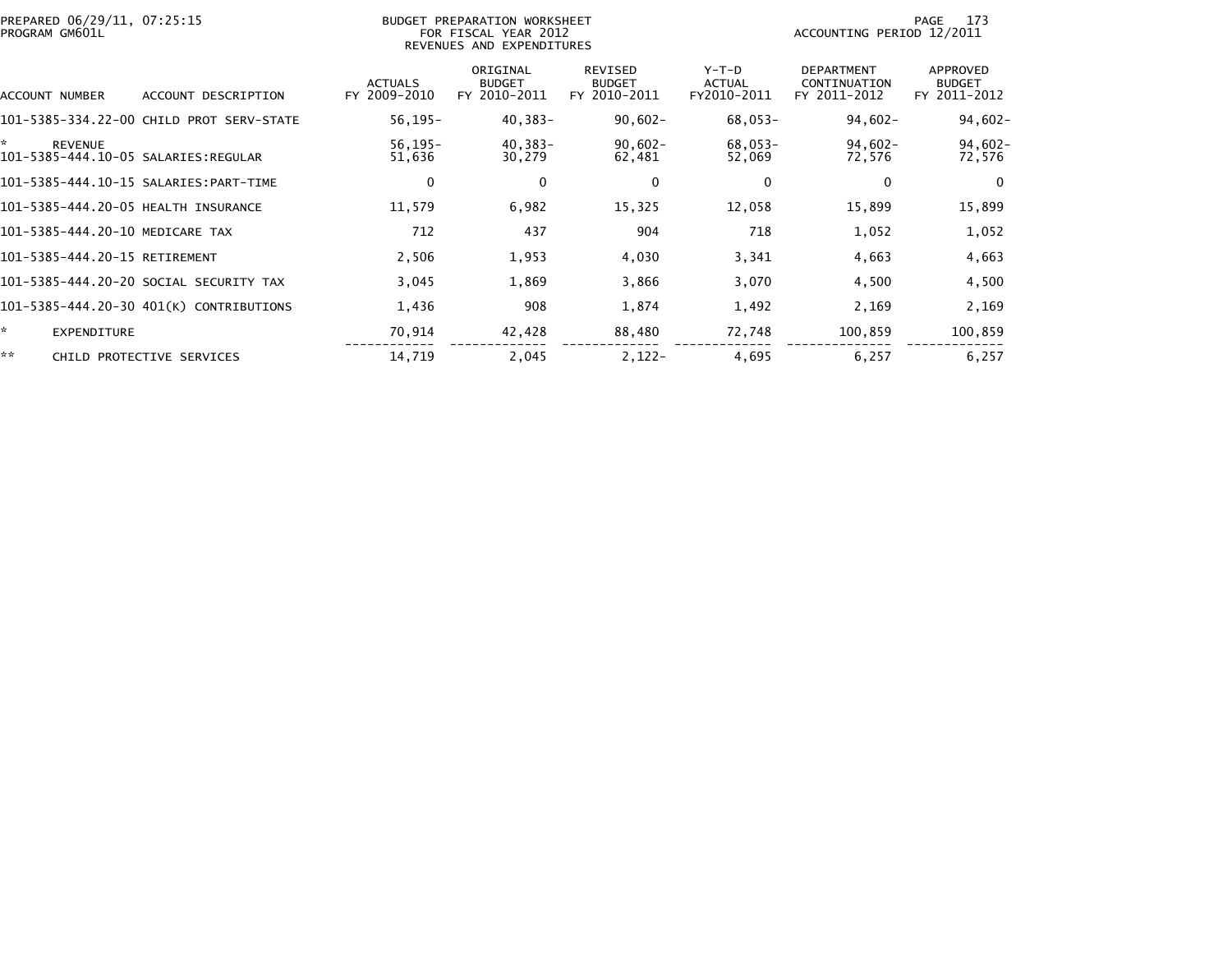| PREPARED 06/29/11, 07:25:15<br>PROGRAM GM601L |                                              |                                | BUDGET PREPARATION WORKSHEET<br>FOR FISCAL YEAR 2012<br>REVENUES AND EXPENDITURES |                                                 |                                         | 174<br>PAGE<br>ACCOUNTING PERIOD 12/2011          |                                           |  |
|-----------------------------------------------|----------------------------------------------|--------------------------------|-----------------------------------------------------------------------------------|-------------------------------------------------|-----------------------------------------|---------------------------------------------------|-------------------------------------------|--|
| ACCOUNT NUMBER                                | ACCOUNT DESCRIPTION                          | <b>ACTUALS</b><br>FY 2009-2010 | ORIGINAL<br><b>BUDGET</b><br>FY 2010-2011                                         | <b>REVISED</b><br><b>BUDGET</b><br>FY 2010-2011 | $Y-T-D$<br><b>ACTUAL</b><br>FY2010-2011 | <b>DEPARTMENT</b><br>CONTINUATION<br>FY 2011-2012 | APPROVED<br><b>BUDGET</b><br>FY 2011-2012 |  |
| 101-5395-365.11-01 ALTRUSA DONATIONS          |                                              | $\mathbf 0$                    | $\Omega$                                                                          | $\mathbf{0}$                                    | 0                                       | $\Omega$                                          | $\mathbf{0}$                              |  |
|                                               |                                              | $5,093-$                       | $2,000-$                                                                          | 13,846-                                         | $16,075-$                               | $6,000-$                                          | $6,000 -$                                 |  |
|                                               | 101-5395-365.11-04 FOSTER PARENTS ASSOCIATIO | $200 -$                        | $\Omega$                                                                          | $275 -$                                         | $275 -$                                 | $225 -$                                           | $225 -$                                   |  |
|                                               | 101-5395-365.14-00 ADULT SVCS DONATIONS      | $\Omega$                       | 0                                                                                 | $\mathbf{0}$                                    | $\mathbf{0}$                            | $1,665-$                                          | $1,665-$                                  |  |
| 101-5395-365.19-00 BLIND FUND                 |                                              | $\Omega$                       | $\Omega$                                                                          | 0                                               | 0                                       | $\mathbf{0}$                                      | 0                                         |  |
|                                               | 101-5395-365.28-00 CHRISTMAS HAPPINESS DONAT | $63, 157 -$                    | $60,000 -$                                                                        | 71,513-                                         | 79,618-                                 | 70,000-                                           | 70,000-                                   |  |
|                                               | 101-5395-365.38-00 DONATIONS-INCOME MAINTENA | $1.087 -$                      | $600 -$                                                                           | $364 -$                                         | $384 -$                                 | $500 -$                                           | $500 -$                                   |  |
| 101-5395-365.55-00 MISC DONATIONS             |                                              | $1,125-$                       | 0                                                                                 | $3,647-$                                        | $3,647-$                                | $500 -$                                           | $500 -$                                   |  |
|                                               | 101-5395-389.17-00 DSS: STAFF DEVELOPMENT    | $\Omega$                       | 0                                                                                 | 0                                               | 0                                       | $550 -$                                           | $550-$                                    |  |
|                                               | 101-5395-395.00-00 FUND BALANCE APPR-RESTR   | $\mathbf{0}$                   | 0                                                                                 | 14,664-                                         | 0                                       | $\Omega$                                          | 0                                         |  |
|                                               |                                              | $\Omega$                       | 0                                                                                 | 0                                               | 0                                       | 0                                                 | $\Omega$                                  |  |
| <b>REVENUE</b>                                | 101-5395-444.82-43 ROBERTSON HEALTHY PARENT  | $70,662-$                      | $62,600 -$                                                                        | 104,309-                                        | 99,999-                                 | 79,440-                                           | 79,440-                                   |  |
|                                               | 101-5395-444.83-01 CHRISTMAS PARTY FOR FC    | $\mathbf{0}$                   | $\Omega$                                                                          | 0                                               | 0                                       | $\Omega$                                          |                                           |  |
|                                               |                                              | 6,524                          | 2,000                                                                             | 15,879                                          | 8,740                                   | 6,000                                             | 6,000                                     |  |
|                                               | 101-5395-444.83-03 ALTRUSA CLUB - CHILDREN   | $\mathbf{0}$                   | $\Omega$                                                                          | 56                                              | 50                                      | $\Omega$                                          | $\mathbf{0}$                              |  |
|                                               | 101-5395-444.83-07 ADULT SVCS DONATIONS      | 910                            | $\Omega$                                                                          | 1,665                                           | $\mathbf{0}$                            | 1,665                                             | 1,665                                     |  |
|                                               | 101-5395-444.83-22 DRUG SCREENING-CHILD SVS  | 34.600                         | 34,500                                                                            | 42,800                                          | 32,256                                  | 38,000                                            | 38,000                                    |  |
|                                               | 101-5395-444.83-23 FOSTER PARENTS ASSOCIATIO | 250                            | $\mathbf 0$                                                                       | 500                                             | 225                                     | 225                                               | 225                                       |  |
|                                               | 101-5395-444.83-49 DSS: STAFF DEVLOPMENT     | $\mathbf{0}$                   | 0                                                                                 | 550                                             | $\Omega$                                | 550                                               | 550                                       |  |
|                                               | 101-5395-444.83-88 DONATION EXP-INCOME MAINT | 867                            | 600                                                                               | 1,141                                           | 100                                     | 500                                               | 500                                       |  |
|                                               | 101-5395-444.83-90 BLIND FUND EXPENSES       | $\mathbf{0}$                   | $\Omega$                                                                          | $\Omega$                                        | $\mathbf{0}$                            | $\Omega$                                          | $\Omega$                                  |  |
|                                               | 101-5395-444.83-91 CHRISTMAS HAPPINESS EXP   | 67.802                         | 60.000                                                                            | 80,000                                          | 72.237                                  | 70,000                                            | 70,000                                    |  |
|                                               | 101-5395-444.83-93 GEN ASSIST:CHILDREN SVS   | 7,322                          | 7,400                                                                             | 7,400                                           | 4,495                                   | 5,000                                             | 5,000                                     |  |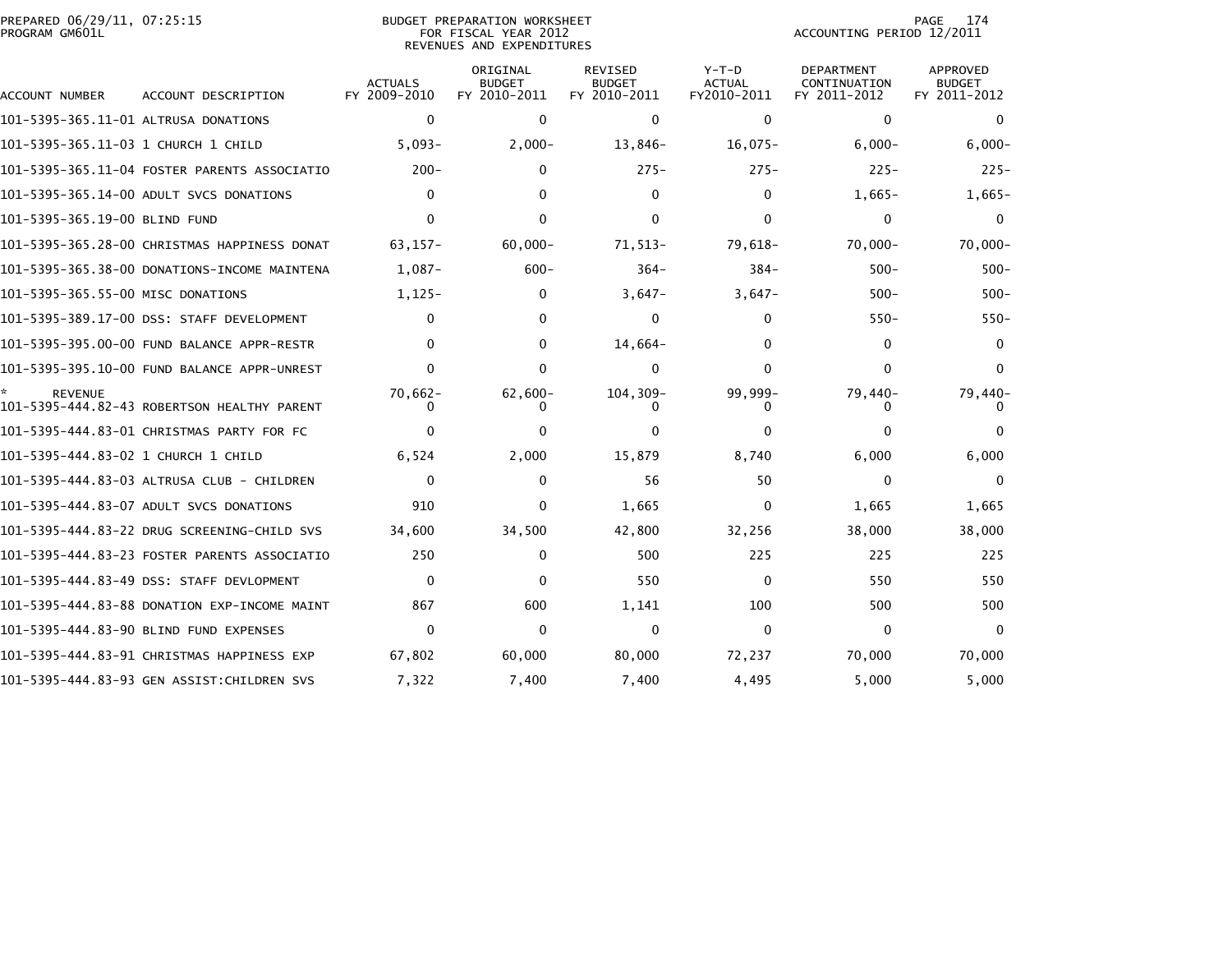| PREPARED 06/29/11, 07:25:15<br>PROGRAM GM601L |                                              |                                | BUDGET PREPARATION WORKSHEET<br>FOR FISCAL YEAR 2012<br>REVENUES AND EXPENDITURES | -175<br>PAGE<br>ACCOUNTING PERIOD 12/2011       |                                  |                                                   |                                           |
|-----------------------------------------------|----------------------------------------------|--------------------------------|-----------------------------------------------------------------------------------|-------------------------------------------------|----------------------------------|---------------------------------------------------|-------------------------------------------|
| ACCOUNT NUMBER                                | ACCOUNT DESCRIPTION                          | <b>ACTUALS</b><br>FY 2009-2010 | ORIGINAL<br><b>BUDGET</b><br>FY 2010-2011                                         | <b>REVISED</b><br><b>BUDGET</b><br>FY 2010-2011 | $Y-T-D$<br>ACTUAL<br>FY2010-2011 | <b>DEPARTMENT</b><br>CONTINUATION<br>FY 2011-2012 | APPROVED<br><b>BUDGET</b><br>FY 2011-2012 |
|                                               | 101-5395-444.83-94 GEN ASSIST:INCOME MAIN    | 1,431                          | 2,000                                                                             | 2,000                                           | 944                              | 2,000                                             | 2,000                                     |
|                                               | 101-5395-444.83-95 SHOE FUND EXPENSE         | $\mathbf{0}$                   | 0                                                                                 | 12                                              | $\Omega$                         | $\mathbf 0$                                       | 0                                         |
|                                               | 101-5395-444.83-97 DONATION EXPENDITURES     | 2,023                          | 0                                                                                 | 4,265                                           | 2,064                            | 500                                               | 500                                       |
|                                               | 101-5395-444.83-98 GEN ASSIST:ADULT SVS      | 2,917                          | 3,000                                                                             | 3,000                                           | 1,707                            | 3,000                                             | 3,000                                     |
|                                               | 101-5395-444.83-99 SUBSTANCE ABUSE & PSY SER | 120                            | 0                                                                                 | 241                                             | 125                              | $\bf{0}$                                          | $\bf{0}$                                  |
| *.<br><b>EXPENDITURE</b>                      |                                              | 124,766                        | 109,500                                                                           | 159,509                                         | 122,943                          | 127,440                                           | 127,440                                   |
| **<br>COUNTY PROGRAMS                         |                                              | 54,104                         | 46,900                                                                            | 55,200                                          | 22,944                           | 48,000                                            | 48,000                                    |
| ***<br>SOCIAL SERVICES                        |                                              | 4.189.440                      | 4,820,049                                                                         | 4.989.331                                       | 4,919,477                        | 4.533.874                                         | 4,650,293                                 |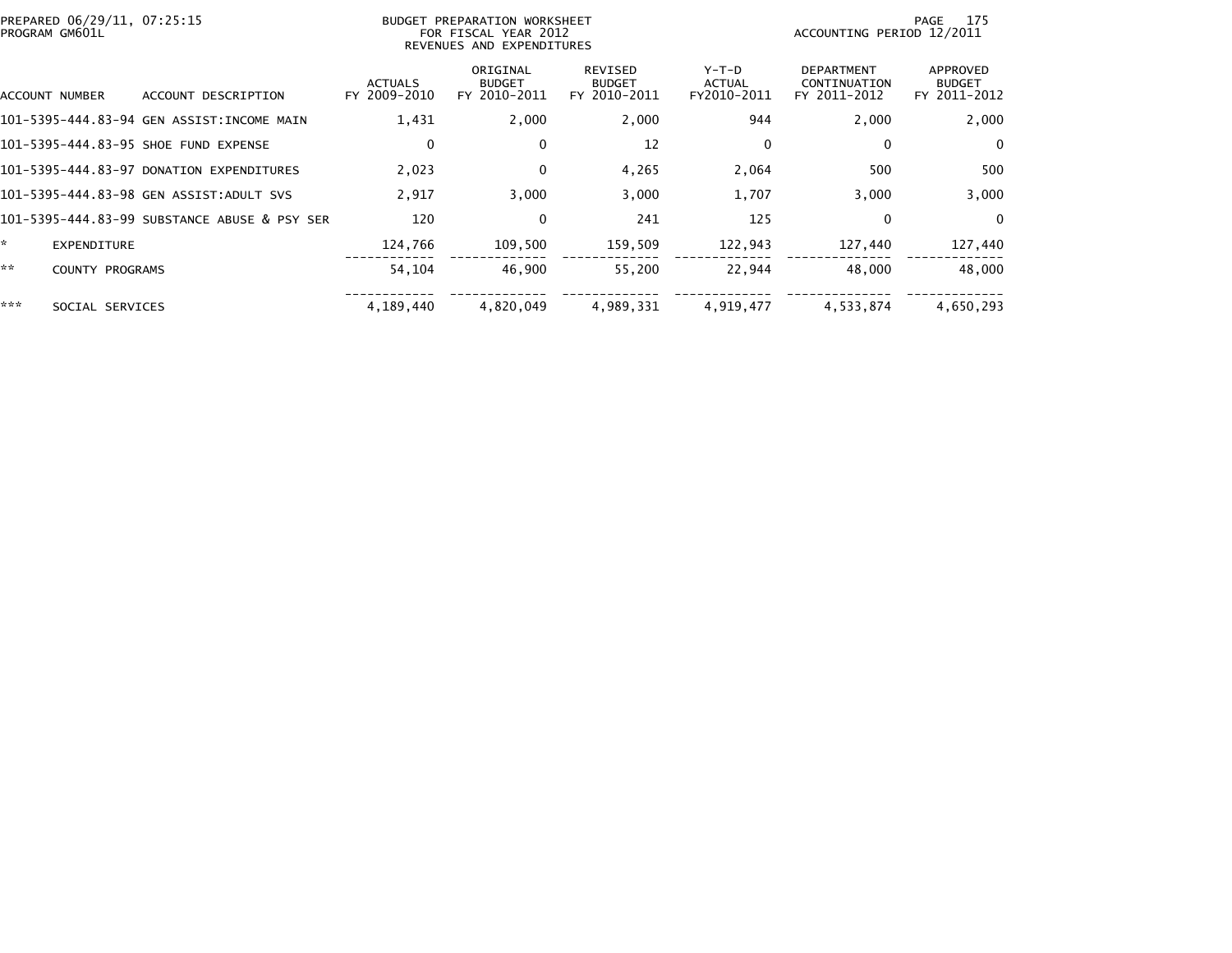| PREPARED 06/29/11, 07:25:15<br>PROGRAM GM601L                                                                                         | BUDGET PREPARATION WORKSHEET<br>FOR FISCAL YEAR 2012<br>REVENUES AND EXPENDITURES |                                           |                                          |                                | ACCOUNTING PERIOD 12/2011                         | 176<br>PAGE                               |
|---------------------------------------------------------------------------------------------------------------------------------------|-----------------------------------------------------------------------------------|-------------------------------------------|------------------------------------------|--------------------------------|---------------------------------------------------|-------------------------------------------|
| ACCOUNT DESCRIPTION<br>ACCOUNT NUMBER                                                                                                 | <b>ACTUALS</b><br>FY 2009-2010                                                    | ORIGINAL<br><b>BUDGET</b><br>FY 2010-2011 | REVISED<br><b>BUDGET</b><br>FY 2010-2011 | Y-T-D<br>ACTUAL<br>FY2010-2011 | <b>DEPARTMENT</b><br>CONTINUATION<br>FY 2011-2012 | APPROVED<br><b>BUDGET</b><br>FY 2011-2012 |
| 101-5410-334.76-00 TITLE IV-B ADOPTIONS-STAT                                                                                          | 29,429-                                                                           | $52,428-$                                 | 52,428-                                  | $2,160-$                       | $3,000-$                                          | $3,000-$                                  |
| <b>TEXT</b><br>LEVEL<br>400<br>REVENUES WERE PREVIOUSLY RECEIVED ON VENDOR PAY-<br>MENTS, WHICH ARE BEING ELIMINATED FOR NEW CHILDREN |                                                                                   | TEXT AMT                                  | 3,000<br>3,000                           |                                |                                                   |                                           |
| <b>REVENUE</b><br>101-5410-444.93-05 IV-B ADOPTION ASSISTANCE                                                                         | 29,429-<br>149.563                                                                | 52,428-<br>208,800                        | 52,428-<br>208,800                       | 2,160-<br>115,753              | $3,000-$<br>135,617                               | $3,000-$<br>135,617                       |
| $\mathbf{x}$<br>EXPENDITURE                                                                                                           | 149,563                                                                           | 208,800                                   | 208,800                                  | 115,753                        | 135,617                                           | 135,617                                   |
| **<br>IV-B ADOPTION ASSISTANCE                                                                                                        | 120.134                                                                           | 156,372                                   | 156.372                                  | 113,593                        | 132.617                                           | 132,617                                   |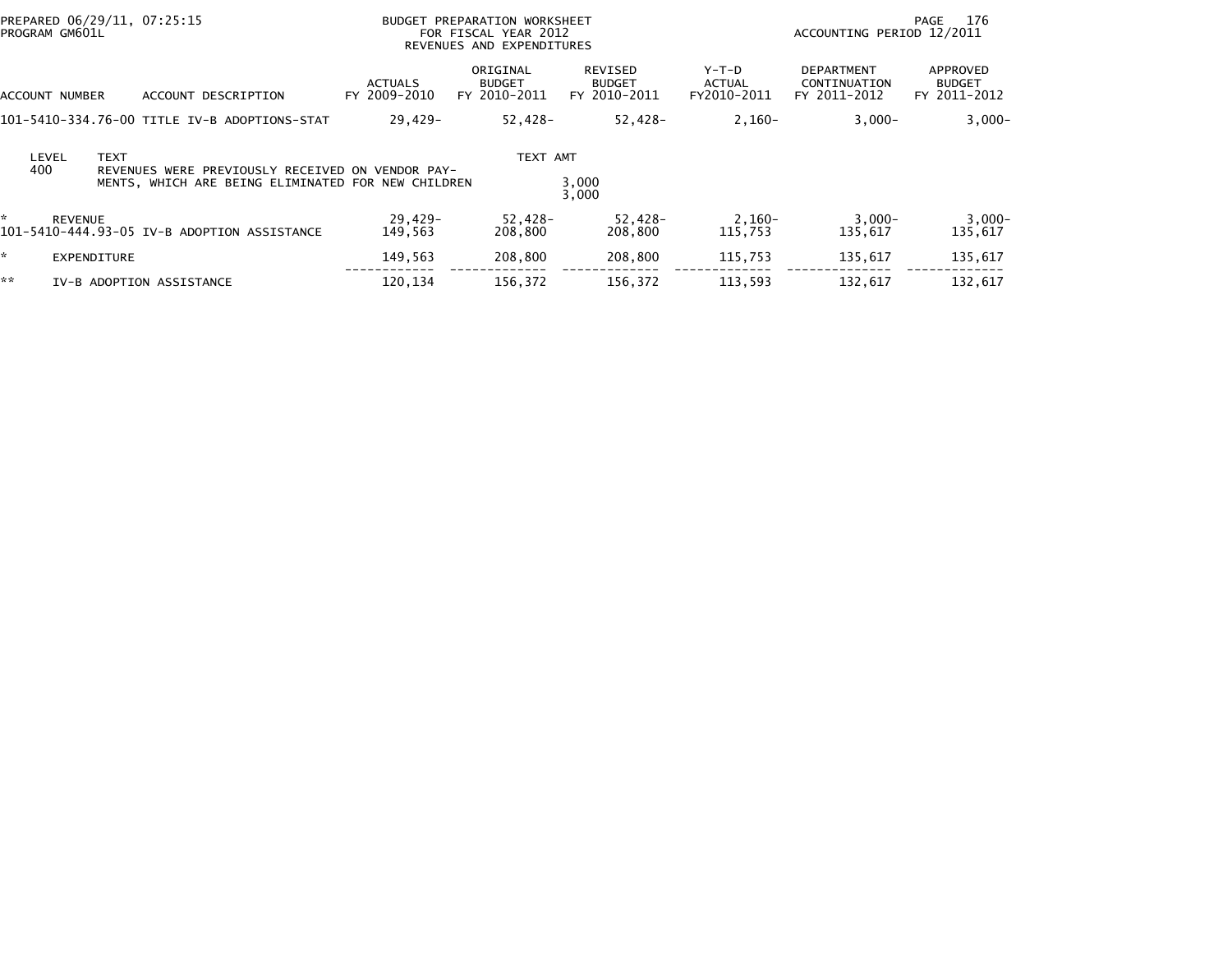| PREPARED 06/29/11, 07:25:15<br>PROGRAM GM601L                                                                                          |                                | BUDGET PREPARATION WORKSHEET<br>FOR FISCAL YEAR 2012<br>REVENUES AND EXPENDITURES | 177<br>PAGE<br>ACCOUNTING PERIOD 12/2011        |                                         |                                                   |                                           |
|----------------------------------------------------------------------------------------------------------------------------------------|--------------------------------|-----------------------------------------------------------------------------------|-------------------------------------------------|-----------------------------------------|---------------------------------------------------|-------------------------------------------|
| ACCOUNT DESCRIPTION<br><b>ACCOUNT NUMBER</b>                                                                                           | <b>ACTUALS</b><br>FY 2009-2010 | ORIGINAL<br><b>BUDGET</b><br>FY 2010-2011                                         | <b>REVISED</b><br><b>BUDGET</b><br>FY 2010-2011 | $Y-T-D$<br><b>ACTUAL</b><br>FY2010-2011 | <b>DEPARTMENT</b><br>CONTINUATION<br>FY 2011-2012 | APPROVED<br><b>BUDGET</b><br>FY 2011-2012 |
| 101-5415-331.80-10 TITLE IV-E ADOPTIONS                                                                                                | 39,860-                        | 16,739-                                                                           | 16,739-                                         | 20,466-                                 | $650 -$                                           | $650 -$                                   |
| <b>TEXT</b><br>LEVEL<br>400<br>REVENUES WERE PREVIOUSLY RECEIVED FOR VENDOR PAY-<br>MENTS, WHICH ARE BEING ELIMINATED FOR NEW CHILDREN |                                | TEXT AMT                                                                          | 650<br>650                                      |                                         |                                                   |                                           |
| 101-5415-334.73-10 TITLE IV-E ADOPTIONS-STAT                                                                                           | $6,303-$                       | $8,370-$                                                                          | $8,370-$                                        | $465 -$                                 | $325 -$                                           | $325 -$                                   |
| LEVEL<br><b>TEXT</b><br>400<br>REVENUES WERE PREVIOUSLY RECEIVED FOR VENDOR PAY-<br>MENTS, WHICH ARE BEING ELIMINATED FOR NEW CHILDREN |                                | TEXT AMT                                                                          | 325<br>325                                      |                                         |                                                   |                                           |
| <b>REVENUE</b><br>101–5415–444.93–10 IV–E ADOPTION ASSISTANCE                                                                          | 46,163-<br>196,814             | 25,109-<br>242,600                                                                | 25,109-<br>242,600                              | 20,931-<br>159,057                      | $975 -$<br>190,676                                | $975 -$<br>190,676                        |
| *.<br>EXPENDITURE                                                                                                                      | 196,814                        | 242,600                                                                           | 242,600                                         | 159,057                                 | 190,676                                           | 190,676                                   |
| **<br>IV-E ADOPTION ASSISTANCE                                                                                                         | 150,651                        | 217,491                                                                           | 217,491                                         | 138,126                                 | 189,701                                           | 189,701                                   |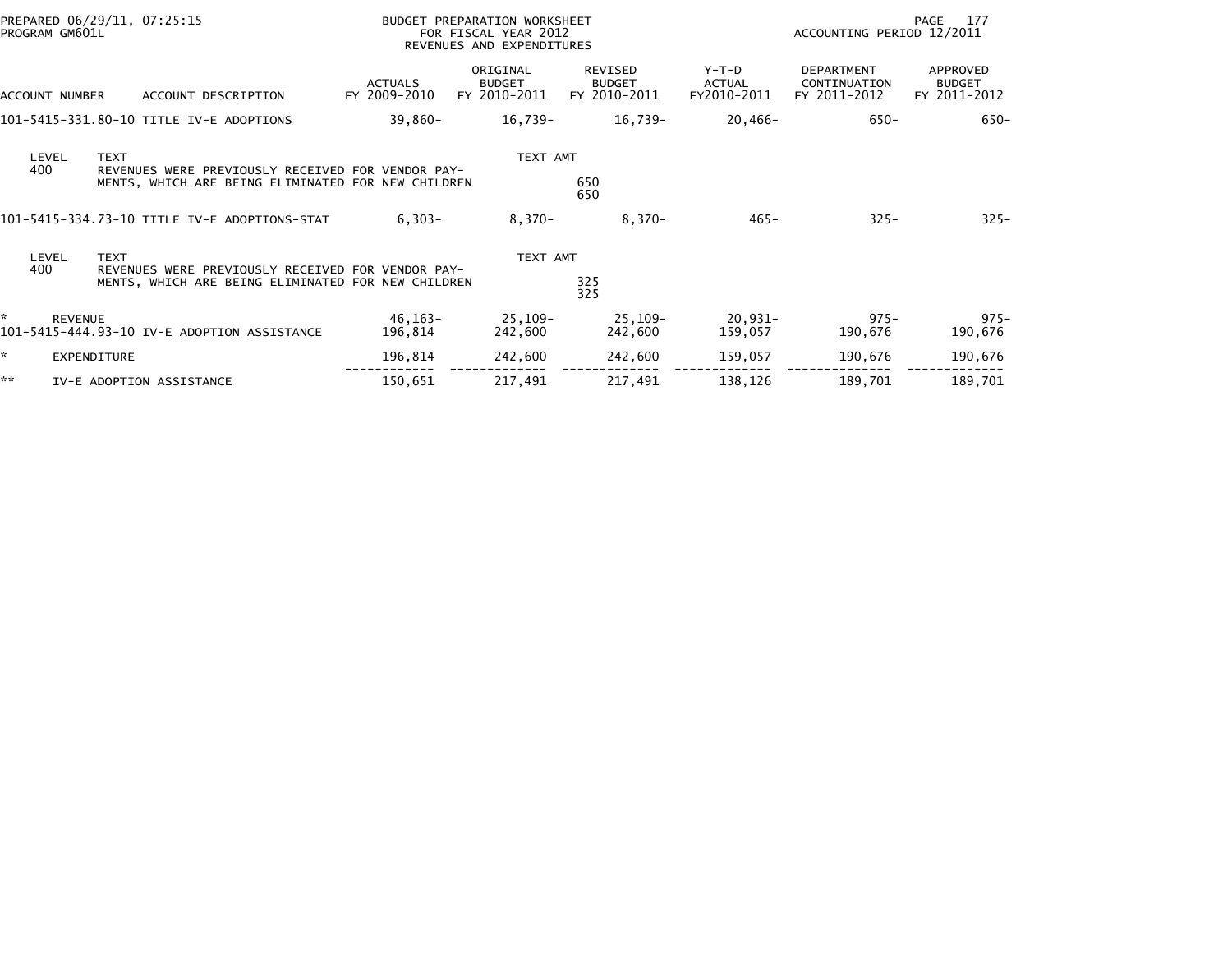| PREPARED 06/29/11, 07:25:15<br>BUDGET PREPARATION WORKSHEET<br>PROGRAM GM601L<br>FOR FISCAL YEAR 2012<br>REVENUES AND EXPENDITURES |                                             |                                |                                           |                                                 | 178<br>PAGE<br>ACCOUNTING PERIOD 12/2011 |                                                   |                                           |
|------------------------------------------------------------------------------------------------------------------------------------|---------------------------------------------|--------------------------------|-------------------------------------------|-------------------------------------------------|------------------------------------------|---------------------------------------------------|-------------------------------------------|
| ACCOUNT NUMBER                                                                                                                     | DESCRIPTION<br>ACCOUNT                      | <b>ACTUALS</b><br>FY 2009-2010 | ORIGINAL<br><b>BUDGET</b><br>FY 2010-2011 | <b>REVISED</b><br><b>BUDGET</b><br>FY 2010-2011 | Y-T-D<br>ACTUAL<br>FY2010-2011           | <b>DEPARTMENT</b><br>CONTINUATION<br>FY 2011-2012 | APPROVED<br><b>BUDGET</b><br>FY 2011-2012 |
|                                                                                                                                    | 101-5420-334.66-00 IV-B FOSTER CARE BEN PYM | 633.700-                       | 564,398-                                  | 564,398-                                        | 336,836-                                 | $415,633-$                                        | 415,633-                                  |
| *<br><b>REVENUE</b><br>101-5420-444.93-15 IV-B FC-CLOTHING                                                                         |                                             | 633.700-<br>32,206             | 564.398-<br>47,628                        | 564.398-<br>47,628                              | 336,836-<br>22,666                       | 415.633-<br>47,628                                | 415,633-<br>47,628                        |
|                                                                                                                                    | 101-5420-444.93-20 IV-B FC-MISCELLANEOUS    | 1,878                          | 2,000                                     | 2.000                                           | 1,423                                    | 2,000                                             | 2,000                                     |
| 101-5420-444.93-25 IV-B FC-PAYMENTS                                                                                                |                                             | 1,311,098                      | 1,347,029                                 | 1,347,029                                       | 863,760                                  | 1,347,029                                         | 1,347,029                                 |
| *.<br><b>EXPENDITURE</b>                                                                                                           |                                             | 1,345,182                      | 1,396,657                                 | 1,396,657                                       | 887,849                                  | 1,396,657                                         | 1,396,657                                 |
| **<br>IV-B FOSTER CARE                                                                                                             |                                             | 711,482                        | 832,259                                   | 832,259                                         | 551,013                                  | 981,024                                           | 981,024                                   |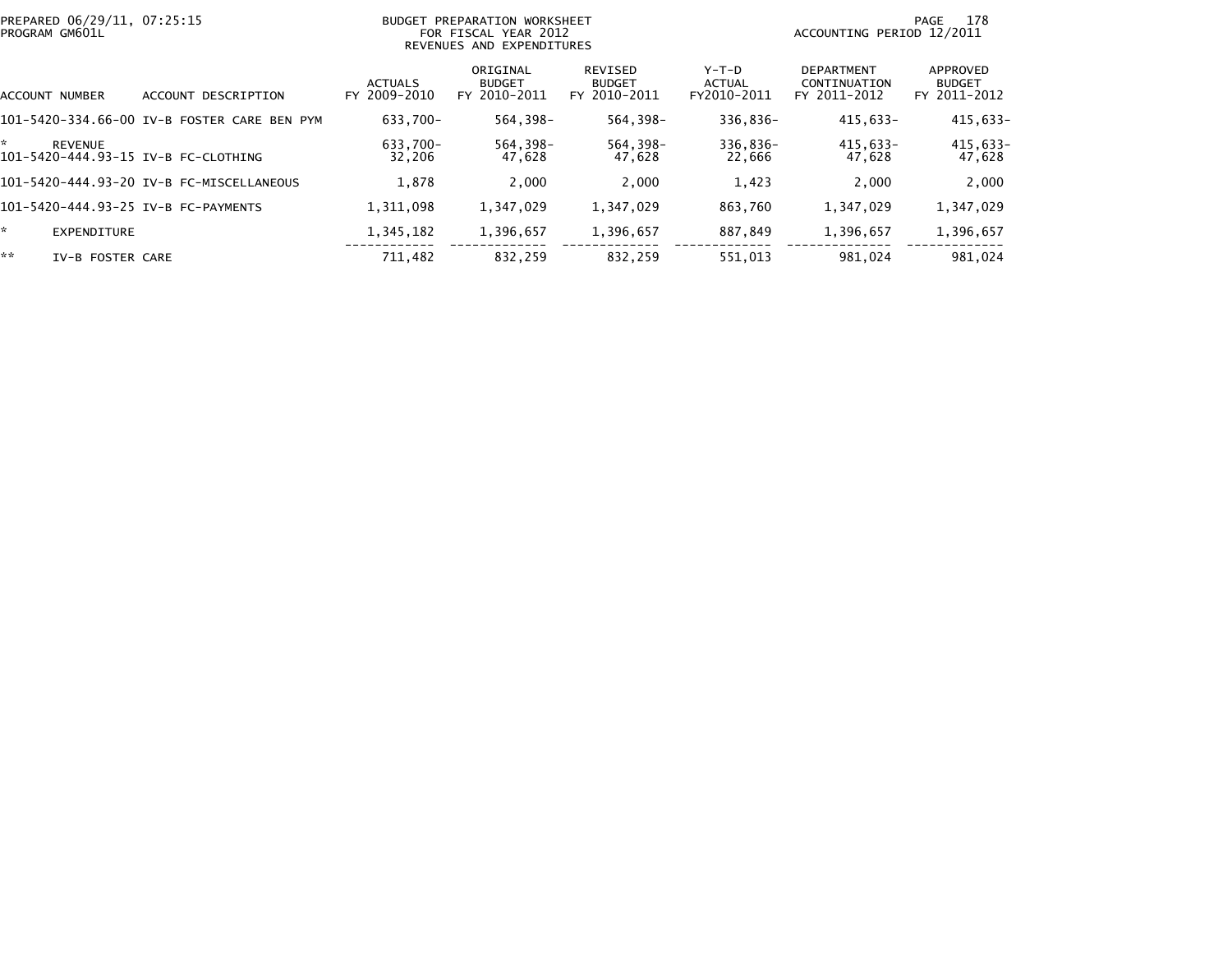| PROGRAM GM601L | PREPARED 06/29/11, 07:25:15 |                                              |                                | BUDGET PREPARATION WORKSHEET<br>FOR FISCAL YEAR 2012<br>REVENUES AND EXPENDITURES | 179<br>PAGE<br>ACCOUNTING PERIOD 12/2011        |                                |                                                   |                                           |
|----------------|-----------------------------|----------------------------------------------|--------------------------------|-----------------------------------------------------------------------------------|-------------------------------------------------|--------------------------------|---------------------------------------------------|-------------------------------------------|
|                | ACCOUNT NUMBER              | DESCRIPTION<br>ACCOUNT                       | <b>ACTUALS</b><br>FY 2009-2010 | ORIGINAL<br><b>BUDGET</b><br>FY 2010-2011                                         | <b>REVISED</b><br><b>BUDGET</b><br>FY 2010-2011 | Y-T-D<br>ACTUAL<br>FY2010-2011 | <b>DEPARTMENT</b><br>CONTINUATION<br>FY 2011-2012 | APPROVED<br><b>BUDGET</b><br>FY 2011-2012 |
|                |                             | 101-5425-331.80-30 TITLE IV-E FOSTER CARE PY | 782,589-                       | 707,873-                                                                          | 797,052-                                        | 553,555-                       | 746,216-                                          | 746,216-                                  |
|                |                             | 101–5425–334.37–00 HIGH RISK RESIDENTIAL FND | 29,731-                        | $19,359-$                                                                         | $19,359-$                                       | $6,036-$                       | $12,000-$                                         | $12,000 -$                                |
|                |                             | 101-5425-334.75-00 TITLE IV-E FC STATE PYMT  | 232,215-                       | $302, 391 -$                                                                      | 213, 212-                                       | 149,039-                       | 97,579-                                           | 97,579-                                   |
| *              | <b>REVENUE</b>              | 101-5425-444.93-30 IV-E FC-CLOTHING          | $1,044,535-$<br>57,146         | 1,029,623-<br>65,772                                                              | 1,029,623-<br>64,772                            | 708,630-<br>34,930             | 855,795-<br>65,772                                | 855,795-<br>65,772                        |
|                |                             | 101-5425-444.93-35 IV-E FC-MISCELLANSOUS     | 1,912                          | 2,000                                                                             | 3,000                                           | 1,854                          | 2,000                                             | 2,000                                     |
|                |                             | 101-5425-444.93-40 IV-E FC-PAYMENTS          | 1,235,401                      | 1,276,065                                                                         | 1,276,065                                       | 1,000,701                      | 1,276,065                                         | 1,276,065                                 |
| ÷.             | EXPENDITURE                 |                                              | 1,294,459                      | 1,343,837                                                                         | 1,343,837                                       | 1,037,485                      | 1,343,837                                         | 1,343,837                                 |
| **             | IV-E FOSTER CARE            |                                              | 249,924                        | 314,214                                                                           | 314,214                                         | 328,855                        | 488,042                                           | 488,042                                   |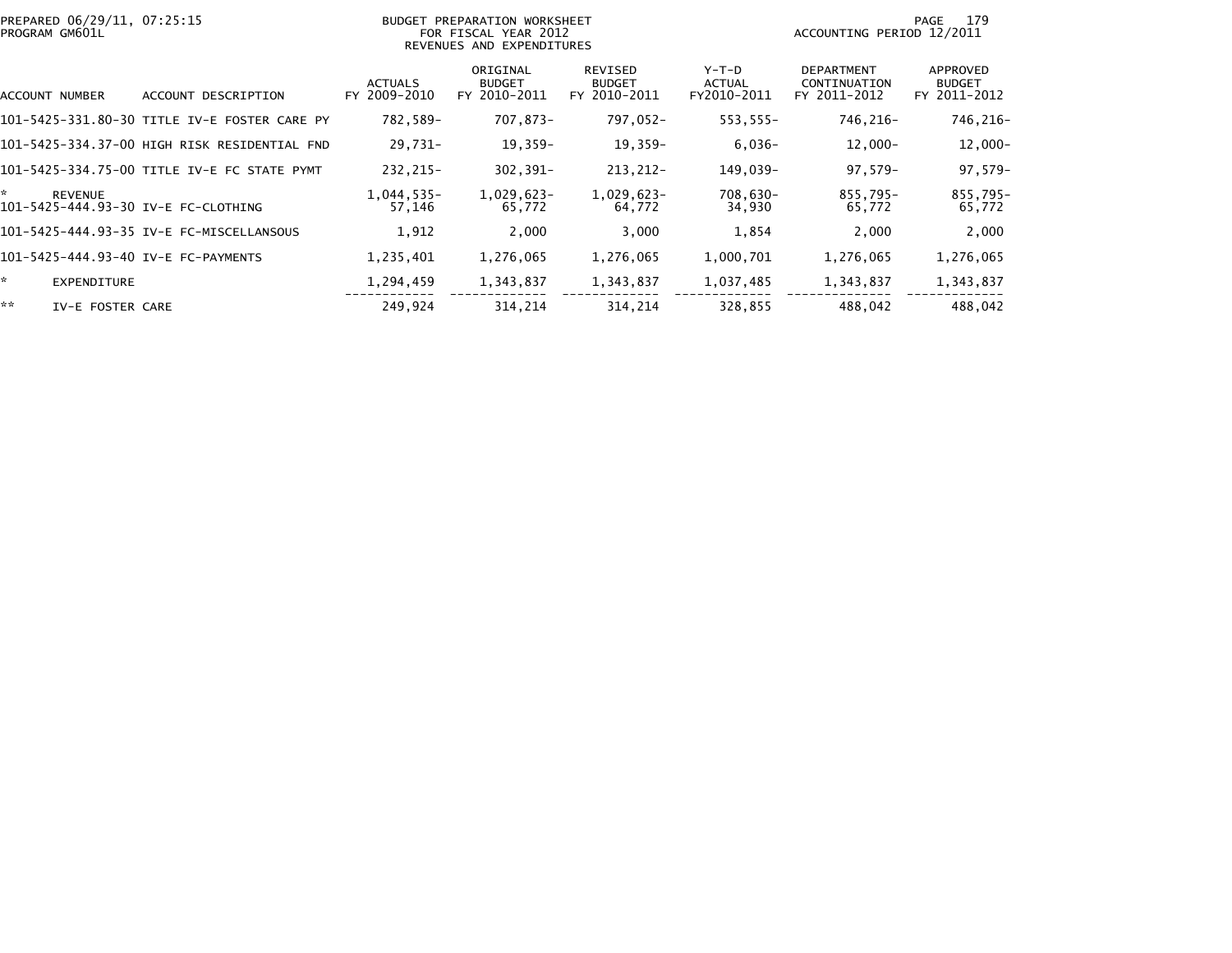| PREPARED 06/29/11, 07:25:15<br>PROGRAM GM601L |                                            |                                | BUDGET PREPARATION WORKSHEET<br>FOR FISCAL YEAR 2012<br>REVENUES AND EXPENDITURES | 180<br>PAGE<br>ACCOUNTING PERIOD 12/2011 |                                |                                                   |                                           |
|-----------------------------------------------|--------------------------------------------|--------------------------------|-----------------------------------------------------------------------------------|------------------------------------------|--------------------------------|---------------------------------------------------|-------------------------------------------|
| ACCOUNT NUMBER                                | ACCOUNT DESCRIPTION                        | <b>ACTUALS</b><br>FY 2009-2010 | ORIGINAL<br><b>BUDGET</b><br>FY 2010-2011                                         | REVISED<br><b>BUDGET</b><br>FY 2010-2011 | Y-T-D<br>ACTUAL<br>FY2010-2011 | <b>DEPARTMENT</b><br>CONTINUATION<br>FY 2011-2012 | APPROVED<br><b>BUDGET</b><br>FY 2011-2012 |
|                                               | 101-5430-334.70-00 STATE-PA EQUALIZATION   | $83 -$                         |                                                                                   | 0                                        | 0                              |                                                   | 0                                         |
| REVENUE                                       | 101-5430-444.93-45 ASSISTANCE TO THE BLIND | $83-$<br>4.294                 | 9.896                                                                             | 9.896                                    | 3.454                          | 5.640                                             | 5,640                                     |
| EXPENDITURE                                   |                                            | 4.294                          | 9,896                                                                             | 9,896                                    | 3,454                          | 5.640                                             | 5,640                                     |
| **<br>BLIND-ASSISTANCE                        |                                            | 4,211                          | 9,896                                                                             | 9,896                                    | 3.454                          | 5.640                                             | 5,640                                     |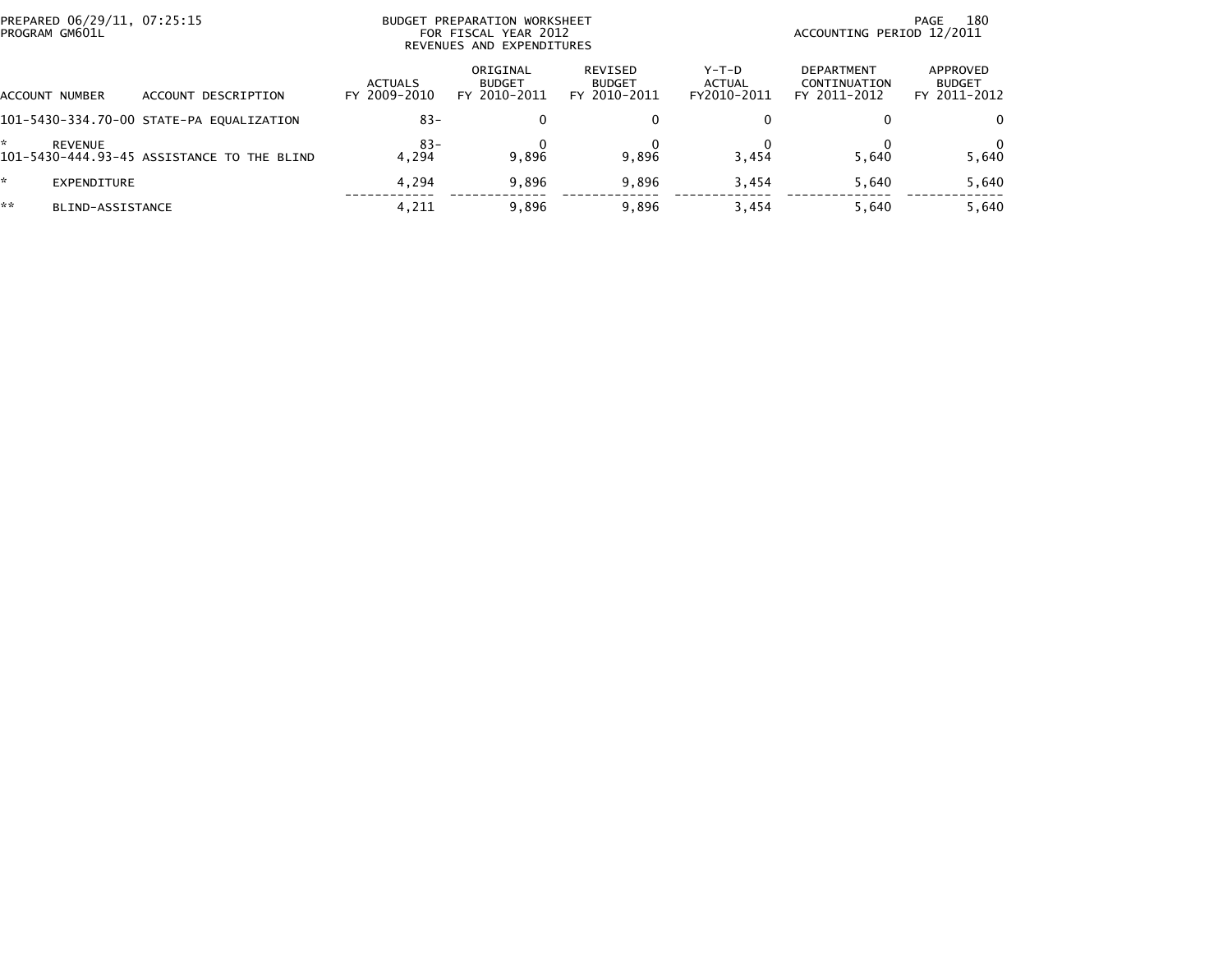|    | PREPARED 06/29/11, 07:25:15<br>PROGRAM GM601L |                                              |                                | BUDGET PREPARATION WORKSHEET<br>FOR FISCAL YEAR 2012<br>REVENUES AND EXPENDITURES | 181<br>PAGE<br>ACCOUNTING PERIOD 12/2011        |                                |                                            |                                           |
|----|-----------------------------------------------|----------------------------------------------|--------------------------------|-----------------------------------------------------------------------------------|-------------------------------------------------|--------------------------------|--------------------------------------------|-------------------------------------------|
|    | ACCOUNT NUMBER                                | ACCOUNT DESCRIPTION                          | <b>ACTUALS</b><br>FY 2009-2010 | ORIGINAL<br><b>BUDGET</b><br>FY 2010-2011                                         | <b>REVISED</b><br><b>BUDGET</b><br>FY 2010-2011 | Y-T-D<br>ACTUAL<br>FY2010-2011 | DEPARTMENT<br>CONTINUATION<br>FY 2011-2012 | APPROVED<br><b>BUDGET</b><br>FY 2011-2012 |
|    |                                               | 101-5435-331.22-00 CRISIS INTERVENTION PYMT  | 574,615-                       | 277,025-                                                                          | 669,611-                                        | 655,028-                       | 655,305-                                   | 655,305-                                  |
|    |                                               | 101-5435-334.09-00 CIP - STATE               | $\Omega$                       | 0                                                                                 | 0                                               | $\Omega$                       |                                            | $\Omega$                                  |
|    |                                               | 101-5435-334.90-00 SHARE THE WARMTH          | $3,274-$                       | $3,000-$                                                                          | $3,000-$                                        | $2,424-$                       | $3,000-$                                   | $3,000-$                                  |
| *. | <b>REVENUE</b>                                | 101-5435-444.82-44 SHARE THE WARMTH EXPEND   | 577,889-<br>3,274              | 280,025-<br>3,000                                                                 | 672,611-<br>3,000                               | 657,452-<br>2,672              | 658,305-<br>3,000                          | 658,305-<br>3,000                         |
|    |                                               | 101-5435-444.93-50 CRISIS INTERVENTION PYMTS | 574,615                        | 277,025                                                                           | 669,611                                         | 669,611                        | 655,305                                    | 655,305                                   |
|    |                                               | 101-5435-444.93-51 CIP - STATE               | $\Omega$                       |                                                                                   | 0                                               | 0                              |                                            | $\overline{0}$                            |
| *. | EXPENDITURE                                   |                                              | 577,889                        | 280,025                                                                           | 672,611                                         | 672,283                        | 658,305                                    | 658,305                                   |
| ** | CRISIS INTERVENTION                           |                                              |                                |                                                                                   |                                                 | 14,831                         |                                            | 0                                         |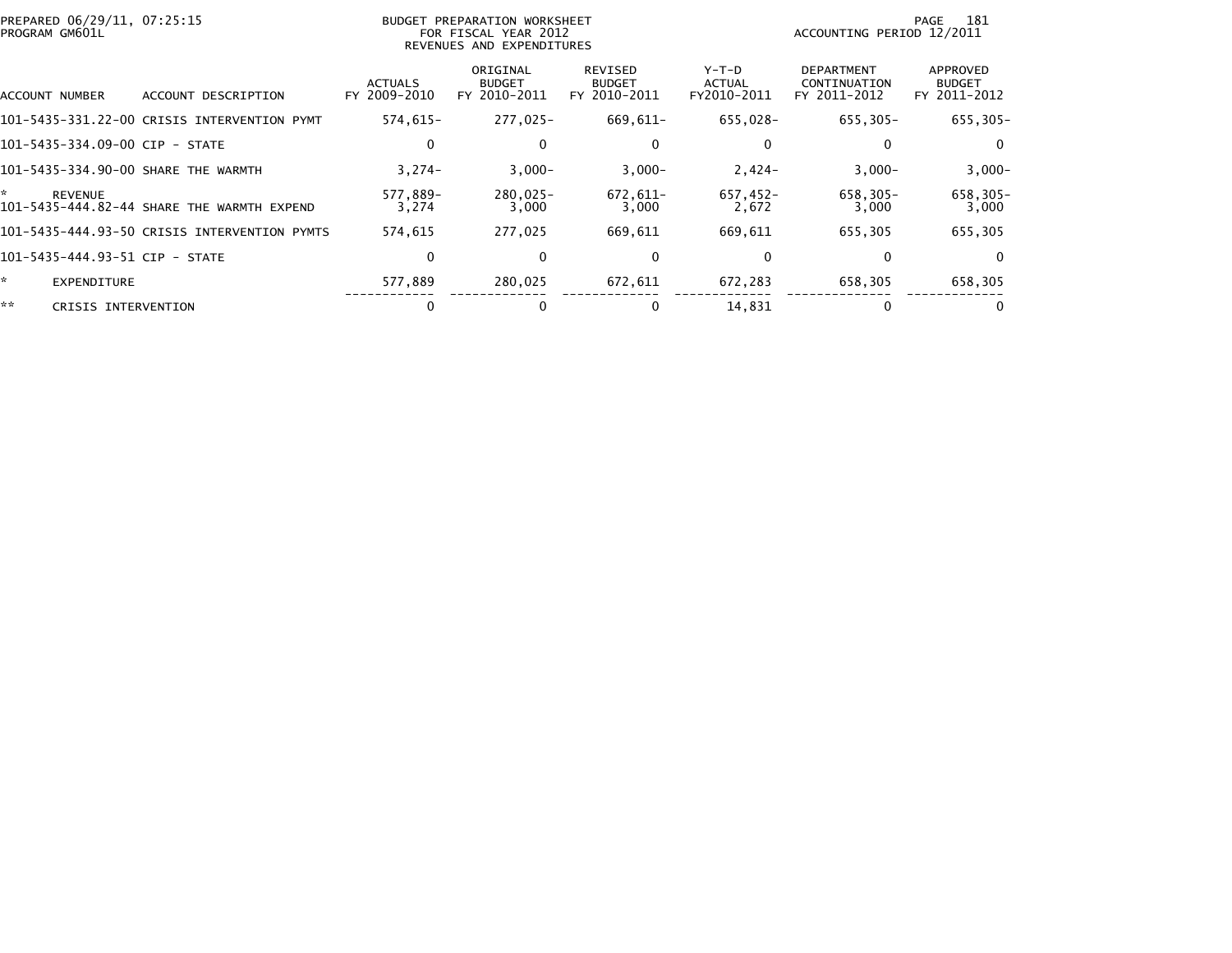| PREPARED 06/29/11, 07:25:15<br>BUDGET PREPARATION WORKSHEET<br>PROGRAM GM601L<br>FOR FISCAL YEAR 2012<br>REVENUES AND EXPENDITURES |                                             |                                |                                           |                                                 | 182<br>PAGE<br>ACCOUNTING PERIOD 12/2011 |                                                   |                                           |
|------------------------------------------------------------------------------------------------------------------------------------|---------------------------------------------|--------------------------------|-------------------------------------------|-------------------------------------------------|------------------------------------------|---------------------------------------------------|-------------------------------------------|
| ACCOUNT NUMBER                                                                                                                     | DESCRIPTION<br>ACCOUNT                      | <b>ACTUALS</b><br>FY 2009-2010 | ORIGINAL<br><b>BUDGET</b><br>FY 2010-2011 | <b>REVISED</b><br><b>BUDGET</b><br>FY 2010-2011 | Y-T-D<br>ACTUAL<br>FY2010-2011           | <b>DEPARTMENT</b><br>CONTINUATION<br>FY 2011-2012 | APPROVED<br><b>BUDGET</b><br>FY 2011-2012 |
|                                                                                                                                    | 101-5440-331.36-00 FOOD ASST-EMP & TRAINING | $2,308-$                       | $5,000-$                                  | $5.000 -$                                       | $1,050-$                                 | $\bf{0}$                                          | 0                                         |
| ÷<br><b>REVENUE</b>                                                                                                                | 101-5440-444.93-55 FS EMPLOYMENT & TRAINING | $2,308-$<br>4.615              | $5,000-$<br>10,000                        | $5,000 -$<br>10.000                             | $1,050-$<br>2,395                        |                                                   | 0<br>$\Omega$                             |
| *<br>EXPENDITURE                                                                                                                   |                                             | 4.615                          | 10.000                                    | 10.000                                          | 2,395                                    | 0                                                 | 0                                         |
| **<br>FOOD STAMPS                                                                                                                  |                                             | 2.307                          | 5,000                                     | 5.000                                           | 1,345                                    | 0                                                 |                                           |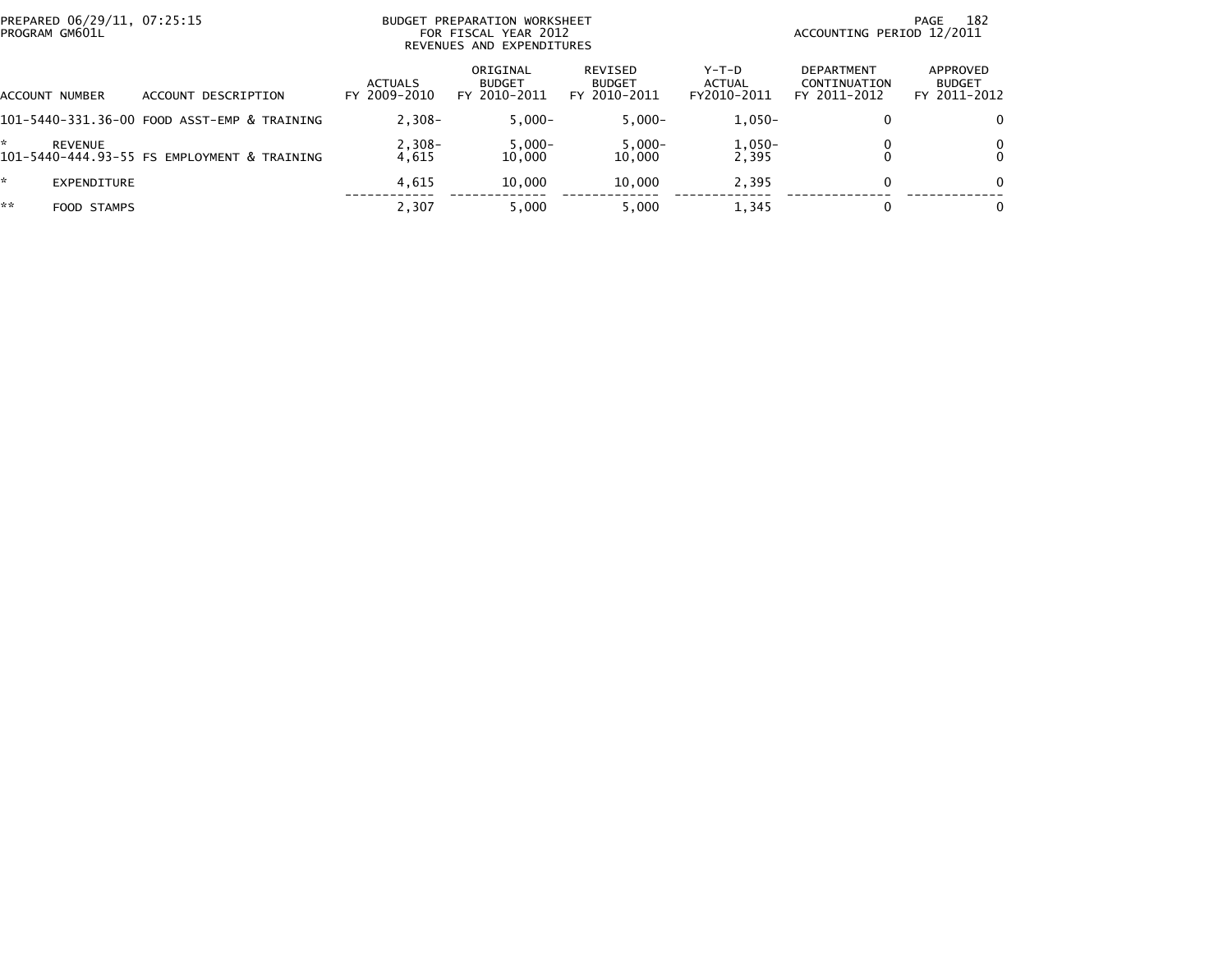| PREPARED 06/29/11, 07:25:15<br>PROGRAM GM601L               |                                              | BUDGET PREPARATION WORKSHEET<br>FOR FISCAL YEAR 2012<br>REVENUES AND EXPENDITURES |                                           |                                          |                                | 183<br>PAGE<br>ACCOUNTING PERIOD 12/2011          |                                           |  |
|-------------------------------------------------------------|----------------------------------------------|-----------------------------------------------------------------------------------|-------------------------------------------|------------------------------------------|--------------------------------|---------------------------------------------------|-------------------------------------------|--|
| ACCOUNT NUMBER                                              | DESCRIPTION<br><b>ACCOUNT</b>                | <b>ACTUALS</b><br>FY 2009-2010                                                    | ORIGINAL<br><b>BUDGET</b><br>FY 2010-2011 | REVISED<br><b>BUDGET</b><br>FY 2010-2011 | Y-T-D<br>ACTUAL<br>FY2010-2011 | <b>DEPARTMENT</b><br>CONTINUATION<br>FY 2011-2012 | APPROVED<br><b>BUDGET</b><br>FY 2011-2012 |  |
|                                                             | 101-5445-331.57-00 NC HLTH CHOICE ADM-FED    | $61.161 -$                                                                        | 42,425-                                   | 42,425-                                  | $36,642-$                      | 41,329-                                           | 41,329-                                   |  |
|                                                             | 101-5445-334.57-00 NC HLTH CHOICE ADM-STATE  | $5.492 -$                                                                         | $5,284-$                                  | $5,284-$                                 | $4,537-$                       | $5,471-$                                          | $5,471-$                                  |  |
|                                                             | 101-5445-353.55-00 HEALTH CHOICE INS FEES    | $32.750 -$                                                                        | $32.900 -$                                | $32.900 -$                               | 34,250-                        | $37,000 -$                                        | $37,000 -$                                |  |
|                                                             | 101–5445–353.55–10 HLTH CHOICE INS FEE PAYBK | 0                                                                                 | 0                                         | $\mathbf 0$                              | 0                              | 0                                                 | $\Omega$                                  |  |
| *<br><b>REVENUE</b><br>101-5445-444.93-65 MEDICAID PAYMENTS |                                              | $99,403-$<br>24,732-                                                              | 80,609-<br>14,275                         | $80,609 -$<br>14,275                     | 75,429-<br>12,030              | 83,800-<br>10,000                                 | 83,800-<br>10,000                         |  |
| *.<br><b>EXPENDITURE</b>                                    |                                              | 24,732-                                                                           | 14,275                                    | 14,275                                   | 12,030                         | 10,000                                            | 10,000                                    |  |
| **<br>MEDICAID                                              |                                              | 124.135-                                                                          | 66,334-                                   | 66,334-                                  | 63,399-                        | 73,800-                                           | 73.800-                                   |  |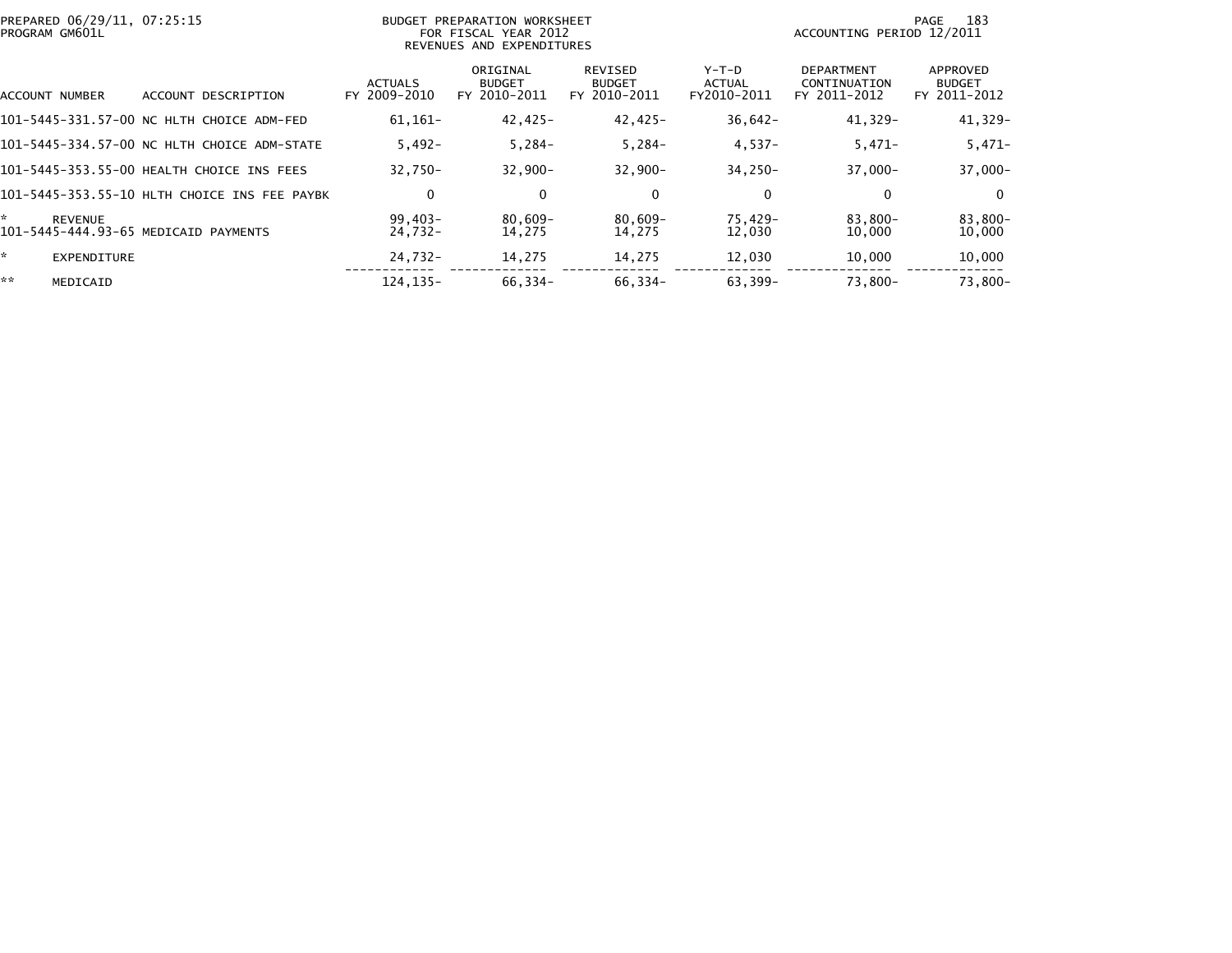| PREPARED 06/29/11, 07:25:15<br>PROGRAM GM601L |                                            | <b>BUDGET</b>                  | PREPARATION WORKSHEET<br>FOR FISCAL YEAR 2012<br>REVENUES AND EXPENDITURES | 184<br>PAGE<br>ACCOUNTING PERIOD 12/2011 |                                  |                                                   |                                           |
|-----------------------------------------------|--------------------------------------------|--------------------------------|----------------------------------------------------------------------------|------------------------------------------|----------------------------------|---------------------------------------------------|-------------------------------------------|
| <b>ACCOUNT NUMBER</b>                         | ACCOUNT DESCRIPTION                        | <b>ACTUALS</b><br>FY 2009-2010 | ORIGINAL<br><b>BUDGET</b><br>FY 2010-2011                                  | REVISED<br><b>BUDGET</b><br>FY 2010-2011 | $Y-T-D$<br>ACTUAL<br>FY2010-2011 | <b>DEPARTMENT</b><br>CONTINUATION<br>FY 2011-2012 | APPROVED<br><b>BUDGET</b><br>FY 2011-2012 |
|                                               | 101-5450-444.93-70 SPECIAL ASSISTANCE-AGED | 542.026                        | 665,000                                                                    | 665,000                                  | 493.819                          | 540.500                                           | 540,500                                   |
| *<br>EXPENDITURE                              |                                            | 542.026                        | 665,000                                                                    | 665,000                                  | 493.819                          | 540.500                                           | 540,500                                   |
| **                                            | SPECIAL ASSISTANCE-AGED                    | 542,026                        | 665,000                                                                    | 665,000                                  | 493.819                          | 540,500                                           | 540,500                                   |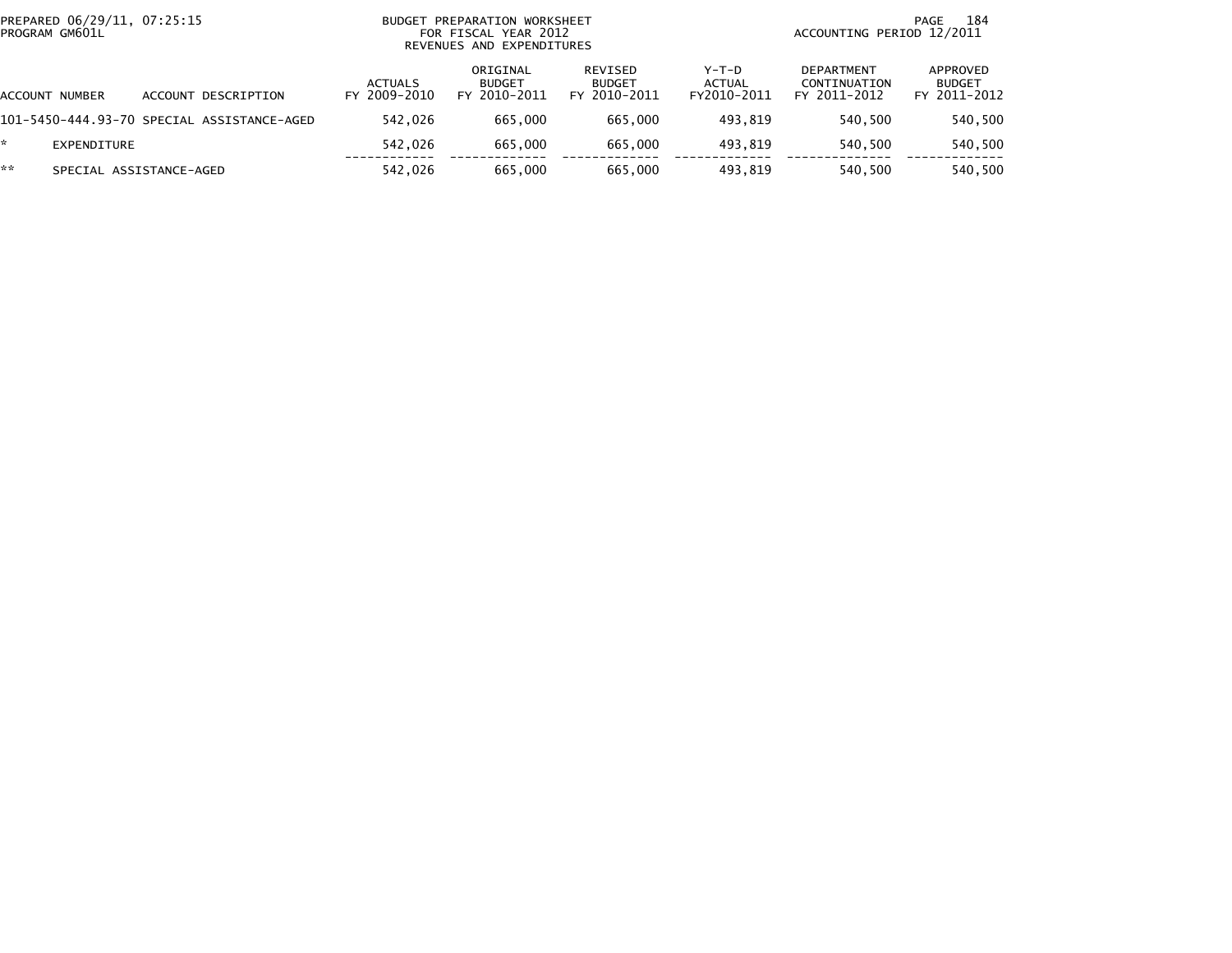| PREPARED 06/29/11, 07:25:15<br>PROGRAM GM601L |             |                           |                                              | BUDGET PREPARATION WORKSHEET<br>FOR FISCAL YEAR 2012<br>REVENUES AND EXPENDITURES |                                           |                                          |                                       | 185<br>PAGE<br>ACCOUNTING PERIOD 12/2011          |                                           |  |  |
|-----------------------------------------------|-------------|---------------------------|----------------------------------------------|-----------------------------------------------------------------------------------|-------------------------------------------|------------------------------------------|---------------------------------------|---------------------------------------------------|-------------------------------------------|--|--|
| ACCOUNT                                       | NUMBER      | ACCOUNT DESCRIPTION       |                                              | ACTUALS<br>FY 2009-2010                                                           | ORIGINAL<br><b>BUDGET</b><br>FY 2010-2011 | REVISED<br><b>BUDGET</b><br>FY 2010-2011 | Y-T-D<br><b>ACTUAL</b><br>FY2010-2011 | <b>DEPARTMENT</b><br>CONTINUATION<br>FY 2011-2012 | APPROVED<br><b>BUDGET</b><br>FY 2011-2012 |  |  |
|                                               |             |                           | 101-5455-444.93-75 SPECIAL ASSISTANCE-DISABL | 570.688                                                                           | 666.525                                   | 666.525                                  | 509.082                               | 575.500                                           | 575,500                                   |  |  |
| *.                                            | EXPENDITURE |                           |                                              | 570.688                                                                           | 666.525                                   | 666.525                                  | 509.082                               | 575.500                                           | 575,500                                   |  |  |
| **                                            |             | SPECIAL ASSISTANCE-DISABL |                                              | 570.688                                                                           | 666.525                                   | 666.525                                  | 509,082                               | 575.500                                           | 575,500                                   |  |  |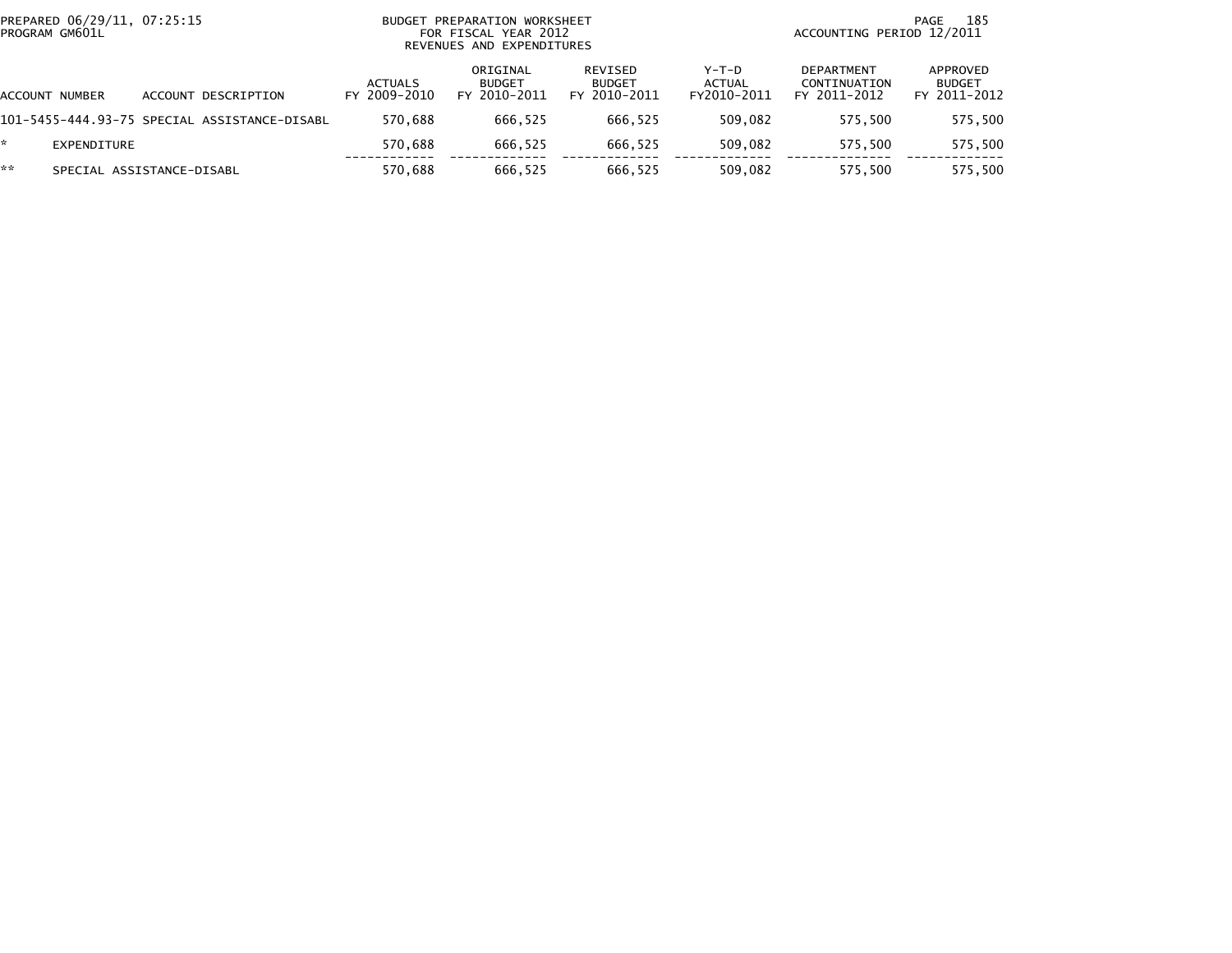| PREPARED 06/29/11, 07:25:15<br>PROGRAM GM601L |                            |                     |                                | BUDGET PREPARATION WORKSHEET<br>FOR FISCAL YEAR 2012<br>REVENUES AND EXPENDITURES |                                          |                                  |                                            |                                           |
|-----------------------------------------------|----------------------------|---------------------|--------------------------------|-----------------------------------------------------------------------------------|------------------------------------------|----------------------------------|--------------------------------------------|-------------------------------------------|
| ACCOUNT NUMBER                                |                            | ACCOUNT DESCRIPTION | <b>ACTUALS</b><br>FY 2009-2010 | ORIGINAL<br><b>BUDGET</b><br>FY 2010-2011                                         | REVISED<br><b>BUDGET</b><br>FY 2010-2011 | $Y-T-D$<br>ACTUAL<br>FY2010-2011 | DEPARTMENT<br>CONTINUATION<br>FY 2011-2012 | APPROVED<br><b>BUDGET</b><br>FY 2011-2012 |
|                                               | 101-5460-444.93-80 WFFA-EA |                     | 133.616                        | 100,000                                                                           | 91.700                                   | 23.630                           | 10.000                                     | 10,000                                    |
|                                               | EXPENDITURE                |                     | 133,616                        | 100,000                                                                           | 91.700                                   | 23.630                           | 10,000                                     | 10,000                                    |
| **                                            | WFFA-EA                    |                     | 133,616                        | 100,000                                                                           | 91.700                                   | 23.630                           | 10,000                                     | 10,000                                    |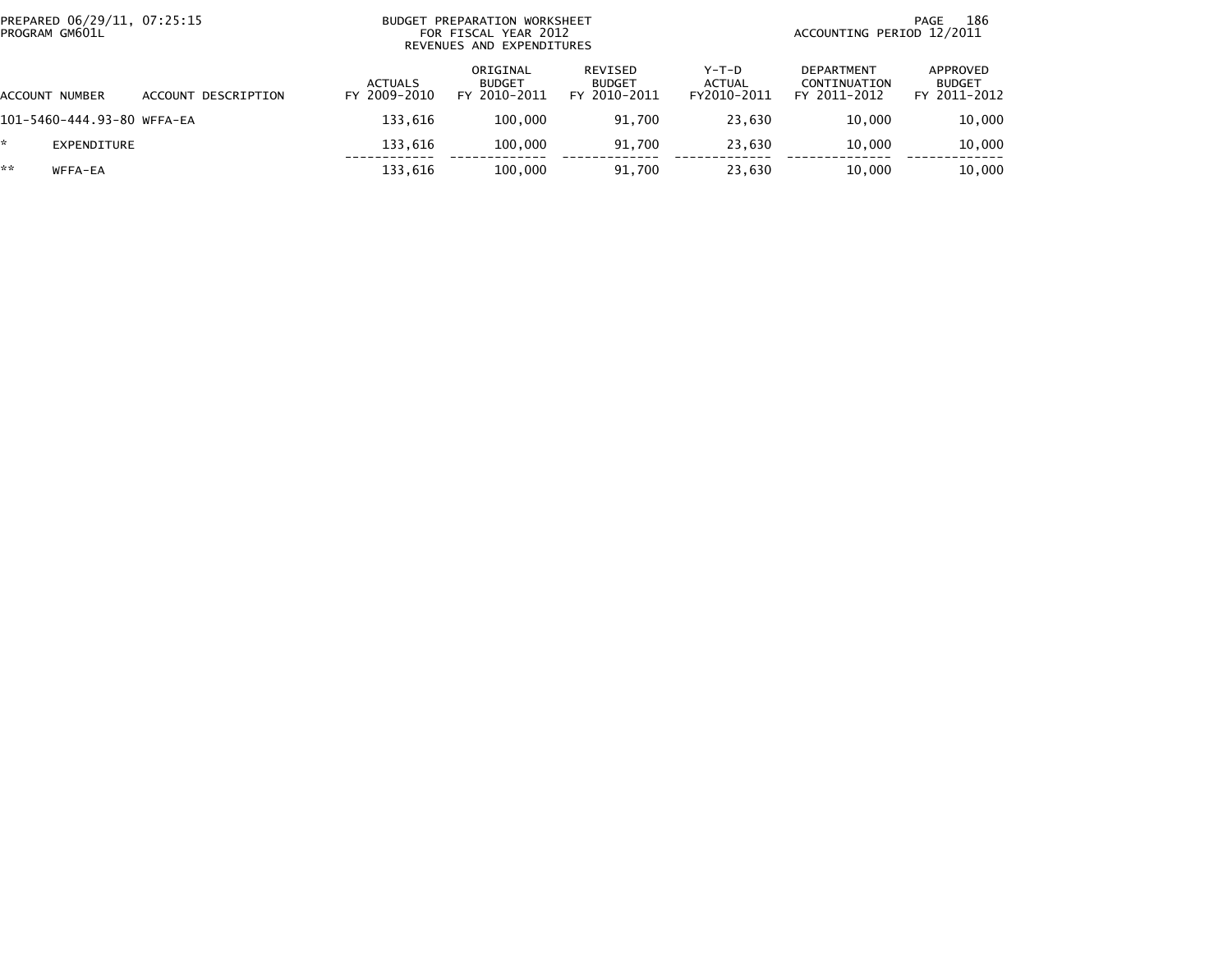|     | PREPARED 06/29/11, 07:25:15<br>PROGRAM GM601L |                                          |                                | BUDGET PREPARATION WORKSHEET<br>FOR FISCAL YEAR 2012<br>REVENUES AND EXPENDITURES | 187<br>PAGE<br>ACCOUNTING PERIOD 12/2011 |                                  |                                            |                                           |
|-----|-----------------------------------------------|------------------------------------------|--------------------------------|-----------------------------------------------------------------------------------|------------------------------------------|----------------------------------|--------------------------------------------|-------------------------------------------|
|     | ACCOUNT NUMBER                                | ACCOUNT DESCRIPTION                      | <b>ACTUALS</b><br>FY 2009-2010 | ORIGINAL<br><b>BUDGET</b><br>FY 2010-2011                                         | REVISED<br><b>BUDGET</b><br>FY 2010-2011 | $Y-T-D$<br>ACTUAL<br>FY2010-2011 | DEPARTMENT<br>CONTINUATION<br>FY 2011-2012 | APPROVED<br><b>BUDGET</b><br>FY 2011-2012 |
|     |                                               | 101-5465-331.91-00 WFFA INITIAL PAYMENTS | $1.057-$                       | $6,275-$                                                                          | $6,275-$                                 | $353 -$                          | $5.000 -$                                  | $5,000 -$                                 |
| ÷   | <b>REVENUE</b>                                | 101-5465-444.93-85 WFFA-INITIAL PAYMENTS | $1,057-$<br>9.500              | $6,275-$<br>6,275                                                                 | $6,275-$<br>6.275                        | $353-$<br>5,792                  | $5,000-$<br>5.000                          | 5,000-<br>5,000                           |
| *   | <b>EXPENDITURE</b>                            |                                          | 9.500                          | 6,275                                                                             | 6,275                                    | 5,792                            | 5.000                                      | 5,000                                     |
| **  | WFFA-INITIAL                                  |                                          | 8.443                          | 0                                                                                 | 0                                        | 5.439                            | $\mathbf{0}$                               | $\Omega$                                  |
| *** |                                               | PUBLIC ASSISTANCE PYMNTS                 | 2.369.347                      | 2,900,423                                                                         | 2,892,123                                | 2,119,788                        | 2.849.224                                  | 2,849,224                                 |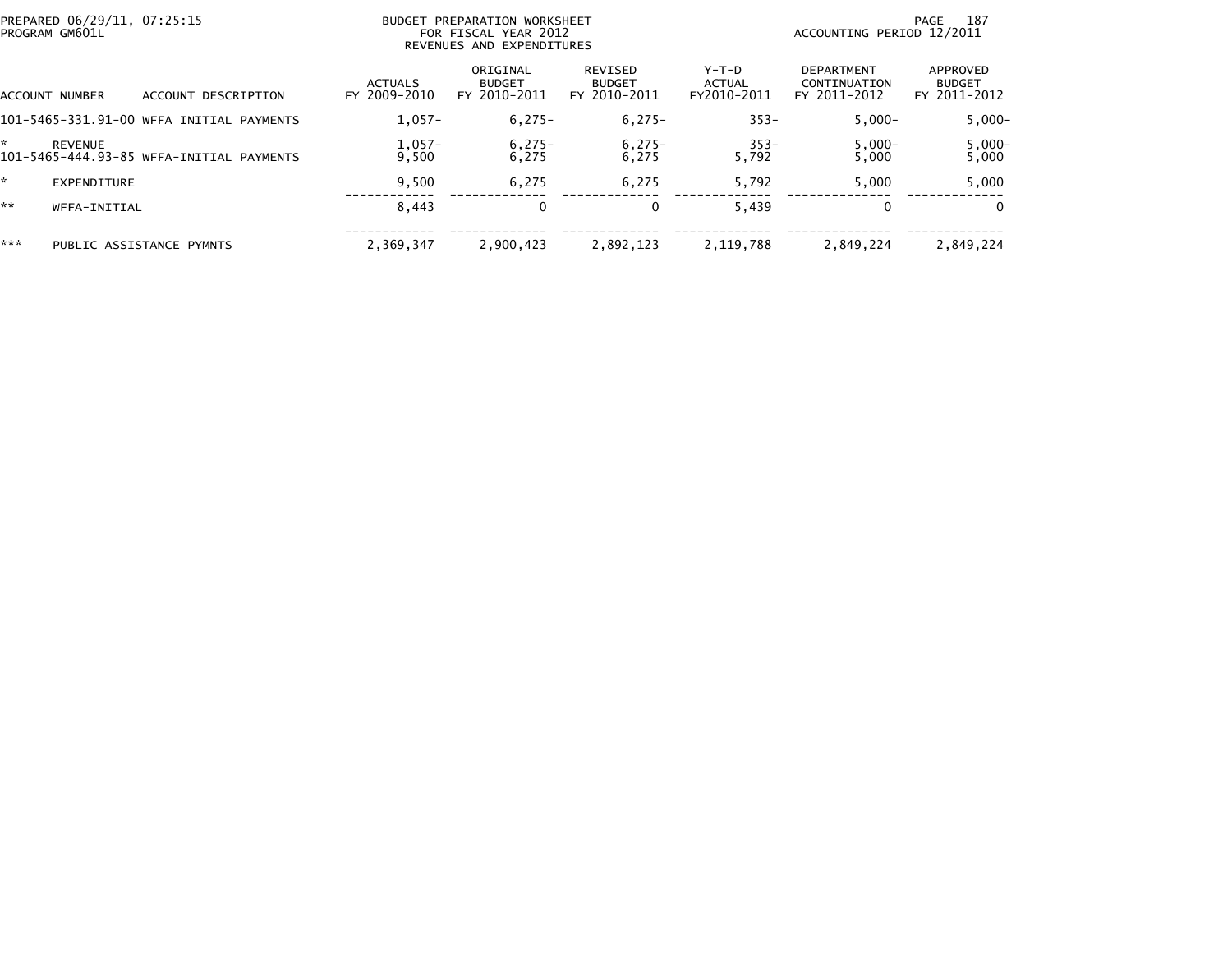| PREPARED 06/29/11, 07:25:15<br>PROGRAM GM601L |                                              |                                | <b>BUDGET PREPARATION WORKSHEET</b><br>FOR FISCAL YEAR 2012<br>REVENUES AND EXPENDITURES | 188<br>PAGE<br>ACCOUNTING PERIOD 12/2011 |                                         |                                            |                                                  |
|-----------------------------------------------|----------------------------------------------|--------------------------------|------------------------------------------------------------------------------------------|------------------------------------------|-----------------------------------------|--------------------------------------------|--------------------------------------------------|
| ACCOUNT NUMBER                                | ACCOUNT DESCRIPTION                          | <b>ACTUALS</b><br>FY 2009-2010 | ORIGINAL<br><b>BUDGET</b><br>FY 2010-2011                                                | REVISED<br><b>BUDGET</b><br>FY 2010-2011 | $Y-T-D$<br><b>ACTUAL</b><br>FY2010-2011 | DEPARTMENT<br>CONTINUATION<br>FY 2011-2012 | <b>APPROVED</b><br><b>BUDGET</b><br>FY 2011-2012 |
|                                               | 101-5550-331.00-00 FEDERAL GOVERNMENT GRANTS | $\Omega$                       | 0                                                                                        | 0                                        | $\Omega$                                | $\mathbf{0}$                               |                                                  |
|                                               | 101-5550-331.05-02 ARRA NUTRITION FUNDS      | 42,025-                        |                                                                                          |                                          |                                         | 0                                          |                                                  |
| 101-5550-331.05-03 ARRA USDA FUNDS            |                                              | $\Omega$                       | 0                                                                                        |                                          |                                         | 0                                          |                                                  |
|                                               | 101-5550-331.19-00 CARE GIVERS SUPPORT GRANT | 47,217-                        | 48,266-                                                                                  | 48,930-                                  | $29,872-$                               | 0                                          |                                                  |
|                                               | 101-5550-331.40-00 HCCBG SERVICES GRANT      | 736,846-                       | 736,850-                                                                                 | 766,091-                                 | 632,650-                                | 0                                          |                                                  |
|                                               | 101-5550-331.40-05 HCCBG-ADULT DAY CARE      | 0                              | 0                                                                                        | 0                                        | $\Omega$                                | 0                                          | 27,686-                                          |
|                                               | 101-5550-331.40-10 HCCBG-ADULT DAY HEALTH    |                                | U                                                                                        |                                          |                                         | $\Omega$                                   | $12,451-$                                        |
|                                               | 101-5550-331.40-15 HCCBG-CONGREGATE MEALS    | 0                              | 0                                                                                        | 0                                        |                                         | 0                                          | 331,669–                                         |
|                                               | 101-5550-331.40-20 HCCBG-INFO AND ASSIST     |                                | ŋ                                                                                        |                                          |                                         | $\Omega$                                   | 68,356-                                          |
|                                               | 101-5550-331.40-25 HCCBG-IN-HOME SERVICE     |                                | 0                                                                                        | $\Omega$                                 |                                         | 0                                          | 143,378-                                         |
|                                               |                                              | O                              | 0                                                                                        | 0                                        |                                         | $\Omega$                                   | $33,642-$                                        |
|                                               | 101-5550-331.40-50 HCCBG-TRANSPORTATION      | $\Omega$                       | 0                                                                                        | 0                                        | <sup>0</sup>                            | $\Omega$                                   | 148,909-                                         |
| 101-5550-331.88-00 USDA GRANT                 |                                              | $38,972-$                      | $37,000-$                                                                                | $49,310-$                                | $27,820-$                               | $\Omega$                                   | 49,310-                                          |
|                                               | 101-5550-365.08-01 ARRA NUTRITION CONTRIBUTN | $6.637 -$                      | 0                                                                                        | 0                                        | 0                                       | $\Omega$                                   | 0                                                |
|                                               | 101-5550-365.22-00 CAP CARE-SUPP MEAL DONATI | $\Omega$                       | 0                                                                                        | 0                                        | $\Omega$                                | $\Omega$                                   | 0                                                |
|                                               | 101-5550-365.25-00 ADULT DAY CARE DONATIONS  | $600 -$                        | $500 -$                                                                                  | $500 -$                                  | $280 -$                                 | 0                                          | $500 -$                                          |
|                                               | 101-5550-365.26-00 CARE GIVER DONATIONS      | $683 -$                        | $800 -$                                                                                  | $800 -$                                  | $30 -$                                  | 0                                          | $\Omega$                                         |
|                                               | 101-5550-365.46-00 IN HOME AIDE DONATIONS    | $295 -$                        | $200 -$                                                                                  | $200 -$                                  | 1,168-                                  | 0                                          | $200 -$                                          |
|                                               | 101-5550-365.64-00 NUTRITION DONATIONS       | $51,423-$                      | 56,250-                                                                                  | $56,250-$                                | 41,288-                                 | 0                                          | 0                                                |
|                                               | 101-5550-365.70-00 RESTRICTED DONATIONS      | $\Omega$                       | 0                                                                                        | 0                                        | $\Omega$                                | 0                                          |                                                  |
| 101-5550-365.74-02 SAFE GRANT                 |                                              | $\Omega$                       | U                                                                                        |                                          | 0                                       |                                            |                                                  |
|                                               | 101-5550-365.75-00 SENIOR CENTER OPER MATCH  | $3,182-$                       | $3,182-$                                                                                 | $3,182-$                                 | 1,190-                                  |                                            |                                                  |
|                                               | 101-5550-365.80-00 SAFE PROJECT DONATIONS    | $3,768-$                       | U                                                                                        | 0                                        | $280 -$                                 |                                            |                                                  |
|                                               | 101-5550-365.96-00 ASSISTIVE TECHNOLOGY DEV  | $40 -$                         | 0                                                                                        | 0                                        | 0                                       | n                                          |                                                  |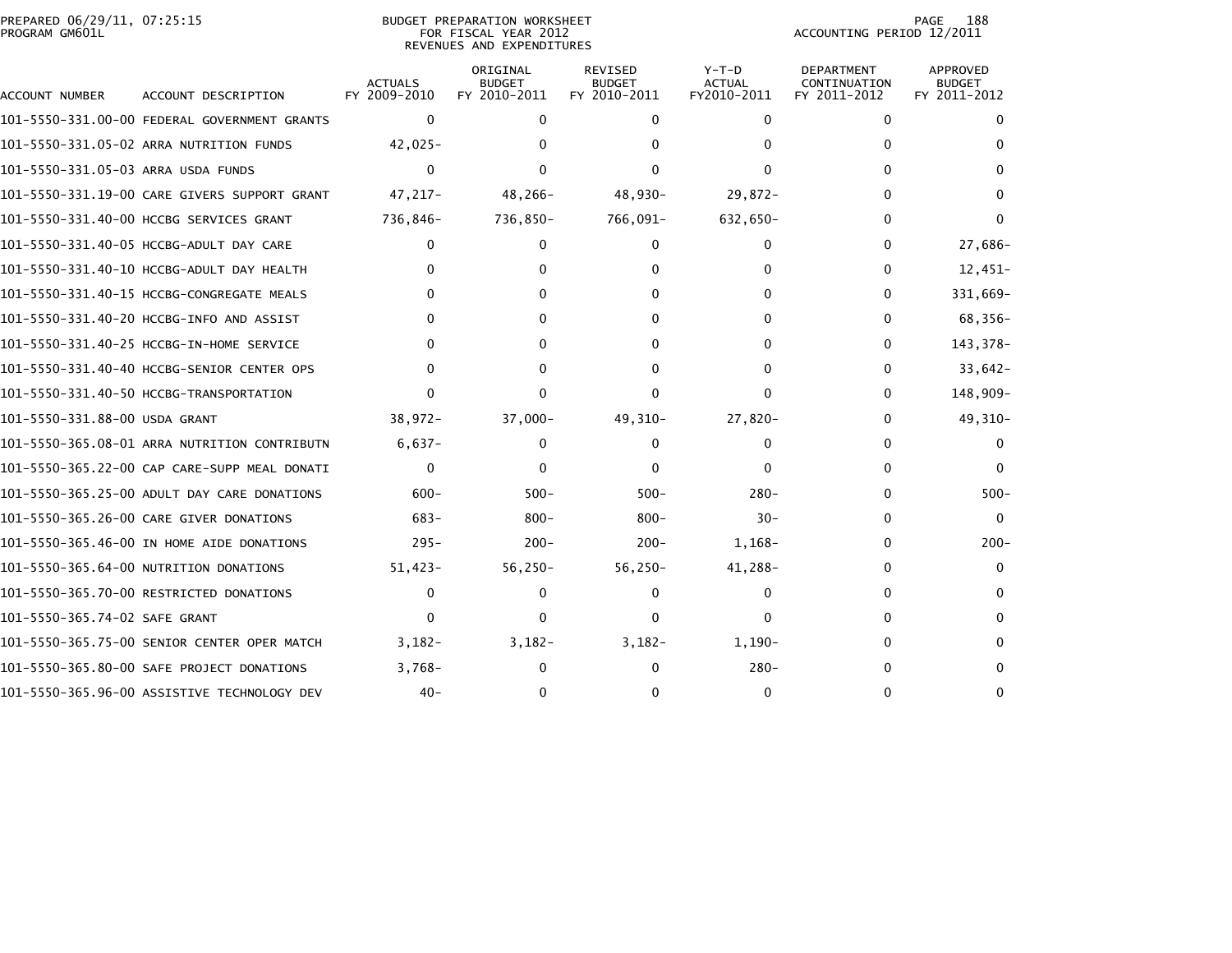| PREPARED 06/29/11, 07:25:15<br>PROGRAM GM601L         |                                              |                                | <b>BUDGET PREPARATION WORKSHEET</b><br>FOR FISCAL YEAR 2012<br>REVENUES AND EXPENDITURES | PAGE<br>189<br>ACCOUNTING PERIOD 12/2011        |                                       |                                                   |                                           |
|-------------------------------------------------------|----------------------------------------------|--------------------------------|------------------------------------------------------------------------------------------|-------------------------------------------------|---------------------------------------|---------------------------------------------------|-------------------------------------------|
| ACCOUNT NUMBER                                        | ACCOUNT DESCRIPTION                          | <b>ACTUALS</b><br>FY 2009-2010 | ORIGINAL<br><b>BUDGET</b><br>FY 2010-2011                                                | <b>REVISED</b><br><b>BUDGET</b><br>FY 2010-2011 | Y-T-D<br><b>ACTUAL</b><br>FY2010-2011 | <b>DEPARTMENT</b><br>CONTINUATION<br>FY 2011-2012 | APPROVED<br><b>BUDGET</b><br>FY 2011-2012 |
|                                                       | 101-5550-365.97-00 TARHEEL CARDS DONATIONS   | $\mathbf{0}$                   | 0                                                                                        | $\mathbf 0$                                     | $\mathbf 0$                           | $\mathbf 0$                                       | $\Omega$                                  |
|                                                       | 101-5550-365.99-00 HCCBG TRANS DONATIONS     | $2,146-$                       | $1,000-$                                                                                 | $1,000-$                                        | $1,646-$                              | $\mathbf{0}$                                      | $1,000-$                                  |
|                                                       | 101-5550-395.00-00 FUND BALANCE APPR-RESTR   | $\Omega$                       | $\Omega$                                                                                 | 10,881-                                         | $\mathbf{0}$                          | 0                                                 | 4,400-                                    |
| <b>REVENUE</b><br>101-5550-444.10-05 SALARIES:REGULAR |                                              | 933,834-<br>395,219            | 884,048-<br>393,594                                                                      | 937, 144-<br>374,556                            | 736,224-<br>305,295                   | $\mathbf{0}$<br>$\mathbf{0}$                      | 821,501-<br>36,017                        |
|                                                       |                                              | 4,788                          | 5,150                                                                                    | 5,150                                           | 3,298                                 | $\mathbf 0$                                       | $\Omega$                                  |
| 101-5550-444.20-05 HEALTH INSURANCE                   |                                              | 81,375                         | 126,900                                                                                  | 81,305                                          | 69,859                                | $\mathbf{0}$                                      | 8,040                                     |
|                                                       | 101-5550-444.20-08 HEALTH INSURANCE:RETIREES | $\Omega$                       | $\mathbf{0}$                                                                             | 5,680                                           | 4,680                                 | $\mathbf{0}$                                      | 8,040                                     |
| 101-5550-444.20-10 MEDICARE TAX                       |                                              | 5,566                          | 5,733                                                                                    | 5,733                                           | 4,262                                 | 0                                                 | 523                                       |
| 101-5550-444.20-15 RETIREMENT                         |                                              | 19,671                         | 25,387                                                                                   | 25,387                                          | 19,692                                | $\mathbf{0}$                                      | 2,510                                     |
|                                                       | 101–5550–444.20–20 SOCIAL SECURITY TAX       | 23,801                         | 24,513                                                                                   | 24,513                                          | 18,223                                | $\Omega$                                          | 2,233                                     |
|                                                       | 101-5550-444.20-25 WORKERS COMPENSATION      | 9,493                          | 9,464                                                                                    | 9,464                                           | 7,558                                 | $\mathbf{0}$                                      | 145                                       |
|                                                       | 101-5550-444.20-30 401(K) CONTRIBUTIONS      | 11,580                         | 11,808                                                                                   | 11,808                                          | 9,159                                 | 0                                                 | 1,081                                     |
|                                                       | 101-5550-444.33-00 OTHER PROFESSIONAL SRVCS  | $\Omega$                       | $\mathbf{0}$                                                                             | 19,038                                          | 0                                     | $\mathbf{0}$                                      | $\mathbf{0}$                              |
|                                                       | 101-5550-444.33-61 SENIOR CENTER OUTREACH    | 31,824                         | 31,824                                                                                   | 31,824                                          | 27,487                                | $\mathbf{0}$                                      | $\Omega$                                  |
|                                                       | 101-5550-444.34-30 SERVICE & MAINTENANCE     | $\Omega$                       | 0                                                                                        | 0                                               | 0                                     | $\mathbf{0}$                                      | $\mathbf{0}$                              |
|                                                       | 101-5550-444.41-50 UTILITY:NUTRITION SITES   | 785                            | 1,200                                                                                    | 1,200                                           | 848                                   | $\mathbf{0}$                                      | $\mathbf{0}$                              |
| 101-5550-444.43-15 R&M:EQUIPMENT                      |                                              | $\Omega$                       | 400                                                                                      | 400                                             | 0                                     | $\mathbf{0}$                                      | $\mathbf{0}$                              |
|                                                       |                                              | 5,348                          | 6,000                                                                                    | 5,460                                           | 1,988                                 | 0                                                 | $\Omega$                                  |
|                                                       |                                              | $\Omega$                       | 100                                                                                      | 100                                             | $\mathbf{0}$                          | $\mathbf{0}$                                      | $\Omega$                                  |
|                                                       | 101-5550-444.44-25 RENT:NUTRITION SITES      | 24,560                         | 26,000                                                                                   | 26,000                                          | 24,560                                | $\Omega$                                          | $\Omega$                                  |
|                                                       |                                              | 13,530                         | 15,000                                                                                   | 15,000                                          | 13,530                                | $\Omega$                                          | $\Omega$                                  |
|                                                       | 101-5550-444.50-07 COST PER COPY PROGRAM     | 2,149                          | 2,300                                                                                    | 2,300                                           | 1,441                                 | 0                                                 | 1,000                                     |
| 101-5550-444.53-05 TELEPHONE                          |                                              | 2,891                          | 2,700                                                                                    | 2,700                                           | 1,882                                 | $\mathbf{0}$                                      | 500                                       |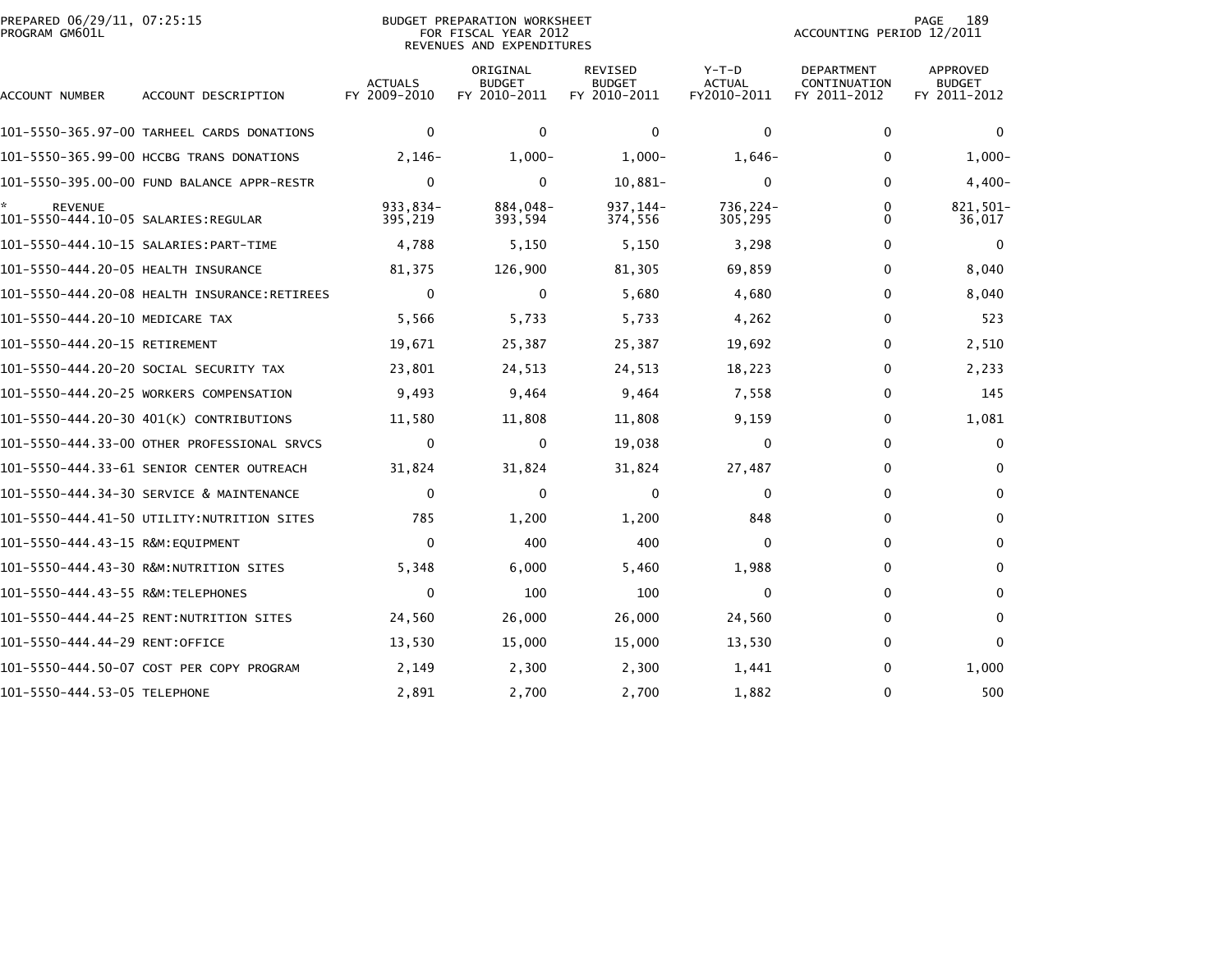| PREPARED 06/29/11, 07:25:15<br>PROGRAM GM601L |                                              | <b>BUDGET PREPARATION WORKSHEET</b><br>FOR FISCAL YEAR 2012<br>REVENUES AND EXPENDITURES |                                           |                                                 |                                         | 190<br>PAGE<br>ACCOUNTING PERIOD 12/2011          |                                           |  |
|-----------------------------------------------|----------------------------------------------|------------------------------------------------------------------------------------------|-------------------------------------------|-------------------------------------------------|-----------------------------------------|---------------------------------------------------|-------------------------------------------|--|
| ACCOUNT NUMBER                                | ACCOUNT DESCRIPTION                          | <b>ACTUALS</b><br>FY 2009-2010                                                           | ORIGINAL<br><b>BUDGET</b><br>FY 2010-2011 | <b>REVISED</b><br><b>BUDGET</b><br>FY 2010-2011 | $Y-T-D$<br><b>ACTUAL</b><br>FY2010-2011 | <b>DEPARTMENT</b><br>CONTINUATION<br>FY 2011-2012 | APPROVED<br><b>BUDGET</b><br>FY 2011-2012 |  |
|                                               | 101–5550–444.53–06 TELEPHONE:NUTRITION SITES | 2,634                                                                                    | 3,600                                     | 3,600                                           | 2,694                                   | 0                                                 | $\mathbf{0}$                              |  |
| 101-5550-444.55-00 PRINTING                   |                                              | 487                                                                                      | 800                                       | 800                                             | 0                                       | $\mathbf{0}$                                      | $\mathbf{0}$                              |  |
| 101-5550-444.57-00 POSTAGE                    |                                              | 1,131                                                                                    | 1,400                                     | 1,400                                           | 700                                     | $\mathbf{0}$                                      | 500                                       |  |
| 101-5550-444.58-00 TRAVEL                     |                                              | 7,722                                                                                    | 8,000                                     | 8,000                                           | 4,801                                   | $\mathbf{0}$                                      | 1,500                                     |  |
| 101-5550-444.59-00 TRAINING                   |                                              | 400                                                                                      | 400                                       | 400                                             | 400                                     | 0                                                 | 400                                       |  |
| 101–5550–444.61–05 SUPPLIES:OFFICE            |                                              | 815                                                                                      | 3,200                                     | 3,200                                           | 1,271                                   | $\mathbf{0}$                                      | 500                                       |  |
| 101–5550–444.61–81 SUPPLIES:SITE              |                                              | 2,788                                                                                    | 4,800                                     | 4,800                                           | 3,018                                   | $\Omega$                                          | $\Omega$                                  |  |
|                                               | 101-5550-444.61-95 SUPPLIES:OTHER SMALL EQMT | $\Omega$                                                                                 | 500                                       | 500                                             | 72                                      | $\mathbf{0}$                                      | 500                                       |  |
| 101–5550–444.62–05 ELECTRICITY                |                                              | 2,074                                                                                    | 2,500                                     | 2,500                                           | 1,449                                   | 0                                                 | $\Omega$                                  |  |
| 101-5550-444.62-25 NATURAL GAS                |                                              | 897                                                                                      | 1,100                                     | 1,100                                           | 653                                     | $\mathbf{0}$                                      | $\mathbf{0}$                              |  |
|                                               | 101-5550-444.64-50 DUES & SUBSCRIPTIONS      | 120                                                                                      | 140                                       | 140                                             | 25                                      | $\mathbf{0}$                                      | 100                                       |  |
| 101-5550-444.76-90 F/A:OTHER                  |                                              | $\Omega$                                                                                 | 0                                         | 540                                             | $\Omega$                                | $\mathbf{0}$                                      | $\Omega$                                  |  |
|                                               | 101-5550-444.83-00 PROGRAM ACTIVITIES        | 189                                                                                      | 400                                       | 400                                             | 330                                     | $\mathbf{0}$                                      | $\Omega$                                  |  |
| 101-5550-444.83-05 ADVISORY BOARD             |                                              | 10                                                                                       | 400                                       | 400                                             | $\mathbf 0$                             | $\mathbf 0$                                       | 200                                       |  |
|                                               | 101-5550-444.83-97 DONATION EXPENDITURES     | 7,205                                                                                    | 0                                         | 10,319                                          | 2,654                                   | $\mathbf{0}$                                      | 4,400                                     |  |
|                                               | 101-5550-444.84-10 ADULT DAY CARE CONTRACT   | 46.592                                                                                   | 44,000                                    | 44,000                                          | 24,682                                  | $\mathbf{0}$                                      | 45,097                                    |  |
|                                               | 101-5550-444.84-15 CARE MGMT SERV PURCHASE   | 566                                                                                      | 2,000                                     | 2,000                                           | 113                                     | 0                                                 | $\mathbf{0}$                              |  |
|                                               | 101-5550-444.84-19 CARE GIVERS SUPPORT GRANT | 26,504                                                                                   | 24,901                                    | 25,565                                          | 16,509                                  | 0                                                 | $\bf{0}$                                  |  |
|                                               | 101-5550-444.84-20 CONGREGATE CATERING CONTR | 234.791                                                                                  | 287,000                                   | 328,551                                         | 214,332                                 | $\Omega$                                          | $\Omega$                                  |  |
|                                               | 101-5550-444.84-21 ARRA CONGREGATE CATERING  | 31,809                                                                                   | 0                                         | 0                                               | $\mathbf 0$                             | $\mathbf{0}$                                      | $\mathbf{0}$                              |  |
|                                               | 101-5550-444.84-30 IN HOME AIDE CONTRACT     | 161,892                                                                                  | 150,000                                   | 150,000                                         | 102,778                                 | $\bf{0}$                                          | 159,509                                   |  |
|                                               | 101–5550–444.84–70 SUPPLEMENTAL MEALS CONTRA | 12,577                                                                                   | 13,000                                    | 13,000                                          | 4,430                                   | $\mathbf{0}$                                      | $\Omega$                                  |  |
|                                               | 101-5550-444.84-75 TRANSPORTATION CONTRACT   | 178,038                                                                                  | 236,000                                   | 236,000                                         | 208,546                                 | $\mathbf{0}$                                      | 236,000                                   |  |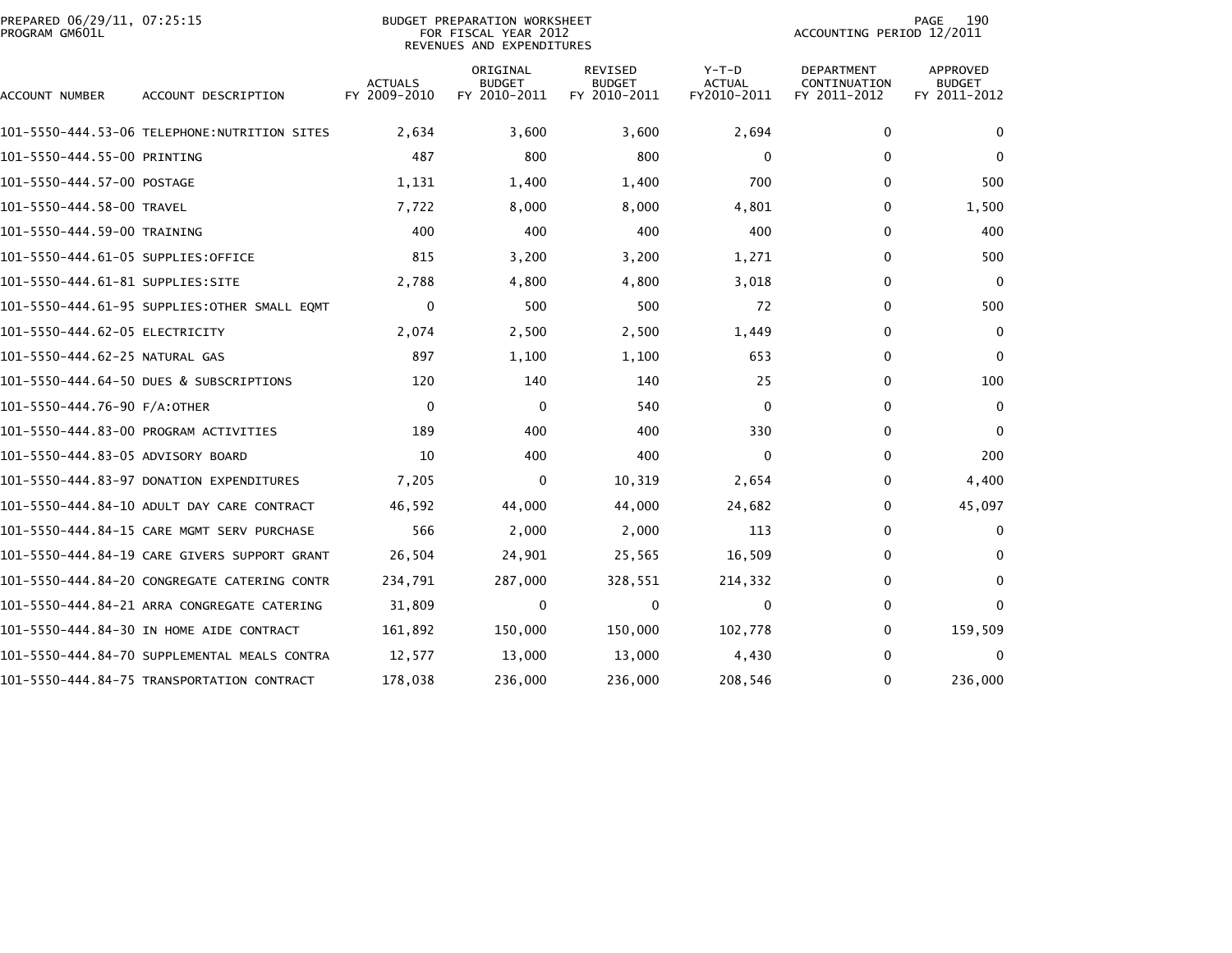| PREPARED 06/29/11, 07:25:15<br>PROGRAM GM601L |                                              |                                | BUDGET PREPARATION WORKSHEET<br>FOR FISCAL YEAR 2012<br>REVENUES AND EXPENDITURES | 191<br>PAGE<br>ACCOUNTING PERIOD 12/2011        |                                         |                                                   |                                           |
|-----------------------------------------------|----------------------------------------------|--------------------------------|-----------------------------------------------------------------------------------|-------------------------------------------------|-----------------------------------------|---------------------------------------------------|-------------------------------------------|
| ACCOUNT NUMBER                                | ACCOUNT DESCRIPTION                          | <b>ACTUALS</b><br>FY 2009-2010 | ORIGINAL<br><b>BUDGET</b><br>FY 2010-2011                                         | <b>REVISED</b><br><b>BUDGET</b><br>FY 2010-2011 | $Y-T-D$<br><b>ACTUAL</b><br>FY2010-2011 | <b>DEPARTMENT</b><br>CONTINUATION<br>FY 2011-2012 | APPROVED<br><b>BUDGET</b><br>FY 2011-2012 |
|                                               | 101-5550-444.85-29 HOUSING & HOME IMP SERV   | $\mathbf{0}$                   | 0                                                                                 | 0                                               | $\bf{0}$                                | 0                                                 |                                           |
|                                               | 101-5550-444.85-30 GRANT: HCCBG AGING        | $\Omega$                       |                                                                                   | 0                                               | $\mathbf{0}$                            | 0                                                 | 482,977                                   |
|                                               | 101-5550-444.85-44 GRANT:ROBERTSON-SAFE      | $\Omega$                       | $\Omega$                                                                          | 562                                             | 237                                     | $\mathbf{0}$                                      | $\Omega$                                  |
| 101-5550-444.85-98 GRANT MATCH                |                                              | $\Omega$                       | $\Omega$                                                                          | 0                                               | 0                                       | 0                                                 | 204,782                                   |
| LEVEL<br><b>TEXT</b><br>400<br>EXPANSION      | CONTINUATION                                 |                                | TEXT AMT                                                                          | 164,782<br>40,000<br>204,782                    |                                         |                                                   |                                           |
|                                               | 101-5550-444.90-45 MGMT INFO SYSTEMS MAIN    | 1.042                          | 1,600                                                                             | 1,600                                           | 874                                     | 0                                                 | 400                                       |
|                                               | 101-5550-444.91-44 APPROPRIATION-RUFTYHOLMES | $\mathbf{0}$                   | $\Omega$                                                                          | $\Omega$                                        | $\mathbf{0}$                            | $\mathbf{0}$                                      | 73,530                                    |
| ×.<br>EXPENDITURE                             |                                              | 1,352,863                      | 1,473,814                                                                         | 1,486,995                                       | 1,104,330                               | $\mathbf 0$                                       | 1,270,484                                 |
| **                                            | HOME CARE COMM BLK GRANT                     | 419,029                        | 589,766                                                                           | 549,851                                         | 368,106                                 | 0                                                 | 448,983                                   |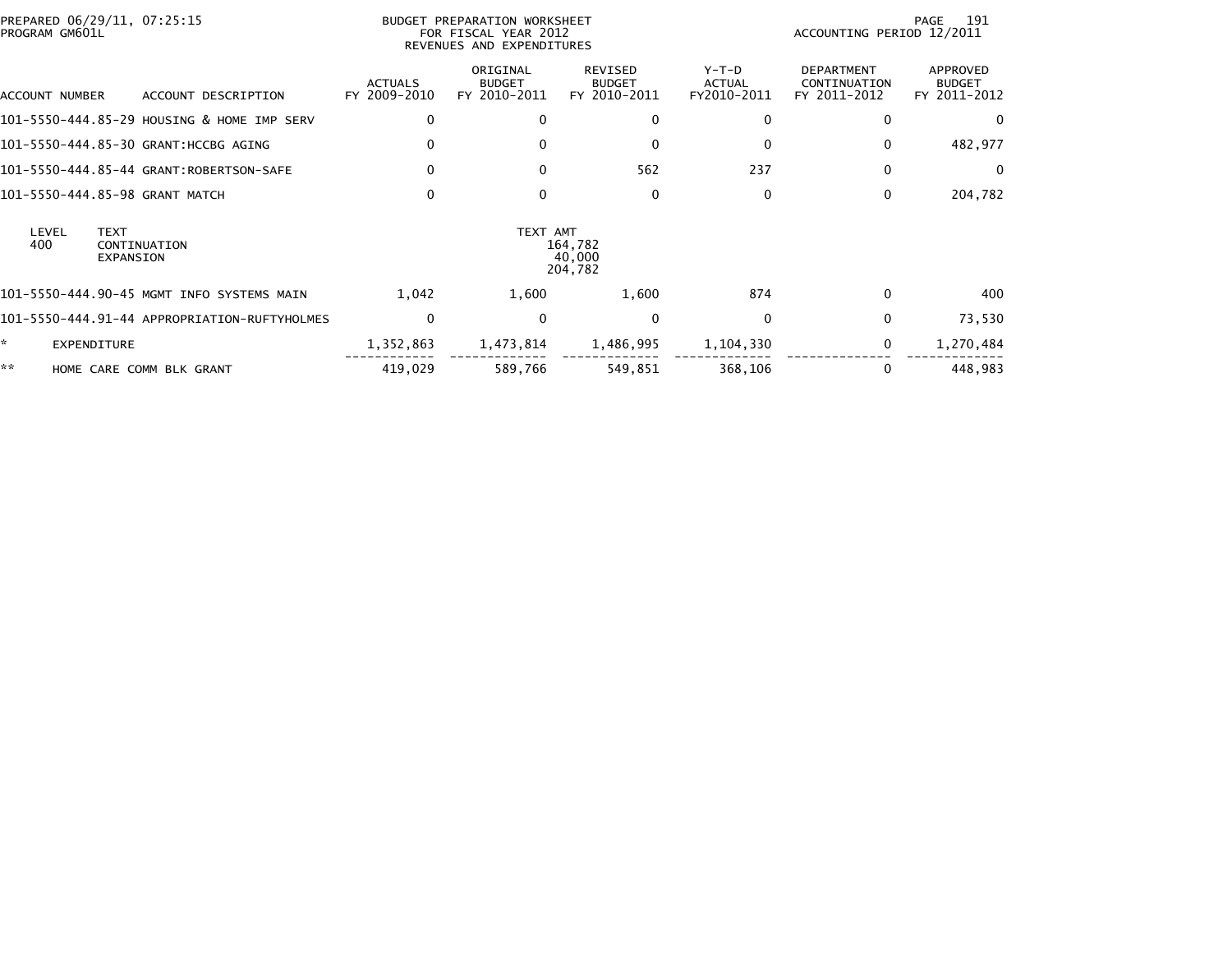| PREPARED 06/29/11, 07:25:15<br>PROGRAM GM601L |                |                                            |                                | BUDGET PREPARATION WORKSHEET<br>FOR FISCAL YEAR 2012<br>REVENUES AND EXPENDITURES | ACCOUNTING PERIOD 12/2011                | 192<br>PAGE                    |                                                   |                                           |
|-----------------------------------------------|----------------|--------------------------------------------|--------------------------------|-----------------------------------------------------------------------------------|------------------------------------------|--------------------------------|---------------------------------------------------|-------------------------------------------|
| ACCOUNT NUMBER                                |                | ACCOUNT DESCRIPTION                        | <b>ACTUALS</b><br>FY 2009-2010 | ORIGINAL<br><b>BUDGET</b><br>FY 2010-2011                                         | REVISED<br><b>BUDGET</b><br>FY 2010-2011 | Y-T-D<br>ACTUAL<br>FY2010-2011 | <b>DEPARTMENT</b><br>CONTINUATION<br>FY 2011-2012 | APPROVED<br><b>BUDGET</b><br>FY 2011-2012 |
|                                               |                | 101-5551-331.71-00 SHIIP GRANT             | $3,334-$                       | $4,200-$                                                                          | $4,200-$                                 | $5,171-$                       | $\bf{0}$                                          | 0                                         |
|                                               |                | 101-5551-395.00-00 FUND BALANCE APPR-RESTR | $\Omega$                       | 0                                                                                 | $1,481-$                                 | 0                              | $\Omega$                                          | $2,200-$                                  |
| *                                             | <b>REVENUE</b> | 101-5551-444.85-00 GRANT EXPENDITURES      | $3,334-$<br>3,434              | $4,200-$<br>4,200                                                                 | $5,681-$<br>5,681                        | $5,171-$<br>5,039              | 0                                                 | $2,200-$<br>2,200                         |
| *.                                            | EXPENDITURE    |                                            | 3,434                          | 4,200                                                                             | 5,681                                    | 5,039                          | $\Omega$                                          | 2,200                                     |
| **                                            |                | DEPT OF RURAL EDUCATION                    | 100                            |                                                                                   | 0                                        | $132 -$                        | $\bf{0}$                                          | $\mathbf{0}$                              |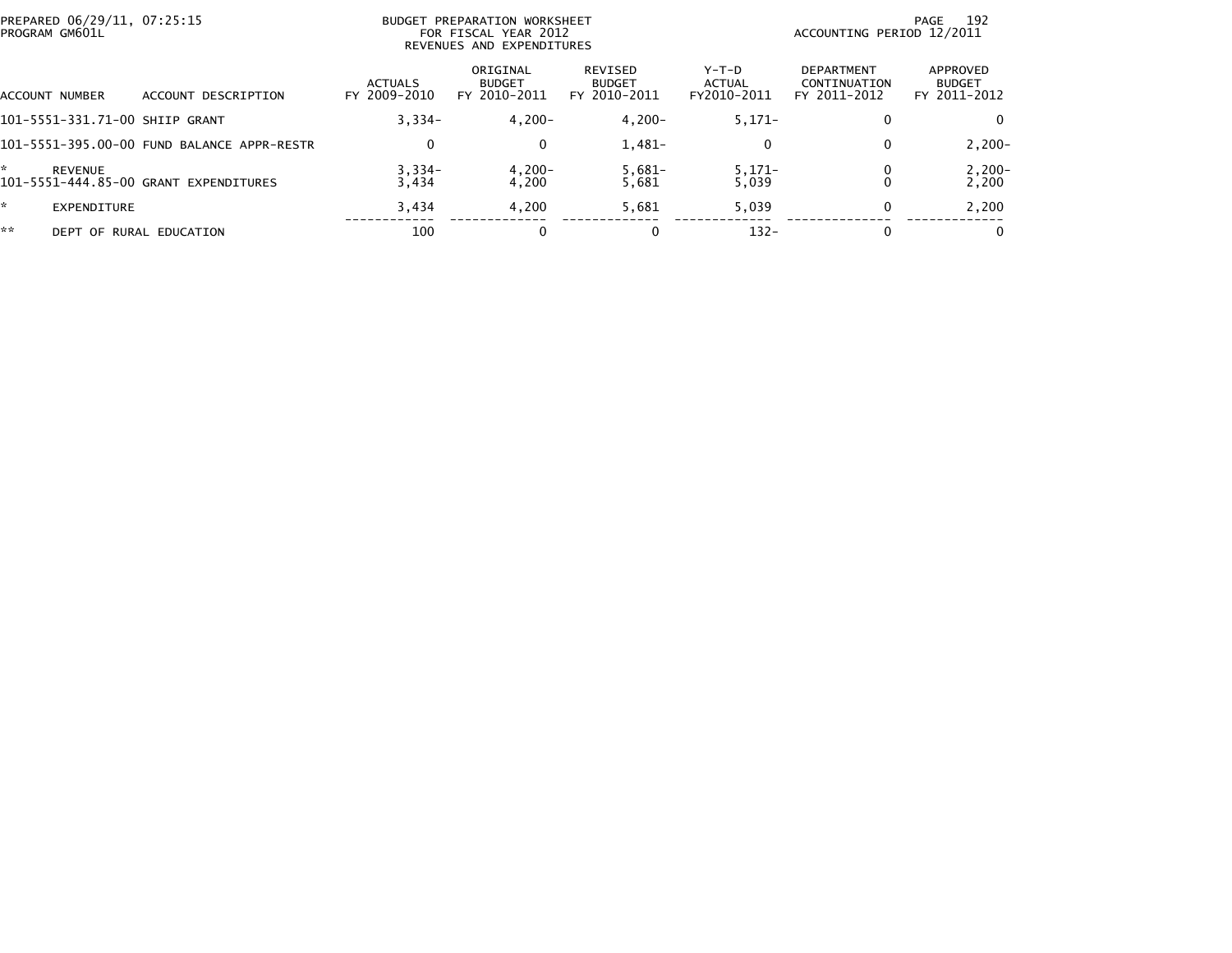| PREPARED 06/29/11, 07:25:15<br>PROGRAM GM601L |                                              | BUDGET PREPARATION WORKSHEET<br>FOR FISCAL YEAR 2012<br>REVENUES AND EXPENDITURES |                                           |                                          |                                         | 193<br>PAGE<br>ACCOUNTING PERIOD 12/2011          |                                                  |  |
|-----------------------------------------------|----------------------------------------------|-----------------------------------------------------------------------------------|-------------------------------------------|------------------------------------------|-----------------------------------------|---------------------------------------------------|--------------------------------------------------|--|
| ACCOUNT NUMBER                                | ACCOUNT DESCRIPTION                          | <b>ACTUALS</b><br>FY 2009-2010                                                    | ORIGINAL<br><b>BUDGET</b><br>FY 2010-2011 | REVISED<br><b>BUDGET</b><br>FY 2010-2011 | $Y-T-D$<br><b>ACTUAL</b><br>FY2010-2011 | <b>DEPARTMENT</b><br>CONTINUATION<br>FY 2011-2012 | <b>APPROVED</b><br><b>BUDGET</b><br>FY 2011-2012 |  |
|                                               | 101-5560-331.82-00 TITLE V SCSEP GRANT       | 246.469-                                                                          | 212, 117-                                 | 275, 105-                                | 193,715-                                | 0                                                 | 250,000-                                         |  |
|                                               | 101-5560-338.20-00 TITLE V AGENCY MATCH      | $200 -$                                                                           | $\mathbf{0}$                              | $\mathbf 0$                              | $\Omega$                                | 0                                                 | $\mathbf 0$                                      |  |
| <b>REVENUE</b>                                |                                              | 246.669-<br>20,481                                                                | 212, 117-<br>20.403                       | 275.105-<br>29,300                       | 193.715-<br>20,560                      | $\mathbf{0}$<br>$\Omega$                          | 250,000-<br>$\Omega$                             |  |
|                                               |                                              | 223,285                                                                           | 197,536                                   | 236,933                                  | 207,689                                 | 0                                                 | $\Omega$                                         |  |
| 101-5560-444.20-05 HEALTH INSURANCE           |                                              | 0                                                                                 | 8,460                                     | 7,810                                    | 0                                       | $\bf{0}$                                          | $\Omega$                                         |  |
| 101-5560-444.20-10 MEDICARE TAX               |                                              | 3,536                                                                             | 3,160                                     | 3,860                                    | 3,310                                   | $\mathbf{0}$                                      | $\bf{0}$                                         |  |
| 101-5560-444.20-15 RETIREMENT                 |                                              | 1,019                                                                             | 1,316                                     | 1,890                                    | 1,326                                   | $\bf{0}$                                          | $\Omega$                                         |  |
|                                               | 101-5560-444.20-20 SOCIAL SECURITY TAX       | 15,114                                                                            | 7,887                                     | 16,507                                   | 14,151                                  | $\mathbf{0}$                                      | 0                                                |  |
|                                               | 101-5560-444.20-25 WORKERS COMPENSATION      | 6,261                                                                             | 790                                       | 6,610                                    | 6,581                                   | $\mathbf{0}$                                      | 0                                                |  |
|                                               | 101-5560-444.20-30 401(K) CONTRIBUTIONS      | 614                                                                               | 612                                       | 712                                      | 617                                     | 0                                                 | $\mathbf{0}$                                     |  |
| 101-5560-444.32-30 MEDICAL                    |                                              | 389                                                                               | 569                                       | 711                                      | 561                                     | $\mathbf{0}$                                      | $\bf{0}$                                         |  |
| 101-5560-444.58-00 TRAVEL                     |                                              | 167                                                                               | 1,500                                     | 1,277                                    | 185                                     | $\bf{0}$                                          | $\Omega$                                         |  |
| 101-5560-444.59-00 TRAINING                   |                                              | 443                                                                               | 500                                       | 111                                      | 51                                      | $\mathbf{0}$                                      | $\Omega$                                         |  |
| 101-5560-444.85-72 GRANT:TITLE V              |                                              | $\mathbf{0}$                                                                      | 0                                         | 0                                        | $\Omega$                                | $\bf{0}$                                          | 250,000                                          |  |
| 101-5560-444.85-98 GRANT MATCH                |                                              | $\Omega$                                                                          | $\mathbf{0}$                              | 0                                        | 0                                       | $\mathbf{0}$                                      | 27,778                                           |  |
|                                               | 101-5560-444.91-44 APPROPRIATION-RUFTYHOLMES | $\Omega$                                                                          | $\mathbf{0}$                              | $\Omega$                                 | $\Omega$                                | $\mathbf{0}$                                      | $\Omega$                                         |  |
| *.<br>EXPENDITURE                             |                                              | 271,309                                                                           | 242,733                                   | 305,721                                  | 255,031                                 | $\bf{0}$                                          | 277,778                                          |  |
| **<br>TITLE V SCSEP                           |                                              | 24,640                                                                            | 30,616                                    | 30,616                                   | 61,316                                  | $\bf{0}$                                          | 27,778                                           |  |
| ***<br>SENIOR SERVICES                        |                                              | 443,769                                                                           | 620,382                                   | 580,467                                  | 429,290                                 | 0                                                 | 476,761                                          |  |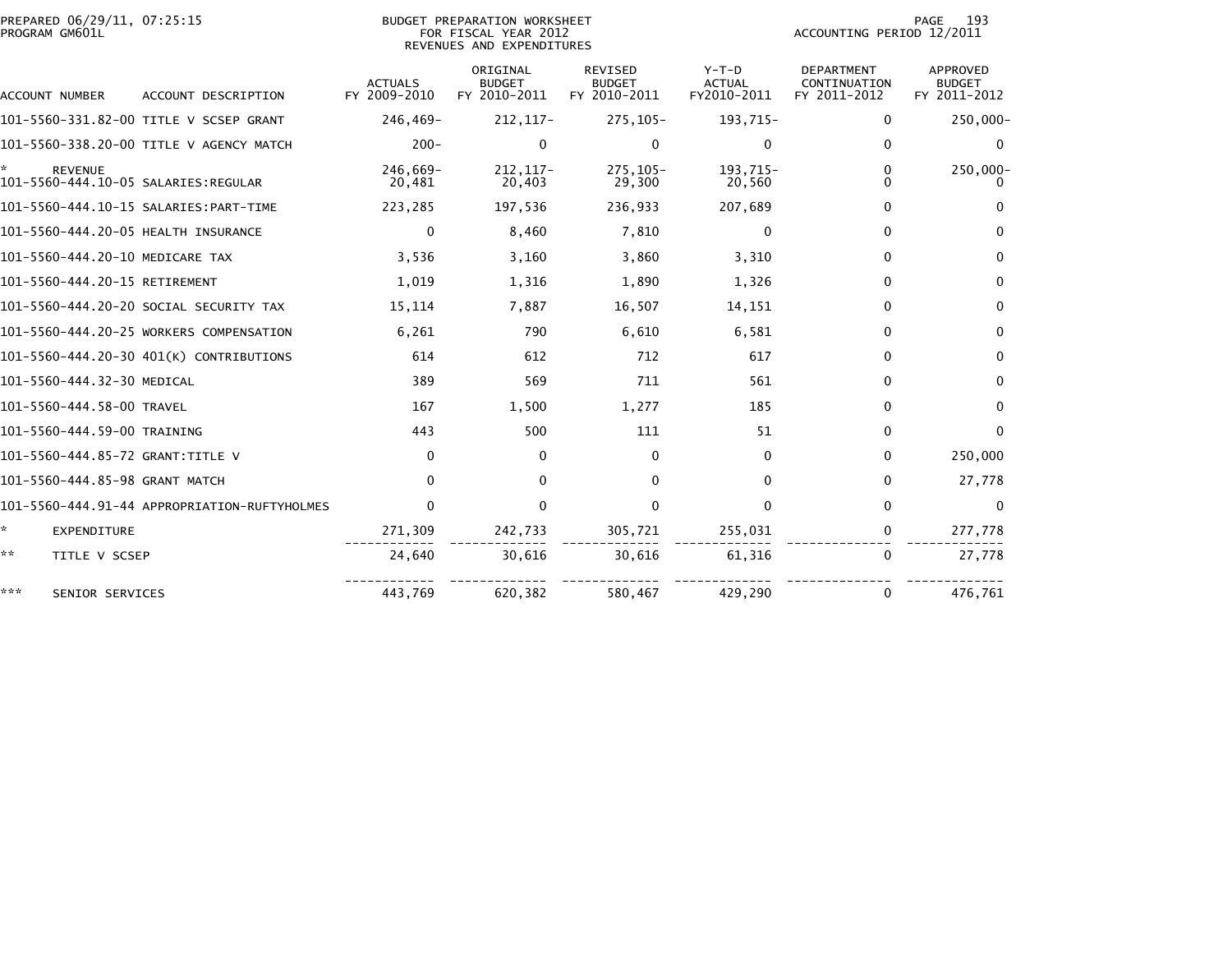| PREPARED 06/29/11, 07:25:15<br>PROGRAM GM601L |                                              | <b>BUDGET PREPARATION WORKSHEET</b><br>FOR FISCAL YEAR 2012<br>REVENUES AND EXPENDITURES |                                           |                                                 |                                         | 194<br>PAGE<br>ACCOUNTING PERIOD 12/2011   |                                                  |  |
|-----------------------------------------------|----------------------------------------------|------------------------------------------------------------------------------------------|-------------------------------------------|-------------------------------------------------|-----------------------------------------|--------------------------------------------|--------------------------------------------------|--|
| ACCOUNT NUMBER                                | ACCOUNT DESCRIPTION                          | <b>ACTUALS</b><br>FY 2009-2010                                                           | ORIGINAL<br><b>BUDGET</b><br>FY 2010-2011 | <b>REVISED</b><br><b>BUDGET</b><br>FY 2010-2011 | $Y-T-D$<br><b>ACTUAL</b><br>FY2010-2011 | DEPARTMENT<br>CONTINUATION<br>FY 2011-2012 | <b>APPROVED</b><br><b>BUDGET</b><br>FY 2011-2012 |  |
|                                               | 101-6110-331.46-00 LIBRARY FEDERAL AID GRANT | 0                                                                                        | 0                                         | 0                                               | 0                                       | 0                                          | 0                                                |  |
|                                               | 101-6110-332.30-00 LIBRARY:E RATE FUNDS      | $\mathbf{0}$                                                                             | $\Omega$                                  | 0                                               | $\Omega$                                | $\mathbf{0}$                               | $\mathbf{0}$                                     |  |
|                                               | 101-6110-334.52-00 LIBRARY STATE AID GRANT   | 189,285-                                                                                 | 189,285-                                  | 199,529-                                        | $164, 567 -$                            | 170,285-                                   | 170,285-                                         |  |
|                                               | 101-6110-334.65-30 SMART START:LIBRARY       | $125,620-$                                                                               | 134,968-                                  | 121,618-                                        | $104,676-$                              | 110,787-                                   | 110,787-                                         |  |
| 101-6110-351.50-00 LIBRARY FINES              |                                              | 63,841-                                                                                  | $50,000 -$                                | $50,000 -$                                      | $62, 301 -$                             | $100,000 -$                                | $100,000 -$                                      |  |
|                                               | 101-6110-353.60-00 LIBRARY FEES(MICRO-PHOTO) | $37,333 -$                                                                               | 30,000-                                   | $30,000 -$                                      | $29,315-$                               | $35,000 -$                                 | $35,000 -$                                       |  |
|                                               | 101-6110-389.10-00 LIBRARY: MISCELLANEOUS    | $13,614-$                                                                                | $8,000 -$                                 | $8,000 -$                                       | 14,598-                                 | $10,000 -$                                 | $10,000 -$                                       |  |
|                                               | 101-6110-395.00-00 FUND BALANCE APPR-RESTR   | $\Omega$                                                                                 | 0                                         | 0                                               | $\Omega$                                | $\mathbf{0}$                               | $\Omega$                                         |  |
| <b>REVENUE</b>                                |                                              | 429,693-<br>1,318,904                                                                    | 412.253-<br>1,351,455                     | 409.147-<br>1,351,455                           | $375,457-$<br>1,175,595                 | 426,072-<br>1,351,455                      | 426,072-<br>1,351,455                            |  |
| 101-6110-455.10-10 SALARIES: OVERTIME         |                                              | 0                                                                                        | 0                                         | 0                                               | $\Omega$                                | $\mathbf{0}$                               | $\Omega$                                         |  |
|                                               |                                              | 214,754                                                                                  | 225,983                                   | 221,833                                         | 175,658                                 | 212, 113                                   | 212, 113                                         |  |
| 101-6110-455.20-05 HEALTH INSURANCE           |                                              | 312,075                                                                                  | 355,320                                   | 379,611                                         | 315,880                                 | 337,680                                    | 337,680                                          |  |
|                                               |                                              | 27,495                                                                                   | 42,300                                    | 36,120                                          | 32,120                                  | 32,160                                     | 32,160                                           |  |
| 101-6110-455.20-10 MEDICARE TAX               |                                              | 21,540                                                                                   | 22,873                                    | 22,813                                          | 18,893                                  | 22,672                                     | 22,672                                           |  |
| 101-6110-455.20-15 RETIREMENT                 |                                              | 65,653                                                                                   | 87,170                                    | 87,170                                          | 75,827                                  | 87,170                                     | 94,196                                           |  |
|                                               | 101-6110-455.20-20 SOCIAL SECURITY TAX       | 92,100                                                                                   | 97,801                                    | 97,545                                          | 80,786                                  | 96,941                                     | 96,941                                           |  |
|                                               | 101-6110-455.20-25 WORKERS COMPENSATION      | 4,758                                                                                    | 8,987                                     | 8,971                                           | 7,583                                   | 8,548                                      | 8,548                                            |  |
|                                               | 101-6110-455.20-30 401(K) CONTRIBUTIONS      | 39,207                                                                                   | 40,545                                    | 40,545                                          | 35,124                                  | 40,545                                     | 40,545                                           |  |
|                                               |                                              | 364                                                                                      | 375                                       | 375                                             | 334                                     | 375                                        | 375                                              |  |
|                                               | 101-6110-455.33-06 CATALOGING AND PROCESSING | 30,305                                                                                   | 59,000                                    | 56,500                                          | 43,033                                  | 50,000                                     | 50,000                                           |  |
|                                               | 101-6110-455.33-17 CONTRACTED SERVICES       | 0                                                                                        | 11,000                                    | 11,000                                          | 8,905                                   | 11,000                                     | 11,000                                           |  |
| 101-6110-455.34-09 BINDING                    |                                              | 1,500                                                                                    | 1,500                                     | 1,500                                           | 595                                     | 1,500                                      | 1,500                                            |  |
|                                               | 101-6110-455.34-30 SERVICE & MAINTENANCE     | 55,979                                                                                   | 100,000                                   | 100,000                                         | 89,241                                  | 100,000                                    | 100,000                                          |  |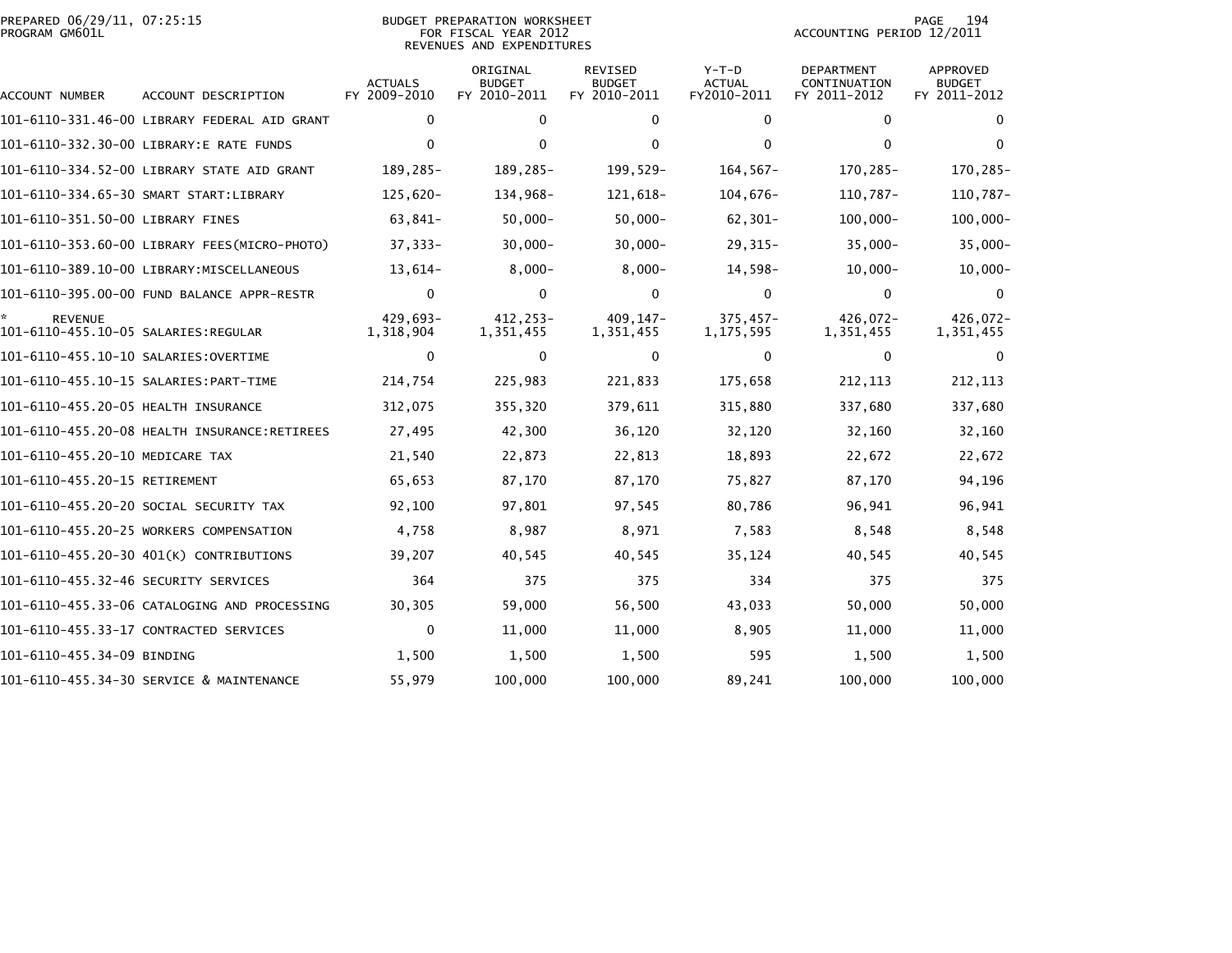| PREPARED 06/29/11, 07:25:15<br>PROGRAM GM601L |                                                                                                                                                                                                                                                                                                                      | BUDGET PREPARATION WORKSHEET<br>FOR FISCAL YEAR 2012<br>REVENUES AND EXPENDITURES |                                           |                                          |                                         | 195<br>PAGE<br>ACCOUNTING PERIOD 12/2011   |                                           |  |
|-----------------------------------------------|----------------------------------------------------------------------------------------------------------------------------------------------------------------------------------------------------------------------------------------------------------------------------------------------------------------------|-----------------------------------------------------------------------------------|-------------------------------------------|------------------------------------------|-----------------------------------------|--------------------------------------------|-------------------------------------------|--|
| ACCOUNT NUMBER                                | ACCOUNT DESCRIPTION                                                                                                                                                                                                                                                                                                  | <b>ACTUALS</b><br>FY 2009-2010                                                    | ORIGINAL<br><b>BUDGET</b><br>FY 2010-2011 | REVISED<br><b>BUDGET</b><br>FY 2010-2011 | $Y-T-D$<br><b>ACTUAL</b><br>FY2010-2011 | DEPARTMENT<br>CONTINUATION<br>FY 2011-2012 | APPROVED<br><b>BUDGET</b><br>FY 2011-2012 |  |
| LEVEL<br>400                                  | <b>TEXT</b><br>CONTRACTS FOR THE LIBRAY SYSTEM, WHICH INCLUDES<br>BILL'S EXTERMINATING COMPANY, DABBS LAWNCARE, DTI<br>INTERGRATED BUSINESS SOLUTIONS, IKON, INTERGRATED<br>TECHNOLOGY GROUP, PITNEY BOWES, RESIDENTIAL<br>GARBAGE SERVICE, SPECTRUM SALES, THE LIBRARY CORP.<br>TOSHIBA, US POST OFFICE, AND XEROX. |                                                                                   | TEXT AMT<br>100,000<br>100,000            |                                          |                                         |                                            |                                           |  |
| 101-6110-455.41-40 WATER                      |                                                                                                                                                                                                                                                                                                                      | 9,422                                                                             | 10,500                                    | 10,500                                   | 8,513                                   | 10,500                                     | 13,000                                    |  |
|                                               | 101-6110-455.43-05 R&M:BUILDINGS                                                                                                                                                                                                                                                                                     | 50,953                                                                            | 35,000                                    | 35,000                                   | 26,838                                  | 35,000                                     | 35,000                                    |  |
|                                               | 101-6110-455.43-15 R&M:EQUIPMENT                                                                                                                                                                                                                                                                                     | 816                                                                               | 2,000                                     | 2,000                                    | 1,859                                   | 2,000                                      | 2,000                                     |  |
|                                               | 101-6110-455.43-20 R&M:VEHICLES                                                                                                                                                                                                                                                                                      | 2,864                                                                             | 3,500                                     | 3,500                                    | 1,594                                   | 3,500                                      | 3,500                                     |  |
|                                               |                                                                                                                                                                                                                                                                                                                      | 238                                                                               | 500                                       | 500                                      | $\mathbf 0$                             | 500                                        | 500                                       |  |
|                                               | 101-6110-455.44-20 RENT:LAND & BUILDINGS                                                                                                                                                                                                                                                                             | 1,200                                                                             | 4,368                                     | 4,368                                    | 4,268                                   | 4,368                                      | 4,368                                     |  |
|                                               | 101-6110-455.50-07 COST PER COPY PROGRAM                                                                                                                                                                                                                                                                             | 6,499                                                                             | 5,000                                     | 6,200                                    | 4,450                                   | 6,500                                      | 6,500                                     |  |
| LEVEL<br>400                                  | <b>TEXT</b><br>THIS LINE ITEM WAS INCREASE DUE TO THE INCREASED<br>NUMBER OF COPIES BEING MADE BY THE PUBLIC.                                                                                                                                                                                                        |                                                                                   |                                           | TEXT AMT<br>6,500                        |                                         |                                            |                                           |  |
|                                               |                                                                                                                                                                                                                                                                                                                      |                                                                                   |                                           | 6,500                                    |                                         |                                            |                                           |  |
| 101-6110-455.53-05 TELEPHONE                  |                                                                                                                                                                                                                                                                                                                      | 9,187                                                                             | 10,000                                    | 10,000                                   | 5,300                                   | 10,000                                     | 10,000                                    |  |
|                                               | 101-6110-455.54-00 ADVERTISING                                                                                                                                                                                                                                                                                       | 1,383                                                                             | 1,500                                     | 1,500                                    | 555                                     | 0                                          | $\mathbf 0$                               |  |
| 101-6110-455.55-00 PRINTING                   |                                                                                                                                                                                                                                                                                                                      | 2,720                                                                             | 3,000                                     | 3,000                                    | 1,281                                   | 3,000                                      | 3,000                                     |  |
| 101-6110-455.57-00 POSTAGE                    |                                                                                                                                                                                                                                                                                                                      | 13,866                                                                            | 15,000                                    | 15,000                                   | 14,700                                  | 15,000                                     | 15,000                                    |  |
| 101-6110-455.58-00 TRAVEL                     |                                                                                                                                                                                                                                                                                                                      | 6,923                                                                             | 7,000                                     | 5,800                                    | 3,684                                   | 7,000                                      | 7,000                                     |  |
| 101-6110-455.59-00 TRAINING                   |                                                                                                                                                                                                                                                                                                                      | 1,729                                                                             | 3,000                                     | 3,000                                    | 618                                     | 2,000                                      | 2,000                                     |  |
|                                               | 101-6110-455.60-00 MISCELLANEOUS                                                                                                                                                                                                                                                                                     | 400                                                                               | 400                                       | 400                                      | 190                                     | 0                                          | $\Omega$                                  |  |
|                                               | 101-6110-455.61-05 SUPPLIES:OFFICE                                                                                                                                                                                                                                                                                   | 24,312                                                                            | 25,000                                    | 23,695                                   | 16,452                                  | 23,695                                     | 23,695                                    |  |
|                                               | 101-6110-455.61-30 SUPPLIES:JANITORIAL                                                                                                                                                                                                                                                                               | 1,433                                                                             | 10,000                                    | 10,000                                   | 9,223                                   | 10,000                                     | 10,000                                    |  |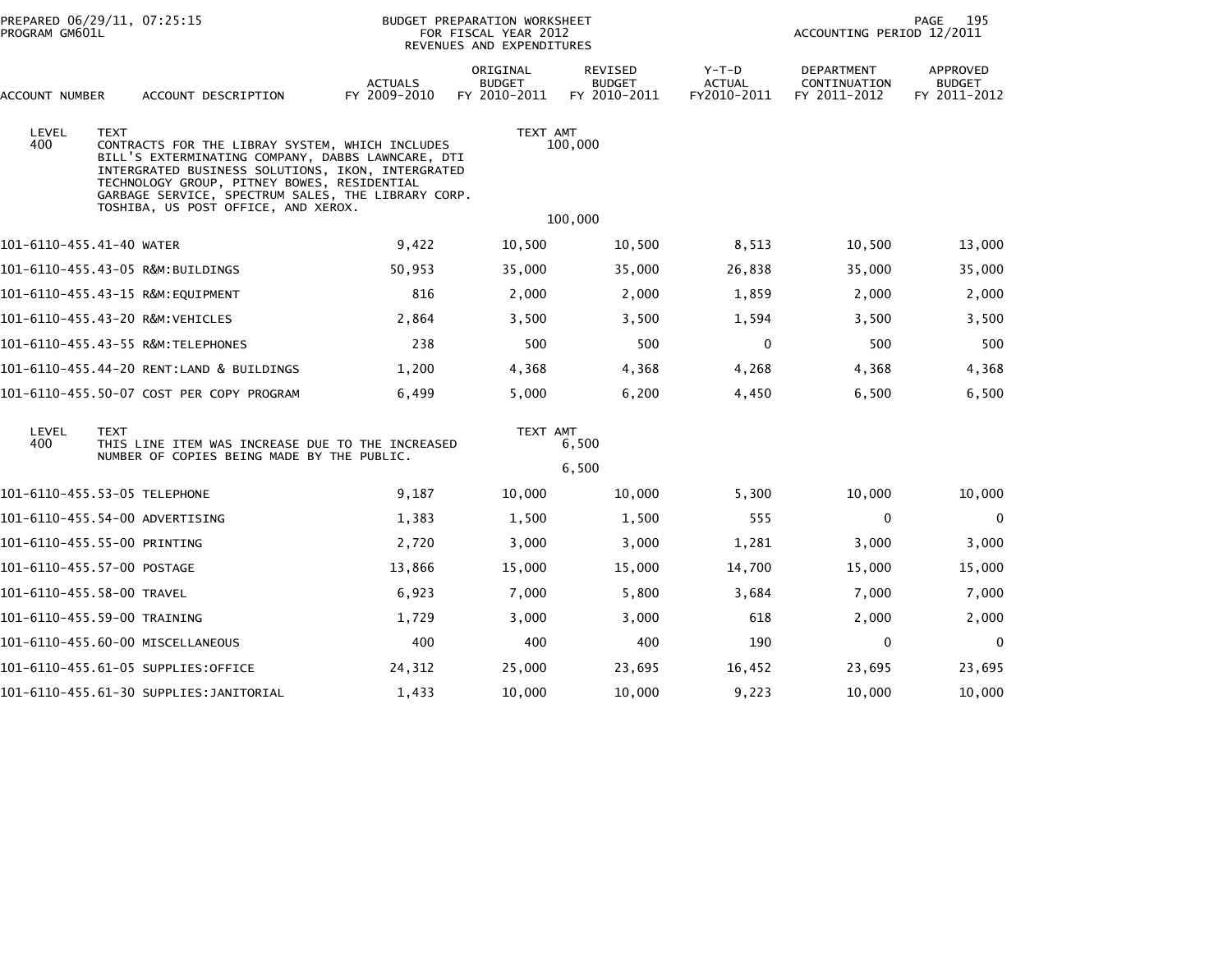| PROGRAM GM601L                  | PREPARED 06/29/11, 07:25:15<br><b>BUDGET PREPARATION WORKSHEET</b><br>FOR FISCAL YEAR 2012<br>REVENUES AND EXPENDITURES |                                |                                           |                                                 | 196<br>PAGE<br>ACCOUNTING PERIOD 12/2011 |                                            |                                                  |
|---------------------------------|-------------------------------------------------------------------------------------------------------------------------|--------------------------------|-------------------------------------------|-------------------------------------------------|------------------------------------------|--------------------------------------------|--------------------------------------------------|
| ACCOUNT NUMBER                  | ACCOUNT DESCRIPTION                                                                                                     | <b>ACTUALS</b><br>FY 2009-2010 | ORIGINAL<br><b>BUDGET</b><br>FY 2010-2011 | <b>REVISED</b><br><b>BUDGET</b><br>FY 2010-2011 | $Y-T-D$<br><b>ACTUAL</b><br>FY2010-2011  | DEPARTMENT<br>CONTINUATION<br>FY 2011-2012 | <b>APPROVED</b><br><b>BUDGET</b><br>FY 2011-2012 |
|                                 | 101-6110-455.61-37 SUPPLIES:LIBRARY                                                                                     | 28,541                         | 25,000                                    | 25,000                                          | 17,248                                   | 20,000                                     | 20,000                                           |
|                                 | 101-6110-455.61-85 SUPPLIES:VEHICLE                                                                                     | 7                              | 900                                       | 900                                             | 741                                      | 900                                        | 1,700                                            |
|                                 | 101-6110-455.61-95 SUPPLIES:OTHER SMALL EQMT                                                                            | 21,831                         | 19,000                                    | 19,000                                          | 9,213                                    | 19,000                                     | 19,000                                           |
| 101-6110-455.62-05 ELECTRICITY  |                                                                                                                         | 105,612                        | 110,000                                   | 110,000                                         | 85,409                                   | 110,000                                    | 114,000                                          |
|                                 | 101-6110-455.62-20 MOTOR FUEL & LUBRICANTS                                                                              | 3,563                          | 4,000                                     | 5,000                                           | 4,222                                    | 4,000                                      | 5,000                                            |
| 101-6110-455.62-25 NATURAL GAS  |                                                                                                                         | 31,489                         | 30,500                                    | 30,500                                          | 25,608                                   | 32,000                                     | 34,000                                           |
| LEVEL<br><b>TEXT</b><br>400     | THE INCREASE IN THIS LINE ITEM IS DUE TO THE<br>INCREASE FEES OF NATURAL GAS.                                           |                                | TEXT AMT                                  | 34,000<br>34,000                                |                                          |                                            |                                                  |
| 101-6110-455.64-05 AUDIO-VISUAL |                                                                                                                         | 47,533                         | 40,000                                    | 40,000                                          | 30,698                                   | 16,000                                     | 16,000                                           |
| 101-6110-455.64-10 BOOKS        |                                                                                                                         | 192,608                        | 180,000                                   | 190,244                                         | 174,736                                  | 180,000                                    | 180,000                                          |
|                                 | 101-6110-455.64-40 ELECTRONIC RESOURCES                                                                                 | 29,888                         | 25,000                                    | 25,000                                          | 24,733                                   | 25,000                                     | 25,000                                           |
|                                 | 101-6110-455.64-50 DUES & SUBSCRIPTIONS                                                                                 | 458                            | 700                                       | 700                                             | 632                                      | 700                                        | 700                                              |
| 101-6110-455.64-60 MICROFILM    |                                                                                                                         | 1,587                          | 2,000                                     | 2,000                                           | 1,695                                    | 2,000                                      | 2,000                                            |
| 101-6110-455.64-70 PERIODICALS  |                                                                                                                         | 22,042                         | 20,100                                    | 20,100                                          | 20,043                                   | 20,100                                     | 20,100                                           |
| 101-6110-455.64-92 OTHER:A/YA   |                                                                                                                         | 44                             | 200                                       | 200                                             | 0                                        | 0                                          | $\mathbf 0$                                      |
| 101-6110-455.64-94 OTHER:J      |                                                                                                                         | 250                            | 300                                       | 300                                             | 0                                        | $\bf{0}$                                   | $\Omega$                                         |
| 101-6110-455.73-90 C/A:OTHER    |                                                                                                                         | 9,570                          | 0                                         | 0                                               | 0                                        | $\mathbf 0$                                | $\mathbf 0$                                      |
|                                 | 101-6110-455.74-25 C/A:OFFICE-FURN & FIXTURE                                                                            | $\mathbf{0}$                   | $\mathbf{0}$                              | $\mathbf 0$                                     | $\Omega$                                 | $\mathbf{0}$                               | $\mathbf{0}$                                     |
|                                 |                                                                                                                         | $\mathbf{0}$                   | 0                                         | 0                                               | $\Omega$                                 | 0                                          | 0                                                |
|                                 |                                                                                                                         | 8,912                          | 0                                         | 0                                               | 0                                        | 0                                          | $\mathbf{0}$                                     |
| 101-6110-455.76-90 F/A:OTHER    |                                                                                                                         | $\Omega$                       | 0                                         | 1,125                                           | 1,117                                    | 0                                          | 1,500                                            |
|                                 | 101-6110-455.83-00 PROGRAM ACTIVITIES                                                                                   | 14,985                         | 15,000                                    | 15,000                                          | 9,039                                    | 15,000                                     | 15,000                                           |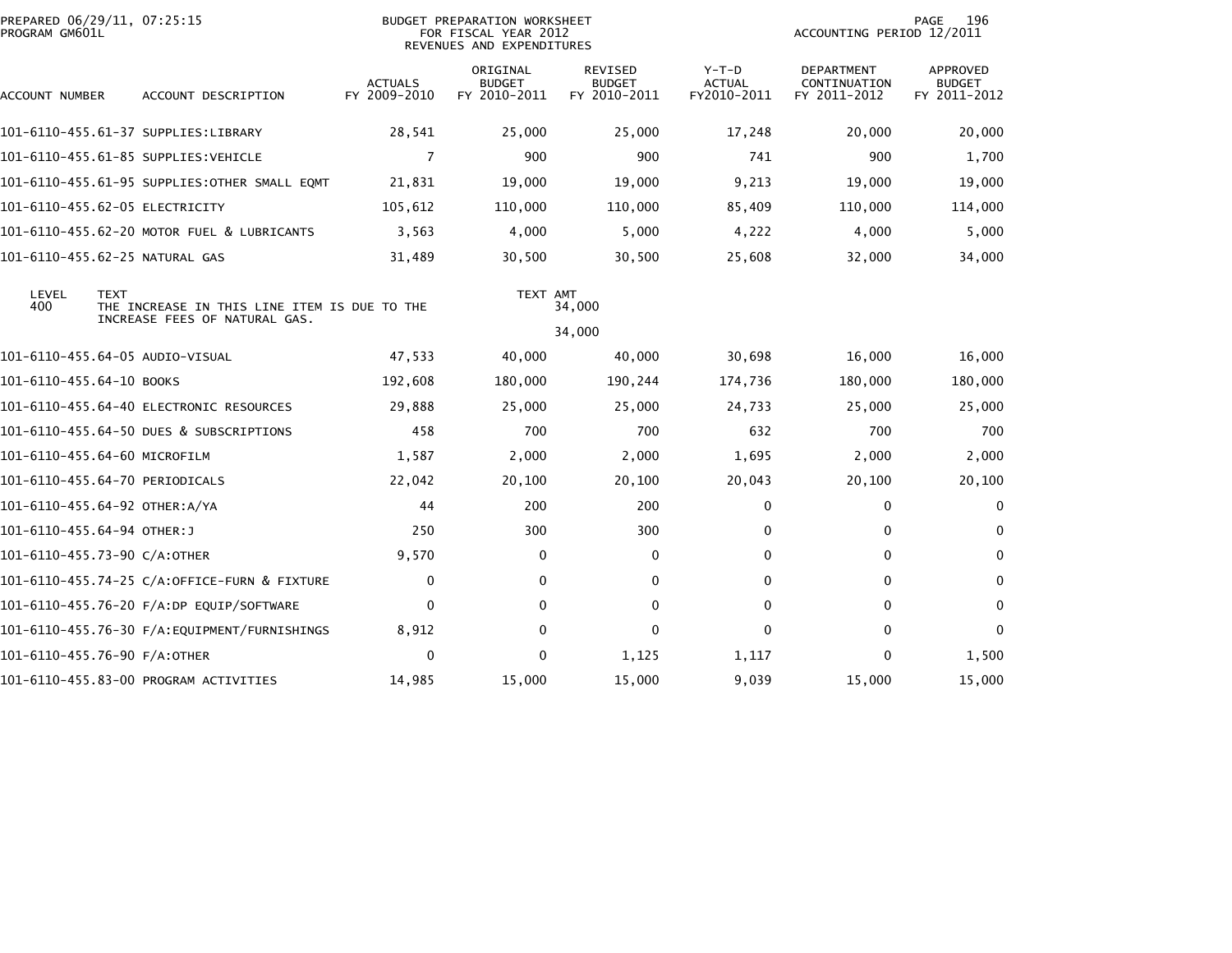| PREPARED 06/29/11, 07:25:15<br>PROGRAM GM601L |                                                                                                                                                                                                          |                                | BUDGET PREPARATION WORKSHEET<br>FOR FISCAL YEAR 2012<br>REVENUES AND EXPENDITURES |                                                 |                                       |                                                   | -197<br>PAGE<br>ACCOUNTING PERIOD 12/2011 |  |  |
|-----------------------------------------------|----------------------------------------------------------------------------------------------------------------------------------------------------------------------------------------------------------|--------------------------------|-----------------------------------------------------------------------------------|-------------------------------------------------|---------------------------------------|---------------------------------------------------|-------------------------------------------|--|--|
| ACCOUNT NUMBER                                | ACCOUNT DESCRIPTION                                                                                                                                                                                      | <b>ACTUALS</b><br>FY 2009-2010 | ORIGINAL<br><b>BUDGET</b><br>FY 2010-2011                                         | <b>REVISED</b><br><b>BUDGET</b><br>FY 2010-2011 | Y-T-D<br><b>ACTUAL</b><br>FY2010-2011 | <b>DEPARTMENT</b><br>CONTINUATION<br>FY 2011-2012 | APPROVED<br><b>BUDGET</b><br>FY 2011-2012 |  |  |
|                                               | 101-6110-455.85-58 GRANT:SMART START                                                                                                                                                                     | 30,705                         | 35,342                                                                            | 26,474                                          | 23,991                                | 35,342                                            | 35,342                                    |  |  |
|                                               | 101-6110-455.90-16 BANK FEES:CREDIT CARD                                                                                                                                                                 | 1,218                          | 1,300                                                                             | 2,980                                           | 2,524                                 | 2,500                                             | 2,500                                     |  |  |
| <b>TEXT</b><br>LEVEL<br>400                   | THE INCREASE IN THIS LINE ITEM IS DUE TO THE<br>INCREASE USAGE OF THE CREDIT CARD MACHINES AT THE<br>LIBRARY HEADQUARTES, FRANK T. TADLOCK SOUTH ROWAN<br>REGIONAL LIBRARY, AND THE EAST BRANCH LIBRARY. |                                | TEXT AMT                                                                          | 2,500<br>2,500                                  |                                       |                                                   |                                           |  |  |
| 101-6110-455.90-38 NETWORKING                 |                                                                                                                                                                                                          | 1,337                          | 7,200                                                                             | 7,200                                           | 4,473                                 | 7,200                                             | 7,200                                     |  |  |
|                                               | 101-6110-455.90-39 SALES & USE TAX                                                                                                                                                                       | 2,595                          | 2,800                                                                             | 2,800                                           | 1,949                                 | 2,800                                             | 2,800                                     |  |  |
| 101-6110-455.98-00 RESERVE                    |                                                                                                                                                                                                          | 0                              | 0                                                                                 | $\mathbf 0$                                     | $\Omega$                              | $\mathbf 0$                                       | $\Omega$                                  |  |  |
| ÷.<br>EXPENDITURE                             |                                                                                                                                                                                                          | 2,873,354                      | 3,059,419                                                                         | 3,074,424                                       | 2,597,170                             | 2,977,764                                         | 2,996,590                                 |  |  |
| **<br>ADMINISTRATION                          |                                                                                                                                                                                                          | 2,443,661                      | 2,647,166                                                                         | 2,665,277                                       | 2,221,713                             | 2,551,692                                         | 2,570,518                                 |  |  |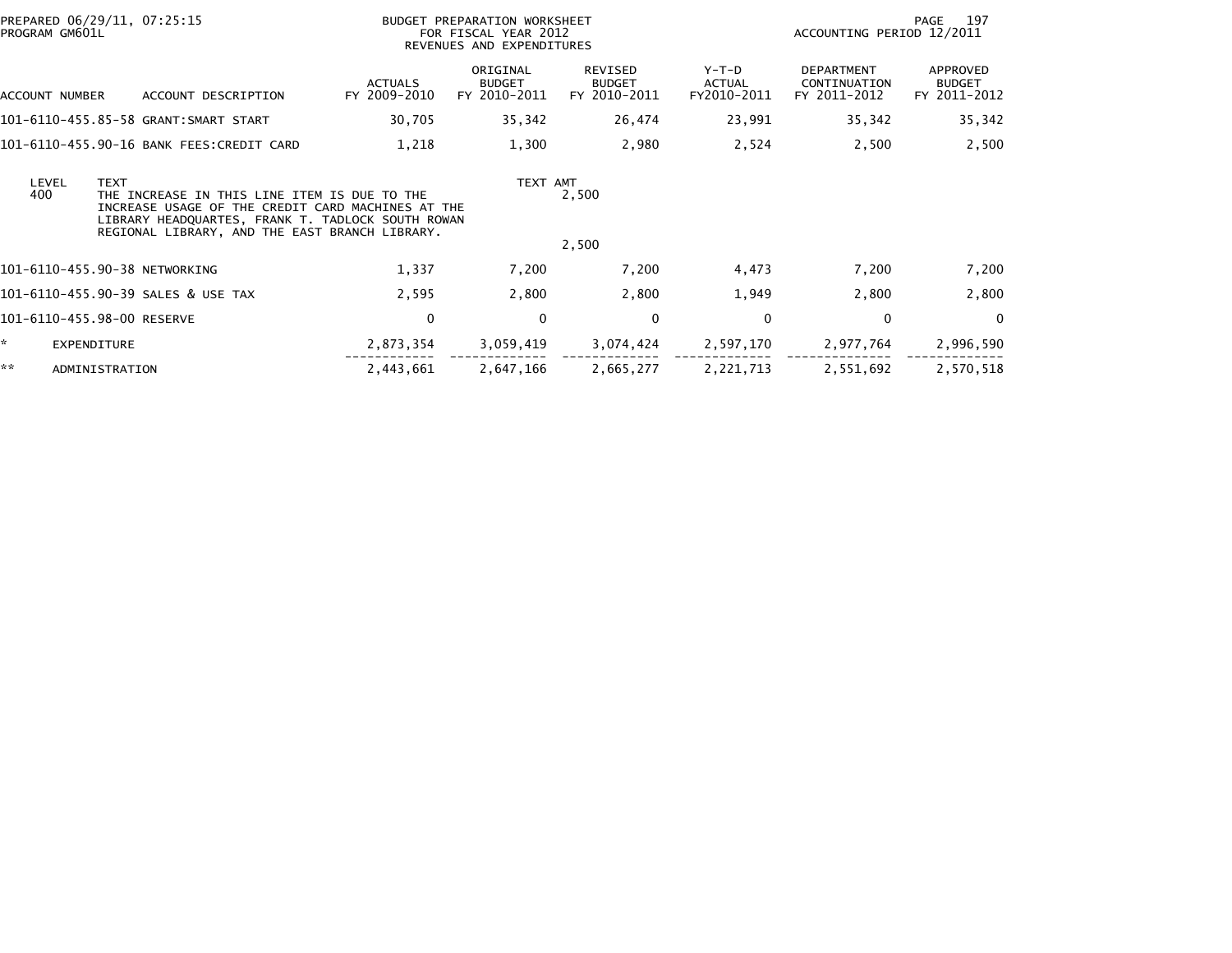| PREPARED 06/29/11, 07:25:15<br>PROGRAM GM601L |                    |                                               | BUDGET PREPARATION WORKSHEET<br>FOR FISCAL YEAR 2012<br>REVENUES AND EXPENDITURES |                                           |                                                 |                                         | 198<br>PAGE<br>ACCOUNTING PERIOD 12/2011          |                                                  |  |
|-----------------------------------------------|--------------------|-----------------------------------------------|-----------------------------------------------------------------------------------|-------------------------------------------|-------------------------------------------------|-----------------------------------------|---------------------------------------------------|--------------------------------------------------|--|
|                                               | ACCOUNT NUMBER     | ACCOUNT DESCRIPTION                           | <b>ACTUALS</b><br>FY 2009-2010                                                    | ORIGINAL<br><b>BUDGET</b><br>FY 2010-2011 | <b>REVISED</b><br><b>BUDGET</b><br>FY 2010-2011 | $Y-T-D$<br><b>ACTUAL</b><br>FY2010-2011 | <b>DEPARTMENT</b><br>CONTINUATION<br>FY 2011-2012 | <b>APPROVED</b><br><b>BUDGET</b><br>FY 2011-2012 |  |
|                                               |                    | 101-6115-365.35-00 EAST BRANCH DONATIONS      |                                                                                   |                                           | 0                                               |                                         | $\Omega$                                          |                                                  |  |
|                                               |                    | 101-6115-365.70-00 RESTRICTED DONATIONS       | $26,509-$                                                                         | 0                                         | $2,931-$                                        | $8,479-$                                | 0                                                 |                                                  |  |
|                                               |                    | 101-6115-365.85-00 S ROWAN BRANCH DONATIONS   |                                                                                   | 0                                         | 0                                               |                                         |                                                   | 0                                                |  |
|                                               |                    | 101-6115-395.00-00 FUND BALANCE APPR-RESTR    |                                                                                   | 0                                         | $32,267-$                                       |                                         |                                                   | 0                                                |  |
|                                               | <b>REVENUE</b>     | 101-6115-455.61-95 SUPPLIES: OTHER SMALL EQMT | $26,509-$<br>3,017                                                                | 0<br>0                                    | $35,198-$<br>1,931                              | $8,479-$                                |                                                   | 0<br>$\Omega$                                    |  |
|                                               |                    | 101-6115-455.76-10 F/A:DONATIONS              |                                                                                   | 0                                         | 0                                               |                                         |                                                   | $\mathbf{0}$                                     |  |
|                                               |                    | 101-6115-455.82-35 MEMORIAL/GIFTS EXPENSE     | 14,771                                                                            | 0                                         | 33,267                                          | 13,813                                  | 0                                                 | $\Omega$                                         |  |
|                                               |                    | 101-6115-455.82-47 SOUTH ROWAN LIBRARY EXP    |                                                                                   | O.                                        | 0                                               | n                                       | <sup>n</sup>                                      | $\Omega$                                         |  |
|                                               |                    | 101-6115-455.82-60 EAST BRANCH EXPENDITURES   |                                                                                   |                                           |                                                 |                                         | $\Omega$                                          | 0                                                |  |
|                                               |                    | 101-6115-455.83-00 PROGRAM ACTIVITIES         | 2,500                                                                             | 0                                         |                                                 |                                         | <sup>0</sup>                                      | $\Omega$                                         |  |
| *                                             | <b>EXPENDITURE</b> |                                               | 20,288                                                                            | 0                                         | 35,198                                          | 13,813                                  |                                                   |                                                  |  |
| **                                            |                    | DONATION/ENDOWMENT FUNDS                      | $6,221-$                                                                          | 0                                         | 0                                               | 5.334                                   | $\Omega$                                          | $\Omega$                                         |  |
| ***                                           | LIBRARY            |                                               | 2,437,440                                                                         | 2,647,166                                 | 2,665,277                                       | 2,227,047                               | 2,551,692                                         | 2,570,518                                        |  |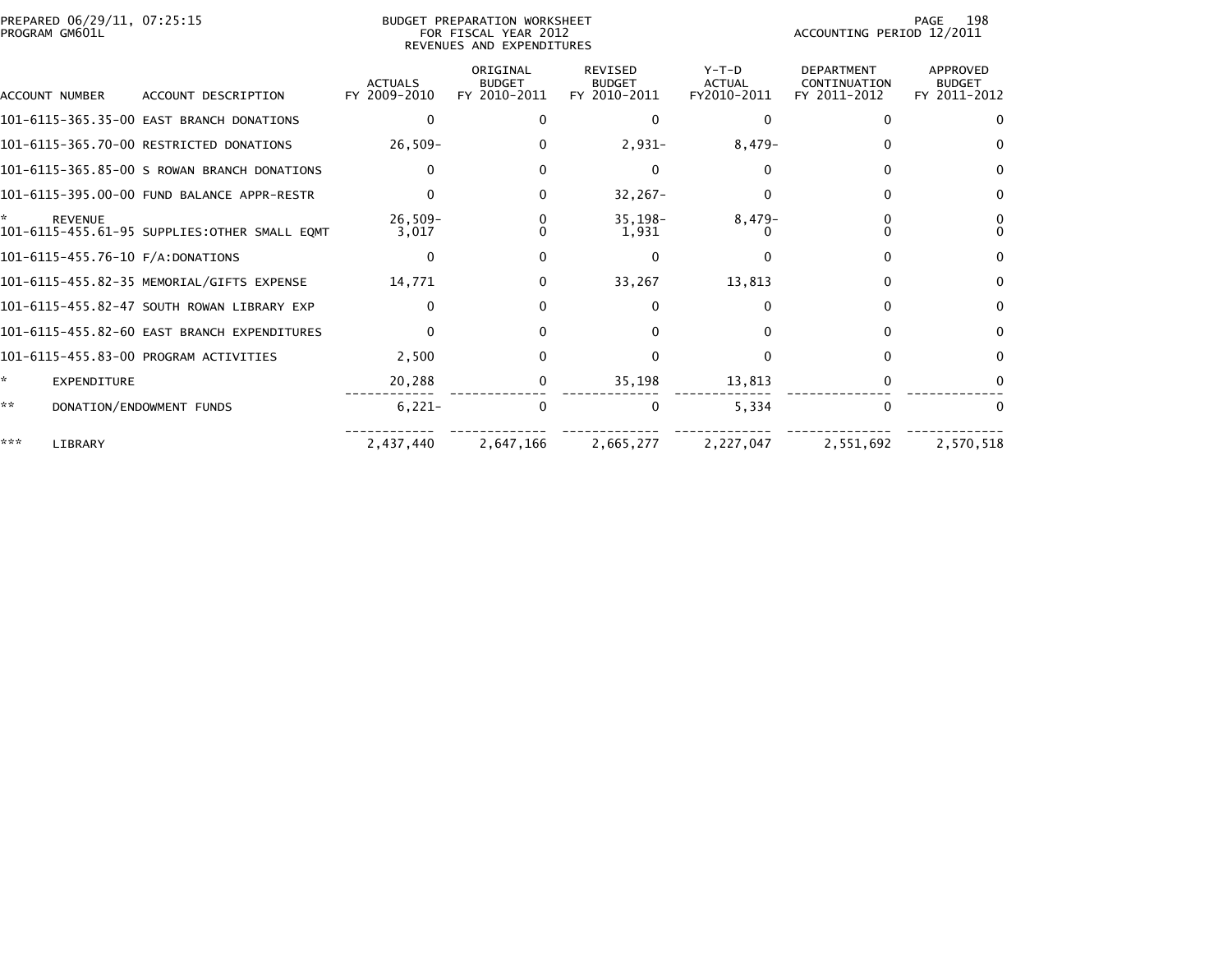| PREPARED 06/29/11, 07:25:15<br>PROGRAM GM601L         |                                              | <b>BUDGET PREPARATION WORKSHEET</b><br>FOR FISCAL YEAR 2012<br>REVENUES AND EXPENDITURES |                                           |                                                 |                                         | 199<br><b>PAGE</b><br>ACCOUNTING PERIOD 12/2011 |                                                  |  |
|-------------------------------------------------------|----------------------------------------------|------------------------------------------------------------------------------------------|-------------------------------------------|-------------------------------------------------|-----------------------------------------|-------------------------------------------------|--------------------------------------------------|--|
| ACCOUNT NUMBER                                        | ACCOUNT DESCRIPTION                          | <b>ACTUALS</b><br>FY 2009-2010                                                           | ORIGINAL<br><b>BUDGET</b><br>FY 2010-2011 | <b>REVISED</b><br><b>BUDGET</b><br>FY 2010-2011 | $Y-T-D$<br><b>ACTUAL</b><br>FY2010-2011 | DEPARTMENT<br>CONTINUATION<br>FY 2011-2012      | <b>APPROVED</b><br><b>BUDGET</b><br>FY 2011-2012 |  |
| 101-6230-325.46-00 PARK CONCESSIONS                   |                                              | $228, 151 -$                                                                             | $215,000 -$                               | $215,000 -$                                     | 182,356-                                | $215,000 -$                                     | $215,000 -$                                      |  |
|                                                       | 101-6230-325.46-10 CONCESSIONS:PENNY MACHINE | $200 -$                                                                                  | $\mathbf{0}$                              | $\mathbf 0$                                     | $6-$                                    | $\mathbf{0}$                                    | $\Omega$                                         |  |
| 101-6230-347.10-00 AUTUMN JUBILEE                     |                                              | 38,688-                                                                                  | $40,000 -$                                | $40,000 -$                                      | 47,513-                                 | $40,000 -$                                      | $40,000 -$                                       |  |
| 101-6230-353.70-00 PARK FISHING FEES                  |                                              | $5,520-$                                                                                 | $4,900-$                                  | $4,900-$                                        | $3,538-$                                | $4,900-$                                        | $4,900-$                                         |  |
| 101-6230-353.72-00 PARK GOLF FEES                     |                                              | $68,553-$                                                                                | $62,000 -$                                | $62,000 -$                                      | 53,739-                                 | $62,000 -$                                      | $62,000 -$                                       |  |
| 101-6230-353.74-00 PARK SHELTER FEES                  |                                              | $60,747-$                                                                                | $50,000 -$                                | $50,000 -$                                      | $51,707 -$                              | $50,000 -$                                      | $50,000 -$                                       |  |
| 101-6230-363.30-00 RENT-CELL TOWERS                   |                                              | $10, 350 -$                                                                              | $10, 350 -$                               | $10, 350 -$                                     | $9,488-$                                | $10,350-$                                       | $10, 350 -$                                      |  |
| 101-6230-363.40-00 PARK BOAT RENTALS                  |                                              | 86,349-                                                                                  | $75,000-$                                 | $75,000-$                                       | $57,590-$                               | $75,000 -$                                      | 75,000-                                          |  |
| 101-6230-365.23-00 GOLF DONATIONS                     |                                              | 0                                                                                        | 0                                         | 0                                               | $1,200-$                                | 0                                               | 0                                                |  |
|                                                       | 101-6230-365.58-00 MURTIS NICHOLAS DONATIONS | $1,520-$                                                                                 | 0                                         | 0                                               | $600 -$                                 | $\mathbf{0}$                                    | $\Omega$                                         |  |
|                                                       | 101-6230-365.70-00 RESTRICTED DONATIONS      | $\mathbf{0}$                                                                             | $\mathbf{0}$                              | $\mathbf{0}$                                    | $\Omega$                                | $\mathbf{0}$                                    | $\mathbf{0}$                                     |  |
|                                                       | 101-6230-365.94-00 STANBACK BARNYARD DONATIO | $300 -$                                                                                  | 0                                         | $\Omega$                                        | $\Omega$                                | $\mathbf{0}$                                    | $\Omega$                                         |  |
|                                                       | 101-6230-389.20-00 PARKS:MISCELLANEOUS       | $471-$                                                                                   | $100 -$                                   | $100 -$                                         | $326-$                                  | $400 -$                                         | $400 -$                                          |  |
|                                                       | 101-6230-395.00-00 FUND BALANCE APPR-RESTR   | $\mathbf{0}$                                                                             | 0                                         | $53,800-$                                       | 0                                       | 0                                               | $\mathbf{0}$                                     |  |
|                                                       |                                              | $\Omega$                                                                                 | $\mathbf{0}$                              | $\Omega$                                        | $\Omega$                                | $\mathbf{0}$                                    | $\Omega$                                         |  |
| <b>REVENUE</b><br>101-6230-452.10-05 SALARIES:REGULAR |                                              | $500, 849 -$<br>329,090                                                                  | 457,350-<br>327,128                       | 511, 150-<br>326,978                            | 408,063-<br>286,432                     | 457,650-<br>294,562                             | 457,650-<br>294,562                              |  |
|                                                       |                                              | 230                                                                                      | 0                                         | 280                                             | 174                                     | 150                                             | 150                                              |  |
|                                                       | 101-6230-452.10-15 SALARIES:PART-TIME        | 183,495                                                                                  | 200,000                                   | 199,870                                         | 133,432                                 | 182,855                                         | 182,855                                          |  |
| 101-6230-452.10-20 SALARIES:PER DIEM                  |                                              | 640                                                                                      | 800                                       | 800                                             | 310                                     | 800                                             | 800                                              |  |
| 101-6230-452.20-05 HEALTH INSURANCE                   |                                              | 73,238                                                                                   | 76,140                                    | 87,606                                          | 72,895                                  | 64,320                                          | 64,320                                           |  |
| 101-6230-452.20-10 MEDICARE TAX                       |                                              | 7,169                                                                                    | 7,989                                     | 7,989                                           | 5,825                                   | 6,923                                           | 6,923                                            |  |
| 101-6230-452.20-15 RETIREMENT                         |                                              | 16,379                                                                                   | 21,100                                    | 21,100                                          | 18,475                                  | 18,999                                          | 20,531                                           |  |
|                                                       | 101-6230-452.20-20 SOCIAL SECURITY TAX       | 30,651                                                                                   | 26,831                                    | 26,831                                          | 24,907                                  | 29,600                                          | 29,600                                           |  |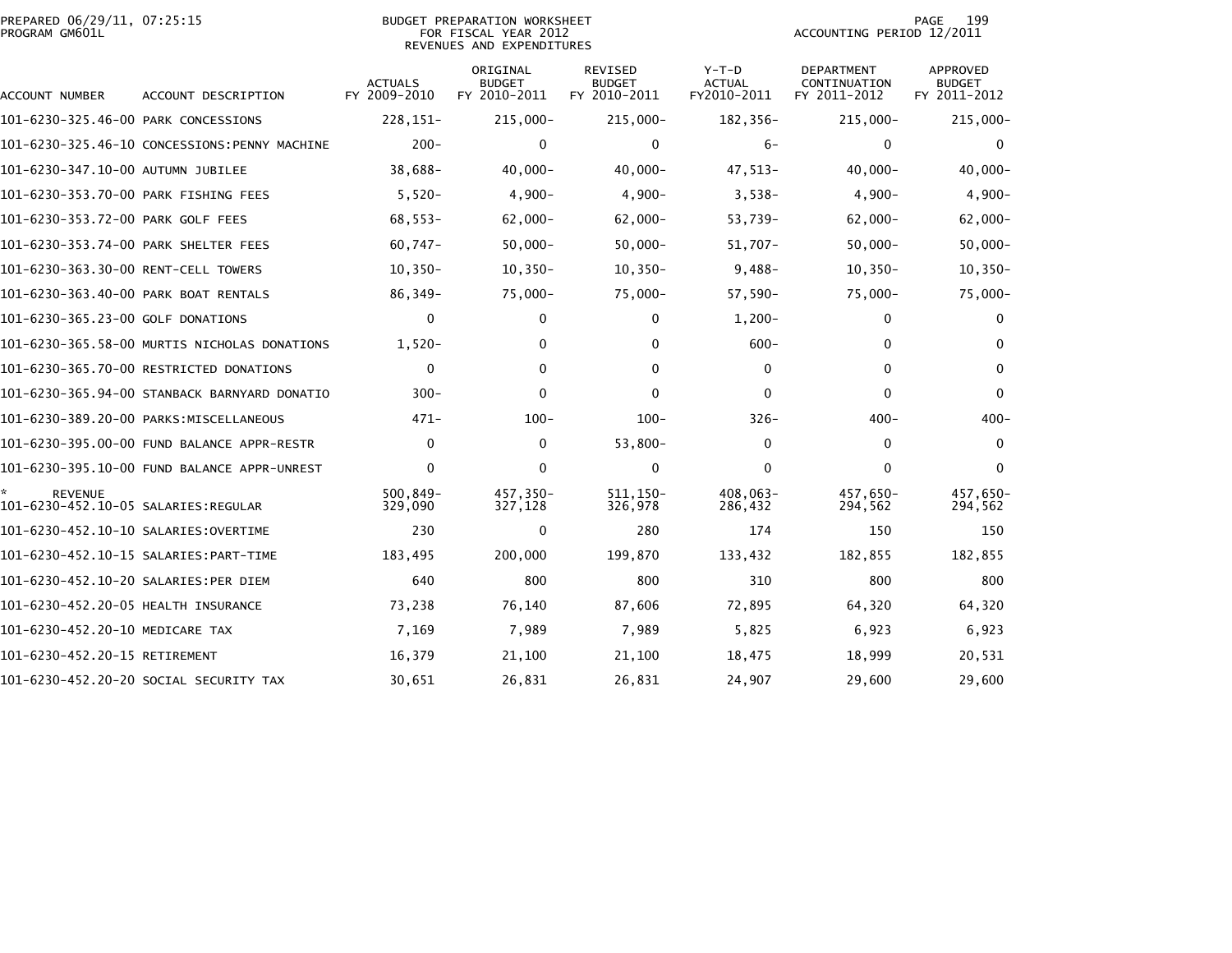|                | PREPARED 06/29/11, 07:25:15 |  |
|----------------|-----------------------------|--|
| PROGRAM GM601L |                             |  |

| PREPARED 06/29/11, 07:25:15 | BUDGET PREPARATION WORKSHEET | 200<br>PAGE               |
|-----------------------------|------------------------------|---------------------------|
| PROGRAM GM601L              | FOR FISCAL YEAR 2012         | ACCOUNTING PERIOD 12/2011 |
|                             | REVENUES AND EXPENDITURES    |                           |
|                             |                              |                           |

| ACCOUNT NUMBER                       | ACCOUNT DESCRIPTION                      | <b>ACTUALS</b><br>FY 2009-2010 | ORIGINAL<br><b>BUDGET</b><br>FY 2010-2011 | <b>REVISED</b><br><b>BUDGET</b><br>FY 2010-2011 | $Y-T-D$<br><b>ACTUAL</b><br>FY2010-2011 | <b>DEPARTMENT</b><br>CONTINUATION<br>FY 2011-2012 | <b>APPROVED</b><br><b>BUDGET</b><br>FY 2011-2012 |
|--------------------------------------|------------------------------------------|--------------------------------|-------------------------------------------|-------------------------------------------------|-----------------------------------------|---------------------------------------------------|--------------------------------------------------|
|                                      | 101-6230-452.20-25 WORKERS COMPENSATION  | 12,273                         | 17,522                                    | 17,522                                          | 12,852                                  | 14,908                                            | 14,908                                           |
|                                      | 101-6230-452.20-30 401(K) CONTRIBUTIONS  | 9,873                          | 9,814                                     | 9,814                                           | 8,593                                   | 8,837                                             | 8,837                                            |
|                                      |                                          | 14,249                         | 15,000                                    | 15,000                                          | 12,160                                  | 15,000                                            | 15,000                                           |
|                                      | 101-6230-452.34-30 SERVICE & MAINTENANCE | 0                              | 2,100                                     | 1,465                                           | 0                                       | 2,100                                             | 2,100                                            |
|                                      | 101-6230-452.34-50 WATER & SOIL TESTING  | 2,270                          | 2,500                                     | 2,500                                           | 1,497                                   | 2,200                                             | 2,200                                            |
|                                      | 101-6230-452.42-20 GROUNDS MAINTENANCE   | 13,970                         | 12,000                                    | 12,000                                          | 7,947                                   | 12,000                                            | 12,000                                           |
| 101-6230-452.43-05 R&M:BUILDINGS     |                                          | 23,734                         | 20,000                                    | 20,833                                          | 11,757                                  | 20,000                                            | 20,000                                           |
| 101-6230-452.43-15 R&M:EQUIPMENT     |                                          | 5,966                          | 6,000                                     | 6,000                                           | 4,744                                   | 5,500                                             | 5,500                                            |
| 101-6230-452.43-20 R&M:VEHICLES      |                                          | 2,403                          | 2,000                                     | 2,000                                           | 1,750                                   | 2,000                                             | 2,000                                            |
| 101-6230-452.43-25 R&M:SIGNS         |                                          | 788                            | 1,500                                     | 1,500                                           | 1,402                                   | 1,500                                             | 1,500                                            |
|                                      | 101-6230-452.43-40 R&M:FARM HOUSE/DNP    | 436                            | 500                                       | 500                                             | 286                                     | 500                                               | 500                                              |
|                                      | 101-6230-452.43-45 R&M:FARM HOUSE/SLOAN  | 12,831                         | 11,000                                    | 6,500                                           | 2,954                                   | 2,580                                             | 2,580                                            |
| 101-6230-452.43-46 R&M:GOLF COURSE   |                                          | 1,410                          | 1,500                                     | 1,500                                           | 369                                     | 1,500                                             | 1,500                                            |
| 101-6230-452.43-47 R&M:PADDLE BOATS  |                                          | 355                            | 700                                       | 300                                             | 283                                     | 700                                               | 700                                              |
| 101-6230-452.43-55 R&M:TELEPHONES    |                                          | 128                            | 300                                       | 300                                             | 280                                     | 300                                               | 300                                              |
| 101-6230-452.44-10 RENT:EQUIPMENT    |                                          | 261                            | 450                                       | 600                                             | 597                                     | 450                                               | 450                                              |
| 101-6230-452.44-42 RENT:PORT-A-JOHNS |                                          | 1,684                          | 1,800                                     | 1,800                                           | 1,468                                   | 1,800                                             | 1,800                                            |
|                                      | 101-6230-452.50-07 COST PER COPY PROGRAM | 1,181                          | 1,600                                     | 1,600                                           | 910                                     | 1,600                                             | 1,600                                            |
| 101-6230-452.53-05 TELEPHONE         |                                          | 6,637                          | 7,500                                     | 7,500                                           | 6,396                                   | 7,500                                             | 7,500                                            |
| 101-6230-452.54-00 ADVERTISING       |                                          | 28,299                         | 25,000                                    | 25,000                                          | 19,467                                  | 25,000                                            | 25,000                                           |
| 101-6230-452.55-00 PRINTING          |                                          | 5,618                          | 8,000                                     | 8,000                                           | 6,613                                   | 8,000                                             | 8,000                                            |
| 101-6230-452.56-00 UNIFORMS          |                                          | 2,983                          | 3,000                                     | 3,000                                           | 1,937                                   | 3,000                                             | 3,000                                            |
| 101-6230-452.57-00 POSTAGE           |                                          | 3,015                          | 3,000                                     | 3,000                                           | 2,419                                   | 3,000                                             | 3,000                                            |
| 101-6230-452.58-00 TRAVEL            |                                          | 2,495                          | 2,500                                     | 3,650                                           | 2,708                                   | 2,500                                             | 3,500                                            |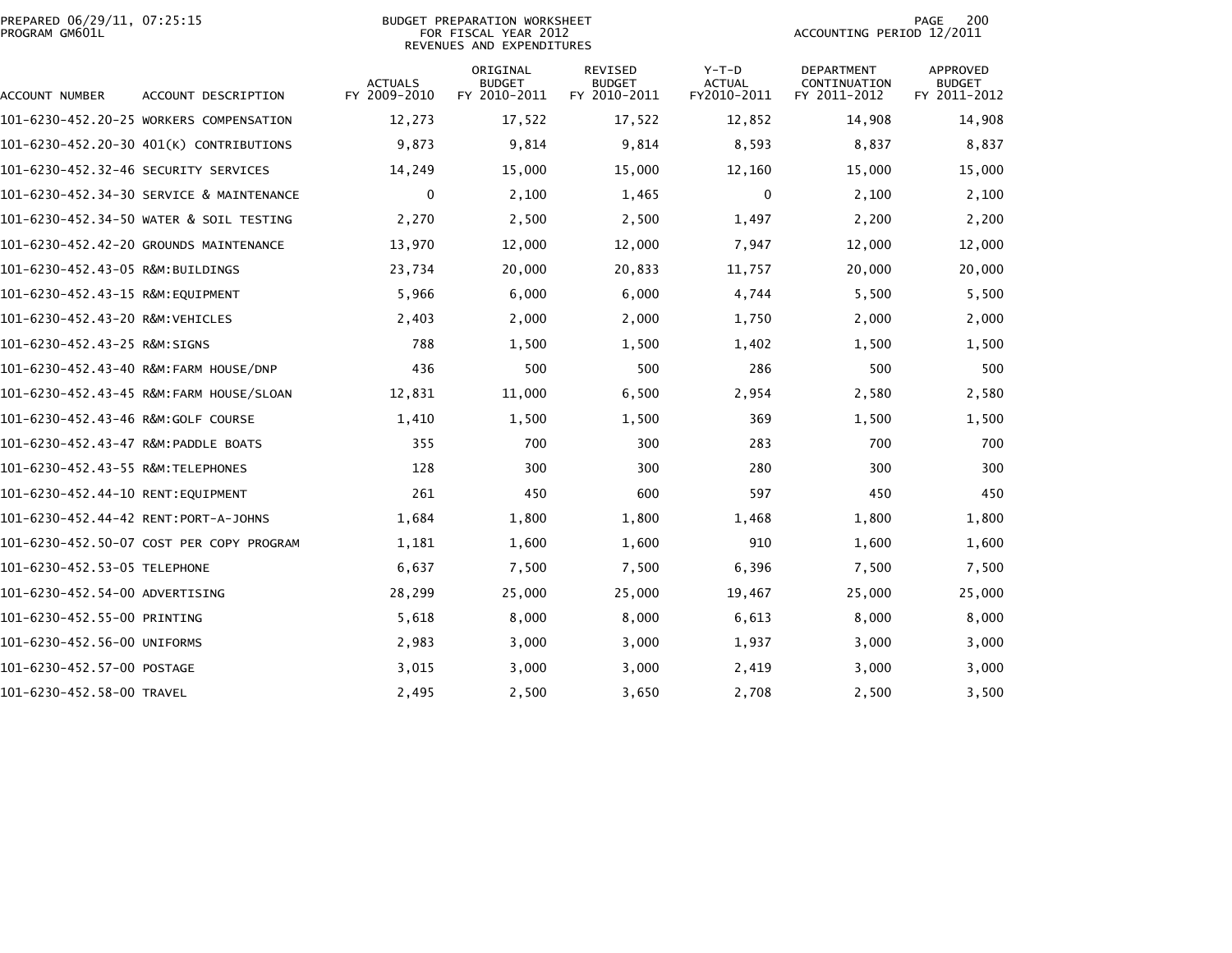| PROGRAM GM601L | PREPARED 06/29/11, 07:25:15                                       |                                | <b>BUDGET PREPARATION WORKSHEET</b><br>FOR FISCAL YEAR 2012<br>REVENUES AND EXPENDITURES |                                                 |                                         |                                            | 201<br>PAGE<br>ACCOUNTING PERIOD 12/2011         |  |
|----------------|-------------------------------------------------------------------|--------------------------------|------------------------------------------------------------------------------------------|-------------------------------------------------|-----------------------------------------|--------------------------------------------|--------------------------------------------------|--|
| ACCOUNT NUMBER | ACCOUNT DESCRIPTION                                               | <b>ACTUALS</b><br>FY 2009-2010 | ORIGINAL<br><b>BUDGET</b><br>FY 2010-2011                                                | <b>REVISED</b><br><b>BUDGET</b><br>FY 2010-2011 | $Y-T-D$<br><b>ACTUAL</b><br>FY2010-2011 | DEPARTMENT<br>CONTINUATION<br>FY 2011-2012 | <b>APPROVED</b><br><b>BUDGET</b><br>FY 2011-2012 |  |
|                | 101-6230-452.59-00 TRAINING                                       | 1,228                          | 2,500                                                                                    | 700                                             | 369                                     | 2,500                                      | 1,500                                            |  |
|                | 101-6230-452.61-04 SUPPLIES: CHEMICALS                            | 532                            | 1,000                                                                                    | 1,000                                           | 350                                     | 1,000                                      | 1,000                                            |  |
|                | 101-6230-452.61-05 SUPPLIES:OFFICE                                | 2,317                          | 2,500                                                                                    | 2,500                                           | 1,894                                   | 2,500                                      | 2,500                                            |  |
|                | 101-6230-452.61-12 SUPPLIES:CONCESSIONS                           | 104,326                        | 105,000                                                                                  | 105,000                                         | 74,764                                  | 105,000                                    | 105,000                                          |  |
|                | 101-6230-452.61-21 SUPPLIES:FISHING                               | 1,179                          | 1,200                                                                                    | 1,200                                           | 1,151                                   | 1,200                                      | 1,200                                            |  |
|                | 101-6230-452.61-30 SUPPLIES:JANITORIAL                            | 17,423                         | 15,000                                                                                   | 15,000                                          | 10,168                                  | 15,000                                     | 15,000                                           |  |
|                | 101-6230-452.61-40 SUPPLIES:MAINTENANCE                           | 3,480                          | 4,000                                                                                    | 4,000                                           | 3,222                                   | 4,000                                      | 4,000                                            |  |
|                | 101-6230-452.61-70 SUPPLIES:RECREATION                            | 1,689                          | 2,000                                                                                    | 2,900                                           | 2,066                                   | 1,500                                      | 1,500                                            |  |
|                | 101-6230-452.61-85 SUPPLIES:VEHICLE                               | 1,513                          | 1,500                                                                                    | 1,500                                           | 431                                     | 1,500                                      | 1,500                                            |  |
|                | 101-6230-452.61-90 SUPPLIES:OTHER                                 | 828                            | 800                                                                                      | 800                                             | 710                                     | 500                                        | 500                                              |  |
|                | 101-6230-452.61-95 SUPPLIES:OTHER SMALL EQMT                      | 5,552                          | 13,000                                                                                   | 8,229                                           | 4,575                                   | 11,900                                     | 11,900                                           |  |
|                | 101-6230-452.62-05 ELECTRICITY                                    | 54,478                         | 52,200                                                                                   | 52,200                                          | 41,131                                  | 52,200                                     | 57,000                                           |  |
|                | 101-6230-452.62-10 HEATING OIL                                    | 2,177                          | 2,200                                                                                    | 2,200                                           | 1,537                                   | 2,200                                      | 2,500                                            |  |
|                | 101-6230-452.62-20 MOTOR FUEL & LUBRICANTS                        | 22,848                         | 29,000                                                                                   | 28,250                                          | 18,475                                  | 29,000                                     | 29,000                                           |  |
|                | 101-6230-452.64-50 DUES & SUBSCRIPTIONS                           | 560                            | 700                                                                                      | 1,970                                           | 1,700                                   | 700                                        | 700                                              |  |
|                | 101-6230-452.72-00 C/A:BUILDINGS                                  | $\mathbf{0}$                   | $\Omega$                                                                                 | 0                                               | 0                                       | $\mathbf{0}$                               | $\mathbf{0}$                                     |  |
|                | 101-6230-452.72-40 C/A:PARK CABINS                                | $\mathbf{0}$                   | 0                                                                                        | 0                                               | $\Omega$                                | $\mathbf{0}$                               | $\mathbf{0}$                                     |  |
|                | 101-6230-452.72-41 C/A:PETTING BARN                               | $\mathbf{0}$                   | 0                                                                                        | 0                                               | 0                                       | $\Omega$                                   | $\Omega$                                         |  |
|                | 101-6230-452.73-45 C/A:PAVING                                     | $\mathbf{0}$                   | 5,000                                                                                    | 0                                               | 0                                       | 5,000                                      | 5,000                                            |  |
| LEVEL<br>400   | <b>TEXT</b><br>TO FINISH PAVING PROJECTS AT DNP AND FIX POT HOLES |                                | TEXT AMT                                                                                 | 5,000<br>5,000                                  |                                         |                                            |                                                  |  |
|                | 101-6230-452.73-90 C/A:OTHER                                      | 12,000                         | 0                                                                                        | $\mathbf 0$                                     | $\Omega$                                | $\mathbf{0}$                               | $\mathbf{0}$                                     |  |
|                | 101-6230-452.74-35 C/A:VEHICLES                                   | 0                              | 0                                                                                        | $\mathbf 0$                                     | $\Omega$                                | 0                                          | 0                                                |  |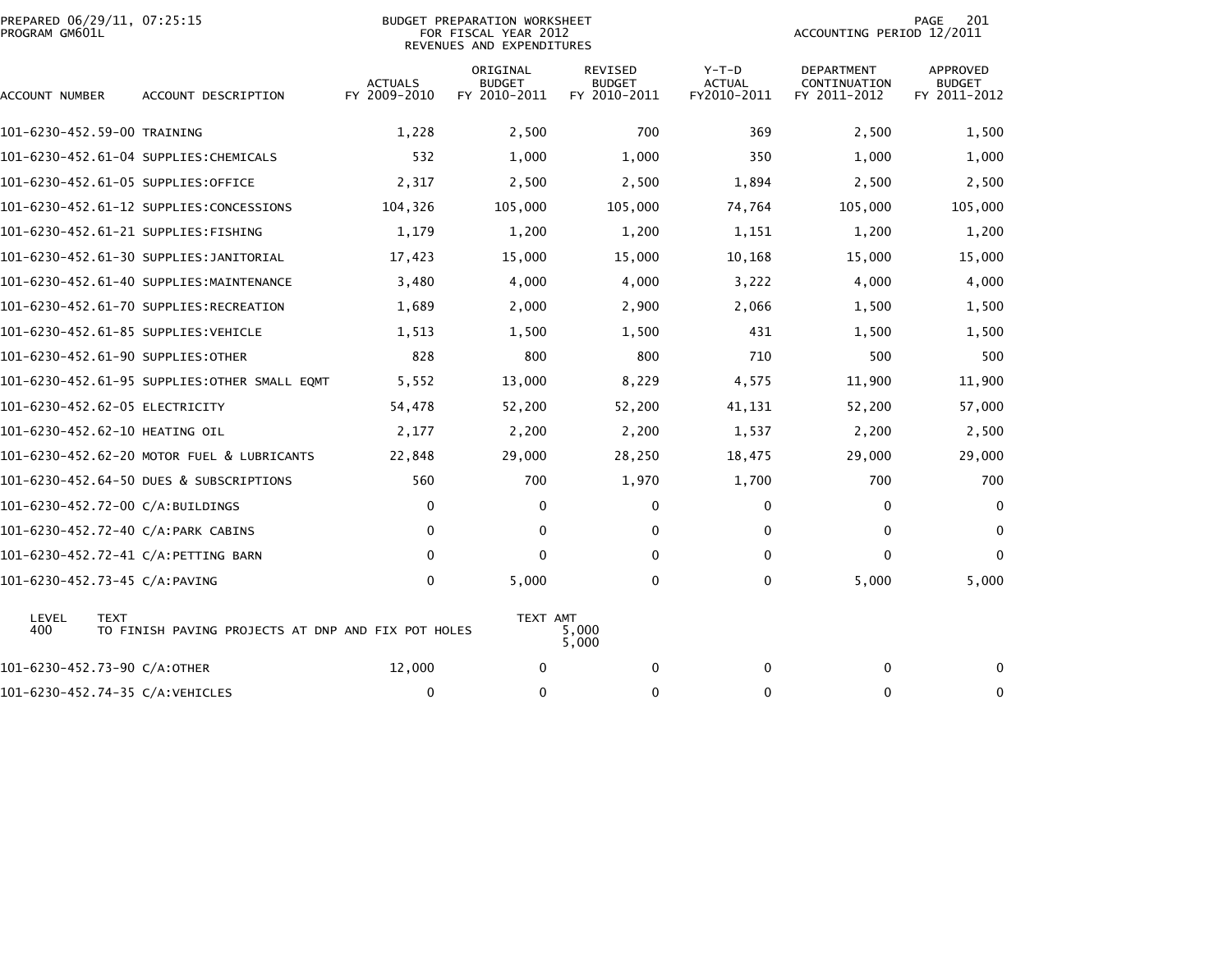| PREPARED 06/29/11, 07:25:15<br>BUDGET PREPARATION WORKSHEET<br>FOR FISCAL YEAR 2012<br>PROGRAM GM601L<br>REVENUES AND EXPENDITURES |                      |                                                                                                                                                                                                    |                                | 202<br>PAGE<br>ACCOUNTING PERIOD 12/2011  |                                                 |                                         |                                                   |                                           |
|------------------------------------------------------------------------------------------------------------------------------------|----------------------|----------------------------------------------------------------------------------------------------------------------------------------------------------------------------------------------------|--------------------------------|-------------------------------------------|-------------------------------------------------|-----------------------------------------|---------------------------------------------------|-------------------------------------------|
|                                                                                                                                    | ACCOUNT NUMBER       | ACCOUNT DESCRIPTION                                                                                                                                                                                | <b>ACTUALS</b><br>FY 2009-2010 | ORIGINAL<br><b>BUDGET</b><br>FY 2010-2011 | <b>REVISED</b><br><b>BUDGET</b><br>FY 2010-2011 | $Y-T-D$<br><b>ACTUAL</b><br>FY2010-2011 | <b>DEPARTMENT</b><br>CONTINUATION<br>FY 2011-2012 | APPROVED<br><b>BUDGET</b><br>FY 2011-2012 |
|                                                                                                                                    |                      | 101-6230-452.74-90 C/A:OTHER EQUIPMENT                                                                                                                                                             | 0                              | 17,000                                    | 15,101                                          | 15,101                                  | $\Omega$                                          | 0                                         |
|                                                                                                                                    |                      | 101-6230-452.76-20 F/A:DP EQUIPMENT                                                                                                                                                                | $\mathbf{0}$                   | 0                                         | 0                                               | $\Omega$                                | 1,700                                             | $\Omega$                                  |
| 400                                                                                                                                | LEVEL<br><b>TEXT</b> | TO PURCHASE NEW LAPTOP COMPUTER FOR SLOAN PARK<br>THE COMPUTER AT SLOAN PARK IS THE ORGINIAL<br>COMPUTER AND WE NEED TO UPDATE THIS COMPUTER.<br>MOVED TO 101-6230-452-76-20 (INFORMATION SYSTEMS) |                                | TEXT AMT                                  | 1,700<br>$1.700 -$                              |                                         |                                                   |                                           |
|                                                                                                                                    |                      | 101-6230-452.76-30 F/A:EQUIPMENT/FURNISHINGS                                                                                                                                                       | 14,564                         | 0                                         | 6,035                                           | 4,092                                   | $\Omega$                                          |                                           |
|                                                                                                                                    |                      | 101-6230-452.76-90 F/A:OTHER                                                                                                                                                                       | 5,096                          | 0                                         | 8,667                                           | 4,500                                   | $\Omega$                                          | 0                                         |
|                                                                                                                                    |                      | 101-6230-452.82-10 BLACK ROAD PROPERTY EXP                                                                                                                                                         | 0                              | 0                                         | $\mathbf 0$                                     | 0                                       | $\Omega$                                          | 0                                         |
|                                                                                                                                    |                      | 101-6230-452.83-00 PROGRAM ACTIVITIES                                                                                                                                                              | 5,444                          | 5,000                                     | 5,000                                           | 3,355                                   | 4,500                                             | 4,500                                     |
|                                                                                                                                    |                      | 101-6230-452.83-12 AUTUMN JUBILEE                                                                                                                                                                  | 40,105                         | 40,000                                    | 93,800                                          | 36,366                                  | 40,000                                            | 40,000                                    |
|                                                                                                                                    |                      | 101-6230-452.83-29 GRANITE QUARRY DEPOT                                                                                                                                                            | $\mathbf{0}$                   | $\Omega$                                  | 0                                               | $\Omega$                                | $\mathbf{0}$                                      | $\Omega$                                  |
|                                                                                                                                    |                      | 101-6230-452.90-16 BANK FEES:CREDIT CARD                                                                                                                                                           | 2,021                          | 2,000                                     | 2,000                                           | 1,696                                   | 2,000                                             | 2,000                                     |
|                                                                                                                                    |                      | 101-6230-452.90-39 SALES & USE TAX                                                                                                                                                                 | 47,528                         | 44,000                                    | 44,000                                          | 32,871                                  | 44,000                                            | 44,000                                    |
| *.                                                                                                                                 | <b>EXPENDITURE</b>   |                                                                                                                                                                                                    | 1,140,639                      | 1,160,874                                 | 1,225,390                                       | 912,363                                 | 1,068,584                                         | 1,073,516                                 |
| **                                                                                                                                 | ADMINISTRATION       |                                                                                                                                                                                                    | 639,790                        | 703,524                                   | 714.240                                         | 504,300                                 | 610,934                                           | 615,866                                   |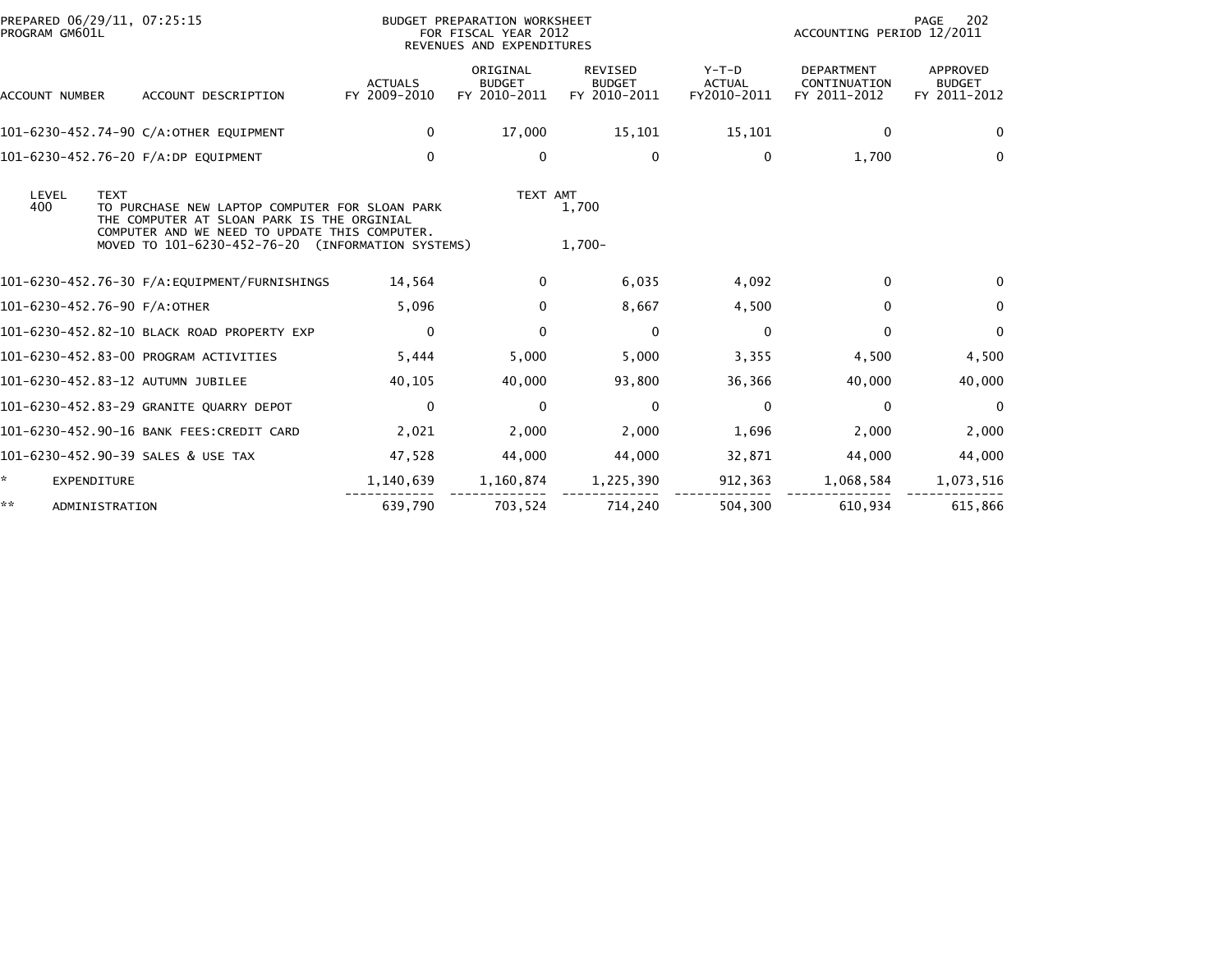| PREPARED 06/29/11, 07:25:15<br>PROGRAM GM601L |                                            |                                | BUDGET PREPARATION WORKSHEET<br>FOR FISCAL YEAR 2012<br>REVENUES AND EXPENDITURES | PAGE<br>203<br>ACCOUNTING PERIOD 12/2011        |                                         |                                                   |                                                  |
|-----------------------------------------------|--------------------------------------------|--------------------------------|-----------------------------------------------------------------------------------|-------------------------------------------------|-----------------------------------------|---------------------------------------------------|--------------------------------------------------|
| ACCOUNT NUMBER                                | ACCOUNT DESCRIPTION                        | <b>ACTUALS</b><br>FY 2009-2010 | ORIGINAL<br><b>BUDGET</b><br>FY 2010-2011                                         | <b>REVISED</b><br><b>BUDGET</b><br>FY 2010-2011 | $Y-T-D$<br><b>ACTUAL</b><br>FY2010-2011 | <b>DEPARTMENT</b><br>CONTINUATION<br>FY 2011-2012 | <b>APPROVED</b><br><b>BUDGET</b><br>FY 2011-2012 |
|                                               | 101-6231-365.70-00 RESTRICTED DONATIONS    | $2,100-$                       | $\mathbf{0}$                                                                      | 0                                               | $3,600-$                                | 0                                                 | $\bf{0}$                                         |
|                                               | 101-6231-365.78-00 SENIOR GAMES DONATIONS  | $11,816-$                      | $\mathbf{0}$                                                                      | $3,000-$                                        | $10,709-$                               | $\mathbf{0}$                                      | $\Omega$                                         |
|                                               | 101-6231-395.00-00 FUND BALANCE APPR-RESTR | $\mathbf{0}$                   | $\mathbf{0}$                                                                      | 14,076-                                         | 0                                       | $\mathbf{0}$                                      | $\Omega$                                         |
| <b>REVENUE</b>                                |                                            | 13,916-<br>114,509             | 0<br>114,070                                                                      | 17,076-<br>114,045                              | $14,309-$<br>99,592                     | $\Omega$<br>114,070                               | 114,070                                          |
|                                               |                                            | 0                              | 0                                                                                 | 25                                              | 22                                      | 0                                                 | 0                                                |
|                                               |                                            | 5,219                          | 7,200                                                                             | 7,200                                           | 3,679                                   | 7,200                                             | 7,200                                            |
| 101-6231-452.20-05 HEALTH INSURANCE           |                                            | 24,412                         | 25,380                                                                            | 29,205                                          | 24,299                                  | 24,120                                            | 24,120                                           |
| 101-6231-452.20-10 MEDICARE TAX               |                                            | 1,666                          | 1,747                                                                             | 1,747                                           | 1,429                                   | 1,758                                             | 1,758                                            |
| 101-6231-452.20-15 RETIREMENT                 |                                            | 5,699                          | 7,357                                                                             | 7,357                                           | 6,424                                   | 7,357                                             | 7,951                                            |
|                                               | 101-6231-452.20-20 SOCIAL SECURITY TAX     | 7,125                          | 7,470                                                                             | 7,470                                           | 6,111                                   | 7,519                                             | 7,519                                            |
|                                               | 101-6231-452.20-25 WORKERS COMPENSATION    | 3,063                          | 4,244                                                                             | 4,244                                           | 3,500                                   | 4,244                                             | 4,244                                            |
|                                               | 101-6231-452.20-30 401(K) CONTRIBUTIONS    | 3,435                          | 3,422                                                                             | 3,422                                           | 2,988                                   | 3,422                                             | 3,422                                            |
| 101-6231-452.43-15 R&M:EOUIPMENT              |                                            | 226                            | 320                                                                               | 320                                             | 12                                      | 220                                               | 220                                              |
| 101-6231-452.44-05 RENT:COPIER                |                                            | 5,371                          | 5,855                                                                             | 5,855                                           | 4,671                                   | $\mathbf 0$                                       | $\Omega$                                         |
|                                               | 101-6231-452.50-07 COST PER COPY PROGRAM   | $\Omega$                       | 0                                                                                 | 0                                               | 0                                       | 5,000                                             | 5,000                                            |
| 101-6231-452.53-05 TELEPHONE                  |                                            | 1,047                          | 1,500                                                                             | 1,250                                           | 864                                     | 1,300                                             | 1,300                                            |
| 101-6231-452.55-00 PRINTING                   |                                            | 95                             | 200                                                                               | 180                                             | 66                                      | 200                                               | 200                                              |
| 101-6231-452.56-00 UNIFORMS                   |                                            | 189                            | 300                                                                               | 300                                             | 212                                     | 300                                               | 300                                              |
| 101-6231-452.57-00 POSTAGE                    |                                            | 1,023                          | 1,166                                                                             | 1,166                                           | 861                                     | 1,166                                             | 1,166                                            |
| 101-6231-452.58-00 TRAVEL                     |                                            | 8,071                          | 7,500                                                                             | 8,111                                           | 7,257                                   | 7,500                                             | 7,500                                            |
| 101-6231-452.59-00 TRAINING                   |                                            | 670                            | 810                                                                               | 629                                             | 629                                     | 810                                               | 810                                              |
| 101-6231-452.61-05 SUPPLIES:OFFICE            |                                            | 1,024                          | 1,050                                                                             | 1,050                                           | 512                                     | 1,050                                             | 1,050                                            |
|                                               | 101-6231-452.61-15 SUPPLIES:EDUCATIONAL    | 60                             | 130                                                                               | 120                                             | 120                                     | 130                                               | 130                                              |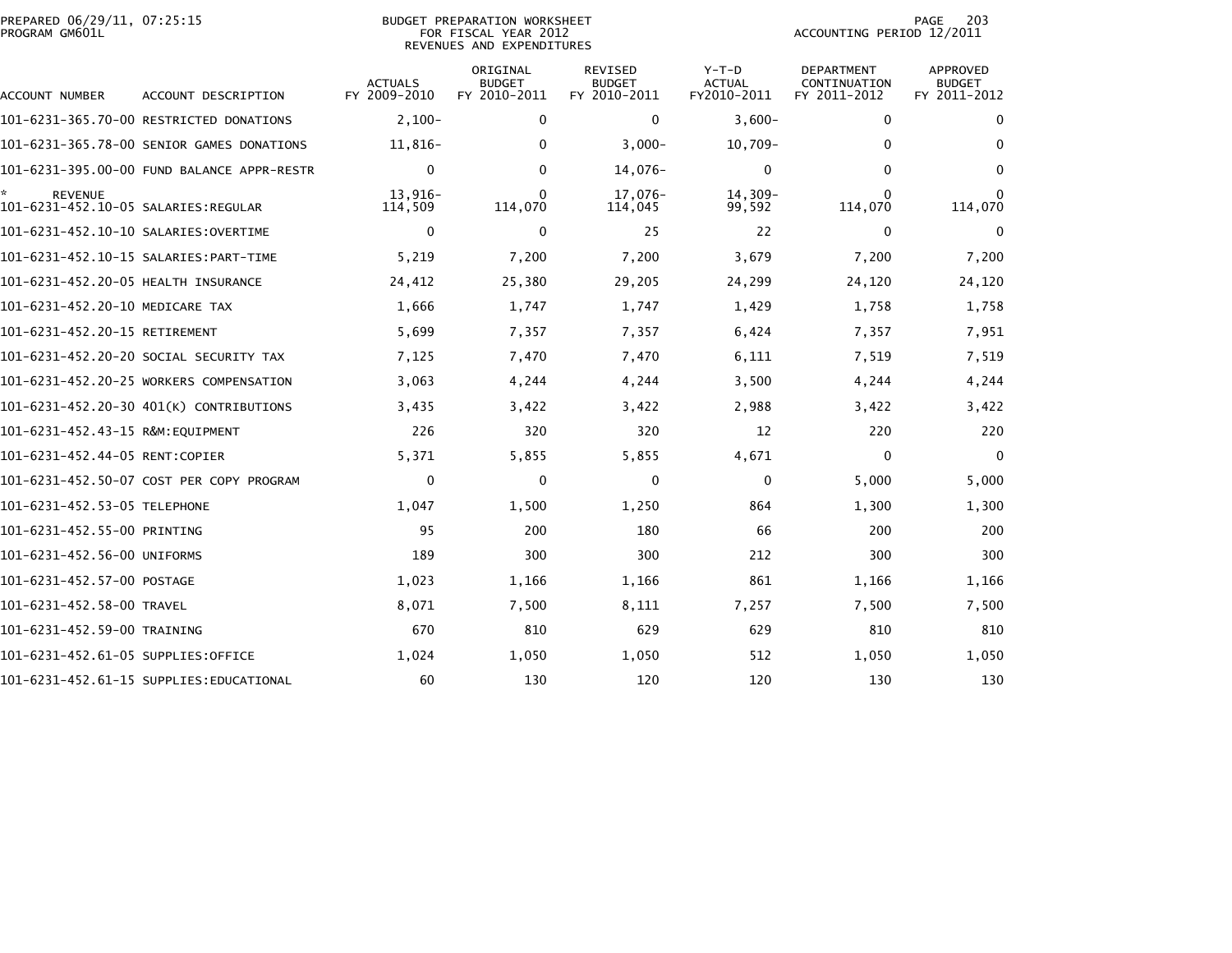| PREPARED 06/29/11, 07:25:15<br>PROGRAM GM601L |                                              | BUDGET PREPARATION WORKSHEET<br>FOR FISCAL YEAR 2012<br>REVENUES AND EXPENDITURES |                                           |                                                 |                                         |                                                   |                                           |
|-----------------------------------------------|----------------------------------------------|-----------------------------------------------------------------------------------|-------------------------------------------|-------------------------------------------------|-----------------------------------------|---------------------------------------------------|-------------------------------------------|
| ACCOUNT NUMBER                                | ACCOUNT DESCRIPTION                          | <b>ACTUALS</b><br>FY 2009-2010                                                    | ORIGINAL<br><b>BUDGET</b><br>FY 2010-2011 | <b>REVISED</b><br><b>BUDGET</b><br>FY 2010-2011 | $Y-T-D$<br><b>ACTUAL</b><br>FY2010-2011 | <b>DEPARTMENT</b><br>CONTINUATION<br>FY 2011-2012 | APPROVED<br><b>BUDGET</b><br>FY 2011-2012 |
|                                               | 101-6231-452.61-95 SUPPLIES:OTHER SMALL EQMT | 682                                                                               | 700                                       | 550                                             | 261                                     | 700                                               | 700                                       |
|                                               | 101-6231-452.64-50 DUES & SUBSCRIPTIONS      | 389                                                                               | 400                                       | 400                                             | 389                                     | 400                                               | 400                                       |
|                                               | 101-6231-452.73-00 C/A:OTHER IMPROVEMENTS    | $\mathbf{0}$                                                                      | 0                                         | 0                                               | $\mathbf{0}$                            | $\Omega$                                          | $\Omega$                                  |
| 101-6231-452.76-20 F/A:DP EQUIPMENT           |                                              | $\Omega$                                                                          | 0                                         | 0                                               | $\mathbf{0}$                            | $\Omega$                                          | $\mathbf{0}$                              |
|                                               |                                              | $\mathbf{0}$                                                                      | 0                                         | $\mathbf 0$                                     | $\Omega$                                | $\Omega$                                          | $\Omega$                                  |
|                                               | 101-6231-452.83-00 PROGRAM ACTIVITIES        | 3,576                                                                             | 3,578                                     | 3,578                                           | 2,548                                   | 3,578                                             | 3,578                                     |
| 101-6231-452.83-41 DONATIONS                  |                                              | 2,242                                                                             | $\Omega$                                  | 4,272                                           | 3,881                                   | 0                                                 | $\Omega$                                  |
|                                               | 101-6231-452.83-54 SENIOR GAMES ACTIVITIES   | 11,180                                                                            | 0                                         | 12,804                                          | 9,691                                   | $\mathbf{0}$                                      | $\mathbf{0}$                              |
|                                               | 101-6231-452.83-56 SENIOR GAMES COORDINATOR  | 3,273                                                                             | 3,300                                     | 3,300                                           | 3,120                                   | 3,300                                             | 3,300                                     |
|                                               | 101-6231-452.84-75 TRANSPORTATION CONTRACT   | 21,034                                                                            | 22,500                                    | 22,500                                          | 15,750                                  | 22,000                                            | 22,000                                    |
| ÷.<br><b>EXPENDITURE</b>                      |                                              | 225,280                                                                           | 220,199                                   | 241,100                                         | 198,888                                 | 217,344                                           | 217,938                                   |
| **<br>THERAPEUTIC RECREATION                  |                                              | 211,364                                                                           | 220,199                                   | 224,024                                         | 184,579                                 | 217,344                                           | 217,938                                   |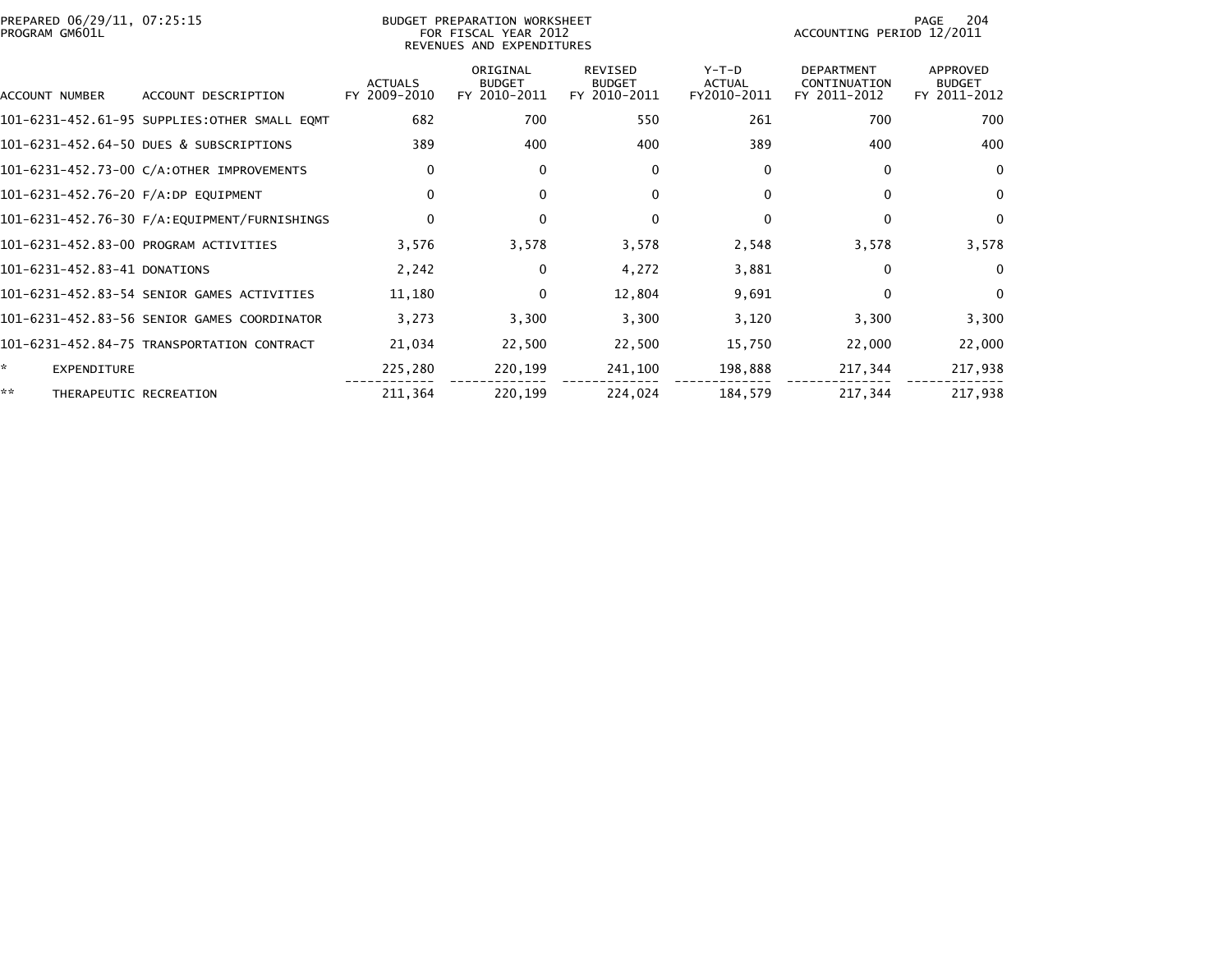| PREPARED 06/29/11, 07:25:15<br>PROGRAM GM601L |                                             |                                | <b>BUDGET PREPARATION WORKSHEET</b><br>FOR FISCAL YEAR 2012<br>REVENUES AND EXPENDITURES |                                                 |                                         | ACCOUNTING PERIOD 12/2011                  | PAGE<br>205                                      |
|-----------------------------------------------|---------------------------------------------|--------------------------------|------------------------------------------------------------------------------------------|-------------------------------------------------|-----------------------------------------|--------------------------------------------|--------------------------------------------------|
| ACCOUNT NUMBER                                | ACCOUNT DESCRIPTION                         | <b>ACTUALS</b><br>FY 2009-2010 | ORIGINAL<br><b>BUDGET</b><br>FY 2010-2011                                                | <b>REVISED</b><br><b>BUDGET</b><br>FY 2010-2011 | $Y-T-D$<br><b>ACTUAL</b><br>FY2010-2011 | DEPARTMENT<br>CONTINUATION<br>FY 2011-2012 | <b>APPROVED</b><br><b>BUDGET</b><br>FY 2011-2012 |
| 101-6232-325.46-00 PARK CONCESSIONS           |                                             | 28,229-                        | $30,000 -$                                                                               | $30,000 -$                                      | $24,551-$                               | $30,000 -$                                 | $30,000 -$                                       |
|                                               | 101-6232-325.47-00 PARK GEM MINING JEWELRY  | $29.077 -$                     | $26,000 -$                                                                               | $26,000 -$                                      | $22, 235 -$                             | $26,000 -$                                 | $26,000 -$                                       |
|                                               | 101-6232-325.48-00 PARK GEM MINING RAW GEMS | 246,182-                       | $200,000 -$                                                                              | 200,000-                                        | 198,097-                                | 200,000-                                   | 200,000-                                         |
| <b>REVENUE</b>                                |                                             | 303,488-<br>33,421             | 256,000-<br>33,293                                                                       | 256,000-<br>33,293                              | 244,883-<br>29,068                      | 256,000-<br>33,293                         | $256,000 -$<br>33,293                            |
| 101-6232-452.10-10 SALARIES:OVERTIME          |                                             | $\mathbf{0}$                   | 0                                                                                        | 0                                               | 0                                       | 0                                          | $\Omega$                                         |
|                                               |                                             | 46,731                         | 61,441                                                                                   | 61,441                                          | 34,407                                  | 57,941                                     | 57,941                                           |
| 101-6232-452.20-05 HEALTH INSURANCE           |                                             | 8,138                          | 8,460                                                                                    | 9,738                                           | 8,100                                   | 8,040                                      | 8,040                                            |
| 101-6232-452.20-10 MEDICARE TAX               |                                             | 1,150                          | 1,374                                                                                    | 1,374                                           | 920                                     | 1,323                                      | 1,323                                            |
| 101-6232-452.20-15 RETIREMENT                 |                                             | 1,663                          | 2,147                                                                                    | 2,147                                           | 1,875                                   | 2,147                                      | 2,321                                            |
|                                               | 101-6232-452.20-20 SOCIAL SECURITY TAX      | 4,918                          | 5,873                                                                                    | 5,873                                           | 3,935                                   | 5,656                                      | 5,656                                            |
|                                               | 101-6232-452.20-25 WORKERS COMPENSATION     | 2,206                          | 3,315                                                                                    | 3,315                                           | 2,222                                   | 3,193                                      | 3,193                                            |
|                                               | 101-6232-452.20-30 401(K) CONTRIBUTIONS     | 1,003                          | 999                                                                                      | 999                                             | 872                                     | 999                                        | 999                                              |
|                                               | 101-6232-452.42-20 GROUNDS MAINTENANCE      | 1,009                          | 1,000                                                                                    | 1,000                                           | 540                                     | 1,000                                      | 1,000                                            |
| 101-6232-452.43-05 R&M:BUILDINGS              |                                             | 1,053                          | 1,100                                                                                    | 1,100                                           | 511                                     | 1,100                                      | 1,100                                            |
| 101-6232-452.55-00 PRINTING                   |                                             | 1,498                          | 1,500                                                                                    | 0                                               | $\mathbf 0$                             | 1,200                                      | 1,200                                            |
| 101-6232-452.56-00 UNIFORMS                   |                                             | 449                            | 450                                                                                      | 450                                             | 177                                     | 450                                        | 450                                              |
| 101-6232-452.58-00 TRAVEL                     |                                             | 776                            | 800                                                                                      | 900                                             | 872                                     | 900                                        | 900                                              |
| 101-6232-452.59-00 TRAINING                   |                                             | $\mathbf{0}$                   | 600                                                                                      | 0                                               | $\mathbf 0$                             | 400                                        | 400                                              |
| 101-6232-452.61-05 SUPPLIES:OFFICE            |                                             | 109                            | 200                                                                                      | 200                                             | 196                                     | 200                                        | 200                                              |
|                                               | 101-6232-452.61-15 SUPPLIES:EDUCATIONAL     | 180                            | 200                                                                                      | 200                                             | $\mathbf 0$                             | 100                                        | 100                                              |
|                                               |                                             | 153                            | 200                                                                                      | 200                                             | 20                                      | 200                                        | 200                                              |
|                                               | 101-6232-452.61-26 SUPPLIES:GEM MINING      | 2,350                          | 1,753                                                                                    | 1,753                                           | 1,315                                   | 1,753                                      | 1,753                                            |
|                                               | 101-6232-452.61-30 SUPPLIES:JANITORIAL      | 183                            | 194                                                                                      | 194                                             | 0                                       | 194                                        | 194                                              |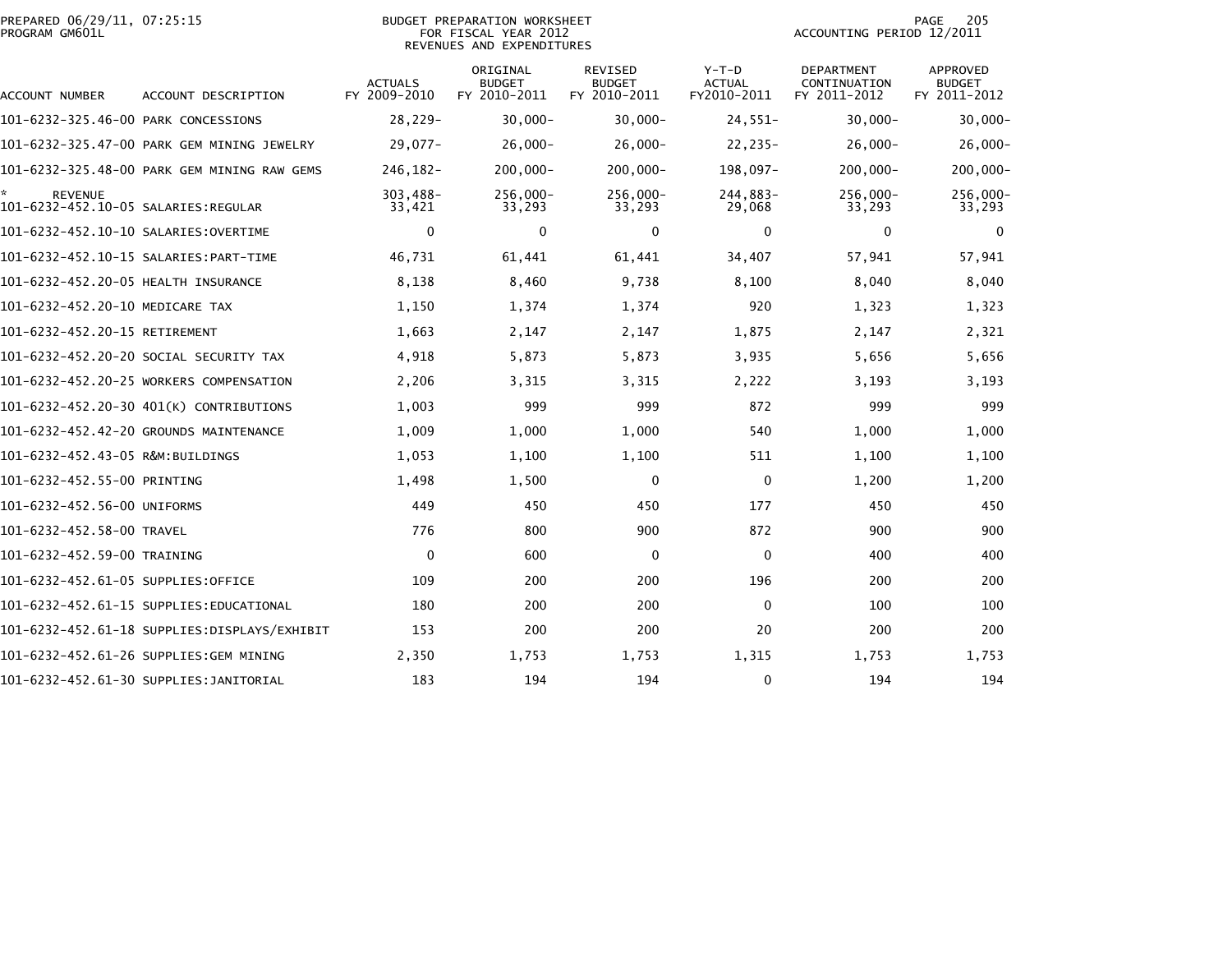| PREPARED 06/29/11, 07:25:15<br>PROGRAM GM601L |                                              | BUDGET PREPARATION WORKSHEET<br>FOR FISCAL YEAR 2012<br>REVENUES AND EXPENDITURES | 206<br>PAGE<br>ACCOUNTING PERIOD 12/2011  |                                                 |                                       |                                                   |                                           |
|-----------------------------------------------|----------------------------------------------|-----------------------------------------------------------------------------------|-------------------------------------------|-------------------------------------------------|---------------------------------------|---------------------------------------------------|-------------------------------------------|
| ACCOUNT NUMBER                                | ACCOUNT DESCRIPTION                          | <b>ACTUALS</b><br>FY 2009-2010                                                    | ORIGINAL<br><b>BUDGET</b><br>FY 2010-2011 | <b>REVISED</b><br><b>BUDGET</b><br>FY 2010-2011 | Y-T-D<br><b>ACTUAL</b><br>FY2010-2011 | <b>DEPARTMENT</b><br>CONTINUATION<br>FY 2011-2012 | APPROVED<br><b>BUDGET</b><br>FY 2011-2012 |
|                                               | 101-6232-452.61-76 SUPPLIES:RESALE-NOVELTIES | 8,582                                                                             | 9,000                                     | 9,000                                           | 8,855                                 | 9,000                                             | 9,000                                     |
|                                               | 101-6232-452.61-77 SUPPLIES:RESALE-JEWELRY   | 13,001                                                                            | 15,000                                    | 13,651                                          | 8,993                                 | 15,000                                            | 15,000                                    |
|                                               | 101-6232-452.61-78 SUPPLIES:RESALE-RAW GEMS  | 59,116                                                                            | 60,000                                    | 60,950                                          | 60,905                                | 60,000                                            | 60,000                                    |
|                                               | 101-6232-452.61-95 SUPPLIES:OTHER SMALL EQMT | 330                                                                               | 420                                       | 420                                             | 244                                   | 420                                               | 420                                       |
| 101-6232-452.62-05 ELECTRICITY                |                                              | 5,003                                                                             | 5,500                                     | 5,500                                           | 3,575                                 | 5,500                                             | 5,500                                     |
| 101-6232-452.73-90 C/A:OTHER                  |                                              | $\mathbf{0}$                                                                      | 0                                         | $\mathbf 0$                                     | $\mathbf 0$                           | $\Omega$                                          | $\mathbf{0}$                              |
|                                               | 101-6232-452.76-30 F/A:EQUIPMENT/FURNISHINGS | $\Omega$                                                                          | 0                                         | 2,399                                           | 2,399                                 | $\Omega$                                          | $\mathbf{0}$                              |
|                                               | 101-6232-452.90-16 BANK FEES:CREDIT CARD     | 1,389                                                                             | 1,500                                     | 1,500                                           | 1,166                                 | 1,500                                             | 1,500                                     |
| ☆.<br>EXPENDITURE                             |                                              | 194,411                                                                           | 216,319                                   | 217,597                                         | 171,167                               | 211,509                                           | 211,683                                   |
| **<br><b>GEM MINING</b>                       |                                              | $109,077-$                                                                        | $39,681-$                                 | $38,403-$                                       | 73,716-                               | 44,491-                                           | 44, 317-                                  |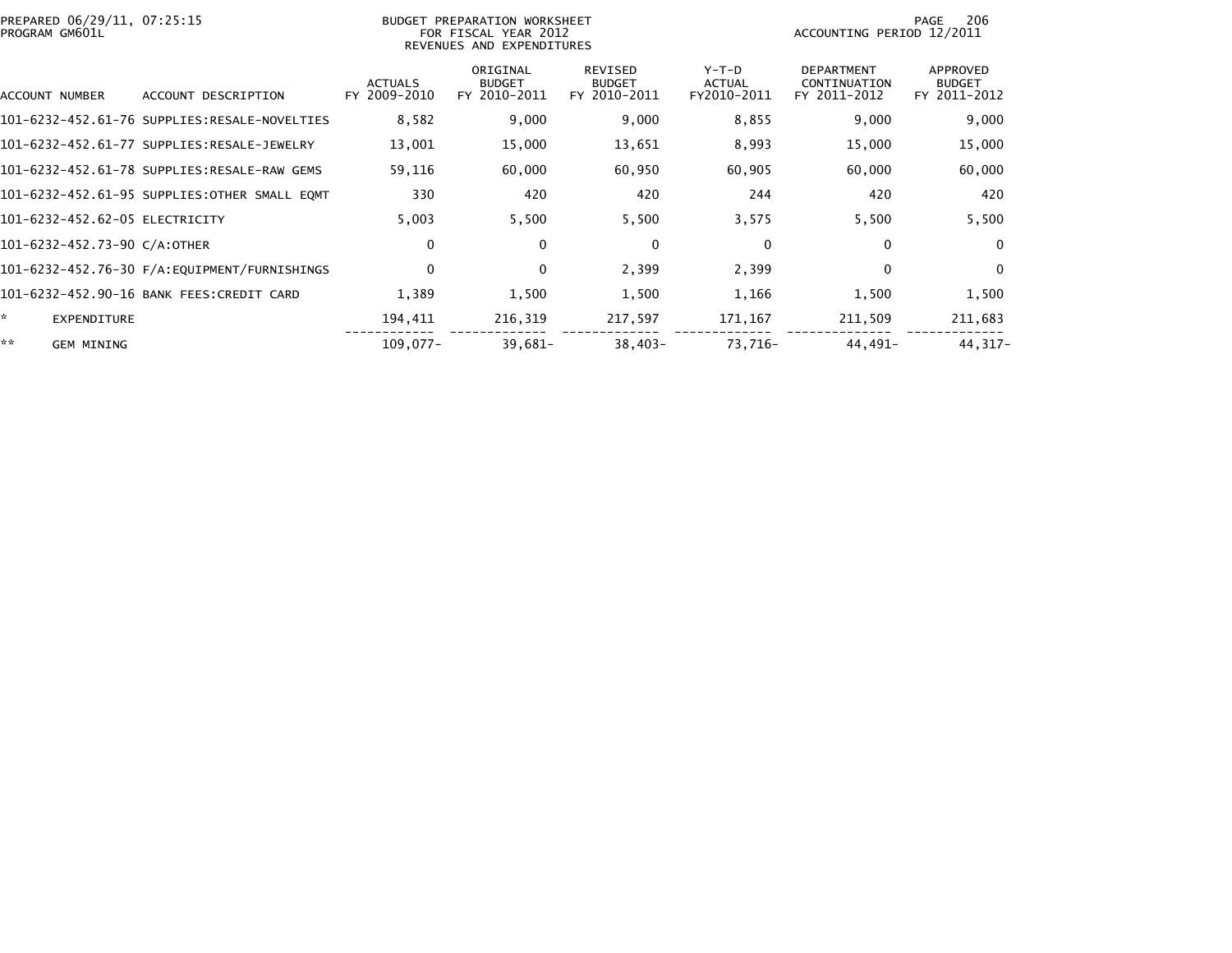| PREPARED 06/29/11, 07:25:15<br>PROGRAM GM601L          |                                              |                                | BUDGET PREPARATION WORKSHEET<br>FOR FISCAL YEAR 2012<br>REVENUES AND EXPENDITURES | PAGE<br>207<br>ACCOUNTING PERIOD 12/2011 |                                         |                                                   |                                                  |
|--------------------------------------------------------|----------------------------------------------|--------------------------------|-----------------------------------------------------------------------------------|------------------------------------------|-----------------------------------------|---------------------------------------------------|--------------------------------------------------|
| <b>ACCOUNT NUMBER</b>                                  | ACCOUNT DESCRIPTION                          | <b>ACTUALS</b><br>FY 2009-2010 | ORIGINAL<br><b>BUDGET</b><br>FY 2010-2011                                         | REVISED<br><b>BUDGET</b><br>FY 2010-2011 | $Y-T-D$<br><b>ACTUAL</b><br>FY2010-2011 | <b>DEPARTMENT</b><br>CONTINUATION<br>FY 2011-2012 | <b>APPROVED</b><br><b>BUDGET</b><br>FY 2011-2012 |
|                                                        | 101-6233-325.31-00 HURLEY STATION CONCESSION | $41,643-$                      | $45,000 -$                                                                        | $45,000 -$                               | $35,915-$                               | $45,000 -$                                        | $45,000 -$                                       |
| 101-6233-353.28-00 CAROUSEL FEES                       |                                              | $119,587-$                     | $110,000 -$                                                                       | 110,000-                                 | $96,330-$                               | $110,000 -$                                       | $110,000 -$                                      |
| 101-6233-353.92-00 TRAIN FEES                          |                                              | 133, 136-                      | 124,000-                                                                          | 124,000-                                 | $109,583-$                              | 124,000-                                          | $124,000-$                                       |
| <b>REVENUE</b><br>101-6233-452.10-10 SALARIES:OVERTIME |                                              | 294,366-                       | 279,000-                                                                          | 279,000-<br>55                           | 241,828-<br>52                          | 279,000-                                          | 279,000-                                         |
|                                                        |                                              | 37,232                         | 50,640                                                                            | 50,585                                   | 25,909                                  | 50,085                                            | 50,085                                           |
| 101-6233-452.20-10 MEDICARE TAX                        |                                              | 540                            | 734                                                                               | 734                                      | 376                                     | 726                                               | 726                                              |
|                                                        | 101-6233-452.20-20 SOCIAL SECURITY TAX       | 2,308                          | 3,140                                                                             | 3,140                                    | 1,610                                   | 3,105                                             | 3,105                                            |
|                                                        | 101-6233-452.20-25 WORKERS COMPENSATION      | 1,063                          | 1,772                                                                             | 1,772                                    | 908                                     | 1,753                                             | 1,753                                            |
| 101-6233-452.43-35 R&M:CAROUSEL                        |                                              | 1,541                          | 2,000                                                                             | 2,000                                    | 475                                     | 1,500                                             | 1,500                                            |
| 101-6233-452.43-50 R&M:TRAIN                           |                                              | 4,314                          | 5,000                                                                             | 5,000                                    | 2,606                                   | 4,000                                             | 4,000                                            |
| 101-6233-452.56-00 UNIFORMS                            |                                              | 379                            | 500                                                                               | 500                                      | 72                                      | 500                                               | 500                                              |
|                                                        |                                              | 21,288                         | 25,000                                                                            | 25,000                                   | 19,277                                  | 25,000                                            | 25,000                                           |
| 101-6233-452.62-05 ELECTRICITY                         |                                              | 7,061                          | 8,500                                                                             | 8,500                                    | 3,015                                   | 8,500                                             | 8,000                                            |
| 101-6233-452.73-90 C/A:OTHER                           |                                              | $\Omega$                       | 0                                                                                 | 0                                        | $\Omega$                                | $\bf{0}$                                          | $\bf{0}$                                         |
|                                                        | 101-6233-452.74-90 C/A:OTHER EQUIPMENT       | 0                              | 0                                                                                 | 0                                        | 0                                       | 0                                                 | $\Omega$                                         |
| 101-6233-452.76-90 F/A:OTHER                           |                                              | $\Omega$                       | $\Omega$                                                                          | $\Omega$                                 | $\Omega$                                | $\Omega$                                          | $\Omega$                                         |
|                                                        | 101-6233-452.90-16 BANK FEES:CREDIT CARD     | 3,031                          | 3,200                                                                             | 3,200                                    | 2,543                                   | 3,200                                             | 3,200                                            |
| ÷.<br>EXPENDITURE                                      |                                              | 78,757                         | 100,486                                                                           | 100,486                                  | 56,843                                  | 98,369                                            | 97,869                                           |
| **<br>TRAIN/CAROUSEL                                   |                                              | 215,609-                       | 178,514-                                                                          | 178,514-                                 | 184,985-                                | 180,631-                                          | 181, 131-                                        |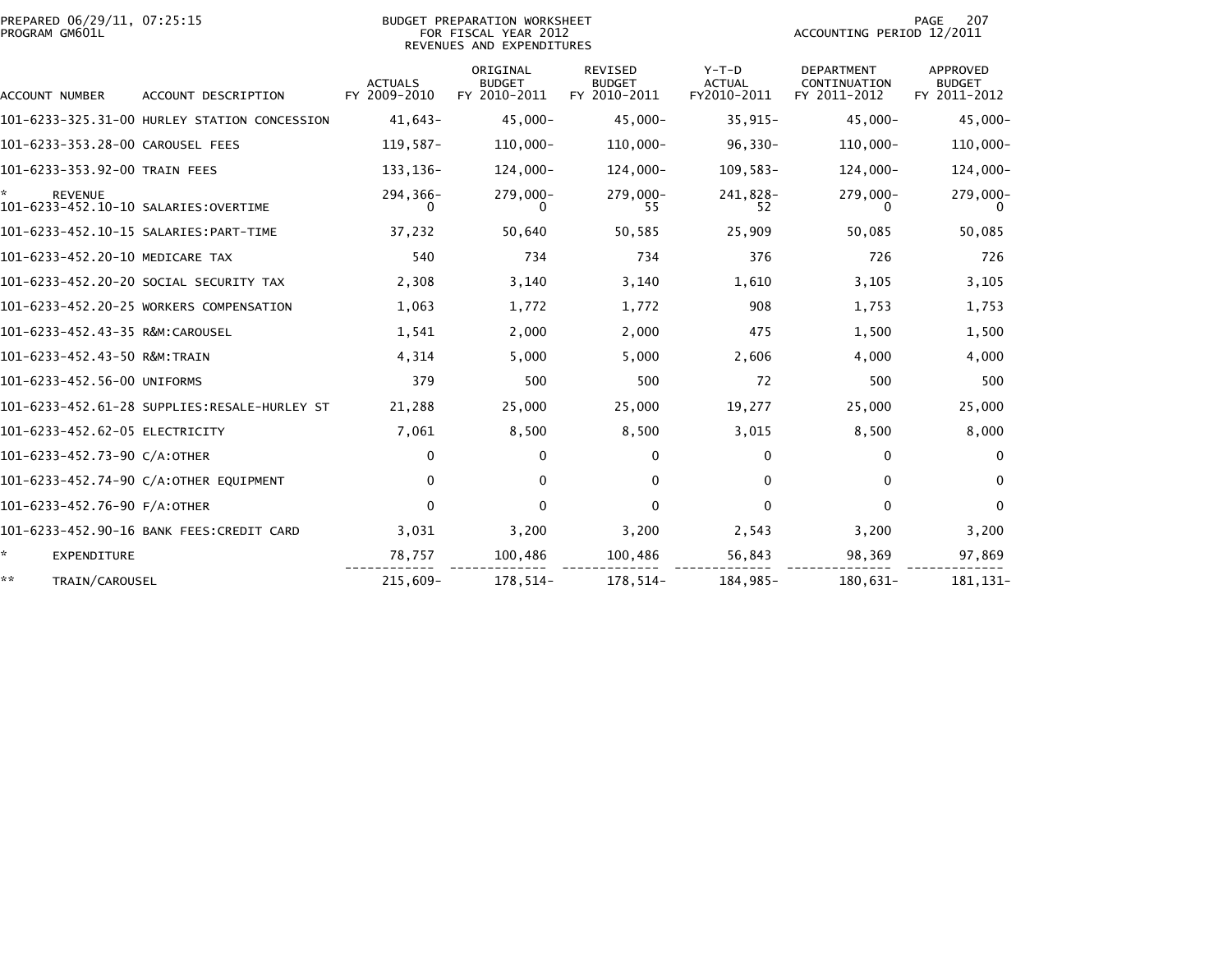| PREPARED 06/29/11, 07:25:15 | BUDGET PREPARATION WORKSHEET | 208<br>PAGE               |
|-----------------------------|------------------------------|---------------------------|
| PROGRAM GM601L              | FOR FISCAL YEAR 2012         | ACCOUNTING PERIOD 12/2011 |
|                             | REVENUES AND EXPENDITURES    |                           |

| ACCOUNT NUMBER                                        | ACCOUNT DESCRIPTION                       | <b>ACTUALS</b><br>FY 2009-2010 | ORIGINAL<br><b>BUDGET</b><br>FY 2010-2011 | <b>REVISED</b><br><b>BUDGET</b><br>FY 2010-2011 | $Y-T-D$<br><b>ACTUAL</b><br>FY2010-2011 | <b>DEPARTMENT</b><br>CONTINUATION<br>FY 2011-2012 | APPROVED<br><b>BUDGET</b><br>FY 2011-2012 |
|-------------------------------------------------------|-------------------------------------------|--------------------------------|-------------------------------------------|-------------------------------------------------|-----------------------------------------|---------------------------------------------------|-------------------------------------------|
|                                                       | 101-6234-325.43-00 CAMP STORE CONCESSIONS | 19,284-                        | $15,500-$                                 | $15,500-$                                       | $13,777-$                               | $15,500-$                                         | $15,500-$                                 |
| 101-6234-353.68-00 PARK CAMPING FEES                  |                                           | 152,951-                       | 150,000-                                  | 150,000-                                        | 144,809-                                | 150,000-                                          | 150,000-                                  |
|                                                       | 101-6234-363.42-00 PARK CABIN RENTALS     | $25,570-$                      | $22,000 -$                                | $22,000 -$                                      | $24, 245 -$                             | $22,000 -$                                        | $22,000 -$                                |
| <b>REVENUE</b><br>101-6234-452.10-05 SALARIES:REGULAR |                                           | 197,805-<br>31,932             | 187,500-<br>31,696                        | 187,500-<br>31,696                              | 182,831-<br>27,673                      | 187,500-<br>31,696                                | 187,500-<br>31,696                        |
|                                                       | 101-6234-452.10-15 SALARIES: PART-TIME    | 22,713                         | 22,758                                    | 22,758                                          | 15,594                                  | 19,758                                            | 19,758                                    |
| 101-6234-452.20-05 HEALTH INSURANCE                   |                                           | 8,138                          | 8,460                                     | 9,738                                           | 8,100                                   | 8,040                                             | 8,040                                     |
| 101-6234-452.20-10 MEDICARE TAX                       |                                           | 757                            | 790                                       | 790                                             | 594                                     | 747                                               | 747                                       |
| 101-6234-452.20-15 RETIREMENT                         |                                           | 1,589                          | 2,044                                     | 2,044                                           | 1,785                                   | 2,044                                             | 2,210                                     |
|                                                       | 101-6234-452.20-20 SOCIAL SECURITY TAX    | 3,238                          | 3,376                                     | 3,376                                           | 2,541                                   | 3,190                                             | 3,190                                     |
|                                                       | 101-6234-452.20-25 WORKERS COMPENSATION   | 1,483                          | 1,906                                     | 1,906                                           | 1,514                                   | 1,801                                             | 1,801                                     |
|                                                       | 101-6234-452.20-30 401(K) CONTRIBUTIONS   | 958                            | 951                                       | 951                                             | 830                                     | 951                                               | 951                                       |
| 101-6234-452.43-36 R&M:CAMPGROUND                     |                                           | 6,505                          | 6,573                                     | 6,573                                           | 4,066                                   | 6,000                                             | 6,000                                     |
|                                                       | 101-6234-452.61-12 SUPPLIES:CONCESSIONS   | 8,458                          | 8,400                                     | 8,400                                           | 6,645                                   | 8,400                                             | 8,400                                     |
|                                                       | 101-6234-452.61-30 SUPPLIES:JANITORIAL    | 1,899                          | 1,900                                     | 1,900                                           | 1,352                                   | 1,900                                             | 1,900                                     |
| 101-6234-452.62-05 ELECTRICITY                        |                                           | 15,757                         | 16,300                                    | 16,300                                          | 10,681                                  | 16,300                                            | 16,800                                    |
| 101-6234-452.73-90 C/A:OTHER                          |                                           | $\mathbf{0}$                   | 0                                         | 0                                               | $\mathbf{0}$                            | $\Omega$                                          | $\bf{0}$                                  |
|                                                       | 101-6234-452.74-90 C/A:OTHER EQUIPMENT    | $\mathbf{0}$                   | 0                                         | $\mathbf{0}$                                    | $\Omega$                                | $\Omega$                                          | $\Omega$                                  |
| 101-6234-452.76-90 F/A:OTHER                          |                                           | $\Omega$                       | 0                                         | 0                                               | $\Omega$                                | $\Omega$                                          | $\Omega$                                  |
|                                                       | 101-6234-452.83-00 PROGRAM ACTIVITIES     | 494                            | 500                                       | 500                                             | 442                                     | 500                                               | 500                                       |
|                                                       | 101-6234-452.90-16 BANK FEES:CREDIT CARD  | 6,189                          | 5,800                                     | 5,800                                           | 5,192                                   | 5,800                                             | 5,800                                     |
| $\mathbf{x}$<br>EXPENDITURE                           |                                           | 110,110                        | 111,454                                   | 112,732                                         | 87,009                                  | 107,127                                           | 107,793                                   |
| **<br>CAMPGROUND                                      |                                           | $87,695-$                      | 76,046-                                   | 74,768-                                         | $95,822 -$                              | $80,373-$                                         | 79,707-                                   |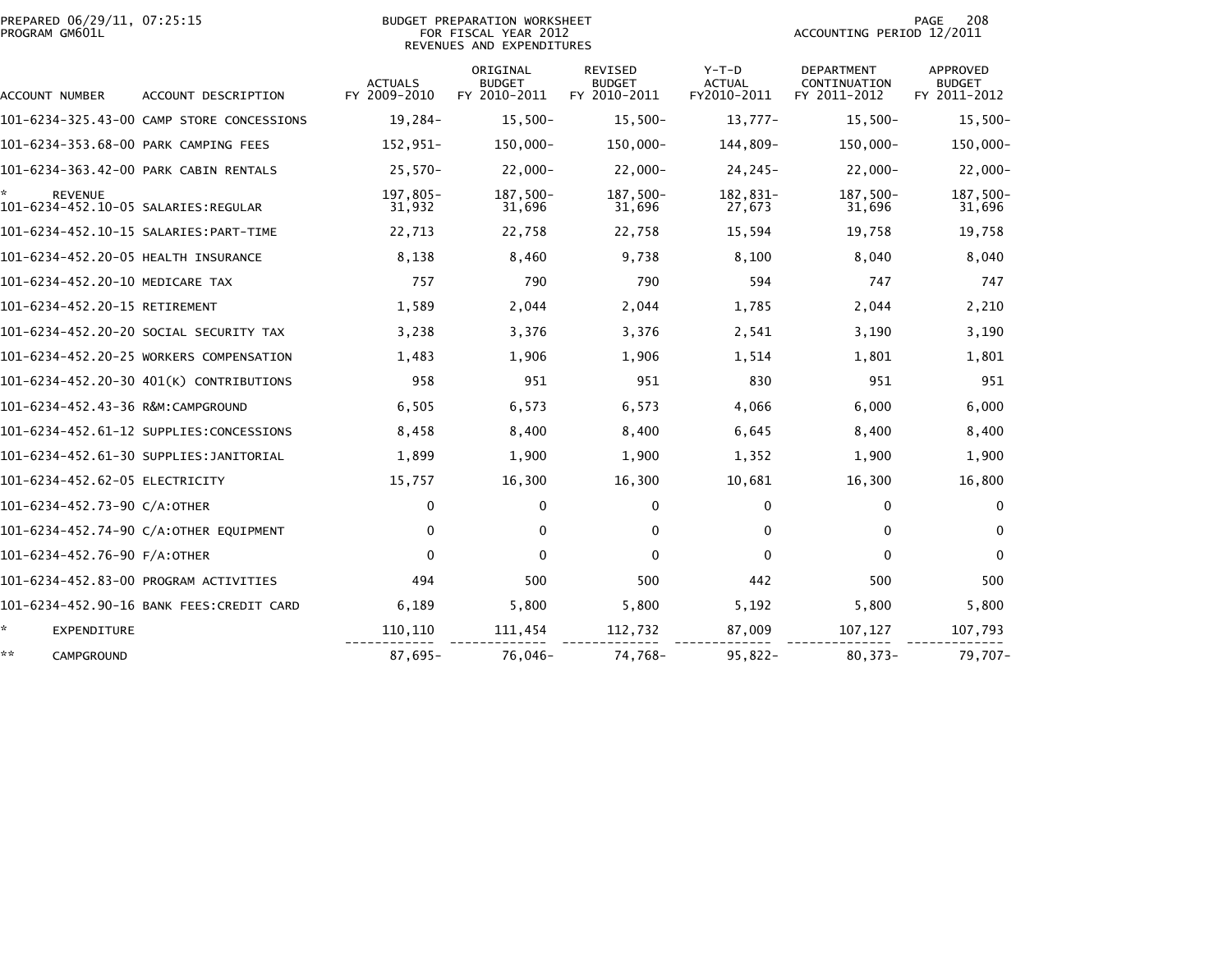| PREPARED 06/29/11, 07:25:15<br>PROGRAM GM601L         |                                            |                                | <b>BUDGET PREPARATION WORKSHEET</b><br>FOR FISCAL YEAR 2012<br>REVENUES AND EXPENDITURES |                                                 |                                         | ACCOUNTING PERIOD 12/2011                  | 209<br>PAGE                                      |
|-------------------------------------------------------|--------------------------------------------|--------------------------------|------------------------------------------------------------------------------------------|-------------------------------------------------|-----------------------------------------|--------------------------------------------|--------------------------------------------------|
| ACCOUNT NUMBER                                        | ACCOUNT DESCRIPTION                        | <b>ACTUALS</b><br>FY 2009-2010 | ORIGINAL<br><b>BUDGET</b><br>FY 2010-2011                                                | <b>REVISED</b><br><b>BUDGET</b><br>FY 2010-2011 | $Y-T-D$<br><b>ACTUAL</b><br>FY2010-2011 | DEPARTMENT<br>CONTINUATION<br>FY 2011-2012 | <b>APPROVED</b><br><b>BUDGET</b><br>FY 2011-2012 |
| 101-6235-325.46-00 PARK CONCESSIONS                   |                                            | $950 -$                        | $1,000-$                                                                                 | $1,000-$                                        | $785 -$                                 | $1,000-$                                   | $1,000-$                                         |
| 101-6235-353.20-00 BARNYARD ZOO FEES                  |                                            | $37,558-$                      | $34,000 -$                                                                               | 34,000-                                         | $31,931-$                               | $34,000 -$                                 | 34,000-                                          |
|                                                       | 101-6235-353.21-00 ANIMAL HABITAT FEES     | 85,529-                        | 79,000-                                                                                  | $79,000-$                                       | 71,378-                                 | $79,000-$                                  | 79,000-                                          |
|                                                       | 101-6235-365.06-75 SIMPLY LIVING FESTIVAL  | $200 -$                        | $500 -$                                                                                  | $500 -$                                         | $\mathbf 0$                             | $500 -$                                    | $500 -$                                          |
|                                                       | 101-6235-365.70-00 RESTRICTED DONATIONS    | $10, 200 -$                    | $\mathbf{0}$                                                                             | $\mathbf{0}$                                    | $32,008 -$                              | $\mathbf{0}$                               | $\Omega$                                         |
|                                                       | 101-6235-395.00-00 FUND BALANCE APPR-RESTR | 0                              | 0                                                                                        | $500 -$                                         | 0                                       | $\mathbf 0$                                | $\Omega$                                         |
| <b>REVENUE</b><br>101-6235-452.10-05 SALARIES:REGULAR |                                            | 134,437-<br>103,140            | $114,500-$<br>102,411                                                                    | 115,000-<br>102,411                             | 136,102-<br>89,765                      | 114,500-<br>102,411                        | $114,500-$<br>102,411                            |
|                                                       |                                            | $\mathbf{0}$                   | 0                                                                                        | 0                                               | 0                                       | $\mathbf 0$                                | $\mathbf 0$                                      |
|                                                       |                                            | 76,272                         | 78,000                                                                                   | 78,000                                          | 68,501                                  | 66,000                                     | 66,000                                           |
| 101-6235-452.20-05 HEALTH INSURANCE                   |                                            | 24,413                         | 25,380                                                                                   | 29,205                                          | 24,298                                  | 24,120                                     | 24,120                                           |
| 101-6235-452.20-10 MEDICARE TAX                       |                                            | 2,542                          | 2,616                                                                                    | 2,616                                           | 2,228                                   | 2,442                                      | 2,442                                            |
| 101-6235-452.20-15 RETIREMENT                         |                                            | 5,134                          | 6,606                                                                                    | 6,606                                           | 5,790                                   | 6,606                                      | 7,139                                            |
|                                                       | 101-6235-452.20-20 SOCIAL SECURITY TAX     | 10,868                         | 11,185                                                                                   | 11,185                                          | 9,528                                   | 10,441                                     | 10,441                                           |
|                                                       | 101-6235-452.20-25 WORKERS COMPENSATION    | 4,746                          | 6,314                                                                                    | 6,314                                           | 5,535                                   | 5,894                                      | 5,894                                            |
|                                                       | 101-6235-452.20-30 401(K) CONTRIBUTIONS    | 3,094                          | 3,072                                                                                    | 3,072                                           | 2,693                                   | 3,072                                      | 3,072                                            |
|                                                       | 101-6235-452.42-20 GROUNDS MAINTENANCE     | 2,965                          | 2,500                                                                                    | 3,000                                           | 2,234                                   | 2,250                                      | 2,250                                            |
| 101-6235-452.43-05 R&M:BUILDINGS                      |                                            | 9,605                          | 10,000                                                                                   | 10,000                                          | 8,554                                   | 10,000                                     | 8,000                                            |
|                                                       |                                            | 856                            | 1,000                                                                                    | 1,000                                           | 705                                     | 800                                        | 800                                              |
| 101-6235-452.56-00 UNIFORMS                           |                                            | 1,480                          | 1,500                                                                                    | 1,500                                           | 1,022                                   | 1,500                                      | 1,500                                            |
| 101-6235-452.58-00 TRAVEL                             |                                            | 87                             | 200                                                                                      | 200                                             | 29                                      | 200                                        | 200                                              |
| 101-6235-452.59-00 TRAINING                           |                                            | 247                            | 700                                                                                      | 700                                             | 112                                     | 700                                        | 700                                              |
| 101-6235-452.61-05 SUPPLIES:OFFICE                    |                                            | 967                            | 1,000                                                                                    | 1,000                                           | 514                                     | 800                                        | 800                                              |
|                                                       | 101-6235-452.61-10 SUPPLIES:ANIMAL & VET   | 6,782                          | 5,000                                                                                    | 8,000                                           | 6,015                                   | 5,000                                      | 7,000                                            |
|                                                       |                                            |                                |                                                                                          |                                                 |                                         |                                            |                                                  |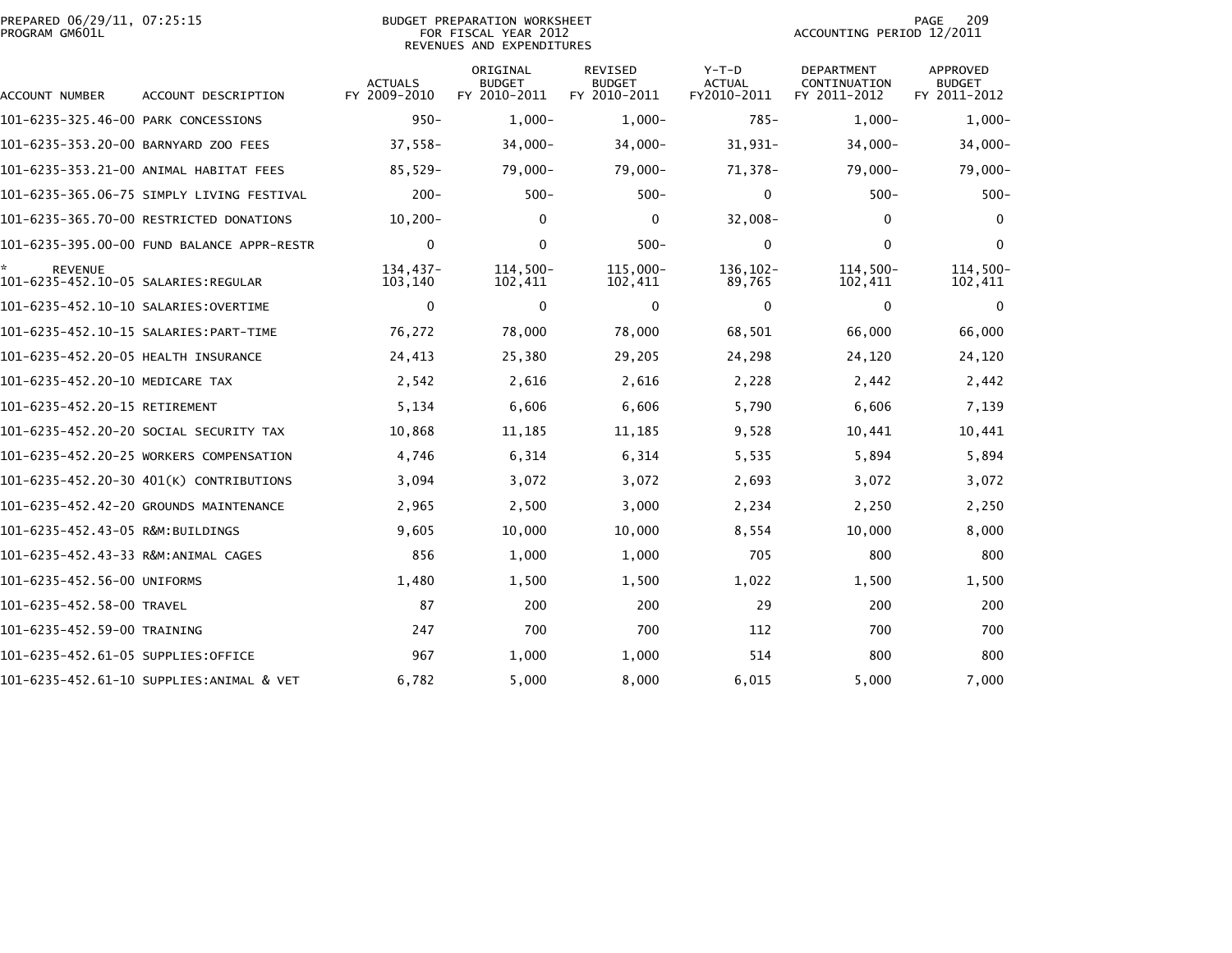| PROGRAM GM601L | PREPARED 06/29/11, 07:25:15                                                                                                                                                                                                                                                                                                                                                                                                                                                                                                                                                                                                                             |                                | <b>BUDGET PREPARATION WORKSHEET</b><br>FOR FISCAL YEAR 2012<br>REVENUES AND EXPENDITURES |                                          |                                       | ACCOUNTING PERIOD 12/2011                  | 210<br>PAGE                               |
|----------------|---------------------------------------------------------------------------------------------------------------------------------------------------------------------------------------------------------------------------------------------------------------------------------------------------------------------------------------------------------------------------------------------------------------------------------------------------------------------------------------------------------------------------------------------------------------------------------------------------------------------------------------------------------|--------------------------------|------------------------------------------------------------------------------------------|------------------------------------------|---------------------------------------|--------------------------------------------|-------------------------------------------|
| ACCOUNT NUMBER | ACCOUNT DESCRIPTION                                                                                                                                                                                                                                                                                                                                                                                                                                                                                                                                                                                                                                     | <b>ACTUALS</b><br>FY 2009-2010 | ORIGINAL<br><b>BUDGET</b><br>FY 2010-2011                                                | REVISED<br><b>BUDGET</b><br>FY 2010-2011 | Y-T-D<br><b>ACTUAL</b><br>FY2010-2011 | DEPARTMENT<br>CONTINUATION<br>FY 2011-2012 | APPROVED<br><b>BUDGET</b><br>FY 2011-2012 |
|                | 101-6235-452.61-12 SUPPLIES:CONCESSIONS                                                                                                                                                                                                                                                                                                                                                                                                                                                                                                                                                                                                                 | 584                            | 500                                                                                      | 500                                      | 262                                   | 500                                        | 500                                       |
|                | 101-6235-452.61-15 SUPPLIES:EDUCATIONAL                                                                                                                                                                                                                                                                                                                                                                                                                                                                                                                                                                                                                 | 326                            | 425                                                                                      | 425                                      | 0                                     | 425                                        | 425                                       |
|                |                                                                                                                                                                                                                                                                                                                                                                                                                                                                                                                                                                                                                                                         | 1,833                          | 2,000                                                                                    | 2,000                                    | 1,342                                 | 1,500                                      | 1,500                                     |
|                | 101-6235-452.61-30 SUPPLIES:JANITORIAL                                                                                                                                                                                                                                                                                                                                                                                                                                                                                                                                                                                                                  | 1,247                          | 1,200                                                                                    | 1,200                                    | 933                                   | 1,200                                      | 1,200                                     |
|                | 101-6235-452.61-37 SUPPLIES:LIBRARY                                                                                                                                                                                                                                                                                                                                                                                                                                                                                                                                                                                                                     | 270                            | 300                                                                                      | 300                                      | 114                                   | 300                                        | 300                                       |
|                | 101-6235-452.61-84 SUPPLIES:AQUARIUM                                                                                                                                                                                                                                                                                                                                                                                                                                                                                                                                                                                                                    | 157                            | 300                                                                                      | 300                                      | 0                                     | 300                                        | 300                                       |
|                | 101-6235-452.61-90 SUPPLIES:OTHER                                                                                                                                                                                                                                                                                                                                                                                                                                                                                                                                                                                                                       | 247                            | 300                                                                                      | 300                                      | 268                                   | 300                                        | 300                                       |
|                | 101-6235-452.61-95 SUPPLIES:OTHER SMALL EQMT                                                                                                                                                                                                                                                                                                                                                                                                                                                                                                                                                                                                            | 500                            | 500                                                                                      | 500                                      | 120                                   | 400                                        | 400                                       |
|                | 101-6235-452.63-10 ANIMAL FOOD                                                                                                                                                                                                                                                                                                                                                                                                                                                                                                                                                                                                                          | 10,987                         | 12,000                                                                                   | 12,000                                   | 10,436                                | 12,000                                     | 12,000                                    |
|                | 101-6235-452.64-50 DUES & SUBSCRIPTIONS                                                                                                                                                                                                                                                                                                                                                                                                                                                                                                                                                                                                                 | 675                            | 2,650                                                                                    | 1,650                                    | 760                                   | 2,650                                      | 2,650                                     |
| LEVEL<br>400   | <b>TEXT</b><br>WE HAVE NOT USED THE 2010 - 2011 BUDGET MONIES BUT<br>WE NEED TO CARRY THE \$2000 OVER IN THE 2011-2012<br>FISCAL YEAR. DUE TO WE HAVE APPLIED AND BEEN<br>ACCEPTED AS A MEMBER OF THE GRASSROOTS SCIENCE AND<br>MUSEUM INITATIVE. AS A MEMBER WE PAY DUES AND A<br>ANNUAL FEE TO COVER ADMINISTRATIVE COST WE WILL<br>PAYING THESE COST AND REAPING THE BENEFITS. WE<br>NEED THE \$2000 IN THE BUDGET FOR THIS PROGRAM SO<br>ONCE IT DOES BEGIN WE WILL HAVE IT. THE RETURN<br>TO THIS MONEY SHOULD BE MORE THAN TENFOLD AND HELP<br>WITH FUNDING STAFF. IF FOR SOME REASON THIS COST<br>DOES NOT OCCUR THIS MONEY WILL BE LEFT UNUSED. |                                | TEXT AMT                                                                                 | 2,650<br>2,650                           |                                       |                                            |                                           |
|                | 101-6235-452.73-90 C/A:OTHER                                                                                                                                                                                                                                                                                                                                                                                                                                                                                                                                                                                                                            | 0                              | 14,000                                                                                   | 12,000                                   | 10,846                                | $\mathbf{0}$                               | 0                                         |
|                | 101-6235-452.74-90 C/A:OTHER EQUIPMENT                                                                                                                                                                                                                                                                                                                                                                                                                                                                                                                                                                                                                  | 0                              | 0                                                                                        | 0                                        | $\mathbf{0}$                          | $\mathbf{0}$                               | 0                                         |
|                | 101-6235-452.76-90 F/A:OTHER                                                                                                                                                                                                                                                                                                                                                                                                                                                                                                                                                                                                                            | $\Omega$                       | 0                                                                                        | $\mathbf 0$                              | $\Omega$                              | $\Omega$                                   | $\mathbf 0$                               |
|                | 101-6235-452.83-00 PROGRAM ACTIVITIES                                                                                                                                                                                                                                                                                                                                                                                                                                                                                                                                                                                                                   | 1,000                          | 1,000                                                                                    | 1,000                                    | 576                                   | 1,000                                      | 1,000                                     |
|                | 101-6235-452.83-42 DONATION EXPENDITURES                                                                                                                                                                                                                                                                                                                                                                                                                                                                                                                                                                                                                | 0                              | 0                                                                                        | 0                                        | $\mathbf{0}$                          | 0                                          | $\mathbf 0$                               |
|                | 101-6235-452.83-61 SIMPLY LIVING FESTIVAL                                                                                                                                                                                                                                                                                                                                                                                                                                                                                                                                                                                                               | 0                              | 500                                                                                      | 500                                      | 250                                   | 500                                        | 500                                       |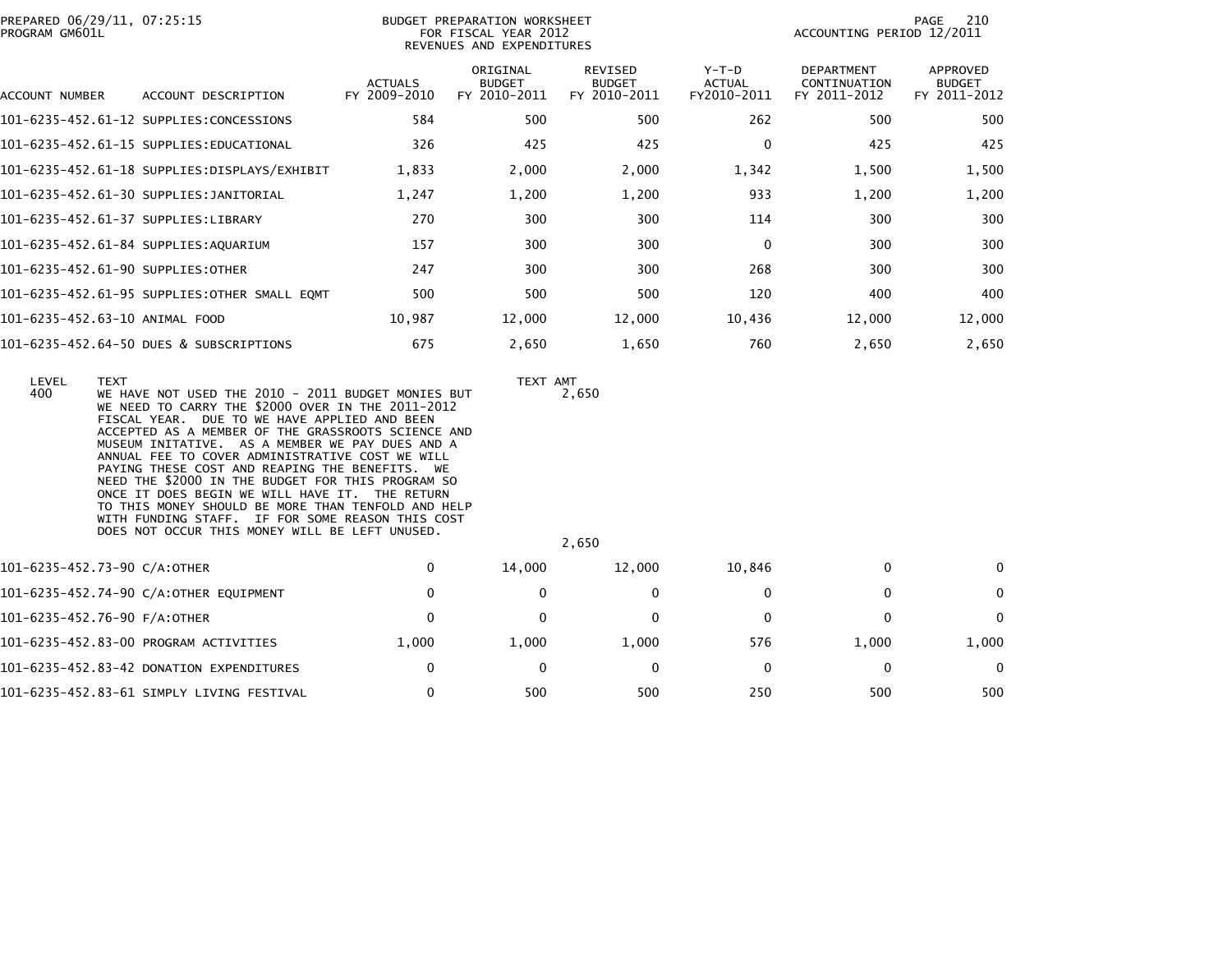|    | PREPARED 06/29/11, 07:25:15<br>PROGRAM GM601L |                     |                                | BUDGET PREPARATION WORKSHEET<br>FOR FISCAL YEAR 2012<br>REVENUES AND EXPENDITURES |                                          | -211<br>PAGE<br>ACCOUNTING PERIOD 12/2011 |                                            |                                           |
|----|-----------------------------------------------|---------------------|--------------------------------|-----------------------------------------------------------------------------------|------------------------------------------|-------------------------------------------|--------------------------------------------|-------------------------------------------|
|    | ACCOUNT NUMBER                                | ACCOUNT DESCRIPTION | <b>ACTUALS</b><br>FY 2009-2010 | ORIGINAL<br><b>BUDGET</b><br>FY 2010-2011                                         | REVISED<br><b>BUDGET</b><br>FY 2010-2011 | Y-T-D<br><b>ACTUAL</b><br>FY2010-2011     | DEPARTMENT<br>CONTINUATION<br>FY 2011-2012 | APPROVED<br><b>BUDGET</b><br>FY 2011-2012 |
|    | EXPENDITURE                                   |                     | 271.024                        | 293.159                                                                           | 297.484                                  | 253.430                                   | 263.311                                    | 263,844                                   |
| ** | NATURE CENTER                                 |                     | 136,587                        | 178.659                                                                           | 182.484                                  | 117,328                                   | 148.811                                    | 149,344                                   |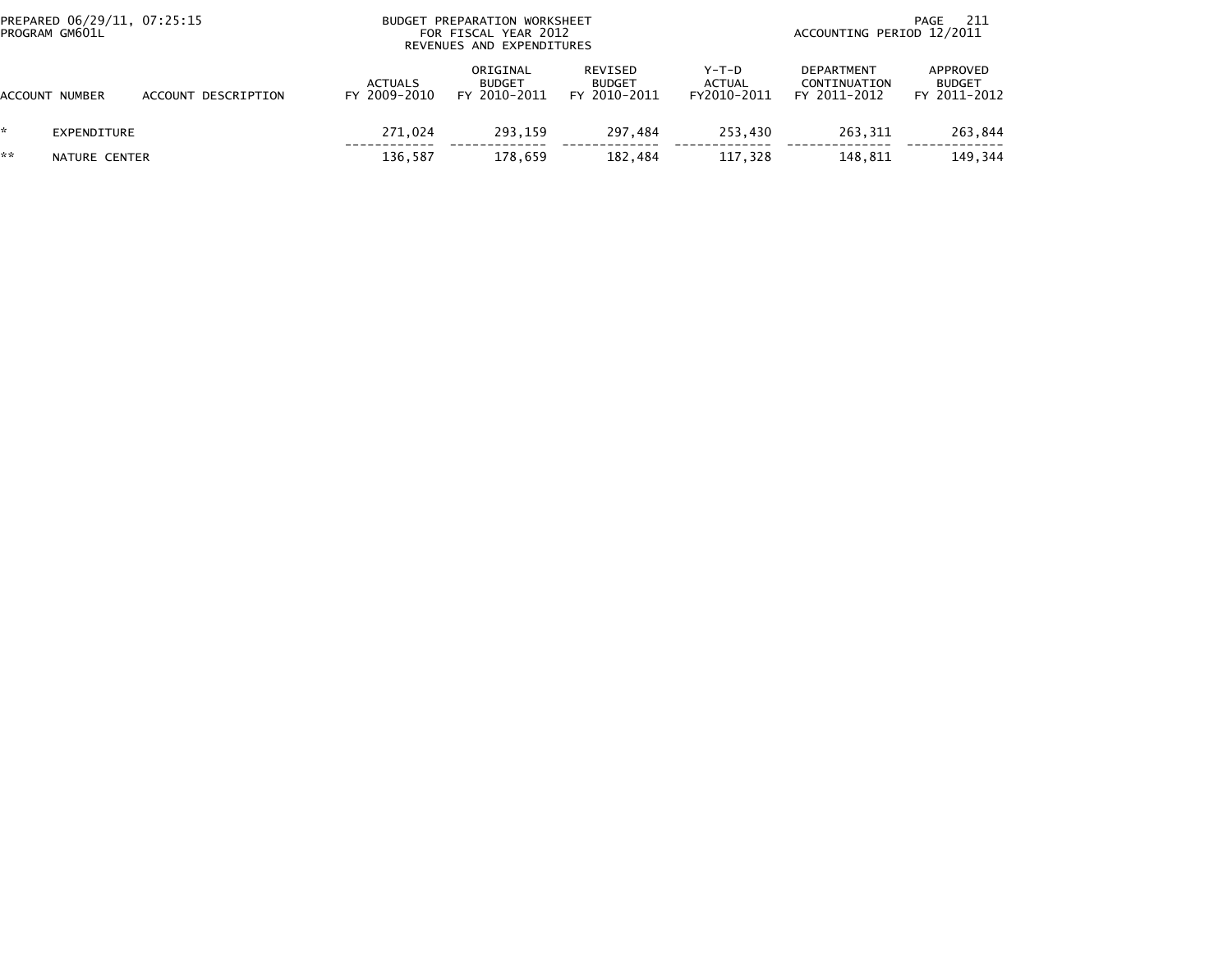| PROGRAM GM601L                       | PREPARED 06/29/11, 07:25:15<br>BUDGET PREPARATION WORKSHEET<br>FOR FISCAL YEAR 2012<br>REVENUES AND EXPENDITURES |                                |                                           |                                                 |                                         |                                                   | 212<br>PAGE<br>ACCOUNTING PERIOD 12/2011         |  |  |
|--------------------------------------|------------------------------------------------------------------------------------------------------------------|--------------------------------|-------------------------------------------|-------------------------------------------------|-----------------------------------------|---------------------------------------------------|--------------------------------------------------|--|--|
| ACCOUNT NUMBER                       | ACCOUNT DESCRIPTION                                                                                              | <b>ACTUALS</b><br>FY 2009-2010 | ORIGINAL<br><b>BUDGET</b><br>FY 2010-2011 | <b>REVISED</b><br><b>BUDGET</b><br>FY 2010-2011 | $Y-T-D$<br><b>ACTUAL</b><br>FY2010-2011 | <b>DEPARTMENT</b><br>CONTINUATION<br>FY 2011-2012 | <b>APPROVED</b><br><b>BUDGET</b><br>FY 2011-2012 |  |  |
| 101-6237-325.46-00 PARK CONCESSIONS  |                                                                                                                  | $3,929-$                       | $5,500-$                                  | $5,500-$                                        | $3,543-$                                | $4,250-$                                          | $4,250-$                                         |  |  |
| 101-6237-334.51-25 NCDENR GRANT      |                                                                                                                  | $\Omega$                       | $\Omega$                                  | $38,780 -$                                      | $\mathbf{0}$                            | $\Omega$                                          | $\Omega$                                         |  |  |
|                                      | 101-6237-347.50-00 PROGRAM ACTIVITIES                                                                            | $999 -$                        | $750-$                                    | $750 -$                                         | $749-$                                  | $750-$                                            | $750-$                                           |  |  |
| 101-6237-353.74-00 PARK SHELTER FEES |                                                                                                                  | $5,175-$                       | $5,000 -$                                 | $5,000-$                                        | $5,946-$                                | $5,000-$                                          | $5,000-$                                         |  |  |
|                                      | 101-6237-365.70-00 RESTRICTED DONATIONS                                                                          | $6,279-$                       | 0                                         | 0                                               | $200 -$                                 | 0                                                 | $\mathbf{0}$                                     |  |  |
|                                      | 101-6237-395.00-00 FUND BALANCE APPR-RESTR                                                                       | 0                              | 0                                         | $38,787-$                                       | $\mathbf 0$                             | $\Omega$                                          | $\Omega$                                         |  |  |
| *.<br><b>REVENUE</b>                 |                                                                                                                  | $16,382-$<br>60,822            | 11,250-<br>60,589                         | $88,817-$<br>60,589                             | $10,438-$<br>52,899                     | $10,000 -$<br>60,589                              | $10,000 -$<br>60,589                             |  |  |
|                                      |                                                                                                                  | 10,414                         | 11,600                                    | 11,600                                          | 8,273                                   | 10,800                                            | 10,800                                           |  |  |
| 101-6237-452.20-05 HEALTH INSURANCE  |                                                                                                                  | 16,275                         | 16,920                                    | 19,467                                          | 16,199                                  | 16,080                                            | 16,080                                           |  |  |
| 101-6237-452.20-10 MEDICARE TAX      |                                                                                                                  | 1,011                          | 1,047                                     | 1,047                                           | 863                                     | 1,035                                             | 1,035                                            |  |  |
| 101-6237-452.20-15 RETIREMENT        |                                                                                                                  | 3,027                          | 3,908                                     | 3,908                                           | 3,412                                   | 3,908                                             | 4,223                                            |  |  |
|                                      | 101-6237-452.20-20 SOCIAL SECURITY TAX                                                                           | 4,321                          | 4,476                                     | 4,476                                           | 3,689                                   | 4,426                                             | 4,426                                            |  |  |
|                                      | 101-6237-452.20-25 WORKERS COMPENSATION                                                                          | 1,919                          | 2,526                                     | 2,526                                           | 2,141                                   | 2,499                                             | 2,499                                            |  |  |
|                                      | 101-6237-452.20-30 401(K) CONTRIBUTIONS                                                                          | 1,825                          | 1,818                                     | 1,818                                           | 1,587                                   | 1,818                                             | 1,818                                            |  |  |
| 101-6237-452.41-40 WATER             |                                                                                                                  | 0                              | 0                                         | 150                                             | 83                                      | 150                                               | 150                                              |  |  |
|                                      | 101-6237-452.42-20 GROUNDS MAINTENANCE                                                                           | 676                            | 2,000                                     | 2,000                                           | 827                                     | 2,000                                             | 2,000                                            |  |  |
| 101-6237-452.43-05 R&M:BUILDINGS     |                                                                                                                  | 13,883                         | 6,500                                     | 6,500                                           | 5,944                                   | 6,500                                             | 6,500                                            |  |  |
| 101-6237-452.43-15 R&M:EQUIPMENT     |                                                                                                                  | 1,075                          | 1,100                                     | 1,100                                           | 843                                     | 1,100                                             | 1,100                                            |  |  |
| 101-6237-452.43-48 R&M:PARK GROUNDS  |                                                                                                                  | 1,038                          | 2,600                                     | 2,450                                           | 1,359                                   | 2,600                                             | 2,600                                            |  |  |
| 101-6237-452.44-10 RENT: EQUIPMENT   |                                                                                                                  | 25                             | 250                                       | 250                                             | 0                                       | 250                                               | 250                                              |  |  |
| 101-6237-452.44-42 RENT:PORT-A-JOHNS |                                                                                                                  | 509                            | 570                                       | 570                                             | 391                                     | 570                                               | 570                                              |  |  |
|                                      | 101-6237-452.50-07 COST PER COPY PROGRAM                                                                         | 16                             | $\Omega$                                  | 0                                               | 0                                       | $\mathbf{0}$                                      | $\mathbf{0}$                                     |  |  |
| 101-6237-452.53-05 TELEPHONE         |                                                                                                                  | 463                            | 600                                       | 600                                             | 422                                     | 600                                               | 600                                              |  |  |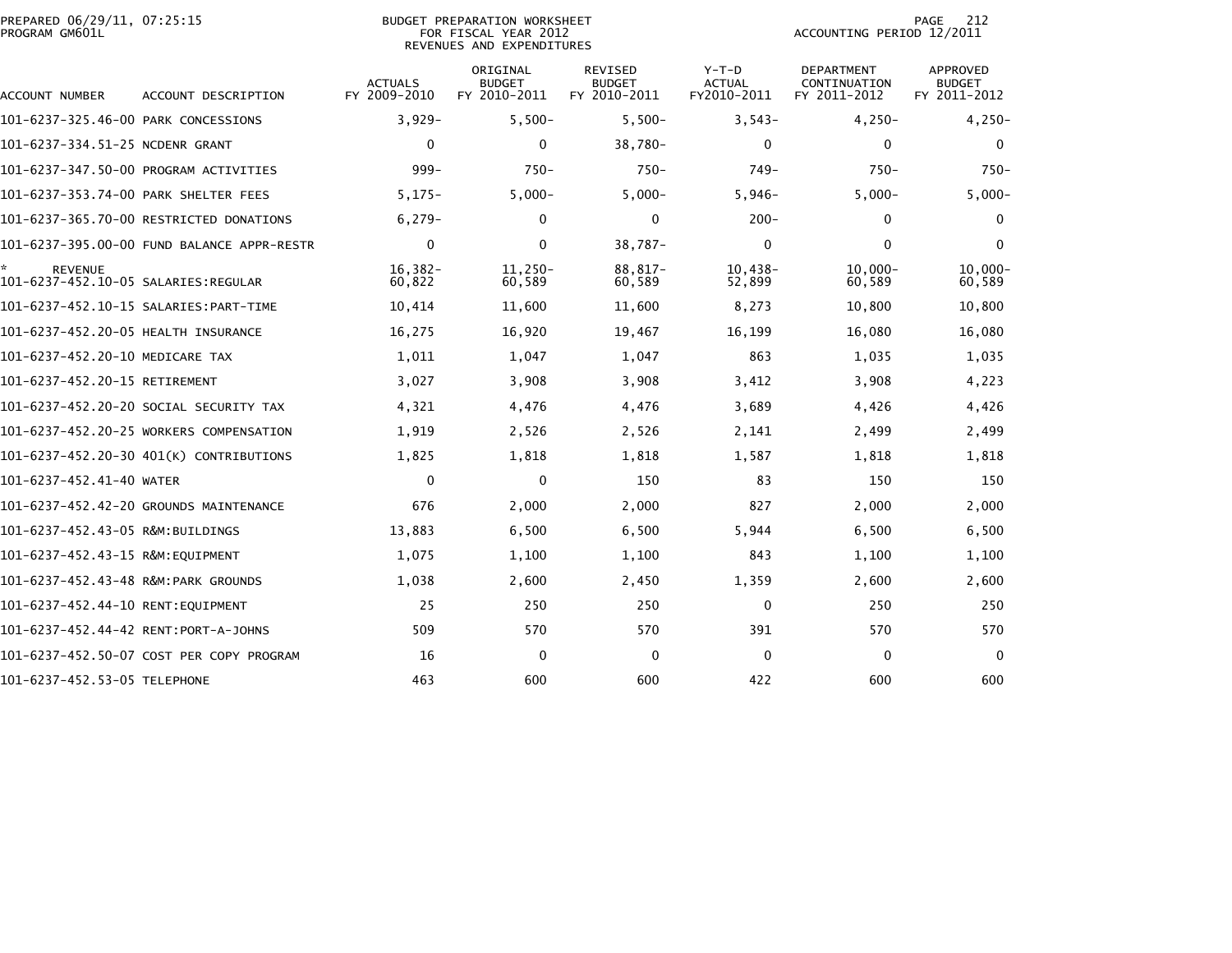| PREPARED 06/29/11, 07:25:15<br>PROGRAM GM601L |             |                                                 |                                | <b>BUDGET PREPARATION WORKSHEET</b><br>FOR FISCAL YEAR 2012<br>REVENUES AND EXPENDITURES |                                          |                                       | ACCOUNTING PERIOD 12/2011                  | 213<br>PAGE                               |
|-----------------------------------------------|-------------|-------------------------------------------------|--------------------------------|------------------------------------------------------------------------------------------|------------------------------------------|---------------------------------------|--------------------------------------------|-------------------------------------------|
| ACCOUNT NUMBER                                |             | ACCOUNT DESCRIPTION                             | <b>ACTUALS</b><br>FY 2009-2010 | ORIGINAL<br><b>BUDGET</b><br>FY 2010-2011                                                | REVISED<br><b>BUDGET</b><br>FY 2010-2011 | Y-T-D<br><b>ACTUAL</b><br>FY2010-2011 | DEPARTMENT<br>CONTINUATION<br>FY 2011-2012 | APPROVED<br><b>BUDGET</b><br>FY 2011-2012 |
| 101-6237-452.56-00 UNIFORMS                   |             |                                                 | 195                            | 375                                                                                      | 375                                      | 274                                   | 375                                        | 375                                       |
|                                               |             | 101-6237-452.61-05 SUPPLIES:OFFICE              | 110                            | 300                                                                                      | 300                                      | 85                                    | 300                                        | 300                                       |
|                                               |             | 101-6237-452.61-12 SUPPLIES:CONCESSIONS         | 1,347                          | 2,000                                                                                    | 2,000                                    | 1,641                                 | 2,000                                      | 2,000                                     |
|                                               |             | 101-6237-452.61-30 SUPPLIES:JANITORIAL          | 847                            | 900                                                                                      | 900                                      | 625                                   | 900                                        | 900                                       |
|                                               |             | 101-6237-452.61-31 SUPPLIES:GARDEN              | 0                              | 0                                                                                        | 2,973                                    | 1,988                                 | 0                                          | $\mathbf 0$                               |
|                                               |             | 101-6237-452.61-40 SUPPLIES:MAINTENANCE         | 491                            | 700                                                                                      | 700                                      | 378                                   | 700                                        | 700                                       |
|                                               |             | 101-6237-452.61-70 SUPPLIES:RECREATION          | $\mathbf{0}$                   | 400                                                                                      | 400                                      | 134                                   | 400                                        | 400                                       |
|                                               |             | 101-6237-452.61-95 SUPPLIES:OTHER SMALL EQMT    | 624                            | 700                                                                                      | 700                                      | 614                                   | 700                                        | 700                                       |
| 101-6237-452.62-05 ELECTRICITY                |             |                                                 | 7,492                          | 8,000                                                                                    | 8,000                                    | 5,338                                 | 10,000                                     | 10,000                                    |
| LEVEL<br>400                                  | <b>TEXT</b> | INCREASE DUE TO PUTTING BALLFIELD LIGHTS ON THE |                                | TEXT AMT                                                                                 | 10,000                                   |                                       |                                            |                                           |
|                                               |             | BALL FIELD AT ELLIS PARK                        |                                |                                                                                          | 10,000                                   |                                       |                                            |                                           |
|                                               |             | 101-6237-452.62-20 MOTOR FUEL & LUBRICANTS      | 2,087                          | 2,500                                                                                    | 2,500                                    | 1,987                                 | 2,500                                      | 2,500                                     |
| 101-6237-452.71-00 C/A:LAND                   |             |                                                 | $\Omega$                       | 0                                                                                        | 0                                        | $\Omega$                              | $\mathbf{0}$                               | $\Omega$                                  |
|                                               |             | 101-6237-452.72-30 C/A:BALL FIELD LIGHTS        | $\Omega$                       | $\Omega$                                                                                 | 55,694                                   | 54,900                                | $\mathbf{0}$                               | 0                                         |
|                                               |             | 101-6237-452.73-00 C/A:OTHER IMPROVEMENTS       | 22,972                         | 12,000                                                                                   | 12,000                                   | 6,126                                 | 0                                          | 0                                         |
|                                               |             |                                                 | $\Omega$                       | 0                                                                                        | 7,200                                    | 3,390                                 | $\mathbf{0}$                               | $\mathbf{0}$                              |
|                                               |             | 101-6237-452.74-19 C/A:FITNESS STATIONS         | $\Omega$                       | 0                                                                                        | 0                                        | 0                                     | 0                                          | 0                                         |
|                                               |             | 101-6237-452.74-26 C/A:PLAYGROUD EQUIPMENT      | $\bf{0}$                       | 0                                                                                        | 0                                        | 0                                     | $\mathbf{0}$                               | 0                                         |
|                                               |             | 101-6237-452.74-90 C/A:OTHER EQUIPMENT          | $\Omega$                       | 0                                                                                        | $\mathbf 0$                              | 0                                     | $\mathbf{0}$                               | $\mathbf{0}$                              |
|                                               |             | 101-6237-452.76-30 F/A:EQUIPMENT/FURNISHINGS    | $\mathbf{0}$                   | 0                                                                                        | 4,500                                    | $\Omega$                              | $\Omega$                                   | 0                                         |
| 101-6237-452.76-90 F/A:OTHER                  |             |                                                 | $\Omega$                       | 0                                                                                        | 7,200                                    | 7,183                                 | $\Omega$                                   | $\Omega$                                  |
|                                               |             | 101-6237-452.83-00 PROGRAM ACTIVITIES           | 301                            | 300                                                                                      | 300                                      | 271                                   | 300                                        | 300                                       |
| *                                             | EXPENDITURE |                                                 | 153,765                        | 144,679                                                                                  | 224,793                                  | 183,866                               | 133,100                                    | 133,415                                   |
|                                               |             |                                                 |                                |                                                                                          |                                          |                                       |                                            |                                           |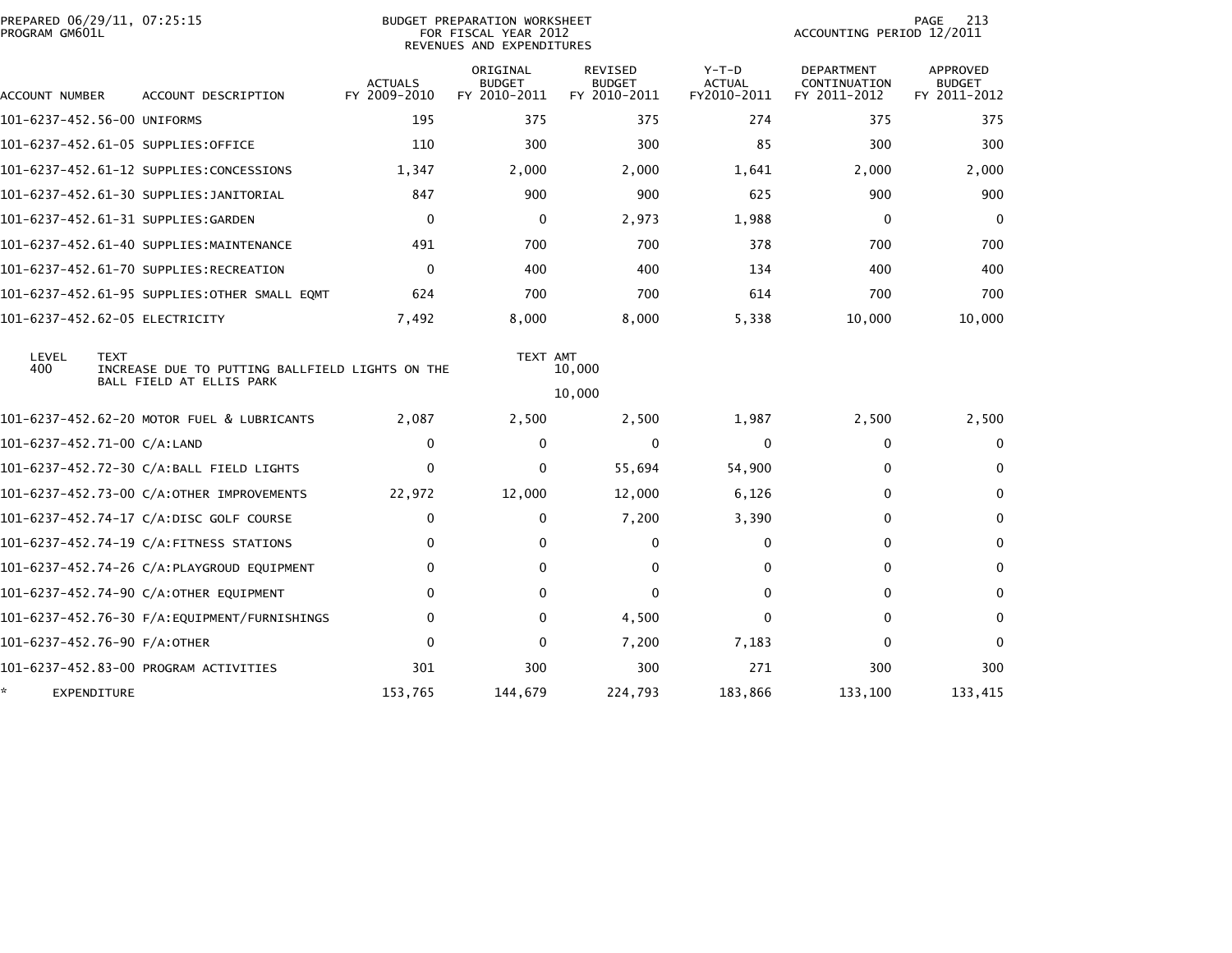| PREPARED 06/29/11, 07:25:15<br>PROGRAM GM601L |                     | BUDGET PREPARATION WORKSHEET<br>FOR FISCAL YEAR 2012<br>REVENUES AND EXPENDITURES |                                           |                                          |                                       | -214<br>PAGE<br>ACCOUNTING PERIOD 12/2011  |                                           |  |
|-----------------------------------------------|---------------------|-----------------------------------------------------------------------------------|-------------------------------------------|------------------------------------------|---------------------------------------|--------------------------------------------|-------------------------------------------|--|
| ACCOUNT NUMBER                                | ACCOUNT DESCRIPTION | <b>ACTUALS</b><br>FY 2009-2010                                                    | ORIGINAL<br><b>BUDGET</b><br>FY 2010-2011 | REVISED<br><b>BUDGET</b><br>FY 2010-2011 | Y-T-D<br><b>ACTUAL</b><br>FY2010-2011 | DEPARTMENT<br>CONTINUATION<br>FY 2011-2012 | APPROVED<br><b>BUDGET</b><br>FY 2011-2012 |  |
| **<br>ELLIS PARK                              |                     | 137.383                                                                           | 133,429                                   | 135.976                                  | 173.428                               | 123.100                                    | 123.415                                   |  |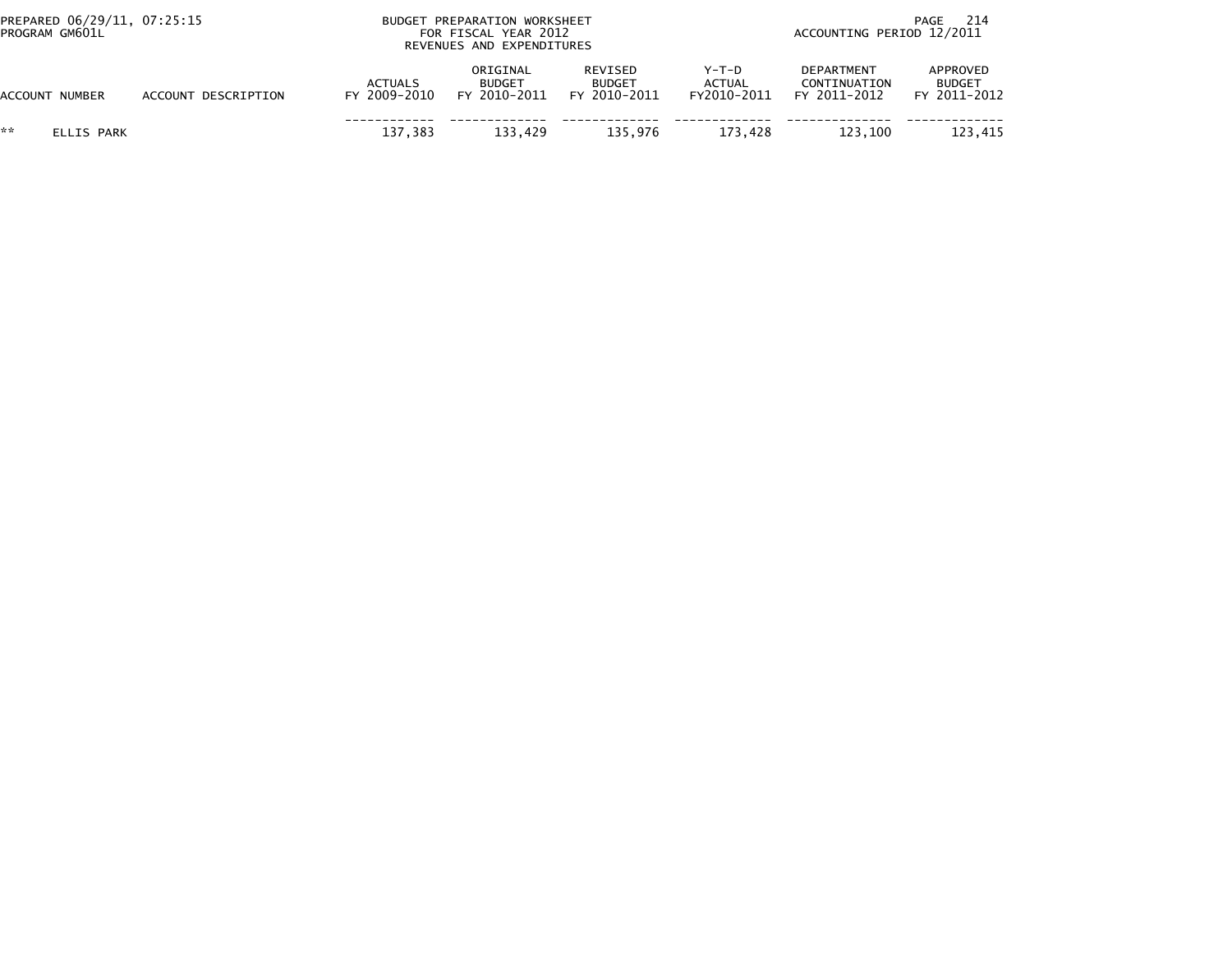| PREPARED 06/29/11, 07:25:15<br>PROGRAM GM601L |                                              | <b>BUDGET PREPARATION WORKSHEET</b><br>FOR FISCAL YEAR 2012<br>REVENUES AND EXPENDITURES |                                           |                                                 |                                         | 215<br>PAGE<br>ACCOUNTING PERIOD 12/2011          |                                           |  |
|-----------------------------------------------|----------------------------------------------|------------------------------------------------------------------------------------------|-------------------------------------------|-------------------------------------------------|-----------------------------------------|---------------------------------------------------|-------------------------------------------|--|
| ACCOUNT NUMBER                                | ACCOUNT DESCRIPTION                          | ACTUALS<br>FY 2009-2010                                                                  | ORIGINAL<br><b>BUDGET</b><br>FY 2010-2011 | <b>REVISED</b><br><b>BUDGET</b><br>FY 2010-2011 | $Y-T-D$<br><b>ACTUAL</b><br>FY2010-2011 | <b>DEPARTMENT</b><br>CONTINUATION<br>FY 2011-2012 | APPROVED<br><b>BUDGET</b><br>FY 2011-2012 |  |
| 101-6238-325.46-00 PARK CONCESSIONS           |                                              | $1.862 -$                                                                                | $1.600 -$                                 | $1.600 -$                                       | 1,112-                                  | $1,200-$                                          | $1,200-$                                  |  |
| 101-6238-353.74-00 PARK SHELTER FEES          |                                              | $6,366-$                                                                                 | $6,000 -$                                 | $6,000 -$                                       | $6,049-$                                | $6,000-$                                          | $6,000 -$                                 |  |
|                                               | 101-6238-365.41-00 FARM LIFE CENTER DONATION | $7,558-$                                                                                 | 0                                         | 0                                               | $500 -$                                 | $\mathbf 0$                                       | $\mathbf 0$                               |  |
|                                               | 101-6238-365.70-00 RESTRICTED DONATIONS      | $27 -$                                                                                   | $\mathbf{0}$                              | $\mathbf{0}$                                    | $\mathbf{0}$                            | 0                                                 | 0                                         |  |
|                                               | 101-6238-365.83-00 SLOAN PK-HISTORIC TREE FN | $\mathbf{0}$                                                                             | $\Omega$                                  | $\mathbf{0}$                                    | $\Omega$                                | 0                                                 | $\mathbf{0}$                              |  |
|                                               | 101-6238-395.00-00 FUND BALANCE APPR-RESTR   | $\Omega$                                                                                 | $\Omega$                                  | $10,650 -$                                      | $\Omega$                                | $\Omega$                                          | $\Omega$                                  |  |
| <b>REVENUE</b>                                |                                              | 15,813-<br>34,762                                                                        | $7,600-$<br>34,629                        | $18,250-$<br>34,629                             | $7,661-$<br>30,383                      | $7,200-$<br>34,629                                | $7,200-$<br>34,629                        |  |
| 101-6238-452.10-10 SALARIES: OVERTIME         |                                              | $\mathbf 0$                                                                              | $\mathbf 0$                               | $\mathbf 0$                                     | 0                                       | 0                                                 | $\mathbf 0$                               |  |
|                                               |                                              | 14.067                                                                                   | 20,000                                    | 20,000                                          | 12,145                                  | 19,200                                            | 19,200                                    |  |
| 101-6238-452.20-05 HEALTH INSURANCE           |                                              | 8,138                                                                                    | 8,460                                     | 9,738                                           | 8,100                                   | 8,040                                             | 8,040                                     |  |
| 101-6238-452.20-10 MEDICARE TAX               |                                              | 708                                                                                      | 792                                       | 792                                             | 617                                     | 780                                               | 780                                       |  |
| 101-6238-452.20-15 RETIREMENT                 |                                              | 1,730                                                                                    | 2,234                                     | 2,234                                           | 1,960                                   | 2,234                                             | 2,414                                     |  |
|                                               | 101-6238-452.20-20 SOCIAL SECURITY TAX       | 3,027                                                                                    | 3,387                                     | 3,387                                           | 2,637                                   | 3,337                                             | 3,337                                     |  |
|                                               | 101-6238-452.20-25 WORKERS COMPENSATION      | 1,316                                                                                    | 1,912                                     | 1,912                                           | 1,487                                   | 1,884                                             | 1,884                                     |  |
|                                               | 101-6238-452.20-30 401(K) CONTRIBUTIONS      | 1,043                                                                                    | 1,039                                     | 1,039                                           | 912                                     | 1,039                                             | 1,039                                     |  |
|                                               | 101-6238-452.42-20 GROUNDS MAINTENANCE       | 2,681                                                                                    | 3,000                                     | 2,550                                           | 306                                     | 3,000                                             | 3,000                                     |  |
| 101-6238-452.43-05 R&M:BUILDINGS              |                                              | 7,889                                                                                    | 8,000                                     | 8,000                                           | 7,250                                   | 8,000                                             | 8,000                                     |  |
| 101-6238-452.43-15 R&M:EQUIPMENT              |                                              | 1,753                                                                                    | 2,000                                     | 2,000                                           | 1,539                                   | 2,000                                             | 2,000                                     |  |
|                                               | 101-6238-452.50-07 COST PER COPY PROGRAM     | 3                                                                                        | 100                                       | 100                                             | 4                                       | 100                                               | 100                                       |  |
| 101-6238-452.53-05 TELEPHONE                  |                                              | 3,013                                                                                    | 3,000                                     | 3,000                                           | 2,682                                   | 3,000                                             | 3,000                                     |  |
| 101-6238-452.56-00 UNIFORMS                   |                                              | 243                                                                                      | 250                                       | 250                                             | $\mathbf 0$                             | 250                                               | 250                                       |  |
| 101-6238-452.61-05 SUPPLIES:OFFICE            |                                              | 180                                                                                      | 200                                       | 200                                             | 86                                      | 200                                               | 200                                       |  |
|                                               | 101-6238-452.61-12 SUPPLIES:CONCESSIONS      | 575                                                                                      | 1,000                                     | 1,000                                           | 588                                     | 1,000                                             | 1,000                                     |  |
|                                               |                                              |                                                                                          |                                           |                                                 |                                         |                                                   |                                           |  |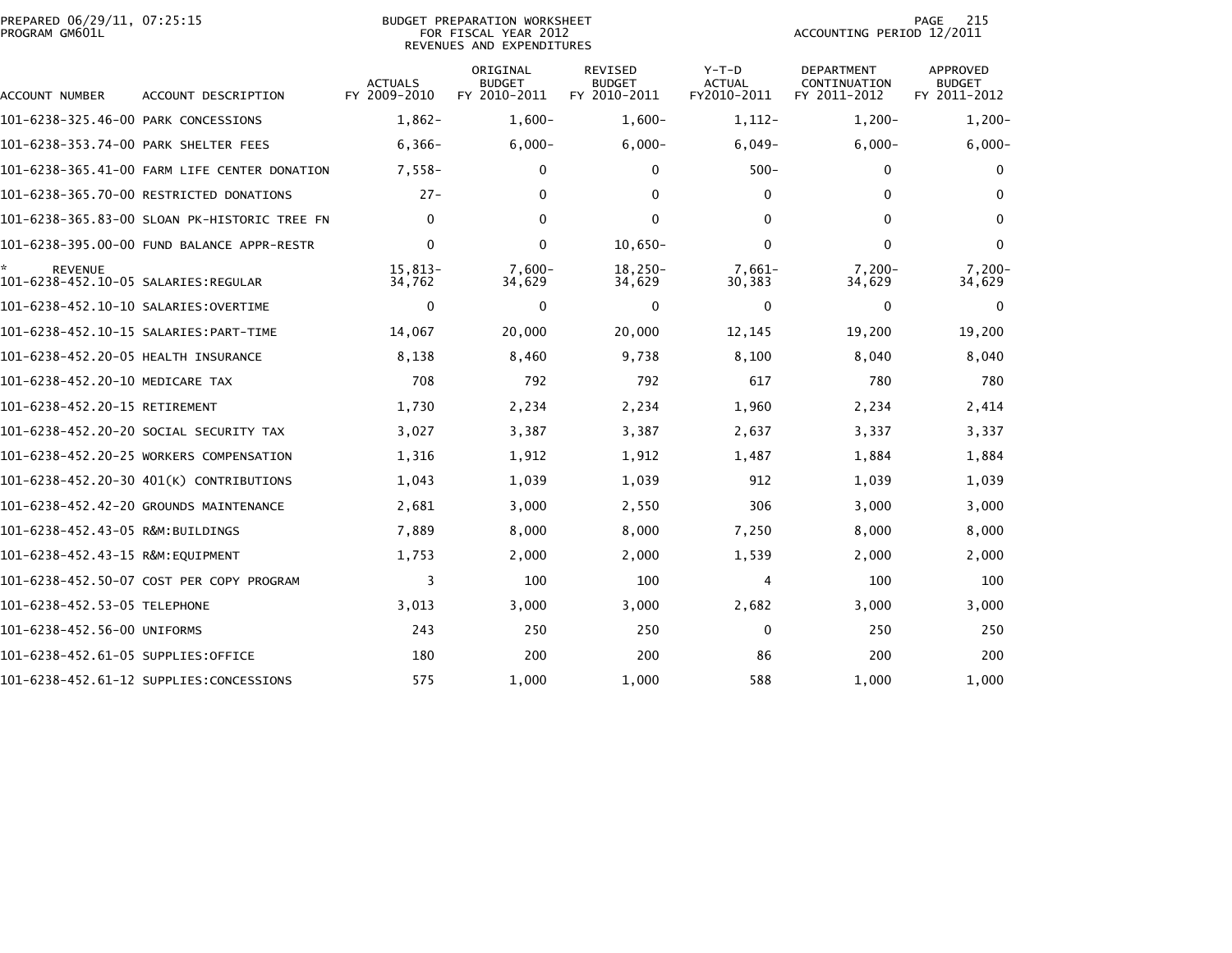| PREPARED 06/29/11, 07:25:15<br>PROGRAM GM601L |                                              | BUDGET PREPARATION WORKSHEET<br>FOR FISCAL YEAR 2012<br>REVENUES AND EXPENDITURES |                                           |                                                 |                                         | 216<br>PAGE<br>ACCOUNTING PERIOD 12/2011          |                                           |  |
|-----------------------------------------------|----------------------------------------------|-----------------------------------------------------------------------------------|-------------------------------------------|-------------------------------------------------|-----------------------------------------|---------------------------------------------------|-------------------------------------------|--|
| ACCOUNT NUMBER                                | ACCOUNT DESCRIPTION                          | <b>ACTUALS</b><br>FY 2009-2010                                                    | ORIGINAL<br><b>BUDGET</b><br>FY 2010-2011 | <b>REVISED</b><br><b>BUDGET</b><br>FY 2010-2011 | $Y-T-D$<br><b>ACTUAL</b><br>FY2010-2011 | <b>DEPARTMENT</b><br>CONTINUATION<br>FY 2011-2012 | APPROVED<br><b>BUDGET</b><br>FY 2011-2012 |  |
|                                               | 101-6238-452.61-30 SUPPLIES:JANITORIAL       | 1,200                                                                             | 1,200                                     | 1,090                                           | 15                                      | 1,200                                             | 1,200                                     |  |
|                                               | 101-6238-452.61-40 SUPPLIES:MAINTENANCE      | 346                                                                               | 600                                       | 600                                             | 496                                     | 600                                               | 600                                       |  |
|                                               | 101-6238-452.61-70 SUPPLIES:RECREATION       | 127                                                                               | 200                                       | 200                                             | $\Omega$                                | 200                                               | 200                                       |  |
|                                               | 101-6238-452.61-95 SUPPLIES:OTHER SMALL EOMT | 345                                                                               | 500                                       | 500                                             | 481                                     | 500                                               | 500                                       |  |
| 101-6238-452.62-05 ELECTRICITY                |                                              | 7,430                                                                             | 6,800                                     | 6,800                                           | 6,502                                   | 6,800                                             | 8,000                                     |  |
|                                               | 101-6238-452.62-20 MOTOR FUEL & LUBRICANTS   | 2,361                                                                             | 2,500                                     | 3,810                                           | 3,373                                   | 2,500                                             | 3,000                                     |  |
|                                               | 101-6238-452.72-55 C/A:SLOAN PARK RESTROOMS  | $\Omega$                                                                          | 0                                         | 0                                               | 0                                       | $\Omega$                                          | $\mathbf{0}$                              |  |
|                                               | 101-6238-452.73-00 C/A:OTHER IMPROVEMENTS    | 0                                                                                 | $\Omega$                                  | 10,650                                          | 10,612                                  | 0                                                 | 0                                         |  |
| 101-6238-452.73-45 C/A:PAVING                 |                                              | $\Omega$                                                                          | $\Omega$                                  | $\mathbf{0}$                                    | $\Omega$                                | 0                                                 | $\bf{0}$                                  |  |
| 101-6238-452.73-90 C/A:OTHER                  |                                              | 10,000                                                                            | 0                                         | 0                                               | $\Omega$                                | 0                                                 | 0                                         |  |
|                                               | 101-6238-452.74-90 C/A:OTHER EQUIPMENT       | 13.999                                                                            | 0                                         | $\Omega$                                        | $\Omega$                                | $\Omega$                                          | 0                                         |  |
| 101-6238-452.76-90 F/A:OTHER                  |                                              | $\Omega$                                                                          | 0                                         | $\bf{0}$                                        | $\Omega$                                | $\Omega$                                          | 0                                         |  |
|                                               | 101-6238-452.82-30 HISTORIC TREE FUND EXPENS | $\Omega$                                                                          | 0                                         | $\mathbf{0}$                                    | $\Omega$                                | $\Omega$                                          | $\Omega$                                  |  |
|                                               | 101-6238-452.83-00 PROGRAM ACTIVITIES        | 463                                                                               | 600                                       | 600                                             | 385                                     | 600                                               | 600                                       |  |
| *<br><b>EXPENDITURE</b>                       |                                              | 117,399                                                                           | 102,403                                   | 115,081                                         | 92,560                                  | 101,093                                           | 102,973                                   |  |
| **<br>SLOAN PARK                              |                                              | 101,586                                                                           | 94.803                                    | 96.831                                          | 84.899                                  | 93.893                                            | 95.773                                    |  |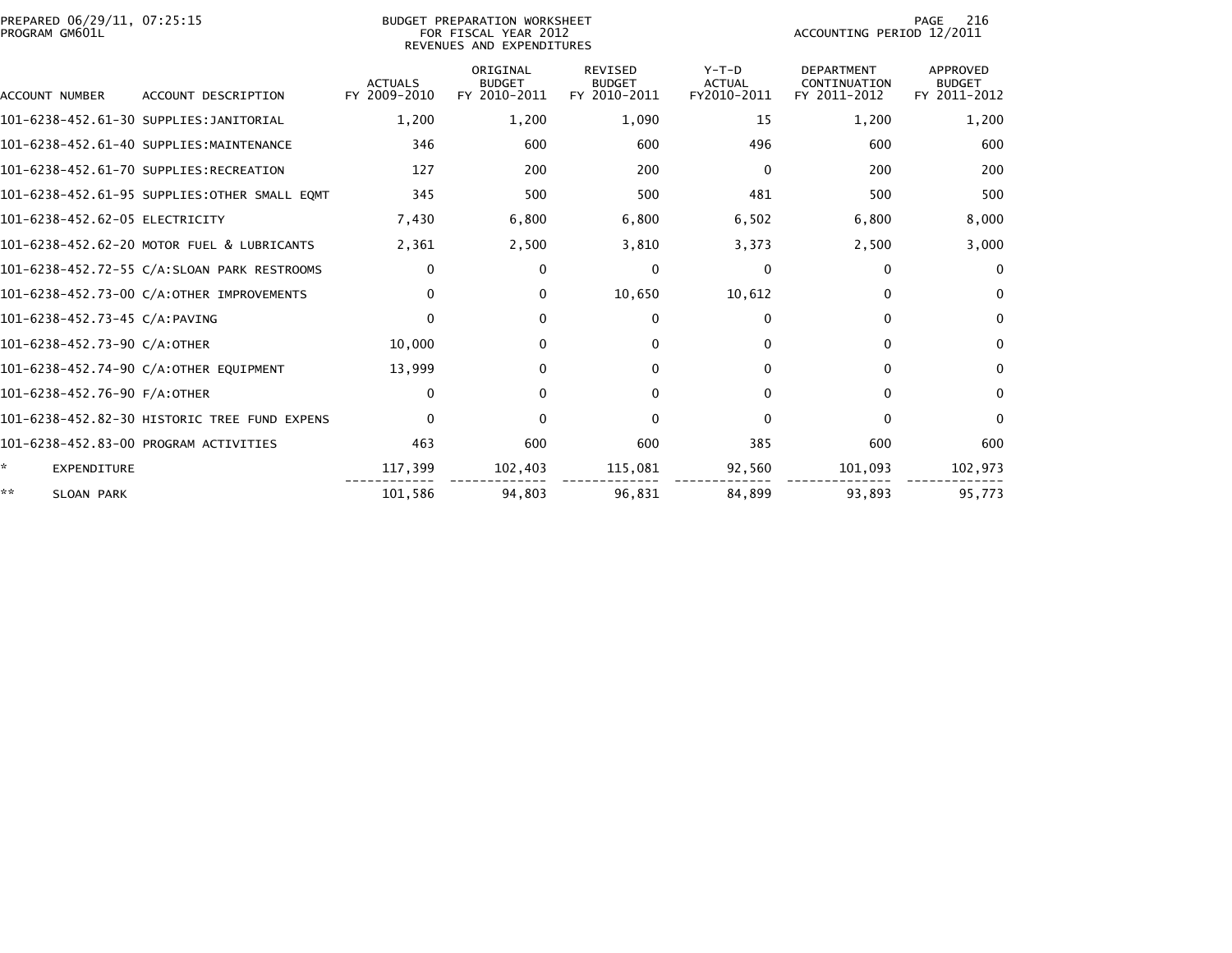| PREPARED 06/29/11, 07:25:15<br>PROGRAM GM601L |                                              |                                | BUDGET PREPARATION WORKSHEET<br>FOR FISCAL YEAR 2012<br>REVENUES AND EXPENDITURES |                                                 |                                         | ACCOUNTING PERIOD 12/2011                  | PAGE<br>217                                      |
|-----------------------------------------------|----------------------------------------------|--------------------------------|-----------------------------------------------------------------------------------|-------------------------------------------------|-----------------------------------------|--------------------------------------------|--------------------------------------------------|
| ACCOUNT NUMBER                                | ACCOUNT DESCRIPTION                          | <b>ACTUALS</b><br>FY 2009-2010 | ORIGINAL<br><b>BUDGET</b><br>FY 2010-2011                                         | <b>REVISED</b><br><b>BUDGET</b><br>FY 2010-2011 | $Y-T-D$<br><b>ACTUAL</b><br>FY2010-2011 | DEPARTMENT<br>CONTINUATION<br>FY 2011-2012 | <b>APPROVED</b><br><b>BUDGET</b><br>FY 2011-2012 |
| 101-6239-325.46-00 PARK CONCESSIONS           |                                              | $607 -$                        | $750 -$                                                                           | $750 -$                                         | $290 -$                                 | $600 -$                                    | $600 -$                                          |
|                                               | 101-6239-365.70-00 RESTRICTED DONATIONS      | $727-$                         | 0                                                                                 | 0                                               | $79-$                                   | 0                                          | $\mathbf{0}$                                     |
|                                               | 101-6239-395.00-00 FUND BALANCE APPR-RESTR   | $\mathbf{0}$                   | $\mathbf{0}$                                                                      | $\mathbf{0}$                                    | $\mathbf{0}$                            | $\mathbf{0}$                               | 0                                                |
| <b>REVENUE</b>                                |                                              | $1,334-$<br>15,497             | $750 -$<br>17,000                                                                 | $750 -$<br>17,000                               | $369 -$<br>12,322                       | $600 -$<br>15,300                          | $600 -$<br>15,300                                |
| 101-6239-452.20-10 MEDICARE TAX               |                                              | 225                            | 246                                                                               | 246                                             | 179                                     | 222                                        | 222                                              |
|                                               | 101–6239–452.20–20 SOCIAL SECURITY TAX       | 961                            | 1,054                                                                             | 1,054                                           | 764                                     | 949                                        | 949                                              |
|                                               | 101-6239-452.20-25 WORKERS COMPENSATION      | 437                            | 594                                                                               | 594                                             | 431                                     | 536                                        | 536                                              |
|                                               | 101-6239-452.42-20 GROUNDS MAINTENANCE       | 346                            | 400                                                                               | 400                                             | 92                                      | 400                                        | 400                                              |
| 101-6239-452.43-05 R&M:BUILDINGS              |                                              | 513                            | 600                                                                               | 600                                             | 482                                     | 600                                        | 600                                              |
| 101-6239-452.43-15 R&M:EOUIPMENT              |                                              | $\mathbf{0}$                   | $\mathbf 0$                                                                       | 0                                               | 0                                       | $\Omega$                                   | $\Omega$                                         |
| 101-6239-452.43-20 R&M:VEHICLES               |                                              | $\Omega$                       | 250                                                                               | 250                                             | 19                                      | 250                                        | 250                                              |
| 101-6239-452.53-05 TELEPHONE                  |                                              | 458                            | 416                                                                               | 416                                             | 279                                     | 416                                        | 470                                              |
| 101-6239-452.56-10 CLOTHING                   |                                              | 88                             | 100                                                                               | 100                                             | $\mathbf 0$                             | 100                                        | 100                                              |
|                                               | 101-6239-452.61-12 SUPPLIES:CONCESSIONS      | 438                            | 500                                                                               | 500                                             | 274                                     | 500                                        | 500                                              |
|                                               | 101-6239-452.61-30 SUPPLIES:JANITORIAL       | 475                            | 500                                                                               | 500                                             | 334                                     | 500                                        | 500                                              |
|                                               | 101-6239-452.61-40 SUPPLIES:MAINTENANCE      | 37                             | 200                                                                               | 200                                             | 60                                      | 200                                        | 200                                              |
|                                               | 101-6239-452.61-95 SUPPLIES:OTHER SMALL EQMT | 179                            | 200                                                                               | 200                                             | 113                                     | 200                                        | 200                                              |
| 101-6239-452.62-05 ELECTRICITY                |                                              | 2,454                          | 2,780                                                                             | 2,780                                           | 2,012                                   | 2,780                                      | 2,780                                            |
|                                               | 101-6239-452.71-05 PURCHASE OF PROPERTY      | $\mathbf{0}$                   | $\mathbf{0}$                                                                      | $\mathbf 0$                                     | 0                                       | 0                                          | $\Omega$                                         |
|                                               | 101-6239-452.73-00 C/A:OTHER IMPROVEMENTS    | $\mathbf{0}$                   | 0                                                                                 | $\mathbf 0$                                     | $\Omega$                                | 0                                          | $\mathbf{0}$                                     |
| 101-6239-452.73-45 C/A:PAVING                 |                                              | 10,858                         | 0                                                                                 | $\mathbf 0$                                     | $\Omega$                                | $\mathbf{0}$                               | $\mathbf{0}$                                     |
|                                               | 101-6239-452.74-90 C/A:OTHER EQUIPMENT       | $\Omega$                       | 0                                                                                 | $\Omega$                                        | 0                                       | 0                                          | 0                                                |
|                                               |                                              | $\mathbf{0}$                   | $\Omega$                                                                          | $\mathbf{0}$                                    | 0                                       | $\Omega$                                   | 0                                                |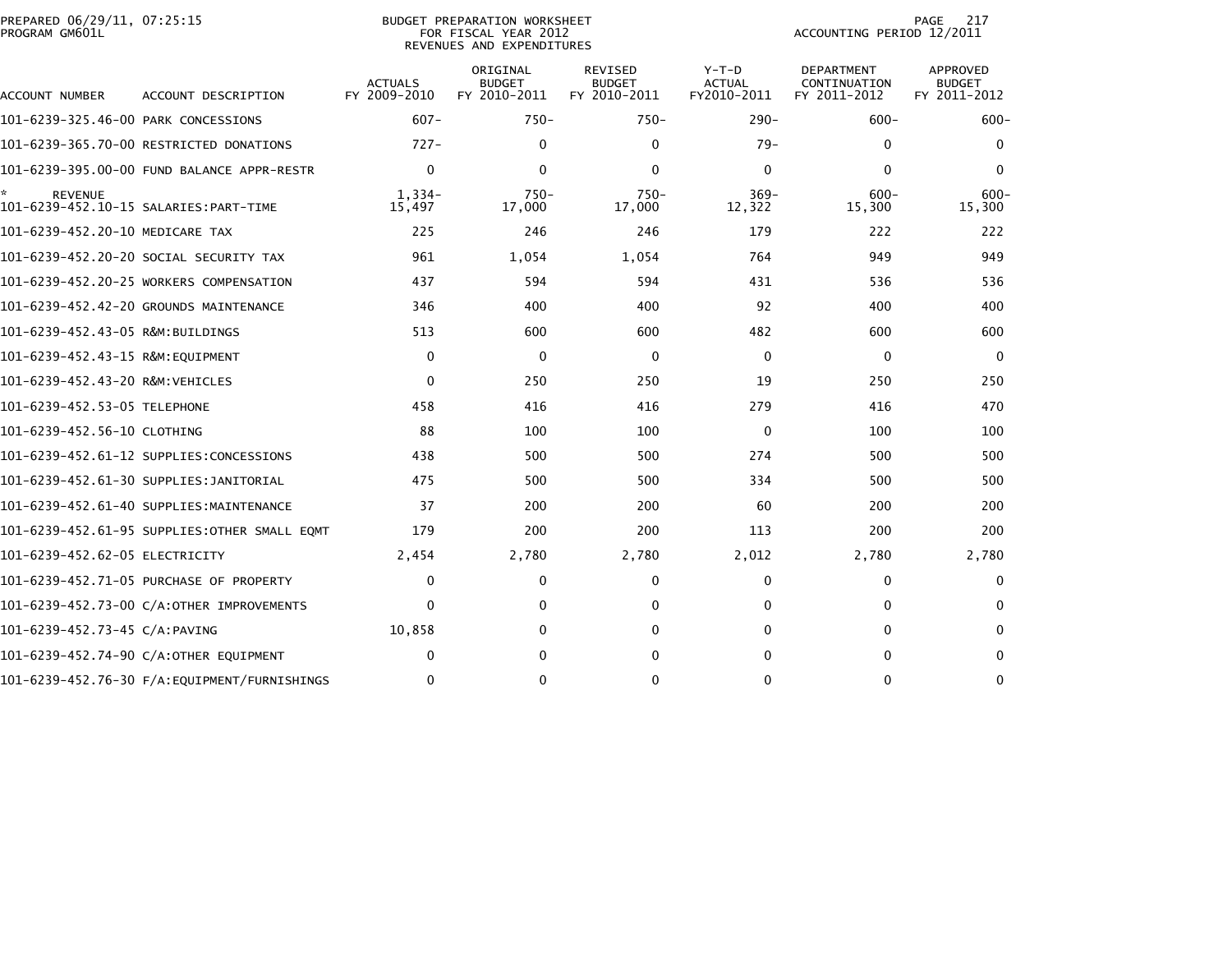| PREPARED 06/29/11, 07:25:15<br>PROGRAM GM601L |                                          | PREPARATION WORKSHEET<br><b>BUDGET</b><br>FOR FISCAL YEAR 2012<br>REVENUES AND EXPENDITURES |                                           |                                          |                                  | 218<br>PAGE<br>ACCOUNTING PERIOD 12/2011          |                                           |  |
|-----------------------------------------------|------------------------------------------|---------------------------------------------------------------------------------------------|-------------------------------------------|------------------------------------------|----------------------------------|---------------------------------------------------|-------------------------------------------|--|
| ACCOUNT NUMBER                                | ACCOUNT DESCRIPTION                      | <b>ACTUALS</b><br>FY 2009-2010                                                              | ORIGINAL<br><b>BUDGET</b><br>FY 2010-2011 | REVISED<br><b>BUDGET</b><br>FY 2010-2011 | $Y-T-D$<br>ACTUAL<br>FY2010-2011 | <b>DEPARTMENT</b><br>CONTINUATION<br>FY 2011-2012 | APPROVED<br><b>BUDGET</b><br>FY 2011-2012 |  |
|                                               | 101-6239-452.83-42 DONATION EXPENDITURES |                                                                                             |                                           |                                          |                                  |                                                   | $\Omega$                                  |  |
| $\mathcal{R}$<br>EXPENDITURE                  |                                          | 32,966                                                                                      | 24.840                                    | 24,840                                   | 17,361                           | 22,953                                            | 23,007                                    |  |
| **<br>DUNN'S MT PARK                          |                                          | 31,632                                                                                      | 24.090                                    | 24,090                                   | 16.992                           | 22,353                                            | 22,407                                    |  |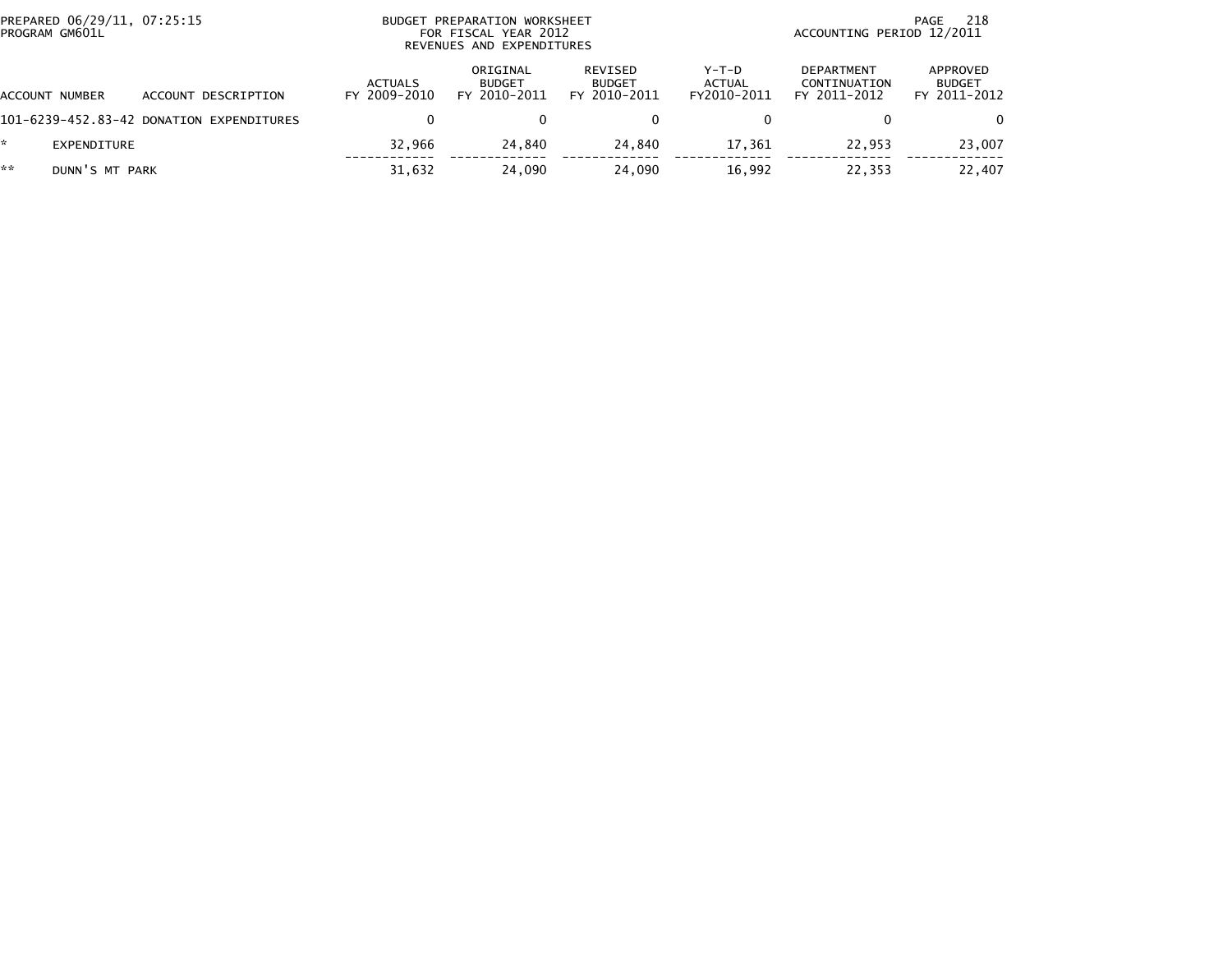|                | PREPARED 06/29/11, 07:25:15 |  |
|----------------|-----------------------------|--|
| PROGRAM GM601L |                             |  |

PREPARED 06/29/11, 07:25:15 BUDGET PREPARATION WORKSHEET PAGE 219PROGRAM GM601L FOR FISCAL YEAR 2012 ACCOUNTING PERIOD 12/2011 REVENUES AND EXPENDITURES

PAGE 219<br>ACCOUNTING PERIOD 12/2011

| ACCOUNT NUMBER                                        | ACCOUNT DESCRIPTION                     | <b>ACTUALS</b><br>FY 2009-2010 | ORIGINAL<br><b>BUDGET</b><br>FY 2010-2011 | REVISED<br><b>BUDGET</b><br>FY 2010-2011 | $Y-T-D$<br><b>ACTUAL</b><br>FY2010-2011 | DEPARTMENT<br>CONTINUATION<br>FY 2011-2012 | <b>APPROVED</b><br><b>BUDGET</b><br>FY 2011-2012 |
|-------------------------------------------------------|-----------------------------------------|--------------------------------|-------------------------------------------|------------------------------------------|-----------------------------------------|--------------------------------------------|--------------------------------------------------|
|                                                       |                                         | $12,600-$                      | $13,000-$                                 | $13,000 -$                               | 13,750-                                 | $\mathbf 0$                                | $10,000 -$                                       |
| <b>REVENUE</b><br>101-6250-452.10-05 SALARIES:REGULAR |                                         | $12,600-$                      | $13,000-$                                 | $13,000-$                                | $13,750-$                               | 0<br>U                                     | $10,000 -$                                       |
|                                                       | 101-6250-452.10-15 SALARIES:PART-TIME   |                                |                                           |                                          |                                         | 0                                          |                                                  |
| 101-6250-452.20-05 HEALTH INSURANCE                   |                                         | <sup>0</sup>                   | O                                         | o                                        |                                         | 0                                          |                                                  |
| 101-6250-452.20-10 MEDICARE TAX                       |                                         | 0                              | 0                                         | 0                                        |                                         | 0                                          |                                                  |
| 101-6250-452.20-15 RETIREMENT                         |                                         | 0                              | 0                                         | 0                                        | 0                                       | 0                                          | 0                                                |
|                                                       | 101-6250-452.20-20 SOCIAL SECURITY TAX  | 0                              | 0                                         | 0                                        | 0                                       | 0                                          | 0                                                |
|                                                       | 101-6250-452.20-25 WORKERS COMPENSATION | 0                              | 0                                         | 0                                        |                                         | 0                                          |                                                  |
|                                                       | 101-6250-452.20-30 401(K) CONTRIBUTIONS | $\Omega$                       | <sup>0</sup>                              |                                          |                                         |                                            |                                                  |
| 101-6250-452.33-13 CONTRACT CLEANING                  |                                         | 700                            | 4,000                                     | 4,000                                    | 1,650                                   | 2,886                                      | 2,886                                            |
|                                                       | 101-6250-452.33-17 CONTRACTED SERVICES  | 6,565                          | 11,550                                    | 11,550                                   | 10,580                                  | 11,150                                     | 11,550                                           |
|                                                       | 101-6250-452.34-50 WATER & SOIL TESTING | $\Omega$                       | 0                                         | $\Omega$                                 | $\Omega$                                | $\Omega$                                   | $\Omega$                                         |
| 101-6250-452.43-05 R&M:BUILDINGS                      |                                         | 4,835                          | 5,000                                     | 5,000                                    | 2,149                                   | 5,000                                      | 5,000                                            |
| 101-6250-452.53-05 TELEPHONE                          |                                         | 211                            | 0                                         | 0                                        | 0                                       | $\Omega$                                   | 0                                                |
|                                                       | 101-6250-452.61-30 SUPPLIES:JANITORIAL  | $\Omega$                       | 4,500                                     | 4,500                                    | 550                                     | 3,386                                      | 3,386                                            |
|                                                       | 101-6250-452.61-40 SUPPLIES:MAINTENANCE | 1,419                          | 1,500                                     | 1,500                                    | 619                                     | 1,500                                      | 1,500                                            |
| 101-6250-452.62-05 ELECTRICITY                        |                                         | 14,189                         | 18,000                                    | 18,000                                   | 12,171                                  | 18,000                                     | 18,000                                           |
| 101-6250-452.72-00 C/A:BUILDINGS                      |                                         | 0                              | o                                         | 0                                        | 0                                       | 0                                          |                                                  |
| 101-6250-452.73-90 C/A:OTHER                          |                                         | 0                              | 0                                         |                                          |                                         | 0                                          |                                                  |
|                                                       | 101-6250-452.74-90 C/A:OTHER EQUIPMENT  | $\Omega$                       |                                           |                                          | <sup>0</sup>                            | 0                                          |                                                  |
| *.<br>EXPENDITURE                                     |                                         | 27,919                         | 44,550                                    | 44,550                                   | 27,719                                  | 41,922                                     | 42,322                                           |
| **<br><b>FAIRGROUNDS</b>                              |                                         | 15,319                         | 31,550                                    | 31,550                                   | 13,969                                  | 41,922                                     | 32,322                                           |
| ***<br>PARKS & RECREATION                             |                                         | 861,280                        | 1,092,013                                 | 1,117,510                                | 740,972                                 | 952,862                                    | 951,910                                          |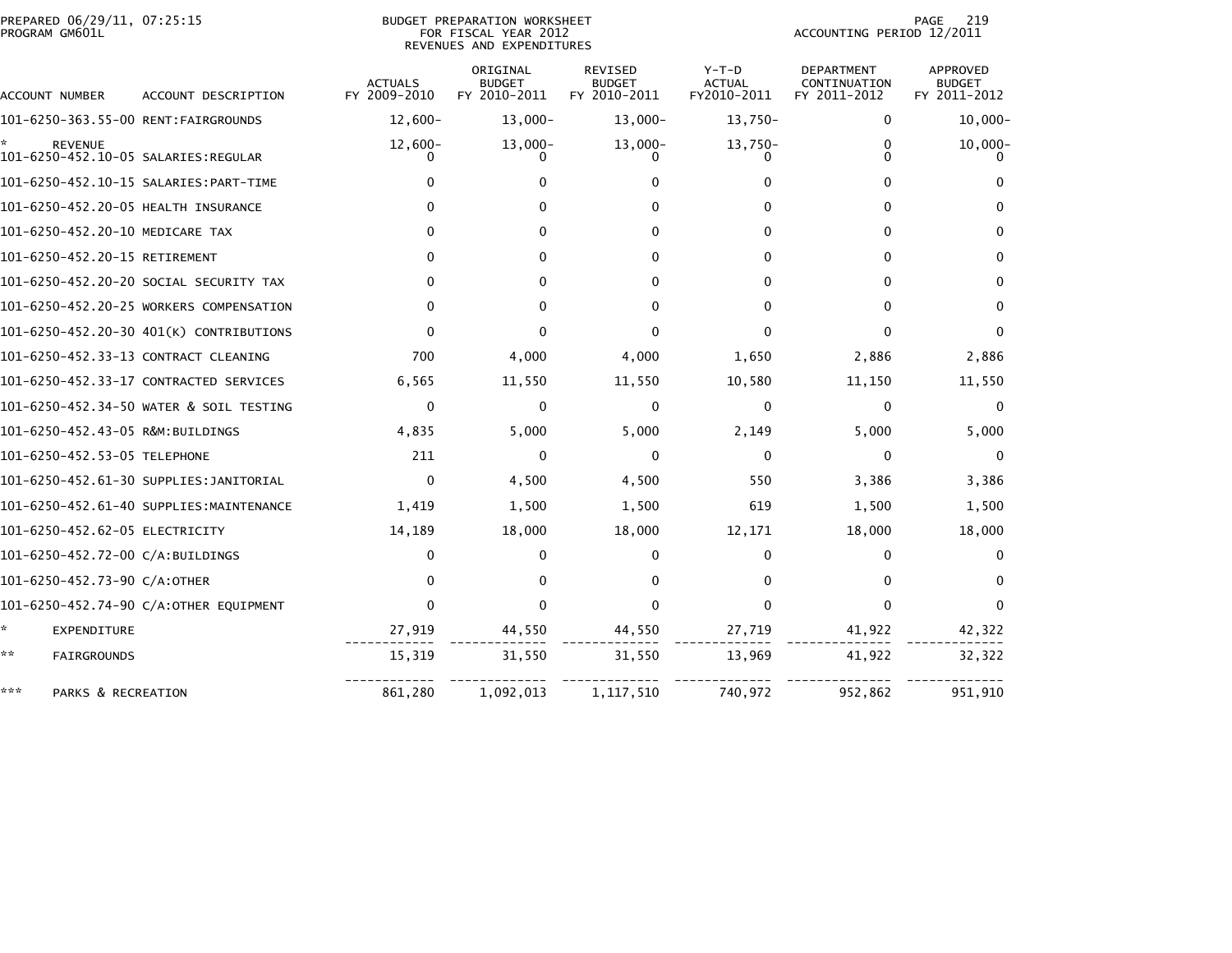| PREPARED 06/29/11, 07:25:15<br>PROGRAM GM601L |                                    |                |             | BUDGET PREPARATION WORKSHEET<br>FOR FISCAL YEAR 2012<br>REVENUES AND EXPENDITURES |                                           |                                          |                                         | 220<br>PAGE<br>ACCOUNTING PERIOD 12/2011          |                                           |  |
|-----------------------------------------------|------------------------------------|----------------|-------------|-----------------------------------------------------------------------------------|-------------------------------------------|------------------------------------------|-----------------------------------------|---------------------------------------------------|-------------------------------------------|--|
|                                               | ACCOUNT NUMBER                     | <b>ACCOUNT</b> | DESCRIPTION | ACTUALS<br>FY 2009-2010                                                           | ORIGINAL<br><b>BUDGET</b><br>FY 2010-2011 | REVISED<br><b>BUDGET</b><br>FY 2010-2011 | $Y-T-D$<br><b>ACTUAL</b><br>FY2010-2011 | <b>DEPARTMENT</b><br>CONTINUATION<br>FY 2011-2012 | APPROVED<br><b>BUDGET</b><br>FY 2011-2012 |  |
|                                               | 101-7110-517.94-20 CAPITAL OUTLAY  |                |             | 260,130                                                                           | 710,130                                   | 710.130                                  | 710,130                                 | 0                                                 | 260,130                                   |  |
|                                               | 101-7110-517.94-21 C/O:BUILDING    |                |             |                                                                                   | 0                                         | $\mathbf{0}$                             | 0                                       | $\mathbf{0}$                                      | $\Omega$                                  |  |
|                                               | 101-7110-517.94-40 CURRENT EXPENSE |                |             | 1,845,090                                                                         | 1,995,090                                 | 1,995,090                                | 1,995,090                               | 0                                                 | 1,995,090                                 |  |
| ×.                                            | EXPENDITURE                        |                |             | 2,105,220                                                                         | 2,705,220                                 | 2,705,220                                | 2,705,220                               | 0                                                 | 2,255,220                                 |  |
| **                                            | COMMUNITY COLLEGES                 |                |             | 2,105,220                                                                         | 2,705,220                                 | 2,705,220                                | 2,705,220                               |                                                   | 2,255,220                                 |  |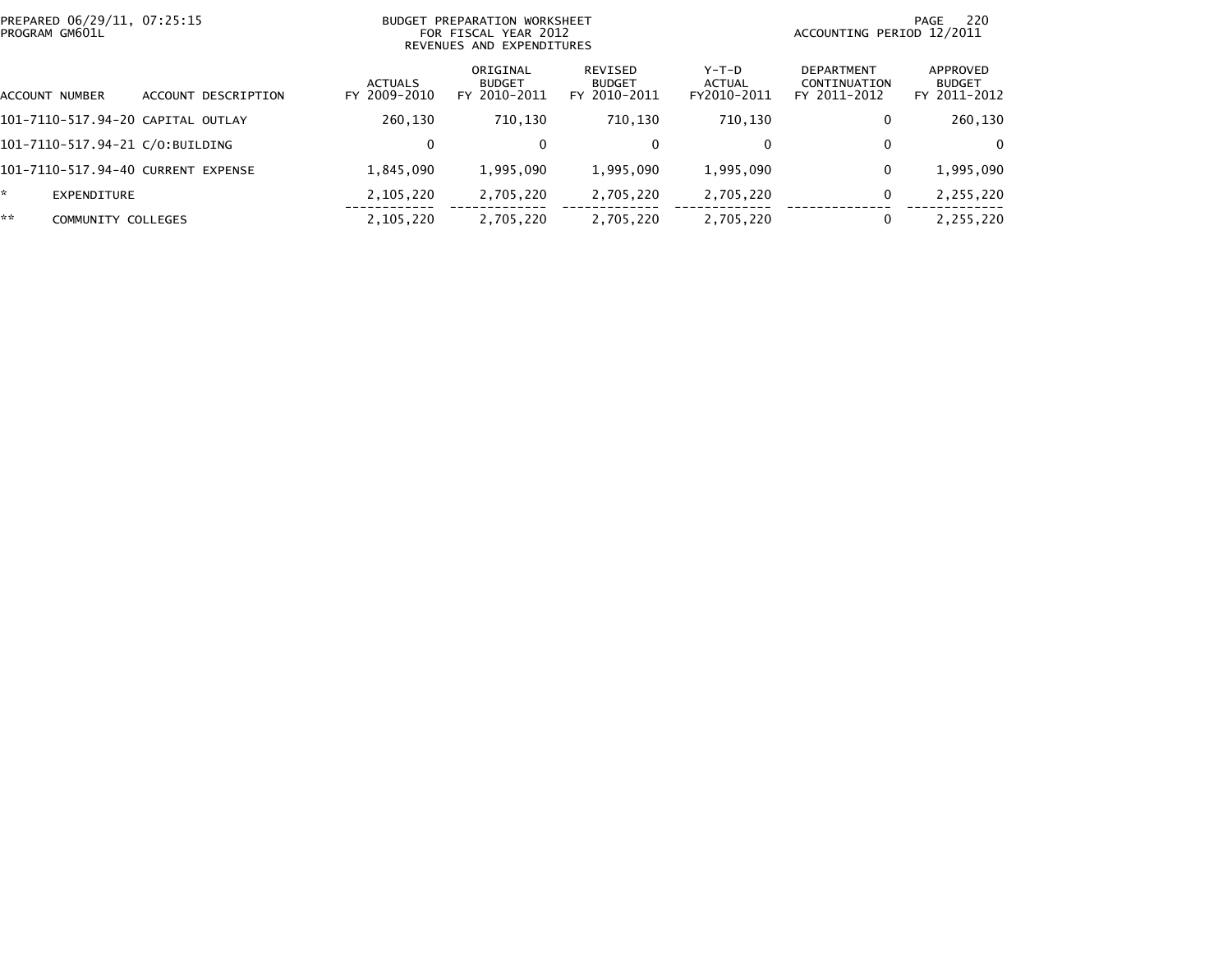| PREPARED 06/29/11, 07:25:15<br>PROGRAM GM601L |                                              |                                | <b>BUDGET PREPARATION WORKSHEET</b><br>FOR FISCAL YEAR 2012<br>REVENUES AND EXPENDITURES |                                                 |                                         | 221<br>PAGE<br>ACCOUNTING PERIOD 12/2011          |                                                  |  |
|-----------------------------------------------|----------------------------------------------|--------------------------------|------------------------------------------------------------------------------------------|-------------------------------------------------|-----------------------------------------|---------------------------------------------------|--------------------------------------------------|--|
| ACCOUNT NUMBER                                | ACCOUNT DESCRIPTION                          | <b>ACTUALS</b><br>FY 2009-2010 | ORIGINAL<br><b>BUDGET</b><br>FY 2010-2011                                                | <b>REVISED</b><br><b>BUDGET</b><br>FY 2010-2011 | $Y-T-D$<br><b>ACTUAL</b><br>FY2010-2011 | <b>DEPARTMENT</b><br>CONTINUATION<br>FY 2011-2012 | <b>APPROVED</b><br><b>BUDGET</b><br>FY 2011-2012 |  |
|                                               | 101-7120-335.60-00 STATE FUNDS-PSBCF         |                                | 0                                                                                        | 367,000-                                        | $367,000 -$                             | $\Omega$                                          |                                                  |  |
|                                               | 101-7120-351.10-00 COURT FINES & FORFEITURES |                                |                                                                                          |                                                 |                                         |                                                   |                                                  |  |
|                                               | 101-7120-395.00-00 FUND BALANCE APPR-RESTR   |                                |                                                                                          |                                                 |                                         |                                                   |                                                  |  |
| ÷.<br><b>REVENUE</b>                          | 101-7120-516.94-00 EDUCATION APPROPRIATION   | 375,000                        | 375,000                                                                                  | 367,000-<br>375,000                             | $367.000 -$<br>343,750                  |                                                   | 375,000                                          |  |
| 101-7120-516.94-20 CAPITAL OUTLAY             |                                              |                                |                                                                                          |                                                 |                                         |                                                   |                                                  |  |
|                                               |                                              |                                |                                                                                          |                                                 |                                         |                                                   |                                                  |  |
| 101-7120-516.94-40 CURRENT EXPENSE            |                                              | 32,285,950                     | 32,788,764                                                                               | 32,788,764                                      | 30,056,367                              | 0                                                 | 31,788,764                                       |  |
|                                               | 101-7120-516.94-65 PSBCF EXPENDITURES        |                                |                                                                                          |                                                 |                                         | 0                                                 |                                                  |  |
|                                               | 101-7120-516.94-80 1/2 CENTS SALES TAX       | 1,807,153                      | 1,201,530                                                                                | 1,568,530                                       | 1,468,397                               | $\bf{0}$                                          | 1,200,127                                        |  |
|                                               | 101-7120-516.94-81 SALES TAX RESERVE         |                                |                                                                                          |                                                 |                                         | 0                                                 | $\Omega$                                         |  |
|                                               | 101–7120–516.94–95 REPAYMENT-PY SALES TAX    |                                | 188,620                                                                                  | 188,620                                         |                                         |                                                   | 188,620                                          |  |
| ÷.<br>EXPENDITURE                             |                                              | 34,468,103                     | 34,553,914                                                                               | 34,920,914                                      | 31,868,514                              | 0                                                 | 33, 552, 511                                     |  |
| **                                            | ROWAN-SALISBURY SCHOOLS                      | 34,468,103                     | 34.553.914                                                                               | 34, 553, 914                                    | 31,501,514                              | $\bf{0}$                                          | 33.552.511                                       |  |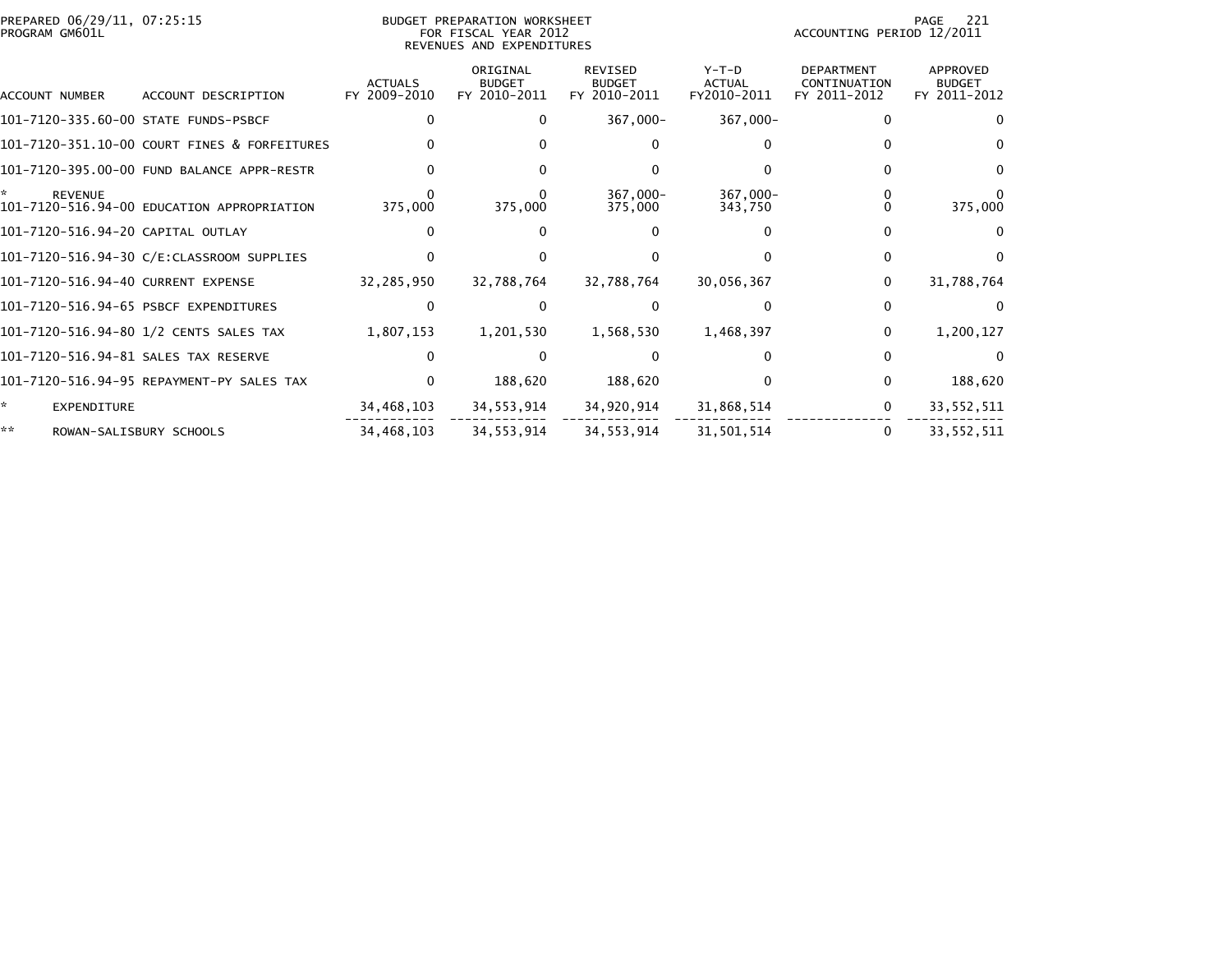| PREPARED 06/29/11, 07:25:15<br>PROGRAM GM601L |                                            | BUDGET PREPARATION WORKSHEET<br>FOR FISCAL YEAR 2012<br>REVENUES AND EXPENDITURES |                                           |                                          |                                  | -222<br>PAGE<br>ACCOUNTING PERIOD 12/2011         |                                           |  |
|-----------------------------------------------|--------------------------------------------|-----------------------------------------------------------------------------------|-------------------------------------------|------------------------------------------|----------------------------------|---------------------------------------------------|-------------------------------------------|--|
| ACCOUNT NUMBER                                | ACCOUNT DESCRIPTION                        | <b>ACTUALS</b><br>FY 2009-2010                                                    | ORIGINAL<br><b>BUDGET</b><br>FY 2010-2011 | REVISED<br><b>BUDGET</b><br>FY 2010-2011 | $Y-T-D$<br>ACTUAL<br>FY2010-2011 | <b>DEPARTMENT</b><br>CONTINUATION<br>FY 2011-2012 | APPROVED<br><b>BUDGET</b><br>FY 2011-2012 |  |
|                                               | 101-7130-395.00-00 FUND BALANCE APPR-RESTR |                                                                                   |                                           | 0                                        | $\Omega$                         |                                                   |                                           |  |
| *<br><b>REVENUE</b>                           | 101-7130-516.94-30 C/E:CLASSROOM SUPPLIES  | 20,304                                                                            | 22,618                                    | 22.618                                   | 22,618                           |                                                   | 22,770                                    |  |
| 101-7130-516.94-40 CURRENT EXPENSE            |                                            | 1,748,105                                                                         | 1,977,654                                 | 1,977,654                                | 1,812,850                        | 0                                                 | 1,930,262                                 |  |
|                                               | 101-7130-516.94-80 1/2 CENTS SALES TAX     | 97,847                                                                            | 72,470                                    | 72,470                                   | 66,431                           | 0                                                 | 72,873                                    |  |
|                                               | 101-7130-516.94-95 REPAYMENT-PY SALES TAX  | 0                                                                                 | 11,380                                    | 11,380                                   | 0                                | 0                                                 | 11,380                                    |  |
| *.<br><b>EXPENDITURE</b>                      |                                            | 1,866,256                                                                         | 2,084,122                                 | 2,084,122                                | 1,901,899                        | 0                                                 | 2,037,285                                 |  |
| **                                            | KANNAPOLIS CITY SCHOOLS                    | 1,866,256                                                                         | 2,084,122                                 | 2,084,122                                | 1,901,899                        | 0                                                 | 2,037,285                                 |  |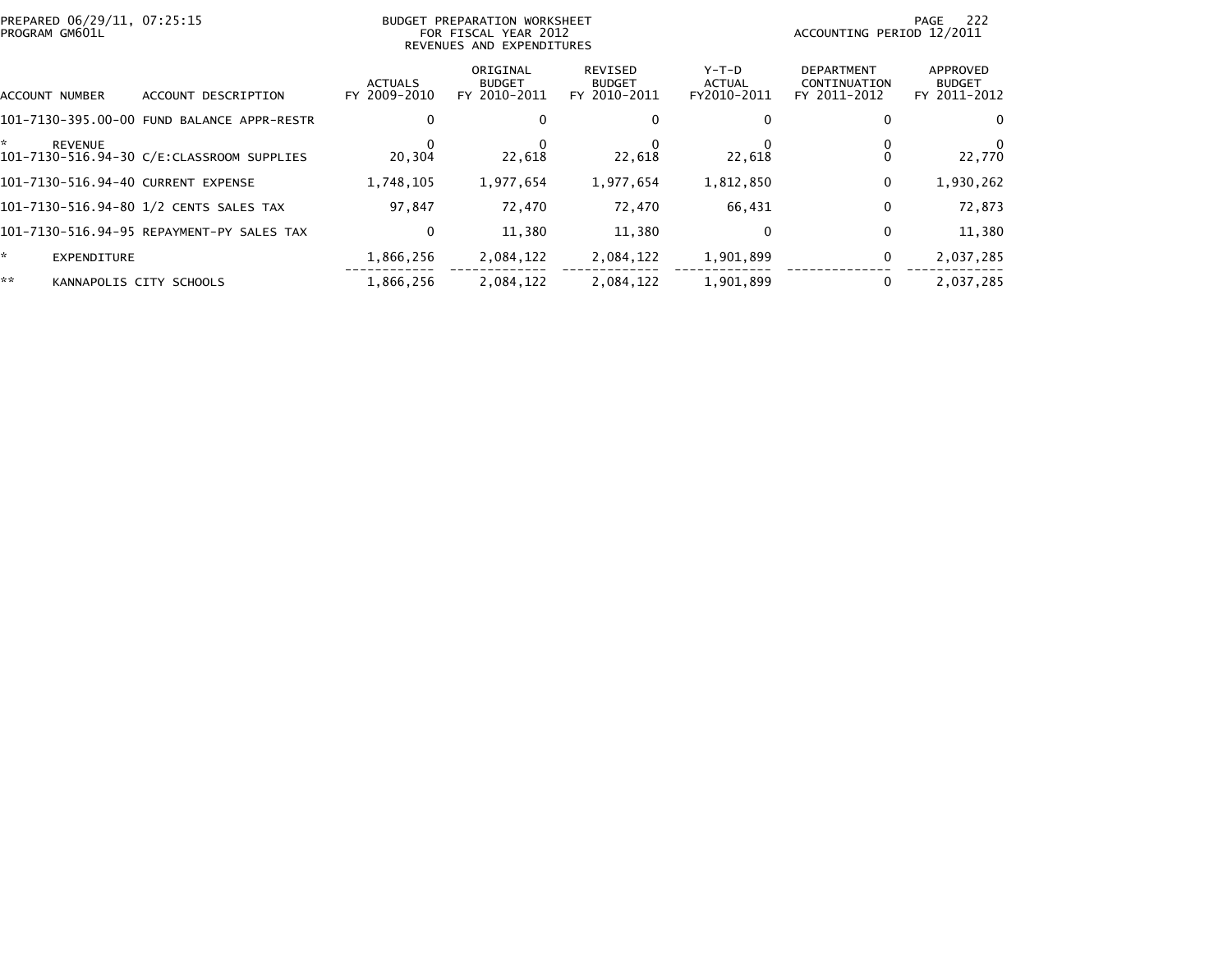|     | PREPARED 06/29/11, 07:25:15<br>PROGRAM GM601L |                                           | BUDGET PREPARATION WORKSHEET<br>FOR FISCAL YEAR 2012<br>REVENUES AND EXPENDITURES |                                           |                                          |                                | -223<br>PAGE<br>ACCOUNTING PERIOD 12/2011         |                                           |  |
|-----|-----------------------------------------------|-------------------------------------------|-----------------------------------------------------------------------------------|-------------------------------------------|------------------------------------------|--------------------------------|---------------------------------------------------|-------------------------------------------|--|
|     | ACCOUNT NUMBER                                | ACCOUNT DESCRIPTION                       | <b>ACTUALS</b><br>FY 2009-2010                                                    | ORIGINAL<br><b>BUDGET</b><br>FY 2010-2011 | REVISED<br><b>BUDGET</b><br>FY 2010-2011 | Y-T-D<br>ACTUAL<br>FY2010-2011 | <b>DEPARTMENT</b><br>CONTINUATION<br>FY 2011-2012 | APPROVED<br><b>BUDGET</b><br>FY 2011-2012 |  |
|     |                                               | 101-7140-516.94-30 C/E:CLASSROOM SUPPLIES |                                                                                   | 1,353                                     | 1,353                                    | 0                              | 0                                                 | 1,514                                     |  |
|     |                                               | 101-7140-516.94-40 CURRENT EXPENSE        | 125.200                                                                           | 118,308                                   | 118,308                                  | 108,449                        | 0                                                 | 128,371                                   |  |
| *   | EXPENDITURE                                   |                                           | 125.200                                                                           | 119,661                                   | 119.661                                  | 108,449                        | $\mathbf{0}$                                      | 129,885                                   |  |
| **  | ROWAN CHARTER SCHOOLS                         |                                           | 125.200                                                                           | 119.661                                   | 119.661                                  | 108.449                        | 0                                                 | 129,885                                   |  |
| *** | PUBLIC SCHOOLS                                |                                           | 38,564,779                                                                        | 39,462,917                                | 39,462,917                               | 36,217,082                     |                                                   | 37,974,901                                |  |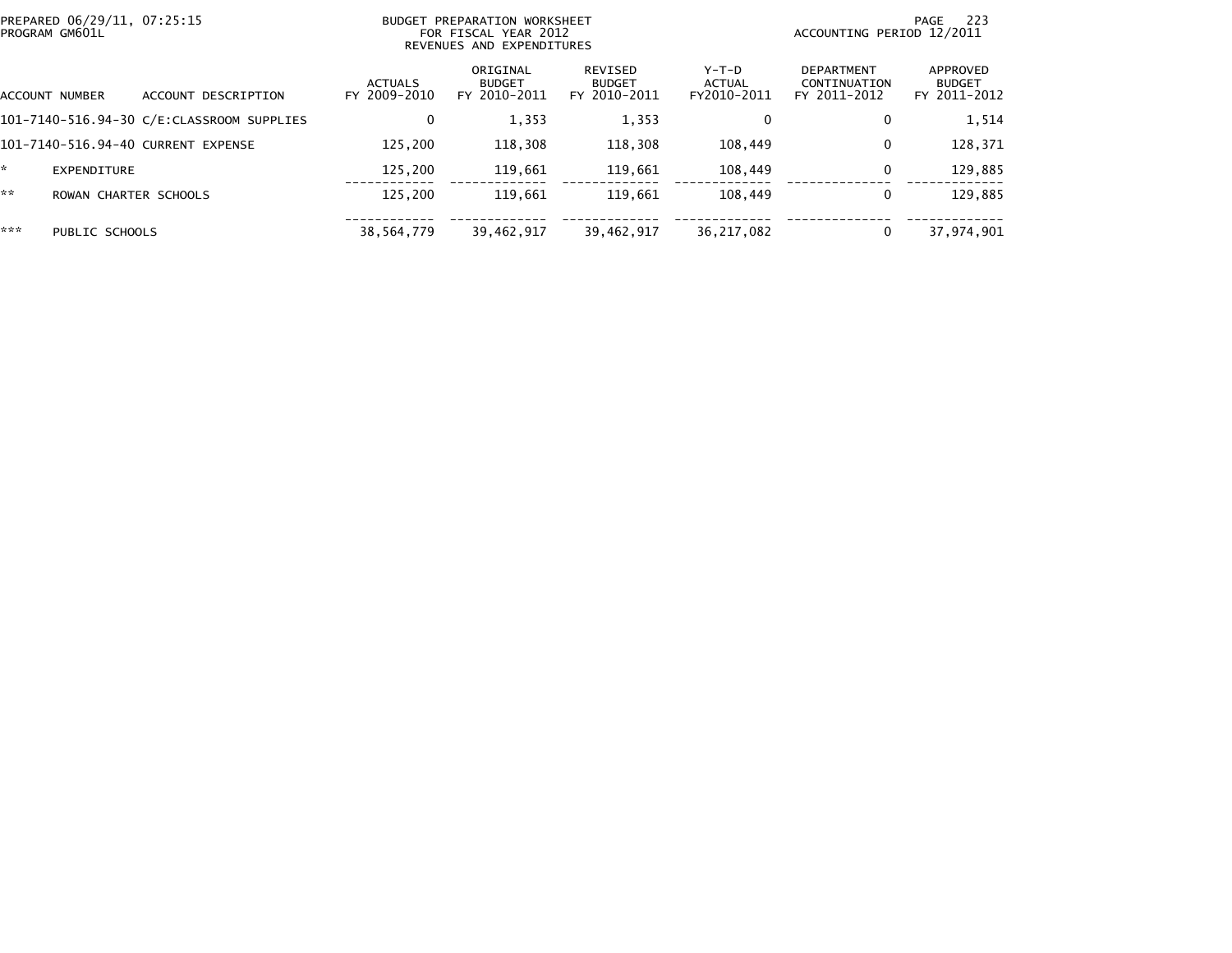|     | PREPARED 06/29/11, 07:25:15<br>PROGRAM GM601L |                                              | BUDGET PREPARATION WORKSHEET<br>FOR FISCAL YEAR 2012<br>REVENUES AND EXPENDITURES |                                           |                                          |                                  | 224<br>PAGE<br>ACCOUNTING PERIOD 12/2011          |                                           |  |
|-----|-----------------------------------------------|----------------------------------------------|-----------------------------------------------------------------------------------|-------------------------------------------|------------------------------------------|----------------------------------|---------------------------------------------------|-------------------------------------------|--|
|     | ACCOUNT NUMBER                                | ACCOUNT DESCRIPTION                          | <b>ACTUALS</b><br>FY 2009-2010                                                    | ORIGINAL<br><b>BUDGET</b><br>FY 2010-2011 | REVISED<br><b>BUDGET</b><br>FY 2010-2011 | $Y-T-D$<br>ACTUAL<br>FY2010-2011 | <b>DEPARTMENT</b><br>CONTINUATION<br>FY 2011-2012 | APPROVED<br><b>BUDGET</b><br>FY 2011-2012 |  |
|     |                                               | 101-7210-445.91-80 ABC BOTTLE TAX            | 33.981                                                                            | 38,000                                    | 38,000                                   | 17.583                           | 0                                                 | 35,000                                    |  |
|     |                                               | 101-7210-445.91-81 PIEDMONT BEHAVIORAL CONTR | 563.420                                                                           | 563,420                                   | 563.420                                  | 563,420                          | $\mathbf 0$                                       | 563,420                                   |  |
| *.  | EXPENDITURE                                   |                                              | 597,401                                                                           | 601,420                                   | 601,420                                  | 581,003                          | $\mathbf 0$                                       | 598,420                                   |  |
| **  | MENTAL HEALTH                                 |                                              | 597.401                                                                           | 601.420                                   | 601.420                                  | 581.003                          | 0                                                 | 598,420                                   |  |
| *** | MENTAL HEALTH                                 |                                              | 597,401                                                                           | 601.420                                   | 601.420                                  | 581,003                          | $\mathbf{0}$                                      | 598,420                                   |  |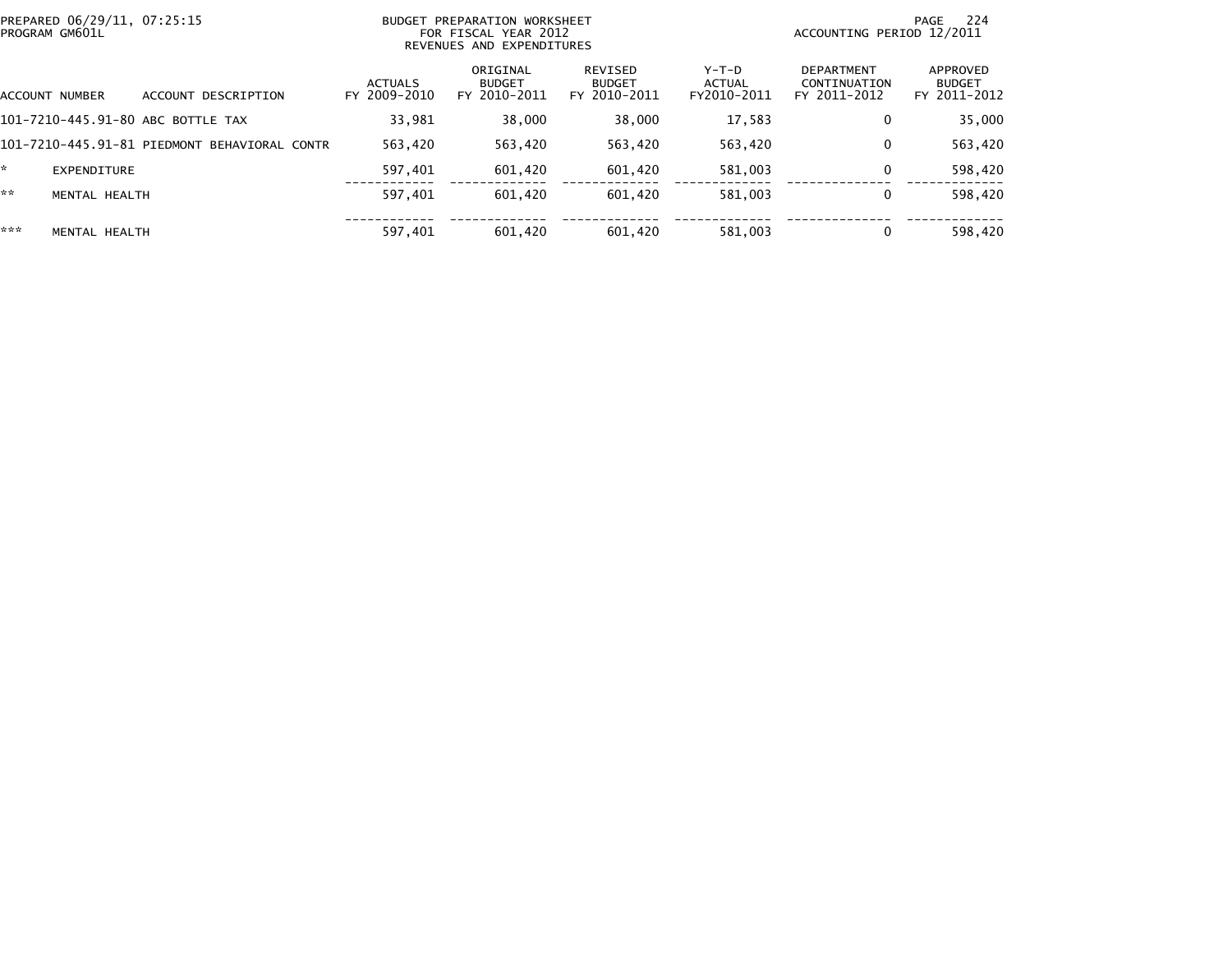| PREPARED 06/29/11, 07:25:15<br>PROGRAM GM601L |                  |                                     | BUDGET PREPARATION WORKSHEET<br>FOR FISCAL YEAR 2012<br>REVENUES AND EXPENDITURES |                                           |                                          |                                       | -225<br>PAGE<br>ACCOUNTING PERIOD 12/2011  |                                           |  |
|-----------------------------------------------|------------------|-------------------------------------|-----------------------------------------------------------------------------------|-------------------------------------------|------------------------------------------|---------------------------------------|--------------------------------------------|-------------------------------------------|--|
| ACCOUNT NUMBER                                |                  | ACCOUNT DESCRIPTION                 | <b>ACTUALS</b><br>FY 2009-2010                                                    | ORIGINAL<br><b>BUDGET</b><br>FY 2010-2011 | REVISED<br><b>BUDGET</b><br>FY 2010-2011 | Y-T-D<br><b>ACTUAL</b><br>FY2010-2011 | DEPARTMENT<br>CONTINUATION<br>FY 2011-2012 | APPROVED<br><b>BUDGET</b><br>FY 2011-2012 |  |
|                                               |                  | 101-7310-420.32-31 MEDICAL EXAMINER | 61,500                                                                            | 70,000                                    | 110,000                                  | 65,400                                | 0                                          | 80,000                                    |  |
| *                                             | EXPENDITURE      |                                     | 61.500                                                                            | 70.000                                    | 110,000                                  | 65,400                                | 0                                          | 80,000                                    |  |
| **                                            | MEDICAL EXAMINER |                                     | 61,500                                                                            | 70.000                                    | 110,000                                  | 65,400                                | 0                                          | 80,000                                    |  |
| ***                                           | MEDICAL EXAMINER |                                     | 61.500                                                                            | 70.000                                    | 110,000                                  | 65,400                                |                                            | 80,000                                    |  |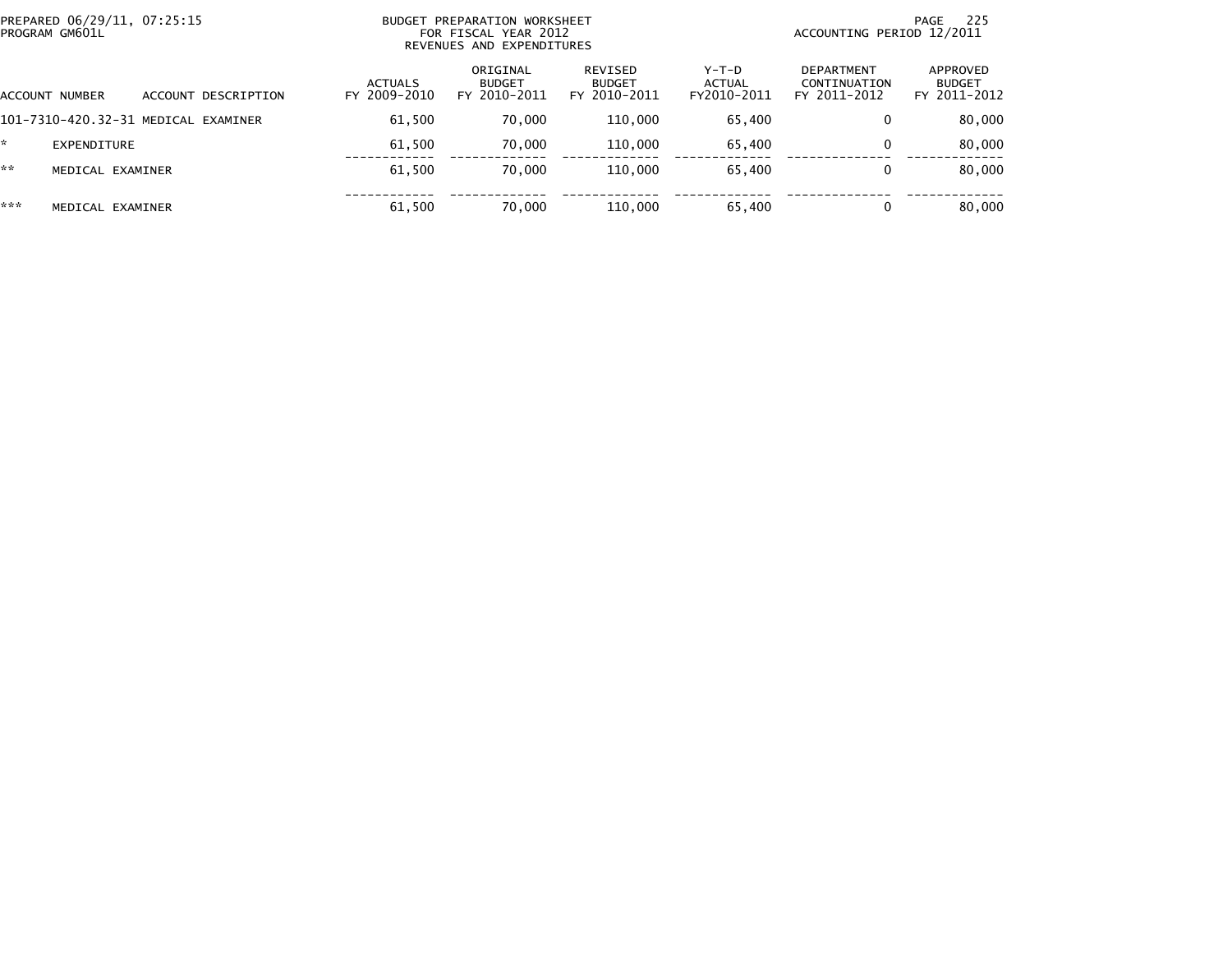| PREPARED 06/29/11, 07:25:15<br>PROGRAM GM601L |                                                                           |                                | BUDGET PREPARATION WORKSHEET<br>FOR FISCAL YEAR 2012<br>REVENUES AND EXPENDITURES |                                          | 226<br>PAGE<br>ACCOUNTING PERIOD 12/2011 |                                            |                                                  |
|-----------------------------------------------|---------------------------------------------------------------------------|--------------------------------|-----------------------------------------------------------------------------------|------------------------------------------|------------------------------------------|--------------------------------------------|--------------------------------------------------|
| ACCOUNT NUMBER                                | ACCOUNT DESCRIPTION                                                       | <b>ACTUALS</b><br>FY 2009-2010 | ORIGINAL<br><b>BUDGET</b><br>FY 2010-2011                                         | REVISED<br><b>BUDGET</b><br>FY 2010-2011 | $Y-T-D$<br><b>ACTUAL</b><br>FY2010-2011  | DEPARTMENT<br>CONTINUATION<br>FY 2011-2012 | <b>APPROVED</b><br><b>BUDGET</b><br>FY 2011-2012 |
|                                               | 101-7410-410.91-28 CABARRUS/ROWAN MPO                                     | 19,720                         | 16,680                                                                            | 16,680                                   | 11,210                                   | $\mathbf 0$                                | 18,465                                           |
| LEVEL<br>400                                  | <b>TEXT</b><br>CONTINUATION<br>EXPANSION                                  |                                | TEXT AMT                                                                          | 16,680<br>1,785<br>18,465                |                                          |                                            |                                                  |
|                                               | 101-7410-420.91-24 HIG RK BUOY MAINT PROJ                                 | $\mathbf{0}$                   | $\mathbf{0}$                                                                      | 10,000                                   | 0                                        | 0                                          | $\Omega$                                         |
|                                               | 101-7410-420.91-46 THIRD CREEK WTRSHED MAINT                              | 5,534                          | 5,534                                                                             | 5,534                                    | 5,534                                    | $\mathbf 0$                                | 5,534                                            |
|                                               | 101-7410-421.91-38 ROWAN RESCUE SQUAD                                     | 412,198                        | 412,198                                                                           | 412,198                                  | 412,198                                  | $\mathbf{0}$                               | 399,832                                          |
| LEVEL<br>400                                  | <b>TEXT</b><br>CONTINUATION<br>BOARD OF COMMISSIONERS 3% CUT              |                                | TEXT AMT                                                                          | 412,198<br>12,366-<br>399,832            |                                          |                                            |                                                  |
|                                               | 101-7410-429.91-10 ARMY AV FLIGHT FACILITY                                | 5,100                          | 5,100                                                                             | 5,100                                    | 5,100                                    | 0                                          | 4,590                                            |
|                                               | 101-7410-429.91-30 NATIONAL GUARD                                         | $\Omega$                       | $\mathbf 0$                                                                       | 0                                        | 0                                        | $\mathbf 0$                                | $\mathbf 0$                                      |
|                                               | 101-7410-444.91-42 SAL/RWN HUMAN REL COUNCIL                              | 3,500                          | 3,500                                                                             | 3,500                                    | 3,500                                    | $\mathbf 0$                                | 3,150                                            |
| LEVEL<br>400                                  | <b>TEXT</b><br>CONTINUATION<br>BOC 10% CUT<br>EARMARKED FOR MLK BREAKFAST |                                | TEXT AMT                                                                          | 3,500<br>$350 -$                         |                                          |                                            |                                                  |
|                                               | 101-7410-444.91-44 APPROPRIATION-RUFTYHOLMES                              | 60,000                         | 60,000                                                                            | 3,150<br>60,000                          | 60,000                                   | 0                                          | 0                                                |
|                                               |                                                                           |                                |                                                                                   |                                          |                                          |                                            |                                                  |
|                                               | 101-7410-450.91-32 NC TRANSPORTATION MUSEUM                               | 25,000                         | 23,750                                                                            | 23,750                                   | 23,750                                   | 0                                          | 21,375                                           |
|                                               | 101-7410-450.91-36 ROWAN MUSEUM                                           | 20,000                         | 19,000                                                                            | 19,000                                   | 19,000                                   | $\mathbf 0$                                | 17,100                                           |
| LEVEL<br>400                                  | <b>TEXT</b><br>CONTINUATION<br><b>BOC 10% CUT</b>                         |                                | TEXT AMT                                                                          | 19,000<br>$1,900-$<br>17,100             |                                          |                                            |                                                  |
|                                               | 101-7410-450.91-48 ROWAN ARTS COUNCIL                                     | 24,202                         | 22,991                                                                            | 22,991                                   | 22,991                                   | 0                                          | 20,692                                           |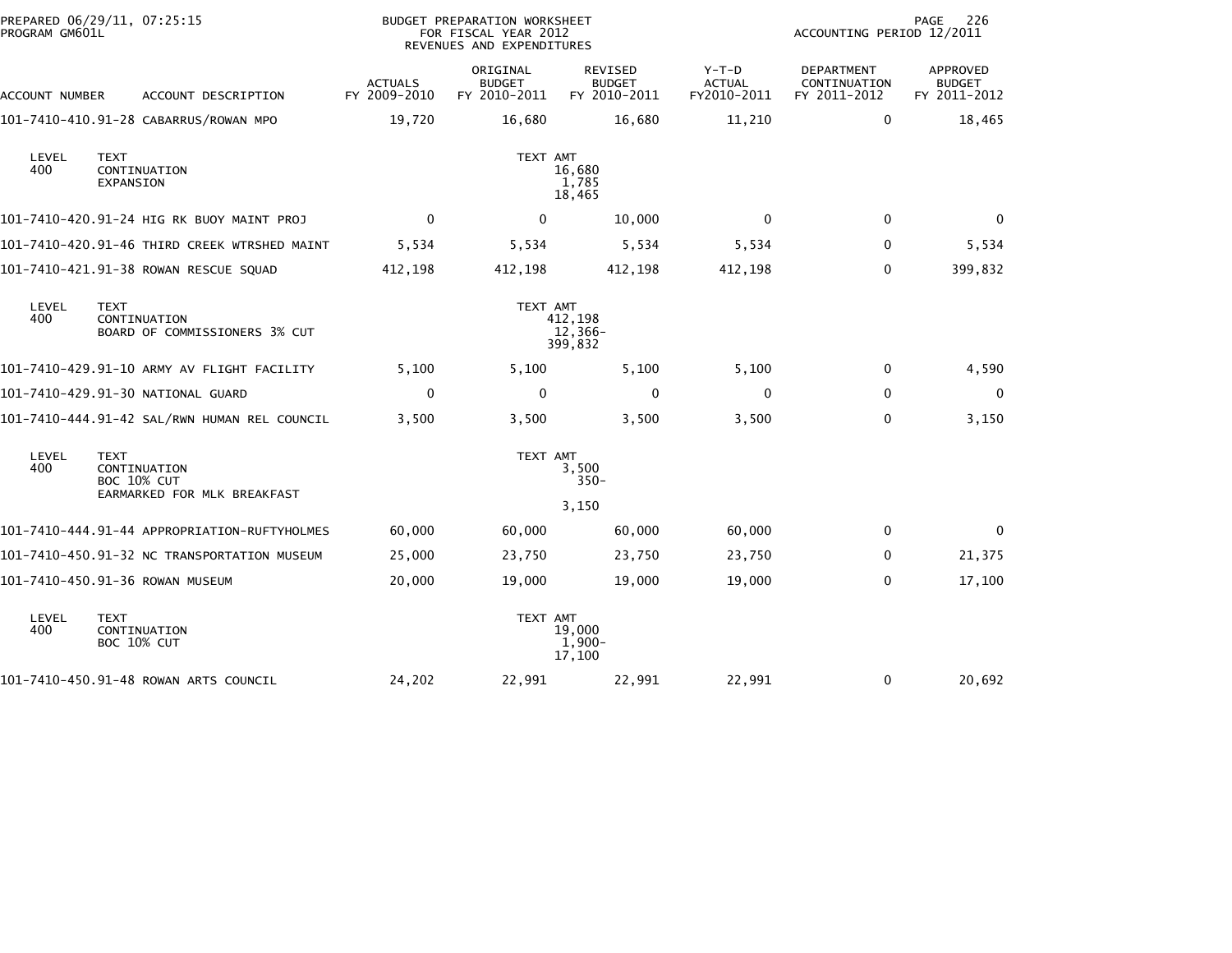| PREPARED 06/29/11, 07:25:15<br>PROGRAM GM601L |                                       |                          |                                              | <b>BUDGET PREPARATION WORKSHEET</b><br>FOR FISCAL YEAR 2012<br>REVENUES AND EXPENDITURES |                                           |                                          |                                         | 227<br>PAGE<br>ACCOUNTING PERIOD 12/2011          |                                           |  |
|-----------------------------------------------|---------------------------------------|--------------------------|----------------------------------------------|------------------------------------------------------------------------------------------|-------------------------------------------|------------------------------------------|-----------------------------------------|---------------------------------------------------|-------------------------------------------|--|
|                                               | ACCOUNT DESCRIPTION<br>ACCOUNT NUMBER |                          |                                              | <b>ACTUALS</b><br>FY 2009-2010                                                           | ORIGINAL<br><b>BUDGET</b><br>FY 2010-2011 | REVISED<br><b>BUDGET</b><br>FY 2010-2011 | $Y-T-D$<br><b>ACTUAL</b><br>FY2010-2011 | <b>DEPARTMENT</b><br>CONTINUATION<br>FY 2011-2012 | APPROVED<br><b>BUDGET</b><br>FY 2011-2012 |  |
| 400                                           | LEVEL                                 | <b>TEXT</b>              | CONTINUATION<br><b>BOC 10% CUT</b>           |                                                                                          | TEXT AMT                                  | 22,991<br>$2,299-$<br>20,692             |                                         |                                                   |                                           |  |
|                                               |                                       |                          | 101-7410-450.91-80 NC CIVIL WAR TRAIL        | 200                                                                                      | 200                                       | 200                                      | 200                                     | $\Omega$                                          | 200                                       |  |
|                                               |                                       |                          | 101-7410-452.91-61 RIVERPARK (BULLHOLE)      | 3,000                                                                                    | 2,850                                     | 2,850                                    | 2,850                                   | $\Omega$                                          | 2,565                                     |  |
|                                               |                                       |                          | 101-7410-461.91-22 FORESTRY SERVICE          | 53,432                                                                                   | 53,761                                    | 53,761                                   | 41,049                                  | $\mathbf{0}$                                      | 56,645                                    |  |
| 400                                           | LEVEL                                 | <b>TEXT</b><br>EXPANSION | CONTINUATION                                 |                                                                                          | TEXT AMT                                  | 53,761<br>2,884<br>56,645                |                                         |                                                   |                                           |  |
|                                               |                                       |                          |                                              | 3,200                                                                                    | 3,200                                     | 3,200                                    | 3,200                                   | $\Omega$                                          | 3,200                                     |  |
|                                               |                                       |                          | 101-7410-465.91-18 ECONOMIC DEVELOPMENT COMM | 289,018                                                                                  | 338,866                                   | 338,866                                  | 338,866                                 | $\mathbf{0}$                                      | 304,979                                   |  |
|                                               |                                       |                          | 101-7410-465.91-19 CHAMBER OF COMMERCE       | 2,500                                                                                    | 4,000                                     | 4,000                                    | 4,000                                   | $\mathbf{0}$                                      | 2,500                                     |  |
|                                               |                                       |                          | 101-7410-480.91-14 CHARLOTTE REG'L PARTNERSP | 40,362                                                                                   | 40,362                                    | 40,362                                   | 20,181                                  | $\mathbf 0$                                       | 36,326                                    |  |
|                                               |                                       |                          | 101-7410-480.91-34 ROWAN VOCATIONAL OPPORTUN | 66,532                                                                                   | 66,532                                    | 66,532                                   | 66,532                                  | $\Omega$                                          | 66,532                                    |  |
| ☆.                                            |                                       | <b>EXPENDITURE</b>       |                                              | 1,033,498                                                                                | 1,078,524                                 | 1,088,524                                | 1,040,161                               | 0                                                 | 963,685                                   |  |
| **                                            |                                       |                          | SPECIAL APPROPRIATIONS                       | 1,033,498                                                                                | 1,078,524                                 | 1,088,524                                | 1,040,161                               | $\bf{0}$                                          | 963,685                                   |  |
| ***                                           |                                       |                          | SPECIAL APPROPRIATIONS                       | 1,033,498                                                                                | 1,078,524                                 | 1,088,524                                | 1,040,161                               | $\bf{0}$                                          | 963,685                                   |  |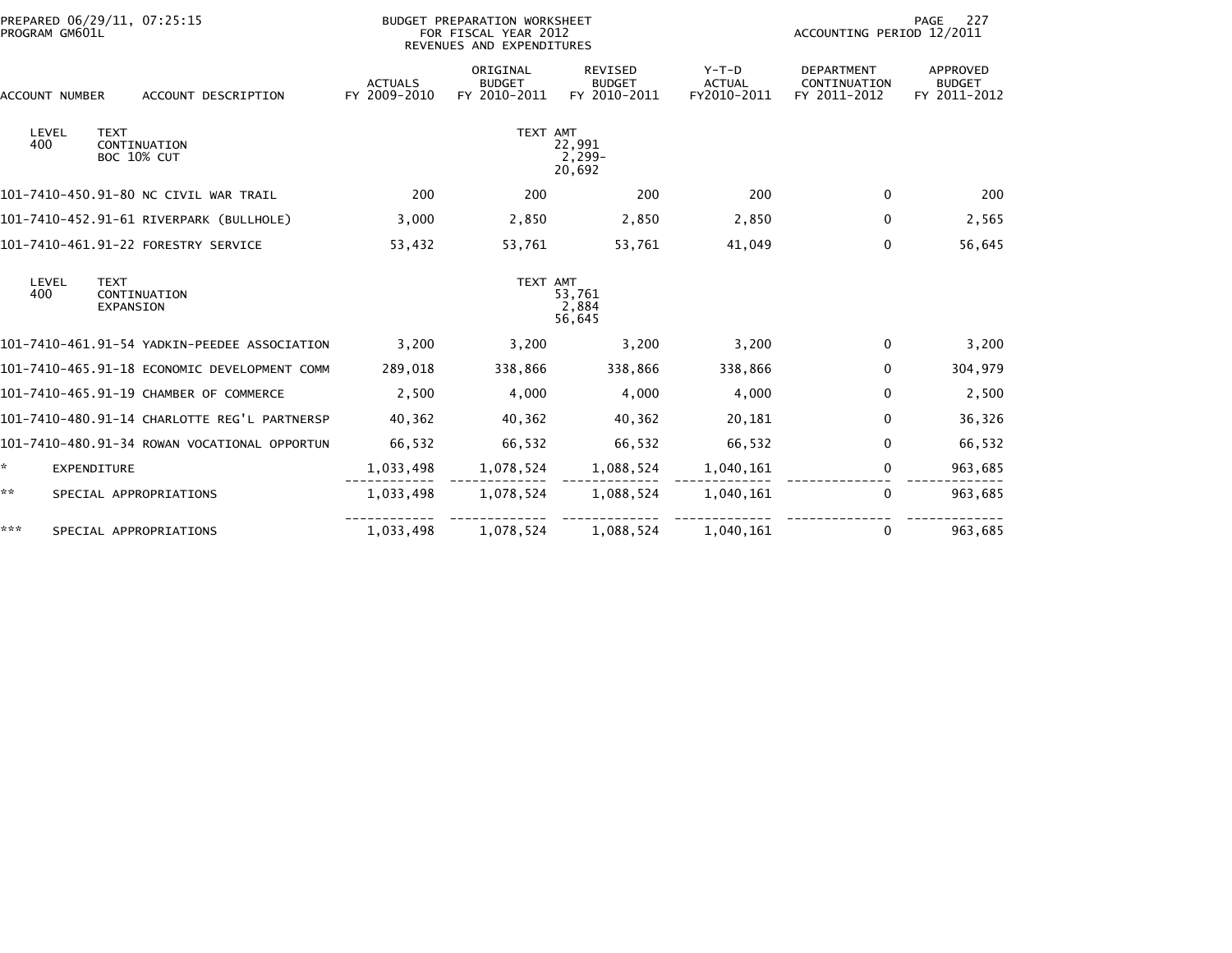## PREPARED 06/29/11, 07:25:15<br>PROGRAM GM601L

## BUDGET PREPARATION WORKSHEET<br>FOR FISCAL YEAR 2012 REVENUES AND EXPENDITURES

PAGE 228<br>ACCOUNTING PERIOD 12/2011

| ACCOUNT NUMBER                       | ACCOUNT DESCRIPTION                          | <b>ACTUALS</b><br>FY 2009-2010 | ORIGINAL<br><b>BUDGET</b><br>FY 2010-2011 | REVISED<br><b>BUDGET</b><br>FY 2010-2011 | $Y-T-D$<br><b>ACTUAL</b><br>FY2010-2011 | DEPARTMENT<br>CONTINUATION<br>FY 2011-2012 | APPROVED<br><b>BUDGET</b><br>FY 2011-2012 |
|--------------------------------------|----------------------------------------------|--------------------------------|-------------------------------------------|------------------------------------------|-----------------------------------------|--------------------------------------------|-------------------------------------------|
| 101-9100-335.05-00 LOTTERY PROCEEDS  |                                              | $2,500,000 -$                  | $2,600,000 -$                             | $2,600,000 -$                            | $2,045,000 -$                           | 0                                          | 1,700,000-                                |
| 101-9100-390.20-00 OFS:LOAN PROCEEDS |                                              |                                |                                           |                                          |                                         | $\Omega$                                   |                                           |
| 101-9100-390.40-00 OFS:BOND PREMIUM  |                                              |                                |                                           |                                          |                                         | 0                                          |                                           |
|                                      | 101-9100-395.00-00 FUND BALANCE APPR-RESTR   |                                | U                                         |                                          |                                         | <sup>0</sup>                               |                                           |
| <b>REVENUE</b>                       | 101-9100-470.90-27 DEBT ISSUANCE COSTS       | $2,500,000 -$                  | $2,600,000 -$                             | $2,600,000 -$                            | $2,045,000 -$                           | 0                                          | 1,700,000-                                |
|                                      | 101-9100-470.92-15 S ROWAN WATER PRINCIPAL   | 783,021                        | 783,022                                   | 783,022                                  | 783,021                                 | 0                                          | 783,022                                   |
|                                      | 101-9100-470.92-16 S ROWAN WATER INTEREST    | 99,126                         | 63,108                                    | 63,208                                   | 63,206                                  | 0                                          | 27,138                                    |
|                                      | 101-9100-470.92-18 TOWN CREEK PRINCIPAL      | 137,500                        | 275,000                                   | 275,000                                  | 275,000                                 | 0                                          | 275,000                                   |
|                                      | 101-9100-470.92-19 TOWN CREEK INTEREST       | 38,273                         | 105,057                                   | 105,057                                  | 105,057                                 | 0                                          | 93,700                                    |
|                                      | 101-9100-470.92-22 JUDICIAL FAC PRINCIPAL    | 542,857                        | 1,212,858                                 | 856,358                                  | 856,357                                 | 0                                          | 1,169,858                                 |
|                                      | 101-9100-470.92-23 JUCICIAL FAC INTEREST     | 90,834                         | 335,037                                   | 219,037                                  | 137,019                                 | 0                                          | 182,890                                   |
|                                      | 101-9100-470.92-40 ROCKWELL SEWER PRINCIPAL  | 24,042                         | 24,043                                    | 24,043                                   | 24,042                                  | $\Omega$                                   | 24,043                                    |
|                                      | 101-9100-470.92-41 ROCKWELL SEWER INTEREST   | 5,697                          | 4,883                                     | 4,883                                    | 4,883                                   | 0                                          | 4,070                                     |
|                                      | 101-9100-470.92-46 RCCC CLASSROOMS PRINCIPAL | 340,000                        | 340,000                                   | 340,000                                  | 170,000                                 | 0                                          | 340,000                                   |
|                                      | 101-9100-470.92-47 RCCC CLASSROOMS INTEREST  | 111,888                        | 106,803                                   | 106,803                                  | 54,927                                  | 0                                          | 344,597                                   |
|                                      | 101-9100-470.92-48 SCHOOL LOAN PRINCIPAL     | 986,380                        | 400,000                                   | 400,000                                  | 400,000                                 | 0                                          | 400,000                                   |
|                                      | 101-9100-470.92-49 SCHOOL LOAN INTEREST      | 181,508                        | 154,197                                   | 154,197                                  | 154,197                                 | 0                                          | 138,437                                   |
|                                      | 101-9100-470.92-50 '93 SCHOOL BOND PRINCIPAL | 2,315,000                      | 2,270,000                                 | 2,270,000                                | 2,270,000                               | 0                                          | 2,225,000                                 |
|                                      | 101-9100-470.92-51 '93 SCHOOL BOND INTEREST  | 554,845                        | 478,083                                   | 478,083                                  | 478,083                                 | 0                                          | 398,803                                   |
|                                      | 101-9100-470.92-52 '02 SCHOOL BOND PRINCIPAL | 4,000,000                      | 5,000,000                                 | 5,000,000                                | 5,000,000                               | 0                                          | 5,320,000                                 |
|                                      | 101-9100-470.92-53 '02 SCHOOL BOND INTEREST  | 2,789,100                      | 2,644,100                                 | 2,644,100                                | 2,644,100                               | 0                                          | 2,444,100                                 |
|                                      | 101-9100-470.92-56 TELECOM EQUIP-PRINCIPAL   |                                |                                           |                                          |                                         | 0                                          | 1,000,000                                 |
|                                      | 101-9100-470.92-57 TELECOM EQUIP-INTEREST    |                                |                                           | 0                                        |                                         | 0                                          | 447,090                                   |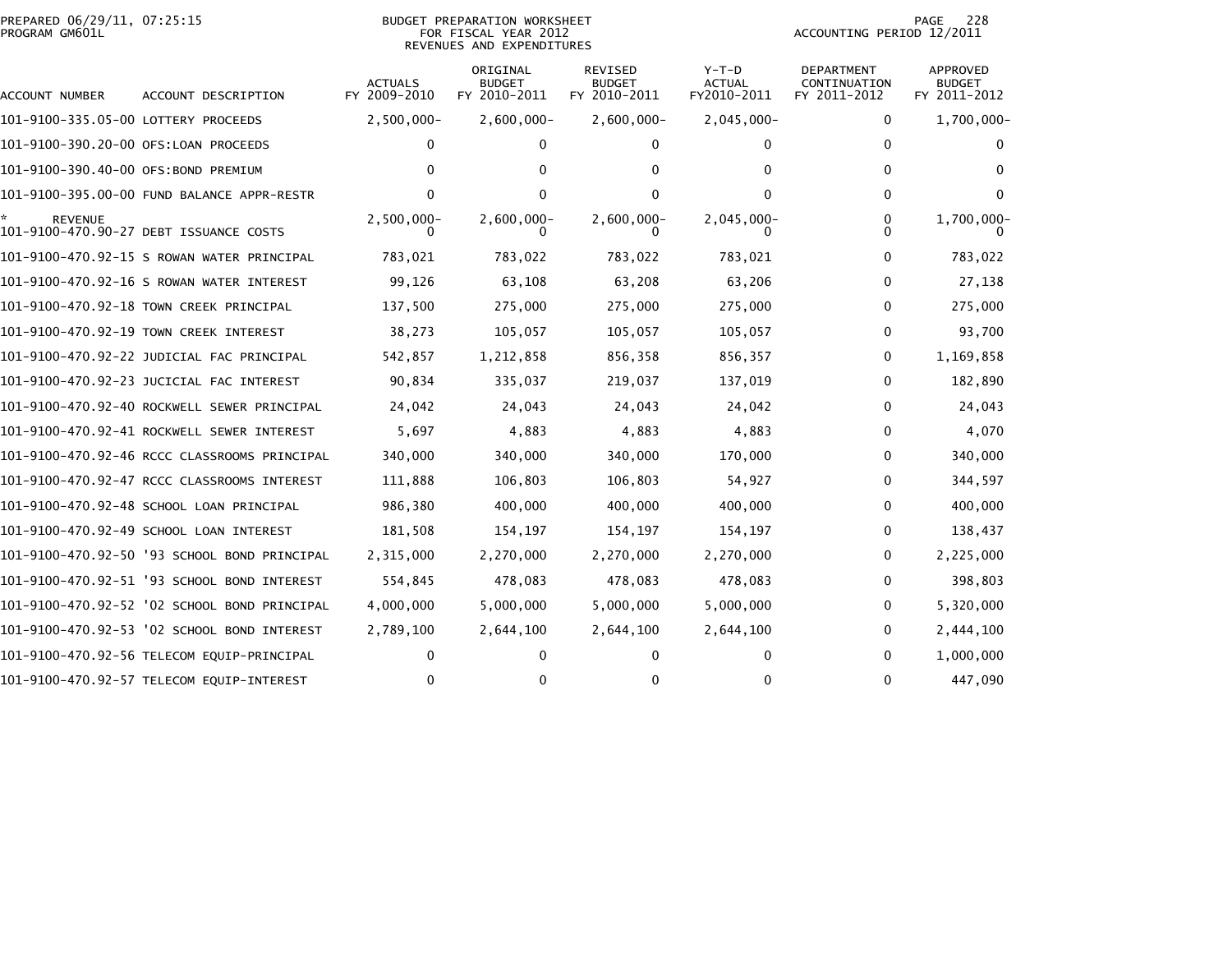| PREPARED 06/29/11, 07:25:15<br>PROGRAM GM601L |                                              |                                | BUDGET PREPARATION WORKSHEET<br>FOR FISCAL YEAR 2012<br>REVENUES AND EXPENDITURES |                                          |                                         | 229<br>PAGE<br>ACCOUNTING PERIOD 12/2011          |                                           |
|-----------------------------------------------|----------------------------------------------|--------------------------------|-----------------------------------------------------------------------------------|------------------------------------------|-----------------------------------------|---------------------------------------------------|-------------------------------------------|
| <b>ACCOUNT NUMBER</b>                         | ACCOUNT DESCRIPTION                          | <b>ACTUALS</b><br>FY 2009-2010 | ORIGINAL<br><b>BUDGET</b><br>FY 2010-2011                                         | REVISED<br><b>BUDGET</b><br>FY 2010-2011 | $Y-T-D$<br><b>ACTUAL</b><br>FY2010-2011 | <b>DEPARTMENT</b><br>CONTINUATION<br>FY 2011-2012 | APPROVED<br><b>BUDGET</b><br>FY 2011-2012 |
|                                               | 101-9100-470.92-62 DSS RENOVATION-PRINCIPAL  | 513,200                        | 513,200                                                                           | 513,200                                  | 513,200                                 | 0                                                 | 513,200                                   |
|                                               | 101-9100-470.92-63 DSS RENOVATION-INTEREST   | 168,047                        | 149,881                                                                           | 149,881                                  | 149,880                                 | $\mathbf{0}$                                      | 131,713                                   |
|                                               | 101-9100-470.92-84 EMS VEHICLES-PRINCIPAL    | 188,355                        | 220,077                                                                           | 219,242                                  | 202,598                                 | 0                                                 | 238,143                                   |
|                                               | 101-9100-470.92-85 EMS VEHICLES-INTEREST     | 10,192                         | 17,519                                                                            | 17,519                                   | 8,283                                   | 0                                                 | 10,333                                    |
|                                               | 101-9100-470.92-86 SHERIFF VEHICLES-PRINCIPL | 258,129                        | 217,378                                                                           | 218,113                                  | 218,111                                 | 0                                                 | 258,010                                   |
|                                               | 101-9100-470.92-87 SHERIFF VEHICLES-INTEREST | 12,544                         | 15,250                                                                            | 15,250                                   | 8,999                                   | $\Omega$                                          | 11,871                                    |
|                                               | 101-9100-470.92-90 COMPUTER EQMT-PRINCIPAL   | 162,587                        | 261,288                                                                           | 261,288                                  | 261,288                                 | $\Omega$                                          | 231,015                                   |
|                                               | 101-9100-470.92-91 COMPUTER EQMT-INTEREST    | 12,255                         | 13,932                                                                            | 13,932                                   | 13,932                                  | $\Omega$                                          | 6,954                                     |
|                                               | 101-9100-470.92-92 VEHICLES OTHER-PRINCIPAL  | 0                              | 0                                                                                 | $\bf{0}$                                 | $\Omega$                                | 0                                                 | 4,200                                     |
|                                               | 101-9100-470.92-93 VEHICLES OTHER-INTEREST   | $\Omega$                       | $\Omega$                                                                          | $\Omega$                                 | $\Omega$                                | $\Omega$                                          | 600                                       |
| $\mathcal{R}$<br><b>EXPENDITURE</b>           |                                              | 14,325,380                     | 15,604,716                                                                        | 15,132,216                               | 14,796,183                              | $\mathbf{0}$                                      | 17,023,787                                |
| **<br><b>DEBT SERVICE</b>                     |                                              | 11,825,380                     | 13,004,716                                                                        | 12,532,216                               | 12,751,183                              | $\mathbf{0}$                                      | 15, 323, 787                              |
| ***<br><b>DEBT SERVICE</b>                    |                                              | 11,825,380                     | 13,004,716                                                                        | 12,532,216                               | 12,751,183                              | $\mathbf{0}$                                      | 15,323,787                                |
| ****<br><b>GENERAL FUND</b>                   |                                              | 1,685,783                      | 0                                                                                 | 0                                        | 2,831,711                               | 38,487,130                                        |                                           |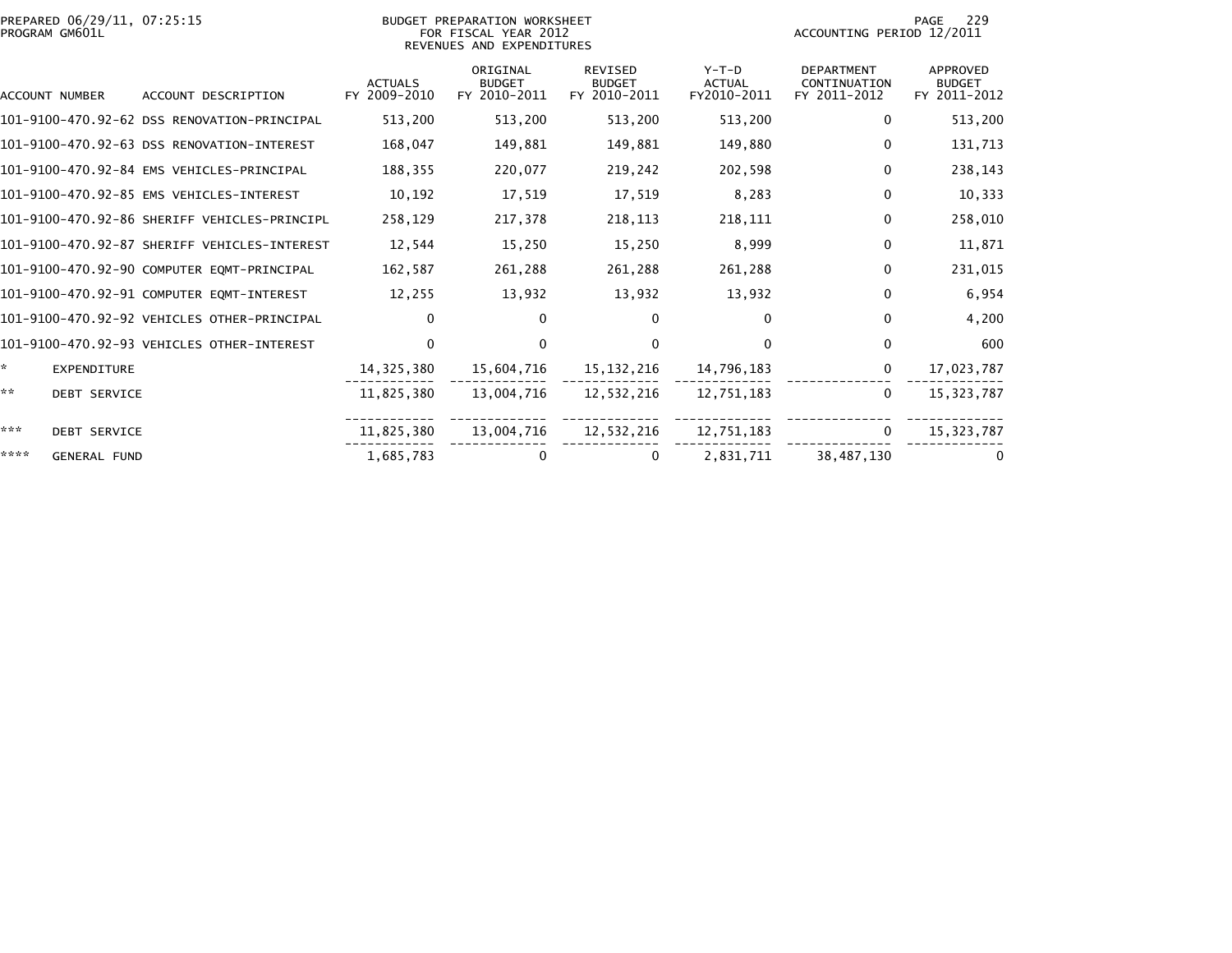|                | PREPARED 06/29/11, 07:25:15 |  |
|----------------|-----------------------------|--|
| PROGRAM GM601L |                             |  |

# PREPARED 06/29/11, 07:25:15 BUDGET PREPARATION WORKSHEET PAGE 230PROGRAM GM601L FOR FISCAL YEAR 2012 ACCOUNTING PERIOD 12/2011 REVENUES AND EXPENDITURES

|                                                      |                                              |                                | ORIGINAL                      | <b>REVISED</b>                | $Y-T-D$               | <b>DEPARTMENT</b>            | APPROVED                      |
|------------------------------------------------------|----------------------------------------------|--------------------------------|-------------------------------|-------------------------------|-----------------------|------------------------------|-------------------------------|
| ACCOUNT NUMBER                                       | ACCOUNT DESCRIPTION                          | <b>ACTUALS</b><br>FY 2009-2010 | <b>BUDGET</b><br>FY 2010-2011 | <b>BUDGET</b><br>FY 2010-2011 | ACTUAL<br>FY2010-2011 | CONTINUATION<br>FY 2011-2012 | <b>BUDGET</b><br>FY 2011-2012 |
|                                                      | 201-4340-311.10-00 AD VALOREM TAX-CURRENT YR | 3,873,149-                     | 3,698,260-                    | $3,957,360 -$                 | $3,827,570-$          | $\Omega$                     | $3,744,453-$                  |
|                                                      | 201-4340-311.20-00 AD VALOREM-WRITE OFF COLL | $\mathbf{0}$                   | 0                             | 0                             | 0                     | $\Omega$                     | 0                             |
|                                                      | 201-4340-311.25-00 ABATEMENTS-CURRENT YEAR   | 36,656                         | 30,000                        | 30,000                        | 29,558                | $\Omega$                     | 30,000                        |
| 201-4340-311.30-00 DISCOUNTS                         |                                              | 28,312                         | 15,000                        | 15,000                        | 28,804                | 0                            | 25,000                        |
| 201-4340-319.10-00 INTEREST                          |                                              | $29,662-$                      | $20,000-$                     | $20,000 -$                    | $25,761-$             | 0                            | $25,000-$                     |
| <b>REVENUE</b><br>201-4340-422.86-10 ATWELL TOWNSHIP |                                              | 3,837,843-<br>316,431          | $3,673,260 -$<br>308,275      | 3,932,360-<br>328,775         | 3,794,969-<br>314,436 | 0<br>$\Omega$                | $3,714,453-$<br>306,993       |
| 201-4340-422.86-12 BOSTIAN HEIGHTS                   |                                              | 450,080                        | 435,480                       | 454,480                       | 440,002               | 0                            | 429,970                       |
| 201–4340–422.86–16 CLEVELAND                         |                                              | 275,643                        | 249,090                       | 264,390                       | 254,726               | 0                            | 263,739                       |
| 201-4340-422.86-18 EAST GOLD HILL                    |                                              | 74,546                         | 72,390                        | 79,390                        | 77,369                | 0                            | 70,110                        |
| 201-4340-422.86-20 EAST LANDIS                       |                                              | 10,336                         | 9,975                         | 12,875                        | 10,579                | $\mathbf{0}$                 | 10,055                        |
| 201-4340-422.86-22 EAST ROWAN                        |                                              | 13,019                         | 12,350                        | 13,550                        | 13,028                | $\bf{0}$                     | 11,875                        |
|                                                      | 201-4340-422.86-24 ELLIS CROSS COUNTRY       | 79,293                         | 75,525                        | 81,425                        | 76,971                | $\bf{0}$                     | 75,582                        |
| 201-4340-422.86-26 ENOCHVILLE                        |                                              | 175,598                        | 168,435                       | 179,235                       | 171,875               | 0                            | 160,740                       |
| 201-4340-422.86-28 FRANKLIN TOWNSHIP                 |                                              | 174,921                        | 167,200                       | 176,750                       | 170,864               | 0                            | 168,990                       |
| 201-4340-422.86-29 LIBERTY (WEST)                    |                                              | 193,088                        | 184,538                       | 195,538                       | 188,718               | 0                            | 187,393                       |
| 201-4340-422.86-30 LOCKE TOWNSHIP                    |                                              | 453,949                        | 435,575                       | 460,575                       | 444,707               | $\mathbf{0}$                 | 435,575                       |
| 201-4340-422.86-32 MILLER FERRY                      |                                              | 231,717                        | 219,450                       | 270,950                       | 265,833               | 0                            | 289,275                       |
| 201–4340–422.86–34 MOUNT MITCHELL                    |                                              | 60,280                         | 57,466                        | 60,066                        | 56,668                | $\bf{0}$                     | 53,718                        |
| 201-4340-422.86-38 POOLE TOWN                        |                                              | 52,936                         | 51,300                        | 54,500                        | 52,880                | $\mathbf{0}$                 | 51,326                        |
|                                                      | 201-4340-422.86-40 RICHFIELD-MISENHEIMER     | 7,625                          | 6,916                         | 8,566                         | 7,685                 | 0                            | 6,650                         |
| 201-4340-422.86-42 ROCKWELL RURAL                    |                                              | 390,324                        | 380,380                       | 393,380                       | 381,224               | 0                            | 359,100                       |
| 201-4340-422.86-43 ROWAN IREDELL                     |                                              | 31,018                         | 29,640                        | 32,540                        | 31,490                | 0                            | 28,044                        |
| 201-4340-422.86-44 SCOTCH IRISH                      |                                              | 48,384                         | 42,940                        | 47,740                        | 45,637                | 0                            | 41,420                        |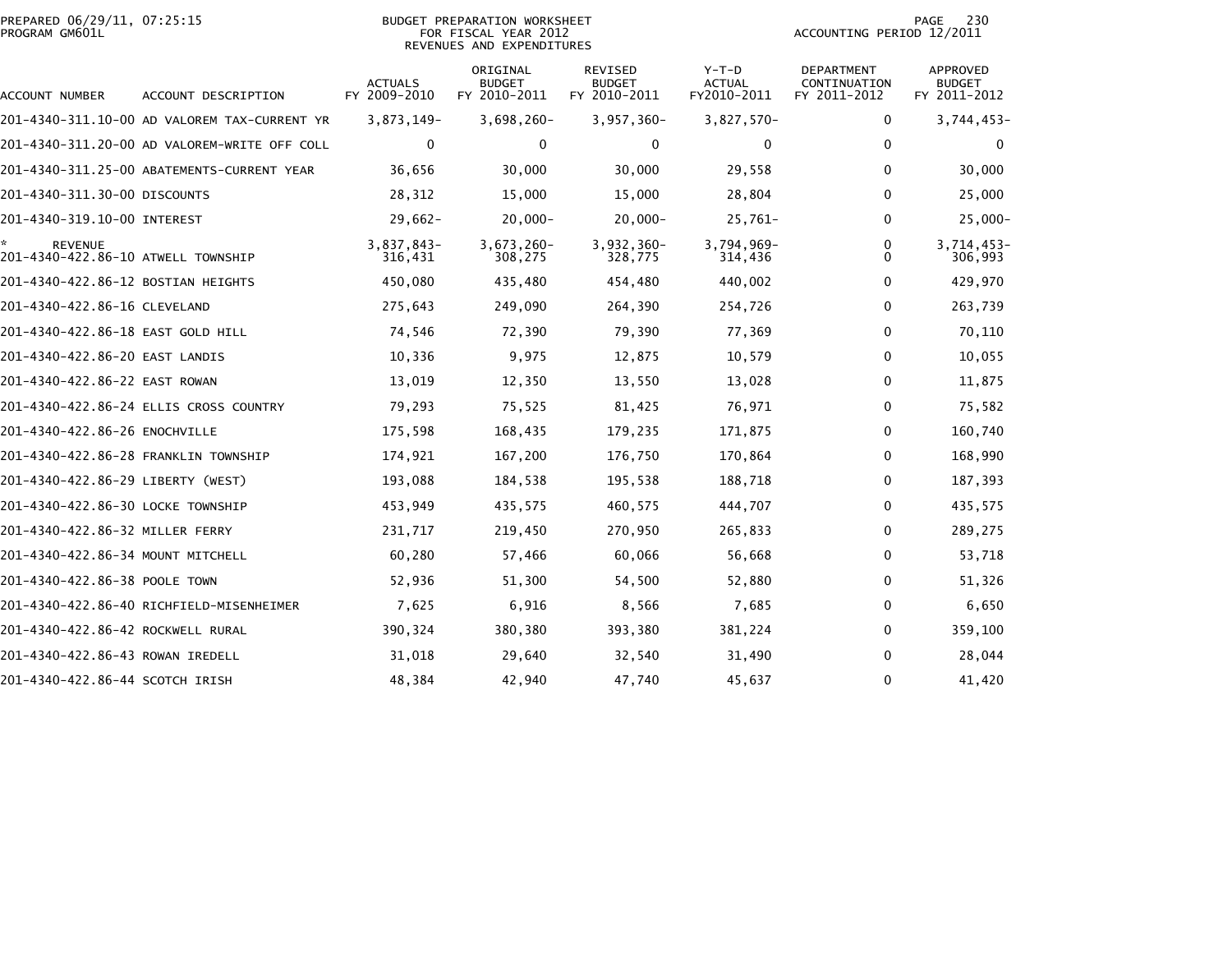|      | PREPARED 06/29/11, 07:25:15<br>PROGRAM GM601L |                                    | BUDGET PREPARATION WORKSHEET<br>FOR FISCAL YEAR 2012<br>REVENUES AND EXPENDITURES |                                           |                                                 |                                       | 231<br>PAGE<br>ACCOUNTING PERIOD 12/2011          |                                           |
|------|-----------------------------------------------|------------------------------------|-----------------------------------------------------------------------------------|-------------------------------------------|-------------------------------------------------|---------------------------------------|---------------------------------------------------|-------------------------------------------|
|      | ACCOUNT NUMBER                                | ACCOUNT DESCRIPTION                | <b>ACTUALS</b><br>FY 2009-2010                                                    | ORIGINAL<br><b>BUDGET</b><br>FY 2010-2011 | <b>REVISED</b><br><b>BUDGET</b><br>FY 2010-2011 | Y-T-D<br><b>ACTUAL</b><br>FY2010-2011 | <b>DEPARTMENT</b><br>CONTINUATION<br>FY 2011-2012 | APPROVED<br><b>BUDGET</b><br>FY 2011-2012 |
|      | 201-4340-422.86-46 SOUTH ROWAN                |                                    | 18,675                                                                            | 17,783                                    | 17,783                                          | 16,492                                | $\mathbf 0$                                       | 15,550                                    |
|      |                                               | 201–4340–422.86–48 SOUTH SALISBURY | 248,479                                                                           | 239,400                                   | 261,900                                         | 251,111                               | 0                                                 | 254,006                                   |
|      | 201-4340-422.86-50 UNION                      |                                    | 120,813                                                                           | 115,377                                   | 123,877                                         | 118,626                               | 0                                                 | 110,390                                   |
|      | 201-4340-422.86-51 WEST ROWAN                 |                                    | 183,450                                                                           | 178,695                                   | 184,195                                         | 174,545                               | $\mathbf 0$                                       | 178,752                                   |
|      | 201-4340-422.86-52 WOODLEAF                   |                                    | 227,237                                                                           | 215,080                                   | 229,880                                         | 226,510                               | $\Omega$                                          | 205,200                                   |
| ×.   | <b>EXPENDITURE</b>                            |                                    | 3,837,842                                                                         | 3,673,260                                 | 3,932,360                                       | 3,791,976                             | $\mathbf 0$                                       | 3,714,453                                 |
| **   | FIRE DISTRICTS                                |                                    | $1-$                                                                              | 0                                         | 0                                               | $2,993-$                              | 0                                                 | $\overline{0}$                            |
| ***  | <b>EMERGENCY SERVICES</b>                     |                                    | $1 -$                                                                             | 0                                         | 0                                               | $2,993-$                              | $\Omega$                                          | 0                                         |
| **** |                                               | SP FIRE & SVS DIST TX FD           | 1-                                                                                | 0                                         | 0                                               | $2,993-$                              | $\Omega$                                          | 0                                         |
|      |                                               |                                    |                                                                                   |                                           |                                                 |                                       |                                                   |                                           |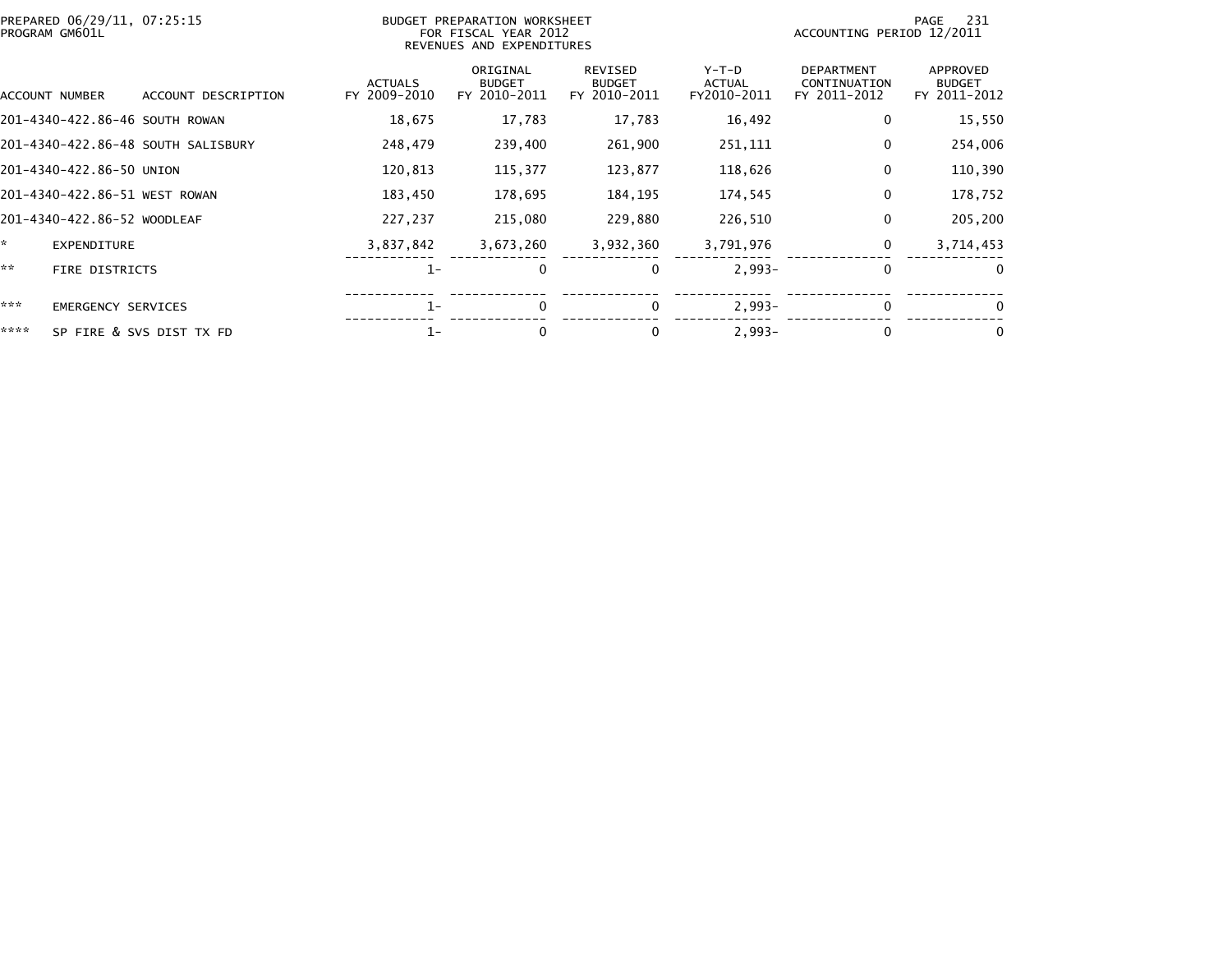|     | PREPARED 06/29/11, 07:25:15<br>PROGRAM GM601L |                                                                                                                                                                                                                                                                                                                                                                                        |                                | <b>BUDGET PREPARATION WORKSHEET</b><br>FOR FISCAL YEAR 2012<br>REVENUES AND EXPENDITURES |                                                 |                                  | ACCOUNTING PERIOD 12/2011                         | PAGE 232                                  |
|-----|-----------------------------------------------|----------------------------------------------------------------------------------------------------------------------------------------------------------------------------------------------------------------------------------------------------------------------------------------------------------------------------------------------------------------------------------------|--------------------------------|------------------------------------------------------------------------------------------|-------------------------------------------------|----------------------------------|---------------------------------------------------|-------------------------------------------|
|     | ACCOUNT NUMBER                                | ACCOUNT DESCRIPTION                                                                                                                                                                                                                                                                                                                                                                    | <b>ACTUALS</b><br>FY 2009-2010 | ORIGINAL<br><b>BUDGET</b><br>FY 2010-2011                                                | <b>REVISED</b><br><b>BUDGET</b><br>FY 2010-2011 | $Y-T-D$<br>ACTUAL<br>FY2010-2011 | <b>DEPARTMENT</b><br>CONTINUATION<br>FY 2011-2012 | APPROVED<br><b>BUDGET</b><br>FY 2011-2012 |
|     |                                               | 202-0000-355.50-00 TELEPHONE SURCHARGE-E-911                                                                                                                                                                                                                                                                                                                                           | 749,570-                       | 740,000-                                                                                 | 740,000-                                        | 624,642-                         | 539,413-                                          | $539,413-$                                |
|     | LEVEL<br><b>TEXT</b><br>400                   | THIS IS THE EXACT AMOUNT I WAS INFORMED THAT<br>ROWAN COUNTY WOULD BE RECIEVING IN SURCHARGE<br>REVENUE NEXT YEAR. THIS IS A \$210,157 REDUCTION<br>FROM LAST YEAR. THE REASON GIVEN IS THAT WE HAVE<br>OVER 1 MILLION IN FUND BALANCE. WE HAVE BEEN<br>ADVISED TO SPEND THIS AND DROP THIS RESERVE<br>BALANCE DOWN AND WE WILL CAN REQUEST A HIGHER<br>REVENUE AMOUNTS IN THE FUTURE. |                                | TEXT AMT                                                                                 | 539,413<br>539,413                              |                                  |                                                   |                                           |
|     |                                               | 202-0000-361.00-00 INTEREST REVENUE                                                                                                                                                                                                                                                                                                                                                    | $1,740-$                       | $900 -$                                                                                  | $900 -$                                         | $1,606-$                         | $\Omega$                                          | $1,000-$                                  |
|     |                                               | 202-0000-395.00-00 FUND BALANCE APPR-RESTR                                                                                                                                                                                                                                                                                                                                             | 0                              | 0                                                                                        | 0                                               | 0                                | 0                                                 | 0                                         |
| ÷.  | <b>REVENUE</b>                                |                                                                                                                                                                                                                                                                                                                                                                                        | 751,310-                       | 740,900-                                                                                 | 740,900-                                        | 626,248-                         | 539,413-                                          | 540,413-                                  |
| **  |                                               | <b>EMERGENCY TELEPHONE SYS</b>                                                                                                                                                                                                                                                                                                                                                         | 751,310-                       | 740,900-                                                                                 | 740,900-                                        | 626,248-                         | 539,413-                                          | 540,413-                                  |
| *** |                                               | <b>EMERGENCY TELEPHONE SYS</b>                                                                                                                                                                                                                                                                                                                                                         | 751,310-                       | 740,900-                                                                                 | 740,900-                                        | 626,248-                         | 539,413-                                          | $540, 413 -$                              |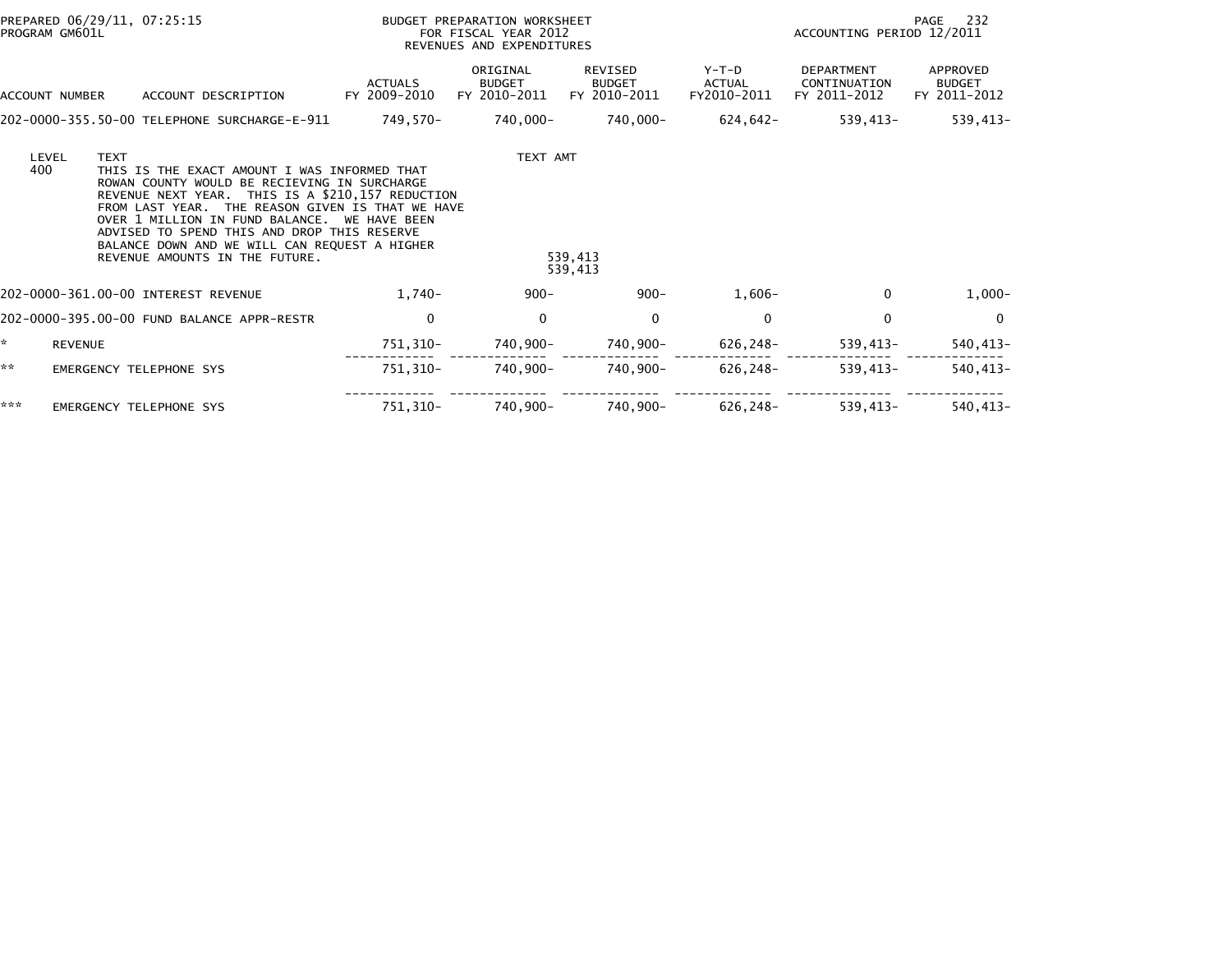| PROGRAM GM601L | PREPARED 06/29/11, 07:25:15                                                                                                                                                                                                                                                                                                                                                                                                                                                     | BUDGET PREPARATION WORKSHEET<br>FOR FISCAL YEAR 2012<br>REVENUES AND EXPENDITURES |                                           |                                          |                                       | PAGE<br>233<br>ACCOUNTING PERIOD 12/2011   |                                           |  |
|----------------|---------------------------------------------------------------------------------------------------------------------------------------------------------------------------------------------------------------------------------------------------------------------------------------------------------------------------------------------------------------------------------------------------------------------------------------------------------------------------------|-----------------------------------------------------------------------------------|-------------------------------------------|------------------------------------------|---------------------------------------|--------------------------------------------|-------------------------------------------|--|
| ACCOUNT NUMBER | ACCOUNT DESCRIPTION                                                                                                                                                                                                                                                                                                                                                                                                                                                             | <b>ACTUALS</b><br>FY 2009-2010                                                    | ORIGINAL<br><b>BUDGET</b><br>FY 2010-2011 | REVISED<br><b>BUDGET</b><br>FY 2010-2011 | Y-T-D<br><b>ACTUAL</b><br>FY2010-2011 | DEPARTMENT<br>CONTINUATION<br>FY 2011-2012 | APPROVED<br><b>BUDGET</b><br>FY 2011-2012 |  |
|                | 202-4615-395.00-00 FUND BALANCE APPR-RESTR                                                                                                                                                                                                                                                                                                                                                                                                                                      | $\Omega$                                                                          | $\Omega$                                  | $\mathbf{0}$                             | $\Omega$                              | $\mathbf{0}$                               | 0                                         |  |
| <b>REVENUE</b> | 202-4615-420.10-05 SALARIES:REGULAR                                                                                                                                                                                                                                                                                                                                                                                                                                             | $\Omega$<br>51,372                                                                | $\Omega$<br>51,176                        | $\Omega$<br>51,176                       | $\Omega$<br>44,680                    | $\mathbf{0}$<br>$\Omega$                   | 0<br>51,176                               |  |
|                | 202-4615-420.20-05 HEALTH INSURANCE                                                                                                                                                                                                                                                                                                                                                                                                                                             | 10,985                                                                            | 11,421                                    | 13,221                                   | 10,934                                | $\mathbf{0}$                               | 10,854                                    |  |
|                | 202-4615-420.20-10 MEDICARE TAX                                                                                                                                                                                                                                                                                                                                                                                                                                                 | 719                                                                               | 742                                       | 742                                      | 620                                   | $\Omega$                                   | 742                                       |  |
|                | 202-4615-420.20-15 RETIREMENT                                                                                                                                                                                                                                                                                                                                                                                                                                                   | 2,557                                                                             | 3,301                                     | 3,301                                    | 2,882                                 | $\mathbf{0}$                               | 3,567                                     |  |
|                | 202-4615-420.20-20 SOCIAL SECURITY TAX                                                                                                                                                                                                                                                                                                                                                                                                                                          | 3,073                                                                             | 3,173                                     | 3,173                                    | 2,649                                 | $\mathbf{0}$                               | 3,173                                     |  |
|                | 202-4615-420.20-25 WORKERS COMPENSATION                                                                                                                                                                                                                                                                                                                                                                                                                                         | 128                                                                               | 205                                       | 205                                      | 179                                   | 0                                          | 205                                       |  |
|                | 202-4615-420.20-30 401(K) CONTRIBUTIONS                                                                                                                                                                                                                                                                                                                                                                                                                                         | 1,541                                                                             | 1,535                                     | 1,535                                    | 1,340                                 | $\mathbf{0}$                               | 1,535                                     |  |
|                | 202-4615-420.32-19 ORTHOPHOTOGRAPHY                                                                                                                                                                                                                                                                                                                                                                                                                                             | 44.640                                                                            | 0                                         | 0                                        | $\mathbf{0}$                          | $\Omega$                                   | $\mathbf 0$                               |  |
|                | 202-4615-420.34-30 SERVICE & MAINTENANCE                                                                                                                                                                                                                                                                                                                                                                                                                                        | 55,986                                                                            | 66,637                                    | 66,637                                   | 63,414                                | 97,514                                     | 97,514                                    |  |
| LEVEL<br>400   | <b>TEXT</b><br>COVERS THE FOLLOWING CONTRACTS AND EXPENSES:<br>UPS SYSTEM------------------------------- \$4,500<br>OSSI CAD SYSTEM-----------------------\$23,978<br>RADIO CONSOLES-----------------------\$17,000<br>PRIORITY DISPATCH SYSTEM-------------- \$ 6,336<br>CENTURY LINE/911 CPE EQUIPMENT--------\$32,000<br>GIS LICENSING FEES FOR COLUMBUS-------\$ 3,700<br>CAROLINA RECORDING SOLUTIONS----------\$ 7,500<br>CITY OF SALISBURY PHONE 911 PHONE----- \$ 2,500 |                                                                                   | TEXT AMT                                  | 97,514<br>97,514                         |                                       |                                            |                                           |  |
|                | 202-4615-420.43-15 R&M: EQUIPMENT                                                                                                                                                                                                                                                                                                                                                                                                                                               | 2,097                                                                             | 3,000                                     | 3,000                                    | 120                                   | 3,000                                      | 3,000                                     |  |
| LEVEL<br>400   | <b>TEXT</b><br>THIS COVERS HEADSET REPAIRS AND REPLACEMENT AND<br>ANY OTHER EQUIPMENT NOT COVERED UNDER MAINTENANCE<br>CONTRACTS.                                                                                                                                                                                                                                                                                                                                               |                                                                                   | TEXT AMT                                  | 3,000<br>3,000                           |                                       |                                            |                                           |  |
|                | 202-4615-420.53-05 TELEPHONE                                                                                                                                                                                                                                                                                                                                                                                                                                                    | 1,244                                                                             | 2,000                                     | 2,000                                    | 923                                   | 3,000                                      | 3,000                                     |  |
| LEVEL          | <b>TEXT</b>                                                                                                                                                                                                                                                                                                                                                                                                                                                                     |                                                                                   | TEXT AMT                                  |                                          |                                       |                                            |                                           |  |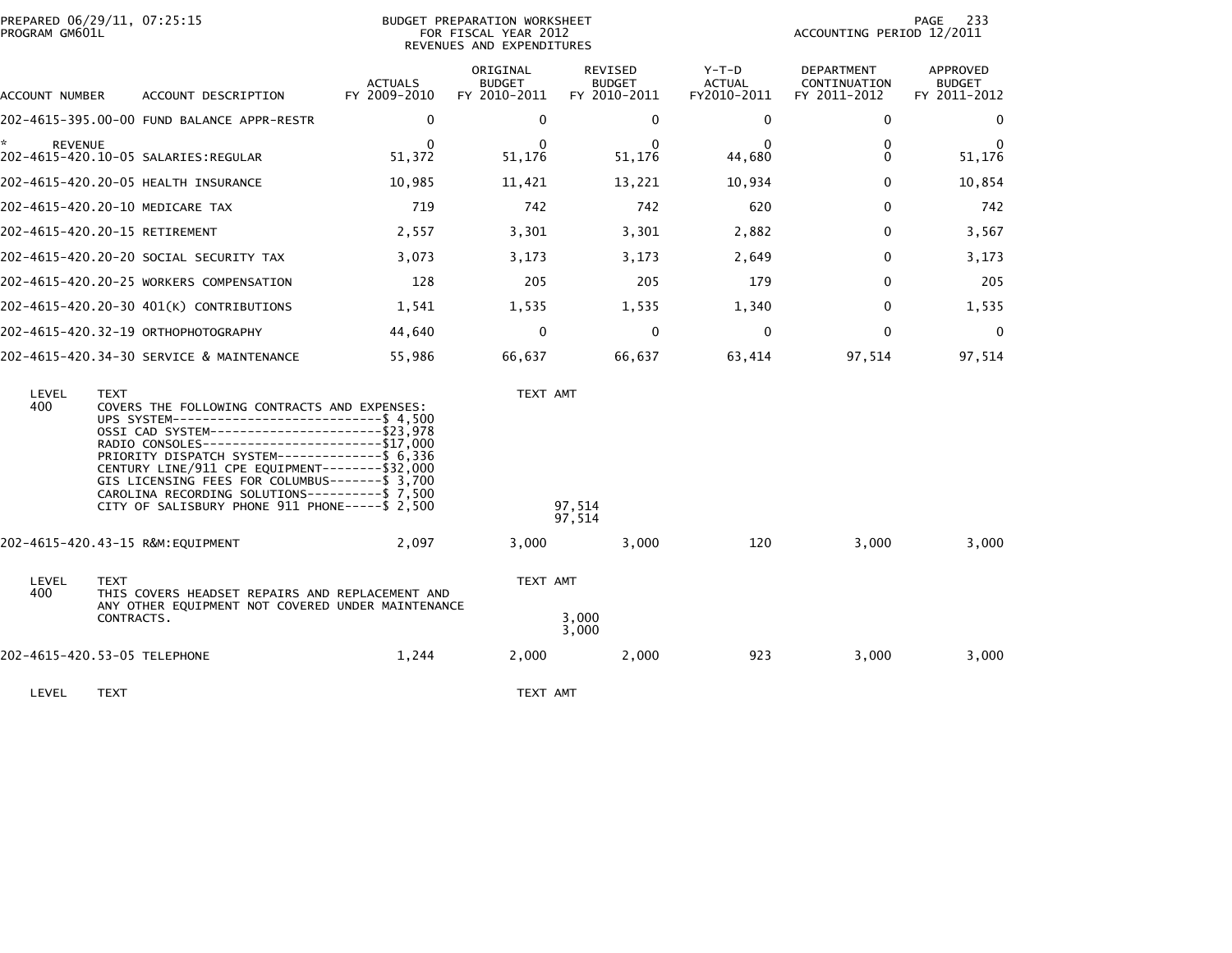| PREPARED 06/29/11, 07:25:15<br>PROGRAM GM601L |                                                                                                                                                               | BUDGET PREPARATION WORKSHEET<br>FOR FISCAL YEAR 2012<br>REVENUES AND EXPENDITURES                                                                                                                                                                                                                                                                                                                                                                                              |                                           |                                                 | ACCOUNTING PERIOD 12/2011               | 234<br>PAGE                                |                                           |
|-----------------------------------------------|---------------------------------------------------------------------------------------------------------------------------------------------------------------|--------------------------------------------------------------------------------------------------------------------------------------------------------------------------------------------------------------------------------------------------------------------------------------------------------------------------------------------------------------------------------------------------------------------------------------------------------------------------------|-------------------------------------------|-------------------------------------------------|-----------------------------------------|--------------------------------------------|-------------------------------------------|
| ACCOUNT NUMBER                                | ACCOUNT DESCRIPTION                                                                                                                                           | <b>ACTUALS</b><br>FY 2009-2010                                                                                                                                                                                                                                                                                                                                                                                                                                                 | ORIGINAL<br><b>BUDGET</b><br>FY 2010-2011 | <b>REVISED</b><br><b>BUDGET</b><br>FY 2010-2011 | $Y-T-D$<br><b>ACTUAL</b><br>FY2010-2011 | DEPARTMENT<br>CONTINUATION<br>FY 2011-2012 | APPROVED<br><b>BUDGET</b><br>FY 2011-2012 |
| 400                                           | COVERS ALLOWABLE VOIP CHARGES FOR LINES IN THE<br>911 CENTER.                                                                                                 |                                                                                                                                                                                                                                                                                                                                                                                                                                                                                |                                           | 3,000<br>3,000                                  |                                         |                                            |                                           |
|                                               | 202-4615-420.53-07 TELEPHONE-E-911                                                                                                                            | 123,316                                                                                                                                                                                                                                                                                                                                                                                                                                                                        | 200,000                                   | 200,000                                         | 102,393                                 | 180,000                                    | 180,000                                   |
| LEVEL<br>400                                  | <b>TEXT</b><br>RELATED 911 CHARGES SUCH AS EXTENDED ALI FROM<br>AT AND T AND INTRADO.                                                                         | THIS COVERS THE 911 PHONE TRUNK CHARGES AND OTHER                                                                                                                                                                                                                                                                                                                                                                                                                              | TEXT AMT                                  | 180,000<br>180,000                              |                                         |                                            |                                           |
|                                               |                                                                                                                                                               | $\mathbf 0$                                                                                                                                                                                                                                                                                                                                                                                                                                                                    | 0                                         | $\mathbf 0$                                     | $\mathbf 0$                             | 100,000                                    | 100,000                                   |
| LEVEL<br>400                                  | <b>TEXT</b><br>THIS IS A ONE-TIME CONVERSION COST THAT ALLOWS                                                                                                 | CONVERSION TO NEXT-GENERATION (NG) 911 TECHNOLOGY.<br>FOR TEXTING, VIDEOS, ON-STAR COMMUNICATION, ETC.                                                                                                                                                                                                                                                                                                                                                                         | TEXT AMT                                  | 100,000<br>100,000                              |                                         |                                            |                                           |
|                                               | 202-4615-420.58-00 TRAVEL                                                                                                                                     | 204                                                                                                                                                                                                                                                                                                                                                                                                                                                                            | 1,500                                     | 1,500                                           | 1,023                                   | 5,000                                      | 5,000                                     |
| LEVEL<br>400                                  | <b>TEXT</b><br>TO ATTEND A BASIC 40 HOUR TELELCOMMUNICATIONS<br>IN EMD. WE DO NOT KNOW WHAT THIS IS GOING TO<br>BEING INCREASED. WE WILL HAVE A BETTER NUMBER | STATE 911 BOARD STANDARDS ARE NOW REQUIRING ALL<br>NEW TELECOMMUNICATORS BEING HIRED AFTER JANUARY 1<br>COURSE AS WELL AS EMD TRAINING. IN PAST WE HAVE<br>ONLY BEEN ALLOWED TO USE THESE FUNDS FOR TRAINING<br>COST US YET, BUT WE HAVE 3 PEOPLE THAT NEED THIS<br>TRAINING AS OF TODAY. THIS IS WHY THIS LINE IS<br>TO APPLY TO NEXT YEAR'S BUDGET, BUT THIS YEAR WE<br>ARE ESTIMATING EXPENSES. THIS CLASS MAY REQUIRE A<br>ONE WEEK OVER-NIGHT STAY DEPENDING ON LOCATION. | TEXT AMT                                  | 5,000<br>5,000                                  |                                         |                                            |                                           |
|                                               | 202-4615-420.59-00 TRAINING                                                                                                                                   | 2,414                                                                                                                                                                                                                                                                                                                                                                                                                                                                          | 5,000                                     | 5,000                                           | 4,465                                   | 5,000                                      | 5,000                                     |
| LEVEL<br>400                                  | <b>TEXT</b>                                                                                                                                                   | COVERS REGISTRATION AND MANDATORY TRAINING CLASSES<br>AS WELL TRAINING ASSISTANT SUPERVISORS IN EMD-Q                                                                                                                                                                                                                                                                                                                                                                          | TEXT AMT                                  |                                                 |                                         |                                            |                                           |
|                                               | CERTIFICATION, FOR NATIONAL EMD TRAININIG.                                                                                                                    |                                                                                                                                                                                                                                                                                                                                                                                                                                                                                |                                           | 5,000                                           |                                         |                                            |                                           |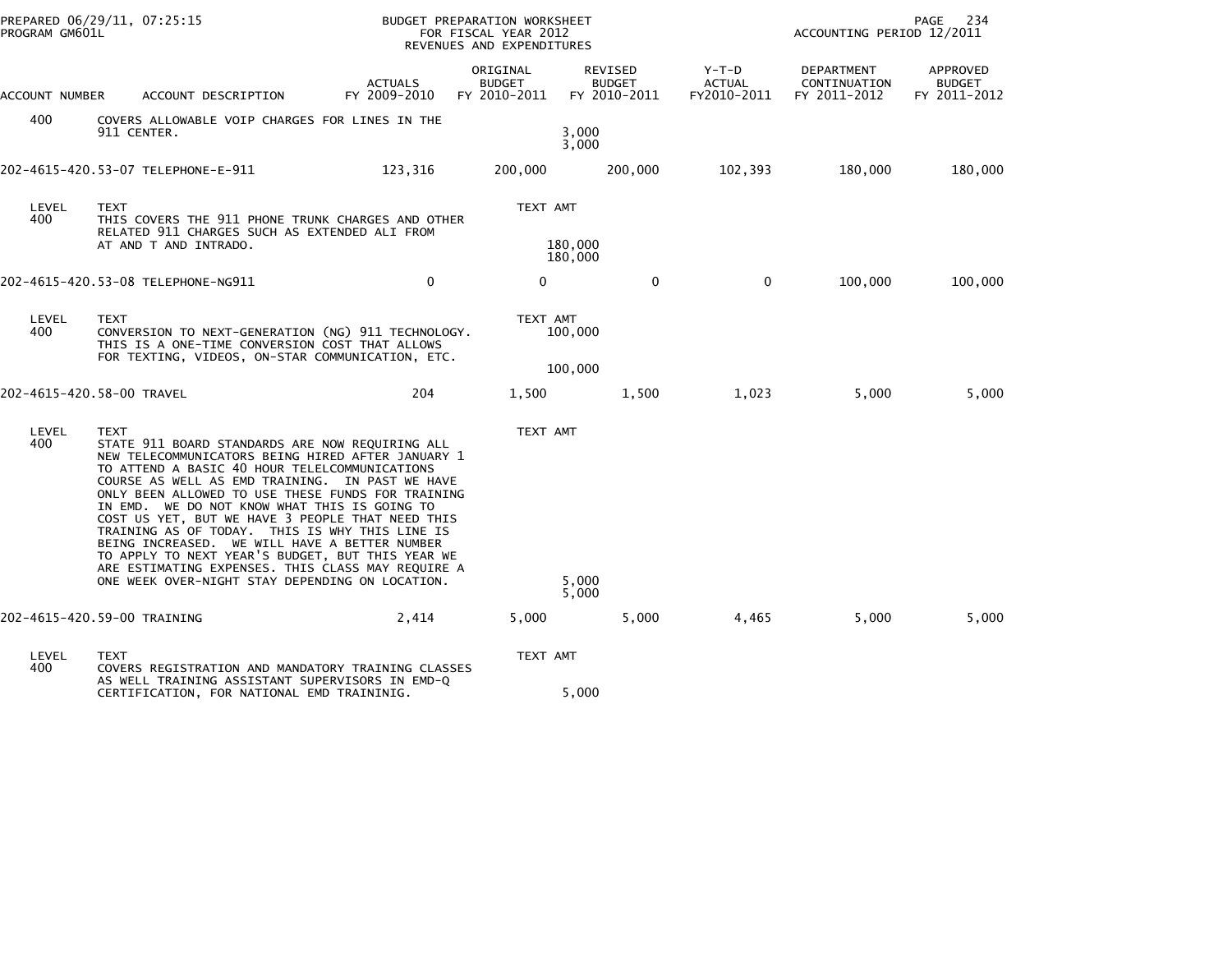| PROGRAM GM601L | PREPARED 06/29/11, 07:25:15                                                                                                                                                             |                                | BUDGET PREPARATION WORKSHEET<br>FOR FISCAL YEAR 2012<br>REVENUES AND EXPENDITURES |                                          |                                         | ACCOUNTING PERIOD 12/2011                  | 235<br><b>PAGE</b>                        |
|----------------|-----------------------------------------------------------------------------------------------------------------------------------------------------------------------------------------|--------------------------------|-----------------------------------------------------------------------------------|------------------------------------------|-----------------------------------------|--------------------------------------------|-------------------------------------------|
| ACCOUNT NUMBER | ACCOUNT DESCRIPTION                                                                                                                                                                     | <b>ACTUALS</b><br>FY 2009-2010 | ORIGINAL<br><b>BUDGET</b><br>FY 2010-2011                                         | REVISED<br><b>BUDGET</b><br>FY 2010-2011 | $Y-T-D$<br><b>ACTUAL</b><br>FY2010-2011 | DEPARTMENT<br>CONTINUATION<br>FY 2011-2012 | APPROVED<br><b>BUDGET</b><br>FY 2011-2012 |
|                |                                                                                                                                                                                         |                                |                                                                                   | 5,000                                    |                                         |                                            |                                           |
|                | 202-4615-420.61-05 SUPPLIES:OFFICE                                                                                                                                                      | $\mathbf{0}$                   | 0                                                                                 | $\mathbf{0}$                             | $\Omega$                                | $\Omega$                                   | $\bf{0}$                                  |
|                | 202-4615-420.61-95 SUPPLIES: OTHER SMALL EQMT                                                                                                                                           | 2,944                          | 4,000                                                                             | 13,000                                   | 12,136                                  | 4,000                                      | 4,000                                     |
| LEVEL<br>400   | <b>TEXT</b><br>COVERS ALLOWABLE SMALL EQUIPMENT SUCH AS GIS AND<br>911 DISPATCH EQUIPMENT INCLUDING REPLACEMENT<br>BATTERIES FOR HEADSETS AND VARIOUS EQUIPMENT FOR<br>THE GIS PLOTTER. |                                | TEXT AMT                                                                          | 4,000<br>4,000                           |                                         |                                            |                                           |
|                | 202-4615-420.74-00 C/A:EQUIPMENT                                                                                                                                                        | 5,800                          | $\mathbf{0}$                                                                      | $\mathbf{0}$                             | $\Omega$                                | $\Omega$                                   | $\Omega$                                  |
|                | 202-4615-420.74-10 C/A:DATA PROCESSING                                                                                                                                                  | $\Omega$                       | $\mathbf{0}$                                                                      | $\Omega$                                 | $\Omega$                                | $\Omega$                                   | $\mathbf{0}$                              |
|                | 202-4615-420.76-20 F/A:DP EQUIPMENT                                                                                                                                                     | $\mathbf{0}$                   | 13,000                                                                            | 2,200                                    | $\mathbf{0}$                            | $\Omega$                                   | $\mathbf{0}$                              |
|                | 202-4615-420.76-30 F/A:EQUIPMENT/FURNISHINGS                                                                                                                                            | $\Omega$                       | 5,000                                                                             | 5,000                                    | 3,621                                   | 3,000                                      | 3,000                                     |
| LEVEL<br>400   | <b>TEXT</b><br>COSTS THE COST OF 2 NEW 911 CHAIRS PER YEAR.                                                                                                                             |                                | TEXT AMT                                                                          | 3,000<br>3,000                           |                                         |                                            |                                           |
|                | 202-4615-420.82-21 CITIZEN AWARDS                                                                                                                                                       | $\Omega$                       | $\Omega$                                                                          | $\mathbf{0}$                             | $\Omega$                                | $\Omega$                                   |                                           |
|                | 202-4615-420.95-10 TRANSFER TO FUND 101                                                                                                                                                 | $\Omega$                       | $\Omega$                                                                          | $\Omega$                                 | $\Omega$                                | $\Omega$                                   | $\mathbf{0}$                              |
|                | 202-4615-420.98-00 RESERVE                                                                                                                                                              | $\mathbf{0}$                   | 369,210                                                                           | 369,210                                  | $\Omega$                                | $\mathbf{0}$                               | 68,647                                    |
|                | EXPENDITURE                                                                                                                                                                             | 309,020                        | 740,900                                                                           | 740,900                                  | 251,379                                 | 400,514                                    | 540,413                                   |
| **             | EMERGENCY TELEPHONE SYS                                                                                                                                                                 | 309,020                        | 740,900                                                                           | 740,900                                  | 251,379                                 | 400,514                                    | 540,413                                   |
| ***            | TELECOMMUNICATIONS                                                                                                                                                                      | 309,020                        | 740,900                                                                           | 740,900                                  | 251,379                                 | 400,514                                    | 540,413                                   |
| ****           | EMERGENCY TELEPHONE SYS                                                                                                                                                                 | 442,290-                       | 0                                                                                 | 0                                        | 374,869-                                | 138,899-                                   | 0                                         |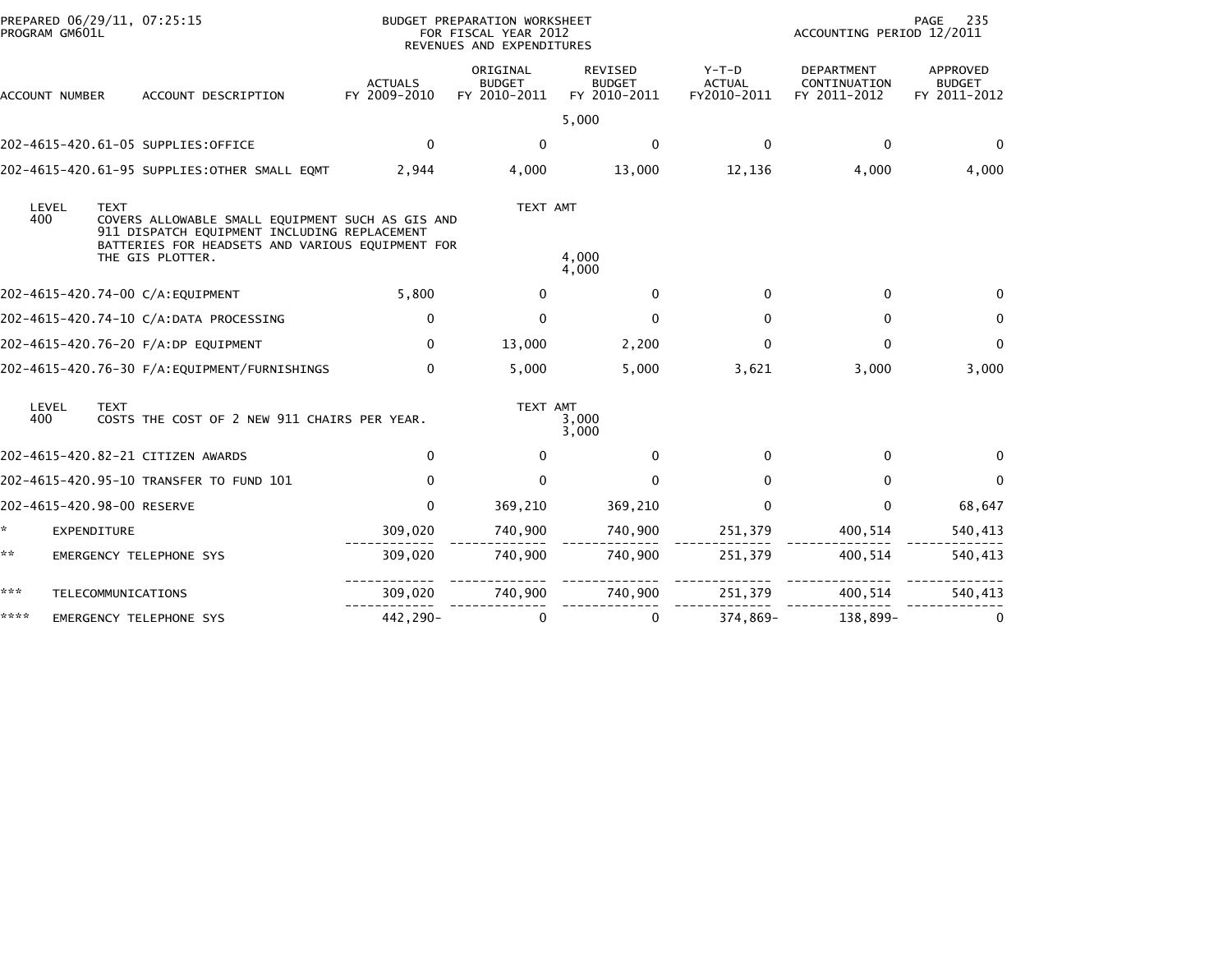| PREPARED 06/29/11, 07:25:15 | BUDGET PREPARATION WORKSHEET | 236<br>PAGE               |
|-----------------------------|------------------------------|---------------------------|
| PROGRAM GM601L              | FOR FISCAL YEAR 2012         | ACCOUNTING PERIOD 12/2011 |
|                             | REVENUES AND EXPENDITURES    |                           |

PAGE 236<br>ACCOUNTING PERIOD 12/2011

| ACCOUNT NUMBER                       | ACCOUNT DESCRIPTION                          | <b>ACTUALS</b><br>FY 2009-2010 | ORIGINAL<br><b>BUDGET</b><br>FY 2010-2011 | <b>REVISED</b><br><b>BUDGET</b><br>FY 2010-2011 | $Y-T-D$<br><b>ACTUAL</b><br>FY2010-2011 | DEPARTMENT<br>CONTINUATION<br>FY 2011-2012 | <b>APPROVED</b><br><b>BUDGET</b><br>FY 2011-2012 |
|--------------------------------------|----------------------------------------------|--------------------------------|-------------------------------------------|-------------------------------------------------|-----------------------------------------|--------------------------------------------|--------------------------------------------------|
| 203-4123-331.77-09 SFR 2009 GRANT    |                                              | 396,777-                       | 397,000-                                  | 397,000-                                        | 396,777-                                | $\mathbf 0$                                | 397,000-                                         |
|                                      | 203-4123-331.89-01 HOME PROGRAM INCOME       | $10,000 -$                     | $10,000 -$                                | $10,000 -$                                      | $10,000 -$                              | $\mathbf{0}$                               | $10,000 -$                                       |
| 203-4123-331.89-06 номє 2006         |                                              | 108,668-                       | $108,667-$                                | $108,667-$                                      | 108,668-                                | $\mathbf{0}$                               | $108,667-$                                       |
| 203-4123-331.89-07 HOME 2007         |                                              | $106,060 -$                    | 106,068-                                  | $106,068 -$                                     | $106,060 -$                             | $\mathbf{0}$                               | 106,068-                                         |
| 203-4123-331.89-09 HOME 2009         |                                              | 159,189-                       | 159,189-                                  | 159,189-                                        | 159,189-                                | 0                                          | 159,189-                                         |
| 203-4123-331.89-10 HOME 2010         |                                              | 56,779-                        | $200, 919 -$                              | 200,919-                                        | $200, 207 -$                            | 0                                          | 200,919-                                         |
| 203-4123-331.89-11 HOME 2011         |                                              | 0                              | 0                                         | 199,791-                                        | 0                                       | 0                                          | 199,791-                                         |
| 203-4123-334.80-05 CDBG 2005 GRANT   |                                              | 399,493-                       | 400,000-                                  | $400,000 -$                                     | 399,493-                                | $\mathbf{0}$                               | $400,000 -$                                      |
| 203-4123-334.80-08 CDBG 2008 GRANT   |                                              | 193,475-                       | $400,000 -$                               | $400,000 -$                                     | $400,000 -$                             | 0                                          | $400,000 -$                                      |
| 203-4123-334.80-10 CDBG-R 2010 GRANT |                                              | $32,463-$                      | $100,000 -$                               | $100,000 -$                                     | $100,000 -$                             | 0                                          | $100,000 -$                                      |
|                                      | 203-4123-334.96-00 DUKE HOME ENGERY LOAN PL  | 110, 152-                      | $80,000 -$                                | $180,000 -$                                     | 150,682-                                | 0                                          | 180,000-                                         |
|                                      | 203-4123-334.97-00 LEAD ASSIT PARTERSHIP PL  | $13,695-$                      | 88,000-                                   | $88,000 -$                                      | $22,495-$                               | $\mathbf{0}$                               | $88,000 -$                                       |
| 203-4123-361.00-00 INTEREST REVENUE  |                                              | $\mathbf{0}$                   | $\mathbf{0}$                              | $\mathbf 0$                                     | $\Omega$                                | $\mathbf{0}$                               | $\Omega$                                         |
|                                      | 203-4123-391.10-00 TRANSFER FROM FUND 101    | $25,000 -$                     | $25,000 -$                                | $25,000 -$                                      | $25,000 -$                              | $\mathbf{0}$                               | $25,000 -$                                       |
| <b>REVENUE</b>                       | 203-4123-410.90-42 CDBG 2005:ADMINISTRATION  | 1,611,751-<br>53,000           | 2,074,843-<br>53,000                      | 2,374,634-<br>53,000                            | 2,078,571-<br>53,000                    | 0<br>$\Omega$                              | 2,374,634-<br>53,000                             |
|                                      | 203-4123-410.90-43 CDBG 2005:REHABILITATION  | 346,493                        | 347,000                                   | 347,000                                         | 346,493                                 | 0                                          | 347,000                                          |
|                                      | 203-4123-410.90-44 HOME 2006:ADMINISTRATION  | 8,667                          | 8,667                                     | 8,667                                           | 8,667                                   | 0                                          | 8,667                                            |
|                                      | 203-4123-410.90-46 HOME 2006:REHABILITATION  | 100,000                        | 100,000                                   | 100,000                                         | 100,000                                 | $\mathbf{0}$                               | 100,000                                          |
|                                      | 203-4123-410.90-48 HOME 2006:E SPENCER       | 25,000                         | 25,000                                    | 25,000                                          | 25,000                                  | $\bf{0}$                                   | 25,000                                           |
|                                      |                                              | 7,629                          | 7,629                                     | 7,629                                           | 7,629                                   | $\mathbf 0$                                | 7,629                                            |
|                                      | 203-4123-410.90-52 HOME 2007:REHABILITATION  | 50,992                         | 51,000                                    | 51,000                                          | 50,992                                  | 0                                          | 51,000                                           |
|                                      | 203-4123-410.90-53 HOME 2007:DOWN PMT ASSIST | 10,000                         | 10,000                                    | 10,000                                          | 10,000                                  | 0                                          | 10,000                                           |
|                                      | 203-4123-410.90-54 HOME 2007:NEW CONSTRUCTIO | 47,439                         | 47,439                                    | 47,439                                          | 47,439                                  | $\mathbf{0}$                               | 47,439                                           |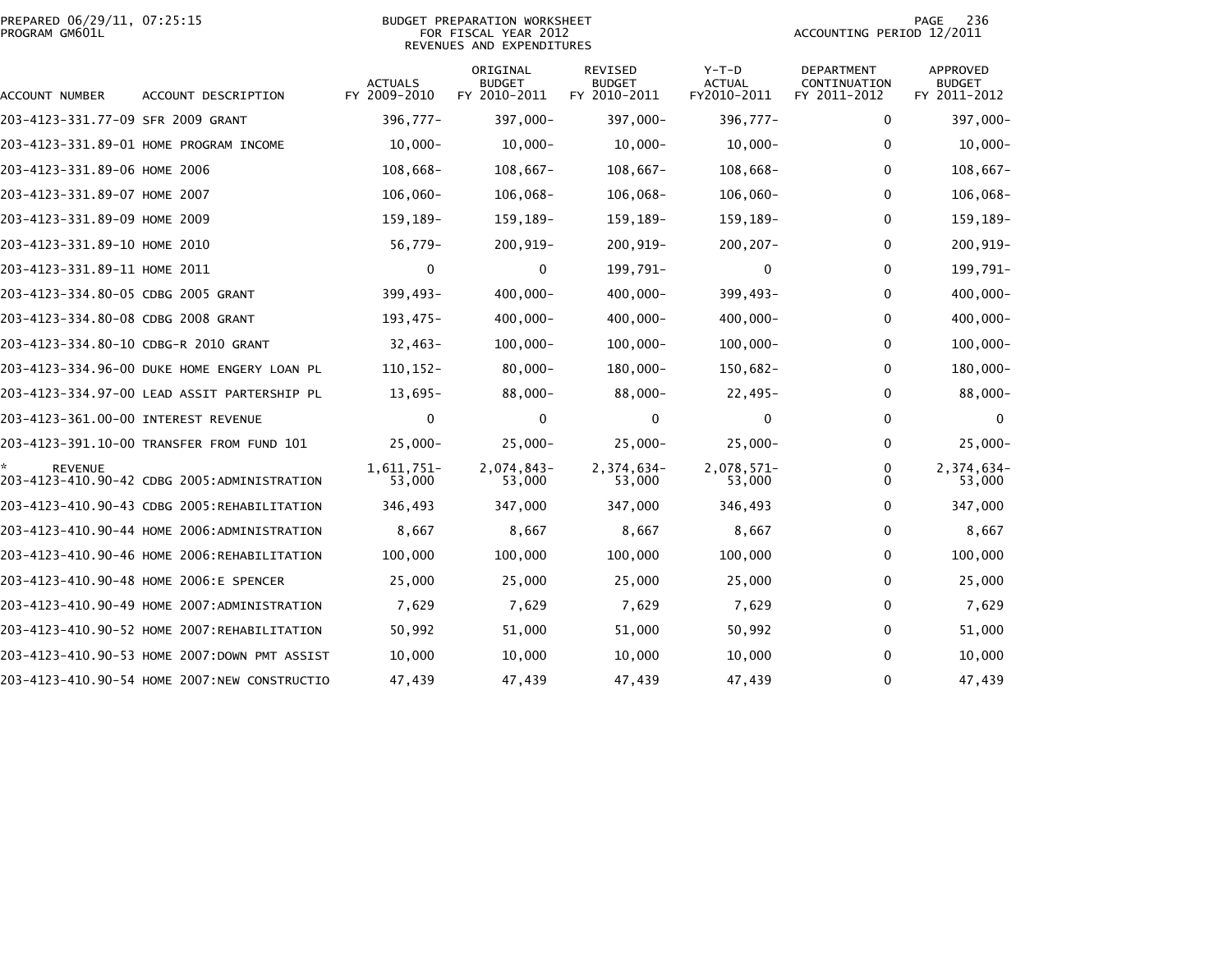|                | PREPARED 06/29/11, 07:25:15 |  |
|----------------|-----------------------------|--|
| PROGRAM GM601L |                             |  |

### BUDGET PREPARATION WORKSHEET PROGRAM GM601L FOR FISCAL YEAR 2012 ACCOUNTING PERIOD 12/2011 REVENUES AND EXPENDITURES

| ACCOUNT NUMBER |                      | ACCOUNT DESCRIPTION                          | ACTUALS<br>FY 2009-2010 | ORIGINAL<br><b>BUDGET</b><br>FY 2010-2011 | <b>REVISED</b><br><b>BUDGET</b><br>FY 2010-2011 | $Y-T-D$<br><b>ACTUAL</b><br>FY2010-2011 | <b>DEPARTMENT</b><br>CONTINUATION<br>FY 2011-2012 | <b>APPROVED</b><br><b>BUDGET</b><br>FY 2011-2012 |
|----------------|----------------------|----------------------------------------------|-------------------------|-------------------------------------------|-------------------------------------------------|-----------------------------------------|---------------------------------------------------|--------------------------------------------------|
|                |                      | 203-4123-410.90-57 CDBG 2008:ADMINISTRATION  | 20,745                  | 40,000                                    | 40,000                                          | 40,000                                  | 0                                                 | 40,000                                           |
|                |                      | 203-4123-410.90-58 CDBG 2008:REHABILITATION  | 172,730                 | 360,000                                   | 360,000                                         | 360,000                                 | 0                                                 | 360,000                                          |
|                |                      | 203-4123-410.90-61 SFR 2009:REHABILITATION   | 320,635                 | 320,000                                   | 320,000                                         | 320,000                                 | 0                                                 | 320,000                                          |
|                |                      | 203-4123-410.90-63 SFR 2009:SOFT COST        | 44,774                  | 45,000                                    | 45,000                                          | 45,000                                  | $\Omega$                                          | 45,000                                           |
|                |                      | 203-4123-410.90-64 SFR 2009:ADMINISTRATION   | 31,369                  | 32,000                                    | 32,000                                          | 31,778                                  | 0                                                 | 32,000                                           |
|                |                      | 203-4123-410.90-66 HOME 2009:REHABILITATION  | 105,178                 | 105,178                                   | 105,178                                         | 105,178                                 | $\mathbf{0}$                                      | 105,178                                          |
|                |                      | 203-4123-410.90-67 HOME 2009:NEW CONSTRUCTIO | 45,000                  | 45,000                                    | 45,000                                          | 45,000                                  | 0                                                 | 45,000                                           |
|                |                      | 203-4123-410.90-68 HOME 2009:ADMINISTRATION  | 9,011                   | 9,011                                     | 9,011                                           | 9,011                                   | 0                                                 | 9,011                                            |
|                |                      | 203-4123-410.90-69 DUKE HOME ENERGY EXPEND   | 110,152                 | 110,152                                   | 180,000                                         | 172,684                                 | 0                                                 | 180,000                                          |
|                |                      | 203-4123-410.90-71 LAPP EXPENDITURES         | 13,695                  | 57,848                                    | 88,000                                          | 22,495                                  | 0                                                 | 88,000                                           |
|                |                      | 203-4123-410.90-72 HOME 2010:ADMINISTRATION  | 2,263                   | 11,373                                    | 11,373                                          | 9,446                                   | 0                                                 | 11,373                                           |
|                |                      | 203-4123-410.90-73 HOME 2010:DOWN PYMT ASSIS | 0                       | 10,000                                    | $\Omega$                                        | 0                                       | 0                                                 |                                                  |
|                |                      | 203-4123-410.90-74 HOME 2010:REHABILITATION  | 54,516                  | 106,309                                   | 189,546                                         | 189,546                                 | 0                                                 | 189,546                                          |
|                |                      | 203-4123-410.90-75 HOME 2010:NEW CONSTRUCTIO | 0                       | 73,237                                    | $\Omega$                                        | $\Omega$                                | 0                                                 | 0                                                |
|                |                      | 203-4123-410.90-76 CDBG-R EXPENDITURES       | 32,463                  | 100,000                                   | 100,000                                         | 100,000                                 | 0                                                 | 100,000                                          |
|                |                      | 203-4123-419.90-77 HOME 2011:ADMINISTRATION  | 0                       | 0                                         | 11,309                                          | $\Omega$                                | 0                                                 | 11,309                                           |
|                |                      | 203-4123-419.90-78 HOME 2011:REHABILITATION  | 0                       | 0                                         | 188,482                                         | 34,415                                  | 0                                                 | 188,482                                          |
| * .            | <b>EXPENDITURE</b>   |                                              | 1,611,751               | 2,074,843                                 | 2,374,634                                       | 2, 133, 773                             | 0                                                 | 2,374,634                                        |
| **             |                      | COMMUNITY DEV BLOCK GRANT                    | $\mathbf{0}$            | 0                                         | $\Omega$                                        | 55,202                                  | $\mathbf{0}$                                      |                                                  |
| ***            | GENERAL GOVERNMENT   |                                              |                         |                                           |                                                 | 55,202                                  | 0                                                 |                                                  |
| ****           | CDBG/HOME GRANT FUND |                                              | 0                       | 0                                         | $\Omega$                                        | 55,202                                  | $\Omega$                                          |                                                  |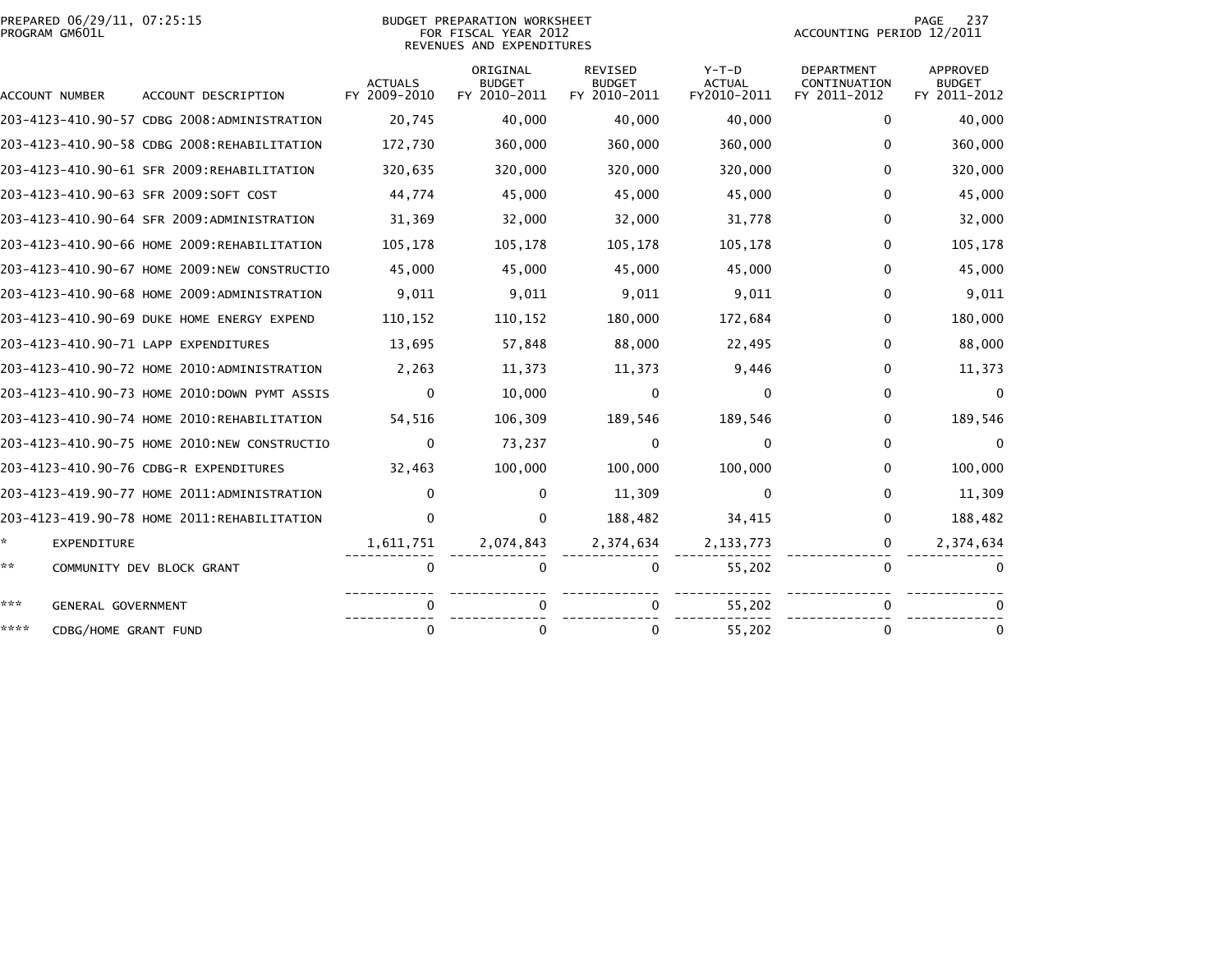|      | PREPARED 06/29/11, 07:25:15<br>PROGRAM GM601L |                                | <b>BUDGET PREPARATION WORKSHEET</b><br>FOR FISCAL YEAR 2012<br>REVENUES AND EXPENDITURES | 238<br>PAGE<br>ACCOUNTING PERIOD 12/2011 |                                |                                            |                                           |
|------|-----------------------------------------------|--------------------------------|------------------------------------------------------------------------------------------|------------------------------------------|--------------------------------|--------------------------------------------|-------------------------------------------|
|      | ACCOUNT DESCRIPTION<br>ACCOUNT NUMBER         | <b>ACTUALS</b><br>FY 2009-2010 | ORIGINAL<br><b>BUDGET</b><br>FY 2010-2011                                                | REVISED<br><b>BUDGET</b><br>FY 2010-2011 | Y-T-D<br>ACTUAL<br>FY2010-2011 | DEPARTMENT<br>CONTINUATION<br>FY 2011-2012 | APPROVED<br><b>BUDGET</b><br>FY 2011-2012 |
|      | 303-8020-495.33-17 CONTRACTED SERVICES        | 1,825,054                      |                                                                                          | 0                                        |                                |                                            | $\Omega$                                  |
| ÷.   | EXPENDITURE                                   | 1,825,054                      | 0                                                                                        | 0                                        |                                |                                            | $\Omega$                                  |
| **   | SCHOOL CONSTRUCTION                           | 1,825,054                      | 0                                                                                        | $\Omega$                                 |                                |                                            | $\Omega$                                  |
| ***  | CONSTRUCTION IN PROGRESS                      | 1,825,054                      |                                                                                          | 0                                        |                                |                                            | 0                                         |
| **** | 2002 SCHOOL BOND CONST                        | 1,825,054                      |                                                                                          | ŋ                                        |                                |                                            | 0                                         |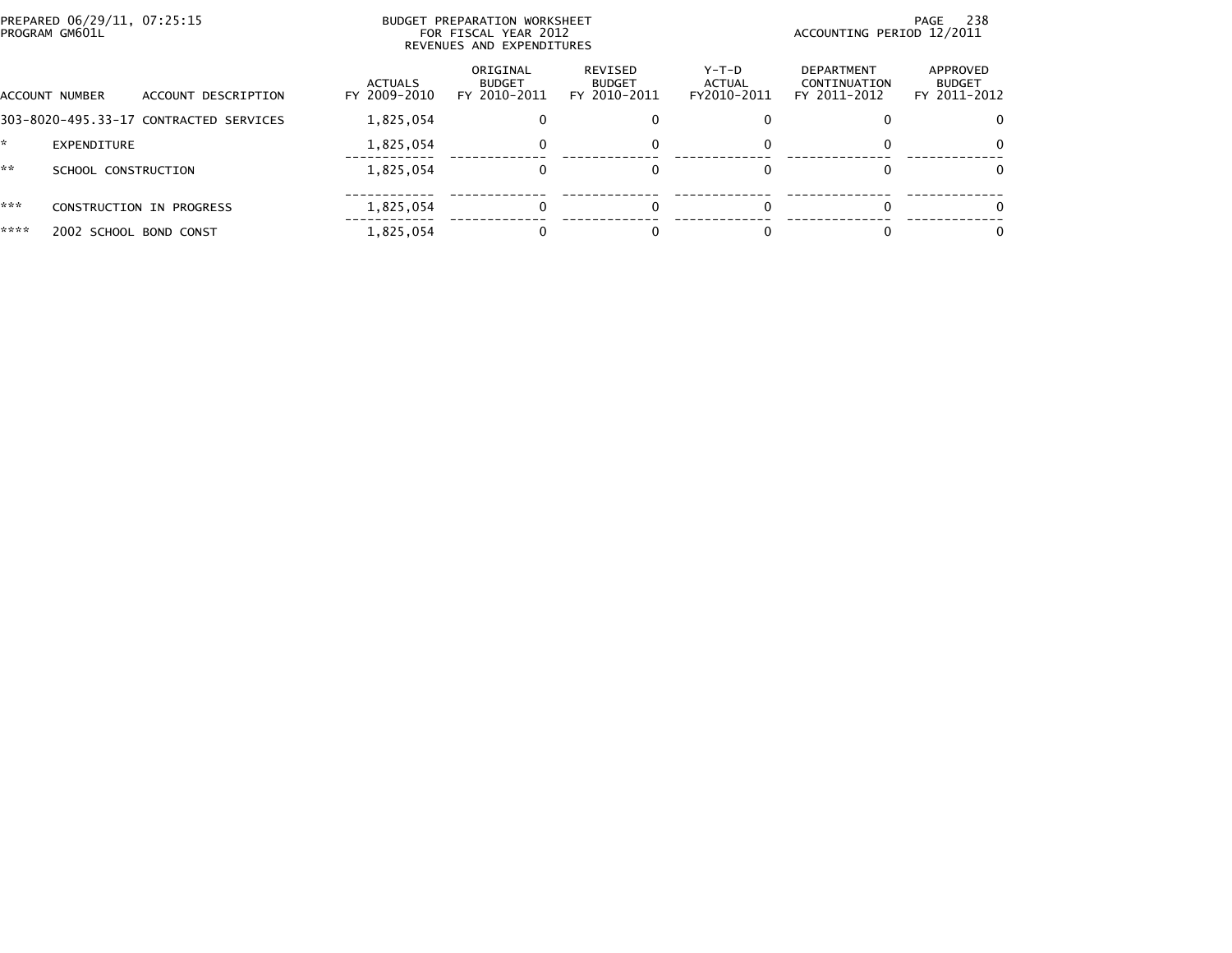| PREPARED 06/29/11, 07:25:15<br>PROGRAM GM601L |                                               |                                | BUDGET PREPARATION WORKSHEET<br>FOR FISCAL YEAR 2012<br>REVENUES AND EXPENDITURES |                                                 |                                  | ACCOUNTING PERIOD 12/2011                         | 239<br>PAGE                               |
|-----------------------------------------------|-----------------------------------------------|--------------------------------|-----------------------------------------------------------------------------------|-------------------------------------------------|----------------------------------|---------------------------------------------------|-------------------------------------------|
| ACCOUNT NUMBER                                | ACCOUNT DESCRIPTION                           | <b>ACTUALS</b><br>FY 2009-2010 | ORIGINAL<br><b>BUDGET</b><br>FY 2010-2011                                         | <b>REVISED</b><br><b>BUDGET</b><br>FY 2010-2011 | $Y-T-D$<br>ACTUAL<br>FY2010-2011 | <b>DEPARTMENT</b><br>CONTINUATION<br>FY 2011-2012 | APPROVED<br><b>BUDGET</b><br>FY 2011-2012 |
| 310-8041-361.00-00 INTEREST REVENUE           |                                               | 48,417-                        | $60,000 -$                                                                        | $60,000 -$                                      | 48,792-                          | 0                                                 | 0                                         |
|                                               | 310-8041-390.10-00 OFS: INSTALLMENT PURCHASES | $3,800,000 -$                  | $3,800,000 -$                                                                     | $3,800,000 -$                                   | $3,800,000 -$                    | $\Omega$                                          | $\Omega$                                  |
|                                               | 310-8041-391.10-00 TRANSFER FROM FUND 101     | 558,223-                       | 558,223-                                                                          | 558,223-                                        | 558,223-                         | 0                                                 | 0                                         |
| *.<br><b>REVENUE</b>                          | 310-8041-495.77-10 CIP:ARCHITECTURAL FEES     | 4,406,640-<br>218,290          | 4,418,223-<br>279,600                                                             | 4,418,223-<br>279,600                           | 4,407,015-<br>220,796            |                                                   |                                           |
| 310-8041-495.77-27 CIP:EQUIPMENT              |                                               | 30,365                         | 30,365                                                                            | 30,365                                          | 30,365                           | 0                                                 | $\mathbf 0$                               |
|                                               | 310-8041-495.77-30 CIP:FIXTURES/FURNISHINGS   | 64,405                         | 140,035                                                                           | 140,035                                         | 72,738                           | $\mathbf{0}$                                      | $\Omega$                                  |
|                                               | 310-8041-495.77-70 CIP:CONSTRUCTION/REMODEL   | 3,883,502                      | 3,958,223                                                                         | 3,958,223                                       | 3,784,158                        | 0                                                 | $\mathbf 0$                               |
|                                               | 310-8041-495.77-72 CIP:CONSTRUCTION-OTHER     | $\Omega$                       | 10,000                                                                            | 10,000                                          | 0                                | $\Omega$                                          | $\Omega$                                  |
|                                               | 310-8041-495.95-10 TRANSFER TO FUND 101       | $\mathbf{0}$                   | 0                                                                                 | 0                                               | 0                                | 0                                                 | 0                                         |
| ÷.<br><b>EXPENDITURE</b>                      |                                               | 4,196,562                      | 4,418,223                                                                         | 4,418,223                                       | 4,108,057                        | $\Omega$                                          |                                           |
| **<br>PHASE I                                 |                                               | 210,078-                       |                                                                                   | 0                                               | 298,958-                         | 0                                                 |                                           |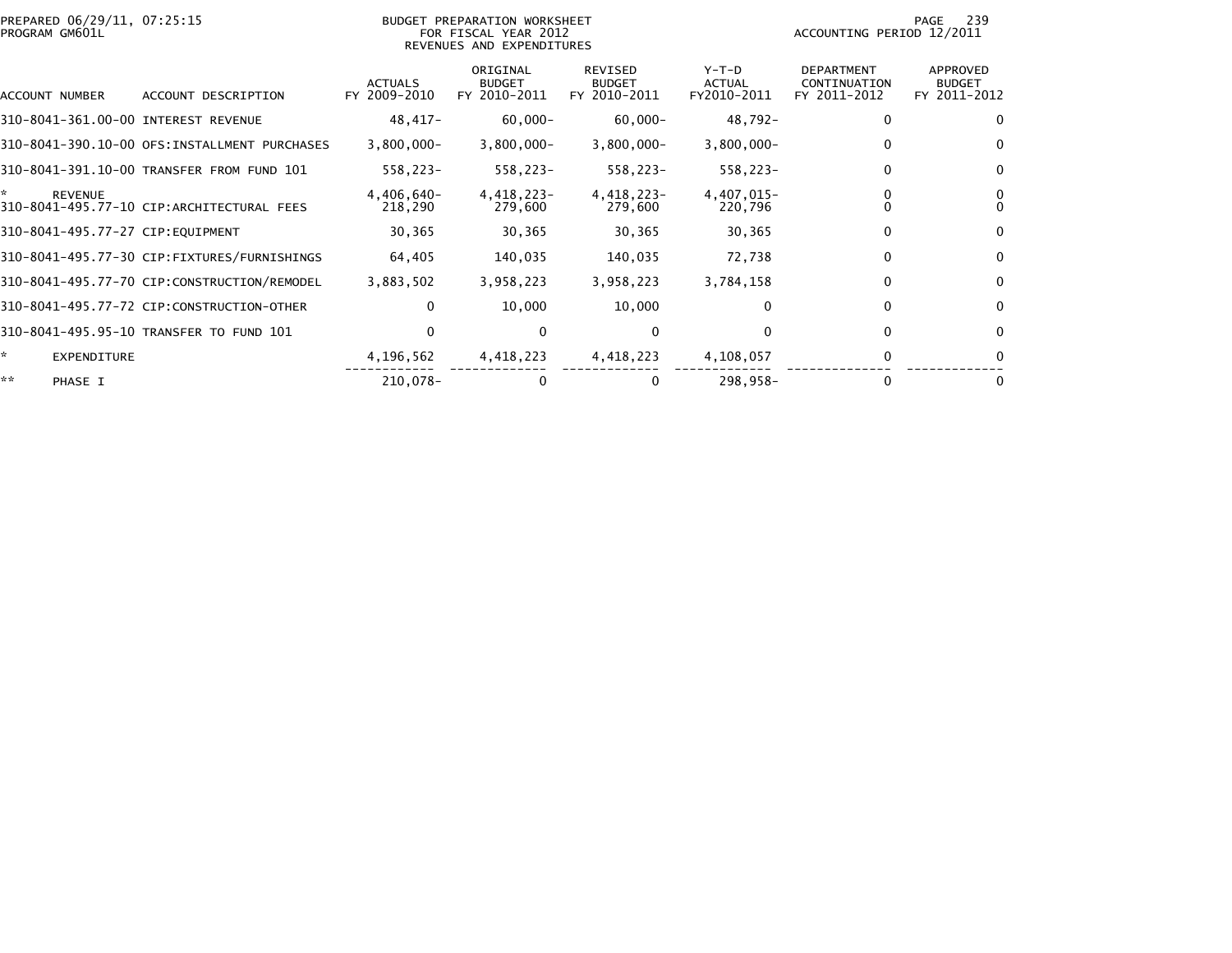|      | PREPARED 06/29/11, 07:25:15<br>PROGRAM GM601L |                                           |                                | BUDGET PREPARATION WORKSHEET<br>FOR FISCAL YEAR 2012<br>REVENUES AND EXPENDITURES | 240<br>PAGE<br>ACCOUNTING PERIOD 12/2011 |                                |                                            |                                           |
|------|-----------------------------------------------|-------------------------------------------|--------------------------------|-----------------------------------------------------------------------------------|------------------------------------------|--------------------------------|--------------------------------------------|-------------------------------------------|
|      | ACCOUNT NUMBER                                | ACCOUNT DESCRIPTION                       | <b>ACTUALS</b><br>FY 2009-2010 | ORIGINAL<br><b>BUDGET</b><br>FY 2010-2011                                         | REVISED<br><b>BUDGET</b><br>FY 2010-2011 | Y-T-D<br>ACTUAL<br>FY2010-2011 | DEPARTMENT<br>CONTINUATION<br>FY 2011-2012 | APPROVED<br><b>BUDGET</b><br>FY 2011-2012 |
|      |                                               | 310-8070-495.77-72 CIP:CONSTRUCTION-OTHER |                                |                                                                                   |                                          |                                |                                            |                                           |
|      | <b>EXPENDITURE</b>                            |                                           |                                |                                                                                   |                                          | $\Omega$                       |                                            | 0                                         |
| **   |                                               | DSS ADDITION & RENOVATION                 |                                |                                                                                   |                                          | $\Omega$                       |                                            |                                           |
| ***  |                                               | CONSTRUCTION IN PROGRESS                  | 210.078-                       |                                                                                   |                                          | 298.958-                       |                                            |                                           |
| **** | <b>JUSTICE CENTER III</b>                     |                                           | 210,078-                       |                                                                                   |                                          | $298.958 -$                    |                                            |                                           |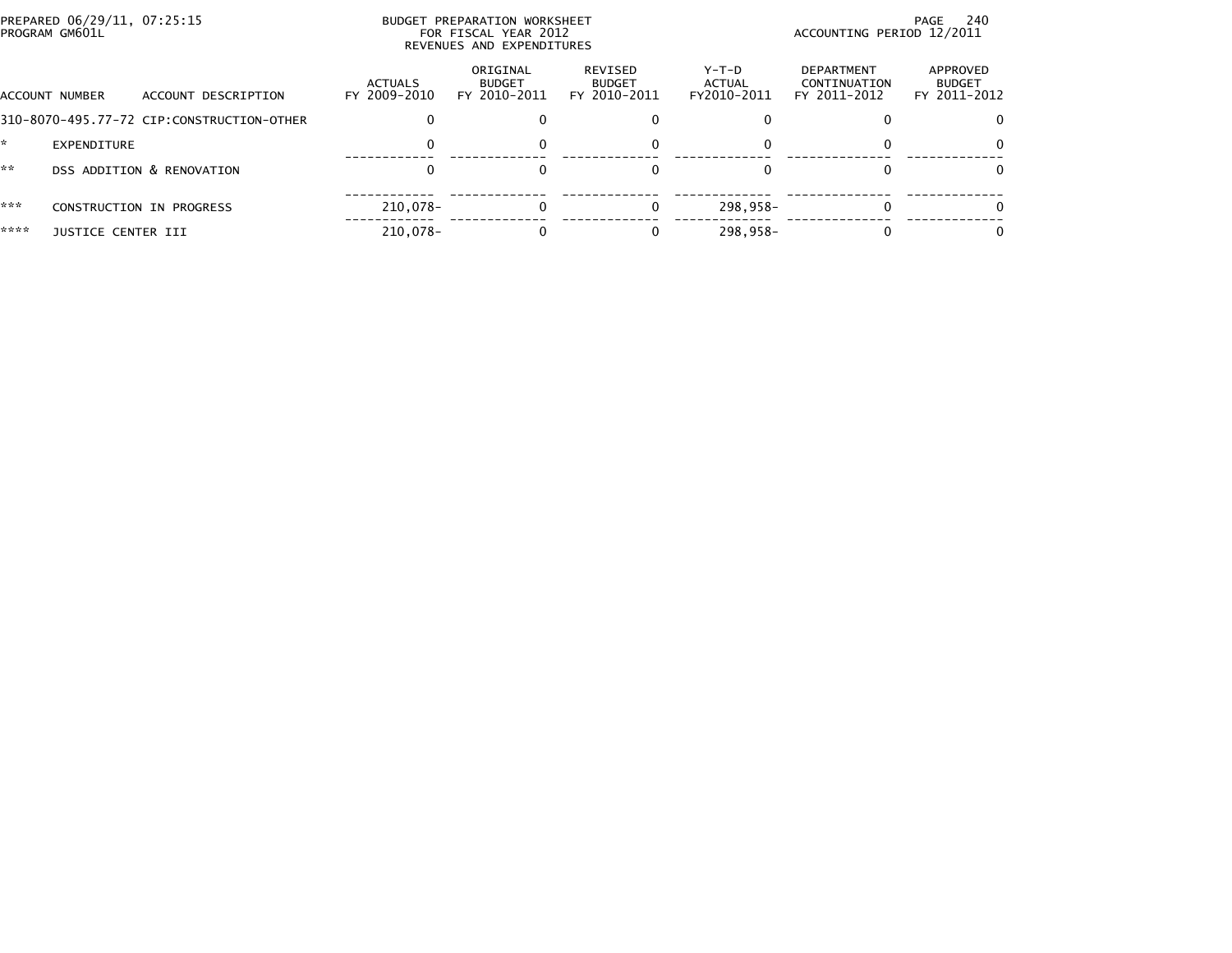|      | PREPARED 06/29/11, 07:25:15<br>PROGRAM GM601L |                                             |                                | BUDGET PREPARATION WORKSHEET<br>FOR FISCAL YEAR 2012<br>REVENUES AND EXPENDITURES | 241<br>PAGE<br>ACCOUNTING PERIOD 12/2011        |                                         |                                                   |                                           |
|------|-----------------------------------------------|---------------------------------------------|--------------------------------|-----------------------------------------------------------------------------------|-------------------------------------------------|-----------------------------------------|---------------------------------------------------|-------------------------------------------|
|      | <b>ACCOUNT NUMBER</b>                         | ACCOUNT DESCRIPTION                         | <b>ACTUALS</b><br>FY 2009-2010 | ORIGINAL<br><b>BUDGET</b><br>FY 2010-2011                                         | <b>REVISED</b><br><b>BUDGET</b><br>FY 2010-2011 | $Y-T-D$<br><b>ACTUAL</b><br>FY2010-2011 | <b>DEPARTMENT</b><br>CONTINUATION<br>FY 2011-2012 | APPROVED<br><b>BUDGET</b><br>FY 2011-2012 |
|      | 311-8070-361.60-00 INTEREST                   |                                             | $21,961-$                      | $35,000 -$                                                                        | $35,000 -$                                      | 22,837-                                 | 0                                                 | $\Omega$                                  |
|      |                                               | 311-8070-390.20-00 OFS:LOAN PROCEEDS        | $5,132,000 -$                  | $5,132,000 -$                                                                     | $5,132,000 -$                                   | $5,132,000 -$                           | 0                                                 | $\Omega$                                  |
|      |                                               | 311-8070-391.10-00 TRANSFER FROM FUND 101   | $\Omega$                       |                                                                                   | $\Omega$                                        | 0                                       |                                                   | $\Omega$                                  |
| *.   | <b>REVENUE</b>                                | 311-8070-495.77-10 CIP:ARCHITECTURAL FEES   | $5, 153, 961 -$<br>368,610     | $5,167,000 -$<br>367,300                                                          | $5, 167, 000 -$<br>372,800                      | $5, 154, 837 -$<br>372,691              |                                                   | $\Omega$                                  |
|      |                                               | 311-8070-495.77-30 CIP:FIXTURES/FURNISHINGS | 328,800                        | 627,590                                                                           | 627,590                                         | 453,907                                 | 0                                                 | 0                                         |
|      |                                               | 311-8070-495.77-72 CIP:CONSTRUCTION-OTHER   | 31,770                         | 60,000                                                                            | 45,458                                          | 21,770                                  | 0                                                 | $\mathbf{0}$                              |
|      |                                               | 311-8070-495.77-75 CONSTRUCTION:GENERAL     | 3,801,593                      | 4, 112, 110                                                                       | 4, 121, 152                                     | 4,112,110                               | 0                                                 | $\Omega$                                  |
|      |                                               | 311-8070-495.77-85 SITE PREPARATION         | 0                              |                                                                                   | $\Omega$                                        | <sup>0</sup>                            | 0                                                 | $\Omega$                                  |
|      |                                               | 311-8070-495.95-10 TRANSFER TO FUND 101     |                                |                                                                                   |                                                 |                                         | 0                                                 | $\Omega$                                  |
| *.   | <b>EXPENDITURE</b>                            |                                             | 4,530,773                      | 5,167,000                                                                         | 5,167,000                                       | 4,960,478                               | 0                                                 |                                           |
| **   |                                               | DSS ADDITION & RENOVATION                   | 623,188-                       |                                                                                   | $\mathbf 0$                                     | 194,359-                                | $\mathbf{0}$                                      | $\mathbf{0}$                              |
| ***  |                                               | CONSTRUCTION IN PROGRESS                    | $623, 188 -$                   |                                                                                   | 0                                               | 194,359-                                |                                                   |                                           |
| **** |                                               | DSS ADDITION & REVOVATION                   | 623, 188-                      |                                                                                   | 0                                               | 194.359-                                | 0                                                 |                                           |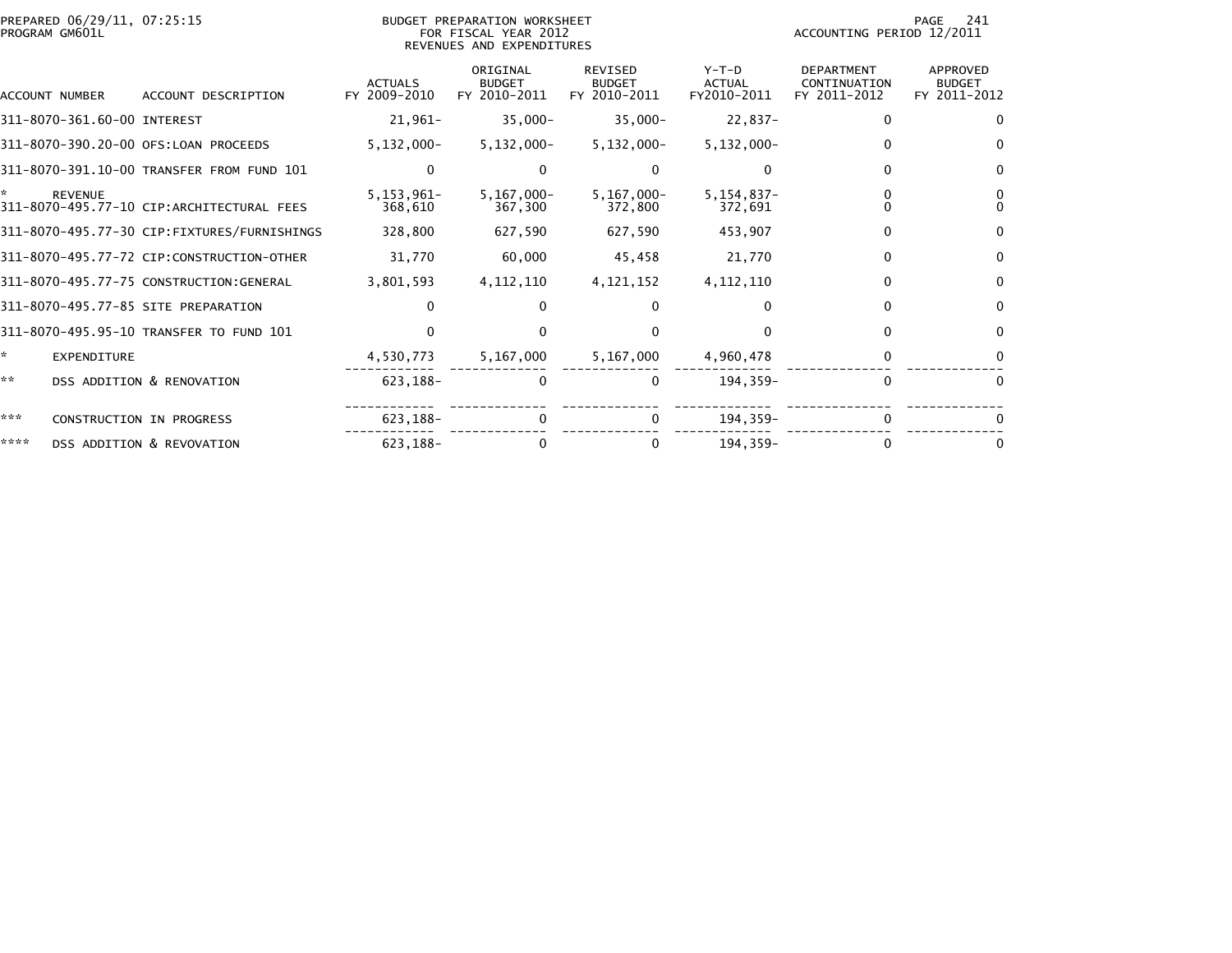| PREPARED 06/29/11, 07:25:15<br>PROGRAM GM601L |                                                     |                                           |                                | BUDGET PREPARATION WORKSHEET<br>FOR FISCAL YEAR 2012<br>REVENUES AND EXPENDITURES |                                          | 242<br>PAGE<br>ACCOUNTING PERIOD 12/2011 |                                                   |                                           |
|-----------------------------------------------|-----------------------------------------------------|-------------------------------------------|--------------------------------|-----------------------------------------------------------------------------------|------------------------------------------|------------------------------------------|---------------------------------------------------|-------------------------------------------|
| ACCOUNT NUMBER                                |                                                     | ACCOUNT DESCRIPTION                       | <b>ACTUALS</b><br>FY 2009-2010 | ORIGINAL<br><b>BUDGET</b><br>FY 2010-2011                                         | REVISED<br><b>BUDGET</b><br>FY 2010-2011 | $Y-T-D$<br><b>ACTUAL</b><br>FY2010-2011  | <b>DEPARTMENT</b><br>CONTINUATION<br>FY 2011-2012 | APPROVED<br><b>BUDGET</b><br>FY 2011-2012 |
|                                               | 312-8080-361.00-00 INTEREST REVENUE                 |                                           | $1,578-$                       |                                                                                   | 0                                        | $3,583-$                                 | $\Omega$                                          |                                           |
|                                               | 312-8080-390.20-00 OFS:LOAN PROCEEDS                |                                           | 2,750,000-                     | 2,750,000-                                                                        | 2,750,000-                               | $2,750,000 -$                            | 0                                                 |                                           |
|                                               |                                                     | 312-8080-391.10-00 TRANSFER FROM FUND 101 |                                |                                                                                   |                                          |                                          |                                                   |                                           |
| *                                             | <b>REVENUE</b><br>312-8080-495.71-15 EASEMENT COSTS |                                           | 2,751,578-                     | 2,750,000-                                                                        | $2,750,000 -$                            | 2,753,583-                               |                                                   |                                           |
|                                               | 312-8080-495.77-20 ENGINEERING FEES                 |                                           |                                |                                                                                   |                                          |                                          |                                                   |                                           |
|                                               | 312-8080-495.77-79 CIP:SEWER LINES                  |                                           | 667,633                        | 2,503,652                                                                         | 2,503,652                                | 2,393,568                                | 0                                                 |                                           |
|                                               | 312-8080-495.95-10 TRANSFER TO FUND 101             |                                           |                                |                                                                                   |                                          |                                          | <sup>0</sup>                                      |                                           |
|                                               | 312-8080-495.99-00 CONTINGENCY                      |                                           | $\Omega$                       | 246,348                                                                           | 246,348                                  |                                          | 0                                                 | $\bf{0}$                                  |
| ×.                                            | EXPENDITURE                                         |                                           | 667,633                        | 2,750,000                                                                         | 2,750,000                                | 2,393,568                                | 0                                                 |                                           |
| **                                            | TOWN CREEK SEWER PROJECT                            |                                           | 2,083,945-                     | $\mathbf{0}$                                                                      | 0                                        | 360,015-                                 | $\Omega$                                          |                                           |
| ***                                           | CONSTRUCTION IN PROGRESS                            |                                           | $2,083,945-$                   |                                                                                   | $\mathbf{0}$                             | 360,015-                                 | $\Omega$                                          |                                           |
| ****                                          | TOWN CREEK SEWER PROJECT                            |                                           | 2,083,945-                     |                                                                                   | $\Omega$                                 | 360,015-                                 | 0                                                 |                                           |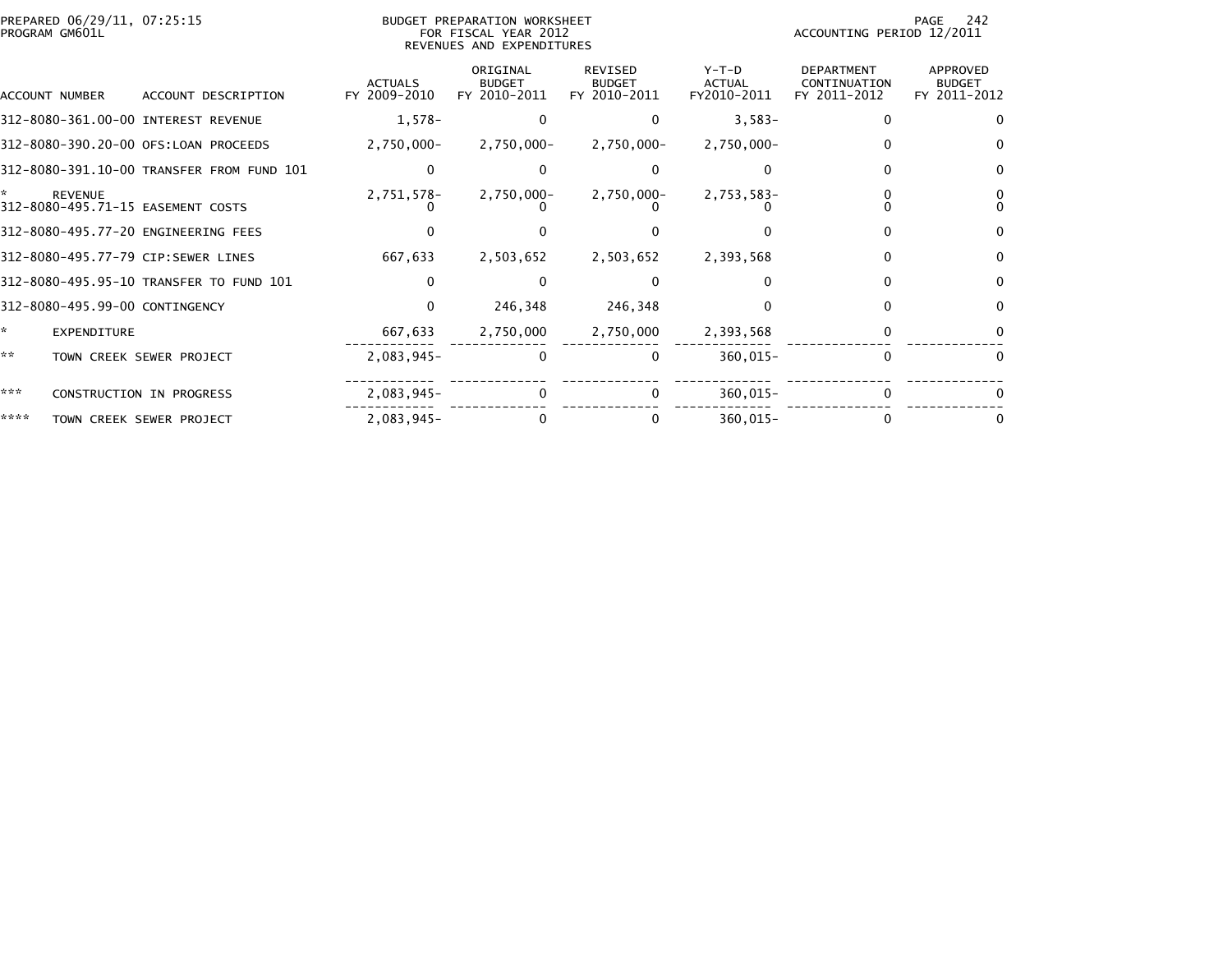| PREPARED 06/29/11, 07:25:15<br>PROGRAM GM601L             |                                | BUDGET PREPARATION WORKSHEET<br>FOR FISCAL YEAR 2012<br>REVENUES AND EXPENDITURES | 243<br>PAGE<br>ACCOUNTING PERIOD 12/2011        |                                  |                                                   |                                           |
|-----------------------------------------------------------|--------------------------------|-----------------------------------------------------------------------------------|-------------------------------------------------|----------------------------------|---------------------------------------------------|-------------------------------------------|
| ACCOUNT NUMBER<br>ACCOUNT DESCRIPTION                     | <b>ACTUALS</b><br>FY 2009-2010 | ORIGINAL<br><b>BUDGET</b><br>FY 2010-2011                                         | <b>REVISED</b><br><b>BUDGET</b><br>FY 2010-2011 | $Y-T-D$<br>ACTUAL<br>FY2010-2011 | <b>DEPARTMENT</b><br>CONTINUATION<br>FY 2011-2012 | APPROVED<br><b>BUDGET</b><br>FY 2011-2012 |
| 313-8085-334.80-20 CDBG-ED 2008 GRANT                     | $210,620 -$                    | 384,000-                                                                          | 384,000-                                        | 210,620-                         | 0                                                 | 384,000-                                  |
| 313-8085-334.84-00 NC RURAL CENTER GRANT                  | 151,316-                       | 281,000-                                                                          | 281,000-                                        | 151,316-                         | 0                                                 | 281,000-                                  |
| 313-8085-361.00-00 INTEREST REVENUE                       | $\Omega$                       |                                                                                   | $\Omega$                                        |                                  | $\Omega$                                          | - 0                                       |
| 313-8085-365.04-80 CONTRIBUTIONS-RDH TIRE                 | $35,000 -$                     | $35,000 -$                                                                        | $35,000 -$                                      | $35,000 -$                       | $\mathbf{0}$                                      | $35,000 -$                                |
| *<br><b>REVENUE</b><br>313-8085-495.73-85 C/A:WATER LINES | 396,936-<br>396,937            | 700,000-<br>700,000                                                               | 700,000-<br>700,000                             | 396,936-<br>396,937              |                                                   | $700,000 -$<br>700,000                    |
| ×.<br><b>EXPENDITURE</b>                                  | 396,937                        | 700,000                                                                           | 700,000                                         | 396,937                          | 0                                                 | 700,000                                   |
| **<br>RDH TIRE WATER                                      |                                | 0                                                                                 | $\Omega$                                        |                                  | $\Omega$                                          | $\Omega$                                  |
| ***<br>CONSTRUCTION IN PROGRESS                           |                                | 0                                                                                 | $\Omega$                                        |                                  | $\Omega$                                          |                                           |
| ****<br>RDH TIRE WATER                                    |                                | 0                                                                                 | 0                                               |                                  | 0                                                 |                                           |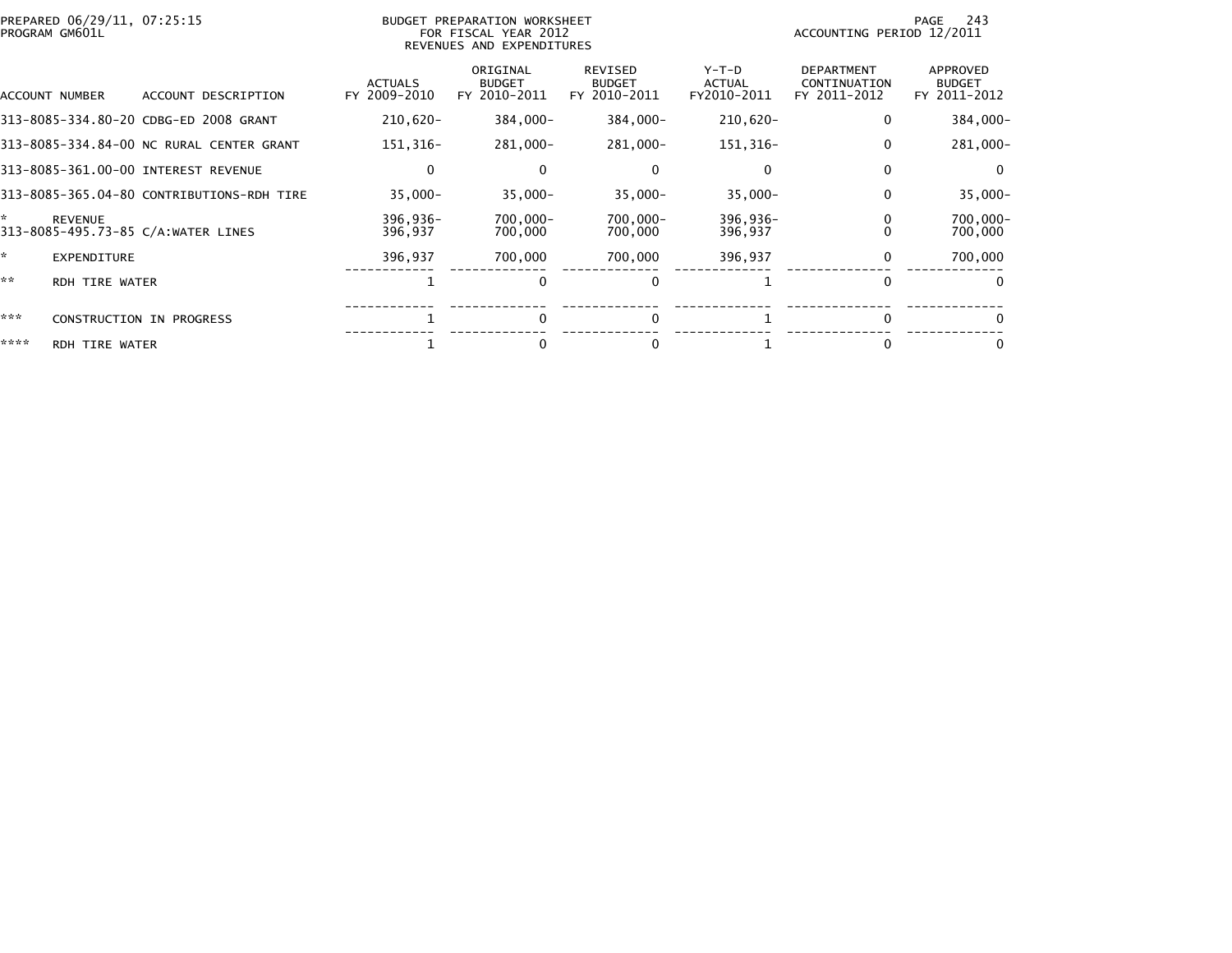|      | PREPARED 06/29/11, 07:25:15<br>PROGRAM GM601L |                                              |                                | BUDGET PREPARATION WORKSHEET<br>FOR FISCAL YEAR 2012<br>REVENUES AND EXPENDITURES | 244<br>PAGE<br>ACCOUNTING PERIOD 12/2011 |                                |                                                   |                                           |
|------|-----------------------------------------------|----------------------------------------------|--------------------------------|-----------------------------------------------------------------------------------|------------------------------------------|--------------------------------|---------------------------------------------------|-------------------------------------------|
|      | ACCOUNT NUMBER                                | ACCOUNT DESCRIPTION                          | <b>ACTUALS</b><br>FY 2009-2010 | ORIGINAL<br><b>BUDGET</b><br>FY 2010-2011                                         | REVISED<br><b>BUDGET</b><br>FY 2010-2011 | Y-T-D<br>ACTUAL<br>FY2010-2011 | <b>DEPARTMENT</b><br>CONTINUATION<br>FY 2011-2012 | APPROVED<br><b>BUDGET</b><br>FY 2011-2012 |
|      |                                               | 314-8020-361.00-00 INTEREST REVENUE          | $2,348-$                       | 0                                                                                 | $\Omega$                                 | $2,721-$                       | $\bf{0}$                                          | 0                                         |
|      |                                               | 314-8020-390.10-00 OFS:INSTALLMENT PURCHASES | $3,400,000 -$                  | $3,400,000 -$                                                                     | $3,400,000 -$                            | $3,400,000 -$                  | 0                                                 | $3,400,000 -$                             |
| ÷.   | <b>REVENUE</b>                                | 314-8020-495.77-30 CIP:FIXTURES/FURNISHINGS  | $3,402,348-$<br>205,313        | $3,400,000 -$<br>412,700                                                          | $3,400,000 -$<br>412,700                 | 3,402,721-<br>209,435          |                                                   | $3,400,000 -$<br>412,700                  |
|      |                                               | 314-8020-495.77-75 CONSTRUCTION:GENERAL      | 2,799,828                      | 2,987,300                                                                         | 2,987,300                                | 2,894,099                      | 0                                                 | 2,987,300                                 |
| ×.   | <b>EXPENDITURE</b>                            |                                              | 3,005,141                      | 3,400,000                                                                         | 3,400,000                                | 3,103,534                      | 0                                                 | 3,400,000                                 |
| **   | SCHOOL CONSTRUCTION                           |                                              | 397,207-                       | 0                                                                                 | 0                                        | 299.187-                       | $\Omega$                                          | $\mathbf{0}$                              |
| ***  |                                               | CONSTRUCTION IN PROGRESS                     | 397,207-                       | $\Omega$                                                                          | $\mathbf{0}$                             | 299, 187-                      | $\Omega$                                          | 0                                         |
| **** | RCCC BUILDING                                 |                                              | 397,207-                       |                                                                                   | 0                                        | 299.187-                       | $\Omega$                                          | 0                                         |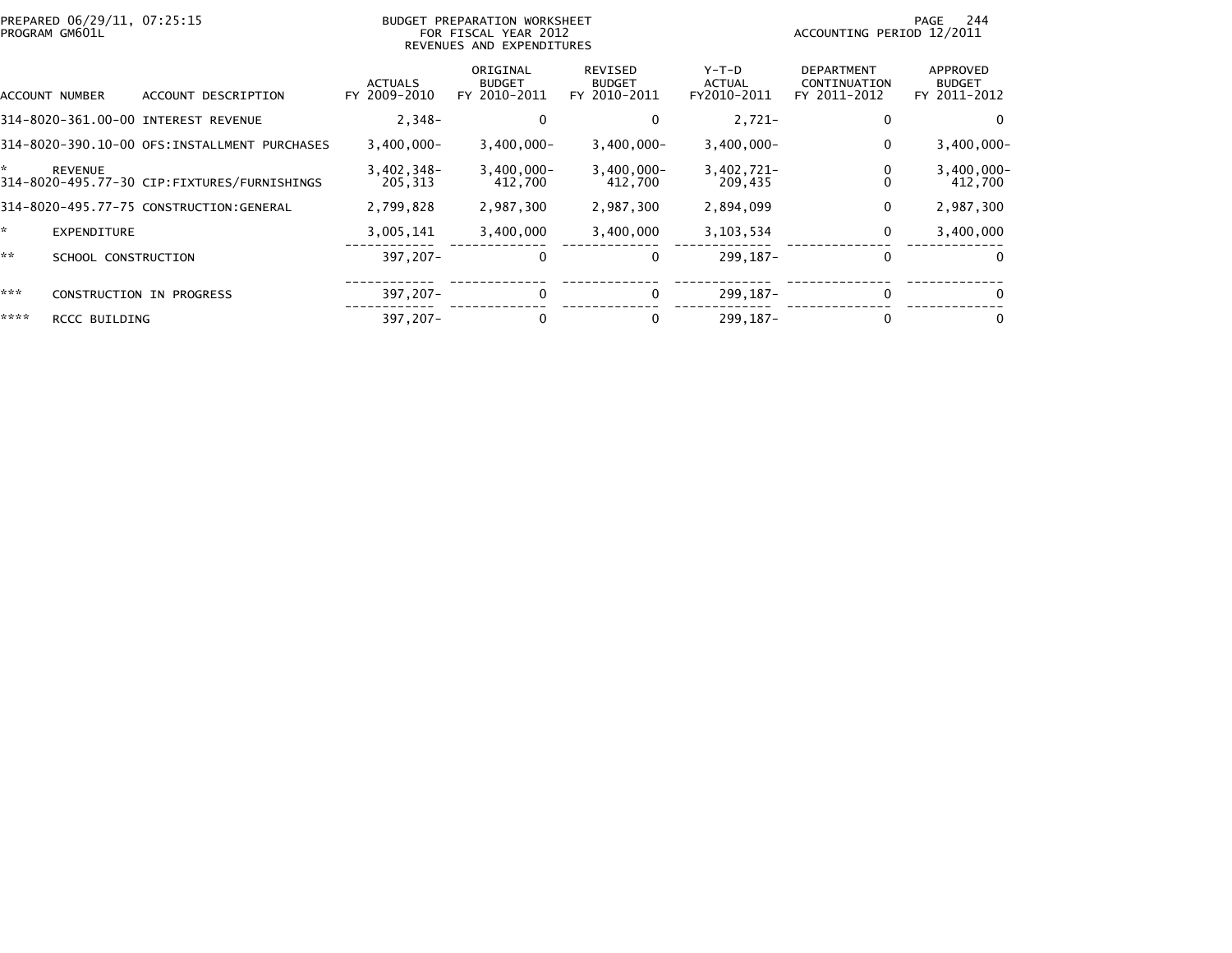|      | PREPARED 06/29/11, 07:25:15<br>PROGRAM GM601L |                                               |                                | BUDGET PREPARATION WORKSHEET<br>FOR FISCAL YEAR 2012<br>REVENUES AND EXPENDITURES | PAGE<br>245<br>ACCOUNTING PERIOD 12/2011        |                                         |                                                   |                                           |
|------|-----------------------------------------------|-----------------------------------------------|--------------------------------|-----------------------------------------------------------------------------------|-------------------------------------------------|-----------------------------------------|---------------------------------------------------|-------------------------------------------|
|      | ACCOUNT NUMBER                                | ACCOUNT DESCRIPTION                           | <b>ACTUALS</b><br>FY 2009-2010 | ORIGINAL<br><b>BUDGET</b><br>FY 2010-2011                                         | <b>REVISED</b><br><b>BUDGET</b><br>FY 2010-2011 | $Y-T-D$<br><b>ACTUAL</b><br>FY2010-2011 | <b>DEPARTMENT</b><br>CONTINUATION<br>FY 2011-2012 | APPROVED<br><b>BUDGET</b><br>FY 2011-2012 |
|      |                                               | 315-8041-361.00-00 INTEREST REVENUE           | $\Omega$                       | 0                                                                                 | 0                                               | $3,432-$                                | 0                                                 | $\Omega$                                  |
|      |                                               | 315-8041-390.10-00 OFS: INSTALLMENT PURCHASES | $\Omega$                       | $6,700,000 -$                                                                     | $6,270,000 -$                                   | $6,270,000 -$                           | $\Omega$                                          | $6, 270, 000 -$                           |
|      |                                               | 315-8041-391.10-00 TRANSFER FROM FUND 101     | $\Omega$                       | 0                                                                                 | 430,000-                                        | $\Omega$                                | 0                                                 | 430,000-                                  |
|      | <b>REVENUE</b>                                | 315-8041-495.33-00 OTHER PROFESSIONAL SRVCS   | $\bf{0}$                       | $6,700,000 -$                                                                     | $6,700,000 -$<br>43,465                         | $6, 273, 432 -$<br>15,000               |                                                   | $6,700,000 -$<br>43,465                   |
|      | 315-8041-495.71-00 C/A:LAND                   |                                               | 427,649                        | 430,000                                                                           | 430,000                                         | 427,649                                 | 0                                                 | 430,000                                   |
|      |                                               | 315-8041-495.77-10 CIP:ARCHITECTURAL FEES     | 298,125                        | 440,660                                                                           | 440,660                                         | 359,036                                 | $\Omega$                                          | 440,660                                   |
|      |                                               | 315-8041-495.77-16 CIP:WATER LINES            | $\Omega$                       | 240,000                                                                           | 211,535                                         | 25,122                                  | $\Omega$                                          | 211,535                                   |
|      |                                               | 315-8041-495.77-30 CIP:FIXTURES/FURNISHINGS   | $\mathbf{0}$                   | 227,120                                                                           | 227,120                                         | $\bf{0}$                                | $\mathbf{0}$                                      | 227,120                                   |
|      |                                               | 315-8041-495.77-75 CONSTRUCTION:GENERAL       | $\mathbf{0}$                   | 4,799,240                                                                         | 5,208,109                                       | 504,932                                 | $\mathbf{0}$                                      | 4,956,400                                 |
|      |                                               | 315-8041-495.77-85 SITE PREPARATION           | 770                            | 45,424                                                                            | 39,166                                          | 11,506                                  | $\Omega$                                          | 45,424                                    |
|      | 315-8041-495.99-00 CONTINGENCY                |                                               | 0                              | 517,556                                                                           | 99,945                                          | $\bf{0}$                                | 0                                                 | 345,396                                   |
| ☆.   | EXPENDITURE                                   |                                               | 726,544                        | 6,700,000                                                                         | 6,700,000                                       | 1,343,245                               | 0                                                 | 6,700,000                                 |
| **   | PHASE I                                       |                                               | 726,544                        | 0                                                                                 | $\mathbf 0$                                     | 4,930,187-                              | $\Omega$                                          |                                           |
| ***  |                                               | CONSTRUCTION IN PROGRESS                      | 726,544                        | 0                                                                                 | 0                                               | 4,930,187-                              | $\mathbf{0}$                                      |                                           |
| **** | SATELLITE JAIL FACILITY                       |                                               | 726,544                        | 0                                                                                 | $\Omega$                                        | 4,930,187-                              | $\Omega$                                          | 0                                         |
|      |                                               |                                               |                                |                                                                                   |                                                 |                                         |                                                   |                                           |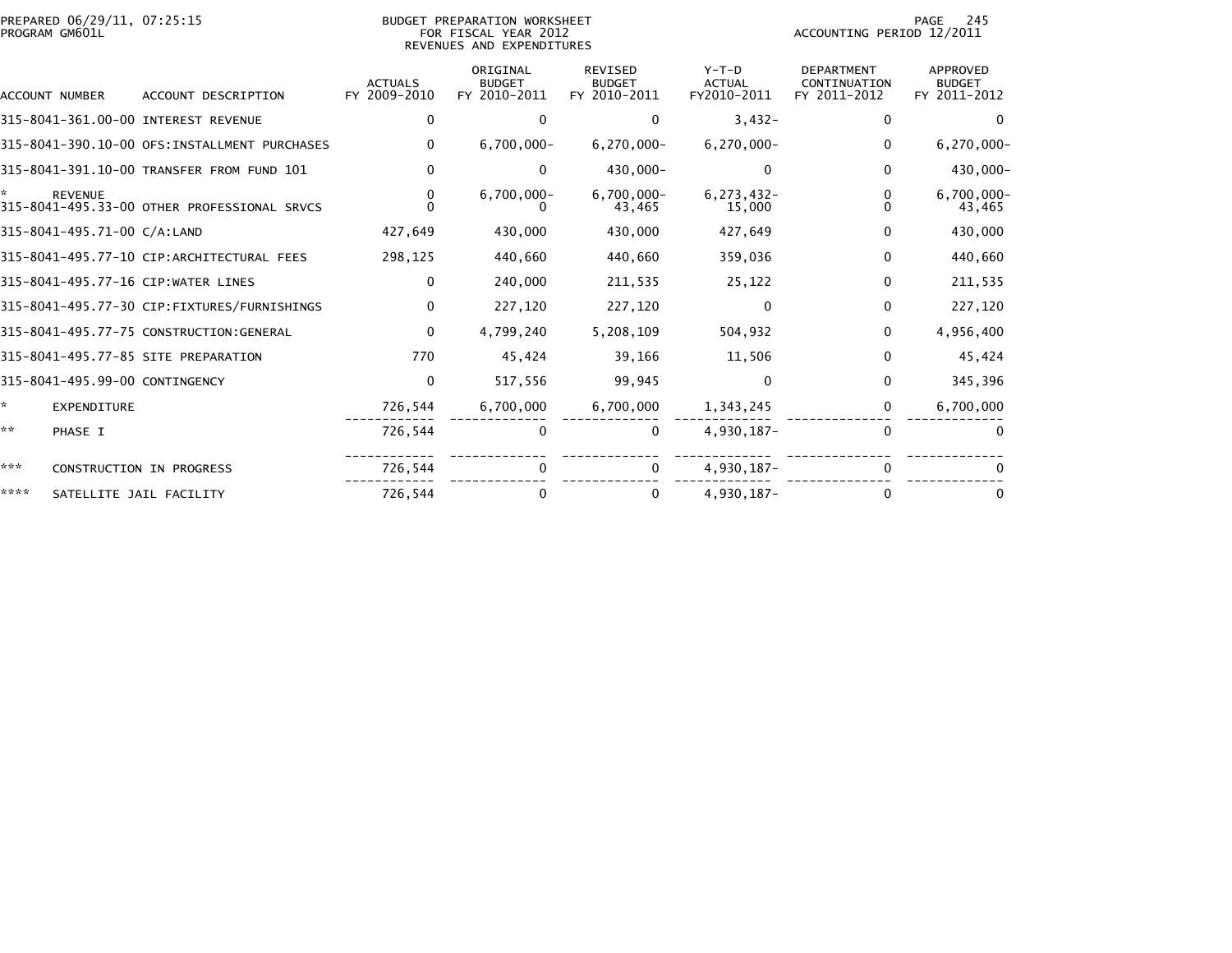|     | PREPARED 06/29/11, 07:25:15<br>PROGRAM GM601L |                                             |                         | BUDGET PREPARATION WORKSHEET<br>FOR FISCAL YEAR 2012<br>REVENUES AND EXPENDITURES | - 246<br>PAGE<br>ACCOUNTING PERIOD 12/2011 |                                |                                                   |                                           |
|-----|-----------------------------------------------|---------------------------------------------|-------------------------|-----------------------------------------------------------------------------------|--------------------------------------------|--------------------------------|---------------------------------------------------|-------------------------------------------|
|     | ACCOUNT NUMBER                                | ACCOUNT DESCRIPTION                         | ACTUALS<br>FY 2009-2010 | ORIGINAL<br><b>BUDGET</b><br>FY 2010-2011                                         | REVISED<br><b>BUDGET</b><br>FY 2010-2011   | Y-T-D<br>ACTUAL<br>FY2010-2011 | <b>DEPARTMENT</b><br>CONTINUATION<br>FY 2011-2012 | APPROVED<br><b>BUDGET</b><br>FY 2011-2012 |
|     |                                               | 501-0000-395.10-00 FUND BALANCE APPR-UNREST |                         |                                                                                   |                                            |                                |                                                   | 0                                         |
|     | <b>REVENUE</b>                                |                                             |                         |                                                                                   | 0                                          |                                |                                                   | $\Omega$                                  |
| **  |                                               | RISK MANAGEMENT PROG FUND                   |                         |                                                                                   |                                            |                                |                                                   | 0                                         |
| *** |                                               | RISK MANAGEMENT PROG FUND                   |                         |                                                                                   |                                            |                                |                                                   | 0                                         |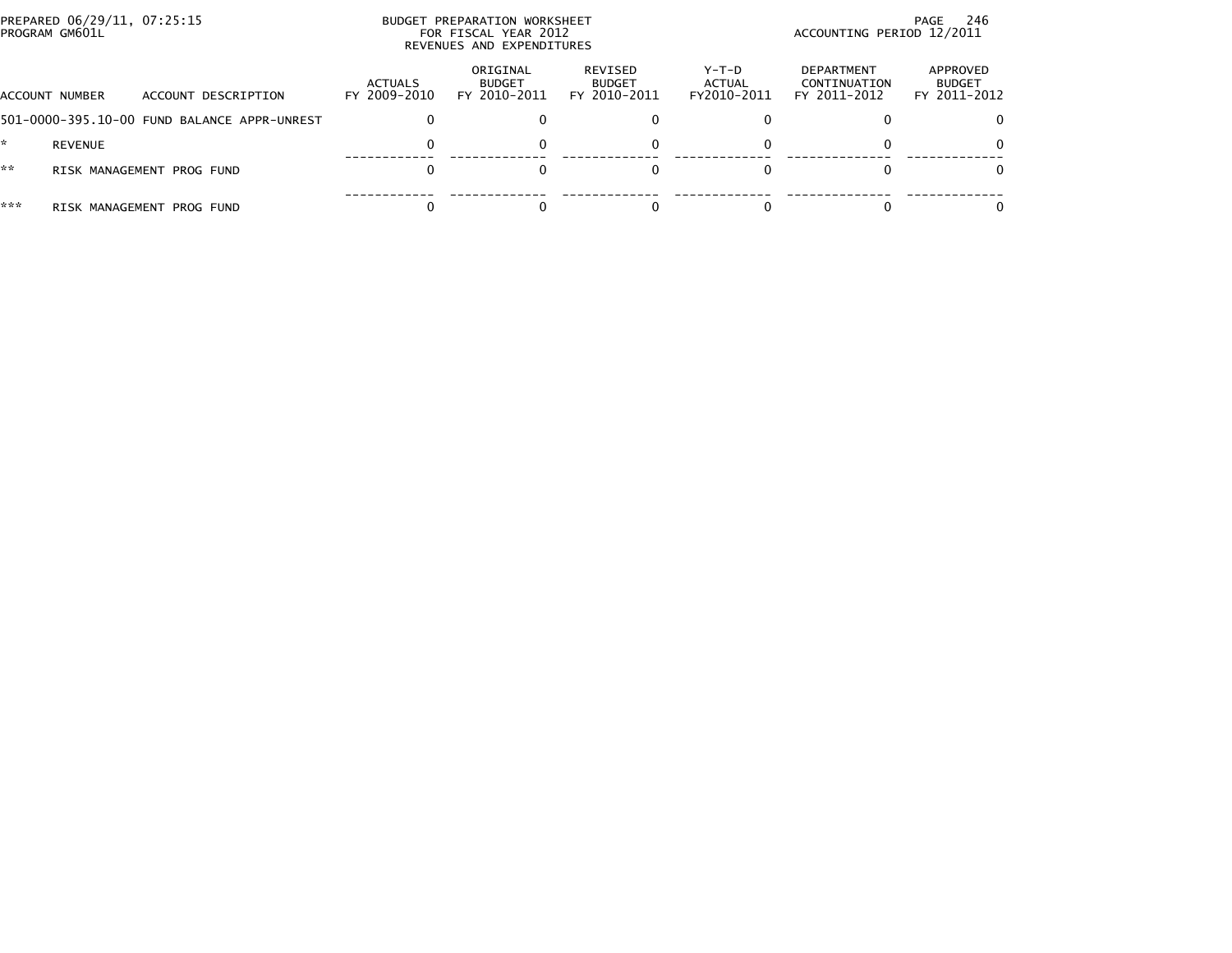| PREPARED 06/29/11, 07:25:15<br>PROGRAM GM601L |                                             |                                | <b>BUDGET PREPARATION WORKSHEET</b><br>FOR FISCAL YEAR 2012<br>REVENUES AND EXPENDITURES |                                          |                                         | ACCOUNTING PERIOD 12/2011                  | PAGE<br>247                               |
|-----------------------------------------------|---------------------------------------------|--------------------------------|------------------------------------------------------------------------------------------|------------------------------------------|-----------------------------------------|--------------------------------------------|-------------------------------------------|
| ACCOUNT NUMBER                                | ACCOUNT DESCRIPTION                         | <b>ACTUALS</b><br>FY 2009-2010 | ORIGINAL<br><b>BUDGET</b><br>FY 2010-2011                                                | REVISED<br><b>BUDGET</b><br>FY 2010-2011 | $Y-T-D$<br><b>ACTUAL</b><br>FY2010-2011 | DEPARTMENT<br>CONTINUATION<br>FY 2011-2012 | APPROVED<br><b>BUDGET</b><br>FY 2011-2012 |
|                                               | 501-4133-354.10-00 INS. SETTLEMENT CLAIMS   | $2,342-$                       | $\Omega$                                                                                 | $\Omega$                                 | $8,942-$                                | $\Omega$                                   | $\Omega$                                  |
| 501-4133-361.70-00 INTEREST:WC                |                                             | $2,894-$                       | $10,000 -$                                                                               | $10,000 -$                               | $4,377-$                                | $\mathbf{0}$                               | $10,000 -$                                |
|                                               | 501-4133-389.05-00 WC:DEPT PREMIUM CHARGES  | 687,366-                       | 887,000-                                                                                 | 887,000-                                 | 791,979-                                | $\Omega$                                   | 800,000-                                  |
|                                               | 501-4133-395.10-00 FUND BALANCE APPR-UNREST | $\mathbf{0}$                   | 0                                                                                        | 0                                        | $\mathbf{0}$                            | 0                                          | 0                                         |
| <b>REVENUE</b>                                | 501-4133-416.10-05 SALARIES: REGULAR        | $692,602 -$<br>40,172          | 897,000-<br>47,901                                                                       | 897,000-<br>47,901                       | 805,298-<br>41,389                      | 0<br>47,901                                | 810,000-<br>49,336                        |
|                                               | 501-4133-416.20-05 HEALTH INSURANCE         | 8,138                          | 8,460                                                                                    | 8,460                                    | 7,600                                   | 8,460                                      | 8,040                                     |
| 501-4133-416.20-10 MEDICARE TAX               |                                             | 547                            | 694                                                                                      | 694                                      | 573                                     | 694                                        | 715                                       |
| 501-4133-416.20-15 RETIREMENT                 |                                             | 2,005                          | 3,090                                                                                    | 3,090                                    | 2,670                                   | 3,090                                      | 3,439                                     |
|                                               | 501-4133-416.20-20 SOCIAL SECURITY TAX      | 2,341                          | 2,970                                                                                    | 2,970                                    | 2,451                                   | 2,970                                      | 3,058                                     |
|                                               | 501-4133-416.20-25 WORKERS COMPENSATION     | 105                            | 191                                                                                      | 191                                      | 166                                     | 191                                        | 197                                       |
|                                               | 501-4133-416.20-30 401(K) CONTRIBUTIONS     | 1,205                          | 1,437                                                                                    | 1,437                                    | 1,242                                   | 1,437                                      | 1,480                                     |
|                                               | 501-4133-416.52-30 INS:WORKERS COMP         | 64,015                         | 78,000                                                                                   | 78,000                                   | 62,815                                  | 78,000                                     | 78,000                                    |
| 501-4133-416.53-05 TELEPHONE                  |                                             | 0                              | 0                                                                                        | 150                                      | 0                                       | 0                                          | $\mathbf 0$                               |
| 501-4133-416.58-00 TRAVEL                     |                                             | 1,185                          | 1,445                                                                                    | 1,445                                    | 870                                     | 1,300                                      | 1,300                                     |
| LEVEL<br><b>TEXT</b><br>400                   | MOVED \$145 TO WELLNESS PROGRAM             |                                | TEXT AMT                                                                                 | 1,300<br>1,300                           |                                         |                                            |                                           |
| 501-4133-416.59-00 TRAINING                   |                                             | 741                            | 1,055                                                                                    | 1,055                                    | 625                                     | 900                                        | 900                                       |
| LEVEL<br><b>TEXT</b><br>400                   | MOVED \$155 TO WELLNESS PROGRAM             |                                | TEXT AMT                                                                                 | 900<br>900                               |                                         |                                            |                                           |
| 501-4133-416.61-05 SUPPLIES:OFFICE            |                                             | 478                            | 600                                                                                      | 600                                      | 483                                     | 500                                        | 500                                       |
| LEVEL<br><b>TEXT</b><br>400                   | MOVED \$100 TO WELLNESS PROGRAM             |                                | TEXT AMT                                                                                 | 500<br>500                               |                                         |                                            |                                           |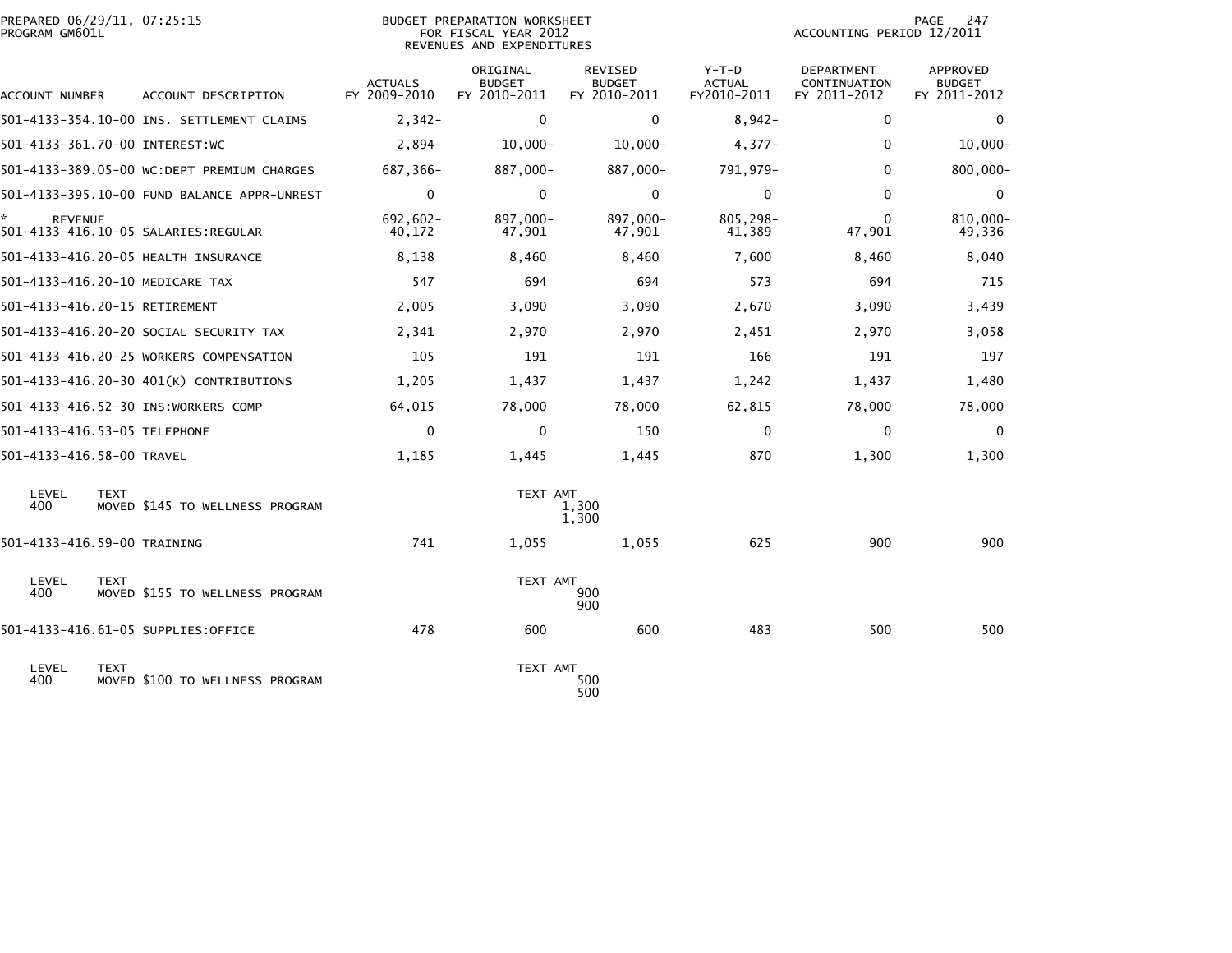|                              | PREPARED 06/29/11, 07:25:15<br>PROGRAM GM601L |                                                                                                         |                                | BUDGET PREPARATION WORKSHEET<br>FOR FISCAL YEAR 2012<br>REVENUES AND EXPENDITURES |                                                 |                                         | PAGE<br>248<br>ACCOUNTING PERIOD 12/2011          |                                           |  |
|------------------------------|-----------------------------------------------|---------------------------------------------------------------------------------------------------------|--------------------------------|-----------------------------------------------------------------------------------|-------------------------------------------------|-----------------------------------------|---------------------------------------------------|-------------------------------------------|--|
| ACCOUNT NUMBER               |                                               | ACCOUNT DESCRIPTION                                                                                     | <b>ACTUALS</b><br>FY 2009-2010 | ORIGINAL<br><b>BUDGET</b><br>FY 2010-2011                                         | <b>REVISED</b><br><b>BUDGET</b><br>FY 2010-2011 | $Y-T-D$<br><b>ACTUAL</b><br>FY2010-2011 | <b>DEPARTMENT</b><br>CONTINUATION<br>FY 2011-2012 | APPROVED<br><b>BUDGET</b><br>FY 2011-2012 |  |
|                              |                                               | 501-4133-416.61-15 SUPPLIES: EDUCATIONAL                                                                | $\Omega$                       | 400                                                                               | 0                                               | $\Omega$                                | 300                                               | 300                                       |  |
| LEVEL<br>400                 | <b>TEXT</b>                                   | MOVED \$100 TO WELLNESS PROGRAM                                                                         |                                | TEXT AMT                                                                          | 300<br>300                                      |                                         |                                                   |                                           |  |
|                              |                                               | 501-4133-416.61-95 SUPPLIES: OTHER SMALL EQMT                                                           | $\mathbf{0}$                   | 0                                                                                 | 250                                             | $\Omega$                                | $\mathbf{0}$                                      | $\Omega$                                  |  |
|                              |                                               | 501-4133-416.83-67 WELLNESS PROGRAM                                                                     | 7,492                          | 7,500                                                                             | 7,500                                           | 7,489                                   | 8,000                                             | 8,000                                     |  |
| LEVEL<br>400                 | <b>TEXT</b>                                   | INCREASED BY \$500 BY MOVING FUNDS FROM TRAVEL, TRA<br>INING, OFFICE SUPPLIES, AND EDUCATIONAL SUPPLIES |                                | TEXT AMT                                                                          | 8,000                                           |                                         |                                                   |                                           |  |
|                              |                                               |                                                                                                         |                                |                                                                                   | 8,000                                           |                                         |                                                   |                                           |  |
| 501-4133-416.90-10 BANK FEES |                                               |                                                                                                         | 797                            | 850                                                                               | 850                                             | 589                                     | 850                                               | 850                                       |  |
|                              |                                               | 501-4133-416.90-25 CLAIMS EXPENSE                                                                       | 834,404                        | 711,902                                                                           | 711,902                                         | 417,804                                 | 711,902                                           | 620,696                                   |  |
|                              |                                               | 501-4133-416.90-34 INDIRECT COSTS                                                                       | 14,300                         | 8,505                                                                             | 8,505                                           | 8,505                                   | 8,505                                             | 9,189                                     |  |
|                              |                                               | 501-4133-416.90-37 PROCESSING COSTS                                                                     | 21,206                         | 22,000                                                                            | 22,000                                          | 21,279                                  | 22,000                                            | 24,000                                    |  |
|                              |                                               | 501-4133-416.98-95 RESERVE: UNAPPROPRIATED                                                              | $\mathbf{0}$                   | $\mathbf{0}$                                                                      | 0                                               | $\mathbf{0}$                            | $\Omega$                                          | $\Omega$                                  |  |
| EXPENDITURE                  |                                               |                                                                                                         | 999,131                        | 897,000                                                                           | 897,000                                         | 576,550                                 | 897,000                                           | 810,000                                   |  |
| **                           |                                               | RISK MANAGEMENT-WC                                                                                      | 306,529                        | 0                                                                                 | 0                                               | 228,748-                                | 897,000                                           |                                           |  |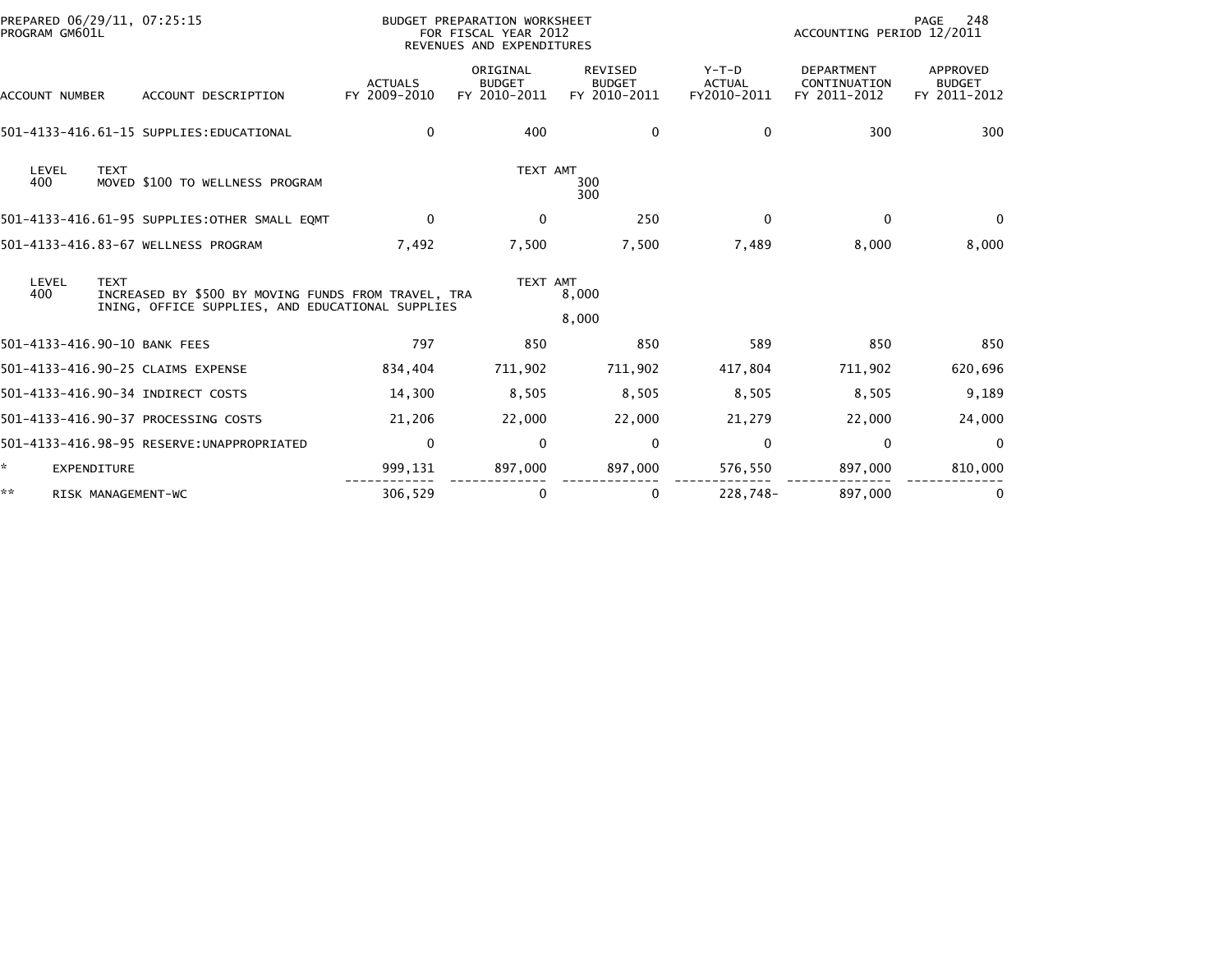| PREPARED 06/29/11, 07:25:15<br>PROGRAM GM601L |                                              |                                             | <b>BUDGET PREPARATION WORKSHEET</b><br>FOR FISCAL YEAR 2012<br>REVENUES AND EXPENDITURES |                                           |                                                 |                                         | 249<br>PAGE<br>ACCOUNTING PERIOD 12/2011          |                                                  |  |
|-----------------------------------------------|----------------------------------------------|---------------------------------------------|------------------------------------------------------------------------------------------|-------------------------------------------|-------------------------------------------------|-----------------------------------------|---------------------------------------------------|--------------------------------------------------|--|
|                                               | ACCOUNT NUMBER                               | ACCOUNT DESCRIPTION                         | <b>ACTUALS</b><br>FY 2009-2010                                                           | ORIGINAL<br><b>BUDGET</b><br>FY 2010-2011 | <b>REVISED</b><br><b>BUDGET</b><br>FY 2010-2011 | $Y-T-D$<br><b>ACTUAL</b><br>FY2010-2011 | <b>DEPARTMENT</b><br>CONTINUATION<br>FY 2011-2012 | <b>APPROVED</b><br><b>BUDGET</b><br>FY 2011-2012 |  |
|                                               |                                              | 501-4138-354.10-00 INS. SETTLEMENT CLAIMS   | $15 -$                                                                                   | 0                                         | 0                                               | $2,296-$                                | $\mathbf{0}$                                      | $\Omega$                                         |  |
|                                               |                                              | 501-4138-361.45-00 INTEREST-PPL             | $232 -$                                                                                  | $200 -$                                   | $200 -$                                         | $198 -$                                 | $\mathbf{0}$                                      | $200 -$                                          |  |
|                                               |                                              | 501-4138-391.10-00 TRANSFER FROM FUND 101   | $625,000 -$                                                                              | 625,000-                                  | 625,000-                                        | 625,000-                                | 0                                                 | $625,000 -$                                      |  |
|                                               |                                              | 501-4138-395.10-00 FUND BALANCE APPR-UNREST | 0                                                                                        | 0                                         | 0                                               | $\Omega$                                | $\mathbf{0}$                                      | $\Omega$                                         |  |
| ×.                                            | <b>REVENUE</b><br>501-4138-416.52-07 INS:CGA |                                             | $625, 247 -$<br>503,100                                                                  | 625,200-<br>500,000                       | 625,200-<br>500,000                             | 627,494-<br>500,000                     | 0<br>$\Omega$                                     | $625, 200 -$<br>500,000                          |  |
|                                               |                                              | 501-4138-416.90-25 CLAIMS EXPENSE           | 92,151                                                                                   | 108,000                                   | 108,000                                         | 72,484                                  | 0                                                 | 106,000                                          |  |
|                                               |                                              | 501-4138-416.90-37 PROCESSING COSTS         | 16,706                                                                                   | 17,200                                    | 17,200                                          | 16,779                                  | 0                                                 | 19,200                                           |  |
| ×.                                            | EXPENDITURE                                  |                                             | 611,957                                                                                  | 625,200                                   | 625,200                                         | 589,263                                 | $\mathbf{0}$                                      | 625,200                                          |  |
| **                                            | RISK MANAGEMENT-PPL                          |                                             | $13,290-$                                                                                | 0                                         | $\mathbf 0$                                     | $38,231-$                               | $\mathbf{0}$                                      | $\Omega$                                         |  |
| ***                                           | <b>GENERAL GOVERNMENT</b>                    |                                             | 293,239                                                                                  | $\Omega$                                  | $\mathbf{0}$                                    | 266,979-                                | 897,000                                           | $\Omega$                                         |  |
| ****                                          |                                              | RISK MANAGEMENT PROG FUND                   | 293,239                                                                                  | 0                                         | $\Omega$                                        | 266,979-                                | 897,000                                           | $\bf{0}$                                         |  |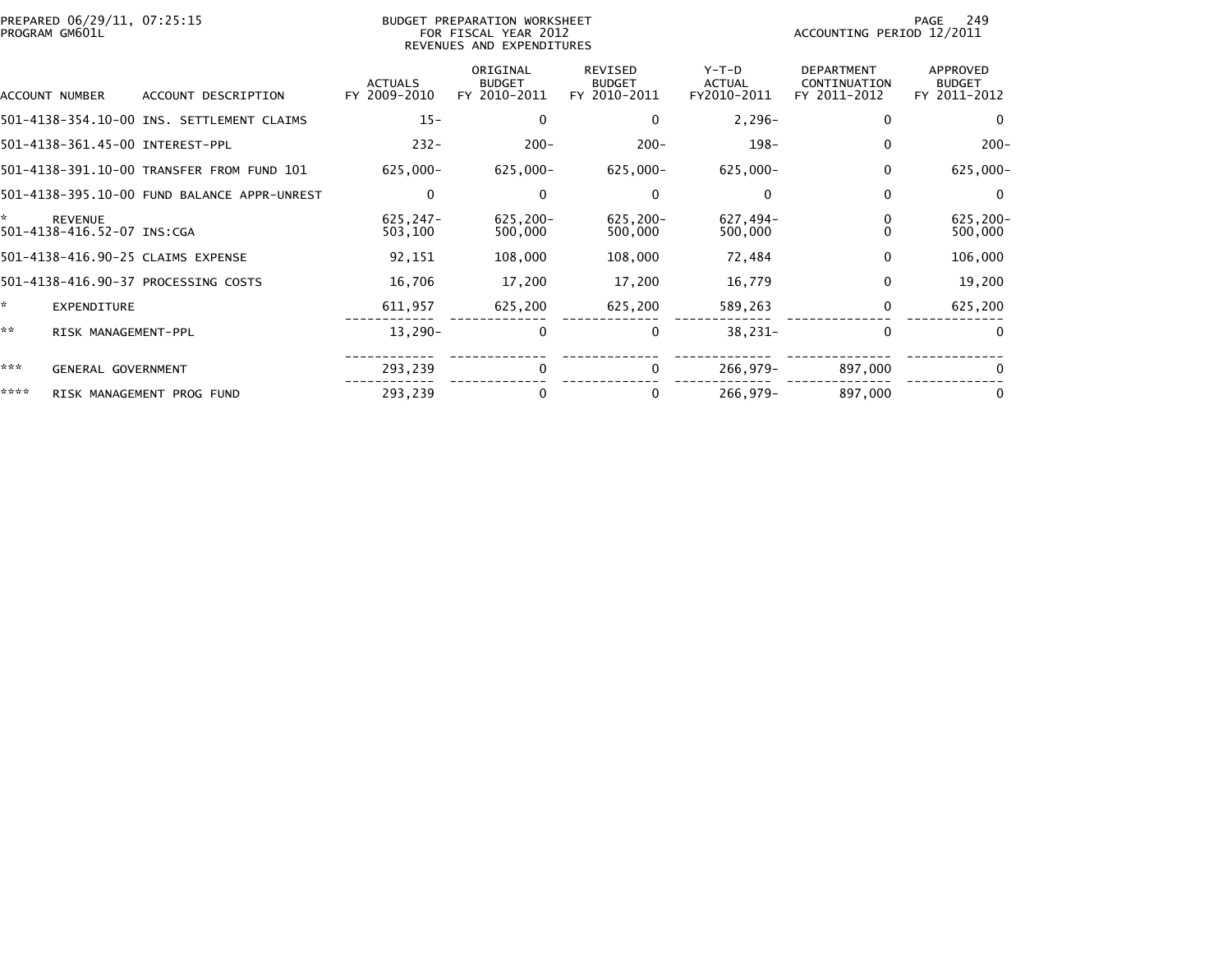| PREPARED 06/29/11, 07:25:15<br>PROGRAM GM601L |                        |                                             | BUDGET PREPARATION WORKSHEET<br>FOR FISCAL YEAR 2012<br>REVENUES AND EXPENDITURES |                                           |                                          | -250<br>PAGE<br>ACCOUNTING PERIOD 12/2011 |                                                   |                                           |  |
|-----------------------------------------------|------------------------|---------------------------------------------|-----------------------------------------------------------------------------------|-------------------------------------------|------------------------------------------|-------------------------------------------|---------------------------------------------------|-------------------------------------------|--|
| ACCOUNT NUMBER                                |                        | ACCOUNT DESCRIPTION                         | ACTUALS<br>FY 2009-2010                                                           | ORIGINAL<br><b>BUDGET</b><br>FY 2010-2011 | REVISED<br><b>BUDGET</b><br>FY 2010-2011 | $Y-T-D$<br><b>ACTUAL</b><br>FY2010-2011   | <b>DEPARTMENT</b><br>CONTINUATION<br>FY 2011-2012 | APPROVED<br><b>BUDGET</b><br>FY 2011-2012 |  |
|                                               |                        | 601-4700-361.00-00 INTEREST REVENUE         |                                                                                   |                                           |                                          |                                           |                                                   | 0                                         |  |
|                                               |                        | 601-4700-395.10-00 FUND BALANCE APPR-UNREST |                                                                                   | 0                                         |                                          |                                           |                                                   | $\Omega$                                  |  |
|                                               | <b>REVENUE</b>         |                                             |                                                                                   | 0                                         |                                          |                                           |                                                   | $\mathbf{0}$                              |  |
| **                                            | ENVIRONMENTAL SERVICES |                                             |                                                                                   |                                           |                                          |                                           |                                                   | 0                                         |  |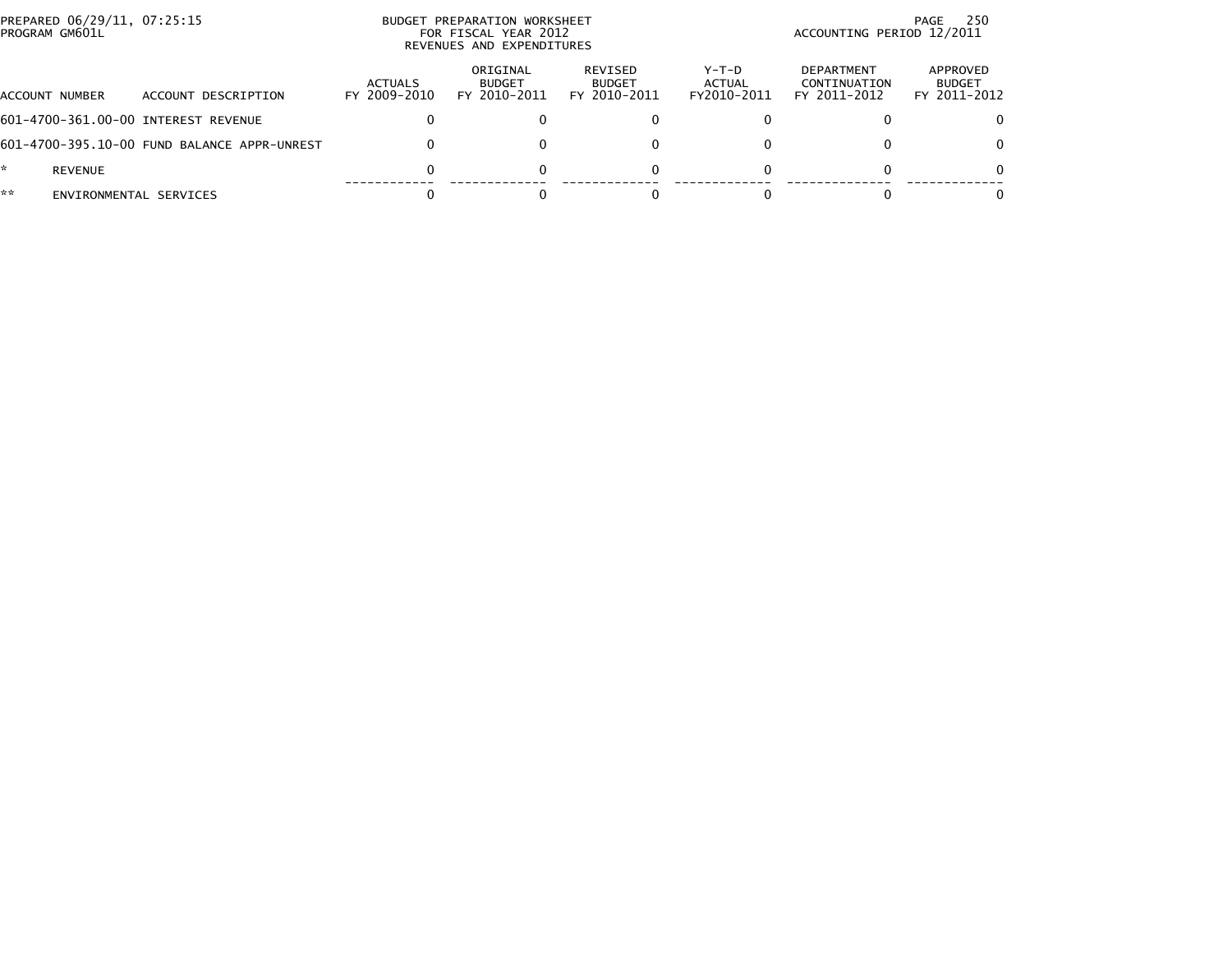| PREPARED 06/29/11, 07:25:15<br>PROGRAM GM601L |             |                                                                                                                                          | <b>BUDGET PREPARATION WORKSHEET</b><br>FOR FISCAL YEAR 2012<br>REVENUES AND EXPENDITURES |                                           |                                          |                                         | 251<br>PAGE<br>ACCOUNTING PERIOD 12/2011   |                                                  |  |
|-----------------------------------------------|-------------|------------------------------------------------------------------------------------------------------------------------------------------|------------------------------------------------------------------------------------------|-------------------------------------------|------------------------------------------|-----------------------------------------|--------------------------------------------|--------------------------------------------------|--|
| ACCOUNT NUMBER                                |             | ACCOUNT DESCRIPTION                                                                                                                      | <b>ACTUALS</b><br>FY 2009-2010                                                           | ORIGINAL<br><b>BUDGET</b><br>FY 2010-2011 | REVISED<br><b>BUDGET</b><br>FY 2010-2011 | $Y-T-D$<br><b>ACTUAL</b><br>FY2010-2011 | DEPARTMENT<br>CONTINUATION<br>FY 2011-2012 | <b>APPROVED</b><br><b>BUDGET</b><br>FY 2011-2012 |  |
|                                               |             | 601-4705-353.46-00 EROSION CONTROL FEES                                                                                                  | $\Omega$                                                                                 | $\Omega$                                  | $\mathbf{0}$                             | $2,850-$                                | $\Omega$                                   | $1,000-$                                         |  |
|                                               |             | 601-4705-353.48-00 EROSION CONTROL PENALTIES                                                                                             | $\Omega$                                                                                 | $\Omega$                                  | $\Omega$                                 | 0                                       | $\mathbf 0$                                | 0                                                |  |
| <b>REVENUE</b>                                |             |                                                                                                                                          | $\Omega$<br>160,082                                                                      | $\Omega$<br>158,825                       | $\Omega$<br>165,725                      | $2,850-$<br>146,565                     | $\Omega$<br>158,825                        | $1,000 -$<br>146,480                             |  |
|                                               |             | 601-4705-432.20-05 HEALTH INSURANCE                                                                                                      | 16,338                                                                                   | 16,920                                    | 19,620                                   | 16,371                                  | 16,920                                     | 16,080                                           |  |
|                                               |             | 601-4705-432.20-08 HEALTH INSURANCE:RETIREES                                                                                             | $\mathbf{0}$                                                                             | $\Omega$                                  | 5,680                                    | 4,680                                   | 4,690                                      | 8,040                                            |  |
|                                               |             | 601-4705-432.20-10 MEDICARE TAX                                                                                                          | 2,262                                                                                    | 2,290                                     | 2,310                                    | 2,045                                   | 2,290                                      | 2,124                                            |  |
| 601-4705-432.20-15 RETIREMENT                 |             |                                                                                                                                          | 7,967                                                                                    | 10,244                                    | 10,694                                   | 9,453                                   | 10,244                                     | 10,210                                           |  |
|                                               |             | 601-4705-432.20-20 SOCIAL SECURITY TAX                                                                                                   | 9,673                                                                                    | 9,791                                     | 9,871                                    | 8,745                                   | 9,791                                      | 9,082                                            |  |
|                                               |             | 601-4705-432.20-25 WORKERS COMPENSATION                                                                                                  | 4,468                                                                                    | 4,447                                     | 4,647                                    | 4,099                                   | 4,447                                      | 4,101                                            |  |
|                                               |             | 601-4705-432.20-30 401(K) CONTRIBUTIONS                                                                                                  | 4,802                                                                                    | 4,765                                     | 4,975                                    | 4,397                                   | 4,765                                      | 4,395                                            |  |
|                                               |             | 601-4705-432.34-30 SERVICE & MAINTENANCE                                                                                                 | $\mathbf{0}$                                                                             | 300                                       | 300                                      | $\mathbf{0}$                            | 300                                        | 300                                              |  |
|                                               |             | 601-4705-432.43-20 R&M:VEHICLES                                                                                                          | 36                                                                                       | 1,000                                     | 1,000                                    | 554                                     | 2,000                                      | 2,000                                            |  |
| LEVEL<br>400                                  | <b>TEXT</b> | EROSION CONTROL VEHICLE, DODGE DURANGO.<br>ESTIMATED REPAIRS & MAINTENANCE ON AGED VEHICLE.<br>2001 DURANGO-11 YEARS OLD. MILEAGE 90,200 |                                                                                          |                                           | TEXT AMT<br>2,000                        |                                         |                                            |                                                  |  |
|                                               |             |                                                                                                                                          | $\mathbf{0}$                                                                             | 500                                       | 2,000                                    | $\mathbf{0}$                            | 500                                        | $\Omega$                                         |  |
|                                               |             | 601-4705-432.43-55 R&M:TELEPHONES                                                                                                        |                                                                                          |                                           | 500                                      |                                         |                                            |                                                  |  |
|                                               |             | 601-4705-432.50-07 COST PER COPY PROGRAM                                                                                                 | 591                                                                                      | 850                                       | 850                                      | 494                                     | 850                                        | 800                                              |  |
| 601-4705-432.53-05 TELEPHONE                  |             |                                                                                                                                          | 4,415                                                                                    | 5,000                                     | 5,000                                    | 4,451                                   | 5,000                                      | 5,000                                            |  |
| 601-4705-432.55-00 PRINTING                   |             |                                                                                                                                          | $\mathbf{0}$                                                                             | 200                                       | 200                                      | $\mathbf{0}$                            | 200                                        | 200                                              |  |
| 601-4705-432.57-00 POSTAGE                    |             |                                                                                                                                          | 491                                                                                      | 750                                       | 750                                      | 64                                      | 750                                        | 500                                              |  |
| 601-4705-432.58-00 TRAVEL                     |             |                                                                                                                                          | 4,449                                                                                    | 4,500                                     | 4,500                                    | 4,120                                   | 4,500                                      | 4,500                                            |  |
| 601-4705-432.59-00 TRAINING                   |             |                                                                                                                                          | 1,402                                                                                    | 3,000                                     | 3,000                                    | 809                                     | 3,000                                      | 2,000                                            |  |
|                                               |             | 601-4705-432.61-05 SUPPLIES:OFFICE                                                                                                       | 992                                                                                      | 1,000                                     | 1,000                                    | 997                                     | 1,000                                      | 1,200                                            |  |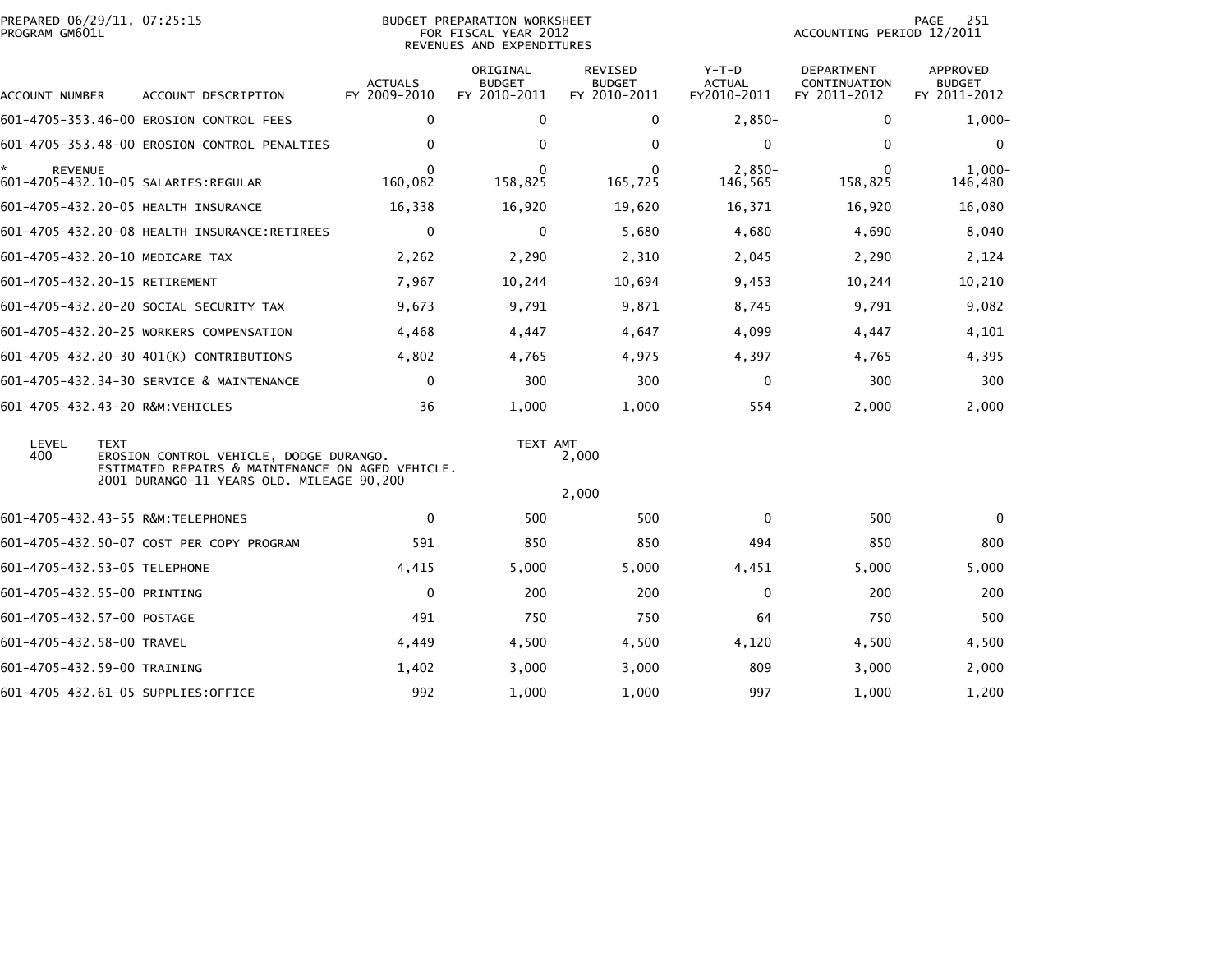| PREPARED 06/29/11, 07:25:15<br>PROGRAM GM601L |                                                                     | BUDGET PREPARATION WORKSHEET<br>FOR FISCAL YEAR 2012<br>REVENUES AND EXPENDITURES |                                           |                                                 |                                       | 252<br>PAGE<br>ACCOUNTING PERIOD 12/2011          |                                           |
|-----------------------------------------------|---------------------------------------------------------------------|-----------------------------------------------------------------------------------|-------------------------------------------|-------------------------------------------------|---------------------------------------|---------------------------------------------------|-------------------------------------------|
| ACCOUNT NUMBER                                | ACCOUNT DESCRIPTION                                                 | <b>ACTUALS</b><br>FY 2009-2010                                                    | ORIGINAL<br><b>BUDGET</b><br>FY 2010-2011 | <b>REVISED</b><br><b>BUDGET</b><br>FY 2010-2011 | Y-T-D<br><b>ACTUAL</b><br>FY2010-2011 | <b>DEPARTMENT</b><br>CONTINUATION<br>FY 2011-2012 | APPROVED<br><b>BUDGET</b><br>FY 2011-2012 |
|                                               | 601-4705-432.61-95 SUPPLIES: OTHER SMALL EQMT                       | 64                                                                                | 500                                       | 500                                             | 315                                   | 500                                               | 500                                       |
|                                               | 601-4705-432.62-20 MOTOR FUEL & LUBRICANTS                          | 74                                                                                | 1,500                                     | 1,500                                           | 705                                   | 3,000                                             | 3,000                                     |
| <b>TEXT</b><br>LEVEL<br>400                   | EROSION CONTROL 2001 DODGE DURANGO FUEL COSTS PER<br>DAVID SIFFORD. |                                                                                   | TEXT AMT                                  | 3,000<br>3,000                                  |                                       |                                                   |                                           |
|                                               | 601-4705-432.64-50 DUES & SUBSCRIPTIONS                             | 490                                                                               | 500                                       | 500                                             | 400                                   | 500                                               | 500                                       |
|                                               | 601-4705-432.76-20 F/A:DP EQMT/SOFTWARE                             | $\mathbf{0}$                                                                      | $\mathbf{0}$                              | 0                                               | $\mathbf{0}$                          | $\Omega$                                          | $\mathbf{0}$                              |
|                                               | 601-4705-525.74-20 C/A:OFFICE EQUIPMENT                             | $\mathbf{0}$                                                                      | $\mathbf{0}$                              | 0                                               | $\mathbf{0}$                          | $\Omega$                                          | $\mathbf{0}$                              |
|                                               | 601-4705-525.76-30 F/A: EQUIPMENT/FURNISHINGS                       | $\Omega$                                                                          | $\mathbf{0}$                              | $\mathbf 0$                                     | $\Omega$                              | $\Omega$                                          | $\Omega$                                  |
| 601-4705-525.78-00 C/O:GAAP                   |                                                                     | $\Omega$                                                                          | $\Omega$                                  | $\mathbf{0}$                                    | $\Omega$                              | $\Omega$                                          | $\Omega$                                  |
| <b>EXPENDITURE</b>                            |                                                                     | 218,596                                                                           | 226,882                                   | 243,122                                         | 209,264                               | 234,072                                           | 221,012                                   |
| **<br>LANDFILL                                |                                                                     | 218,596                                                                           | 226,882                                   | 243,122                                         | 206,414                               | 234,072                                           | 220,012                                   |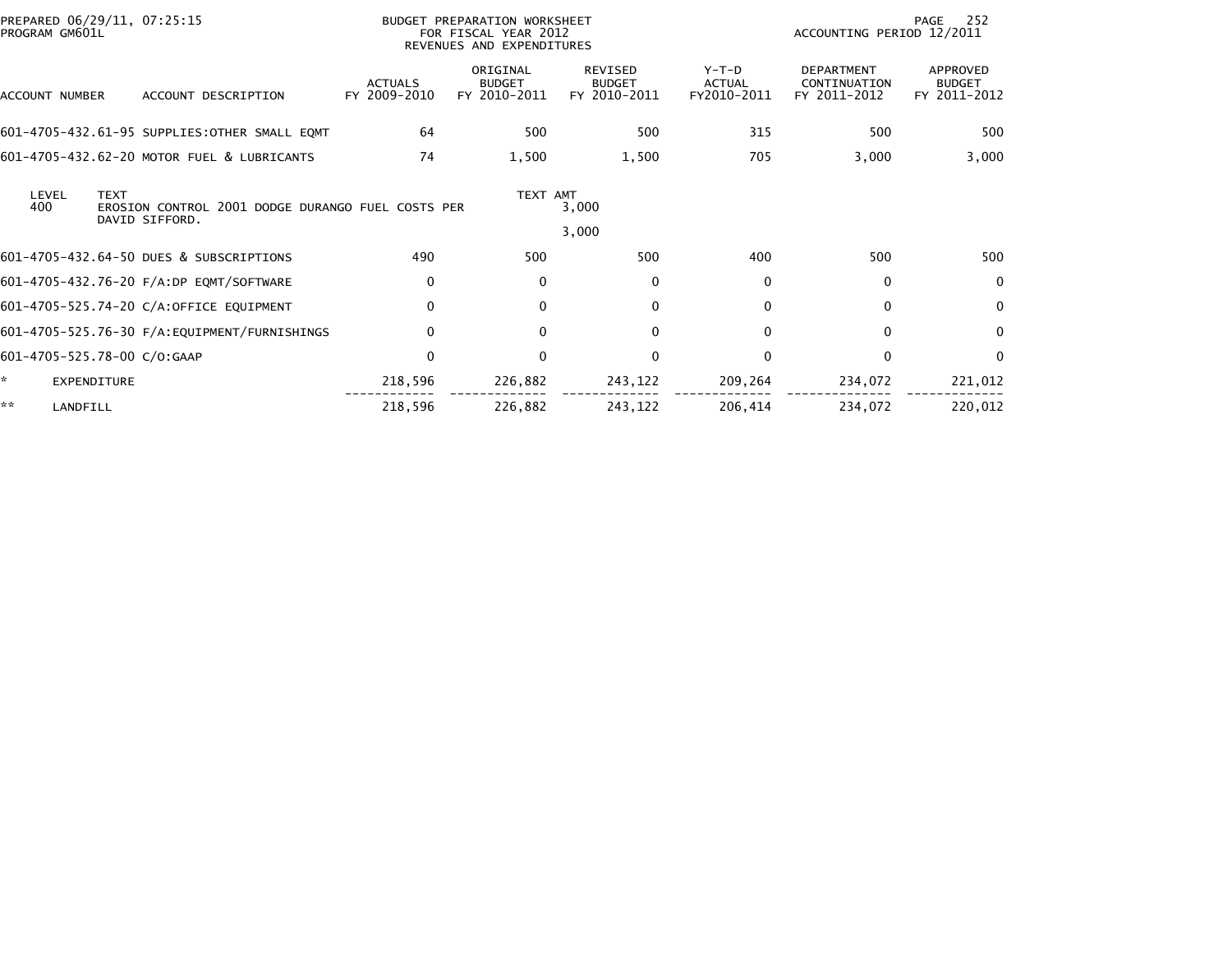|                | PREPARED 06/29/11, 07:25:15 |  |
|----------------|-----------------------------|--|
| PROGRAM GM601L |                             |  |

## PREPARED 06/29/11, 07:25:15 BUDGET PREPARATION WORKSHEET PAGE 253PROGRAM GM601L FOR FISCAL YEAR 2012 ACCOUNTING PERIOD 12/2011 REVENUES AND EXPENDITURES

| ACCOUNT NUMBER                                        | ACCOUNT DESCRIPTION                         | <b>ACTUALS</b><br>FY 2009-2010 | ORIGINAL<br><b>BUDGET</b><br>FY 2010-2011 | REVISED<br><b>BUDGET</b><br>FY 2010-2011 | $Y-T-D$<br><b>ACTUAL</b><br>FY2010-2011 | <b>DEPARTMENT</b><br>CONTINUATION<br>FY 2011-2012 | <b>APPROVED</b><br><b>BUDGET</b><br>FY 2011-2012 |
|-------------------------------------------------------|---------------------------------------------|--------------------------------|-------------------------------------------|------------------------------------------|-----------------------------------------|---------------------------------------------------|--------------------------------------------------|
|                                                       | 601-4710-344.33-00 COLLECTION SITE FEES     | 197,306-                       | 190,000-                                  | 190,000-                                 | 173,526-                                | 190,000-                                          | 190,000-                                         |
|                                                       | 601-4710-395.00-00 FUND BALANCE APPR-RESTR  | 0                              | 0                                         | $154,000-$                               | 0                                       | $154,000-$                                        | 0                                                |
|                                                       | 601-4710-395.10-00 FUND BALANCE APPR-UNREST | $\Omega$                       | $\Omega$                                  | 113,000-                                 | $\Omega$                                | $113,000 -$                                       | $\Omega$                                         |
| <b>REVENUE</b><br>601-4710-525.10-05 SALARIES:REGULAR |                                             | 197,306-<br>252,236            | 190,000-<br>252,289                       | 457,000-<br>222,859                      | 173,526-<br>193,331                     | 457,000-<br>252,289                               | 190,000-<br>252,289                              |
| 601-4710-525.10-10 SALARIES:OVERTIME                  |                                             | 0                              | 0                                         | 0                                        | 0                                       | $\bf{0}$                                          | 0                                                |
|                                                       |                                             | 5,197                          | 0                                         | 21,200                                   | 15,814                                  | 21,200                                            | 21,200                                           |
| 601-4710-525.20-05 HEALTH INSURANCE                   |                                             | 94,176                         | 93,060                                    | 93,120                                   | 78,256                                  | 93,060                                            | 88,440                                           |
| 601-4710-525.20-10 MEDICARE TAX                       |                                             | 3,596                          | 3,634                                     | 3,634                                    | 2,931                                   | 3,634                                             | 3,965                                            |
| 601-4710-525.20-15 RETIREMENT                         |                                             | 12,513                         | 16,273                                    | 16,273                                   | 12,469                                  | 16,273                                            | 17,585                                           |
|                                                       | 601-4710-525.20-20 SOCIAL SECURITY TAX      | 15,377                         | 15,536                                    | 15,536                                   | 12,533                                  | 15,536                                            | 16,955                                           |
|                                                       | 601-4710-525.20-25 WORKERS COMPENSATION     | 17,176                         | 25,229                                    | 25,229                                   | 20,888                                  | 25,229                                            | 27,350                                           |
|                                                       | 601-4710-525.20-30 401(K) CONTRIBUTIONS     | 7,568                          | 7,569                                     | 7,569                                    | 5,068                                   | 7,569                                             | 7,569                                            |
|                                                       | 601-4710-525.33-10 CONTRACT COLLECTION      | 95,982                         | 104,000                                   | 104,000                                  | 78,609                                  | 104,000                                           | 100,000                                          |
|                                                       | 601-4710-525.42-20 GROUNDS MAINTENANCE      | 9,955                          | 5,000                                     | 5,000                                    | 2,156                                   | 5,000                                             | 5,000                                            |
| 601-4710-525.43-05 R&M:BUILDINGS                      |                                             | 2,846                          | 3,500                                     | 3,500                                    | 1,872                                   | 3,500                                             | 3,500                                            |
| 601-4710-525.43-15 R&M:EOUIPMENT                      |                                             | 3,693                          | 4,500                                     | 4,500                                    | 1,239                                   | 4,500                                             | 3,500                                            |
| 601-4710-525.43-20 R&M:VEHICLES                       |                                             | 3,319                          | 3,500                                     | 3,500                                    | 183                                     | 3,500                                             | 2,000                                            |
| 601-4710-525.43-55 R&M: TELEPHONES                    |                                             | 0                              | $\mathbf{0}$                              | $\mathbf 0$                              | $\Omega$                                | $\mathbf{0}$                                      | $\Omega$                                         |
|                                                       | 601-4710-525.44-20 RENT:LAND & BUILDINGS    | 2,100                          | 2,100                                     | 2,100                                    | 2,100                                   | 2,100                                             | 2,100                                            |
| 601-4710-525.44-42 RENT:PORT-A-JOHNS                  |                                             | 5,400                          | 6,500                                     | 6,500                                    | 4,800                                   | 6,500                                             | 6,500                                            |
| 601-4710-525.53-05 TELEPHONE                          |                                             | 7,256                          | 8,000                                     | 8,000                                    | 6,464                                   | 8,000                                             | 8,000                                            |
| 601-4710-525.56-00 UNIFORMS                           |                                             | 2,497                          | 2,500                                     | 2,500                                    | 1,377                                   | 2,500                                             | 2,500                                            |
| 601-4710-525.58-00 TRAVEL                             |                                             | 8,642                          | 9,000                                     | 9,000                                    | 8,041                                   | 9,000                                             | 10,000                                           |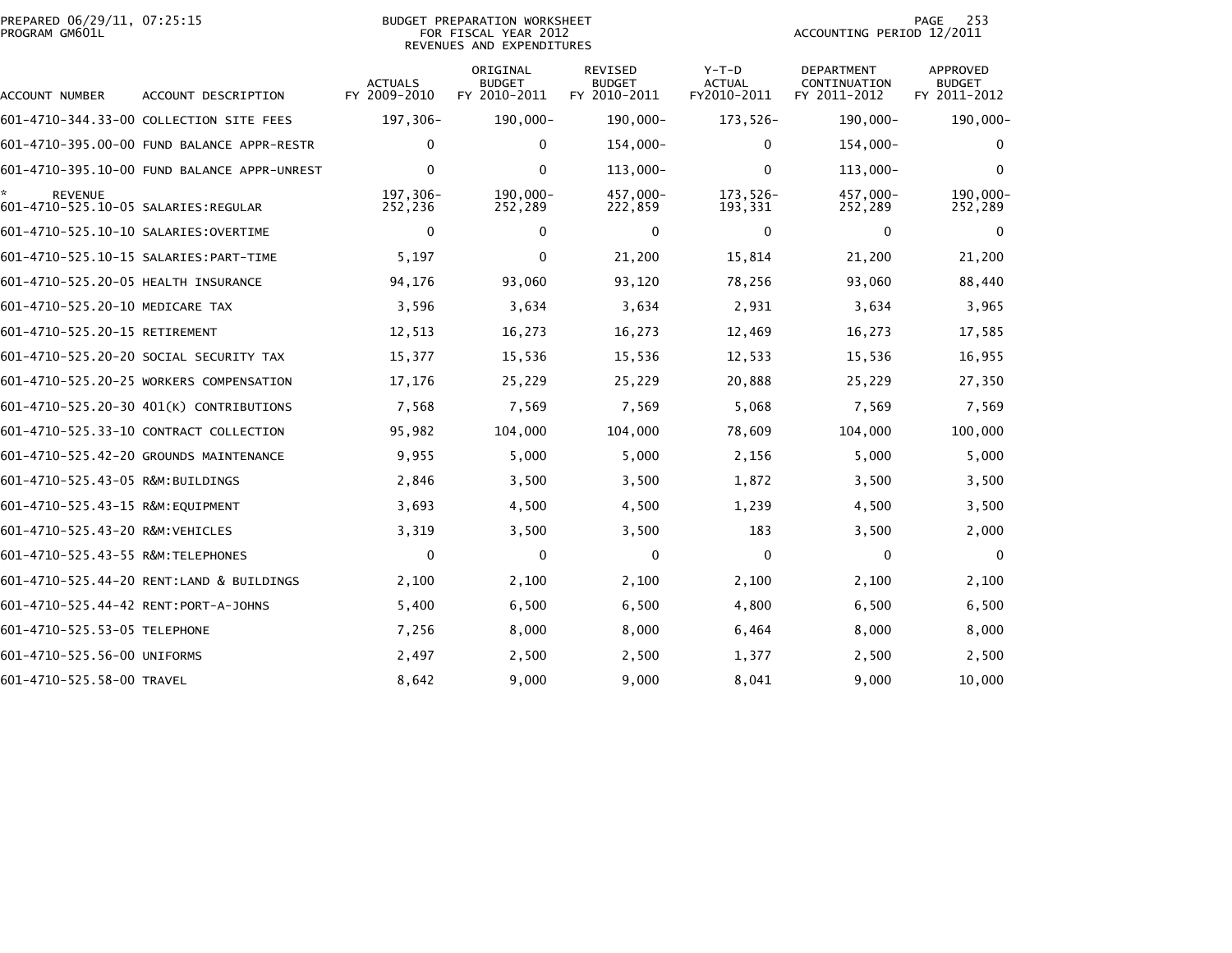| PREPARED 06/29/11, 07:25:15<br>PROGRAM GM601L |                                                                                 |                                | BUDGET PREPARATION WORKSHEET<br>FOR FISCAL YEAR 2012<br>REVENUES AND EXPENDITURES |                                                 |                                         | 254<br>PAGE<br>ACCOUNTING PERIOD 12/2011   |                                                  |
|-----------------------------------------------|---------------------------------------------------------------------------------|--------------------------------|-----------------------------------------------------------------------------------|-------------------------------------------------|-----------------------------------------|--------------------------------------------|--------------------------------------------------|
| ACCOUNT NUMBER                                | ACCOUNT DESCRIPTION                                                             | <b>ACTUALS</b><br>FY 2009-2010 | ORIGINAL<br><b>BUDGET</b><br>FY 2010-2011                                         | <b>REVISED</b><br><b>BUDGET</b><br>FY 2010-2011 | $Y-T-D$<br><b>ACTUAL</b><br>FY2010-2011 | DEPARTMENT<br>CONTINUATION<br>FY 2011-2012 | <b>APPROVED</b><br><b>BUDGET</b><br>FY 2011-2012 |
| 601-4710-525.61-05 SUPPLIES:OFFICE            |                                                                                 | 487                            | 500                                                                               | 500                                             | 489                                     | 500                                        | 500                                              |
|                                               | 601-4710-525.61-95 SUPPLIES: OTHER SMALL EQMT                                   | 1,776                          | 2,000                                                                             | 1,400                                           | 1,175                                   | 1,400                                      | 1,400                                            |
| 601-4710-525.62-05 ELECTRICITY                |                                                                                 | 8,189                          | 8,300                                                                             | 8,300                                           | 5,860                                   | 8,300                                      | 8,300                                            |
|                                               | 601-4710-525.62-20 MOTOR FUEL & LUBRICANTS                                      | 9                              | 100                                                                               | 100                                             | 0                                       | 100                                        | 100                                              |
|                                               | 601-4710-525.64-50 DUES & SUBSCRIPTIONS                                         | 140                            | 200                                                                               | 200                                             | 150                                     | 200                                        | 200                                              |
| 601-4710-525.72-00 C/A:BUILDINGS              |                                                                                 | $\mathbf{0}$                   | 0                                                                                 | 0                                               | $\Omega$                                | $\Omega$                                   | $\mathbf 0$                                      |
|                                               | 601-4710-525.73-00 C/A:OTHER IMPROVEMENTS                                       | $\Omega$                       | 0                                                                                 | 267,000                                         | 233,000                                 | $\Omega$                                   | 0                                                |
| LEVEL<br><b>TEXT</b><br>400                   | ROWAN COUNTY LANDFILL WOODLEAF CONVENIENCE SITE<br>RELOCATION COMPLETE.         | MONIES WILL BE SAVED FOR       | TEXT AMT                                                                          |                                                 |                                         |                                            |                                                  |
|                                               | FUTURE PROJECTS-NO PROJECTS FOR FY12.<br>601-4710-525.74-90 C/A:OTHER EQUIPMENT | 11,590                         | 30,000                                                                            | $\mathbf{0}$                                    | $\Omega$                                | 30,000                                     | 30,000                                           |
| 601-4710-525.76-90 F/A:OTHER                  |                                                                                 | $\mathbf{0}$                   | $\Omega$                                                                          | 30,600                                          | 29,608                                  | 30,000                                     | 0                                                |
| 601-4710-525.78-00 C/O:GAAP                   |                                                                                 | $11,590-$                      | $\Omega$                                                                          | $\mathbf 0$                                     | $\Omega$                                | $\mathbf{0}$                               | $\Omega$                                         |
|                                               | 601-4710-525.90-30 DISPOSAL FEES AT LANDFILL                                    | 61,903                         | 64,000                                                                            | 64,000                                          | 46,425                                  | 64,000                                     | 62,000                                           |
| *<br><b>EXPENDITURE</b>                       |                                                                                 | 622,033                        | 667,290                                                                           | 926,120                                         | 764,838                                 | 717,890                                    | 680,953                                          |
| **<br>SANITATION                              |                                                                                 | 424.727                        | 477.290                                                                           | 469,120                                         | 591.312                                 | 260.890                                    | 490.953                                          |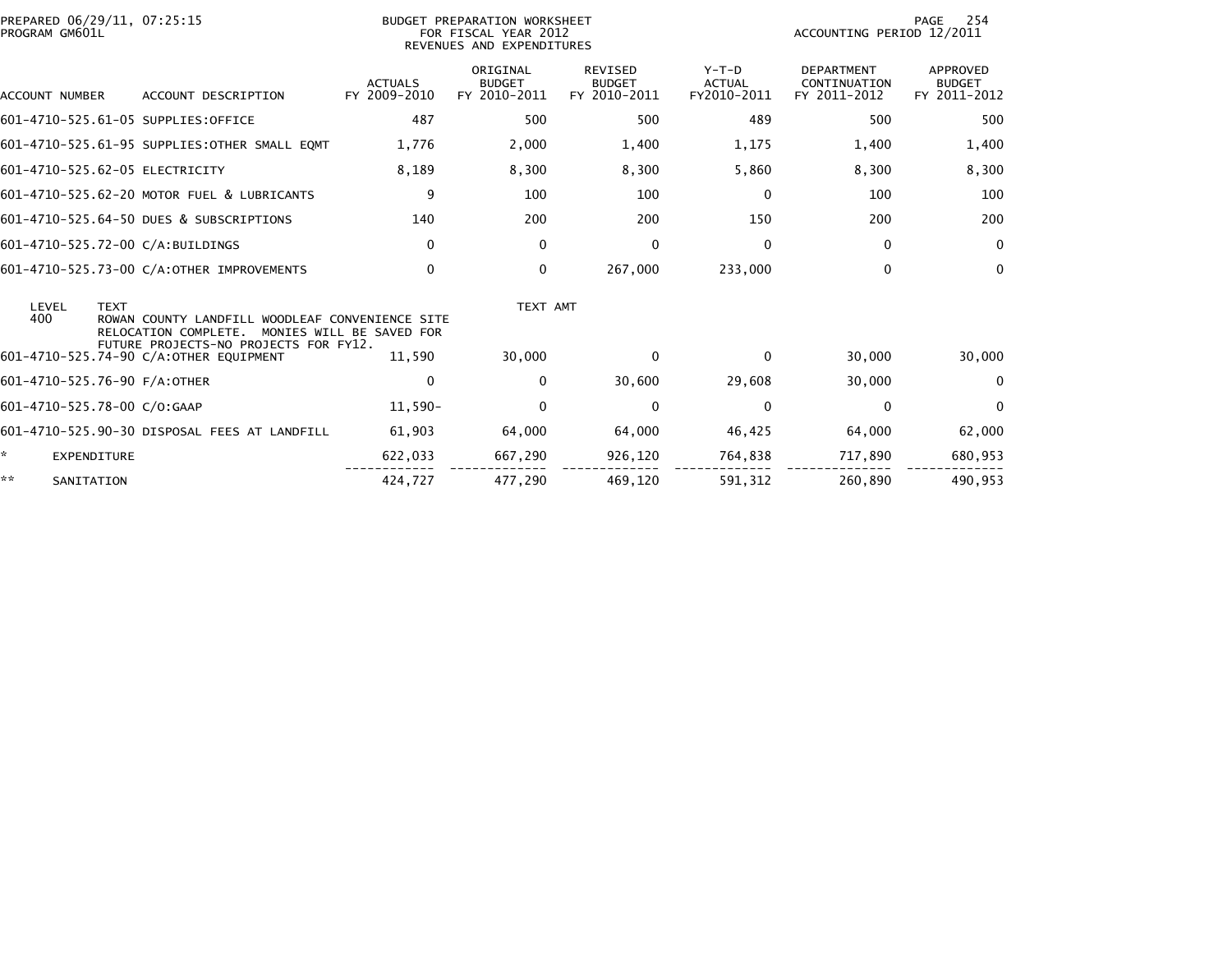| PREPARED 06/29/11, 07:25:15<br>PROGRAM GM601L |                                            |                                | <b>BUDGET PREPARATION WORKSHEET</b><br>FOR FISCAL YEAR 2012<br>REVENUES AND EXPENDITURES | 255<br>PAGE<br>ACCOUNTING PERIOD 12/2011        |                                         |                                            |                                                  |
|-----------------------------------------------|--------------------------------------------|--------------------------------|------------------------------------------------------------------------------------------|-------------------------------------------------|-----------------------------------------|--------------------------------------------|--------------------------------------------------|
| ACCOUNT NUMBER                                | ACCOUNT DESCRIPTION                        | <b>ACTUALS</b><br>FY 2009-2010 | ORIGINAL<br><b>BUDGET</b><br>FY 2010-2011                                                | <b>REVISED</b><br><b>BUDGET</b><br>FY 2010-2011 | $Y-T-D$<br><b>ACTUAL</b><br>FY2010-2011 | DEPARTMENT<br>CONTINUATION<br>FY 2011-2012 | <b>APPROVED</b><br><b>BUDGET</b><br>FY 2011-2012 |
| 601-4715-334.04-50 RECYCLING GRANT            |                                            | $\mathbf 0$                    | $\mathbf 0$                                                                              | $\mathbf 0$                                     | $\mathbf 0$                             | $\mathbf 0$                                | $\mathbf 0$                                      |
| 601-4715-335.31-00 ST:TIRE DISPOSAL           |                                            | 155, 315-                      | 140,000-                                                                                 | 140,000-                                        | $123,954-$                              | $100,000 -$                                | $160,000 -$                                      |
|                                               | 601-4715-335.32-00 ST:WHITE GOODS DISPOSAL | 44,766-                        | $40,000 -$                                                                               | $40,000 -$                                      | $31,546-$                               | $30,000 -$                                 | $40,000 -$                                       |
| 601-4715-344.40-10 RECYCLING SALES            |                                            | 183,596-                       | $125,000 -$                                                                              | $125,000 -$                                     | 194, 264-                               | 115,000-                                   | 180,000-                                         |
|                                               | 601-4715-344.40-20 SALES OF CONTAINERS     | $144-$                         | 0                                                                                        | $\mathbf 0$                                     | 0                                       | $\mathbf 0$                                | 0                                                |
| <b>REVENUE</b>                                |                                            | 383,821-<br>71,273             | $305,000 -$<br>98,955                                                                    | $305,000 -$<br>96,135                           | 349,764-<br>82,356                      | 245,000-<br>98,955                         | 380,000-<br>91,430                               |
| 601-4715-525.10-10 SALARIES:OVERTIME          |                                            | $\mathbf 0$                    | 0                                                                                        | $\mathbf 0$                                     | $\mathbf 0$                             | $\mathbf 0$                                | 0                                                |
| 601-4715-525.20-05 HEALTH INSURANCE           |                                            | 16,376                         | 25,380                                                                                   | 29,210                                          | 24,299                                  | 25,380                                     | 24,120                                           |
| 601-4715-525.20-10 MEDICARE TAX               |                                            | 949                            | 1,396                                                                                    | 1,396                                           | 1,124                                   | 1,396                                      | 1,325                                            |
| 601-4715-525.20-15 RETIREMENT                 |                                            | 3,566                          | 6,382                                                                                    | 6,382                                           | 5,312                                   | 6,382                                      | 6,373                                            |
|                                               | 601-4715-525.20-20 SOCIAL SECURITY TAX     | 4,058                          | 5,973                                                                                    | 5,973                                           | 4,805                                   | 5,973                                      | 5,668                                            |
|                                               | 601-4715-525.20-25 WORKERS COMPENSATION    | 4,894                          | 9,895                                                                                    | 9,895                                           | 8,230                                   | 9,895                                      | 9,143                                            |
|                                               | 601-4715-525.20-30 401(K) CONTRIBUTIONS    | 2,138                          | 2,968                                                                                    | 2,968                                           | 2,471                                   | 2,968                                      | 2,743                                            |
|                                               | 601-4715-525.33-10 CONTRACT COLLECTION     | 54,268                         | 65,000                                                                                   | 65,000                                          | 47,592                                  | 65,000                                     | 60,000                                           |
| 601-4715-525.41-40 WATER                      |                                            | $\mathbf 0$                    | 0                                                                                        | 500                                             | 317                                     | 500                                        | 500                                              |
| 601-4715-525.42-40 TIRE DISPOSAL              |                                            | 164,701                        | 200,000                                                                                  | 200,000                                         | 170,938                                 | 200,000                                    | 200,000                                          |
| 601-4715-525.54-00 ADVERTISING                |                                            | 494                            | 500                                                                                      | 500                                             | 235                                     | 500                                        | 500                                              |
| 601-4715-525.55-00 PRINTING                   |                                            | 510                            | 1,000                                                                                    | 1,000                                           | 624                                     | 1,000                                      | 1,000                                            |
| 601-4715-525.56-00 UNIFORMS                   |                                            | 147                            | 500                                                                                      | 500                                             | 94                                      | 500                                        | 300                                              |
| 601-4715-525.58-00 TRAVEL                     |                                            | 4,874                          | 5,000                                                                                    | 5,000                                           | 2,288                                   | 5,000                                      | 5,000                                            |
| 601-4715-525.59-00 TRAINING                   |                                            | 1,363                          | 2,000                                                                                    | 2,000                                           | 1,234                                   | 2,000                                      | 2,000                                            |
| 601-4715-525.61-05 SUPPLIES:OFFICE            |                                            | 860                            | 1,000                                                                                    | 1,000                                           | 995                                     | 1,000                                      | 1,000                                            |
|                                               | 601-4715-525.61-15 SUPPLIES: EDUCATIONAL   | 1,928                          | 2,000                                                                                    | 2,000                                           | 1,397                                   | 2,000                                      | 2,000                                            |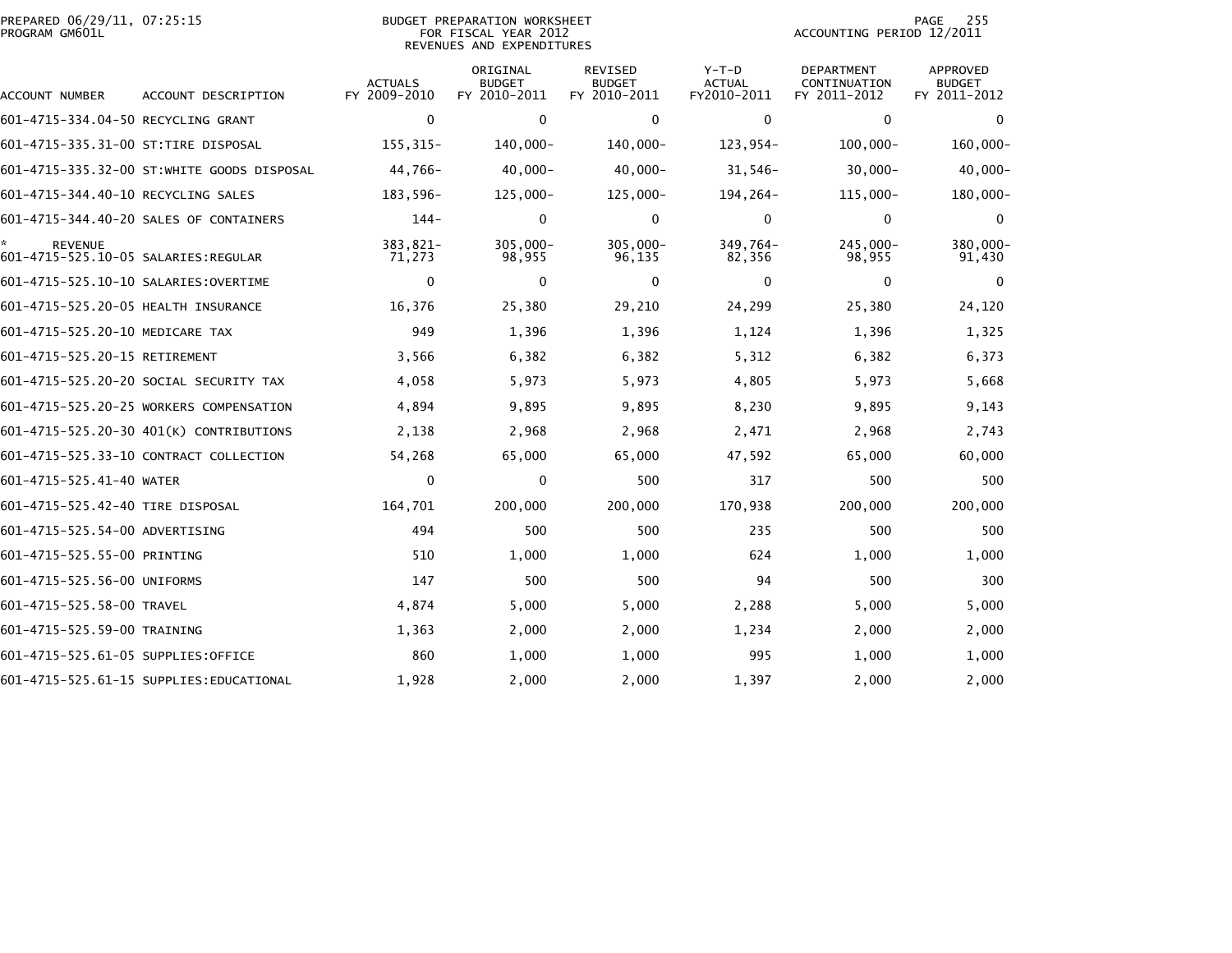| PREPARED 06/29/11, 07:25:15<br>PROGRAM GM601L |                                               | 256<br>PAGE<br>ACCOUNTING PERIOD 12/2011 |                                           |                                                 |                                         |                                                   |                                           |
|-----------------------------------------------|-----------------------------------------------|------------------------------------------|-------------------------------------------|-------------------------------------------------|-----------------------------------------|---------------------------------------------------|-------------------------------------------|
| ACCOUNT NUMBER                                | ACCOUNT DESCRIPTION                           | <b>ACTUALS</b><br>FY 2009-2010           | ORIGINAL<br><b>BUDGET</b><br>FY 2010-2011 | <b>REVISED</b><br><b>BUDGET</b><br>FY 2010-2011 | $Y-T-D$<br><b>ACTUAL</b><br>FY2010-2011 | <b>DEPARTMENT</b><br>CONTINUATION<br>FY 2011-2012 | APPROVED<br><b>BUDGET</b><br>FY 2011-2012 |
|                                               | 601-4715-525.61-75 SUPPLIES:RECYCLING         | 7,788                                    | 8,000                                     | 8,000                                           | 4,102                                   | 8,000                                             | 6,000                                     |
| 601-4715-525.61-80 SUPPLIES:SIGNS             |                                               | 670                                      | 1,000                                     | 1,000                                           | 544                                     | 1,000                                             | 1,000                                     |
|                                               | 601-4715-525.61-95 SUPPLIES: OTHER SMALL EQMT | $\Omega$                                 | 100                                       | 100                                             | $\Omega$                                | 100                                               | $\mathbf{0}$                              |
|                                               | 601-4715-525.62-20 MOTOR FUEL & LUBRICANTS    | 8,760                                    | 12,000                                    | 12,000                                          | 8,426                                   | 12,000                                            | 12,000                                    |
|                                               | 601-4715-525.64-50 DUES & SUBSCRIPTIONS       | 122                                      | 200                                       | 200                                             | 181                                     | 200                                               | 200                                       |
| 601-4715-525.74-35 C/A: VEHICLES              |                                               | $\mathbf{0}$                             | 0                                         | 0                                               | 0                                       | $\Omega$                                          | $\Omega$                                  |
|                                               | 601-4715-525.74-90 C/A:OTHER EQUIPMENT        | $\Omega$                                 | 0                                         | 0                                               | 0                                       | $\Omega$                                          | $\bf{0}$                                  |
| 601-4715-525.76-20 F/A:DP EQUIPMENT           |                                               | $\Omega$                                 | 0                                         | 0                                               | 0                                       | 0                                                 | $\bf{0}$                                  |
| 601-4715-525.76-90 F/A:OTHER                  |                                               | $\Omega$                                 | 0                                         | 0                                               | 0                                       | $\Omega$                                          | $\mathbf{0}$                              |
| 601-4715-525.78-00 C/O:GAAP                   |                                               | $\Omega$                                 | 0                                         | 0                                               | $\Omega$                                | 0                                                 | $\mathbf{0}$                              |
|                                               | 601-4715-525.79-00 DEPRECIATION EXPENSE       | $\mathbf{0}$                             | 0                                         | 0                                               | $\Omega$                                | $\Omega$                                          | $\mathbf{0}$                              |
|                                               | 601-4715-525.82-04 ALUMINUM PURCHASES         | 114                                      | 500                                       | $\mathbf{0}$                                    | $\Omega$                                | 500                                               | 200                                       |
|                                               | 601-4715-525.83-00 PROGRAM ACTIVITIES         | 1,954                                    | 2,000                                     | 2,000                                           | 0                                       | 2,000                                             | 2,000                                     |
| EXPENDITURE                                   |                                               | 351,807                                  | 451,749                                   | 452,759                                         | 367,564                                 | 452,249                                           | 434,502                                   |
| **<br>RECYCLING PROGRAM                       |                                               | $32,014-$                                | 146,749                                   | 147,759                                         | 17,800                                  | 207,249                                           | 54,502                                    |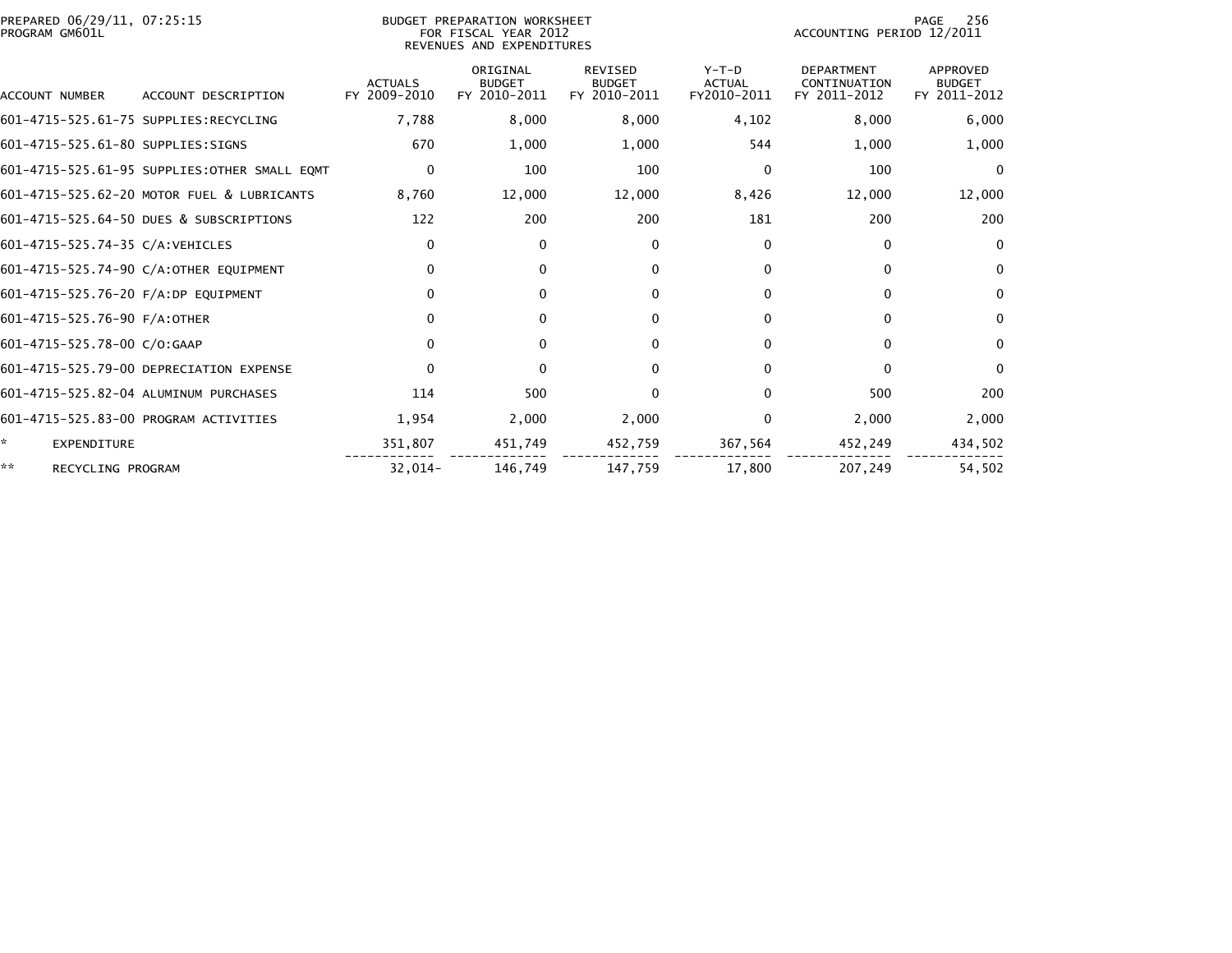| PREPARED 06/29/11, 07:25:15<br>PROGRAM GM601L         |                                             |                                | BUDGET PREPARATION WORKSHEET<br>FOR FISCAL YEAR 2012<br>REVENUES AND EXPENDITURES |                                          |                                         |                                            | 257<br>PAGE<br>ACCOUNTING PERIOD 12/2011 |  |  |
|-------------------------------------------------------|---------------------------------------------|--------------------------------|-----------------------------------------------------------------------------------|------------------------------------------|-----------------------------------------|--------------------------------------------|------------------------------------------|--|--|
| ACCOUNT NUMBER                                        | ACCOUNT DESCRIPTION                         | <b>ACTUALS</b><br>FY 2009-2010 | ORIGINAL<br><b>BUDGET</b><br>FY 2010-2011                                         | REVISED<br><b>BUDGET</b><br>FY 2010-2011 | $Y-T-D$<br><b>ACTUAL</b><br>FY2010-2011 | DEPARTMENT<br>CONTINUATION<br>FY 2011-2012 | APPROVED<br>BUDGET<br>FY 2011-2012       |  |  |
|                                                       | 601-4720-316.60-00 SOLID WASTE DISPOSAL TAX | 267,046-                       | 265,000-                                                                          | $265,000 -$                              | 197,017-                                | $265,000 -$                                | $265,000 -$                              |  |  |
|                                                       | 601-4720-334.88-00 SOLID WASTE TAX REVENUE  | 66,181-                        | $62,000-$                                                                         | $62,000 -$                               | $50,640-$                               | $62,000 -$                                 | $62,000 -$                               |  |  |
|                                                       | 601-4720-344.31-10 LANDFILL CASH RECEIPTS   | $368, 975 -$                   | 350,000-                                                                          | $350,000 -$                              | 322,810-                                | 350,000-                                   | $350,000 -$                              |  |  |
| 601-4720-344.31-20 LANDFILL CHARGES                   |                                             | $4,056,067-$                   | $3,800,000 -$                                                                     | $3,800,000 -$                            | $3,366,545-$                            | $3,800,000 -$                              | $3,950,000 -$                            |  |  |
|                                                       | 601-4720-344.31-25 LANDFILL CHARGES-REBATE  | $\Omega$                       | 0                                                                                 | 0                                        | $\Omega$                                | $\Omega$                                   |                                          |  |  |
|                                                       | 601-4720-344.32-00 LANDFILL LATE FEES       | $1,843-$                       | 0                                                                                 | 0                                        | 1,781-                                  | $1,473-$                                   | $\Omega$                                 |  |  |
| 601-4720-361.00-00 INTEREST REVENUE                   |                                             | 159, 169-                      | $150,000 -$                                                                       | 150,000-                                 | 87,081-                                 | 150,000-                                   | $120,000 -$                              |  |  |
|                                                       | 601-4720-389.95-00 OTHER MISC RECEIPTS      | $\mathbf{0}$                   | 0                                                                                 | 0                                        | 0                                       | 0                                          | 0                                        |  |  |
| 601-4720-392.30-00 SALE OF PROPERTY                   |                                             | $\Omega$                       | 0                                                                                 | 0                                        | $\Omega$                                | 0                                          | 0                                        |  |  |
|                                                       | 601-4720-395.00-00 FUND BALANCE APPR-RESTR  | $\mathbf{0}$                   | 0                                                                                 | 0                                        | $\Omega$                                | 0                                          | 0                                        |  |  |
|                                                       | 601-4720-395.10-00 FUND BALANCE APPR-UNREST | $\Omega$                       | 0                                                                                 | $60,000 -$                               | $\Omega$                                | $60,000 -$                                 | $\Omega$                                 |  |  |
| <b>REVENUE</b><br>601-4720-525.10-05 SALARIES:REGULAR |                                             | 4,919,281-<br>449,189          | 4,627,000-<br>436,039                                                             | 4,687,000-<br>427,278                    | 4,025,874-<br>370,033                   | 4,688,473-<br>436,039                      | 4,747,000-<br>437,714                    |  |  |
| 601-4720-525.10-10 SALARIES: OVERTIME                 |                                             | $\mathbf{0}$                   | 0                                                                                 | $\mathbf{0}$                             | $\mathbf{0}$                            | $\Omega$                                   | $\Omega$                                 |  |  |
|                                                       |                                             | 9,201                          | 0                                                                                 | 5,845                                    | 5,337                                   | 5,845                                      | 5,845                                    |  |  |
| 601-4720-525.20-05 HEALTH INSURANCE                   |                                             | 102,938                        | 109,980                                                                           | 122,630                                  | 101,374                                 | 109,980                                    | 104,520                                  |  |  |
| 601-4720-525.20-10 MEDICARE TAX                       |                                             | 5,913                          | 6,323                                                                             | 6,323                                    | 5,119                                   | 6,323                                      | 6,432                                    |  |  |
| 601-4720-525.20-15 RETIREMENT                         |                                             | 20,856                         | 28,124                                                                            | 28,124                                   | 23,867                                  | 28,124                                     | 30,509                                   |  |  |
|                                                       | 601-4720-525.20-20 SOCIAL SECURITY TAX      | 25,284                         | 27,034                                                                            | 26,234                                   | 21,888                                  | 27,034                                     | 27,501                                   |  |  |
|                                                       | 601-4720-525.20-25 WORKERS COMPENSATION     | 26,516                         | 22,401                                                                            | 39,942                                   | 34,555                                  | 25,317                                     | 41,534                                   |  |  |
|                                                       | 601-4720-525.20-30 401(K) CONTRIBUTIONS     | 11,970                         | 13,081                                                                            | 13,081                                   | 10,220                                  | 13,081                                     | 13,132                                   |  |  |
|                                                       | 601-4720-525.33-00 OTHER PROFESSIONAL SRVCS | 139,076                        | 375,000                                                                           | 371,175                                  | 58,678                                  | 775,000                                    | 125,000                                  |  |  |

 LEVEL TEXT TEXT AMT 400 ROWAN COUNTY LANDFILL BUDGET NEEDS 2011-2012 PER 125,000HDR, MARCH 15, 2011.

TEXT AMT<br>125,000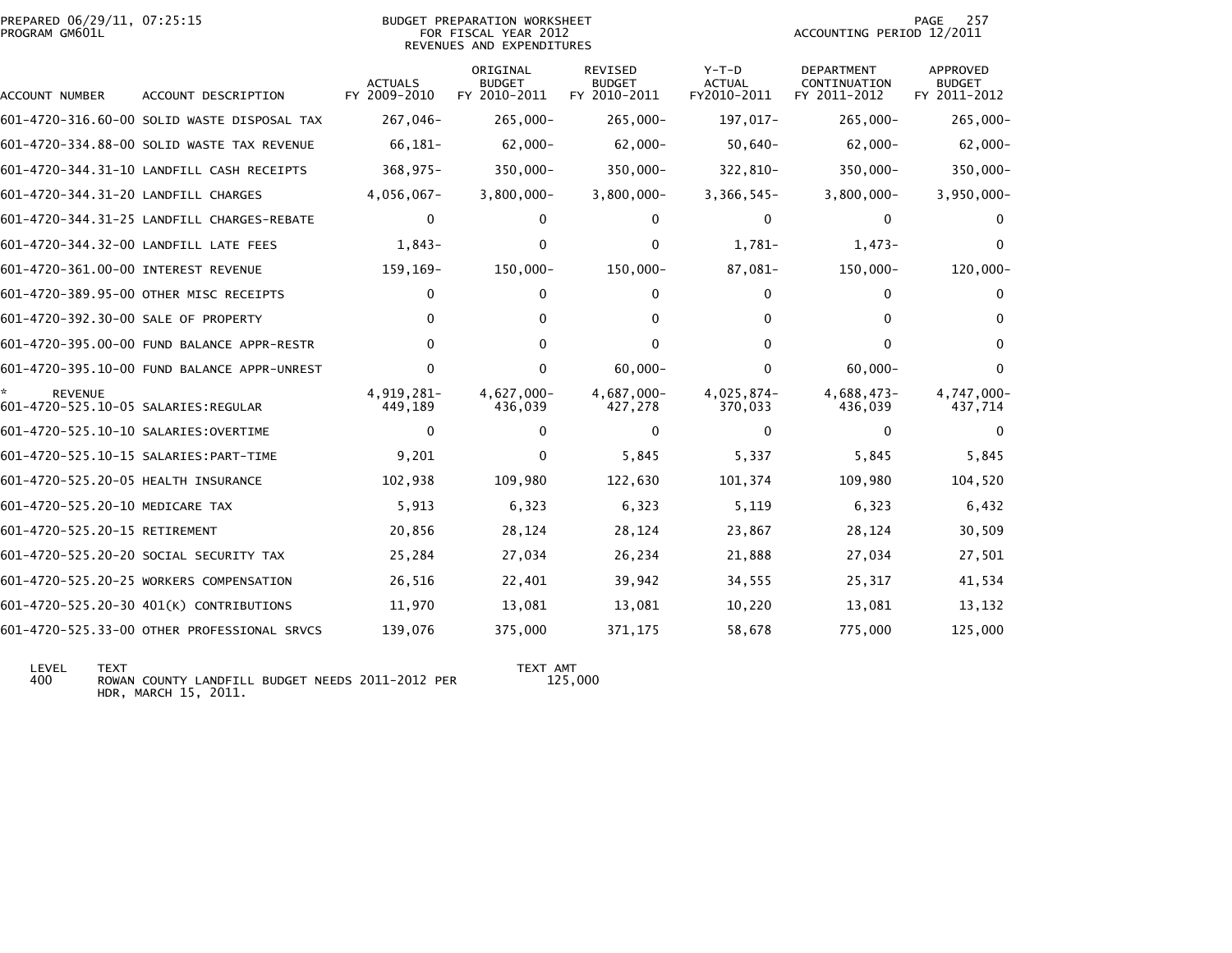| PROGRAM GM601L               | PREPARED 06/29/11, 07:25:15                                                                                                                                                                                                                                                                                                                                                                                                                                                                                                                                                                                                                                                                                                                                             |                                | BUDGET PREPARATION WORKSHEET<br>FOR FISCAL YEAR 2012<br>REVENUES AND EXPENDITURES |                                          |                                         | ACCOUNTING PERIOD 12/2011                  | 258<br><b>PAGE</b>                        |
|------------------------------|-------------------------------------------------------------------------------------------------------------------------------------------------------------------------------------------------------------------------------------------------------------------------------------------------------------------------------------------------------------------------------------------------------------------------------------------------------------------------------------------------------------------------------------------------------------------------------------------------------------------------------------------------------------------------------------------------------------------------------------------------------------------------|--------------------------------|-----------------------------------------------------------------------------------|------------------------------------------|-----------------------------------------|--------------------------------------------|-------------------------------------------|
| ACCOUNT NUMBER               | ACCOUNT DESCRIPTION                                                                                                                                                                                                                                                                                                                                                                                                                                                                                                                                                                                                                                                                                                                                                     | <b>ACTUALS</b><br>FY 2009-2010 | ORIGINAL<br><b>BUDGET</b><br>FY 2010-2011                                         | REVISED<br><b>BUDGET</b><br>FY 2010-2011 | $Y-T-D$<br><b>ACTUAL</b><br>FY2010-2011 | DEPARTMENT<br>CONTINUATION<br>FY 2011-2012 | APPROVED<br><b>BUDGET</b><br>FY 2011-2012 |
|                              | SITE SUITABLILTY PLAN - \$75,000<br>OPERATIONAL SERVICES - \$50,000                                                                                                                                                                                                                                                                                                                                                                                                                                                                                                                                                                                                                                                                                                     |                                |                                                                                   | 125,000                                  |                                         |                                            |                                           |
|                              | 601-4720-525.34-05 AERIAL PHOTOGRAPHY                                                                                                                                                                                                                                                                                                                                                                                                                                                                                                                                                                                                                                                                                                                                   | 3,150                          | 6,500                                                                             | 6,500                                    | $\mathbf 0$                             | 6,500                                      | 4,000                                     |
|                              | 601-4720-525.34-27 PERMIT FEES                                                                                                                                                                                                                                                                                                                                                                                                                                                                                                                                                                                                                                                                                                                                          | 20,577                         | 30,000                                                                            | 30,000                                   | 7,940                                   | 30,000                                     | 20,000                                    |
|                              | 601-4720-525.34-30 SERVICE & MAINTENANCE                                                                                                                                                                                                                                                                                                                                                                                                                                                                                                                                                                                                                                                                                                                                | 1,000                          | 2,000                                                                             | 2,000                                    | 1,000                                   | 2,000                                      | 1,200                                     |
|                              | 601-4720-525.34-50 WATER & SOIL TESTING                                                                                                                                                                                                                                                                                                                                                                                                                                                                                                                                                                                                                                                                                                                                 | 27,104                         | 60,000                                                                            | 60,000                                   | 55,204                                  | 60,000                                     | 60,000                                    |
| LEVEL<br>400<br>LEVEL<br>400 | <b>TEXT</b><br>ROWAN COUNTY ACTIVE LANDFILL MARCH 15, 2011 PER<br>GOLDER GROUNDWATER CONSULTANTS.<br>1. GROUNDWATER ACTIVE FACILITY SAMPLING: \$23,000<br>GROUNDWATER MW-24 REPLACEMENT COST: \$9,300<br>3. STORMWATER SAMPLING & ANALYTICAL: \$5,000<br>COMPLIANCE TRACKING SYSTEM ACTIVE FACILITY:<br>4.<br>\$7.500<br>5. OPERATIONAL CONSULTING MEETING ANALYTICAL DATA<br>PUMP REPAIR & VERIFICATION SAMPLING AS NEEDED:<br>\$6,000<br>601-4720-525.34-51 WATER & SOIL TEST-CLOSED<br><b>TEXT</b><br>ROWAN COUNTY CLOSED AIRPORT LANDFILL 3/15/2011<br>PER GOLDER GROUNDWATER CONSULTING.<br>1. SAMPLING & ANALYTICAL: \$5,000<br>2. NCDENR EPA COMPLIANCE TRACKING: \$7,500<br>3. WELL OR PUMP REPAIR SPECIAL WASTE ANALYTICAL<br>SAMPLING & VERIFICATION: \$7,500 | 5,000                          | TEXT AMT<br>20,000<br>TEXT AMT                                                    | 60,000<br>60,000<br>20,000<br>20,000     | 872                                     | 20,000                                     | 20,000                                    |
|                              |                                                                                                                                                                                                                                                                                                                                                                                                                                                                                                                                                                                                                                                                                                                                                                         |                                |                                                                                   | 20,000                                   |                                         |                                            |                                           |
|                              | 601-4720-525.41-30 LEACHATE DISPOSAL                                                                                                                                                                                                                                                                                                                                                                                                                                                                                                                                                                                                                                                                                                                                    | 39,616                         | 65,000                                                                            | 65,000                                   | 21,580                                  | 65,000                                     | 45,000                                    |
|                              | 601-4720-525.42-20 GROUNDS MAINTENANCE                                                                                                                                                                                                                                                                                                                                                                                                                                                                                                                                                                                                                                                                                                                                  | 140,074                        | 150,000                                                                           | 149,500                                  | 107,409                                 | 150,000                                    | 150,000                                   |
|                              | 601-4720-525.43-05 R&M:BUILDINGS                                                                                                                                                                                                                                                                                                                                                                                                                                                                                                                                                                                                                                                                                                                                        | 5,822                          | 5,000                                                                             | 4,253                                    | 2,254                                   | 5,000                                      | 5,000                                     |
|                              | 601-4720-525.43-15 R&M:EQUIPMENT                                                                                                                                                                                                                                                                                                                                                                                                                                                                                                                                                                                                                                                                                                                                        | 68,916                         | 40,000                                                                            | 37,000                                   | 8,426                                   | 40,000                                     | 40,000                                    |
|                              | 601-4720-525.43-20 R&M:VEHICLES                                                                                                                                                                                                                                                                                                                                                                                                                                                                                                                                                                                                                                                                                                                                         | 70,832                         | 100,000                                                                           | 100,000                                  | 62,989                                  | 100,000                                    | 80,000                                    |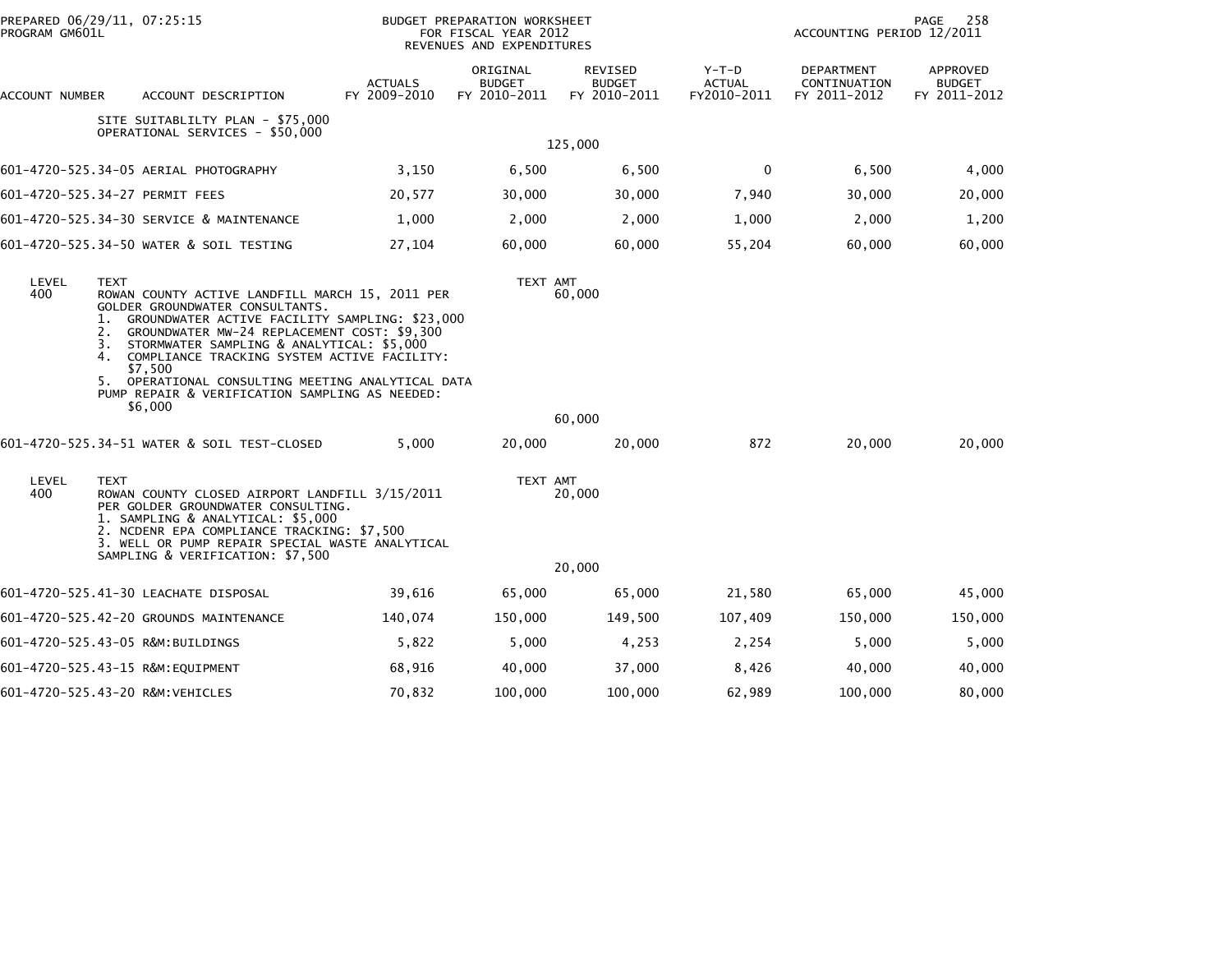| PREPARED 06/29/11, 07:25:15<br>PROGRAM GM601L |             |                                                                                                                                                                                                                                                       |                                | 259<br>PAGE<br>ACCOUNTING PERIOD 12/2011  |                                                 |                                         |                                            |                                                  |
|-----------------------------------------------|-------------|-------------------------------------------------------------------------------------------------------------------------------------------------------------------------------------------------------------------------------------------------------|--------------------------------|-------------------------------------------|-------------------------------------------------|-----------------------------------------|--------------------------------------------|--------------------------------------------------|
| ACCOUNT NUMBER                                |             | ACCOUNT DESCRIPTION                                                                                                                                                                                                                                   | <b>ACTUALS</b><br>FY 2009-2010 | ORIGINAL<br><b>BUDGET</b><br>FY 2010-2011 | <b>REVISED</b><br><b>BUDGET</b><br>FY 2010-2011 | $Y-T-D$<br><b>ACTUAL</b><br>FY2010-2011 | DEPARTMENT<br>CONTINUATION<br>FY 2011-2012 | <b>APPROVED</b><br><b>BUDGET</b><br>FY 2011-2012 |
|                                               |             | 601-4720-525.43-55 R&M:TELEPHONES                                                                                                                                                                                                                     | 11                             | 0                                         | 0                                               | $\mathbf{0}$                            | 0                                          | 0                                                |
|                                               |             | 601-4720-525.50-07 COST PER COPY PROGRAM                                                                                                                                                                                                              | 281                            | 300                                       | 300                                             | 51                                      | 300                                        | 300                                              |
| 601-4720-525.53-05 TELEPHONE                  |             |                                                                                                                                                                                                                                                       | 7,306                          | 8,500                                     | 8,500                                           | 5,596                                   | 8,500                                      | 8,000                                            |
| 601-4720-525.55-00 PRINTING                   |             |                                                                                                                                                                                                                                                       | 234                            | 400                                       | 400                                             | $\mathbf{0}$                            | 400                                        | 300                                              |
| 601-4720-525.56-00 UNIFORMS                   |             |                                                                                                                                                                                                                                                       | 5,974                          | 6,000                                     | 7,000                                           | 5,789                                   | 6,000                                      | 6,000                                            |
|                                               |             | 601-4720-525.56-15 INMATE CLOTHING                                                                                                                                                                                                                    | $\mathbf{0}$                   | 0                                         | 2,000                                           | 685                                     | 5,000                                      | 5,000                                            |
| LEVEL<br>400                                  | <b>TEXT</b> | ROWAN COUNTY SHERIFF/LF INMATE WORKER PROGRAM<br>APPROVED BY GARY PAGE, COUNTY MANAGER.<br>INMATES SUPERVISED BY DEPUTY PERSONNEL TASKED WITH<br>LANDFILL AND ROAD CLEAN-UP. MONIES TO BE TAKEN<br>FROM NCDENR TIPPING TAX MONIES AS APPROVED PROJECT |                                | TEXT AMT                                  | 5,000                                           |                                         |                                            |                                                  |
|                                               |             |                                                                                                                                                                                                                                                       |                                |                                           | 5,000                                           |                                         |                                            |                                                  |
| 601-4720-525.58-00 TRAVEL                     |             |                                                                                                                                                                                                                                                       | 5,964                          | 7,500                                     | 7,500                                           | 6,626                                   | 7,500                                      | 7,500                                            |
| 601-4720-525.59-00 TRAINING                   |             |                                                                                                                                                                                                                                                       | 4,294                          | 5,000                                     | 5,000                                           | 2,933                                   | 5,000                                      | 5,000                                            |
|                                               |             | 601-4720-525.61-05 SUPPLIES:OFFICE                                                                                                                                                                                                                    | 4,991                          | 5,000                                     | 5,000                                           | 3,128                                   | 5,000                                      | 5,000                                            |
|                                               |             | 601-4720-525.61-17 SUPPLIES:FABRIC COVER                                                                                                                                                                                                              | 4,800                          | 10,000                                    | 10,000                                          | 6,885                                   | 10,000                                     | 8,000                                            |
|                                               |             | 601-4720-525.61-25 SUPPLIES:GARAGE                                                                                                                                                                                                                    | 2,032                          | 2,000                                     | 2,000                                           | 1,946                                   | 5,000                                      | 4,000                                            |
| LEVEL<br>400                                  | <b>TEXT</b> | ROWAN COUNTY LANDFILL PER JEFF BOYD. REQUESTING<br>INCREASE IN MONIES TO AVOID DEFICIT IN GARAGE/                                                                                                                                                     |                                | TEXT AMT                                  | 4,000                                           |                                         |                                            |                                                  |
|                                               |             | SUPPLIES ACCOUNT DUE TO INFLATION.                                                                                                                                                                                                                    |                                |                                           | 4,000                                           |                                         |                                            |                                                  |
|                                               |             | 601-4720-525.61-85 SUPPLIES: VEHICLE                                                                                                                                                                                                                  | 3,947                          | 7,000                                     | 7,000                                           | 5,240                                   | 7,000                                      | 7,000                                            |
|                                               |             | 601-4720-525.61-95 SUPPLIES: OTHER SMALL EQMT                                                                                                                                                                                                         | 1,752                          | 2,000                                     | 2,000                                           | 1,450                                   | 2,500                                      | 2,500                                            |
|                                               |             |                                                                                                                                                                                                                                                       |                                |                                           |                                                 |                                         |                                            |                                                  |

LEVEL TEXT TEXT AMT 400 ROWAN COUNTY LANDFILL COMPUTER NEEDS PER JEFF BOYD 2,500 1. ONE HEAVY DUTY FIELD LAPTOP COMPUTER USED TO

TEXT AMT<br>2,500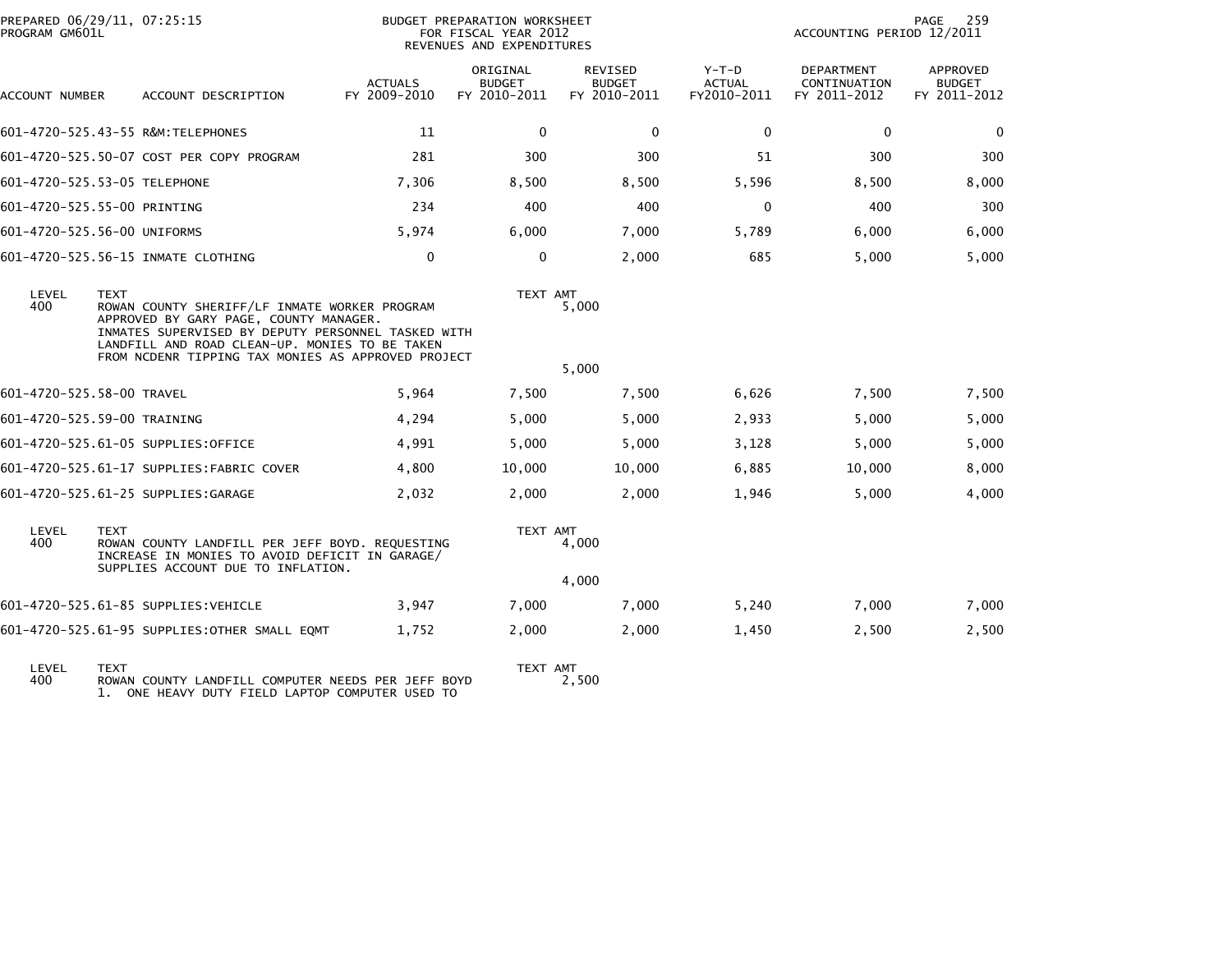| PROGRAM GM601L                 | PREPARED 06/29/11, 07:25:15 |                                                                                                                                                                                                                                                                  |                                | BUDGET PREPARATION WORKSHEET<br>FOR FISCAL YEAR 2012<br>REVENUES AND EXPENDITURES |                                          |                                         | ACCOUNTING PERIOD 12/2011                  | 260<br>PAGE                               |
|--------------------------------|-----------------------------|------------------------------------------------------------------------------------------------------------------------------------------------------------------------------------------------------------------------------------------------------------------|--------------------------------|-----------------------------------------------------------------------------------|------------------------------------------|-----------------------------------------|--------------------------------------------|-------------------------------------------|
| ACCOUNT NUMBER                 |                             | ACCOUNT DESCRIPTION                                                                                                                                                                                                                                              | <b>ACTUALS</b><br>FY 2009-2010 | ORIGINAL<br><b>BUDGET</b><br>FY 2010-2011                                         | REVISED<br><b>BUDGET</b><br>FY 2010-2011 | $Y-T-D$<br><b>ACTUAL</b><br>FY2010-2011 | DEPARTMENT<br>CONTINUATION<br>FY 2011-2012 | APPROVED<br><b>BUDGET</b><br>FY 2011-2012 |
|                                |                             | HOOK HEAVY EQUIPMENT UP TO FOR DIAGNOSTIC<br>TESTING AND EVALUATION.<br>2. LAPTOP COMPUTER NEEDED FOR ASSISTANCE LANDFILL<br>MANAGER BRENT CARLTON.                                                                                                              |                                |                                                                                   | 2,500                                    |                                         |                                            |                                           |
| 601-4720-525.62-05 ELECTRICITY |                             |                                                                                                                                                                                                                                                                  | 13,631                         | 16,000                                                                            | 16,000                                   | 10,576                                  | 10,000                                     | 16,000                                    |
|                                |                             | 601-4720-525.62-20 MOTOR FUEL & LUBRICANTS                                                                                                                                                                                                                       | 156,489                        | 170,000                                                                           | 220,000                                  | 160,975                                 | 170,000                                    | 205,000                                   |
|                                |                             | 601-4720-525.64-50 DUES & SUBSCRIPTIONS                                                                                                                                                                                                                          | 342                            | 400                                                                               | 400                                      | 282                                     | 400                                        | 400                                       |
|                                |                             | 601-4720-525.73-00 C/A:OTHER IMPROVEMENTS                                                                                                                                                                                                                        | $\mathbf 0$                    | 0                                                                                 | 0                                        | 0                                       | 0                                          | 350,000                                   |
| LEVEL<br>400                   | <b>TEXT</b>                 | PHASE I, II AND III GAS COLLECTION SYSTEM                                                                                                                                                                                                                        |                                | TEXT AMT                                                                          | 350,000<br>350,000                       |                                         |                                            |                                           |
|                                |                             | 601-4720-525.73-10 C/O:LANDFILL CELL                                                                                                                                                                                                                             | $\mathbf{0}$                   | $\mathbf{0}$                                                                      | $\mathbf{0}$                             | $\Omega$                                | $\Omega$                                   | 250,000                                   |
| LEVEL<br>400                   | <b>TEXT</b>                 | PHASE IV CELL CONSTRUCTION - BIDDING DOCUMENTS<br>PHASE IV NCDENR CELL PERMITTING<br>PHASE IV DESIGN HYDROGEOLOGIC STUDY                                                                                                                                         |                                | TEXT AMT                                                                          | 100,000<br>100,000<br>50,000<br>250,000  |                                         |                                            |                                           |
| 601-4720-525.73-45 C/A:PAVING  |                             |                                                                                                                                                                                                                                                                  | $\mathbf{0}$                   | 0                                                                                 | $\mathbf{0}$                             | $\Omega$                                | $\Omega$                                   | 0                                         |
|                                |                             | 601-4720-525.74-35 C/A:VEHICLES                                                                                                                                                                                                                                  | 497,498                        | 546,100                                                                           | 546,100                                  | 455,681                                 | 822,022                                    | 774,022                                   |
| LEVEL<br>400                   | <b>TEXT</b>                 | ROWAN COUNTY LANDFILL HEAVY EQUIPMENT PURCHASE:<br>MACK ROLL OFF REPLACEMENT USED TO PICK UP OPEN TOP<br>ROLL OFF CONTAINERS AT ROWAN COUNTY SITES-\$170,000<br>CAT 826H LANDFILL TRASH COMPACTOR REPLACEMENT USED<br>ON A DAILY BASIS AT THE LANDFILL-\$604,022 |                                | TEXT AMT                                                                          | 774,022                                  |                                         |                                            |                                           |
|                                |                             |                                                                                                                                                                                                                                                                  |                                |                                                                                   | 774,022                                  |                                         |                                            |                                           |
|                                |                             | 601-4720-525.74-90 C/A:OTHER EQUIPMENT                                                                                                                                                                                                                           | $\mathbf 0$                    | $\mathbf 0$                                                                       | $\mathbf 0$                              | 0                                       | 10,876                                     | 10,876                                    |
| LEVEL<br>400                   | <b>TEXT</b>                 | ROWAN COUNTY LANDFILL NCDENR/EPA METHANE GAS PER                                                                                                                                                                                                                 |                                | TEXT AMT                                                                          | 10,876                                   |                                         |                                            |                                           |

GOLDER/HDR: PORTABLE METHANE GAS MONITORING EQUIP

10,876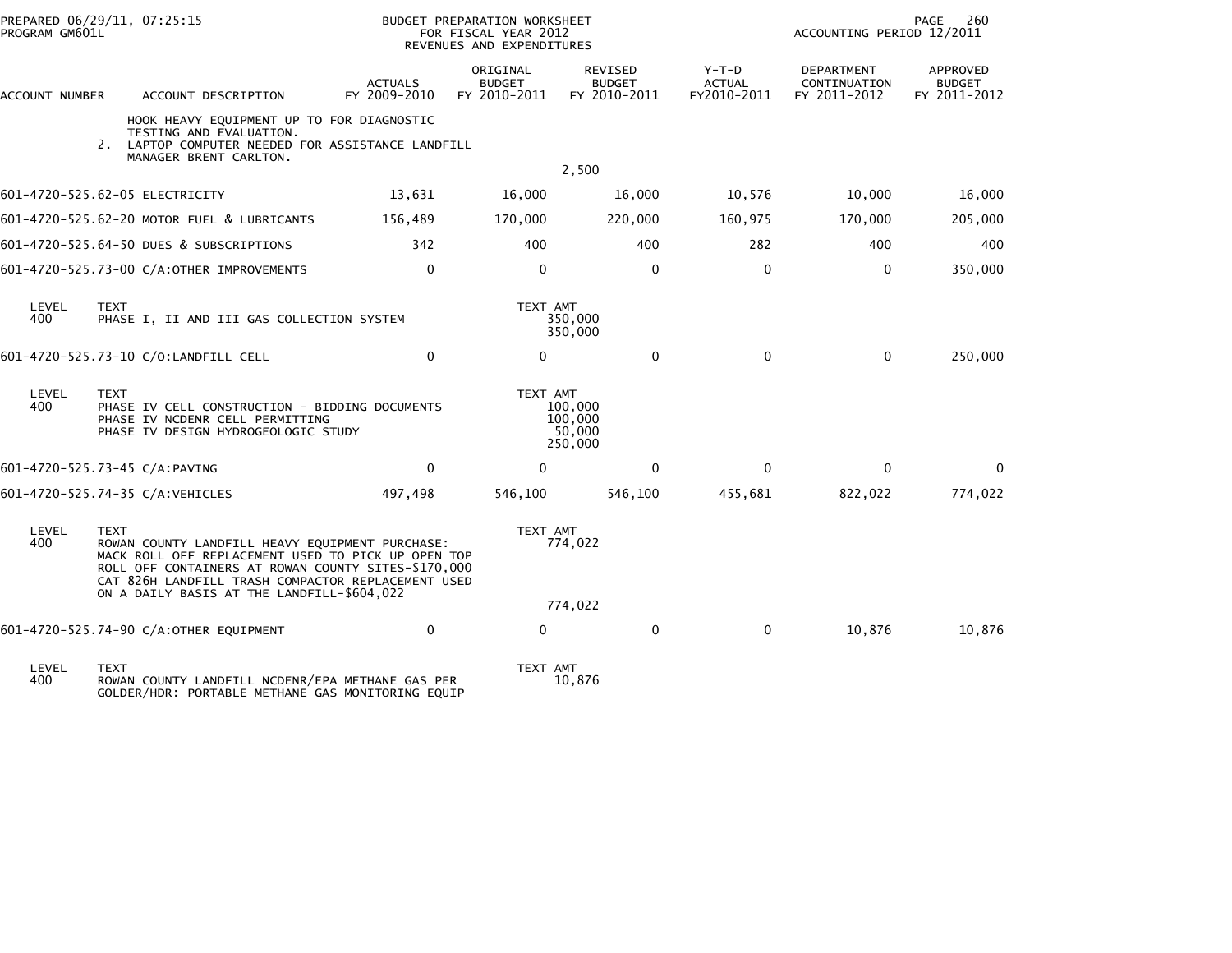| PREPARED 06/29/11, 07:25:15<br>PROGRAM GM601L |                                                                                                |                                | BUDGET PREPARATION WORKSHEET<br>FOR FISCAL YEAR 2012<br>REVENUES AND EXPENDITURES |                                                 |                                         | 261<br>PAGE<br>ACCOUNTING PERIOD 12/2011          |                                                  |  |  |
|-----------------------------------------------|------------------------------------------------------------------------------------------------|--------------------------------|-----------------------------------------------------------------------------------|-------------------------------------------------|-----------------------------------------|---------------------------------------------------|--------------------------------------------------|--|--|
| <b>ACCOUNT NUMBER</b>                         | ACCOUNT DESCRIPTION                                                                            | <b>ACTUALS</b><br>FY 2009-2010 | ORIGINAL<br><b>BUDGET</b><br>FY 2010-2011                                         | <b>REVISED</b><br><b>BUDGET</b><br>FY 2010-2011 | $Y-T-D$<br><b>ACTUAL</b><br>FY2010-2011 | <b>DEPARTMENT</b><br>CONTINUATION<br>FY 2011-2012 | <b>APPROVED</b><br><b>BUDGET</b><br>FY 2011-2012 |  |  |
|                                               | TO PULL REPORTABLE COMPLIANCE GAS READINGS TO<br>NCDENR EPA: \$10.876 INCLUDES STAFF TRAINING. |                                |                                                                                   | 10,876                                          |                                         |                                                   |                                                  |  |  |
|                                               | 601-4720-525.76-30 F/A:EQUIPMENT/FURNISHINGS                                                   | 0                              | 1,000                                                                             | 2,247                                           | 700                                     | 1,000                                             | 1,000                                            |  |  |
| 601-4720-525.78-00 C/O:GAAP                   |                                                                                                | 497,498-                       | 0                                                                                 | 0                                               | 0                                       | $\mathbf{0}$                                      | 0                                                |  |  |
|                                               | 601-4720-525.79-00 DEPRECIATION EXPENSE                                                        | 996,892                        | 0                                                                                 | 0                                               | 0                                       | 0                                                 | $\mathbf{0}$                                     |  |  |
|                                               | 601-4720-525.80-00 BAD DEBT EXPENSE                                                            | $2,323-$                       | $\Omega$                                                                          | 0                                               | $\mathbf{0}$                            | $\Omega$                                          | $\Omega$                                         |  |  |
|                                               | 601-4720-525.90-16 BANK FEES: CREDIT CARD                                                      | 5,463                          | 5,000                                                                             | 5,000                                           | 4,461                                   | 5,000                                             | 6,000                                            |  |  |
| 601-4720-525.90-34 INDIRECT COSTS             |                                                                                                | 134,218                        | 134,218                                                                           | 217,099                                         | 217,099                                 | 134,218                                           | 202,539                                          |  |  |
|                                               | 601-4720-525.90-56 SOLID WASTE DISPOSAL TAX                                                    | 267,046                        | 265,000                                                                           | 265,000                                         | 197,017                                 | 265,000                                           | 265,000                                          |  |  |
|                                               | 601-4720-525.98-20 RESERVE: LANDFILL-MONITORI                                                  | 1,013,651                      | 945,205                                                                           | 834,854                                         | $\mathbf{0}$                            | 945,205                                           | 480,630                                          |  |  |
|                                               | 601-4720-525.98-22 RESERVE: NEW POSITION                                                       | 0                              |                                                                                   | $\mathbf{0}$                                    | $\mathbf{0}$                            | $\mathbf{0}$                                      | $\Omega$                                         |  |  |
|                                               |                                                                                                | $\Omega$                       | 0                                                                                 | 0                                               | $\Omega$                                | $\mathbf{0}$                                      | $\Omega$                                         |  |  |
| $\star$<br>EXPENDITURE                        |                                                                                                | 3,800,029                      | 3,633,105                                                                         | 3,678,285                                       | 1,985,865                               | 4,331,164                                         | 3,837,454                                        |  |  |
| **<br>LANDFILL                                |                                                                                                | 1, 119, 252-                   | 993,895-                                                                          | 1,008,715-                                      | $2,040,009 -$                           | 357,309-                                          | $909.546 -$                                      |  |  |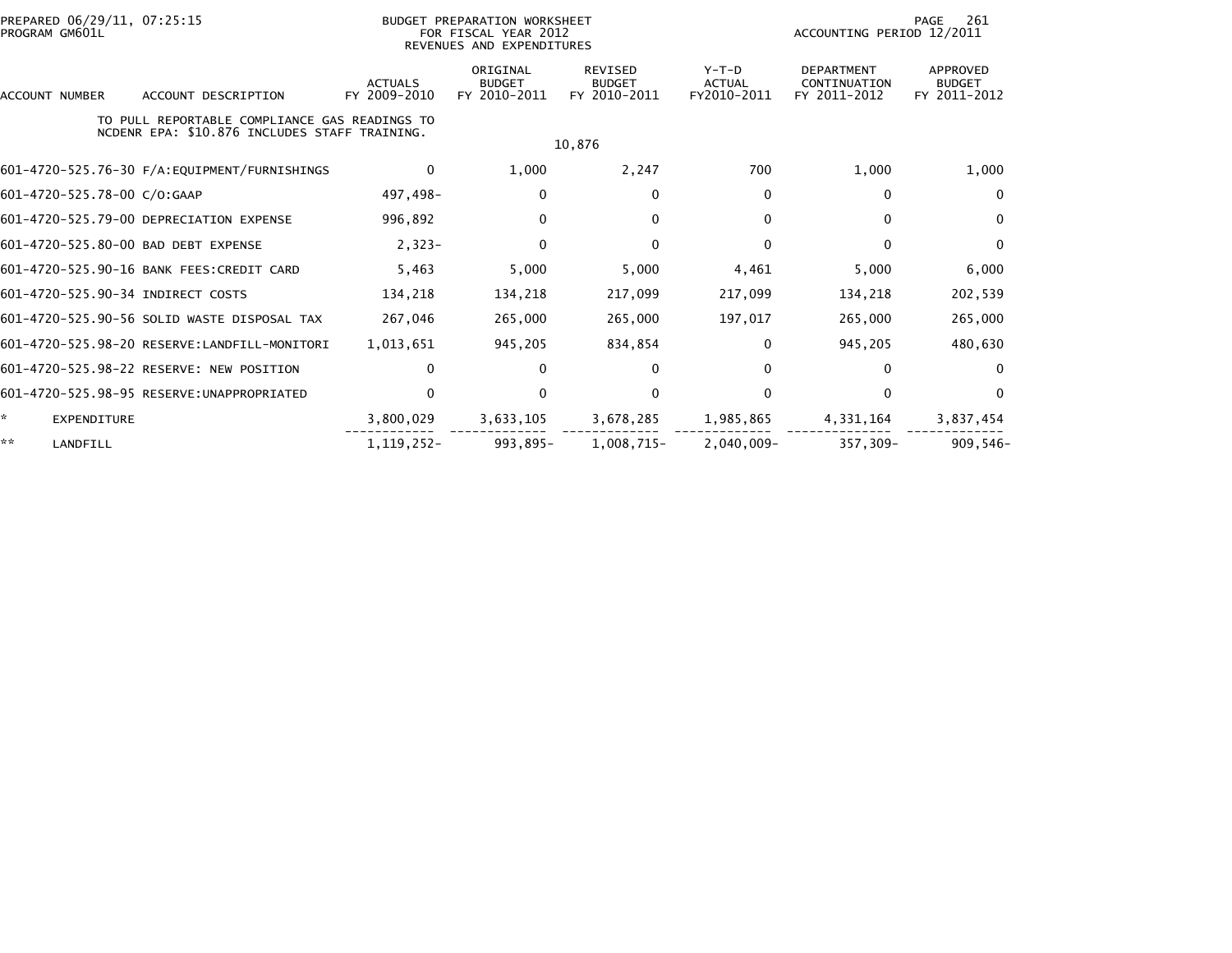| PREPARED 06/29/11, 07:25:15<br>PROGRAM GM601L |                                                                                                                                                                                                                                                                                                                    | BUDGET PREPARATION WORKSHEET<br>FOR FISCAL YEAR 2012<br>REVENUES AND EXPENDITURES |                                           |                                                 |                                         | PAGE<br>262<br>ACCOUNTING PERIOD 12/2011   |                                           |  |
|-----------------------------------------------|--------------------------------------------------------------------------------------------------------------------------------------------------------------------------------------------------------------------------------------------------------------------------------------------------------------------|-----------------------------------------------------------------------------------|-------------------------------------------|-------------------------------------------------|-----------------------------------------|--------------------------------------------|-------------------------------------------|--|
| ACCOUNT NUMBER                                | ACCOUNT DESCRIPTION                                                                                                                                                                                                                                                                                                | <b>ACTUALS</b><br>FY 2009-2010                                                    | ORIGINAL<br><b>BUDGET</b><br>FY 2010-2011 | <b>REVISED</b><br><b>BUDGET</b><br>FY 2010-2011 | $Y-T-D$<br><b>ACTUAL</b><br>FY2010-2011 | DEPARTMENT<br>CONTINUATION<br>FY 2011-2012 | APPROVED<br><b>BUDGET</b><br>FY 2011-2012 |  |
|                                               | 601-4730-334.30-48 DOT MOVING GRANT                                                                                                                                                                                                                                                                                | $\mathbf{0}$                                                                      | $\mathbf{0}$                              | 0                                               | $\Omega$                                | $\mathbf{0}$                               | $\mathbf{0}$                              |  |
|                                               | 601-4730-392.30-00 SALE OF PROPERTY                                                                                                                                                                                                                                                                                | $\Omega$                                                                          | 0                                         | $\Omega$                                        | 0                                       | $\bf{0}$                                   | $\Omega$                                  |  |
|                                               | 601-4730-395.00-00 FUND BALANCE APPR-RESTR                                                                                                                                                                                                                                                                         | $\mathbf{0}$                                                                      | $\mathbf{0}$                              | 0                                               | 0                                       | $\mathbf 0$                                | $\mathbf{0}$                              |  |
| <b>REVENUE</b>                                |                                                                                                                                                                                                                                                                                                                    | $\Omega$<br>61,983                                                                | $\Omega$<br>61,745                        | $\Omega$<br>62,095                              | 0<br>53,972                             | $\Omega$<br>61,745                         | 0<br>61,745                               |  |
|                                               | 601-4730-525.10-10 SALARIES: OVERTIME                                                                                                                                                                                                                                                                              | 0                                                                                 | 0                                         | 0                                               | 0                                       | 0                                          | $\mathbf 0$                               |  |
|                                               | 601-4730-525.20-05 HEALTH INSURANCE                                                                                                                                                                                                                                                                                | 16,275                                                                            | 16,920                                    | 19,470                                          | 16,199                                  | 16,920                                     | 16,080                                    |  |
|                                               | 601-4730-525.20-10 MEDICARE TAX                                                                                                                                                                                                                                                                                    | 812                                                                               | 878                                       | 878                                             | 691                                     | 878                                        | 896                                       |  |
|                                               | 601-4730-525.20-15 RETIREMENT                                                                                                                                                                                                                                                                                      | 3,085                                                                             | 3,982                                     | 3,992                                           | 3,481                                   | 3,982                                      | 4,303                                     |  |
|                                               | 601-4730-525.20-20 SOCIAL SECURITY TAX                                                                                                                                                                                                                                                                             | 3,471                                                                             | 3,756                                     | 3,756                                           | 2,957                                   | 3,756                                      | 3,828                                     |  |
|                                               | 601-4730-525.20-25 WORKERS COMPENSATION                                                                                                                                                                                                                                                                            | 4,185                                                                             | 3,390                                     | 6,210                                           | 5,395                                   | 6,210                                      | 6,174                                     |  |
|                                               | 601-4730-525.20-30 401(K) CONTRIBUTIONS                                                                                                                                                                                                                                                                            | 1.860                                                                             | 1,853                                     | 1,863                                           | 1,619                                   | 1,853                                      | 1,853                                     |  |
|                                               | 601-4730-525.33-62 SPECIAL WASTE DISPOSAL                                                                                                                                                                                                                                                                          | $\mathbf{0}$                                                                      | $\mathbf 0$                               | $\mathbf 0$                                     | $\mathbf 0$                             | 5,000                                      | 5,000                                     |  |
| LEVEL<br>400                                  | <b>TEXT</b><br>ROWAN COUNTY PROCESSING CENTER NCDENR COMPLIANCE<br>RECYCLING LANDFILL BANS. DISPOSAL OF ITEMS THAT<br>HAVE NO MARKET VALUE, BUT MUST BE HANDLED BY<br>PROFESSIONALS TRAINED IN THIS TYPE OF DISPOSAL.<br>FOR EXAMPLE: MERCURY, LEAD, TVS, FLOURESCENT<br>LIGHTS, ETC. ALL NEW FOR NC JULY 1, 2011. |                                                                                   | TEXT AMT                                  | 5,000<br>5,000                                  |                                         |                                            |                                           |  |
|                                               | 601-4730-525.43-05 R&M:BUILDINGS                                                                                                                                                                                                                                                                                   | 8,365                                                                             | 15,000                                    | 13,082                                          | 4,463                                   | 15,000                                     | 10,000                                    |  |
|                                               | 601-4730-525.43-15 R&M:EQUIPMENT                                                                                                                                                                                                                                                                                   | 1,178                                                                             | 5,000                                     | 5,000                                           | 3,523                                   | 5,000                                      | 4,000                                     |  |
|                                               | 601-4730-525.43-20 R&M:VEHICLES                                                                                                                                                                                                                                                                                    | 109                                                                               | 5,000                                     | 5,000                                           | 2,495                                   | 5,000                                      | 4,000                                     |  |
|                                               | 601-4730-525.43-55 R&M:TELEPHONES                                                                                                                                                                                                                                                                                  | 0                                                                                 | 0                                         | 0                                               | 0                                       | 0                                          | $\Omega$                                  |  |
|                                               | 601-4730-525.50-07 COST PER COPY PROGRAM                                                                                                                                                                                                                                                                           | 51                                                                                | 200                                       | 200                                             | 68                                      | 200                                        | 200                                       |  |
| 601-4730-525.53-05 TELEPHONE                  |                                                                                                                                                                                                                                                                                                                    | 1,941                                                                             | 2,500                                     | 2,500                                           | 1,505                                   | 2,500                                      | 2,500                                     |  |
|                                               |                                                                                                                                                                                                                                                                                                                    |                                                                                   |                                           |                                                 |                                         |                                            |                                           |  |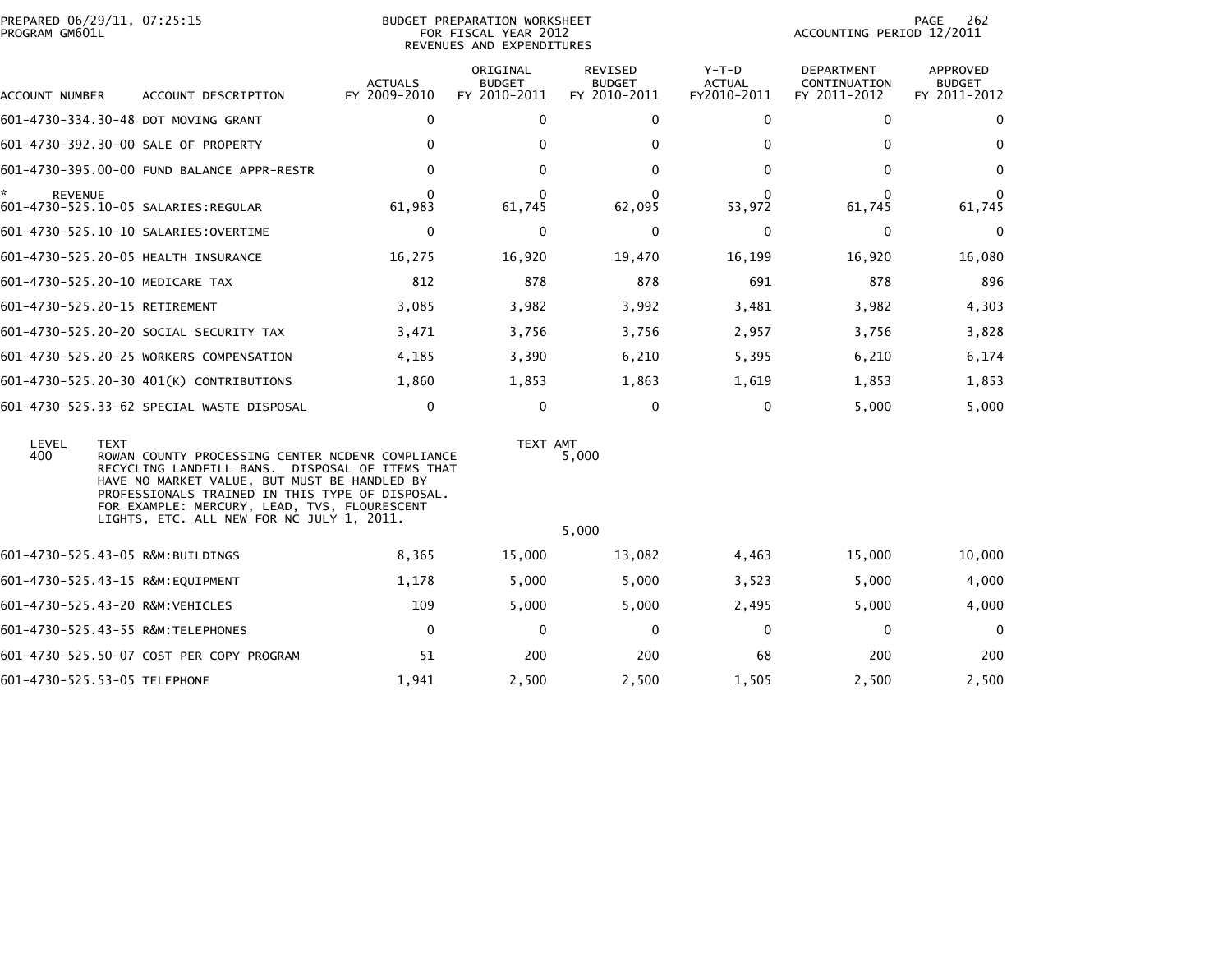| PREPARED 06/29/11, 07:25:15<br>PROGRAM GM601L |                                                                               |                                | BUDGET PREPARATION WORKSHEET<br>FOR FISCAL YEAR 2012<br>REVENUES AND EXPENDITURES |                                          |                                         | 263<br>PAGE<br>ACCOUNTING PERIOD 12/2011          |                                           |  |
|-----------------------------------------------|-------------------------------------------------------------------------------|--------------------------------|-----------------------------------------------------------------------------------|------------------------------------------|-----------------------------------------|---------------------------------------------------|-------------------------------------------|--|
| ACCOUNT NUMBER                                | ACCOUNT DESCRIPTION                                                           | <b>ACTUALS</b><br>FY 2009-2010 | ORIGINAL<br><b>BUDGET</b><br>FY 2010-2011                                         | REVISED<br><b>BUDGET</b><br>FY 2010-2011 | $Y-T-D$<br><b>ACTUAL</b><br>FY2010-2011 | <b>DEPARTMENT</b><br>CONTINUATION<br>FY 2011-2012 | APPROVED<br><b>BUDGET</b><br>FY 2011-2012 |  |
| 601-4730-525.56-00 UNIFORMS                   |                                                                               | 1,390                          | 1,400                                                                             | 1,400                                    | 1,380                                   | 2,000                                             | 2,000                                     |  |
| LEVEL<br><b>TEXT</b><br>400                   | ROWAN COUNTY PROCESSING CENTER WEEKLY RENTAL AND<br>OSHA BOOTS AND EQUIPMENT. |                                | TEXT AMT                                                                          | 2,000                                    |                                         |                                                   |                                           |  |
| 601-4730-525.61-90 SUPPLIES: OTHER            |                                                                               | 4,977                          | 5,000                                                                             | 2,000<br>5,000                           | 4,511                                   | 5,000                                             | 5,000                                     |  |
|                                               | 601-4730-525.61-95 SUPPLIES: OTHER SMALL EQMT                                 | 1,091                          | 2,000                                                                             | 2,000                                    | 1,391                                   | 2,000                                             | 2,000                                     |  |
| 601-4730-525.62-05 ELECTRICITY                |                                                                               | 6,861                          | 7,350                                                                             | 7,350                                    | 6,228                                   | 7,350                                             | 7,600                                     |  |
| 601-4730-525.62-10 HEATING OIL                |                                                                               | $\mathbf{0}$                   | 1,000                                                                             | 1,000                                    | 0                                       | 1,000                                             | 400                                       |  |
|                                               | 601-4730-525.62-20 MOTOR FUEL & LUBRICANTS                                    | 1,714                          | 2,500                                                                             | 2,500                                    | 1,915                                   | 2,500                                             | 3,000                                     |  |
| 601-4730-525.62-25 NATURAL GAS                |                                                                               | 3,315                          | 3,500                                                                             | 3,500                                    | 2,792                                   | 3,500                                             | 3,500                                     |  |
|                                               | 601-4730-525.71-05 PURCHASE OF PROPERTY                                       | $\Omega$                       | 0                                                                                 | 0                                        | $\Omega$                                | $\mathbf 0$                                       | $\mathbf{0}$                              |  |
| 601-4730-525.72-00 C/A:BUILDINGS              |                                                                               | $\Omega$                       | $\Omega$                                                                          | 0                                        | $\Omega$                                | $\Omega$                                          | $\mathbf{0}$                              |  |
| 601-4730-525.73-45 C/A:PAVING                 |                                                                               | $\Omega$                       | $\Omega$                                                                          | $\mathbf{0}$                             | 0                                       | $\Omega$                                          | $\mathbf{0}$                              |  |
|                                               | 601-4730-525.76-30 F/A: EQUIPMENT/FURNISHINGS                                 | $\Omega$                       | 0                                                                                 | 1,918                                    | 1,826                                   | $\Omega$                                          | $\mathbf{0}$                              |  |
| 601-4730-525.76-90 F/A:OTHER                  |                                                                               | $\Omega$                       | $\Omega$                                                                          | $\mathbf{0}$                             | $\Omega$                                | $\Omega$                                          | $\Omega$                                  |  |
| 601-4730-525.78-00 C/O:GAAP                   |                                                                               | $\Omega$                       | 0                                                                                 | 0                                        | $\Omega$                                | $\Omega$                                          | $\mathbf{0}$                              |  |
|                                               | 601-4730-525.79-00 DEPRECIATION EXPENSE                                       | $\Omega$                       | $\Omega$                                                                          | $\mathbf{0}$                             | $\Omega$                                | $\Omega$                                          | $\Omega$                                  |  |
| *.<br>EXPENDITURE                             |                                                                               | 122,663                        | 142,974                                                                           | 148,714                                  | 116,411                                 | 151,394                                           | 144,079                                   |  |
| **<br>RECYCLING OPERATIONS                    |                                                                               | 122,663                        | 142,974                                                                           | 148,714                                  | 116,411                                 | 151,394                                           | 144,079                                   |  |
| ***                                           | ENVIRONMENTAL SERVICES                                                        | 385,280-                       | 0                                                                                 | 0                                        | 1,108,072-                              | 496,296                                           |                                           |  |
| ****<br>LANDFILL ENTERPRISE                   |                                                                               | 385,280-                       | 0                                                                                 | 0                                        | 1,108,072-                              | 496,296                                           | 0                                         |  |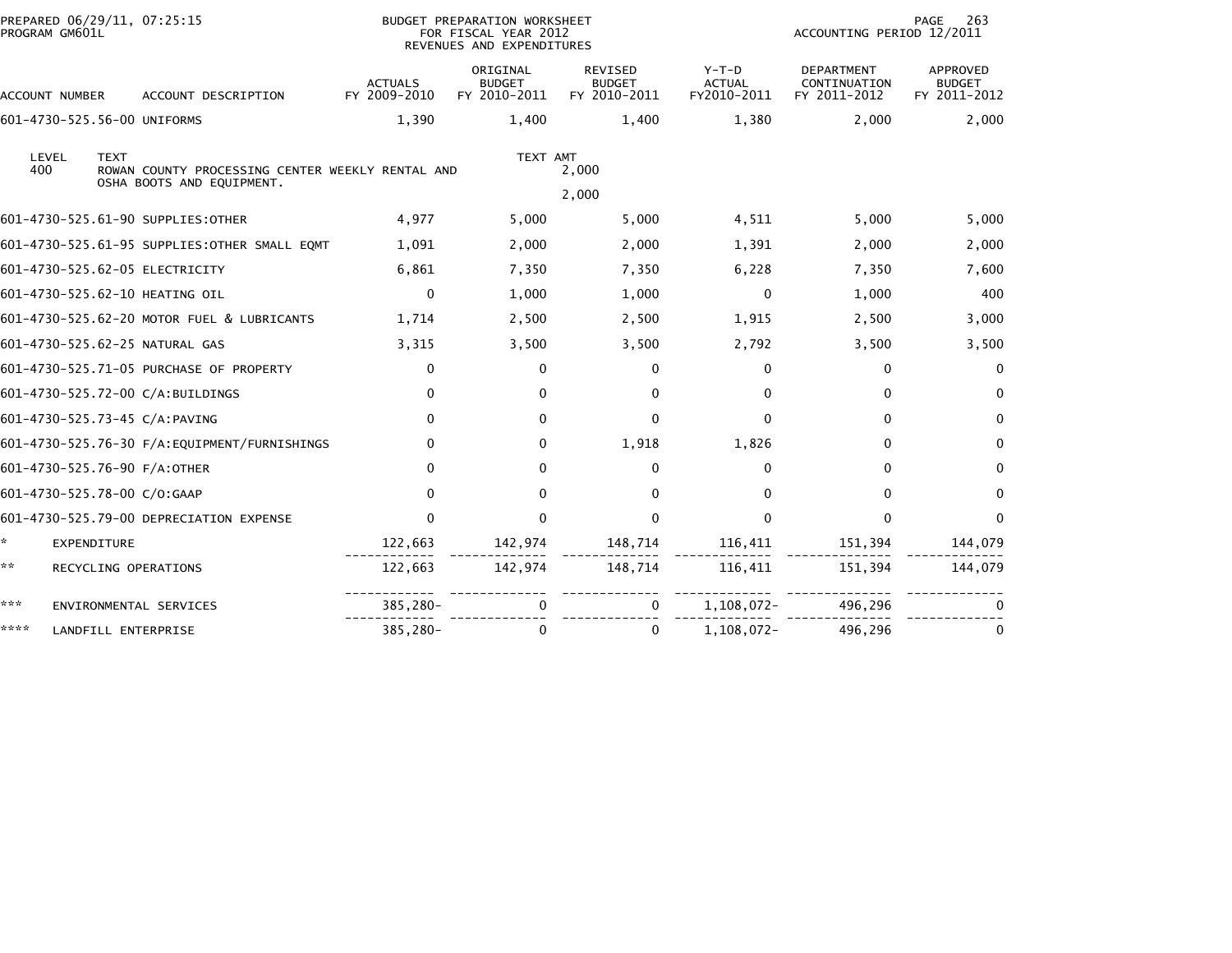| PREPARED 06/29/11, 07:25:15<br>PROGRAM GM601L |                                              | BUDGET PREPARATION WORKSHEET<br>FOR FISCAL YEAR 2012<br>REVENUES AND EXPENDITURES | 264<br>PAGE<br>ACCOUNTING PERIOD 12/2011  |                                          |                                         |                                            |                                                  |
|-----------------------------------------------|----------------------------------------------|-----------------------------------------------------------------------------------|-------------------------------------------|------------------------------------------|-----------------------------------------|--------------------------------------------|--------------------------------------------------|
| ACCOUNT NUMBER                                | ACCOUNT DESCRIPTION                          | <b>ACTUALS</b><br>FY 2009-2010                                                    | ORIGINAL<br><b>BUDGET</b><br>FY 2010-2011 | REVISED<br><b>BUDGET</b><br>FY 2010-2011 | $Y-T-D$<br><b>ACTUAL</b><br>FY2010-2011 | DEPARTMENT<br>CONTINUATION<br>FY 2011-2012 | <b>APPROVED</b><br><b>BUDGET</b><br>FY 2011-2012 |
|                                               | 602-6300-338.25-00 CONTRIBUTION-KANNAPOLIS   | 159,578-                                                                          | 0                                         | 0                                        | 0                                       | 0                                          | 0                                                |
|                                               | 602-6300-338.25-01 CONTRIBUTION-KANN-GAAP    | 159,578                                                                           | $\Omega$                                  | 0                                        | 0                                       | 0                                          | $\Omega$                                         |
| 602-6300-361.00-00 INTEREST REVENUE           |                                              | $651-$                                                                            | $500 -$                                   | $500 -$                                  | $427 -$                                 | 0                                          | 0                                                |
|                                               | 602-6300-361.42-01 INTEREST-N/R - GAAP       | $2,575-$                                                                          | 0                                         | 0                                        | 0                                       | 0                                          | 0                                                |
|                                               | 602-6300-363.50-00 RENT:TEAM LEASE PAYMENTS  | 128,230-                                                                          | 112,000-                                  | 112,000-                                 | $51,344-$                               | 0                                          | 0                                                |
|                                               | 602-6300-391.10-00 TRANSFER FROM FUND 101    | $\Omega$                                                                          | $\Omega$                                  | 0                                        |                                         | 0                                          | 0                                                |
|                                               | 602-6300-395.10-00 FUND BALANCE APPR-UNREST  | $\mathbf{0}$                                                                      | $50,000 -$                                | 144,375-                                 | 0                                       | 0                                          | $\bf{0}$                                         |
| <b>REVENUE</b>                                | 602-6300-458.32-17 CONSULTING SERVICES       | 131,456-<br>0                                                                     | $162,500-$                                | $256,875-$                               | 51,771-                                 | 0<br>O                                     | 0<br>0                                           |
|                                               | 602-6300-458.33-17 CONTRACTED SERVICES       | 24,166                                                                            | 23,500                                    | 23,500                                   | 19,043                                  | 23,500                                     | 0                                                |
| 602-6300-458.41-40 WATER                      |                                              | 9,281                                                                             | 8,000                                     | 8,000                                    | 4,527                                   | 8,000                                      | 0                                                |
| 602-6300-458.43-05 R&M:BUILDINGS              |                                              | 11,942                                                                            | 51,600                                    | 27,600                                   | 9,072                                   | 20,000                                     | 0                                                |
|                                               | 602-6300-458.43-11 R&M:BRIDGE & ROAD REPAIR  | $\mathbf{0}$                                                                      | $\Omega$                                  | 94,375                                   | $\Omega$                                | $\Omega$                                   | $\Omega$                                         |
| 602-6300-458.43-14 R&M:ELEVATOR               |                                              | $\mathbf{0}$                                                                      | 2,500                                     | 11,500                                   | 9,705                                   | 11,500                                     | $\bf{0}$                                         |
| 602-6300-458.53-05 TELEPHONE                  |                                              | 1,183                                                                             | 1,400                                     | 1,400                                    | 1,159                                   | 1,400                                      | 0                                                |
| 602-6300-458.54-00 ADVERTISING                |                                              | 369                                                                               | 0                                         | 0                                        | 0                                       | 0                                          | 0                                                |
| 602-6300-458.62-05 ELECTRICITY                |                                              | 59,685                                                                            | 60,000                                    | 60,000                                   | 43,494                                  | 60,000                                     | 0                                                |
| 602-6300-458.62-30 PROPANE GAS                |                                              | 14,169                                                                            | 15,500                                    | 15,500                                   | 11,401                                  | 15,500                                     | 0                                                |
|                                               | 602-6300-458.73-00 C/A:OTHER IMPROVEMENTS    | $\Omega$                                                                          | 0                                         | $^{(1)}$                                 | 0                                       | 0                                          | 0                                                |
|                                               | 602-6300-458.74-25 C/A:OFFICE-FURN & FIXTURE | 0                                                                                 | 0                                         | 0                                        | 0                                       | 0                                          | 0                                                |
|                                               |                                              | $\Omega$                                                                          | 0                                         | 15,000                                   | 15,000                                  | 0                                          | 0                                                |
| 602-6300-458.78-00 GAAP                       |                                              | $\Omega$                                                                          | 0                                         | 0                                        | 0                                       | 0                                          | $\bf{0}$                                         |
|                                               | 602-6300-458.79-00 DEPRECIATION EXPENSE      | 161,459                                                                           |                                           |                                          |                                         | 0                                          | $\bf{0}$                                         |
|                                               | 602-6300-458.95-10 TRANSFER TO FUND 101      | 153,000                                                                           |                                           |                                          |                                         | 0                                          | 0                                                |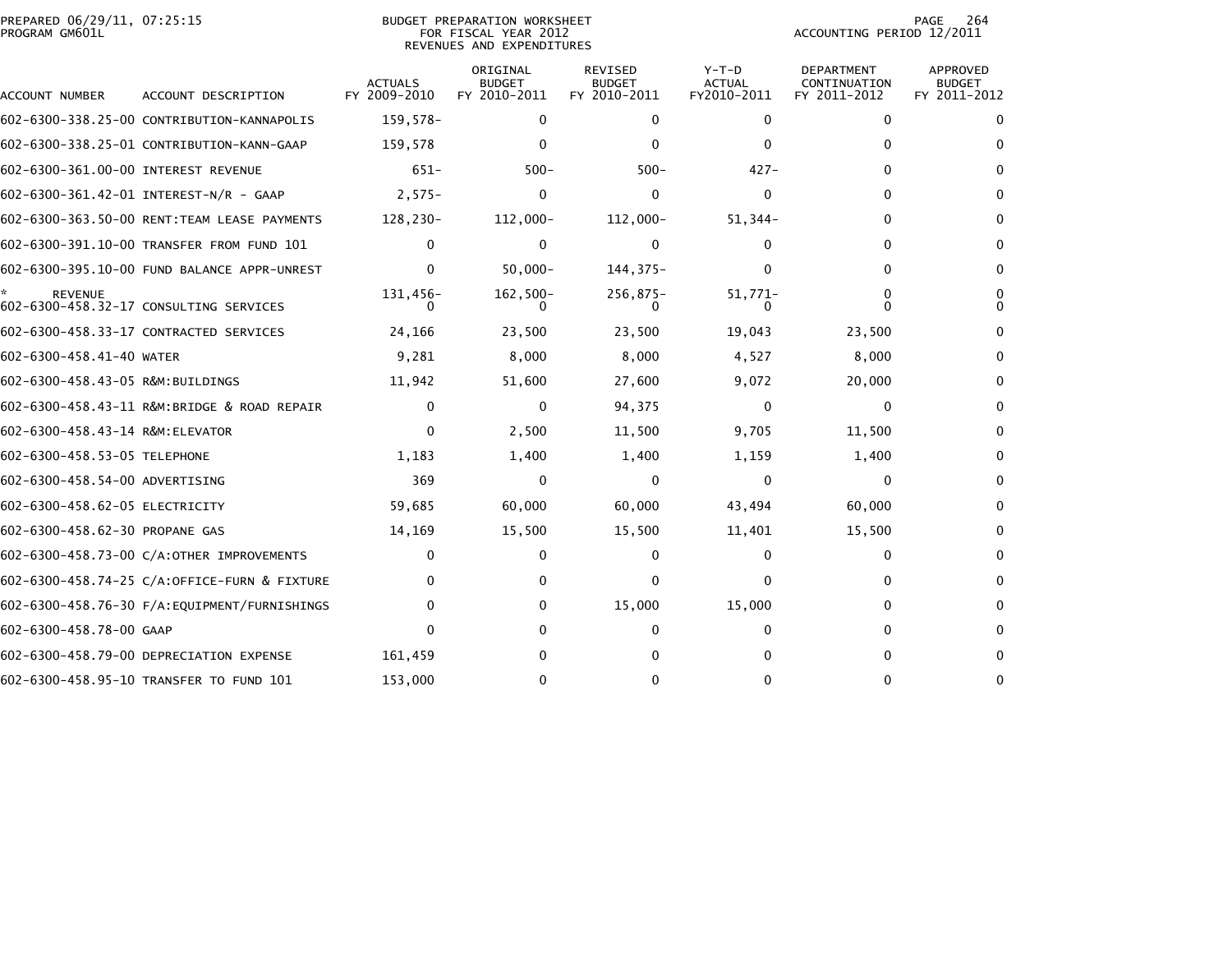| PREPARED 06/29/11, 07:25:15<br>PROGRAM GM601L |                |                           |                                | BUDGET PREPARATION WORKSHEET<br>FOR FISCAL YEAR 2012<br>REVENUES AND EXPENDITURES | 265<br>PAGE<br>ACCOUNTING PERIOD 12/2011 |                                |                                            |                                           |
|-----------------------------------------------|----------------|---------------------------|--------------------------------|-----------------------------------------------------------------------------------|------------------------------------------|--------------------------------|--------------------------------------------|-------------------------------------------|
|                                               | ACCOUNT NUMBER | ACCOUNT DESCRIPTION       | <b>ACTUALS</b><br>FY 2009-2010 | ORIGINAL<br><b>BUDGET</b><br>FY 2010-2011                                         | REVISED<br><b>BUDGET</b><br>FY 2010-2011 | Y-T-D<br>ACTUAL<br>FY2010-2011 | DEPARTMENT<br>CONTINUATION<br>FY 2011-2012 | APPROVED<br><b>BUDGET</b><br>FY 2011-2012 |
| <b>Section</b>                                | EXPENDITURE    |                           | 435.254                        | 162,500                                                                           | 256,875                                  | 113,401                        | 139,900                                    | $\Omega$                                  |
| **                                            | SPORTS COMPLEX |                           | 303,798                        | 0                                                                                 | 0                                        | 61,630                         | 139.900                                    | $\Omega$                                  |
| ***                                           |                | RC/K SPORTS CONSORTIUM    | 303,798                        | 0                                                                                 | 0                                        | 61.630                         | 139,900                                    | $\mathbf{0}$                              |
| ****                                          |                | RC/K SPORTS CONSORTM FUND | 303,798                        | $\mathbf{0}$                                                                      | 0                                        | 61.630                         | 139.900                                    | $\Omega$                                  |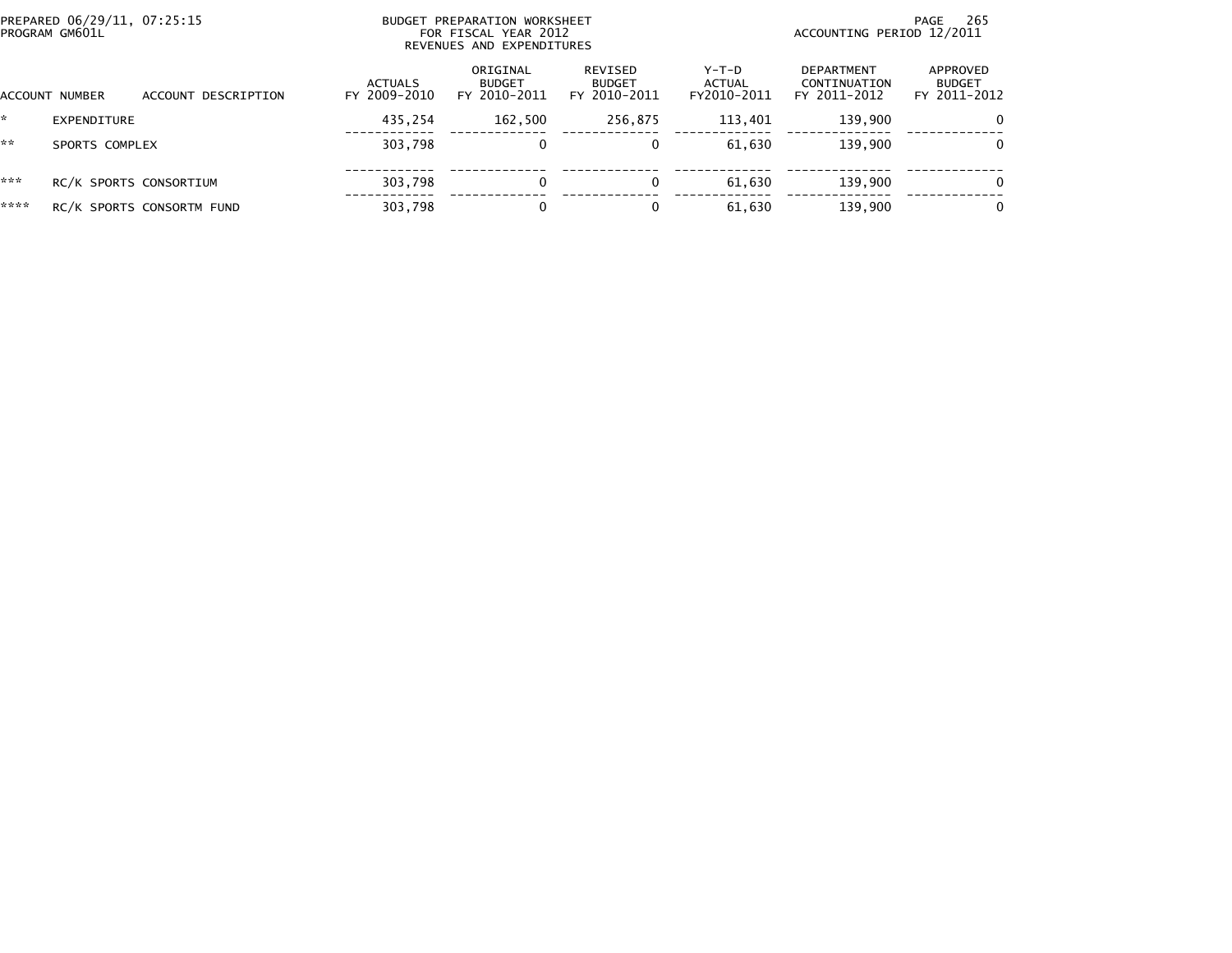## PREPARED 06/29/11, 07:25:15<br>PROGRAM GM601L

BUDGET PREPARATION WORKSHEET<br>FOR FISCAL YEAR 2012 REVENUES AND EXPENDITURES PAGE 266<br>ACCOUNTING PERIOD 12/2011

| <b>ACCOUNT NUMBER</b>              | ACCOUNT DESCRIPTION                         | <b>ACTUALS</b><br>FY 2009-2010 | ORIGINAL<br><b>BUDGET</b><br>FY 2010-2011 | <b>REVISED</b><br><b>BUDGET</b><br>FY 2010-2011 | $Y-T-D$<br><b>ACTUAL</b><br>FY2010-2011 | <b>DEPARTMENT</b><br>CONTINUATION<br>FY 2011-2012 | <b>APPROVED</b><br><b>BUDGET</b><br>FY 2011-2012 |
|------------------------------------|---------------------------------------------|--------------------------------|-------------------------------------------|-------------------------------------------------|-----------------------------------------|---------------------------------------------------|--------------------------------------------------|
|                                    | 603-4137-331.98-05 362374292 REHAB APRON    | $\mathbf{0}$                   | 667,941-                                  | 667,941-                                        | 0                                       | 0                                                 | 667,941-                                         |
|                                    | 603-4137-334.10-87 362374271 ALP AND BCA    | $7,820-$                       |                                           |                                                 |                                         |                                                   |                                                  |
|                                    | 603-4137-334.10-88 362374262 LAND ACQUISIT  | <sup>0</sup>                   |                                           |                                                 |                                         | 0                                                 | <sup>0</sup>                                     |
|                                    | 603-4137-334.10-89 362374291 VISION 100     | <sup>0</sup>                   | 190,777-                                  | 150,000-                                        |                                         | 0                                                 | $300,000 -$                                      |
|                                    | 603-4137-334.10-90 362445671 CORP HANGAR QA | <sup>0</sup>                   |                                           |                                                 |                                         | 0                                                 | $\Omega$                                         |
|                                    | 603-4137-334.10-91 362374282 LAND ACQUISIT  | 295,208-                       | $304,791 -$                               | 304,791-                                        |                                         | 0                                                 | 304,791-                                         |
|                                    | 603-4137-334.10-92 362374281 OBS REMOVAL    | $\Omega$                       |                                           | $40,777-$                                       |                                         | 0                                                 | $\Omega$                                         |
|                                    | 603-4137-334.10-93 362374293 LAND AND FENCE |                                |                                           |                                                 |                                         | 0                                                 | 932,059-                                         |
|                                    | 603-4137-391.10-00 TRANSFER FROM FUND 101   | 72,223-                        |                                           |                                                 |                                         | O.                                                |                                                  |
|                                    | 603-4137-395.10-00 FUND BALANCE APPR-UNREST | $\Omega$                       | 91,735-                                   | $91,735-$                                       |                                         | 0                                                 | 207,433-                                         |
| <b>REVENUE</b>                     | 603-4137-535.33-17 CONTRACTED SERVICES      | 375,251-<br>8,690              | 1,255,244-                                | $1.255.244 -$<br>45,308                         | 29,924                                  |                                                   | 2,412,224-                                       |
| 603-4137-535.71-00 C/A:LAND        |                                             | $\Omega$                       | 338,657                                   | 338,657                                         | 9,485                                   | 0                                                 | 1,374,278                                        |
|                                    | 603-4137-535.73-00 C/A:OTHER IMPROVEMENTS   | $\Omega$                       | 211,975                                   | 166,667                                         | <sup>0</sup>                            | 0                                                 | 333,334                                          |
| 603-4137-535.73-61 C/A:REHAB APRON |                                             | 37,545                         | 704,612                                   | 704,612                                         | 54,338                                  | 0                                                 | 704,612                                          |
|                                    | 603-4137-535.73-67 C/A:CORPORATE HANGAR QA  | <sup>0</sup>                   |                                           |                                                 |                                         | n.                                                |                                                  |
| 603-4137-535.78-00 C/A:GAAP        |                                             | $37,545-$                      |                                           |                                                 |                                         | 0                                                 | $\Omega$                                         |
|                                    | 603-4137-535.79-00 DEPRECIATION EXPENSE     | $\Omega$                       |                                           |                                                 |                                         |                                                   | $\Omega$                                         |
| EXPENDITURE                        |                                             | 8,690                          | 1,255,244                                 | 1,255,244                                       | 93,747                                  | 0                                                 | 2,412,224                                        |
| AIRPORT                            |                                             | $366, 561 -$                   |                                           | 0                                               | 93.747                                  |                                                   |                                                  |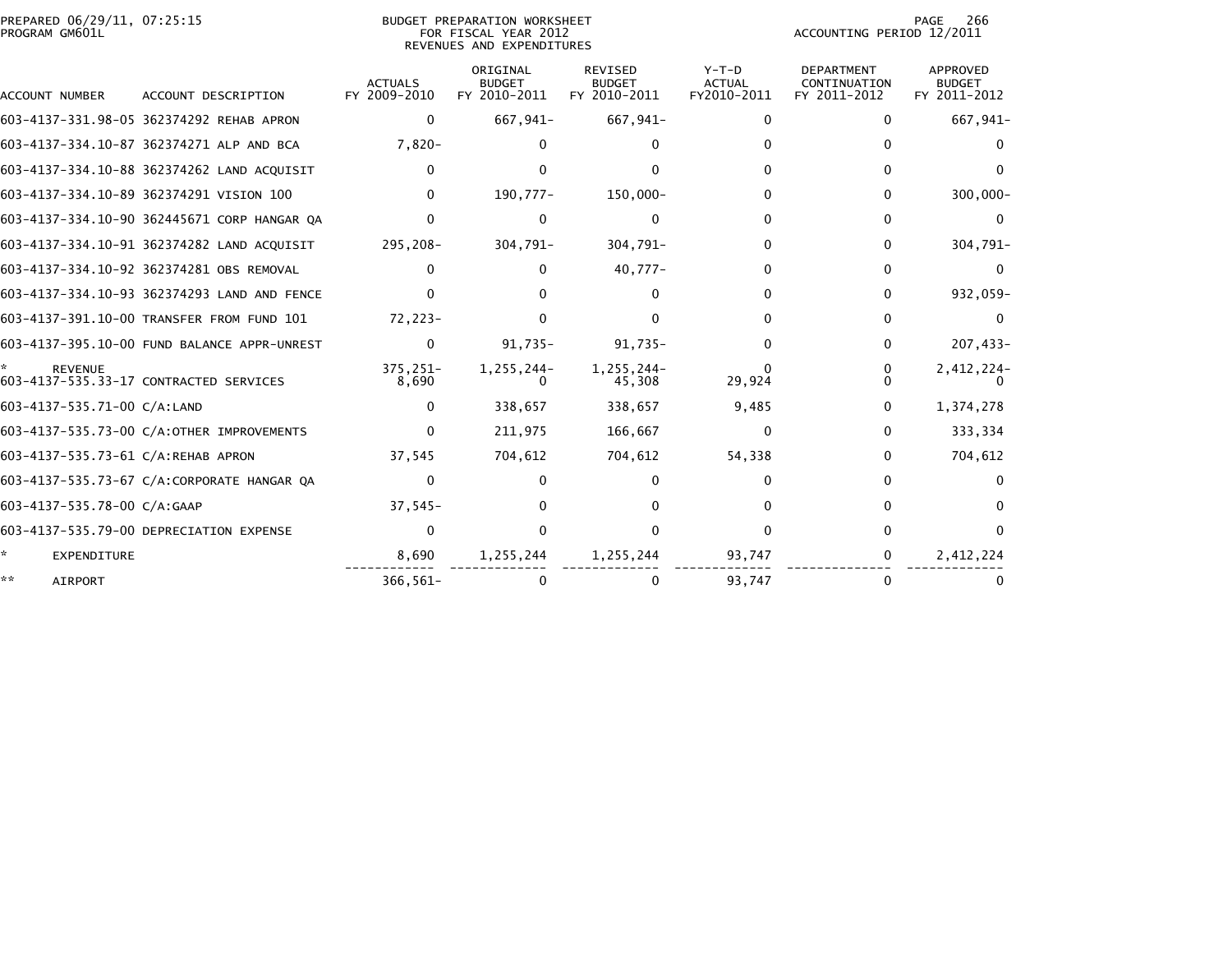| PREPARED 06/29/11, 07:25:15<br>PROGRAM GM601L         |                                              |                                | <b>BUDGET PREPARATION WORKSHEET</b><br>FOR FISCAL YEAR 2012<br>REVENUES AND EXPENDITURES | 267<br>PAGE<br>ACCOUNTING PERIOD 12/2011        |                                         |                                            |                                                  |
|-------------------------------------------------------|----------------------------------------------|--------------------------------|------------------------------------------------------------------------------------------|-------------------------------------------------|-----------------------------------------|--------------------------------------------|--------------------------------------------------|
| ACCOUNT NUMBER                                        | ACCOUNT DESCRIPTION                          | <b>ACTUALS</b><br>FY 2009-2010 | ORIGINAL<br><b>BUDGET</b><br>FY 2010-2011                                                | <b>REVISED</b><br><b>BUDGET</b><br>FY 2010-2011 | $Y-T-D$<br><b>ACTUAL</b><br>FY2010-2011 | DEPARTMENT<br>CONTINUATION<br>FY 2011-2012 | <b>APPROVED</b><br><b>BUDGET</b><br>FY 2011-2012 |
| 603-4139-353.07-00 AIRPORT JUMP FEES                  |                                              | $\mathbf 0$                    | $\mathbf 0$                                                                              | $\mathbf 0$                                     | $\mathbf 0$                             | $\mathbf 0$                                | $\mathbf 0$                                      |
|                                                       | 603-4139-353.10-00 AIRPORT FUEL FLOWAGE FEES | 25,688-                        | $25,000 -$                                                                               | $25,000 -$                                      | $24,576-$                               | $25,000 -$                                 | $25,000 -$                                       |
| 603-4139-353.31-00 CAR RENTAL                         |                                              | $958 -$                        | $900 -$                                                                                  | $900 -$                                         | $856-$                                  | $900 -$                                    | $900 -$                                          |
| 603-4139-353.45-00 FUEL REVENUE                       |                                              | 731,384-                       | 865,000-                                                                                 | 865,000-                                        | 593,233-                                | 802,750-                                   | 802,750-                                         |
|                                                       | 603-4139-353.61-00 MAINTENANCE REV-LABOR     | 82,680-                        | $14,500-$                                                                                | $14,500-$                                       | $25,085-$                               | $\mathbf{0}$                               | 0                                                |
|                                                       | 603-4139-353.63-00 MAINTENANCE REV-SUPPLIES  | 78,182-                        | $14,000-$                                                                                | $14,000-$                                       | $19,293-$                               | $\Omega$                                   | $\mathbf{0}$                                     |
| 603-4139-361.00-00 INTEREST REVENUE                   |                                              | $1,466-$                       | $1,000-$                                                                                 | $1,000 -$                                       | $1,161-$                                | $1,200-$                                   | $1,200-$                                         |
|                                                       | 603-4139-363.20-10 AIRPORT HANGAR RENTS      | 218,389-                       | 215,000-                                                                                 | 215,000-                                        | 230,149-                                | 240,000-                                   | 240,000-                                         |
|                                                       | 603-4139-363.20-30 AIRPORT HANGAR LAND LSE   | $9,393-$                       | $8,900-$                                                                                 | $8,900-$                                        | $10,039-$                               | $8,900-$                                   | $8,900-$                                         |
| 603-4139-363.20-40 OFFICE RENTS                       |                                              | $6,600-$                       | $6,600-$                                                                                 | $6,600-$                                        | $6,065-$                                | $6,600-$                                   | $6,600-$                                         |
| 603-4139-363.20-50 TIE-DOWN RENTALS                   |                                              | $7,165-$                       | $7,300-$                                                                                 | $7,300-$                                        | $4,760-$                                | $5,600-$                                   | $5,600-$                                         |
| 603-4139-363.20-60 RAMP/LANDING FEE                   |                                              | $322 -$                        | 0                                                                                        | $\mathbf 0$                                     | $10-$                                   | $\mathbf 0$                                | $\mathbf{0}$                                     |
|                                                       | 603-4139-389.95-00 OTHER MISC RECEIPTS       | $4,395-$                       | $3,000-$                                                                                 | $3,000 -$                                       | $2,303-$                                | $2,600-$                                   | $2,600-$                                         |
|                                                       | 603-4139-391.10-00 TRANSFER FROM FUND 101    | 157,927-                       | $\mathbf 0$                                                                              | 0                                               | $\Omega$                                | $\mathbf 0$                                | 0                                                |
|                                                       | 603-4139-395.10-00 FUND BALANCE APPR-UNREST  | 0                              | $90,788 -$                                                                               | $90,788 -$                                      | $\Omega$                                | $\Omega$                                   | $36,008-$                                        |
| <b>REVENUE</b><br>603-4139-535.10-05 SALARIES:REGULAR |                                              | 1,324,549-<br>198,503          | 1,251,988-<br>145,030                                                                    | 1,251,988-<br>149,630                           | $917,530-$<br>133,683                   | 1,093,550-<br>121,168                      | 1,129,558-<br>121,168                            |
| 603-4139-535.10-10 SALARIES: OVERTIME                 |                                              | 3,573                          | 0                                                                                        | 225                                             | 202                                     | 200                                        | 200                                              |
|                                                       |                                              | 28,459                         | 36,000                                                                                   | 30,225                                          | 23,989                                  | 35,775                                     | 35,775                                           |
| 603-4139-535.20-05 HEALTH INSURANCE                   |                                              | 40,687                         | 32,080                                                                                   | 33,030                                          | 28,118                                  | 24,120                                     | 24,120                                           |
| 603-4139-535.20-10 MEDICARE TAX                       |                                              | 2,996                          | 2,625                                                                                    | 2,625                                           | 2,134                                   | 1,757                                      | 2,278                                            |
| 603-4139-535.20-15 RETIREMENT                         |                                              | 9,590                          | 9,355                                                                                    | 9,355                                           | 8,242                                   | 7,815                                      | 8,459                                            |
|                                                       | 603-4139-535.20-20 SOCIAL SECURITY TAX       | 12,812                         | 11,224                                                                                   | 11,224                                          | 9,126                                   | 7,512                                      | 9,742                                            |
|                                                       | 603-4139-535.20-25 WORKERS COMPENSATION      | 14,752                         | 6,988                                                                                    | 6,988                                           | 6,099                                   | 4,309                                      | 5,925                                            |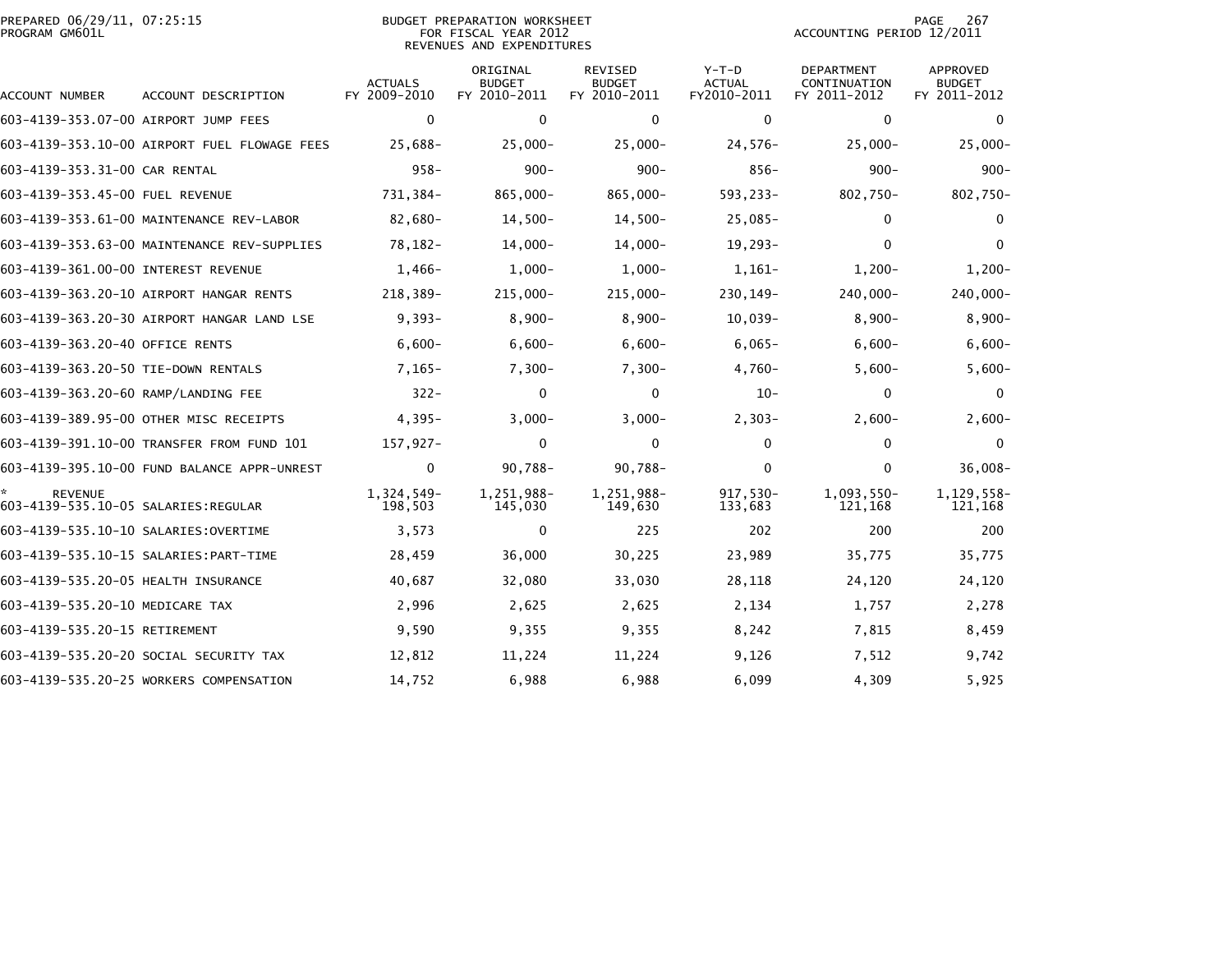| PREPARED 06/29/11, 07:25:15<br>PROGRAM GM601L |                                                                                        | BUDGET PREPARATION WORKSHEET<br>FOR FISCAL YEAR 2012<br>REVENUES AND EXPENDITURES              | 268<br>PAGE<br>ACCOUNTING PERIOD 12/2011  |                                                 |                                         |                                                   |                                                  |
|-----------------------------------------------|----------------------------------------------------------------------------------------|------------------------------------------------------------------------------------------------|-------------------------------------------|-------------------------------------------------|-----------------------------------------|---------------------------------------------------|--------------------------------------------------|
| ACCOUNT NUMBER                                | ACCOUNT DESCRIPTION                                                                    | <b>ACTUALS</b><br>FY 2009-2010                                                                 | ORIGINAL<br><b>BUDGET</b><br>FY 2010-2011 | <b>REVISED</b><br><b>BUDGET</b><br>FY 2010-2011 | $Y-T-D$<br><b>ACTUAL</b><br>FY2010-2011 | <b>DEPARTMENT</b><br>CONTINUATION<br>FY 2011-2012 | <b>APPROVED</b><br><b>BUDGET</b><br>FY 2011-2012 |
|                                               | 603-4139-535.20-30 401(K) CONTRIBUTIONS                                                | 5,692                                                                                          | 4,351                                     | 4,351                                           | 4,010                                   | 3,635                                             | 3,641                                            |
|                                               | 603-4139-535.33-10 CONTRACT COLLECTION                                                 | 0                                                                                              | 3,600                                     | 0                                               | 0                                       | 1,800                                             | 1,000                                            |
|                                               | 603-4139-535.33-17 CONTRACTED SERVICES                                                 | 1,575                                                                                          | 2,000                                     | 2,000                                           | 1,140                                   | 2,000                                             | 2,000                                            |
|                                               | 603-4139-535.34-30 SERVICE & MAINTENANCE                                               | 38,537                                                                                         | 40,000                                    | 46,000                                          | 37,054                                  | 42,500                                            | 42,500                                           |
| LEVEL<br>400                                  | <b>TEXT</b>                                                                            | INSTRUMENT LANDING SYSTEM/AIRPORT LIGHTING<br>AVERAGED OVER 6 QUARTERS (\$5250 BASE LABOR COST |                                           | TEXT AMT                                        |                                         |                                                   |                                                  |
|                                               | PLUS \$1750 IN PARTS PER QUARTER)<br>AIRCRAFT MAINTENANCE LIBRARY WE ARE CONTRACTUALLY |                                                                                                |                                           | 28,000                                          |                                         |                                                   |                                                  |
|                                               | OBLIGATED TO KEEP UNTIL 2013<br>WSI-FAA APPROVED WEATHER BRIEFING SERVICE              |                                                                                                | 13,000<br>1,440<br>42,440                 |                                                 |                                         |                                                   |                                                  |
|                                               | 603-4139-535.34-70 800 RADIO USER FEES                                                 | 40                                                                                             | 500                                       | 500                                             | 340                                     | 500                                               | 500                                              |
| 603-4139-535.41-40 WATER                      |                                                                                        | 7,201                                                                                          | 6,600                                     | 6,600                                           | 5,104                                   | 6,600                                             | 6,600                                            |
|                                               | 603-4139-535.42-20 GROUNDS MAINTENANCE                                                 | 3,072                                                                                          | 13,785                                    | 13,785                                          | 4,091                                   | 10,000                                            | 7,000                                            |
|                                               | 603-4139-535.43-05 R&M:BUILDINGS                                                       | 28,850                                                                                         | 40,000                                    | 40,000                                          | 27,665                                  | 40,000                                            | 33,000                                           |
|                                               | 603-4139-535.43-15 R&M:EQUIPMENT                                                       | 5,861                                                                                          | 10,000                                    | 10,600                                          | 8,571                                   | 10,000                                            | 10,000                                           |
|                                               | 603-4139-535.43-20 R&M: VEHICLES                                                       | 276                                                                                            | 500                                       | 500                                             | 500                                     | 500                                               | 500                                              |
|                                               | 603-4139-535.44-10 RENT:EQUIPMENT                                                      | 300                                                                                            | 600                                       | 0                                               | $\mathbf 0$                             | 600                                               | 600                                              |
|                                               | 603-4139-535.50-07 COST PER COPY PROGRAM                                               | 435                                                                                            | 500                                       | 600                                             | 393                                     | 500                                               | 500                                              |
| 603-4139-535.53-05 TELEPHONE                  |                                                                                        | 5,905                                                                                          | 6,500                                     | 6,500                                           | 5,529                                   | 6,500                                             | 6,500                                            |
|                                               | 603-4139-535.54-00 ADVERTISING                                                         | 2,107                                                                                          | 3,500                                     | 3,500                                           | 2,272                                   | 3,500                                             | 3,500                                            |
| 603-4139-535.55-00 PRINTING                   |                                                                                        | 74                                                                                             | 300                                       | 200                                             | $\mathbf 0$                             | 300                                               | 200                                              |
| 603-4139-535.56-00 UNIFORMS                   |                                                                                        | 2,974                                                                                          | 2,000                                     | 2,000                                           | 1,696                                   | 2,150                                             | 2,150                                            |
| 603-4139-535.57-00 POSTAGE                    |                                                                                        | 163                                                                                            | 500                                       | 500                                             | 158                                     | 300                                               | 300                                              |
| 603-4139-535.58-00 TRAVEL                     |                                                                                        | 824                                                                                            | 1,500                                     | 1,500                                           | 683                                     | 1,000                                             | 1,000                                            |
| 603-4139-535.59-00 TRAINING                   |                                                                                        | 235                                                                                            | 1,200                                     | 1,200                                           | 195                                     | 1,000                                             | 1,000                                            |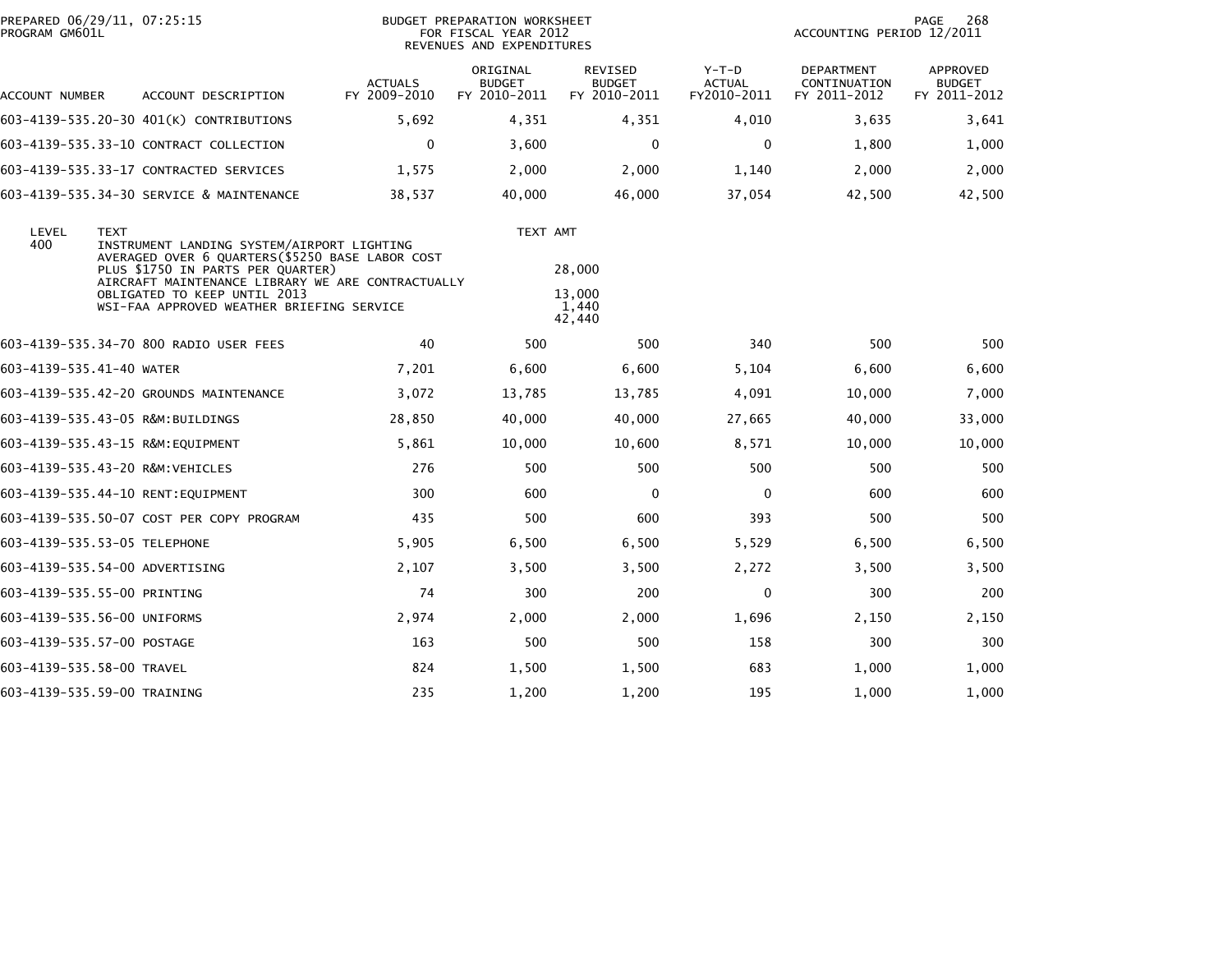| PREPARED 06/29/11, 07:25:15<br>PROGRAM GM601L | BUDGET PREPARATION WORKSHEET<br>FOR FISCAL YEAR 2012<br>REVENUES AND EXPENDITURES |                                |                                           |                                                 |                                         |                                                   | 269<br>PAGE<br>ACCOUNTING PERIOD 12/2011  |  |  |
|-----------------------------------------------|-----------------------------------------------------------------------------------|--------------------------------|-------------------------------------------|-------------------------------------------------|-----------------------------------------|---------------------------------------------------|-------------------------------------------|--|--|
| ACCOUNT NUMBER                                | ACCOUNT DESCRIPTION                                                               | <b>ACTUALS</b><br>FY 2009-2010 | ORIGINAL<br><b>BUDGET</b><br>FY 2010-2011 | <b>REVISED</b><br><b>BUDGET</b><br>FY 2010-2011 | $Y-T-D$<br><b>ACTUAL</b><br>FY2010-2011 | <b>DEPARTMENT</b><br>CONTINUATION<br>FY 2011-2012 | APPROVED<br><b>BUDGET</b><br>FY 2011-2012 |  |  |
| 603-4139-535.61-05 SUPPLIES:OFFICE            |                                                                                   | 948                            | 1,200                                     | 1,200                                           | 787                                     | 1,200                                             | 1,200                                     |  |  |
|                                               | 603-4139-535.61-12 SUPPLIES:CONCESSIONS                                           | 24                             | 300                                       | 300                                             | 278                                     | 300                                               | 300                                       |  |  |
|                                               | 603-4139-535.61-30 SUPPLIES:JANITORIAL                                            | 1,942                          | 2,200                                     | 2,200                                           | 1,112                                   | 2,200                                             | 2,200                                     |  |  |
|                                               | 603-4139-535.61-56 SUPPLIES:RESALE-FUEL                                           | 560,415                        | 700,000                                   | 700,000                                         | 468,990                                 | 650,000                                           | 650,000                                   |  |  |
| 603-4139-535.61-57 RESALE: PARTS              |                                                                                   | 116,368                        | 12,000                                    | 12,000                                          | 4,597                                   | 3,000                                             | 3,000                                     |  |  |
|                                               | 603-4139-535.61-95 SUPPLIES: OTHER SMALL EQMT                                     | 1,952                          | 3,000                                     | 3,000                                           | 1,019                                   | 3,000                                             | 2,000                                     |  |  |
| 603-4139-535.62-05 ELECTRICITY                |                                                                                   | 33,794                         | 34,500                                    | 34,500                                          | 27,708                                  | 34,500                                            | 34,500                                    |  |  |
|                                               | 603-4139-535.62-20 MOTOR FUEL & LUBRICANTS                                        | 2,215                          | 3,000                                     | 3,000                                           | 2,335                                   | 3,000                                             | 3,000                                     |  |  |
| 603-4139-535.62-25 NATURAL GAS                |                                                                                   | 8,798                          | 9,000                                     | 9,000                                           | 8,595                                   | 9,000                                             | 9,000                                     |  |  |
| 603-4139-535.64-10 BOOKS                      |                                                                                   | 119                            | 300                                       | 300                                             | $\mathbf{0}$                            | 300                                               | 200                                       |  |  |
|                                               | 603-4139-535.64-50 DUES & SUBSCRIPTIONS                                           | 540                            | 1,250                                     | 1,250                                           | 220                                     | 1,250                                             | 1,000                                     |  |  |
| 603-4139-535.72-00 C/A:BUILDINGS              |                                                                                   | $\Omega$                       | 0                                         | 0                                               | $\mathbf{0}$                            | $\mathbf{0}$                                      | $\mathbf{0}$                              |  |  |
|                                               | 603-4139-535.73-66 C/A:SECURITY FENCING                                           | $\Omega$                       | 6,000                                     | 6,000                                           | 5,886                                   | $\Omega$                                          | $\Omega$                                  |  |  |
|                                               | 603-4139-535.74-90 C/A:OTHER EQUIPMENT                                            | 10,471                         | 0                                         | $\Omega$                                        | 0                                       | $\Omega$                                          | $\Omega$                                  |  |  |
|                                               | 603-4139-535.76-30 F/A:EQUIPMENT/FURNISHINGS                                      | $\mathbf 0$                    | 2,000                                     | 2,000                                           | 0                                       | 2,000                                             | 2,000                                     |  |  |
| 603-4139-535.78-00 C/A:GAAP                   |                                                                                   | $10,471-$                      | 0                                         | 0                                               | 0                                       | $\mathbf{0}$                                      | $\mathbf{0}$                              |  |  |
|                                               | 603-4139-535.79-00 DEPRECIATION EXPENSE                                           | 391,573                        | $\Omega$                                  | $\Omega$                                        | <sup>0</sup>                            | $\Omega$                                          |                                           |  |  |
| 603-4139-535.90-00 OTHER SERVICES             |                                                                                   | $\Omega$                       | 10,000                                    | 7,600                                           | 0                                       | 5,000                                             | 5,000                                     |  |  |
|                                               | 603-4139-535.90-16 BANK FEES:CREDIT CARD                                          | 26,404                         | 28,000                                    | 28,000                                          | 20,618                                  | 28,000                                            | 28,000                                    |  |  |
| 603-4139-535.90-39 SALES & USE TAX            |                                                                                   | 56,839                         | 58,000                                    | 58,000                                          | 42,701                                  | 58,000                                            | 58,000                                    |  |  |
|                                               |                                                                                   | $\mathbf{0}$                   | 0                                         | $\Omega$                                        | $\mathbf{0}$                            | $\mathbf{0}$                                      | $\Omega$                                  |  |  |
| *.<br><b>EXPENDITURE</b>                      |                                                                                   | 1,617,424                      | 1,251,988                                 | 1,251,988                                       | 895,840                                 | 1,136,791                                         | 1,129,558                                 |  |  |
| **<br>AIRPORT OPERATIONS                      |                                                                                   | 292,875                        | 0                                         | $\mathbf{0}$                                    | $21,690-$                               | 43,241                                            | 0                                         |  |  |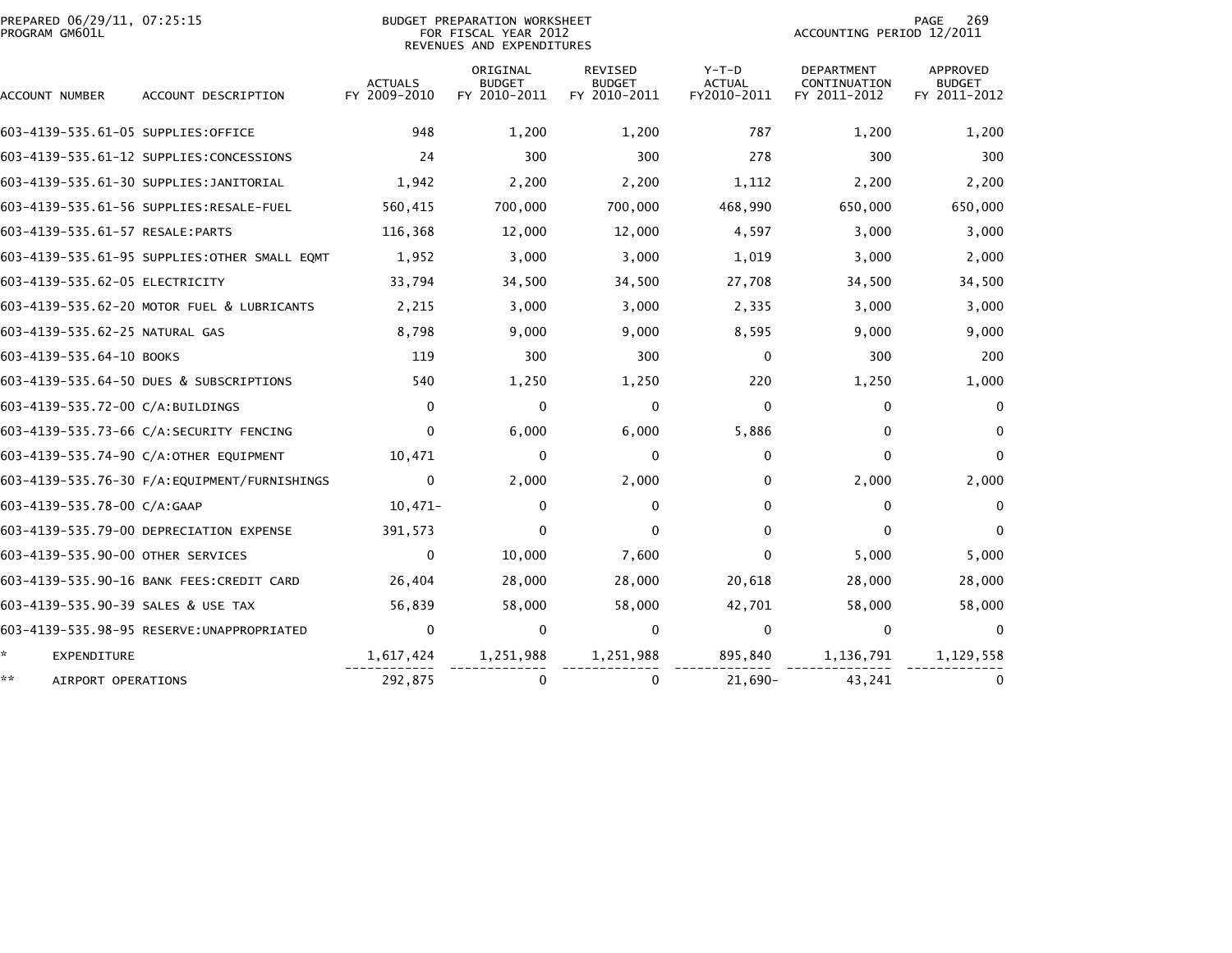| PREPARED 06/29/11, 07:25:15<br>PROGRAM GM601L |                           |                     | <b>BUDGET</b>                  | PREPARATION WORKSHEET<br>FOR FISCAL YEAR 2012<br>REVENUES AND EXPENDITURES |                                          | 270<br>PAGE<br>ACCOUNTING PERIOD 12/2011 |                                                   |                                           |  |
|-----------------------------------------------|---------------------------|---------------------|--------------------------------|----------------------------------------------------------------------------|------------------------------------------|------------------------------------------|---------------------------------------------------|-------------------------------------------|--|
|                                               | ACCOUNT NUMBER            | ACCOUNT DESCRIPTION | <b>ACTUALS</b><br>FY 2009-2010 | ORIGINAL<br><b>BUDGET</b><br>FY 2010-2011                                  | REVISED<br><b>BUDGET</b><br>FY 2010-2011 | $Y-T-D$<br><b>ACTUAL</b><br>FY2010-2011  | <b>DEPARTMENT</b><br>CONTINUATION<br>FY 2011-2012 | APPROVED<br><b>BUDGET</b><br>FY 2011-2012 |  |
| ***                                           | <b>GENERAL GOVERNMENT</b> |                     | 73.686-                        |                                                                            |                                          | 72.057                                   | 43.241                                            | 0                                         |  |
| ****                                          | AIRPORT FUND              |                     | 73,686-                        | 0                                                                          |                                          | 72.057                                   | 43.241                                            | 0                                         |  |